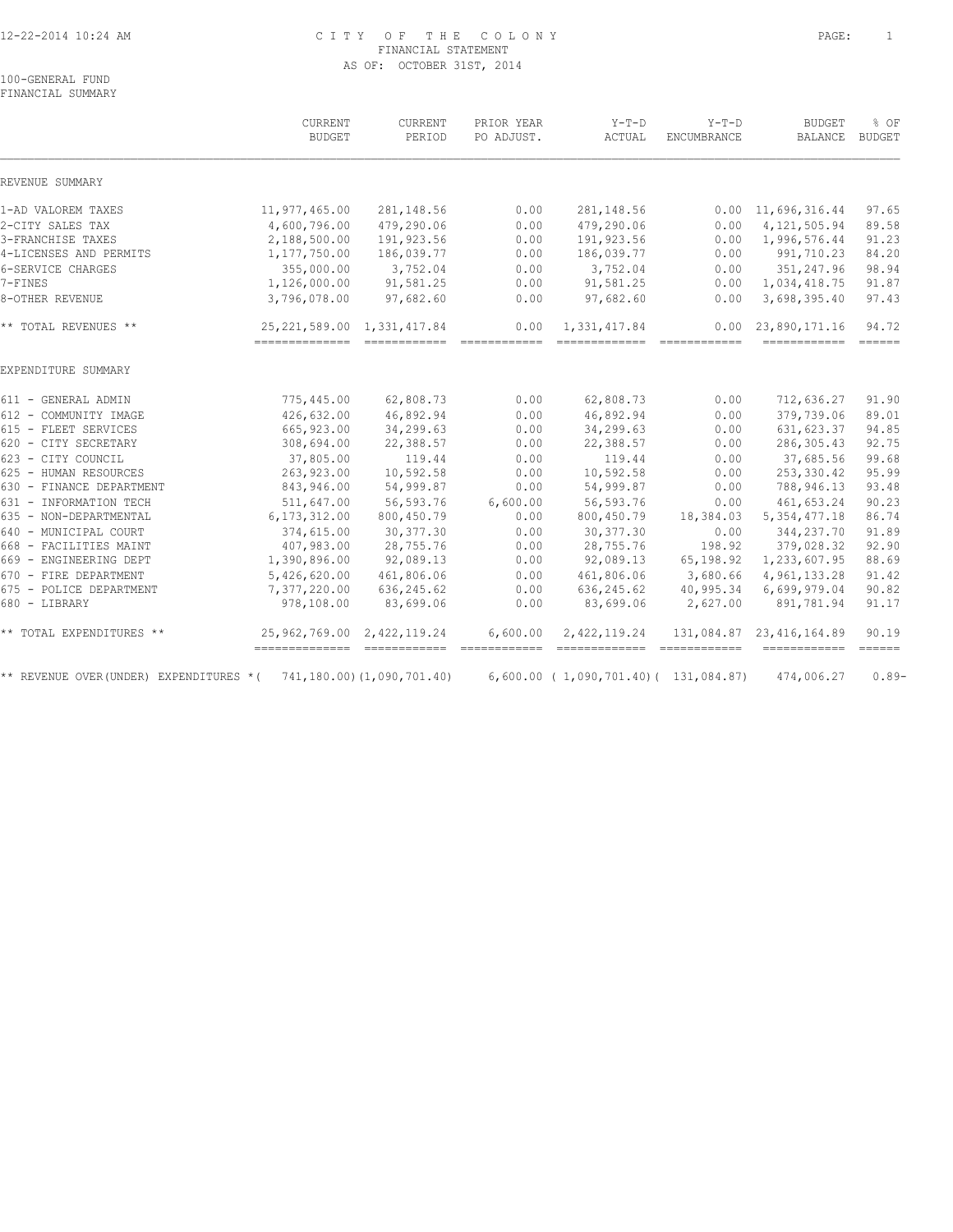#### 12-22-2014 10:24 AM C I T Y O F T H E C O L O N Y PAGE: 2 FINANCIAL STATEMENT AS OF: OCTOBER 31ST, 2014

100-GENERAL FUND

REVENUES

|                  |                                                         | <b>CURRENT</b><br><b>BUDGET</b> | <b>CURRENT</b><br>PERIOD | PRIOR YEAR<br>PO ADJUST. | $Y-T-D$<br>ACTUAL        | $Y-T-D$<br>ENCUMBRANCE | <b>BUDGET</b><br>BALANCE BUDGET | % OF            |
|------------------|---------------------------------------------------------|---------------------------------|--------------------------|--------------------------|--------------------------|------------------------|---------------------------------|-----------------|
|                  |                                                         |                                 |                          |                          |                          |                        |                                 |                 |
| 410000           | 1-AD VALOREM TAXES<br>CURRENT PROPERTY TAXES            | 11,898,465.00                   | 225, 477.30              | 0.00                     | 225, 477.30              |                        | $0.00 \quad 11,672,987.70$      | 98.10           |
| 410010           | RENDITION PENALTY REVENUE                               | 2,000.00                        | 23.24                    | 0.00                     | 23.24                    | 0.00                   | 1,976.76                        | 98.84           |
| 410500           | DELINQUENT PROPERTY TAX                                 | 25,000.00                       | 6,029.39                 | 0.00                     | 6,029.39                 | 0.00                   | 18,970.61                       | 75.88           |
| 410600           | AG ROLLBACK REVENUE                                     | 2,000.00                        | 40,706.64                | 0.00                     | 40,706.64                | $0.00$ (               | 38,706.64) 935.33-              |                 |
| 411000           | PENALTY AND INTEREST                                    | 50,000.00                       | 8,911.99                 | 0.00                     | 8,911.99                 | 0.00                   | 41,088.01                       | 82.18           |
|                  | TOTAL 1-AD VALOREM TAXES                                | 11,977,465.00                   | 281, 148.56              | 0.00                     | 281,148.56               |                        | $0.00 \quad 11,696,316.44$      | 97.65           |
|                  | 2-CITY SALES TAX                                        |                                 |                          |                          |                          |                        |                                 |                 |
| 420000           | CITY SALES TAX REVENUE                                  | 4,600,796.00                    | 479,290.06               | 0.00                     | 479,290.06               | 0.00                   | 4, 121, 505.94                  | 89.58           |
|                  | TOTAL 2-CITY SALES TAX                                  | 4,600,796.00                    | 479,290.06               | 0.00                     | 479,290.06               | 0.00                   | 4, 121, 505.94                  | 89.58           |
|                  | 3-FRANCHISE TAXES                                       |                                 |                          |                          |                          |                        |                                 |                 |
| 430000           | ELECTRIC FRANCHISE FEES                                 | 1,159,000.00                    | 149,670.72               | 0.00                     | 149,670.72               | 0.00                   | 1,009,329.28                    | 87.09           |
| 431000           | NATURAL GAS FRANCHISE FEES                              | 125,000.00                      | 0.00                     | 0.00                     | 0.00                     | 0.00                   | 125,000.00 100.00               |                 |
| 432000           | TELEPHONE FRANCHISE FEES                                | 175,000.00                      | 603.52                   | 0.00                     | 603.52                   | 0.00                   | 174,396.48                      | 99.66           |
| 433000           | PEG FEES                                                | 60,000.00                       | 0.00                     | 0.00                     | 0.00                     | 0.00                   | 60,000.00                       | 100.00          |
| 433100           | VIDEO SERVICE FRANCHISE FEES                            | 420,000.00                      | 0.00                     | 0.00                     | 0.00                     | 0.00                   | 420,000.00                      | 100.00          |
| 434000           | RESIDENTIAL SANITATION REVEN                            | 160,000.00                      | 14,376.78                | 0.00                     | 14,376.78                | 0.00                   | 145,623.22                      | 91.01           |
| 434100           | COMMERCIAL SANITATION REVENU<br>TOTAL 3-FRANCHISE TAXES | 89,500.00<br>2,188,500.00       | 27, 272.54<br>191,923.56 | 0.00<br>0.00             | 27, 272.54<br>191,923.56 | 0.00<br>0.00           | 62,227.46<br>1,996,576.44       | 69.53<br>91.23  |
|                  | 4-LICENSES AND PERMITS                                  |                                 |                          |                          |                          |                        |                                 |                 |
| 440100           | CODE ENFORCEMENT FEES                                   | 26,000.00                       | 1,892.00                 | 0.00                     | 1,892.00                 | 0.00                   | 24,108.00                       | 92.72           |
| 440510           | ENGINEERING INSP OVERTIME FE                            | 0.00                            | 280.00                   | 0.00                     | 280.00                   | $0.00$ (               | 280.00                          | 0.00            |
| 443000           | BUILDING PERMITS - NEW HOMES                            | 490,000.00                      | 22,095.93                | 0.00                     | 22,095.93                | 0.00                   | 467,904.07                      | 95.49           |
| 443500           | COMMERCIAL PERMITS                                      | 150,000.00                      | 8,771.07                 | 0.00                     | 8,771.07                 | 0.00                   | 141,228.93                      | 94.15           |
| 443510           | FLOODPLAIN DEVELOPMENT PERMI                            | 800.00                          | 500.00                   | 0.00                     | 500.00                   | 0.00                   | 300.00                          | 37.50           |
| 443520           | GRADING PERMIT                                          | 1,000.00                        | 200.00                   | 0.00                     | 200.00                   | 0.00                   | 800.00                          | 80.00           |
| 443601           | INSPECTION - DEVELOPER FEES                             | 100,000.00                      | 36,847.58                | 0.00                     | 36,847.58                | 0.00                   | 63, 152.42                      | 63.15           |
| 444000           | BUILDING PERMITS - OTHER                                | 250,000.00                      | 92,436.09                | 0.00                     | 92,436.09                | 0.00                   | 157,563.91                      | 63.03           |
| 444500           | CERTIFICATE OF OCCUPANCY                                | 5,000.00                        | 600.00                   | 0.00                     | 600.00                   | 0.00                   | 4,400.00                        | 88.00           |
| 445000           | ZONING FEES                                             | 6,000.00                        | 1,625.00                 | 0.00                     | 1,625.00                 | 0.00                   | 4,375.00                        | 72.92           |
| 445500           | FIRE FEES                                               | 15,000.00                       | 3,191.60                 | 0.00                     | 3,191.60                 | 0.00                   | 11,808.40                       | 78.72           |
| 445600           | PLATTING FEES                                           | 20,000.00                       | 12,958.00                | 0.00                     | 12,958.00                | 0.00                   | 7,042.00                        | 35.21           |
| 446000           | ADOPTION FEES                                           | 3,200.00                        | 320.00                   | 0.00                     | 320.00                   | 0.00                   | 2,880.00                        | 90.00           |
| 446001           | SHELTERING FEES                                         | 2,000.00                        | 30.00                    | 0.00                     | 30.00                    | 0.00                   | 1,970.00                        | 98.50           |
| 446002           | IMPOUND FEES                                            | 10,000.00                       | 425.00                   | 0.00                     | 425.00                   | 0.00                   | 9,575.00                        | 95.75           |
| 446003           | RELEASE OF OWNERSHIP                                    | 3,000.00                        | 160.00                   | 0.00                     | 160.00                   | 0.00                   | 2,840.00                        | 94.67           |
| 446004           | VOLUNTARY REGISTRATION FEES                             | 100.00                          | 0.00                     | 0.00                     | 0.00                     | 0.00                   | 100.00                          | 100.00          |
| 446005<br>446006 | EUTHANASIA FEES                                         | 1,000.00                        | 20.00<br>0.00            | 0.00<br>0.00             | 20.00<br>0.00            | 0.00                   | 980.00                          | 98.00<br>100.00 |
|                  | RABIES TEST FEES                                        | 150.00                          |                          |                          |                          | 0.00                   | 150.00                          |                 |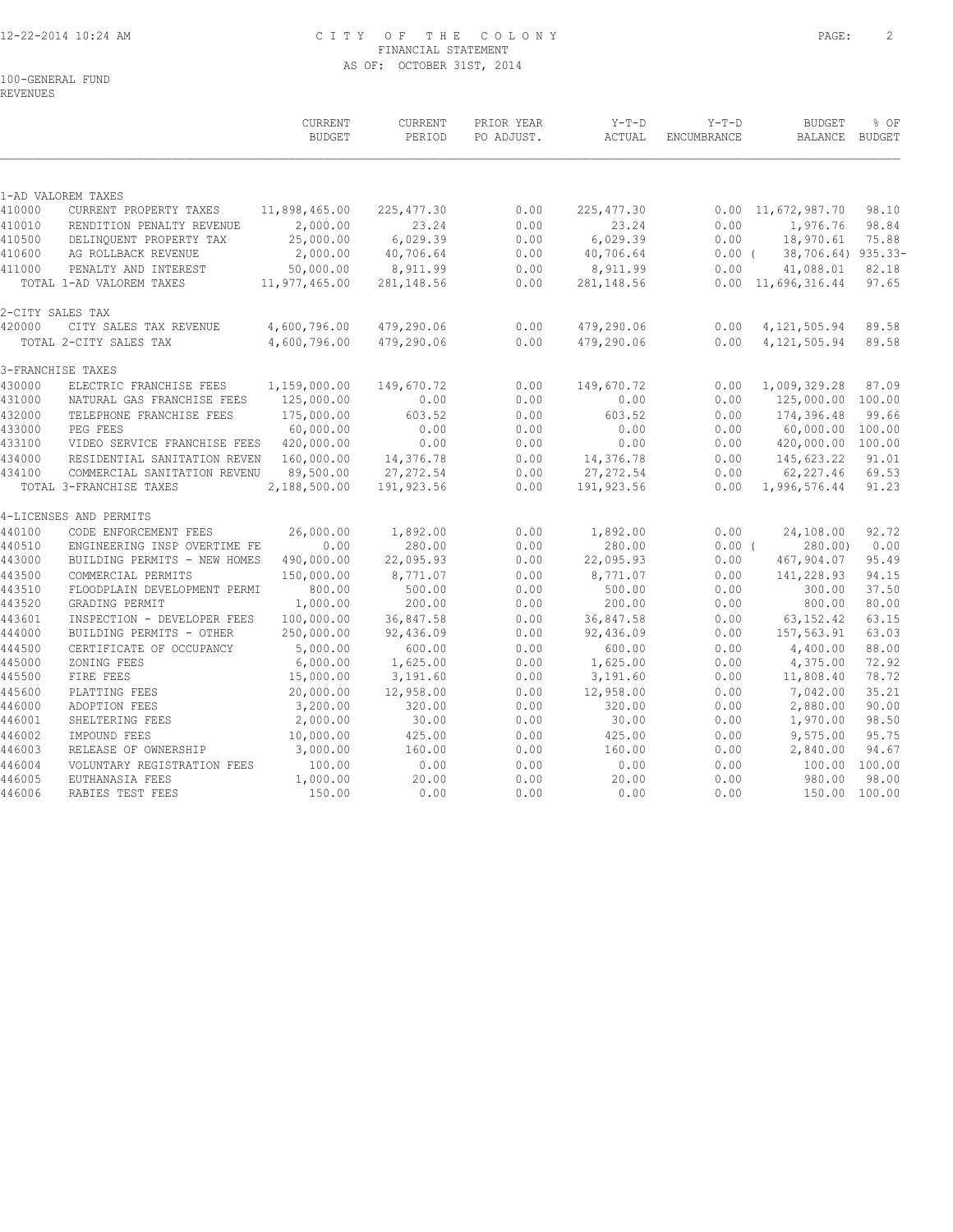#### 12-22-2014 10:24 AM C I T Y O F T H E C O L O N Y PAGE: 3 FINANCIAL STATEMENT AS OF: OCTOBER 31ST, 2014

100-GENERAL FUND

REVENUES

|                  |                                                              | <b>CURRENT</b><br><b>BUDGET</b> | <b>CURRENT</b><br>PERIOD | PRIOR YEAR<br>PO ADJUST. | $Y-T-D$<br>ACTUAL                             | $Y-T-D$<br><b>ENCUMBRANCE</b> | <b>BUDGET</b><br>BALANCE                 | % OF<br><b>BUDGET</b> |
|------------------|--------------------------------------------------------------|---------------------------------|--------------------------|--------------------------|-----------------------------------------------|-------------------------------|------------------------------------------|-----------------------|
| 446007           | PRIVATE CREMATION FEES                                       | 200.00                          | 0.00                     | 0.00                     | 0.00                                          | 0.00                          | 200.00                                   | 100.00                |
| 446008           | ANIMAL REMAINS REMOVAL FEES                                  | 100.00                          | 0.00                     | 0.00                     | 0.00                                          | 0.00                          | 100.00                                   | 100.00                |
| 446010           | SHELTER QUARANTINE FEE                                       | 3,000.00                        | 200.00                   | 0.00                     | 200.00                                        | 0.00                          | 2,800.00                                 | 93.33                 |
| 446500           | INCINERATOR REVENUE                                          | 1,000.00                        | 100.00                   | 0.00                     | 100.00                                        | 0.00                          | 900.00                                   | 90.00                 |
| 447000           | SOLICITORS PERMITS                                           | 1,200.00                        | 0.00                     | 0.00                     | 0.00                                          | 0.00                          | 1,200.00                                 | 100.00                |
| 448000           | HEALTH PERMITS                                               | 82,000.00                       | 3,387.50                 | 0.00                     | 3,387.50                                      | 0.00                          | 78,612.50                                | 95.87                 |
| 449000           | ALCOHOL PERMITS                                              | 7,000.00                        | 0.00                     | 0.00                     | 0.00                                          | 0.00                          | 7,000.00                                 | 100.00                |
|                  | TOTAL 4-LICENSES AND PERMITS                                 | 1,177,750.00                    | 186,039.77               | 0.00                     | 186,039.77                                    | 0.00                          | 991,710.23                               | 84.20                 |
| 5-AOUATIC PARK   |                                                              |                                 |                          |                          |                                               |                               |                                          |                       |
|                  | 6-SERVICE CHARGES                                            |                                 |                          |                          |                                               |                               |                                          |                       |
| 460000           | AMBULANCE CALLS                                              | 325,000.00                      | 1,505.58                 | 0.00                     | 1,505.58                                      | 0.00                          | 323, 494.42                              | 99.54                 |
| 460100           | AMBULANCE SUBSCRIPTION REVEN                                 | 15,000.00                       | 1,417.36                 | 0.00                     | 1,417.36                                      | 0.00                          | 13,582.64                                | 90.55                 |
| 461000           | SERVICE LIENS                                                | 15,000.00                       | 829.10                   | 0.00                     | 829.10                                        | 0.00                          | 14,170.90                                | 94.47                 |
|                  | TOTAL 6-SERVICE CHARGES                                      | 355,000.00                      | 3,752.04                 | 0.00                     | 3,752.04                                      | 0.00                          | 351,247.96                               | 98.94                 |
| 7-FINES          |                                                              |                                 |                          |                          |                                               |                               |                                          |                       |
| 470000           | MUNICIPAL COURT                                              | 1,120,000.00                    | 91,051.35                | 0.00                     | 91,051.35                                     | 0.00                          | 1,028,948.65                             | 91.87                 |
| 471000           | LIBRARY                                                      | 6,000.00                        | 529.90                   | 0.00                     | 529.90                                        | 0.00                          | 5,470.10                                 | 91.17                 |
|                  | TOTAL 7-FINES                                                | 1,126,000.00                    | 91,581.25                | 0.00                     | 91,581.25                                     | 0.00                          | 1,034,418.75                             | 91.87                 |
| 8-OTHER REVENUE  |                                                              |                                 |                          |                          |                                               |                               |                                          |                       |
| 480000           | INTEREST INCOME                                              | 10,000.00                       | 543.46                   | 0.00                     | 543.46                                        | 0.00                          | 9,456.54                                 | 94.57                 |
| 481000           | MIXED BEVERAGE TAX                                           | 70,000.00                       | 52,051.74                | 0.00                     | 52,051.74                                     | 0.00                          | 17,948.26                                | 25.64                 |
| 481500           | <b>AUCTION PROCEEDS</b>                                      | 10,000.00                       | 0.00                     | 0.00                     | 0.00                                          | 0.00                          | 10,000.00                                | 100.00                |
| 481550           | TOWER RENTAL FEES                                            | 251,557.00                      | 30,573.75                | 0.00                     | 30,573.75                                     | 0.00                          | 220,983.25                               | 87.85                 |
| 481552           | NFM RENT - ANNEX BLDG                                        | 15,650.00                       | 7,825.00                 | 0.00                     | 7,825.00                                      | 0.00                          | 7,825.00                                 | 50.00                 |
| 482000           | MISCELLANEOUS REVENUE                                        | 20,000.00                       | 2,640.35                 | 0.00                     | 2,640.35                                      | 0.00                          | 17,359.65                                | 86.80                 |
| 482200           | FEDERAL POLICE GRANT REVENUE                                 | 1,000.00                        | 0.00                     | 0.00                     | 0.00                                          | 0.00                          | 1,000.00                                 | 100.00                |
| 482210           | LISD GRANT REVENUE                                           | 75,000.00                       | 0.00                     | 0.00                     | 0.00                                          | 0.00                          | 75,000.00                                | 100.00                |
| 482400           | INSURANCE REIMBURSEMENT                                      | 1,000.00                        | 0.00                     | 0.00                     | 0.00                                          | 0.00                          | 1,000.00 100.00                          |                       |
| 482500           | POLICE REPORT REVENUE                                        | 4,000.00                        | 323.30                   | 0.00                     | 323.30                                        | 0.00                          | 3,676.70                                 | 91.92                 |
| 482515           | ALARM FEES                                                   | 32,000.00                       | 3,725.00                 | 0.00                     | 3,725.00                                      | 0.00                          | 28,275.00                                | 88.36                 |
| 483000           | COUNTY LIBRARY                                               | 39,750.00                       | 0.00                     | 0.00                     | 0.00                                          | 0.00                          | 39,750.00 100.00                         |                       |
| 483400           | COUNTY AMBULANCE                                             | 21,000.00                       | 0.00                     | 0.00                     | 0.00                                          | 0.00                          | 21,000.00                                | 100.00                |
| 483600           | COUNTY FIRE                                                  | 10,000.00                       | 0.00                     | 0.00                     | 0.00                                          | 0.00                          | 10,000.00                                | 100.00                |
| 489001<br>489005 | TRANSFER IN - UTILITY FUND                                   | 2,322,406.00<br>20,000.00       | 0.00<br>0.00             | 0.00<br>0.00             | 0.00<br>0.00                                  | 0.00<br>0.00                  | 2,322,406.00 100.00<br>20,000.00         | 100.00                |
|                  | TRANSFER IN - CHILD SAFETY F                                 | 250,000.00                      | 0.00                     | 0.00                     |                                               | 0.00                          | 250,000.00                               | 100.00                |
| 489007<br>489054 | TRANSFER IN - STORM WTR UTIL<br>TRANSFER IN - ECONOMIC DEVEL | 22,715.00                       | 0.00                     | 0.00                     | 0.00<br>0.00                                  | 0.00                          | 22,715.00                                | 100.00                |
| 489082           |                                                              | 620,000.00                      | 0.00                     | 0.00                     |                                               |                               | 620,000.00 100.00                        |                       |
|                  | TRANSFER IN - SPEC CAPT PROJ<br>TOTAL 8-OTHER REVENUE        | 3,796,078.00                    | 97,682.60                | 0.00                     | 0.00<br>97,682.60                             | 0.00<br>0.00                  | 3,698,395.40                             | 97.43                 |
|                  |                                                              |                                 |                          |                          |                                               |                               |                                          |                       |
|                  | ** TOTAL REVENUES **                                         | 25, 221, 589.00 1, 331, 417.84  |                          | 0.00                     | 1,331,417.84<br>============================= | 0.00                          | 23,890,171.16<br>======================= | 94.72                 |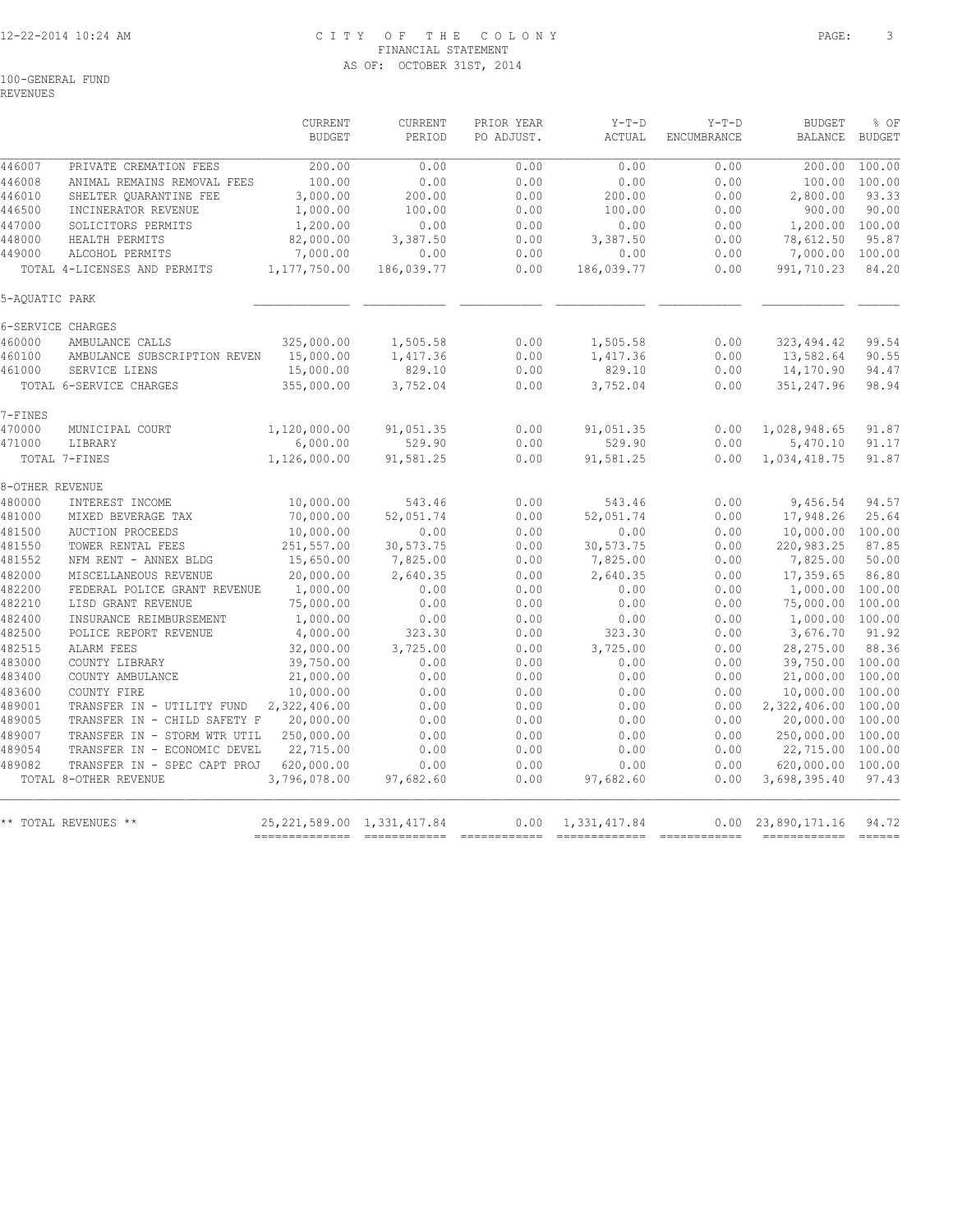#### 12-22-2014 10:24 AM C I T Y O F T H E C O L O N Y PAGE: 4 FINANCIAL STATEMENT AS OF: OCTOBER 31ST, 2014

100-GENERAL FUND

611 - GENERAL ADMIN DEPARTMENTAL EXPENDITURES

|                                    | CURRENT<br><b>BUDGET</b> | CURRENT<br>PERIOD | PRIOR YEAR<br>PO ADJUST. | $Y-T-D$<br>ACTUAL | $Y-T-D$<br>ENCUMBRANCE | <b>BUDGET</b><br><b>BALANCE</b> | % OF<br><b>BUDGET</b> |
|------------------------------------|--------------------------|-------------------|--------------------------|-------------------|------------------------|---------------------------------|-----------------------|
|                                    |                          |                   |                          |                   |                        |                                 |                       |
| 61-PERSONNEL SERVICES              |                          |                   |                          |                   |                        |                                 |                       |
| 611-6110 SALARIES                  | 510,786.00               | 46,290.53         | 0.00                     | 46,290.53         | 0.00                   | 464, 495.47                     | 90.94                 |
| 611-6111 SALARIES, OVERTIME        | 100.00                   | 0.00              | 0.00                     | 0.00              | 0.00                   | 100.00                          | 100.00                |
| 611-6112 PART-TIME, TEMPORARY      | 0.00                     | 290.00            | 0.00                     | 290.00            | 0.00(                  | 290.00                          | 0.00                  |
| 611-6114 HOSPITALIZATION INSURANCE | 40,235.00                | 4,345.76          | 0.00                     | 4,345.76          | 0.00                   | 35,889.24                       | 89.20                 |
| 611-6115 SOCIAL SECURITY TAXES     | 41,825.00                | 2,235.66          | 0.00                     | 2,235.66          | 0.00                   | 39,589.34                       | 94.65                 |
| 611-6116 WORKERS' COMPENSATION     | 600.00                   | 0.00              | 0.00                     | 0.00              | 0.00                   | 600.00                          | 100.00                |
| 611-6117 RETIREMENT CONTRIBUTIONS  | 64,074.00                | 8,550.86          | 0.00                     | 8,550.86          | 0.00                   | 55, 523.14                      | 86.65                 |
| 611-6120 PRIVATE AUTO ALLOWANCE    | 12,000.00                | 1,384.62          | 0.00                     | 1,384.62          | 0.00                   | 10,615.38                       | 88.46                 |
| 611-6125 EDUCATION & TRAINING      | 2,000.00                 | 0.00              | 0.00                     | 0.00              | 0.00                   | 2,000.00                        | 100.00                |
| 611-6126 TRAVEL EXPENSE            | $5,000.00$ (             | 439.01)           | 0.00(                    | 439.01)           | 0.00                   | 5,439.01                        | 108.78                |
| 611-6127 DUES AND MEMBERSHIPS      | 20,500.00                | 0.00              | 0.00                     | 0.00              | 0.00                   | 20,500.00 100.00                |                       |
| TOTAL 61-PERSONNEL SERVICES        | 697,120.00               | 62,658.42         | 0.00                     | 62,658.42         | 0.00                   | 634, 461.58                     | 91.01                 |
| 62-CONTRACTUAL SERVICES            |                          |                   |                          |                   |                        |                                 |                       |
| 611-6210 PROFESSIONAL SERVICES     | 60,000.00                | 0.00              | 0.00                     | 0.00              | 0.00                   | 60,000.00 100.00                |                       |
| 611-6235 PRINTING SERVICES         | 125.00                   | 0.00              | 0.00                     | 0.00              | 0.00                   | 125.00 100.00                   |                       |
| 611-6244 TELEPHONE SERVICE         | 4,000.00                 | 148.22            | 0.00                     | 148.22            | 0.00                   | 3,851.78                        | 96.29                 |
| TOTAL 62-CONTRACTUAL SERVICES      | 64,125.00                | 148.22            | 0.00                     | 148.22            | 0.00                   | 63,976.78                       | 99.77                 |
| 63-SUPPLIES                        |                          |                   |                          |                   |                        |                                 |                       |
| 611-6310 OFFICE SUPPLIES           | 1,200.00                 | 0.00              | 0.00                     | 0.00              | 0.00                   | 1,200.00 100.00                 |                       |
| 611-6311 COPIER SUPPLIES           | 200.00                   | 0.00              | 0.00                     | 0.00              | 0.00                   | 200.00                          | 100.00                |
| 611-6312 COMPUTER SUPPLIES         | 500.00                   | 0.00              | 0.00                     | 0.00              | 0.00                   |                                 | 500.00 100.00         |
| 611-6320 POSTAGE                   | 100.00                   | 2.09              | 0.00                     | 2.09              | 0.00                   | 97.91                           | 97.91                 |
| 611-6330 BOOKS AND PERIODICALS     | 200.00                   | 0.00              | 0.00                     | 0.00              | 0.00                   | 200.00 100.00                   |                       |
| 611-6390 MISCELLANEOUS SUPPLIES    | 12,000.00                | 0.00              | 0.00                     | 0.00              | 0.00                   | 12,000.00 100.00                |                       |
| TOTAL 63-SUPPLIES                  | 14,200.00                | 2.09              | 0.00                     | 2.09              | 0.00                   | 14,197.91                       | 99.99                 |
| 64-MAINTENANCE                     |                          |                   |                          |                   |                        |                                 |                       |
| 66-CAPITAL OUTLAY                  |                          |                   |                          |                   |                        |                                 |                       |
| 67-OVERHEAD ALLOCATION             |                          |                   |                          |                   |                        |                                 |                       |
| 68-SUNDRY CHARGES                  |                          |                   |                          |                   |                        |                                 |                       |
| TOTAL 611 - GENERAL ADMIN          | 775,445.00               | 62,808.73         | 0.00                     | 62,808.73         | 0.00                   | 712,636.27                      | 91.90                 |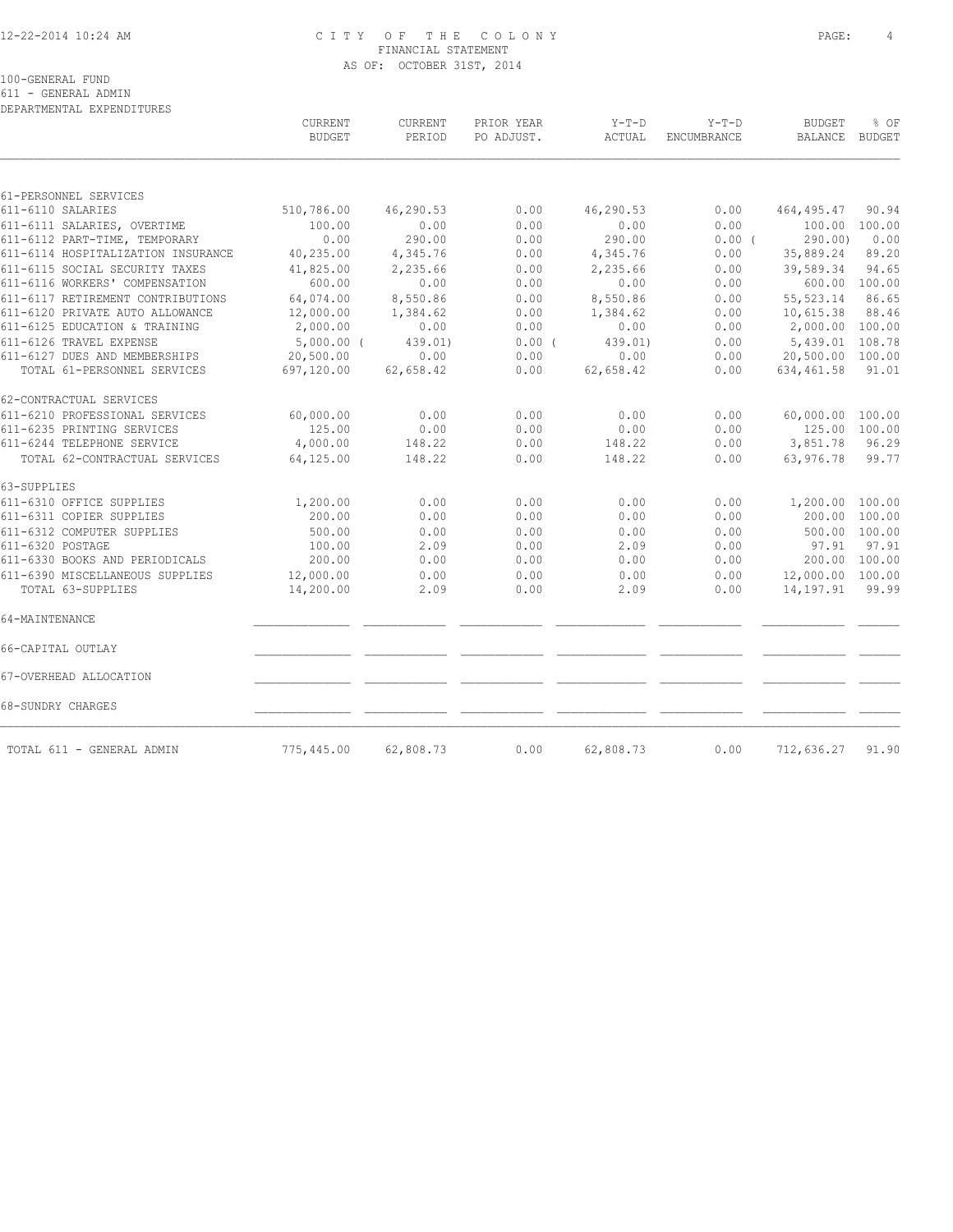#### 12-22-2014 10:24 AM C I T Y O F T H E C O L O N Y PAGE: 5 FINANCIAL STATEMENT AS OF: OCTOBER 31ST, 2014

100-GENERAL FUND

612 - COMMUNITY IMAGE

| DEPARTMENTAL EXPENDITURES            |               |             |            |           |             |                |               |
|--------------------------------------|---------------|-------------|------------|-----------|-------------|----------------|---------------|
|                                      | CURRENT       | CURRENT     | PRIOR YEAR | $Y-T-D$   | $Y-T-D$     | <b>BUDGET</b>  | % OF          |
|                                      | <b>BUDGET</b> | PERIOD      | PO ADJUST. | ACTUAL    | ENCUMBRANCE | <b>BALANCE</b> | <b>BUDGET</b> |
|                                      |               |             |            |           |             |                |               |
| 61-PERSONNEL SERVICES                |               |             |            |           |             |                |               |
| 612-6110 SALARIES                    | 255, 477.00   | 20, 173. 74 | 0.00       | 20,173.74 | 0.00        | 235,303.26     | 92.10         |
| 612-6111 SALARIES, OVERTIME          | 800.00        | 0.00        | 0.00       | 0.00      | 0.00        | 800.00         | 100.00        |
| 612-6114 HOSPITALIZATION INSURANCE   | 40,235.00     | 3,078.98    | 0.00       | 3,078.98  | 0.00        | 37,156.02      | 92.35         |
| 612-6115 SOCIAL SECURITY TAXES       | 20,500.00     | 1,667.11    | 0.00       | 1,667.11  | 0.00        | 18,832.89      | 91.87         |
| 612-6116 WORKERS' COMPENSATION       | 1,250.00      | 0.00        | 0.00       | 0.00      | 0.00        | 1,250.00       | 100.00        |
| 612-6117 RETIREMENT CONTRIBUTIONS    | 32,220.00     | 2,487.44    | 0.00       | 2,487.44  | 0.00        | 29,732.56      | 92.28         |
| 612-6118 UNIFORMS                    | 500.00        | 0.00        | 0.00       | 0.00      | 0.00        | 500.00         | 100.00        |
| 612-6125 EDUCATION & TRAINING        | 2,100.00      | 0.00        | 0.00       | 0.00      | 0.00        | 2,100.00       | 100.00        |
| 612-6126 TRAVEL EXPENSE              | 1,400.00      | 355.00      | 0.00       | 355.00    | 0.00        | 1,045.00       | 74.64         |
| 612-6127 DUES & MEMBERSHIPS          | 1,200.00      | 0.00        | 0.00       | 0.00      | 0.00        | 1,200.00       | 100.00        |
| TOTAL 61-PERSONNEL SERVICES          | 355,682.00    | 27,762.27   | 0.00       | 27,762.27 | 0.00        | 327, 919.73    | 92.19         |
| 62-CONTRACTUAL SERVICES              |               |             |            |           |             |                |               |
| 612-6213 CONTRACTUAL SERVICES        | 32,000.00     | 855.10      | 0.00       | 855.10    | 0.00        | 31, 144.90     | 97.33         |
| 612-6235 PRINTING SERVICE            | 1,000.00      | 327.55      | 0.00       | 327.55    | 0.00        | 672.45         | 67.25         |
| 612-6244 TELEPHONE SERVICE           | 2,200.00      | 113.97      | 0.00       | 113.97    | 0.00        | 2,086.03       | 94.82         |
| 612-6275 EOUIPMENT RENTAL            | 1,000.00      | 0.00        | 0.00       | 0.00      | 0.00        | 1,000.00       | 100.00        |
| TOTAL 62-CONTRACTUAL SERVICES        | 36,200.00     | 1,296.62    | 0.00       | 1,296.62  | 0.00        | 34,903.38      | 96.42         |
| 63-SUPPLIES                          |               |             |            |           |             |                |               |
| 612-6310 OFFICE SUPPLIES             | 600.00        | 0.00        | 0.00       | 0.00      | 0.00        | 600.00         | 100.00        |
| 612-6311 COPIER SUPPLIES             | 1,200.00      | 0.00        | 0.00       | 0.00      | 0.00        | 1,200.00       | 100.00        |
| 612-6312 COMPUTER SUPPLIES           | 300.00        | 0.00        | 0.00       | 0.00      | 0.00        |                | 300.00 100.00 |
| 612-6320 POSTAGE                     | 6,500.00      | 334.05      | 0.00       | 334.05    | 0.00        | 6,165.95       | 94.86         |
| 612-6322 SMALL TOOLS                 | 200.00        | 0.00        | 0.00       | 0.00      | 0.00        | 200.00         | 100.00        |
| 612-6330 BOOKS & PERIODICALS         | 150.00        | 0.00        | 0.00       | 0.00      | 0.00        | 150.00         | 100.00        |
| 612-6340 FUEL AND LUBRICANTS         | 4,300.00      | 0.00        | 0.00       | 0.00      | 0.00        | 4,300.00       | 100.00        |
| 612-6390 MISCELLANEOUS SUPPLIES      | 500.00        | 0.00        | 0.00       | 0.00      | 0.00        | 500.00 100.00  |               |
| TOTAL 63-SUPPLIES                    | 13,750.00     | 334.05      | 0.00       | 334.05    | 0.00        | 13, 415.95     | 97.57         |
| 64-MAINTENANCE                       |               |             |            |           |             |                |               |
| 612-6430 MAINTENANCE - OFC EQUIPMENT | 18,500.00     | 17,500.00   | 0.00       | 17,500.00 | 0.00        | 1,000.00       | 5.41          |
| 612-6431 MAINTENANCE - GIS           | 2,500.00      | 0.00        | 0.00       | 0.00      | 0.00        | 2,500.00       | 100.00        |
| TOTAL 64-MAINTENANCE                 | 21,000.00     | 17,500.00   | 0.00       | 17,500.00 | 0.00        | 3,500.00       | 16.67         |
| 66-CAPITAL OUTLAY                    |               |             |            |           |             |                |               |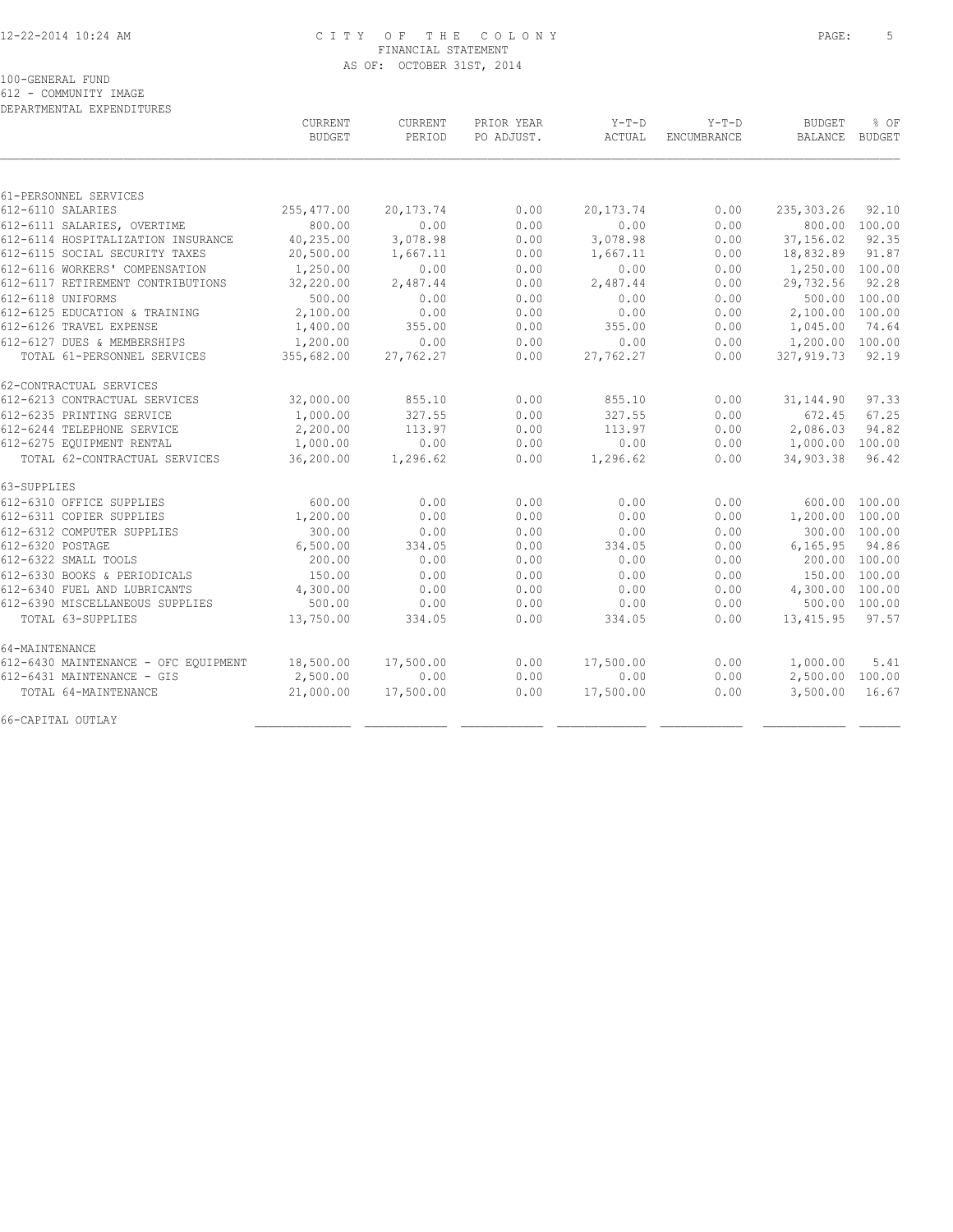100-GENERAL FUND 612 - COMMUNITY IMAGE

# 12-22-2014 10:24 AM C I T Y O F T H E C O L O N Y PAGE: 6

| DEPARTMENTAL EXPENDITURES                   | CURRENT<br>BUDGET | CURRENT<br>PERIOD | PRIOR YEAR<br>PO ADJUST. | Y-T-D<br>ACTUAL | Y-T-D<br>ENCUMBRANCE | BUDGET<br>BALANCE | % OF<br>BUDGET |
|---------------------------------------------|-------------------|-------------------|--------------------------|-----------------|----------------------|-------------------|----------------|
| 67-OVERHEAD ALLOCATION<br>68-SUNDRY CHARGES |                   |                   |                          |                 |                      |                   |                |
| TOTAL 612 - COMMUNITY IMAGE                 | 426,632.00        | 46,892.94         | 0.00                     | 46,892.94       | 0.00                 | 379,739.06 89.01  |                |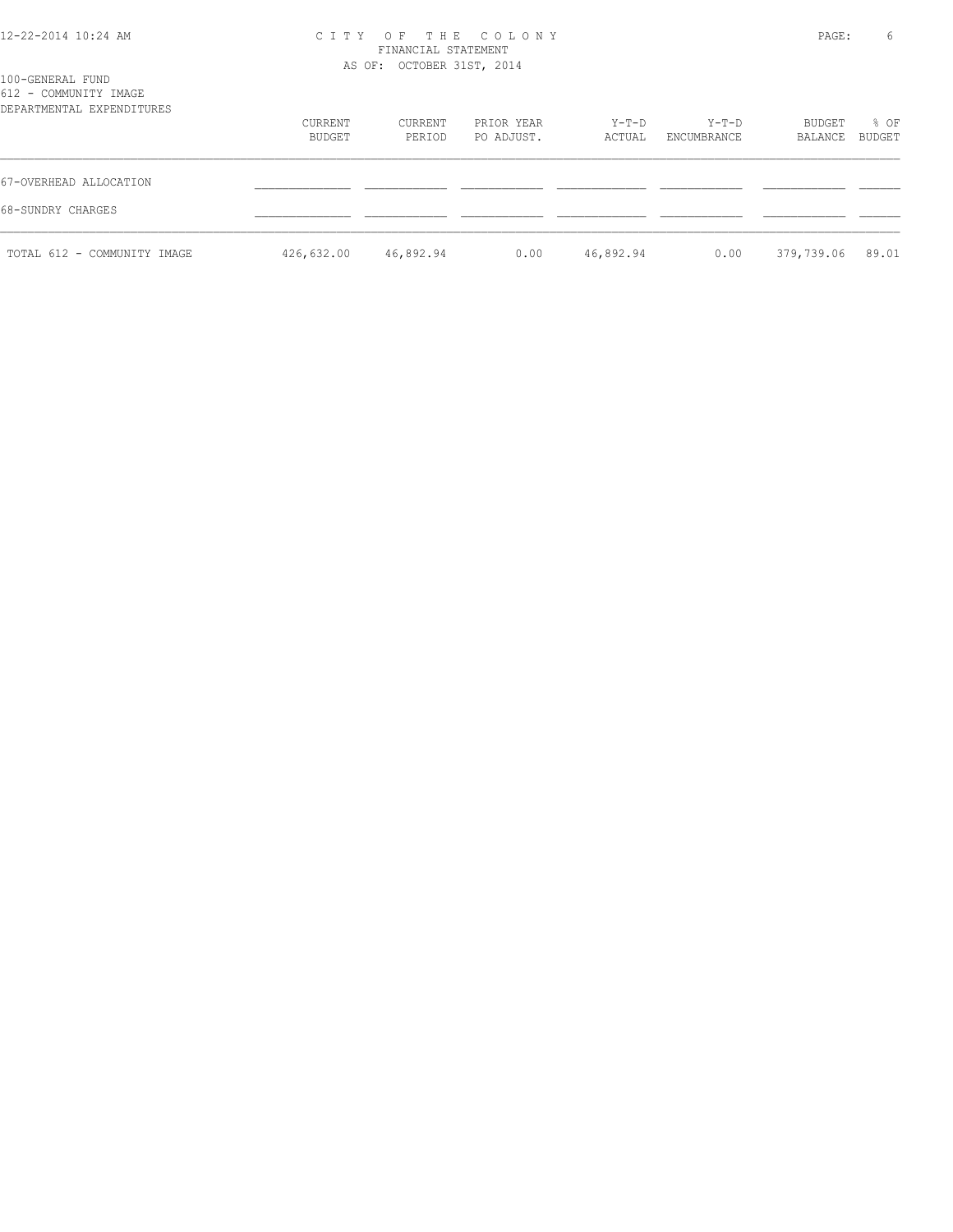#### 12-22-2014 10:24 AM C I T Y O F T H E C O L O N Y PAGE: 7 FINANCIAL STATEMENT AS OF: OCTOBER 31ST, 2014

100-GENERAL FUND

615 - FLEET SERVICES DEPARTMENTAL EXPENDITURES

|                                       | CURRENT<br><b>BUDGET</b> | CURRENT<br>PERIOD | PRIOR YEAR<br>PO ADJUST. | $Y-T-D$<br>ACTUAL | $Y-T-D$<br>ENCUMBRANCE | <b>BUDGET</b><br><b>BALANCE</b> | % OF<br><b>BUDGET</b> |
|---------------------------------------|--------------------------|-------------------|--------------------------|-------------------|------------------------|---------------------------------|-----------------------|
|                                       |                          |                   |                          |                   |                        |                                 |                       |
| 61-PERSONNEL SERVICES                 |                          |                   |                          |                   |                        |                                 |                       |
| 615-6110 SALARIES                     | 237,652.00               | 21,902.85         | 0.00                     | 21,902.85         | 0.00                   | 215,749.15                      | 90.78                 |
| 615-6111 SALARIES, OVERTIME           | 2,000.00                 | 573.95            | 0.00                     | 573.95            | 0.00                   | 1,426.05                        | 71.30                 |
| 615-6111-SALARIES, OVERTIME - FIRE    | 400.00                   | 0.00              | 0.00                     | 0.00              | 0.00                   |                                 | 400.00 100.00         |
| 615-6112 PART-TIME TEMPORARY          | 2,000.00                 | 0.00              | 0.00                     | 0.00              | 0.00                   | 2,000.00                        | 100.00                |
| 615-6114 HOSPITALIZATION INSURANCE    | 40,235.00                | 3,692.24          | 0.00                     | 3,692.24          | 0.00                   | 36, 542.76                      | 90.82                 |
| 615-6115 SOCIAL SECURITY TAXES        | 19,010.00                | 2,018.87          | 0.00                     | 2,018.87          | 0.00                   | 16,991.13                       | 89.38                 |
| 615-6116 WORKERS' COMPENSATION        | 5,000.00                 | 0.00              | 0.00                     | 0.00              | 0.00                   | 5,000.00 100.00                 |                       |
| 615-6117 RETIREMENT CONTRIBUTIONS     | 30,376.00                | 2,771.37          | 0.00                     | 2,771.37          | 0.00                   | 27,604.63                       | 90.88                 |
| 615-6118 UNIFORMS                     | 500.00                   | 14.70             | 0.00                     | 14.70             | 0.00                   | 485.30                          | 97.06                 |
| 615-6125 EDUCATION & TRAINING         | 1,500.00                 | 0.00              | 0.00                     | 0.00              | 0.00                   | 1,500.00 100.00                 |                       |
| 615-6126 TRAVEL EXPENSE               | 500.00                   | 0.00              | 0.00                     | 0.00              | 0.00                   | 500.00                          | 100.00                |
| TOTAL 61-PERSONNEL SERVICES           | 339,173.00               | 30,973.98         | 0.00                     | 30,973.98         | 0.00                   | 308,199.02                      | 90.87                 |
| 62-CONTRACTUAL SERVICES               |                          |                   |                          |                   |                        |                                 |                       |
| 615-6213 CONTRACTUAL SERVICES         | 3,000.00                 | 59.61             | 0.00                     | 59.61             | 0.00                   | 2,940.39                        | 98.01                 |
| 615-6244 TELEPHONE SERVICES           | 1,500.00                 | 0.00              | 0.00                     | 0.00              | 0.00                   | 1,500.00 100.00                 |                       |
| 615-6275 EQUIPMENT RENTAL             | 600.00                   | 0.00              | 0.00                     | 0.00              | 0.00                   |                                 | 600.00 100.00         |
| TOTAL 62-CONTRACTUAL SERVICES         | 5,100.00                 | 59.61             | 0.00                     | 59.61             | 0.00                   | 5,040.39                        | 98.83                 |
| 63-SUPPLIES                           |                          |                   |                          |                   |                        |                                 |                       |
| 615-6310 OFFICE SUPPLIES              | 750.00                   | 0.00              | 0.00                     | 0.00              | 0.00                   |                                 | 750.00 100.00         |
| 615-6312 COMPUTER SUPPLIES            | 300.00                   | 0.00              | 0.00                     | 0.00              | 0.00                   |                                 | 300.00 100.00         |
| 615-6313 JANITORIAL SUPPLIES          | 300.00                   | 0.00              | 0.00                     | 0.00              | 0.00                   |                                 | 300.00 100.00         |
| 615-6320 POSTAGE                      | 100.00                   | 0.00              | 0.00                     | 0.00              | 0.00                   |                                 | 100.00 100.00         |
| 615-6322 SMALL TOOLS                  | 4,500.00                 | 0.00              | 0.00                     | 0.00              | 0.00                   | 4,500.00 100.00                 |                       |
| 615-6322-SMALL TOOLS - FIRE           | 900.00                   | 0.00              | 0.00                     | 0.00              | 0.00                   |                                 | 900.00 100.00         |
| 615-6330 BOOKS & PERIODICALS          | 1,000.00                 | 0.00              | 0.00                     | 0.00              | 0.00                   | 1,000.00 100.00                 |                       |
| 615-6340 FUEL AND LUBRICANTS          | 38,000.00                | 0.00              | 0.00                     | 0.00              | 0.00                   | 38,000.00 100.00                |                       |
| 615-6340-FUEL - FIRE                  | 57,000.00                | 0.00              | 0.00                     | 0.00              | 0.00                   | 57,000.00 100.00                |                       |
| 615-6345 CHEMICALS                    | 600.00                   | 0.00              | 0.00                     | 0.00              | 0.00                   |                                 | 600.00 100.00         |
| 615-6346 COMPRESSED GASES             | 300.00                   | 53.75             | 0.00                     | 53.75             | 0.00                   | 246.25                          | 82.08                 |
| 615-6360 MEDICAL SUPPLIES             | 100.00                   | 0.00              | 0.00                     | 0.00              | 0.00                   | 100.00 100.00                   |                       |
| 615-6390 MISCELLANEOUS SUPPLIES       | 2,000.00                 | 153.06            | 0.00                     | 153.06            | 0.00                   | 1,846.94                        | 92.35                 |
| TOTAL 63-SUPPLIES                     | 105,850.00               | 206.81            | 0.00                     | 206.81            | 0.00                   | 105,643.19                      | 99.80                 |
| 64-MAINTENANCE                        |                          |                   |                          |                   |                        |                                 |                       |
| 615-6410 BUILDING MAINTENANCE         | 500.00                   | 0.00              | 0.00                     | 0.00              | 0.00                   | 500.00                          | 100.00                |
| 615-6430 OFFICE EQUIPMENT MAINTENANCE | 300.00                   | 0.00              | 0.00                     | 0.00              | 0.00                   |                                 | 300.00 100.00         |
| 615-6440 VEHICLE MAINTENANCE          | 100,000.00               | 2,612.60          | 0.00                     | 2,612.60          | 0.00                   | 97,387.40                       | 97.39                 |
| 615-6440-VEHICLE MAINT - FIRE         | 75,000.00                | 0.00              | 0.00                     | 0.00              | 0.00                   | 75,000.00 100.00                |                       |
| 615-6470 OTHER EQUIPMENT MAINTENANCE  | 40,000.00                | 446.63            | 0.00                     | 446.63            | 0.00                   | 39,553.37                       | 98.88                 |
| TOTAL 64-MAINTENANCE                  | 215,800.00               | 3,059.23          | 0.00                     | 3,059.23          | 0.00                   | 212,740.77                      | 98.58                 |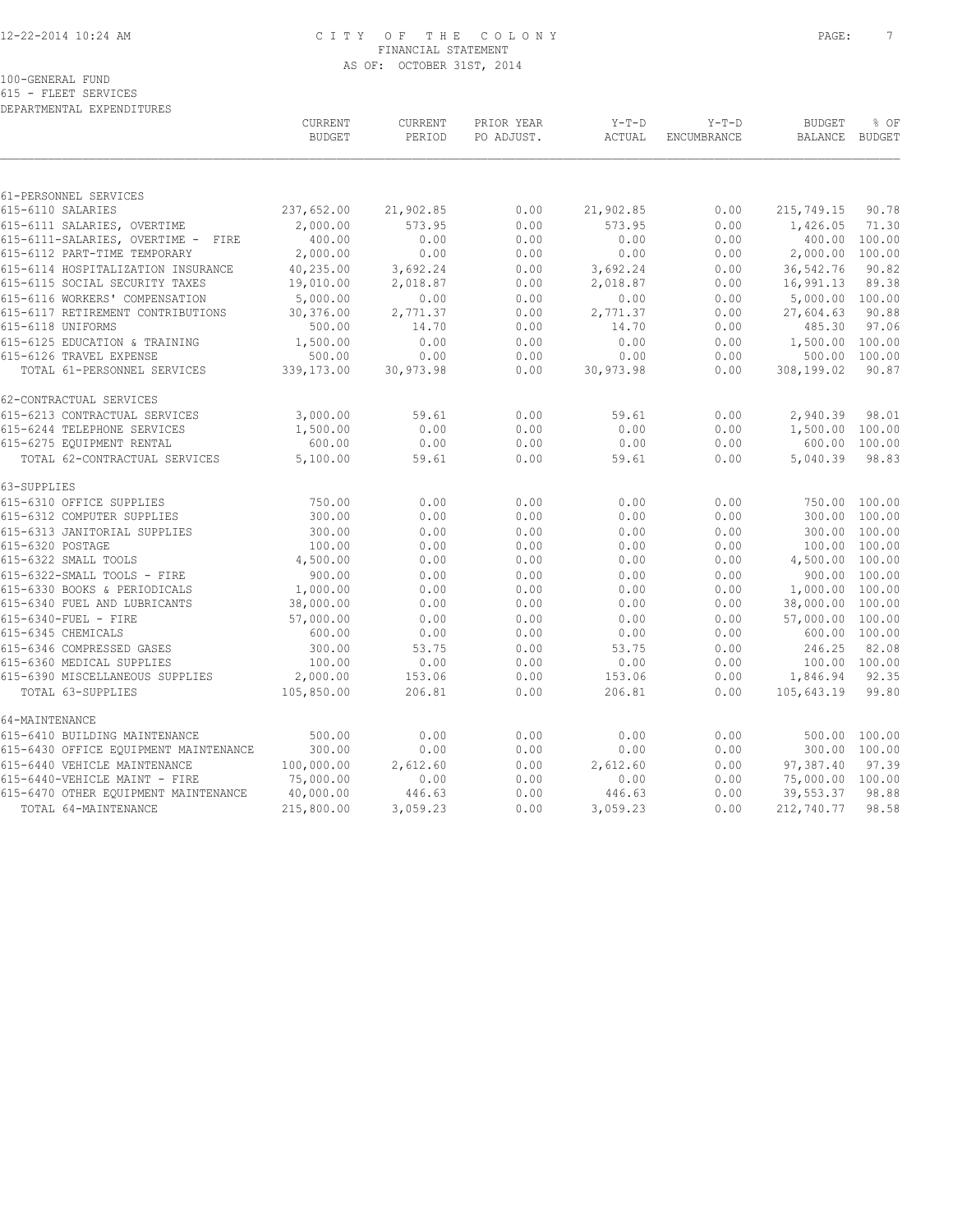#### 12-22-2014 10:24 AM C I T Y O F T H E C O L O N Y PAGE: 8 FINANCIAL STATEMENT AS OF: OCTOBER 31ST, 2014

| 100-GENERAL FUND<br>615 - FLEET SERVICES<br>DEPARTMENTAL EXPENDITURES |                   |                   |                          |                 |                        |                   |                |
|-----------------------------------------------------------------------|-------------------|-------------------|--------------------------|-----------------|------------------------|-------------------|----------------|
|                                                                       | CURRENT<br>BUDGET | CURRENT<br>PERIOD | PRIOR YEAR<br>PO ADJUST. | Y-T-D<br>ACTUAL | $Y-T-D$<br>ENCUMBRANCE | BUDGET<br>BALANCE | % OF<br>BUDGET |
| 65-NON-CAPITAL                                                        |                   |                   |                          |                 |                        |                   |                |
| 66-CAPITAL OUTLAY                                                     |                   |                   |                          |                 |                        |                   |                |
| 67-OVERHEAD ALLOCATION                                                |                   |                   |                          |                 |                        |                   |                |
| TOTAL 615 - FLEET SERVICES                                            | 665,923.00        | 34,299.63         | 0.00                     | 34,299.63       | 0.00                   | 631, 623.37       | 94.85          |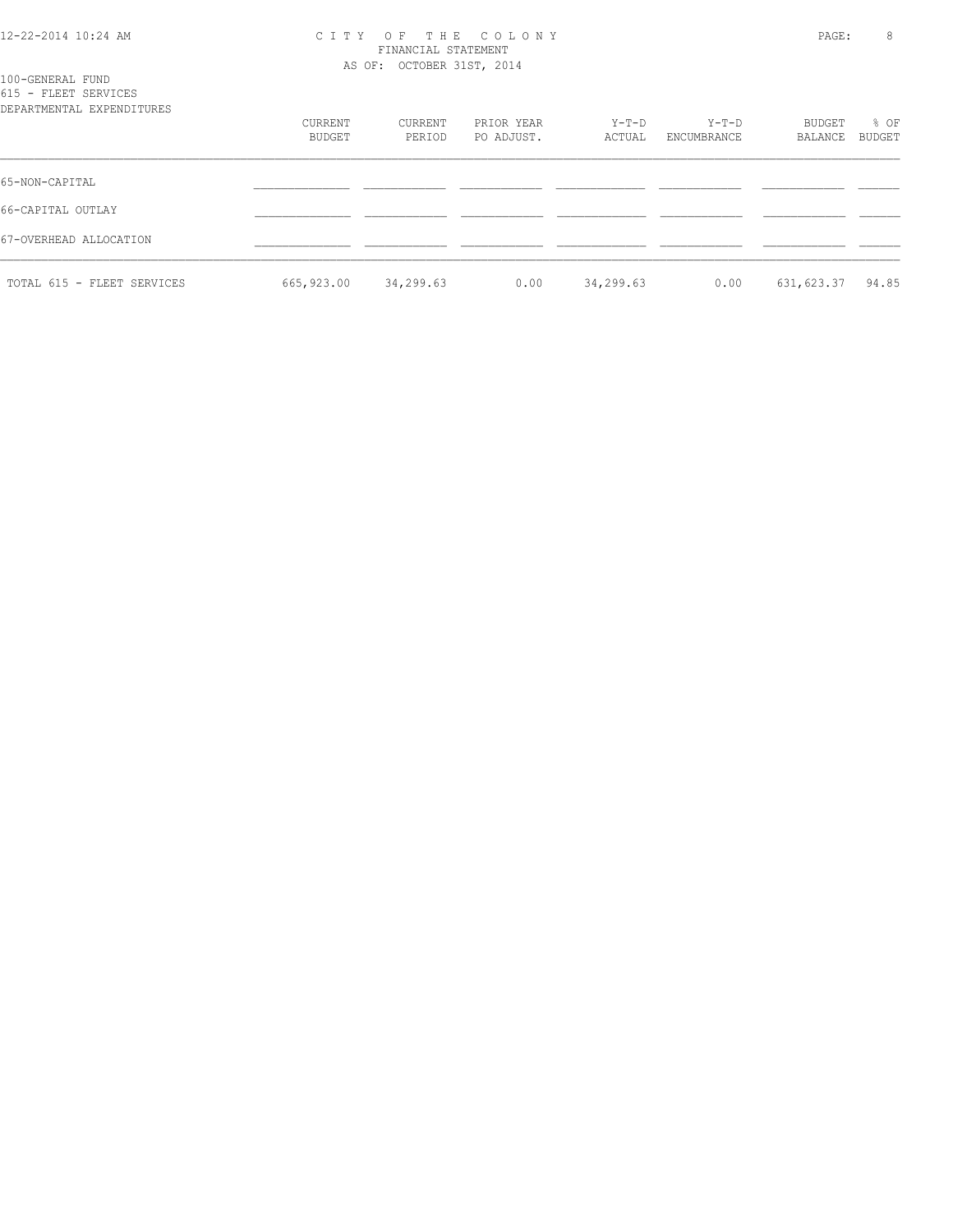#### 12-22-2014 10:24 AM C I T Y O F T H E C O L O N Y PAGE: 9 FINANCIAL STATEMENT AS OF: OCTOBER 31ST, 2014

620 - CITY SECRETARY DEPARTMENTAL EXPENDITURES

|                                    | <b>CURRENT</b><br><b>BUDGET</b> | CURRENT<br>PERIOD | PRIOR YEAR<br>PO ADJUST. | $Y-T-D$<br>ACTUAL | $Y-T-D$<br>ENCUMBRANCE | <b>BUDGET</b><br><b>BALANCE</b> | % OF<br><b>BUDGET</b> |
|------------------------------------|---------------------------------|-------------------|--------------------------|-------------------|------------------------|---------------------------------|-----------------------|
|                                    |                                 |                   |                          |                   |                        |                                 |                       |
| 61-PERSONNEL SERVICES              |                                 |                   |                          |                   |                        |                                 |                       |
| 620-6110 SALARIES                  | 182,666.00                      | 14,485.07         | 0.00                     | 14,485.07         | 0.00                   | 168,180.93                      | 92.07                 |
| 620-6111 SALARIES, OVERTIME        | 500.00                          | 0.00              | 0.00                     | 0.00              | 0.00                   |                                 | 500.00 100.00         |
| 620-6112 PART-TIME, TEMPORARY      | 0.00                            | 1,442.23          | 0.00                     | 1,442.23          | 0.00(                  | 1,442.23)                       | 0.00                  |
| 620-6114 HOSPITALIZATION INSURANCE | 24, 141.00                      | 1,871.39          | 0.00                     | 1,871.39          | 0.00                   | 22,269.61                       | 92.25                 |
| 620-6115 SOCIAL SECURITY TAXES     | 14,613.00                       | 1,431.70          | 0.00                     | 1,431.70          | 0.00                   | 13,181.30                       | 90.20                 |
| 620-6116 WORKERS' COMPENSATION     | 600.00                          | 0.00              | 0.00                     | 0.00              | 0.00                   |                                 | 600.00 100.00         |
| 620-6117 RETIREMENT CONTRIBUTIONS  | 23,024.00                       | 1,786.02          | 0.00                     | 1,786.02          | 0.00                   | 21, 237.98                      | 92.24                 |
| 620-6125 EDUCATION & TRAINING      | 3,000.00                        | 0.00              | 0.00                     | 0.00              | 0.00                   | 3,000.00                        | 100.00                |
| 620-6126 TRAVEL EXPENSE            | 3,200.00                        | 433.52            | 0.00                     | 433.52            | 0.00                   | 2,766.48                        | 86.45                 |
| 620-6127 DUES AND MEMBERSHIPS      | 450.00                          | 0.00              | 0.00                     | 0.00              | 0.00                   |                                 | 450.00 100.00         |
| TOTAL 61-PERSONNEL SERVICES        | 252,194.00                      | 21,449.93         | 0.00                     | 21,449.93         | 0.00                   | 230,744.07                      | 91.49                 |
| 62-CONTRACTUAL SERVICES            |                                 |                   |                          |                   |                        |                                 |                       |
| 620-6213 CONTRACTUAL SERVICES      | 18,000.00                       | 0.00              | 0.00                     | 0.00              | 0.00                   | 18,000.00 100.00                |                       |
| 620-6222 ELECTION EXPENSE          | 6.000.00                        | 0.00              | 0.00                     | 0.00              | 0.00                   | 6,000.00 100.00                 |                       |
| 620-6236 ADVERTISING AND NOTICES   | 18,500.00                       | 783.50            | 0.00                     | 783.50            | 0.00                   | 17,716.50                       | 95.76                 |
| TOTAL 62-CONTRACTUAL SERVICES      | 42,500.00                       | 783.50            | 0.00                     | 783.50            | 0.00                   | 41,716.50                       | 98.16                 |
| 63-SUPPLIES                        |                                 |                   |                          |                   |                        |                                 |                       |
| 620-6310 OFFICE SUPPLIES           | 500.00                          | 125.85            | 0.00                     | 125.85            | 0.00                   | 374.15                          | 74.83                 |
| 620-6311 COPIER SUPPLIES           | 400.00                          | 0.00              | 0.00                     | 0.00              | 0.00                   | 400.00                          | 100.00                |
| 620-6312 COMPUTER SUPPLIES         | 150.00                          | 0.00              | 0.00                     | 0.00              | 0.00                   |                                 | 150.00 100.00         |
| 620-6320 POSTAGE                   | 300.00                          | 29.29             | 0.00                     | 29.29             | 0.00                   | 270.71                          | 90.24                 |
| 620-6330 BOOKS AND PERIODICALS     | 350.00                          | 0.00              | 0.00                     | 0.00              | 0.00                   | 350.00                          | 100.00                |
| 620-6335 AWARDS                    | 6,600.00                        | 0.00              | 0.00                     | 0.00              | 0.00                   | 6,600.00 100.00                 |                       |
| 620-6390 MISCELLANEOUS SUPPLIES    | 250.00                          | 0.00              | 0.00                     | 0.00              | 0.00                   |                                 | 250.00 100.00         |
| TOTAL 63-SUPPLIES                  | 8,550.00                        | 155.14            | 0.00                     | 155.14            | 0.00                   | 8,394.86                        | 98.19                 |
| 64-MAINTENANCE                     |                                 |                   |                          |                   |                        |                                 |                       |
| 620-6430 OFFICE EQUIPMENT - MAINT. | 5,450.00                        | 0.00              | 0.00                     | 0.00              | 0.00                   | 5,450.00 100.00                 |                       |
| TOTAL 64-MAINTENANCE               | 5,450.00                        | 0.00              | 0.00                     | 0.00              | 0.00                   | 5,450.00 100.00                 |                       |
| 66-CAPITAL OUTLAY                  |                                 |                   |                          |                   |                        |                                 |                       |
| 67-OVERHEAD ALLOCATION             |                                 |                   |                          |                   |                        |                                 |                       |
| TOTAL 620 - CITY SECRETARY         | 308,694.00                      | 22,388.57         | 0.00                     | 22,388.57         | 0.00                   | 286,305.43                      | 92.75                 |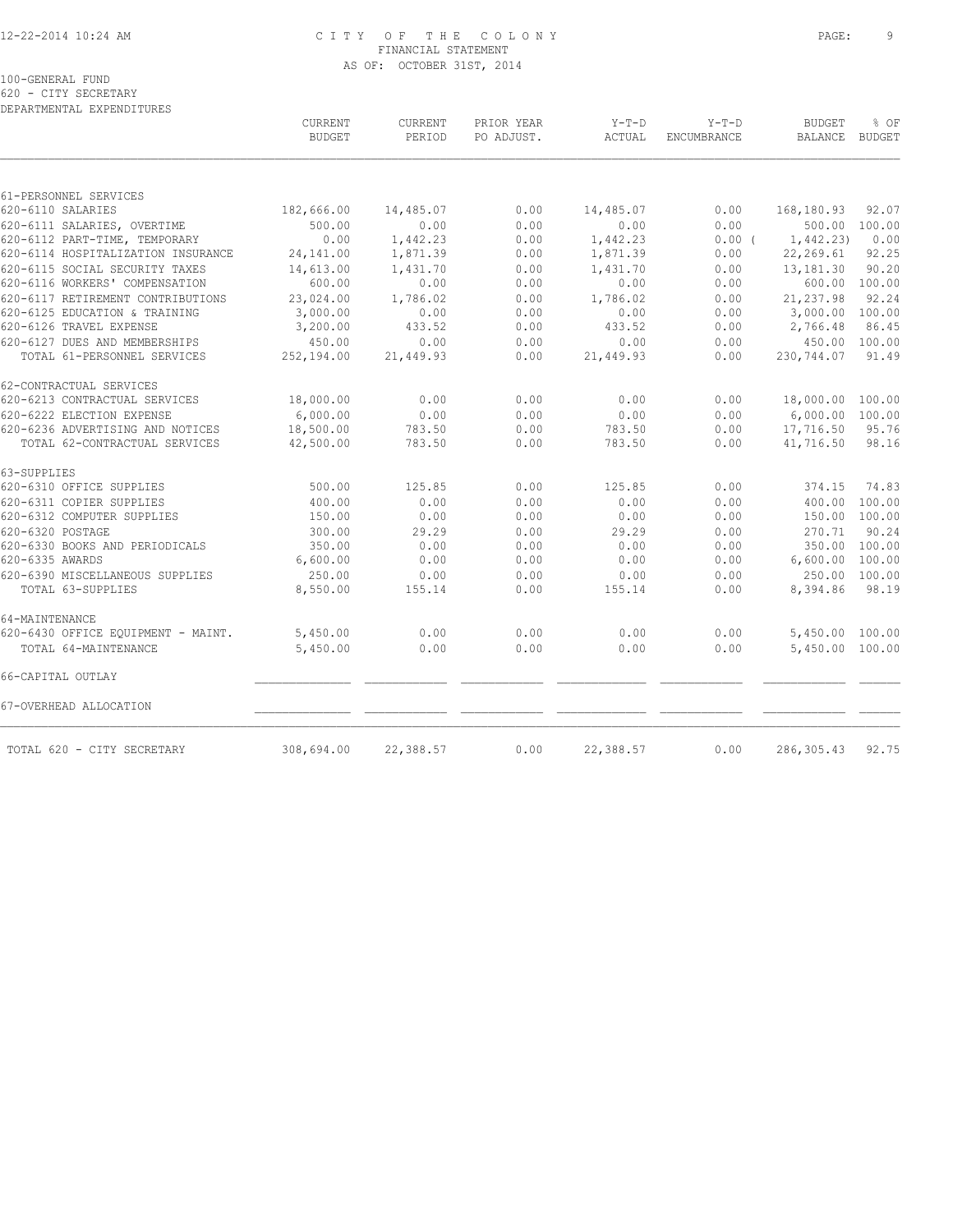#### 12-22-2014 10:24 AM C I T Y O F T H E C O L O N Y PAGE: 10 FINANCIAL STATEMENT AS OF: OCTOBER 31ST, 2014

100-GENERAL FUND

623 - CITY COUNCIL

| DEPARTMENTAL EXPENDITURES       |                                 |                   |                          |                   |                               |                                 |                       |
|---------------------------------|---------------------------------|-------------------|--------------------------|-------------------|-------------------------------|---------------------------------|-----------------------|
|                                 | <b>CURRENT</b><br><b>BUDGET</b> | CURRENT<br>PERIOD | PRIOR YEAR<br>PO ADJUST. | $Y-T-D$<br>ACTUAL | $Y-T-D$<br><b>ENCUMBRANCE</b> | <b>BUDGET</b><br><b>BALANCE</b> | % OF<br><b>BUDGET</b> |
|                                 |                                 |                   |                          |                   |                               |                                 |                       |
| 61-PERSONNEL SERVICES           |                                 |                   |                          |                   |                               |                                 |                       |
| 623-6112 SALARIES, PART-TIME    | 8,400.00                        | 0.00              | 0.00                     | 0.00              | 0.00                          | 8,400.00 100.00                 |                       |
| 623-6115 SOCIAL SECURITY TAXES  | 680.00                          | 0.00              | 0.00                     | 0.00              | 0.00                          | 680.00                          | 100.00                |
| 623-6118 UNIFORMS               | 200.00                          | 0.00              | 0.00                     | 0.00              | 0.00                          | 200.00                          | 100.00                |
| 623-6125 EDUCATION & TRAINING   | 500.00                          | 0.00              | 0.00                     | 0.00              | 0.00                          | 500.00                          | 100.00                |
| 623-6126 TRAVEL EXPENSE         | 2,400.00                        | 0.00              | 0.00                     | 0.00              | 0.00                          | 2,400.00                        | 100.00                |
| TOTAL 61-PERSONNEL SERVICES     | 12,180.00                       | 0.00              | 0.00                     | 0.00              | 0.00                          | 12,180.00 100.00                |                       |
| 62-CONTRACTUAL SERVICES         |                                 |                   |                          |                   |                               |                                 |                       |
| 623-6235 PRINTING SERVICES      | 100.00                          | 0.00              | 0.00                     | 0.00              | 0.00                          | 100.00                          | 100.00                |
| 623-6244 TELEPHONE SERVICE      | 2,000.00                        | 119.44            | 0.00                     | 119.44            | 0.00                          | 1,880.56                        | 94.03                 |
| TOTAL 62-CONTRACTUAL SERVICES   | 2,100.00                        | 119.44            | 0.00                     | 119.44            | 0.00                          | 1,980.56                        | 94.31                 |
| 63-SUPPLIES                     |                                 |                   |                          |                   |                               |                                 |                       |
| 623-6390 MISCELLANEOUS SUPPLIES | 3,800.00                        | 0.00              | 0.00                     | 0.00              | 0.00                          | 3,800.00 100.00                 |                       |
| TOTAL 63-SUPPLIES               | 3,800.00                        | 0.00              | 0.00                     | 0.00              | 0.00                          | 3,800.00 100.00                 |                       |
| 64-MAINTENANCE                  |                                 |                   |                          |                   |                               |                                 |                       |
| 66-CAPITAL OUTLAY               |                                 |                   |                          |                   |                               |                                 |                       |
| 67-OVERHEAD ALLOCATION          |                                 |                   |                          |                   |                               |                                 |                       |
| 68-SUNDRY CHARGES               |                                 |                   |                          |                   |                               |                                 |                       |
| 623-6845 GENERAL GOVERNMENT     | 19,725.00                       | 0.00              | 0.00                     | 0.00              | 0.00                          | 19,725.00 100.00                |                       |
| TOTAL 68-SUNDRY CHARGES         | 19,725.00                       | 0.00              | 0.00                     | 0.00              | 0.00                          | 19,725.00 100.00                |                       |
| TOTAL 623 - CITY COUNCIL        | 37,805.00                       | 119.44            | 0.00                     | 119.44            | 0.00                          | 37,685.56                       | 99.68                 |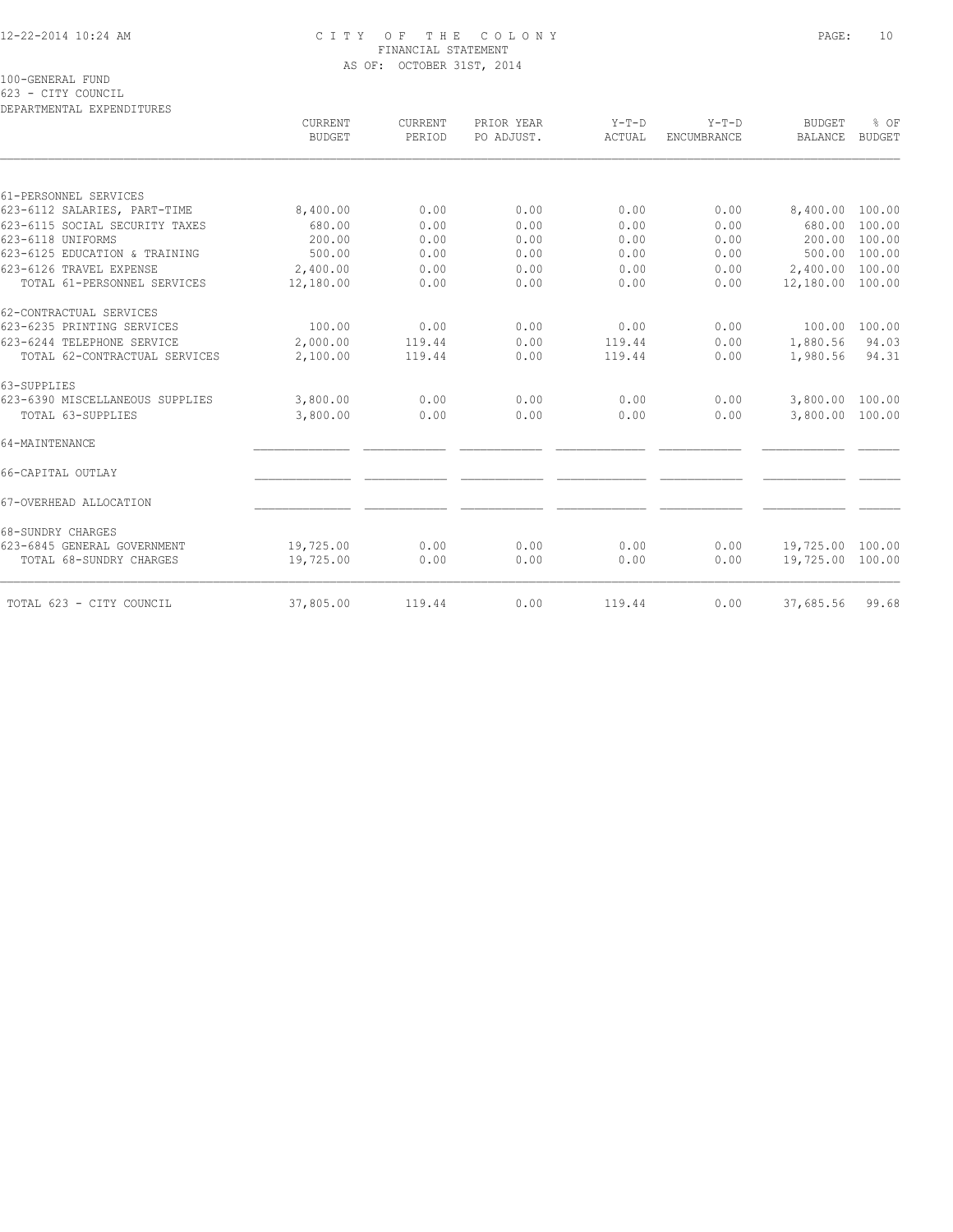#### 12-22-2014 10:24 AM C I T Y O F T H E C O L O N Y PAGE: 11 FINANCIAL STATEMENT AS OF: OCTOBER 31ST, 2014

100-GENERAL FUND

625 - HUMAN RESOURCES DEPARTMENTAL EXPENDITURES

|                                        | CURRENT<br><b>BUDGET</b> | CURRENT<br>PERIOD | PRIOR YEAR<br>PO ADJUST. | $Y-T-D$<br>ACTUAL | $Y-T-D$<br>ENCUMBRANCE | <b>BUDGET</b><br><b>BALANCE</b> | % OF<br><b>BUDGET</b> |
|----------------------------------------|--------------------------|-------------------|--------------------------|-------------------|------------------------|---------------------------------|-----------------------|
|                                        |                          |                   |                          |                   |                        |                                 |                       |
| 61-PERSONNEL SERVICES                  |                          |                   |                          |                   |                        |                                 |                       |
| 625-6110 SALARIES                      | 159,055.00               | 4,836.47          | 0.00                     | 4,836.47          | 0.00                   | 154,218.53                      | 96.96                 |
| 625-6111 SALARIES, OVERTIME            | 100.00                   | 0.00              | 0.00                     | 0.00              | 0.00                   | 100.00 100.00                   |                       |
| 625-6112 SALARIES, PART-TIME TEMPORARY | 2,000.00                 | 0.00              | 0.00                     | 0.00              | 0.00                   | 2,000.00 100.00                 |                       |
| 625-6114 HOSPITALIZATION INSURANCE     | 16,094.00                | 619.31            | 0.00                     | 619.31            | 0.00                   | 15,474.69                       | 96.15                 |
| 625-6115 SOCIAL SECURITY TAXES         | 12,892.00                | 412.82            | 0.00                     | 412.82            | 0.00                   | 12,479.18                       | 96.80                 |
| 625-6116 WORKERS' COMPENSATION         | 425.00                   | 0.00              | 0.00                     | 0.00              | 0.00                   |                                 | 425.00 100.00         |
| 625-6117 RETIREMENT CONTRIBUTIONS      | 20,257.00                | 596.34            | 0.00                     | 596.34            | 0.00                   | 19,660.66                       | 97.06                 |
| 625-6119 MEDICAL EXPENSE               | 6,700.00                 | 80.00             | 0.00                     | 80.00             | 0.00                   | 6,620.00                        | 98.81                 |
| 625-6125 EDUCATION & TRAINING          | 3,000.00                 | 0.00              | 0.00                     | 0.00              | 0.00                   | 3,000.00 100.00                 |                       |
| 625-6126 TRAVEL EXPENSE                | 200.00                   | 0.00              | 0.00                     | 0.00              | 0.00                   | 200.00                          | 100.00                |
| 625-6127 DUES AND MEMBERSHIPS          | 1,000.00                 | 75.00             | 0.00                     | 75.00             | 0.00                   | 925.00                          | 92.50                 |
| TOTAL 61-PERSONNEL SERVICES            | 221,723.00               | 6,619.94          | 0.00                     | 6,619.94          | 0.00                   | 215,103.06                      | 97.01                 |
| 62-CONTRACTUAL SERVICES                |                          |                   |                          |                   |                        |                                 |                       |
| 625-6213 CONTRACTUAL SERVICES          | 1,500.00                 | 176.90            | 0.00                     | 176.90            | 0.00                   | 1,323.10                        | 88.21                 |
| 625-6235 PRINTING SERVICES             | 400.00                   | 169.72            | 0.00                     | 169.72            | 0.00                   | 230.28                          | 57.57                 |
| 625-6236 ADVERTISING AND NOTICES       | 31,000.00                | 2,453.20          | 0.00                     | 2,453.20          | 0.00                   | 28,546.80                       | 92.09                 |
| 625-6275 EQUIPMENT RENTAL              | 3,000.00                 | 454.14            | 0.00                     | 454.14            | 0.00                   | 2,545.86                        | 84.86                 |
| TOTAL 62-CONTRACTUAL SERVICES          | 35,900.00                | 3,253.96          | 0.00                     | 3,253.96          | 0.00                   | 32,646.04                       | 90.94                 |
| 63-SUPPLIES                            |                          |                   |                          |                   |                        |                                 |                       |
| 625-6310 OFFICE SUPPLIES               | 1,100.00                 | 179.90            | 0.00                     | 179.90            | 0.00                   | 920.10                          | 83.65                 |
| 625-6311 COPIER SUPPLIES               | 800.00                   | 201.37            | 0.00                     | 201.37            | 0.00                   | 598.63                          | 74.83                 |
| 625-6320 POSTAGE                       | 400.00                   | 43.91             | 0.00                     | 43.91             | 0.00                   | 356.09                          | 89.02                 |
| 625-6330 BOOKS AND PERIODICALS         | 1,000.00                 | 0.00              | 0.00                     | 0.00              | 0.00                   | 1,000.00                        | 100.00                |
| 625-6335 AWARDS                        | 1,000.00                 | 293.50            | 0.00                     | 293.50            | 0.00                   | 706.50                          | 70.65                 |
| 625-6390 MISCELLANEOUS SUPPLIES        | 2,000.00                 | 0.00              | 0.00                     | 0.00              | 0.00                   | 2,000.00 100.00                 |                       |
| TOTAL 63-SUPPLIES                      | 6,300.00                 | 718.68            | 0.00                     | 718.68            | 0.00                   | 5,581.32                        | 88.59                 |
| 64-MAINTENANCE                         |                          |                   |                          |                   |                        |                                 |                       |
| 66-CAPITAL OUTLAY                      |                          |                   |                          |                   |                        |                                 |                       |
| 67-OVERHEAD ALLOCATION                 |                          |                   |                          |                   |                        |                                 |                       |
| TOTAL 625 - HUMAN RESOURCES            | 263,923.00               | 10,592.58         | 0.00                     | 10,592.58         | 0.00                   | 253,330.42                      | 95.99                 |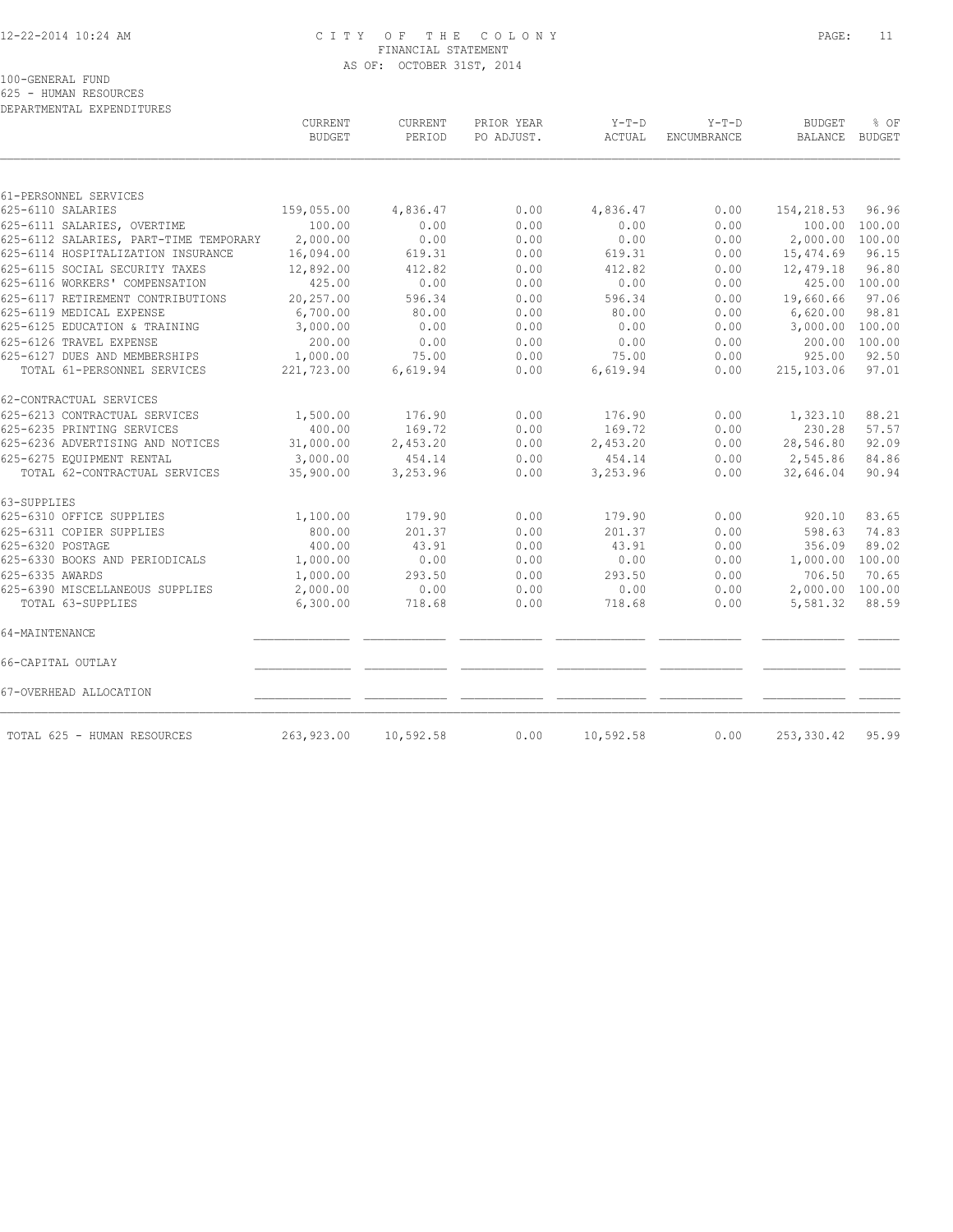#### 12-22-2014 10:24 AM C I T Y O F T H E C O L O N Y PAGE: 12 FINANCIAL STATEMENT AS OF: OCTOBER 31ST, 2014

100-GENERAL FUND

630 - FINANCE DEPARTMENT

| DEPARTMENTAL EXPENDITURES            |                          |                   |                          |                   |             |                 |                       |
|--------------------------------------|--------------------------|-------------------|--------------------------|-------------------|-------------|-----------------|-----------------------|
|                                      | CURRENT<br><b>BUDGET</b> | CURRENT<br>PERIOD | PRIOR YEAR<br>PO ADJUST. | $Y-T-D$<br>ACTUAL | $Y-T-D$     | <b>BUDGET</b>   | % OF<br><b>BUDGET</b> |
|                                      |                          |                   |                          |                   | ENCUMBRANCE | BALANCE         |                       |
| 61-PERSONNEL SERVICES                |                          |                   |                          |                   |             |                 |                       |
| 630-6110 SALARIES                    | 443,571.00               | 33,774.39         | 0.00                     | 33,774.39         | 0.00        | 409,796.61      | 92.39                 |
| 630-6114 HOSPITALIZATION INSURANCE   | 48,282.00                | 2,690.58          | 0.00                     | 2,690.58          | 0.00        | 45,591.42       | 94.43                 |
| 630-6115 SOCIAL SECURITY TAXES       | 35,486.00                | 3,455.43          | 0.00                     | 3,455.43          | 0.00        | 32,030.57       | 90.26                 |
| 630-6116 WORKERS' COMPENSATION       | 900.00                   | 0.00              | 0.00                     | 0.00              | 0.00        | 900.00          | 100.00                |
| 630-6117 RETIREMENT CONTRIBUTIONS    | 55,757.00                | 4,346.42          | 0.00                     | 4,346.42          | 0.00        | 51,410.58       | 92.20                 |
| 630-6118 UNIFORMS                    | 200.00                   | 0.00              | 0.00                     | 0.00              | 0.00        | 200.00          | 100.00                |
| 630-6125 EDUCATION & TRAINING        | 3,500.00                 | 0.00              | 0.00                     | 0.00              | 0.00        | 3,500.00        | 100.00                |
| 630-6125-EDUCATION & TRAINING - PYRL | 3,000.00                 | 0.00              | 0.00                     | 0.00              | 0.00        | 3,000.00        | 100.00                |
| 630-6126 TRAVEL EXPENSE              | 1,500.00                 | 0.00              | 0.00                     | 0.00              | 0.00        | 1,500.00        | 100.00                |
| 630-6126-TRAVEL EXPENSE - PYRL       | 1,500.00                 | 0.00              | 0.00                     | 0.00              | 0.00        | 1,500.00        | 100.00                |
| 630-6127 DUES AND MEMBERSHIPS        | 3,500.00                 | 0.00              | 0.00                     | 0.00              | 0.00        | 3,500.00        | 100.00                |
| 630-6127-DUES & MEMBERSHIPS - PYRL   | 500.00                   | 0.00              | 0.00                     | 0.00              | 0.00        | 500.00          | 100.00                |
| TOTAL 61-PERSONNEL SERVICES          | 597,696.00               | 44,266.82         | 0.00                     | 44,266.82         | 0.00        | 553, 429.18     | 92.59                 |
| 62-CONTRACTUAL SERVICES              |                          |                   |                          |                   |             |                 |                       |
| 630-6210 PROFESSIONAL SERVICES       | 9,000.00                 | 0.00              | 0.00                     | 0.00              | 0.00        | 9,000.00 100.00 |                       |
| 630-6212 AUDIT SERVICES              | 63,000.00                | 10,000.00         | 0.00                     | 10,000.00         | 0.00        | 53,000.00       | 84.13                 |
| 630-6220 TAX ASSESSMENT SERVICES     | 122,000.00               | 0.00              | 0.00                     | 0.00              | 0.00        | 122,000.00      | 100.00                |
| 630-6222 TAX COLLECTION SERVICES     | 9,500.00                 | 0.00              | 0.00                     | 0.00              | 0.00        | 9,500.00        | 100.00                |
| 630-6235 PRINTING SERVICES           | 500.00                   | 0.00              | 0.00                     | 0.00              | 0.00        | 500.00          | 100.00                |
| 630-6275 EOUIPMENT RENTAL            | 100.00                   | 0.00              | 0.00                     | 0.00              | 0.00        | 100.00          | 100.00                |
| TOTAL 62-CONTRACTUAL SERVICES        | 204,100.00               | 10,000.00         | 0.00                     | 10,000.00         | 0.00        | 194,100.00      | 95.10                 |
| 63-SUPPLIES                          |                          |                   |                          |                   |             |                 |                       |
| 630-6310 OFFICE SUPPLIES             | 1,500.00                 | 0.00              | 0.00                     | 0.00              | 0.00        | 1,500.00 100.00 |                       |
| 630-6311 COPIER SUPPLIES             | 1,000.00                 | 0.00              | 0.00                     | 0.00              | 0.00        | 1,000.00        | 100.00                |
| 630-6312 COMPUTER SUPPLIES           | 1,000.00                 | 0.00              | 0.00                     | 0.00              | 0.00        | 1,000.00 100.00 |                       |
| 630-6320 POSTAGE                     | 2,400.00                 | 264.05            | 0.00                     | 264.05            | 0.00        | 2,135.95        | 89.00                 |
| 630-6330 BOOKS AND PERIODICALS       | 750.00                   | 0.00              | 0.00                     | 0.00              | 0.00        | 750.00          | 100.00                |
| 630-6390 MISCELLANEOUS SUPPLIES      | 500.00                   | 0.00              | 0.00                     | 0.00              | 0.00        | 500.00          | 100.00                |
| TOTAL 63-SUPPLIES                    | 7,150.00                 | 264.05            | 0.00                     | 264.05            | 0.00        | 6,885.95        | 96.31                 |
| 64-MAINTENANCE                       |                          |                   |                          |                   |             |                 |                       |
| 630-6430 MAINTENANCE - OFC EQUIPMENT | 35,000.00                | 469.00            | 0.00                     | 469.00            | 0.00        | 34,531.00       | 98.66                 |
| TOTAL 64-MAINTENANCE                 | 35,000.00                | 469.00            | 0.00                     | 469.00            | 0.00        | 34,531.00       | 98.66                 |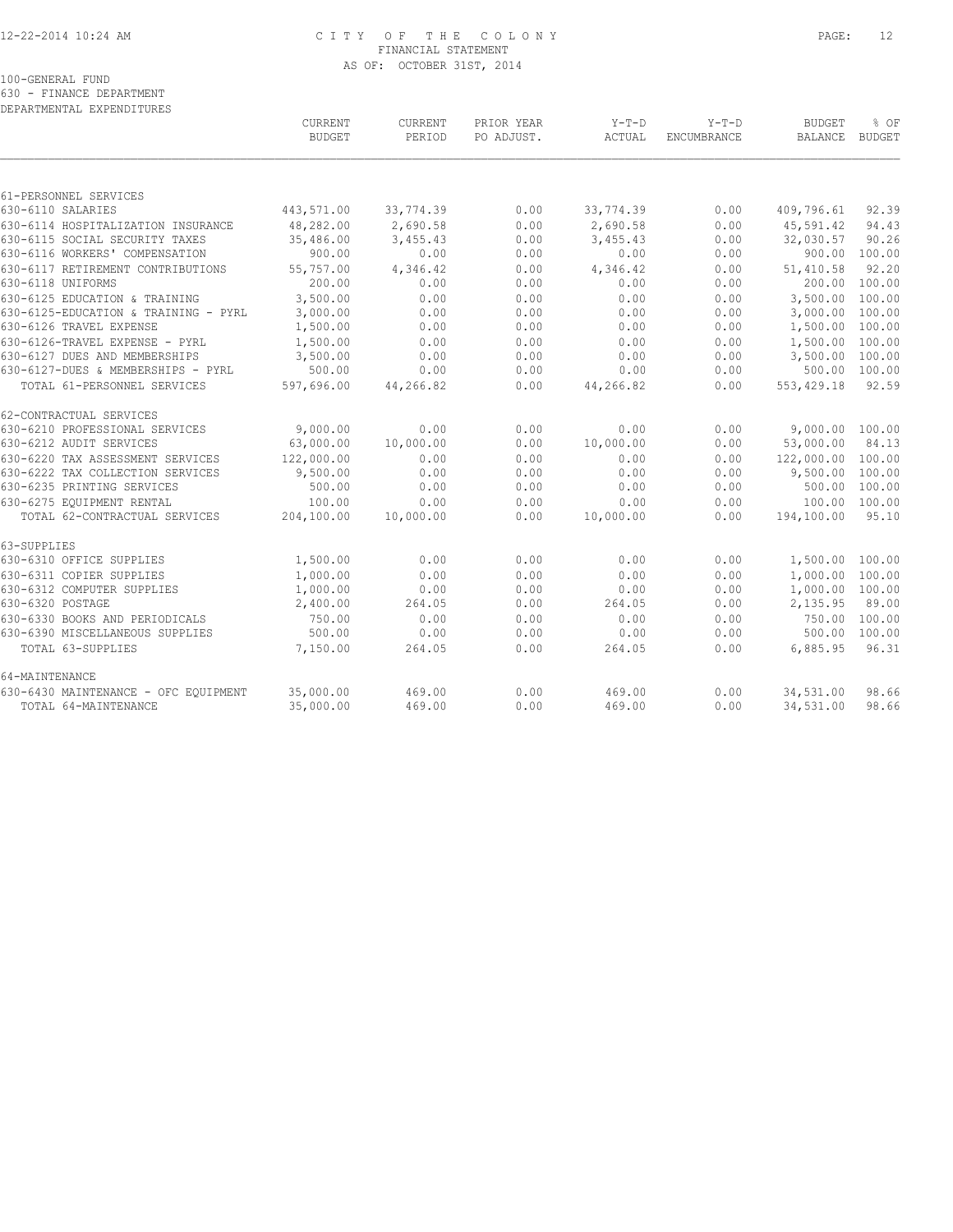#### 12-22-2014 10:24 AM C I T Y O F T H E C O L O N Y PAGE: 13 FINANCIAL STATEMENT AS OF: OCTOBER 31ST, 2014

100-GENERAL FUND 630 - FINANCE DEPARTMENT

| DEPARTMENTAL EXPENDITURES      |                   |                   |                          |                   |                        |                   |                |
|--------------------------------|-------------------|-------------------|--------------------------|-------------------|------------------------|-------------------|----------------|
|                                | CURRENT<br>BUDGET | CURRENT<br>PERIOD | PRIOR YEAR<br>PO ADJUST. | $Y-T-D$<br>ACTUAL | $Y-T-D$<br>ENCUMBRANCE | BUDGET<br>BALANCE | % OF<br>BUDGET |
| 65-NON-CAPITAL                 |                   |                   |                          |                   |                        |                   |                |
| 66-CAPITAL OUTLAY              |                   |                   |                          |                   |                        |                   |                |
| 67-OVERHEAD ALLOCATION         |                   |                   |                          |                   |                        |                   |                |
| 68-SUNDRY CHARGES              |                   |                   |                          |                   |                        |                   |                |
| TOTAL 630 - FINANCE DEPARTMENT | 843,946.00        | 54,999.87         | 0.00                     | 54,999.87         | 0.00                   | 788,946.13        | 93.48          |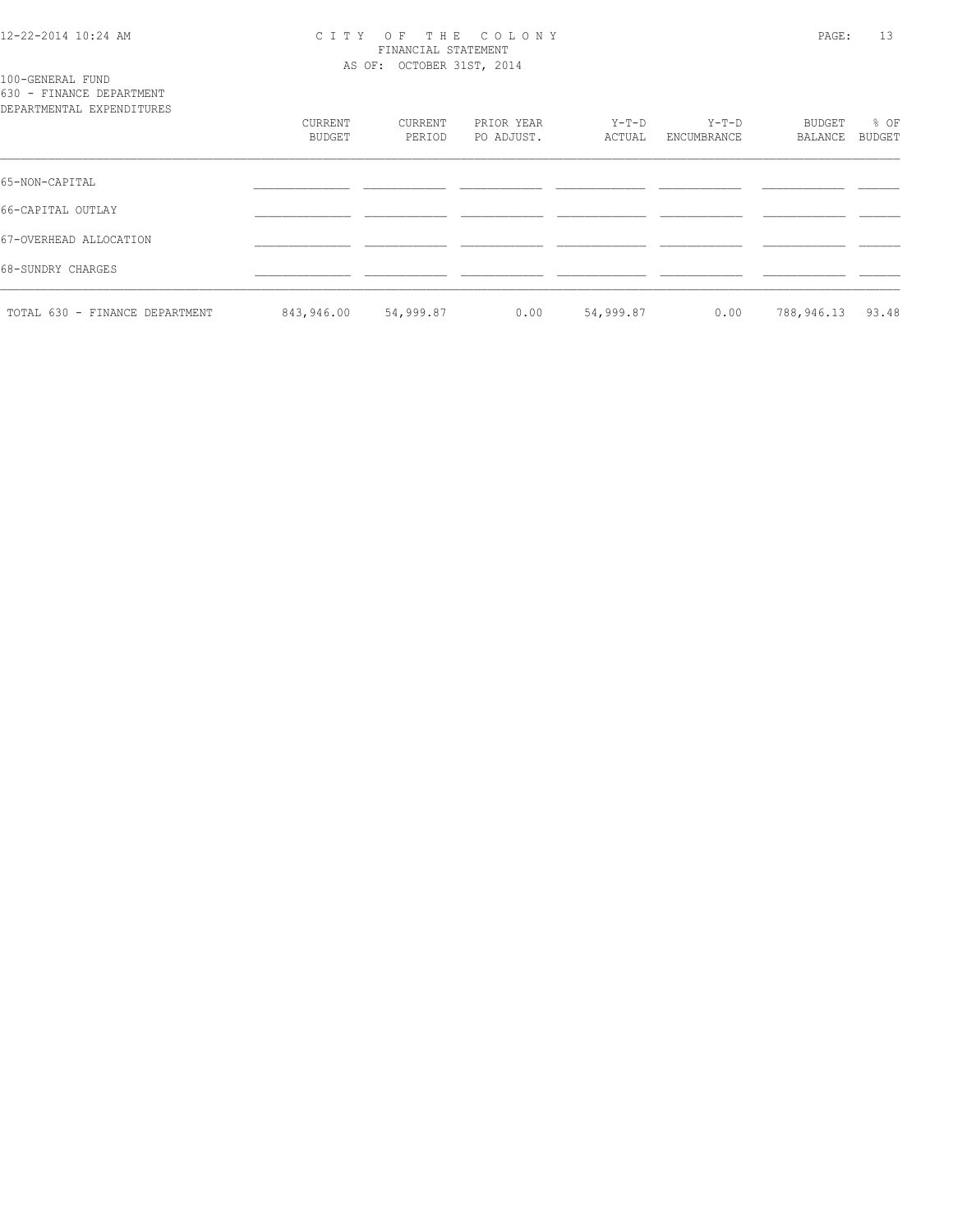#### 12-22-2014 10:24 AM C I T Y O F T H E C O L O N Y PAGE: 14 FINANCIAL STATEMENT AS OF: OCTOBER 31ST, 2014

100-GENERAL FUND

631 - INFORMATION TECH

| DEPARTMENTAL EXPENDITURES              |               |           |            |           |             |                   |               |
|----------------------------------------|---------------|-----------|------------|-----------|-------------|-------------------|---------------|
|                                        | CURRENT       | CURRENT   | PRIOR YEAR | $Y-T-D$   | $Y-T-D$     | <b>BUDGET</b>     | % OF          |
|                                        | <b>BUDGET</b> | PERIOD    | PO ADJUST. | ACTUAL    | ENCUMBRANCE | <b>BALANCE</b>    | <b>BUDGET</b> |
|                                        |               |           |            |           |             |                   |               |
| 61-PERSONNEL SERVICES                  |               |           |            |           |             |                   |               |
| 631-6110 SALARIES                      | 212,072.00    | 16,677.79 | 0.00       | 16,677.79 | 0.00        | 195,394.21        | 92.14         |
| 631-6111 SALARIES, OVERTIME            | 9,000.00      | 1,282.18  | 0.00       | 1,282.18  | 0.00        | 7,717.82          | 85.75         |
| 631-6114 HOSPITALIZATION INSURANCE     | 24,150.00     | 1,886.33  | 0.00       | 1,886.33  | 0.00        | 22, 263.67        | 92.19         |
| 631-6115 SOCIAL SECURITY TAXES         | 17,686.00     | 1,423.86  | 0.00       | 1,423.86  | 0.00        | 16,262.14         | 91.95         |
| 631-6116 WORKERS' COMPENSATION         | 710.00        | 0.00      | 0.00       | 0.00      | 0.00        |                   | 710.00 100.00 |
| 631-6117 RETIREMENT CONTRIBUTION       | 27,789.00     | 2,214.47  | 0.00       | 2,214.47  | 0.00        | 25, 574.53        | 92.03         |
| 631-6125 EDUCATION & TRAINING          | 1,000.00      | 0.00      | 0.00       | 0.00      | 0.00        | 1,000.00 100.00   |               |
| 631-6126 TRAVEL EXPENSE                | 1,000.00      | 0.00      | 0.00       | 0.00      | 0.00        | 1,000.00          | 100.00        |
| 631-6127 DUES AND MEMBERSHIPS          | 400.00        | 0.00      | 0.00       | 0.00      | 0.00        | 400.00            | 100.00        |
| TOTAL 61-PERSONNEL SERVICES            | 293,807.00    | 23,484.63 | 0.00       | 23,484.63 | 0.00        | 270, 322.37       | 92.01         |
| 62-CONTRACTUAL SERVICES                |               |           |            |           |             |                   |               |
| 631-6210 PROFESSIONAL SERVICES         | 102,000.00    | 6,600.00  | 6,600.00   | 6,600.00  | 0.00        | 102,000.00 100.00 |               |
| 631-6213 CONTRACTUAL SERVICES          | 2,500.00      | 0.00      | 0.00       | 0.00      | 0.00        | 2,500.00 100.00   |               |
| 631-6244 TELEPHONE SERVICE             | 500.00        | 0.00      | 0.00       | 0.00      | 0.00        |                   | 500.00 100.00 |
| 631-6275 EQUIPMENT RENTAL              | 40.00         | 0.00      | 0.00       | 0.00      | 0.00        | 40.00             | 100.00        |
| TOTAL 62-CONTRACTUAL SERVICES          | 105,040.00    | 6,600.00  | 6,600.00   | 6,600.00  | 0.00        | 105,040.00 100.00 |               |
| 63-SUPPLIES                            |               |           |            |           |             |                   |               |
| 631-6310 OFFICE SUPPLIES               | 1,500.00      | 195.66    | 0.00       | 195.66    | 0.00        | 1,304.34          | 86.96         |
| 631-6311 COPIER SUPPLIES               | 900.00        | 0.00      | 0.00       | 0.00      | 0.00        |                   | 900.00 100.00 |
| 631-6316 COMPUTER SUPPLIES - HARDWARE  | 13,000.00     | 659.35    | 0.00       | 659.35    | 0.00        | 12,340.65         | 94.93         |
| 631-6317 COMPUTER SUPPLIES - SOFTWARE  | 1,000.00      | 0.00      | 0.00       | 0.00      | 0.00        | 1,000.00 100.00   |               |
| 631-6320 POSTAGE                       | 50.00         | 0.00      | 0.00       | 0.00      | 0.00        | 50.00             | 100.00        |
| 631-6322 SMALL TOOLS                   | 250.00        | 0.00      | 0.00       | 0.00      | 0.00        | 250.00            | 100.00        |
| 631-6330 BOOKS AND PERIODICALS         | 300.00        | 0.00      | 0.00       | 0.00      | 0.00        | 300.00            | 100.00        |
| 631-6390 MISCELLANEOUS SUPPLIES        | 500.00        | 0.00      | 0.00       | 0.00      | 0.00        | 500.00 100.00     |               |
| TOTAL 63-SUPPLIES                      | 17,500.00     | 855.01    | 0.00       | 855.01    | 0.00        | 16,644.99         | 95.11         |
| 64-MAINTENANCE                         |               |           |            |           |             |                   |               |
| 631-6430 OFFICE EQUIPMENT - MAINTENANC | 1,300.00      | 0.00      | 0.00       | 0.00      | 0.00        | 1,300.00 100.00   |               |
| 631-6431 MAINTENANCE - GIS             | 1,000.00      | 0.00      | 0.00       | 0.00      | 0.00        | 1,000.00          | 100.00        |
| 631-6452 MAINTENANCE-SOFTWARE APPLIC   | 93,000.00     | 25,654.12 | 0.00       | 25,654.12 | 0.00        | 67,345.88         | 72.41         |
| TOTAL 64-MAINTENANCE                   | 95,300.00     | 25,654.12 | 0.00       | 25,654.12 | 0.00        | 69,645.88         | 73.08         |
| 65-NON-CAPITAL                         |               |           |            |           |             |                   |               |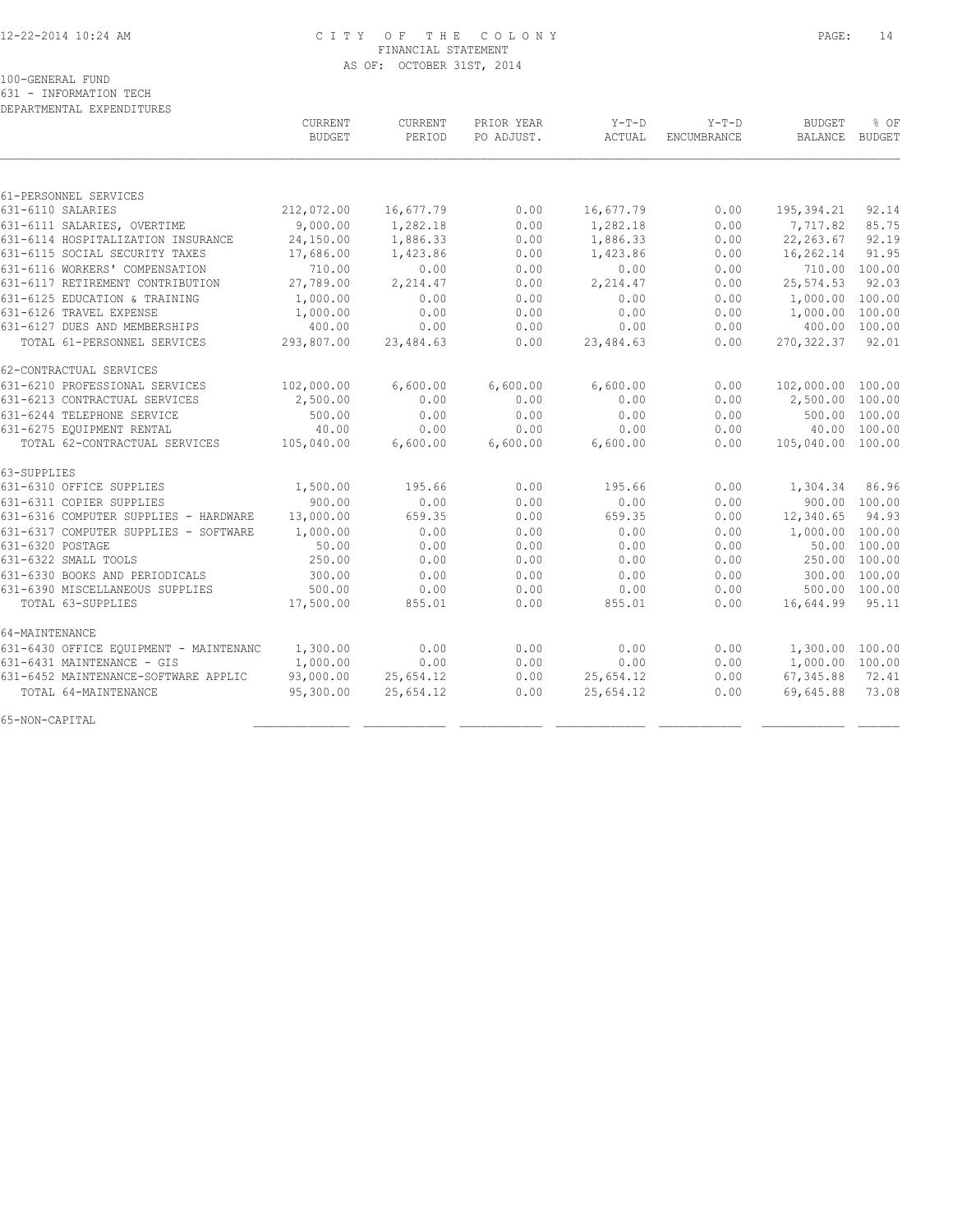## 12-22-2014 10:24 AM C I T Y O F T H E C O L O N Y PAGE: 15 FINANCIAL STATEMENT

 AS OF: OCTOBER 31ST, 2014 100-GENERAL FUND 631 - INFORMATION TECH DEPARTMENTAL EXPENDITURES CURRENT CURRENT PRIOR YEAR Y-T-D Y-T-D BUDGET % OF BUDGET PERIOD PO ADJUST. ACTUAL ENCUMBRANCE BALANCE BUDGET  $\mathcal{L} = \{ \mathcal{L} = \{ \mathcal{L} = \{ \mathcal{L} = \{ \mathcal{L} = \{ \mathcal{L} = \{ \mathcal{L} = \{ \mathcal{L} = \{ \mathcal{L} = \{ \mathcal{L} = \{ \mathcal{L} = \{ \mathcal{L} = \{ \mathcal{L} = \{ \mathcal{L} = \{ \mathcal{L} = \{ \mathcal{L} = \{ \mathcal{L} = \{ \mathcal{L} = \{ \mathcal{L} = \{ \mathcal{L} = \{ \mathcal{L} = \{ \mathcal{L} = \{ \mathcal{L} = \{ \mathcal{L} = \{ \mathcal{$ 66-CAPITAL OUTLAY \_\_\_\_\_\_\_\_\_\_\_\_\_\_ \_\_\_\_\_\_\_\_\_\_\_\_ \_\_\_\_\_\_\_\_\_\_\_\_ \_\_\_\_\_\_\_\_\_\_\_\_\_ \_\_\_\_\_\_\_\_\_\_\_\_ \_\_\_\_\_\_\_\_\_\_\_\_ \_\_\_\_\_\_ 67-OVERHEAD ALLOCATION \_\_\_\_\_\_\_\_\_\_\_\_\_\_ \_\_\_\_\_\_\_\_\_\_\_\_ \_\_\_\_\_\_\_\_\_\_\_\_ \_\_\_\_\_\_\_\_\_\_\_\_\_ \_\_\_\_\_\_\_\_\_\_\_\_ \_\_\_\_\_\_\_\_\_\_\_\_ \_\_\_\_\_\_ TOTAL 631 - INFORMATION TECH 511,647.00 56,593.76 6,600.00 56,593.76 0.00 461,653.24 90.23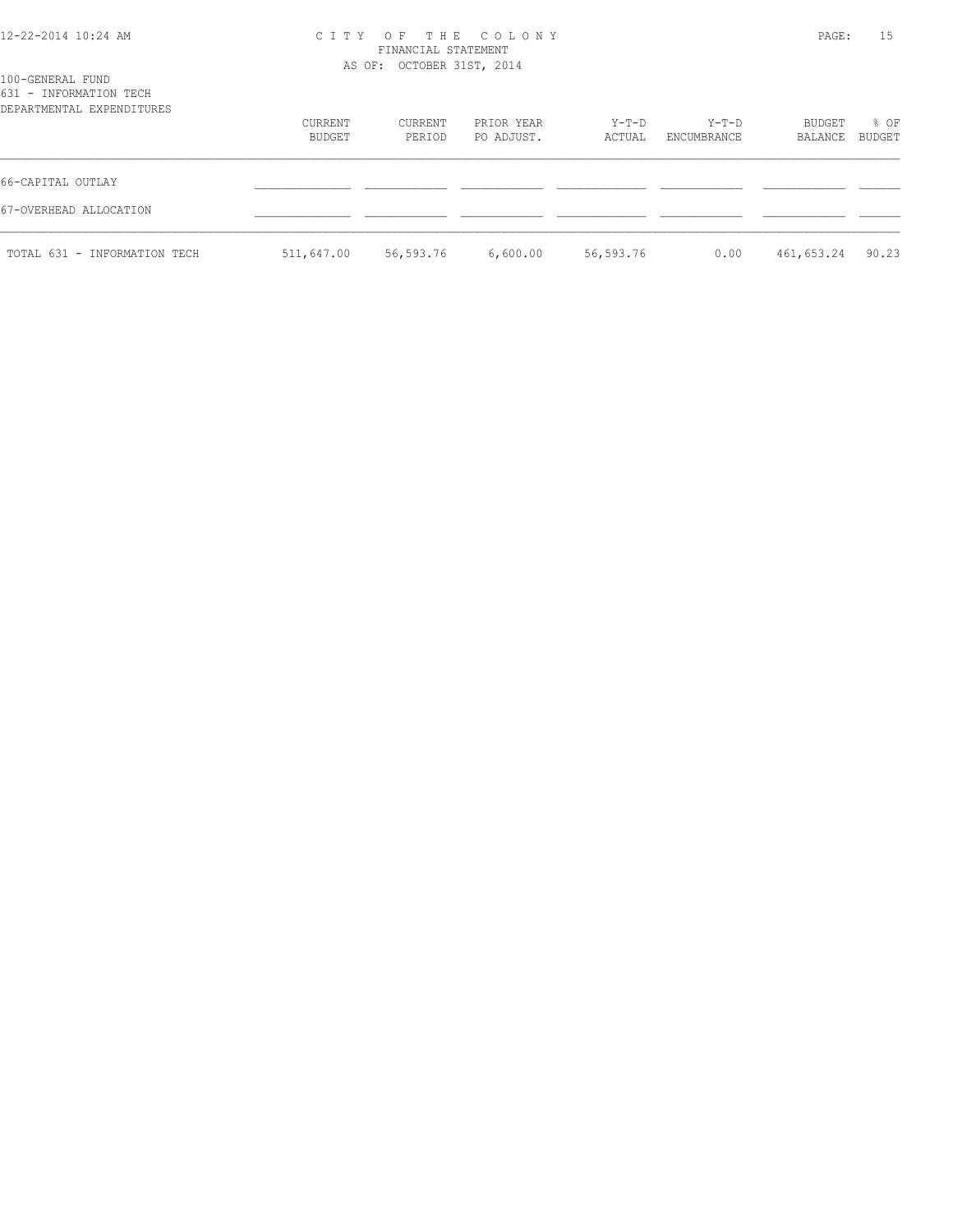#### 12-22-2014 10:24 AM C I T Y O F T H E C O L O N Y PAGE: 16 FINANCIAL STATEMENT AS OF: OCTOBER 31ST, 2014

100-GENERAL FUND

635 - NON-DEPARTMENTAL DEPARTMENTAL EXPENDITURES

|                                        | CURRENT<br><b>BUDGET</b> | CURRENT<br>PERIOD | PRIOR YEAR<br>PO ADJUST. | $Y-T-D$<br>ACTUAL | $Y-T-D$<br>ENCUMBRANCE | <b>BUDGET</b><br>BALANCE | % OF<br><b>BUDGET</b> |
|----------------------------------------|--------------------------|-------------------|--------------------------|-------------------|------------------------|--------------------------|-----------------------|
|                                        |                          |                   |                          |                   |                        |                          |                       |
| 61-PERSONNEL SERVICES                  |                          |                   |                          |                   |                        |                          |                       |
| 635-6113 UNEMPLOYMENT COMPENSATION     | 10,000.00                | 0.00              | 0.00                     | 0.00              | 0.00                   | 10,000.00 100.00         |                       |
| 635-6126 BIGGEST LOSER COMPETITION     | 3,000.00                 | 0.00              | 0.00                     | 0.00              | 0.00                   | 3,000.00 100.00          |                       |
| 635-6127 DUES AND MEMBERSHIPS          | 16,500.00                | 0.00              | 0.00                     | 0.00              | 0.00                   | 16,500.00 100.00         |                       |
| TOTAL 61-PERSONNEL SERVICES            | 29,500.00                | 0.00              | 0.00                     | 0.00              | 0.00                   | 29,500.00 100.00         |                       |
| 62-CONTRACTUAL SERVICES                |                          |                   |                          |                   |                        |                          |                       |
| 635-6210 PROFESSIONAL SERVICES         | 4,500.00                 | 0.00              | 0.00                     | 0.00              | 0.00                   | 4,500.00 100.00          |                       |
| 635-6211 LEGAL SERVICES                | 200,000.00               | 12,409.75         | 0.00                     | 12,409.75         | 0.00                   | 187,590.25               | 93.80                 |
| 635-6213 CONTRACTUAL SERVICES          | 11,000.00                | 102.00            | 0.00                     | 102.00            | 0.00                   | 10,898.00                | 99.07                 |
| 635-6214 JANITORIAL SERVICES           | 100,000.00               | 0.00              | 0.00                     | 0.00              | 0.00                   | 100,000.00               | 100.00                |
| 635-6241 ELECTRICITY                   | 1,650,000.00             | 148,469.40        | 0.00                     | 148,469.40        | 0.00                   | 1,501,530.60             | 91.00                 |
| 635-6243 NATURAL GAS SERVICE           | 38,000.00                | 1,334.16          | 0.00                     | 1,334.16          | 0.00                   | 36,665.84                | 96.49                 |
| 635-6244 TELEPHONE SERVICE             | 63,000.00                | 9,461.01          | 0.00                     | 9,461.01          | 0.00                   | 53,538.99                | 84.98                 |
| 635-6246 WATER/SEWER SERVICE           | 375,000.00               | 2,052.86          | 0.00                     | 2,052.86          | 0.00                   | 372,947.14               | 99.45                 |
| 635-6250 LIABILITY INSURANCE           | 75,000.00                | 68,952.80         | 0.00                     | 68,952.80         | 0.00                   | 6,047.20                 | 8.06                  |
| 635-6251 PROPERTY INSURANCE            | 70,000.00                | 78,937.04         | 0.00                     | 78,937.04         | 0.00(                  | 8,937.04)                | $12.77-$              |
| 635-6252 WORKER'S COMPENSATION         | 0.00                     | 217,739.34        | 0.00                     | 217,739.34        | 0.00(                  | 217,739.34)              | 0.00                  |
| 635-6253 AUTOMOBILE INSURANCE          | 55,000.00                | 42,502.60         | 0.00                     | 42,502.60         | 0.00                   | 12,497.40                | 22.72                 |
| 635-6275 EQUIPMENT RENTAL              | 20,200.00                | 3,237.46          | 0.00                     | 3,237.46          | 16,061.87              | 900.67                   | 4.46                  |
| 635-6290 INTEREST EXPENSE              | 500.00                   | 0.00              | 0.00                     | 0.00              | 0.00                   |                          | 500.00 100.00         |
| TOTAL 62-CONTRACTUAL SERVICES          | 2,662,200.00             | 585,198.42        | 0.00                     | 585,198.42        | 16,061.87              | 2,060,939.71             | 77.41                 |
| 63-SUPPLIES                            |                          |                   |                          |                   |                        |                          |                       |
| 635-6310 OFFICE SUPPLIES               | 500.00                   | 0.00              | 0.00                     | 0.00              | 0.00                   | 500.00 100.00            |                       |
| 635-6311 COPIER SUPPLIES               | 5,500.00                 | 567.81            | 0.00                     | 567.81            | 2,322.16               | 2,610.03                 | 47.46                 |
| 635-6320 POSTAGE                       | 200.00                   | 0.00              | 0.00                     | 0.00              | 0.00                   | 200.00 100.00            |                       |
| 635-6336 EMPLOYEE RECOGNITION          | $5,000.00$ (             | 39.00             | 0.00(                    | 39.00             | 0.00                   | 5,039.00 100.78          |                       |
| 635-6340 FUEL AND LUBRICANTS           | 600.00                   | 0.00              | 0.00                     | 0.00              | 0.00                   | 600.00                   | 100.00                |
| 635-6389 MISCELLANEOUS BUILDING SUPPLI | 5,000.00                 | 0.00              | 0.00                     | 0.00              | 0.00                   | 5,000.00 100.00          |                       |
| 635-6390 MISC. SUPPLIES                | 5,000.00                 | 823.01            | 0.00                     | 823.01            | 0.00                   | 4,176.99                 | 83.54                 |
| TOTAL 63-SUPPLIES                      | 21,800.00                | 1,351.82          | 0.00                     | 1,351.82          | 2,322.16               | 18,126.02                | 83.15                 |
| 64-MAINTENANCE                         |                          |                   |                          |                   |                        |                          |                       |
| 635-6410 BUILDING MAINTENANCE          | 1,500.00                 | 90.00             | 0.00                     | 90.00             | 0.00                   | 1,410.00                 | 94.00                 |
| 635-6430 OFFICE EQUIPMENT - MAINT.     | 3,000.00                 | 0.00              | 0.00                     | 0.00              | 0.00                   | 3,000.00                 | 100.00                |
| TOTAL 64-MAINTENANCE                   | 4,500.00                 | 90.00             | 0.00                     | 90.00             | 0.00                   | 4,410.00                 | 98.00                 |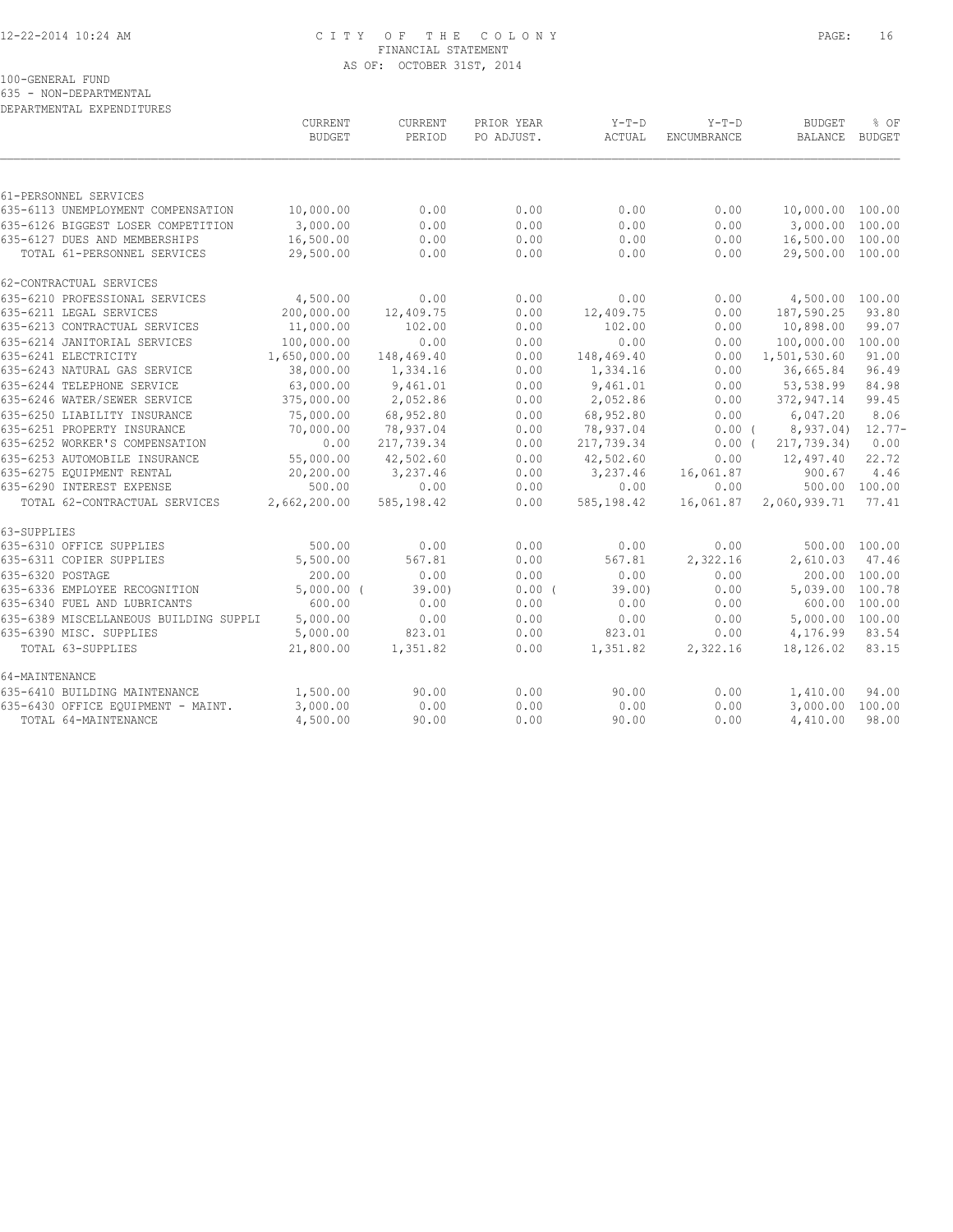#### 12-22-2014 10:24 AM C I T Y O F T H E C O L O N Y PAGE: 17 FINANCIAL STATEMENT AS OF: OCTOBER 31ST, 2014

100-GENERAL FUND

635 - NON-DEPARTMENTAL

| CURRENT<br><b>BUDGET</b> | CURRENT<br>PERIOD                                                                                                                                                                                                                        | PRIOR YEAR<br>PO ADJUST.                                                          | $Y-T-D$<br>ACTUAL            | $Y-T-D$<br>ENCUMBRANCE                                       | <b>BUDGET</b><br>BALANCE | % OF<br><b>BUDGET</b>                                                                                                                                                             |
|--------------------------|------------------------------------------------------------------------------------------------------------------------------------------------------------------------------------------------------------------------------------------|-----------------------------------------------------------------------------------|------------------------------|--------------------------------------------------------------|--------------------------|-----------------------------------------------------------------------------------------------------------------------------------------------------------------------------------|
|                          |                                                                                                                                                                                                                                          |                                                                                   |                              |                                                              |                          |                                                                                                                                                                                   |
|                          |                                                                                                                                                                                                                                          |                                                                                   |                              |                                                              |                          |                                                                                                                                                                                   |
|                          |                                                                                                                                                                                                                                          |                                                                                   |                              |                                                              |                          |                                                                                                                                                                                   |
| 228,091.00               | 0.00                                                                                                                                                                                                                                     | 0.00                                                                              | 0.00                         | 0.00                                                         | 228,091.00               | 100.00                                                                                                                                                                            |
| 0.00                     | 228,090.54                                                                                                                                                                                                                               | 0.00                                                                              | 228,090.54                   |                                                              | 228,090.54)              | 0.00                                                                                                                                                                              |
|                          | 0.00                                                                                                                                                                                                                                     | 0.00                                                                              | 0.00                         | 0.00                                                         | 2,622,000.00             | 100.00                                                                                                                                                                            |
|                          | 228,090.54                                                                                                                                                                                                                               | 0.00                                                                              | 228,090.54                   | 0.00                                                         | 2,622,000.46             | 92.00                                                                                                                                                                             |
|                          |                                                                                                                                                                                                                                          |                                                                                   |                              |                                                              |                          |                                                                                                                                                                                   |
| 0.00(                    | 14,279.99)                                                                                                                                                                                                                               | $0.00$ (                                                                          | 14,279.99)                   | 0.00                                                         | 14,279.99                | 0.00                                                                                                                                                                              |
| 200,000.00               | 0.00                                                                                                                                                                                                                                     | 0.00                                                                              | 0.00                         | 0.00                                                         | 200,000.00               | 100.00                                                                                                                                                                            |
|                          | 0.00                                                                                                                                                                                                                                     | 0.00                                                                              | 0.00                         | 0.00                                                         |                          | 100.00                                                                                                                                                                            |
|                          |                                                                                                                                                                                                                                          | 0.00                                                                              |                              |                                                              |                          |                                                                                                                                                                                   |
|                          |                                                                                                                                                                                                                                          |                                                                                   |                              |                                                              |                          |                                                                                                                                                                                   |
|                          |                                                                                                                                                                                                                                          |                                                                                   |                              |                                                              |                          |                                                                                                                                                                                   |
| 25,000.00                | 0.00                                                                                                                                                                                                                                     | 0.00                                                                              | 0.00                         | 0.00                                                         | 25,000.00                | 100.00                                                                                                                                                                            |
| 1,000.00                 | 0.00                                                                                                                                                                                                                                     | 0.00                                                                              | 0.00                         | 0.00                                                         | 1,000.00                 | 100.00                                                                                                                                                                            |
| 1,000.00                 | 0.00                                                                                                                                                                                                                                     | 0.00                                                                              | 0.00                         | 0.00                                                         | 1,000.00                 | 100.00                                                                                                                                                                            |
| 100,000.00               | 0.00                                                                                                                                                                                                                                     | 0.00                                                                              | 0.00                         | 0.00                                                         | 100,000.00               | 100.00                                                                                                                                                                            |
|                          | 0.00                                                                                                                                                                                                                                     | 0.00                                                                              | 0.00                         | 0.00                                                         |                          | 100.00                                                                                                                                                                            |
|                          |                                                                                                                                                                                                                                          |                                                                                   |                              | 0.00                                                         |                          | 100.00                                                                                                                                                                            |
|                          |                                                                                                                                                                                                                                          |                                                                                   | 0.00                         | 0.00                                                         |                          | 100.00                                                                                                                                                                            |
|                          |                                                                                                                                                                                                                                          |                                                                                   |                              |                                                              |                          | 100.00                                                                                                                                                                            |
|                          | 0.00                                                                                                                                                                                                                                     | 0.00                                                                              | 0.00                         | 0.00                                                         | 2,900,884.00             | 100.00                                                                                                                                                                            |
|                          |                                                                                                                                                                                                                                          |                                                                                   |                              |                                                              |                          | 86.74                                                                                                                                                                             |
|                          | 635-6690 CAPITAL OUTLAY-OTHER EQUIPMEN 2,622,000.00<br>2,850,091.00<br>635-6708 BUDGET ACCT FOR DENTON CO BLD 1,450,000.00<br>(3, 945, 663, 00)<br>484,000.00<br>20,000.00<br>2,149,884.00<br>120,000.00<br>2,900,884.00<br>6,173,312.00 | 0.00<br>$(2, 295, 663, 00)$ (<br>14,279.99)<br>0.00<br>0.00<br>0.00<br>800,450.79 | 0.00<br>0.00<br>0.00<br>0.00 | 0.00<br>$0.00$ (<br>14,279.99)<br>0.00<br>0.00<br>800,450.79 | 0.00                     | $0.00$ (<br>1,450,000.00<br>$0.00$ ( 3,945,663.00) 100.00<br>$0.00$ ( 2,281,383.01) 99.38<br>484,000.00<br>20,000.00<br>2,149,884.00<br>120,000.00<br>18,384.03<br>5, 354, 477.18 |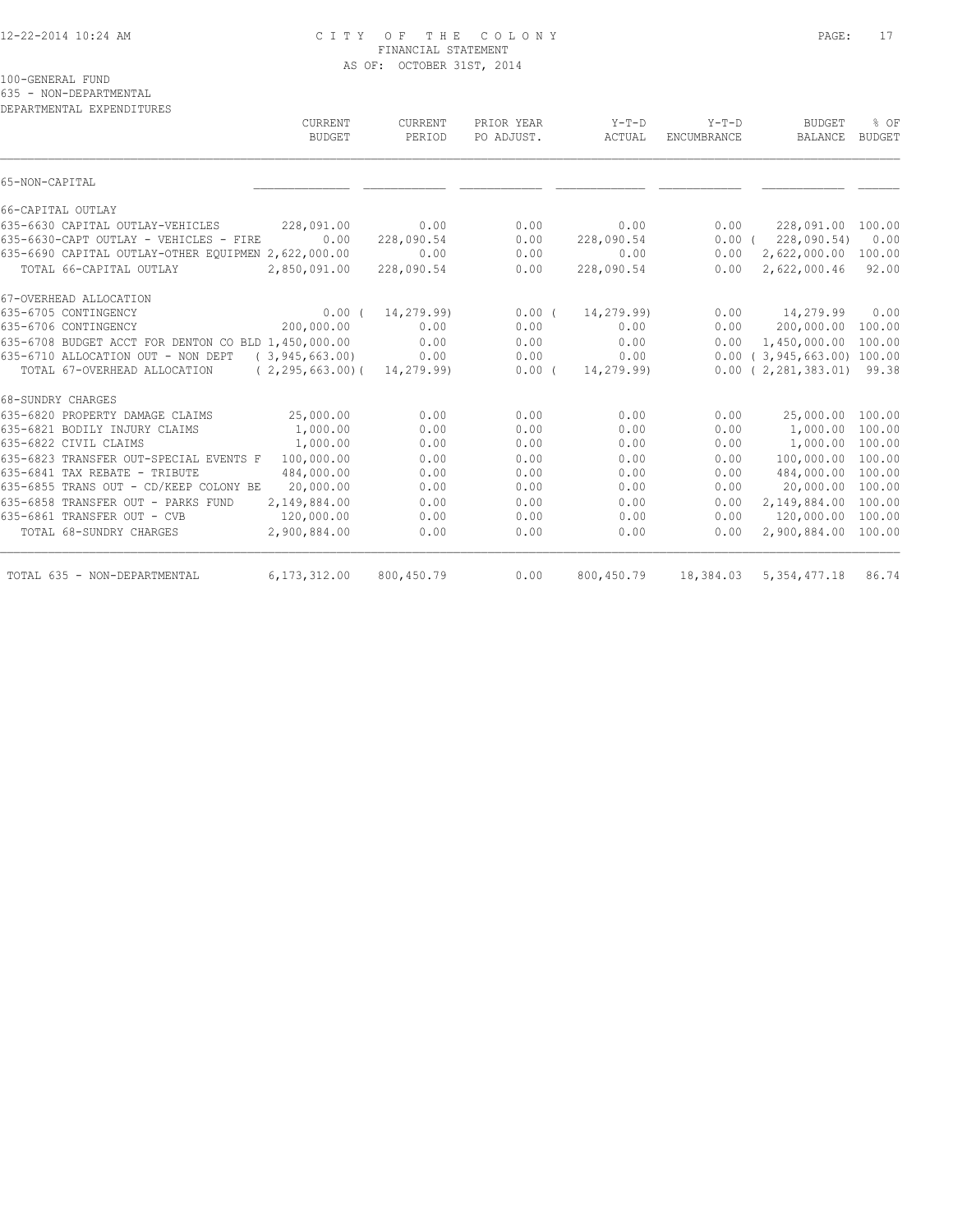#### 12-22-2014 10:24 AM C I T Y O F T H E C O L O N Y PAGE: 18 FINANCIAL STATEMENT AS OF: OCTOBER 31ST, 2014

100-GENERAL FUND

640 - MUNICIPAL COURT

| DEPARTMENTAL EXPENDITURES          |                          |                          |                          |                 |                               |                                 |                       |
|------------------------------------|--------------------------|--------------------------|--------------------------|-----------------|-------------------------------|---------------------------------|-----------------------|
|                                    | CURRENT<br><b>BUDGET</b> | <b>CURRENT</b><br>PERIOD | PRIOR YEAR<br>PO ADJUST. | Y-T-D<br>ACTUAL | $Y-T-D$<br><b>ENCUMBRANCE</b> | <b>BUDGET</b><br><b>BALANCE</b> | % OF<br><b>BUDGET</b> |
|                                    |                          |                          |                          |                 |                               |                                 |                       |
| 61-PERSONNEL SERVICES              |                          |                          |                          |                 |                               |                                 |                       |
| 640-6110 SALARIES                  | 198,975.00               | 14,475.65                | 0.00                     | 14,475.65       | 0.00                          | 184, 499.35                     | 92.72                 |
| 640-6111 SALARIES, OVERTIME        | 600.00                   | 30.22                    | 0.00                     | 30.22           | 0.00                          | 569.78                          | 94.96                 |
| 640-6114 HOSPITALIZATION INSURANCE | 40,250.00                | 3,049.61                 | 0.00                     | 3,049.61        | 0.00                          | 37,200.39                       | 92.42                 |
| 640-6115 SOCIAL SECURITY TAXES     | 15,267.00                | 1,397.87                 | 0.00                     | 1,397.87        | 0.00                          | 13,869.13                       | 90.84                 |
| 640-6116 WORKERS' COMPENSATION     | 750.00                   | 0.00                     | 0.00                     | 0.00            | 0.00                          | 750.00                          | 100.00                |
| 640-6117 RETIREMENT CONTRIBUTIONS  | 25,087.00                | 1,788.57                 | 0.00                     | 1,788.57        | 0.00                          | 23, 298.43                      | 92.87                 |
| 640-6125 EDUCATION & TRAINING      | 500.00                   | 0.00                     | 0.00                     | 0.00            | 0.00                          | 500.00                          | 100.00                |
| 640-6126 TRAVEL EXPENSE            | 200.00                   | 0.00                     | 0.00                     | 0.00            | 0.00                          | 200.00                          | 100.00                |
| 640-6127 DUES AND MEMBERSHIPS      | 100.00                   | 0.00                     | 0.00                     | 0.00            | 0.00                          | 100.00                          | 100.00                |
| TOTAL 61-PERSONNEL SERVICES        | 281,729.00               | 20,741.92                | 0.00                     | 20,741.92       | 0.00                          | 260,987.08                      | 92.64                 |
| 62-CONTRACTUAL SERVICES            |                          |                          |                          |                 |                               |                                 |                       |
| 640-6210 PROFESSIONAL SERVICES     | 39,600.00                | 3,300.00                 | 0.00                     | 3,300.00        | 0.00                          | 36,300.00                       | 91.67                 |
| 640-6211 LEGAL SERVICES            | 27,000.00                | 5,397.38                 | 0.00                     | 5,397.38        | 0.00                          | 21,602.62                       | 80.01                 |
| 640-6213 CONTRACTUAL SERVICES      | 100.00                   | 0.00                     | 0.00                     | 0.00            | 0.00                          | 100.00                          | 100.00                |
| 640-6215 JURY FEES                 | 500.00                   | 0.00                     | 0.00                     | 0.00            | 0.00                          |                                 | 500.00 100.00         |
| 640-6219 CREDIT CARD FEES          | 14,500.00                | 819.40                   | 0.00                     | 819.40          | 0.00                          | 13,680.60                       | 94.35                 |
| 640-6235 PRINTING SERVICES         | 2,250.00                 | 0.00                     | 0.00                     | 0.00            | 0.00                          | 2,250.00 100.00                 |                       |
| 640-6275 EQUIPMENT RENTAL          | 1,286.00                 | 0.00                     | 0.00                     | 0.00            | 0.00                          | 1,286.00 100.00                 |                       |
| TOTAL 62-CONTRACTUAL SERVICES      | 85,236.00                | 9,516.78                 | 0.00                     | 9,516.78        | 0.00                          | 75,719.22                       | 88.83                 |
| 63-SUPPLIES                        |                          |                          |                          |                 |                               |                                 |                       |
| 640-6310 OFFICE SUPPLIES           | $1,650.00$ (             | 22.46                    | 0.00(                    | 22.46           | 0.00                          | 1,672.46 101.36                 |                       |
| 640-6311 COPIER SUPPLIES           | 600.00                   | 0.00                     | 0.00                     | 0.00            | 0.00                          |                                 | 600.00 100.00         |
| 640-6312 COMPUTER SUPPLIES         | 300.00                   | 0.00                     | 0.00                     | 0.00            | 0.00                          |                                 | 300.00 100.00         |
| 640-6320 POSTAGE                   | 3,800.00                 | 141.06                   | 0.00                     | 141.06          | 0.00                          | 3,658.94                        | 96.29                 |
| 640-6330 BOOKS AND PERIODICALS     | 100.00                   | 0.00                     | 0.00                     | 0.00            | 0.00                          |                                 | 100.00 100.00         |
| 640-6390 MISCELLANEOUS SUPPLIES    | 1,000.00                 | 0.00                     | 0.00                     | 0.00            | 0.00                          | 1,000.00 100.00                 |                       |
| TOTAL 63-SUPPLIES                  | 7,450.00                 | 118.60                   | 0.00                     | 118.60          | 0.00                          | 7,331.40                        | 98.41                 |
| 64-MAINTENANCE                     |                          |                          |                          |                 |                               |                                 |                       |
| 640-6430 OFFICE EQUIPMENT - MAINT. | 200.00                   | 0.00                     | 0.00                     | 0.00            | 0.00                          |                                 | 200.00 100.00         |
| TOTAL 64-MAINTENANCE               | 200.00                   | 0.00                     | 0.00                     | 0.00            | 0.00                          |                                 | 200.00 100.00         |
| 66-CAPITAL OUTLAY                  |                          |                          |                          |                 |                               |                                 |                       |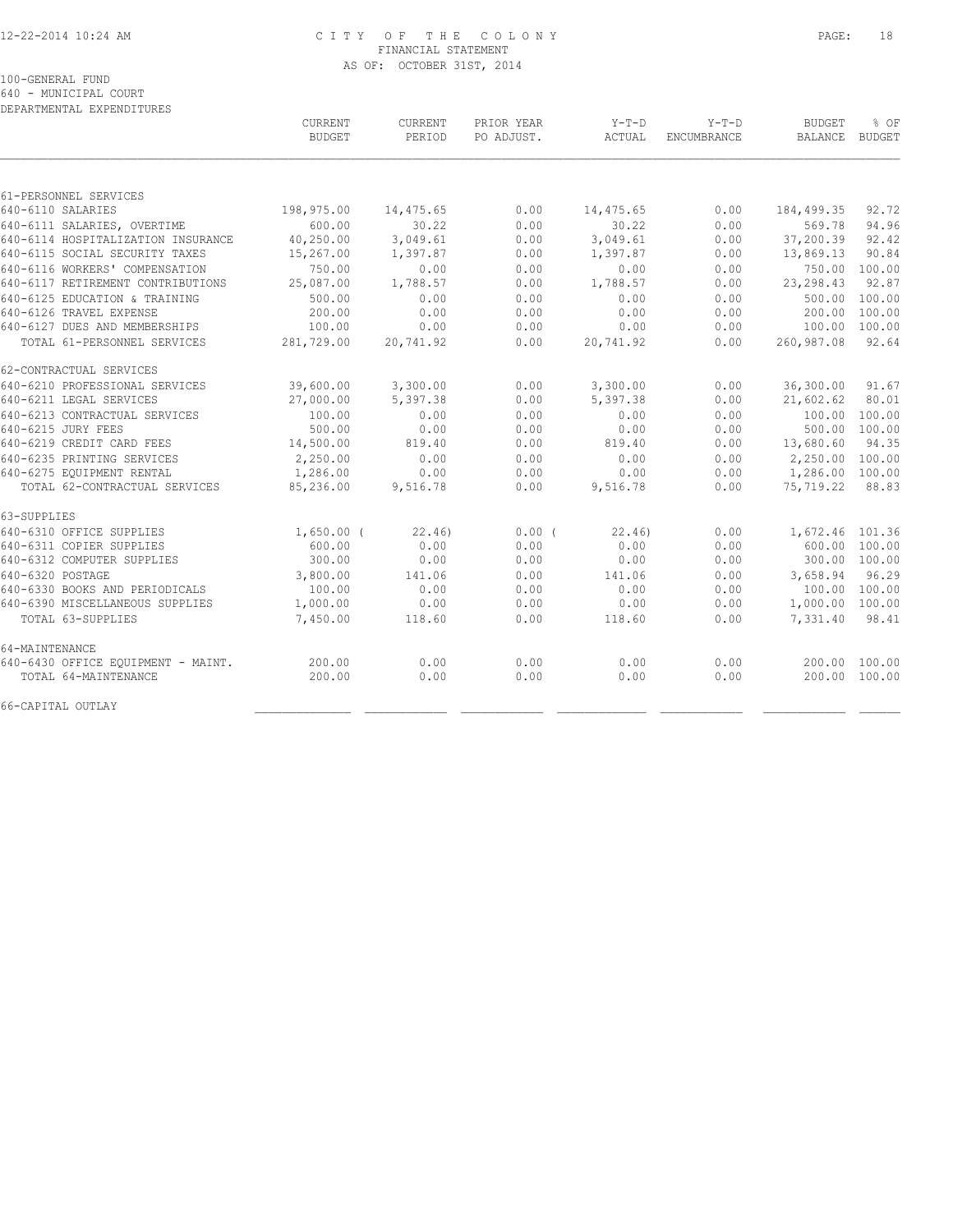#### 12-22-2014 10:24 AM C I T Y O F T H E C O L O N Y PAGE: 19 FINANCIAL STATEMENT AS OF: OCTOBER 31ST, 2014

| 100-GENERAL FUND<br>640 - MUNICIPAL COURT<br>DEPARTMENTAL EXPENDITURES |                   |                   |                          |                 |                        |                   |                |
|------------------------------------------------------------------------|-------------------|-------------------|--------------------------|-----------------|------------------------|-------------------|----------------|
|                                                                        | CURRENT<br>BUDGET | CURRENT<br>PERIOD | PRIOR YEAR<br>PO ADJUST. | Y-T-D<br>ACTUAL | $Y-T-D$<br>ENCUMBRANCE | BUDGET<br>BALANCE | % OF<br>BUDGET |
| 67-OVERHEAD ALLOCATION                                                 |                   |                   |                          |                 |                        |                   |                |
| 68-SUNDRY CHARGES                                                      |                   |                   |                          |                 |                        |                   |                |
| TOTAL 640 - MUNICIPAL COURT                                            | 374,615.00        | 30,377.30         | 0.00                     | 30,377.30       | 0.00                   | 344,237.70        | 91.89          |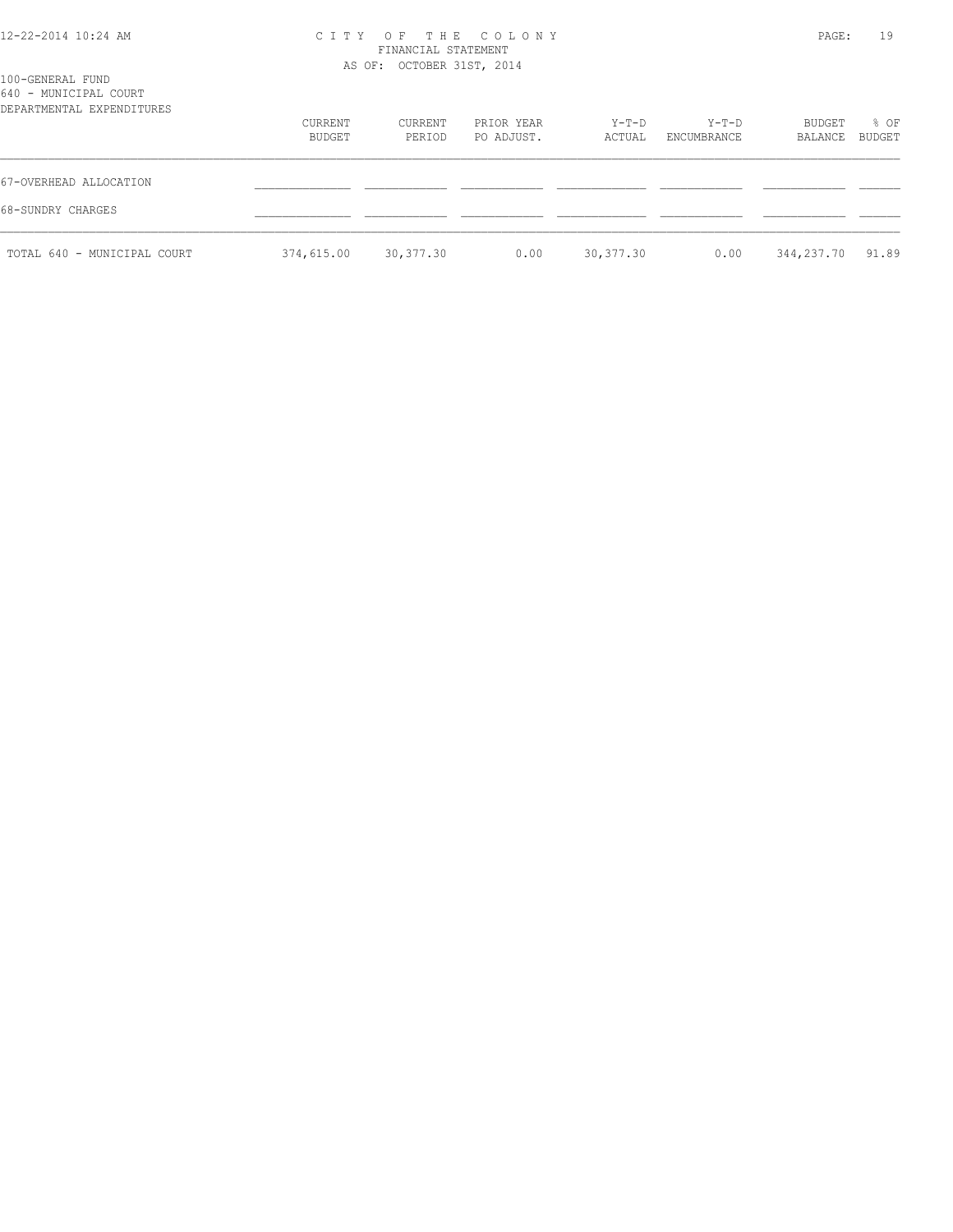#### 12-22-2014 10:24 AM C I T Y O F T H E C O L O N Y PAGE: 20 FINANCIAL STATEMENT AS OF: OCTOBER 31ST, 2014

100-GENERAL FUND

668 - FACILITIES MAINT DEPARTMENTAL EXPENDITURES

|                                         | CURRENT<br><b>BUDGET</b> | CURRENT<br>PERIOD | PRIOR YEAR<br>PO ADJUST. | $Y-T-D$<br>ACTUAL | $Y-T-D$<br>ENCUMBRANCE | <b>BUDGET</b><br>BALANCE BUDGET | % OF          |
|-----------------------------------------|--------------------------|-------------------|--------------------------|-------------------|------------------------|---------------------------------|---------------|
|                                         |                          |                   |                          |                   |                        |                                 |               |
| 61-PERSONNEL SERVICES                   |                          |                   |                          |                   |                        |                                 |               |
| 668-6110 SALARIES                       | 120,621.00               | 9,633.64          | 0.00                     | 9,633.64          | 0.00                   | 110,987.36                      | 92.01         |
| 668-6111 SALARIES, OVERTIME             | 6,000.00                 | 737.08            | 0.00                     | 737.08            | 0.00                   | 5,262.92                        | 87.72         |
| 668-6114 HOSPITALIZATION INSURANCE      | 24,150.00                | 1,284.23          | 0.00                     | 1,284.23          | 0.00                   | 22,865.77                       | 94.68         |
| 668-6115 SOCIAL SECURITY TAXES          | 10, 130.00               | 840.90            | 0.00                     | 840.90            | 0.00                   | 9,289.10                        | 91.70         |
| 668-6116 WORKERS' COMPENSATION          | 2,900.00                 | 0.00              | 0.00                     | 0.00              | 0.00                   | 2,900.00 100.00                 |               |
| 668-6117 RETIREMENT CONTRIBUTIONS       | 17,182.00                | 1,278.71          | 0.00                     | 1,278.71          | 0.00                   | 15,903.29                       | 92.56         |
| 668-6118 UNIFORMS                       | 500.00                   | 318.64            | 0.00                     | 318.64            | 0.00                   | 181.36                          | 36.27         |
| 668-6125 EDUCATION AND TRAINING         | 500.00                   | 0.00              | 0.00                     | 0.00              | 0.00                   |                                 | 500.00 100.00 |
| 668-6126 TRAVEL EXPENSE                 | 300.00                   | 0.00              | 0.00                     | 0.00              | 0.00                   |                                 | 300.00 100.00 |
| 668-6127 DUES AND MEMBERSHIPS           | 200.00                   | 0.00              | 0.00                     | 0.00              | 0.00                   |                                 | 200.00 100.00 |
| TOTAL 61-PERSONNEL SERVICES             | 182,483.00               | 14,093.20         | 0.00                     | 14,093.20         | 0.00                   | 168,389.80                      | 92.28         |
| 62-CONTRACTUAL SERVICES                 |                          |                   |                          |                   |                        |                                 |               |
| 668-6210 PROFESSIONAL SERVICES          | 2,000.00                 | 0.00              | 0.00                     | 0.00              | 0.00                   | 2,000.00 100.00                 |               |
| 668-6213 CONTRACTUAL SERVICES           | 32,000.00                | 0.00              | 0.00                     | 0.00              | 0.00                   | 32,000.00 100.00                |               |
| 668-6213-PEST CONTROL                   | 0.00                     | 612.97            | 0.00                     | 612.97            | $0.00$ (               | 612.97)                         | 0.00          |
| 668-6244 TELEPHONE SERVICE              | 1,300.00                 | 0.00              | 0.00                     | 0.00              | 0.00                   | 1,300.00 100.00                 |               |
| 668-6275 EQUIPMENT RENTAL               | 500.00                   | 31.54             | 0.00                     | 31.54             | 158.06                 | 310.40                          | 62.08         |
| TOTAL 62-CONTRACTUAL SERVICES 35,800.00 |                          | 644.51            | 0.00                     | 644.51            | 158.06                 | 34,997.43                       | 97.76         |
| 63-SUPPLIES                             |                          |                   |                          |                   |                        |                                 |               |
| 668-6310 OFFICE SUPPLIES                | 250.00                   | 8.42              | 0.00                     | 8.42              | 0.00                   | 241.58                          | 96.63         |
| 668-6311 COPIER SUPPLIES                | 100.00                   | 0.00              | 0.00                     | 0.00              | 40.86                  | 59.14                           | 59.14         |
| 668-6312 COMPUTER SUPPLIES              | 250.00                   | 0.00              | 0.00                     | 0.00              | 0.00                   |                                 | 250.00 100.00 |
| 668-6313 JANITORIAL SUPPLIES 1,000.00   |                          | 368.79            | 0.00                     | 368.79            | 0.00                   | 631.21                          | 63.12         |
| 668-6320 POSTAGE                        | 100.00                   | 0.00              | 0.00                     | 0.00              | 0.00                   |                                 | 100.00 100.00 |
| 668-6322 SMALL TOOLS                    | 4,000.00                 | 0.00              | 0.00                     | 0.00              | 0.00                   | 4,000.00 100.00                 |               |
| 668-6340 FUEL AND LUBRICANTS            | 5,000.00                 | 0.00              | 0.00                     | 0.00              | 0.00                   | 5,000.00 100.00                 |               |
| 668-6390 MISCELLANEOUS SUPPLIES         | 6,000.00                 | 2,810.01          | 0.00                     | 2,810.01          | 0.00                   | 3,189.99                        | 53.17         |
| TOTAL 63-SUPPLIES                       | 16,700.00                | 3,187.22          | 0.00                     | 3,187.22          | 40.86                  | 13,471.92                       | 80.67         |
| 64-MAINTENANCE                          |                          |                   |                          |                   |                        |                                 |               |
| 668-6410 BUILDING MAINTENANCE           | 165,000.00               | 0.00              | 0.00                     | 0.00              | 0.00                   | 165,000.00 100.00               |               |
| 668-6410-BLDG MAINT ANIMAL SHELTER      | 0.00                     | 13.80             | 0.00                     | 13.80             | 0.00(                  | 13.80)                          | 0.00          |
| 668-6410-BLDG MAINT ARTS CENTER         | 0.00                     | 487.83            | 0.00                     | 487.83            | $0.00$ (               | 487.83)                         | 0.00          |
| 668-6410-BLDG MAINT CITY HALL           | 0.00                     | 98.00             | 0.00                     | 98.00             | $0.00$ (               | 98.00)                          | 0.00          |
| 668-6410-BLDG MAINT COMMUNITY CENTER    | 0.00                     | 275.83            | 0.00                     | 275.83            | $0.00$ (               | 275.83)                         | 0.00          |
| 668-6410-BLDG MAINT FACILITIES SHOP     | 0.00                     | 210.82            | 0.00                     | 210.82            | $0.00$ (               | 210.82)                         | 0.00          |
| 668-6410-BLDG MAINT FIRE DEPT           | 0.00                     | 5,854.66          | 0.00                     | 5,854.66          | 0.00(                  | 5,854.66                        | 0.00          |
| 668-6410-BLDG MAINT POLICE DEPT         | 0.00                     | 799.45            | 0.00                     | 799.45            | $0.00$ (               | 799.45)                         | 0.00          |
| 668-6410-BLDG MAINT PW/WD/FLEET         | 0.00                     | 13.62             | 0.00                     | 13.62             | $0.00$ (               | 13.62)                          | 0.00          |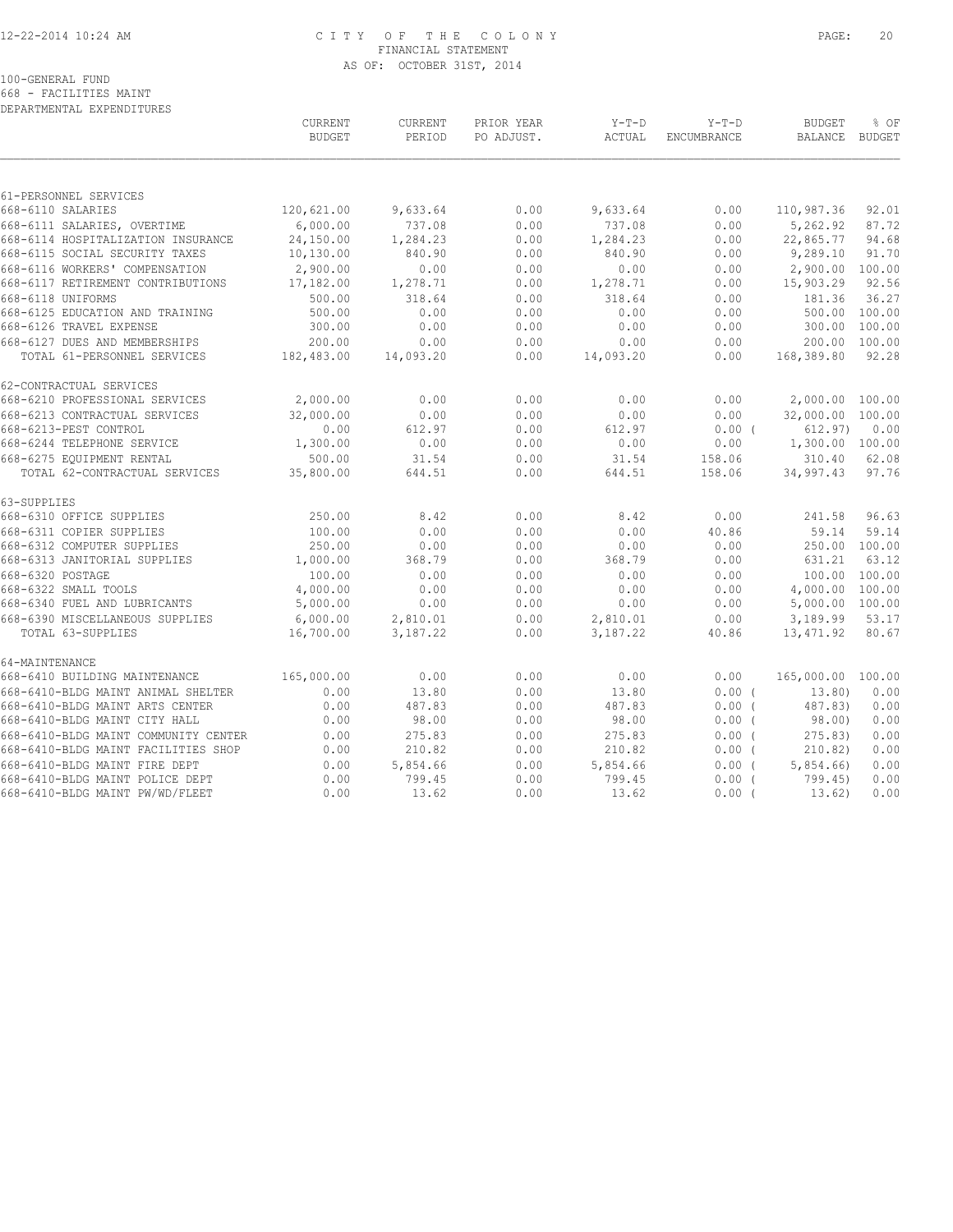#### 12-22-2014 10:24 AM C I T Y O F T H E C O L O N Y PAGE: 21 FINANCIAL STATEMENT AS OF: OCTOBER 31ST, 2014

100-GENERAL FUND

### 668 - FACILITIES MAINT

| DEPARTMENTAL EXPENDITURES             |            |           |            |           |             |            |               |
|---------------------------------------|------------|-----------|------------|-----------|-------------|------------|---------------|
|                                       | CURRENT    | CURRENT   | PRIOR YEAR | Y-T-D     | Y-T-D       | BUDGET     | % OF          |
|                                       | BUDGET     | PERIOD    | PO ADJUST. | ACTUAL    | ENCUMBRANCE | BALANCE    | <b>BUDGET</b> |
| 668-6410-BLDG MAINT RECREATION CENTER | 0.00       | 490.00    | 0.00       | 490.00    | $0.00$ (    | 490.00)    | 0.00          |
| 668-6410-BLDG MAINT WASTEWATER        | 0.00       | 379.33    | 0.00       | 379.33    | $0.00$ (    | 379.33)    | 0.00          |
| 668-6410-BLDG MAINT MISCELLANEOUS     | 0.00       | 167.50    | 0.00       | 167.50    | $0.00$ (    | 167.50)    | 0.00          |
| 668-6410-BLDG MAINT FLEET SERVICE     | 0.00       | 2,020.00  | 0.00       | 2,020.00  | $0.00$ (    | 2,020.00   | 0.00          |
| 668-6423 RIGHT-OF-WAY MAINTENANCE     | 8,000.00   | 0.00      | 0.00       | 0.00      | 0.00        | 8,000.00   | 100.00        |
| 668-6440 VEHICLE MAINTENANCE          | 0.00       | 19.99     | 0.00       | 19.99     | $0.00$ (    | 19.99)     | 0.00          |
| TOTAL 64-MAINTENANCE                  | 173,000.00 | 10,830.83 | 0.00       | 10,830.83 | 0.00        | 162,169.17 | 93.74         |
| 65-NON-CAPITAL                        |            |           |            |           |             |            |               |
| 66-CAPITAL OUTLAY                     |            |           |            |           |             |            |               |
| 67-OVERHEAD ALLOCATION                |            |           |            |           |             |            |               |
| 68-SUNDRY CHARGES                     |            |           |            |           |             |            |               |
| TOTAL 668 - FACILITIES MAINT          | 407,983.00 | 28,755.76 | 0.00       | 28,755.76 | 198.92      | 379,028.32 | 92.90         |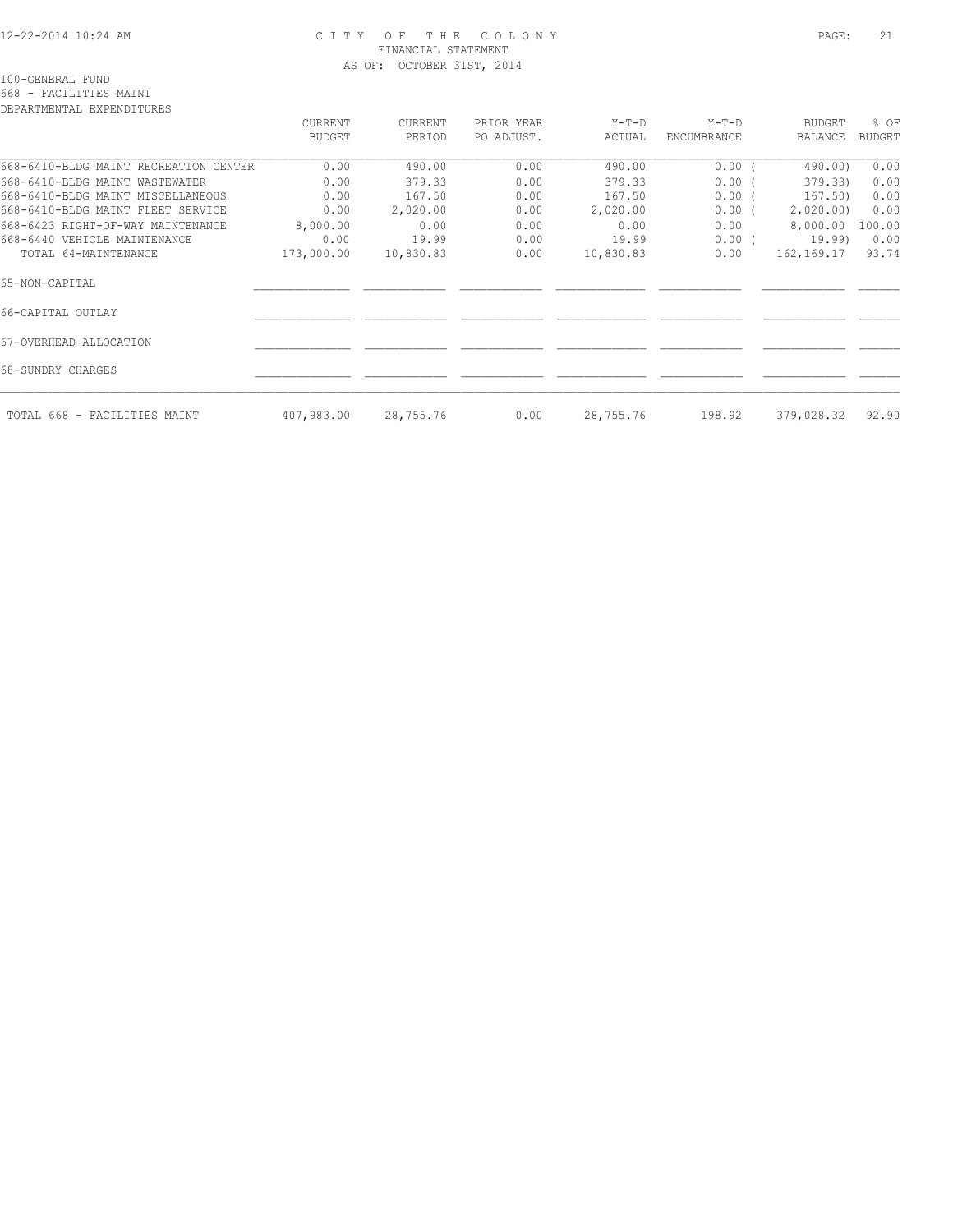#### 12-22-2014 10:24 AM C I T Y O F T H E C O L O N Y PAGE: 22 FINANCIAL STATEMENT AS OF: OCTOBER 31ST, 2014

100-GENERAL FUND

669 - ENGINEERING DEPT DEPARTMENTAL EXPENDITURES

|                                        | CURRENT<br><b>BUDGET</b> | CURRENT<br>PERIOD | PRIOR YEAR<br>PO ADJUST. | Y-T-D<br>ACTUAL | $Y-T-D$<br><b>ENCUMBRANCE</b> | <b>BUDGET</b><br>BALANCE  | % OF<br>BUDGET |
|----------------------------------------|--------------------------|-------------------|--------------------------|-----------------|-------------------------------|---------------------------|----------------|
|                                        |                          |                   |                          |                 |                               |                           |                |
| 61-PERSONNEL SERVICES                  |                          |                   |                          |                 |                               |                           |                |
| 669-6110 SALARIES                      | 934,563.00               | 66,211.19         | 0.00                     | 66,211.19       | 0.00                          | 868, 351.81               | 92.92          |
| 669-6110-SALARIES - NFM                | 0.00(                    | 2, 213.84         | 0.00(                    | 2, 213.84       | 0.00                          | 2,213.84                  | 0.00           |
| 669-6111 SALARIES, OVERTIME            | 27,000.00                | 2,479.01          | 0.00                     | 2,479.01        | 0.00                          | 24,520.99                 | 90.82          |
| 669-6114 HOSPITALIZATION INSURANCE     | 112,700.00               | 8,143.14          | 0.00                     | 8,143.14        | 0.00                          | 104,556.86                | 92.77          |
| 669-6115 SOCIAL SECURITY TAXES         | 74,765.00                | 5,935.70          | 0.00                     | 5,935.70        | 0.00                          | 68,829.30                 | 92.06          |
| 669-6115-SOCIAL SECURITY TAXES - NFM   | 0.00                     | 321.26            | 0.00                     | 321.26          | $0.00$ (                      | 321.26                    | 0.00           |
| 669-6116 WORKERS' COMPENSATION         | 2,900.00                 | 0.00              | 0.00                     | 0.00            | 0.00                          | 2,900.00 100.00           |                |
| 669-6117 RETIREMENT CONTRIBUTIONS      | 120,868.00               | 8,571.95          | 0.00                     | 8,571.95        | 0.00                          | 112,296.05                | 92.91          |
| 669-6117-RETIREMENT CONTRIBUTIONS - NF | 0.00                     | 559.34            | 0.00                     | 559.34          | $0.00$ (                      | 559.34)                   | 0.00           |
| 669-6118 UNIFORMS                      | 1,000.00                 | 280.26            | 0.00                     | 280.26          | 0.00                          | 719.74                    | 71.97          |
| 669-6120 PRIVATE AUTO ALLOWANCE        | 11,000.00                | 830.76            | 0.00                     | 830.76          | 0.00                          | 10,169.24                 | 92.45          |
| 669-6125 EDUCATION & TRAINING          | 3,700.00                 | 0.00              | 0.00                     | 0.00            | 0.00                          | 3,700.00 100.00           |                |
| 669-6126 TRAVEL EXPENSE                | 1,500.00                 | 28.00             | 0.00                     | 28.00           | 0.00                          | 1,472.00                  | 98.13          |
| 669-6127 DUES & MEMBERSHIPS            | 4,800.00                 | 0.00              | 0.00                     | 0.00            | 0.00                          | 4,800.00 100.00           |                |
| TOTAL 61-PERSONNEL SERVICES            | 1,294,796.00             | 91,146.77         | 0.00                     | 91,146.77       |                               | $0.00 \quad 1,203,649.23$ | 92.96          |
| 62-CONTRACTUAL SERVICES                |                          |                   |                          |                 |                               |                           |                |
| 669-6210 PROFESSIONAL SERVICES         | 60,000.00                | 0.00              | 0.00                     | 0.00            | 65,000.00 (                   | 5,000.00)                 | $8.33-$        |
| 669-6213 CONTRACTUAL SERVICES          | 500.00                   | 140.85            | 0.00                     | 140.85          | 0.00                          | 359.15                    | 71.83          |
| 669-6235 PRINTING SERVICES             | 2,000.00                 | 0.00              | 0.00                     | 0.00            | 0.00                          | 2,000.00 100.00           |                |
| 669-6236 ADVERTISING & LEGAL NOTICES   | 500.00                   | 0.00              | 0.00                     | 0.00            | 0.00                          | 500.00 100.00             |                |
| 669-6244 TELEPHONE SERVICE             | 4,500.00                 | 0.00              | 0.00                     | 0.00            | 0.00                          | 4,500.00 100.00           |                |
| 669-6275 EQUIPMENT RENTAL              | 500.00                   | 31.54             | 0.00                     | 31.54           | 158.06                        | 310.40 62.08              |                |
| TOTAL 62-CONTRACTUAL SERVICES          | 68,000.00                | 172.39            | 0.00                     | 172.39          | 65,158.06                     | 2,669.55                  | 3.93           |
| 63-SUPPLIES                            |                          |                   |                          |                 |                               |                           |                |
| 669-6310 OFFICE SUPPLIES               | 2,500.00                 | 627.85            | 0.00                     | 627.85          | 0.00                          | 1,872.15                  | 74.89          |
| 669-6311 COPIER SUPPLIES               | 4,500.00                 | 0.00              | 0.00                     | 0.00            | 40.86                         | 4,459.14                  | 99.09          |
| 669-6312 COMPUTER SUPPLIES             | 1,000.00                 | 0.00              | 0.00                     | 0.00            | 0.00                          | 1,000.00 100.00           |                |
| 669-6320 POSTAGE                       | 500.00                   | 50.24             | 0.00                     | 50.24           | 0.00                          | 449.76                    | 89.95          |
| 669-6322 SMALL TOOLS                   | 500.00                   | 41.38             | 0.00                     | 41.38           | 0.00                          | 458.62                    | 91.72          |
| 669-6330 BOOKS & PERIODICALS           | 400.00                   | 0.00              | 0.00                     | 0.00            | 0.00                          | 400.00 100.00             |                |
| 669-6340 FUEL AND LUBRICANTS           | 12,500.00                | 0.00              | 0.00                     | 0.00            | 0.00                          | 12,500.00 100.00          |                |
| 669-6390 MISCELLANEOUS SUPPLIES        | 500.00                   | 50.50             | 0.00                     | 50.50           | 0.00                          | 449.50 89.90              |                |
| TOTAL 63-SUPPLIES                      | 22,400.00                | 769.97            | 0.00                     | 769.97          | 40.86                         | 21,589.17                 | 96.38          |
|                                        |                          |                   |                          |                 |                               |                           |                |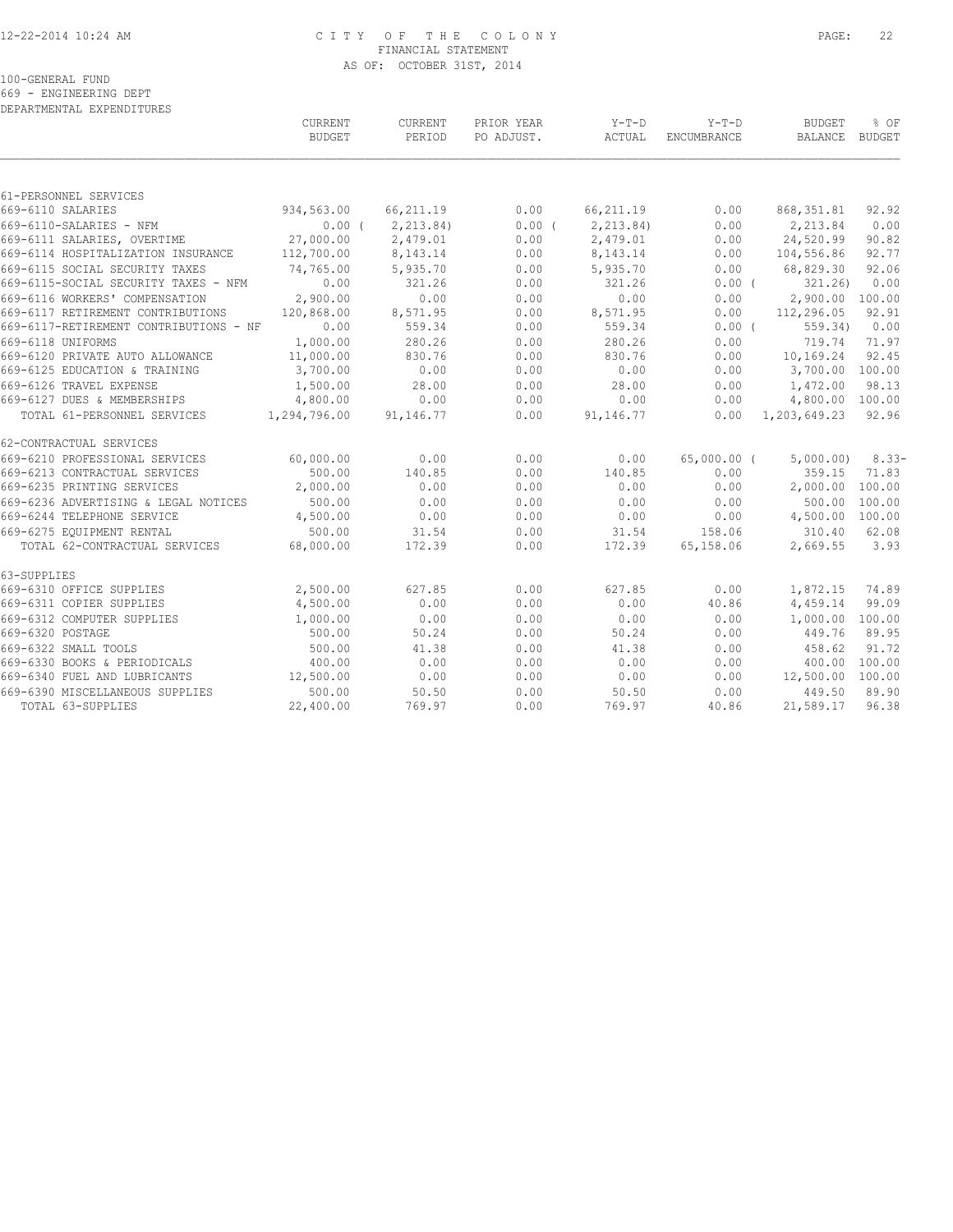#### 12-22-2014 10:24 AM C I T Y O F T H E C O L O N Y PAGE: 23 FINANCIAL STATEMENT AS OF: OCTOBER 31ST, 2014

100-GENERAL FUND

669 - ENGINEERING DEPT

| DEPARTMENTAL EXPENDITURES    |                   |                   |                          |                 |                      |                                 |                       |
|------------------------------|-------------------|-------------------|--------------------------|-----------------|----------------------|---------------------------------|-----------------------|
|                              | CURRENT<br>BUDGET | CURRENT<br>PERIOD | PRIOR YEAR<br>PO ADJUST. | Y-T-D<br>ACTUAL | Y-T-D<br>ENCUMBRANCE | <b>BUDGET</b><br><b>BALANCE</b> | % OF<br><b>BUDGET</b> |
| 64-MAINTENANCE               |                   |                   |                          |                 |                      |                                 |                       |
| 669-6431 MAINTENANCE - GIS   | 5,500.00          | 0.00              | 0.00                     | 0.00            | 0.00                 | 5,500.00 100.00                 |                       |
| 669-6440 VEHICLE MAINTENANCE | 200.00            | 0.00              | 0.00                     | 0.00            | 0.00                 | 200.00 100.00                   |                       |
| TOTAL 64-MAINTENANCE         | 5,700.00          | 0.00              | 0.00                     | 0.00            | 0.00                 | 5,700.00 100.00                 |                       |
| 65-NON-CAPITAL               |                   |                   |                          |                 |                      |                                 |                       |
| 66-CAPITAL OUTLAY            |                   |                   |                          |                 |                      |                                 |                       |
| 67-OVERHEAD ALLOCATION       |                   |                   |                          |                 |                      |                                 |                       |
| TOTAL 669 - ENGINEERING DEPT | 1,390,896.00      | 92,089.13         | 0.00                     | 92,089.13       | 65,198.92            | 1,233,607.95                    | 88.69                 |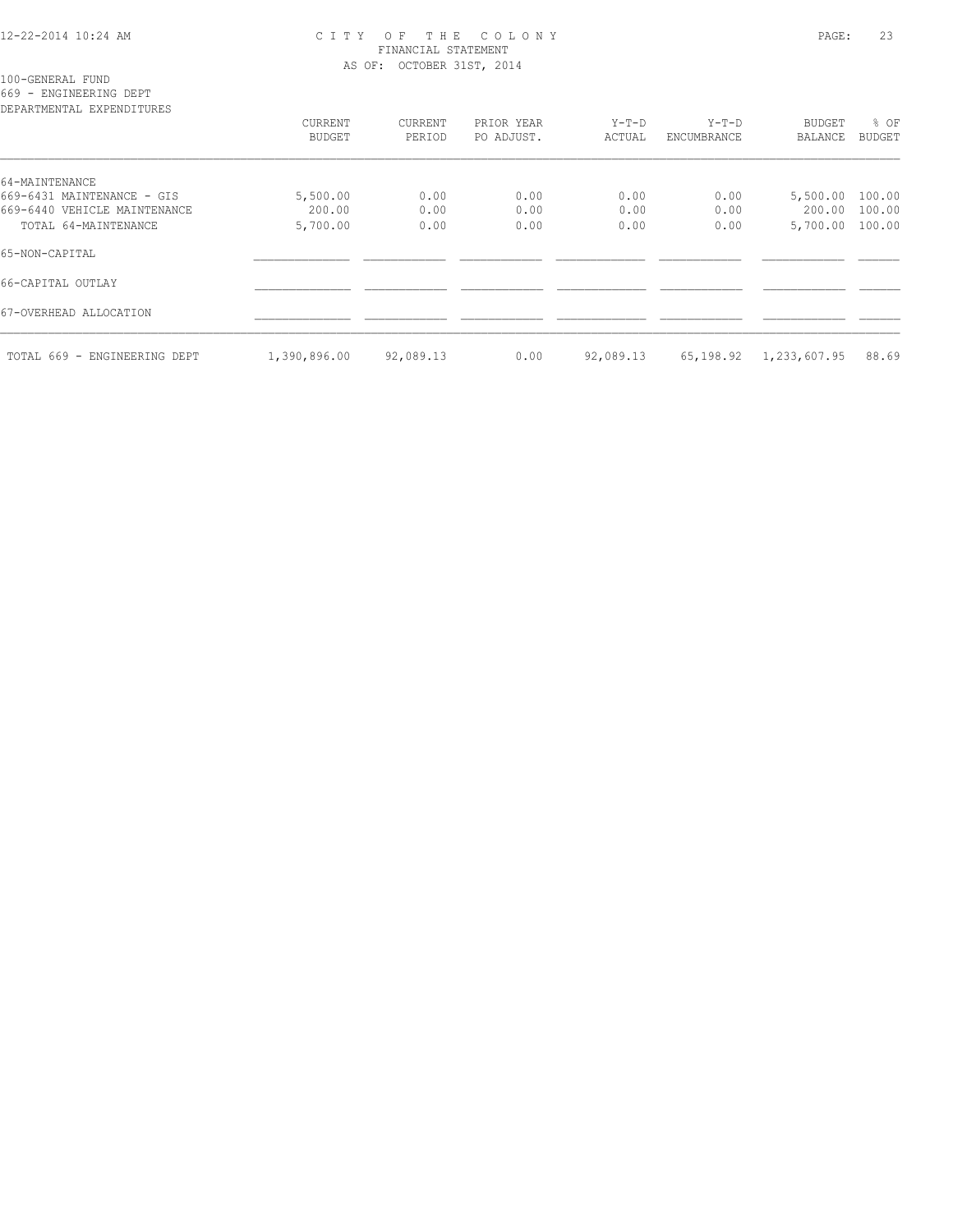#### 12-22-2014 10:24 AM C I T Y O F T H E C O L O N Y PAGE: 24 FINANCIAL STATEMENT AS OF: OCTOBER 31ST, 2014

100-GENERAL FUND

670 - FIRE DEPARTMENT DEPARTMENTAL EXPENDITURES

|                               | CURRENT<br><b>BUDGET</b>                                                                                                                                                                                                                                                                                                                                                                                                                                                                                                                                                                                                                                                        | CURRENT<br>PERIOD                                                                                                                                                                                                                                                    | PRIOR YEAR<br>PO ADJUST.                                                                                                                                                                                                                  | $Y-T-D$<br>ACTUAL                                                                                                                                    | $Y-T-D$<br><b>ENCUMBRANCE</b>                                                                                                                                                                          | <b>BUDGET</b><br>BALANCE BUDGET                                                                                                              | % OF                                                                                                                                                                                                                                                                                                                                                |
|-------------------------------|---------------------------------------------------------------------------------------------------------------------------------------------------------------------------------------------------------------------------------------------------------------------------------------------------------------------------------------------------------------------------------------------------------------------------------------------------------------------------------------------------------------------------------------------------------------------------------------------------------------------------------------------------------------------------------|----------------------------------------------------------------------------------------------------------------------------------------------------------------------------------------------------------------------------------------------------------------------|-------------------------------------------------------------------------------------------------------------------------------------------------------------------------------------------------------------------------------------------|------------------------------------------------------------------------------------------------------------------------------------------------------|--------------------------------------------------------------------------------------------------------------------------------------------------------------------------------------------------------|----------------------------------------------------------------------------------------------------------------------------------------------|-----------------------------------------------------------------------------------------------------------------------------------------------------------------------------------------------------------------------------------------------------------------------------------------------------------------------------------------------------|
|                               |                                                                                                                                                                                                                                                                                                                                                                                                                                                                                                                                                                                                                                                                                 |                                                                                                                                                                                                                                                                      |                                                                                                                                                                                                                                           |                                                                                                                                                      |                                                                                                                                                                                                        |                                                                                                                                              |                                                                                                                                                                                                                                                                                                                                                     |
|                               |                                                                                                                                                                                                                                                                                                                                                                                                                                                                                                                                                                                                                                                                                 |                                                                                                                                                                                                                                                                      |                                                                                                                                                                                                                                           |                                                                                                                                                      |                                                                                                                                                                                                        |                                                                                                                                              |                                                                                                                                                                                                                                                                                                                                                     |
|                               |                                                                                                                                                                                                                                                                                                                                                                                                                                                                                                                                                                                                                                                                                 |                                                                                                                                                                                                                                                                      |                                                                                                                                                                                                                                           |                                                                                                                                                      |                                                                                                                                                                                                        |                                                                                                                                              | 92.45                                                                                                                                                                                                                                                                                                                                               |
|                               |                                                                                                                                                                                                                                                                                                                                                                                                                                                                                                                                                                                                                                                                                 |                                                                                                                                                                                                                                                                      |                                                                                                                                                                                                                                           |                                                                                                                                                      |                                                                                                                                                                                                        |                                                                                                                                              | 92.30                                                                                                                                                                                                                                                                                                                                               |
|                               |                                                                                                                                                                                                                                                                                                                                                                                                                                                                                                                                                                                                                                                                                 |                                                                                                                                                                                                                                                                      |                                                                                                                                                                                                                                           |                                                                                                                                                      |                                                                                                                                                                                                        |                                                                                                                                              | 92.38                                                                                                                                                                                                                                                                                                                                               |
|                               |                                                                                                                                                                                                                                                                                                                                                                                                                                                                                                                                                                                                                                                                                 |                                                                                                                                                                                                                                                                      |                                                                                                                                                                                                                                           |                                                                                                                                                      |                                                                                                                                                                                                        |                                                                                                                                              | 91.65                                                                                                                                                                                                                                                                                                                                               |
|                               |                                                                                                                                                                                                                                                                                                                                                                                                                                                                                                                                                                                                                                                                                 |                                                                                                                                                                                                                                                                      |                                                                                                                                                                                                                                           |                                                                                                                                                      |                                                                                                                                                                                                        |                                                                                                                                              |                                                                                                                                                                                                                                                                                                                                                     |
|                               |                                                                                                                                                                                                                                                                                                                                                                                                                                                                                                                                                                                                                                                                                 |                                                                                                                                                                                                                                                                      |                                                                                                                                                                                                                                           |                                                                                                                                                      |                                                                                                                                                                                                        |                                                                                                                                              | 92.58                                                                                                                                                                                                                                                                                                                                               |
|                               |                                                                                                                                                                                                                                                                                                                                                                                                                                                                                                                                                                                                                                                                                 |                                                                                                                                                                                                                                                                      |                                                                                                                                                                                                                                           |                                                                                                                                                      |                                                                                                                                                                                                        |                                                                                                                                              | 88.58                                                                                                                                                                                                                                                                                                                                               |
|                               |                                                                                                                                                                                                                                                                                                                                                                                                                                                                                                                                                                                                                                                                                 |                                                                                                                                                                                                                                                                      |                                                                                                                                                                                                                                           |                                                                                                                                                      |                                                                                                                                                                                                        |                                                                                                                                              |                                                                                                                                                                                                                                                                                                                                                     |
|                               |                                                                                                                                                                                                                                                                                                                                                                                                                                                                                                                                                                                                                                                                                 |                                                                                                                                                                                                                                                                      |                                                                                                                                                                                                                                           |                                                                                                                                                      |                                                                                                                                                                                                        |                                                                                                                                              | 98.94                                                                                                                                                                                                                                                                                                                                               |
|                               |                                                                                                                                                                                                                                                                                                                                                                                                                                                                                                                                                                                                                                                                                 |                                                                                                                                                                                                                                                                      |                                                                                                                                                                                                                                           |                                                                                                                                                      |                                                                                                                                                                                                        |                                                                                                                                              | 62.29                                                                                                                                                                                                                                                                                                                                               |
|                               |                                                                                                                                                                                                                                                                                                                                                                                                                                                                                                                                                                                                                                                                                 |                                                                                                                                                                                                                                                                      | 0.00                                                                                                                                                                                                                                      | 175.83                                                                                                                                               | 0.00                                                                                                                                                                                                   |                                                                                                                                              | 98.24                                                                                                                                                                                                                                                                                                                                               |
|                               |                                                                                                                                                                                                                                                                                                                                                                                                                                                                                                                                                                                                                                                                                 |                                                                                                                                                                                                                                                                      |                                                                                                                                                                                                                                           |                                                                                                                                                      | 0.00                                                                                                                                                                                                   |                                                                                                                                              | 90.40                                                                                                                                                                                                                                                                                                                                               |
| 670-6127 DUES AND MEMBERSHIPS | 9,000.00                                                                                                                                                                                                                                                                                                                                                                                                                                                                                                                                                                                                                                                                        | 1,165.50                                                                                                                                                                                                                                                             | 0.00                                                                                                                                                                                                                                      | 1,165.50                                                                                                                                             | 0.00                                                                                                                                                                                                   | 7,834.50                                                                                                                                     | 87.05                                                                                                                                                                                                                                                                                                                                               |
| TOTAL 61-PERSONNEL SERVICES   | 5,228,436.00                                                                                                                                                                                                                                                                                                                                                                                                                                                                                                                                                                                                                                                                    | 393, 941.74                                                                                                                                                                                                                                                          | 0.00                                                                                                                                                                                                                                      | 393, 941.74                                                                                                                                          | 0.00                                                                                                                                                                                                   | 4,834,494.26                                                                                                                                 | 92.47                                                                                                                                                                                                                                                                                                                                               |
| 62-CONTRACTUAL SERVICES       |                                                                                                                                                                                                                                                                                                                                                                                                                                                                                                                                                                                                                                                                                 |                                                                                                                                                                                                                                                                      |                                                                                                                                                                                                                                           |                                                                                                                                                      |                                                                                                                                                                                                        |                                                                                                                                              |                                                                                                                                                                                                                                                                                                                                                     |
|                               |                                                                                                                                                                                                                                                                                                                                                                                                                                                                                                                                                                                                                                                                                 |                                                                                                                                                                                                                                                                      |                                                                                                                                                                                                                                           |                                                                                                                                                      |                                                                                                                                                                                                        |                                                                                                                                              |                                                                                                                                                                                                                                                                                                                                                     |
| 670-6213 CONTRACTUAL SERVICES |                                                                                                                                                                                                                                                                                                                                                                                                                                                                                                                                                                                                                                                                                 | 29,661.12)                                                                                                                                                                                                                                                           |                                                                                                                                                                                                                                           | 29,661.12)                                                                                                                                           | 0.00                                                                                                                                                                                                   | 67,595.12 178.19                                                                                                                             |                                                                                                                                                                                                                                                                                                                                                     |
| 670-6235 PRINTING SERVICES    | 600.00                                                                                                                                                                                                                                                                                                                                                                                                                                                                                                                                                                                                                                                                          | 129.00                                                                                                                                                                                                                                                               | 0.00                                                                                                                                                                                                                                      | 129.00                                                                                                                                               |                                                                                                                                                                                                        | 471.00                                                                                                                                       | 78.50                                                                                                                                                                                                                                                                                                                                               |
| 670-6244 TELEPHONE SERVICE    |                                                                                                                                                                                                                                                                                                                                                                                                                                                                                                                                                                                                                                                                                 |                                                                                                                                                                                                                                                                      | 0.00                                                                                                                                                                                                                                      | 911.74                                                                                                                                               |                                                                                                                                                                                                        |                                                                                                                                              | 90.88                                                                                                                                                                                                                                                                                                                                               |
| 670-6275 EQUIPMENT RENTAL     | 7,000.00                                                                                                                                                                                                                                                                                                                                                                                                                                                                                                                                                                                                                                                                        | 160.41                                                                                                                                                                                                                                                               | 0.00                                                                                                                                                                                                                                      | 160.41                                                                                                                                               | 1,764.51                                                                                                                                                                                               | 5,075.08                                                                                                                                     | 72.50                                                                                                                                                                                                                                                                                                                                               |
| TOTAL 62-CONTRACTUAL SERVICES | 91,534.00                                                                                                                                                                                                                                                                                                                                                                                                                                                                                                                                                                                                                                                                       | 43,540.03                                                                                                                                                                                                                                                            | 0.00                                                                                                                                                                                                                                      | 43,540.03                                                                                                                                            | 1,764.51                                                                                                                                                                                               | 46,229.46                                                                                                                                    | 50.51                                                                                                                                                                                                                                                                                                                                               |
|                               |                                                                                                                                                                                                                                                                                                                                                                                                                                                                                                                                                                                                                                                                                 |                                                                                                                                                                                                                                                                      |                                                                                                                                                                                                                                           |                                                                                                                                                      |                                                                                                                                                                                                        |                                                                                                                                              |                                                                                                                                                                                                                                                                                                                                                     |
|                               |                                                                                                                                                                                                                                                                                                                                                                                                                                                                                                                                                                                                                                                                                 |                                                                                                                                                                                                                                                                      |                                                                                                                                                                                                                                           |                                                                                                                                                      |                                                                                                                                                                                                        |                                                                                                                                              | 88.56                                                                                                                                                                                                                                                                                                                                               |
|                               |                                                                                                                                                                                                                                                                                                                                                                                                                                                                                                                                                                                                                                                                                 |                                                                                                                                                                                                                                                                      |                                                                                                                                                                                                                                           | 26.77                                                                                                                                                |                                                                                                                                                                                                        |                                                                                                                                              |                                                                                                                                                                                                                                                                                                                                                     |
| 670-6312 COMPUTER SUPPLIES    | 3,000.00                                                                                                                                                                                                                                                                                                                                                                                                                                                                                                                                                                                                                                                                        | 78.58                                                                                                                                                                                                                                                                | 0.00                                                                                                                                                                                                                                      | 78.58                                                                                                                                                | 0.00                                                                                                                                                                                                   | 2,921.42                                                                                                                                     | 97.38                                                                                                                                                                                                                                                                                                                                               |
| 670-6313 JANITORIAL SUPPLIES  | 5,000.00                                                                                                                                                                                                                                                                                                                                                                                                                                                                                                                                                                                                                                                                        | 0.00                                                                                                                                                                                                                                                                 | 0.00                                                                                                                                                                                                                                      | 0.00                                                                                                                                                 | 0.00                                                                                                                                                                                                   | 5,000.00 100.00                                                                                                                              |                                                                                                                                                                                                                                                                                                                                                     |
| 670-6320 POSTAGE              | 600.00                                                                                                                                                                                                                                                                                                                                                                                                                                                                                                                                                                                                                                                                          | 113.15                                                                                                                                                                                                                                                               | 0.00                                                                                                                                                                                                                                      | 113.15                                                                                                                                               | 0.00                                                                                                                                                                                                   | 486.85                                                                                                                                       | 81.14                                                                                                                                                                                                                                                                                                                                               |
| 670-6322 SMALL TOOLS          | 3,000.00                                                                                                                                                                                                                                                                                                                                                                                                                                                                                                                                                                                                                                                                        | 200.97                                                                                                                                                                                                                                                               | 0.00                                                                                                                                                                                                                                      | 200.97                                                                                                                                               | 0.00                                                                                                                                                                                                   | 2,799.03                                                                                                                                     | 93.30                                                                                                                                                                                                                                                                                                                                               |
|                               | 1,000.00                                                                                                                                                                                                                                                                                                                                                                                                                                                                                                                                                                                                                                                                        | 30.00                                                                                                                                                                                                                                                                | 0.00                                                                                                                                                                                                                                      | 30.00                                                                                                                                                | 0.00                                                                                                                                                                                                   | 970.00                                                                                                                                       | 97.00                                                                                                                                                                                                                                                                                                                                               |
| 670-6340 FUEL AND LUBRICANTS  | 13,000.00                                                                                                                                                                                                                                                                                                                                                                                                                                                                                                                                                                                                                                                                       | 0.00                                                                                                                                                                                                                                                                 | 0.00                                                                                                                                                                                                                                      | 0.00                                                                                                                                                 | 0.00                                                                                                                                                                                                   | 13,000.00 100.00                                                                                                                             |                                                                                                                                                                                                                                                                                                                                                     |
| 670-6340-FUEL AND LUBR - FIRE | 0.00                                                                                                                                                                                                                                                                                                                                                                                                                                                                                                                                                                                                                                                                            | 44.19                                                                                                                                                                                                                                                                | 0.00                                                                                                                                                                                                                                      | 44.19                                                                                                                                                |                                                                                                                                                                                                        | 44.19)                                                                                                                                       | 0.00                                                                                                                                                                                                                                                                                                                                                |
|                               |                                                                                                                                                                                                                                                                                                                                                                                                                                                                                                                                                                                                                                                                                 |                                                                                                                                                                                                                                                                      |                                                                                                                                                                                                                                           |                                                                                                                                                      |                                                                                                                                                                                                        |                                                                                                                                              |                                                                                                                                                                                                                                                                                                                                                     |
|                               |                                                                                                                                                                                                                                                                                                                                                                                                                                                                                                                                                                                                                                                                                 |                                                                                                                                                                                                                                                                      |                                                                                                                                                                                                                                           |                                                                                                                                                      |                                                                                                                                                                                                        |                                                                                                                                              | 94.38                                                                                                                                                                                                                                                                                                                                               |
| 670-6360 MEDICAL SUPPLIES     | 35,000.00                                                                                                                                                                                                                                                                                                                                                                                                                                                                                                                                                                                                                                                                       | 13,907.38                                                                                                                                                                                                                                                            | 0.00                                                                                                                                                                                                                                      | 13,907.38                                                                                                                                            | 0.00                                                                                                                                                                                                   | 21,092.62                                                                                                                                    | 60.26                                                                                                                                                                                                                                                                                                                                               |
|                               |                                                                                                                                                                                                                                                                                                                                                                                                                                                                                                                                                                                                                                                                                 |                                                                                                                                                                                                                                                                      |                                                                                                                                                                                                                                           |                                                                                                                                                      |                                                                                                                                                                                                        |                                                                                                                                              | 94.07                                                                                                                                                                                                                                                                                                                                               |
|                               |                                                                                                                                                                                                                                                                                                                                                                                                                                                                                                                                                                                                                                                                                 |                                                                                                                                                                                                                                                                      |                                                                                                                                                                                                                                           |                                                                                                                                                      |                                                                                                                                                                                                        |                                                                                                                                              | 100.00                                                                                                                                                                                                                                                                                                                                              |
|                               |                                                                                                                                                                                                                                                                                                                                                                                                                                                                                                                                                                                                                                                                                 |                                                                                                                                                                                                                                                                      |                                                                                                                                                                                                                                           |                                                                                                                                                      |                                                                                                                                                                                                        |                                                                                                                                              | 100.00                                                                                                                                                                                                                                                                                                                                              |
| TOTAL 63-SUPPLIES             | 78,550.00                                                                                                                                                                                                                                                                                                                                                                                                                                                                                                                                                                                                                                                                       | 15,388.40                                                                                                                                                                                                                                                            | 0.00                                                                                                                                                                                                                                      | 15,388.40                                                                                                                                            | 1,916.15                                                                                                                                                                                               | 61,245.45                                                                                                                                    | 77.97                                                                                                                                                                                                                                                                                                                                               |
|                               | 61-PERSONNEL SERVICES<br>670-6110 SALARIES<br>670-6111 SALARIES, OVERTIME<br>670-6114 HOSPITALIZATION INSURANCE<br>670-6115 SOCIAL SECURITY TAXES<br>670-6116 WORKERS' COMPENSATION<br>670-6117 RETIREMENT CONTRIBUTIONS<br>670-6118 UNIFORMS<br>670-6119 MEDICAL EXPENSES<br>670-6120 BUNKER GEAR<br>670-6125 EDUCATION & TRAINING<br>670-6125-TRAINING COUNCIL<br>670-6126 TRAVEL EXPENSE<br>670-6210 PROFESSIONAL SERVICES<br>670-6310 OFFICE SUPPLIES<br>670-6311 COPIER SUPPLIES<br>670-6330 BOOKS AND PERIODICALS<br>670-6345 CHEMICALS<br>670-6346 COMPRESSED GASSES<br>670-6390 MISCELLANEOUS SUPPLIES<br>670-6393 INVESTIGATIVE SUPPLIES<br>670-6394 TACTICAL SUPPLIES | 3,584,484.00<br>280,000.00<br>426,650.00<br>309,800.00<br>53,332.00<br>485,770.00<br>20,400.00<br>1,000.00<br>35,000.00<br>7,000.00<br>10,000.00<br>6,000.00<br>36,000.00<br>10,000.00<br>2,000.00<br>900.00<br>1,500.00<br>4,000.00<br>9,000.00<br>200.00<br>350.00 | 270,712.01<br>21,562.76<br>32,500.04<br>25,871.21<br>0.00<br>36,037.49<br>2,330.41<br>0.00<br>370.49<br>2,640.00<br>175.83<br>576.00<br>72,000.00<br>37,934.00 (<br>911.74<br>228.78<br>26.77<br>0.00<br>225.00<br>533.58<br>0.00<br>0.00 | 0.00<br>0.00<br>0.00<br>0.00<br>0.00<br>0.00<br>0.00<br>0.00<br>0.00<br>0.00<br>0.00<br>0.00<br>0.00<br>0.00<br>0.00<br>0.00<br>0.00<br>0.00<br>0.00 | 270,712.01<br>21,562.76<br>32,500.04<br>25,871.21<br>0.00<br>36,037.49<br>2,330.41<br>0.00<br>370.49<br>2,640.00<br>576.00<br>72,000.00<br>0.00(<br>228.78<br>0.00<br>225.00<br>533.58<br>0.00<br>0.00 | 0.00<br>0.00<br>0.00<br>0.00<br>0.00<br>0.00<br>0.00<br>0.00<br>0.00<br>0.00<br>0.00<br>0.00<br>0.00<br>0.00<br>0.00<br>0.00<br>0.00<br>0.00 | 3, 313, 771.99<br>258, 437.24<br>394,149.96<br>283,928.79<br>53,332.00 100.00<br>449,732.51<br>18,069.59<br>1,000.00 100.00<br>34,629.51<br>4,360.00<br>9,824.17<br>5,424.00<br>0.00(<br>36,000.00) 100.00-<br>9,088.26<br>1,771.22<br>1,042.92) 115.88-<br>$1,916.15$ (<br>$0.00$ (<br>1,500.00 100.00<br>3,775.00<br>8,466.42<br>200.00<br>350.00 |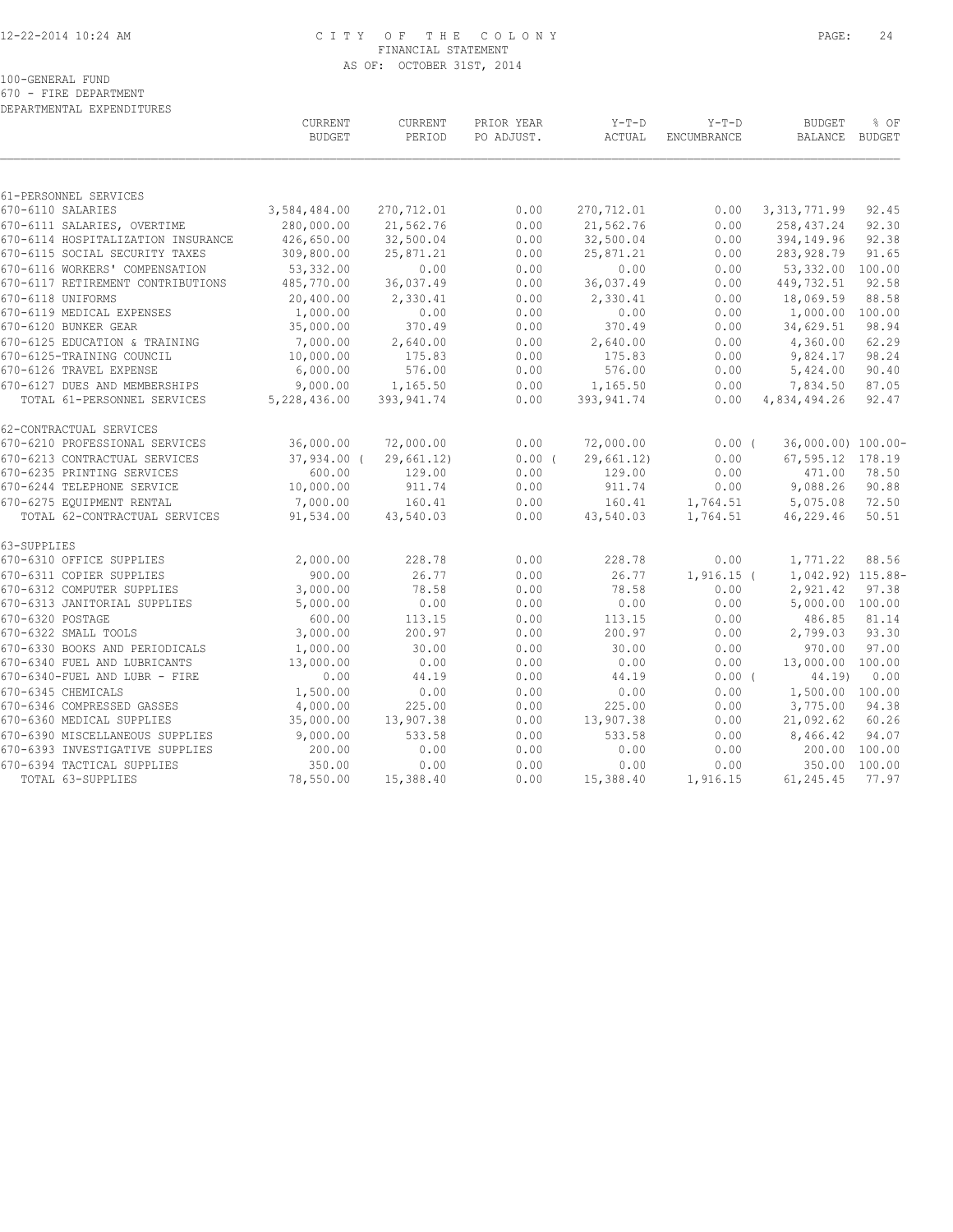#### 12-22-2014 10:24 AM C I T Y O F T H E C O L O N Y PAGE: 25 FINANCIAL STATEMENT AS OF: OCTOBER 31ST, 2014

100-GENERAL FUND

670 - FIRE DEPARTMENT

| DEPARTMENTAL EXPENDITURES          | CURRENT<br>BUDGET | CURRENT<br>PERIOD | PRIOR YEAR<br>PO ADJUST. | Y-T-D<br>ACTUAL | $Y-T-D$<br>ENCUMBRANCE | BUDGET<br>BALANCE | % OF<br><b>BUDGET</b> |
|------------------------------------|-------------------|-------------------|--------------------------|-----------------|------------------------|-------------------|-----------------------|
| 64-MAINTENANCE                     |                   |                   |                          |                 |                        |                   |                       |
| 670-6410 BUILDING MAINTENANCE      | 5,000.00          | 45.25             | 0.00                     | 45.25           | 0.00                   | 4,954.75          | 99.10                 |
| 670-6430 OFFICE EQUIPMENT - MAINT. | 100.00            | 0.00              | 0.00                     | 0.00            | 0.00                   | 100.00            | 100.00                |
| 670-6440-VEHICLE MAINT - FIRE      | 0.00              | 2,166.14          | 0.00                     | 2,166.14        | 0.00(                  | 2,166.14)         | 0.00                  |
| 670-6445 RADIO MAINTENANCE         | 7,000.00          | 5,940.00          | 0.00                     | 5,940.00        | 0.00                   | 1,060.00          | 15.14                 |
| 670-6470 OTHER EQUIPMENT - MAINT.  | 16,000.00         | 784.50            | 0.00                     | 784.50          | 0.00                   | 15,215.50         | 95.10                 |
| TOTAL 64-MAINTENANCE               | 28,100.00         | 8,935.89          | 0.00                     | 8,935.89        | 0.00                   | 19,164.11         | 68.20                 |
| 65-NON-CAPITAL                     |                   |                   |                          |                 |                        |                   |                       |
| 66-CAPITAL OUTLAY                  |                   |                   |                          |                 |                        |                   |                       |
| 67-OVERHEAD ALLOCATION             |                   |                   |                          |                 |                        |                   |                       |
| 68-SUNDRY CHARGES                  |                   |                   |                          |                 |                        |                   |                       |
| TOTAL 670 - FIRE DEPARTMENT        | 5,426,620.00      | 461,806.06        | 0.00                     | 461,806.06      | 3,680.66               | 4,961,133.28      | 91.42                 |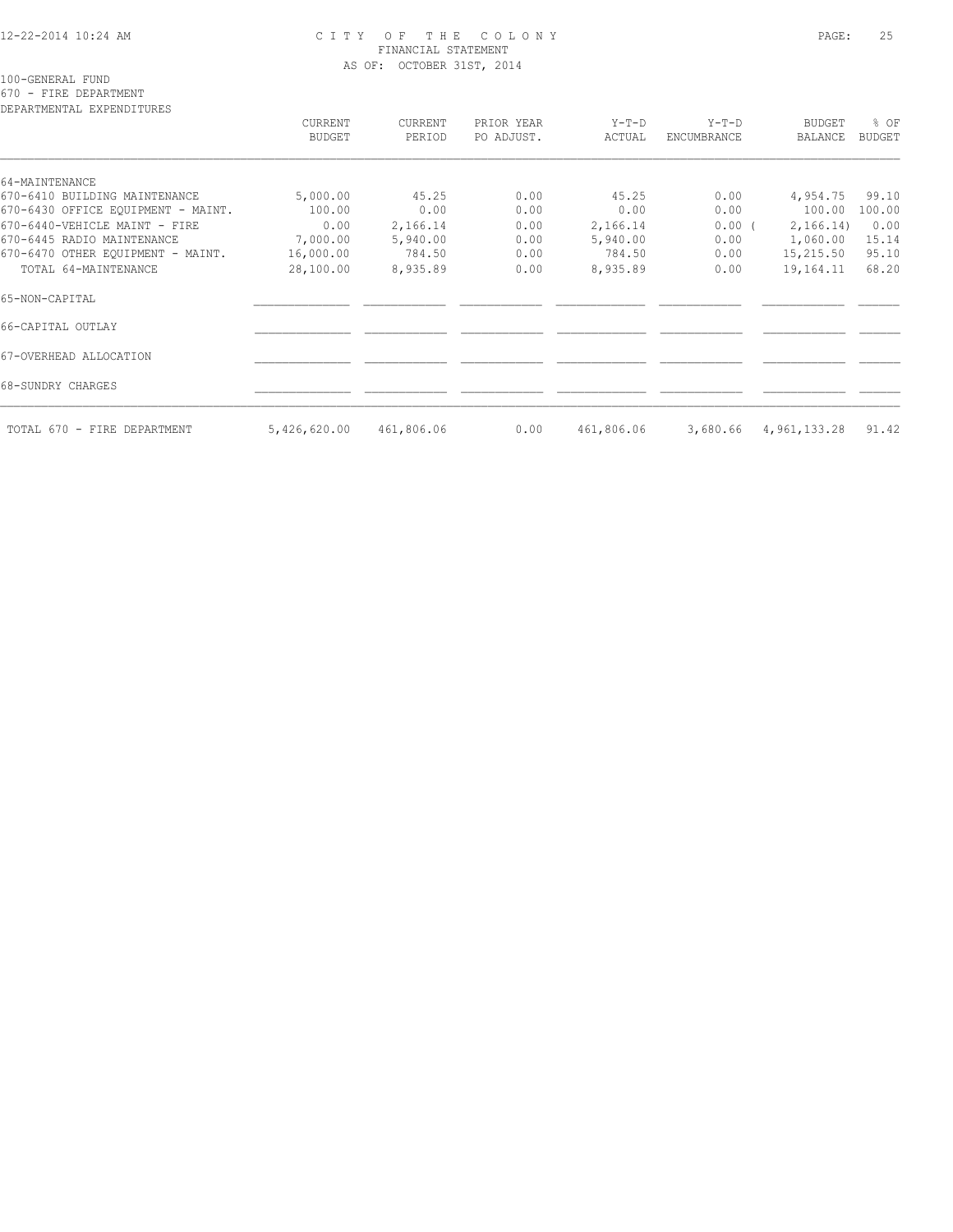#### 12-22-2014 10:24 AM C I T Y O F T H E C O L O N Y PAGE: 26 FINANCIAL STATEMENT AS OF: OCTOBER 31ST, 2014

100-GENERAL FUND

675 - POLICE DEPARTMENT DEPARTMENTAL EXPENDITURES

|                                        | CURRENT<br><b>BUDGET</b> | CURRENT<br>PERIOD | PRIOR YEAR<br>PO ADJUST. | $Y-T-D$<br>ACTUAL | $Y-T-D$<br>ENCUMBRANCE | <b>BUDGET</b><br><b>BALANCE</b> | % OF<br><b>BUDGET</b> |
|----------------------------------------|--------------------------|-------------------|--------------------------|-------------------|------------------------|---------------------------------|-----------------------|
| 61-PERSONNEL SERVICES                  |                          |                   |                          |                   |                        |                                 |                       |
| 675-6110 SALARIES                      | 4,834,125.00             | 356,637.59        | 0.00                     | 356,637.59        | 0.00                   | 4, 477, 487.41                  | 92.62                 |
| 675-6111 SALARIES, OVERTIME            | 105,000.00               | 16,600.03         | 0.00                     | 16,600.03         | 0.00                   | 88,399.97                       | 84.19                 |
| 675-6112 PART-TIME, TEMPORARY          | 138,100.00               | 12,068.81         | 0.00                     | 12,068.81         | 0.00                   | 126,031.19                      | 91.26                 |
| 675-6114 HOSPITALIZATION INSURANCE     | 676,215.00               | 45, 111.81        | 0.00                     | 45, 111.81        | 0.00                   | 631, 103.19                     | 93.33                 |
| 675-6115 SOCIAL SECURITY TAXES         | 406,178.00               | 34,578.69         | 0.00                     | 34,578.69         | 0.00                   | 371,599.31                      | 91.49                 |
| 675-6116 WORKERS' COMPENSATION         | 75,000.00                | 0.00              | 0.00                     | 0.00              | 0.00                   | 75,000.00                       | 100.00                |
| 675-6117 RETIREMENT CONTRIBUTIONS      | 621,352.00               | 46,248.49         | 0.00                     | 46,248.49         | 0.00                   | 575, 103.51                     | 92.56                 |
| 675-6118 UNIFORMS                      | 50,400.00                | 2,159.88          | 0.00                     | 2,159.88          | 32,916.05              | 15,324.07                       | 30.40                 |
| 675-6119 MEDICAL EXPENSE               | $5,100.00$ (             | 206.00)           | $0.00$ (                 | 206.00            | 0.00                   | 5,306.00                        | 104.04                |
| 675-6120 PRIVATE CAR ALLOWANCE         | 15,400.00                | 1,052.28          | 0.00                     | 1,052.28          | 0.00                   | 14,347.72                       | 93.17                 |
| 675-6125 EDUCATION & TRAINING          | 16,000.00                | 1,680.00          | 0.00                     | 1,680.00          | 0.00                   | 14,320.00                       | 89.50                 |
| 675-6126 TRAVEL EXPENSE                | 8,500.00                 | 1,799.68          | 0.00                     | 1,799.68          | 0.00                   | 6,700.32                        | 78.83                 |
| 675-6127 DUES AND MEMBERSHIPS          | 1,500.00                 | 176.00            | 0.00                     | 176.00            | 0.00                   | 1,324.00                        | 88.27                 |
| TOTAL 61-PERSONNEL SERVICES            | 6,952,870.00             | 517,907.26        | 0.00                     | 517,907.26        | 32,916.05              | 6,402,046.69                    | 92.08                 |
| 62-CONTRACTUAL SERVICES                |                          |                   |                          |                   |                        |                                 |                       |
| 675-6210 PROFESSIONAL SERVICES         | 4,000.00                 | 100.00            | 0.00                     | 100.00            | 0.00                   | 3,900.00                        | 97.50                 |
| 675-6213 CONTRACTUAL SERVICES          | 48,800.00                | 0.00              | 0.00                     | 0.00              | 0.00                   | 48,800.00                       | 100.00                |
| 675-6219 CREDIT CARD FEES              | 750.00                   | 55.55             | 0.00                     | 55.55             | 0.00                   | 694.45                          | 92.59                 |
| 675-6235 PRINTING EXPENSES             | 3,000.00                 | 221.10            | 0.00                     | 221.10            | 0.00                   | 2,778.90                        | 92.63                 |
| 675-6236 ADVERTISING AND LEGAL NOTICES | 100.00                   | 0.00              | 0.00                     | 0.00              | 0.00                   |                                 | 100.00 100.00         |
| 675-6244 TELEPHONE SERVICE             | 8,000.00                 | 440.40            | 0.00                     | 440.40            | 0.00                   | 7,559.60                        | 94.50                 |
| 675-6275 EOUIPMENT RENTAL              | 9,000.00                 | 1,160.00          | 0.00                     | 1,160.00          | 5,800.00               | 2,040.00                        | 22.67                 |
| TOTAL 62-CONTRACTUAL SERVICES          | 73,650.00                | 1,977.05          | 0.00                     | 1,977.05          | 5,800.00               | 65,872.95                       | 89.44                 |
| 63-SUPPLIES                            |                          |                   |                          |                   |                        |                                 |                       |
| 675-6310 OFFICE SUPPLIES               | 4,300.00                 | 912.95            | 0.00                     | 912.95            | 0.00                   | 3,387.05                        | 78.77                 |
| 675-6311 COPIER SUPPLIES               | 5,900.00                 | 812.35            | 0.00                     | 812.35            | 2,279.29               | 2,808.36                        | 47.60                 |
| 675-6312 COMPUTER SUPPLIES             | 4,500.00                 | 469.79            | 0.00                     | 469.79            | 0.00                   | 4,030.21                        | 89.56                 |
| 675-6313 JANITORIAL SUPPLIES           | 1,800.00                 | 92.29             | 0.00                     | 92.29             | 0.00                   | 1,707.71                        | 94.87                 |
| 675-6320 POSTAGE                       | 3,600.00                 | 356.66            | 0.00                     | 356.66            | 0.00                   | 3,243.34                        | 90.09                 |
| 675-6322 SMALL TOOLS                   | 150.00                   | 0.00              | 0.00                     | 0.00              | 0.00                   | 150.00                          | 100.00                |
| 675-6330 BOOKS AND PERIODICALS         | 800.00                   | 0.00              | 0.00                     | 0.00              | 0.00                   | 800.00                          | 100.00                |
| 675-6331 PUBLIC EDUCATION MATERIAL     | 4,200.00                 | 0.00              | 0.00                     | 0.00              | 0.00                   | 4,200.00                        | 100.00                |
| 675-6335 AWARDS                        | 900.00                   | 0.00              | 0.00                     | 0.00              | 0.00                   | 900.00                          | 100.00                |
| 675-6340 FUEL AND LUBRICANTS           | 140,000.00               | 0.00              | 0.00                     | 0.00              | 0.00                   | 140,000.00 100.00               |                       |
| 675-6350 ANIMAL SUPPLIES               | 4,350.00                 | 30.90             | 0.00                     | 30.90             | 0.00                   | 4,319.10                        | 99.29                 |
| 675-6360 MEDICAL SUPPLIES              | 1,300.00                 | 0.00              | 0.00                     | 0.00              | 0.00                   | 1,300.00 100.00                 |                       |
| 675-6390 MISCELLANEOUS SUPPLIES        | 7,450.00                 | 622.38            | 0.00                     | 622.38            | 0.00                   | 6,827.62                        | 91.65                 |
| 675-6391 INMATE FOOD                   | 3,700.00                 | 0.00              | 0.00                     | 0.00              | 0.00                   | 3,700.00 100.00                 |                       |
| 675-6392 JAIL SUPPLIES                 | 2,400.00                 | 170.00            | 0.00                     | 170.00            | 0.00                   | 2,230.00                        | 92.92                 |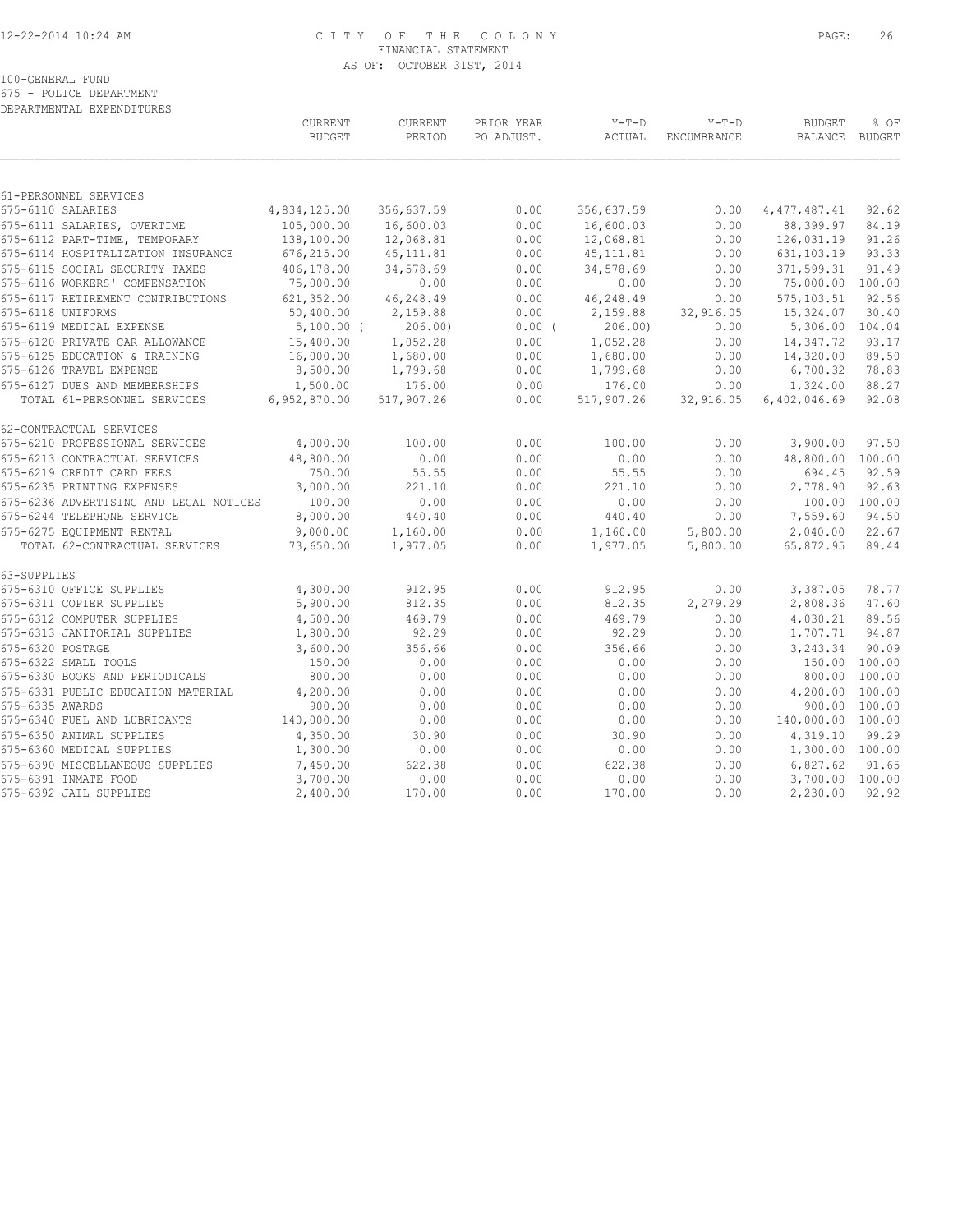#### 12-22-2014 10:24 AM C I T Y O F T H E C O L O N Y PAGE: 27 FINANCIAL STATEMENT AS OF: OCTOBER 31ST, 2014

100-GENERAL FUND

675 - POLICE DEPARTMENT

DEPARTMENTAL EXPENDITURES

|                                    | CURRENT<br><b>BUDGET</b> | <b>CURRENT</b><br>PERIOD | PRIOR YEAR<br>PO ADJUST. | $Y-T-D$<br>ACTUAL | $Y-T-D$<br>ENCUMBRANCE | <b>BUDGET</b><br>BALANCE | % OF<br><b>BUDGET</b> |
|------------------------------------|--------------------------|--------------------------|--------------------------|-------------------|------------------------|--------------------------|-----------------------|
| 675-6393 INVESTIGATIVE SUPPLIES    | 2,500.00                 | 476.23                   | 0.00                     | 476.23            | 0.00                   | 2,023.77                 | 80.95                 |
| 675-6394 TACTICAL SUPPLIES         | 9,450.00                 | 0.00                     | 0.00                     | 0.00              | 0.00                   | 9,450.00                 | 100.00                |
| TOTAL 63-SUPPLIES                  | 197,300.00               | 3,943.55                 | 0.00                     | 3,943.55          | 2,279.29               | 191,077.16               | 96.85                 |
| 64-MAINTENANCE                     |                          |                          |                          |                   |                        |                          |                       |
| 675-6410 BUILDING MAINTENANCE      | 1,500.00                 | 46.00                    | 0.00                     | 46.00             | 0.00                   | 1,454.00                 | 96.93                 |
| 675-6430 OFFICE EQUIPMENT - MAINT. | 800.00                   | 0.00                     | 0.00                     | 0.00              | 0.00                   | 800.00                   | 100.00                |
| 675-6431 MAINTENANCE - GIS         | 5,000.00                 | 0.00                     | 0.00                     | 0.00              | 0.00                   | 5,000.00                 | 100.00                |
| 675-6440 VEHICLE MAINTENANCE       | 1,200.00                 | 128.76                   | 0.00                     | 128.76            | 0.00                   | 1,071.24                 | 89.27                 |
| 675-6445 RADIO MAINTENANCE         | 12,400.00                | 0.00                     | 0.00                     | 0.00              | 0.00                   | 12,400.00                | 100.00                |
| 675-6470 OTHER EOUIPMENT - MAINT.  | 131,000.00               | 112,243.00               | 0.00                     | 112,243.00        | 0.00                   | 18,757.00                | 14.32                 |
| TOTAL 64-MAINTENANCE               | 151,900.00               | 112, 417.76              | 0.00                     | 112,417.76        | 0.00                   | 39,482.24                | 25.99                 |
| 65-NON-CAPITAL                     |                          |                          |                          |                   |                        |                          |                       |
| 66-CAPITAL OUTLAY                  |                          |                          |                          |                   |                        |                          |                       |
| 67-OVERHEAD ALLOCATION             |                          |                          |                          |                   |                        |                          |                       |
| 68-SUNDRY CHARGES                  |                          |                          |                          |                   |                        |                          |                       |
| 675-6835 SPECIAL INVESTIGATIONS    | 1,500.00                 | 0.00                     | 0.00                     | 0.00              | 0.00                   | 1,500.00 100.00          |                       |
| TOTAL 68-SUNDRY CHARGES            | 1,500.00                 | 0.00                     | 0.00                     | 0.00              | 0.00                   | 1,500.00 100.00          |                       |
| TOTAL 675 - POLICE DEPARTMENT      | 7,377,220.00             | 636, 245.62              | 0.00                     | 636, 245.62       | 40,995.34              | 6,699,979.04             | 90.82                 |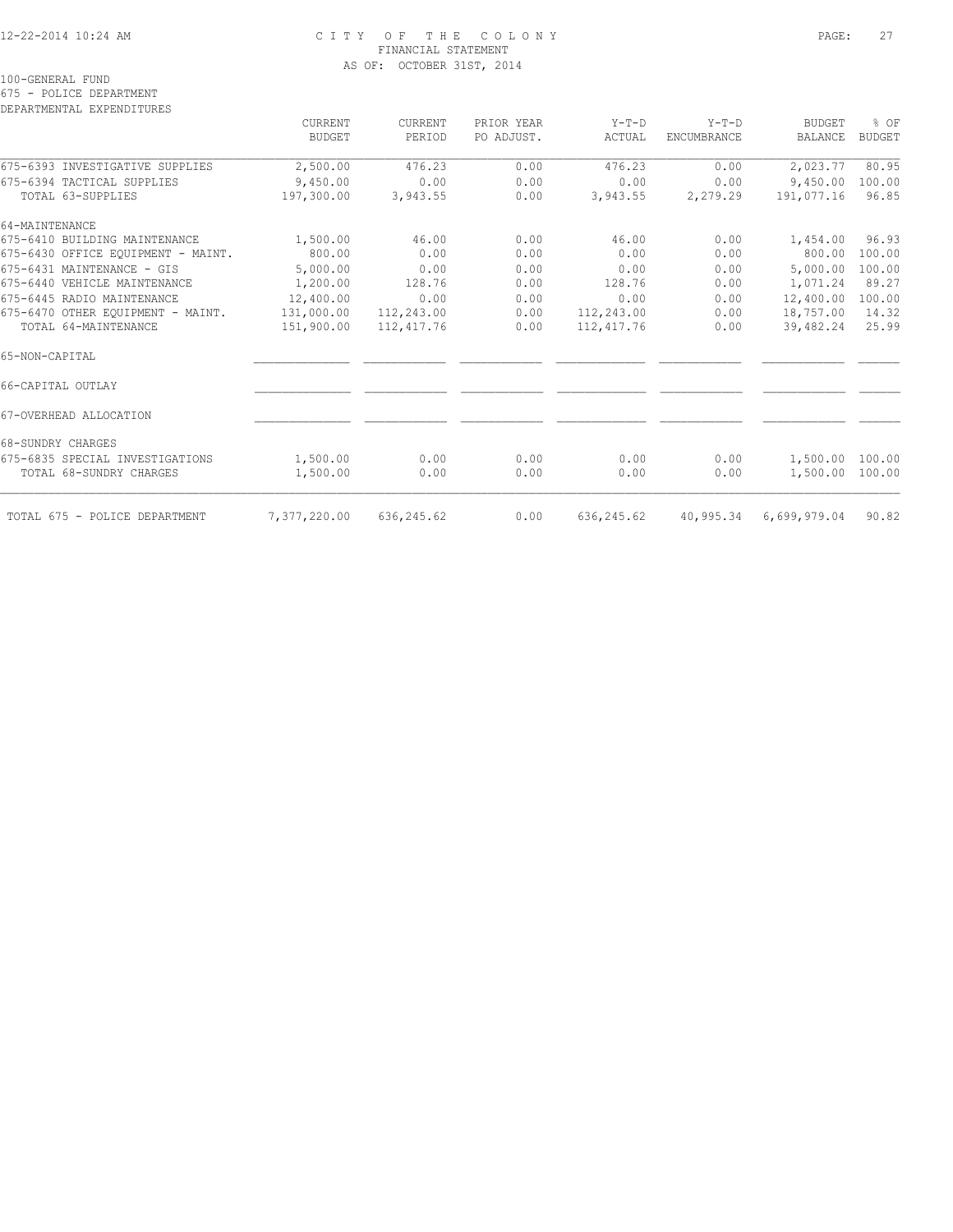#### 12-22-2014 10:24 AM C I T Y O F T H E C O L O N Y PAGE: 28 FINANCIAL STATEMENT AS OF: OCTOBER 31ST, 2014

|  | 680 - LIBRARY |                           |
|--|---------------|---------------------------|
|  |               | DEPARTMENTAL EXPENDITURES |

|                                     | <b>CURRENT</b><br><b>BUDGET</b> | <b>CURRENT</b><br>PERIOD | PRIOR YEAR<br>PO ADJUST. | $Y-T-D$<br>ACTUAL | $Y-T-D$<br><b>ENCUMBRANCE</b> | <b>BUDGET</b><br><b>BALANCE</b> | % OF<br>BUDGET |
|-------------------------------------|---------------------------------|--------------------------|--------------------------|-------------------|-------------------------------|---------------------------------|----------------|
|                                     |                                 |                          |                          |                   |                               |                                 |                |
| 61-PERSONNEL SERVICES               |                                 |                          |                          |                   |                               |                                 |                |
| 680-6110 SALARIES                   | 540,195.00                      | 40,921.78                | 0.00                     | 40,921.78         | 0.00                          | 499,273.22                      | 92.42          |
| 680-6112 PART-TIME, TEMPORARY       | 82,905.00                       | 5,670.51                 | 0.00                     | 5,670.51          | 0.00                          | 77,234.49                       | 93.16          |
| 680-6114 HOSPITALIZATION INSURANCE  | 88,550.00                       | 6,751.85                 | 0.00                     | 6,751.85          | 0.00                          | 81,798.15                       | 92.38          |
| 680-6115 SOCIAL SECURITY TAXES      | 49,848.00                       | 5,222.57                 | 0.00                     | 5,222.57          | 0.00                          | 44,625.43                       | 89.52          |
| 680-6116 WORKERS' COMPENSATION      | 1,290.00                        | 0.00                     | 0.00                     | 0.00              | 0.00                          | 1,290.00 100.00                 |                |
| 680-6117 RETIREMENT CONTRIBUTIONS   | 67,900.00                       | 5,045.66                 | 0.00                     | 5,045.66          | 0.00                          | 62,854.34                       | 92.57          |
| 680-6125 EDUCATION & TRAINING       | 600.00                          | 0.00                     | 0.00                     | 0.00              | 0.00                          |                                 | 600.00 100.00  |
| 680-6126 TRAVEL EXPENSE             | 4,140.00                        | 22.22                    | 0.00                     | 22.22             | 0.00                          | 4,117.78                        | 99.46          |
| 680-6127 DUES AND MEMBERSHIPS       | 1,670.00                        | 0.00                     | 0.00                     | 0.00              | 0.00                          | 1,670.00 100.00                 |                |
| TOTAL 61-PERSONNEL SERVICES         | 837,098.00                      | 63,634.59                | 0.00                     | 63,634.59         | 0.00                          | 773,463.41                      | 92.40          |
| 62-CONTRACTUAL SERVICES             |                                 |                          |                          |                   |                               |                                 |                |
| 680-6213 CONTRACTUAL SERVICES       | 2,830.00                        | 250.00                   | 0.00                     | 250.00            | 0.00                          | 2,580.00                        | 91.17          |
| 680-6219 CREDIT CARD FEES           | 200.00                          | 23.58                    | 0.00                     | 23.58             | 0.00                          | 176.42                          | 88.21          |
| 680-6235 PRINTING SERVICES          | 2,840.00                        | 0.00                     | 0.00                     | 0.00              | 0.00                          | 2,840.00                        | 100.00         |
| 680-6244 TELEPHONE SERVICE          | 360.00                          | 0.00                     | 0.00                     | 0.00              | 0.00                          | 360.00                          | 100.00         |
| 680-6275 EQUIPMENT RENTAL           | 1,900.00                        | 316.00                   | 0.00                     | 316.00            | 1,580.00                      | 4.00                            | 0.21           |
| TOTAL 62-CONTRACTUAL SERVICES       | 8,130.00                        | 589.58                   | 0.00                     | 589.58            | 1,580.00                      | 5,960.42                        | 73.31          |
| 63-SUPPLIES                         |                                 |                          |                          |                   |                               |                                 |                |
| 680-6310 OFFICE SUPPLIES            | 950.00                          | 18.49                    | 0.00                     | 18.49             | 0.00                          | 931.51                          | 98.05          |
| 680-6311 COPIER SUPPLIES            | 1,230.00                        | 41.26                    | 0.00                     | 41.26             | 1,047.00                      | 141.74                          | 11.52          |
| 680-6312 COMPUTER SUPPLIES          | 3,120.00                        | 288.55                   | 0.00                     | 288.55            | 0.00                          | 2,831.45                        | 90.75          |
| 680-6313 JANITORIAL SUPPLIES        | 150.00                          | 30.53                    | 0.00                     | 30.53             | 0.00                          | 119.47                          | 79.65          |
| 680-6315 PROGRAM SUPPLIES           | 600.00                          | 181.54                   | 0.00                     | 181.54            | 0.00                          | 418.46                          | 69.74          |
| 680-6320 POSTAGE                    | 1,500.00                        | 87.59                    | 0.00                     | 87.59             | 0.00                          | 1,412.41                        | 94.16          |
| 680-6330 BOOKS AND PERIODICALS      | 102,000.00                      | 10,858.88                | 0.00                     | 10,858.88         | 0.00                          | 91, 141. 12                     | 89.35          |
| 680-6335 AWARDS                     | 620.00                          | 8.72                     | 0.00                     | 8.72              | 0.00                          | 611.28                          | 98.59          |
| 680-6355 LIBRARY SUPPLIES           | 8,300.00                        | 74.46                    | 0.00                     | 74.46             | 0.00                          | 8,225.54                        | 99.10          |
| 680-6390 MISCELLANEOUS SUPPLIES     | 1,500.00                        | 60.87                    | 0.00                     | 60.87             | 0.00                          | 1,439.13                        | 95.94          |
| TOTAL 63-SUPPLIES                   | 119,970.00                      | 11,650.89                | 0.00                     | 11,650.89         | 1,047.00                      | 107,272.11                      | 89.42          |
| 64-MAINTENANCE                      |                                 |                          |                          |                   |                               |                                 |                |
| 680-6452 MAINTENANCE - SOFTWARE AGR | 12,000.00                       | 7,824.00                 | 0.00                     | 7,824.00          | 0.00                          | 4,176.00                        | 34.80          |
| 680-6470 OTHER EOUIPMENT - MAINT.   | 910.00                          | 0.00                     | 0.00                     | 0.00              | 0.00                          |                                 | 910.00 100.00  |
| TOTAL 64-MAINTENANCE                | 12,910.00                       | 7,824.00                 | 0.00                     | 7,824.00          | 0.00                          | 5,086.00                        | 39.40          |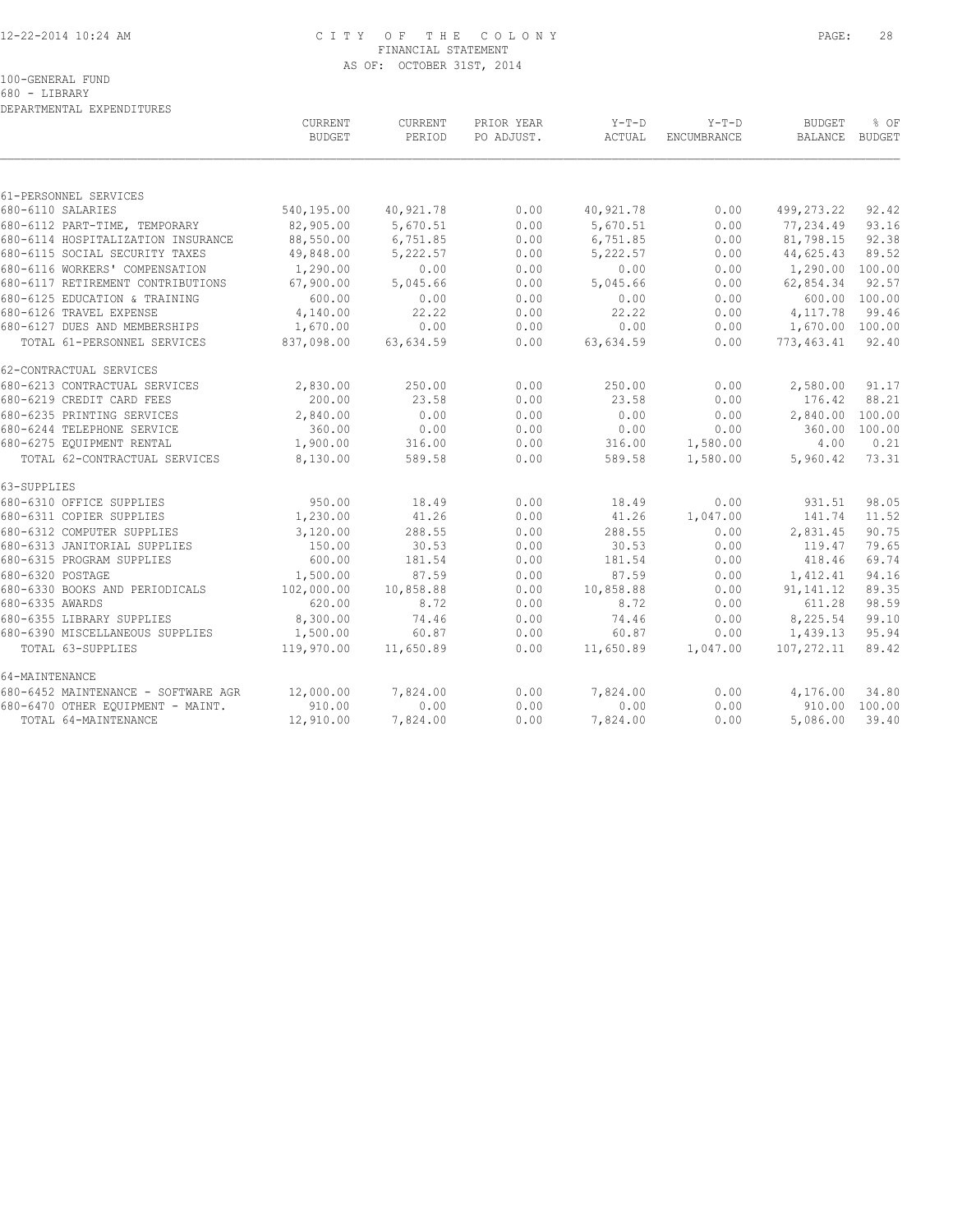#### 12-22-2014 10:24 AM C I T Y O F T H E C O L O N Y PAGE: 29 FINANCIAL STATEMENT AS OF: OCTOBER 31ST, 2014

100-GENERAL FUND

680 - LIBRARY

| DEPARTMENTAL EXPENDITURES              | <b>CURRENT</b><br><b>BUDGET</b>                 | CURRENT<br>PERIOD         | PRIOR YEAR<br>PO ADJUST. | $Y-T-D$<br>ACTUAL                        | $Y-T-D$<br>ENCUMBRANCE | BUDGET<br>BALANCE        | % OF<br><b>BUDGET</b> |
|----------------------------------------|-------------------------------------------------|---------------------------|--------------------------|------------------------------------------|------------------------|--------------------------|-----------------------|
| 65-NON-CAPITAL                         |                                                 |                           |                          |                                          |                        |                          |                       |
| 66-CAPITAL OUTLAY                      |                                                 |                           |                          |                                          |                        |                          |                       |
| 67-OVERHEAD ALLOCATION                 |                                                 |                           |                          |                                          |                        |                          |                       |
| TOTAL 680 - LIBRARY                    | 978,108.00                                      | 83,699.06                 | 0.00                     | 83,699.06                                | 2,627.00               | 891,781.94               | 91.17                 |
| $***$<br>TOTAL EXPENDITURES<br>$***$   | 25, 962, 769.00 2, 422, 119.24<br>------------- |                           | 6,600.00                 | 2,422,119.24                             |                        | 131,084.87 23,416,164.89 | 90.19<br>======       |
| ** REVENUE OVER(UNDER) EXPENDITURES *( |                                                 | 741,180.00)(1,090,701.40) |                          | $6,600.00$ ( 1,090,701.40) ( 131,084.87) |                        | 474,006.27               | $0.89-$               |

\*\*\* END OF REPORT \*\*\*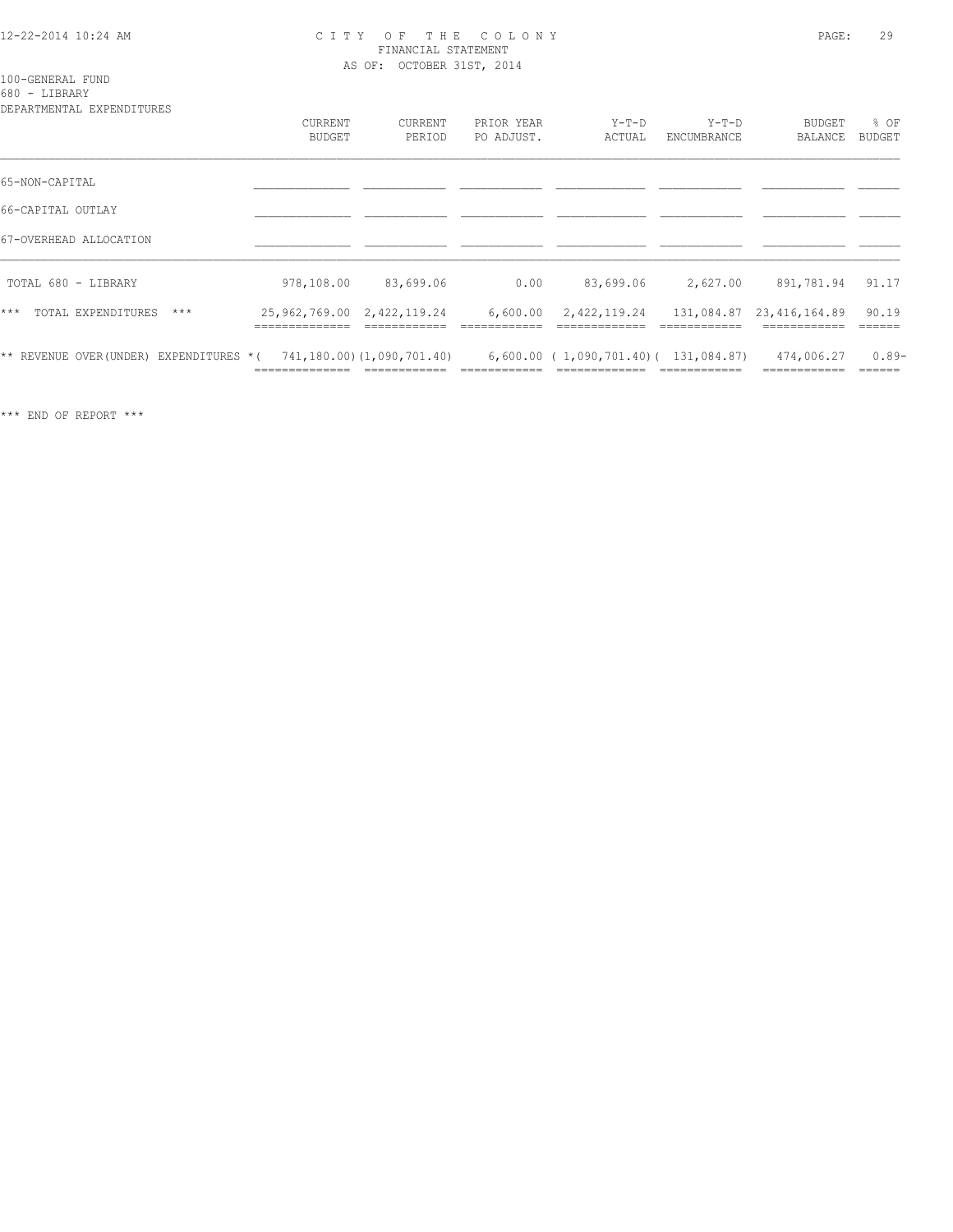#### 12-22-2014 10:24 AM C I T Y O F T H E C O L O N Y PAGE: 1 FINANCIAL STATEMENT AS OF: OCTOBER 31ST, 2014

105-PARKS FUND FINANCIAL SUMMARY

 CURRENT CURRENT PRIOR YEAR Y-T-D Y-T-D BUDGET % OF BUDGET PERIOD PO ADJUST. ACTUAL ENCUMBRANCE BALANCE BUDGET  $\mathcal{L} = \{ \mathcal{L} = \{ \mathcal{L} = \{ \mathcal{L} = \{ \mathcal{L} = \{ \mathcal{L} = \{ \mathcal{L} = \{ \mathcal{L} = \{ \mathcal{L} = \{ \mathcal{L} = \{ \mathcal{L} = \{ \mathcal{L} = \{ \mathcal{L} = \{ \mathcal{L} = \{ \mathcal{L} = \{ \mathcal{L} = \{ \mathcal{L} = \{ \mathcal{L} = \{ \mathcal{L} = \{ \mathcal{L} = \{ \mathcal{L} = \{ \mathcal{L} = \{ \mathcal{L} = \{ \mathcal{L} = \{ \mathcal{$ REVENUE SUMMARY 4-LICENSES & PERMITS 430,200.00 42,321.81 0.00 42,321.81 0.00 387,878.19 90.16 5-AQUATIC PARK 239,160.00 12,508.00 0.00 12,508.00 0.00 226,652.00 94.77 8-MISCELLANEOUS REVENUE 2,674,729.00 68.78 0.00 68.78 0.00 2,674,660.22 100.00 \*\* TOTAL REVENUES \*\* 3,344,089.00 54,898.59 0.00 54,898.59 0.00 3,289,190.41 98.36 ============== ============ ============ ============= ============ ============ ====== EXPENDITURE SUMMARY NON-DEPARTMENTAL 1,014,396.00 0.00 0.00 0.00 0.00 1,014,396.00 100.00 PARKS & RECREATION 2,040,166.00 138,951.57 0.00 138,951.57 19,750.63 1,881,463.80 92.22 AQUATIC PARK 401,149.00 21,220.78 0.00 21,220.78 11,955.60 367,972.62 91.73 COMMUNITY CENTER 125,771.00 9,410.61 0.00 9,410.61 0.00 116,360.39 92.52 \*\* TOTAL EXPENDITURES \*\* 3,581,482.00 169,582.96 0.00 169,582.96 31,706.23 3,380,192.81 94.38 ============== ============ ============ ============= ============ ============ ======

\*\* REVENUE OVER(UNDER) EXPENDITURES \*( 237,393.00)( 114,684.37) 0.00 ( 114,684.37)( 31,706.23)( 91,002.40) 0.00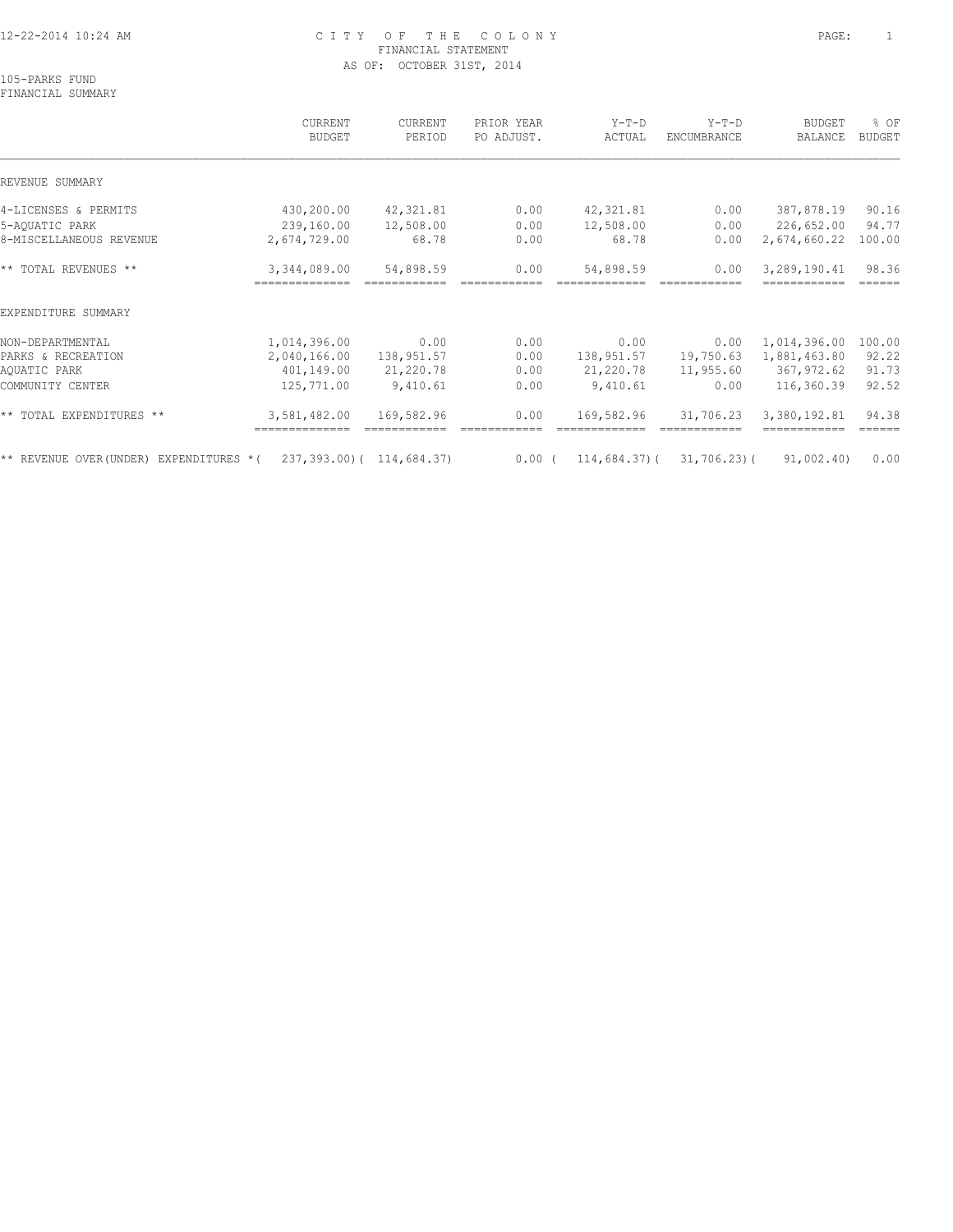#### 12-22-2014 10:24 AM C I T Y O F T H E C O L O N Y PAGE: 2 FINANCIAL STATEMENT AS OF: OCTOBER 31ST, 2014

105-PARKS FUND REVENUES

| 4-LICENSES & PERMITS<br>RECREATION PROGRAM REVENUE |                                                                                            |                                                                                                                                                                                     |                                                                                        |                                                              |                                                                                                                          |                                                                                                                                                                                                                                                                                                                                                                                                                                                                                                                                                                |                                                                                                                  |
|----------------------------------------------------|--------------------------------------------------------------------------------------------|-------------------------------------------------------------------------------------------------------------------------------------------------------------------------------------|----------------------------------------------------------------------------------------|--------------------------------------------------------------|--------------------------------------------------------------------------------------------------------------------------|----------------------------------------------------------------------------------------------------------------------------------------------------------------------------------------------------------------------------------------------------------------------------------------------------------------------------------------------------------------------------------------------------------------------------------------------------------------------------------------------------------------------------------------------------------------|------------------------------------------------------------------------------------------------------------------|
|                                                    |                                                                                            |                                                                                                                                                                                     |                                                                                        |                                                              |                                                                                                                          |                                                                                                                                                                                                                                                                                                                                                                                                                                                                                                                                                                |                                                                                                                  |
|                                                    |                                                                                            |                                                                                                                                                                                     |                                                                                        |                                                              |                                                                                                                          |                                                                                                                                                                                                                                                                                                                                                                                                                                                                                                                                                                |                                                                                                                  |
|                                                    | 132,000.00                                                                                 | 6,029.13                                                                                                                                                                            | 0.00                                                                                   | 6,029.13                                                     | 0.00                                                                                                                     | 125,970.87                                                                                                                                                                                                                                                                                                                                                                                                                                                                                                                                                     | 95.43                                                                                                            |
| ATHLETIC PROGRAM REVENUE                           | 115,000.00                                                                                 | 23,980.94                                                                                                                                                                           | 0.00                                                                                   | 23,980.94                                                    | 0.00                                                                                                                     | 91,019.06                                                                                                                                                                                                                                                                                                                                                                                                                                                                                                                                                      | 79.15                                                                                                            |
| ATHLETIC FACILITY REVENUE                          | 118,000.00                                                                                 | 5,713.00                                                                                                                                                                            | 0.00                                                                                   | 5,713.00                                                     | 0.00                                                                                                                     | 112,287.00                                                                                                                                                                                                                                                                                                                                                                                                                                                                                                                                                     | 95.16                                                                                                            |
| RECREATION PASS REVENUE                            | 23,000.00                                                                                  | 1,099.00                                                                                                                                                                            | 0.00                                                                                   |                                                              | 0.00                                                                                                                     | 21,901.00                                                                                                                                                                                                                                                                                                                                                                                                                                                                                                                                                      | 95.22                                                                                                            |
| RECREATION FACILITY REVENUE                        | 23,000.00                                                                                  | 3,525.74                                                                                                                                                                            | 0.00                                                                                   | 3,525.74                                                     | 0.00                                                                                                                     | 19,474.26                                                                                                                                                                                                                                                                                                                                                                                                                                                                                                                                                      | 84.67                                                                                                            |
| CC PASS REVENUE                                    | 6, 200.00                                                                                  | 268.00                                                                                                                                                                              | 0.00                                                                                   | 268.00                                                       | 0.00                                                                                                                     | 5,932.00                                                                                                                                                                                                                                                                                                                                                                                                                                                                                                                                                       | 95.68                                                                                                            |
| CC PROGRAM REVENUE                                 | 3,000.00                                                                                   | 2.00                                                                                                                                                                                | 0.00                                                                                   | 2.00                                                         | 0.00                                                                                                                     | 2,998.00                                                                                                                                                                                                                                                                                                                                                                                                                                                                                                                                                       | 99.93                                                                                                            |
| CC FACILITY REVENUE                                | 10,000.00                                                                                  | 1,704.00                                                                                                                                                                            | 0.00                                                                                   | 1,704.00                                                     | 0.00                                                                                                                     | 8,296.00                                                                                                                                                                                                                                                                                                                                                                                                                                                                                                                                                       | 82.96                                                                                                            |
| TOTAL 4-LICENSES & PERMITS                         | 430,200.00                                                                                 | 42, 321.81                                                                                                                                                                          | 0.00                                                                                   | 42, 321.81                                                   | 0.00                                                                                                                     | 387,878.19                                                                                                                                                                                                                                                                                                                                                                                                                                                                                                                                                     | 90.16                                                                                                            |
| 5-AQUATIC PARK                                     |                                                                                            |                                                                                                                                                                                     |                                                                                        |                                                              |                                                                                                                          |                                                                                                                                                                                                                                                                                                                                                                                                                                                                                                                                                                |                                                                                                                  |
| SWIMMING LESSONS                                   |                                                                                            |                                                                                                                                                                                     |                                                                                        |                                                              |                                                                                                                          | 101,017.00                                                                                                                                                                                                                                                                                                                                                                                                                                                                                                                                                     | 91.83                                                                                                            |
| SEASON PASSES                                      |                                                                                            |                                                                                                                                                                                     |                                                                                        |                                                              |                                                                                                                          | 10,785.00                                                                                                                                                                                                                                                                                                                                                                                                                                                                                                                                                      | 98.05                                                                                                            |
| SWIMMING TEAM                                      |                                                                                            | 1,393.00                                                                                                                                                                            | 0.00                                                                                   | 1,393.00                                                     |                                                                                                                          | 19,607.00                                                                                                                                                                                                                                                                                                                                                                                                                                                                                                                                                      | 93.37                                                                                                            |
| ENTRANCE FEES                                      | 45,000.00                                                                                  | 97.00                                                                                                                                                                               | 0.00                                                                                   | 97.00                                                        | 0.00                                                                                                                     | 44,903.00                                                                                                                                                                                                                                                                                                                                                                                                                                                                                                                                                      | 99.78                                                                                                            |
| CONCESSION SALES                                   | 1,500.00                                                                                   | 0.00                                                                                                                                                                                | 0.00                                                                                   | 0.00                                                         | 0.00                                                                                                                     | 1,500.00                                                                                                                                                                                                                                                                                                                                                                                                                                                                                                                                                       | 100.00                                                                                                           |
|                                                    |                                                                                            |                                                                                                                                                                                     |                                                                                        |                                                              |                                                                                                                          |                                                                                                                                                                                                                                                                                                                                                                                                                                                                                                                                                                | 97.83                                                                                                            |
| AEROBIC CLASSES                                    | 17,000.00                                                                                  | 1,091.00                                                                                                                                                                            | 0.00                                                                                   | 1,091.00                                                     | 0.00                                                                                                                     | 15,909.00                                                                                                                                                                                                                                                                                                                                                                                                                                                                                                                                                      | 93.58                                                                                                            |
| TOTAL 5-AQUATIC PARK                               | 239,160.00                                                                                 | 12,508.00                                                                                                                                                                           | 0.00                                                                                   | 12,508.00                                                    | 0.00                                                                                                                     | 226,652.00                                                                                                                                                                                                                                                                                                                                                                                                                                                                                                                                                     | 94.77                                                                                                            |
| 8-MISCELLANEOUS REVENUE                            |                                                                                            |                                                                                                                                                                                     |                                                                                        |                                                              |                                                                                                                          |                                                                                                                                                                                                                                                                                                                                                                                                                                                                                                                                                                |                                                                                                                  |
|                                                    |                                                                                            |                                                                                                                                                                                     |                                                                                        |                                                              |                                                                                                                          |                                                                                                                                                                                                                                                                                                                                                                                                                                                                                                                                                                | 93.12                                                                                                            |
| MISCELLANEOUS REVENUE                              |                                                                                            | 0.00                                                                                                                                                                                | 0.00                                                                                   |                                                              | 0.00                                                                                                                     |                                                                                                                                                                                                                                                                                                                                                                                                                                                                                                                                                                | 100.00                                                                                                           |
|                                                    |                                                                                            |                                                                                                                                                                                     |                                                                                        |                                                              |                                                                                                                          |                                                                                                                                                                                                                                                                                                                                                                                                                                                                                                                                                                | 100.00                                                                                                           |
|                                                    |                                                                                            |                                                                                                                                                                                     |                                                                                        |                                                              |                                                                                                                          |                                                                                                                                                                                                                                                                                                                                                                                                                                                                                                                                                                | 100.00                                                                                                           |
| TRANSFER IN FIVE STAR MAINT                        |                                                                                            |                                                                                                                                                                                     |                                                                                        |                                                              |                                                                                                                          |                                                                                                                                                                                                                                                                                                                                                                                                                                                                                                                                                                | 100.00                                                                                                           |
| CDC - PERSONNELL                                   | 122,845.00                                                                                 | 0.00                                                                                                                                                                                | 0.00                                                                                   | 0.00                                                         | 0.00                                                                                                                     | 122,845.00 100.00                                                                                                                                                                                                                                                                                                                                                                                                                                                                                                                                              |                                                                                                                  |
|                                                    |                                                                                            |                                                                                                                                                                                     |                                                                                        |                                                              |                                                                                                                          |                                                                                                                                                                                                                                                                                                                                                                                                                                                                                                                                                                | 100.00                                                                                                           |
| TOTAL 8-MISCELLANEOUS REVENUE                      | 2,674,729.00                                                                               | 68.78                                                                                                                                                                               | 0.00                                                                                   | 68.78                                                        | 0.00                                                                                                                     | 2,674,660.22 100.00                                                                                                                                                                                                                                                                                                                                                                                                                                                                                                                                            |                                                                                                                  |
| ** TOTAL REVENUES **                               | 3,344,089.00                                                                               | 54,898.59                                                                                                                                                                           | 0.00                                                                                   | 54,898.59                                                    | 0.00                                                                                                                     | 3,289,190.41                                                                                                                                                                                                                                                                                                                                                                                                                                                                                                                                                   | 98.36                                                                                                            |
|                                                    | PRIVATE PARTY FEES<br>INTEREST INCOME<br>HORIZON LEASE PAYMENT<br>TRANSFER IN GENERAL FUND | 110,000.00<br>11,000.00<br>21,000.00<br>33,660.00<br>1,000.00<br>1,000.00<br>200,000.00<br>35,000.00<br>TRANSFER IN LAKE PARKS FUND<br>165,000.00<br>2,149,884.00<br>-------------- | 8,983.00<br>215.00<br>729.00<br>68.78<br>0.00<br>0.00<br>0.00<br>0.00<br>------------- | 0.00<br>0.00<br>0.00<br>0.00<br>0.00<br>0.00<br>0.00<br>0.00 | 1,099.00<br>8,983.00<br>215.00<br>729.00<br>68.78<br>0.00<br>0.00<br>0.00<br>0.00<br>0.00<br>------------- ------------- | 0.00<br>0.00<br>0.00<br>0.00<br>0.00<br>0.00<br>0.00<br>0.00<br>0.00<br>$\begin{array}{cccccccccc} \multicolumn{2}{c}{} & \multicolumn{2}{c}{} & \multicolumn{2}{c}{} & \multicolumn{2}{c}{} & \multicolumn{2}{c}{} & \multicolumn{2}{c}{} & \multicolumn{2}{c}{} & \multicolumn{2}{c}{} & \multicolumn{2}{c}{} & \multicolumn{2}{c}{} & \multicolumn{2}{c}{} & \multicolumn{2}{c}{} & \multicolumn{2}{c}{} & \multicolumn{2}{c}{} & \multicolumn{2}{c}{} & \multicolumn{2}{c}{} & \multicolumn{2}{c}{} & \multicolumn{2}{c}{} & \multicolumn{2}{c}{} & \mult$ | 32,931.00<br>931.22<br>1,000.00<br>200,000.00<br>35,000.00<br>165,000.00<br>2,149,884.00<br>------------- ------ |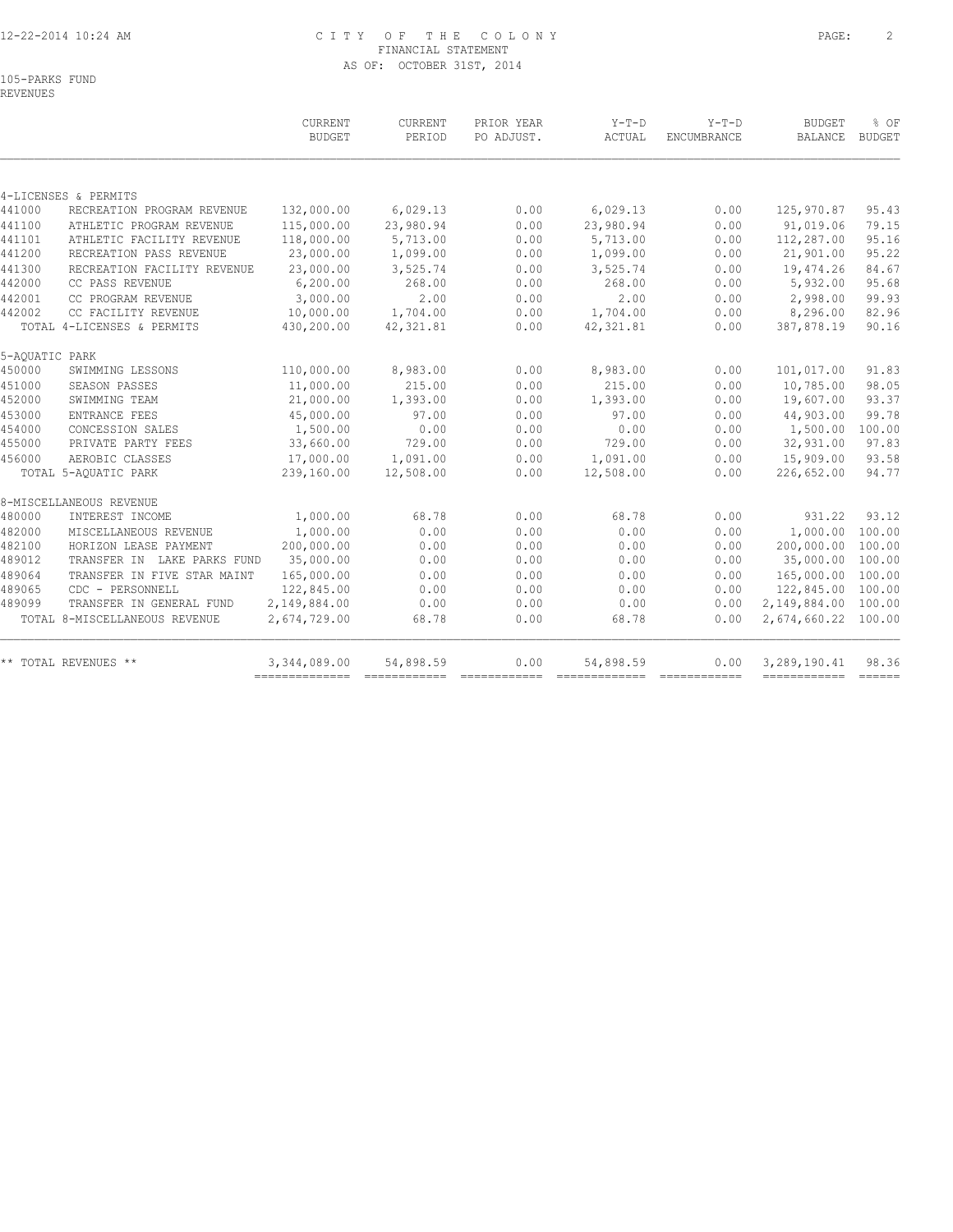#### 12-22-2014 10:24 AM C I T Y O F T H E C O L O N Y PAGE: 3 FINANCIAL STATEMENT AS OF: OCTOBER 31ST, 2014

105-PARKS FUND

| NON-DEPARTMENTAL<br>DEPARTMENTAL EXPENDITURES |                          |                   |                          |                 |                        |                     |                       |
|-----------------------------------------------|--------------------------|-------------------|--------------------------|-----------------|------------------------|---------------------|-----------------------|
|                                               | CURRENT<br><b>BUDGET</b> | CURRENT<br>PERIOD | PRIOR YEAR<br>PO ADJUST. | Y-T-D<br>ACTUAL | $Y-T-D$<br>ENCUMBRANCE | BUDGET<br>BALANCE   | % OF<br><b>BUDGET</b> |
|                                               |                          |                   |                          |                 |                        |                     |                       |
| 62-CONTRACTUAL SERVICES                       |                          |                   |                          |                 |                        |                     |                       |
| 67-OVERHEAD ALLOCATION                        |                          |                   |                          |                 |                        |                     |                       |
| 635-6700 OVERHEAD ALLOCATION                  | 1,014,396.00             | 0.00              | 0.00                     | 0.00            | 0.00                   | 1,014,396.00 100.00 |                       |
| TOTAL 67-OVERHEAD ALLOCATION                  | 1,014,396.00             | 0.00              | 0.00                     | 0.00            | 0.00                   | 1,014,396.00 100.00 |                       |
| TOTAL NON-DEPARTMENTAL                        | 1,014,396.00             | 0.00              | 0.00                     | 0.00            | 0.00                   | 1,014,396.00 100.00 |                       |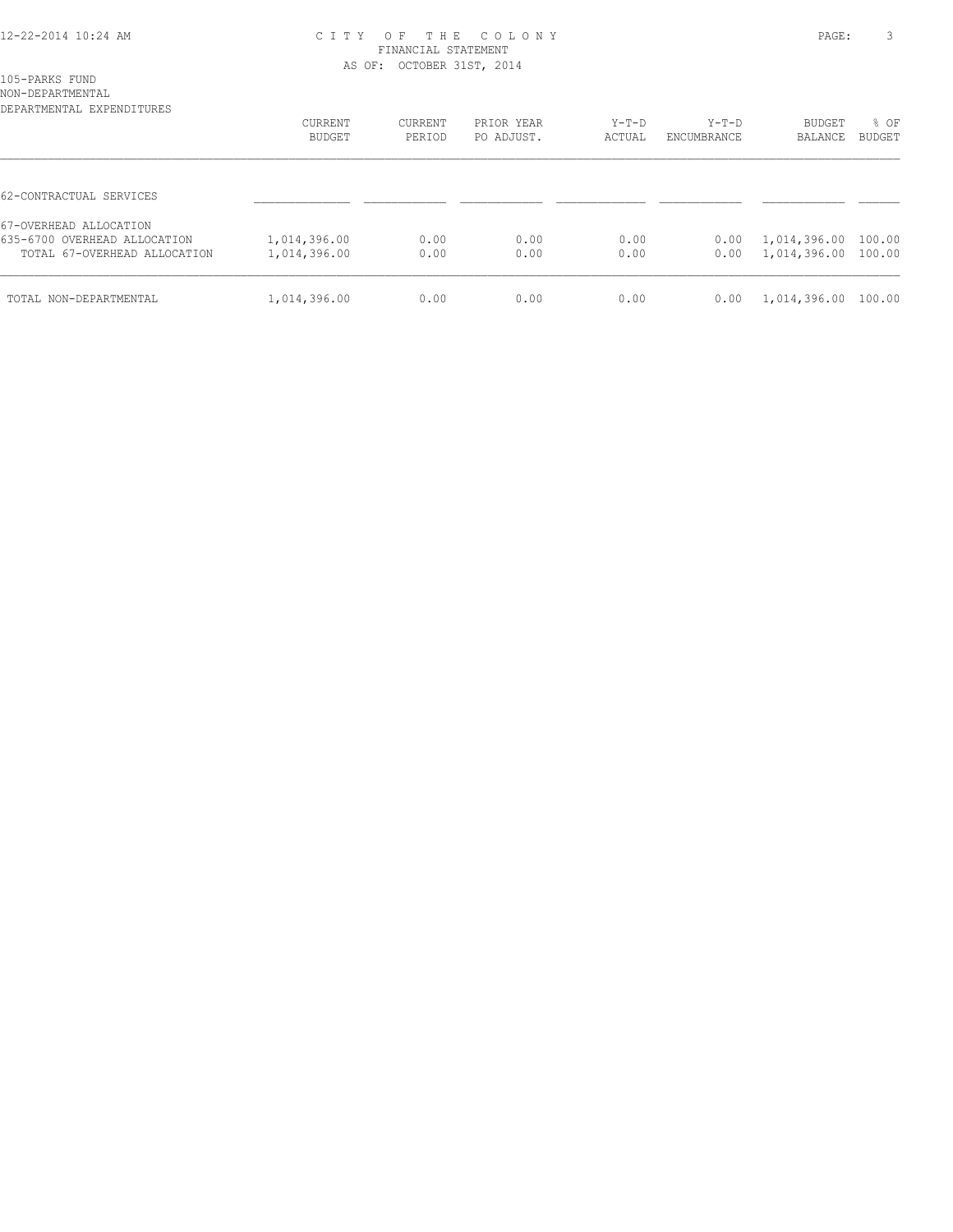#### 12-22-2014 10:24 AM C I T Y O F T H E C O L O N Y PAGE: 4 FINANCIAL STATEMENT AS OF: OCTOBER 31ST, 2014

PARKS & RECREATION DEPARTMENTAL EXPENDITURES

|                                        | CURRENT<br><b>BUDGET</b> | CURRENT<br>PERIOD | PRIOR YEAR<br>PO ADJUST. | $Y-T-D$<br>ACTUAL | $Y-T-D$<br>ENCUMBRANCE | <b>BUDGET</b><br>BALANCE | % OF<br>BUDGET |
|----------------------------------------|--------------------------|-------------------|--------------------------|-------------------|------------------------|--------------------------|----------------|
|                                        |                          |                   |                          |                   |                        |                          |                |
| 61-PERSONNEL SERVICES                  |                          |                   |                          |                   |                        |                          |                |
| 650-6110 SALARIES                      | 863,079.00               | 66,925.68         | 0.00                     | 66,925.68         | 0.00                   | 796, 153.32              | 92.25          |
| 650-6111 SALARIES, OVERTIME            | 32,000.00                | 1,924.94          | 0.00                     | 1,924.94          | 0.00                   | 30,075.06                | 93.98          |
| 650-6112 PART-TIME, TEMPORARY          | 91,000.00                | 2,527.65          | 0.00                     | 2,527.65          | 0.00                   | 88, 472.35               | 97.22          |
| 650-6114 HOSPITALIZATION INSURANCE     | 161,000.00               | 11,625.83         | 0.00                     | 11,625.83         | 0.00                   | 149,374.17               | 92.78          |
| 650-6115 SOCIAL SECURITY TAXES         | 78,886.00                | 7,207.53          | 0.00                     | 7,207.53          | 0.00                   | 71,678.47                | 90.86          |
| 650-6116 WORKERS' COMPENSATION         | 17,265.00                | 0.00              | 0.00                     | 0.00              | 0.00                   | 17,265.00 100.00         |                |
| 650-6117 RETIREMENT CONTRIBUTIONS      | 112,511.00               | 8,362.29          | 0.00                     | 8,362.29          | 0.00                   | 104,148.71               | 92.57          |
| 650-6118-UNIFORMS - ADMINISTRATION     | 100.00                   | 0.00              | 0.00                     | 0.00              | 0.00                   | 100.00 100.00            |                |
| 650-6118-UNIFORMS - ATHLETICS          | 50.00                    | 0.00              | 0.00                     | 0.00              | 0.00                   |                          | 50.00 100.00   |
| 650-6118-UNIFORMS - RECREATION         | 500.00                   | 0.00              | 0.00                     | 0.00              | 0.00                   |                          | 500.00 100.00  |
| 650-6118-UNIFORMS - PARKS              | 3,500.00                 | 100.00            | 0.00                     | 100.00            | 0.00                   | 3,400.00                 | 97.14          |
| 650-6118-UNIFORMS - FIVE STAR          | $2,000.00$ (             | 14.95)            | $0.00$ (                 | 14.95)            | 0.00                   | 2,014.95 100.75          |                |
| 650-6120 PRIVATE AUTO ALLOWANCE        | 3,600.00                 | 276.92            | 0.00                     | 276.92            | 0.00                   | 3,323.08                 | 92.31          |
| 650-6125 EDUCATION & TRAINING          | 6,425.00                 | 0.00              | 0.00                     | 0.00              | 0.00                   | 6,425.00 100.00          |                |
| 650-6126 TRAVEL EXPENSE                | 5,500.00                 | 0.00              | 0.00                     | 0.00              | 0.00                   | 5,500.00 100.00          |                |
| 650-6127-DUES & MEMBERSHIPS - ADMINIST | 1,000.00                 | 0.00              | 0.00                     | 0.00              | 0.00                   | 1,000.00 100.00          |                |
| 650-6127-DUES & MEMBERSHIPS - ATHLETIC | 2,500.00                 | 200.00            | 0.00                     | 200.00            | 0.00                   | 2,300.00                 | 92.00          |
| 650-6127-DUES & MEMBERSHIPS - RECREATI | 1,400.00                 | 0.00              | 0.00                     | 0.00              | 0.00                   | 1,400.00 100.00          |                |
| 650-6127-DUES & MEMBERSHIPS - PARKS    | 500.00                   | 0.00              | 0.00                     | 0.00              | 0.00                   |                          | 500.00 100.00  |
| TOTAL 61-PERSONNEL SERVICES            | 1,382,816.00             | 99, 135.89        | 0.00                     | 99,135.89         | 0.00                   | 1,283,680.11             | 92.83          |
| 62-CONTRACTUAL SERVICES                |                          |                   |                          |                   |                        |                          |                |
| 650-6213 CONTRACTUAL SERVICES          | 0.00                     | 175.00            | 0.00                     | 175.00            | $0.00$ (               | 175.00                   | 0.00           |
| 650-6213-CONTRACTUAL SERVICES - ADMINI | 350.00                   | 0.00              | 0.00                     | 0.00              | 0.00                   |                          | 350.00 100.00  |
| 650-6213-CONTRACTUAL SERVICES - ATHLET | 32,000.00                | 0.00              | 0.00                     | 0.00              | 0.00                   | 32,000.00 100.00         |                |
| 650-6213-CONTRACTUAL SERVICES - RECREA | 42,000.00                | 1,462.60          | 0.00                     | 1,462.60          | 0.00                   | 40,537.40                | 96.52          |
| 650-6213-CONTRACTUAL SERVICES - PARKS  | 255,000.00               | 23,943.60         | 0.00                     | 23,943.60         | 6,000.00               | 225,056.40               | 88.26          |
| 650-6213-CONTRACTUAL SERVICES - FIVE S | 37,600.00                | 6,391.96          | 0.00                     | 6,391.96          | 0.00                   | 31,208.04                | 83.00          |
| 650-6219 CREDIT CARD FEES              | 7,000.00                 | 367.76            | 0.00                     | 367.76            | 0.00                   | 6,632.24                 | 94.75          |
| 650-6235 PRINTING SERVICES             | 11,250.00                | 0.00              | 0.00                     | 0.00              | 0.00                   | 11,250.00                | 100.00         |
| 650-6244 TELEPHONE SERVICE             | 3,000.00                 | 0.00              | 0.00                     | 0.00              | 0.00                   | 3,000.00                 | 100.00         |
| 650-6244-TELEPHONE SERVICE - PARKS     | 850.00                   | 80.00             | 0.00                     | 80.00             | 0.00                   | 770.00                   | 90.59          |
| 650-6244-TELEPHONE SERVICE - FIVE STAR | 750.00                   | 0.00              | 0.00                     | 0.00              | 0.00                   | 750.00 100.00            |                |
| 650-6275 EQUIPMENT RENTAL              | 0.00                     | 56.00             | 0.00                     | 56.00             | $3,743.63$ (           | 3,799.63                 | 0.00           |
| 650-6275-EQUIPMENT RENTAL - ADMINISTRA | 2,500.00                 | 45.07             | 0.00                     | 45.07             | 0.00                   | 2,454.93                 | 98.20          |
| 650-6275-EQUIPMENT RENTAL - RECREATION | 4,500.00                 | 740.00            | 0.00                     | 740.00            | 0.00                   | 3,760.00                 | 83.56          |
| 650-6275-EQUIPMENT RENTAL - PARKS      | 500.00                   | 0.00              | 0.00                     | 0.00              | 0.00                   | 500.00                   | 100.00         |
| 650-6275-EQUIPMENT RENTAL - FIVE STAR  | 500.00                   | 0.00              | 0.00                     | 0.00              | 0.00                   | 500.00                   | 100.00         |
| TOTAL 62-CONTRACTUAL SERVICES          | 397,800.00               | 33,261.99         | 0.00                     | 33, 261.99        | 9,743.63               | 354,794.38               | 89.19          |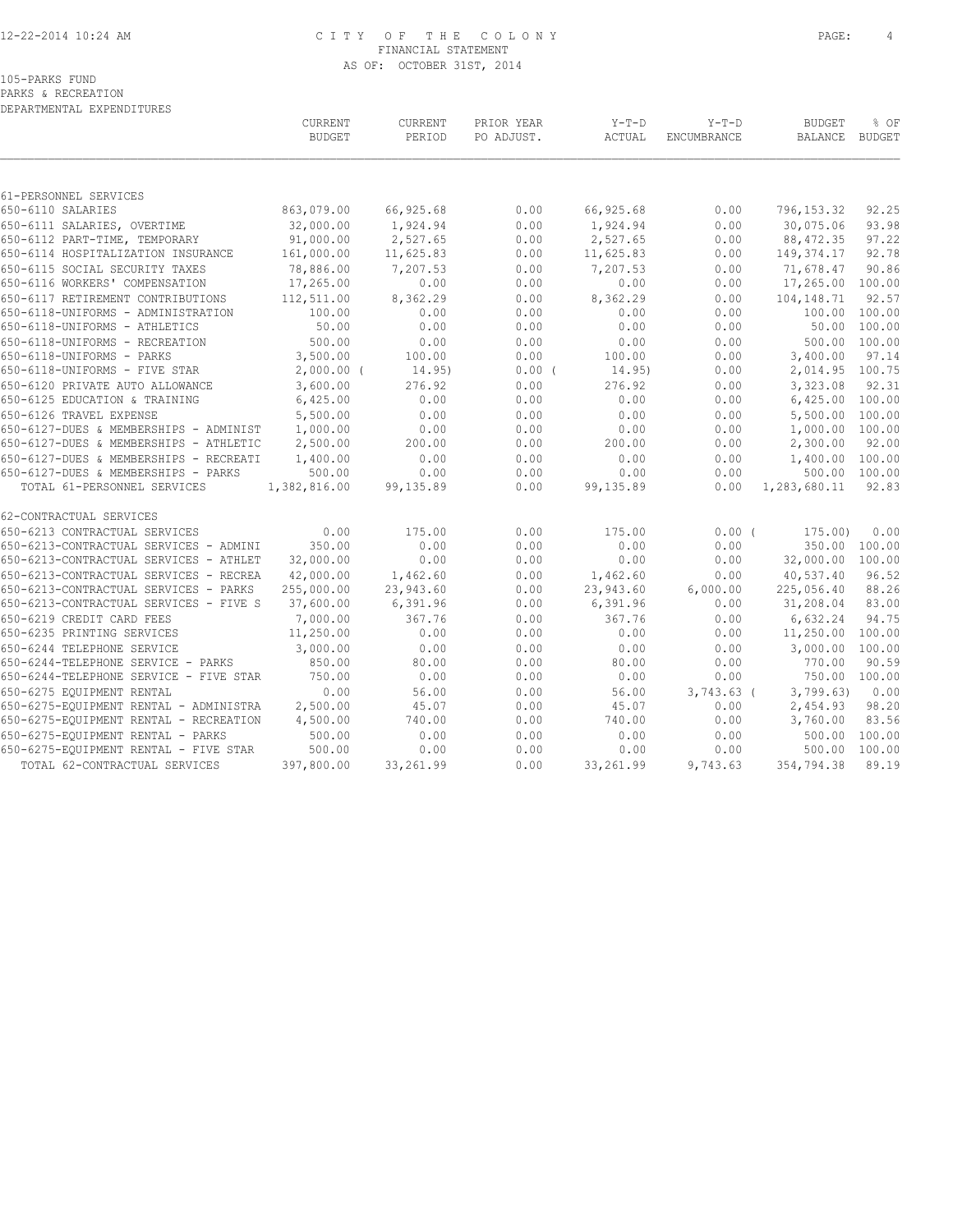#### 12-22-2014 10:24 AM C I T Y O F T H E C O L O N Y PAGE: 5 FINANCIAL STATEMENT AS OF: OCTOBER 31ST, 2014

PARKS & RECREATION

DEPARTMENTAL EXPENDITURES

|                                        | CURRENT<br><b>BUDGET</b> | CURRENT<br>PERIOD | PRIOR YEAR<br>PO ADJUST. | $Y-T-D$<br>ACTUAL | $Y-T-D$<br>ENCUMBRANCE | <b>BUDGET</b><br><b>BALANCE</b> | % OF<br><b>BUDGET</b> |
|----------------------------------------|--------------------------|-------------------|--------------------------|-------------------|------------------------|---------------------------------|-----------------------|
| 63-SUPPLIES                            |                          |                   |                          |                   |                        |                                 |                       |
| 650-6310 OFFICE SUPPLIES               | 2,250.00                 | 437.96            | 0.00                     | 437.96            | 0.00                   | 1,812.04                        | 80.54                 |
| 650-6311 COPIER SUPPLIES               | 0.00                     | 0.00              | 0.00                     | 0.00              | $264.00$ (             | 264.00)                         | 0.00                  |
| 650-6311-COPIER SUPPLIES - ADMINISTRAT | 700.00                   | 49.61             | 0.00                     | 49.61             | 0.00                   | 650.39                          | 92.91                 |
| 650-6311-COPIER SUPPLIES - ATHLETICS   | 100.00                   | 0.00              | 0.00                     | 0.00              | 0.00                   | 100.00                          | 100.00                |
| 650-6311-COPIER SUPPLIES - RECREATION  | 1,000.00                 | 0.00              | 0.00                     | 0.00              | 0.00                   | 1,000.00                        | 100.00                |
| 650-6312-COMPUTER SUPPLIES - ADMINISTR | 1,000.00                 | 277.67            | 0.00                     | 277.67            | 0.00                   | 722.33                          | 72.23                 |
| 650-6312-COMPUTER SUPPLIES - RECREATIO | 750.00                   | 0.00              | 0.00                     | 0.00              | 0.00                   | 750.00                          | 100.00                |
| 650-6313-JANITORIAL SUPPLIES - ADMINIS | 50.00                    | 0.00              | 0.00                     | 0.00              | 0.00                   | 50.00                           | 100.00                |
| 650-6313-JANITORIAL SUPPLIES - RECREAT | 250.00                   | 0.00              | 0.00                     | 0.00              | 0.00                   | 250.00                          | 100.00                |
| 650-6313-JANITORIAL SUPPLIES - PARKS   | 1,250.00                 | 191.22            | 0.00                     | 191.22            | 0.00                   | 1,058.78                        | 84.70                 |
| 650-6313-JANITORIAL SUPPLIES - FIVE ST | 2,250.00                 | 191.22            | 0.00                     | 191.22            | 0.00                   | 2,058.78                        | 91.50                 |
| 650-6315-PROGRAM SUPPLIES - ADMINISTRA | 11,750.00                | 0.00              | 0.00                     | 0.00              | 0.00                   | 11,750.00 100.00                |                       |
| 650-6315-PROGRAM SUPPLIES - RECREATION | 3,950.00                 | 0.00              | 0.00                     | 0.00              | 0.00                   | 3,950.00                        | 100.00                |
| 650-6320 POSTAGE                       | 5,000.00                 | 0.00              | 0.00                     | 0.00              | 0.00                   | 5,000.00                        | 100.00                |
| 650-6320-POSTAGE - ADMINISTRATION      | 5,000.00                 | 87.72             | 0.00                     | 87.72             | 0.00                   | 4,912.28                        | 98.25                 |
| 650-6322-SMALL TOOLS - PARKS           | 1,000.00                 | 0.00              | 0.00                     | 0.00              | 0.00                   | 1,000.00                        | 100.00                |
| 650-6322-SMALL TOOLS - FIVE STAR       | 1,000.00                 | 0.00              | 0.00                     | 0.00              | 0.00                   | 1,000.00 100.00                 |                       |
| 650-6323-SMALL EQUIPMENT - PARKS       | 1,000.00                 | 0.00              | 0.00                     | 0.00              | 0.00                   | 1,000.00                        | 100.00                |
| 650-6323-SMALL EQUIPMENT - FIVE STAR   | 1,000.00                 | 0.00              | 0.00                     | 0.00              | 0.00                   | 1,000.00 100.00                 |                       |
| 650-6330-BOOKS & PERIODICALS - ADMINIS | 100.00                   | 0.00              | 0.00                     | 0.00              | 0.00                   | 100.00                          | 100.00                |
| 650-6330-BOOKS & PERIODICALS - RECREAT | 50.00                    | 0.00              | 0.00                     | 0.00              | 0.00                   | 50.00                           | 100.00                |
| 650-6335-AWARDS - ADMINISTRATION       | 550.00                   | 0.00              | 0.00                     | 0.00              | 0.00                   | 550.00                          | 100.00                |
| 650-6335-AWARDS - ATHLETICS            | 10,000.00                | 0.00              | 0.00                     | 0.00              | 0.00                   | 10,000.00 100.00                |                       |
| 650-6340 FUEL AND LUBRICANTS           | 25,000.00                | 0.00              | 0.00                     | 0.00              | 0.00                   | 25,000.00                       | 100.00                |
| 650-6345-CHEMICALS - PARKS             | 32,000.00                | 0.00              | 0.00                     | 0.00              | 0.00                   | 32,000.00 100.00                |                       |
| 650-6345-CHEMICALS - FIVE STAR         | 30,000.00                | 0.00              | 0.00                     | 0.00              | 0.00                   | 30,000.00                       | 100.00                |
| 650-6346-COMPRESSED GASES - FIVE STAR  | 300.00                   | 0.00              | 0.00                     | 0.00              | 0.00                   | 300.00                          | 100.00                |
| 650-6360-MEDICAL SUPPLIES - ATHLETICS  | 25.00                    | 0.00              | 0.00                     | 0.00              | 0.00                   | 25.00                           | 100.00                |
| 650-6360-MEDICAL SUPPLIES - RECREATION | 100.00                   | 215.68            | 0.00                     | 215.68            | $0.00$ (               |                                 | 115.68) 115.68-       |
| 650-6360-MEDICAL SUPPLIES - PARKS      | 50.00                    | 0.00              | 0.00                     | 0.00              | 0.00                   | 50.00                           | 100.00                |
| 650-6360-MEDICAL SUPPLIES - FIVE STAR  | 50.00                    | 0.00              | 0.00                     | 0.00              | 0.00                   | 50.00                           | 100.00                |
| 650-6390-MISC SUPPLIES - ADMINISTRATIO | 800.00                   | 40.74             | 0.00                     | 40.74             | 0.00                   | 759.26                          | 94.91                 |
| 650-6390-MISC SUPPLIES - ATHLETICS     | 50.00                    | 0.00              | 0.00                     | 0.00              | 0.00                   | 50.00                           | 100.00                |
| 650-6390-MISC SUPPLIES - RECREATION    | 500.00                   | 0.00              | 0.00                     | 0.00              | 0.00                   | 500.00                          | 100.00                |
| 650-6390-MISC SUPPLIES - PARKS         | 1,500.00                 | 0.00              | 0.00                     | 0.00              | 0.00                   | 1,500.00                        | 100.00                |
| 650-6390-MISC SUPPLIES - FIVE STAR     | 1,500.00                 | 0.00              | 0.00                     | 0.00              | 0.00                   | 1,500.00                        | 100.00                |
| TOTAL 63-SUPPLIES                      | 141,875.00               | 1,491.82          | 0.00                     | 1,491.82          | 264.00                 | 140, 119. 18                    | 98.76                 |
|                                        |                          |                   |                          |                   |                        |                                 |                       |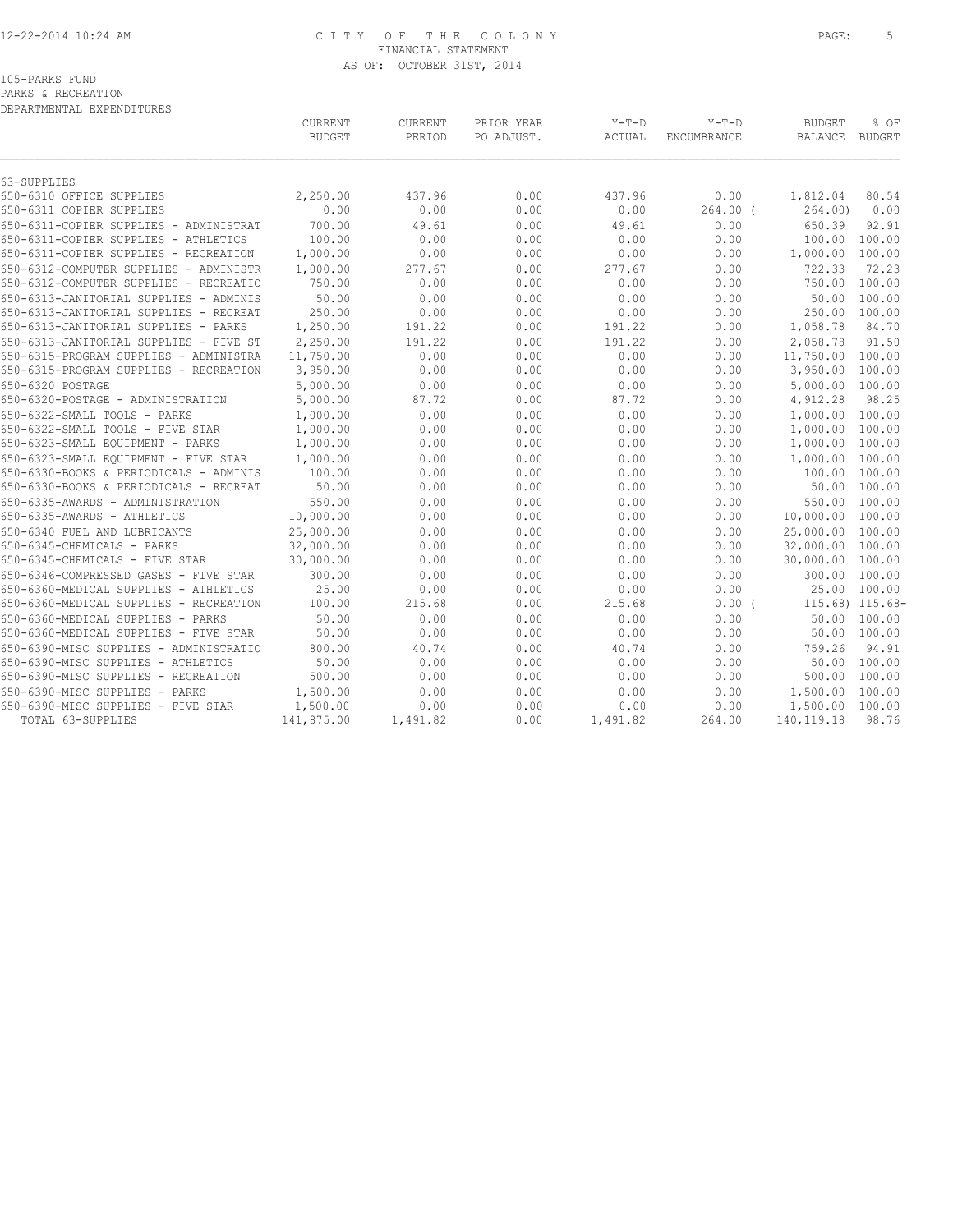#### 12-22-2014 10:24 AM C I T Y O F T H E C O L O N Y PAGE: 6 FINANCIAL STATEMENT AS OF: OCTOBER 31ST, 2014

PARKS & RECREATION

| DEPARTMENTAL EXPENDITURES              |                |                |            |            |             |                 |               |
|----------------------------------------|----------------|----------------|------------|------------|-------------|-----------------|---------------|
|                                        | <b>CURRENT</b> | <b>CURRENT</b> | PRIOR YEAR | $Y-T-D$    | $Y-T-D$     | <b>BUDGET</b>   | % OF          |
|                                        | <b>BUDGET</b>  | PERIOD         | PO ADJUST. | ACTUAL     | ENCUMBRANCE | <b>BALANCE</b>  | <b>BUDGET</b> |
| 64-MAINTENANCE                         |                |                |            |            |             |                 |               |
| 650-6410-BLDG MAINTENANCE - RECREATION | 1,500.00       | 0.00           | 0.00       | 0.00       | 0.00        | 1,500.00 100.00 |               |
| 650-6410-BLDG MAINTENANCE - PARKS      | 700.00         | 0.00           | 0.00       | 0.00       | 0.00        | 700.00          | 100.00        |
| 650-6410-BLDG MAINTENANCE - FIVE STAR  | 1,100.00       | 0.00           | 0.00       | 0.00       | 0.00        | 1,100.00        | 100.00        |
| 650-6425-TRAFFIC/STREET MAINT - PARKS  | 850.00         | 0.00           | 0.00       | 0.00       | 0.00        | 850.00          | 100.00        |
| 650-6425-TRAFFIC/STREET MAINT - FIVE S | 700.00         | 0.00           | 0.00       | 0.00       | 0.00        | 700.00          | 100.00        |
| 650-6430 OFFICE EOUIPMENT MAINTENANCE  | 6,950.00       | 0.00           | 0.00       | 0.00       | 0.00        | 6,950.00        | 100.00        |
| 650-6431 MAINTENANCE - GIS             | 2,500.00       | 0.00           | 0.00       | 0.00       | 0.00        | 2,500.00        | 100.00        |
| 650-6440 VEHICLE MAINTENANCE           | 100.00         | 0.00           | 0.00       | 0.00       | 0.00        | 100.00          | 100.00        |
| 650-6450-PARK MAINTENANCE - PARKS      | 27,875.00      | 2,086.87       | 0.00       | 2,086.87   | 0.00        | 25,788.13       | 92.51         |
| 650-6450-PARK MAINTENANCE - FIVE STA   | 39,000.00      | 2,975.00       | 0.00       | 2,975.00   | 0.00        | 36,025.00       | 92.37         |
| 650-6460-IRRIGATION MAINTENANCE - PARK | 7,500.00       | 0.00           | 0.00       | 0.00       | 0.00        | 7,500.00        | 100.00        |
| 650-6460-IRRIGATION MAINTENANCE - FIVE | 13,000.00      | 0.00           | 0.00       | 0.00       | 0.00        | 13,000.00       | 100.00        |
| 650-6470 OTHER EQUIPMENT MAINTENANCE   | 100.00         | 0.00           | 0.00       | 0.00       | 0.00        | 100.00          | 100.00        |
| 650-6470-OTHER EQUIP MAINT - ADMINISTR | 200.00         | 0.00           | 0.00       | 0.00       | 0.00        | 200.00          | 100.00        |
| 650-6470-OTHER EQUIP MAINT - RECREATIO | 1,600.00       | 0.00           | 0.00       | 0.00       | 0.00        | 1,600.00        | 100.00        |
| 650-6470-OTHER EOUIP MAINT - PARKS     | 2,000.00       | 0.00           | 0.00       | 0.00       | 0.00        | 2,000.00        | 100.00        |
| 650-6470-OTHER EQUIP MAINT - FIVE STAR | 2,000.00       | 0.00           | 0.00       | 0.00       | 0.00        | 2,000.00        | 100.00        |
| TOTAL 64-MAINTENANCE                   | 107,675.00     | 5,061.87       | 0.00       | 5,061.87   | 0.00        | 102,613.13      | 95.30         |
| 65-NON-CAPITAL                         |                |                |            |            |             |                 |               |
| 650-6590 NON CAPITAL - OTHER EQUIPMENT | 10,000.00      | 0.00           | 0.00       | 0.00       | 9,743.00    | 257.00          | 2.57          |
| TOTAL 65-NON-CAPITAL                   | 10,000.00      | 0.00           | 0.00       | 0.00       | 9,743.00    | 257.00          | 2.57          |
| 66-CAPITAL OUTLAY                      |                |                |            |            |             |                 |               |
| 67-OVERHEAD ALLOCATION                 |                |                |            |            |             |                 |               |
| TOTAL PARKS & RECREATION               | 2,040,166.00   | 138,951.57     | 0.00       | 138,951.57 | 19,750.63   | 1,881,463.80    | 92.22         |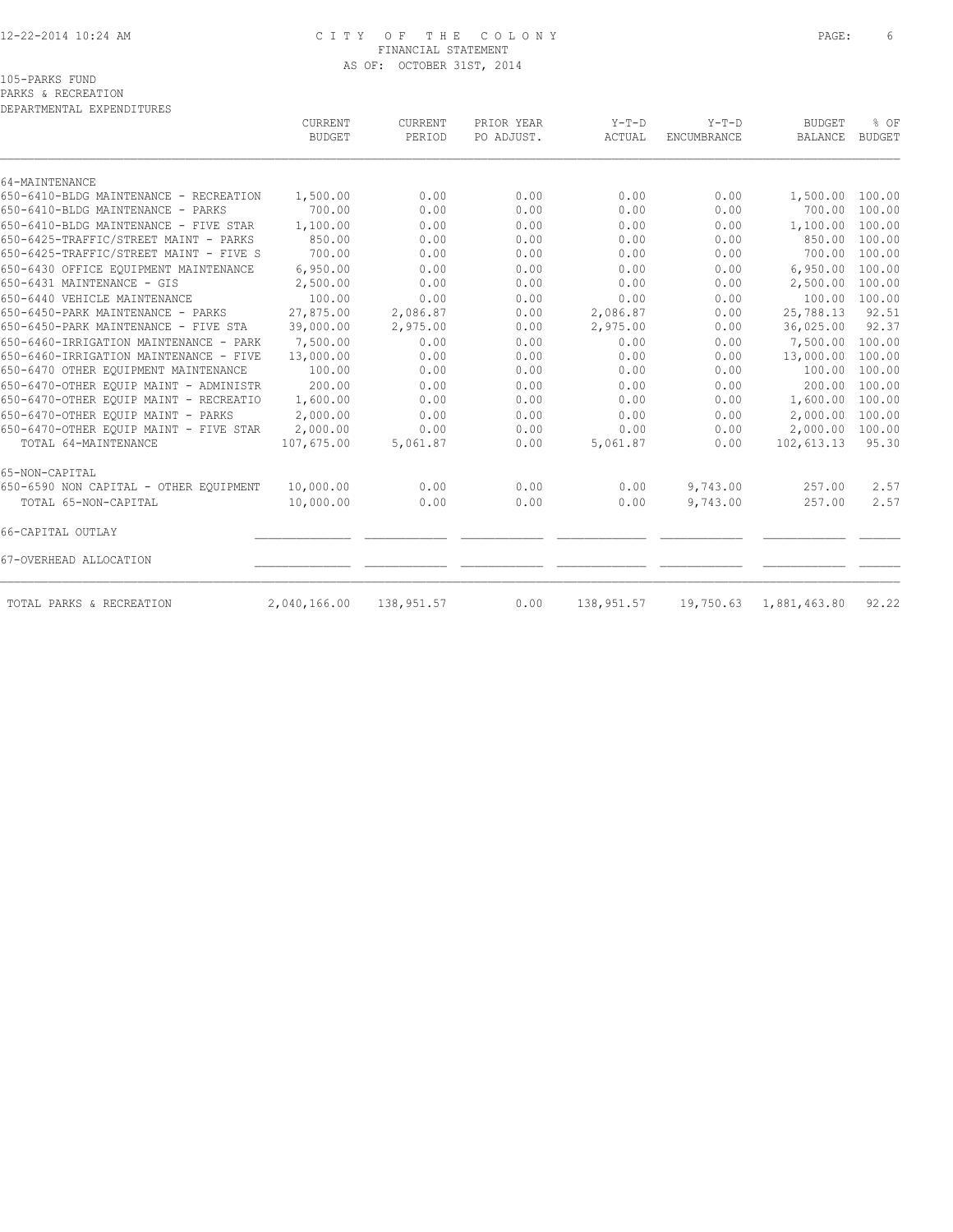#### 12-22-2014 10:24 AM C I T Y O F T H E C O L O N Y PAGE: 7 FINANCIAL STATEMENT AS OF: OCTOBER 31ST, 2014

AQUATIC PARK DEPARTMENTAL EXPENDITURES

|                                                            | CURRENT<br><b>BUDGET</b> | CURRENT<br>PERIOD | PRIOR YEAR<br>PO ADJUST. | Y-T-D<br>ACTUAL  | $Y-T-D$<br>ENCUMBRANCE | <b>BUDGET</b><br>BALANCE         | % OF<br>BUDGET |
|------------------------------------------------------------|--------------------------|-------------------|--------------------------|------------------|------------------------|----------------------------------|----------------|
|                                                            |                          |                   |                          |                  |                        |                                  |                |
| 61-PERSONNEL SERVICES<br>651-6110 SALARIES                 |                          |                   | 0.00                     |                  |                        |                                  |                |
|                                                            | 87,640.00                | 6,597.00          |                          | 6, 597.00        | 0.00                   | 81,043.00                        | 92.47          |
| 651-6111 SALARIES, OVERTIME                                | 1,500.00                 | 0.00              | 0.00                     | 0.00             | 0.00                   | 1,500.00 100.00                  |                |
| 651-6112 PART-TIME, TEMPORARY                              | 202,000.00               | 9,473.73          | 0.00<br>0.00             | 9,473.73         | 0.00<br>0.00           | 192,526.27<br>14,873.93          | 95.31<br>92.38 |
| 651-6114 HOSPITALIZATION<br>651-6115 SOCIAL SECURITY TAXES | 16,100.00<br>22,350.00   | 1,226.07          |                          | 1,226.07         |                        |                                  |                |
| 651-6116 WORKERS' COMPENSATION                             | 7,396.00                 | 1,541.10<br>0.00  | 0.00<br>0.00             | 1,541.10<br>0.00 | 0.00                   | 20,808.90                        | 93.10          |
|                                                            |                          |                   |                          |                  | 0.00                   | 7,396.00 100.00                  |                |
| 651-6117 RETIREMENT CONTRIBUTIONS<br>651-6118 UNIFORMS     | 11,313.00                | 813.42<br>91.85   | 0.00<br>0.00             | 813.42<br>91.85  | 0.00<br>0.00           | 10,499.58                        | 92.81<br>96.01 |
| 651-6125 EDUCATION AND TRAINING                            | 2,300.00<br>900.00       | 0.00              | 0.00                     | 0.00             | 0.00                   | 2,208.15                         | 900.00 100.00  |
|                                                            |                          |                   |                          |                  |                        |                                  |                |
| 651-6126 TRAVEL EXPENSE<br>651-6127 DUES AND MEMBERSHIPS   | 1,000.00<br>100.00       | 0.00<br>0.00      | 0.00<br>0.00             | 0.00<br>0.00     | 0.00<br>0.00           | 1,000.00 100.00<br>100.00 100.00 |                |
| TOTAL 61-PERSONNEL SERVICES                                | 352,599.00               | 19,743.17         | 0.00                     | 19,743.17        | 0.00                   | 332,855.83                       | 94.40          |
|                                                            |                          |                   |                          |                  |                        |                                  |                |
| 62-CONTRACTUAL SERVICES                                    |                          |                   |                          |                  |                        |                                  |                |
| 651-6213 CONTRACTUAL SERVICES                              | 8,000.00                 | 762.93            | 0.00                     | 762.93           | 0.00                   | 7,237.07                         | 90.46          |
| 651-6214 JANITORIAL SERVICES                               | 5,200.00                 | 0.00              | 0.00                     | 0.00             | 0.00                   | 5,200.00 100.00                  |                |
| 651-6235 PRINTING SERVICES                                 | 3,150.00                 | 0.00              | 0.00                     | 0.00             | 0.00                   | 3,150.00 100.00                  |                |
| 651-6244 TELEPHONE SERVICE                                 | 250.00                   | 0.00              | 0.00                     | 0.00             | 0.00                   |                                  | 250.00 100.00  |
| 651-6275 EQUIPMENT RENTAL                                  | 25.00                    | 0.00              | 0.00                     | 0.00             | 0.00                   |                                  | 25.00 100.00   |
| TOTAL 62-CONTRACTUAL SERVICES                              | 16,625.00                | 762.93            | 0.00                     | 762.93           | 0.00                   | 15,862.07                        | 95.41          |
| 63-SUPPLIES                                                |                          |                   |                          |                  |                        |                                  |                |
| 651-6310 OFFICE SUPPLIES                                   | 300.00                   | 0.00              | 0.00                     | 0.00             | 0.00                   |                                  | 300.00 100.00  |
| 651-6311 COPIER SUPPLIES                                   | 400.00                   | 0.00              | 0.00                     | 0.00             | 0.00                   |                                  | 400.00 100.00  |
| 651-6312 COMPUTER SUPPLIES                                 | 400.00                   | 206.10            | 0.00                     | 206.10           | 0.00                   | 193.90                           | 48.48          |
| 651-6313 JANITORIAL SUPPLIES                               | 2,975.00                 | 250.52            | 0.00                     | 250.52           | 0.00                   | 2,724.48                         | 91.58          |
| 651-6315 PROGRAM SUPPLIES                                  | 2,500.00                 | 0.00              | 0.00                     | 0.00             | 0.00                   | 2,500.00 100.00                  |                |
| 651-6320 POSTAGE                                           | 100.00                   | 10.56             | 0.00                     | 10.56            | 0.00                   | 89.44                            | 89.44          |
| 651-6322 SMALL TOOLS                                       | 800.00                   | 219.80            | 0.00                     | 219.80           | 0.00                   | 580.20                           | 72.53          |
| 651-6323 SMALL EOUIPMENT                                   | 600.00                   | 0.00              | 0.00                     | 0.00             | 0.00                   |                                  | 600.00 100.00  |
| 651-6340 FUELS AND LUBRICANTS                              | 400.00                   | 0.00              | 0.00                     | 0.00             | 0.00                   | 400.00                           | 100.00         |
| 651-6345 CHEMICALS                                         | 13,500.00                | 0.00              | 0.00                     | 0.00             | 11,955.60              | 1,544.40                         | 11.44          |
| 651-6360 MEDICAL SUPPLIES                                  | 450.00                   | 0.00              | 0.00                     | 0.00             | 0.00                   |                                  | 450.00 100.00  |
| 651-6390 MISCELLANEOUS SUPPLIES                            | 1,200.00                 | 0.00              | 0.00                     | 0.00             | 0.00                   | 1,200.00 100.00                  |                |
| TOTAL 63-SUPPLIES                                          | 23,625.00                | 686.98            | 0.00                     | 686.98           | 11,955.60              | 10,982.42                        | 46.49          |
|                                                            |                          |                   |                          |                  |                        |                                  |                |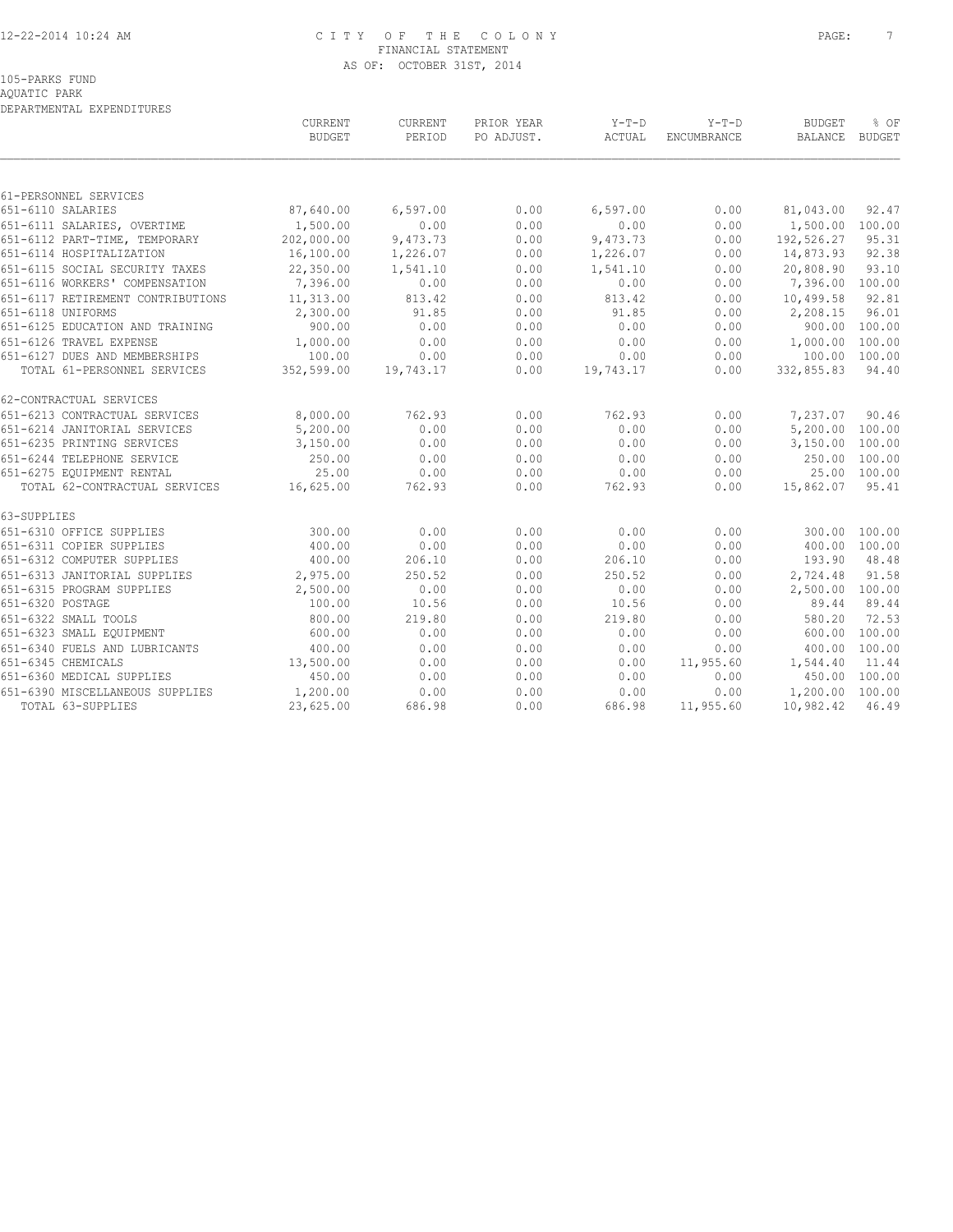#### 12-22-2014 10:24 AM C I T Y O F T H E C O L O N Y PAGE: 8 FINANCIAL STATEMENT AS OF: OCTOBER 31ST, 2014

105-PARKS FUND

# AQUATIC PARK DEPARTMENTAL EXPENDITURES

| DEFAKTMENTAL EXFENDITUKES              | CURRENT<br><b>BUDGET</b> | CURRENT<br>PERIOD | PRIOR YEAR<br>PO ADJUST. | $Y-T-D$<br>ACTUAL | $Y-T-D$<br>ENCUMBRANCE | <b>BUDGET</b><br>BALANCE | % OF<br>BUDGET |
|----------------------------------------|--------------------------|-------------------|--------------------------|-------------------|------------------------|--------------------------|----------------|
|                                        |                          |                   |                          |                   |                        |                          |                |
| 64-MAINTENANCE                         |                          |                   |                          |                   |                        |                          |                |
| 651-6410 BUILDING MAINTENANCE          | 1,700.00                 | 0.00              | 0.00                     | 0.00              | 0.00                   | 1,700.00                 | 100.00         |
| 651-6425 SIGN MAINTENANCE              | 600.00                   | 0.00              | 0.00                     | 0.00              | 0.00                   | 600.00                   | 100.00         |
| 651-6450 PARK MAINTENANCE              | 3,000.00                 | 27.70             | 0.00                     | 27.70             | 0.00                   | 2,972.30                 | 99.08          |
| 651-6470 OTHER EQUIPMENT - MAINTENANCE | 3,000.00                 | 0.00              | 0.00                     | 0.00              | 0.00                   | 3,000.00                 | 100.00         |
| TOTAL 64-MAINTENANCE                   | 8,300.00                 | 27.70             | 0.00                     | 27.70             | 0.00                   | 8,272.30                 | 99.67          |
| 65-NON-CAPITAL                         |                          |                   |                          |                   |                        |                          |                |
| 66-CAPITAL OUTLAY                      |                          |                   |                          |                   |                        |                          |                |
| 67-OVERHEAD ALLOCATION                 |                          |                   |                          |                   |                        |                          |                |
| TOTAL AQUATIC PARK                     | 401,149.00               | 21,220.78         | 0.00                     | 21,220.78         | 11,955.60              | 367,972.62               | 91.73          |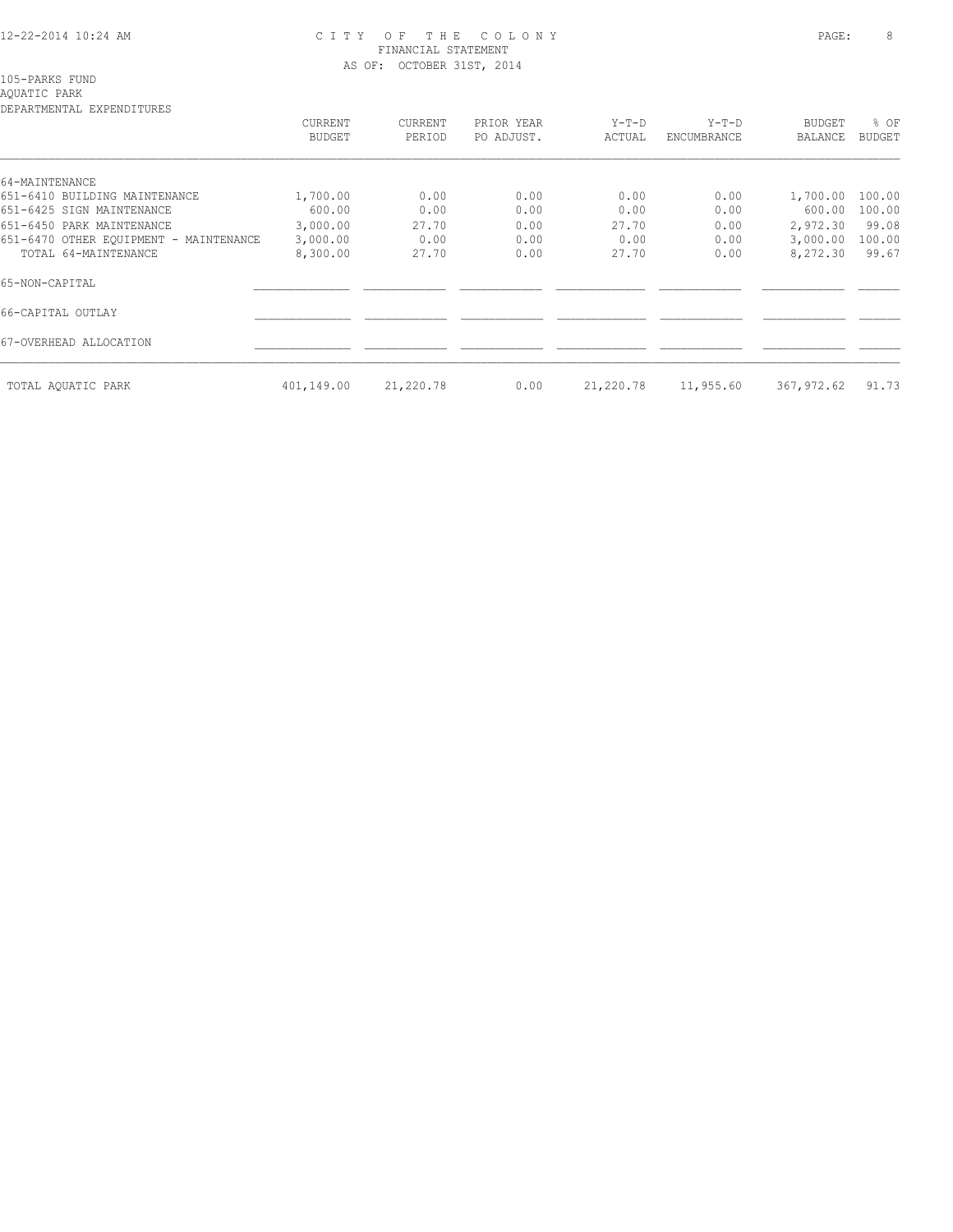#### 12-22-2014 10:24 AM C I T Y O F T H E C O L O N Y PAGE: 9 FINANCIAL STATEMENT AS OF: OCTOBER 31ST, 2014

COMMUNITY CENTER DEPARTMENTAL EXPENDITURES

|                                        | CURRENT<br><b>BUDGET</b> | CURRENT<br>PERIOD                                    | PRIOR YEAR<br>PO ADJUST. | $Y-T-D$<br><b>ACTUAL</b>                                                                                                                                                                                                                                                                                                                                                                      | $Y-T-D$<br><b>ENCUMBRANCE</b> | <b>BUDGET</b><br>BALANCE           | % OF<br>BUDGET  |
|----------------------------------------|--------------------------|------------------------------------------------------|--------------------------|-----------------------------------------------------------------------------------------------------------------------------------------------------------------------------------------------------------------------------------------------------------------------------------------------------------------------------------------------------------------------------------------------|-------------------------------|------------------------------------|-----------------|
| 61-PERSONNEL SERVICES                  |                          |                                                      |                          |                                                                                                                                                                                                                                                                                                                                                                                               |                               |                                    |                 |
| 652-6110 SALARIES                      | 66,783.00                | 5,159.77                                             | 0.00                     | 5,159.77                                                                                                                                                                                                                                                                                                                                                                                      | 0.00                          | 61,623.23                          | 92.27           |
| 652-6111 SALARIES, OVERTIME            | 1,000.00                 | 0.00                                                 | 0.00                     | 0.00                                                                                                                                                                                                                                                                                                                                                                                          | 0.00                          | 1,000.00 100.00                    |                 |
| 652-6112 PART-TIME, TEMPORARY          | 17,539.00                | 1,492.89                                             | 0.00                     | 1,492.89                                                                                                                                                                                                                                                                                                                                                                                      | 0.00                          | 16,046.11                          | 91.49           |
| 652-6114 HOSPITALIZATION INSURANCE     | 16,100.00                | 1,216.04                                             | 0.00                     | 1,216.04                                                                                                                                                                                                                                                                                                                                                                                      | 0.00                          | 14,883.96                          | 92.45           |
| 652-6115 SOCIAL SECURITY TAXES         | 6,826.00                 | 620.51                                               | 0.00                     | 620.51                                                                                                                                                                                                                                                                                                                                                                                        | 0.00                          | 6,205.49                           | 90.91           |
| 652-6116 WORKERS' COMPENSATION         | 467.00                   | 0.00                                                 | 0.00                     | 0.00                                                                                                                                                                                                                                                                                                                                                                                          | 0.00                          | 467.00 100.00                      |                 |
| 652-6117 RETIREMENT CONTRIBUTIONS      | 8,520.00                 | 636.20                                               | 0.00                     | 636.20                                                                                                                                                                                                                                                                                                                                                                                        | 0.00                          | 7,883.80                           | 92.53           |
| 652-6118 UNIFORMS                      | 50.00                    | 0.00                                                 | 0.00                     | 0.00                                                                                                                                                                                                                                                                                                                                                                                          | 0.00                          |                                    | 50.00 100.00    |
| 652-6125 EDUCATION AND TRAINING        | 360.00                   | 0.00                                                 | 0.00                     | 0.00                                                                                                                                                                                                                                                                                                                                                                                          | 0.00                          | 360.00 100.00                      |                 |
| 652-6127 DUES AND MEMBERSHIPS          | 700.00                   | 0.00                                                 | 0.00                     | 0.00                                                                                                                                                                                                                                                                                                                                                                                          | 0.00                          | 700.00 100.00                      |                 |
| TOTAL 61-PERSONNEL SERVICES            | 118,345.00               | 9,125.41                                             | 0.00                     | 9,125.41                                                                                                                                                                                                                                                                                                                                                                                      | 0.00                          | 109,219.59                         | 92.29           |
| 62-CONTRACTUAL SERVICES                |                          |                                                      |                          |                                                                                                                                                                                                                                                                                                                                                                                               |                               |                                    |                 |
| 652-6213 CONTRACTUAL SERVICES          | 1,200.00                 | 0.00                                                 | 0.00                     | 0.00                                                                                                                                                                                                                                                                                                                                                                                          | 0.00                          | 1,200.00 100.00                    |                 |
| 652-6235 PRINTING SERVICES             | 26.00                    | 0.00                                                 | 0.00                     | 0.00                                                                                                                                                                                                                                                                                                                                                                                          | 0.00                          |                                    | 26.00 100.00    |
| TOTAL 62-CONTRACTUAL SERVICES          | 1,226.00                 | 0.00                                                 | 0.00                     | 0.00                                                                                                                                                                                                                                                                                                                                                                                          | 0.00                          | 1,226.00 100.00                    |                 |
| 63-SUPPLIES                            |                          |                                                      |                          |                                                                                                                                                                                                                                                                                                                                                                                               |                               |                                    |                 |
| 652-6310 OFFICE SUPPLIES               | 250.00                   | 0.00                                                 | 0.00                     | 0.00                                                                                                                                                                                                                                                                                                                                                                                          | 0.00                          | 250.00 100.00                      |                 |
| 652-6311 COPIER SUPPLIES               | 150.00                   | 0.00                                                 | 0.00                     | 0.00                                                                                                                                                                                                                                                                                                                                                                                          | 0.00                          | 150.00 100.00                      |                 |
| 652-6312 COMPUTER SUPPLIES             | 400.00                   | 0.00                                                 | 0.00                     | 0.00                                                                                                                                                                                                                                                                                                                                                                                          | 0.00                          | 400.00 100.00                      |                 |
| 652-6313 JANITORIAL SUPPLIES           | 200.00                   | 0.00                                                 | 0.00                     | 0.00                                                                                                                                                                                                                                                                                                                                                                                          | 0.00                          | 200.00 100.00                      |                 |
| 652-6315 PROGRAM SUPPLIES              | $4,500.00$ (             | 150.00)                                              | $0.00$ (                 | 150.00                                                                                                                                                                                                                                                                                                                                                                                        | 0.00                          | 4,650.00 103.33                    |                 |
| 652-6320 POSTAGE                       | 0.00                     | 3.84                                                 | 0.00                     | 3.84                                                                                                                                                                                                                                                                                                                                                                                          | $0.00$ (                      | 3.84)                              | 0.00            |
| 652-6360 MEDICAL SUPPLIES              | 50.00                    | 431.36                                               | 0.00                     | 431.36                                                                                                                                                                                                                                                                                                                                                                                        | $0.00$ (                      |                                    | 381.36) 762.72- |
| 652-6390 MISCELLANEOUS SUPPLIES        | 400.00                   | 0.00                                                 | 0.00                     | 0.00                                                                                                                                                                                                                                                                                                                                                                                          | 0.00                          | 400.00 100.00                      |                 |
| TOTAL 63-SUPPLIES                      | 5,950.00                 | 285.20                                               | 0.00                     | 285.20                                                                                                                                                                                                                                                                                                                                                                                        | 0.00                          | 5,664.80                           | 95.21           |
| 64-MAINTENANCE                         |                          |                                                      |                          |                                                                                                                                                                                                                                                                                                                                                                                               |                               |                                    |                 |
| 652-6410 BUILDING MAINTENANCE          | 50.00                    | 0.00                                                 | 0.00                     | 0.00                                                                                                                                                                                                                                                                                                                                                                                          | 0.00                          |                                    | 50.00 100.00    |
| 652-6430 OFFICE EOUIPMENT MAINTENANCE  | 200.00                   | 0.00                                                 | 0.00                     | 0.00                                                                                                                                                                                                                                                                                                                                                                                          | 0.00                          | 200.00 100.00                      |                 |
| TOTAL 64-MAINTENANCE                   | 250.00                   | 0.00                                                 | 0.00                     | 0.00                                                                                                                                                                                                                                                                                                                                                                                          | 0.00                          | 250.00 100.00                      |                 |
| 67-OVERHEAD ALLOCATION                 |                          |                                                      |                          |                                                                                                                                                                                                                                                                                                                                                                                               |                               |                                    |                 |
| TOTAL COMMUNITY CENTER                 |                          | 125,771.00 9,410.61                                  | 0.00                     | 9,410.61                                                                                                                                                                                                                                                                                                                                                                                      | 0.00                          | 116,360.39 92.52                   |                 |
| *** TOTAL EXPENDITURES ***             | 3,581,482.00             | 169,582.96<br>-------------- ------------ ---------- | 0.00                     | 169,582.96<br>$\hskip10.08em{\texttt{m}}\hskip10.08em{\texttt{m}}\hskip10.08em{\texttt{m}}\hskip10.08em{\texttt{m}}\hskip10.08em{\texttt{m}}\hskip10.08em{\texttt{m}}\hskip10.08em{\texttt{m}}\hskip10.08em{\texttt{m}}\hskip10.08em{\texttt{m}}\hskip10.08em{\texttt{m}}\hskip10.08em{\texttt{m}}\hskip10.08em{\texttt{m}}\hskip10.08em{\texttt{m}}\hskip10.08em{\texttt{m}}\hskip10.08em{\$ | 31,706.23                     | 3,380,192.81<br>------------ ----- | 94.38           |
| ** REVENUE OVER(UNDER) EXPENDITURES *( |                          | 237, 393.00) ( 114, 684.37)                          |                          | $0.00$ ( $114,684.37$ ) ( $31,706.23$ ) (                                                                                                                                                                                                                                                                                                                                                     |                               | 91,002.40                          | 0.00            |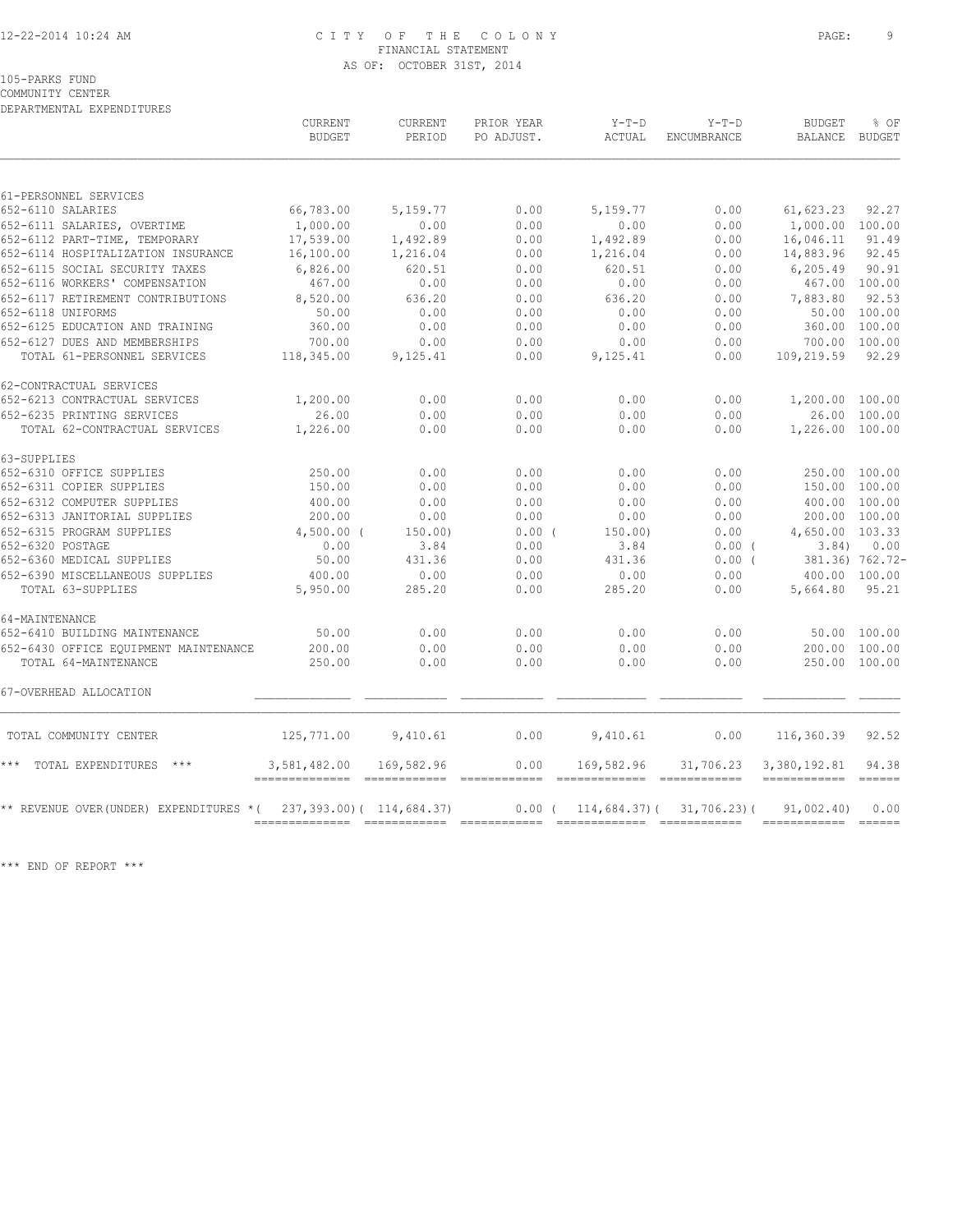# 12-22-2014 10:25 AM C I T Y O F T H E C O L O N Y PAGE: 1 FINANCIAL STATEMENT AS OF: OCTOBER 31ST, 2014

200-UTILITY FUND FINANCIAL SUMMARY

|                                                                  | CURRENT<br><b>BUDGET</b>                      | CURRENT<br>PERIOD                                                                                                                                                                                                                                                                                                                                                                                                                                                                    | PRIOR YEAR<br>PO ADJUST. | $Y-T-D$<br>ACTUAL             | $Y-T-D$<br><b>ENCUMBRANCE</b> | <b>BUDGET</b><br><b>BALANCE</b>                                                                                                                                                                                                                                                                                                                                                                                                                                                                                      | % OF<br>BUDGET                   |
|------------------------------------------------------------------|-----------------------------------------------|--------------------------------------------------------------------------------------------------------------------------------------------------------------------------------------------------------------------------------------------------------------------------------------------------------------------------------------------------------------------------------------------------------------------------------------------------------------------------------------|--------------------------|-------------------------------|-------------------------------|----------------------------------------------------------------------------------------------------------------------------------------------------------------------------------------------------------------------------------------------------------------------------------------------------------------------------------------------------------------------------------------------------------------------------------------------------------------------------------------------------------------------|----------------------------------|
| REVENUE SUMMARY                                                  |                                               |                                                                                                                                                                                                                                                                                                                                                                                                                                                                                      |                          |                               |                               |                                                                                                                                                                                                                                                                                                                                                                                                                                                                                                                      |                                  |
| 3-RECYCLE REVENUE                                                | 35,000.00                                     | 2,626.03                                                                                                                                                                                                                                                                                                                                                                                                                                                                             | 0.00                     | 2,626.03                      | 0.00                          | 32,373.97                                                                                                                                                                                                                                                                                                                                                                                                                                                                                                            | 92.50                            |
| 4-SERVICE REVENUE                                                | 14,286,276.00 1,228,249.11                    |                                                                                                                                                                                                                                                                                                                                                                                                                                                                                      | 0.00                     | 1,228,249.11                  | 0.00                          | 13,058,026.89                                                                                                                                                                                                                                                                                                                                                                                                                                                                                                        | 91.40                            |
| 8-MISCELLANEOUS REVENUE                                          | 550,000.00                                    | 58.37                                                                                                                                                                                                                                                                                                                                                                                                                                                                                | 0.00                     | 58.37                         | 0.00                          | 549,941.63                                                                                                                                                                                                                                                                                                                                                                                                                                                                                                           | 99.99                            |
| ** TOTAL REVENUES **                                             | 14,871,276.00 1,230,933.51<br>=============== | $\begin{array}{cccccc} \multicolumn{2}{c}{} & \multicolumn{2}{c}{} & \multicolumn{2}{c}{} & \multicolumn{2}{c}{} & \multicolumn{2}{c}{} & \multicolumn{2}{c}{} & \multicolumn{2}{c}{} & \multicolumn{2}{c}{} & \multicolumn{2}{c}{} & \multicolumn{2}{c}{} & \multicolumn{2}{c}{} & \multicolumn{2}{c}{} & \multicolumn{2}{c}{} & \multicolumn{2}{c}{} & \multicolumn{2}{c}{} & \multicolumn{2}{c}{} & \multicolumn{2}{c}{} & \multicolumn{2}{c}{} & \multicolumn{2}{c}{} & \multic$ | 0.00<br>============     | 1,230,933.51<br>============= | essessesses                   | $0.00 \quad 13.640.342.49$<br>$\begin{array}{cccccccccc} \multicolumn{2}{c}{} & \multicolumn{2}{c}{} & \multicolumn{2}{c}{} & \multicolumn{2}{c}{} & \multicolumn{2}{c}{} & \multicolumn{2}{c}{} & \multicolumn{2}{c}{} & \multicolumn{2}{c}{} & \multicolumn{2}{c}{} & \multicolumn{2}{c}{} & \multicolumn{2}{c}{} & \multicolumn{2}{c}{} & \multicolumn{2}{c}{} & \multicolumn{2}{c}{} & \multicolumn{2}{c}{} & \multicolumn{2}{c}{} & \multicolumn{2}{c}{} & \multicolumn{2}{c}{} & \multicolumn{2}{c}{} & \mult$ | 91.72<br>$=$ $=$ $=$ $=$ $=$ $=$ |
| EXPENDITURE SUMMARY                                              |                                               |                                                                                                                                                                                                                                                                                                                                                                                                                                                                                      |                          |                               |                               |                                                                                                                                                                                                                                                                                                                                                                                                                                                                                                                      |                                  |
| 635 - NON-DEPARTMENTAL                                           | 8,289,758.00                                  | 1,297.20                                                                                                                                                                                                                                                                                                                                                                                                                                                                             | 0.00                     | 1,297.20                      | 0.00                          | 8,288,460.80                                                                                                                                                                                                                                                                                                                                                                                                                                                                                                         | 99.98                            |
| 661 - WATER DISTRIBUTION                                         | 1,258,347.00                                  | 85, 349.41                                                                                                                                                                                                                                                                                                                                                                                                                                                                           | 0.00                     | 85, 349.41                    | 50,624.45                     | 1, 122, 373.14                                                                                                                                                                                                                                                                                                                                                                                                                                                                                                       | 89.19                            |
| 662 - WASTEWATER DEPT                                            | 659,386.00                                    | 52,322.95                                                                                                                                                                                                                                                                                                                                                                                                                                                                            | 5,352.13                 | 52,322.95                     | 210,000.00                    | 402,415.18                                                                                                                                                                                                                                                                                                                                                                                                                                                                                                           | 61.03                            |
| 663 - UTILITY ADMIN                                              | 680,785.00                                    | 43,025.07                                                                                                                                                                                                                                                                                                                                                                                                                                                                            | 0.00                     | 43,025.07                     |                               | 72,783.20 564,976.73                                                                                                                                                                                                                                                                                                                                                                                                                                                                                                 | 82.99                            |
| 666 - WATER PRODUCTION                                           | 2,770,034.00                                  | 71,779.68                                                                                                                                                                                                                                                                                                                                                                                                                                                                            | 29,359.87                | 71,779.68                     | 52,789.51                     | 2,674,824.68                                                                                                                                                                                                                                                                                                                                                                                                                                                                                                         | 96.56                            |
| 667 - PUBLIC WORKS ADMIN                                         | 1,579,325.00                                  | 102,736.34                                                                                                                                                                                                                                                                                                                                                                                                                                                                           | 0.00                     | 102,736.34                    | 358,140.33                    | 1, 118, 448.33                                                                                                                                                                                                                                                                                                                                                                                                                                                                                                       | 70.82                            |
| 671 - STORM WTR ENG                                              | 38,400.00                                     | 31.56                                                                                                                                                                                                                                                                                                                                                                                                                                                                                | 0.00                     | 31.56                         | 198.90                        | 38,169.54                                                                                                                                                                                                                                                                                                                                                                                                                                                                                                            | 99.40                            |
| 672 - STORM WTR PUB WKS                                          | 147,363.00                                    | 7,906.72                                                                                                                                                                                                                                                                                                                                                                                                                                                                             | 0.00                     | 7,906.72                      | 0.00                          | 139,456.28                                                                                                                                                                                                                                                                                                                                                                                                                                                                                                           | 94.63                            |
| 690 - ENVIRONMENTAL                                              | 154,919.00                                    | 9,202.44                                                                                                                                                                                                                                                                                                                                                                                                                                                                             | 0.00                     | 9,202.44                      | 198.92                        | 145,517.64                                                                                                                                                                                                                                                                                                                                                                                                                                                                                                           | 93.93                            |
| ** TOTAL EXPENDITURES **                                         | 15,578,317.00<br>--------------               | 373,651.37                                                                                                                                                                                                                                                                                                                                                                                                                                                                           | 34,712.00                | 373,651.37                    |                               | 744,735.31 14,494,642.32                                                                                                                                                                                                                                                                                                                                                                                                                                                                                             | 93.04<br>======                  |
| ** REVENUE OVER (UNDER) EXPENDITURES $*(707, 041.00)$ 857,282.14 |                                               |                                                                                                                                                                                                                                                                                                                                                                                                                                                                                      | 34,712.00                |                               |                               | 857,282.14 ( 744,735.31) ( 854,299.83)                                                                                                                                                                                                                                                                                                                                                                                                                                                                               | $4.91 -$                         |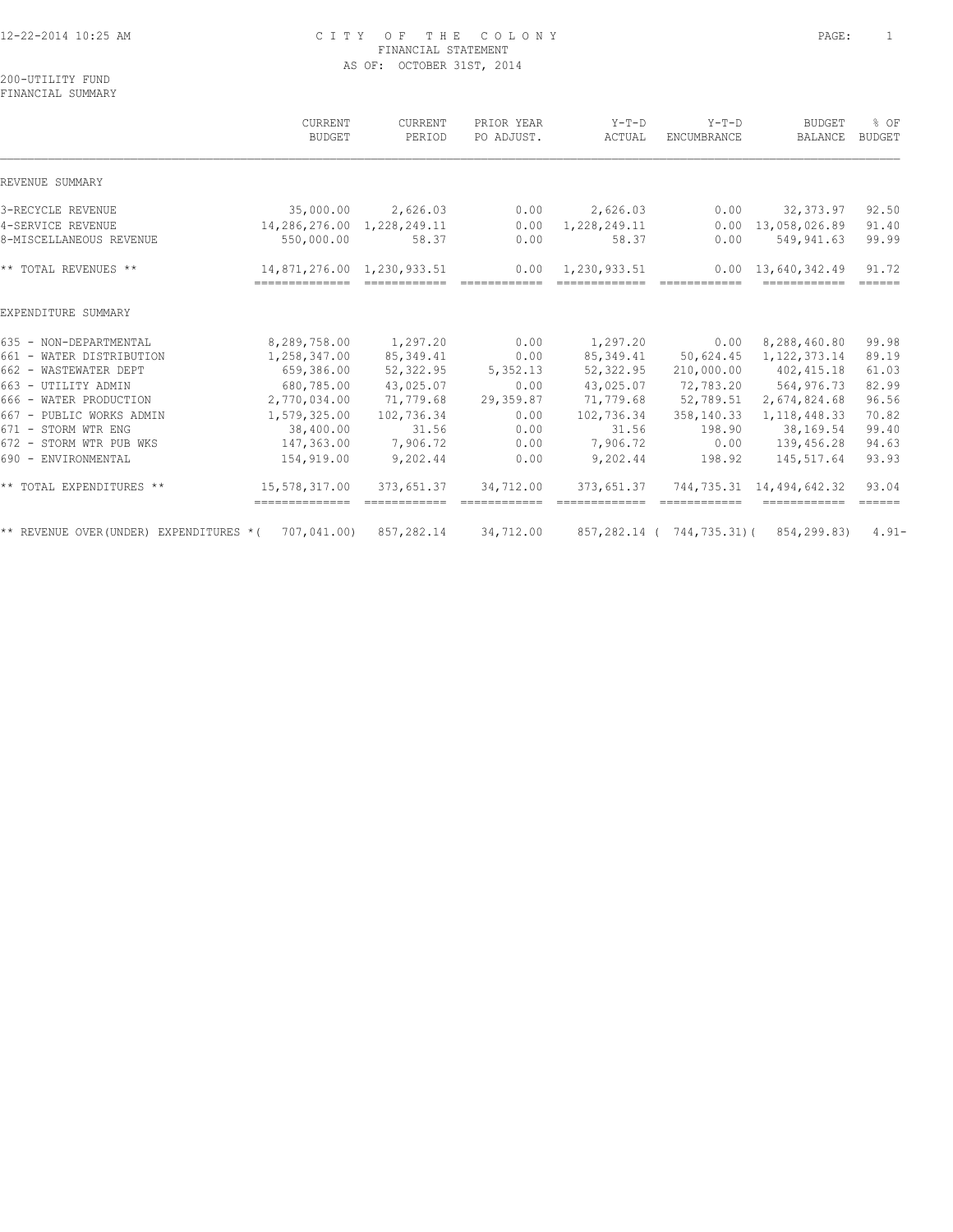# 12-22-2014 10:25 AM C I T Y O F T H E C O L O N Y PAGE: 2 FINANCIAL STATEMENT AS OF: OCTOBER 31ST, 2014

200-UTILITY FUND

REVENUES

|                 |                               | <b>CURRENT</b><br><b>BUDGET</b> | <b>CURRENT</b><br>PERIOD   | PRIOR YEAR<br>PO ADJUST. | $Y-T-D$<br>ACTUAL | $Y-T-D$<br>ENCUMBRANCE | <b>BUDGET</b><br>BALANCE   | % OF<br>BUDGET |
|-----------------|-------------------------------|---------------------------------|----------------------------|--------------------------|-------------------|------------------------|----------------------------|----------------|
|                 | 3-RECYCLE REVENUE             |                                 |                            |                          |                   |                        |                            |                |
| 435000          | SOLID WASTE/RECYCLING REVENU  | 35,000.00                       | 2,626.03                   | 0.00                     | 2,626.03          | 0.00                   | 32,373.97                  | 92.50          |
|                 | TOTAL 3-RECYCLE REVENUE       | 35,000.00                       | 2,626.03                   | 0.00                     | 2,626.03          | 0.00                   | 32, 373.97                 | 92.50          |
|                 | 4-SERVICE REVENUE             |                                 |                            |                          |                   |                        |                            |                |
| 441000          | WATER SERVICE                 | 8,647,753.00                    | 769,399.97                 | 0.00                     | 769,399.97        | 0.00                   | 7,878,353.03               | 91.10          |
| 442000          | WASTEWATER SERVICE            | 4,940,323.00                    | 388, 291.15                | 0.00                     | 388, 291.15       | 0.00                   | 4,552,031.85               | 92.14          |
| 442502          | RECYCLING EDUCATION CONTRIBU  | 36,000.00                       | 0.00                       | 0.00                     | 0.00              | 0.00                   | 36,000.00                  | 100.00         |
| 443000          | RECONNECT FEES                | 20,000.00                       | 2,300.00                   | 0.00                     | 2,300.00          | 0.00                   | 17,700.00                  | 88.50          |
| 443500          | PENALTIES                     | 410,000.00                      | 51,193.09                  | 0.00                     | 51,193.09         | 0.00                   | 358,806.91                 | 87.51          |
| 443510          | NON-SCHEDULED ON              | 2,000.00                        | 240.00                     | 0.00                     | 240.00            | 0.00                   | 1,760.00                   | 88.00          |
| 443515          | NON-SCHEDULED OFF             | 200.00                          | 0.00                       | 0.00                     | 0.00              | 0.00                   | 200.00                     | 100.00         |
| 444000          | TAP CONNECTION FEES           | 200,000.00                      | 9,705.00                   | 0.00                     | 9,705.00          | 0.00                   | 190,295.00                 | 95.15          |
| 444100          | TRANSFER FEES                 | 1,000.00                        | 292.86                     | 0.00                     | 292.86            | 0.00                   | 707.14                     | 70.71          |
| 444500          | BACKFLOW INSPECTION FEES      | 10,000.00                       | 1,602.00                   | 0.00                     | 1,602.00          | 0.00                   | 8,398.00                   | 83.98          |
| 446400          | ELECTRONIC RECYCLING REBATE   | 0.00                            | 539.85                     | 0.00                     | 539.85            | $0.00$ (               | 539.85                     | 0.00           |
| 447000          | INTEREST INCOME               | 4,000.00                        | 183.44                     | 0.00                     | 183.44            | 0.00                   | 3,816.56                   | 95.41          |
| 449000          | MISCELLANEOUS REVENUE         | 15,000.00                       | 4,501.75                   | 0.00                     | 4,501.75          | 0.00                   | 10,498.25                  | 69.99          |
|                 | TOTAL 4-SERVICE REVENUE       |                                 | 14,286,276.00 1,228,249.11 | 0.00                     | 1,228,249.11      |                        | 0.00 13,058,026.89         | 91.40          |
| 5-OTHER REVENUE |                               |                                 |                            |                          |                   |                        |                            |                |
|                 | 8-MISCELLANEOUS REVENUE       |                                 |                            |                          |                   |                        |                            |                |
| 484000          | DISCOUNT REVENUE              | 0.00                            | 58.37                      | 0.00                     | 58.37             | $0.00$ (               | 58.37)                     | 0.00           |
| 489003          | BAL TRANF IN STORM WTR UTILI  | 350,000.00                      | 0.00                       | 0.00                     | 0.00              | 0.00                   | 350,000.00                 | 100.00         |
| 489081          | TRANSFER IN - CAP PROJ STREE  | 200,000.00                      | 0.00                       | 0.00                     | 0.00              | 0.00                   | 200,000.00                 | 100.00         |
|                 | TOTAL 8-MISCELLANEOUS REVENUE | 550,000.00                      | 58.37                      | 0.00                     | 58.37             | 0.00                   | 549,941.63                 | 99.99          |
|                 | ** TOTAL REVENUES **          | 14,871,276.00 1,230,933.51      |                            | 0.00                     | 1,230,933.51      |                        | $0.00 \quad 13,640,342.49$ | 91.72          |
|                 |                               |                                 |                            |                          |                   |                        |                            |                |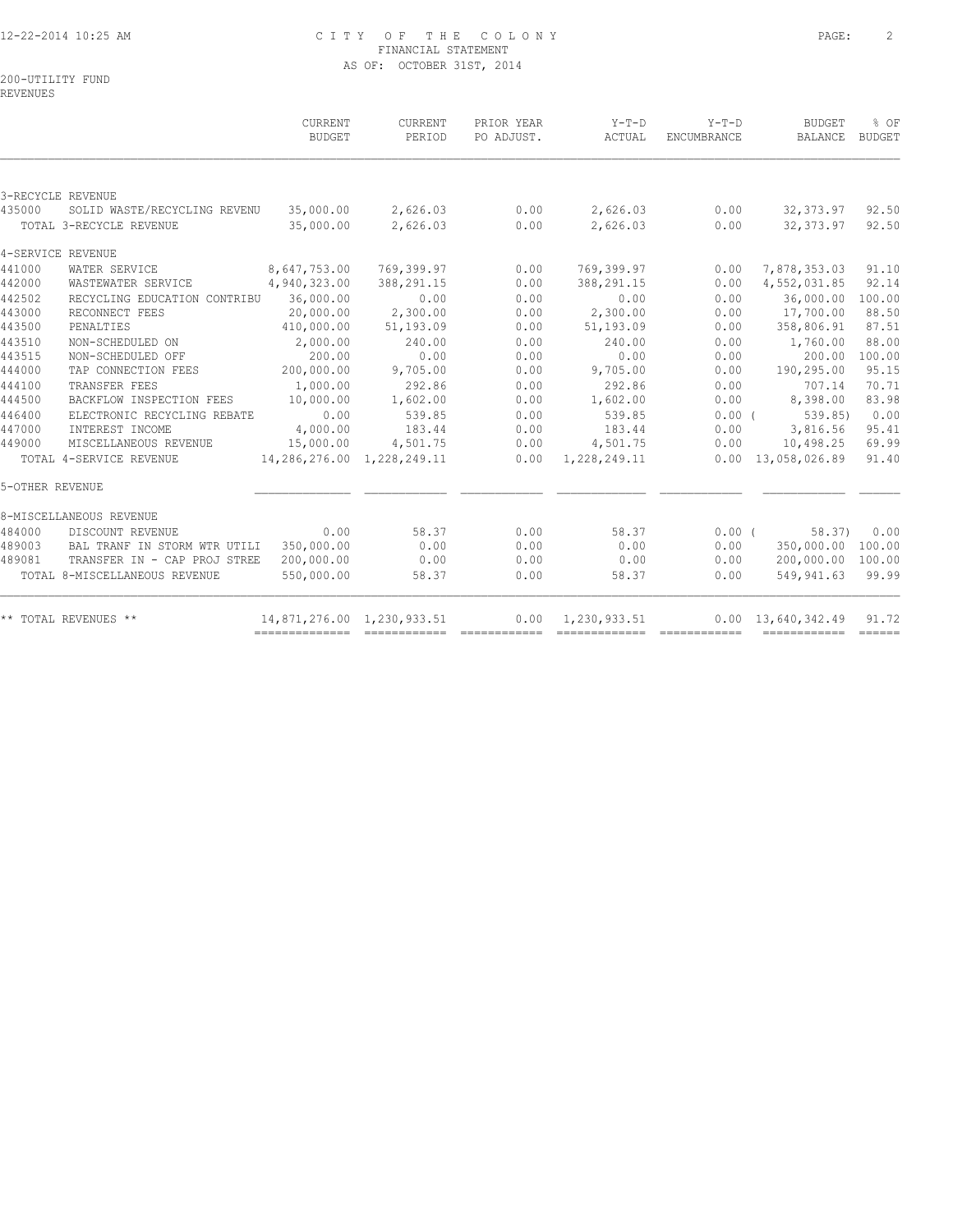#### 12-22-2014 10:25 AM C I T Y O F T H E C O L O N Y PAGE: 3 FINANCIAL STATEMENT AS OF: OCTOBER 31ST, 2014

200-UTILITY FUND

635 - NON-DEPARTMENTAL

DEPARTMENTAL EXPENDITURES

| <b>CURRENT</b><br><b>BUDGET</b>                       | CURRENT<br>PERIOD                                  | PRIOR YEAR<br>PO ADJUST. | $Y-T-D$<br>ACTUAL | $Y-T-D$<br>ENCUMBRANCE | <b>BUDGET</b><br><b>BALANCE</b> | % OF<br><b>BUDGET</b>                                                                                                                                                                                                             |
|-------------------------------------------------------|----------------------------------------------------|--------------------------|-------------------|------------------------|---------------------------------|-----------------------------------------------------------------------------------------------------------------------------------------------------------------------------------------------------------------------------------|
|                                                       |                                                    |                          |                   |                        |                                 |                                                                                                                                                                                                                                   |
|                                                       |                                                    |                          |                   |                        |                                 |                                                                                                                                                                                                                                   |
|                                                       |                                                    |                          |                   |                        |                                 |                                                                                                                                                                                                                                   |
|                                                       |                                                    |                          |                   |                        |                                 |                                                                                                                                                                                                                                   |
|                                                       |                                                    |                          |                   |                        |                                 |                                                                                                                                                                                                                                   |
| 8,000.00                                              | 1,201.20                                           | 0.00                     | 1,201.20          | 0.00                   | 6,798.80                        | 84.99                                                                                                                                                                                                                             |
| 65,000.00                                             | 96.00                                              | 0.00                     | 96.00             | 0.00                   | 64,904.00                       | 99.85                                                                                                                                                                                                                             |
| 2,000.00                                              | 0.00                                               | 0.00                     | 0.00              | 0.00                   | 2,000.00                        | 100.00                                                                                                                                                                                                                            |
| 75,000.00                                             | 1,297.20                                           | 0.00                     | 1,297.20          | 0.00                   | 73,702.80                       | 98.27                                                                                                                                                                                                                             |
|                                                       |                                                    |                          |                   |                        |                                 |                                                                                                                                                                                                                                   |
| 1,000.00                                              | 0.00                                               | 0.00                     | 0.00              | 0.00                   |                                 |                                                                                                                                                                                                                                   |
| 1,000.00                                              | 0.00                                               | 0.00                     | 0.00              | 0.00                   |                                 |                                                                                                                                                                                                                                   |
|                                                       |                                                    |                          |                   |                        |                                 |                                                                                                                                                                                                                                   |
|                                                       | 0.00                                               | 0.00                     |                   |                        |                                 |                                                                                                                                                                                                                                   |
| 2,600.00                                              | 0.00                                               | 0.00                     | 0.00              | 0.00                   |                                 |                                                                                                                                                                                                                                   |
|                                                       |                                                    |                          |                   |                        |                                 |                                                                                                                                                                                                                                   |
|                                                       |                                                    |                          |                   |                        |                                 |                                                                                                                                                                                                                                   |
|                                                       |                                                    |                          |                   |                        |                                 |                                                                                                                                                                                                                                   |
|                                                       | 0.00                                               | 0.00                     | 0.00              | 0.00                   |                                 |                                                                                                                                                                                                                                   |
| 2,593,752.00                                          | 0.00                                               | 0.00                     | 0.00              | 0.00                   |                                 |                                                                                                                                                                                                                                   |
|                                                       |                                                    |                          |                   |                        |                                 |                                                                                                                                                                                                                                   |
| 635-6803 TRANSFER OUT - TAX SUPP DEBT<br>2,275,000.00 | 0.00                                               | 0.00                     | 0.00              | 0.00                   | 2,275,000.00                    | 100.00                                                                                                                                                                                                                            |
| 635-6804 TRANSF OUT - GF TRIBUTE PP TA<br>995,000.00  | 0.00                                               | 0.00                     | 0.00              | 0.00                   |                                 |                                                                                                                                                                                                                                   |
| 2,332,406.00                                          | 0.00                                               | 0.00                     | 0.00              | 0.00                   |                                 |                                                                                                                                                                                                                                   |
| 5,602,406.00                                          | 0.00                                               | 0.00                     | 0.00              | 0.00                   |                                 |                                                                                                                                                                                                                                   |
| 8,289,758.00                                          | 1,297.20                                           | 0.00                     | 1,297.20          | 0.00                   | 8,288,460.80                    | 99.98                                                                                                                                                                                                                             |
|                                                       | 15,000.00<br>15,000.00<br>2,600.00<br>2,593,752.00 | 0.00<br>0.00             | 0.00<br>0.00      | 0.00<br>0.00<br>0.00   | 0.00<br>0.00<br>0.00            | 15,000.00 100.00<br>15,000.00 100.00<br>1,000.00 100.00<br>1,000.00 100.00<br>2,600.00 100.00<br>2,600.00 100.00<br>2,593,752.00 100.00<br>2,593,752.00 100.00<br>995,000.00 100.00<br>2,332,406.00 100.00<br>5,602,406.00 100.00 |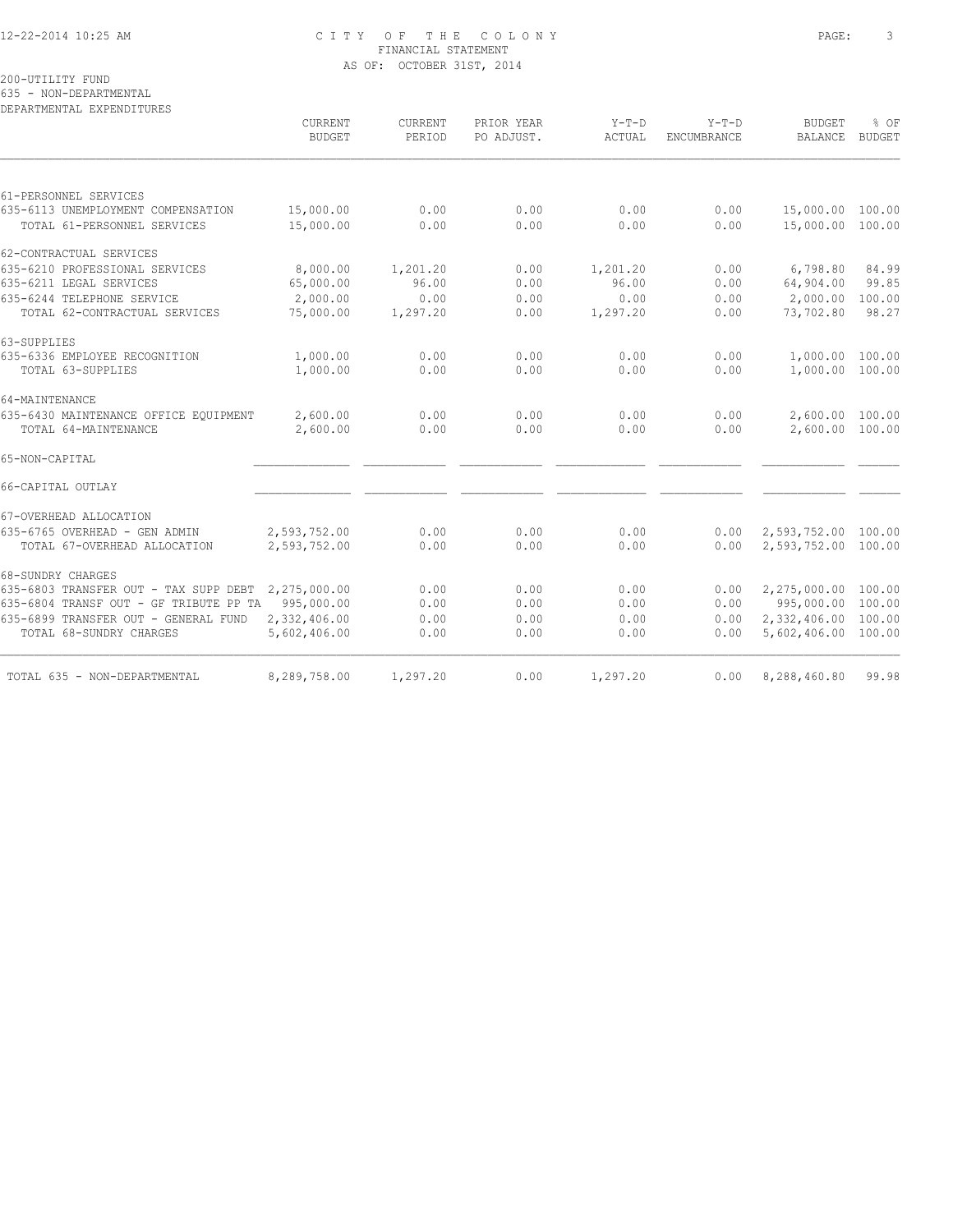## 12-22-2014 10:25 AM C I T Y O F T H E C O L O N Y PAGE: 4 FINANCIAL STATEMENT AS OF: OCTOBER 31ST, 2014

# 200-UTILITY FUND

661 - WATER DISTRIBUTION DEPARTMENTAL EXPENDITURES

|                                    | CURRENT<br><b>BUDGET</b> | CURRENT<br>PERIOD | PRIOR YEAR<br>PO ADJUST. | $Y-T-D$<br>ACTUAL | $Y-T-D$<br>ENCUMBRANCE | <b>BUDGET</b><br><b>BALANCE</b> | % OF<br><b>BUDGET</b> |
|------------------------------------|--------------------------|-------------------|--------------------------|-------------------|------------------------|---------------------------------|-----------------------|
|                                    |                          |                   |                          |                   |                        |                                 |                       |
| 61-PERSONNEL SERVICES              |                          |                   |                          |                   |                        |                                 |                       |
| 661-6110 SALARIES                  | 637,367.00               | 49,445.53         | 0.00                     | 49, 445.53        | 0.00                   | 587, 921.47                     | 92.24                 |
| 661-6111 SALARIES, OVERTIME        | 65,000.00                | 7,904.47          | 0.00                     | 7,904.47          | 0.00                   | 57,095.53                       | 87.84                 |
| 661-6114 HOSPITALIZATION INSURANCE | 128,800.00               | 9,766.78          | 0.00                     | 9,766.78          | 0.00                   | 119,033.22                      | 92.42                 |
| 661-6115 SOCIAL SECURITY TAXES     | 56,500.00                | 5, 324.72         | 0.00                     | 5, 324.72         | 0.00                   | 51, 175.28                      | 90.58                 |
| 661-6116 WORKERS COMPENSATION      | 19,836.00                | 0.00              | 0.00                     | 0.00              | 0.00                   | 19,836.00                       | 100.00                |
| 661-6117 RETIREMENT CONTRIBUTIONS  | 88,888.00                | 7,105.38          | 0.00                     | 7,105.38          | 0.00                   | 81,782.62                       | 92.01                 |
| 661-6118 UNIFORMS                  | 4,000.00                 | 105.11            | 0.00                     | 105.11            | 0.00                   | 3,894.89                        | 97.37                 |
| 661-6120 PRIVATE AUTO ALLOWANCE    | 3,600.00                 | 276.92            | 0.00                     | 276.92            | 0.00                   | 3,323.08                        | 92.31                 |
| 661-6125 EDUCATION & TRAINING      | 10,000.00                | 0.00              | 0.00                     | 0.00              | 0.00                   | 10,000.00                       | 100.00                |
| 661-6127 DUES & MEMBERSHIPS        | 250.00                   | 0.00              | 0.00                     | 0.00              | 0.00                   | 250.00                          | 100.00                |
| TOTAL 61-PERSONNEL SERVICES        | 1,014,241.00             | 79,928.91         | 0.00                     | 79,928.91         | 0.00                   | 934, 312.09                     | 92.12                 |
| 62-CONTRACTUAL SERVICES            |                          |                   |                          |                   |                        |                                 |                       |
| 661-6213 CONTRACTUAL SERVICES      | 4,500.00                 | 59.58             | 0.00                     | 59.58             | 0.00                   | 4,440.42                        | 98.68                 |
| 661-6235 PRINTING SERVICES         | 50.00                    | 0.00              | 0.00                     | 0.00              | 0.00                   |                                 | 50.00 100.00          |
| 661-6244 TELEPHONE SERVICE         | 1,636.00                 | 0.00              | 0.00                     | 0.00              | 0.00                   | 1,636.00 100.00                 |                       |
| 661-6275 EQUIPMENT RENTAL          | 5,000.00                 | 70.05             | 0.00                     | 70.05             | 0.00                   | 4,929.95                        | 98.60                 |
| TOTAL 62-CONTRACTUAL SERVICES      | 11,186.00                | 129.63            | 0.00                     | 129.63            | 0.00                   | 11,056.37                       | 98.84                 |
| 63-SUPPLIES                        |                          |                   |                          |                   |                        |                                 |                       |
| 661-6310 OFFICE SUPPLIES           | 300.00                   | 0.00              | 0.00                     | 0.00              | 0.00                   | 300.00                          | 100.00                |
| 661-6311 COPIER SUPPLIES           | 500.00                   | 0.00              | 0.00                     | 0.00              | 0.00                   | 500.00                          | 100.00                |
| 661-6312 COMPUTER SUPPLIES         | 100.00                   | 0.00              | 0.00                     | 0.00              | 0.00                   | 100.00                          | 100.00                |
| 661-6313 JANITORIAL SUPPLIES       | 25.00                    | 0.00              | 0.00                     | 0.00              | 0.00                   | 25.00                           | 100.00                |
| 661-6320 POSTAGE                   | 95.00                    | 0.00              | 0.00                     | 0.00              | 0.00                   |                                 | 95.00 100.00          |
| 661-6322 SMALL TOOLS               | 2,000.00                 | 271.00            | 0.00                     | 271.00            | 0.00                   | 1,729.00                        | 86.45                 |
| 661-6340 FUEL AND LUBRICANTS       | 43,000.00                | 0.00              | 0.00                     | 0.00              | 0.00                   | 43,000.00 100.00                |                       |
| 661-6342 WATER METERS AND BOXES    | 135,000.00               | 0.00              | 0.00                     | 0.00              | 50,624.45              | 84, 375.55                      | 62.50                 |
| 661-6344 REPAIR MATERIALS          | 26,000.00                | 2,791.82          | 0.00                     | 2,791.82          | 0.00                   | 23,208.18                       | 89.26                 |
| 661-6345 CHEMICALS                 | 2,400.00                 | 487.79            | 0.00                     | 487.79            | 0.00                   | 1,912.21                        | 79.68                 |
| 661-6346 COMPRESSED GASES          | 50.00                    | 0.00              | 0.00                     | 0.00              | 0.00                   |                                 | 50.00 100.00          |
| 661-6390 MISCELLANEOUS SUPPLIES    | 15,000.00                | 1,266.07          | 0.00                     | 1,266.07          | 0.00                   | 13,733.93                       | 91.56                 |
| TOTAL 63-SUPPLIES                  | 224,470.00               | 4,816.68          | 0.00                     | 4,816.68          | 50,624.45              | 169,028.87                      | 75.30                 |
| 64-MAINTENANCE                     |                          |                   |                          |                   |                        |                                 |                       |
| 661-6410 BUILDING MAINTENANCE      | 250.00                   | 0.00              | 0.00                     | 0.00              | 0.00                   | 250.00                          | 100.00                |
| 661-6421 DRAINAGE MAINTENANCE      | 400.00                   | 0.00              | 0.00                     | 0.00              | 0.00                   | 400.00                          | 100.00                |
| 661-6430 OFFICE EQUIPMENT - MAINT  | 300.00                   | 0.00              | 0.00                     | 0.00              | 0.00                   | 300.00                          | 100.00                |
| 661-6431 MAINTENANCE - GIS         | 2,000.00                 | 0.00              | 0.00                     | 0.00              | 0.00                   | 2,000.00 100.00                 |                       |
| 661-6440 VEHICLE MAINTENANCE       | 500.00                   | 4.44              | 0.00                     | 4.44              | 0.00                   | 495.56                          | 99.11                 |
| 661-6470 OTHER EQUIP. MAINTENANCE  | 5,000.00                 | 469.75            | 0.00                     | 469.75            | 0.00                   | 4,530.25                        | 90.61                 |
| TOTAL 64-MAINTENANCE               | 8,450.00                 | 474.19            | 0.00                     | 474.19            | 0.00                   | 7,975.81                        | 94.39                 |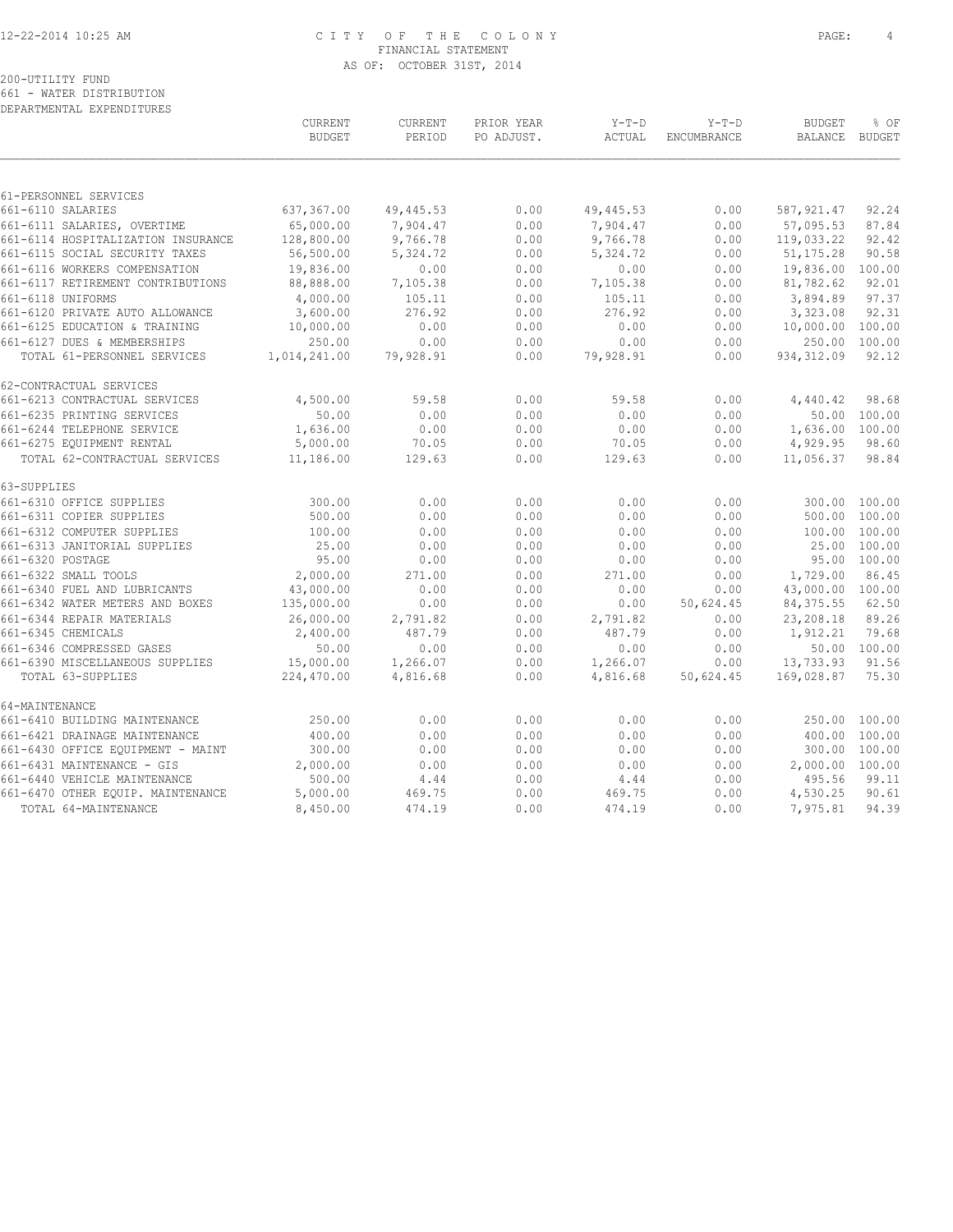#### 12-22-2014 10:25 AM C I T Y O F T H E C O L O N Y PAGE: 5 FINANCIAL STATEMENT AS OF: OCTOBER 31ST, 2014

| 200-UTILITY FUND |                                   |
|------------------|-----------------------------------|
|                  | 661 - WATER DISTRIBUTION          |
|                  | סתסווייד הואת סעת זגייואת אייסגסת |

| DEPARTMENTAL EXPENDITURES      |              |           |            |           |             |              |        |
|--------------------------------|--------------|-----------|------------|-----------|-------------|--------------|--------|
|                                | CURRENT      | CURRENT   | PRIOR YEAR | $Y-T-D$   | $Y-T-D$     | BUDGET       | % OF   |
|                                | BUDGET       | PERIOD    | PO ADJUST. | ACTUAL    | ENCUMBRANCE | BALANCE      | BUDGET |
|                                |              |           |            |           |             |              |        |
| 65-NON-CAPITAL                 |              |           |            |           |             |              |        |
| 66-CAPITAL OUTLAY              |              |           |            |           |             |              |        |
| 67-OVERHEAD ALLOCATION         |              |           |            |           |             |              |        |
| 68-SUNDRY CHARGES              |              |           |            |           |             |              |        |
| TOTAL 661 - WATER DISTRIBUTION | 1,258,347.00 | 85,349.41 | 0.00       | 85,349.41 | 50,624.45   | 1,122,373.14 | 89.19  |
|                                |              |           |            |           |             |              |        |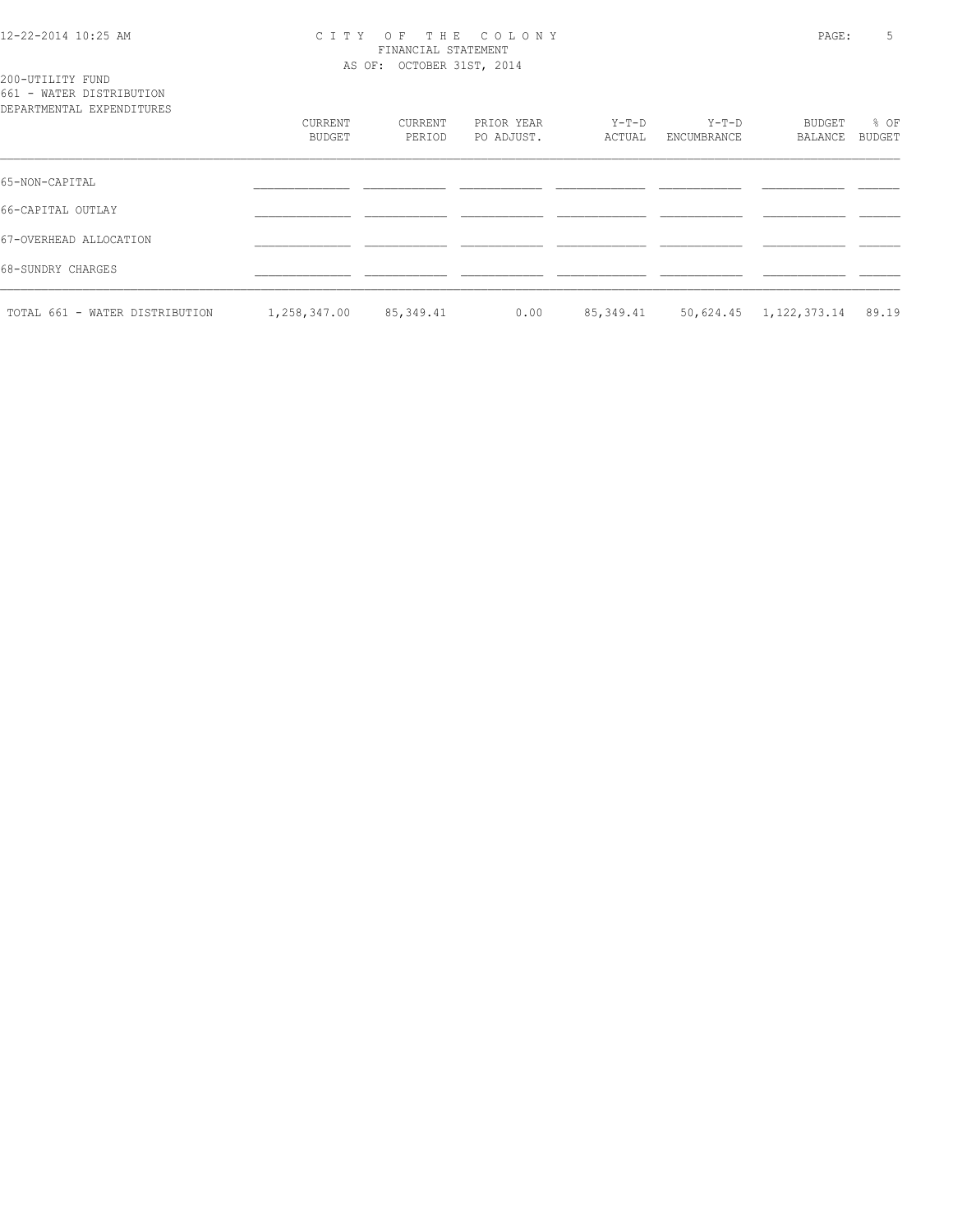#### 12-22-2014 10:25 AM C I T Y O F T H E C O L O N Y PAGE: 6 FINANCIAL STATEMENT AS OF: OCTOBER 31ST, 2014

200-UTILITY FUND 662 - WASTEWATER DEPT DEPARTMENTAL EXPENDITURES

 CURRENT CURRENT PRIOR YEAR Y-T-D Y-T-D BUDGET % OF BUDGET PERIOD PO ADJUST. ACTUAL ENCUMBRANCE BALANCE BUDGET  $\mathcal{L} = \{ \mathcal{L} = \{ \mathcal{L} = \{ \mathcal{L} = \{ \mathcal{L} = \{ \mathcal{L} = \{ \mathcal{L} = \{ \mathcal{L} = \{ \mathcal{L} = \{ \mathcal{L} = \{ \mathcal{L} = \{ \mathcal{L} = \{ \mathcal{L} = \{ \mathcal{L} = \{ \mathcal{L} = \{ \mathcal{L} = \{ \mathcal{L} = \{ \mathcal{L} = \{ \mathcal{L} = \{ \mathcal{L} = \{ \mathcal{L} = \{ \mathcal{L} = \{ \mathcal{L} = \{ \mathcal{L} = \{ \mathcal{$ 61-PERSONNEL SERVICES<br>662-6110 SALARIES 662-6110 SALARIES 186,140.00 12,121.85 0.00 12,121.85 0.00 174,018.15 93.49 662-6111 SALARIES, OVERTIME 8,000.00 909.25 0.00 909.25 0.00 7,090.75 88.63 662-6114 HOSPITALIZATION INSURANCE 40,250.00 2,431.61 0.00 2,431.61 0.00 37,818.39 93.96 662-6115 SOCIAL SECURITY TAXES 15,531.00 1,077.25 0.00 1,077.25 0.00 14,453.75 93.06 662-6116 WORKERS COMPENSATION 3,226.00 0.00 0.00 0.00 0.00 3,226.00 100.00 662-6117 RETIREMENT CONTRIBUTIONS 24,403.00 1,606.74 0.00 1,606.74 0.00 22,796.26 93.42 662-6118 UNIFORMS 2,500.00 222.01 0.00 222.01 0.00 2,277.99 91.12 662-6125 EDUCATION & TRAINING 3,600.00 0.00 0.00 0.00 0.00 3,600.00 100.00 662-6126 TRAVEL EXPENSE 500.00 0.00 0.00 0.00 0.00 500.00 100.00 662-6127 DUES & MEMBERSHIPS 111.00 0.00 0.00 0.00 0.00 111.00 100.00 TOTAL 61-PERSONNEL SERVICES 284,261.00 18,368.71 0.00 18,368.71 0.00 265,892.29 93.54 62-CONTRACTUAL SERVICES<br>662-6210 PROFESSIONAL SERVICES<br>662-6213 CONTRACTUAL SERVICES<br>663-6318 PEPMIT FEES 662-6210 PROFESSIONAL SERVICES 10,000.00 504.00 0.00 504.00 0.00 9,496.00 94.96 662-6213 CONTRACTUAL SERVICES 200,000.00 0.00 0.00 0.00 200,000.00 0.00 0.00 662-6218 PERMIT FEES 20,100.00 20,095.80 0.00 20,095.80 0.00 4.20 0.02 662-6244 TELEPHONE SERVICE 400.00 25.19 0.00 25.19 0.00 374.81 93.70 662-6275 EQUIPMENT RENTAL 1,000.00 0.00 0.00 0.00 0.00 1,000.00 100.00 TOTAL 62-CONTRACTUAL SERVICES 231,500.00 20,624.99 0.00 20,624.99 200,000.00 10,875.01 4.70 63-SUPPLIES 662-6310 OFFICE SUPPLIES 450.00 0.00 0.00 0.00 0.00 450.00 100.00 662-6311 COPIER SUPPLIES 150.00 264.57 0.00 264.57 0.00 ( 114.57) 76.38- 662-6312 COMPUTER SUPPLIES 200.00 0.00 0.00 0.00 0.00 200.00 100.00 662-6313 JANITORIAL SUPPLIES 500.00 183.95 0.00 183.95 0.00 316.05 63.21 662-6314 LAB SUPPLIES 19,000.00 2,160.58 0.00 2,160.58 0.00 16,839.42 88.63 662-6320 POSTAGE 0.00 5.63 0.00 5.63 0.00 ( 5.63) 0.00 662-6322 SMALL TOOLS 600.00 0.00 0.00 0.00 0.00 600.00 100.00 662-6323 SMALL EQUIPMENT 500.00 36.02 0.00 36.02 0.00 463.98 92.80 662-6330 BOOKS AND PERIODICALS 100.00 0.00 0.00 0.00 0.00 100.00 100.00 662-6340 FUEL AND LUBRICANTS 6,000.00 1,208.48 0.00 1,208.48 0.00 4,791.52 79.86 662-6344 REPAIR MATERIALS 8,000.00 1,096.99 0.00 1,096.99 0.00 6,903.01 86.29 662-6345 CHEMICALS 38,000.00 0.00 0.00 0.00 0.00 38,000.00 100.00 662-6360 MEDICAL SUPPLIES 25.00 0.00 0.00 0.00 0.00 25.00 100.00 662-6390 MISCELLANEOUS SUPPLIES 5,000.00 398.90 0.00 398.90 0.00 4,601.10 92.02 TOTAL 63-SUPPLIES 78,525.00 5,355.12 0.00 5,355.12 0.00 73,169.88 93.18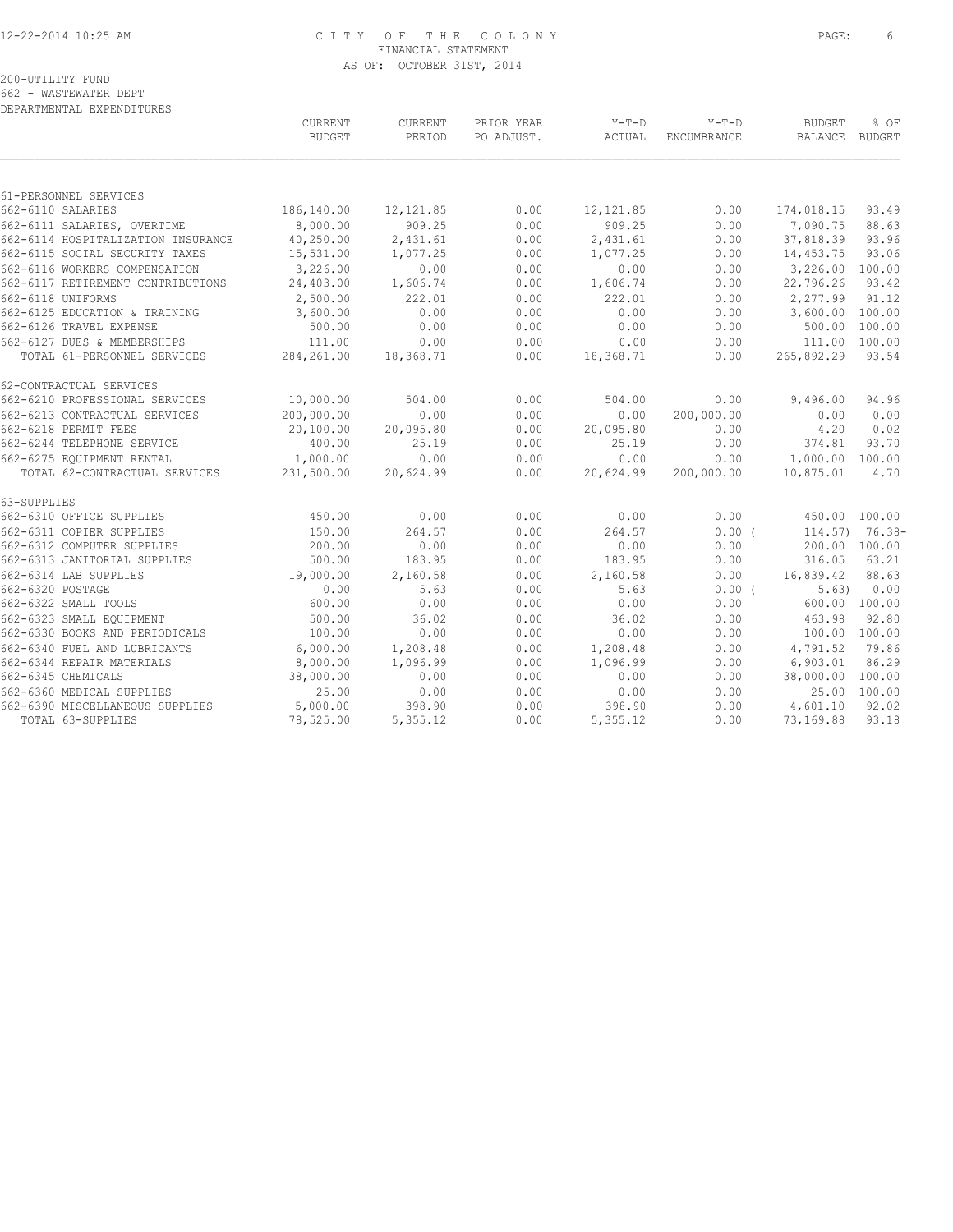#### 12-22-2014 10:25 AM C I T Y O F T H E C O L O N Y PAGE: 7 FINANCIAL STATEMENT AS OF: OCTOBER 31ST, 2014

200-UTILITY FUND

662 - WASTEWATER DEPT

| CURRENT    | CURRENT   | PRIOR YEAR | $Y-T-D$   | $Y-T-D$     | BUDGET         | % OF          |
|------------|-----------|------------|-----------|-------------|----------------|---------------|
| BUDGET     | PERIOD    | PO ADJUST. | ACTUAL    | ENCUMBRANCE | <b>BALANCE</b> | <b>BUDGET</b> |
|            |           |            |           |             |                |               |
|            |           |            |           |             |                |               |
| 50.00      | 0.00      | 0.00       | 0.00      | 0.00        | 50.00          | 100.00        |
| 10,000.00  | 0.00      | 0.00       | 0.00      | 10,000.00   | 0.00           | 0.00          |
| 2,000.00   | 0.00      | 0.00       | 0.00      | 0.00        | 2,000.00       | 100.00        |
| 50.00      | 0.00      | 0.00       | 0.00      | 0.00        | 50.00          | 100.00        |
| 53,000.00  | 7,974.13  | 5,352.13   | 7,974.13  | 0.00        | 50,378.00      | 95.05         |
| 65,100.00  | 7,974.13  | 5,352.13   | 7,974.13  | 10,000.00   | 52,478.00      | 80.61         |
|            |           |            |           |             |                |               |
|            |           |            |           |             |                |               |
|            |           |            |           |             |                |               |
| 659,386.00 | 52,322.95 | 5,352.13   | 52,322.95 | 210,000.00  | 402,415.18     | 61.03         |
|            |           |            |           |             |                |               |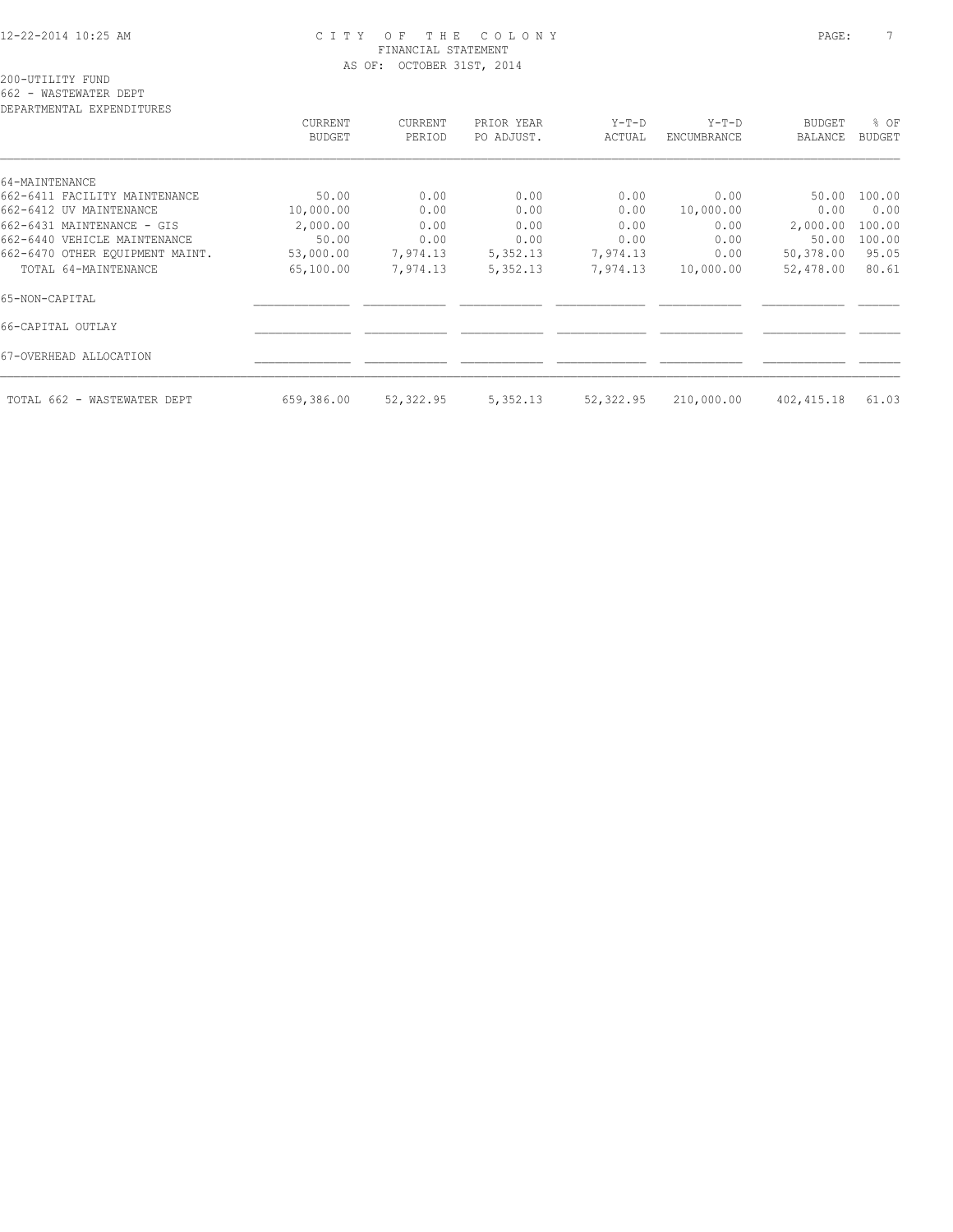#### 12-22-2014 10:25 AM C I T Y O F T H E C O L O N Y PAGE: 8 FINANCIAL STATEMENT AS OF: OCTOBER 31ST, 2014

| DEPARTMENTAL EXPENDITURES          |               |           |            |           |             |                  |               |
|------------------------------------|---------------|-----------|------------|-----------|-------------|------------------|---------------|
|                                    | CURRENT       | CURRENT   | PRIOR YEAR | $Y-T-D$   | $Y-T-D$     | <b>BUDGET</b>    | % OF          |
|                                    | <b>BUDGET</b> | PERIOD    | PO ADJUST. | ACTUAL    | ENCUMBRANCE | <b>BALANCE</b>   | BUDGET        |
|                                    |               |           |            |           |             |                  |               |
| 61-PERSONNEL SERVICES              |               |           |            |           |             |                  |               |
| 663-6110 SALARIES                  | 330,284.00    | 23,625.19 | 0.00       | 23,625.19 | 0.00        | 306,658.81       | 92.85         |
| 663-6111 SALARIES, OVERTIME        | 500.00        | 2.31      | 0.00       | 2.31      | 0.00        | 497.69           | 99.54         |
| 663-6114 HOSPITALIZATION INSURANCE | 72,450.00     | 5,479.24  | 0.00       | 5,479.24  | 0.00        | 66,970.76        | 92.44         |
| 663-6115 SOCIAL SECURITY TAXES     | 26,463.00     | 2,108.93  | 0.00       | 2,108.93  | 0.00        | 24,354.07        | 92.03         |
| 663-6116 WORKER'S COMPENSATION     | 2,228.00      | 0.00      | 0.00       | 0.00      | 0.00        | 2,228.00         | 100.00        |
| 663-6117 RETIREMENT CONTRIBUTIONS  | 41,580.00     | 2,913.26  | 0.00       | 2,913.26  | 0.00        | 38,666.74        | 92.99         |
| 663-6125 EDUCATION & TRAINING      | 4,350.00      | 300.00    | 0.00       | 300.00    | 0.00        | 4,050.00         | 93.10         |
| 663-6126 TRAVEL EXPENSE            | 1,275.00      | 355.00    | 0.00       | 355.00    | 0.00        | 920.00           | 72.16         |
| 663-6127 DUES & MEMBERSHIPS        | 100.00        | 0.00      | 0.00       | 0.00      | 0.00        | 100.00           | 100.00        |
| TOTAL 61-PERSONNEL SERVICES        | 479,230.00    | 34,783.93 | 0.00       | 34,783.93 | 0.00        | 444,446.07       | 92.74         |
| 62-CONTRACTUAL SERVICES            |               |           |            |           |             |                  |               |
| 663-6210 PROFESSIONAL SERVICES     | 750.00        | 62.54     | 0.00       | 62.54     | 0.00        | 687.46           | 91.66         |
| 663-6213 CONTRACTUAL SERVICES      | 27,000.00     | 430.00    | 0.00       | 430.00    | 9,216.00    | 17,354.00        | 64.27         |
| 663-6219 CREDIT CARD FEES          | 52,300.00     | 5,615.92  | 0.00       | 5,615.92  | 0.00        | 46,684.08        | 89.26         |
| 663-6235 PRINTING SERVICES         | 1,000.00      | 0.00      | 0.00       | 0.00      | 0.00        | 1,000.00 100.00  |               |
| 663-6275 EQUIPMENT RENTAL          | 2,600.00      | 215.20    | 0.00       | 215.20    | 2,367.20    | 17.60            | 0.68          |
| 663-6280 UNCOLLECTIBLE ACCOUNTS    | 15,000.00     | 0.00      | 0.00       | 0.00      | 0.00        | 15,000.00        | 100.00        |
| TOTAL 62-CONTRACTUAL SERVICES      | 98,650.00     | 6,323.66  | 0.00       | 6,323.66  | 11,583.20   | 80,743.14        | 81.85         |
| 63-SUPPLIES                        |               |           |            |           |             |                  |               |
| 663-6310 OFFICE SUPPLIES           | 2,000.00      | 0.00      | 0.00       | 0.00      | 0.00        | 2,000.00 100.00  |               |
| 663-6311 COPIER SUPPLIES           | 2,400.00      | 0.00      | 0.00       | 0.00      | 0.00        | 2,400.00 100.00  |               |
| 663-6312 COMPUTER SUPPLIES         | 1,600.00      | 0.00      | 0.00       | 0.00      | 0.00        | 1,600.00 100.00  |               |
| 663-6313 JANITORIAL SUPPLIES       | 70.00         | 0.00      | 0.00       | 0.00      | 0.00        |                  | 70.00 100.00  |
| 663-6320 POSTAGE                   | 68,935.00     | 1,917.48  | 0.00       | 1,917.48  | 61,200.00   | 5,817.52         | 8.44          |
| 663-6323 SMALL EQUIPMENT           | 1,000.00      | 0.00      | 0.00       | 0.00      | 0.00        | 1,000.00 100.00  |               |
| 663-6340 FUEL AND LUBRICANTS       | 50.00         | 0.00      | 0.00       | 0.00      | 0.00        |                  | 50.00 100.00  |
| 663-6390 MISCELLANEOUS SUPPLIES    | 350.00        | 0.00      | 0.00       | 0.00      | 0.00        |                  | 350.00 100.00 |
| TOTAL 63-SUPPLIES                  | 76,405.00     | 1,917.48  | 0.00       | 1,917.48  | 61,200.00   | 13,287.52        | 17.39         |
| 64-MAINTENANCE                     |               |           |            |           |             |                  |               |
| 663-6430 OFFICE EQUIPMENT - MAINT  | 26,500.00     | 0.00      | 0.00       | 0.00      | 0.00        | 26,500.00 100.00 |               |
| TOTAL 64-MAINTENANCE               | 26,500.00     | 0.00      | 0.00       | 0.00      | 0.00        | 26,500.00 100.00 |               |
| 65-NON-CAPITAL                     |               |           |            |           |             |                  |               |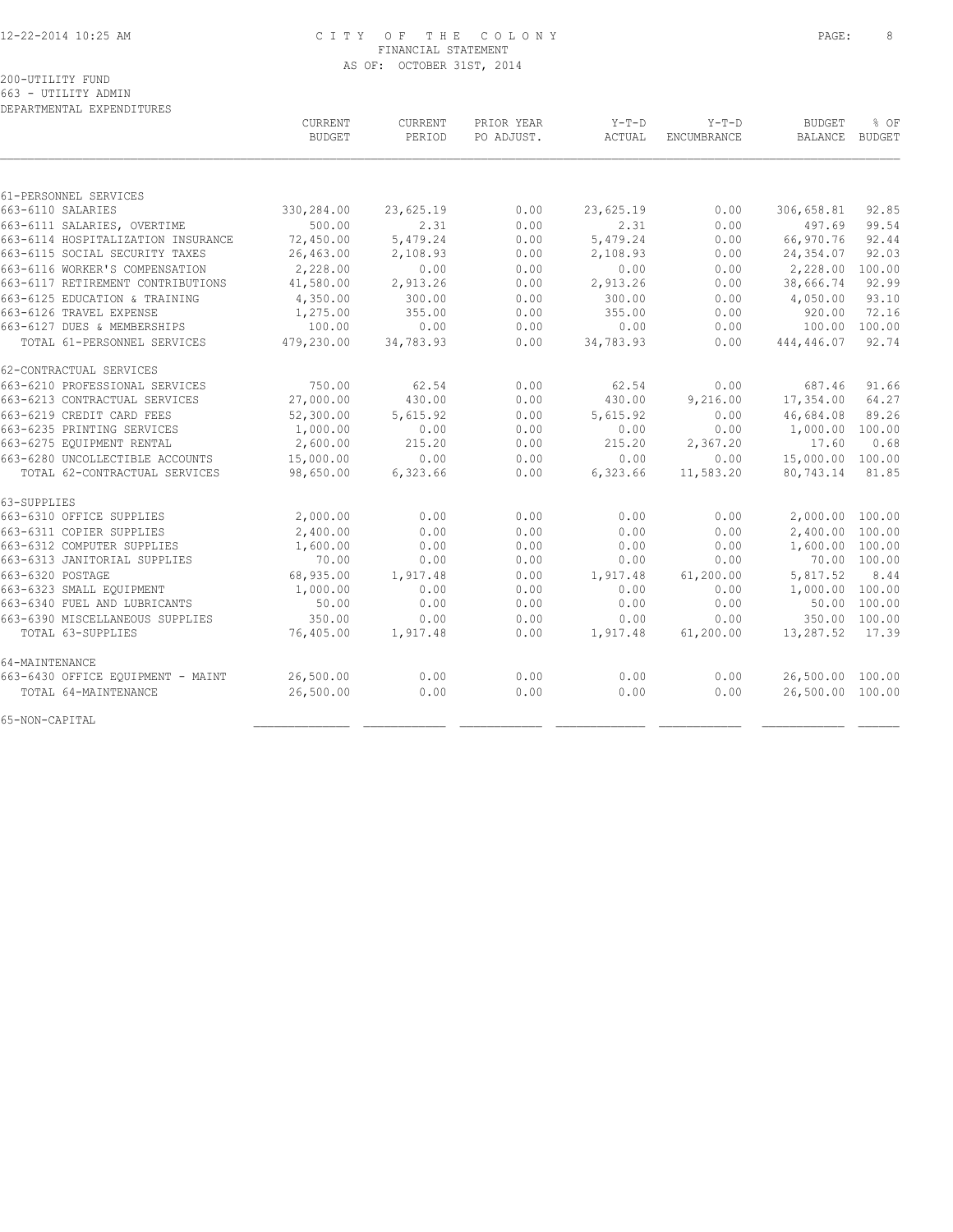# 12-22-2014 10:25 AM C I T Y O F T H E C O L O N Y PAGE: 9 FINANCIAL STATEMENT

|                                                                      |                   | AS OF: OCTOBER 31ST, 2014 |                          |                 |                      |                   |                |  |
|----------------------------------------------------------------------|-------------------|---------------------------|--------------------------|-----------------|----------------------|-------------------|----------------|--|
| 200-UTILITY FUND<br>663 - UTILITY ADMIN<br>DEPARTMENTAL EXPENDITURES |                   |                           |                          |                 |                      |                   |                |  |
|                                                                      | CURRENT<br>BUDGET | CURRENT<br>PERIOD         | PRIOR YEAR<br>PO ADJUST. | Y-T-D<br>ACTUAL | Y-T-D<br>ENCUMBRANCE | BUDGET<br>BALANCE | % OF<br>BUDGET |  |
| 66-CAPITAL OUTLAY                                                    |                   |                           |                          |                 |                      |                   |                |  |
| 67-OVERHEAD ALLOCATION                                               |                   |                           |                          |                 |                      |                   |                |  |
| TOTAL 663 - UTILITY ADMIN                                            | 680,785.00        | 43,025.07                 | 0.00                     | 43,025.07       | 72,783.20            | 564,976.73        | 82.99          |  |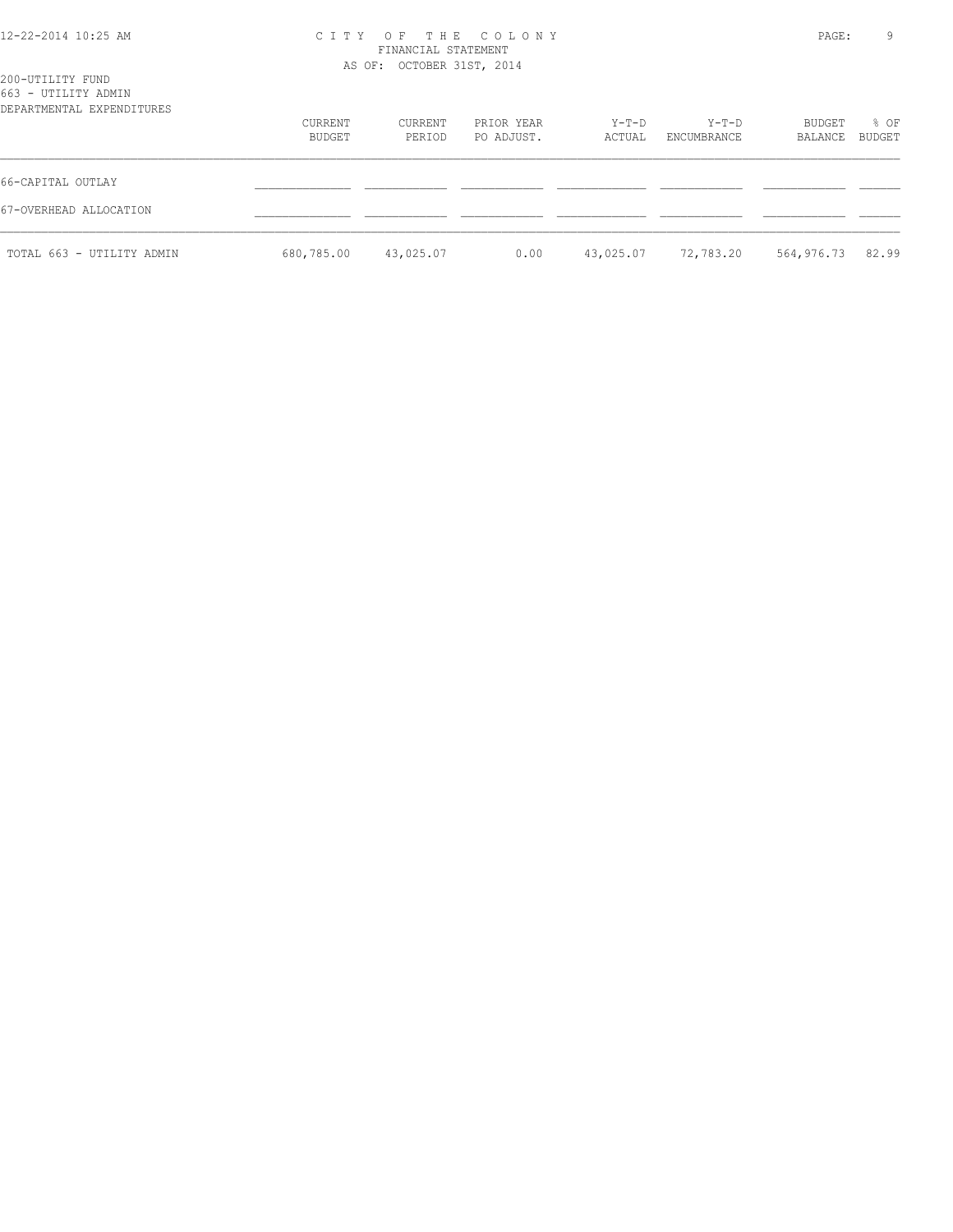## 12-22-2014 10:25 AM C I T Y O F T H E C O L O N Y PAGE: 10 FINANCIAL STATEMENT AS OF: OCTOBER 31ST, 2014

200-UTILITY FUND

666 - WATER PRODUCTION DEPARTMENTAL EXPENDITURES

| 295,028.00<br>0.00<br>23, 148. 29<br>0.00<br>271,879.71<br>666-6110 SALARIES<br>23, 148.29<br>92.15<br>24,000.00<br>863.39<br>0.00<br>863.39<br>23, 136.61<br>96.40<br>666-6111 SALARIES - OVERTIME<br>0.00<br>56,350.00<br>4,282.74<br>0.00<br>4,282.74<br>0.00<br>52,067.26<br>92.40<br>666-6114 HOSPITALIZATION INSURANCE<br>666-6115 SOCIAL SECURITY TAXES<br>25,522.00<br>2,520.26<br>0.00<br>23,001.74<br>90.13<br>2,520.26<br>0.00<br>666-6116 WORKER'S COMPENSATION<br>6,732.00<br>0.00<br>0.00<br>0.00<br>0.00<br>6,732.00<br>100.00<br>40,102.00<br>92.62<br>666-6117 RETIREMENT CONTRIBUTIONS<br>2,960.65<br>0.00<br>2,960.65<br>0.00<br>37, 141.35<br>3,318.50<br>94.81<br>666-6118 UNIFORMS<br>3,500.00<br>181.50<br>0.00<br>181.50<br>0.00<br>666-6125 EDUCATION & TRAINING<br>3,500.00<br>0.00<br>0.00<br>0.00<br>0.00<br>3,500.00 100.00<br>666-6126 TRAVEL EXPENSE<br>600.00<br>0.00<br>0.00<br>0.00<br>0.00<br>600.00 100.00<br>640.00<br>100.00<br>666-6127 DUES & MEMBERSHIPS<br>640.00<br>0.00<br>0.00<br>0.00<br>0.00<br>92.55<br>TOTAL 61-PERSONNEL SERVICES<br>455,974.00<br>33,956.83<br>0.00<br>33,956.83<br>0.00<br>422,017.17<br>666-6210 PROFESSIONAL SERVICES<br>50,200.00<br>0.00<br>0.00<br>0.00<br>0.00<br>50,200.00<br>100.00<br>33,000.00<br>0.00<br>0.00<br>27,609.00<br>83.66<br>666-6213 CONTRACTUAL SERVICES<br>0.00<br>5,391.00<br>666-6218 PERMIT FEES<br>26,500.00<br>0.00<br>26,500.00 100.00<br>0.00<br>0.00<br>0.00<br>666-6235 PRINTING SERVICES<br>2,600.00<br>0.00<br>0.00<br>0.00<br>0.00<br>2,600.00 100.00<br>666-6244 TELEPHONE SERVICE<br>1,600.00<br>0.00<br>0.00<br>0.00<br>0.00<br>1,600.00 100.00<br>666-6275 EQUIPMENT RENTAL<br>2,500.00<br>0.00<br>94.96<br>1,955.04<br>78.20<br>94.96<br>450.00<br>94.90<br>TOTAL 62-CONTRACTUAL SERVICES<br>116,400.00<br>94.96<br>0.00<br>94.96<br>5,841.00<br>110,464.04<br>0.00<br>0.00<br>0.00<br>500.00 100.00<br>500.00<br>0.00<br>300.00<br>8.84<br>0.00<br>8.84<br>164.00<br>54.67<br>127.16<br>700.00<br>0.00<br>0.00<br>0.00<br>700.00 100.00<br>0.00<br>780.73<br>1,000.00<br>219.27<br>0.00<br>219.27<br>0.00<br>78.07<br>300.00 100.00<br>300.00<br>0.00<br>0.00<br>0.00<br>0.00<br>4,000.00<br>8.29<br>0.00<br>8.29<br>3,991.71<br>99.79<br>0.00<br>5,000.00<br>0.00<br>0.00<br>0.00<br>5,000.00 100.00<br>0.00<br>500.00<br>0.00<br>0.00<br>500.00 100.00<br>0.00<br>0.00<br>16,620.41<br>97.77<br>17,000.00<br>379.59<br>0.00<br>379.59<br>0.00<br>0.00<br>0.00<br>0.00<br>3,000.00 100.00<br>3,000.00<br>0.00<br>3,335.15<br>3,335.15<br>9,693.50<br>28.13<br>34,460.00<br>0.00<br>21, 431.35<br>0.00<br>0.00<br>300.00 100.00<br>300.00<br>0.00<br>0.00<br>200.00<br>0.00<br>0.00<br>0.00<br>200.00 100.00<br>0.00<br>0.00<br>1,670,000.00<br>0.00<br>0.00<br>0.00<br>1,670,000.00 100.00<br>250,000.00<br>0.00<br>0.00<br>0.00<br>250,000.00 100.00<br>0.00<br>40,000.00<br>0.00<br>0.00<br>0.00<br>0.00<br>40,000.00 100.00<br>600.00<br>600.00 100.00<br>0.00<br>0.00<br>0.00<br>0.00<br>83.36<br>4,000.00<br>665.55<br>0.00<br>665.55<br>3,334.45<br>0.00<br>98.71<br>TOTAL 63-SUPPLIES<br>2,031,860.00<br>0.00<br>4,616.69<br>21,558.51<br>2,005,684.80<br>4,616.69 |                                 | CURRENT<br><b>BUDGET</b> | <b>CURRENT</b><br>PERIOD | PRIOR YEAR<br>PO ADJUST. | $Y-T-D$<br>ACTUAL | $Y-T-D$<br>ENCUMBRANCE | <b>BUDGET</b><br>BALANCE | % OF<br><b>BUDGET</b> |
|------------------------------------------------------------------------------------------------------------------------------------------------------------------------------------------------------------------------------------------------------------------------------------------------------------------------------------------------------------------------------------------------------------------------------------------------------------------------------------------------------------------------------------------------------------------------------------------------------------------------------------------------------------------------------------------------------------------------------------------------------------------------------------------------------------------------------------------------------------------------------------------------------------------------------------------------------------------------------------------------------------------------------------------------------------------------------------------------------------------------------------------------------------------------------------------------------------------------------------------------------------------------------------------------------------------------------------------------------------------------------------------------------------------------------------------------------------------------------------------------------------------------------------------------------------------------------------------------------------------------------------------------------------------------------------------------------------------------------------------------------------------------------------------------------------------------------------------------------------------------------------------------------------------------------------------------------------------------------------------------------------------------------------------------------------------------------------------------------------------------------------------------------------------------------------------------------------------------------------------------------------------------------------------------------------------------------------------------------------------------------------------------------------------------------------------------------------------------------------------------------------------------------------------------------------------------------------------------------------------------------------------------------------------------------------------------------------------------------------------------------------------------------------------------------------------------------------------------------------------------------------------------------------------------------------------------------------------------------------------------------------------------------------------------------------------------------------------------------------------------------------------------------------------------------------------|---------------------------------|--------------------------|--------------------------|--------------------------|-------------------|------------------------|--------------------------|-----------------------|
|                                                                                                                                                                                                                                                                                                                                                                                                                                                                                                                                                                                                                                                                                                                                                                                                                                                                                                                                                                                                                                                                                                                                                                                                                                                                                                                                                                                                                                                                                                                                                                                                                                                                                                                                                                                                                                                                                                                                                                                                                                                                                                                                                                                                                                                                                                                                                                                                                                                                                                                                                                                                                                                                                                                                                                                                                                                                                                                                                                                                                                                                                                                                                                                          |                                 |                          |                          |                          |                   |                        |                          |                       |
|                                                                                                                                                                                                                                                                                                                                                                                                                                                                                                                                                                                                                                                                                                                                                                                                                                                                                                                                                                                                                                                                                                                                                                                                                                                                                                                                                                                                                                                                                                                                                                                                                                                                                                                                                                                                                                                                                                                                                                                                                                                                                                                                                                                                                                                                                                                                                                                                                                                                                                                                                                                                                                                                                                                                                                                                                                                                                                                                                                                                                                                                                                                                                                                          | 61-PERSONNEL SERVICES           |                          |                          |                          |                   |                        |                          |                       |
|                                                                                                                                                                                                                                                                                                                                                                                                                                                                                                                                                                                                                                                                                                                                                                                                                                                                                                                                                                                                                                                                                                                                                                                                                                                                                                                                                                                                                                                                                                                                                                                                                                                                                                                                                                                                                                                                                                                                                                                                                                                                                                                                                                                                                                                                                                                                                                                                                                                                                                                                                                                                                                                                                                                                                                                                                                                                                                                                                                                                                                                                                                                                                                                          |                                 |                          |                          |                          |                   |                        |                          |                       |
|                                                                                                                                                                                                                                                                                                                                                                                                                                                                                                                                                                                                                                                                                                                                                                                                                                                                                                                                                                                                                                                                                                                                                                                                                                                                                                                                                                                                                                                                                                                                                                                                                                                                                                                                                                                                                                                                                                                                                                                                                                                                                                                                                                                                                                                                                                                                                                                                                                                                                                                                                                                                                                                                                                                                                                                                                                                                                                                                                                                                                                                                                                                                                                                          |                                 |                          |                          |                          |                   |                        |                          |                       |
|                                                                                                                                                                                                                                                                                                                                                                                                                                                                                                                                                                                                                                                                                                                                                                                                                                                                                                                                                                                                                                                                                                                                                                                                                                                                                                                                                                                                                                                                                                                                                                                                                                                                                                                                                                                                                                                                                                                                                                                                                                                                                                                                                                                                                                                                                                                                                                                                                                                                                                                                                                                                                                                                                                                                                                                                                                                                                                                                                                                                                                                                                                                                                                                          |                                 |                          |                          |                          |                   |                        |                          |                       |
|                                                                                                                                                                                                                                                                                                                                                                                                                                                                                                                                                                                                                                                                                                                                                                                                                                                                                                                                                                                                                                                                                                                                                                                                                                                                                                                                                                                                                                                                                                                                                                                                                                                                                                                                                                                                                                                                                                                                                                                                                                                                                                                                                                                                                                                                                                                                                                                                                                                                                                                                                                                                                                                                                                                                                                                                                                                                                                                                                                                                                                                                                                                                                                                          |                                 |                          |                          |                          |                   |                        |                          |                       |
|                                                                                                                                                                                                                                                                                                                                                                                                                                                                                                                                                                                                                                                                                                                                                                                                                                                                                                                                                                                                                                                                                                                                                                                                                                                                                                                                                                                                                                                                                                                                                                                                                                                                                                                                                                                                                                                                                                                                                                                                                                                                                                                                                                                                                                                                                                                                                                                                                                                                                                                                                                                                                                                                                                                                                                                                                                                                                                                                                                                                                                                                                                                                                                                          |                                 |                          |                          |                          |                   |                        |                          |                       |
|                                                                                                                                                                                                                                                                                                                                                                                                                                                                                                                                                                                                                                                                                                                                                                                                                                                                                                                                                                                                                                                                                                                                                                                                                                                                                                                                                                                                                                                                                                                                                                                                                                                                                                                                                                                                                                                                                                                                                                                                                                                                                                                                                                                                                                                                                                                                                                                                                                                                                                                                                                                                                                                                                                                                                                                                                                                                                                                                                                                                                                                                                                                                                                                          |                                 |                          |                          |                          |                   |                        |                          |                       |
|                                                                                                                                                                                                                                                                                                                                                                                                                                                                                                                                                                                                                                                                                                                                                                                                                                                                                                                                                                                                                                                                                                                                                                                                                                                                                                                                                                                                                                                                                                                                                                                                                                                                                                                                                                                                                                                                                                                                                                                                                                                                                                                                                                                                                                                                                                                                                                                                                                                                                                                                                                                                                                                                                                                                                                                                                                                                                                                                                                                                                                                                                                                                                                                          |                                 |                          |                          |                          |                   |                        |                          |                       |
|                                                                                                                                                                                                                                                                                                                                                                                                                                                                                                                                                                                                                                                                                                                                                                                                                                                                                                                                                                                                                                                                                                                                                                                                                                                                                                                                                                                                                                                                                                                                                                                                                                                                                                                                                                                                                                                                                                                                                                                                                                                                                                                                                                                                                                                                                                                                                                                                                                                                                                                                                                                                                                                                                                                                                                                                                                                                                                                                                                                                                                                                                                                                                                                          |                                 |                          |                          |                          |                   |                        |                          |                       |
|                                                                                                                                                                                                                                                                                                                                                                                                                                                                                                                                                                                                                                                                                                                                                                                                                                                                                                                                                                                                                                                                                                                                                                                                                                                                                                                                                                                                                                                                                                                                                                                                                                                                                                                                                                                                                                                                                                                                                                                                                                                                                                                                                                                                                                                                                                                                                                                                                                                                                                                                                                                                                                                                                                                                                                                                                                                                                                                                                                                                                                                                                                                                                                                          |                                 |                          |                          |                          |                   |                        |                          |                       |
|                                                                                                                                                                                                                                                                                                                                                                                                                                                                                                                                                                                                                                                                                                                                                                                                                                                                                                                                                                                                                                                                                                                                                                                                                                                                                                                                                                                                                                                                                                                                                                                                                                                                                                                                                                                                                                                                                                                                                                                                                                                                                                                                                                                                                                                                                                                                                                                                                                                                                                                                                                                                                                                                                                                                                                                                                                                                                                                                                                                                                                                                                                                                                                                          |                                 |                          |                          |                          |                   |                        |                          |                       |
|                                                                                                                                                                                                                                                                                                                                                                                                                                                                                                                                                                                                                                                                                                                                                                                                                                                                                                                                                                                                                                                                                                                                                                                                                                                                                                                                                                                                                                                                                                                                                                                                                                                                                                                                                                                                                                                                                                                                                                                                                                                                                                                                                                                                                                                                                                                                                                                                                                                                                                                                                                                                                                                                                                                                                                                                                                                                                                                                                                                                                                                                                                                                                                                          |                                 |                          |                          |                          |                   |                        |                          |                       |
|                                                                                                                                                                                                                                                                                                                                                                                                                                                                                                                                                                                                                                                                                                                                                                                                                                                                                                                                                                                                                                                                                                                                                                                                                                                                                                                                                                                                                                                                                                                                                                                                                                                                                                                                                                                                                                                                                                                                                                                                                                                                                                                                                                                                                                                                                                                                                                                                                                                                                                                                                                                                                                                                                                                                                                                                                                                                                                                                                                                                                                                                                                                                                                                          | 62-CONTRACTUAL SERVICES         |                          |                          |                          |                   |                        |                          |                       |
|                                                                                                                                                                                                                                                                                                                                                                                                                                                                                                                                                                                                                                                                                                                                                                                                                                                                                                                                                                                                                                                                                                                                                                                                                                                                                                                                                                                                                                                                                                                                                                                                                                                                                                                                                                                                                                                                                                                                                                                                                                                                                                                                                                                                                                                                                                                                                                                                                                                                                                                                                                                                                                                                                                                                                                                                                                                                                                                                                                                                                                                                                                                                                                                          |                                 |                          |                          |                          |                   |                        |                          |                       |
|                                                                                                                                                                                                                                                                                                                                                                                                                                                                                                                                                                                                                                                                                                                                                                                                                                                                                                                                                                                                                                                                                                                                                                                                                                                                                                                                                                                                                                                                                                                                                                                                                                                                                                                                                                                                                                                                                                                                                                                                                                                                                                                                                                                                                                                                                                                                                                                                                                                                                                                                                                                                                                                                                                                                                                                                                                                                                                                                                                                                                                                                                                                                                                                          |                                 |                          |                          |                          |                   |                        |                          |                       |
|                                                                                                                                                                                                                                                                                                                                                                                                                                                                                                                                                                                                                                                                                                                                                                                                                                                                                                                                                                                                                                                                                                                                                                                                                                                                                                                                                                                                                                                                                                                                                                                                                                                                                                                                                                                                                                                                                                                                                                                                                                                                                                                                                                                                                                                                                                                                                                                                                                                                                                                                                                                                                                                                                                                                                                                                                                                                                                                                                                                                                                                                                                                                                                                          |                                 |                          |                          |                          |                   |                        |                          |                       |
|                                                                                                                                                                                                                                                                                                                                                                                                                                                                                                                                                                                                                                                                                                                                                                                                                                                                                                                                                                                                                                                                                                                                                                                                                                                                                                                                                                                                                                                                                                                                                                                                                                                                                                                                                                                                                                                                                                                                                                                                                                                                                                                                                                                                                                                                                                                                                                                                                                                                                                                                                                                                                                                                                                                                                                                                                                                                                                                                                                                                                                                                                                                                                                                          |                                 |                          |                          |                          |                   |                        |                          |                       |
|                                                                                                                                                                                                                                                                                                                                                                                                                                                                                                                                                                                                                                                                                                                                                                                                                                                                                                                                                                                                                                                                                                                                                                                                                                                                                                                                                                                                                                                                                                                                                                                                                                                                                                                                                                                                                                                                                                                                                                                                                                                                                                                                                                                                                                                                                                                                                                                                                                                                                                                                                                                                                                                                                                                                                                                                                                                                                                                                                                                                                                                                                                                                                                                          |                                 |                          |                          |                          |                   |                        |                          |                       |
|                                                                                                                                                                                                                                                                                                                                                                                                                                                                                                                                                                                                                                                                                                                                                                                                                                                                                                                                                                                                                                                                                                                                                                                                                                                                                                                                                                                                                                                                                                                                                                                                                                                                                                                                                                                                                                                                                                                                                                                                                                                                                                                                                                                                                                                                                                                                                                                                                                                                                                                                                                                                                                                                                                                                                                                                                                                                                                                                                                                                                                                                                                                                                                                          |                                 |                          |                          |                          |                   |                        |                          |                       |
|                                                                                                                                                                                                                                                                                                                                                                                                                                                                                                                                                                                                                                                                                                                                                                                                                                                                                                                                                                                                                                                                                                                                                                                                                                                                                                                                                                                                                                                                                                                                                                                                                                                                                                                                                                                                                                                                                                                                                                                                                                                                                                                                                                                                                                                                                                                                                                                                                                                                                                                                                                                                                                                                                                                                                                                                                                                                                                                                                                                                                                                                                                                                                                                          |                                 |                          |                          |                          |                   |                        |                          |                       |
|                                                                                                                                                                                                                                                                                                                                                                                                                                                                                                                                                                                                                                                                                                                                                                                                                                                                                                                                                                                                                                                                                                                                                                                                                                                                                                                                                                                                                                                                                                                                                                                                                                                                                                                                                                                                                                                                                                                                                                                                                                                                                                                                                                                                                                                                                                                                                                                                                                                                                                                                                                                                                                                                                                                                                                                                                                                                                                                                                                                                                                                                                                                                                                                          | 63-SUPPLIES                     |                          |                          |                          |                   |                        |                          |                       |
|                                                                                                                                                                                                                                                                                                                                                                                                                                                                                                                                                                                                                                                                                                                                                                                                                                                                                                                                                                                                                                                                                                                                                                                                                                                                                                                                                                                                                                                                                                                                                                                                                                                                                                                                                                                                                                                                                                                                                                                                                                                                                                                                                                                                                                                                                                                                                                                                                                                                                                                                                                                                                                                                                                                                                                                                                                                                                                                                                                                                                                                                                                                                                                                          | 666-6310 OFFICE SUPPLIES        |                          |                          |                          |                   |                        |                          |                       |
|                                                                                                                                                                                                                                                                                                                                                                                                                                                                                                                                                                                                                                                                                                                                                                                                                                                                                                                                                                                                                                                                                                                                                                                                                                                                                                                                                                                                                                                                                                                                                                                                                                                                                                                                                                                                                                                                                                                                                                                                                                                                                                                                                                                                                                                                                                                                                                                                                                                                                                                                                                                                                                                                                                                                                                                                                                                                                                                                                                                                                                                                                                                                                                                          | 666-6311 COPIER SUPPLIES        |                          |                          |                          |                   |                        |                          |                       |
|                                                                                                                                                                                                                                                                                                                                                                                                                                                                                                                                                                                                                                                                                                                                                                                                                                                                                                                                                                                                                                                                                                                                                                                                                                                                                                                                                                                                                                                                                                                                                                                                                                                                                                                                                                                                                                                                                                                                                                                                                                                                                                                                                                                                                                                                                                                                                                                                                                                                                                                                                                                                                                                                                                                                                                                                                                                                                                                                                                                                                                                                                                                                                                                          | 666-6312 COMPUTER SUPPLIES      |                          |                          |                          |                   |                        |                          |                       |
|                                                                                                                                                                                                                                                                                                                                                                                                                                                                                                                                                                                                                                                                                                                                                                                                                                                                                                                                                                                                                                                                                                                                                                                                                                                                                                                                                                                                                                                                                                                                                                                                                                                                                                                                                                                                                                                                                                                                                                                                                                                                                                                                                                                                                                                                                                                                                                                                                                                                                                                                                                                                                                                                                                                                                                                                                                                                                                                                                                                                                                                                                                                                                                                          | 666-6313 JANITORIAL SUPPLIES    |                          |                          |                          |                   |                        |                          |                       |
|                                                                                                                                                                                                                                                                                                                                                                                                                                                                                                                                                                                                                                                                                                                                                                                                                                                                                                                                                                                                                                                                                                                                                                                                                                                                                                                                                                                                                                                                                                                                                                                                                                                                                                                                                                                                                                                                                                                                                                                                                                                                                                                                                                                                                                                                                                                                                                                                                                                                                                                                                                                                                                                                                                                                                                                                                                                                                                                                                                                                                                                                                                                                                                                          | 666-6320 POSTAGE                |                          |                          |                          |                   |                        |                          |                       |
|                                                                                                                                                                                                                                                                                                                                                                                                                                                                                                                                                                                                                                                                                                                                                                                                                                                                                                                                                                                                                                                                                                                                                                                                                                                                                                                                                                                                                                                                                                                                                                                                                                                                                                                                                                                                                                                                                                                                                                                                                                                                                                                                                                                                                                                                                                                                                                                                                                                                                                                                                                                                                                                                                                                                                                                                                                                                                                                                                                                                                                                                                                                                                                                          | 666-6322 SMALL TOOLS            |                          |                          |                          |                   |                        |                          |                       |
|                                                                                                                                                                                                                                                                                                                                                                                                                                                                                                                                                                                                                                                                                                                                                                                                                                                                                                                                                                                                                                                                                                                                                                                                                                                                                                                                                                                                                                                                                                                                                                                                                                                                                                                                                                                                                                                                                                                                                                                                                                                                                                                                                                                                                                                                                                                                                                                                                                                                                                                                                                                                                                                                                                                                                                                                                                                                                                                                                                                                                                                                                                                                                                                          | 666-6323 SMALL EQUIPMENT        |                          |                          |                          |                   |                        |                          |                       |
|                                                                                                                                                                                                                                                                                                                                                                                                                                                                                                                                                                                                                                                                                                                                                                                                                                                                                                                                                                                                                                                                                                                                                                                                                                                                                                                                                                                                                                                                                                                                                                                                                                                                                                                                                                                                                                                                                                                                                                                                                                                                                                                                                                                                                                                                                                                                                                                                                                                                                                                                                                                                                                                                                                                                                                                                                                                                                                                                                                                                                                                                                                                                                                                          | 666-6330 BOOKS & PERIODICALS    |                          |                          |                          |                   |                        |                          |                       |
|                                                                                                                                                                                                                                                                                                                                                                                                                                                                                                                                                                                                                                                                                                                                                                                                                                                                                                                                                                                                                                                                                                                                                                                                                                                                                                                                                                                                                                                                                                                                                                                                                                                                                                                                                                                                                                                                                                                                                                                                                                                                                                                                                                                                                                                                                                                                                                                                                                                                                                                                                                                                                                                                                                                                                                                                                                                                                                                                                                                                                                                                                                                                                                                          | 666-6340 FUEL AND LUBRICANTS    |                          |                          |                          |                   |                        |                          |                       |
|                                                                                                                                                                                                                                                                                                                                                                                                                                                                                                                                                                                                                                                                                                                                                                                                                                                                                                                                                                                                                                                                                                                                                                                                                                                                                                                                                                                                                                                                                                                                                                                                                                                                                                                                                                                                                                                                                                                                                                                                                                                                                                                                                                                                                                                                                                                                                                                                                                                                                                                                                                                                                                                                                                                                                                                                                                                                                                                                                                                                                                                                                                                                                                                          | 666-6344 REPAIR MATERIALS       |                          |                          |                          |                   |                        |                          |                       |
|                                                                                                                                                                                                                                                                                                                                                                                                                                                                                                                                                                                                                                                                                                                                                                                                                                                                                                                                                                                                                                                                                                                                                                                                                                                                                                                                                                                                                                                                                                                                                                                                                                                                                                                                                                                                                                                                                                                                                                                                                                                                                                                                                                                                                                                                                                                                                                                                                                                                                                                                                                                                                                                                                                                                                                                                                                                                                                                                                                                                                                                                                                                                                                                          | 666-6345 CHEMICALS              |                          |                          |                          |                   |                        |                          |                       |
|                                                                                                                                                                                                                                                                                                                                                                                                                                                                                                                                                                                                                                                                                                                                                                                                                                                                                                                                                                                                                                                                                                                                                                                                                                                                                                                                                                                                                                                                                                                                                                                                                                                                                                                                                                                                                                                                                                                                                                                                                                                                                                                                                                                                                                                                                                                                                                                                                                                                                                                                                                                                                                                                                                                                                                                                                                                                                                                                                                                                                                                                                                                                                                                          | 666-6346 COMPRESSED GASES       |                          |                          |                          |                   |                        |                          |                       |
|                                                                                                                                                                                                                                                                                                                                                                                                                                                                                                                                                                                                                                                                                                                                                                                                                                                                                                                                                                                                                                                                                                                                                                                                                                                                                                                                                                                                                                                                                                                                                                                                                                                                                                                                                                                                                                                                                                                                                                                                                                                                                                                                                                                                                                                                                                                                                                                                                                                                                                                                                                                                                                                                                                                                                                                                                                                                                                                                                                                                                                                                                                                                                                                          | 666-6360 MEDICAL SUPPLIES       |                          |                          |                          |                   |                        |                          |                       |
|                                                                                                                                                                                                                                                                                                                                                                                                                                                                                                                                                                                                                                                                                                                                                                                                                                                                                                                                                                                                                                                                                                                                                                                                                                                                                                                                                                                                                                                                                                                                                                                                                                                                                                                                                                                                                                                                                                                                                                                                                                                                                                                                                                                                                                                                                                                                                                                                                                                                                                                                                                                                                                                                                                                                                                                                                                                                                                                                                                                                                                                                                                                                                                                          | 666-6370 DALLAS WATER PURCHASES |                          |                          |                          |                   |                        |                          |                       |
|                                                                                                                                                                                                                                                                                                                                                                                                                                                                                                                                                                                                                                                                                                                                                                                                                                                                                                                                                                                                                                                                                                                                                                                                                                                                                                                                                                                                                                                                                                                                                                                                                                                                                                                                                                                                                                                                                                                                                                                                                                                                                                                                                                                                                                                                                                                                                                                                                                                                                                                                                                                                                                                                                                                                                                                                                                                                                                                                                                                                                                                                                                                                                                                          | 666-6371 PLANO WATER PURCHASES  |                          |                          |                          |                   |                        |                          |                       |
|                                                                                                                                                                                                                                                                                                                                                                                                                                                                                                                                                                                                                                                                                                                                                                                                                                                                                                                                                                                                                                                                                                                                                                                                                                                                                                                                                                                                                                                                                                                                                                                                                                                                                                                                                                                                                                                                                                                                                                                                                                                                                                                                                                                                                                                                                                                                                                                                                                                                                                                                                                                                                                                                                                                                                                                                                                                                                                                                                                                                                                                                                                                                                                                          | 666-6372 NTGWCD FEES            |                          |                          |                          |                   |                        |                          |                       |
|                                                                                                                                                                                                                                                                                                                                                                                                                                                                                                                                                                                                                                                                                                                                                                                                                                                                                                                                                                                                                                                                                                                                                                                                                                                                                                                                                                                                                                                                                                                                                                                                                                                                                                                                                                                                                                                                                                                                                                                                                                                                                                                                                                                                                                                                                                                                                                                                                                                                                                                                                                                                                                                                                                                                                                                                                                                                                                                                                                                                                                                                                                                                                                                          | 666-6389 MISC BUILDING SUPPLIES |                          |                          |                          |                   |                        |                          |                       |
|                                                                                                                                                                                                                                                                                                                                                                                                                                                                                                                                                                                                                                                                                                                                                                                                                                                                                                                                                                                                                                                                                                                                                                                                                                                                                                                                                                                                                                                                                                                                                                                                                                                                                                                                                                                                                                                                                                                                                                                                                                                                                                                                                                                                                                                                                                                                                                                                                                                                                                                                                                                                                                                                                                                                                                                                                                                                                                                                                                                                                                                                                                                                                                                          | 666-6390 MISCELLANEOUS SUPPLIES |                          |                          |                          |                   |                        |                          |                       |
|                                                                                                                                                                                                                                                                                                                                                                                                                                                                                                                                                                                                                                                                                                                                                                                                                                                                                                                                                                                                                                                                                                                                                                                                                                                                                                                                                                                                                                                                                                                                                                                                                                                                                                                                                                                                                                                                                                                                                                                                                                                                                                                                                                                                                                                                                                                                                                                                                                                                                                                                                                                                                                                                                                                                                                                                                                                                                                                                                                                                                                                                                                                                                                                          |                                 |                          |                          |                          |                   |                        |                          |                       |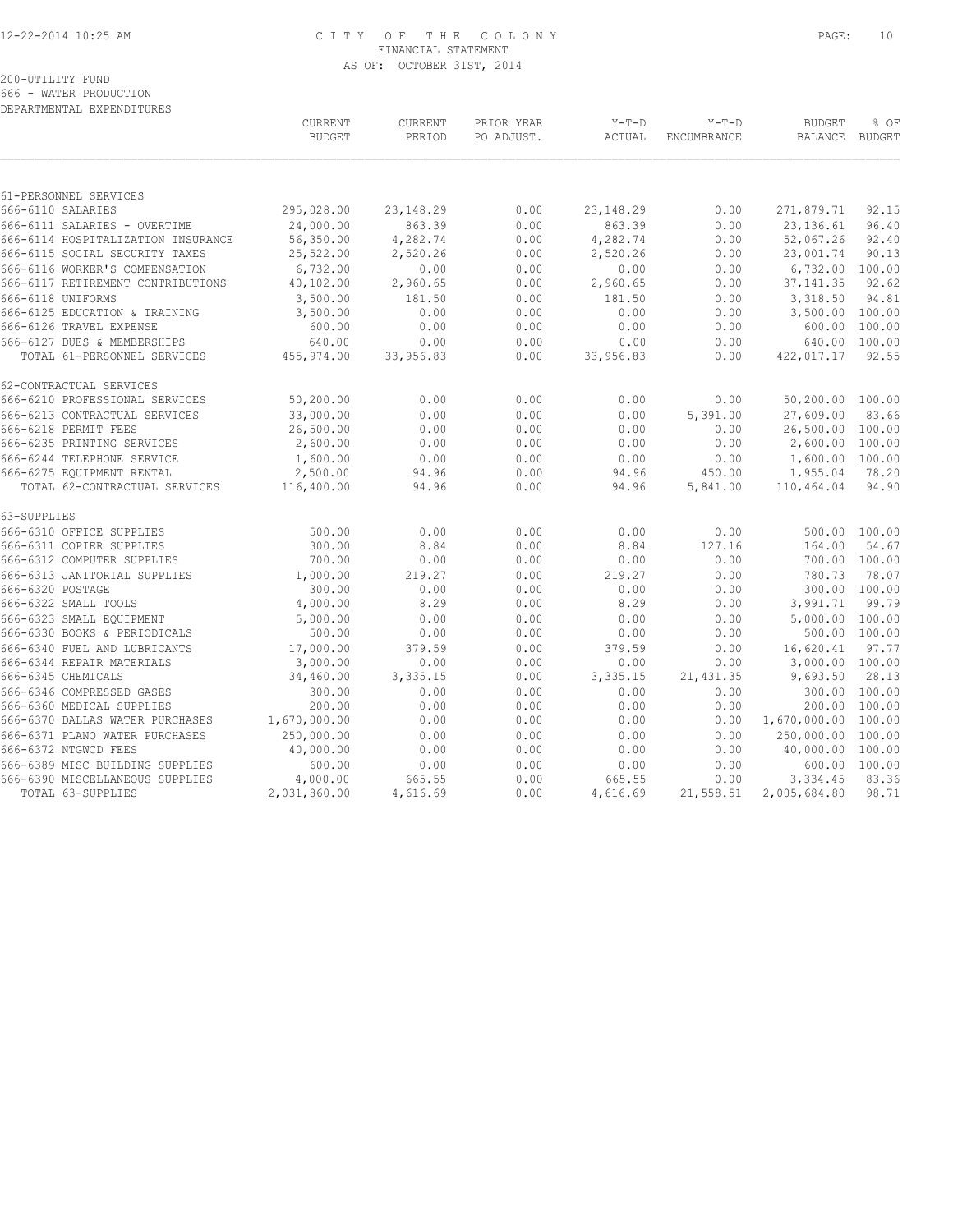## 12-22-2014 10:25 AM C I T Y O F T H E C O L O N Y PAGE: 11 FINANCIAL STATEMENT AS OF: OCTOBER 31ST, 2014

200-UTILITY FUND

666 - WATER PRODUCTION

| DEPARTMENTAL EXPENDITURES         |                          |                   |                          |                   |                               |                          |                       |
|-----------------------------------|--------------------------|-------------------|--------------------------|-------------------|-------------------------------|--------------------------|-----------------------|
|                                   | CURRENT<br><b>BUDGET</b> | CURRENT<br>PERIOD | PRIOR YEAR<br>PO ADJUST. | $Y-T-D$<br>ACTUAL | $Y-T-D$<br><b>ENCUMBRANCE</b> | <b>BUDGET</b><br>BALANCE | % OF<br><b>BUDGET</b> |
| 64-MAINTENANCE                    |                          |                   |                          |                   |                               |                          |                       |
| 666-6410 BUILDING MAINTENANCE     | 4,000.00                 | 0.00              | 0.00                     | 0.00              | 0.00                          | 4,000.00 100.00          |                       |
| 666-6411 FACILITY MAINTENANCE     | 3,000.00                 | 0.00              | 0.00                     | 0.00              | 0.00                          | 3,000.00                 | 100.00                |
| 666-6430 OFFICE EQUIPMENT-MAINT.  | 500.00                   | 0.00              | 0.00                     | 0.00              | 0.00                          | 500.00                   | 100.00                |
| 666-6431 MAINTENANCE - GIS        | 2,000.00                 | 0.00              | 0.00                     | 0.00              | 0.00                          | 2,000.00                 | 100.00                |
| 666-6440 VEHICLE MAINTENANCE      | 500.00                   | 0.00              | 0.00                     | 0.00              | 0.00                          | 500.00                   | 100.00                |
| 666-6445 RADIO MAINTENANCE        | 300.00                   | 0.00              | 0.00                     | 0.00              | 0.00                          | 300.00                   | 100.00                |
| 666-6460 MAINTENANCE - IRRIGATION | 1,500.00                 | 0.00              | 0.00                     | 0.00              | 0.00                          | 1,500.00                 | 100.00                |
| 666-6470 OTHER EOUIPMENT-MAINT.   | 154,000.00               | 33, 111.20        | 29,359.87                | 33, 111.20        | 25,390.00                     | 124,858.67               | 81.08                 |
| TOTAL 64-MAINTENANCE              | 165,800.00               | 33, 111.20        | 29,359.87                | 33, 111.20        | 25,390.00                     | 136,658.67               | 82.42                 |
| 65-NON-CAPITAL                    |                          |                   |                          |                   |                               |                          |                       |
| 66-CAPITAL OUTLAY                 |                          |                   |                          |                   |                               |                          |                       |
| 67-OVERHEAD ALLOCATION            |                          |                   |                          |                   |                               |                          |                       |
| 68-SUNDRY CHARGES                 |                          |                   |                          |                   |                               |                          |                       |
| TOTAL 666 - WATER PRODUCTION      | 2,770,034.00             | 71,779.68         | 29,359.87                | 71,779.68         | 52,789.51                     | 2,674,824.68             | 96.56                 |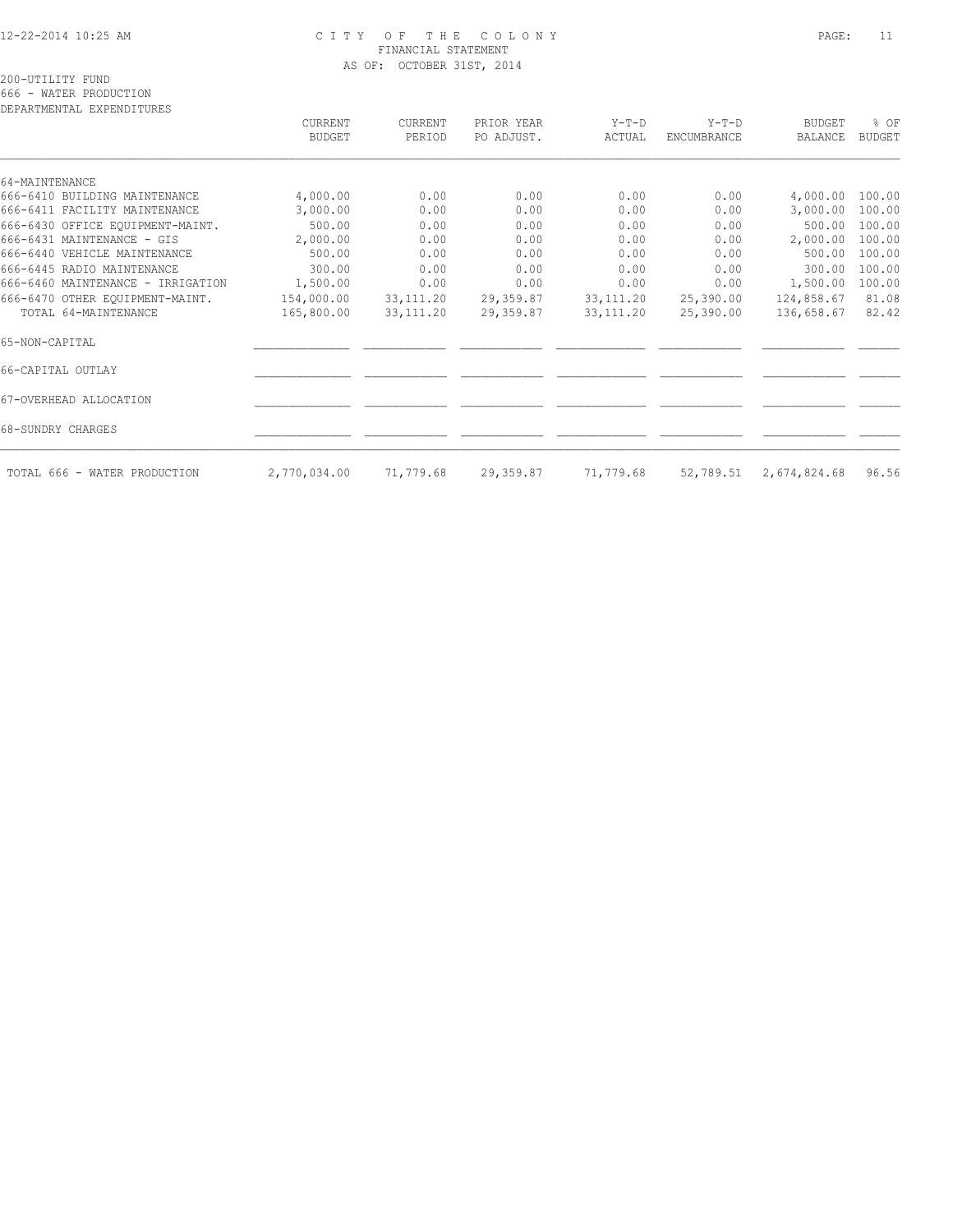# 12-22-2014 10:25 AM C I T Y O F T H E C O L O N Y PAGE: 12 FINANCIAL STATEMENT AS OF: OCTOBER 31ST, 2014

# 200-UTILITY FUND

667 - PUBLIC WORKS ADMIN DEPARTMENTAL EXPENDITURES

|                                    | CURRENT<br><b>BUDGET</b> | CURRENT<br>PERIOD | PRIOR YEAR<br>PO ADJUST. | $Y-T-D$<br>ACTUAL | $Y-T-D$<br>ENCUMBRANCE | <b>BUDGET</b><br>BALANCE | % OF<br><b>BUDGET</b> |
|------------------------------------|--------------------------|-------------------|--------------------------|-------------------|------------------------|--------------------------|-----------------------|
|                                    |                          |                   |                          |                   |                        |                          |                       |
| 61-PERSONNEL SERVICES              |                          |                   |                          |                   |                        |                          |                       |
| 667-6110 SALARIES                  | 591,500.00               | 40,839.34         | 0.00                     | 40,839.34         | 0.00                   | 550,660.66               | 93.10                 |
| 667-6111 SALARIES, OVERTIME        | 18,500.00                | 2,770.67          | 0.00                     | 2,770.67          | 0.00                   | 15,729.33                | 85.02                 |
| 667-6114 HOSPITALIZATION INSURANCE | 136,850.00               | 9,126.42          | 0.00                     | 9,126.42          | 0.00                   | 127,723.58               | 93.33                 |
| 667-6115 SOCIAL SECURITY TAXES     | 48,800.00                | 4,223.99          | 0.00                     | 4,223.99          | 0.00                   | 44,576.01                | 91.34                 |
| 667-6116 WORKERS' COMPENSATION     | 35,978.00                | 0.00              | 0.00                     | 0.00              | 0.00                   | 35,978.00                | 100.00                |
| 667-6117 RETIREMENT CONTRIBUTIONS  | 76,677.00                | 5,377.09          | 0.00                     | 5,377.09          | 0.00                   | 71,299.91                | 92.99                 |
| 667-6118 UNIFORMS                  | 7,000.00                 | 285.63            | 0.00                     | 285.63            | 0.00                   | 6,714.37                 | 95.92                 |
| 667-6125 EDUCATION & TRAINING      | 6,000.00                 | 22.00             | 0.00                     | 22.00             | 0.00                   | 5,978.00                 | 99.63                 |
| 667-6127 DUES & MEMBERSHIPS        | 160.00                   | 0.00              | 0.00                     | 0.00              | 0.00                   | 160.00                   | 100.00                |
| TOTAL 61-PERSONNEL SERVICES        | 921,465.00               | 62,645.14         | 0.00                     | 62,645.14         | 0.00                   | 858,819.86               | 93.20                 |
| 62-CONTRACTUAL SERVICES            |                          |                   |                          |                   |                        |                          |                       |
| 667-6210 PROFESSIONAL SERVICES     | 11,000.00                | 0.00              | 0.00                     | 0.00              | 0.00                   | 11,000.00 100.00         |                       |
| 667-6213 CONTRACTUAL SERVICES      | 21,000.00                | 535.65            | 0.00                     | 535.65            | 0.00                   | 20,464.35                | 97.45                 |
| 667-6235 PRINTING SERVICES         | 50.00                    | 0.00              | 0.00                     | 0.00              | 0.00                   |                          | 50.00 100.00          |
| 667-6244 TELEPHONE SERVICE         | 1,300.00                 | 0.00              | 0.00                     | 0.00              | 0.00                   | 1,300.00 100.00          |                       |
| 667-6275 EQUIPMENT RENTAL          | 7,500.00                 | 3,301.62          | 0.00                     | 3,301.62          | 0.00                   | 4,198.38                 | 55.98                 |
| TOTAL 62-CONTRACTUAL SERVICES      | 40,850.00                | 3,837.27          | 0.00                     | 3,837.27          | 0.00                   | 37,012.73                | 90.61                 |
| 63-SUPPLIES                        |                          |                   |                          |                   |                        |                          |                       |
| 667-6310 OFFICE SUPPLIES           | 700.00                   | 213.31            | 0.00                     | 213.31            | 0.00                   | 486.69                   | 69.53                 |
| 667-6311 COPIER SUPPLIES           | 300.00                   | 0.00              | 0.00                     | 0.00              | 0.00                   |                          | 300.00 100.00         |
| 667-6312 COMPUTER SUPPLIES         | 200.00                   | 0.00              | 0.00                     | 0.00              | 0.00                   | 200.00                   | 100.00                |
| 667-6320 POSTAGE                   | 10.00                    | 0.00              | 0.00                     | 0.00              | 0.00                   |                          | 10.00 100.00          |
| 667-6322 SMALL TOOLS               | 1,000.00                 | 16.21             | 0.00                     | 16.21             | 0.00                   | 983.79                   | 98.38                 |
| 667-6323 SMALL EOUIPMENT           | 5,000.00                 | 0.00              | 0.00                     | 0.00              | 0.00                   | 5,000.00 100.00          |                       |
| 667-6330 BOOKS & PERIODICALS       | 200.00                   | 0.00              | 0.00                     | 0.00              | 0.00                   |                          | 200.00 100.00         |
| 667-6340 FUEL AND LUBRICANTS       | 45,000.00                | 11.58             | 0.00                     | 11.58             | 0.00                   | 44,988.42                | 99.97                 |
| 667-6344 REPAIR MATERIALS          | 1,500.00                 | 51.56             | 0.00                     | 51.56             | 0.00                   | 1,448.44                 | 96.56                 |
| 667-6346 COMPRESSED GASES          | 50.00                    | 0.00              | 0.00                     | 0.00              | 0.00                   | 50.00                    | 100.00                |
| 667-6360 MEDICAL SUPPLIES          | 200.00                   | 0.00              | 0.00                     | 0.00              | 0.00                   |                          | 200.00 100.00         |
| 667-6390 MISCELLANEOUS SUPPLIES    | 7,000.00                 | 506.85            | 0.00                     | 506.85            | 0.00                   | 6,493.15                 | 92.76                 |
| TOTAL 63-SUPPLIES                  | 61,160.00                | 799.51            | 0.00                     | 799.51            | 0.00                   | 60,360.49                | 98.69                 |
| 64-MAINTENANCE                     |                          |                   |                          |                   |                        |                          |                       |
| 667-6410 BUILDING MAINTENANCE      | 100.00                   | 0.00              | 0.00                     | 0.00              | 0.00                   |                          | 100.00 100.00         |
| 667-6420 STREET MAINTENANCE        | 350,000.00               | 29,948.56         | 0.00                     | 29,948.56         | 240,908.98             | 79,142.46                | 22.61                 |
| 667-6424 SIDEWALK MAINTENANCE      | 150,000.00               | 4,286.96          | 0.00                     | 4,286.96          | 117,231.35             | 28,481.69                | 18.99                 |
| 667-6425 TRAFFIC AND STREET SIGNS  | 37,250.00                | 1,218.90          | 0.00                     | 1,218.90          | 0.00                   | 36,031.10                | 96.73                 |
| 667-6431 MAINTENANCE - GIS         | 7,000.00                 | 0.00              | 0.00                     | 0.00              | 0.00                   | 7,000.00 100.00          |                       |
| 667-6440 VEHICLE MAINTENANCE       | 800.00                   | 0.00              | 0.00                     | 0.00              | 0.00                   |                          | 800.00 100.00         |
|                                    |                          |                   |                          |                   |                        |                          |                       |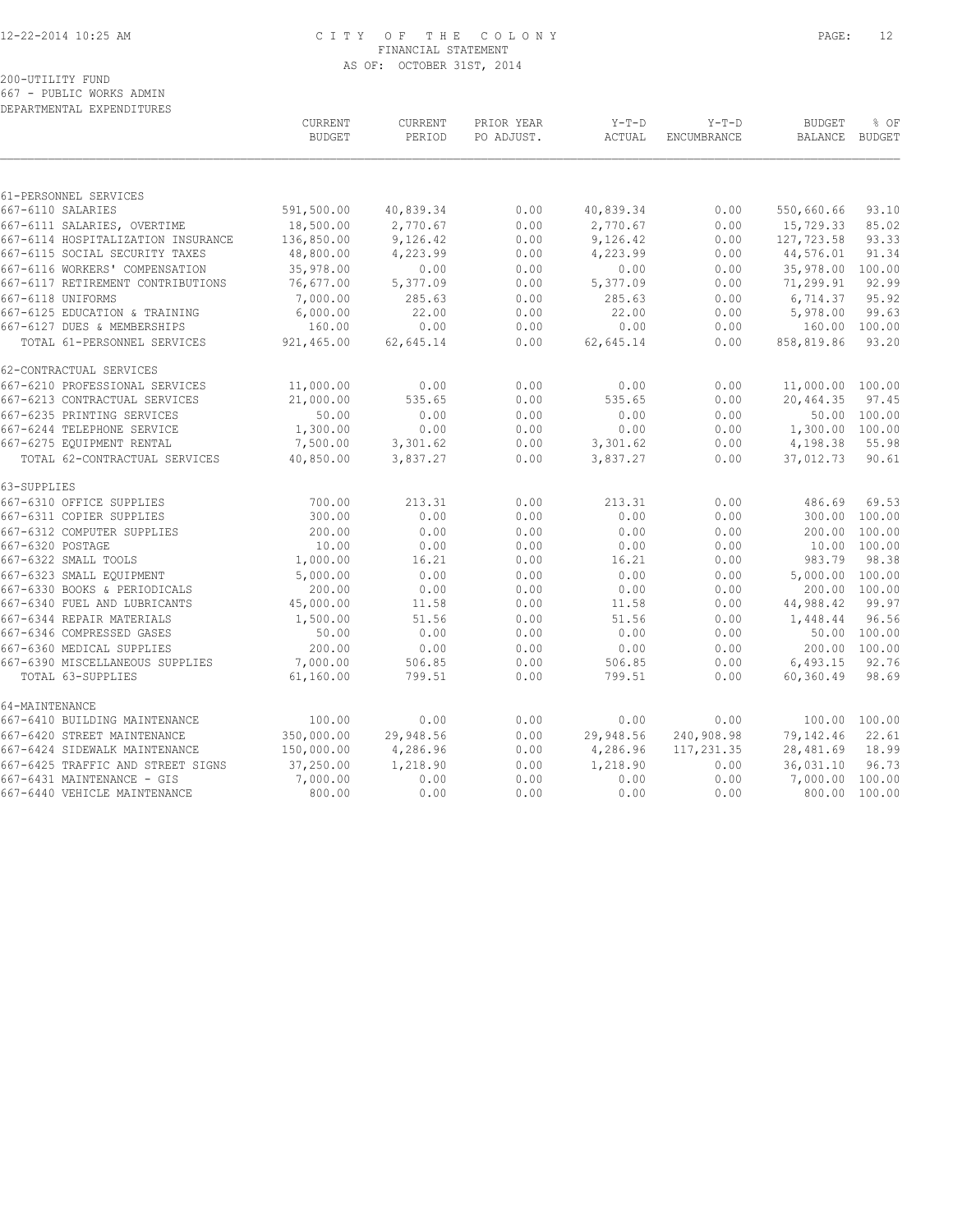#### 12-22-2014 10:25 AM C I T Y O F T H E C O L O N Y PAGE: 13 FINANCIAL STATEMENT AS OF: OCTOBER 31ST, 2014

200-UTILITY FUND

667 - PUBLIC WORKS ADMIN

| DEPARTMENTAL EXPENDITURES              |               |            |            |            |             |                |               |
|----------------------------------------|---------------|------------|------------|------------|-------------|----------------|---------------|
|                                        | CURRENT       | CURRENT    | PRIOR YEAR | Y-T-D      | $Y-T-D$     | BUDGET         | % OF          |
|                                        | <b>BUDGET</b> | PERIOD     | PO ADJUST. | ACTUAL     | ENCUMBRANCE | BALANCE        | <b>BUDGET</b> |
| 667-6452 MAINTENANCE - SOFTWARE APPLIC | 10,000.00     | 0.00       | 0.00       | 0.00       | 0.00        | 10,000.00      | 100.00        |
| 667-6470 OTHER EQUIPMENT - MAINTENANCE | 700.00        | 0.00       | 0.00       | 0.00       | 0.00        | 700.00         | 100.00        |
| TOTAL 64-MAINTENANCE                   | 555,850.00    | 35,454.42  | 0.00       | 35,454.42  | 358,140.33  | 162,255.25     | 29.19         |
| 65-NON-CAPITAL                         |               |            |            |            |             |                |               |
| 66-CAPITAL OUTLAY                      |               |            |            |            |             |                |               |
| 67-OVERHEAD ALLOCATION                 |               |            |            |            |             |                |               |
| 68-SUNDRY CHARGES                      |               |            |            |            |             |                |               |
| TOTAL 667 - PUBLIC WORKS ADMIN         | 1,579,325.00  | 102,736.34 | 0.00       | 102,736.34 | 358,140.33  | 1, 118, 448.33 | 70.82         |
|                                        |               |            |            |            |             |                |               |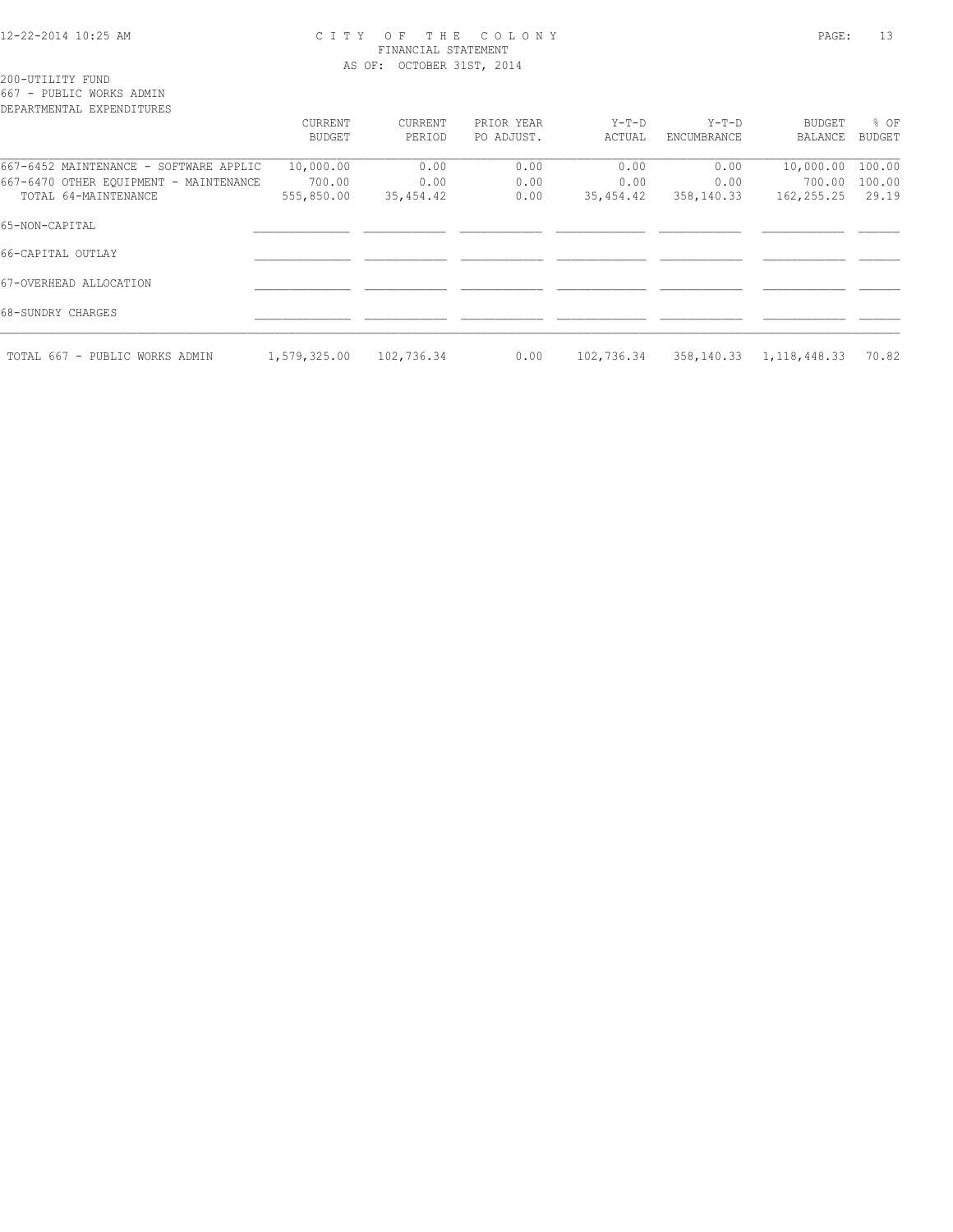### 12-22-2014 10:25 AM C I T Y O F T H E C O L O N Y PAGE: 14 FINANCIAL STATEMENT AS OF: OCTOBER 31ST, 2014

200-UTILITY FUND

671 - STORM WTR ENG

| DEPARTMENTAL EXPENDITURES      |                                 |                   |                          |                   |                        |                                 |                       |
|--------------------------------|---------------------------------|-------------------|--------------------------|-------------------|------------------------|---------------------------------|-----------------------|
|                                | <b>CURRENT</b><br><b>BUDGET</b> | CURRENT<br>PERIOD | PRIOR YEAR<br>PO ADJUST. | $Y-T-D$<br>ACTUAL | $Y-T-D$<br>ENCUMBRANCE | <b>BUDGET</b><br><b>BALANCE</b> | % OF<br><b>BUDGET</b> |
|                                |                                 |                   |                          |                   |                        |                                 |                       |
| 61-PERSONNEL SERVICES          |                                 |                   |                          |                   |                        |                                 |                       |
| 671-6127 DUES AND MEMBERSHIPS  | 100.00                          | 0.00              | 0.00                     | 0.00              | 0.00                   | 100.00                          | 100.00                |
| TOTAL 61-PERSONNEL SERVICES    | 100.00                          | 0.00              | 0.00                     | 0.00              | 0.00                   | 100.00                          | 100.00                |
| 62-CONTRACTUAL SERVICES        |                                 |                   |                          |                   |                        |                                 |                       |
| 671-6210 PROFESSIONAL SERVICES | 35,000.00                       | 0.00              | 0.00                     | 0.00              | 0.00                   | 35,000.00                       | 100.00                |
| 671-6218 PERMIT FEES           | 100.00                          | 0.00              | 0.00                     | 0.00              | 0.00                   | 100.00                          | 100.00                |
| 671-6275 EQUIPMENT RENTAL      | 200.00                          | 31.56             | 0.00                     | 31.56             | 158.04                 | 10.40                           | 5.20                  |
| TOTAL 62-CONTRACTUAL SERVICES  | 35,300.00                       | 31.56             | 0.00                     | 31.56             | 158.04                 | 35,110.40                       | 99.46                 |
| 63-SUPPLIES                    |                                 |                   |                          |                   |                        |                                 |                       |
| 671-6311 COPIER SUPPLIES       | 0.00                            | 0.00              | 0.00                     | 0.00              | $40.86$ (              | 40.86                           | 0.00                  |
| TOTAL 63-SUPPLIES              | 0.00                            | 0.00              | 0.00                     | 0.00              | $40.86$ (              | 40.86)                          | 0.00                  |
| 64-MAINTENANCE                 |                                 |                   |                          |                   |                        |                                 |                       |
| 671-6431 MAINTENANCE - GIS     | 3,000.00                        | 0.00              | 0.00                     | 0.00              | 0.00                   | 3,000.00                        | 100.00                |
| TOTAL 64-MAINTENANCE           | 3,000.00                        | 0.00              | 0.00                     | 0.00              | 0.00                   | 3,000.00                        | 100.00                |
| 65-NON-CAPITAL                 |                                 |                   |                          |                   |                        |                                 |                       |
| 66-CAPITAL OUTLAY              |                                 |                   |                          |                   |                        |                                 |                       |
| 67-OVERHEAD ALLOCATION         |                                 |                   |                          |                   |                        |                                 |                       |
| TOTAL 671 - STORM WTR ENG      | 38,400.00                       | 31.56             | 0.00                     | 31.56             | 198.90                 | 38,169.54                       | 99.40                 |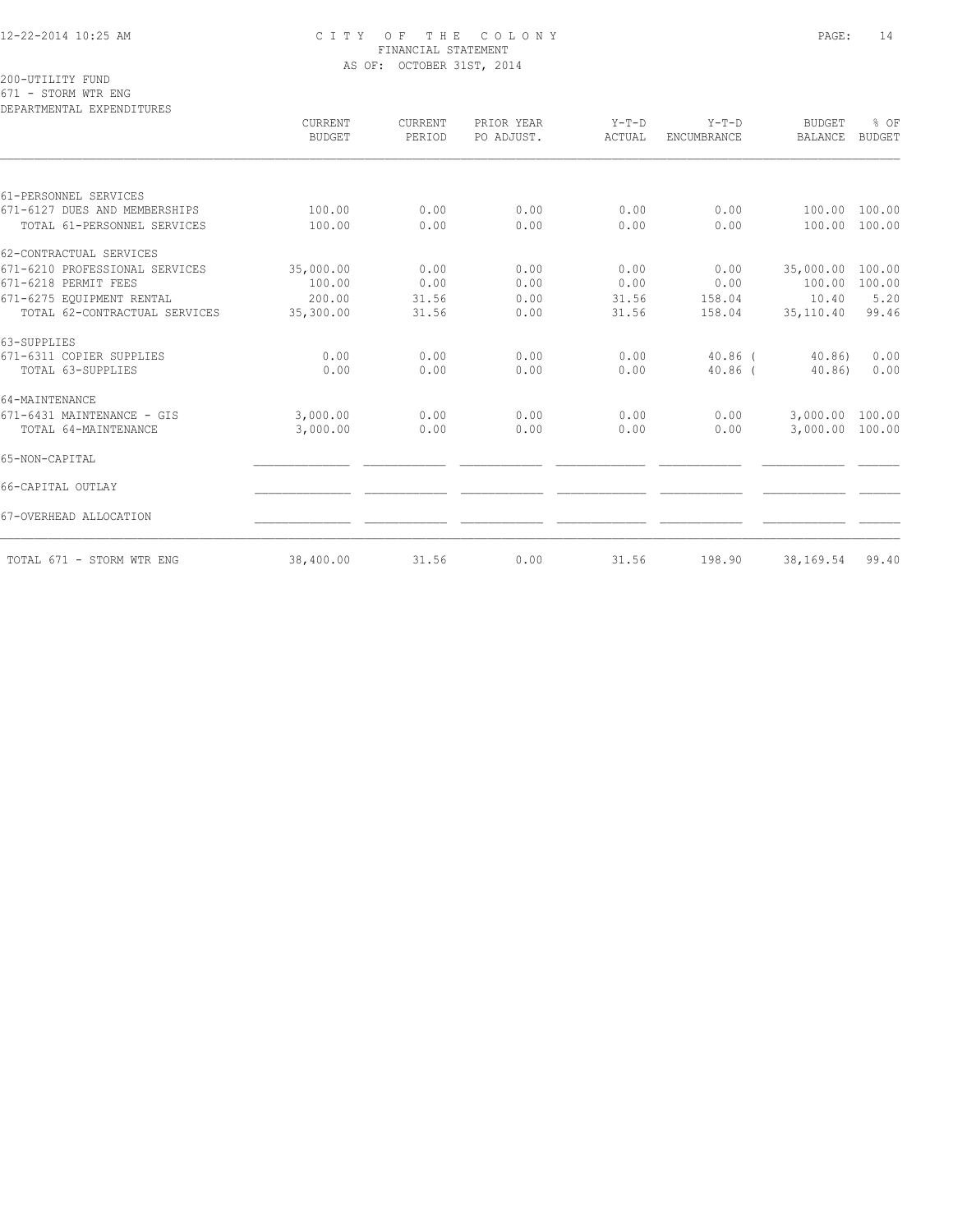### 12-22-2014 10:25 AM C I T Y O F T H E C O L O N Y PAGE: 15 FINANCIAL STATEMENT AS OF: OCTOBER 31ST, 2014

200-UTILITY FUND

672 - STORM WTR PUB WKS DEPARTMENTAL EXPENDITURES

|                                    | <b>CURRENT</b><br><b>BUDGET</b> | CURRENT<br>PERIOD | PRIOR YEAR<br>PO ADJUST. | $Y-T-D$<br>ACTUAL | $Y-T-D$<br>ENCUMBRANCE | <b>BUDGET</b><br><b>BALANCE</b> | % OF<br><b>BUDGET</b> |
|------------------------------------|---------------------------------|-------------------|--------------------------|-------------------|------------------------|---------------------------------|-----------------------|
|                                    |                                 |                   |                          |                   |                        |                                 |                       |
| 61-PERSONNEL SERVICES              |                                 |                   |                          |                   |                        |                                 |                       |
| 672-6110 SALARIES                  | 62,439.00                       | 4,876.64          | 0.00                     | 4,876.64          | 0.00                   | 57,562.36                       | 92.19                 |
| 672-6111 SALARIES, OVERTIME        | 4,000.00                        | 263.41            | 0.00                     | 263.41            | 0.00                   | 3,736.59                        | 93.41                 |
| 672-6114 HOSPITALIZATION INSURANCE | 16,100.00                       | 1,213.72          | 0.00                     | 1,213.72          | 0.00                   | 14,886.28                       | 92.46                 |
| 672-6115 SOCIAL SECURITY TAXES     | 5,315.00                        | 455.19            | 0.00                     | 455.19            | 0.00                   | 4,859.81                        | 91.44                 |
| 672-6116 WORKERS' COMPENSATION     | 4,558.00                        | 0.00              | 0.00                     | 0.00              | 0.00                   | 4,558.00                        | 100.00                |
| 672-6117 RETIREMENT CONTRIBUTIONS  | 8,351.00                        | 633.76            | 0.00                     | 633.76            | 0.00                   | 7,717.24                        | 92.41                 |
| 672-6125 EDUCATION AND TRAINING    | 100.00                          | 0.00              | 0.00                     | 0.00              | 0.00                   | 100.00                          | 100.00                |
| TOTAL 61-PERSONNEL SERVICES        | 100,863.00                      | 7,442.72          | 0.00                     | 7,442.72          | 0.00                   | 93,420.28                       | 92.62                 |
| 62-CONTRACTUAL SERVICES            |                                 |                   |                          |                   |                        |                                 |                       |
| 672-6210 PROFESSIONAL SERVICES     | 10,000.00                       | 0.00              | 0.00                     | 0.00              | 0.00                   | 10,000.00                       | 100.00                |
| 672-6213 CONTRACTUAL SERVICES      | 24,000.00                       | 0.00              | 0.00                     | 0.00              | 0.00                   | 24,000.00                       | 100.00                |
| 672-6236 ADVERTISING AND NOTICES   | 0.00                            | 464.00            | 0.00                     | 464.00            | $0.00$ (               | 464.00)                         | 0.00                  |
| 672-6275 EQUIPMENT RENTAL          | 2,500.00                        | 0.00              | 0.00                     | 0.00              | 0.00                   | 2,500.00                        | 100.00                |
| TOTAL 62-CONTRACTUAL SERVICES      | 36,500.00                       | 464.00            | 0.00                     | 464.00            | 0.00                   | 36,036.00                       | 98.73                 |
| 63-SUPPLIES                        |                                 |                   |                          |                   |                        |                                 |                       |
| 64-MAINTENANCE                     |                                 |                   |                          |                   |                        |                                 |                       |
| 672-6421 DRAINAGE MAINTENANCE      | 10,000.00                       | 0.00              | 0.00                     | 0.00              | 0.00                   | 10,000.00                       | 100.00                |
| TOTAL 64-MAINTENANCE               | 10,000.00                       | 0.00              | 0.00                     | 0.00              | 0.00                   | 10,000.00                       | 100.00                |
| 66-CAPITAL OUTLAY                  |                                 |                   |                          |                   |                        |                                 |                       |
| 67-OVERHEAD ALLOCATION             |                                 |                   |                          |                   |                        |                                 |                       |
| TOTAL 672 - STORM WTR PUB WKS      | 147,363.00                      | 7,906.72          | 0.00                     | 7,906.72          | 0.00                   | 139,456.28                      | 94.63                 |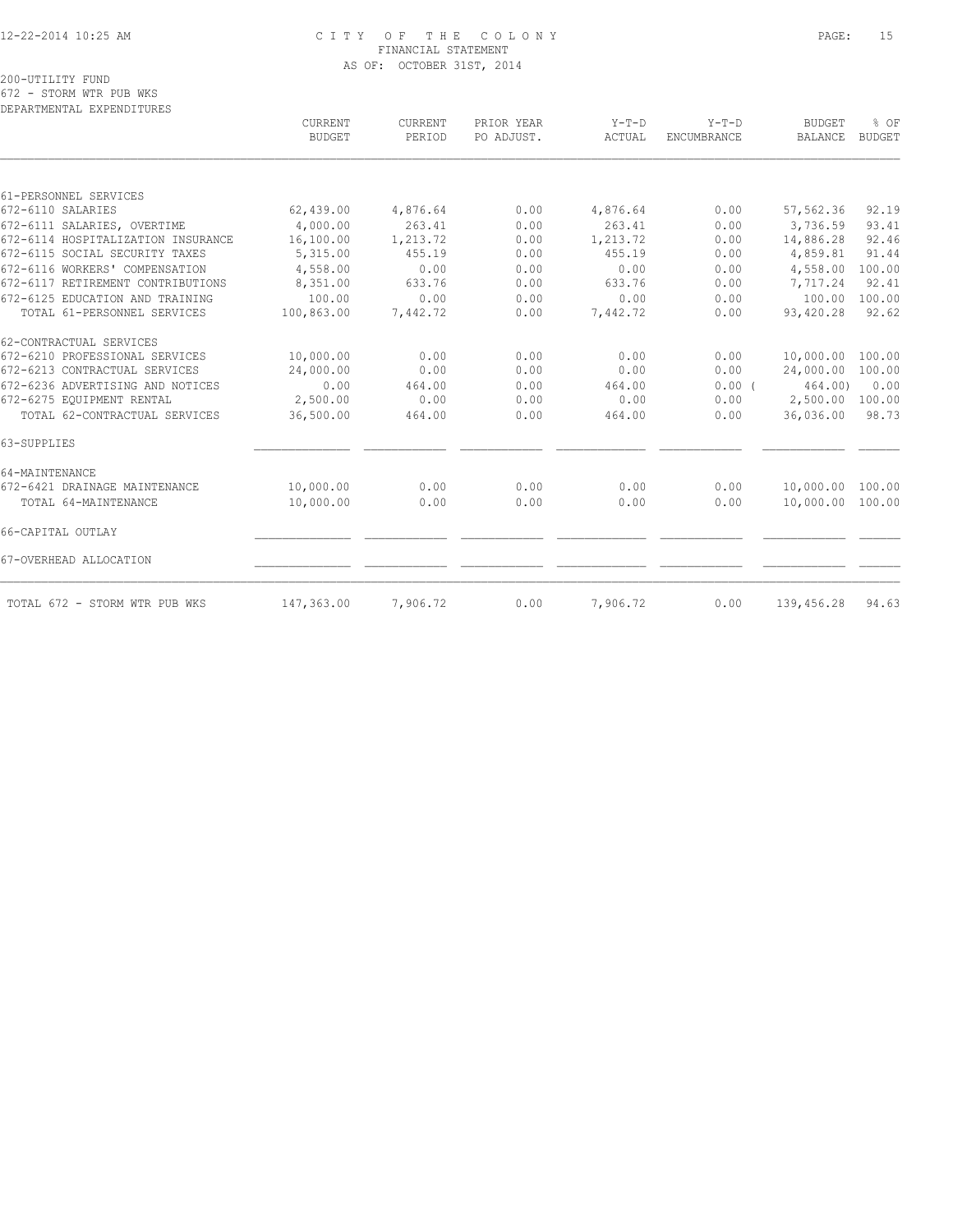## 12-22-2014 10:25 AM C I T Y O F T H E C O L O N Y PAGE: 16 FINANCIAL STATEMENT AS OF: OCTOBER 31ST, 2014

200-UTILITY FUND

690 - ENVIRONMENTAL DEPARTMENTAL EXPENDITURES

|                                    | CURRENT<br><b>BUDGET</b> | <b>CURRENT</b><br>PERIOD | PRIOR YEAR<br>PO ADJUST. | $Y-T-D$<br>ACTUAL | $Y-T-D$<br>ENCUMBRANCE | <b>BUDGET</b><br><b>BALANCE</b> | % OF<br><b>BUDGET</b> |
|------------------------------------|--------------------------|--------------------------|--------------------------|-------------------|------------------------|---------------------------------|-----------------------|
|                                    |                          |                          |                          |                   |                        |                                 |                       |
| 61-PERSONNEL SERVICES              |                          |                          |                          |                   |                        |                                 |                       |
| 690-6110 SALARIES                  | 67,079.00                | 5,280.52                 | 0.00                     | 5,280.52          | 0.00                   | 61,798.48                       | 92.13                 |
| 690-6114 HOSPITALIZATION INSURANCE | 8,050.00                 | 627.42                   | 0.00                     | 627.42            | 0.00                   | 7,422.58                        | 92.21                 |
| 690-6115 SOCIAL SECURITY TAXES     | 5,366.00                 | 456.88                   | 0.00                     | 456.88            | 0.00                   | 4,909.12                        | 91.49                 |
| 690-6116 WORKERS' COMPENSATION     | 142.00                   | 0.00                     | 0.00                     | 0.00              | 0.00                   | 142.00 100.00                   |                       |
| 690-6117 RETIREMENT CONTRIBUTIONS  | 8,432.00                 | 651.08                   | 0.00                     | 651.08            | 0.00                   | 7,780.92                        | 92.28                 |
| 690-6125 EDUCATION AND TRAINING    | 1,000.00                 | 0.00                     | 0.00                     | 0.00              | 0.00                   | 1,000.00                        | 100.00                |
| 690-6126 TRAVEL EXPENSE            | 1,500.00                 | 0.00                     | 0.00                     | 0.00              | 0.00                   | 1,500.00 100.00                 |                       |
| 690-6127 DUES AND MEMBERSHIPS      | 300.00                   | 0.00                     | 0.00                     | 0.00              | 0.00                   | 300.00 100.00                   |                       |
| TOTAL 61-PERSONNEL SERVICES        | 91,869.00                | 7,015.90                 | 0.00                     | 7,015.90          | 0.00                   | 84,853.10                       | 92.36                 |
| 62-CONTRACTUAL SERVICES            |                          |                          |                          |                   |                        |                                 |                       |
| 690-6213 CONTRACTUAL SERVICES      | 43,000.00                | 2,155.00                 | 0.00                     | 2,155.00          | 0.00                   | 40,845.00                       | 94.99                 |
| 690-6235 PRINTING SERVICES         | 2,000.00                 | 0.00                     | 0.00                     | 0.00              | 0.00                   | 2,000.00 100.00                 |                       |
| 690-6275 EQUIPMENT RENTAL          | 700.00                   | 31.54                    | 0.00                     | 31.54             | 158.06                 | 510.40                          | 72.91                 |
| TOTAL 62-CONTRACTUAL SERVICES      | 45,700.00                | 2,186.54                 | 0.00                     | 2,186.54          | 158.06                 | 43, 355.40                      | 94.87                 |
| 63-SUPPLIES                        |                          |                          |                          |                   |                        |                                 |                       |
| 690-6310 OFFICE SUPPLIES           | 250.00                   | 0.00                     | 0.00                     | 0.00              | 0.00                   | 250.00 100.00                   |                       |
| 690-6311 COPIER SUPPLIES           | 450.00                   | 0.00                     | 0.00                     | 0.00              | 40.86                  | 409.14                          | 90.92                 |
| 690-6312 COMPUTER SUPPLIES         | 50.00                    | 0.00                     | 0.00                     | 0.00              | 0.00                   |                                 | 50.00 100.00          |
| 690-6313 JANITORIAL SUPPLIES       | 200.00                   | 0.00                     | 0.00                     | 0.00              | 0.00                   | 200.00                          | 100.00                |
| 690-6314 RECYCLING SUPPLIES        | 6,000.00                 | 0.00                     | 0.00                     | 0.00              | 0.00                   | 6,000.00 100.00                 |                       |
| 690-6320 POSTAGE                   | 200.00                   | 0.00                     | 0.00                     | 0.00              | 0.00                   |                                 | 200.00 100.00         |
| 690-6322 SMALL TOOLS               | 1,000.00                 | 0.00                     | 0.00                     | 0.00              | 0.00                   | 1,000.00 100.00                 |                       |
| 690-6330 BOOKS AND PERIODICALS     | 200.00                   | 0.00                     | 0.00                     | 0.00              | 0.00                   | 200.00 100.00                   |                       |
| 690-6331 PUBLIC EDUCATION MATERIAL | 7,000.00                 | 0.00                     | 0.00                     | 0.00              | 0.00                   | 7,000.00 100.00                 |                       |
| 690-6390 MISCELLANEOUS SUPPLIES    | 2,000.00                 | 0.00                     | 0.00                     | 0.00              | 0.00                   | 2,000.00 100.00                 |                       |
| TOTAL 63-SUPPLIES                  | 17,350.00                | 0.00                     | 0.00                     | 0.00              | 40.86                  | 17,309.14                       | 99.76                 |
| 64-MAINTENANCE                     |                          |                          |                          |                   |                        |                                 |                       |
| 65-NON-CAPITAL                     |                          |                          |                          |                   |                        |                                 |                       |
| 66-CAPITAL OUTLAY                  |                          |                          |                          |                   |                        |                                 |                       |
| 67-OVERHEAD ALLOCATION             |                          |                          |                          |                   |                        |                                 |                       |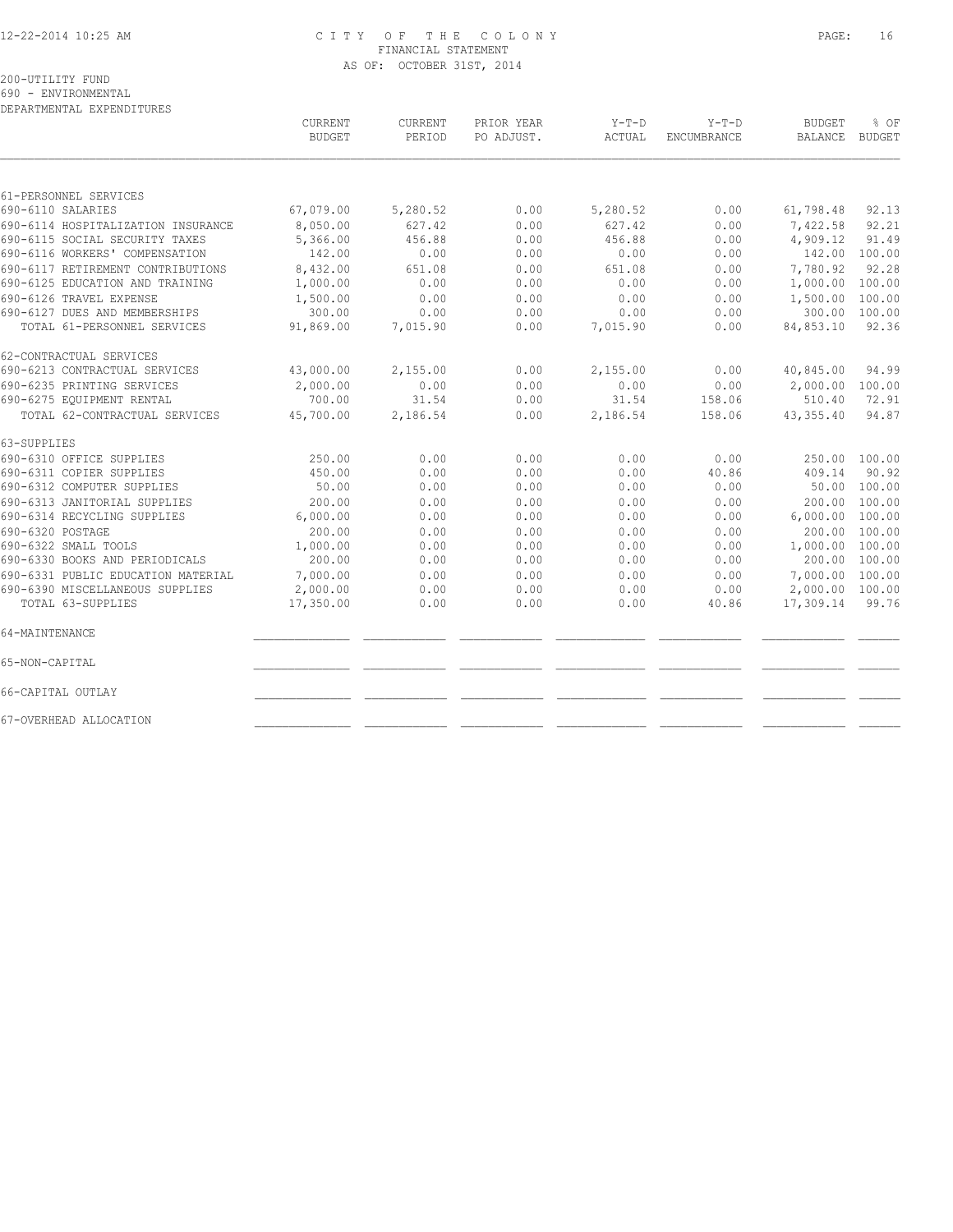#### 12-22-2014 10:25 AM C I T Y O F T H E C O L O N Y PAGE: 17 FINANCIAL STATEMENT AS OF: OCTOBER 31ST, 2014

200-UTILITY FUND 690 - ENVIRONMENTAL

| DEPARTMENTAL EXPENDITURES |                             |                                 |                             |                            |                            |              |                                              |                    |
|---------------------------|-----------------------------|---------------------------------|-----------------------------|----------------------------|----------------------------|--------------|----------------------------------------------|--------------------|
|                           |                             | CURRENT                         | CURRENT                     | PRIOR YEAR                 | $Y-T-D$                    | $Y-T-D$      | BUDGET                                       | % OF               |
|                           |                             | BUDGET                          | PERIOD                      | PO ADJUST.                 | ACTUAL                     | ENCUMBRANCE  | BALANCE                                      | BUDGET             |
| 68-SUNDRY CHARGES         |                             |                                 |                             |                            |                            |              |                                              |                    |
|                           | TOTAL 690 - ENVIRONMENTAL   | 154,919.00                      | 9,202.44                    | 0.00                       | 9,202.44                   | 198.92       | 145,517.64                                   | 93.93              |
| $***$                     | $***$<br>TOTAL EXPENDITURES | 15,578,317.00<br>______________ | 373,651.37<br>------------- | 34,712.00<br>------------- | 373,651.37<br>____________ | ------------ | 744,735.31 14,494,642.32<br>------------     | 93.04<br>-------   |
| ** REVENUE OVER (UNDER)   | EXPENDITURES *(             | 707,041.00)<br>==============   | 857,282.14                  | 34,712.00                  | 857,282.14 (               | 744,735.31)( | 854,299.83)<br>-------------<br>____________ | $4.91 -$<br>______ |

\*\*\* END OF REPORT \*\*\*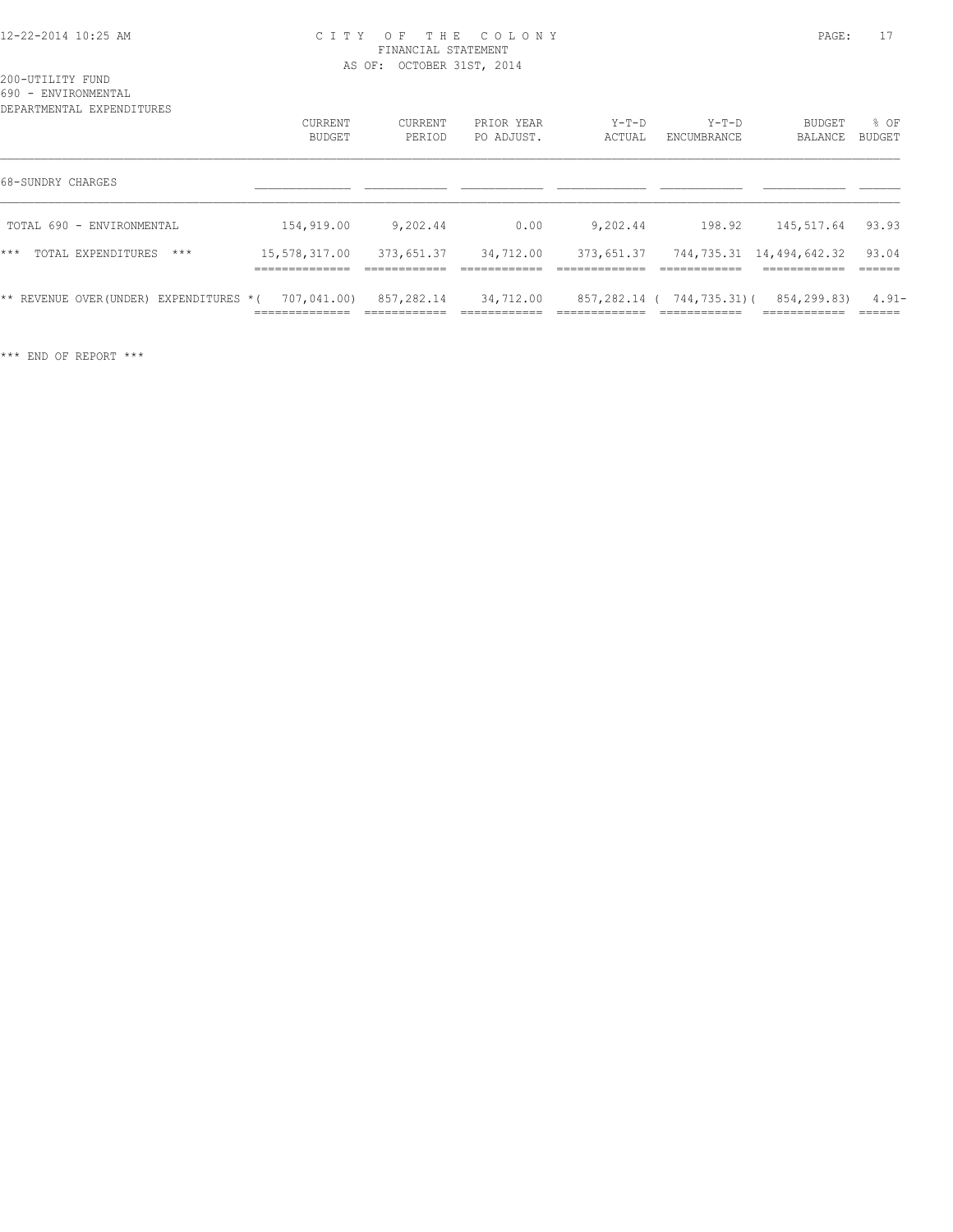# 12-22-2014 10:25 AM C I T Y O F T H E C O L O N Y PAGE: 1 FINANCIAL STATEMENT AS OF: OCTOBER 31ST, 2014

#### 201-ENGINEERING INSPECTIONS FINANCIAL SUMMARY

|                                         | CURRENT<br><b>BUDGET</b>  | CURRENT<br>PERIOD | PRIOR YEAR<br>PO ADJUST. | $Y-T-D$<br>ACTUAL | $Y-T-D$<br>ENCUMBRANCE | <b>BUDGET</b><br><b>BALANCE</b> | % OF<br><b>BUDGET</b> |
|-----------------------------------------|---------------------------|-------------------|--------------------------|-------------------|------------------------|---------------------------------|-----------------------|
| REVENUE SUMMARY                         |                           |                   |                          |                   |                        |                                 |                       |
| 4-SERVICE REVENUE                       | 49,000.00                 | 0.00              | 0.00                     | 0.00              | 0.00                   | 49,000.00                       | 100.00                |
| 8-OTHER REVENUE                         | 193,000.00                | 0.00              | 0.00                     | 0.00              | 0.00                   | 193,000.00                      | 100.00                |
| ** TOTAL REVENUES **                    | 242,000.00                | 0.00              | 0.00                     | 0.00              | 0.00                   | 242,000.00                      | 100.00                |
|                                         | ===========               |                   |                          |                   |                        |                                 |                       |
| EXPENDITURE SUMMARY                     |                           |                   |                          |                   |                        |                                 |                       |
| 612 - ENGINEERING INSP                  | 151,208.00                | 0.00              | 0.00                     | 0.00              | 0.00                   | 151,208.00                      | 100.00                |
| 635 - NON-DEPARTMENTAL                  | 67,131.00                 | 0.00              | 0.00                     | 0.00              | 0.00                   | 67,131.00                       | 100.00                |
| ** TOTAL EXPENDITURES **                | 218,339.00<br>=========== | 0.00              | 0.00                     | 0.00              | 0.00                   | 218,339.00                      | 100.00                |
| ** REVENUE OVER (UNDER) EXPENDITURES ** | 23,661.00                 | 0.00              | 0.00                     | 0.00              | 0.00                   | 23,661.00                       | 0.00                  |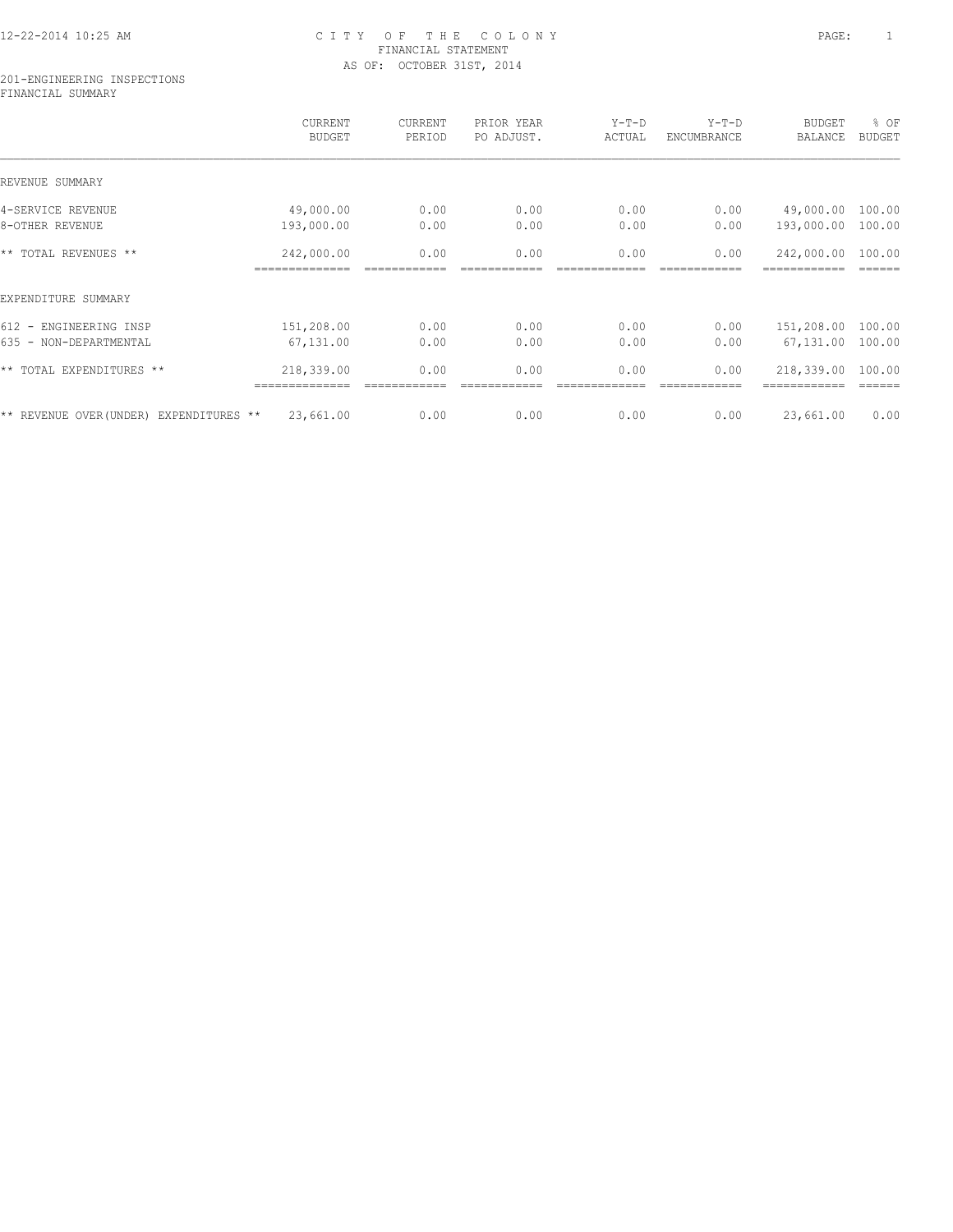# 12-22-2014 10:25 AM C I T Y O F T H E C O L O N Y PAGE: 2 FINANCIAL STATEMENT AS OF: OCTOBER 31ST, 2014

#### 201-ENGINEERING INSPECTIONS REVENUES

|                                          | CURRENT<br><b>BUDGET</b> | CURRENT<br>PERIOD | PRIOR YEAR<br>PO ADJUST. | $Y-T-D$<br>ACTUAL | $Y-T-D$<br>ENCUMBRANCE | <b>BUDGET</b><br>BALANCE | % OF<br><b>BUDGET</b> |
|------------------------------------------|--------------------------|-------------------|--------------------------|-------------------|------------------------|--------------------------|-----------------------|
|                                          |                          |                   |                          |                   |                        |                          |                       |
| 4-SERVICE<br>REVENUE                     |                          |                   |                          |                   |                        |                          |                       |
| 440500<br>ENGINEERING<br>INSPECTION FEES | 48,000.00                | 0.00              | 0.00                     | 0.00              | 0.00                   | 48,000.00                | 100.00                |
| 440510<br>ENGINEERING INSP. OVERTIME F   | 1,000.00                 | 0.00              | 0.00                     | 0.00              | 0.00                   | 1,000.00                 | 100.00                |
| TOTAL 4-SERVICE REVENUE                  | 49,000.00                | 0.00              | 0.00                     | 0.00              | 0.00                   | 49,000.00                | 100.00                |
| 8-OTHER REVENUE                          |                          |                   |                          |                   |                        |                          |                       |
| 480000<br>INTEREST INCOME                | 1,000.00                 | 0.00              | 0.00                     | 0.00              | 0.00                   | 1,000.00                 | 100.00                |
| 483000<br>TXDOT                          | 192,000.00               | 0.00              | 0.00                     | 0.00              | 0.00                   | 192,000.00               | 100.00                |
| TOTAL 8-OTHER REVENUE                    | 193,000.00               | 0.00              | 0.00                     | 0.00              | 0.00                   | 193,000.00               | 100.00                |
| ** TOTAL REVENUES **                     | 242,000.00               | 0.00              | 0.00                     | 0.00              | 0.00                   | 242,000.00               | 100.00                |
|                                          |                          |                   |                          |                   |                        |                          |                       |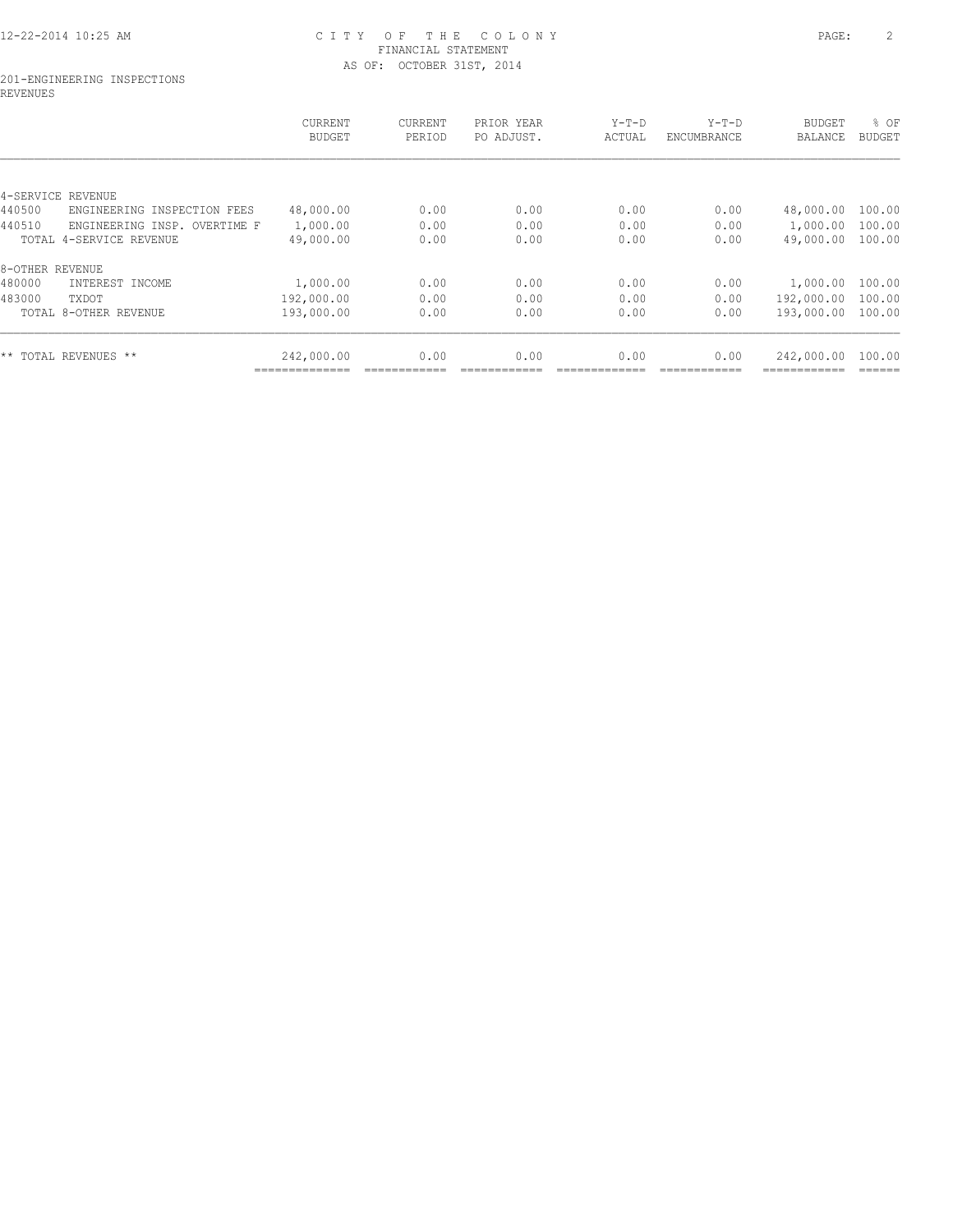#### 12-22-2014 10:25 AM C I T Y O F T H E C O L O N Y PAGE: 3 FINANCIAL STATEMENT AS OF: OCTOBER 31ST, 2014

| CURRENT    | CURRENT    | PRIOR YEAR | $Y-T-D$ | $Y-T-D$     | <b>BUDGET</b> | % OF                            |
|------------|------------|------------|---------|-------------|---------------|---------------------------------|
| BUDGET     | PERIOD     | PO ADJUST. | ACTUAL  | ENCUMBRANCE | BALANCE       | BUDGET                          |
|            |            |            |         |             |               |                                 |
|            |            |            |         |             |               |                                 |
| 120,548.00 | 0.00       | 0.00       | 0.00    | 0.00        | 120,548.00    | 100.00                          |
| 10,440.00  | 0.00       | 0.00       | 0.00    | 0.00        | 10,440.00     | 100.00                          |
| 19,310.00  | 0.00       | 0.00       | 0.00    | 0.00        | 19,310.00     | 100.00                          |
| 910.00     | 0.00       | 0.00       | 0.00    | 0.00        | 910.00        | 100.00                          |
| 151,208.00 | 0.00       | 0.00       | 0.00    | 0.00        |               |                                 |
|            |            |            |         |             |               | 100.00                          |
|            | 151,208.00 | 0.00       | 0.00    | 0.00        | 0.00          | 151,208.00 100.00<br>151,208.00 |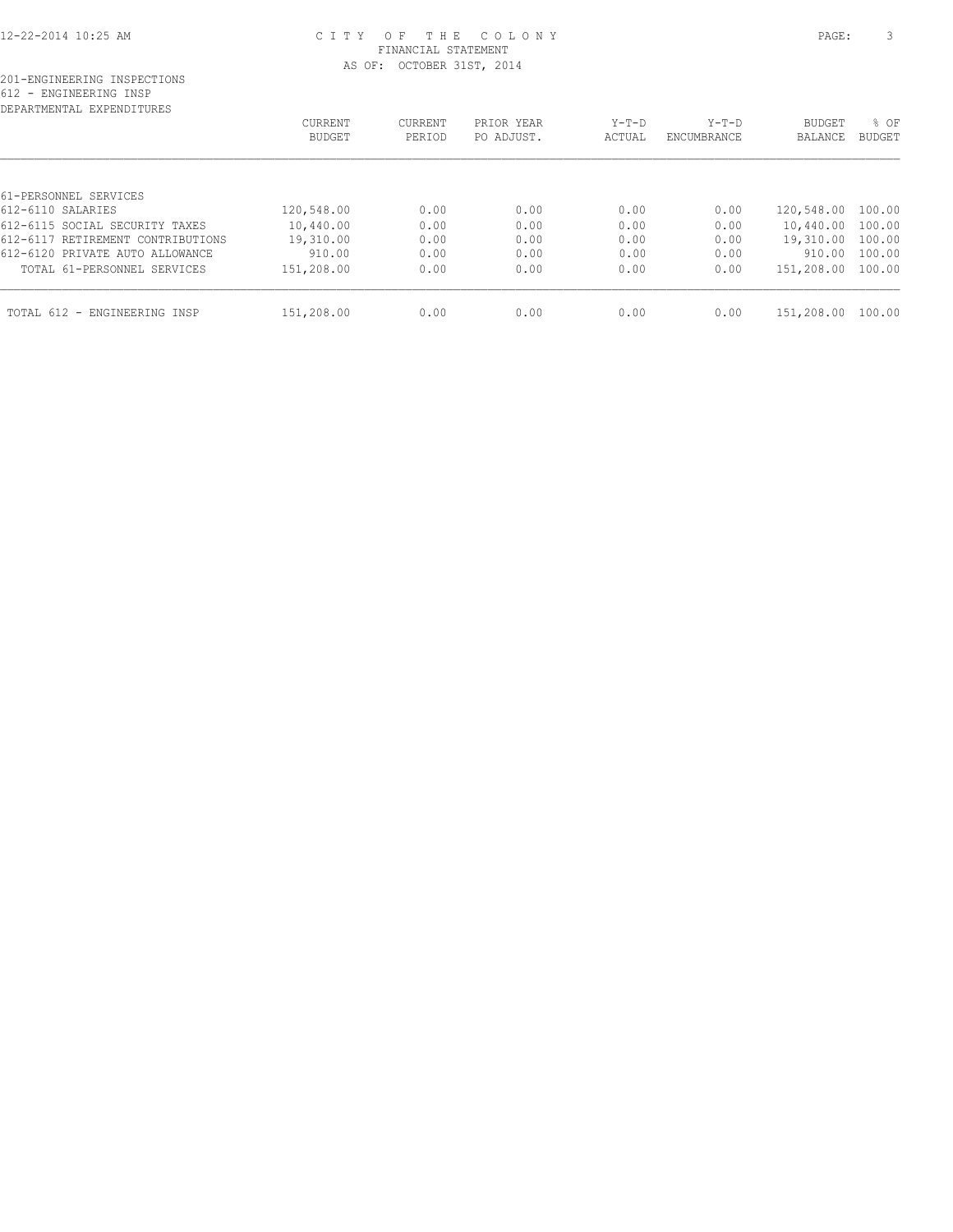#### 12-22-2014 10:25 AM C I T Y O F T H E C O L O N Y PAGE: 4 FINANCIAL STATEMENT AS OF: OCTOBER 31ST, 2014

| DEPARTMENTAL EXPENDITURES                  |               |                |            |         |             |               |               |
|--------------------------------------------|---------------|----------------|------------|---------|-------------|---------------|---------------|
|                                            | CURRENT       | <b>CURRENT</b> | PRIOR YEAR | $Y-T-D$ | $Y-T-D$     | <b>BUDGET</b> | % OF          |
|                                            | <b>BUDGET</b> | PERIOD         | PO ADJUST. | ACTUAL  | ENCUMBRANCE | BALANCE       | <b>BUDGET</b> |
|                                            |               |                |            |         |             |               |               |
| 68-SUNDRY CHARGES                          |               |                |            |         |             |               |               |
| 635-6802 TRANSFER OUT - GENERAL FUND       | 50,000.00     | 0.00           | 0.00       | 0.00    | 0.00        | 50,000.00     | 100.00        |
| 635-6897 TRANSFER OUT - GEN DEBT SVS       | 17,131.00     | 0.00           | 0.00       | 0.00    | 0.00        | 17,131.00     | 100.00        |
| TOTAL 68-SUNDRY CHARGES                    | 67,131.00     | 0.00           | 0.00       | 0.00    | 0.00        | 67,131.00     | 100.00        |
| TOTAL 635 - NON-DEPARTMENTAL               | 67,131.00     | 0.00           | 0.00       | 0.00    | 0.00        | 67,131.00     | 100.00        |
| $***$<br>TOTAL EXPENDITURES<br>$***$       | 218,339.00    | 0.00           | 0.00       | 0.00    | 0.00        | 218,339.00    | 100.00        |
| ** REVENUE OVER (UNDER)<br>EXPENDITURES ** | 23,661.00     | 0.00           | 0.00       | 0.00    | 0.00        | 23,661.00     | 0.00          |
|                                            |               |                |            |         |             |               |               |

\*\*\* END OF REPORT \*\*\*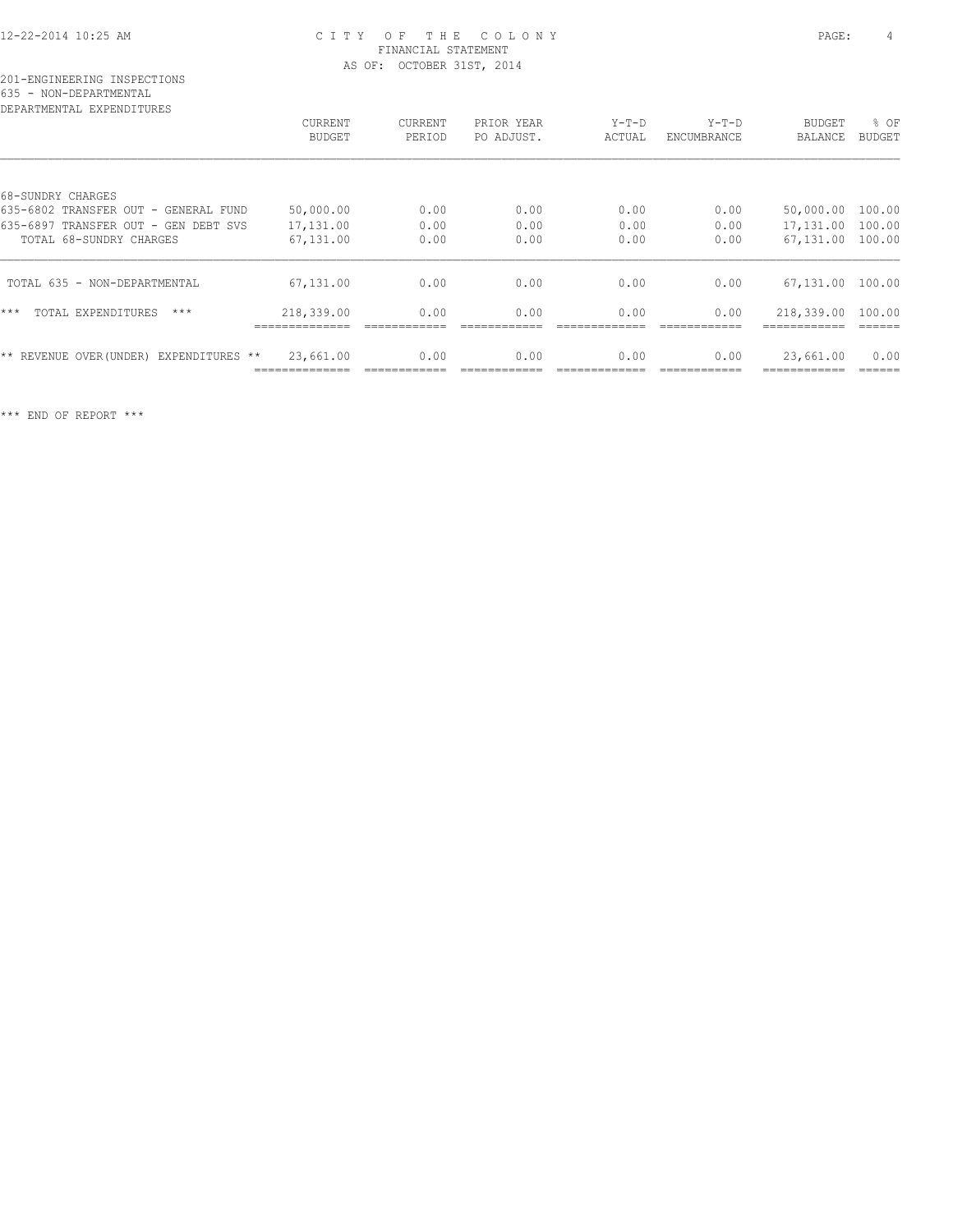#### 12-22-2014 10:25 AM C I T Y O F T H E C O L O N Y PAGE: 1 FINANCIAL STATEMENT AS OF: OCTOBER 31ST, 2014

210-U. F. SPECIAL CAPT PROJ FINANCIAL SUMMARY

|                                          | <b>CURRENT</b><br>BUDGET    | CURRENT<br>PERIOD | PRIOR YEAR<br>PO ADJUST. | $Y-T-D$<br>ACTUAL | $Y-T-D$<br>ENCUMBRANCE | BUDGET<br>BALANCE                | % OF<br>BUDGET |
|------------------------------------------|-----------------------------|-------------------|--------------------------|-------------------|------------------------|----------------------------------|----------------|
| REVENUE SUMMARY                          |                             |                   |                          |                   |                        |                                  |                |
|                                          |                             |                   |                          |                   |                        |                                  |                |
| EXPENDITURE SUMMARY                      |                             |                   |                          |                   |                        |                                  |                |
| 661 - WATER DIST PROJECT                 | 52,000.00                   | 0.00              | 0.00                     | 0.00              | 0.00                   | 52,000.00 100.00                 |                |
| ** TOTAL EXPENDITURES **                 | 52,000.00<br>-------------- | 0.00              | 0.00                     | 0.00              | 0.00                   | 52,000.00 100.00<br>------------ |                |
| ** REVENUE OVER (UNDER) EXPENDITURES * ( | 52,000.00)                  | 0.00              | 0.00                     | 0.00              | $0.00$ (               | 52,000.00)                       | 0.00           |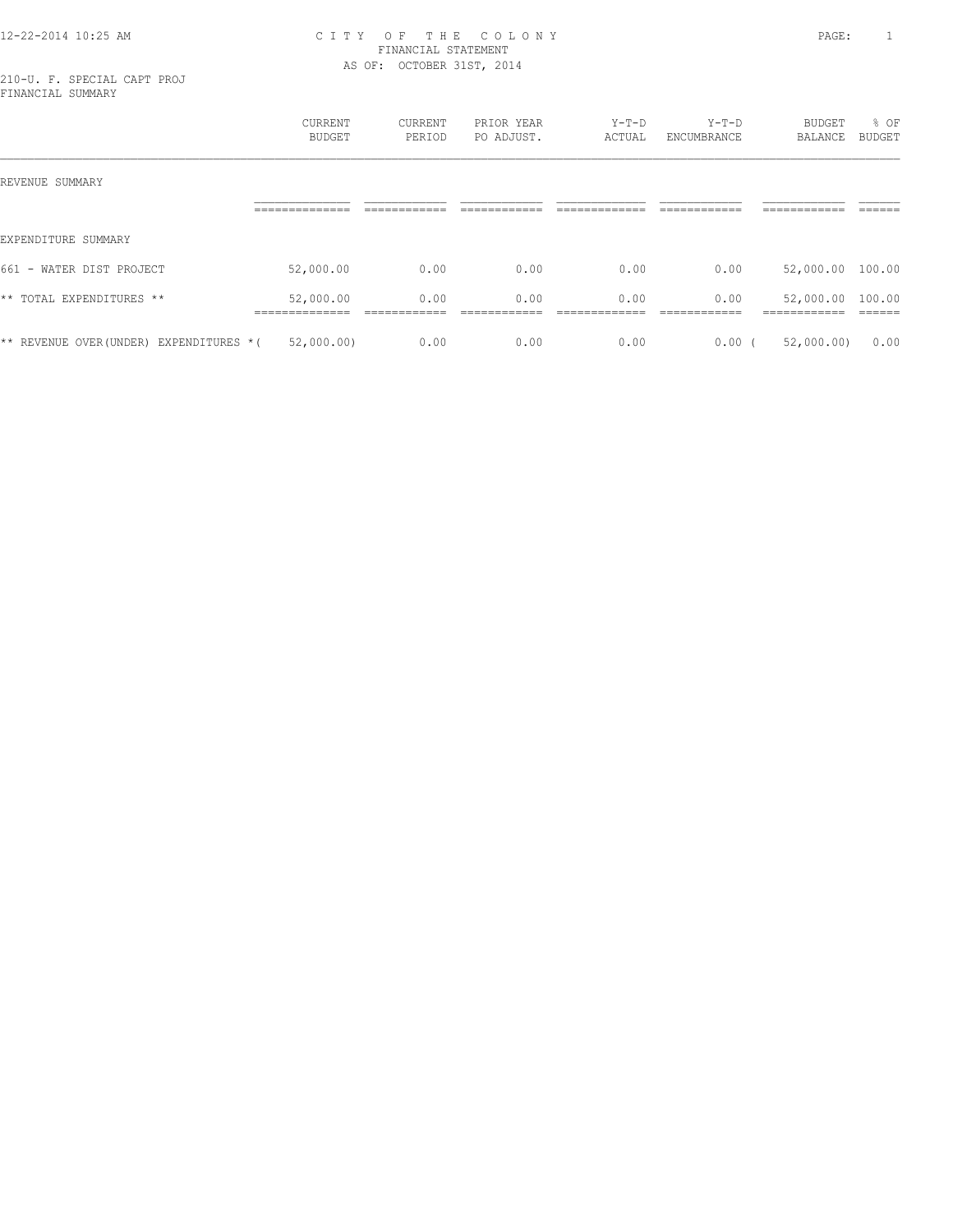|  |  | 12-22-2014 10:25 AM |  |
|--|--|---------------------|--|
|  |  |                     |  |

#### 12-22-2014 10:25 AM C I T Y O F T H E C O L O N Y PAGE: 2 FINANCIAL STATEMENT AS OF: OCTOBER 31ST, 2014

210-U. F. SPECIAL CAPT PROJ REVENUES

| CURRENT | CURRENT | PRIOR YEAR | $Y-T-D$ | $Y-T-D$     | BUDGET  | $8$ OF |
|---------|---------|------------|---------|-------------|---------|--------|
| BUDGET  | PERIOD  | PO ADJUST. | ACTUAL  | ENCUMBRANCE | BALANCE | BUDGET |
|         |         |            |         |             |         |        |
|         |         |            |         |             |         |        |
|         |         |            |         |             |         |        |

 $8-{\rm OFF}$  revenue  $\_$ 

============== ============ ============ ============= ============ ============ ======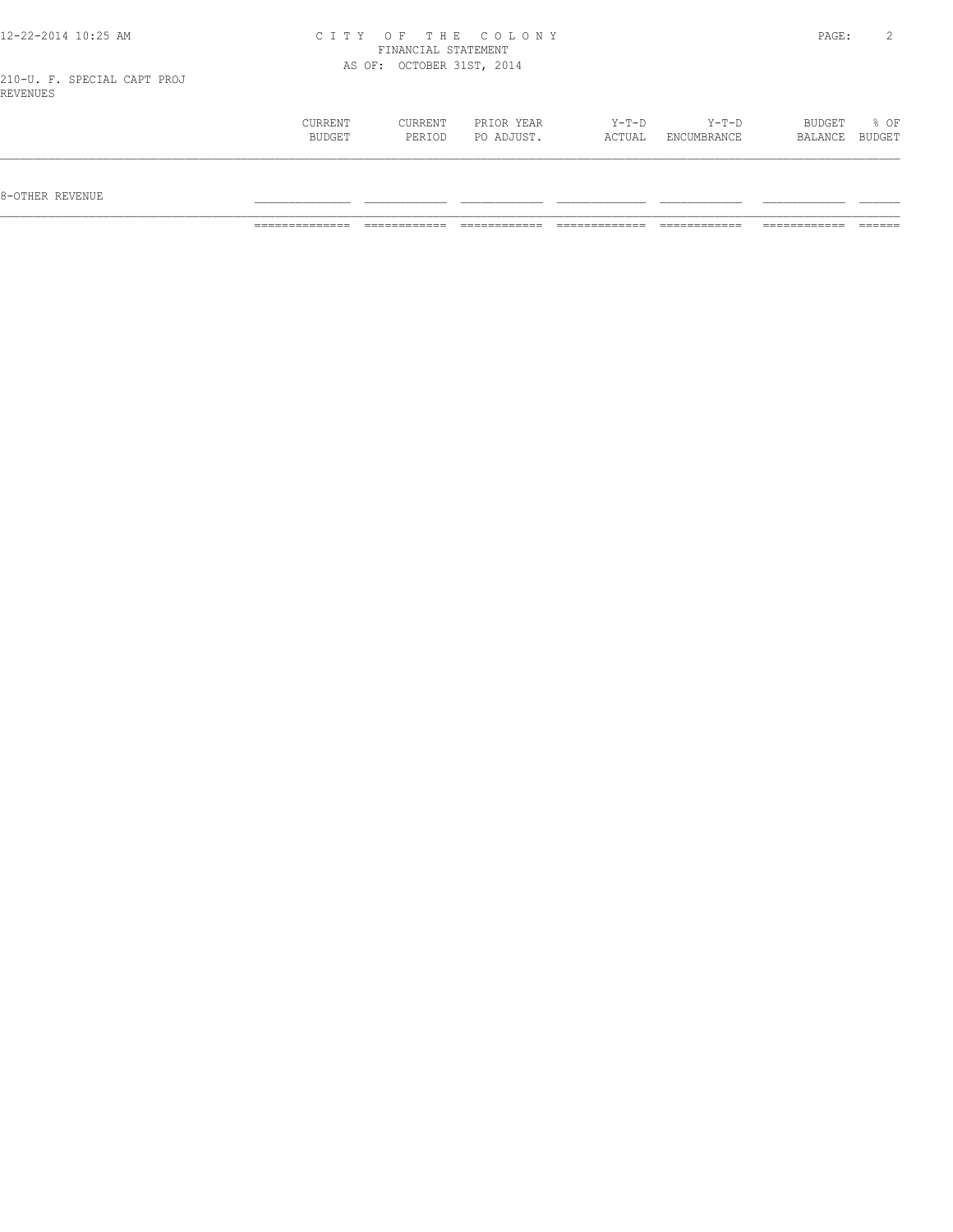| 12-22-2014 10:25 AM                                                                | C I T Y | PAGE:                     | 3          |        |             |         |               |
|------------------------------------------------------------------------------------|---------|---------------------------|------------|--------|-------------|---------|---------------|
|                                                                                    |         | AS OF: OCTOBER 31ST, 2014 |            |        |             |         |               |
| 210-U. F. SPECIAL CAPT PROJ<br>635 - NON-DEPARTMENTAL<br>DEPARTMENTAL EXPENDITURES |         |                           |            |        |             |         |               |
|                                                                                    | CURRENT | CURRENT                   | PRIOR YEAR | Y-T-D  | $Y-T-D$     | BUDGET  | % OF          |
|                                                                                    | BUDGET  | PERIOD                    | PO ADJUST. | ACTUAL | ENCUMBRANCE | BALANCE | <b>BUDGET</b> |
| 62-CONTRACTUAL SERVICES                                                            |         |                           |            |        |             |         |               |
| 67-OVERHEAD ALLOCATION                                                             |         |                           |            |        |             |         |               |
| 68-SUNDRY CHARGES                                                                  |         |                           |            |        |             |         |               |
|                                                                                    |         |                           |            |        |             |         |               |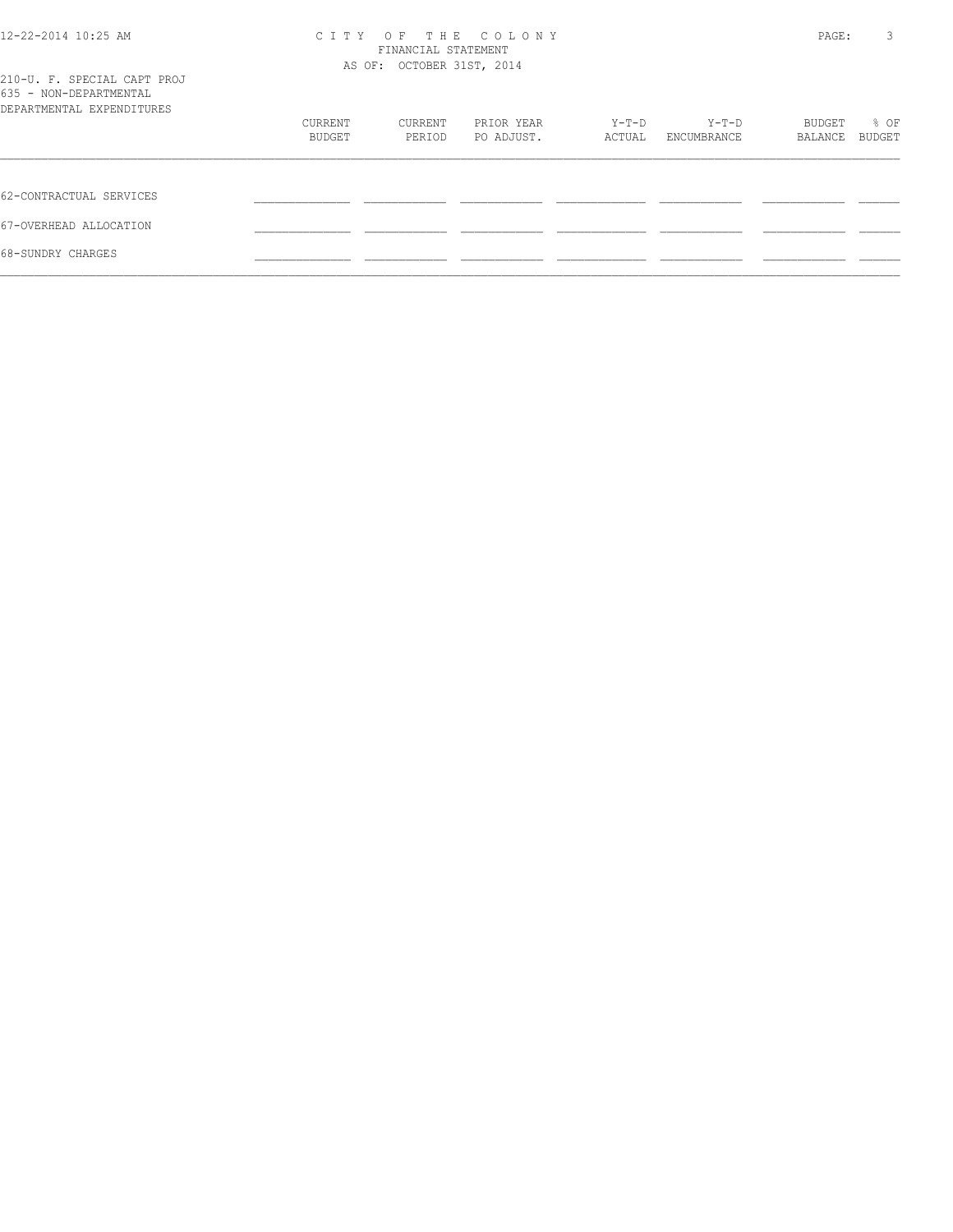| $12 - 22 - 2014$ $10:25$ AM                                                          |                   | FINANCIAL STATEMENT<br>AS OF: OCTOBER 31ST, 2014 | CITY OF THE COLONY       |                 |                      | PAGE:             | 4              |
|--------------------------------------------------------------------------------------|-------------------|--------------------------------------------------|--------------------------|-----------------|----------------------|-------------------|----------------|
| 210-U. F. SPECIAL CAPT PROJ<br>645 - BILLINGSLEY ESCROW<br>DEPARTMENTAL EXPENDITURES |                   |                                                  |                          |                 |                      |                   |                |
|                                                                                      | CURRENT<br>BUDGET | CURRENT<br>PERIOD                                | PRIOR YEAR<br>PO ADJUST. | Y-T-D<br>ACTUAL | Y-T-D<br>ENCUMBRANCE | BUDGET<br>BALANCE | % OF<br>BUDGET |
| 62-CONTRACTUAL SERVICES                                                              |                   |                                                  |                          |                 |                      |                   |                |
| 66-CAPITAL OUTLAY                                                                    |                   |                                                  |                          |                 |                      |                   |                |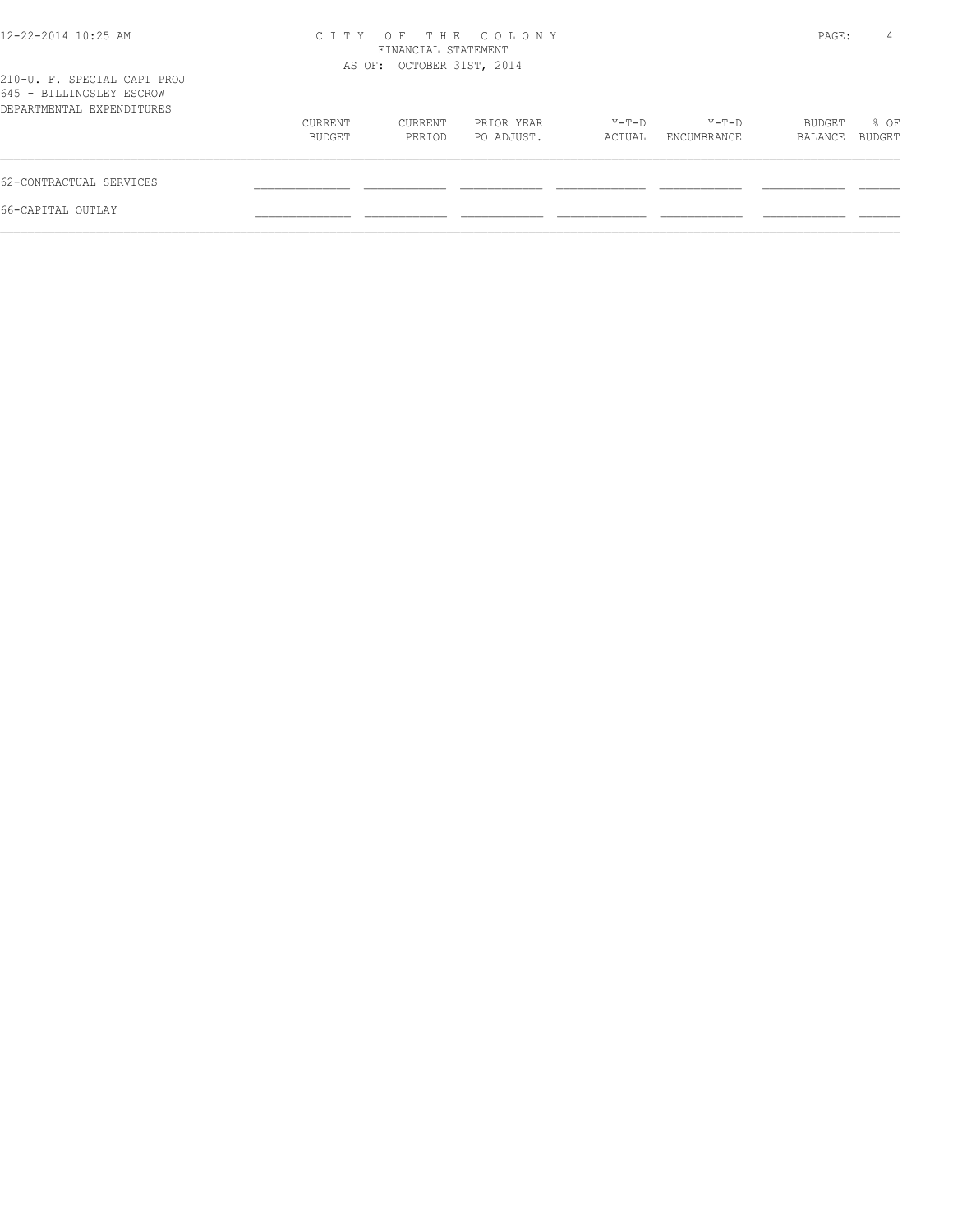#### 12-22-2014 10:25 AM C I T Y O F T H E C O L O N Y PAGE: 5 FINANCIAL STATEMENT AS OF: OCTOBER 31ST, 2014

| DEPARTMENTAL EXPENDITURES          |           |         |            |        |             |                  |               |
|------------------------------------|-----------|---------|------------|--------|-------------|------------------|---------------|
|                                    | CURRENT   | CURRENT | PRIOR YEAR | Y-T-D  | $Y-T-D$     | BUDGET           | % OF          |
|                                    | BUDGET    | PERIOD  | PO ADJUST. | ACTUAL | ENCUMBRANCE | BALANCE          | <b>BUDGET</b> |
| 63-SUPPLIES                        |           |         |            |        |             |                  |               |
| 65-NON-CAPITAL                     |           |         |            |        |             |                  |               |
| 66-CAPITAL OUTLAY                  |           |         |            |        |             |                  |               |
| 661-6630 CAPITAL OUTLAY - VEHICLES | 52,000.00 | 0.00    | 0.00       | 0.00   | 0.00        | 52,000.00 100.00 |               |
| TOTAL 66-CAPITAL OUTLAY            | 52,000.00 | 0.00    | 0.00       | 0.00   | 0.00        | 52,000.00 100.00 |               |
| TOTAL 661 - WATER DIST PROJECT     | 52,000.00 | 0.00    | 0.00       | 0.00   | 0.00        | 52,000.00 100.00 |               |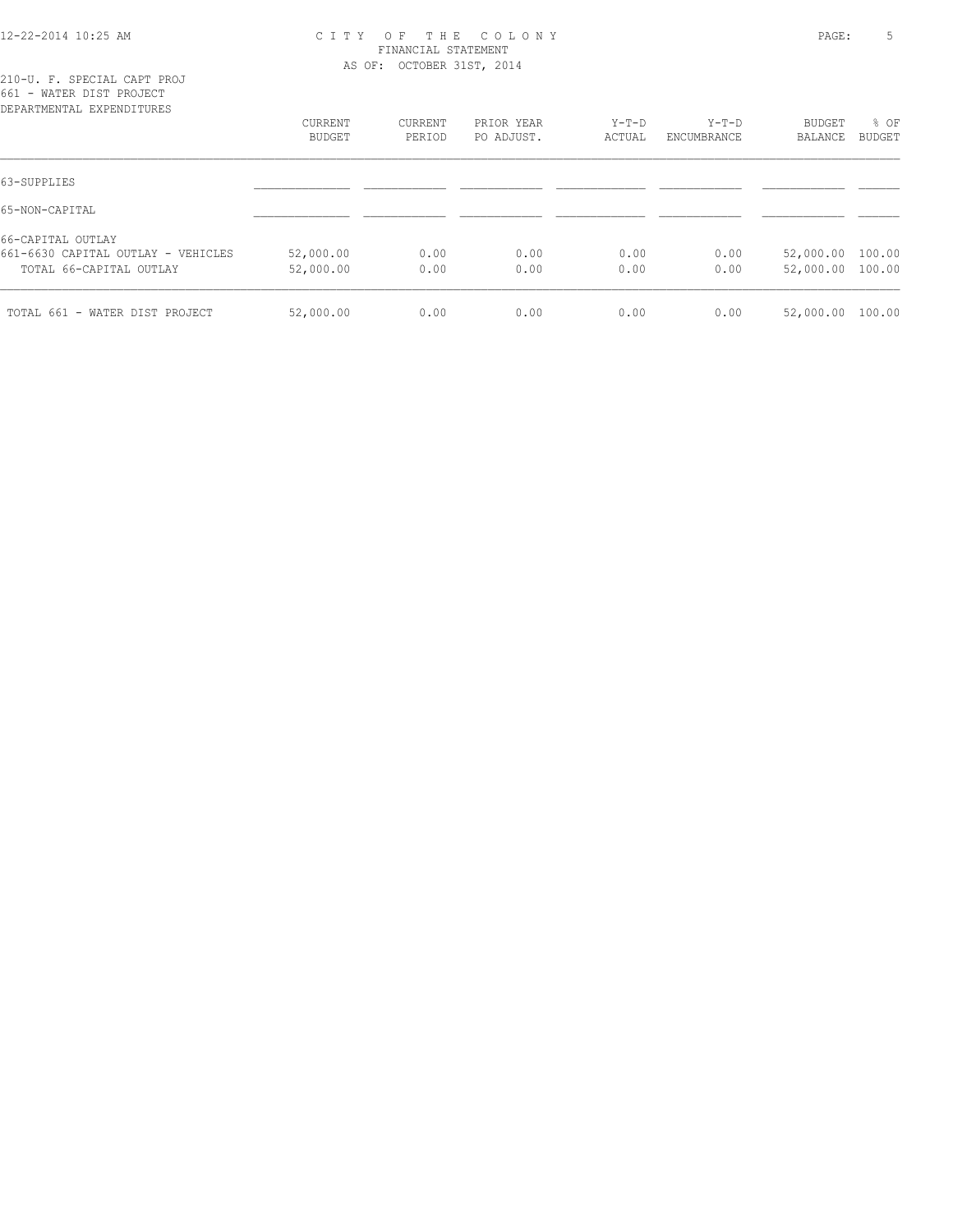| 12-22-2014 10:25 AM                                                                  | OF THE COLONY<br>C T T Y<br>FINANCIAL STATEMENT<br>AS OF: OCTOBER 31ST, 2014 |         |            |        |             | PAGE:   |        |
|--------------------------------------------------------------------------------------|------------------------------------------------------------------------------|---------|------------|--------|-------------|---------|--------|
| 210-U. F. SPECIAL CAPT PROJ<br>662 - WASTEWATER PROJECT<br>DEPARTMENTAL EXPENDITURES |                                                                              |         |            |        |             |         |        |
|                                                                                      | CURRENT                                                                      | CURRENT | PRIOR YEAR | Y-T-D  | Y-T-D       | BUDGET  | % OF   |
|                                                                                      | BUDGET                                                                       | PERIOD  | PO ADJUST. | ACTUAL | ENCUMBRANCE | BALANCE | BUDGET |
| 62-CONTRACTUAL SERVICES                                                              |                                                                              |         |            |        |             |         |        |
| 64-MAINTENANCE                                                                       |                                                                              |         |            |        |             |         |        |
| 66-CAPITAL OUTLAY                                                                    |                                                                              |         |            |        |             |         |        |
|                                                                                      |                                                                              |         |            |        |             |         |        |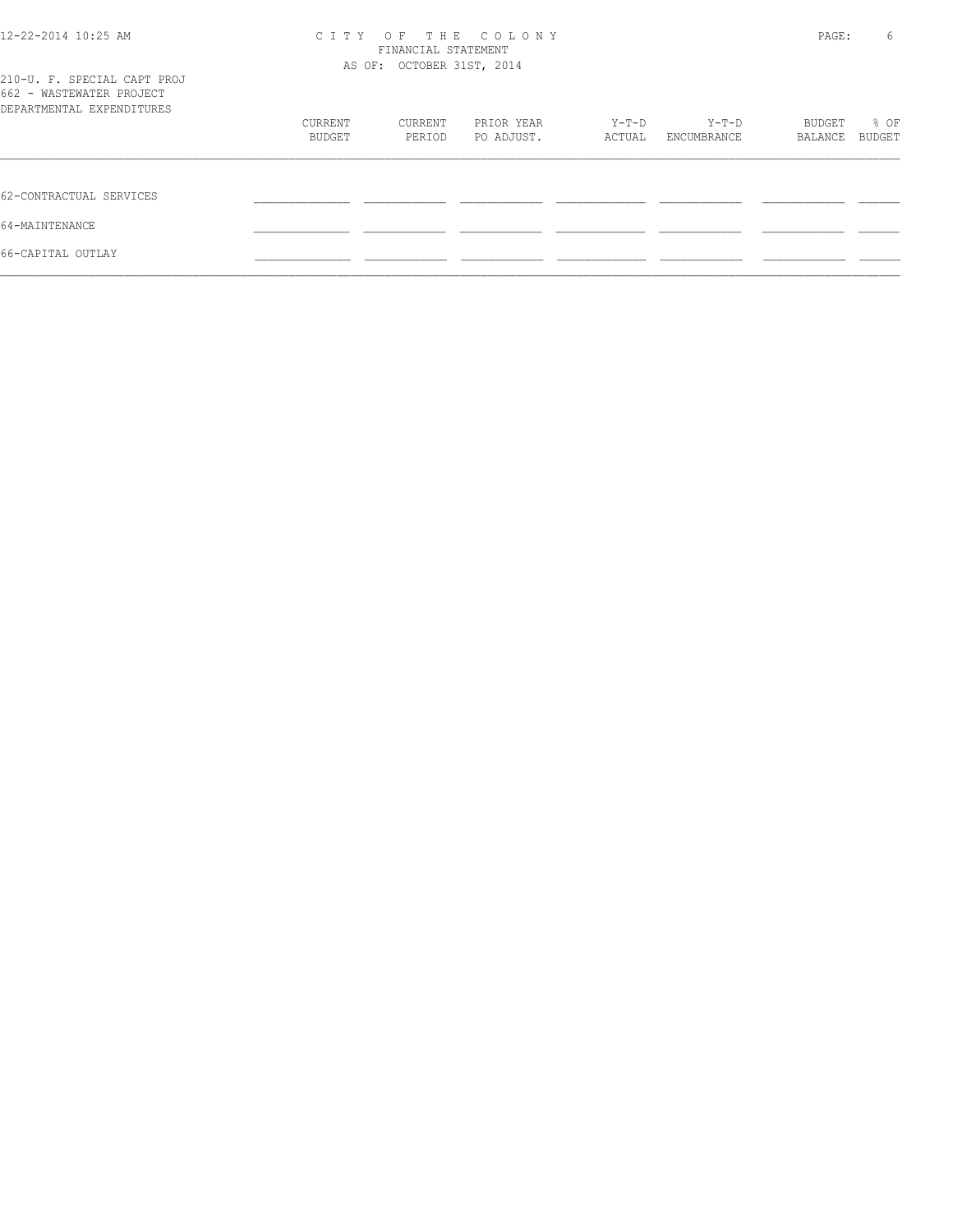| 2-22-2014 10:25 AM |  |
|--------------------|--|
|--------------------|--|

# 12-22-2014 10:25 AM C I T Y O F T H E C O L O N Y PAGE: 7 FINANCIAL STATEMENT AS OF: OCTOBER 31ST, 2014

| ZIU-U. F. SPECIAL CAPT PROJ |               |         |            |        |             |                |             |
|-----------------------------|---------------|---------|------------|--------|-------------|----------------|-------------|
| 664 - FIVE STAR COMPLEX     |               |         |            |        |             |                |             |
| DEPARTMENTAL EXPENDITURES   |               |         |            |        |             |                |             |
|                             | CURRENT       | CURRENT | PRIOR YEAR | Y-T-D  | Y-T-D       |                | BUDGET % OF |
|                             | <b>BUDGET</b> | PERIOD  | PO ADJUST. | ACTUAL | ENCUMBRANCE | BALANCE BUDGET |             |
|                             |               |         |            |        |             |                |             |
|                             |               |         |            |        |             |                |             |

62-CONTRACTUAL SERVICES \_\_\_\_\_\_\_\_\_\_\_\_\_\_ \_\_\_\_\_\_\_\_\_\_\_\_ \_\_\_\_\_\_\_\_\_\_\_\_ \_\_\_\_\_\_\_\_\_\_\_\_\_ \_\_\_\_\_\_\_\_\_\_\_\_ \_\_\_\_\_\_\_\_\_\_\_\_ \_\_\_\_\_\_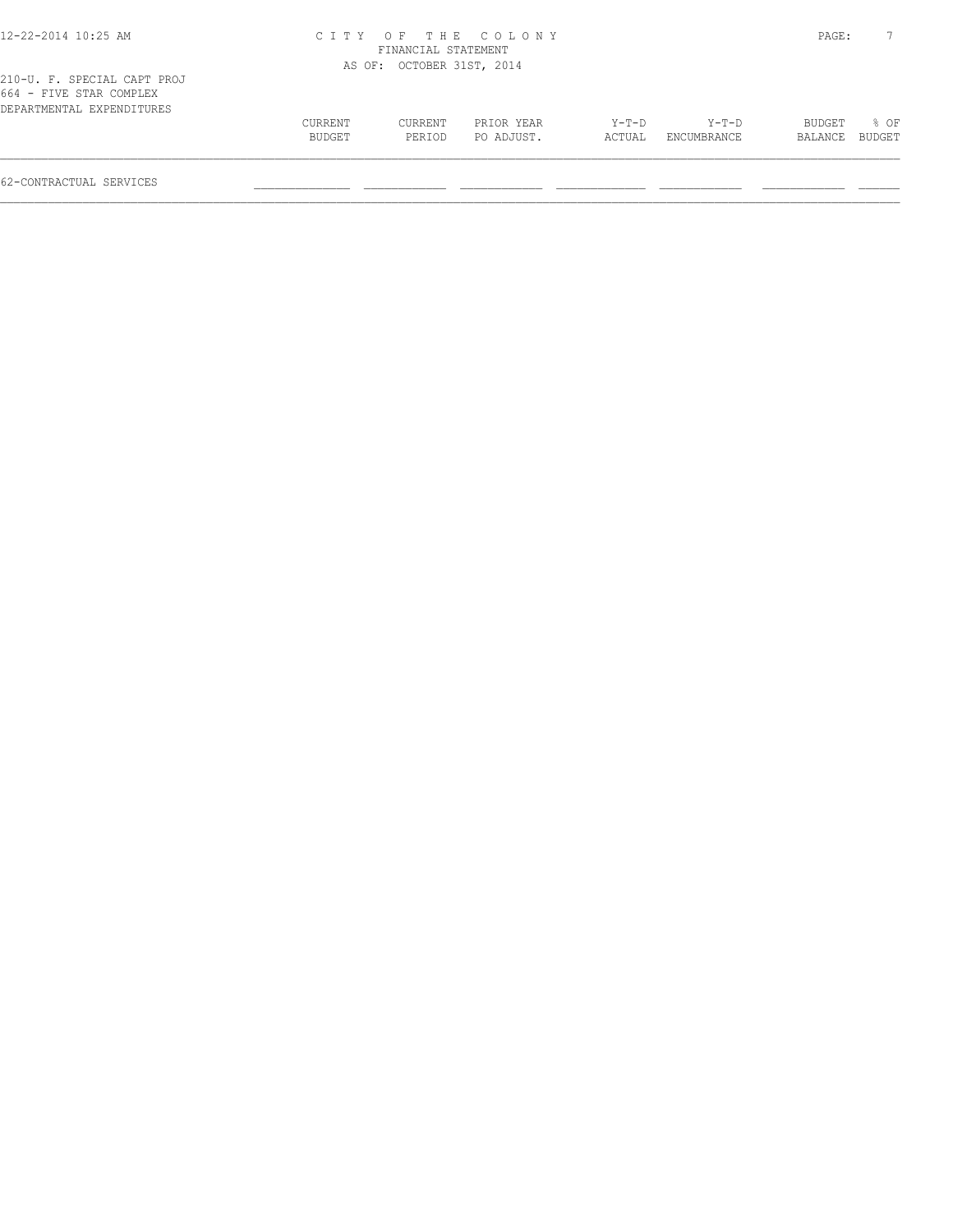| $12 - 22 - 2014$ 10:25 AM                                                            | CITY OF THE COLONY<br>FINANCIAL STATEMENT<br>AS OF: OCTOBER 31ST, 2014 |                   |                          |                 |                      |                   | 8<br>PAGE:     |
|--------------------------------------------------------------------------------------|------------------------------------------------------------------------|-------------------|--------------------------|-----------------|----------------------|-------------------|----------------|
| 210-U. F. SPECIAL CAPT PROJ<br>666 - WATER PROD PROJECT<br>DEPARTMENTAL EXPENDITURES |                                                                        |                   |                          |                 |                      |                   |                |
|                                                                                      | CURRENT<br>BUDGET                                                      | CURRENT<br>PERIOD | PRIOR YEAR<br>PO ADJUST. | Y-T-D<br>ACTUAL | Y-T-D<br>ENCUMBRANCE | BUDGET<br>BALANCE | % OF<br>BUDGET |
| 62-CONTRACTUAL SERVICES                                                              |                                                                        |                   |                          |                 |                      |                   |                |
| 64-MAINTENANCE                                                                       |                                                                        |                   |                          |                 |                      |                   |                |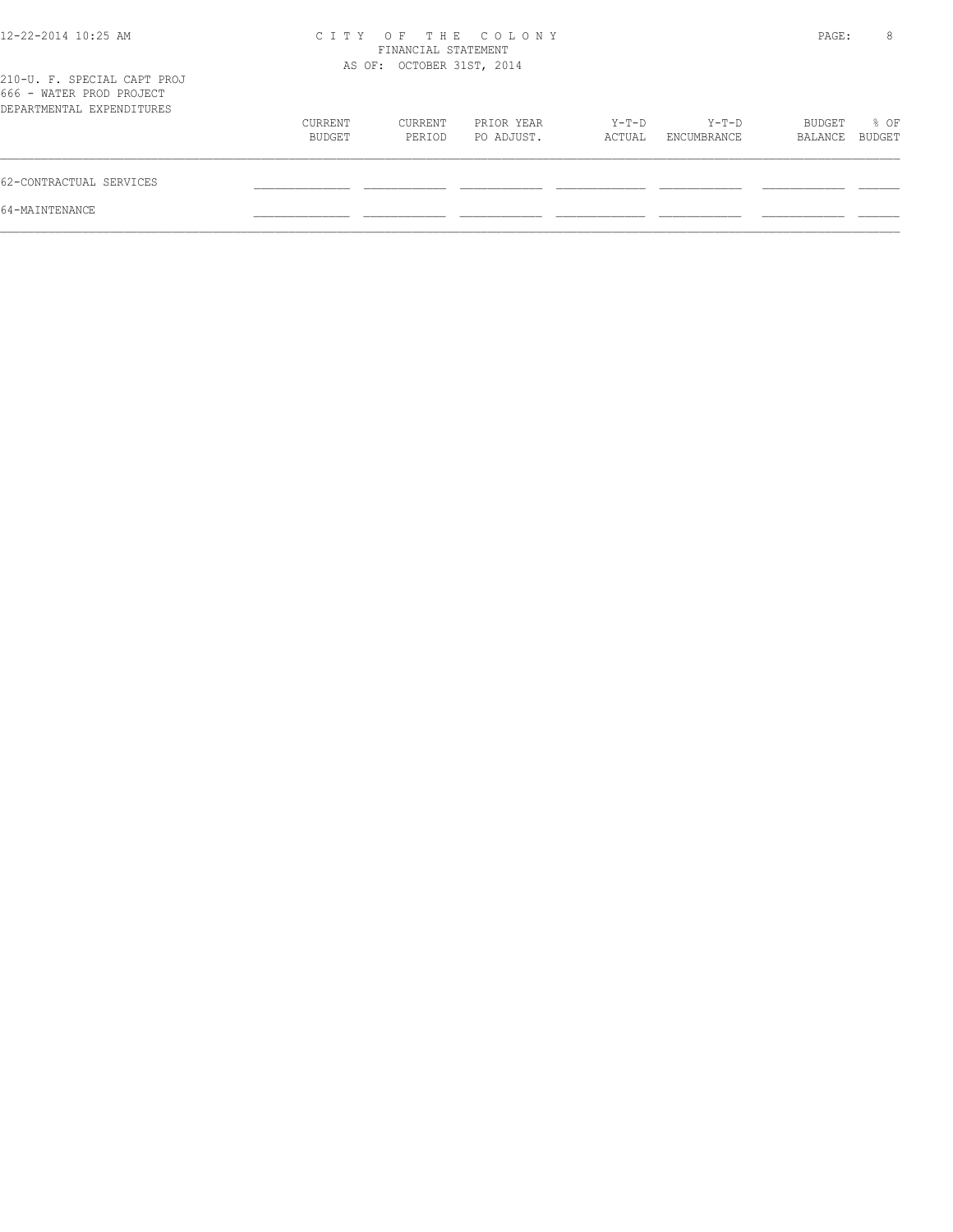#### 12-22-2014 10:25 AM C I T Y O F T H E C O L O N Y PAGE: 9 FINANCIAL STATEMENT AS OF: OCTOBER 31ST, 2014

| DEPARTMENTAL EXPENDITURES              | CURRENT<br>BUDGET                              | CURRENT<br>PERIOD | PRIOR YEAR<br>PO ADJUST. | $Y-T-D$<br>ACTUAL | $Y-T-D$<br>ENCUMBRANCE | BUDGET<br>BALANCE                           | % OF<br><b>BUDGET</b> |
|----------------------------------------|------------------------------------------------|-------------------|--------------------------|-------------------|------------------------|---------------------------------------------|-----------------------|
| 66-CAPITAL OUTLAY                      |                                                |                   |                          |                   |                        |                                             |                       |
| $***$<br>TOTAL EXPENDITURES<br>$***$   | 52,000.00<br>___________                       | 0.00              | 0.00                     | 0.00              | 0.00                   | 52,000.00 100.00<br>__________<br>_________ |                       |
| ** REVENUE OVER(UNDER) EXPENDITURES *( | 52,000.00)<br>______________<br>______________ | 0.00              | 0.00                     | 0.00              | 0.00                   | 52,000.00)<br>____________                  | 0.00                  |

\*\*\* END OF REPORT \*\*\*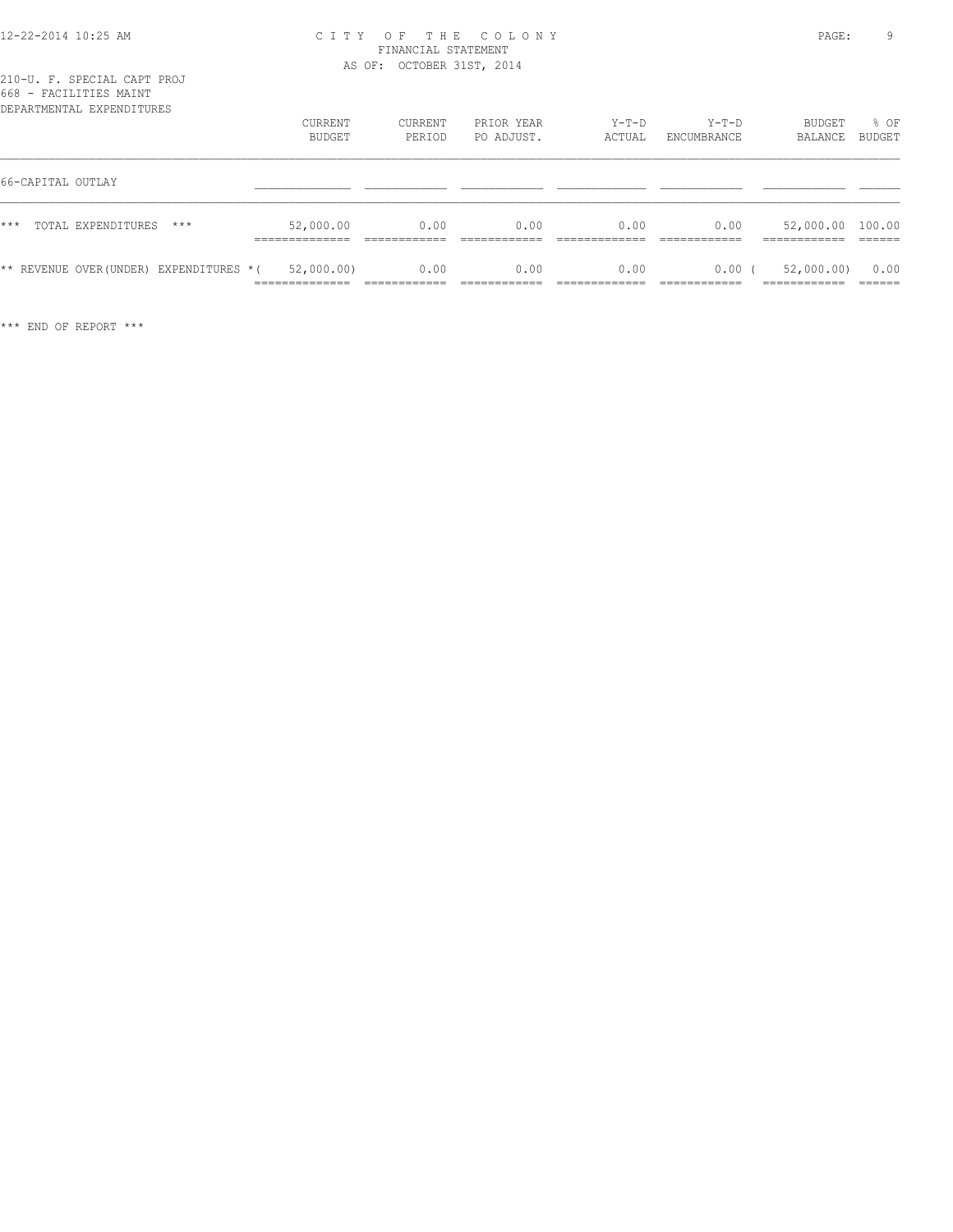## 12-22-2014 10:25 AM C I T Y O F T H E C O L O N Y PAGE: 1 FINANCIAL STATEMENT AS OF: OCTOBER 31ST, 2014

#### 211-2014 CERT OF OBLIGATION FINANCIAL SUMMARY

|                                            | <b>CURRENT</b><br><b>BUDGET</b> | CURRENT<br>PERIOD | PRIOR YEAR<br>PO ADJUST. | $Y-T-D$<br>ACTUAL | $Y-T-D$<br>ENCUMBRANCE | <b>BUDGET</b><br><b>BALANCE</b> | % OF<br>BUDGET |
|--------------------------------------------|---------------------------------|-------------------|--------------------------|-------------------|------------------------|---------------------------------|----------------|
| REVENUE SUMMARY                            |                                 |                   |                          |                   |                        |                                 |                |
|                                            |                                 |                   |                          |                   |                        |                                 |                |
| EXPENDITURE SUMMARY                        |                                 |                   |                          |                   |                        |                                 |                |
| 625 - FM 423 - 24" MAIN                    | 146, 137.67                     | 0.00              | 0.00                     | 0.00              | 0.00                   | 146, 137.67                     | 100.00         |
| 628 - LEGENDS WTR TOWER                    | 46,599.00                       | 0.00              | 0.00                     | 0.00              | 0.00                   | 46,599.00                       | 100.00         |
| 635 - NON-DEPARTMENTAL                     | 235,295.00                      | 0.00              | 0.00                     | 0.00              | 0.00                   | 235,295.00                      | 100.00         |
| 661 - WELL SITE AERATION                   | 20,605.00                       | 0.00              | 0.00                     | 0.00              | 0.00                   | 20,605.00                       | 100.00         |
| ** TOTAL EXPENDITURES **                   | 448,636.67                      | 0.00              | 0.00                     | 0.00              | 0.00                   | 448,636.67                      | 100.00         |
| ** REVENUE OVER (UNDER)<br>EXPENDITURES *( | 448,636.67)                     | 0.00              | 0.00                     | 0.00              | 0.00(                  | 448,636.67)                     | 0.00           |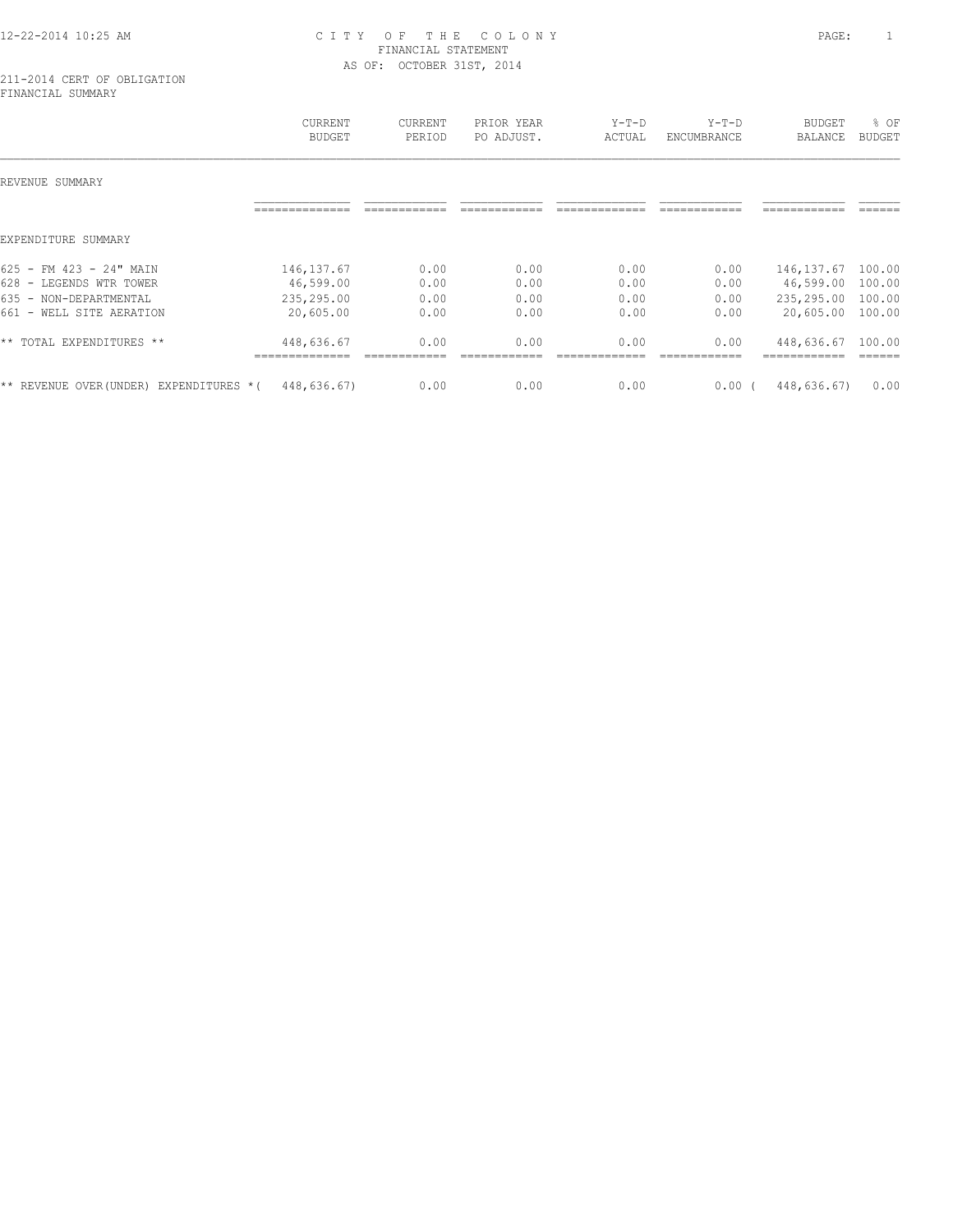| 12-22-2014 10:25 AM         | CITY OF THE COLONY        | PAGE: |  |
|-----------------------------|---------------------------|-------|--|
|                             | FINANCIAL STATEMENT       |       |  |
|                             | AS OF: OCTOBER 31ST, 2014 |       |  |
| 211-2014 CERT OF OBLIGATION |                           |       |  |
| REVENUES                    |                           |       |  |

| CURRENT | CURRENT | PRIOR YEAR | $Y-T-D$ | $Y-T-D$     | BUDGET  | % OF   |
|---------|---------|------------|---------|-------------|---------|--------|
| BUDGET  | PERIOD  | PO ADJUST. | ACTUAL  | ENCUMBRANCE | BALANCE | BUDGET |
|         |         |            |         |             |         |        |

8-OTHER REVENUE \_\_\_\_\_\_\_\_\_\_\_\_\_\_ \_\_\_\_\_\_\_\_\_\_\_\_ \_\_\_\_\_\_\_\_\_\_\_\_ \_\_\_\_\_\_\_\_\_\_\_\_\_ \_\_\_\_\_\_\_\_\_\_\_\_ \_\_\_\_\_\_\_\_\_\_\_\_ \_\_\_\_\_\_

REVENUES

============== ============ ============ ============= ============ ============ ======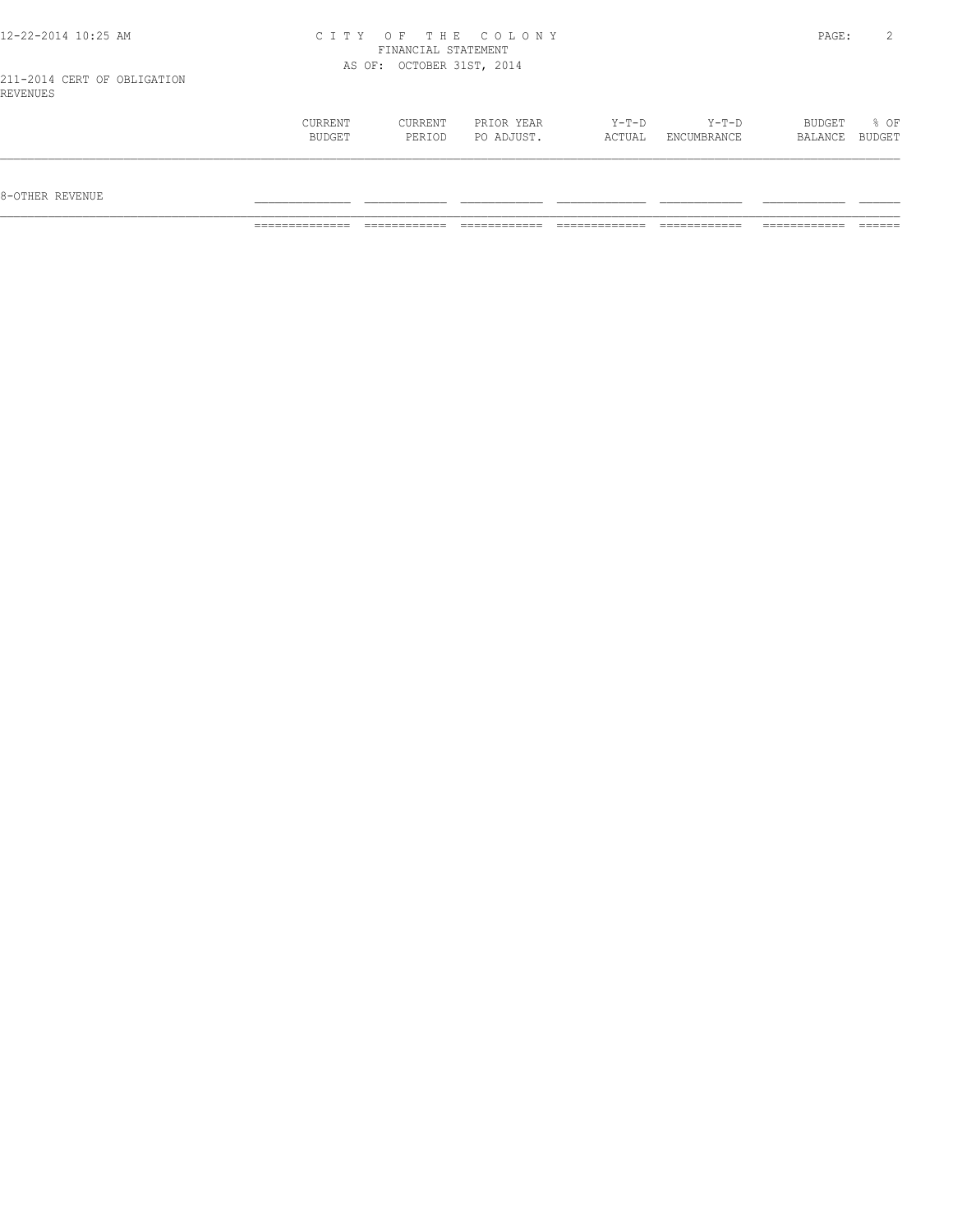#### 12-22-2014 10:25 AM C I T Y O F T H E C O L O N Y PAGE: 3 FINANCIAL STATEMENT AS OF: OCTOBER 31ST, 2014

| DEPARTMENTAL EXPENDITURES                                 | CURRENT<br>BUDGET | <b>CURRENT</b><br>PERIOD | PRIOR YEAR<br>PO ADJUST. | $Y-T-D$<br>ACTUAL | $Y-T-D$<br>ENCUMBRANCE | <b>BUDGET</b><br>BALANCE | % OF<br><b>BUDGET</b> |
|-----------------------------------------------------------|-------------------|--------------------------|--------------------------|-------------------|------------------------|--------------------------|-----------------------|
| 62-CONTRACTUAL SERVICES<br>625-6210 PROFESSIONAL SERVICES | 146, 137.67       | 0.00                     | 0.00                     | 0.00              | 0.00                   | 146,137.67               | 100.00                |
| TOTAL 62-CONTRACTUAL SERVICES                             | 146, 137.67       | 0.00                     | 0.00                     | 0.00              | 0.00                   | 146,137.67               | 100.00                |
| TOTAL 625 - FM 423 - 24" MAIN                             | 146, 137.67       | 0.00                     | 0.00                     | 0.00              | 0.00                   | 146, 137.67              | 100.00                |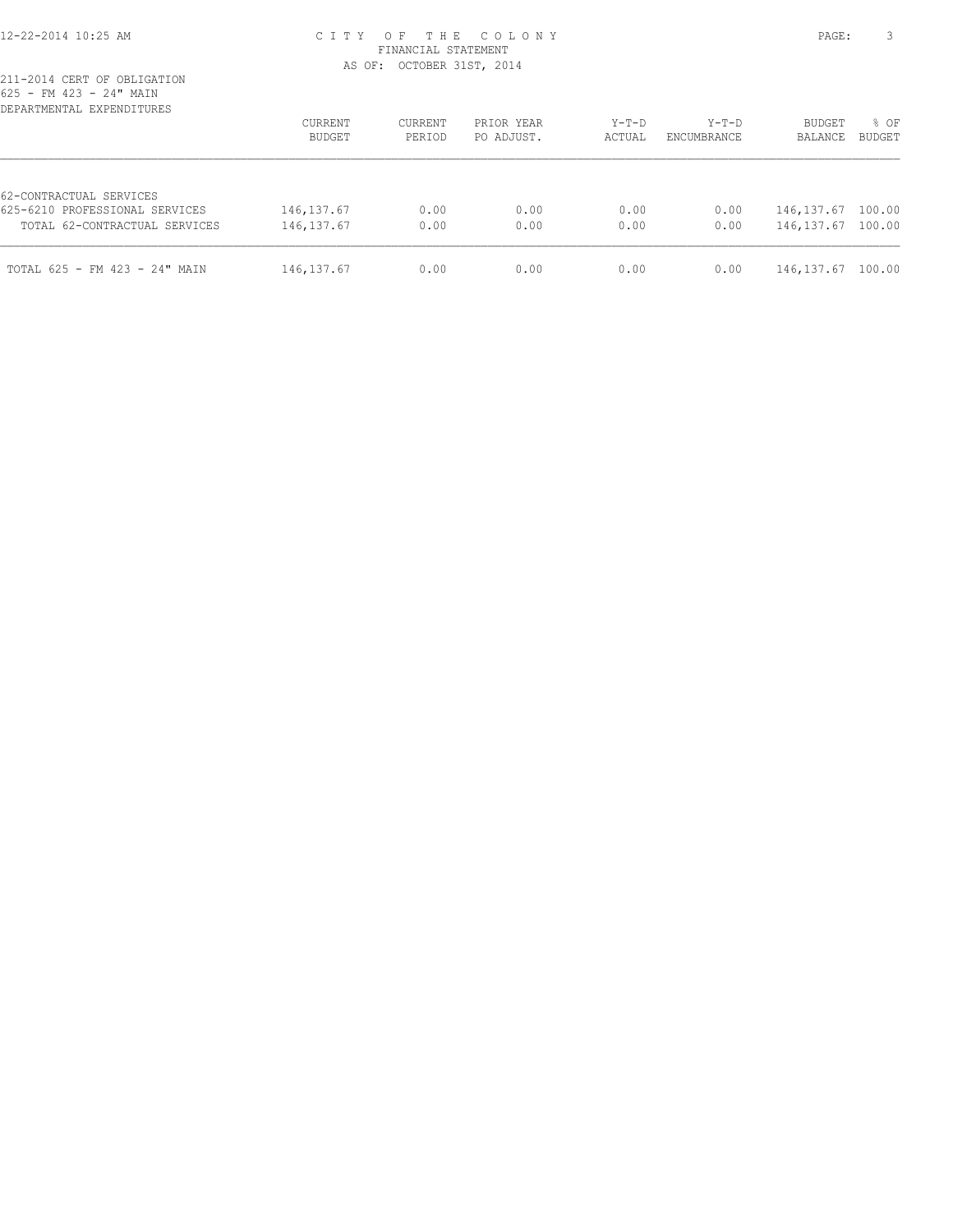#### 12-22-2014 10:25 AM C I T Y O F T H E C O L O N Y PAGE: 4 FINANCIAL STATEMENT AS OF: OCTOBER 31ST, 2014

|  |  |  | 211-2014 CERT OF OBLIGATION |  |
|--|--|--|-----------------------------|--|
|  |  |  | 626 - WAL-MART WTR/SWR LI   |  |
|  |  |  | DEPARTMENTAL EXPENDITURES   |  |

| DEPARTMENTAL EXPENDITURES |         |         |            |        |             |         |        |
|---------------------------|---------|---------|------------|--------|-------------|---------|--------|
|                           | CURRENT | CURRENT | PRIOR YEAR | Y-T-D  | $Y-T-D$     | BUDGET  | % OF   |
|                           | BUDGET  | PERIOD  | PO ADJUST. | ACTUAL | ENCUMBRANCE | BALANCE | BUDGET |
|                           |         |         |            |        |             |         |        |
| 61-PERSONNEL SERVICES     |         |         |            |        |             |         |        |
| 62-CONTRACTUAL SERVICES   |         |         |            |        |             |         |        |
| 63-SUPPLIES               |         |         |            |        |             |         |        |
| 64-MAINTENANCE            |         |         |            |        |             |         |        |
| 66-CAPITAL OUTLAY         |         |         |            |        |             |         |        |
|                           |         |         |            |        |             |         |        |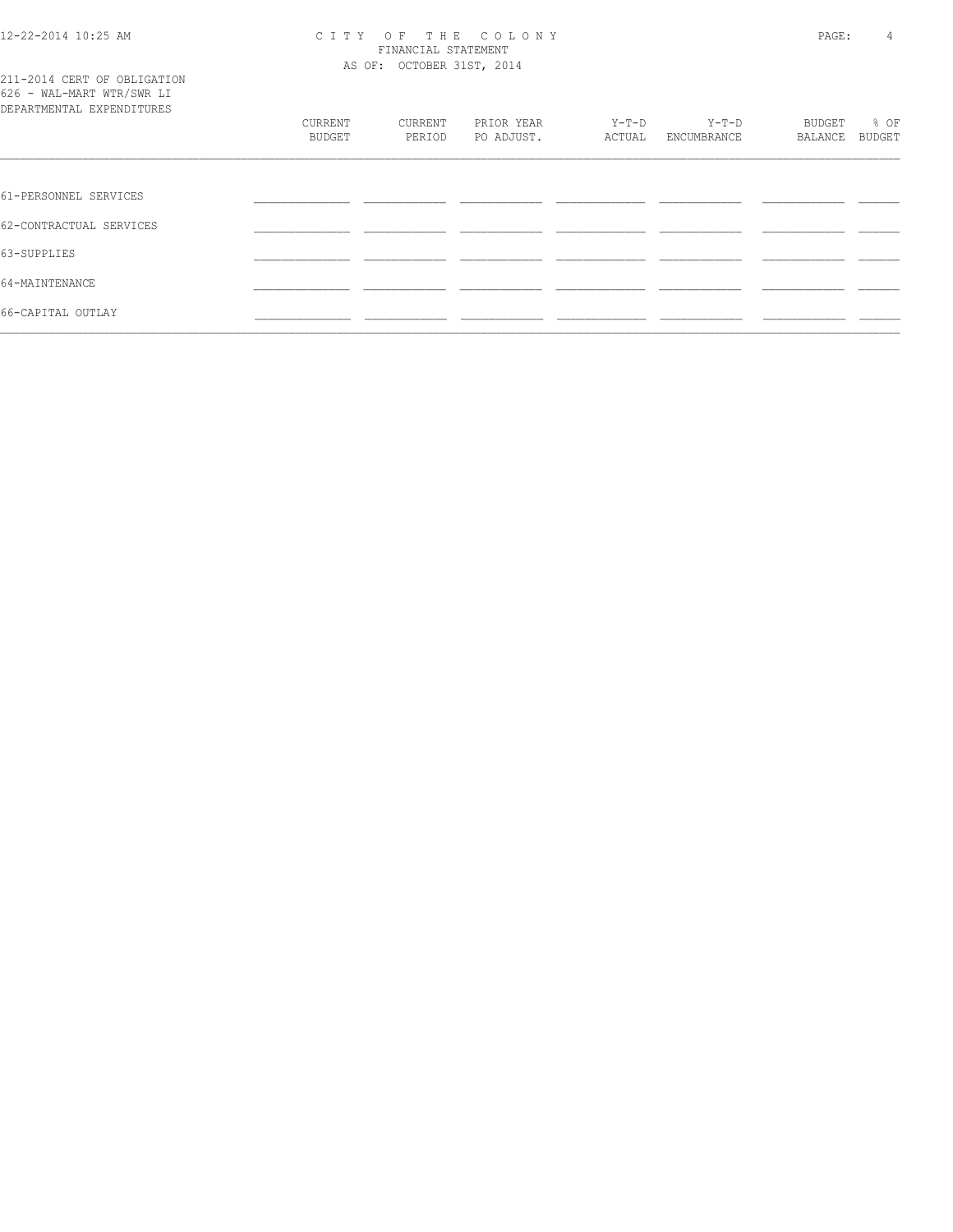#### 12-22-2014 10:25 AM C I T Y O F T H E C O L O N Y PAGE: 5 FINANCIAL STATEMENT AS OF: OCTOBER 31ST, 2014

211-2014 CERT OF OBLIGATION 627 - EASTVALE WTR/SWR LI

| DEPARTMENTAL EXPENDITURES | CURRENT<br>BUDGET | CURRENT<br>PERIOD | PRIOR YEAR<br>PO ADJUST. | Y-T-D<br>ACTUAL | $Y-T-D$<br>ENCUMBRANCE | BUDGET<br>BALANCE | % OF<br>BUDGET |
|---------------------------|-------------------|-------------------|--------------------------|-----------------|------------------------|-------------------|----------------|
| 61-PERSONNEL SERVICES     |                   |                   |                          |                 |                        |                   |                |
| 62-CONTRACTUAL SERVICES   |                   |                   |                          |                 |                        |                   |                |
| 63-SUPPLIES               |                   |                   |                          |                 |                        |                   |                |
| 64-MAINTENANCE            |                   |                   |                          |                 |                        |                   |                |
| 66-CAPITAL OUTLAY         |                   |                   |                          |                 |                        |                   |                |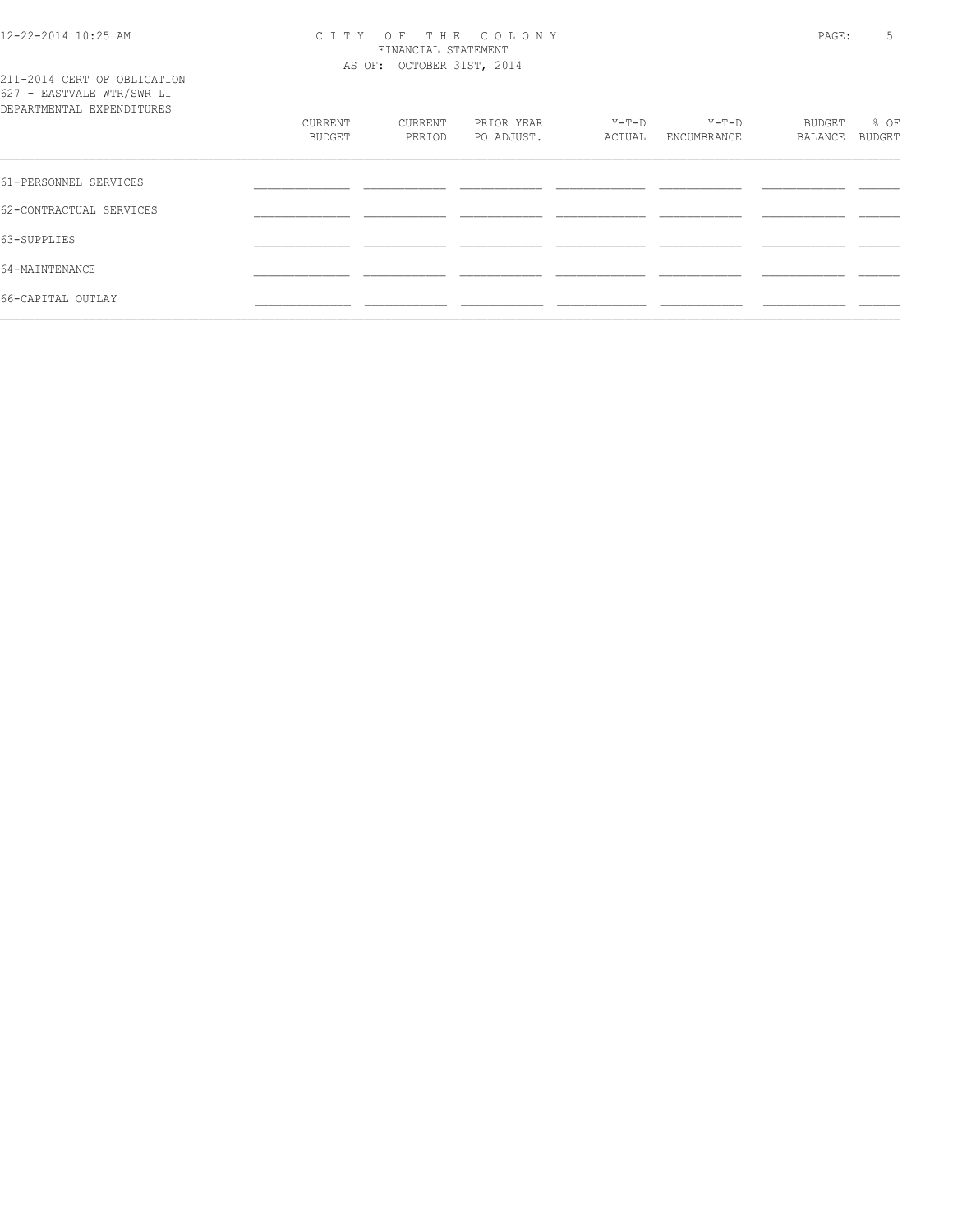## 12-22-2014 10:25 AM C I T Y O F T H E C O L O N Y PAGE: 6 FINANCIAL STATEMENT AS OF: OCTOBER 31ST, 2014

## 211-2014 CERT OF OBLIGATION 628 - LEGENDS WTR TOWER

| DEPARTMENTAL EXPENDITURES     | CURRENT   | CURRENT | PRIOR YEAR | $Y-T-D$ | $Y-T-D$     | BUDGET         | % OF          |
|-------------------------------|-----------|---------|------------|---------|-------------|----------------|---------------|
|                               | BUDGET    | PERIOD  | PO ADJUST. | ACTUAL  | ENCUMBRANCE | <b>BALANCE</b> | <b>BUDGET</b> |
| 61-PERSONNEL SERVICES         |           |         |            |         |             |                |               |
| 62-CONTRACTUAL SERVICES       |           |         |            |         |             |                |               |
| 628-6213 CONTRACTUAL SERVICES | 46,599.00 | 0.00    | 0.00       | 0.00    | 0.00        | 46,599.00      | 100.00        |
| TOTAL 62-CONTRACTUAL SERVICES | 46,599.00 | 0.00    | 0.00       | 0.00    | 0.00        | 46,599.00      | 100.00        |
| 63-SUPPLIES                   |           |         |            |         |             |                |               |
| 64-MAINTENANCE                |           |         |            |         |             |                |               |
| 66-CAPITAL OUTLAY             |           |         |            |         |             |                |               |
| TOTAL 628 - LEGENDS WTR TOWER | 46,599.00 | 0.00    | 0.00       | 0.00    | 0.00        | 46,599.00      | 100.00        |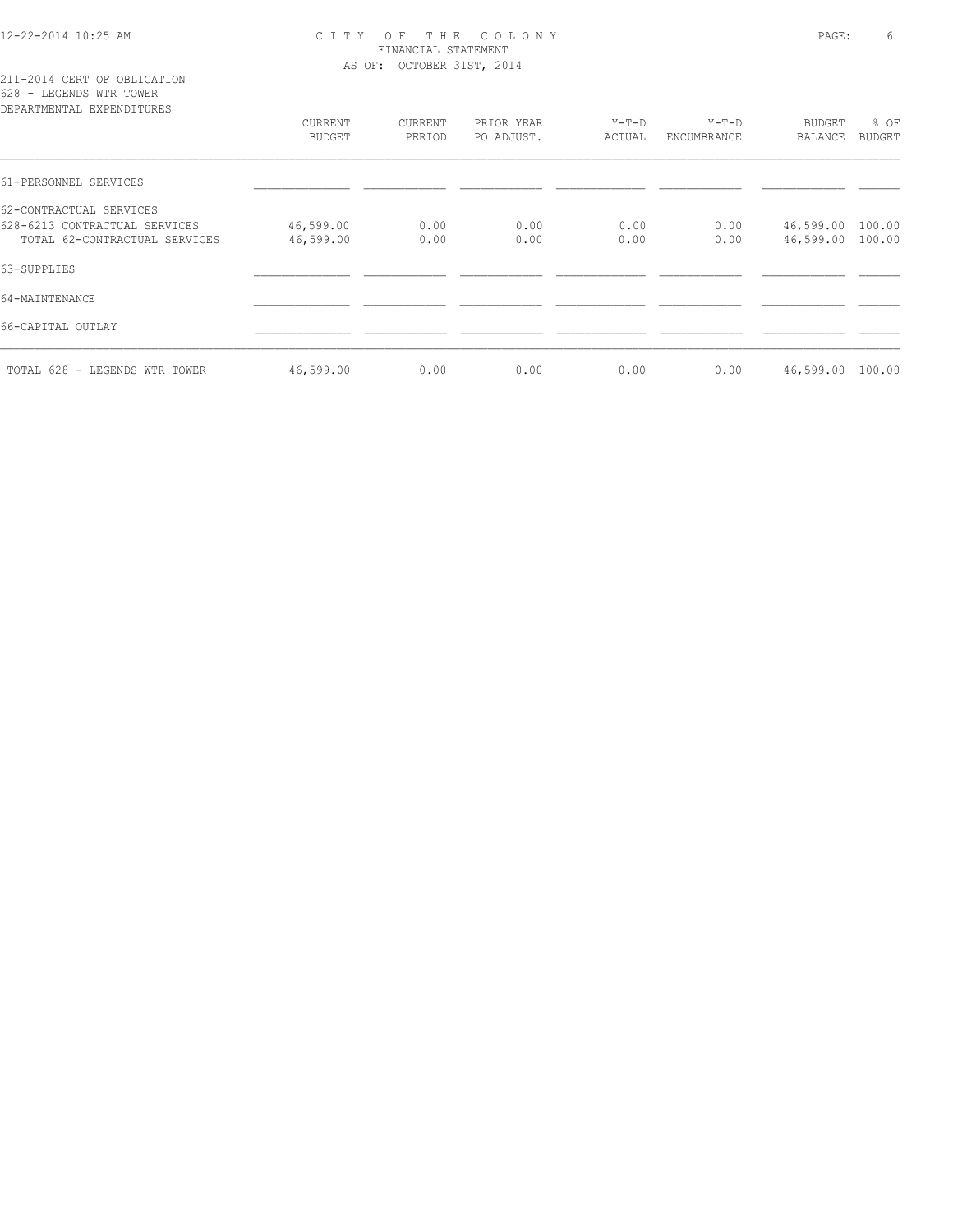#### 12-22-2014 10:25 AM C I T Y O F T H E C O L O N Y PAGE: 7 FINANCIAL STATEMENT AS OF: OCTOBER 31ST, 2014

|  |  |  | 211-2014 CERT OF OBLIGATION |  |
|--|--|--|-----------------------------|--|
|  |  |  | 629 - WYNNWOOD WATER TOWE   |  |
|  |  |  | DEPARTMENTAL EXPENDITURES   |  |

| DEPARTMENTAL EXPENDITURES |               |         |            |         |             |         |        |  |
|---------------------------|---------------|---------|------------|---------|-------------|---------|--------|--|
|                           | CURRENT       | CURRENT | PRIOR YEAR | $Y-T-D$ | Y-T-D       | BUDGET  | % OF   |  |
|                           | <b>BUDGET</b> | PERIOD  | PO ADJUST. | ACTUAL  | ENCUMBRANCE | BALANCE | BUDGET |  |
|                           |               |         |            |         |             |         |        |  |
|                           |               |         |            |         |             |         |        |  |
| 61-PERSONNEL SERVICES     |               |         |            |         |             |         |        |  |
| 62-CONTRACTUAL SERVICES   |               |         |            |         |             |         |        |  |
|                           |               |         |            |         |             |         |        |  |
| 63-SUPPLIES               |               |         |            |         |             |         |        |  |
| 64-MAINTENANCE            |               |         |            |         |             |         |        |  |
|                           |               |         |            |         |             |         |        |  |
| 66-CAPITAL OUTLAY         |               |         |            |         |             |         |        |  |
|                           |               |         |            |         |             |         |        |  |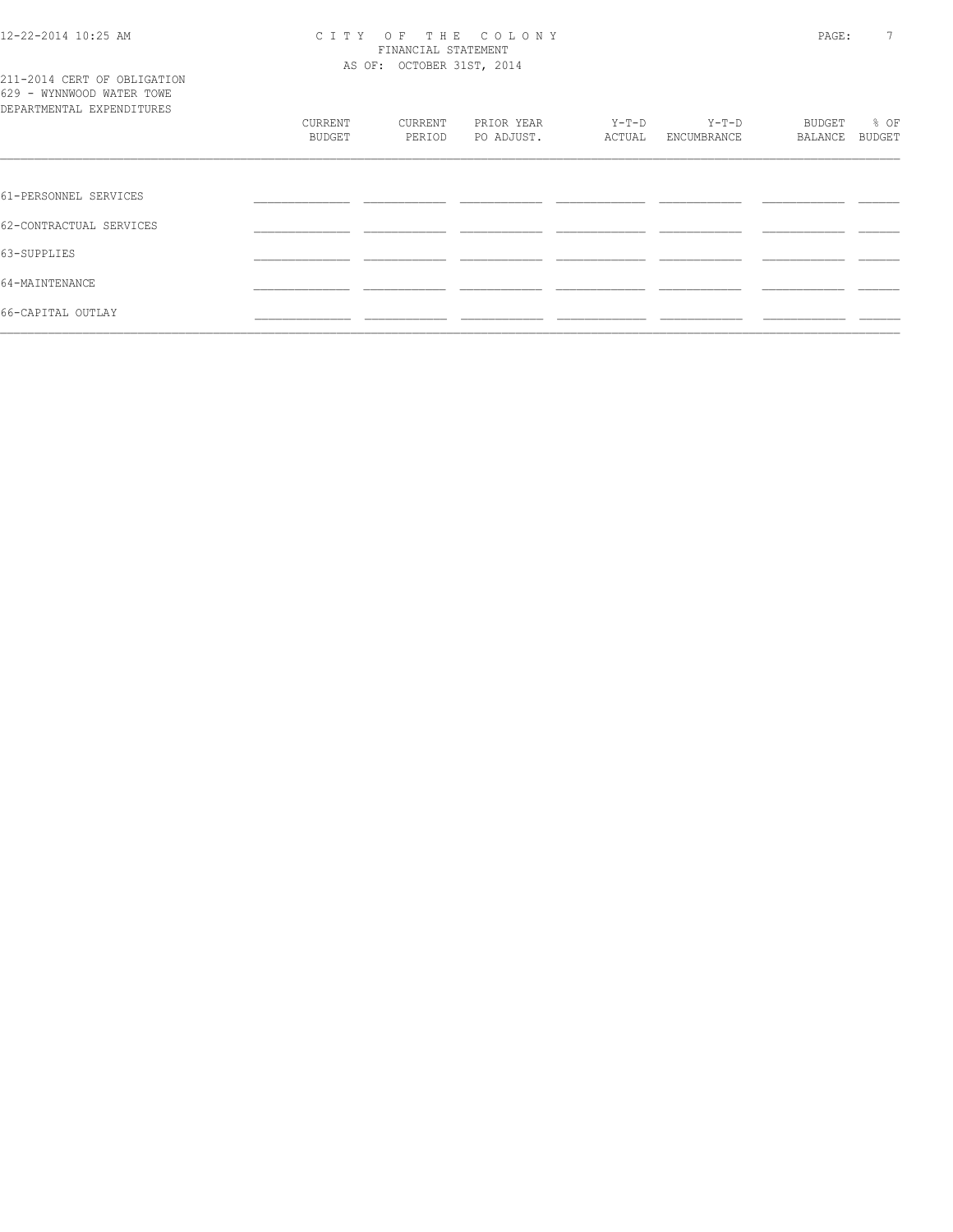| 12-22-2014 10:25 AM                                                                | CITY OF THE COLONY<br>FINANCIAL STATEMENT |                           |                          |                 |                      |                   | PAGE:                 |
|------------------------------------------------------------------------------------|-------------------------------------------|---------------------------|--------------------------|-----------------|----------------------|-------------------|-----------------------|
|                                                                                    |                                           | AS OF: OCTOBER 31ST, 2014 |                          |                 |                      |                   |                       |
| 211-2014 CERT OF OBLIGATION<br>632 - OFC CRK 3MG STOR<br>DEPARTMENTAL EXPENDITURES |                                           |                           |                          |                 |                      |                   |                       |
|                                                                                    | <b>CURRENT</b><br>BUDGET                  | <b>CURRENT</b><br>PERIOD  | PRIOR YEAR<br>PO ADJUST. | Y-T-D<br>ACTUAL | Y-T-D<br>ENCUMBRANCE | BUDGET<br>BALANCE | 8 OF<br><b>BUDGET</b> |

 $\mathcal{L} = \{ \mathcal{L} = \{ \mathcal{L} = \{ \mathcal{L} = \{ \mathcal{L} = \{ \mathcal{L} = \{ \mathcal{L} = \{ \mathcal{L} = \{ \mathcal{L} = \{ \mathcal{L} = \{ \mathcal{L} = \{ \mathcal{L} = \{ \mathcal{L} = \{ \mathcal{L} = \{ \mathcal{L} = \{ \mathcal{L} = \{ \mathcal{L} = \{ \mathcal{L} = \{ \mathcal{L} = \{ \mathcal{L} = \{ \mathcal{L} = \{ \mathcal{L} = \{ \mathcal{L} = \{ \mathcal{L} = \{ \mathcal{$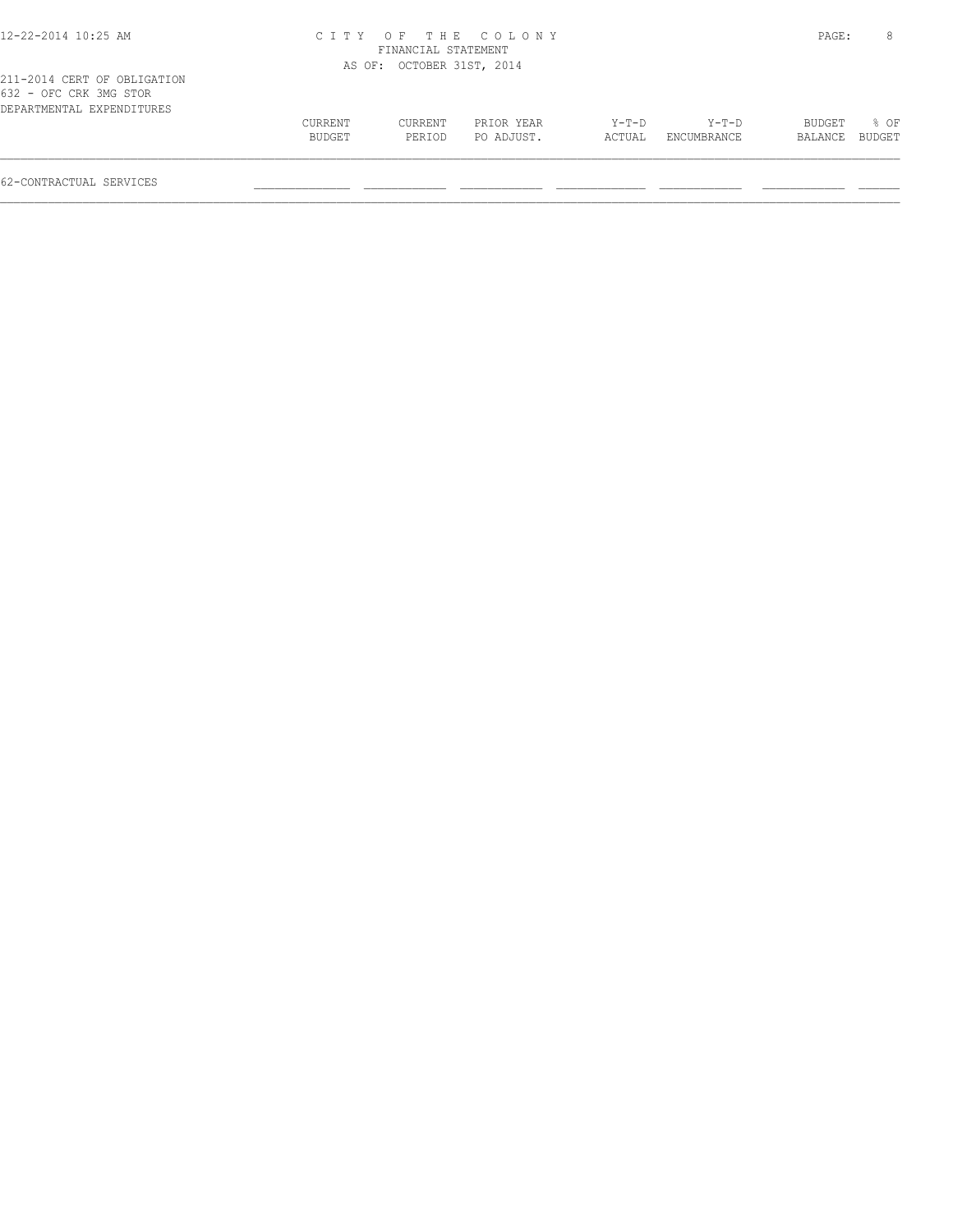## 12-22-2014 10:25 AM C I T Y O F T H E C O L O N Y PAGE: 9 FINANCIAL STATEMENT AS OF: OCTOBER 31ST, 2014

211-2014 CERT OF OBLIGATION 635 - NON-DEPARTMENTAL

| DEPARTMENTAL EXPENDITURES              |                          |                   |                          |                   |                        |                          |                       |
|----------------------------------------|--------------------------|-------------------|--------------------------|-------------------|------------------------|--------------------------|-----------------------|
|                                        | <b>CURRENT</b><br>BUDGET | CURRENT<br>PERIOD | PRIOR YEAR<br>PO ADJUST. | $Y-T-D$<br>ACTUAL | $Y-T-D$<br>ENCUMBRANCE | <b>BUDGET</b><br>BALANCE | % OF<br><b>BUDGET</b> |
| 62-CONTRACTUAL SERVICES                |                          |                   |                          |                   |                        |                          |                       |
| 67-OVERHEAD ALLOCATION                 |                          |                   |                          |                   |                        |                          |                       |
| 635-6715 RESERVED FOR PROJECTS         | 25,295.00                | 0.00              | 0.00                     | 0.00              | 0.00                   | 25,295.00                | 100.00                |
| TOTAL 67-OVERHEAD ALLOCATION           | 25,295.00                | 0.00              | 0.00                     | 0.00              | 0.00                   | 25,295.00                | 100.00                |
| 68-SUNDRY CHARGES                      |                          |                   |                          |                   |                        |                          |                       |
| 635-6823 TRANSFER OUT-2004 REVENUE BND | 210,000.00               | 0.00              | 0.00                     | 0.00              | 0.00                   | 210,000.00               | 100.00                |
| TOTAL 68-SUNDRY CHARGES                | 210,000.00               | 0.00              | 0.00                     | 0.00              | 0.00                   | 210,000.00               | 100.00                |
| TOTAL 635 - NON-DEPARTMENTAL           | 235,295.00               | 0.00              | 0.00                     | 0.00              | 0.00                   | 235,295.00               | 100.00                |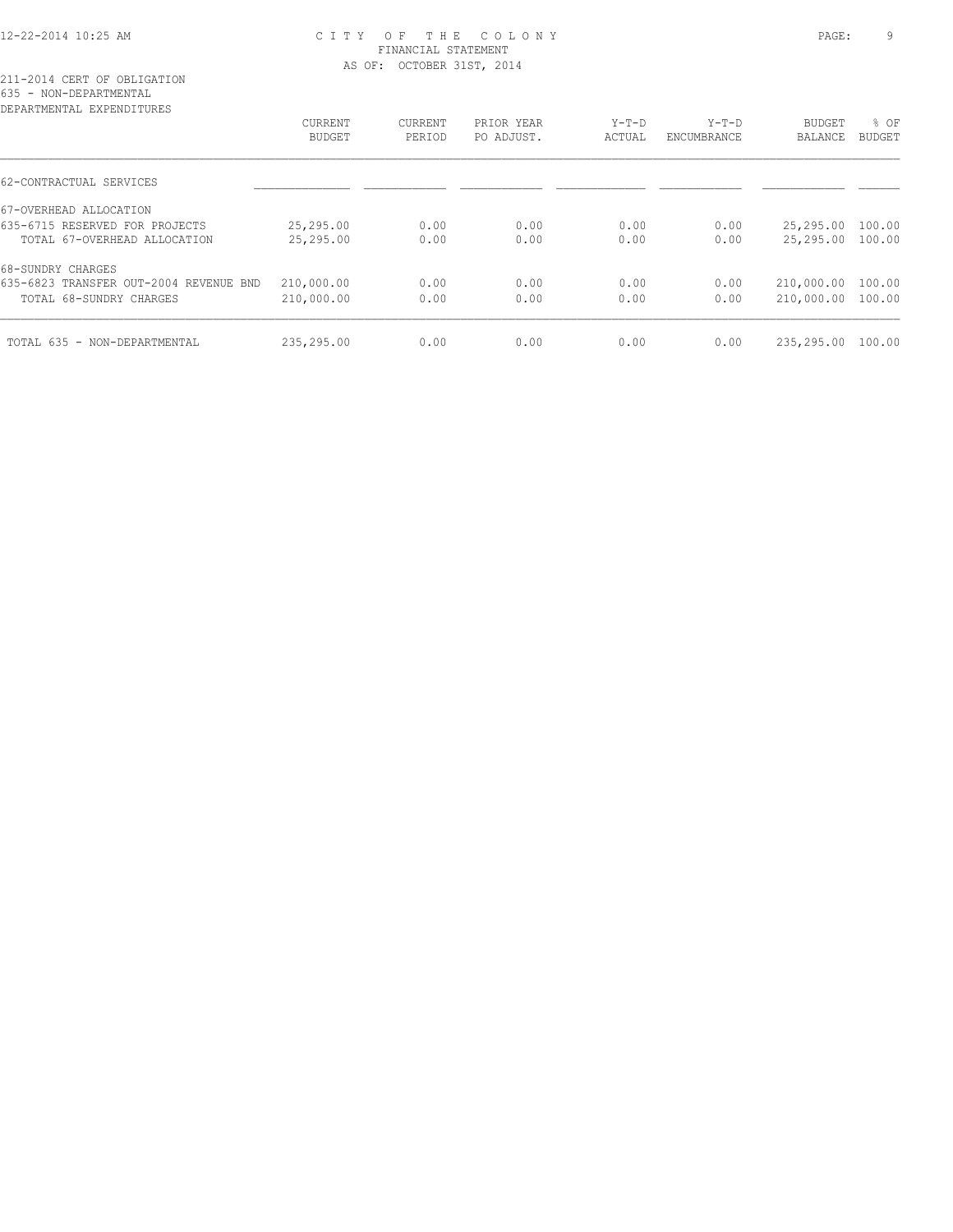| 12-22-2014 10:25 AM                                                             |                   | FINANCIAL STATEMENT       | CITY OF THE COLONY       |                   |                      | PAGE:             | 10             |
|---------------------------------------------------------------------------------|-------------------|---------------------------|--------------------------|-------------------|----------------------|-------------------|----------------|
|                                                                                 |                   | AS OF: OCTOBER 31ST, 2014 |                          |                   |                      |                   |                |
| 211-2014 CERT OF OBLIGATION<br>636 - WATER WELL #4<br>DEPARTMENTAL EXPENDITURES | CURRENT<br>BUDGET | CURRENT<br>PERIOD         | PRIOR YEAR<br>PO ADJUST. | $Y-T-D$<br>ACTUAL | Y-T-D<br>ENCUMBRANCE | BUDGET<br>BALANCE | 8 OF<br>BUDGET |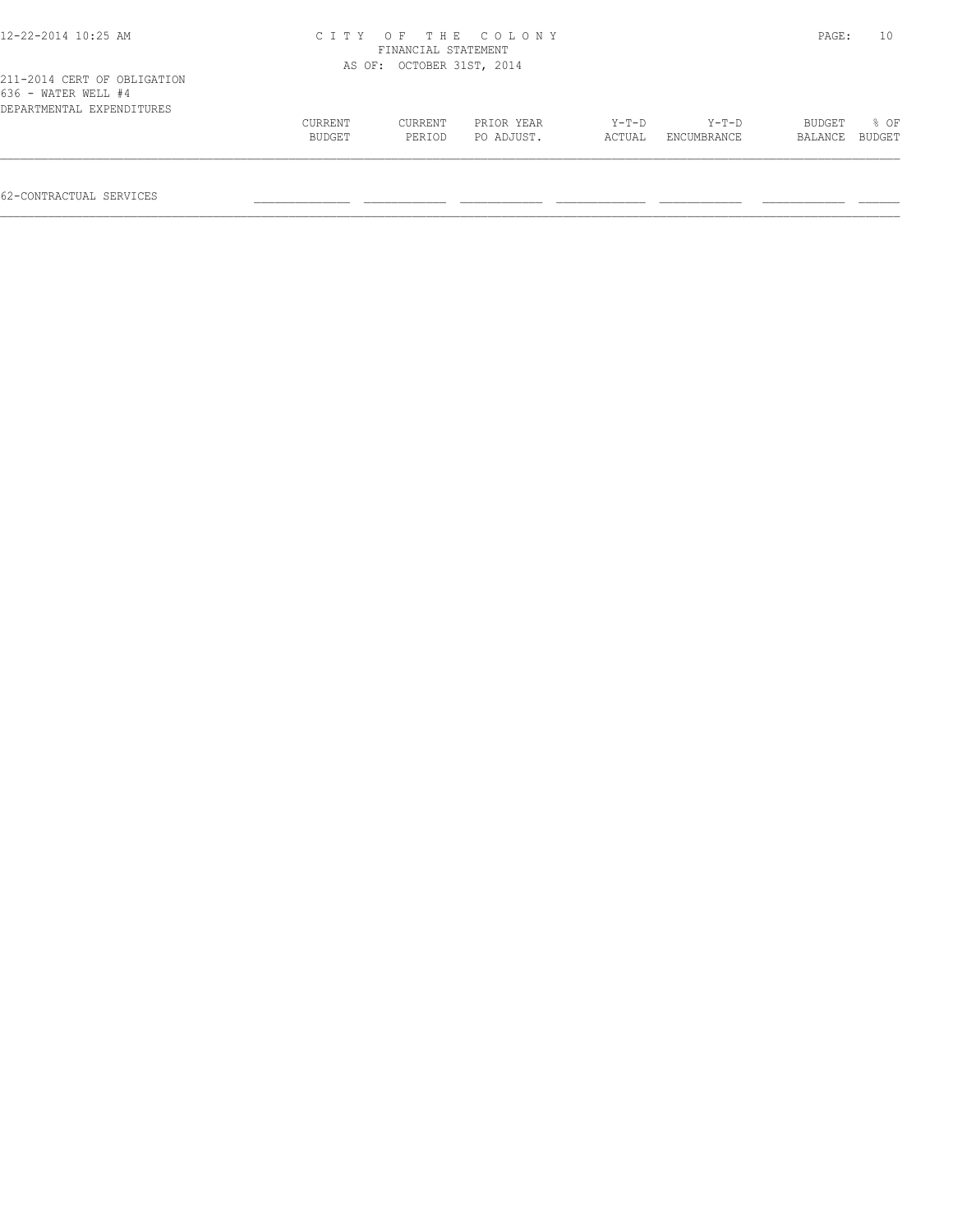| 12-22-2014 10:25 AM |  |  |
|---------------------|--|--|
|---------------------|--|--|

## 12-22-2014 10:25 AM C I T Y O F T H E C O L O N Y PAGE: 11 FINANCIAL STATEMENT AS OF: OCTOBER 31ST, 2014

| 211-2014 CERT OF OBLIGATION |  |  |
|-----------------------------|--|--|
| 638 - WYNNWOOD WATER        |  |  |
| DEPARTMENTAL EXPENDITURES   |  |  |

| 000 - WINNWOOD WAILK      |         |         |            |         |             |                |      |  |
|---------------------------|---------|---------|------------|---------|-------------|----------------|------|--|
| DEPARTMENTAL EXPENDITURES |         |         |            |         |             |                |      |  |
|                           | CURRENT | CURRENT | PRIOR YEAR | $Y-T-D$ | $Y-T-D$     | BUDGET         | % OF |  |
|                           | BUDGET  | PERIOD  | PO ADJUST. | ACTUAL  | ENCUMBRANCE | BALANCE BUDGET |      |  |
|                           |         |         |            |         |             |                |      |  |
|                           |         |         |            |         |             |                |      |  |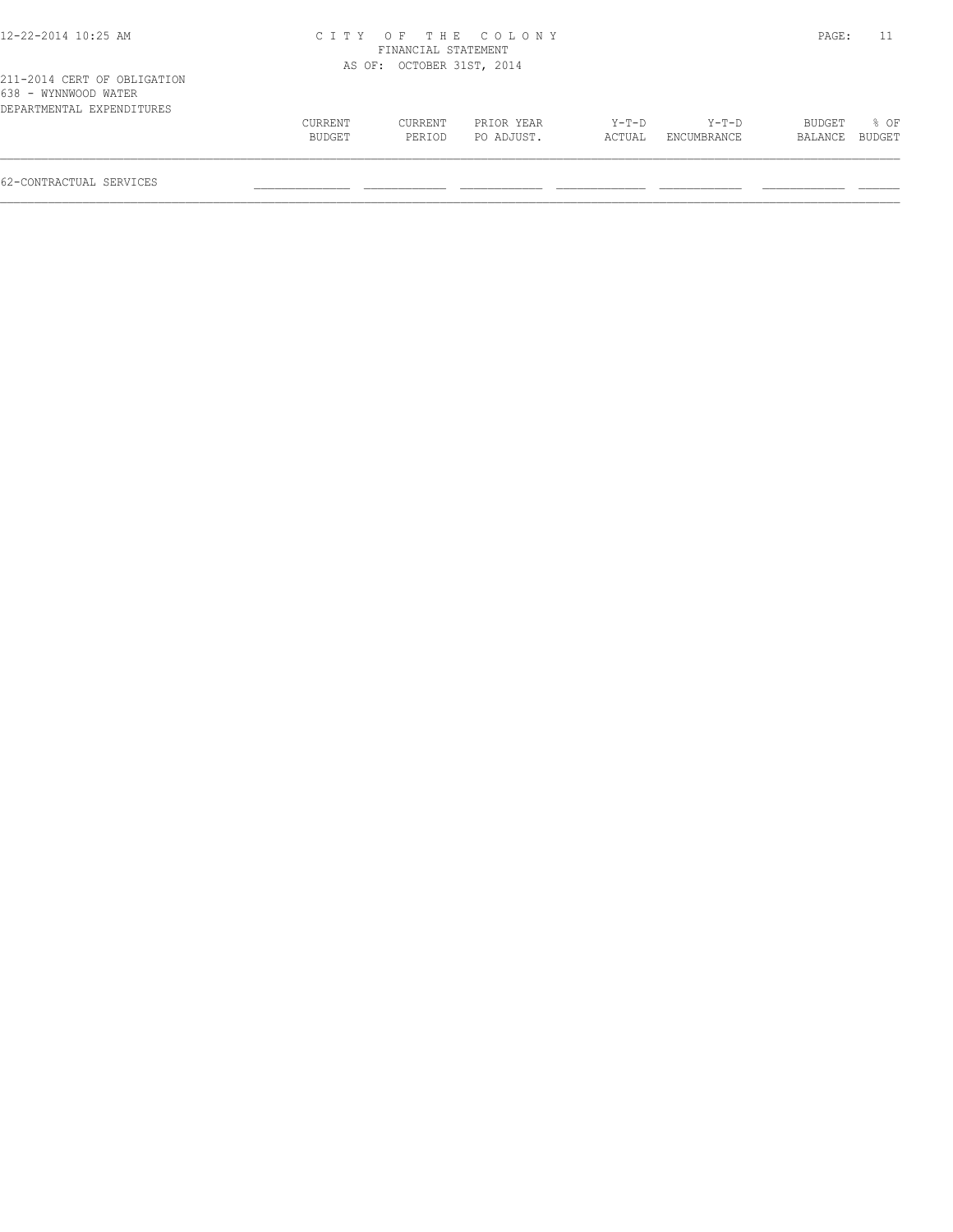## 12-22-2014 10:25 AM C I T Y O F T H E C O L O N Y PAGE: 12 FINANCIAL STATEMENT AS OF: OCTOBER 31ST, 2014

211-2014 CERT OF OBLIGATION 661 - WELL SITE AERATION

| DEPARTMENTAL EXPENDITURES      |                |                |            |         |             |                |               |
|--------------------------------|----------------|----------------|------------|---------|-------------|----------------|---------------|
|                                | <b>CURRENT</b> | <b>CURRENT</b> | PRIOR YEAR | $Y-T-D$ | $Y-T-D$     | BUDGET         | % OF          |
|                                | <b>BUDGET</b>  | PERIOD         | PO ADJUST. | ACTUAL  | ENCUMBRANCE | <b>BALANCE</b> | <b>BUDGET</b> |
| 62-CONTRACTUAL SERVICES        |                |                |            |         |             |                |               |
| 661-6213 CONTRACTUAL SERVICES  | 19,920.00      | 0.00           | 0.00       | 0.00    | 0.00        | 19,920.00      | 100.00        |
| TOTAL 62-CONTRACTUAL SERVICES  | 19,920.00      | 0.00           | 0.00       | 0.00    | 0.00        | 19,920.00      | 100.00        |
| 66-CAPITAL OUTLAY              |                |                |            |         |             |                |               |
| 67-OVERHEAD ALLOCATION         |                |                |            |         |             |                |               |
| 661-6705 CONTINGENCY           | 685.00         | 0.00           | 0.00       | 0.00    | 0.00        | 685.00         | 100.00        |
| TOTAL 67-OVERHEAD ALLOCATION   | 685.00         | 0.00           | 0.00       | 0.00    | 0.00        | 685.00         | 100.00        |
| TOTAL 661 - WELL SITE AERATION | 20,605.00      | 0.00           | 0.00       | 0.00    | 0.00        | 20,605.00      | 100.00        |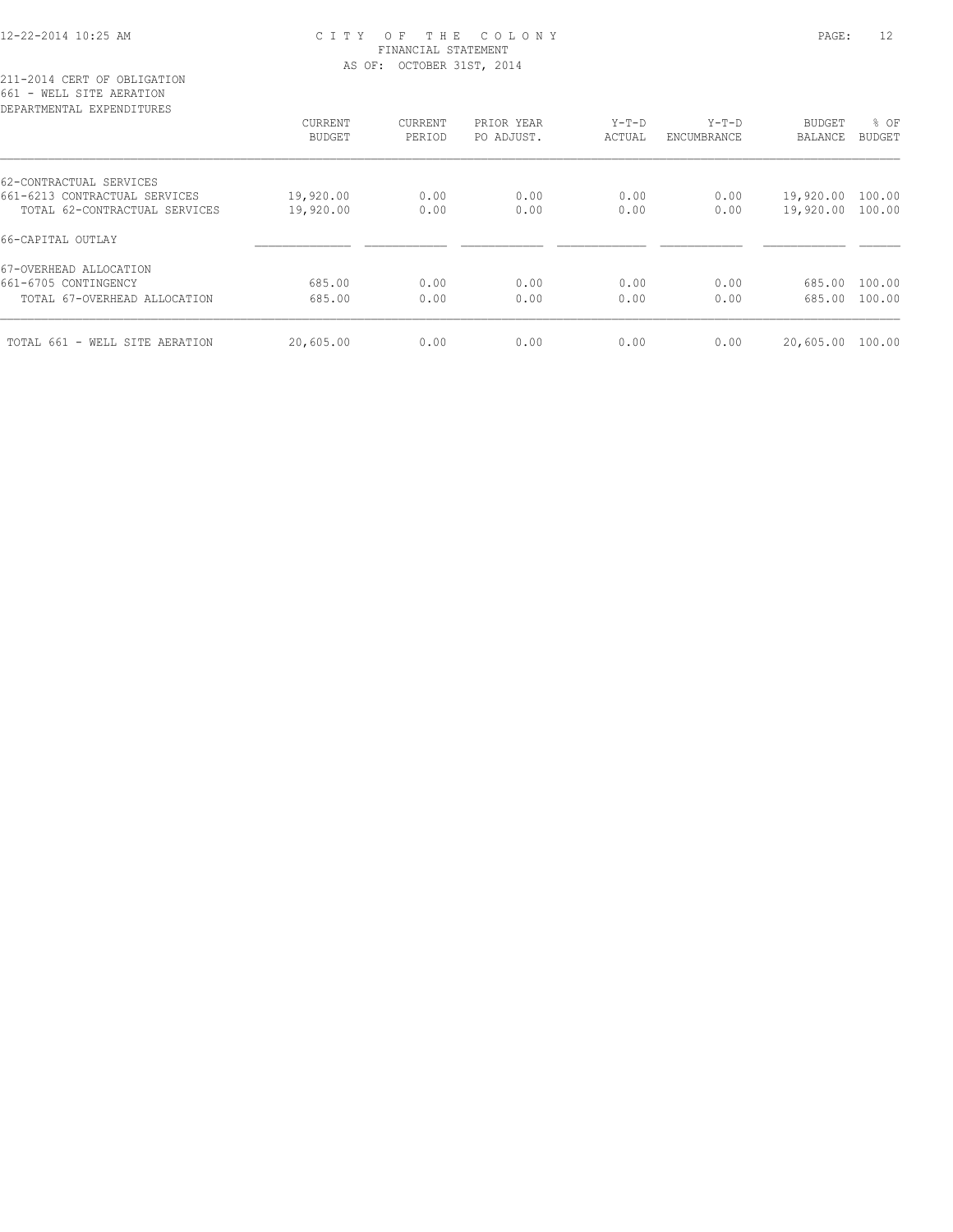| 12-22-2014 10:25 AM                                                          |         | FINANCIAL STATEMENT       | CITY OF THE COLONY |        |             | PAGE:   | 13     |
|------------------------------------------------------------------------------|---------|---------------------------|--------------------|--------|-------------|---------|--------|
|                                                                              |         | AS OF: OCTOBER 31ST, 2014 |                    |        |             |         |        |
| 211-2014 CERT OF OBLIGATION<br>662 - WASTEWATER<br>DEPARTMENTAL EXPENDITURES |         |                           |                    |        |             |         |        |
|                                                                              | CURRENT | CURRENT                   | PRIOR YEAR         | Y-T-D  | Y-T-D       | BUDGET  | 8 OF   |
|                                                                              | BUDGET  | PERTOD                    | PO ADJUST.         | ACTUAL | ENCUMBRANCE | BALANCE | BUDGET |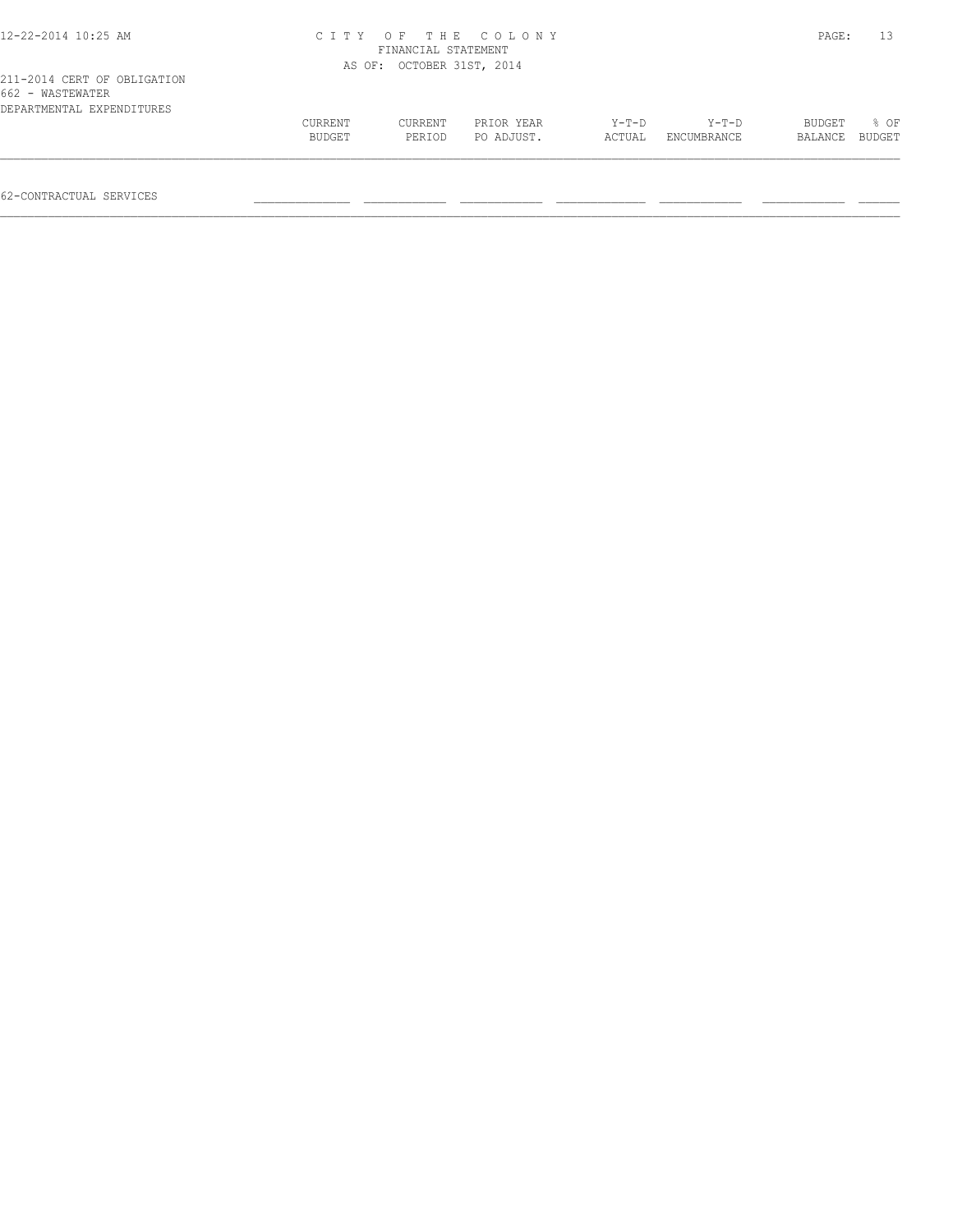|         |         |            |                                                                        |             | PAGE:         | 14     |
|---------|---------|------------|------------------------------------------------------------------------|-------------|---------------|--------|
|         |         |            |                                                                        |             |               |        |
|         |         |            |                                                                        |             |               |        |
| CURRENT | CURRENT | PRIOR YEAR | Y-T-D                                                                  | Y-T-D       | <b>BUDGET</b> | $8$ OF |
| BUDGET  | PERIOD  | PO ADJUST. | ACTUAL                                                                 | ENCUMBRANCE | BALANCE       | BUDGET |
|         |         |            | CITY OF THE COLONY<br>FINANCIAL STATEMENT<br>AS OF: OCTOBER 31ST, 2014 |             |               |        |

 $\mathcal{L} = \{ \mathcal{L} = \{ \mathcal{L} = \{ \mathcal{L} = \{ \mathcal{L} = \{ \mathcal{L} = \{ \mathcal{L} = \{ \mathcal{L} = \{ \mathcal{L} = \{ \mathcal{L} = \{ \mathcal{L} = \{ \mathcal{L} = \{ \mathcal{L} = \{ \mathcal{L} = \{ \mathcal{L} = \{ \mathcal{L} = \{ \mathcal{L} = \{ \mathcal{L} = \{ \mathcal{L} = \{ \mathcal{L} = \{ \mathcal{L} = \{ \mathcal{L} = \{ \mathcal{L} = \{ \mathcal{L} = \{ \mathcal{$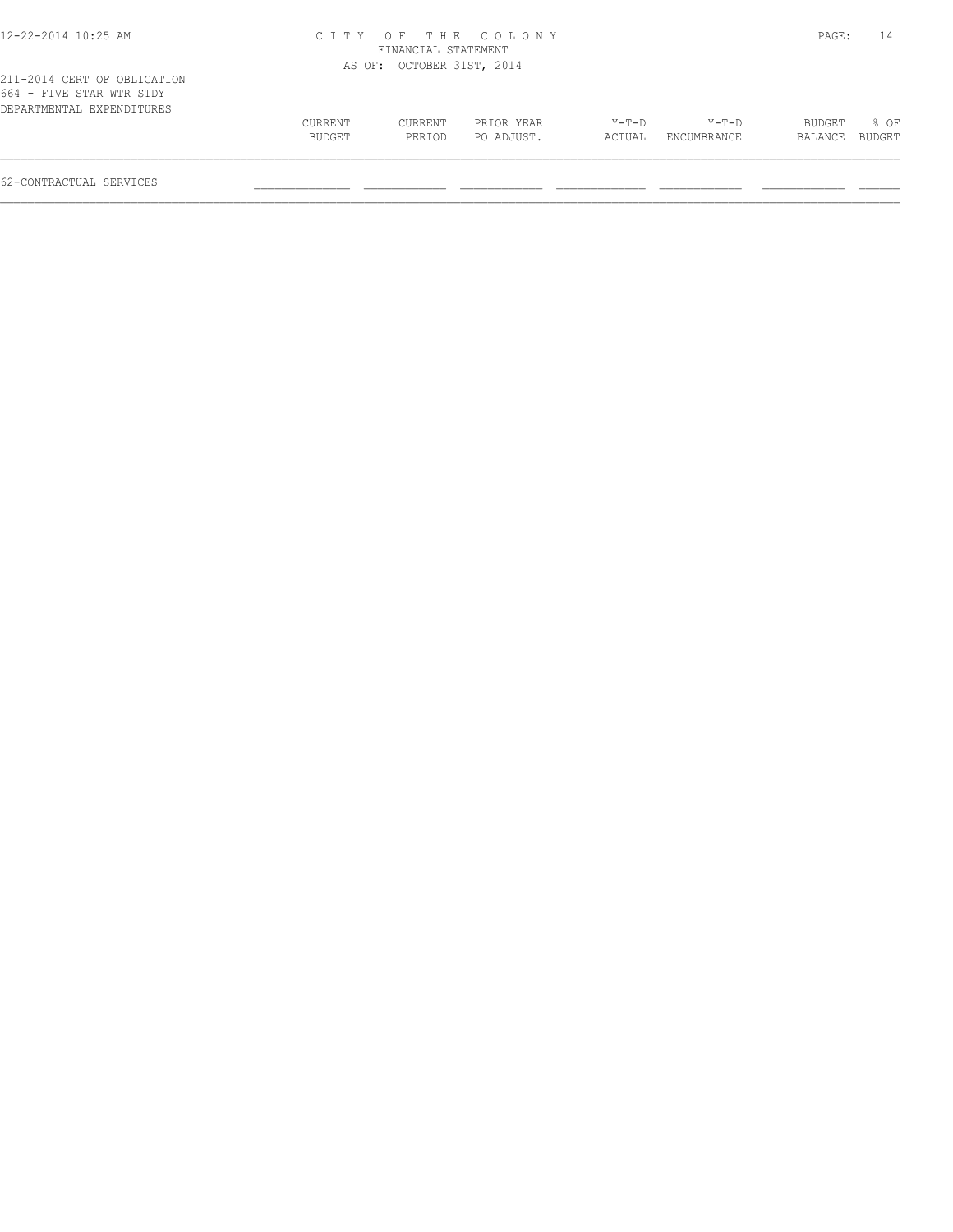## 12-22-2014 10:25 AM C I T Y O F T H E C O L O N Y PAGE: 15 FINANCIAL STATEMENT AS OF: OCTOBER 31ST, 2014

|                        | 211-2014 CERT OF OBLIGATION |  |
|------------------------|-----------------------------|--|
| 666 - WATER PRODUCTION |                             |  |
|                        | DEPARTMENTAL EXPENDITURES   |  |

| DEPARTMENTAL EXPENDITURES | CURRENT | CURRENT | PRIOR YEAR | Y-T-D  | $Y-T-D$     | <b>BUDGET</b> | OF     |
|---------------------------|---------|---------|------------|--------|-------------|---------------|--------|
|                           | BUDGET  | PERIOD  | PO ADJUST. | ACTUAL | ENCUMBRANCE | BALANCE       | BUDGET |
|                           |         |         |            |        |             |               |        |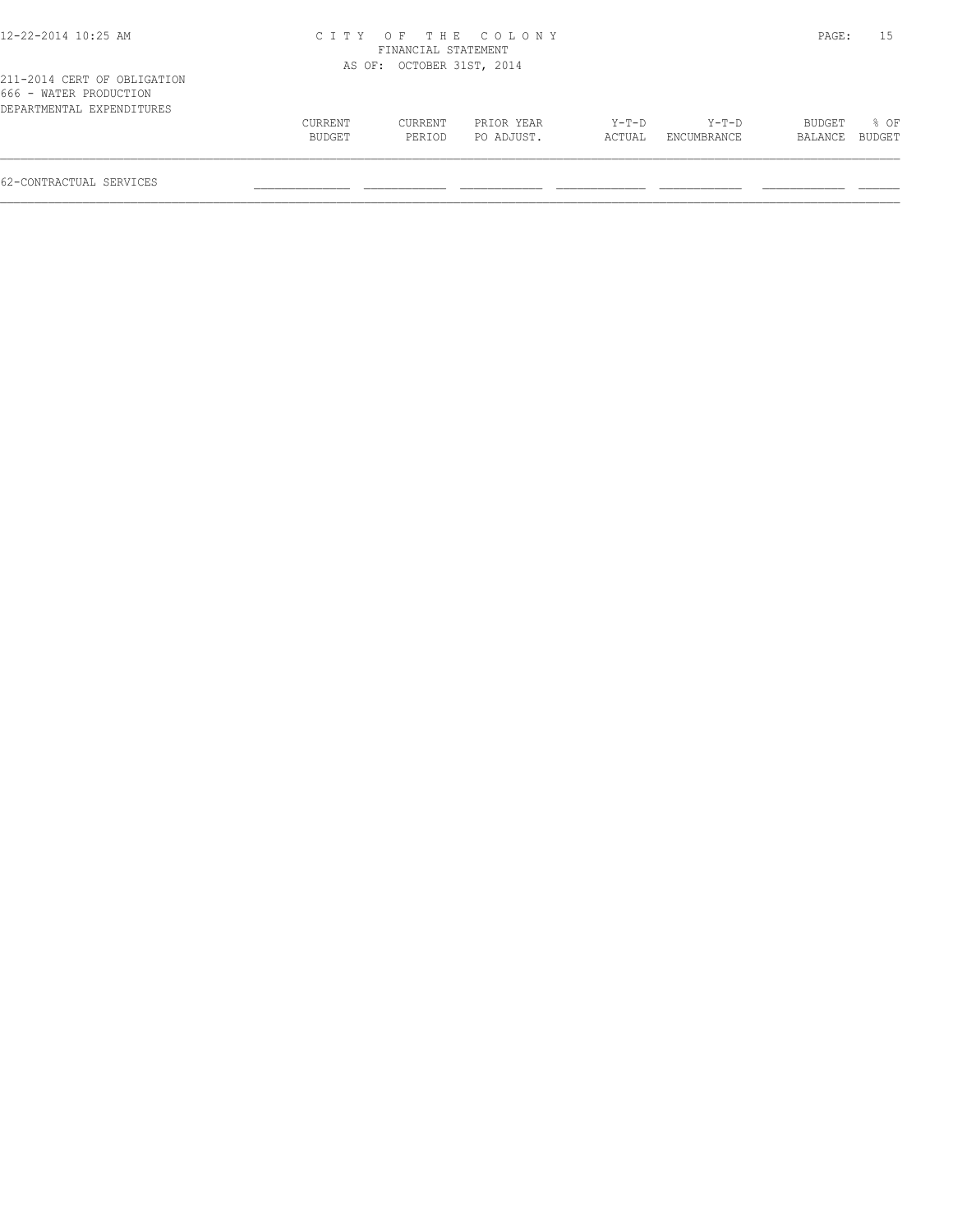## 12-22-2014 10:25 AM C I T Y O F T H E C O L O N Y PAGE: 16 FINANCIAL STATEMENT AS OF: OCTOBER 31ST, 2014

| v v v<br>UII HINI INIHUUIII<br>DEPARTMENTAL EXPENDITURES | CURRENT<br>BUDGET                               | <b>CURRENT</b><br>PERIOD             | PRIOR YEAR<br>PO ADJUST. | $Y-T-D$<br>ACTUAL      | $Y-T-D$<br>ENCUMBRANCE | BUDGET<br>BALANCE                                  | % OF<br>BUDGET            |
|----------------------------------------------------------|-------------------------------------------------|--------------------------------------|--------------------------|------------------------|------------------------|----------------------------------------------------|---------------------------|
| 66-CAPITAL OUTLAY                                        |                                                 |                                      |                          |                        |                        |                                                    |                           |
| $***$<br>TOTAL EXPENDITURES<br>$***$                     | 448,636.67<br>______________<br>--------------- | 0.00<br>-------------                | 0.00                     | 0.00                   | 0.00                   | 448,636.67 100.00<br>-------------<br>____________ | ______                    |
| ** REVENUE OVER(UNDER) EXPENDITURES *(                   | 448,636.67)<br>______________<br>-------------  | 0.00<br>------------<br>____________ | 0.00                     | 0.00<br>-------------- | 0.00<br>-------------  | 448,636.67)<br>-------------<br>____________       | 0.00<br>-------<br>______ |

\*\*\* END OF REPORT \*\*\*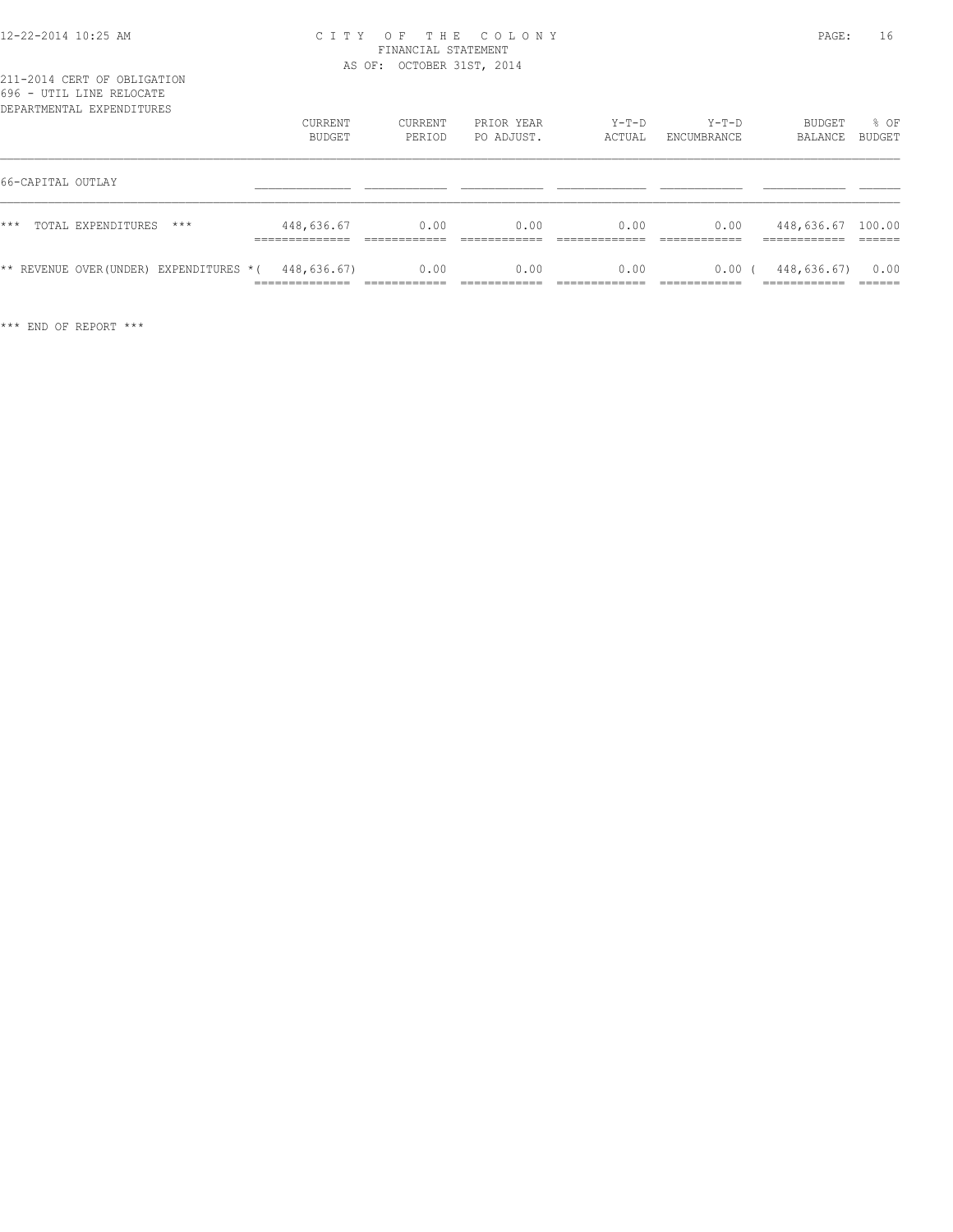## 12-22-2014 10:25 AM C I T Y O F T H E C O L O N Y PAGE: 1 FINANCIAL STATEMENT AS OF: OCTOBER 31ST, 2014

|                     | CURRENT<br>BUDGET | CURRENT<br>PERIOD | PRIOR YEAR<br>PO ADJUST. | Y-T-D<br>ACTUAL | Y-T-D<br>ENCUMBRANCE | BUDGET<br>BALANCE BUDGET | % OF |
|---------------------|-------------------|-------------------|--------------------------|-----------------|----------------------|--------------------------|------|
| REVENUE SUMMARY     |                   |                   |                          |                 |                      |                          |      |
| EXPENDITURE SUMMARY |                   |                   |                          |                 |                      |                          |      |
|                     | _______________   | ____________      |                          | _____________   | ____________         | -------------            |      |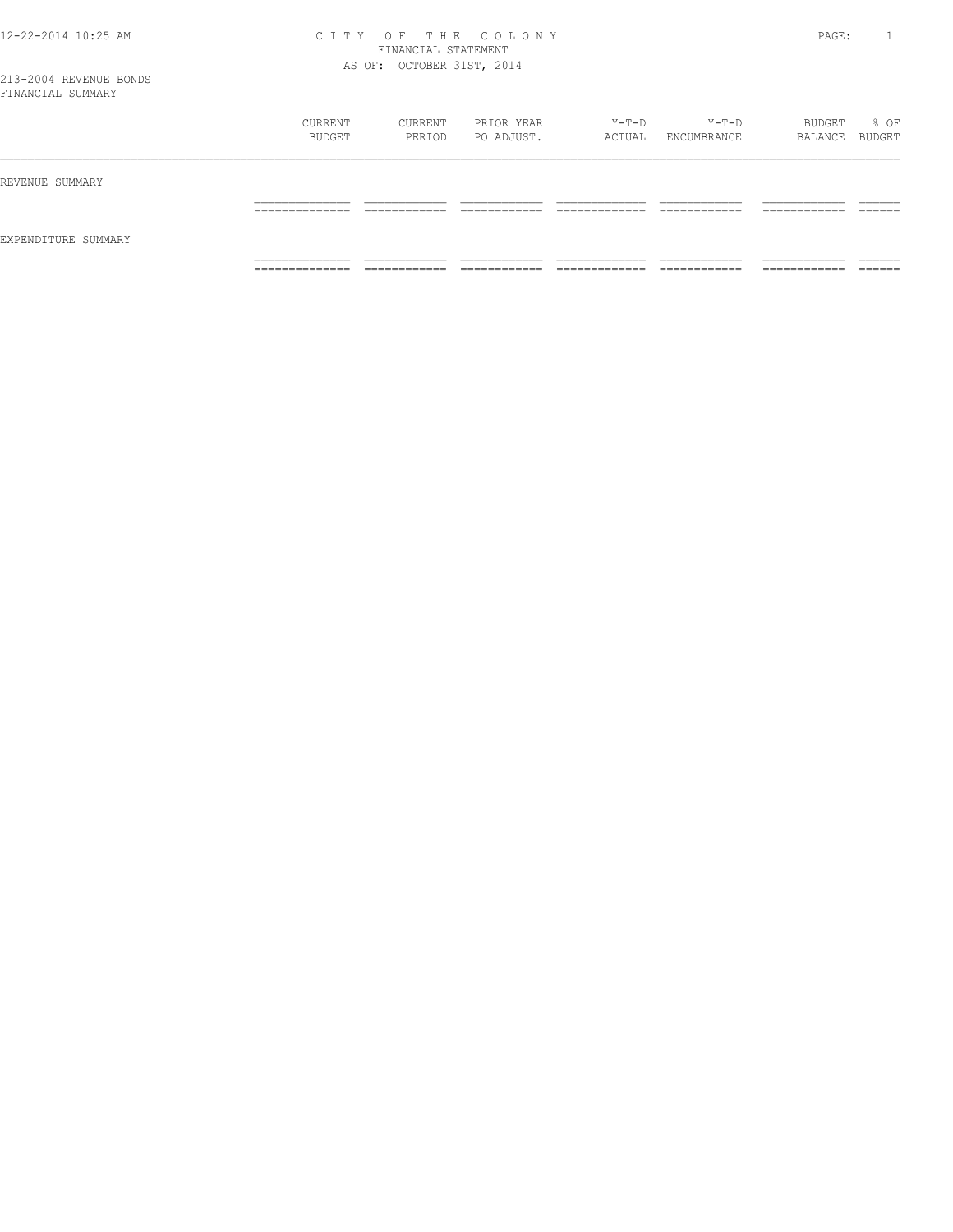## 12-22-2014 10:25 AM C I T Y O F T H E C O L O N Y PAGE: 2 FINANCIAL STATEMENT AS OF: OCTOBER 31ST, 2014

| $Y-T-D$<br>PRIOR YEAR<br>Y-T-D<br>BUDGET<br>% OF<br>CURRENT<br>CURRENT<br>PO ADJUST.<br>BALANCE BUDGET<br>BUDGET<br>ACTUAL<br>ENCUMBRANCE<br>PERIOD<br>8-MISCELLANEOUS REVENUE |  |  |  |  |
|--------------------------------------------------------------------------------------------------------------------------------------------------------------------------------|--|--|--|--|
|                                                                                                                                                                                |  |  |  |  |
|                                                                                                                                                                                |  |  |  |  |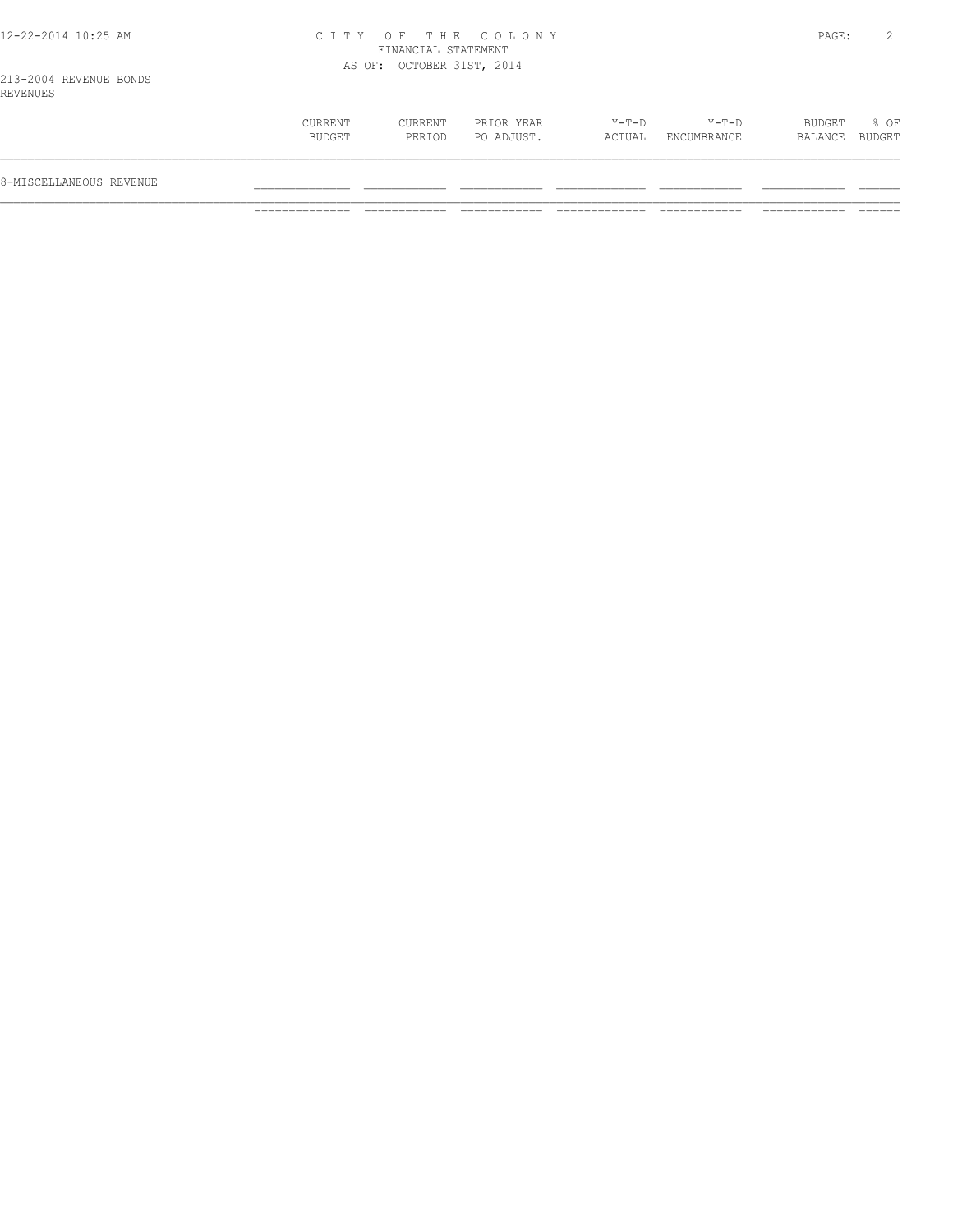| 12-22-2014 10:25 AM                                                             | C T T Y                                                                                                       | THE COLONY<br>$O$ F<br>FINANCIAL STATEMENT<br>AS OF: OCTOBER 31ST, 2014 |  |  |  |               |        |
|---------------------------------------------------------------------------------|---------------------------------------------------------------------------------------------------------------|-------------------------------------------------------------------------|--|--|--|---------------|--------|
| 213-2004 REVENUE BONDS<br>630 - CARROLLTON INTERLO<br>DEPARTMENTAL EXPENDITURES | PRIOR YEAR<br>Y-T-D<br>CURRENT<br>CURRENT<br>Y-T-D<br>BUDGET<br>PO ADJUST.<br>PERIOD<br>ENCUMBRANCE<br>ACTUAL |                                                                         |  |  |  |               |        |
|                                                                                 |                                                                                                               |                                                                         |  |  |  | <b>BUDGET</b> | % OF   |
|                                                                                 |                                                                                                               |                                                                         |  |  |  | BALANCE       | BUDGET |
| 62-CONTRACTUAL SERVICES                                                         |                                                                                                               |                                                                         |  |  |  |               |        |
| 67-OVERHEAD ALLOCATION                                                          |                                                                                                               |                                                                         |  |  |  |               |        |
|                                                                                 |                                                                                                               |                                                                         |  |  |  |               |        |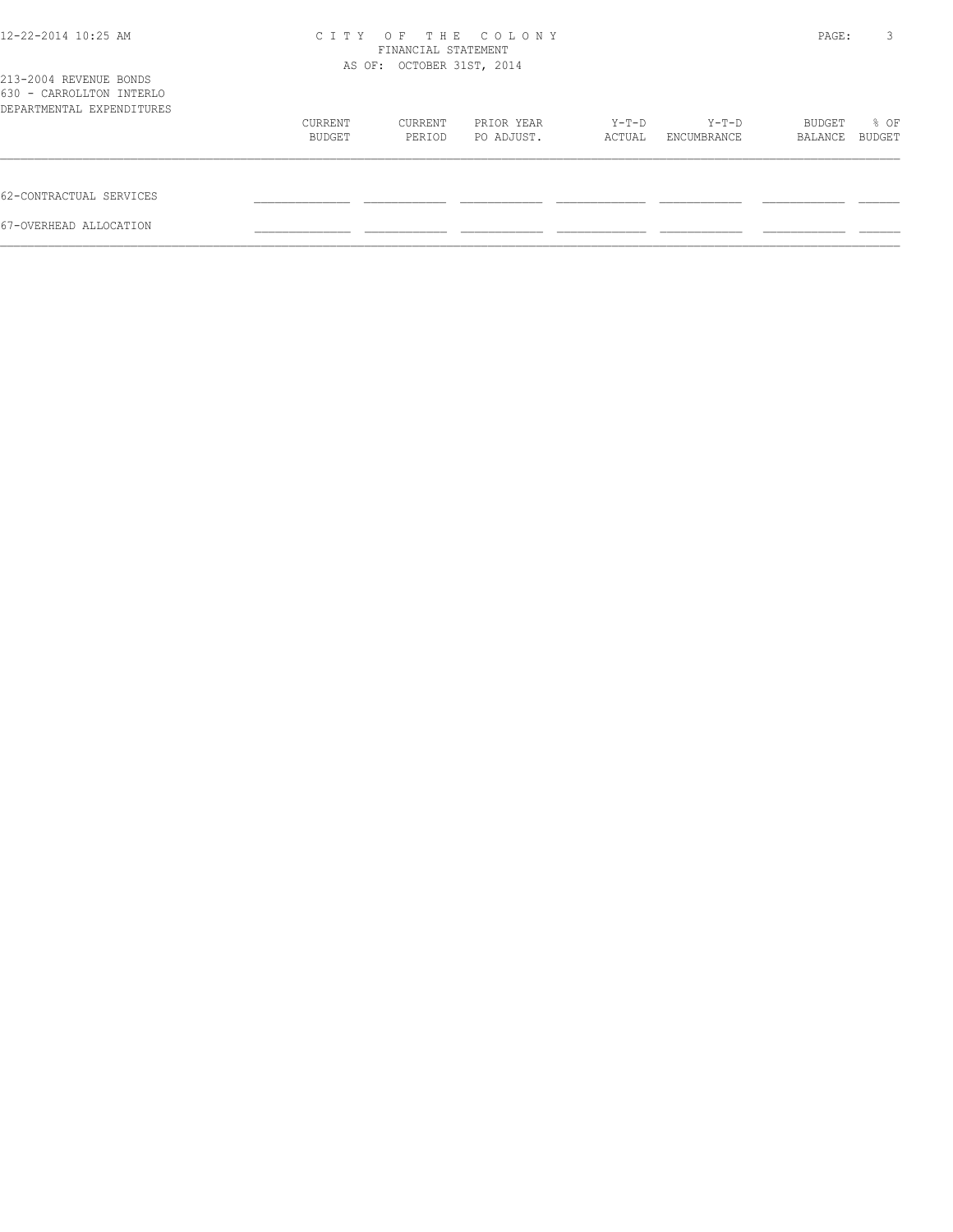| 12-22-2014 10:25 AM |  |  |
|---------------------|--|--|
|---------------------|--|--|

## 12-22-2014 10:25 AM C I T Y O F T H E C O L O N Y PAGE: 4 FINANCIAL STATEMENT

| 213-2004 REVENUE BONDS<br>635 - NON-DEPARTMENTAL |                   | AS OF: OCTOBER 31ST, 2014 |                          |                 |                        |                   |                |
|--------------------------------------------------|-------------------|---------------------------|--------------------------|-----------------|------------------------|-------------------|----------------|
| DEPARTMENTAL EXPENDITURES                        |                   |                           |                          |                 |                        |                   |                |
|                                                  | CURRENT<br>BUDGET | CURRENT<br>PERIOD         | PRIOR YEAR<br>PO ADJUST. | Y-T-D<br>ACTUAL | $Y-T-D$<br>ENCUMBRANCE | BUDGET<br>BALANCE | % OF<br>BUDGET |
| 62-CONTRACTUAL SERVICES                          |                   |                           |                          |                 |                        |                   |                |
| 67-OVERHEAD ALLOCATION                           |                   |                           |                          |                 |                        |                   |                |
| 68-SUNDRY CHARGES                                |                   |                           |                          |                 |                        |                   |                |
|                                                  |                   |                           |                          |                 |                        |                   |                |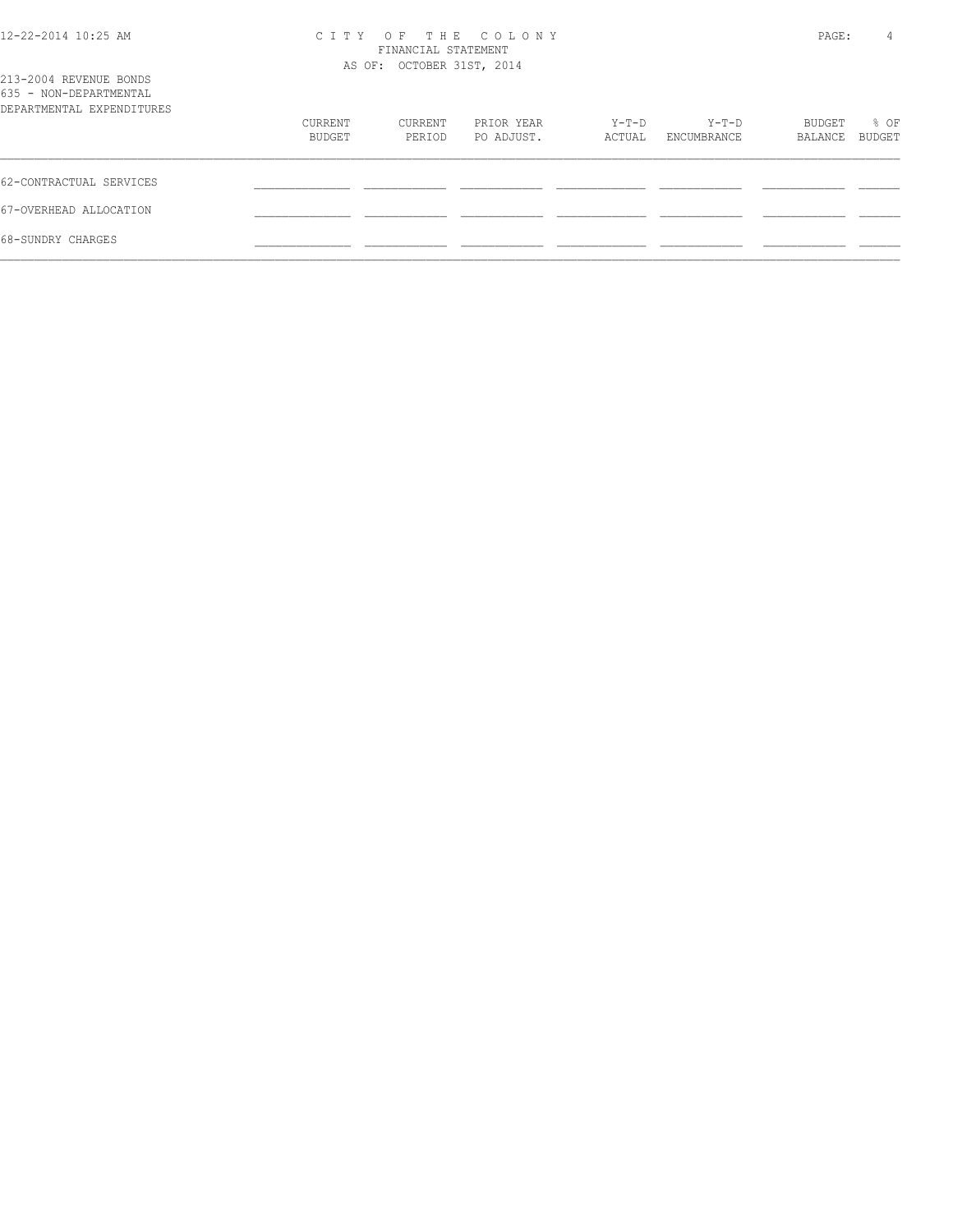| 12-22-2014 10:25 AM                                                             | OF THE COLONY<br>C T T Y<br>FINANCIAL STATEMENT<br>AS OF: OCTOBER 31ST, 2014 |         |            |        |                      |         | 5<br>PAGE: |
|---------------------------------------------------------------------------------|------------------------------------------------------------------------------|---------|------------|--------|----------------------|---------|------------|
| 213-2004 REVENUE BONDS<br>636 - AMMONIA/CHOLINRATI<br>DEPARTMENTAL EXPENDITURES |                                                                              |         |            |        | Y-T-D<br>ENCUMBRANCE |         |            |
|                                                                                 | CURRENT                                                                      | CURRENT | PRIOR YEAR | Y-T-D  |                      | BUDGET  | % OF       |
|                                                                                 | BUDGET                                                                       | PERIOD  | PO ADJUST. | ACTUAL |                      | BALANCE | BUDGET     |
| 62-CONTRACTUAL SERVICES                                                         |                                                                              |         |            |        |                      |         |            |
| 63-SUPPLIES                                                                     |                                                                              |         |            |        |                      |         |            |
| 67-OVERHEAD ALLOCATION                                                          |                                                                              |         |            |        |                      |         |            |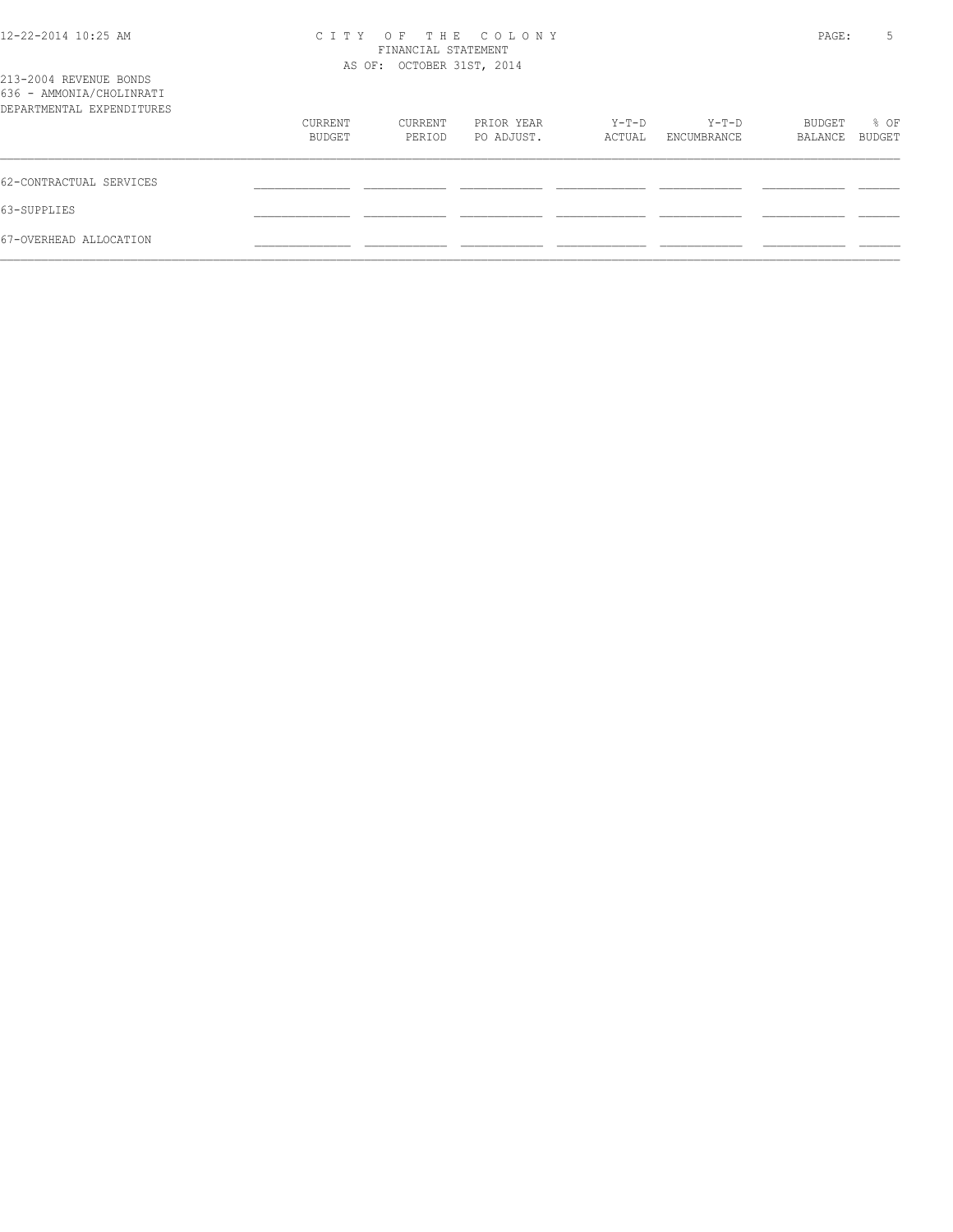## 12-22-2014 10:25 AM C I T Y O F T H E C O L O N Y PAGE: 6 FINANCIAL STATEMENT

|                                                                               |         | AS OF: OCTOBER 31ST, 2014 |            |        |             |                |      |
|-------------------------------------------------------------------------------|---------|---------------------------|------------|--------|-------------|----------------|------|
| 213-2004 REVENUE BONDS<br>637 - WYNNWOOD PEN ASR<br>DEPARTMENTAL EXPENDITURES |         |                           |            |        |             |                |      |
|                                                                               | CURRENT | CURRENT                   | PRIOR YEAR | Y-T-D  | Y-T-D       | BUDGET         | * 0⊧ |
|                                                                               | BUDGET  | PERIOD                    | PO ADJUST. | ACTUAL | ENCUMBRANCE | BALANCE BUDGET |      |
|                                                                               |         |                           |            |        |             |                |      |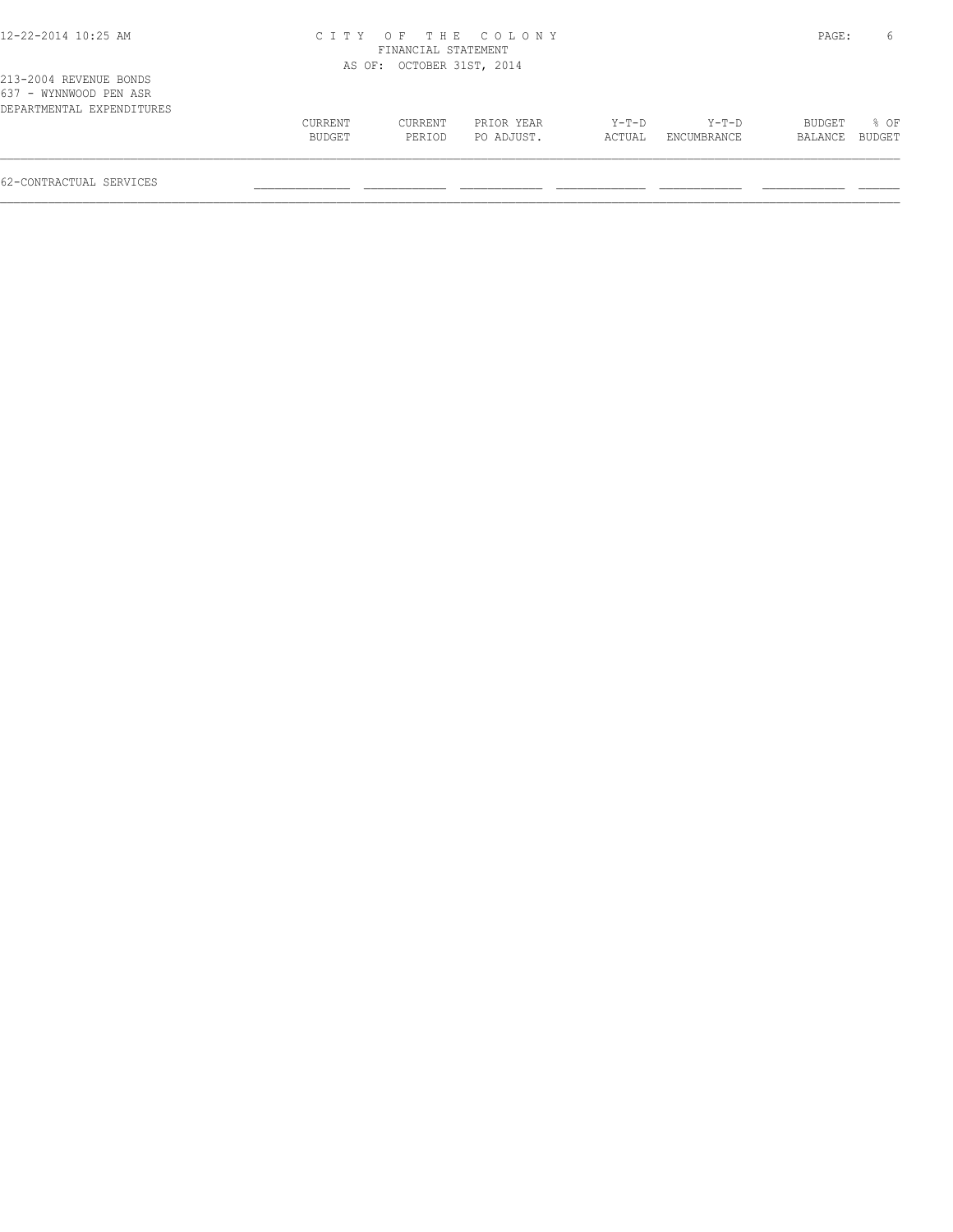## 12-22-2014 10:25 AM C I T Y O F T H E C O L O N Y PAGE: 7 FINANCIAL STATEMENT

 $\mathcal{L} = \{ \mathcal{L} = \{ \mathcal{L} = \{ \mathcal{L} = \{ \mathcal{L} = \{ \mathcal{L} = \{ \mathcal{L} = \{ \mathcal{L} = \{ \mathcal{L} = \{ \mathcal{L} = \{ \mathcal{L} = \{ \mathcal{L} = \{ \mathcal{L} = \{ \mathcal{L} = \{ \mathcal{L} = \{ \mathcal{L} = \{ \mathcal{L} = \{ \mathcal{L} = \{ \mathcal{L} = \{ \mathcal{L} = \{ \mathcal{L} = \{ \mathcal{L} = \{ \mathcal{L} = \{ \mathcal{L} = \{ \mathcal{$ 

|                                                                                |                   | AS OF: OCTOBER 31ST, 2014 |                          |                   |                        |                   |                  |
|--------------------------------------------------------------------------------|-------------------|---------------------------|--------------------------|-------------------|------------------------|-------------------|------------------|
| 213-2004 REVENUE BONDS<br>638 - WYNNWOOD SWR LIFT<br>DEPARTMENTAL EXPENDITURES |                   |                           |                          |                   |                        |                   |                  |
|                                                                                | CURRENT<br>BUDGET | CURRENT<br>PERIOD         | PRIOR YEAR<br>PO ADJUST. | $Y-T-D$<br>ACTUAL | $Y-T-D$<br>ENCUMBRANCE | BUDGET<br>BALANCE | $8$ OF<br>BUDGET |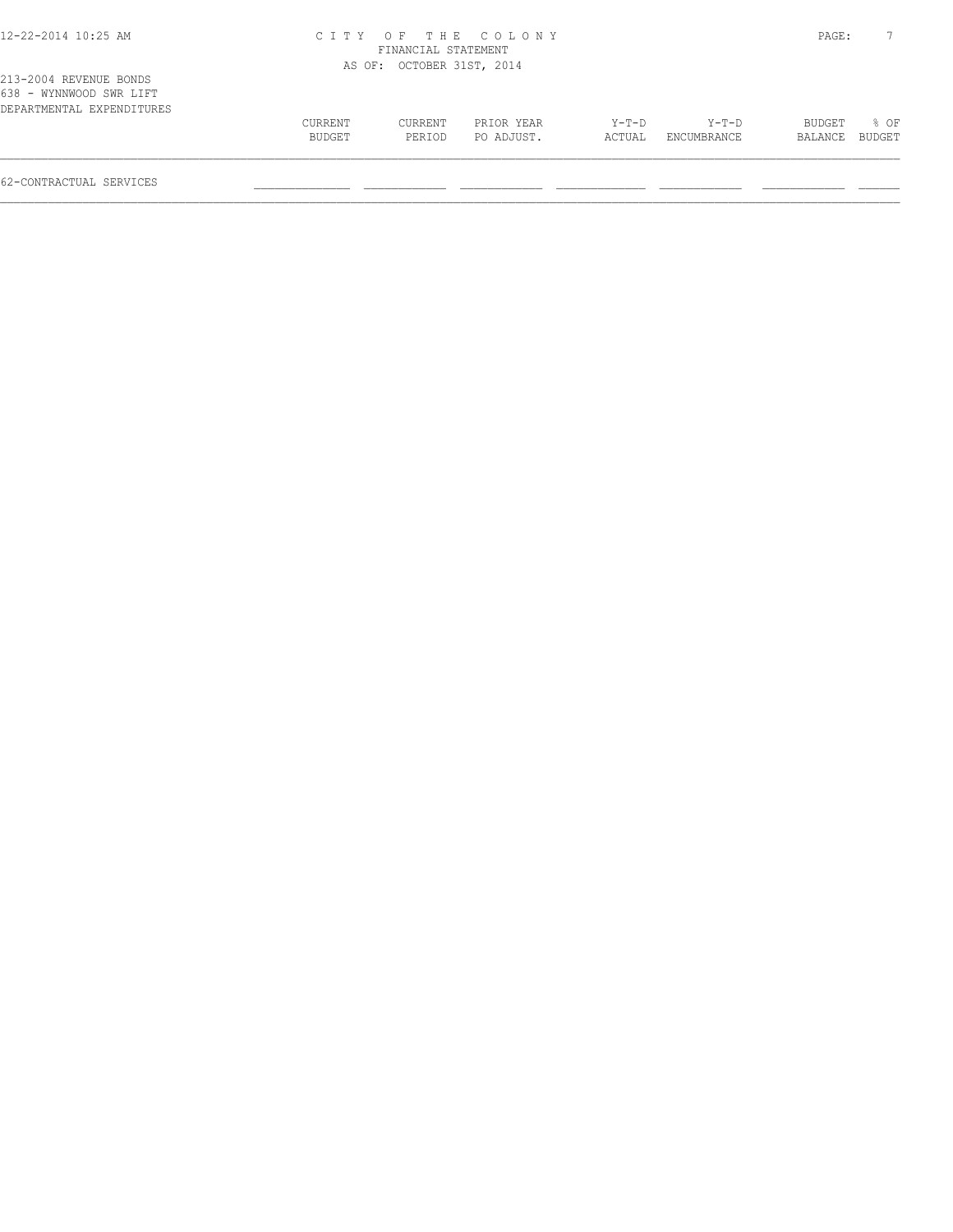#### 12-22-2014 10:25 AM C I T Y O F T H E C O L O N Y PAGE: 8 FINANCIAL STATEMENT AS OF: OCTOBER 31ST, 2014

| 213-2004 REVENUE BONDS<br>639 - WYNN WTR SYSTEM<br>DEPARTMENTAL EXPENDITURES | CURRENT | CURRENT | PRIOR YEAR | Y-T-D  | $Y-T-D$     | BUDGET         | % OF   |
|------------------------------------------------------------------------------|---------|---------|------------|--------|-------------|----------------|--------|
|                                                                              | BUDGET  | PERIOD  | PO ADJUST. | ACTUAL | ENCUMBRANCE | <b>BALANCE</b> | BUDGET |
| 62-CONTRACTUAL SERVICES                                                      |         |         |            |        |             |                |        |
| 64-MAINTENANCE                                                               |         |         |            |        |             |                |        |
| 65-NON-CAPITAL                                                               |         |         |            |        |             |                |        |
| 66-CAPITAL OUTLAY                                                            |         |         |            |        |             |                |        |
| 67-OVERHEAD ALLOCATION                                                       |         |         |            |        |             |                |        |
|                                                                              |         |         |            |        |             |                |        |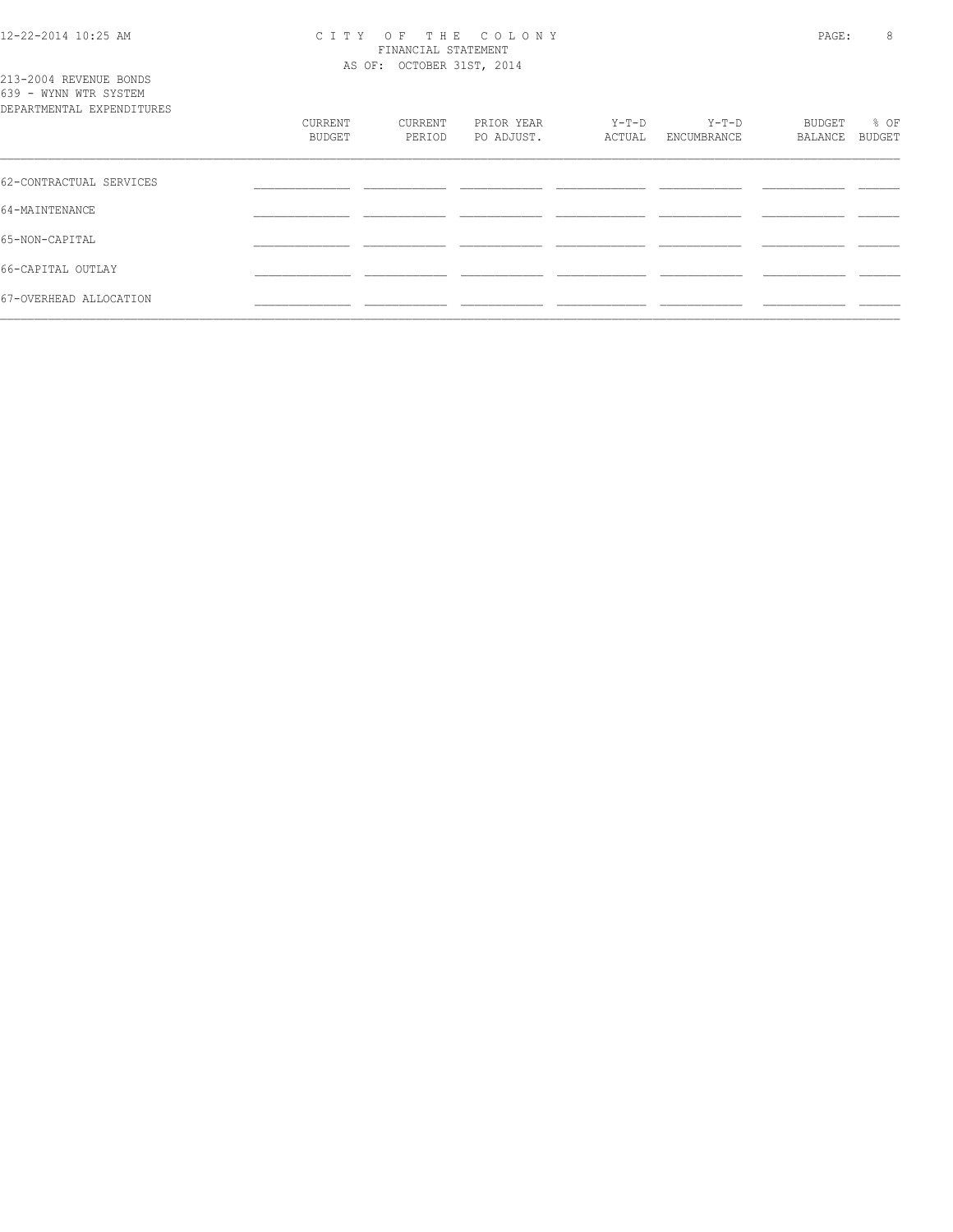## 12-22-2014 10:25 AM C I T Y O F T H E C O L O N Y PAGE: 9 FINANCIAL STATEMENT AS OF: OCTOBER 31ST, 2014

| DEPARTMENTAL EXPENDITURES |         |         |            |         | $Y-T-D$     |                |      |
|---------------------------|---------|---------|------------|---------|-------------|----------------|------|
|                           | CURRENT | CURRENT | PRIOR YEAR | $Y-T-D$ |             | BUDGET         | 8 OF |
|                           | BUDGET  | PERTOD  | PO ADJUST. | ACTUAL  | ENCUMBRANCE | BALANCE BUDGET |      |
|                           |         |         |            |         |             |                |      |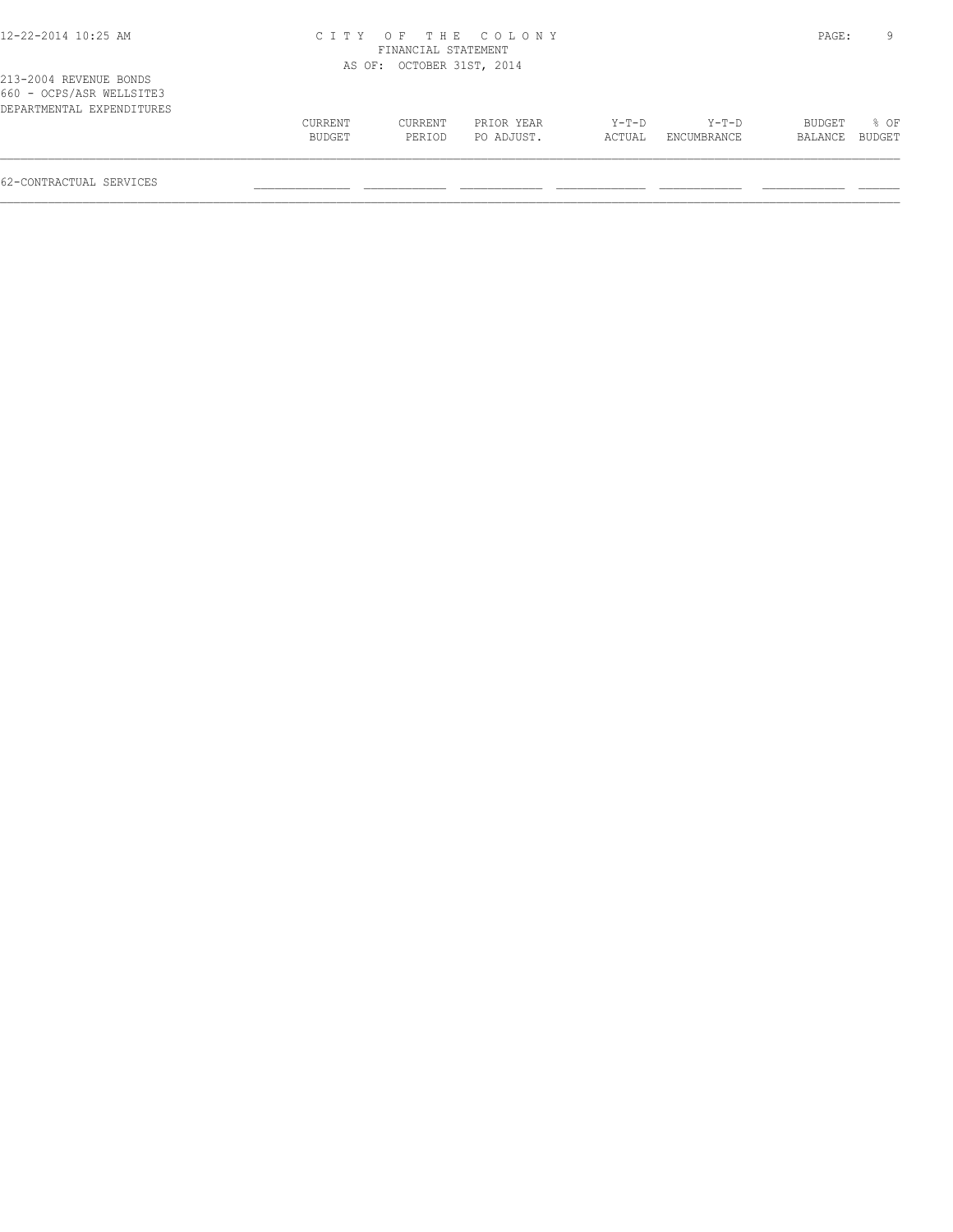# 12-22-2014 10:25 AM C I T Y O F T H E C O L O N Y PAGE: 10 FINANCIAL STATEMENT

| 213-2004 REVENUE BONDS<br>661 - WTR DISTRIBUTION |                   | AS OF: OCTOBER 31ST, 2014 |                          |                 |                      |                   |                       |
|--------------------------------------------------|-------------------|---------------------------|--------------------------|-----------------|----------------------|-------------------|-----------------------|
| DEPARTMENTAL EXPENDITURES                        |                   |                           |                          |                 |                      |                   |                       |
|                                                  | CURRENT<br>BUDGET | CURRENT<br>PERIOD         | PRIOR YEAR<br>PO ADJUST. | Y-T-D<br>ACTUAL | Y-T-D<br>ENCUMBRANCE | BUDGET<br>BALANCE | % OF<br><b>BUDGET</b> |
| 62-CONTRACTUAL SERVICES                          |                   |                           |                          |                 |                      |                   |                       |
| 63-SUPPLIES                                      |                   |                           |                          |                 |                      |                   |                       |
| 66-CAPITAL OUTLAY                                |                   |                           |                          |                 |                      |                   |                       |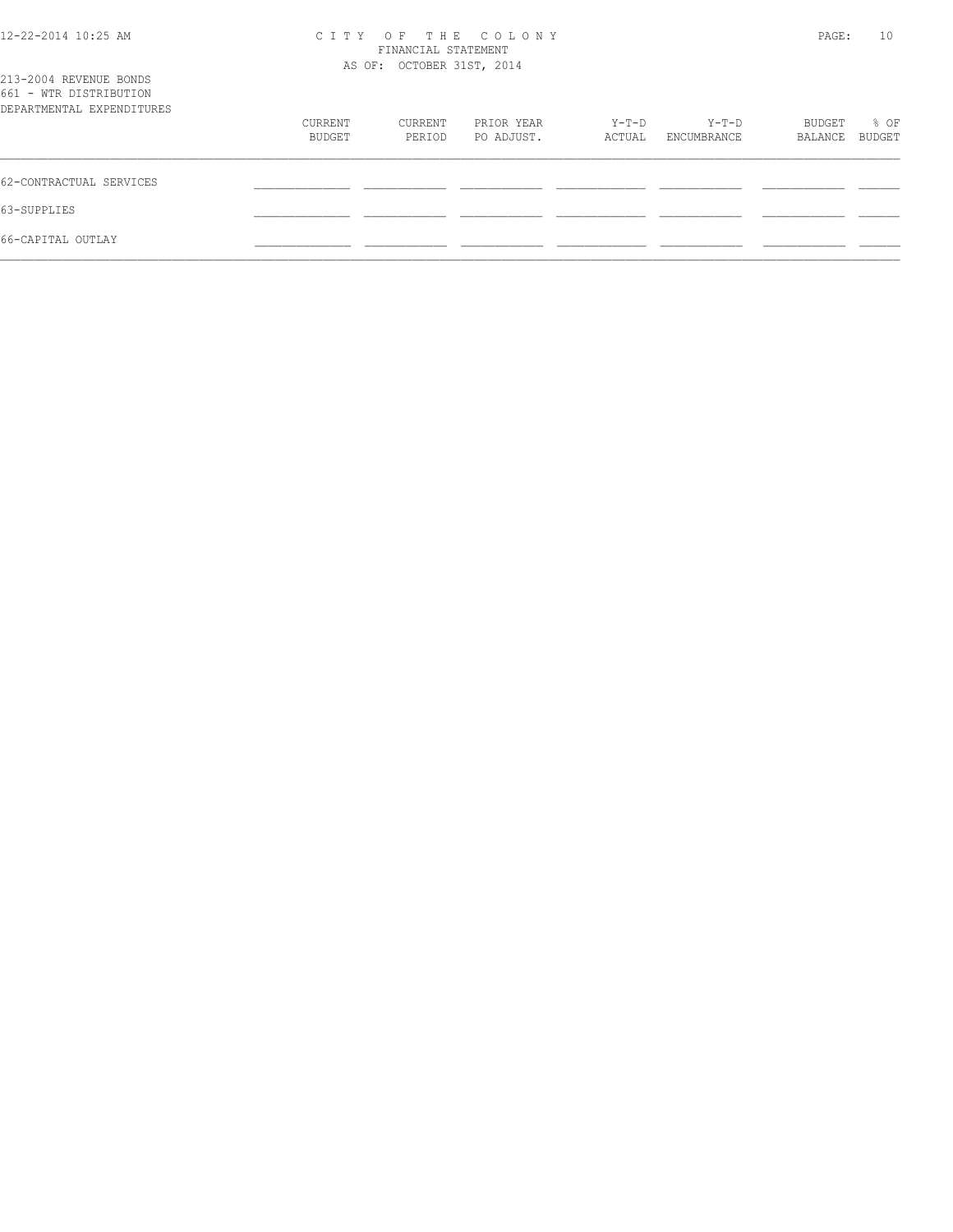| 12-22-2014 10:25 AM                                                     |                   | FINANCIAL STATEMENT       | CITY OF THE COLONY       |                 |                      | PAGE:             | 11             |
|-------------------------------------------------------------------------|-------------------|---------------------------|--------------------------|-----------------|----------------------|-------------------|----------------|
| 213-2004 REVENUE BONDS<br>662 - WASTEWATER<br>DEPARTMENTAL EXPENDITURES |                   | AS OF: OCTOBER 31ST, 2014 |                          |                 |                      |                   |                |
|                                                                         | CURRENT<br>BUDGET | CURRENT<br>PERIOD         | PRIOR YEAR<br>PO ADJUST. | Y-T-D<br>ACTUAL | Y-T-D<br>ENCUMBRANCE | BUDGET<br>BALANCE | % OF<br>BUDGET |
| 62-CONTRACTUAL SERVICES                                                 |                   |                           |                          |                 |                      |                   |                |
| 66-CAPITAL OUTLAY                                                       |                   |                           |                          |                 |                      |                   |                |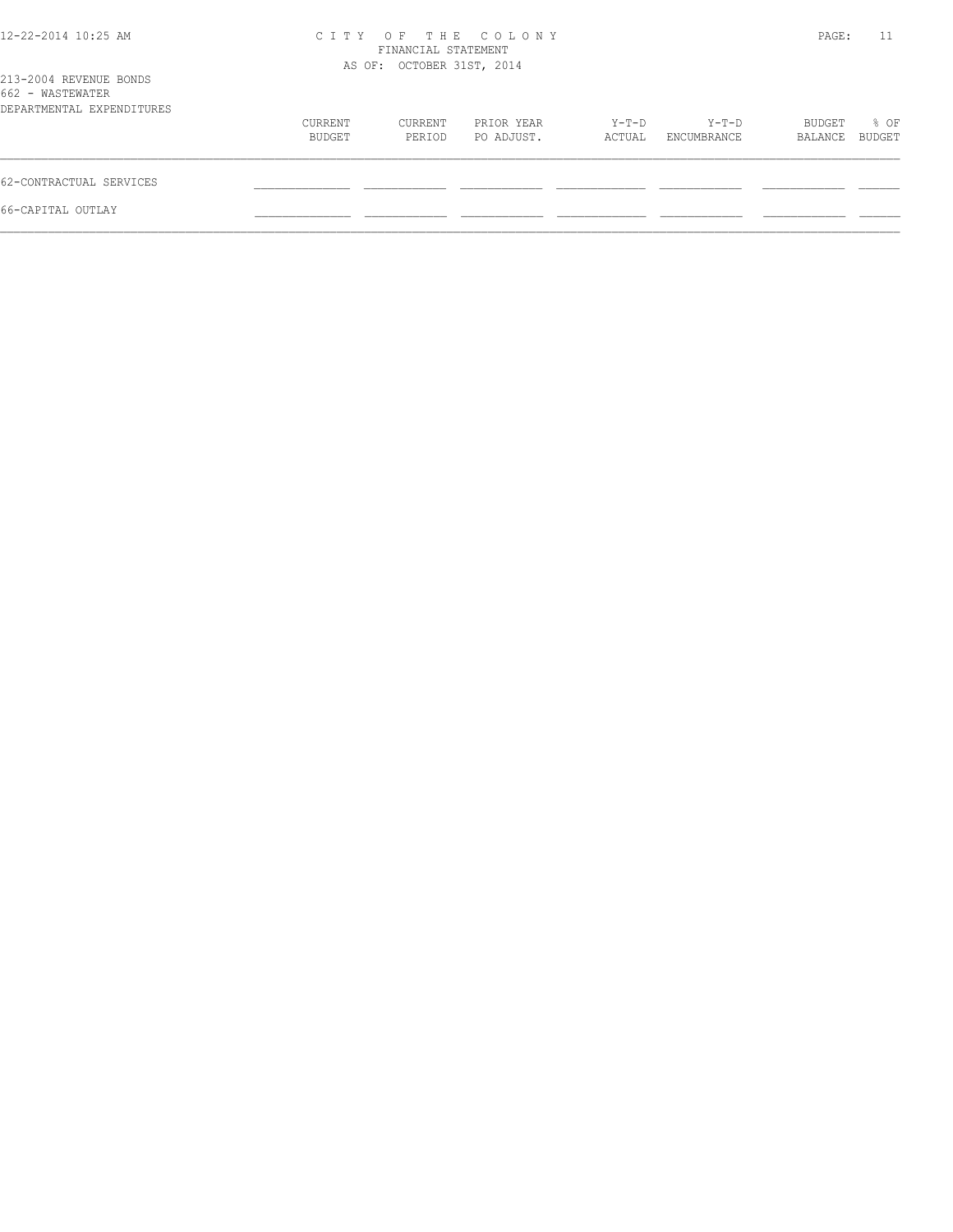| 12-22-2014 10:25 AM                                                             | C I T Y           | FINANCIAL STATEMENT<br>AS OF: OCTOBER 31ST, 2014 | OF THE COLONY            |                 |                      | PAGE:                    | 12                    |
|---------------------------------------------------------------------------------|-------------------|--------------------------------------------------|--------------------------|-----------------|----------------------|--------------------------|-----------------------|
| 213-2004 REVENUE BONDS<br>663 - WELLSITE#3 RECONST<br>DEPARTMENTAL EXPENDITURES |                   |                                                  |                          |                 |                      |                          |                       |
|                                                                                 | CURRENT<br>BUDGET | CURRENT<br>PERIOD                                | PRIOR YEAR<br>PO ADJUST. | Y-T-D<br>ACTUAL | Y-T-D<br>ENCUMBRANCE | <b>BUDGET</b><br>BALANCE | % OF<br><b>BUDGET</b> |
| 62-CONTRACTUAL SERVICES                                                         |                   |                                                  |                          |                 |                      |                          |                       |
| 63-SUPPLIES                                                                     |                   |                                                  |                          |                 |                      |                          |                       |
| 64-MAINTENANCE                                                                  |                   |                                                  |                          |                 |                      |                          |                       |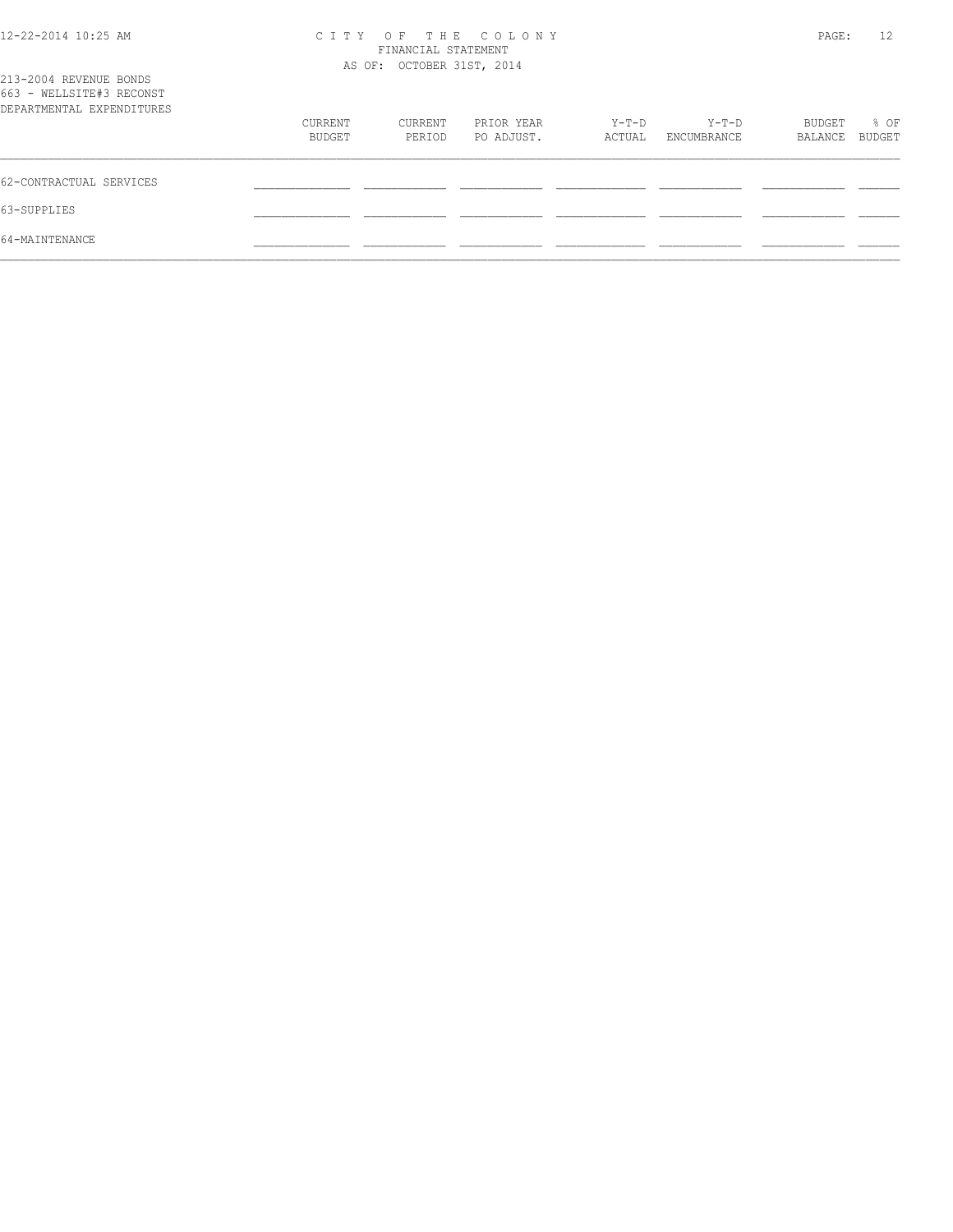## 12-22-2014 10:25 AM C I T Y O F T H E C O L O N Y PAGE: 13 FINANCIAL STATEMENT

 $\mathcal{L} = \{ \mathcal{L} = \{ \mathcal{L} = \{ \mathcal{L} = \{ \mathcal{L} = \{ \mathcal{L} = \{ \mathcal{L} = \{ \mathcal{L} = \{ \mathcal{L} = \{ \mathcal{L} = \{ \mathcal{L} = \{ \mathcal{L} = \{ \mathcal{L} = \{ \mathcal{L} = \{ \mathcal{L} = \{ \mathcal{L} = \{ \mathcal{L} = \{ \mathcal{L} = \{ \mathcal{L} = \{ \mathcal{L} = \{ \mathcal{L} = \{ \mathcal{L} = \{ \mathcal{L} = \{ \mathcal{L} = \{ \mathcal{$ 

|                           |         | AS OF: OCTOBER 31ST, 2014 |            |         |             |         |        |
|---------------------------|---------|---------------------------|------------|---------|-------------|---------|--------|
| 213-2004 REVENUE BONDS    |         |                           |            |         |             |         |        |
| 665 - WASTEWTR PROJECTS   |         |                           |            |         |             |         |        |
| DEPARTMENTAL EXPENDITURES |         |                           |            |         |             |         |        |
|                           | CURRENT | CURRENT                   | PRIOR YEAR | $Y-T-D$ | $Y-T-D$     | BUDGET  | % OF   |
|                           | BUDGET  | PERIOD                    | PO ADJUST. | ACTUAL  | ENCUMBRANCE | BALANCE | BUDGET |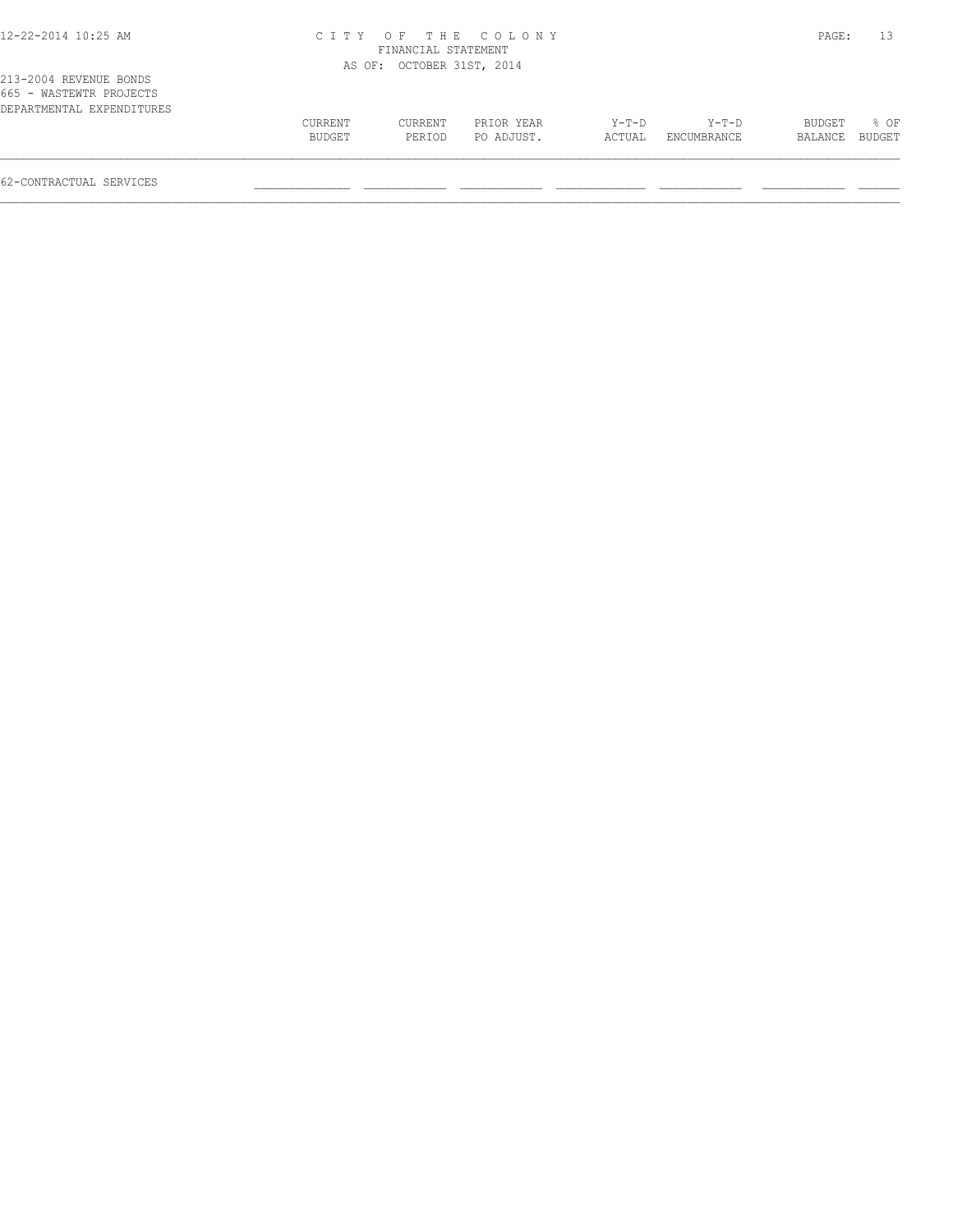| 12-22-2014 10:25 AM |  |
|---------------------|--|
|---------------------|--|

## 12-22-2014 10:25 AM C I T Y O F T H E C O L O N Y PAGE: 14 FINANCIAL STATEMENT

| 213-2004 REVENUE BONDS<br>666 - OFC CRK PUMP STATI<br>DEPARTMENTAL EXPENDITURES |                   | AS OF: OCTOBER 31ST, 2014 |                          |                 |                      |                   |                |
|---------------------------------------------------------------------------------|-------------------|---------------------------|--------------------------|-----------------|----------------------|-------------------|----------------|
|                                                                                 | CURRENT<br>BUDGET | CURRENT<br>PERIOD         | PRIOR YEAR<br>PO ADJUST. | Y-T-D<br>ACTUAL | Y-T-D<br>ENCUMBRANCE | BUDGET<br>BALANCE | % OF<br>BUDGET |
| 62-CONTRACTUAL SERVICES                                                         |                   |                           |                          |                 |                      |                   |                |
| 66-CAPITAL OUTLAY                                                               |                   |                           |                          |                 |                      |                   |                |
| 67-OVERHEAD ALLOCATION                                                          |                   |                           |                          |                 |                      |                   |                |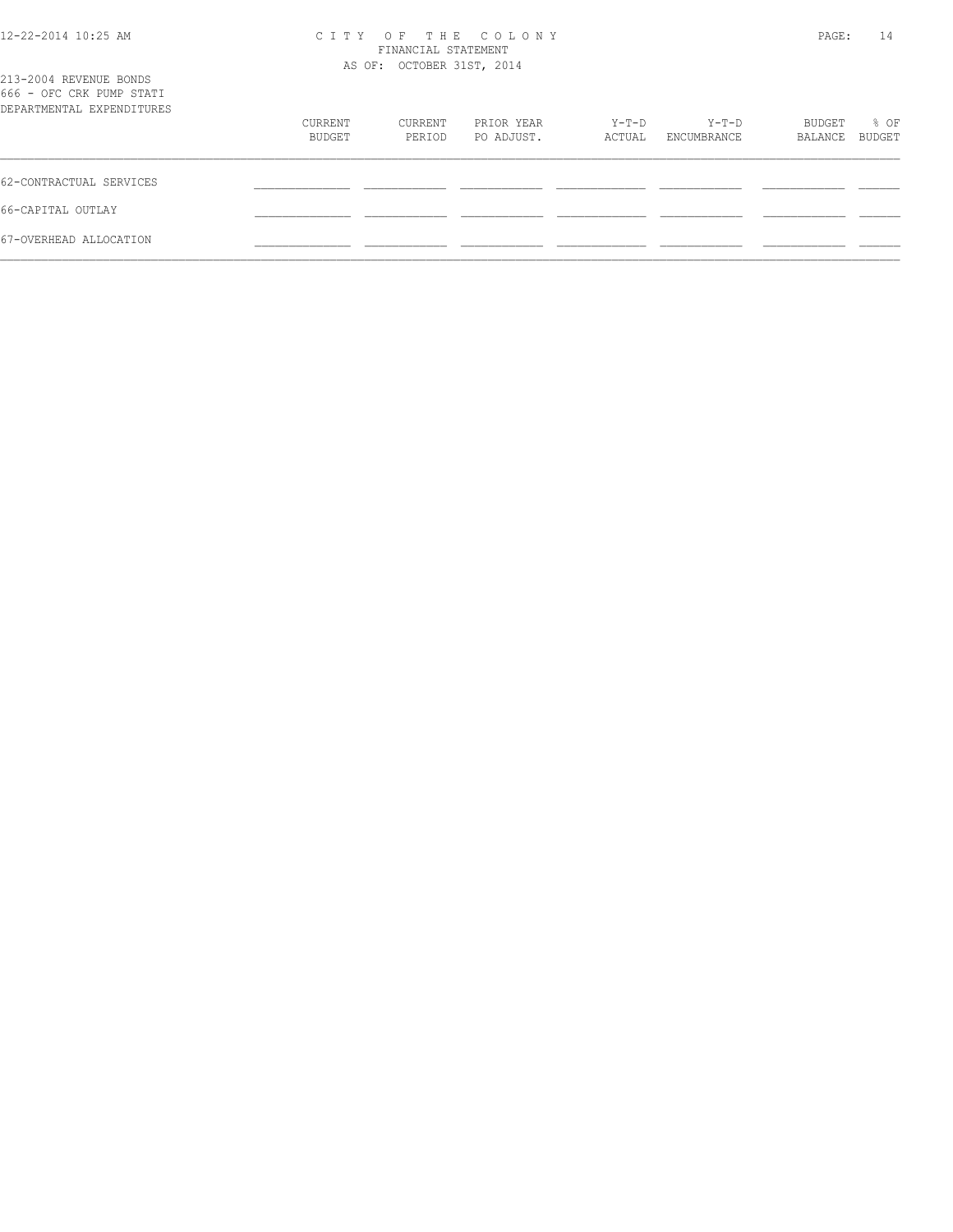# CITY OF THE COLONY<br>
CITY OF THE COLONY<br>
FINANCIAL STATEMENT<br>
AS OF: OCTOBER 31ST, 2014

|  | 213-2004 REVENUE BONDS    |  |
|--|---------------------------|--|
|  | 696 - SWR TREATMENT PLNT  |  |
|  | DEPARTMENTAL EXPENDITURES |  |

| DEPARTMENTAL EXPENDITURES |                                                                |                              |                               |                                  |                                 |                                |                  |
|---------------------------|----------------------------------------------------------------|------------------------------|-------------------------------|----------------------------------|---------------------------------|--------------------------------|------------------|
|                           | CURRENT                                                        | CURRENT                      | PRIOR YEAR                    | $Y-T-D$                          | $Y-T-D$                         | BUDGET                         | % OF             |
|                           | BUDGET                                                         | PERIOD                       | PO ADJUST.                    | ACTUAL                           | ENCUMBRANCE                     | BALANCE                        | BUDGET           |
|                           |                                                                |                              |                               |                                  |                                 |                                |                  |
| 62-CONTRACTUAL SERVICES   |                                                                |                              |                               |                                  |                                 |                                |                  |
| 65-NON-CAPITAL            |                                                                |                              |                               |                                  |                                 |                                |                  |
| 66-CAPITAL OUTLAY         |                                                                |                              |                               |                                  |                                 |                                |                  |
| 67-OVERHEAD ALLOCATION    |                                                                |                              |                               |                                  |                                 |                                |                  |
|                           | ______________<br>مساميات المناسبات المسامين المسامين المسامين | _____________<br>___________ | -------------<br>-----------  | _____________<br>--------------- | -------------<br>-------------- | -------------<br>------------- | -------<br>----- |
|                           | ______________<br>-------------                                | ____________<br>___________  | --------------<br>----------- | _____________<br>.               | _____________<br>-----------    | -------------<br>----------    | -------<br>_____ |

\*\*\* END OF REPORT \*\*\*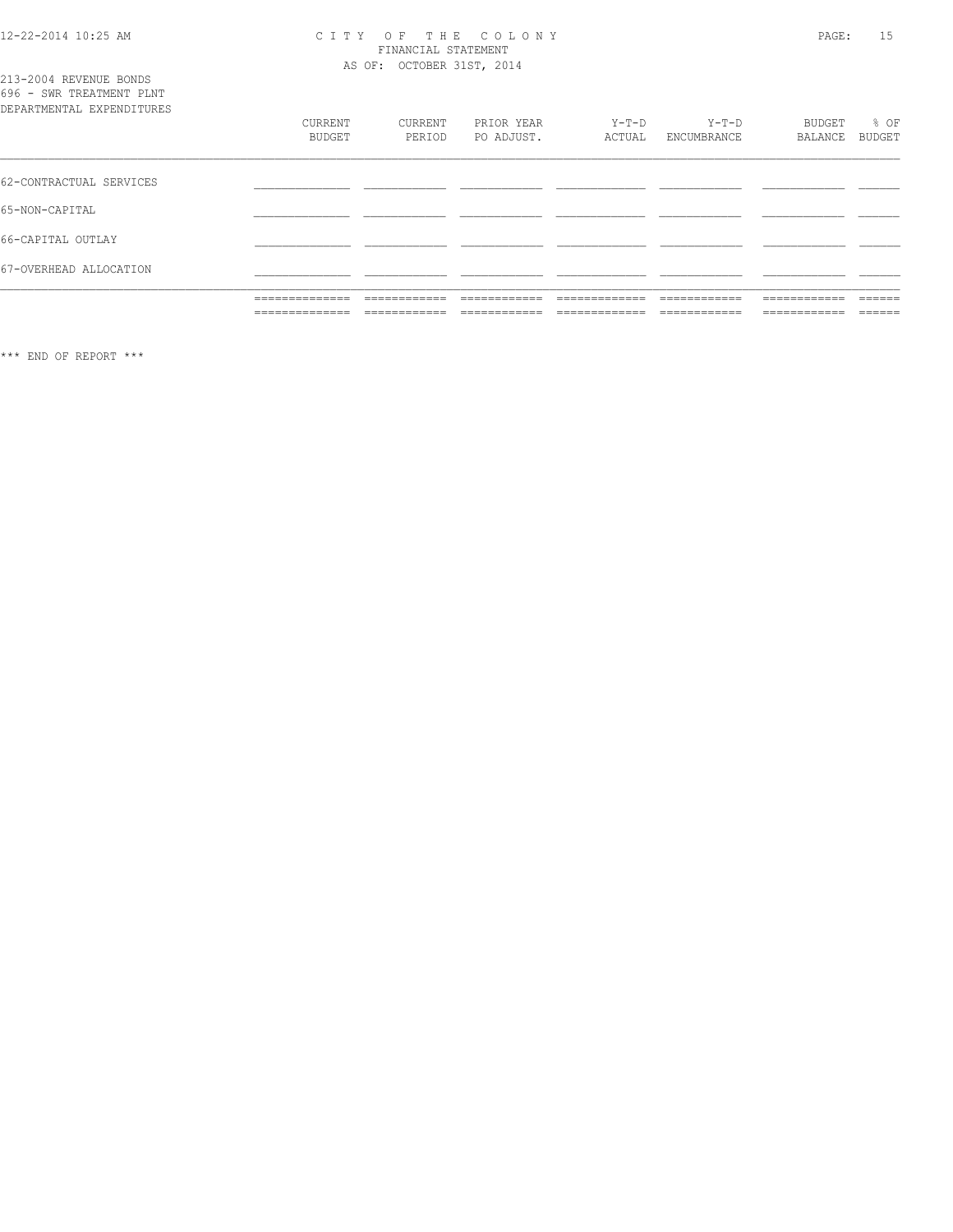### 12-22-2014 10:25 AM C I T Y O F T H E C O L O N Y PAGE: 1 FINANCIAL STATEMENT AS OF: OCTOBER 31ST, 2014

|                     | CURRENT<br>BUDGET                 | CURRENT<br>PERIOD            | PRIOR YEAR<br>PO ADJUST.   | Y-T-D<br>ACTUAL                | Y-T-D<br>ENCUMBRANCE          | BUDGET<br>BALANCE BUDGET      | % OF               |
|---------------------|-----------------------------------|------------------------------|----------------------------|--------------------------------|-------------------------------|-------------------------------|--------------------|
| REVENUE SUMMARY     |                                   |                              |                            |                                |                               |                               |                    |
|                     | ______________<br>_______________ | ____________<br>____________ | -------------<br>_________ | _____________<br>_____________ | _____________<br>____________ | -------------<br>____________ | -------<br>_______ |
| EXPENDITURE SUMMARY |                                   |                              |                            |                                |                               |                               |                    |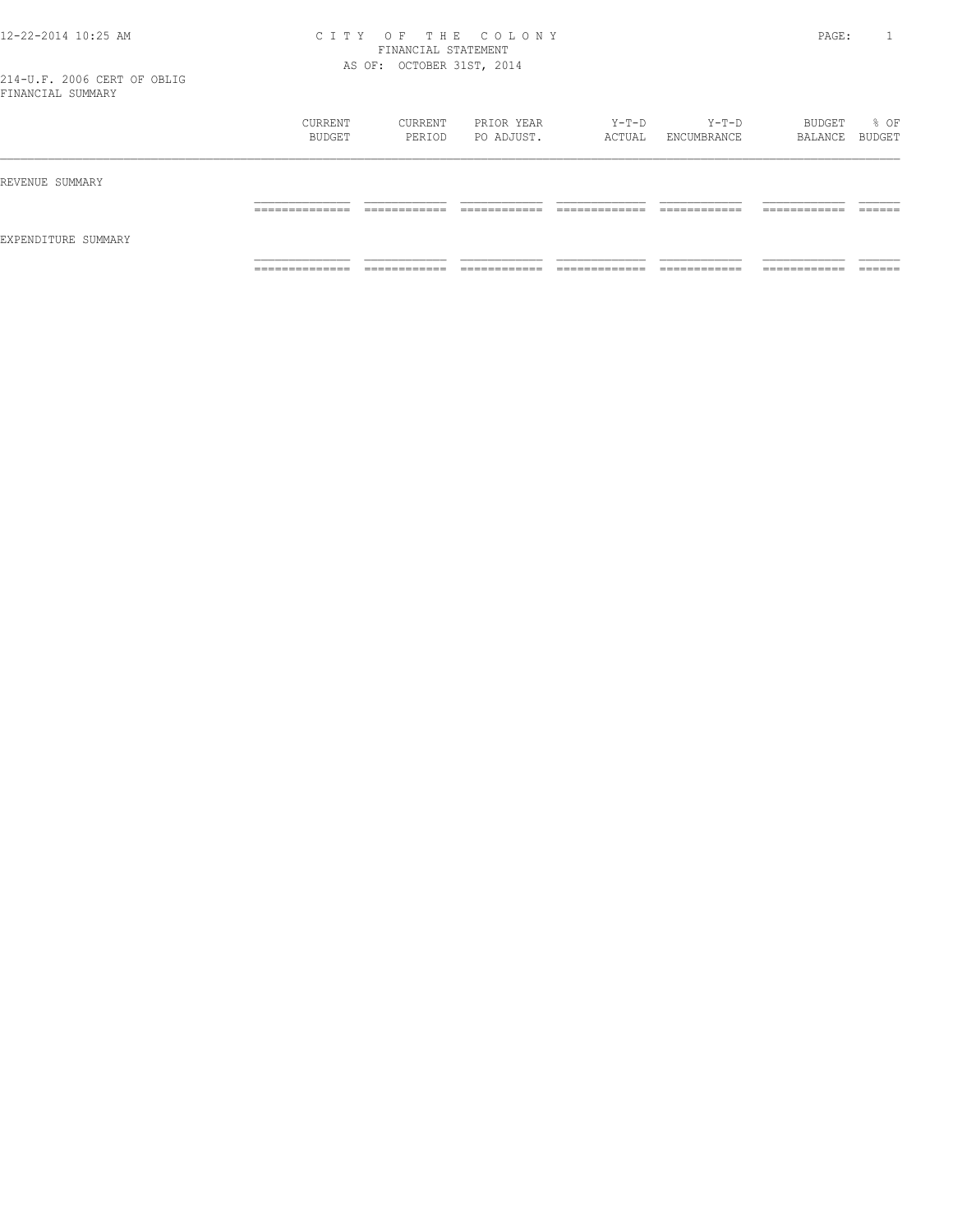# 12-22-2014 10:25 AM CITY OF THE COLONY<br>FINANCIAL STATEMENT<br>214 V.F. 2006 CERT OF ORLE

|                         | --------------    |                   |                          |                 |                      |                          |      |
|-------------------------|-------------------|-------------------|--------------------------|-----------------|----------------------|--------------------------|------|
| 8-OTHER REVENUE         |                   |                   |                          |                 |                      |                          |      |
| 4-MISCELLANEOUS REVENUE |                   |                   |                          |                 |                      |                          |      |
|                         | CURRENT<br>BUDGET | CURRENT<br>PERIOD | PRIOR YEAR<br>PO ADJUST. | Y-T-D<br>ACTUAL | Y-T-D<br>ENCUMBRANCE | BUDGET<br>BALANCE BUDGET | % OF |
|                         |                   |                   |                          |                 |                      |                          |      |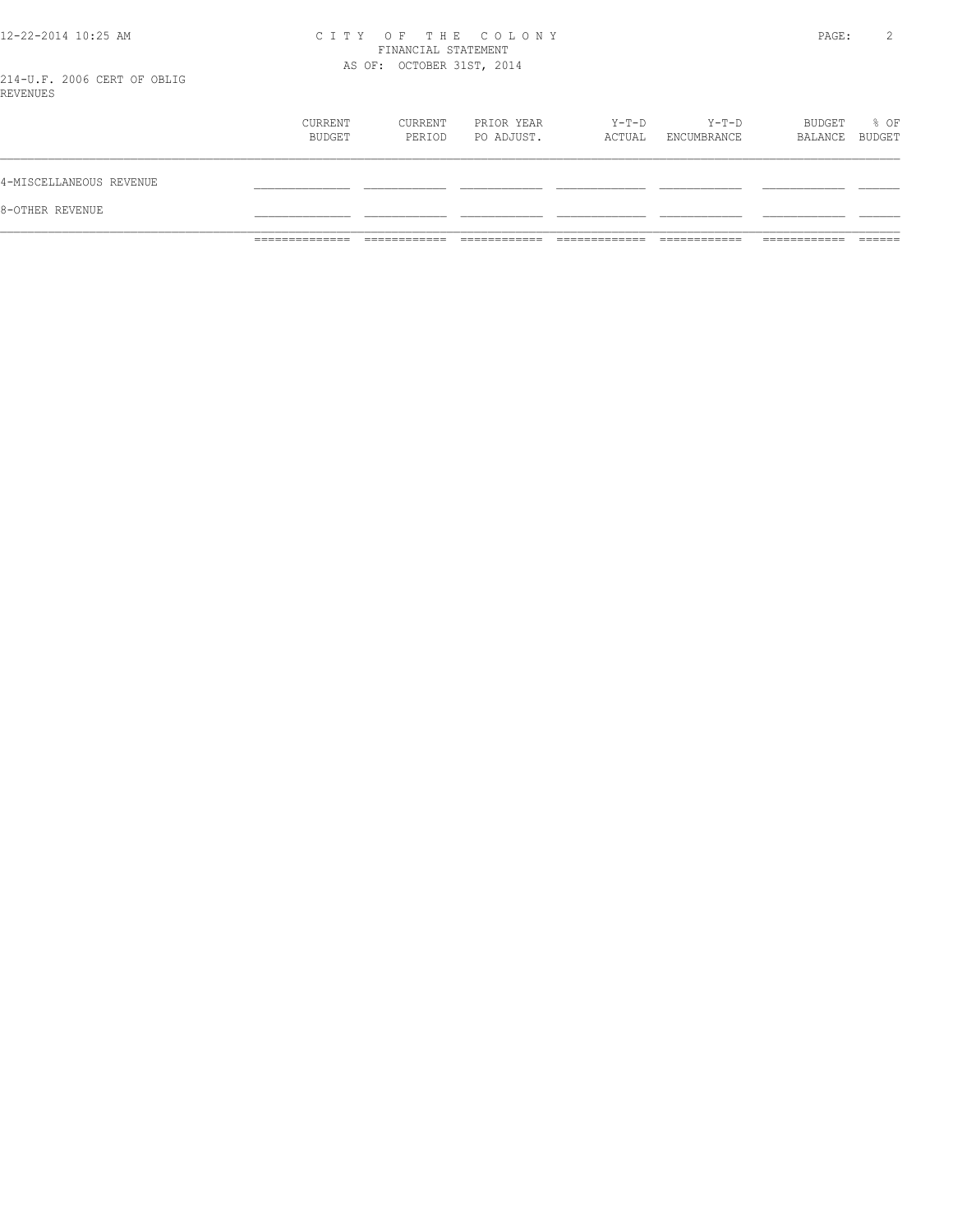## 12-22-2014 10:25 AM C I T Y O F T H E C O L O N Y PAGE: 3 FINANCIAL STATEMENT AS OF: OCTOBER 31ST, 2014

| 214-U.F. 2006 CERT OF OBLIG |  |  |
|-----------------------------|--|--|
| 620 - OCPS & WELL SITE#1    |  |  |
| DEPARTMENTAL EXPENDITURES   |  |  |

| DEPARTMENTAL EXPENDITURES |         |         |            |         |             |         |        |
|---------------------------|---------|---------|------------|---------|-------------|---------|--------|
|                           | CURRENT | CURRENT | PRIOR YEAR | $Y-T-D$ | Y-T-D       | BUDGET  | % OF   |
|                           | BUDGET  | PERIOD  | PO ADJUST. | ACTUAL  | ENCUMBRANCE | BALANCE | BUDGET |
|                           |         |         |            |         |             |         |        |
| 62-CONTRACTUAL SERVICES   |         |         |            |         |             |         |        |
| 64-MAINTENANCE            |         |         |            |         |             |         |        |
| 66-CAPITAL OUTLAY         |         |         |            |         |             |         |        |
| 67-OVERHEAD ALLOCATION    |         |         |            |         |             |         |        |
|                           |         |         |            |         |             |         |        |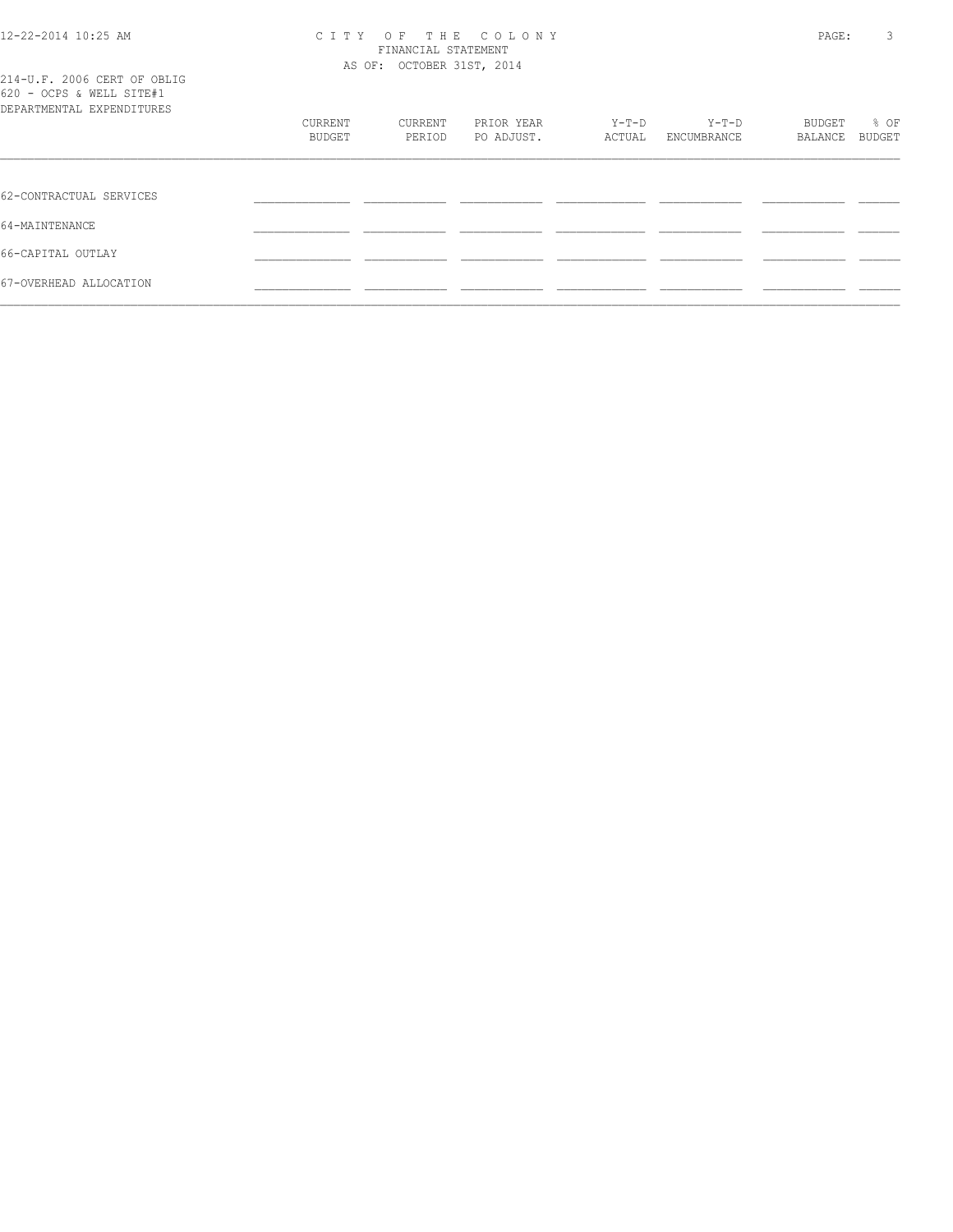| 12-22-2014 10:25 AM                                                                   | C T T Y |                           | OF THE COLONY |        |             | PAGE:   | 4      |
|---------------------------------------------------------------------------------------|---------|---------------------------|---------------|--------|-------------|---------|--------|
|                                                                                       |         | FINANCIAL STATEMENT       |               |        |             |         |        |
|                                                                                       |         | AS OF: OCTOBER 31ST, 2014 |               |        |             |         |        |
| 214-U.F. 2006 CERT OF OBLIG<br>621 - PLANT RENOVATION TW<br>DEPARTMENTAL EXPENDITURES |         |                           |               |        |             |         |        |
|                                                                                       | CURRENT | CURRENT                   | PRIOR YEAR    | Y-T-D  | Y-T-D       | BUDGET  | 8 OF   |
|                                                                                       | BUDGET  | PERIOD                    | PO ADJUST.    | ACTUAL | ENCUMBRANCE | BALANCE | BUDGET |
|                                                                                       |         |                           |               |        |             |         |        |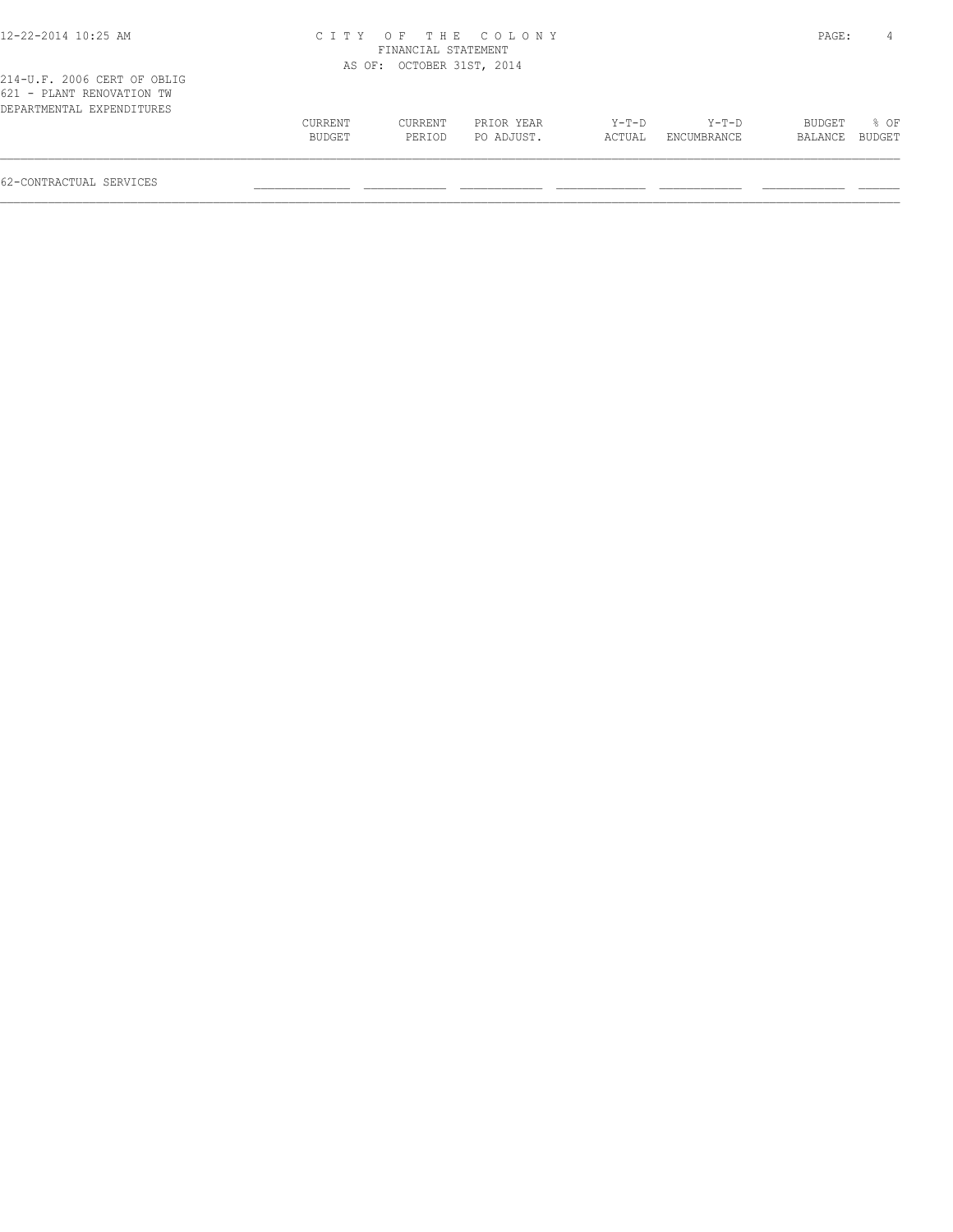| 12-22-2014 10:25 AM                                                                  |                   | FINANCIAL STATEMENT       | CITY OF THE COLONY       |                   |                        | PAGE:             |                |
|--------------------------------------------------------------------------------------|-------------------|---------------------------|--------------------------|-------------------|------------------------|-------------------|----------------|
|                                                                                      |                   | AS OF: OCTOBER 31ST, 2014 |                          |                   |                        |                   |                |
| 214-U.F. 2006 CERT OF OBLIG<br>630 - CARROLLTON INTERLO<br>DEPARTMENTAL EXPENDITURES |                   |                           |                          |                   |                        |                   |                |
|                                                                                      | CURRENT<br>BUDGET | CURRENT<br>PERIOD         | PRIOR YEAR<br>PO ADJUST. | $Y-T-D$<br>ACTUAL | $Y-T-D$<br>ENCUMBRANCE | BUDGET<br>BALANCE | % OF<br>BUDGET |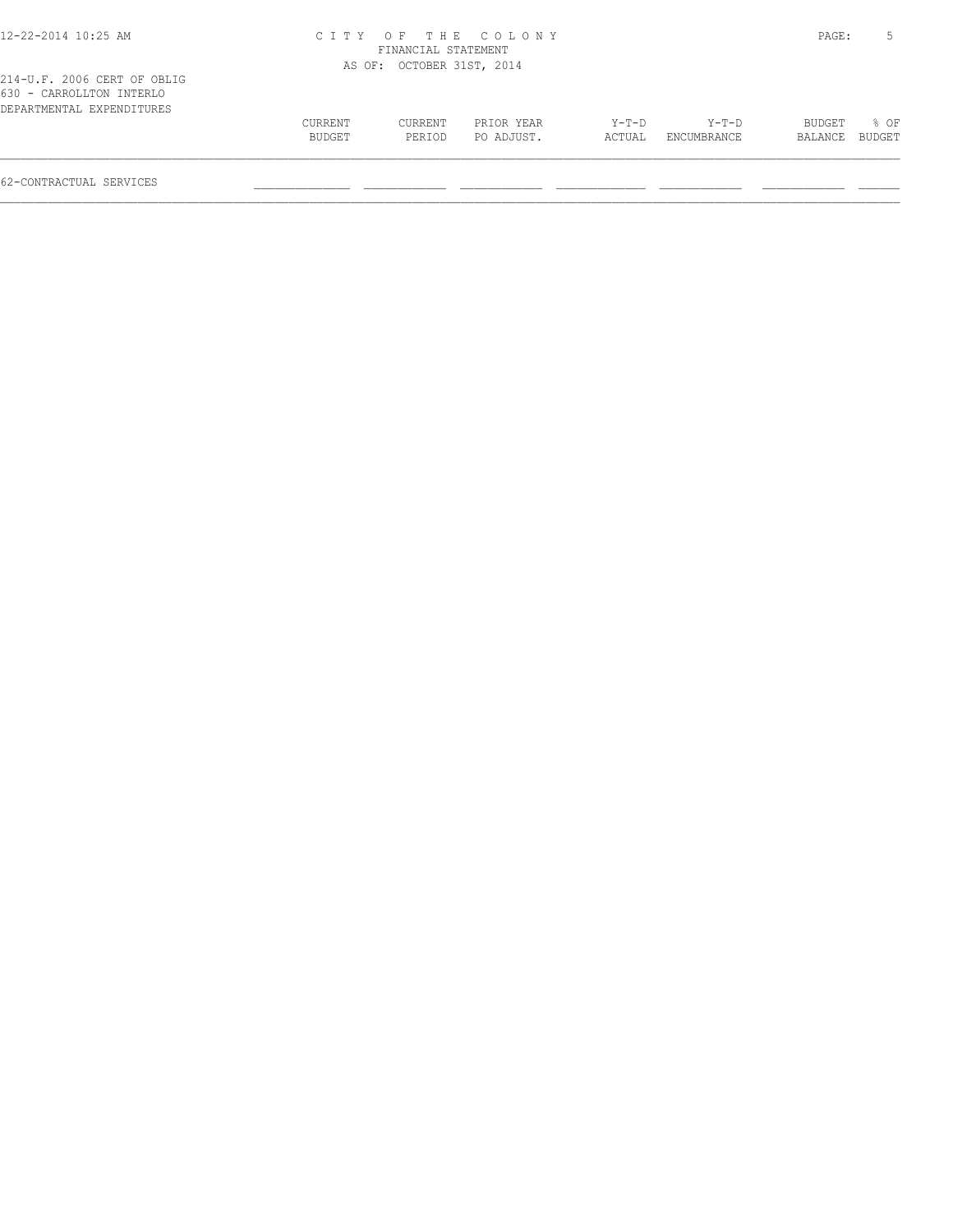| 12-22-2014 10:25 AM<br>214-U.F. 2006 CERT OF OBLIG<br>631 - INFORMATION TECH | C T T Y           | FINANCIAL STATEMENT<br>AS OF: OCTOBER 31ST, 2014 | OF THE COLONY            |                 |                      | PAGE:             | 6              |
|------------------------------------------------------------------------------|-------------------|--------------------------------------------------|--------------------------|-----------------|----------------------|-------------------|----------------|
| DEPARTMENTAL EXPENDITURES                                                    |                   |                                                  |                          |                 |                      |                   |                |
|                                                                              | CURRENT<br>BUDGET | CURRENT<br>PERIOD                                | PRIOR YEAR<br>PO ADJUST. | Y-T-D<br>ACTUAL | Y-T-D<br>ENCUMBRANCE | BUDGET<br>BALANCE | % OF<br>BUDGET |
| 62-CONTRACTUAL SERVICES                                                      |                   |                                                  |                          |                 |                      |                   |                |
| 65-NON-CAPITAL                                                               |                   |                                                  |                          |                 |                      |                   |                |
| 66-CAPITAL OUTLAY                                                            |                   |                                                  |                          |                 |                      |                   |                |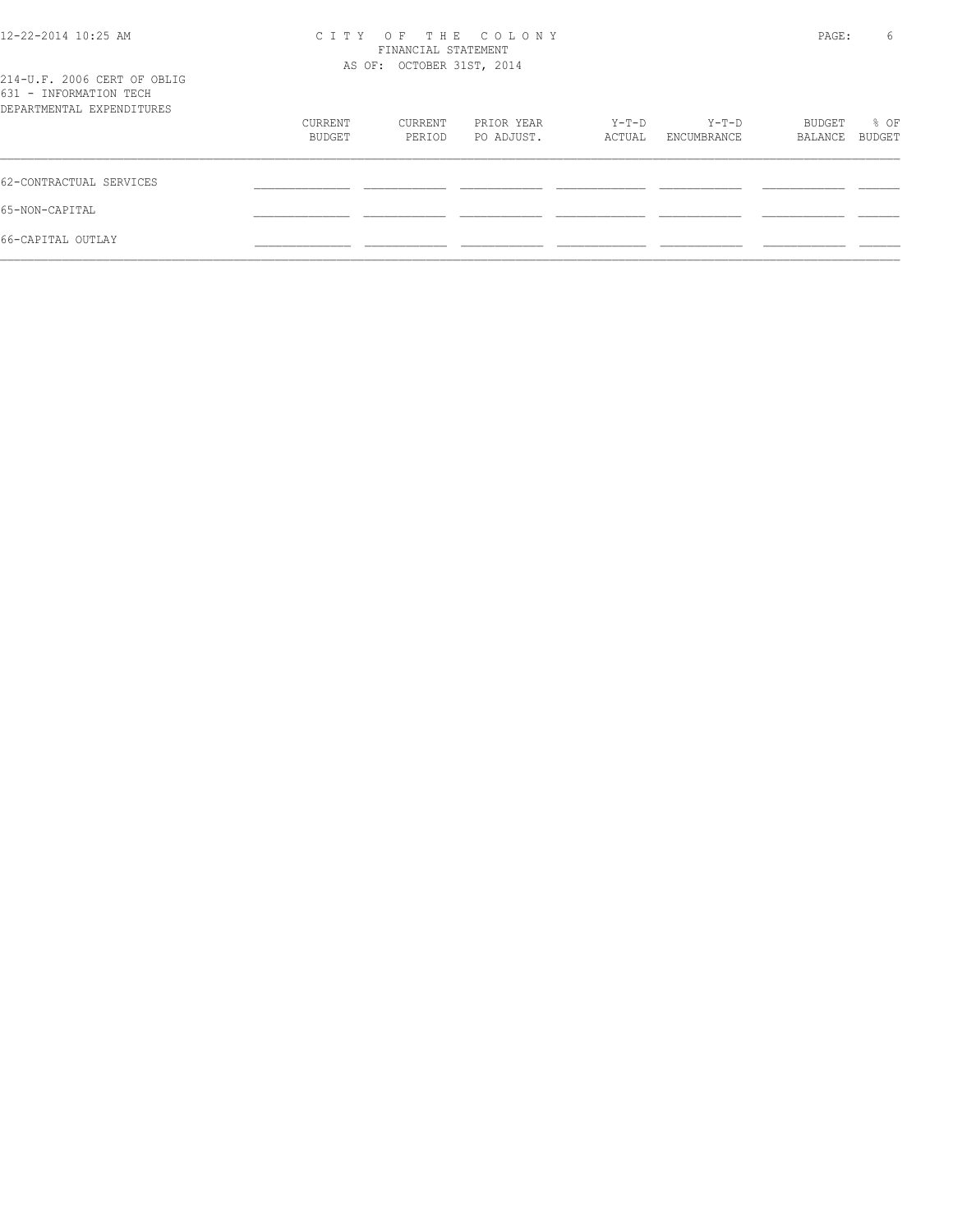|                              | PRIOR YEAR        | $Y-T-D$                                                           | Y-T-D       | BUDGET  | $8$ OF |
|------------------------------|-------------------|-------------------------------------------------------------------|-------------|---------|--------|
|                              | PO ADJUST.        | ACTUAL                                                            | ENCUMBRANCE | BALANCE | BUDGET |
| C T T Y<br>CURRENT<br>BUDGET | CURRENT<br>PERIOD | OF THE COLONY<br>FINANCIAL STATEMENT<br>AS OF: OCTOBER 31ST, 2014 |             |         | PAGE:  |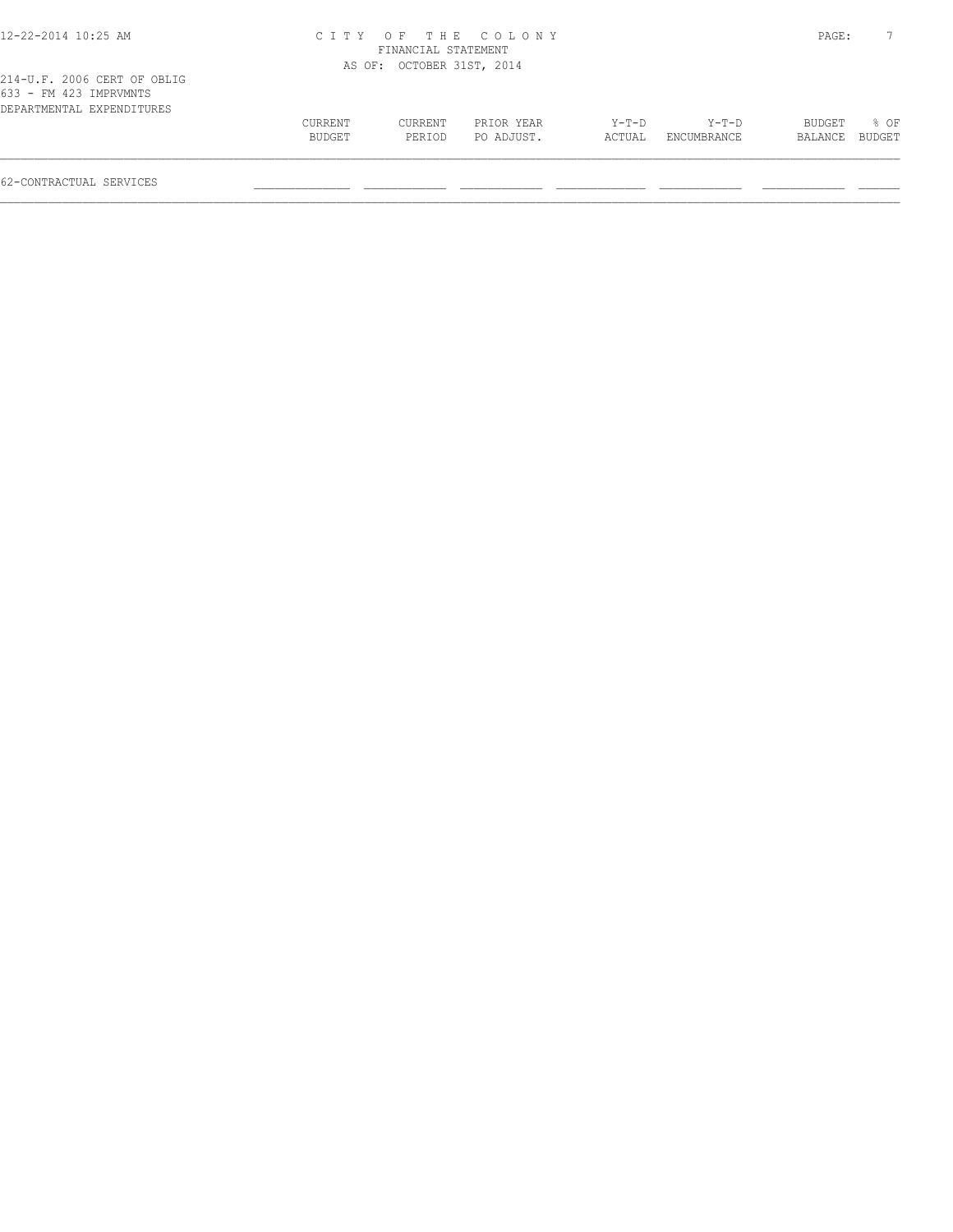| $12 - 22 - 2014$ $10:25$ AM                                                        |                   | FINANCIAL STATEMENT<br>AS OF: OCTOBER 31ST, 2014 | CITY OF THE COLONY       |                 |                      | PAGE:             | 8              |
|------------------------------------------------------------------------------------|-------------------|--------------------------------------------------|--------------------------|-----------------|----------------------|-------------------|----------------|
| 214-U.F. 2006 CERT OF OBLIG<br>635 - NON-DEPARTMENTAL<br>DEPARTMENTAL EXPENDITURES |                   |                                                  |                          |                 |                      |                   |                |
|                                                                                    | CURRENT<br>BUDGET | CURRENT<br>PERIOD                                | PRIOR YEAR<br>PO ADJUST. | Y-T-D<br>ACTUAL | Y-T-D<br>ENCUMBRANCE | BUDGET<br>BALANCE | % OF<br>BUDGET |
| 62-CONTRACTUAL SERVICES                                                            |                   |                                                  |                          |                 |                      |                   |                |
| 68-SUNDRY CHARGES                                                                  |                   |                                                  |                          |                 |                      |                   |                |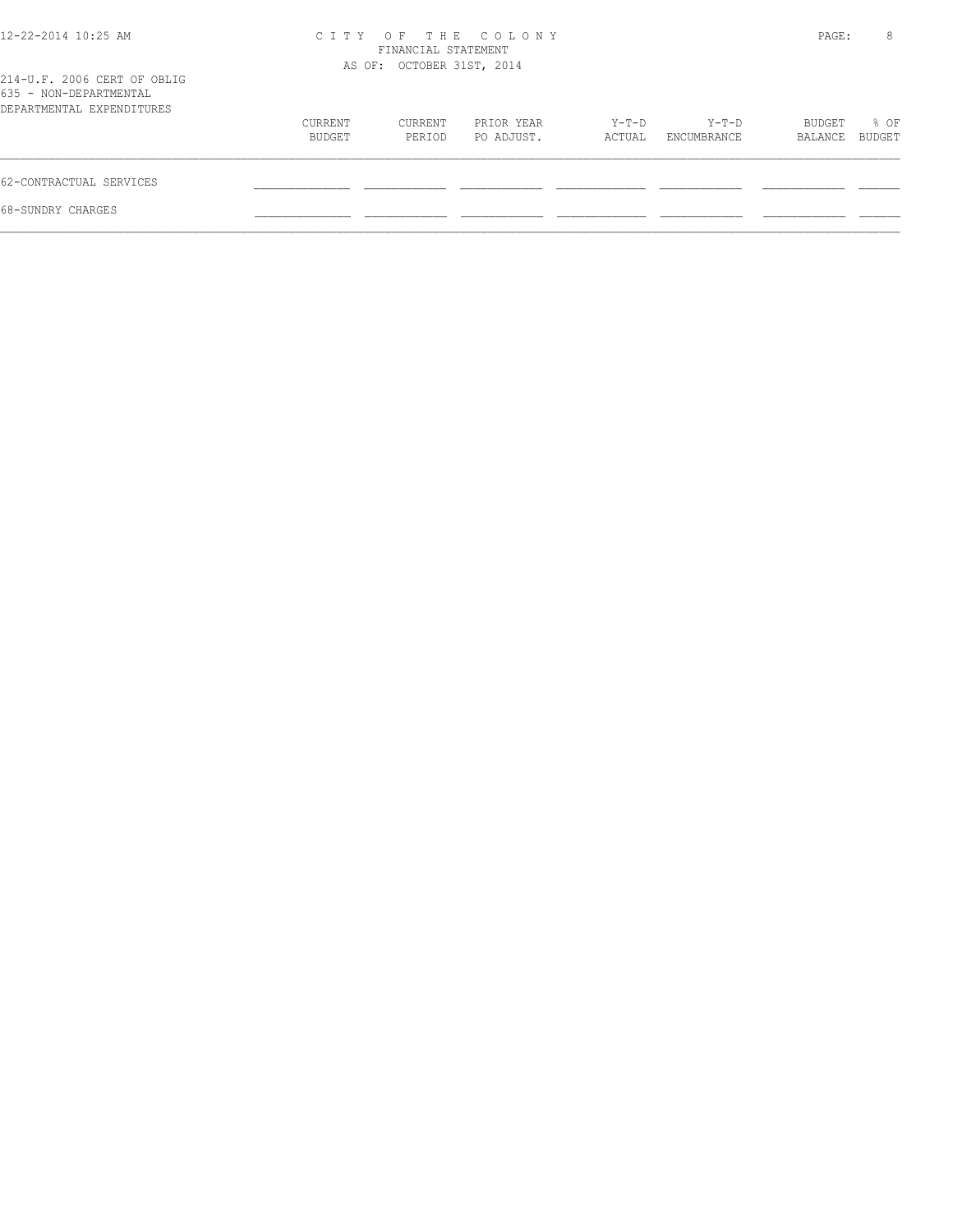| 12-22-2014 10:25 AM                                                                 |                   | FINANCIAL STATEMENT       | CITY OF THE COLONY       |                 |                      | PAGE:             | 9              |
|-------------------------------------------------------------------------------------|-------------------|---------------------------|--------------------------|-----------------|----------------------|-------------------|----------------|
| 214-U.F. 2006 CERT OF OBLIG<br>638 - WYNNWOOD LIFT STN<br>DEPARTMENTAL EXPENDITURES |                   | AS OF: OCTOBER 31ST, 2014 |                          |                 |                      |                   |                |
|                                                                                     | CURRENT<br>BUDGET | CURRENT<br>PERIOD         | PRIOR YEAR<br>PO ADJUST. | Y-T-D<br>ACTUAL | Y-T-D<br>ENCUMBRANCE | BUDGET<br>BALANCE | % OF<br>BUDGET |
| 62-CONTRACTUAL SERVICES                                                             |                   |                           |                          |                 |                      |                   |                |
| 66-CAPITAL OUTLAY                                                                   |                   |                           |                          |                 |                      |                   |                |
|                                                                                     |                   |                           |                          |                 |                      |                   |                |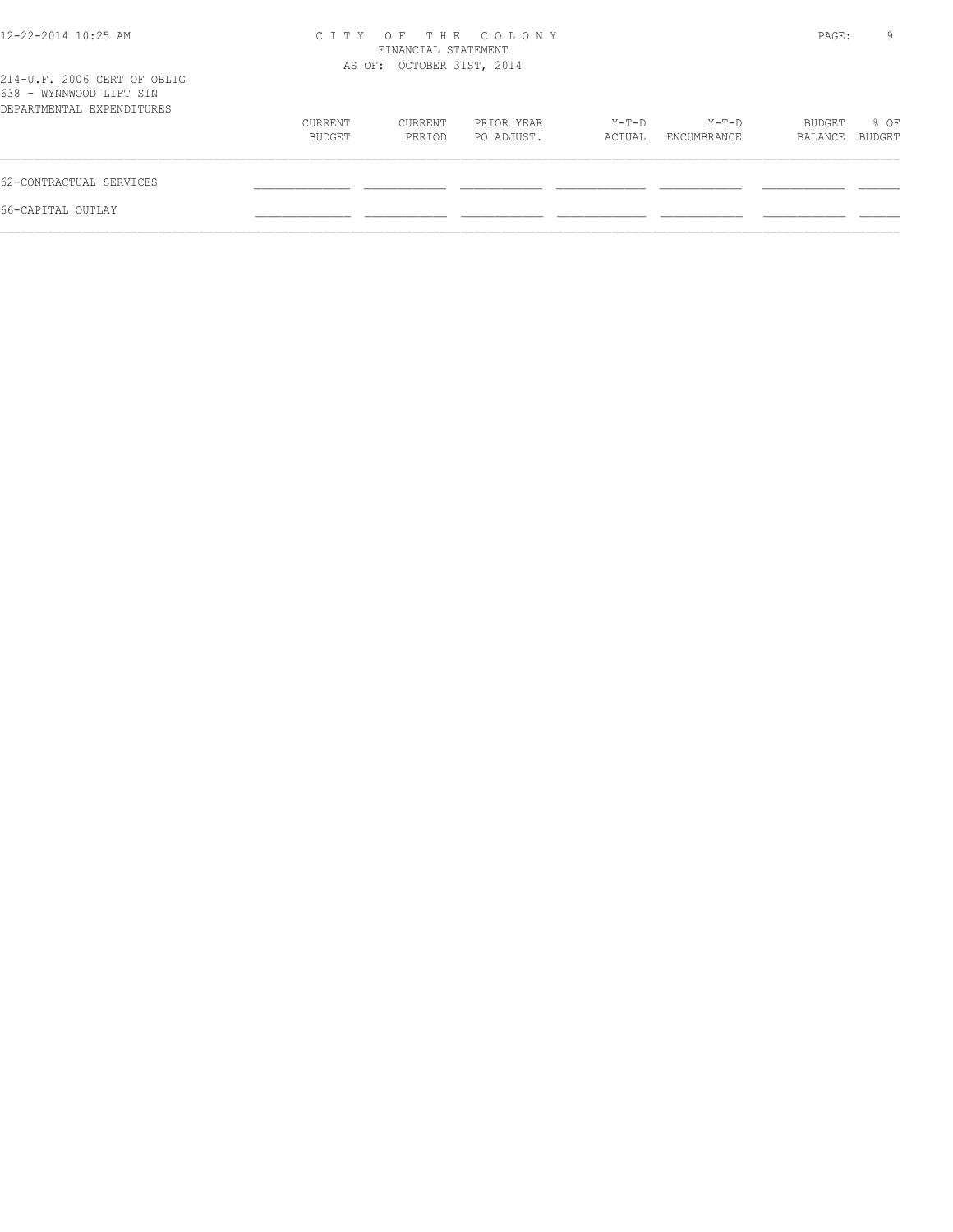| 12-22-2014 10:25 AM                                  | CITY OF THE COLONY<br>FINANCIAL STATEMENT | PAGE:   | 10         |        |             |         |        |
|------------------------------------------------------|-------------------------------------------|---------|------------|--------|-------------|---------|--------|
|                                                      | AS OF: OCTOBER 31ST, 2014                 |         |            |        |             |         |        |
| 214-U.F. 2006 CERT OF OBLIG<br>639 - WATER IMPRVMNTS |                                           |         |            |        |             |         |        |
| DEPARTMENTAL EXPENDITURES                            |                                           |         |            |        |             |         |        |
|                                                      | CURRENT                                   | CURRENT | PRIOR YEAR | Y-T-D  | Y-T-D       | BUDGET  | % OF   |
|                                                      | BUDGET                                    | PERIOD  | PO ADJUST. | ACTUAL | ENCUMBRANCE | BALANCE | BUDGET |
| 62-CONTRACTUAL SERVICES                              |                                           |         |            |        |             |         |        |
| 63-SUPPLIES                                          |                                           |         |            |        |             |         |        |
| 66-CAPITAL OUTLAY                                    |                                           |         |            |        |             |         |        |
|                                                      |                                           |         |            |        |             |         |        |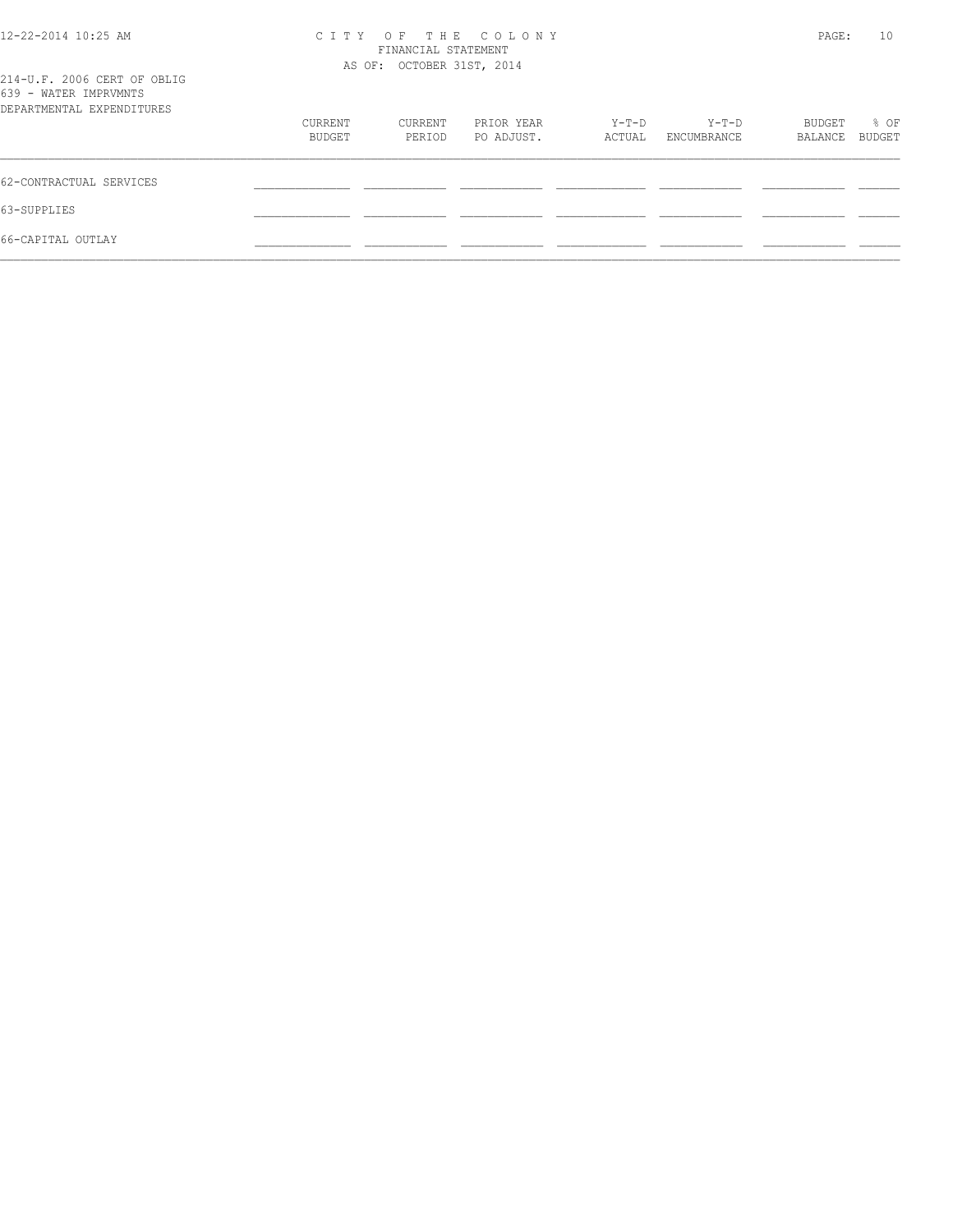| $12 - 22 - 2014$ 10:25 AM                                                            | C T T Y           | FINANCIAL STATEMENT       | OF THE COLONY            |                 |                      | PAGE:             | 11             |
|--------------------------------------------------------------------------------------|-------------------|---------------------------|--------------------------|-----------------|----------------------|-------------------|----------------|
| 214-U.F. 2006 CERT OF OBLIG<br>661 - WATER DISTRIBUTION<br>DEPARTMENTAL EXPENDITURES |                   | AS OF: OCTOBER 31ST, 2014 |                          |                 |                      |                   |                |
|                                                                                      | CURRENT<br>BUDGET | CURRENT<br>PERIOD         | PRIOR YEAR<br>PO ADJUST. | Y-T-D<br>ACTUAL | Y-T-D<br>ENCUMBRANCE | BUDGET<br>BALANCE | % OF<br>BUDGET |
| 62-CONTRACTUAL SERVICES                                                              |                   |                           |                          |                 |                      |                   |                |
| 64-MAINTENANCE                                                                       |                   |                           |                          |                 |                      |                   |                |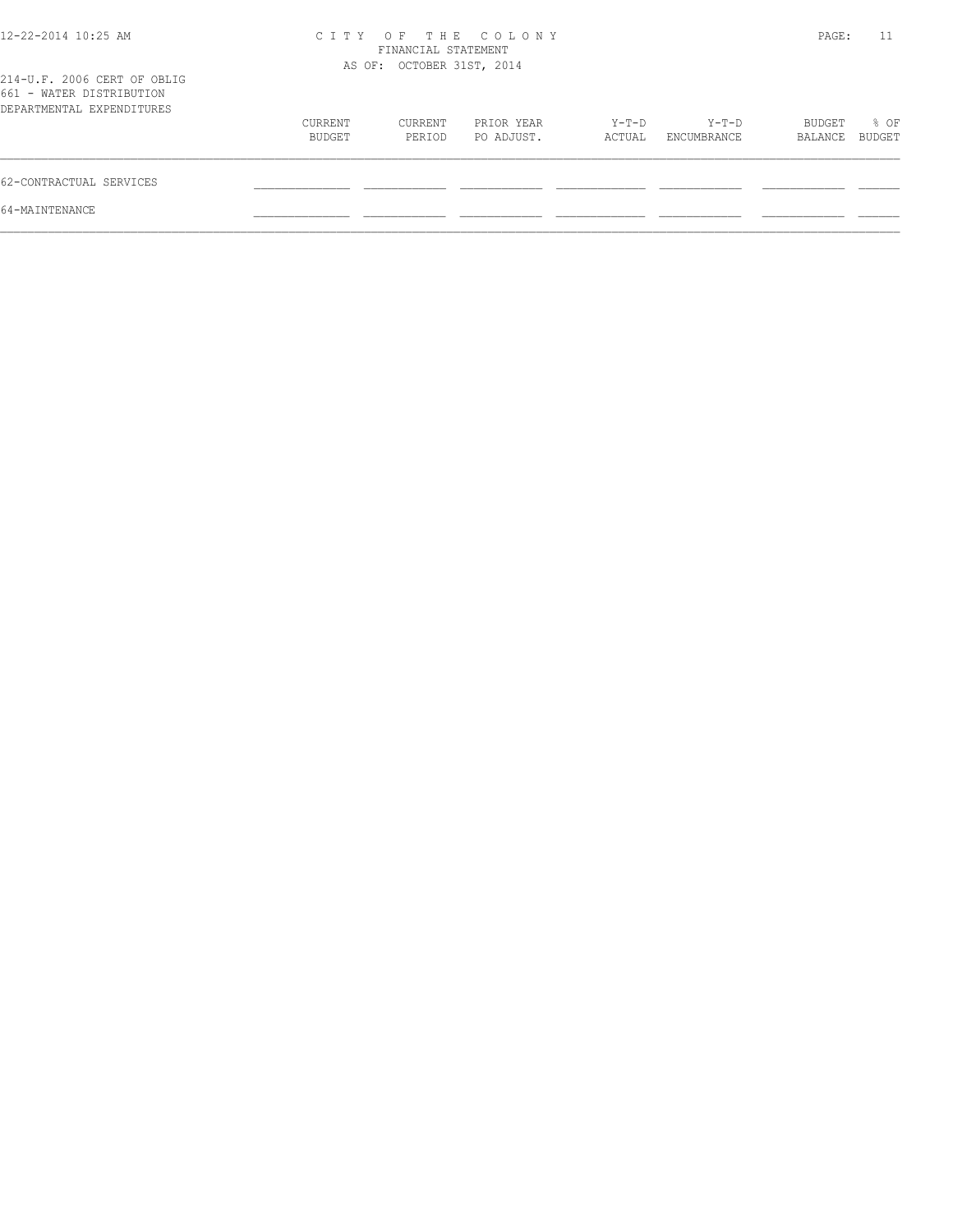| 62-CONTRACTUAL SERVICES   |         |         |            |        |             |                |      |
|---------------------------|---------|---------|------------|--------|-------------|----------------|------|
|                           | BUDGET  | PERIOD  | PO ADJUST. | ACTUAL | ENCUMBRANCE | BALANCE BUDGET |      |
| DEPARTMENTAL EXPENDITURES | CURRENT | CURRENT | PRIOR YEAR | Y-T-D  | Y-T-D       | BUDGET         | % OF |
| OUZ - SUUIN FUME SIAIIUN  |         |         |            |        |             |                |      |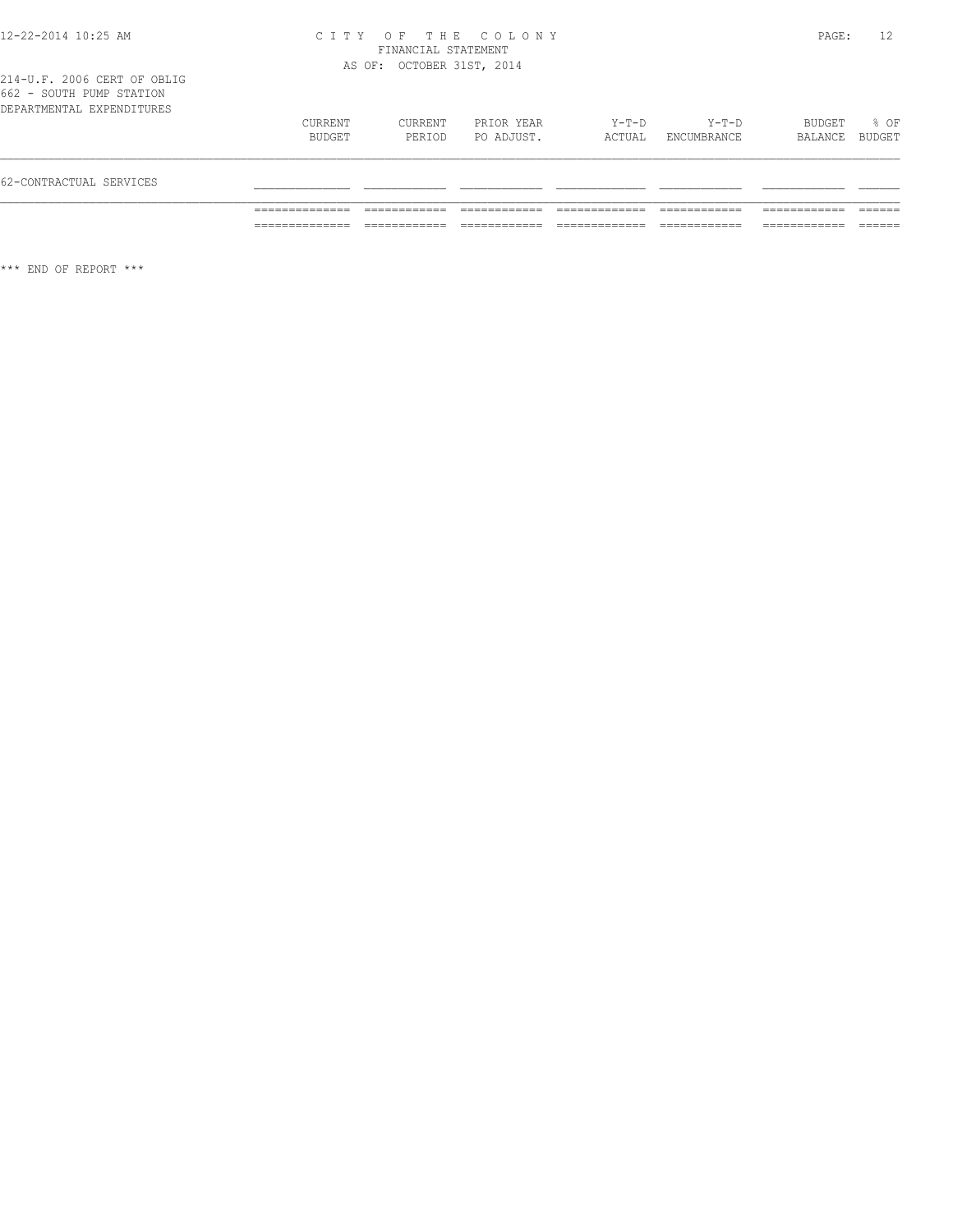215-U.F. 2007 CERT OF OBLIG FINANCIAL SUMMARY

|                                         | CURRENT<br><b>BUDGET</b>                 | CURRENT<br>PERIOD        | PRIOR YEAR<br>PO ADJUST.  | $Y-T-D$<br>ACTUAL        | $Y-T-D$<br>ENCUMBRANCE | <b>BUDGET</b><br>BALANCE     | % OF<br><b>BUDGET</b> |
|-----------------------------------------|------------------------------------------|--------------------------|---------------------------|--------------------------|------------------------|------------------------------|-----------------------|
| REVENUE SUMMARY                         |                                          |                          |                           |                          |                        |                              |                       |
|                                         | ______________<br>-------------          | ------------             | -------------             | ____________             | ____________           | -------------<br>----------- | -------               |
| EXPENDITURE SUMMARY                     |                                          |                          |                           |                          |                        |                              |                       |
| 666 - WELL#4/OCPS GEN                   | 0.00                                     | 4,502.00                 | 4,502.00                  | 4,502.00                 | 0.00                   | 0.00                         | 0.00                  |
| ** TOTAL EXPENDITURES **                | 0.00<br>______________<br>______________ | 4,502.00<br>------------ | 4,502.00<br>------------- | 4,502.00<br>____________ | 0.00<br>____________   | 0.00<br>-------------        | 0.00<br>-------       |
| ** REVENUE OVER (UNDER) EXPENDITURES ** | 0.00                                     | 4,502.00                 | $4,502.00$ (              | 4,502.00)                | 0.00                   | 0.00                         | 0.00                  |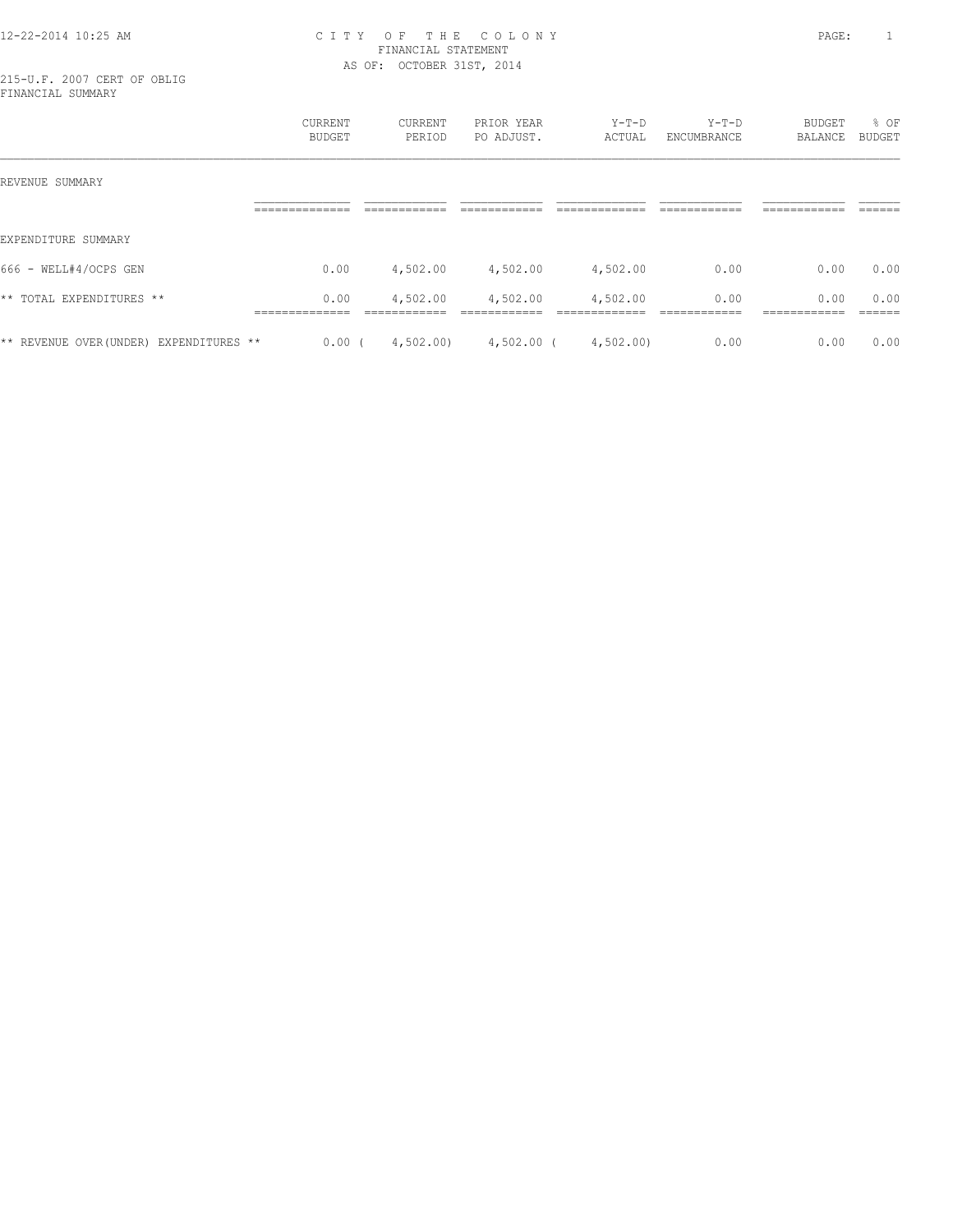|  |  |  |  | 12-22-2014 10:25 AM |  |  |
|--|--|--|--|---------------------|--|--|
|--|--|--|--|---------------------|--|--|

215-U.F. 2007 CERT OF OBLIG REVENUES

| CURRENT       | CURRENT | PRIOR YEAR | $Y-T-D$ | Y-T-D       | BUDGET  | % OF   |
|---------------|---------|------------|---------|-------------|---------|--------|
| <b>BUDGET</b> | PERIOD  | PO ADJUST. | ACTUAL  | ENCUMBRANCE | BALANCE | BUDGET |
|               |         |            |         |             |         |        |

 $8-{\rm OFF}$  revenue  $\_$ 

============== ============ ============ ============= ============ ============ ======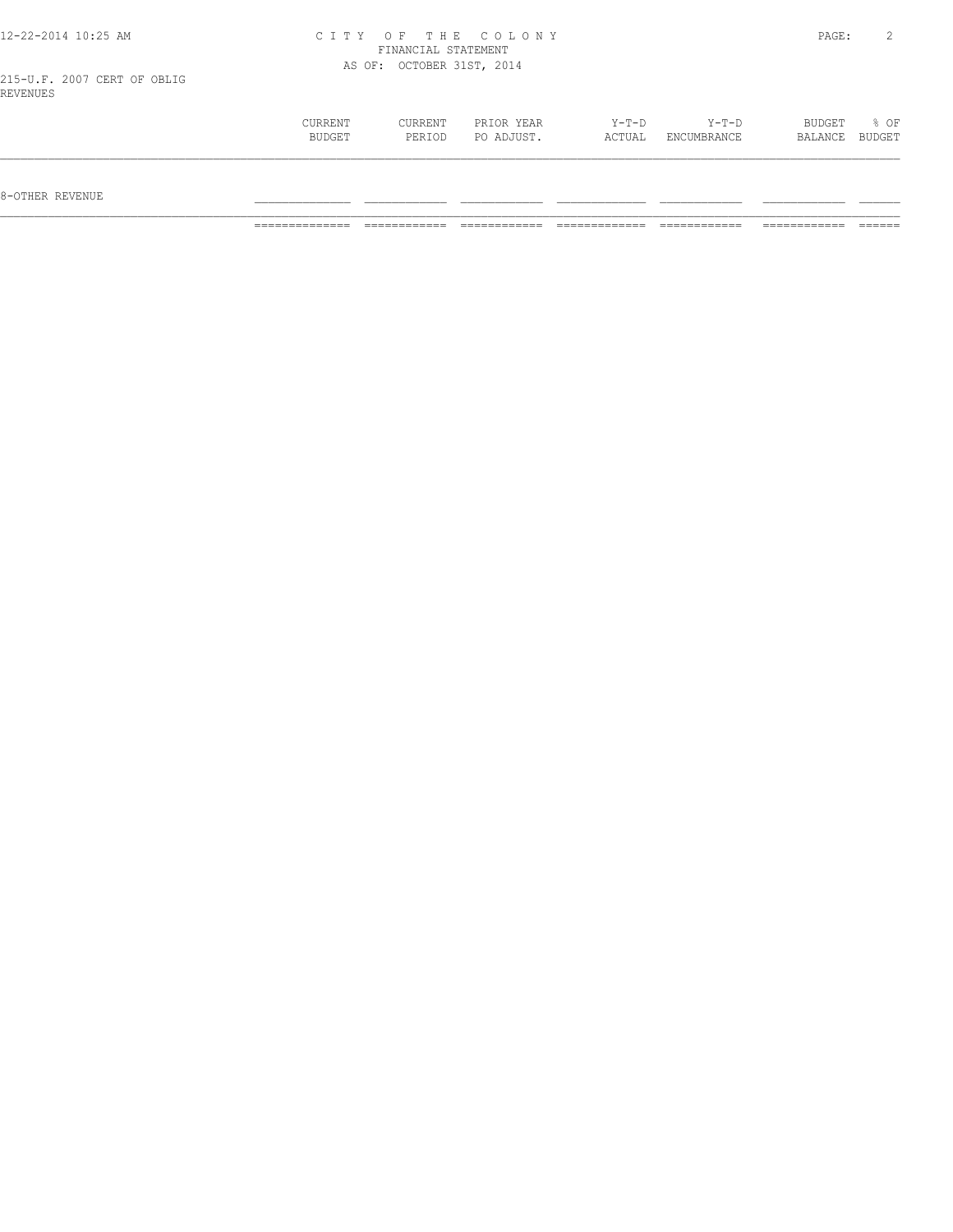| $12 - 22 - 2014$ $10:25$ AM                                                         |                   | CITY OF THE COLONY<br>FINANCIAL STATEMENT |                          |                   |                      |                   |                |  |  |
|-------------------------------------------------------------------------------------|-------------------|-------------------------------------------|--------------------------|-------------------|----------------------|-------------------|----------------|--|--|
|                                                                                     |                   | AS OF: OCTOBER 31ST, 2014                 |                          |                   |                      |                   |                |  |  |
| 215-U.F. 2007 CERT OF OBLIG<br>631 - WYNWD-1MG STOR TK<br>DEPARTMENTAL EXPENDITURES |                   |                                           |                          |                   |                      |                   |                |  |  |
|                                                                                     | CURRENT<br>BUDGET | CURRENT<br>PERIOD                         | PRIOR YEAR<br>PO ADJUST. | $Y-T-D$<br>ACTUAL | Y-T-D<br>ENCUMBRANCE | BUDGET<br>BALANCE | 8 OF<br>BUDGET |  |  |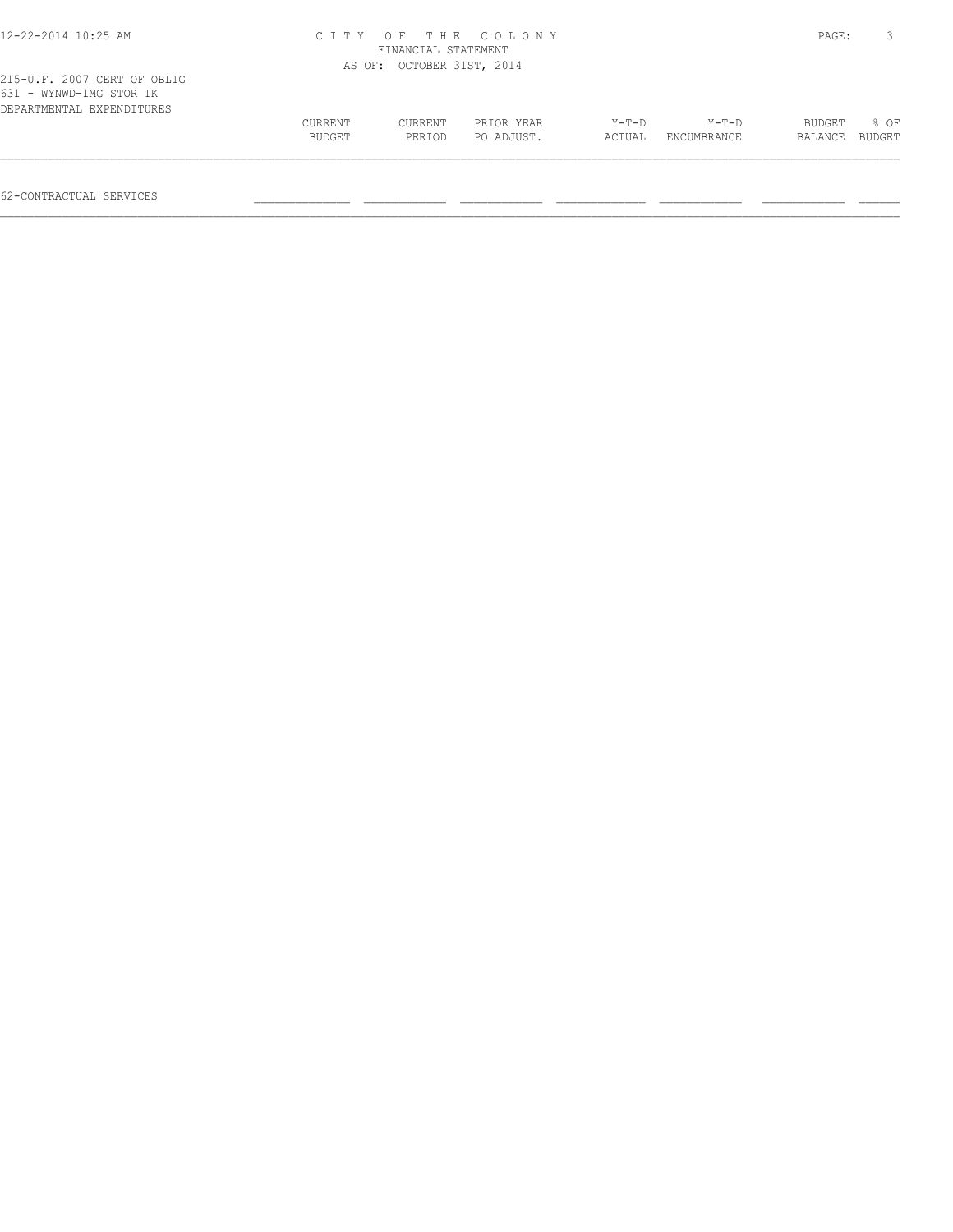| $12 - 22 - 2014$ 10:25 AM                                                         | C T T Y           | FINANCIAL STATEMENT       | OF THE COLONY            |                 |                      | PAGE:             | 4              |
|-----------------------------------------------------------------------------------|-------------------|---------------------------|--------------------------|-----------------|----------------------|-------------------|----------------|
| 215-U.F. 2007 CERT OF OBLIG<br>661 - FM544 48"CASING<br>DEPARTMENTAL EXPENDITURES |                   | AS OF: OCTOBER 31ST, 2014 |                          |                 |                      |                   |                |
|                                                                                   | CURRENT<br>BUDGET | CURRENT<br>PERIOD         | PRIOR YEAR<br>PO ADJUST. | Y-T-D<br>ACTUAL | Y-T-D<br>ENCUMBRANCE | BUDGET<br>BALANCE | % OF<br>BUDGET |
| 62-CONTRACTUAL SERVICES                                                           |                   |                           |                          |                 |                      |                   |                |
| 63-SUPPLIES                                                                       |                   |                           |                          |                 |                      |                   |                |
|                                                                                   |                   |                           |                          |                 |                      |                   |                |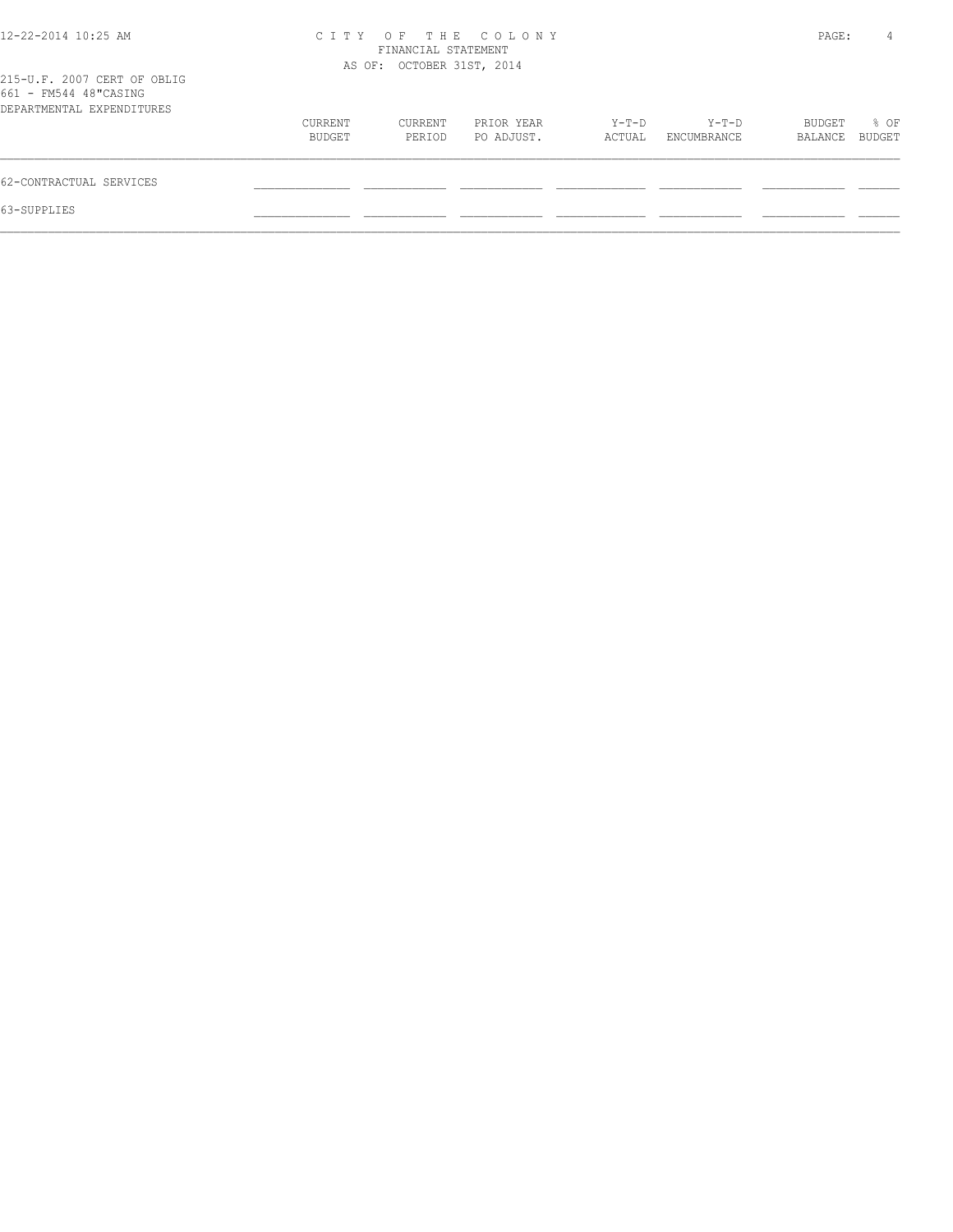| 12-22-2014 10:25 AM                                                                  |                   | FINANCIAL STATEMENT       | CITY OF THE COLONY       |                 |                      | PAGE:             | 5              |
|--------------------------------------------------------------------------------------|-------------------|---------------------------|--------------------------|-----------------|----------------------|-------------------|----------------|
| 215-U.F. 2007 CERT OF OBLIG<br>662 - AUSTIN RA LIFT STA<br>DEPARTMENTAL EXPENDITURES |                   | AS OF: OCTOBER 31ST, 2014 |                          |                 |                      |                   |                |
|                                                                                      | CURRENT<br>BUDGET | CURRENT<br>PERIOD         | PRIOR YEAR<br>PO ADJUST. | Y-T-D<br>ACTUAL | Y-T-D<br>ENCUMBRANCE | BUDGET<br>BALANCE | % OF<br>BUDGET |
| 62-CONTRACTUAL SERVICES                                                              |                   |                           |                          |                 |                      |                   |                |
| 66-CAPITAL OUTLAY                                                                    |                   |                           |                          |                 |                      |                   |                |
|                                                                                      |                   |                           |                          |                 |                      |                   |                |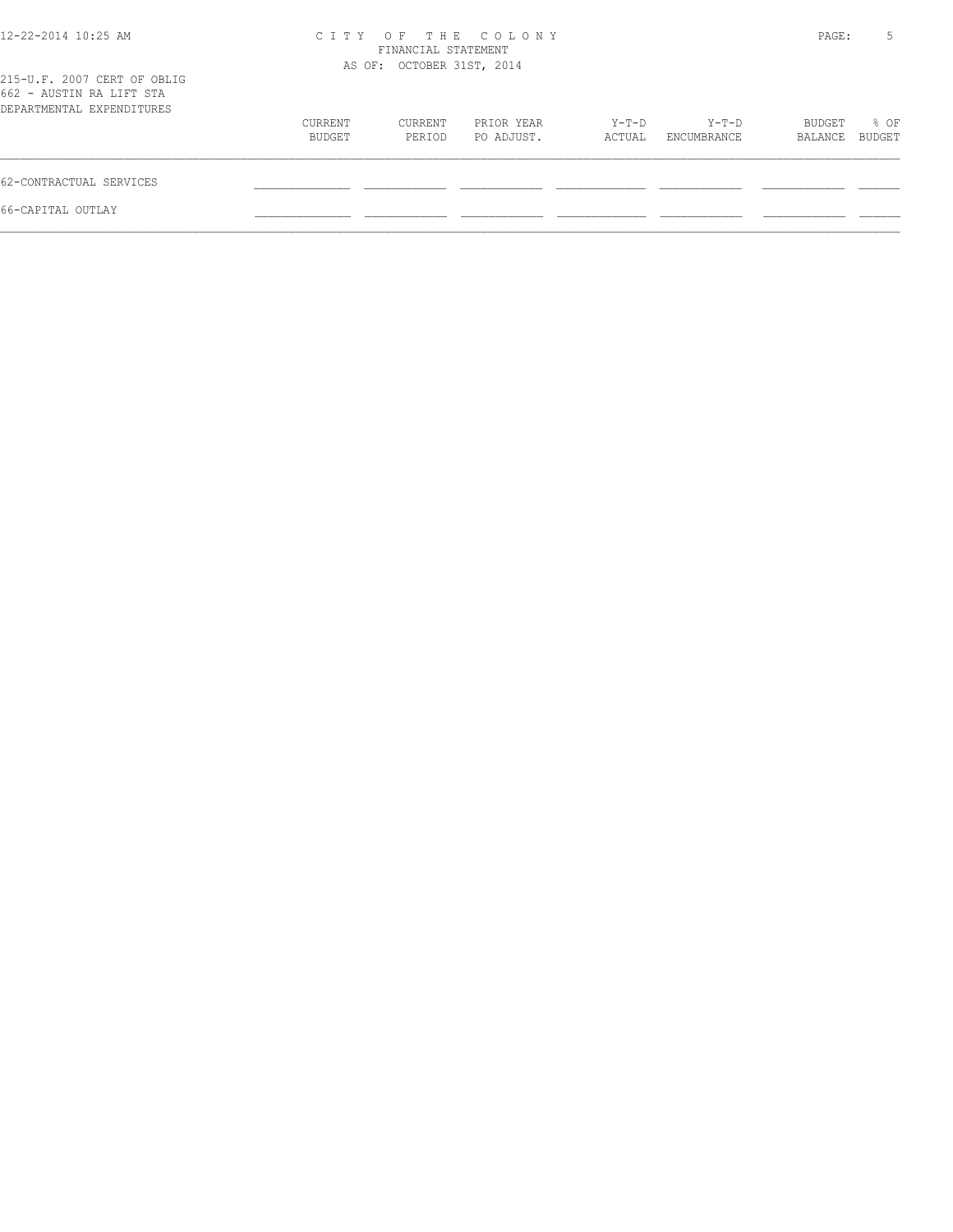|                   |                   |                          |                                                                        |                      |        | 6                |
|-------------------|-------------------|--------------------------|------------------------------------------------------------------------|----------------------|--------|------------------|
|                   |                   |                          |                                                                        |                      |        |                  |
|                   |                   |                          |                                                                        |                      |        |                  |
| CURRENT<br>BUDGET | CURRENT<br>PERIOD | PRIOR YEAR<br>PO ADJUST. | Y-T-D<br>ACTUAL                                                        | Y-T-D<br>ENCUMBRANCE | BUDGET | % OF<br>BUDGET   |
|                   |                   |                          | CITY OF THE COLONY<br>FINANCIAL STATEMENT<br>AS OF: OCTOBER 31ST, 2014 |                      |        | PAGE:<br>BALANCE |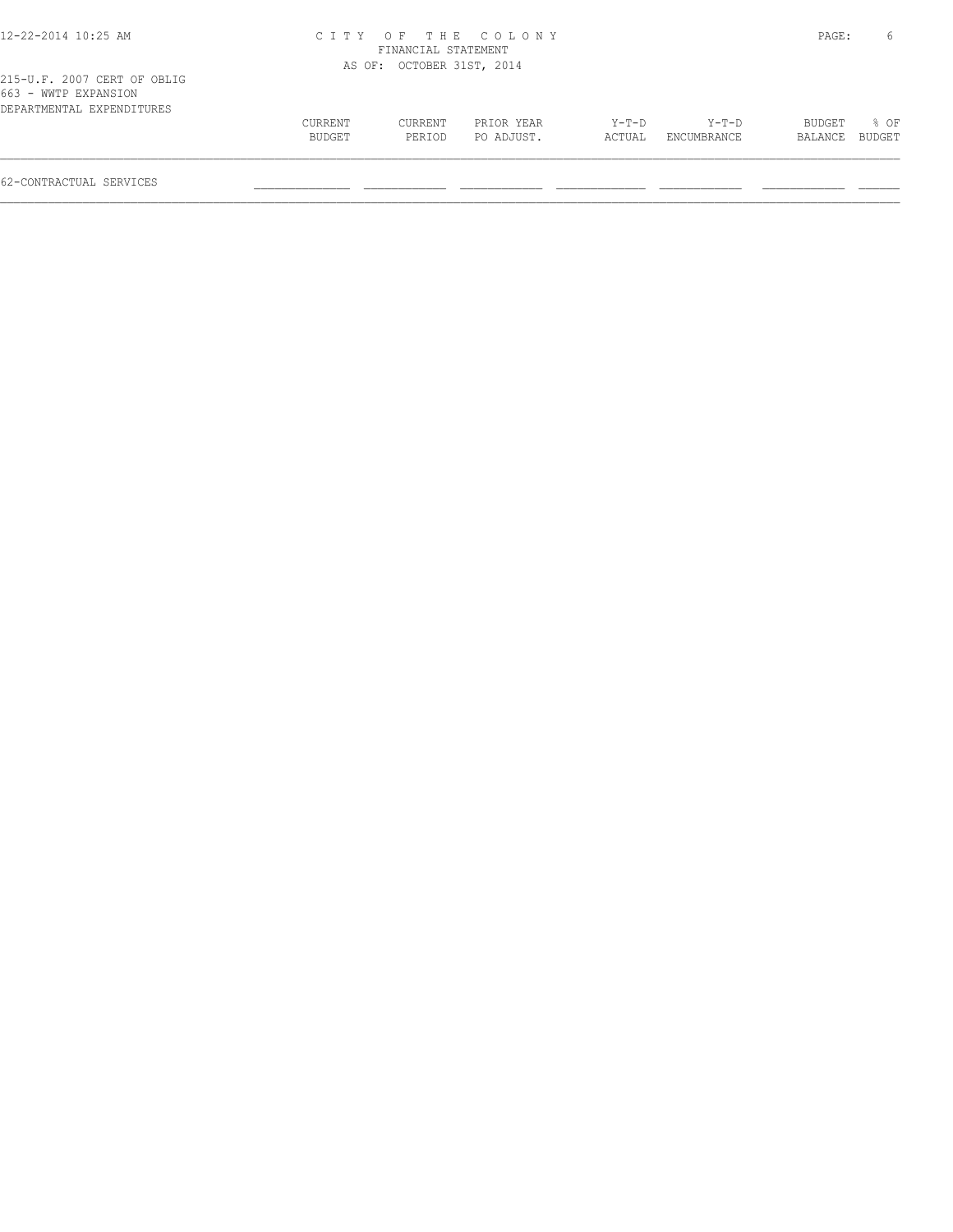| 12-22-2014 10:25 AM                                                                 |         |                           | CITY OF THE COLONY |         |             | PAGE:   |        |
|-------------------------------------------------------------------------------------|---------|---------------------------|--------------------|---------|-------------|---------|--------|
|                                                                                     |         | FINANCIAL STATEMENT       |                    |         |             |         |        |
|                                                                                     |         | AS OF: OCTOBER 31ST, 2014 |                    |         |             |         |        |
| 215-U.F. 2007 CERT OF OBLIG<br>664 - WYNWD-WATER TOWER<br>DEPARTMENTAL EXPENDITURES |         |                           |                    |         |             |         |        |
|                                                                                     | CURRENT | CURRENT                   | PRIOR YEAR         | $Y-T-D$ | Y-T-D       | BUDGET  | 8 OF   |
|                                                                                     | BUDGET  | PERIOD                    | PO ADJUST.         | ACTUAL  | ENCUMBRANCE | BALANCE | BUDGET |
|                                                                                     |         |                           |                    |         |             |         |        |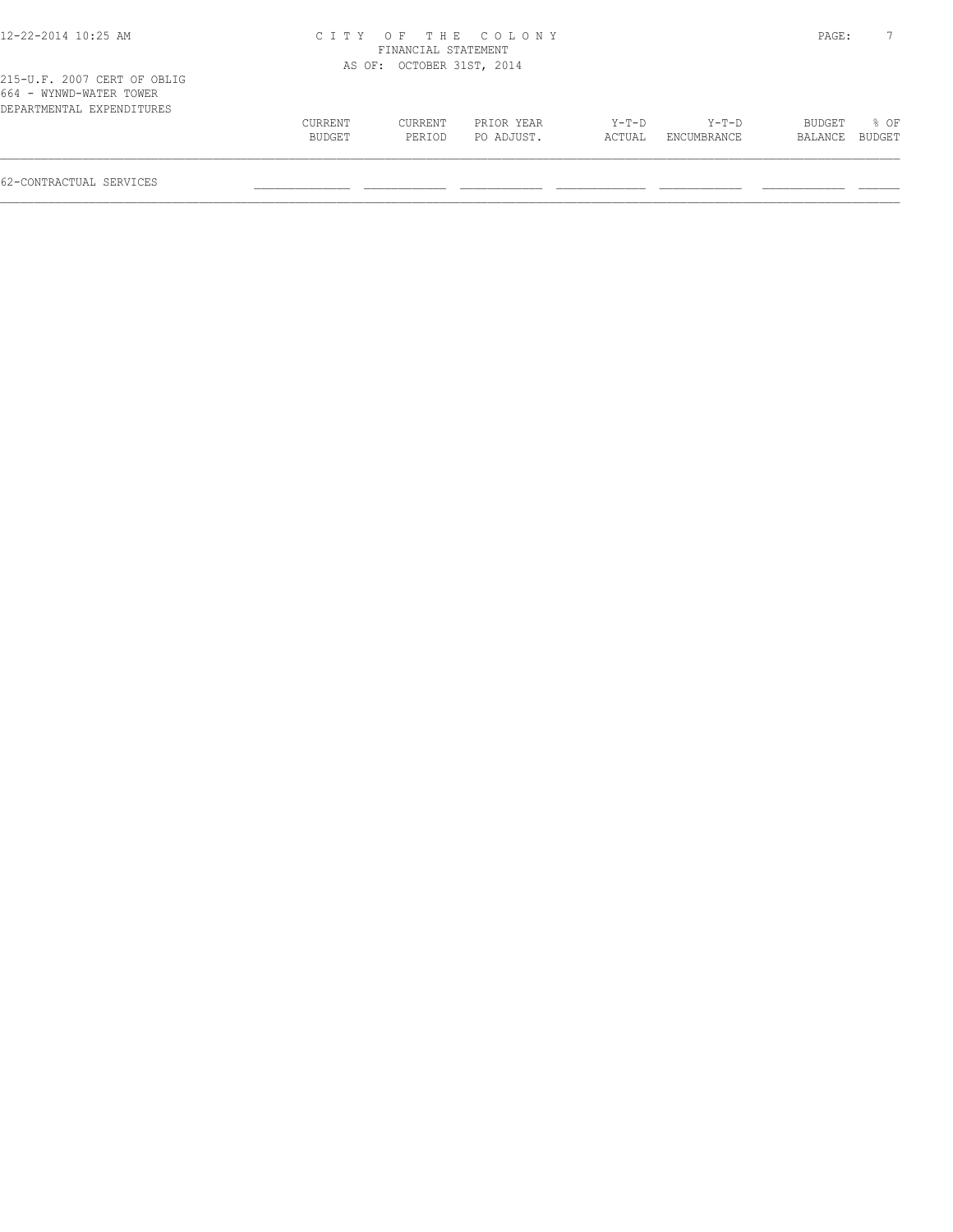|         |         |            |                                                                                      |         |             | 8                     |
|---------|---------|------------|--------------------------------------------------------------------------------------|---------|-------------|-----------------------|
|         |         |            |                                                                                      |         |             |                       |
|         |         |            |                                                                                      |         |             |                       |
| CURRENT | CURRENT | PRIOR YEAR | Y-T-D                                                                                | $Y-T-D$ | BUDGET      | % OF<br><b>BUDGET</b> |
|         | BUDGET  | PERIOD     | CITY OF THE COLONY<br>FINANCIAL STATEMENT<br>AS OF: OCTOBER 31ST, 2014<br>PO ADJUST. | ACTUAL  | ENCUMBRANCE | PAGE:<br>BALANCE      |

 $\mathcal{L} = \{ \mathcal{L} = \{ \mathcal{L} = \{ \mathcal{L} = \{ \mathcal{L} = \{ \mathcal{L} = \{ \mathcal{L} = \{ \mathcal{L} = \{ \mathcal{L} = \{ \mathcal{L} = \{ \mathcal{L} = \{ \mathcal{L} = \{ \mathcal{L} = \{ \mathcal{L} = \{ \mathcal{L} = \{ \mathcal{L} = \{ \mathcal{L} = \{ \mathcal{L} = \{ \mathcal{L} = \{ \mathcal{L} = \{ \mathcal{L} = \{ \mathcal{L} = \{ \mathcal{L} = \{ \mathcal{L} = \{ \mathcal{$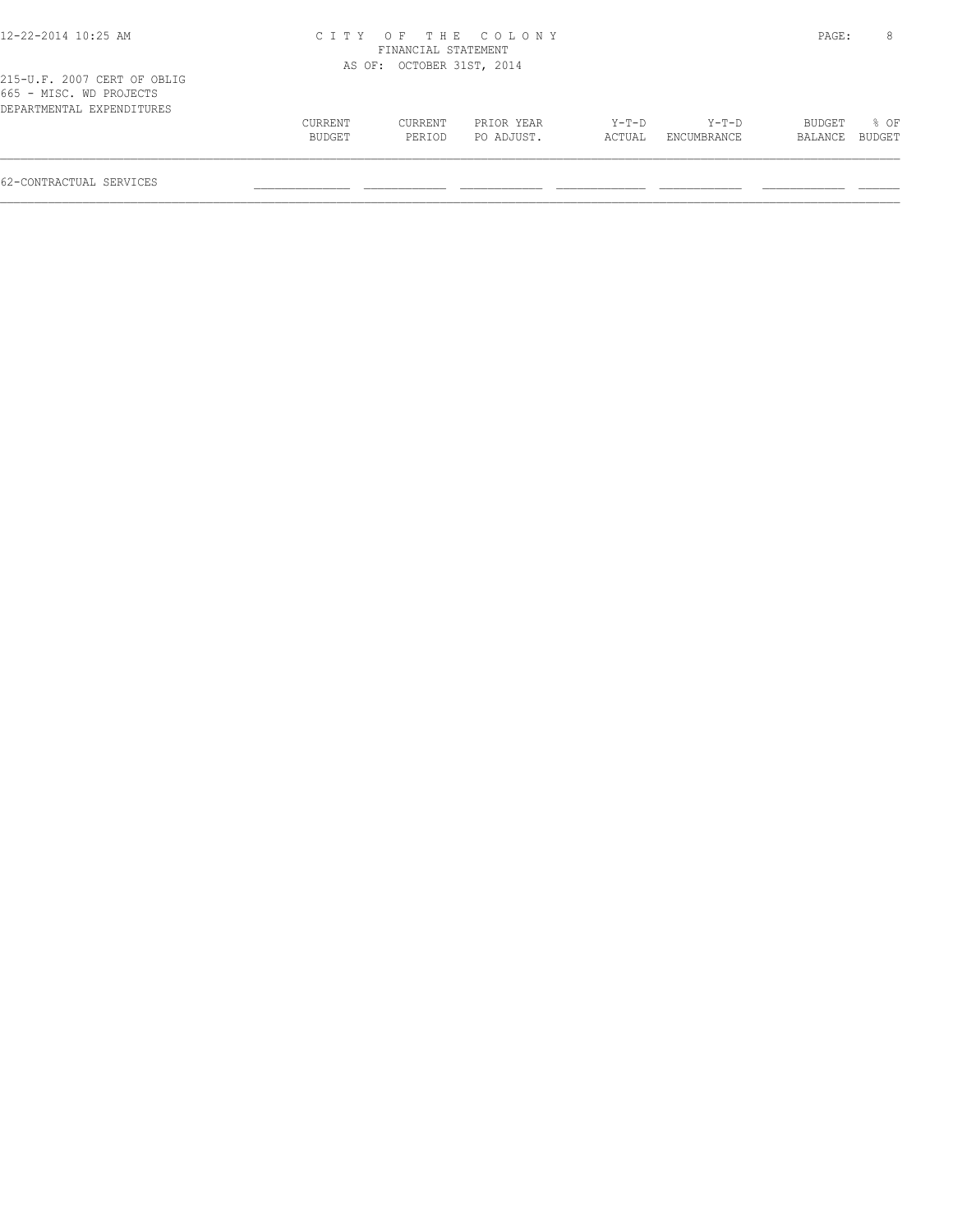| DEPARTMENTAL EXPENDITURES      |                          |                   |                          |                   |                        |                          |                |
|--------------------------------|--------------------------|-------------------|--------------------------|-------------------|------------------------|--------------------------|----------------|
|                                | <b>CURRENT</b><br>BUDGET | CURRENT<br>PERIOD | PRIOR YEAR<br>PO ADJUST. | $Y-T-D$<br>ACTUAL | $Y-T-D$<br>ENCUMBRANCE | <b>BUDGET</b><br>BALANCE | % OF<br>BUDGET |
| 62-CONTRACTUAL SERVICES        |                          |                   |                          |                   |                        |                          |                |
| 666-6210 PROFESSIONAL SERVICES | 0.00                     | 4,502.00          | 4,502.00                 | 4,502.00          | 0.00                   | 0.00                     | 0.00           |
| TOTAL 62-CONTRACTUAL SERVICES  | 0.00                     | 4,502.00          | 4,502.00                 | 4,502.00          | 0.00                   | 0.00                     | 0.00           |
| 66-CAPITAL OUTLAY              |                          |                   |                          |                   |                        |                          |                |
| TOTAL 666 - WELL#4/OCPS GEN    | 0.00                     | 4,502.00          | 4,502.00                 | 4,502.00          | 0.00                   | 0.00                     | 0.00           |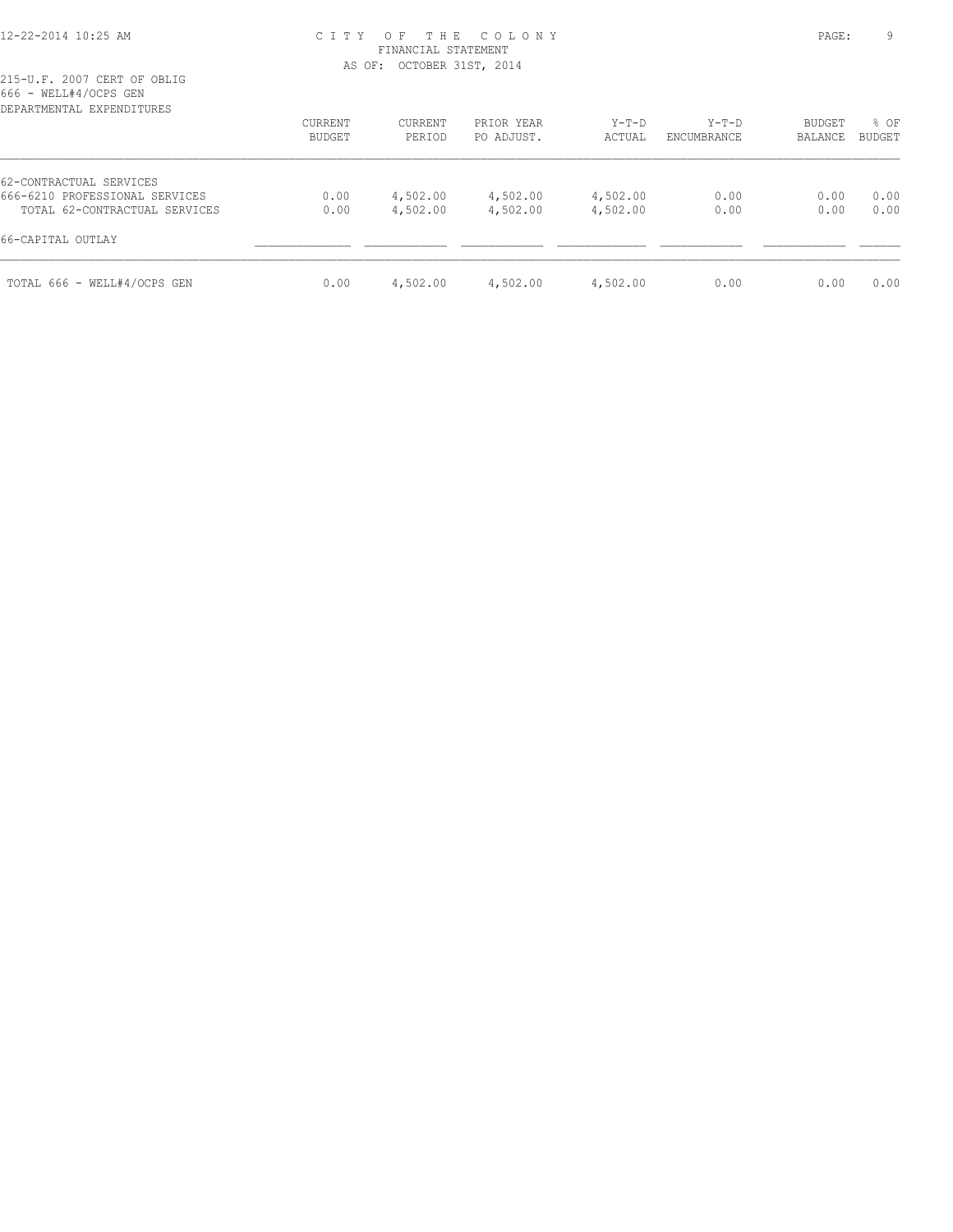| 12-22-2014 10:25 AM                                                       | C I T Y           | O F<br>FINANCIAL STATEMENT | THE COLONY               |                   |                      | PAGE:             | 10             |
|---------------------------------------------------------------------------|-------------------|----------------------------|--------------------------|-------------------|----------------------|-------------------|----------------|
|                                                                           |                   | AS OF: OCTOBER 31ST, 2014  |                          |                   |                      |                   |                |
| 215-U.F. 2007 CERT OF OBLIG<br>667 - WELL #4<br>DEPARTMENTAL EXPENDITURES |                   |                            |                          |                   |                      |                   |                |
|                                                                           | CURRENT<br>BUDGET | CURRENT<br>PERIOD          | PRIOR YEAR<br>PO ADJUST. | $Y-T-D$<br>ACTUAL | Y-T-D<br>ENCUMBRANCE | BUDGET<br>BALANCE | 8 OF<br>BUDGET |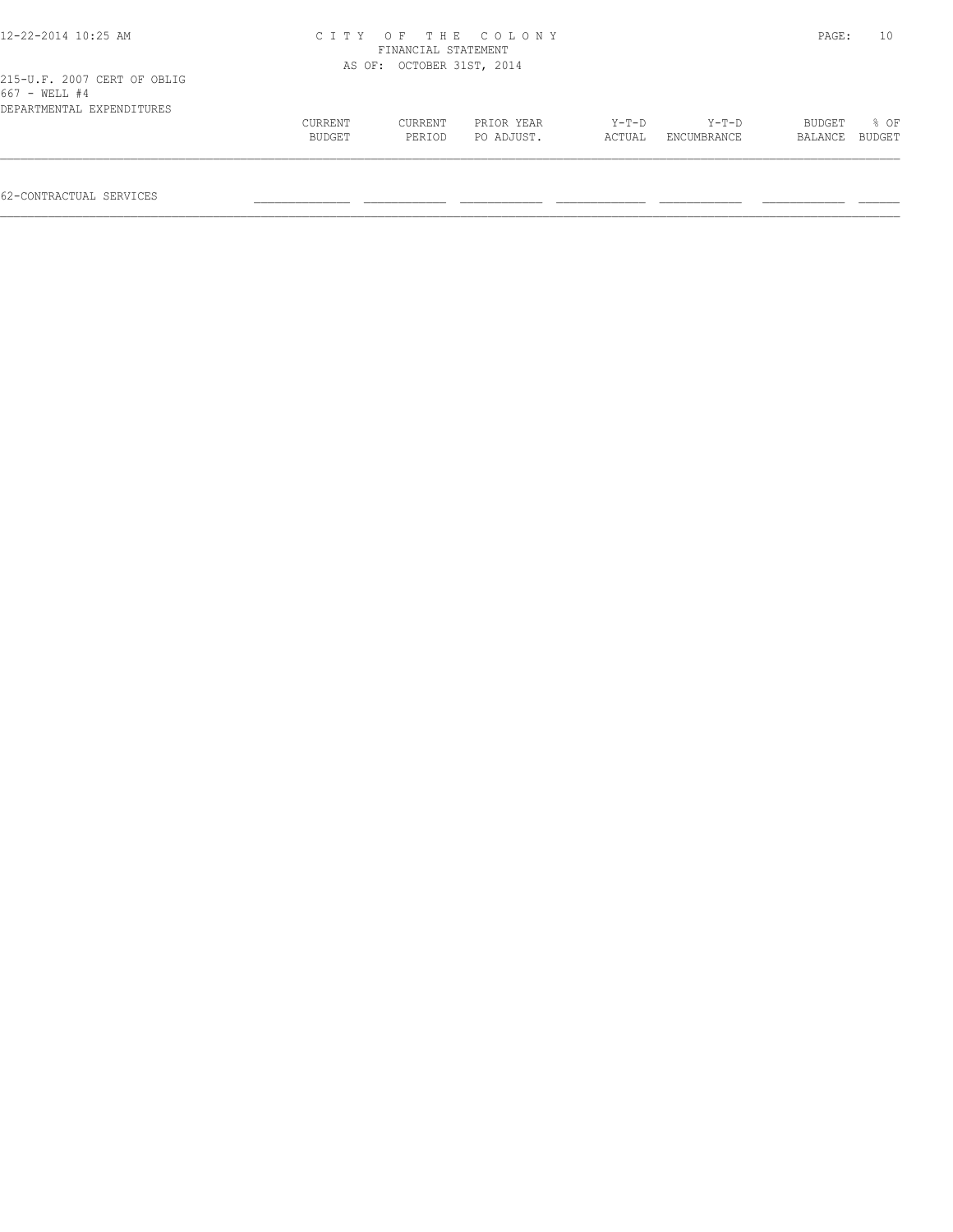| 12-22-2014 10:25 AM                                                                |                   | FINANCIAL STATEMENT       | CITY OF THE COLONY       |                 |                      | PAGE:             | 11             |
|------------------------------------------------------------------------------------|-------------------|---------------------------|--------------------------|-----------------|----------------------|-------------------|----------------|
| 215-U.F. 2007 CERT OF OBLIG<br>668 - FACILITES MAINT.<br>DEPARTMENTAL EXPENDITURES |                   | AS OF: OCTOBER 31ST, 2014 |                          |                 |                      |                   |                |
|                                                                                    | CURRENT<br>BUDGET | CURRENT<br>PERIOD         | PRIOR YEAR<br>PO ADJUST. | Y-T-D<br>ACTUAL | Y-T-D<br>ENCUMBRANCE | BUDGET<br>BALANCE | % OF<br>BUDGET |
| 63-SUPPLIES                                                                        |                   |                           |                          |                 |                      |                   |                |
| 64-MAINTENANCE                                                                     |                   |                           |                          |                 |                      |                   |                |
|                                                                                    |                   |                           |                          |                 |                      |                   |                |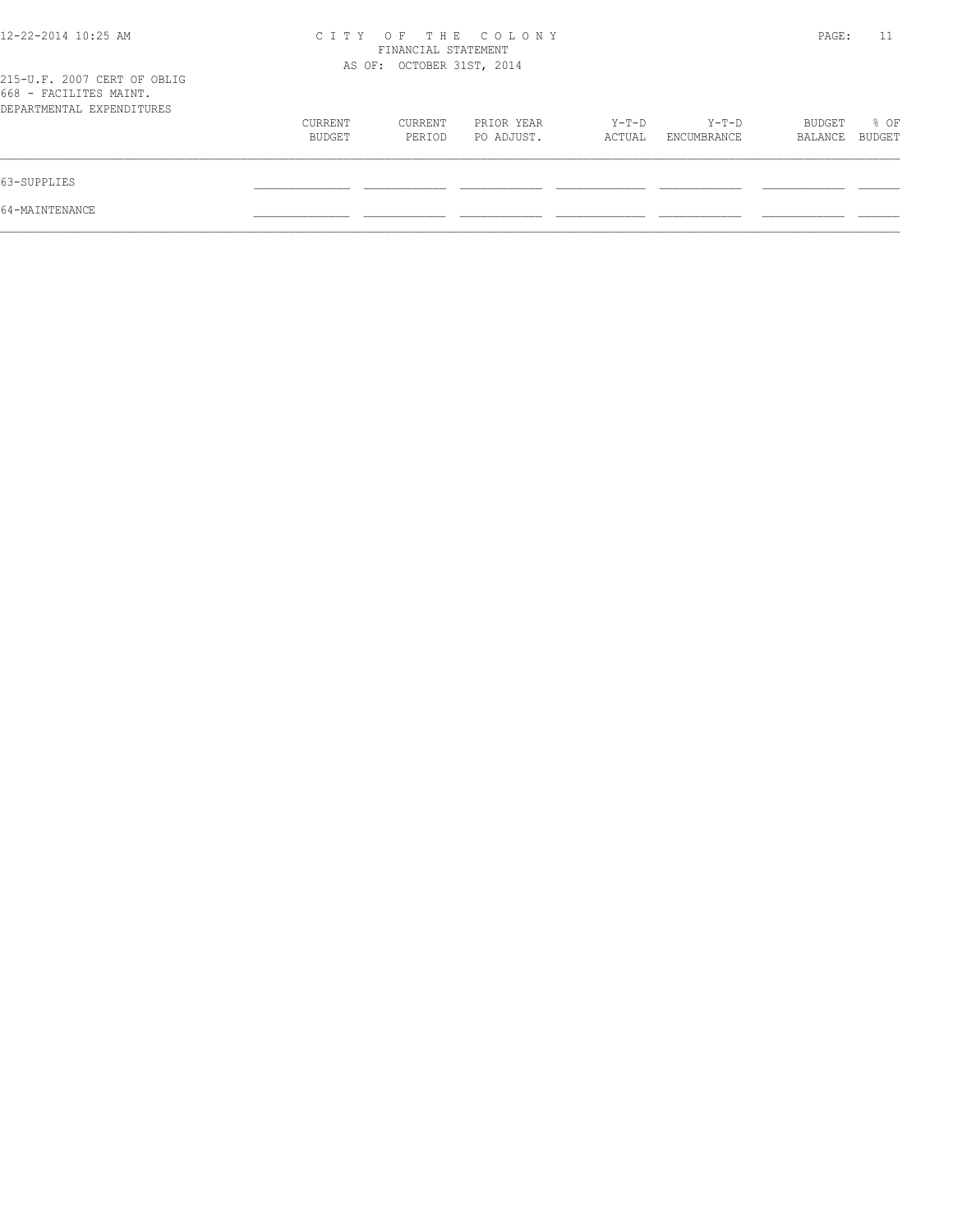| 12-22-2014 10:25 AM                                                                 |         | FINANCIAL STATEMENT       | CITY OF THE COLONY |        |             | PAGE:         | 12     |
|-------------------------------------------------------------------------------------|---------|---------------------------|--------------------|--------|-------------|---------------|--------|
|                                                                                     |         | AS OF: OCTOBER 31ST, 2014 |                    |        |             |               |        |
| 215-U.F. 2007 CERT OF OBLIG<br>670 - N.COLONY FIRE STA<br>DEPARTMENTAL EXPENDITURES |         |                           |                    |        |             |               |        |
|                                                                                     | CURRENT | CURRENT                   | PRIOR YEAR         | Y-T-D  | Y-T-D       | <b>BUDGET</b> | $8$ OF |
|                                                                                     | BUDGET  | PERIOD                    | PO ADJUST.         | ACTUAL | ENCUMBRANCE | BALANCE       | BUDGET |

 $\mathcal{L} = \{ \mathcal{L} = \{ \mathcal{L} = \{ \mathcal{L} = \{ \mathcal{L} = \{ \mathcal{L} = \{ \mathcal{L} = \{ \mathcal{L} = \{ \mathcal{L} = \{ \mathcal{L} = \{ \mathcal{L} = \{ \mathcal{L} = \{ \mathcal{L} = \{ \mathcal{L} = \{ \mathcal{L} = \{ \mathcal{L} = \{ \mathcal{L} = \{ \mathcal{L} = \{ \mathcal{L} = \{ \mathcal{L} = \{ \mathcal{L} = \{ \mathcal{L} = \{ \mathcal{L} = \{ \mathcal{L} = \{ \mathcal{$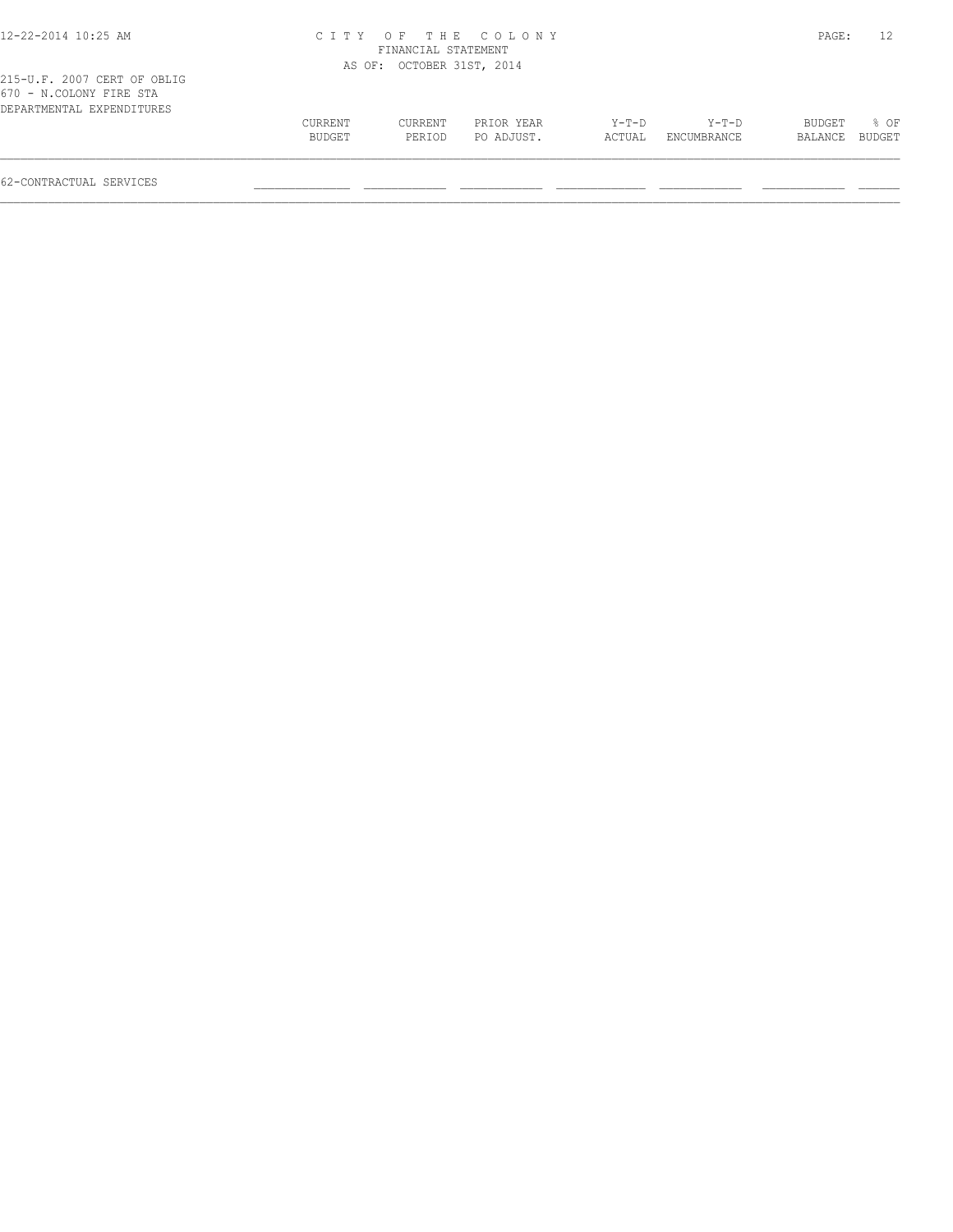| DEPARTMENTAL EXPENDITURES               | CURRENT<br>BUDGET                        | CURRENT<br>PERIOD | PRIOR YEAR<br>PO ADJUST. | $Y-T-D$<br>ACTUAL | $Y-T-D$<br>ENCUMBRANCE | BUDGET<br>BALANCE | % OF<br>BUDGET |
|-----------------------------------------|------------------------------------------|-------------------|--------------------------|-------------------|------------------------|-------------------|----------------|
| 68-SUNDRY CHARGES                       |                                          |                   |                          |                   |                        |                   |                |
| $***$<br>TOTAL EXPENDITURES<br>$***$    | 0.00                                     | 4,502.00          | 4,502.00                 | 4,502.00          | 0.00                   | 0.00              | 0.00           |
| ** REVENUE OVER (UNDER) EXPENDITURES ** | 0.00(<br>______________<br>------------- | 4,502.00)         | 4,502.00 (               | 4,502.00)         | 0.00                   | 0.00              | 0.00           |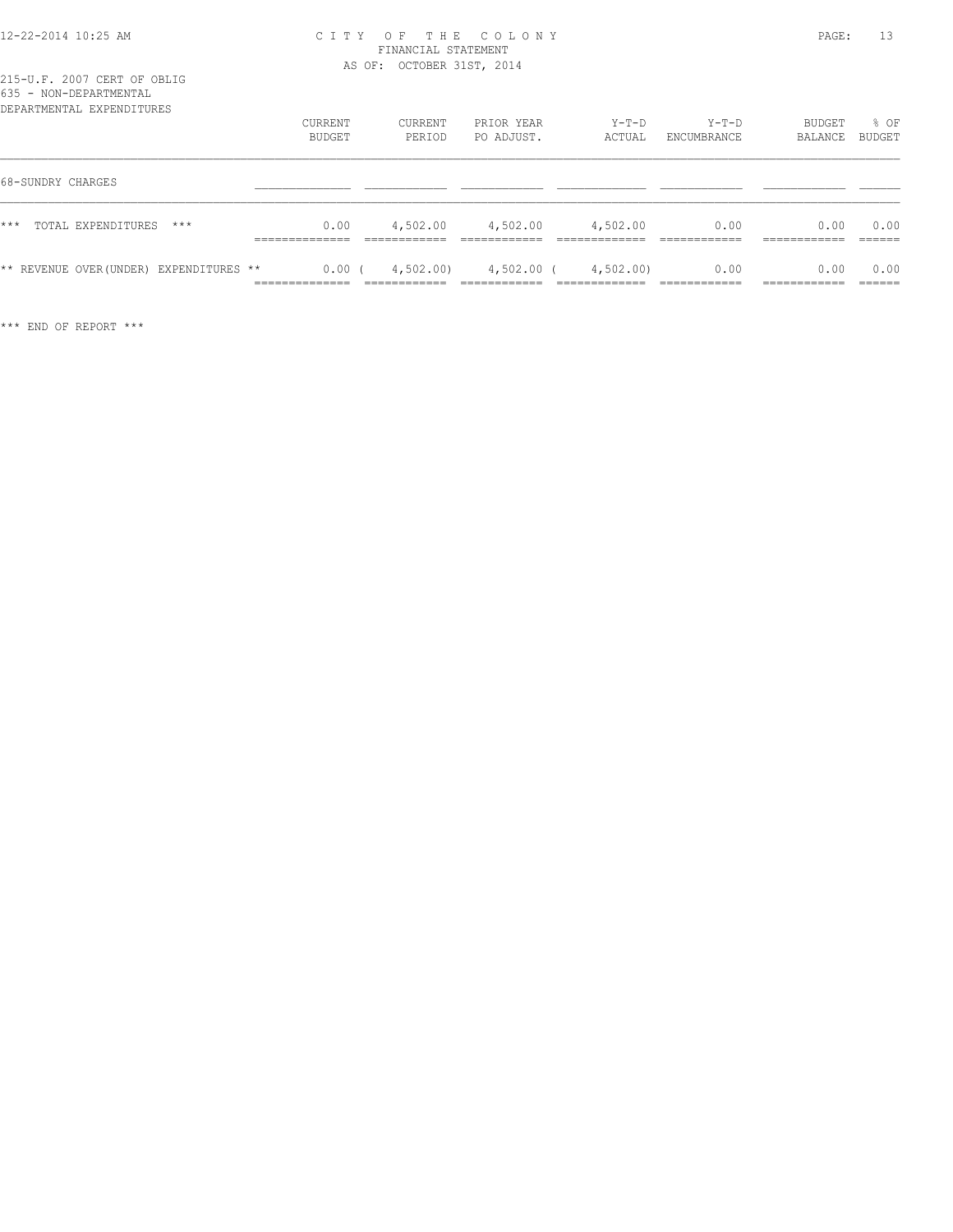|                     | CURRENT<br>BUDGET                 | CURRENT<br>PERIOD            | PRIOR YEAR<br>PO ADJUST.      | Y-T-D<br>ACTUAL                    | $Y-T-D$<br>ENCUMBRANCE        | BUDGET<br>BALANCE BUDGET      | % OF              |
|---------------------|-----------------------------------|------------------------------|-------------------------------|------------------------------------|-------------------------------|-------------------------------|-------------------|
| REVENUE SUMMARY     |                                   |                              |                               |                                    |                               |                               |                   |
| EXPENDITURE SUMMARY | ______________<br>-------------   | ____________<br>____________ | -------------<br>____________ | ____________<br>__________<br>____ | -------------<br>____________ | -------------<br>____________ | -------<br>______ |
|                     | ______________<br>_______________ | ____________<br>____________ | ____________<br>____________  | _____________<br>_____________     | ____________<br>_____________ | ___________<br>____________   | _______           |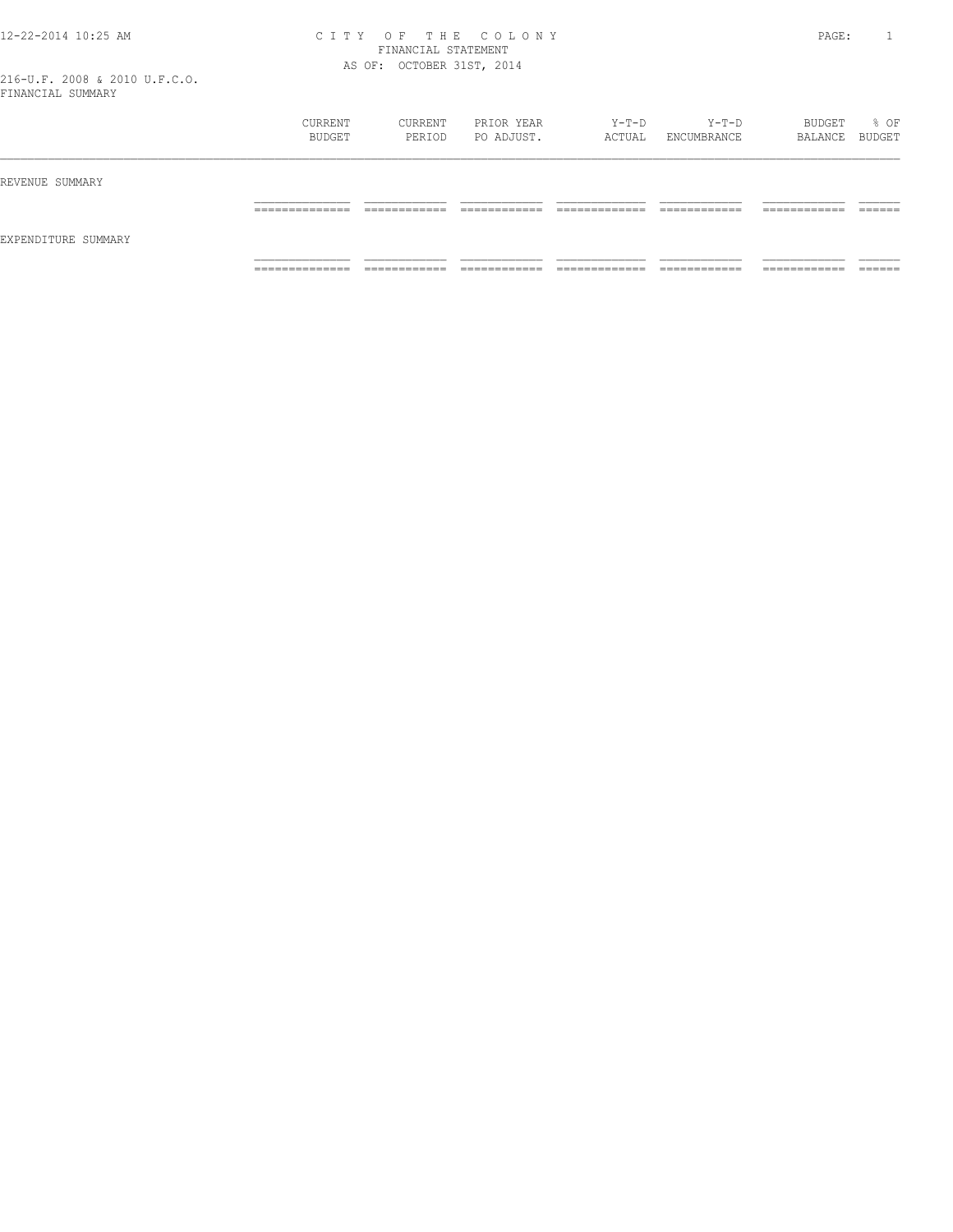216-U.F. 2008 & 2010 U.F.C.O. REVENUES

| PO ADJUST.<br>BUDGET<br>ACTUAL<br>ENCUMBRANCE<br>PERIOD<br>BALANCE<br>8-MISCELLANEOUS |                |         |            |       |         |        |                |
|---------------------------------------------------------------------------------------|----------------|---------|------------|-------|---------|--------|----------------|
|                                                                                       |                |         |            |       |         |        |                |
|                                                                                       | <b>CURRENT</b> | CURRENT | PRIOR YEAR | Y-T-D | $Y-T-D$ | BUDGET | % OF<br>BUDGET |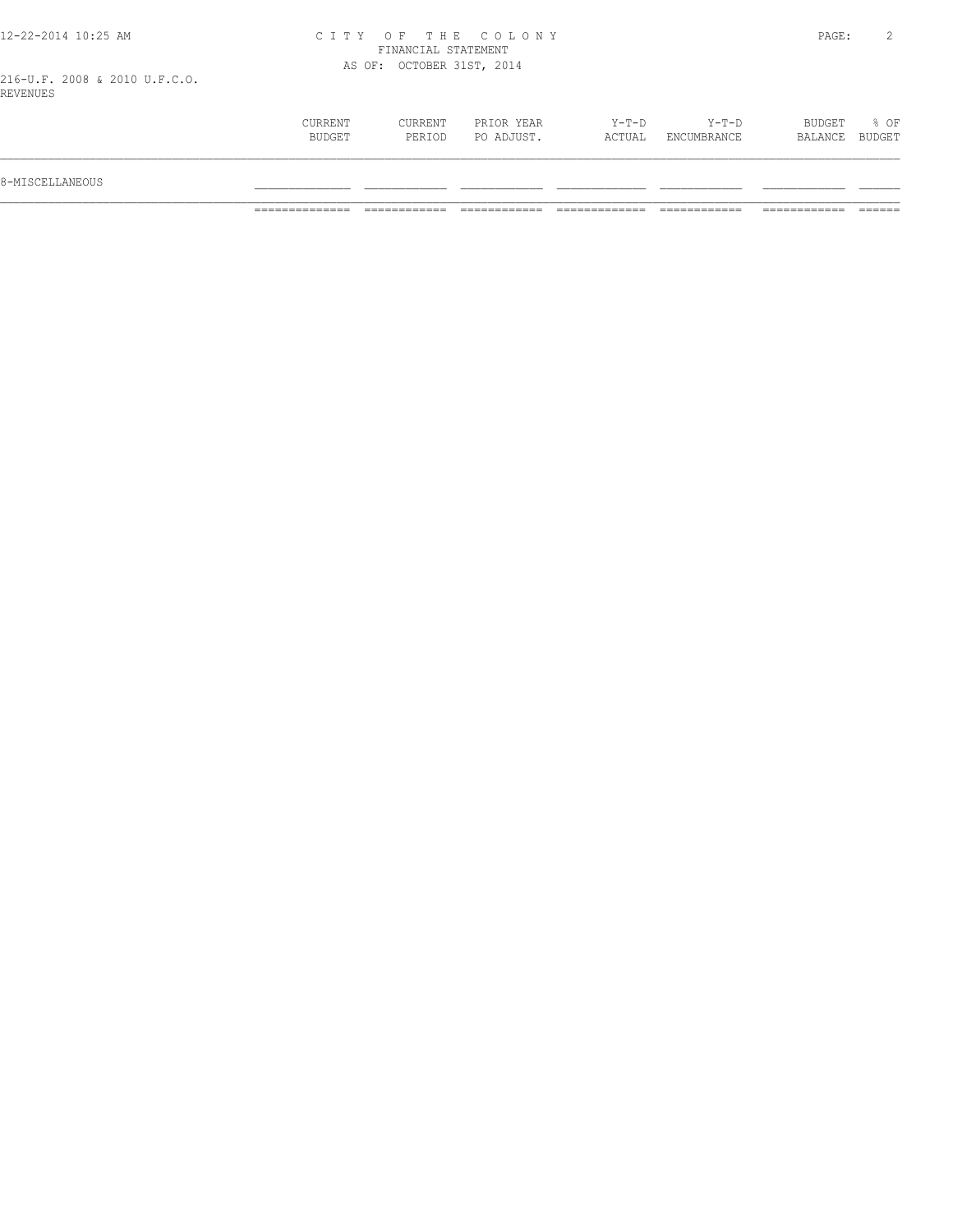| 216-U.F. 2008 & 2010 U.F.C.O.<br>635 - NON-DEPARTMENTAL |               | AS OF: OCTOBER 31ST, 2014 |            |        |             |         |        |
|---------------------------------------------------------|---------------|---------------------------|------------|--------|-------------|---------|--------|
| DEPARTMENTAL EXPENDITURES                               | CURRENT       | CURRENT                   | PRIOR YEAR | Y-T-D  | Y-T-D       | BUDGET  | % OF   |
|                                                         | <b>BUDGET</b> | PERIOD                    | PO ADJUST. | ACTUAL | ENCUMBRANCE | BALANCE | BUDGET |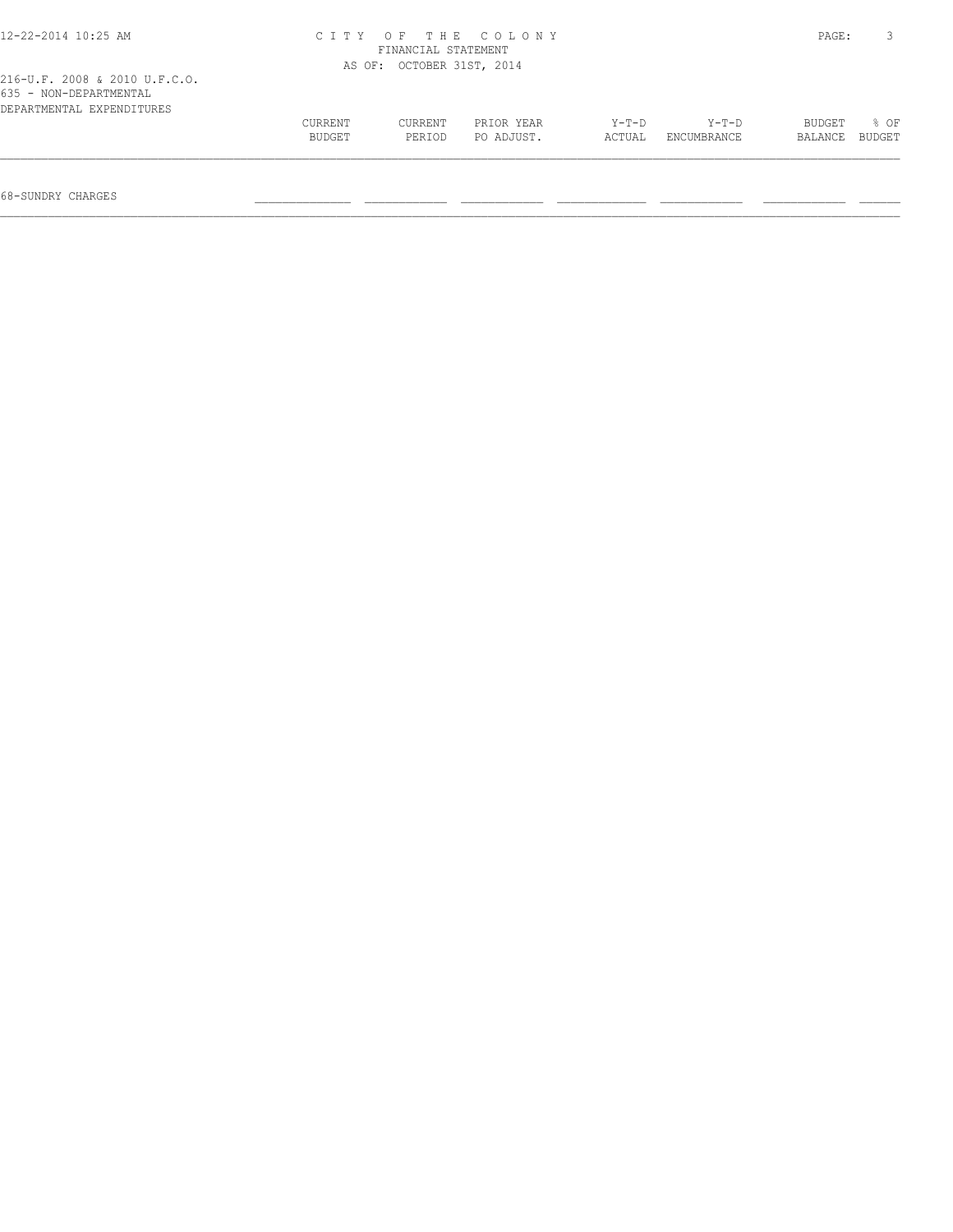| 12-22-2014 10:25 AM                                                               | CITY OF THE COLONY<br>FINANCIAL STATEMENT<br>AS OF: OCTOBER 31ST, 2014 |                   |                          |                 |                      | PAGE:             | 4              |
|-----------------------------------------------------------------------------------|------------------------------------------------------------------------|-------------------|--------------------------|-----------------|----------------------|-------------------|----------------|
| 216-U.F. 2008 & 2010 U.F.C.O.<br>630 - WELL #4 @OCPS<br>DEPARTMENTAL EXPENDITURES |                                                                        |                   |                          |                 |                      |                   |                |
|                                                                                   | CURRENT<br>BUDGET                                                      | CURRENT<br>PERIOD | PRIOR YEAR<br>PO ADJUST. | Y-T-D<br>ACTUAL | Y-T-D<br>ENCUMBRANCE | BUDGET<br>BALANCE | % OF<br>BUDGET |
| 62-CONTRACTUAL SERVICES                                                           |                                                                        |                   |                          |                 |                      |                   |                |
| 66-CAPITAL OUTLAY                                                                 |                                                                        |                   |                          |                 |                      |                   |                |
|                                                                                   |                                                                        |                   |                          |                 |                      |                   |                |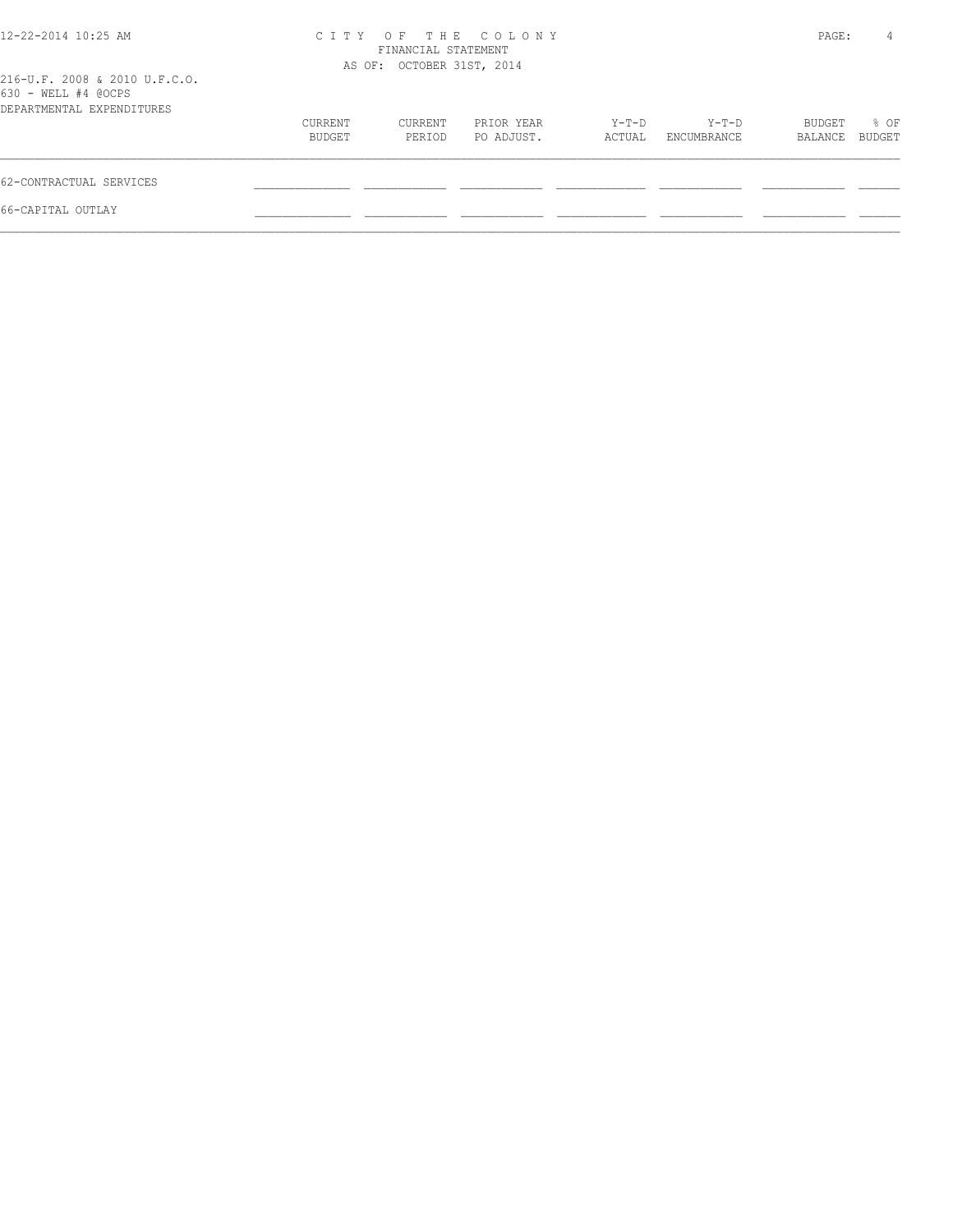| 12-22-2014 10:25 AM           |         |                           | CITY OF THE COLONY |        |             | PAGE:   |        |
|-------------------------------|---------|---------------------------|--------------------|--------|-------------|---------|--------|
|                               |         | FINANCIAL STATEMENT       |                    |        |             |         |        |
|                               |         | AS OF: OCTOBER 31ST, 2014 |                    |        |             |         |        |
| 216-U.F. 2008 & 2010 U.F.C.O. |         |                           |                    |        |             |         |        |
| 638 - MASTER LIFT STATIO      |         |                           |                    |        |             |         |        |
| DEPARTMENTAL EXPENDITURES     |         |                           |                    |        |             |         |        |
|                               | CURRENT | CURRENT                   | PRIOR YEAR         | Y-T-D  | Y-T-D       | BUDGET  | 8 OF   |
|                               | BUDGET  | PERTOD                    | PO ADJUST.         | ACTUAL | ENCUMBRANCE | BALANCE | BUDGET |
|                               |         |                           |                    |        |             |         |        |
|                               |         |                           |                    |        |             |         |        |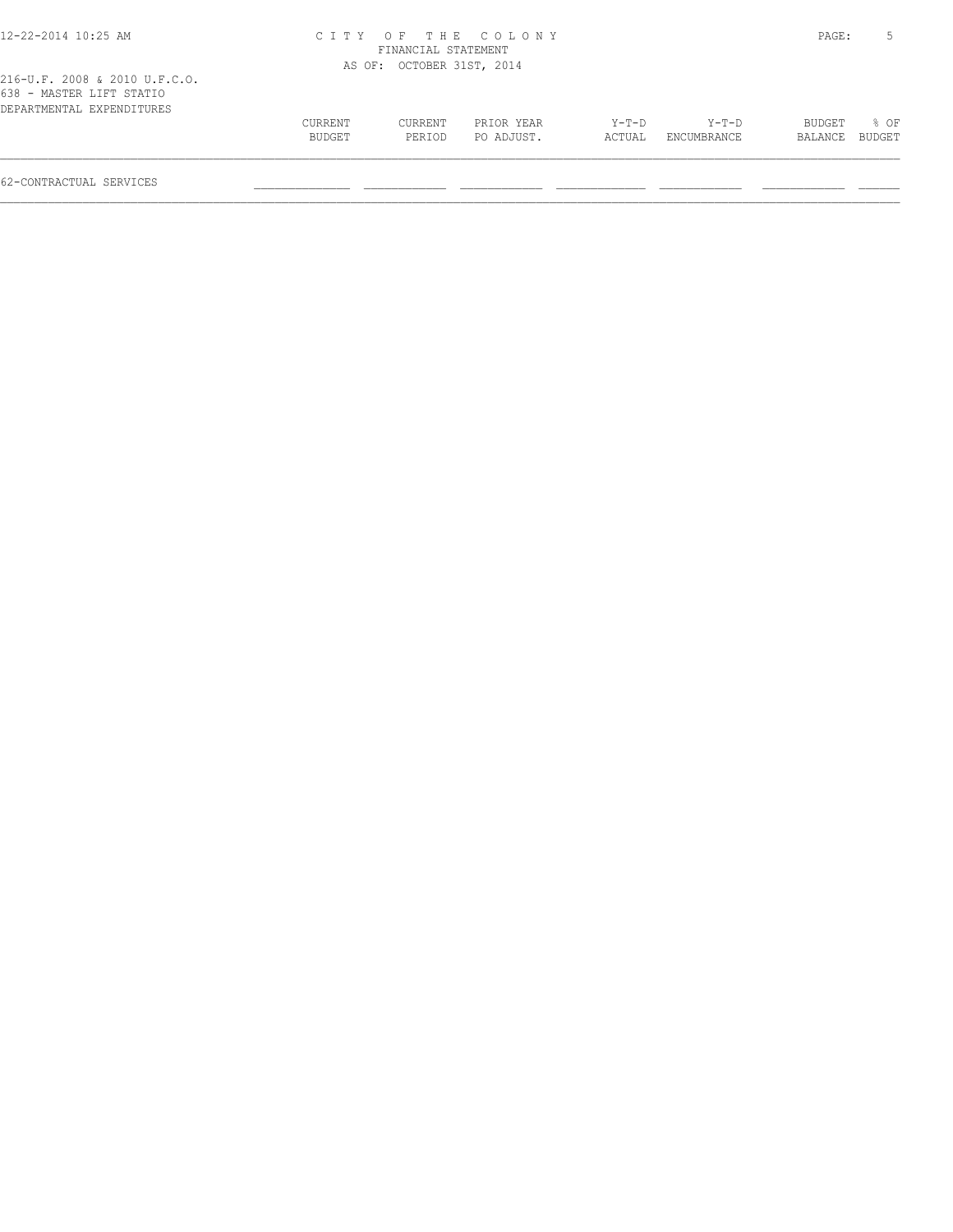| 12-22-2014 10:25 AM                                                                    | CITY OF THE COLONY<br>FINANCIAL STATEMENT<br>AS OF: OCTOBER 31ST, 2014 |                   |                          |                 |                      | PAGE:             | 6              |
|----------------------------------------------------------------------------------------|------------------------------------------------------------------------|-------------------|--------------------------|-----------------|----------------------|-------------------|----------------|
| 216-U.F. 2008 & 2010 U.F.C.O.<br>661 - WATER DISTRIBUTION<br>DEPARTMENTAL EXPENDITURES |                                                                        |                   |                          |                 |                      |                   |                |
|                                                                                        | CURRENT<br>BUDGET                                                      | CURRENT<br>PERIOD | PRIOR YEAR<br>PO ADJUST. | Y-T-D<br>ACTUAL | Y-T-D<br>ENCUMBRANCE | BUDGET<br>BALANCE | % OF<br>BUDGET |
| 62-CONTRACTUAL SERVICES                                                                |                                                                        |                   |                          |                 |                      |                   |                |
| 66-CAPITAL OUTLAY                                                                      |                                                                        |                   |                          |                 |                      |                   |                |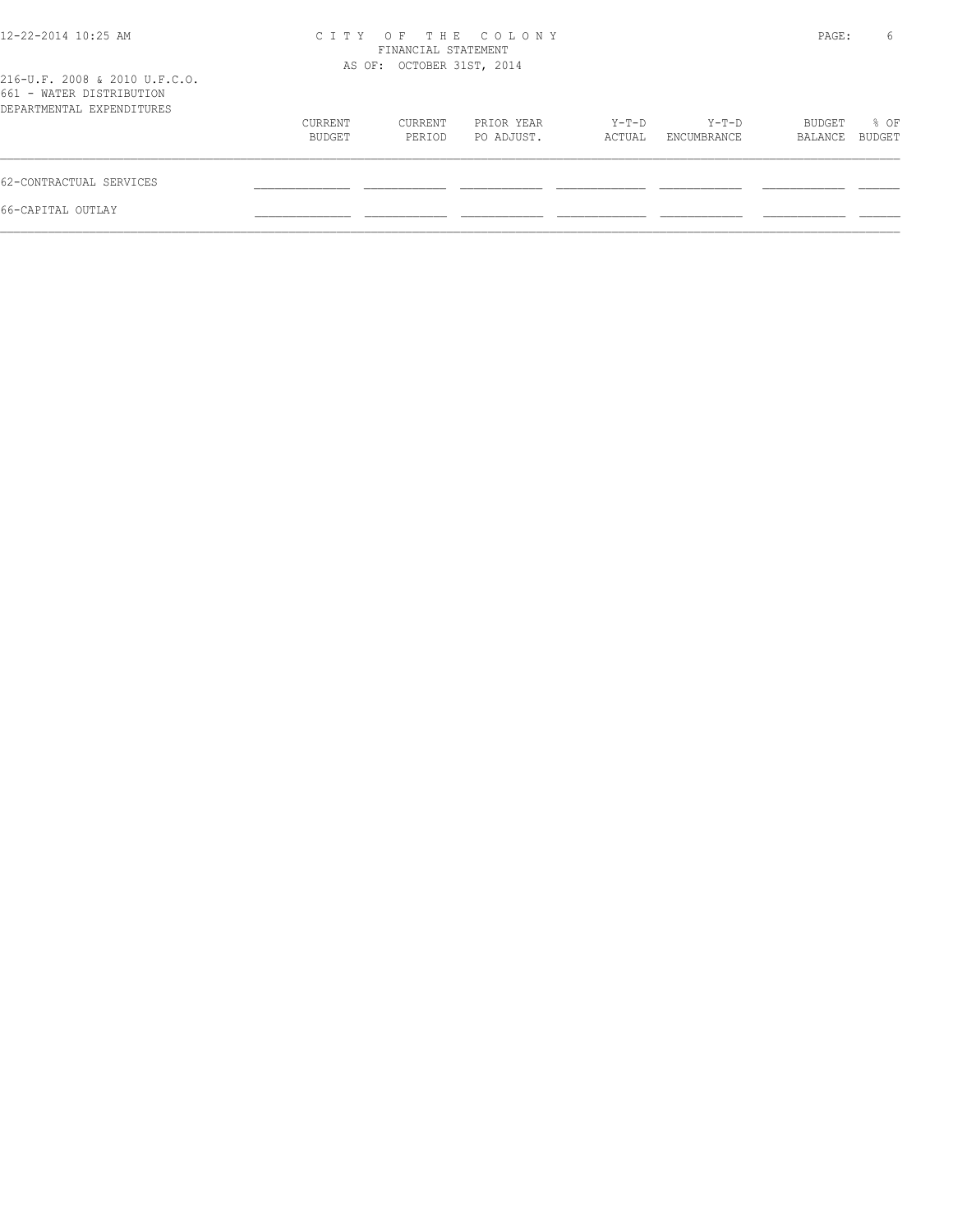| $12 - 22 - 2014$ 10:25 AM<br>216-U.F. 2008 & 2010 U.F.C.O. | OF THE COLONY<br>C T T Y<br>FINANCIAL STATEMENT<br>AS OF: OCTOBER 31ST, 2014 |         |            |        |             |         | PAGE:  |
|------------------------------------------------------------|------------------------------------------------------------------------------|---------|------------|--------|-------------|---------|--------|
| 662 - WASTEWATER                                           |                                                                              |         |            |        |             |         |        |
| DEPARTMENTAL EXPENDITURES                                  |                                                                              |         |            |        |             |         |        |
|                                                            | CURRENT                                                                      | CURRENT | PRIOR YEAR | Y-T-D  | $Y-T-D$     | BUDGET  | % OF   |
|                                                            | BUDGET                                                                       | PERIOD  | PO ADJUST. | ACTUAL | ENCUMBRANCE | BALANCE | BUDGET |
| 62-CONTRACTUAL SERVICES                                    |                                                                              |         |            |        |             |         |        |
| 63-SUPPLIES                                                |                                                                              |         |            |        |             |         |        |
| 66-CAPITAL OUTLAY                                          |                                                                              |         |            |        |             |         |        |
|                                                            |                                                                              |         |            |        |             |         |        |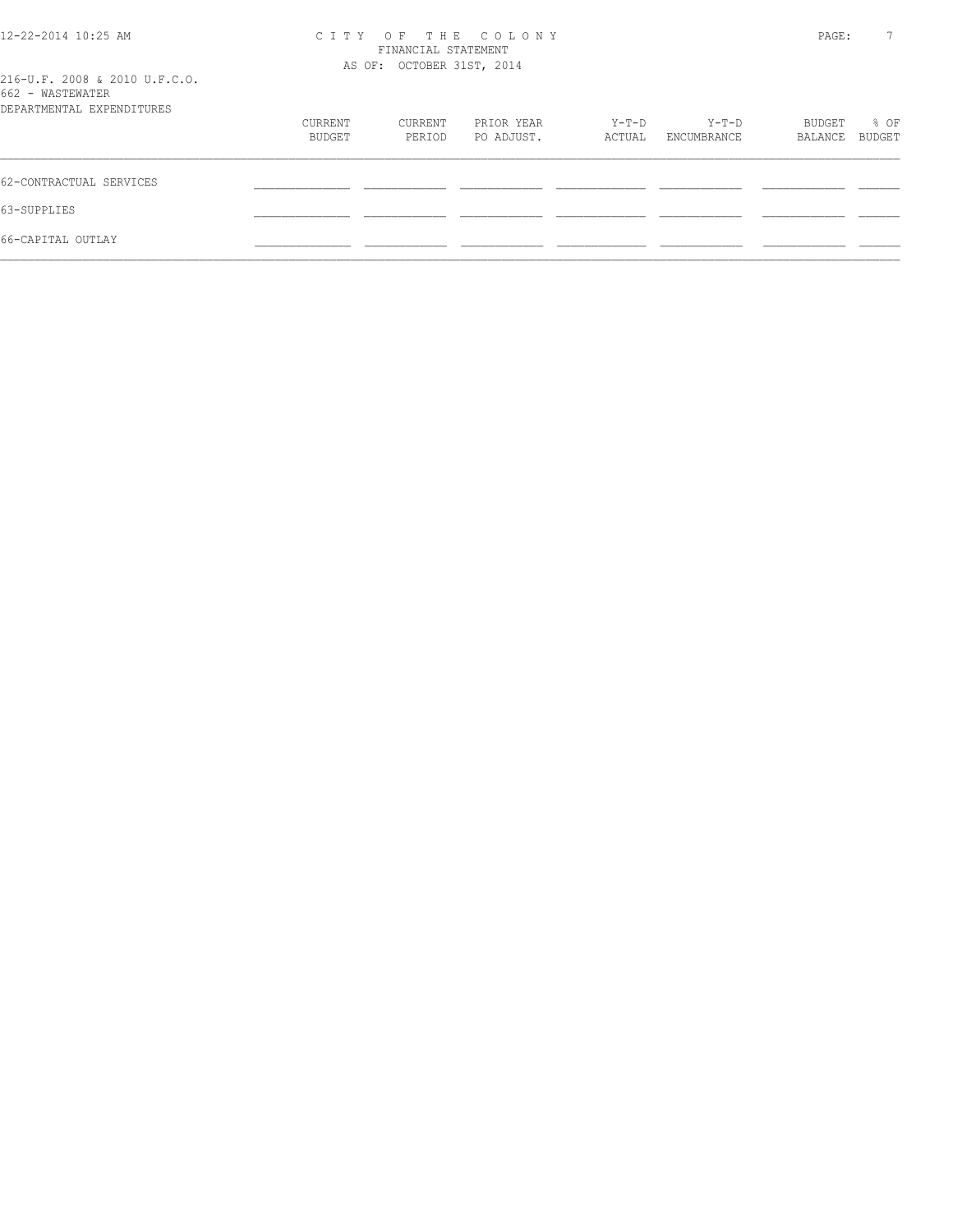| 12-22-2014 10:25 AM           |         |                           | CITY OF THE COLONY |         |             | PAGE:   |        |
|-------------------------------|---------|---------------------------|--------------------|---------|-------------|---------|--------|
|                               |         | FINANCIAL STATEMENT       |                    |         |             |         |        |
|                               |         | AS OF: OCTOBER 31ST, 2014 |                    |         |             |         |        |
| 216-U.F. 2008 & 2010 U.F.C.O. |         |                           |                    |         |             |         |        |
| 663 - UTILITY ADMIN           |         |                           |                    |         |             |         |        |
| DEPARTMENTAL EXPENDITURES     |         |                           |                    |         |             |         |        |
|                               | CURRENT | CURRENT                   | PRIOR YEAR         | $Y-T-D$ | Y-T-D       | BUDGET  | $8$ OF |
|                               | BUDGET  | PERIOD                    | PO ADJUST.         | ACTUAL  | ENCUMBRANCE | BALANCE | BUDGET |
|                               |         |                           |                    |         |             |         |        |
|                               |         |                           |                    |         |             |         |        |

66-CAPITAL OUTLAY \_\_\_\_\_\_\_\_\_\_\_\_\_\_ \_\_\_\_\_\_\_\_\_\_\_\_ \_\_\_\_\_\_\_\_\_\_\_\_ \_\_\_\_\_\_\_\_\_\_\_\_\_ \_\_\_\_\_\_\_\_\_\_\_\_ \_\_\_\_\_\_\_\_\_\_\_\_ \_\_\_\_\_\_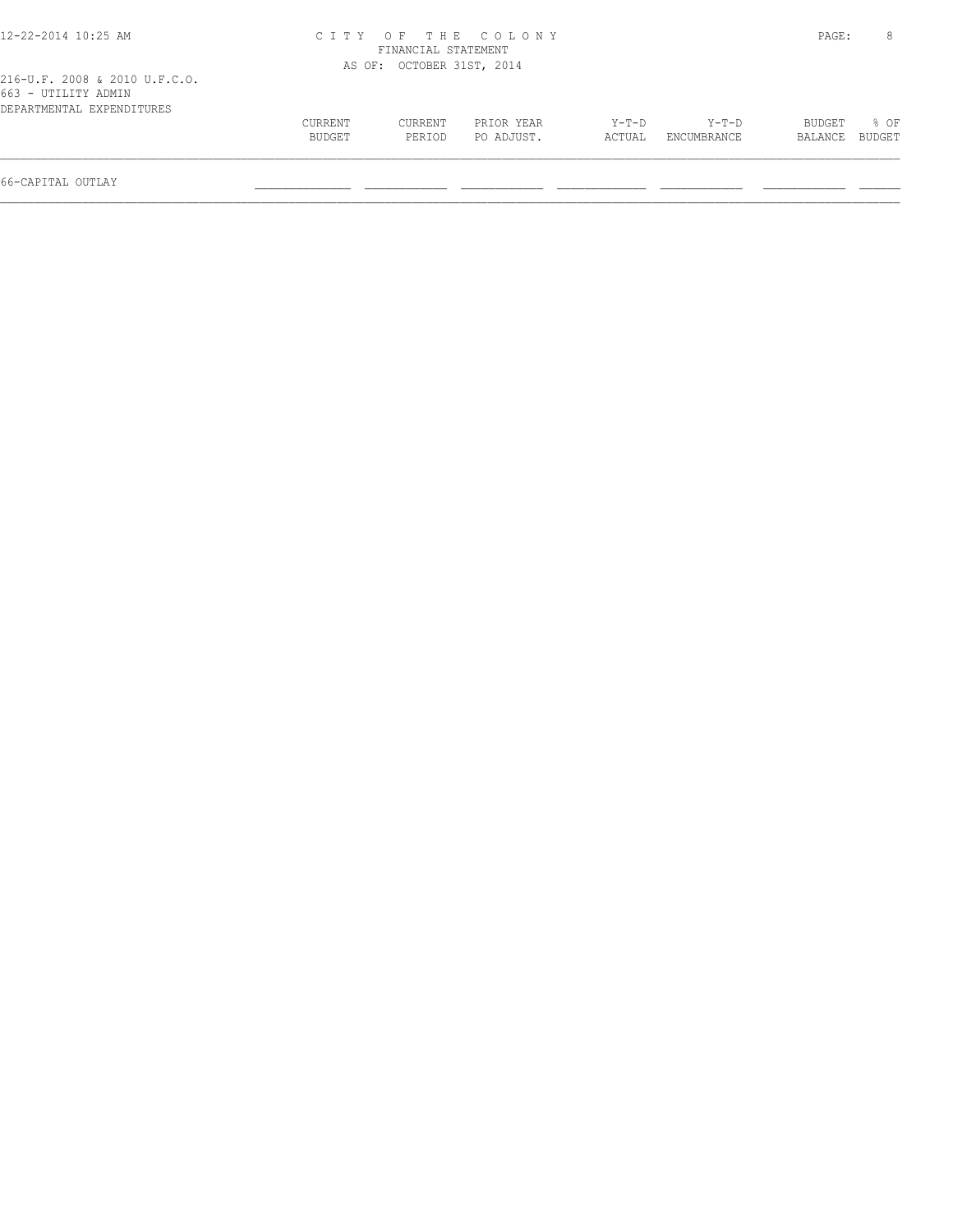| 12-22-2014 10:25 AM                                                         |         |                           | CITY OF THE COLONY |        |             | PAGE:   | 9      |
|-----------------------------------------------------------------------------|---------|---------------------------|--------------------|--------|-------------|---------|--------|
|                                                                             |         | FINANCIAL STATEMENT       |                    |        |             |         |        |
|                                                                             |         | AS OF: OCTOBER 31ST, 2014 |                    |        |             |         |        |
| 216-U.F. 2008 & 2010 U.F.C.O.<br>664 - PAYROLL<br>DEPARTMENTAL EXPENDITURES |         |                           |                    |        |             |         |        |
|                                                                             | CURRENT | CURRENT                   | PRIOR YEAR         | Y-T-D  | Y-T-D       | BUDGET  | 8 OF   |
|                                                                             | BUDGET  | PERIOD                    | PO ADJUST.         | ACTUAL | ENCUMBRANCE | BALANCE | BUDGET |
| 66-CAPITAL OUTLAY                                                           |         |                           |                    |        |             |         |        |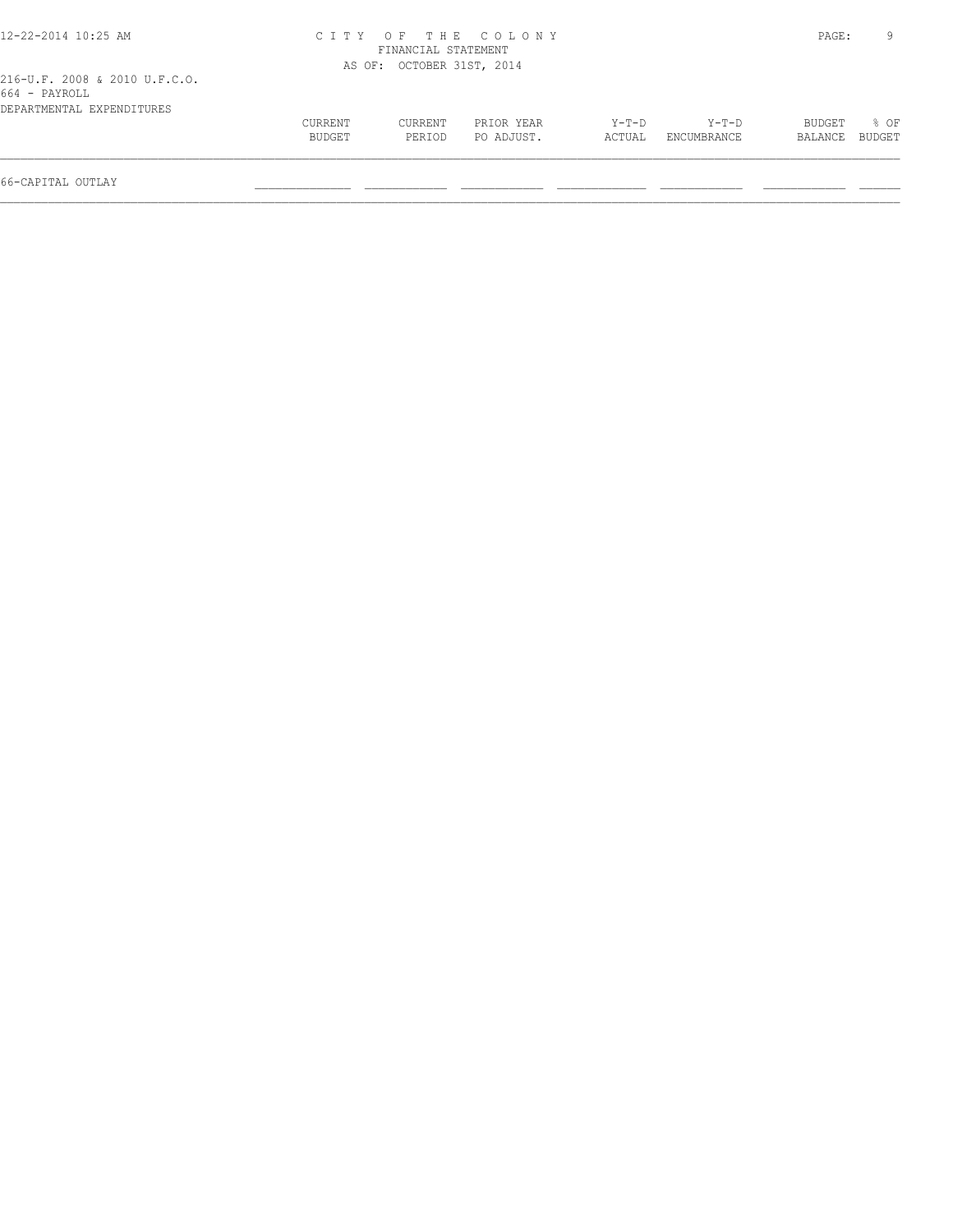| 12-22-2014 10:25 AM                                     |         | FINANCIAL STATEMENT<br>AS OF: OCTOBER 31ST, 2014 | CITY OF THE COLONY |        |             | PAGE:   | 10     |
|---------------------------------------------------------|---------|--------------------------------------------------|--------------------|--------|-------------|---------|--------|
| 216-U.F. 2008 & 2010 U.F.C.O.<br>666 - WATER PRODUCTION |         |                                                  |                    |        |             |         |        |
| DEPARTMENTAL EXPENDITURES                               |         |                                                  |                    |        |             |         |        |
|                                                         | CURRENT | CURRENT                                          | PRIOR YEAR         | Y-T-D  | Y-T-D       | BUDGET  | % OF   |
|                                                         | BUDGET  | PERIOD                                           | PO ADJUST.         | ACTUAL | ENCUMBRANCE | BALANCE | BUDGET |
| 62-CONTRACTUAL SERVICES                                 |         |                                                  |                    |        |             |         |        |
| 64-MAINTENANCE                                          |         |                                                  |                    |        |             |         |        |
| 66-CAPITAL OUTLAY                                       |         |                                                  |                    |        |             |         |        |
|                                                         |         |                                                  |                    |        |             |         |        |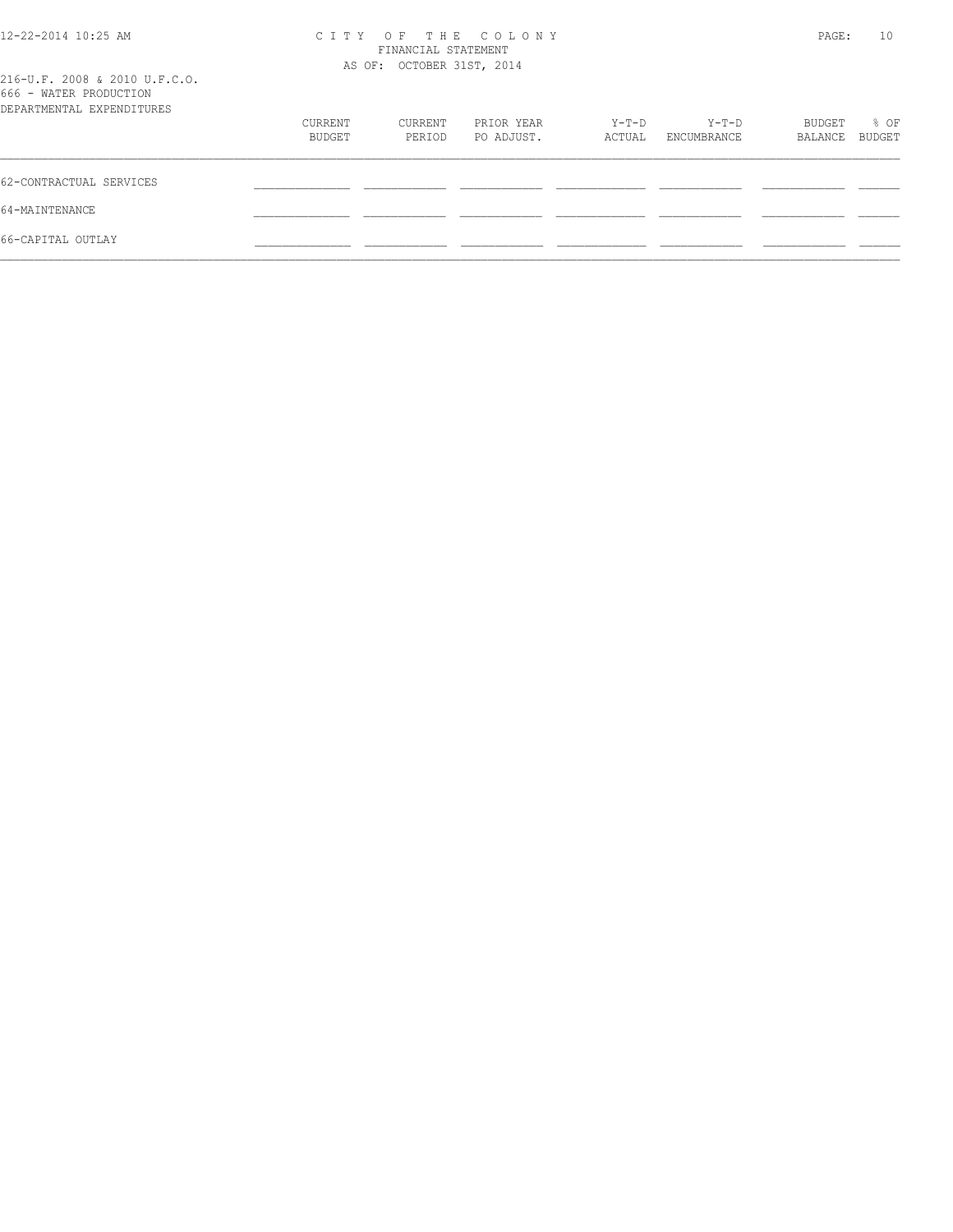| 12-22-2014 10:25 AM                                                     |                |                           | CITY OF THE COLONY |        |             | PAGE:         |        |
|-------------------------------------------------------------------------|----------------|---------------------------|--------------------|--------|-------------|---------------|--------|
|                                                                         |                | FINANCIAL STATEMENT       |                    |        |             |               |        |
|                                                                         |                | AS OF: OCTOBER 31ST, 2014 |                    |        |             |               |        |
| 216-U.F. 2008 & 2010 U.F.C.O.<br>667 - PWA<br>DEPARTMENTAL EXPENDITURES |                |                           |                    |        |             |               |        |
|                                                                         | <b>CURRENT</b> | CURRENT                   | PRIOR YEAR         | Y-T-D  | Y-T-D       | <b>BUDGET</b> | 8 OF   |
|                                                                         | <b>BUDGET</b>  | PERTOD                    | PO ADJUST.         | ACTUAL | ENCUMBRANCE | BALANCE       | BUDGET |
|                                                                         |                |                           |                    |        |             |               |        |
| 66-CAPITAL OUTLAY                                                       |                |                           |                    |        |             |               |        |
|                                                                         |                |                           |                    |        |             |               |        |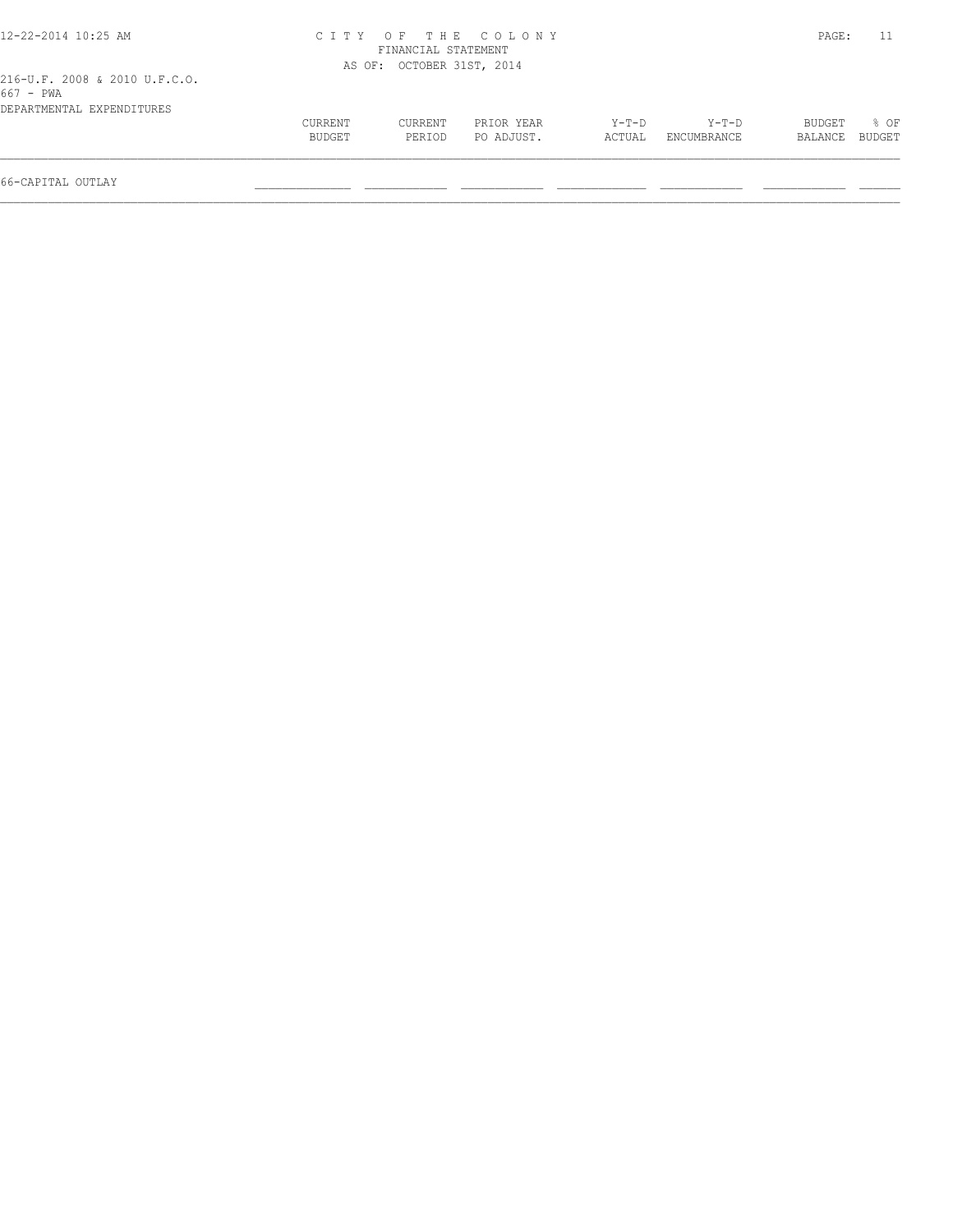216-U.F. 2008 & 2010 U.F.C.O. 696 - WWTP-PHOSPHOROUS

| 62-CONTRACTUAL SERVICES   |                   |                   |                          |                 |                        |                   |                |
|---------------------------|-------------------|-------------------|--------------------------|-----------------|------------------------|-------------------|----------------|
| DEPARTMENTAL EXPENDITURES | CURRENT<br>BUDGET | CURRENT<br>PERIOD | PRIOR YEAR<br>PO ADJUST. | Y-T-D<br>ACTUAL | $Y-T-D$<br>ENCUMBRANCE | BUDGET<br>BALANCE | 8 OF<br>BUDGET |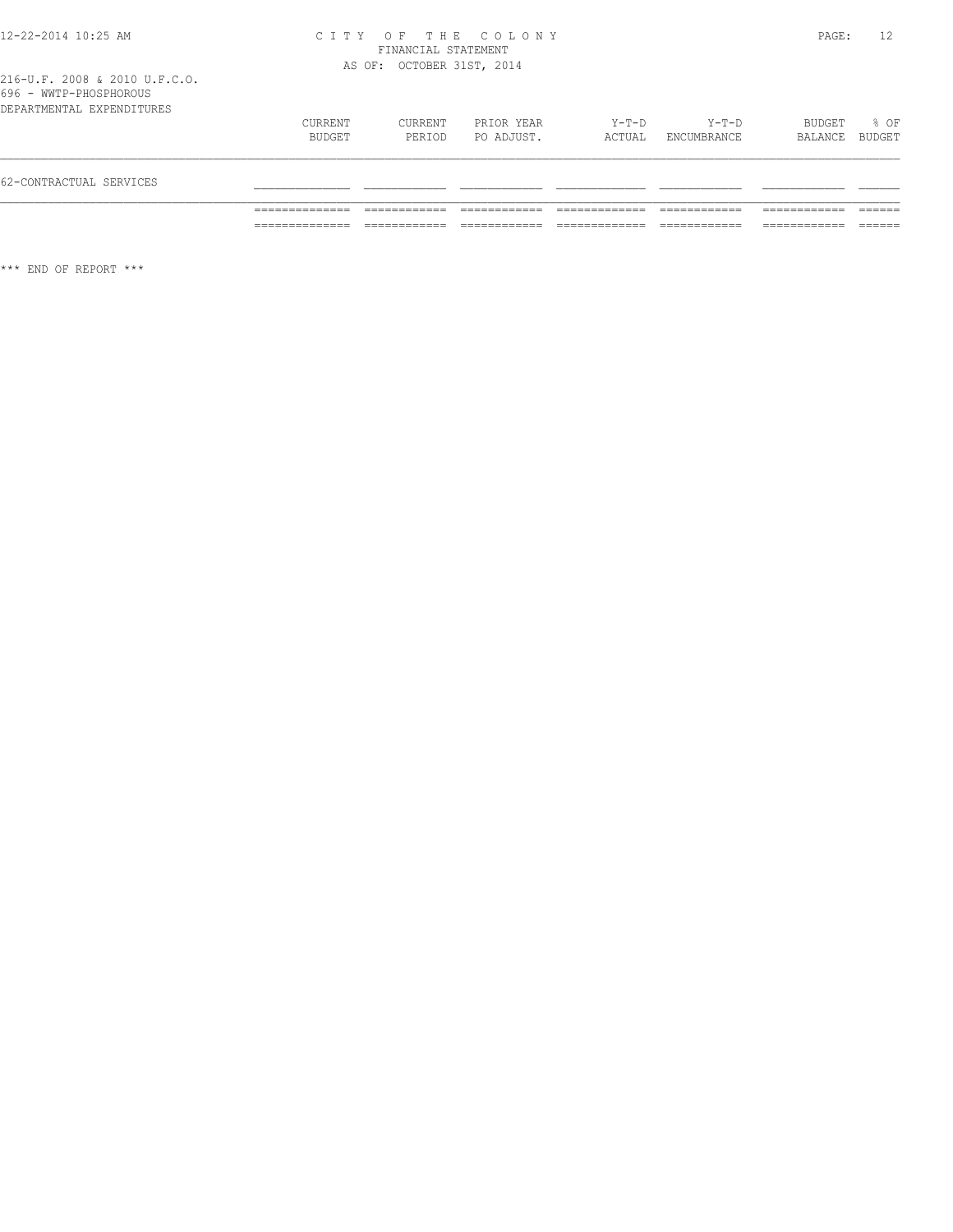#### 280-IMPACT FEES - WATER/SEWER FINANCIAL SUMMARY

|                                                  | CURRENT<br><b>BUDGET</b> | CURRENT<br>PERIOD | PRIOR YEAR<br>PO ADJUST. | $Y-T-D$<br>ACTUAL | $Y-T-D$<br>ENCUMBRANCE | <b>BUDGET</b><br>BALANCE | % OF<br><b>BUDGET</b> |
|--------------------------------------------------|--------------------------|-------------------|--------------------------|-------------------|------------------------|--------------------------|-----------------------|
| REVENUE SUMMARY                                  |                          |                   |                          |                   |                        |                          |                       |
| 4-SERVICE REVENUE                                | 0.00                     | 31,057.00         | 0.00                     | 31,057.00         | $0.00$ (               | 31,057.00                | 0.00                  |
| ** TOTAL REVENUES **                             | 0.00                     | 31,057.00         | 0.00                     | 31,057.00         | 0.00                   | 31,057.00                | 0.00                  |
| EXPENDITURE SUMMARY                              |                          |                   |                          |                   |                        |                          |                       |
| $619 -$<br>IMPACT FEES<br>635 - NON-DEPARTMENTAL | 92,000.00<br>622,000.00  | 0.00<br>0.00      | 0.00<br>0.00             | 0.00<br>0.00      | 0.00<br>0.00           | 92,000.00<br>622,000.00  | 100.00<br>100.00      |
| ** TOTAL EXPENDITURES **                         | 714,000.00               | 0.00              | 0.00                     | 0.00              | 0.00                   | 714,000.00               | 100.00                |
| ** REVENUE OVER (UNDER)<br>EXPENDITURES *(       | 714,000.00)              | 31,057.00         | 0.00                     | 31,057.00         | 0.00(                  | 745,057.00)              | 0.00                  |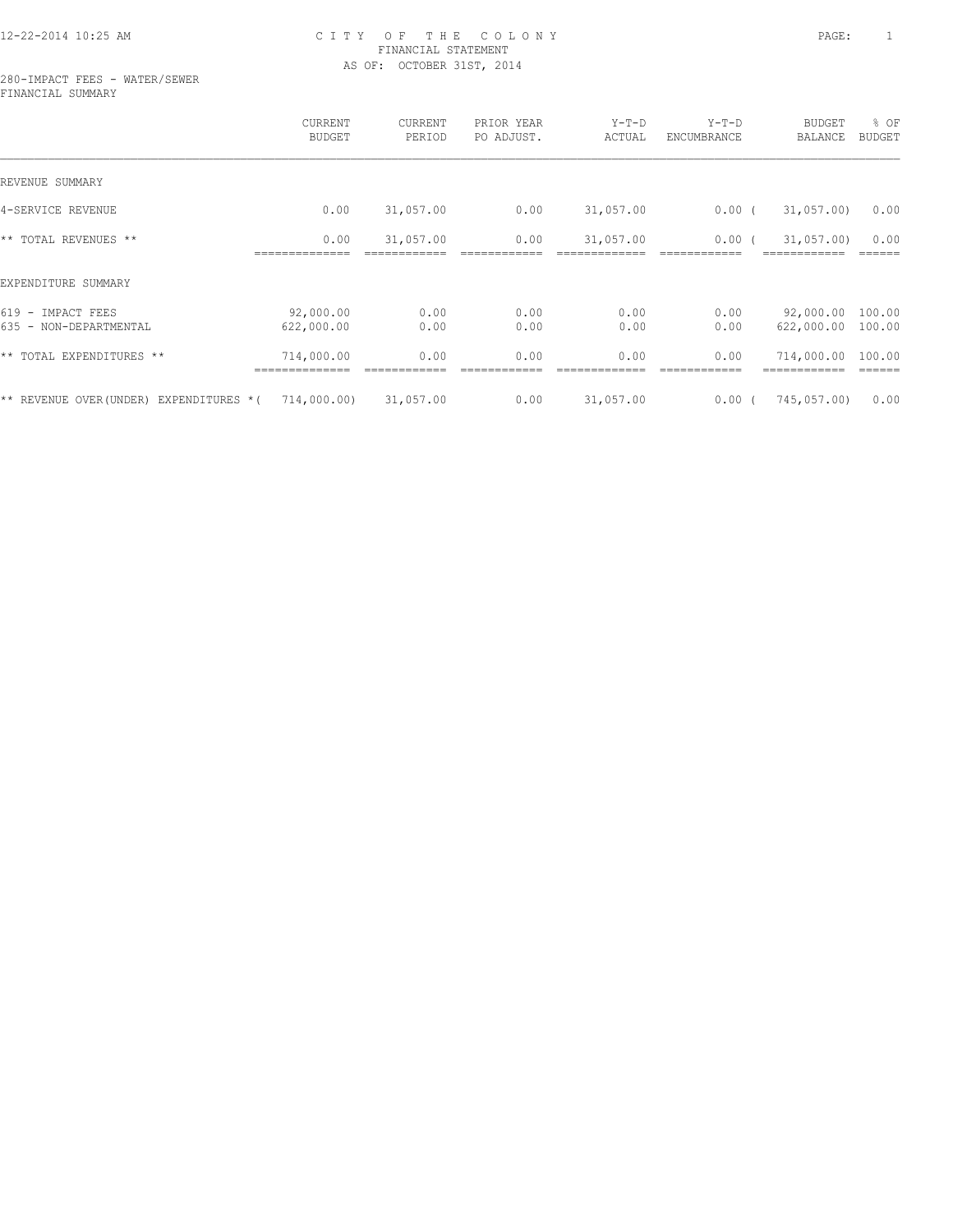#### 280-IMPACT FEES - WATER/SEWER REVENUES

|                                    | CURRENT<br>BUDGET | <b>CURRENT</b><br>PERIOD | PRIOR YEAR<br>PO ADJUST. | $Y-T-D$<br>ACTUAL | $Y-T-D$<br>ENCUMBRANCE | BUDGET<br>BALANCE | % OF<br>BUDGET |
|------------------------------------|-------------------|--------------------------|--------------------------|-------------------|------------------------|-------------------|----------------|
|                                    |                   |                          |                          |                   |                        |                   |                |
| 4-SERVICE REVENUE                  |                   |                          |                          |                   |                        |                   |                |
| 440000<br>WATER IMPACT FEE REVENUE | 0.00              | 19,136.00                | 0.00                     | 19,136.00         | 0.00(                  | 19, 136, 00)      | 0.00           |
| 441000<br>SEWER IMPACT FEE REVENUE | 0.00              | 11,921.00                | 0.00                     | 11,921.00         | 0.00(                  | 11,921.00)        | 0.00           |
| TOTAL 4-SERVICE REVENUE            | 0.00              | 31,057.00                | 0.00                     | 31,057.00         | 0.00                   | 31,057.00         | 0.00           |
| 8-OTHER REVENUE                    |                   |                          |                          |                   |                        |                   |                |
| ** TOTAL REVENUES **               | 0.00              | 31,057.00                | 0.00                     | 31,057.00         | 0.00                   | 31,057.00         | 0.00           |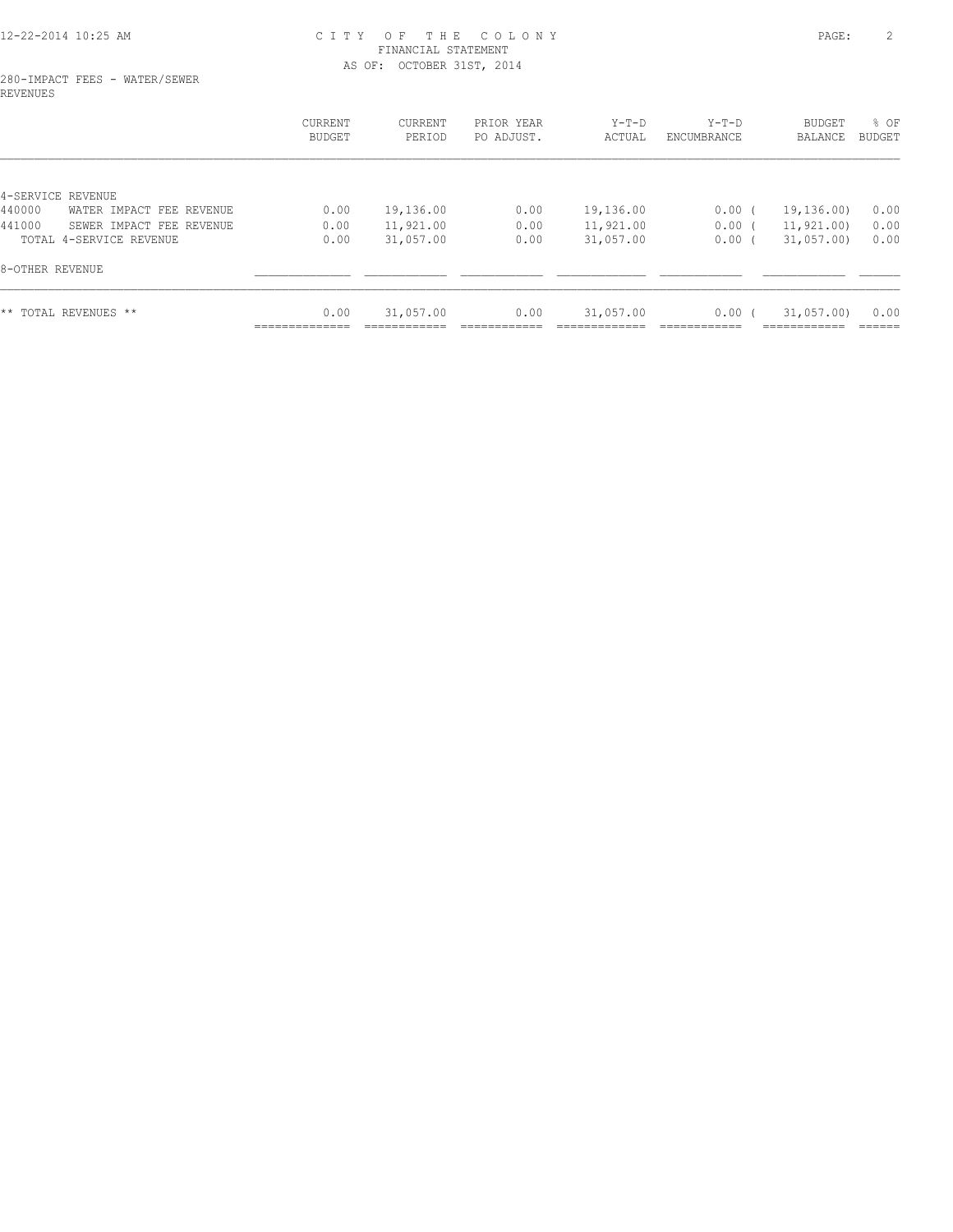| DEPARTMENTAL EXPENDITURES                                 |           |         |            |         |             |                  |               |
|-----------------------------------------------------------|-----------|---------|------------|---------|-------------|------------------|---------------|
|                                                           | CURRENT   | CURRENT | PRIOR YEAR | $Y-T-D$ | $Y-T-D$     | BUDGET           | % OF          |
|                                                           | BUDGET    | PERIOD  | PO ADJUST. | ACTUAL  | ENCUMBRANCE | BALANCE          | <b>BUDGET</b> |
|                                                           |           |         |            |         |             |                  |               |
| 62-CONTRACTUAL SERVICES<br>619-6210 PROFESSIONAL SERVICES | 92,000.00 | 0.00    | 0.00       | 0.00    | 0.00        | 92,000.00        | 100.00        |
| TOTAL 62-CONTRACTUAL SERVICES                             | 92,000.00 | 0.00    | 0.00       | 0.00    | 0.00        | 92,000.00        | 100.00        |
| 63-SUPPLIES                                               |           |         |            |         |             |                  |               |
| 66-CAPITAL OUTLAY                                         |           |         |            |         |             |                  |               |
| TOTAL 619 - IMPACT FEES                                   | 92,000.00 | 0.00    | 0.00       | 0.00    | 0.00        | 92,000.00 100.00 |               |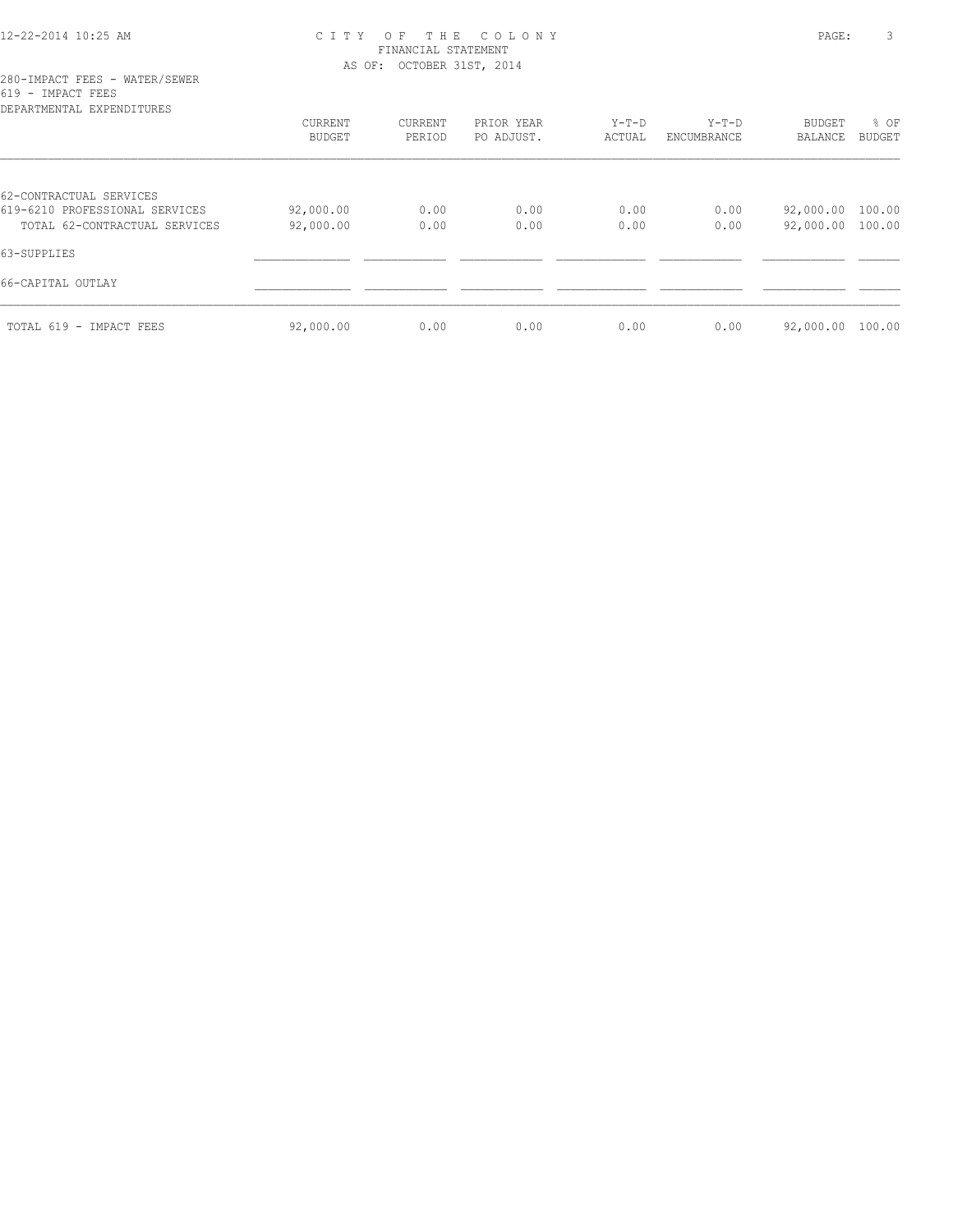| DEPARTMENTAL EXPENDITURES            |            |         |            |        |             |                   |               |
|--------------------------------------|------------|---------|------------|--------|-------------|-------------------|---------------|
|                                      | CURRENT    | CURRENT | PRIOR YEAR | Y-T-D  | $Y-T-D$     | BUDGET            | % OF          |
|                                      | BUDGET     | PERIOD  | PO ADJUST. | ACTUAL | ENCUMBRANCE | BALANCE           | <b>BUDGET</b> |
|                                      |            |         |            |        |             |                   |               |
| 62-CONTRACTUAL SERVICES              |            |         |            |        |             |                   |               |
| 68-SUNDRY CHARGES                    |            |         |            |        |             |                   |               |
| 635-6808 TRANSFER OUT - REVENUE DEBT | 622,000.00 | 0.00    | 0.00       | 0.00   | 0.00        | 622,000.00 100.00 |               |
| TOTAL 68-SUNDRY CHARGES              | 622,000.00 | 0.00    | 0.00       | 0.00   | 0.00        | 622,000.00 100.00 |               |
| TOTAL 635 - NON-DEPARTMENTAL         | 622,000.00 | 0.00    | 0.00       | 0.00   | 0.00        | 622,000.00        | 100.00        |
|                                      |            |         |            |        |             |                   |               |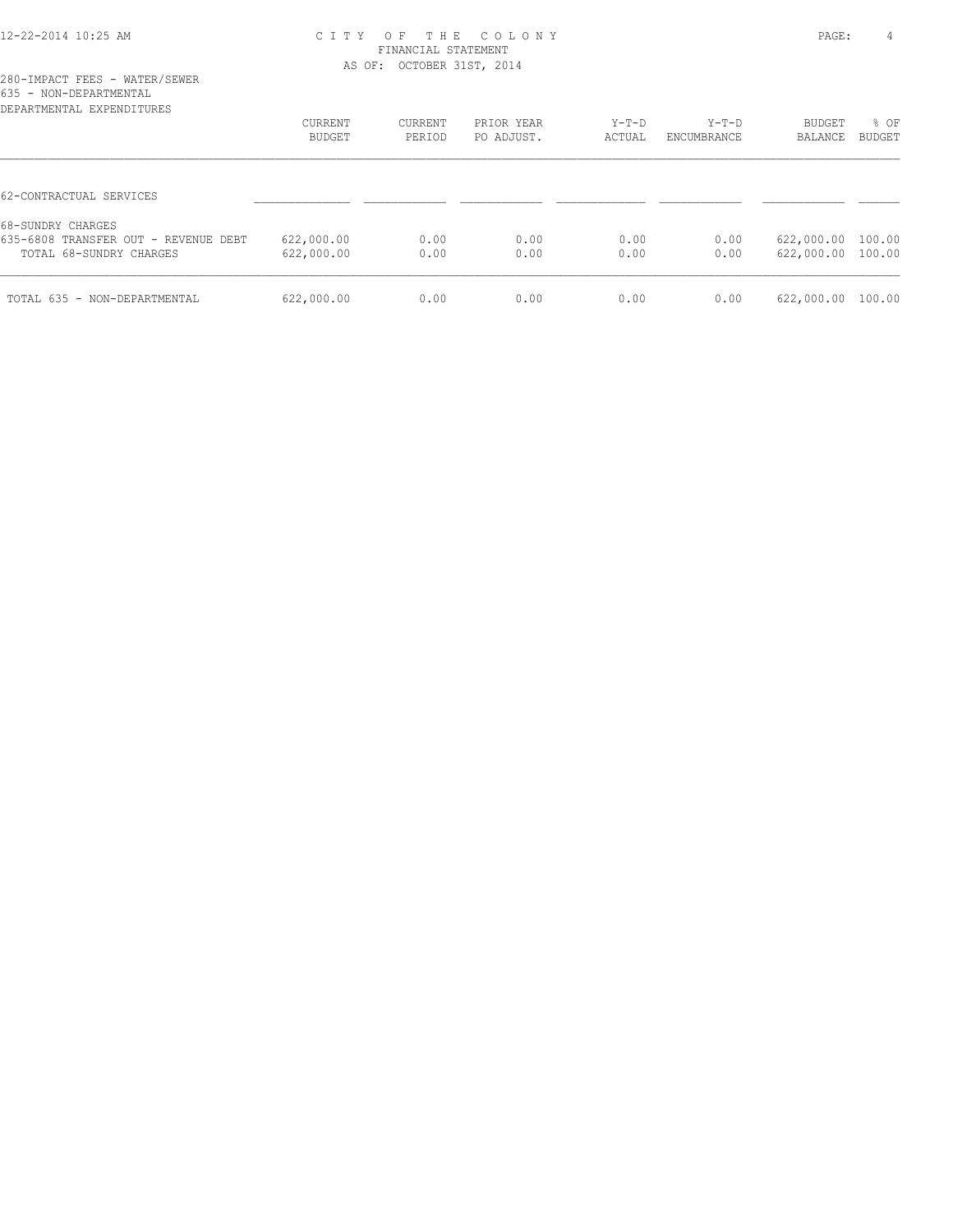| 662 - WASTEWATER PROJECT<br>DEPARTMENTAL EXPENDITURES |                   |                   |                          |                   |                        |                   |                       |
|-------------------------------------------------------|-------------------|-------------------|--------------------------|-------------------|------------------------|-------------------|-----------------------|
|                                                       | CURRENT<br>BUDGET | CURRENT<br>PERIOD | PRIOR YEAR<br>PO ADJUST. | $Y-T-D$<br>ACTUAL | $Y-T-D$<br>ENCUMBRANCE | BUDGET<br>BALANCE | % OF<br><b>BUDGET</b> |
| 62-CONTRACTUAL SERVICES                               |                   |                   |                          |                   |                        |                   |                       |
|                                                       |                   |                   |                          |                   |                        |                   |                       |
| $***$<br>TOTAL EXPENDITURES<br>$***$                  | 714,000.00        | 0.00              | 0.00                     | 0.00              | 0.00                   | 714,000.00 100.00 |                       |
| ** REVENUE OVER(UNDER) EXPENDITURES *(                | 714,000.00)       | 31,057.00         | 0.00                     | 31,057.00         | 0.00                   | 745,057.00)       | 0.00                  |

============== ============ ============ ============= ============ ============ ======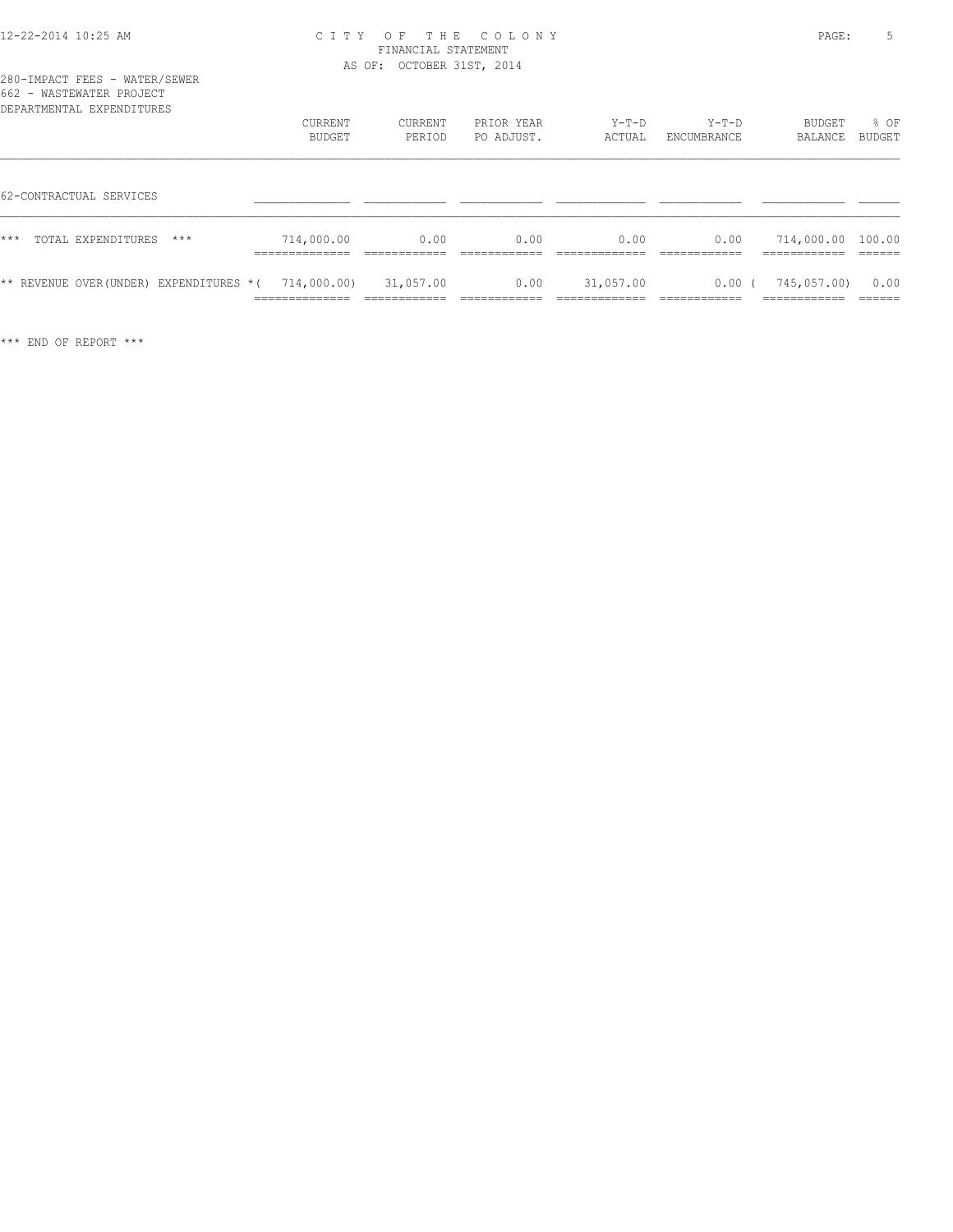|                     | CURRENT<br>BUDGET                 | CURRENT<br>PERIOD            | PRIOR YEAR<br>PO ADJUST.   | Y-T-D<br>ACTUAL                | Y-T-D<br>ENCUMBRANCE         | BUDGET<br>BALANCE BUDGET      | % OF               |
|---------------------|-----------------------------------|------------------------------|----------------------------|--------------------------------|------------------------------|-------------------------------|--------------------|
| REVENUE SUMMARY     |                                   |                              |                            |                                |                              |                               |                    |
|                     | ______________<br>_______________ | ____________<br>____________ | -------------<br>_________ | _____________<br>_____________ | ____________<br>____________ | -------------<br>____________ | -------<br>_______ |
| EXPENDITURE SUMMARY |                                   |                              |                            |                                |                              |                               |                    |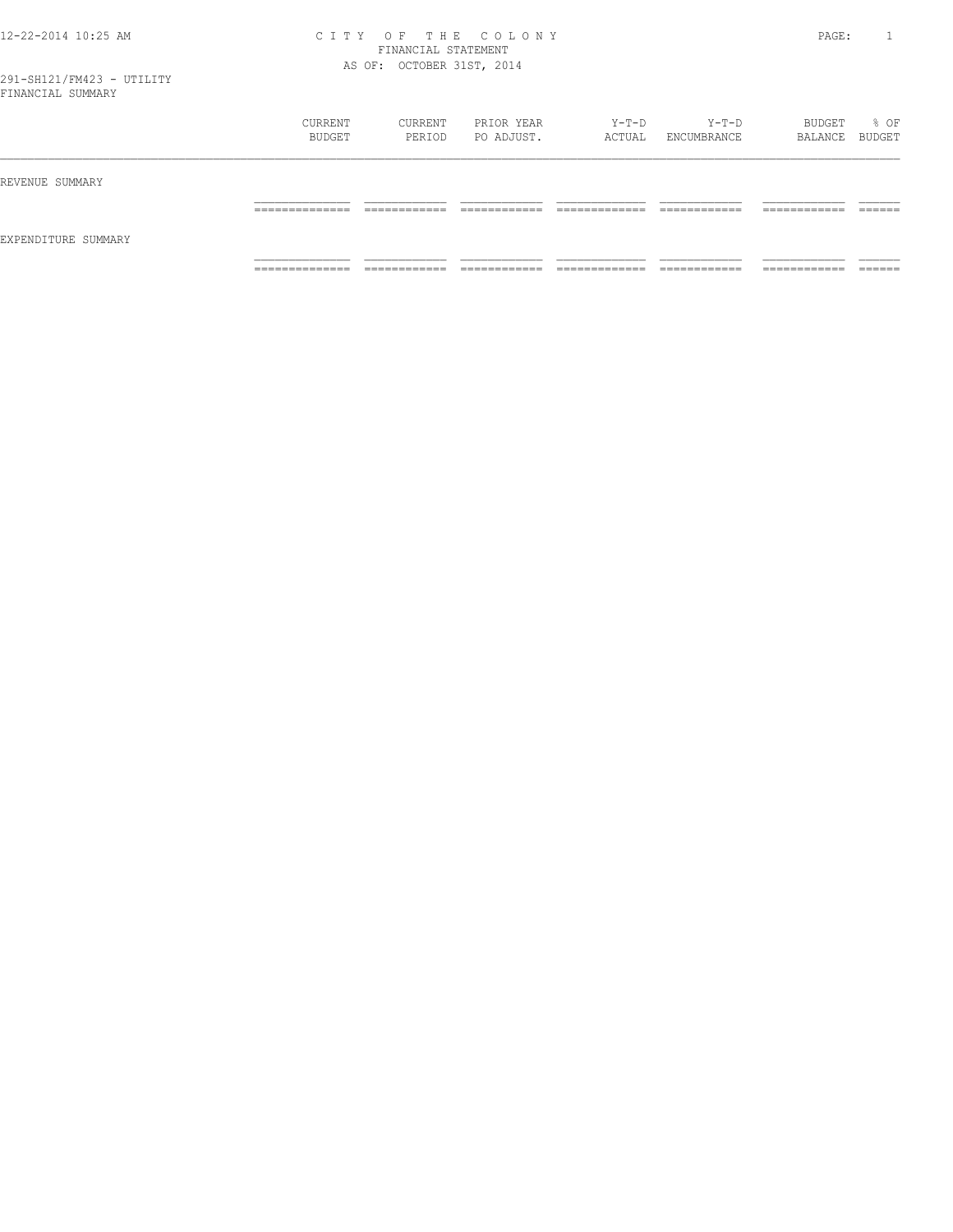# 12-22-2014 10:25 AM CITY OF THE COLONY<br>FINANCIAL STATEMENT<br>AS OF: OCTOBER 31ST, 2014

| CURRENT<br>BUDGET | CURRENT<br>PERIOD | PRIOR YEAR<br>PO ADJUST. | $Y-T-D$<br>ACTUAL | $Y-T-D$<br>ENCUMBRANCE | BUDGET<br>BALANCE | % OF<br>BUDGET |
|-------------------|-------------------|--------------------------|-------------------|------------------------|-------------------|----------------|
|                   |                   |                          |                   |                        |                   |                |
|                   |                   |                          |                   |                        |                   |                |
|                   |                   |                          |                   |                        |                   |                |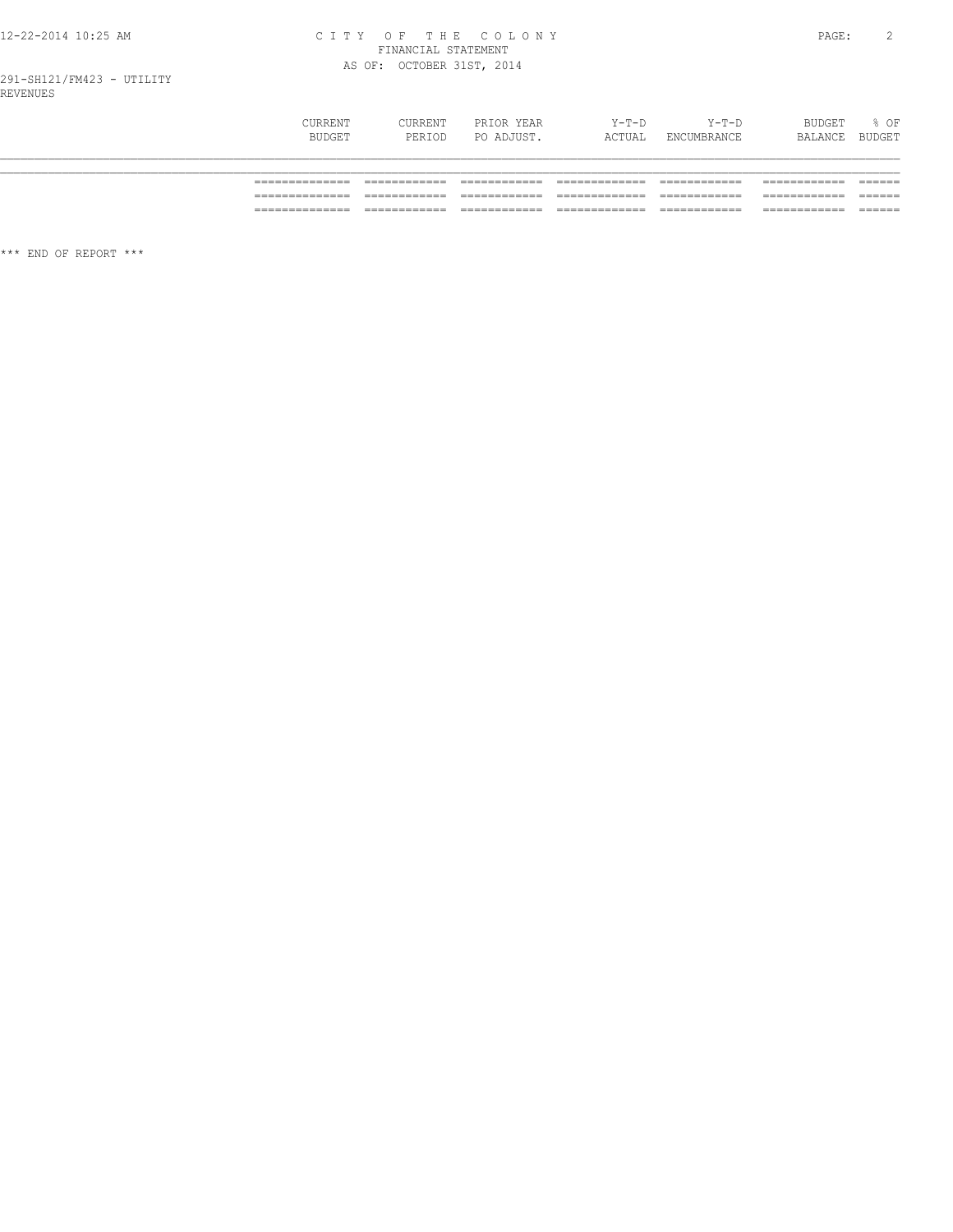#### 300-FLEET SERVICES FUND FINANCIAL SUMMARY

|                                            | CURRENT<br><b>BUDGET</b>  | CURRENT<br>PERIOD | PRIOR YEAR<br>PO ADJUST. | $Y-T-D$<br>ACTUAL | $Y-T-D$<br>ENCUMBRANCE | <b>BUDGET</b><br>BALANCE | % OF<br><b>BUDGET</b> |
|--------------------------------------------|---------------------------|-------------------|--------------------------|-------------------|------------------------|--------------------------|-----------------------|
| REVENUE SUMMARY                            |                           |                   |                          |                   |                        |                          |                       |
| 4-SERVICE REVENUE                          | 796,120.00                | 0.00              | 0.00                     | 0.00              | 0.00                   | 796,120.00               | 100.00                |
| 8-OTHER REVENUE                            | 22,400.00                 | 0.00              | 0.00                     | 0.00              | 0.00                   | 22,400.00                | 100.00                |
| ** TOTAL REVENUES **                       | 818,520.00                | 0.00              | 0.00                     | 0.00              | 0.00                   | 818,520.00               | 100.00                |
| EXPENDITURE SUMMARY                        |                           |                   |                          |                   |                        |                          |                       |
| 615 - FLEET SERVICES                       | 333,608.00                | 0.00              | 0.00                     | 0.00              | 0.00                   | 333,608.00               | 100.00                |
| ** TOTAL EXPENDITURES **                   | 333,608.00<br>.========== | 0.00              | 0.00                     | 0.00              | 0.00                   | 333,608.00               | 100.00                |
| ** REVENUE OVER (UNDER)<br>EXPENDITURES ** | 484,912.00                | 0.00              | 0.00                     | 0.00              | 0.00                   | 484,912.00               | 0.00                  |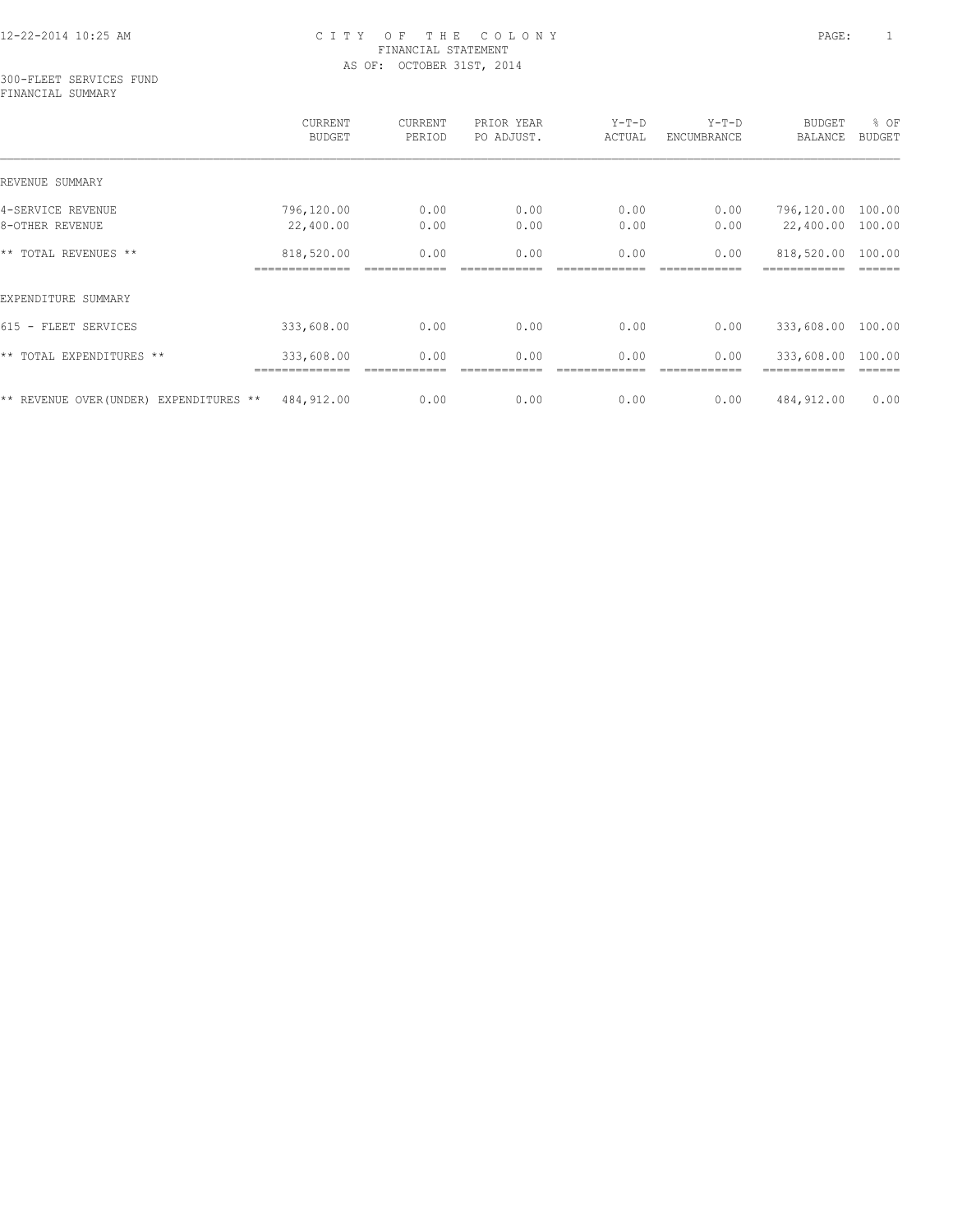#### 300-FLEET SERVICES FUND REVENUES

| 335,000.00 | 0.00 | 0.00 | 0.00 | 0.00 | 335,000.00 | 100.00 |
|------------|------|------|------|------|------------|--------|
| 1,500.00   | 0.00 | 0.00 | 0.00 | 0.00 | 1,500.00   | 100.00 |
| 1,620.00   | 0.00 | 0.00 | 0.00 | 0.00 | 1,620.00   | 100.00 |
| 19,000.00  | 0.00 | 0.00 | 0.00 | 0.00 | 19,000.00  | 100.00 |
| 439,000.00 | 0.00 | 0.00 | 0.00 | 0.00 | 439,000.00 | 100.00 |
| 796,120.00 | 0.00 | 0.00 | 0.00 | 0.00 | 796,120.00 | 100.00 |
|            |      |      |      |      |            |        |
| 1,100.00   | 0.00 | 0.00 | 0.00 | 0.00 | 1,100.00   | 100.00 |
| 300.00     | 0.00 | 0.00 | 0.00 | 0.00 | 300.00     | 100.00 |
| 15,000.00  | 0.00 | 0.00 | 0.00 | 0.00 | 15,000.00  | 100.00 |
| 6,000.00   | 0.00 | 0.00 | 0.00 | 0.00 | 6,000.00   | 100.00 |
| 22,400.00  | 0.00 | 0.00 | 0.00 | 0.00 | 22,400.00  | 100.00 |
| 818,520.00 | 0.00 | 0.00 | 0.00 | 0.00 | 818,520.00 | 100.00 |
|            |      |      |      |      |            |        |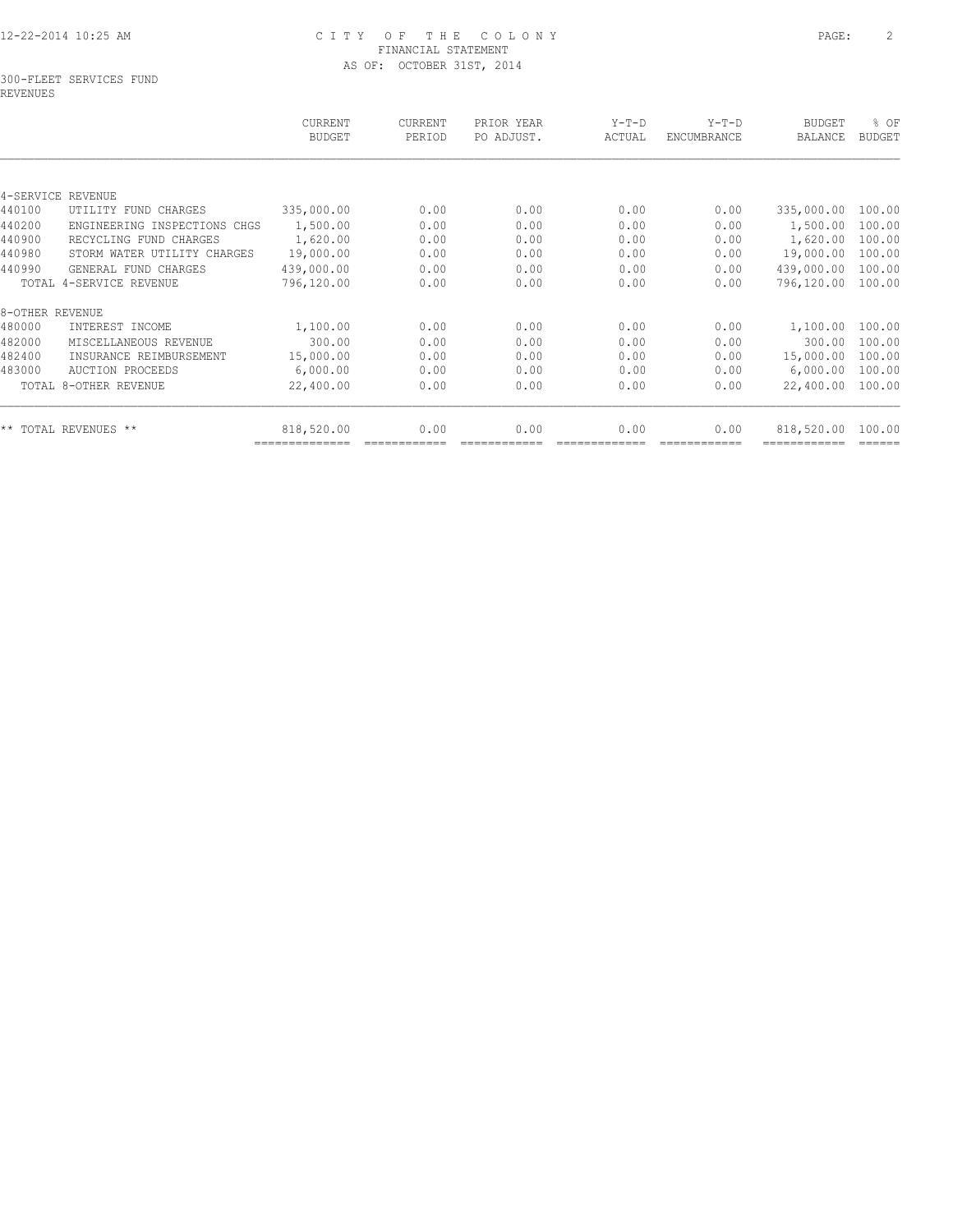| DEPARTMENTAL EXPENDITURES         |                          |                   |                          |                 |                        |                   |                       |
|-----------------------------------|--------------------------|-------------------|--------------------------|-----------------|------------------------|-------------------|-----------------------|
|                                   | <b>CURRENT</b><br>BUDGET | CURRENT<br>PERIOD | PRIOR YEAR<br>PO ADJUST. | Y-T-D<br>ACTUAL | $Y-T-D$<br>ENCUMBRANCE | BUDGET<br>BALANCE | % OF<br><b>BUDGET</b> |
|                                   |                          |                   |                          |                 |                        |                   |                       |
| 61-PERSONNEL SERVICES             |                          |                   |                          |                 |                        |                   |                       |
| 615-6110 SALARIES                 | 270,740.00               | 0.00              | 0.00                     | 0.00            | 0.00                   | 270,740.00 100.00 |                       |
| 615-6115 SOCIAL SECURITY TAXES    | 22,058.00                | 0.00              | 0.00                     | 0.00            | 0.00                   | 22,058.00 100.00  |                       |
| 615-6117 RETIREMENT CONTRIBUTIONS | 40,810.00                | 0.00              | 0.00                     | 0.00            | 0.00                   | 40,810.00 100.00  |                       |
| TOTAL 61-PERSONNEL SERVICES       | 333,608.00               | 0.00              | 0.00                     | 0.00            | 0.00                   | 333,608.00 100.00 |                       |
| TOTAL 615 - FLEET SERVICES        | 333,608.00               | 0.00              | 0.00                     | 0.00            | 0.00                   | 333,608.00        | 100.00                |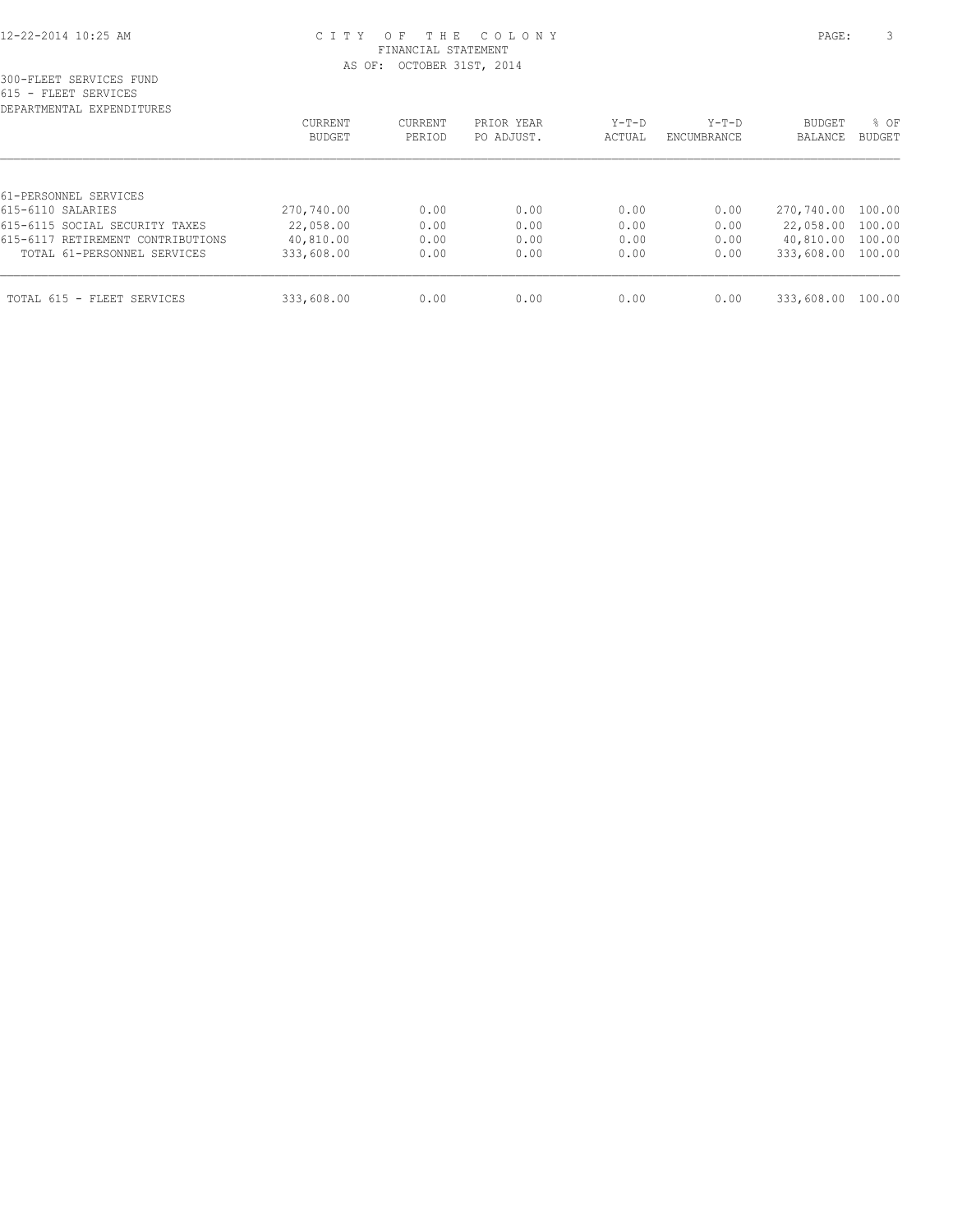|  | 300-FLEET SERVICES FUND |  |
|--|-------------------------|--|
|  | 635 - NON-DEPARTMENTAL  |  |

| <b>UU</b><br>NUN DELINIPERININ<br>DEPARTMENTAL EXPENDITURES | CURRENT<br><b>BUDGET</b>                      | CURRENT<br>PERIOD                   | PRIOR YEAR<br>PO ADJUST. | $Y-T-D$<br>ACTUAL | $Y-T-D$<br>ENCUMBRANCE               | BUDGET<br><b>BALANCE</b>                        | % OF<br>BUDGET           |
|-------------------------------------------------------------|-----------------------------------------------|-------------------------------------|--------------------------|-------------------|--------------------------------------|-------------------------------------------------|--------------------------|
| 68-SUNDRY CHARGES                                           |                                               |                                     |                          |                   |                                      |                                                 |                          |
| ***<br>TOTAL EXPENDITURES<br>$***$                          | 333,608.00<br>--------------<br>_____________ | 0.00                                | 0.00                     | 0.00              | 0.00                                 | 333,608.00 100.00<br>------------<br>---------- |                          |
| ** REVENUE OVER (UNDER) EXPENDITURES **                     | 484,912.00<br>______________<br>------------- | 0.00<br>___________<br>____________ | 0.00<br>____________     | 0.00              | 0.00<br>____________<br>____________ | 484,912.00<br>____________<br>____________      | 0.00<br>______<br>______ |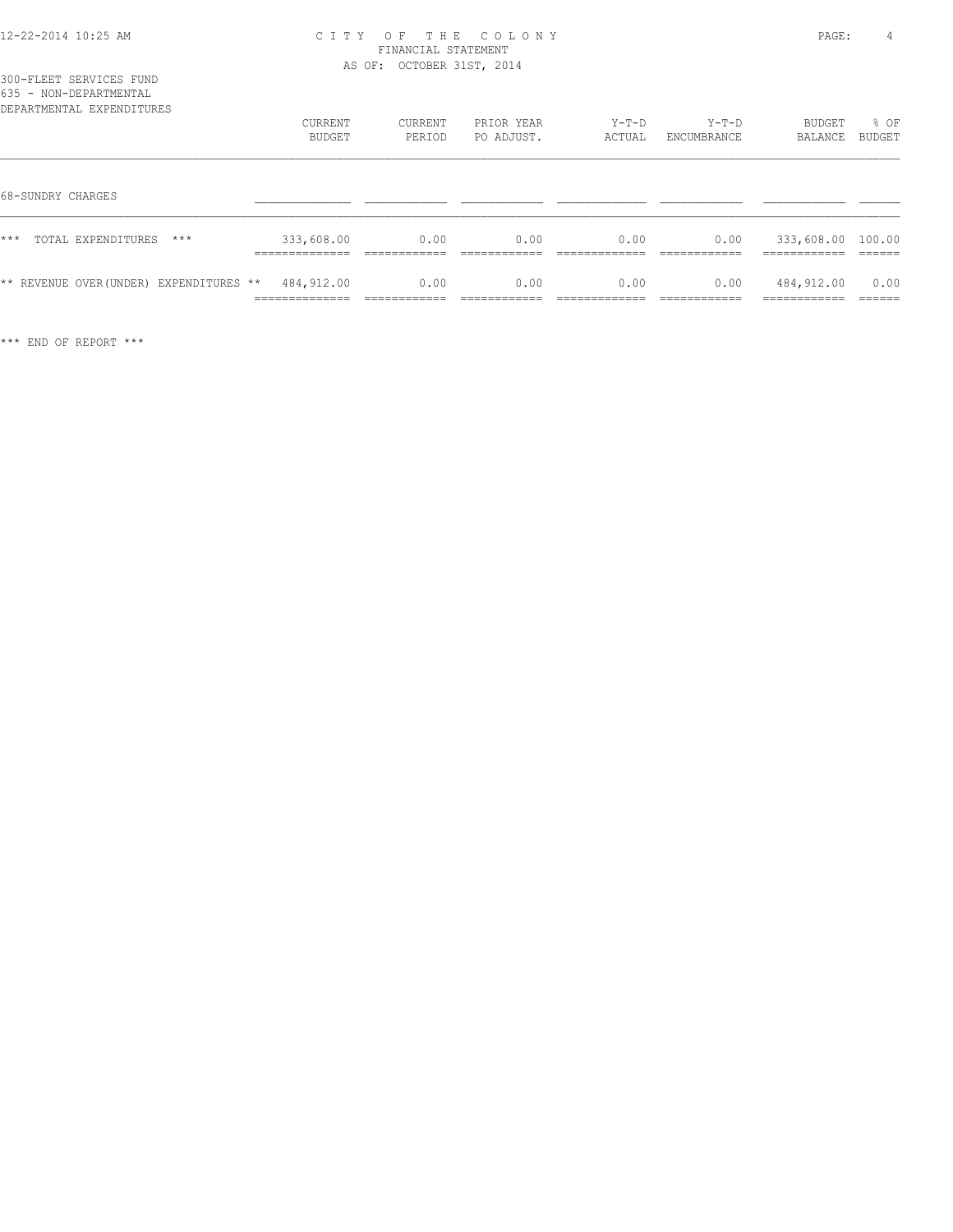|                     | CURRENT<br>BUDGET   | CURRENT<br>PERIOD           | PRIOR YEAR<br>PO ADJUST. | Y-T-D<br>ACTUAL    | Y-T-D<br>ENCUMBRANCE | BUDGET<br>BALANCE BUDGET     | % OF    |
|---------------------|---------------------|-----------------------------|--------------------------|--------------------|----------------------|------------------------------|---------|
| REVENUE SUMMARY     | ______________      | -------------               | ____________             | _____________      | ____________         | ____________                 | ------- |
| EXPENDITURE SUMMARY | ___________         | ____________                | ____________             | ______________     | ____________         | ____________                 | _______ |
|                     | ______________<br>. | ------------<br>----------- | -------------<br>.       | _____________<br>. | -------------<br>.   | -------------<br>----------- |         |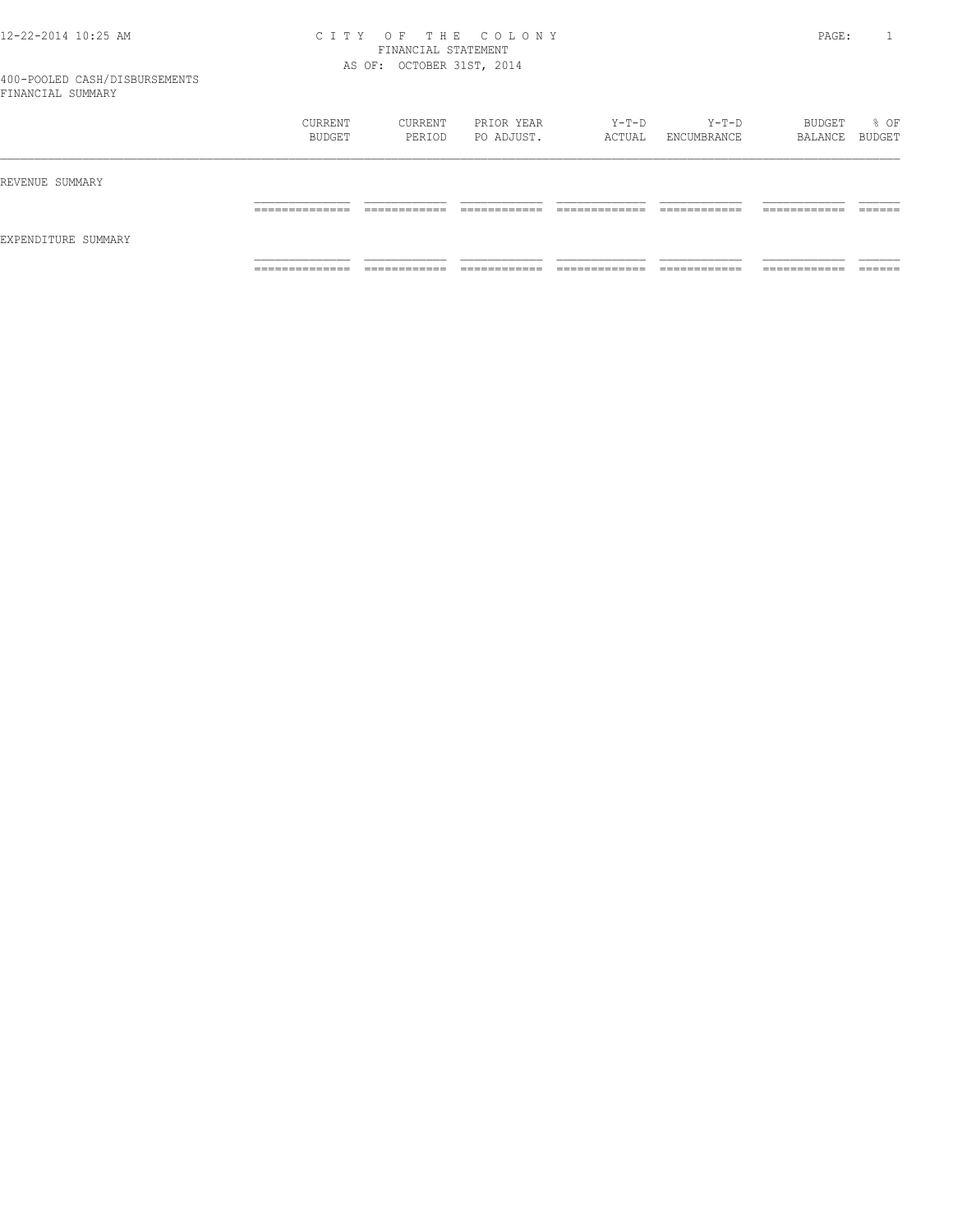# CITY OF THE COLONY<br>
FINANCIAL STATEMENT<br>
AS OF: OCTOBER 31ST, 2014

# 400-POOLED CASH/DISBURSEMENTS<br>REVENUES

|                 | CURRENT<br>CURRENT<br><b>BUDGET</b><br>PERIOD | PRIOR YEAR<br>PO ADJUST. | $Y-T-D$<br>ACTUAL | $Y-T-D$<br>ENCUMBRANCE | <b>BUDGET</b><br>BALANCE | % OF<br><b>BUDGET</b> |
|-----------------|-----------------------------------------------|--------------------------|-------------------|------------------------|--------------------------|-----------------------|
|                 |                                               |                          |                   |                        |                          |                       |
|                 |                                               |                          |                   |                        |                          |                       |
|                 |                                               |                          |                   |                        |                          |                       |
| _______________ |                                               |                          |                   |                        |                          | ______                |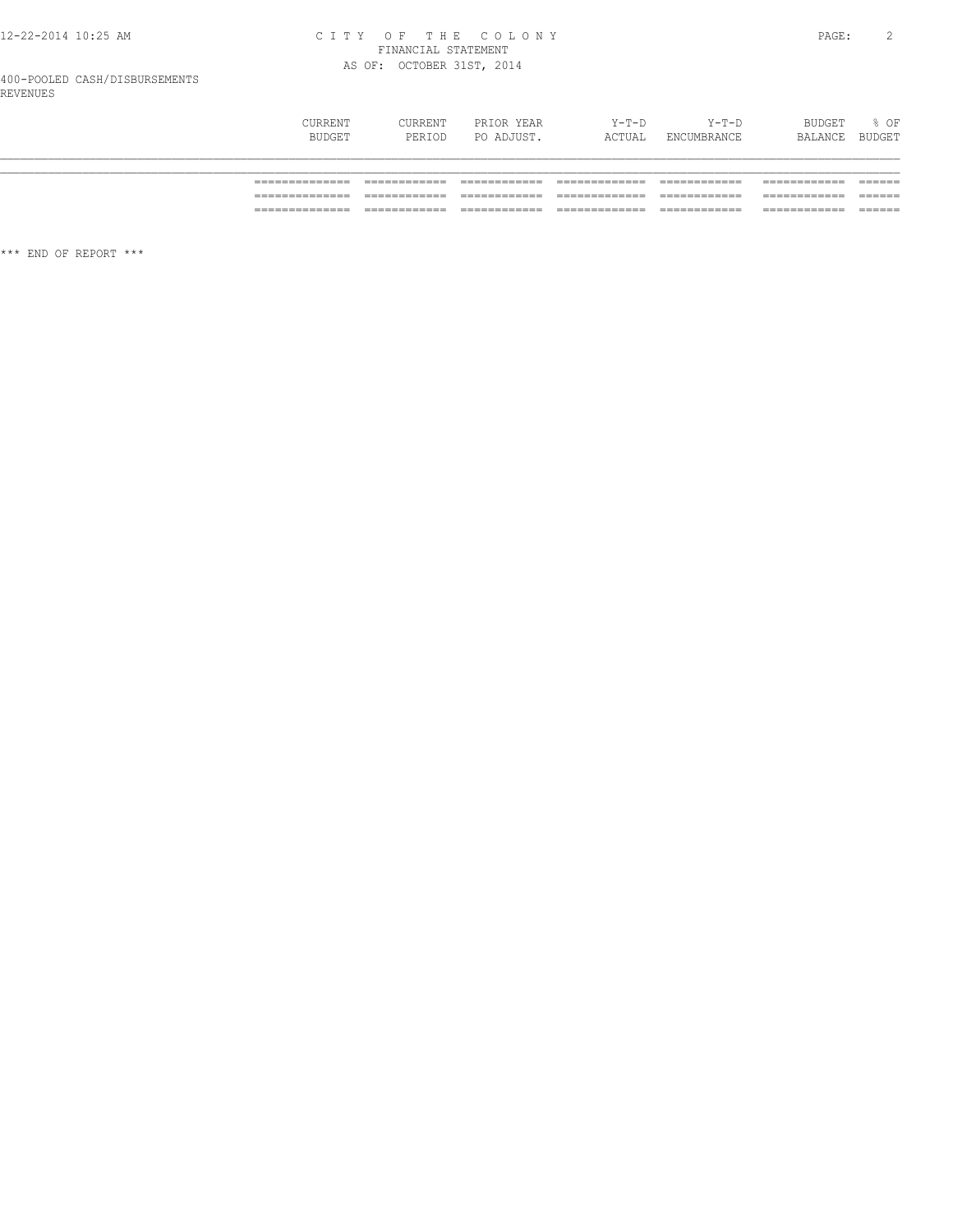|                     | CURRENT<br>BUDGET                 | CURRENT<br>PERIOD           | PRIOR YEAR<br>PO ADJUST.      | Y-T-D<br>ACTUAL                | Y-T-D<br>ENCUMBRANCE         | BUDGET<br>BALANCE BUDGET      | % OF               |
|---------------------|-----------------------------------|-----------------------------|-------------------------------|--------------------------------|------------------------------|-------------------------------|--------------------|
| REVENUE SUMMARY     |                                   |                             |                               |                                |                              |                               |                    |
|                     | ______________<br>_______________ | -------------<br>_________  | -------------                 | _____________                  | ____________<br>____________ | -------------<br>____________ | -------<br>_______ |
| EXPENDITURE SUMMARY |                                   |                             |                               |                                |                              |                               |                    |
|                     | ______________<br>-------------   | ___________<br>____________ | ____________<br>_____________ | _____________<br>_____________ | ____________<br>____________ | -------------<br>____________ | _______            |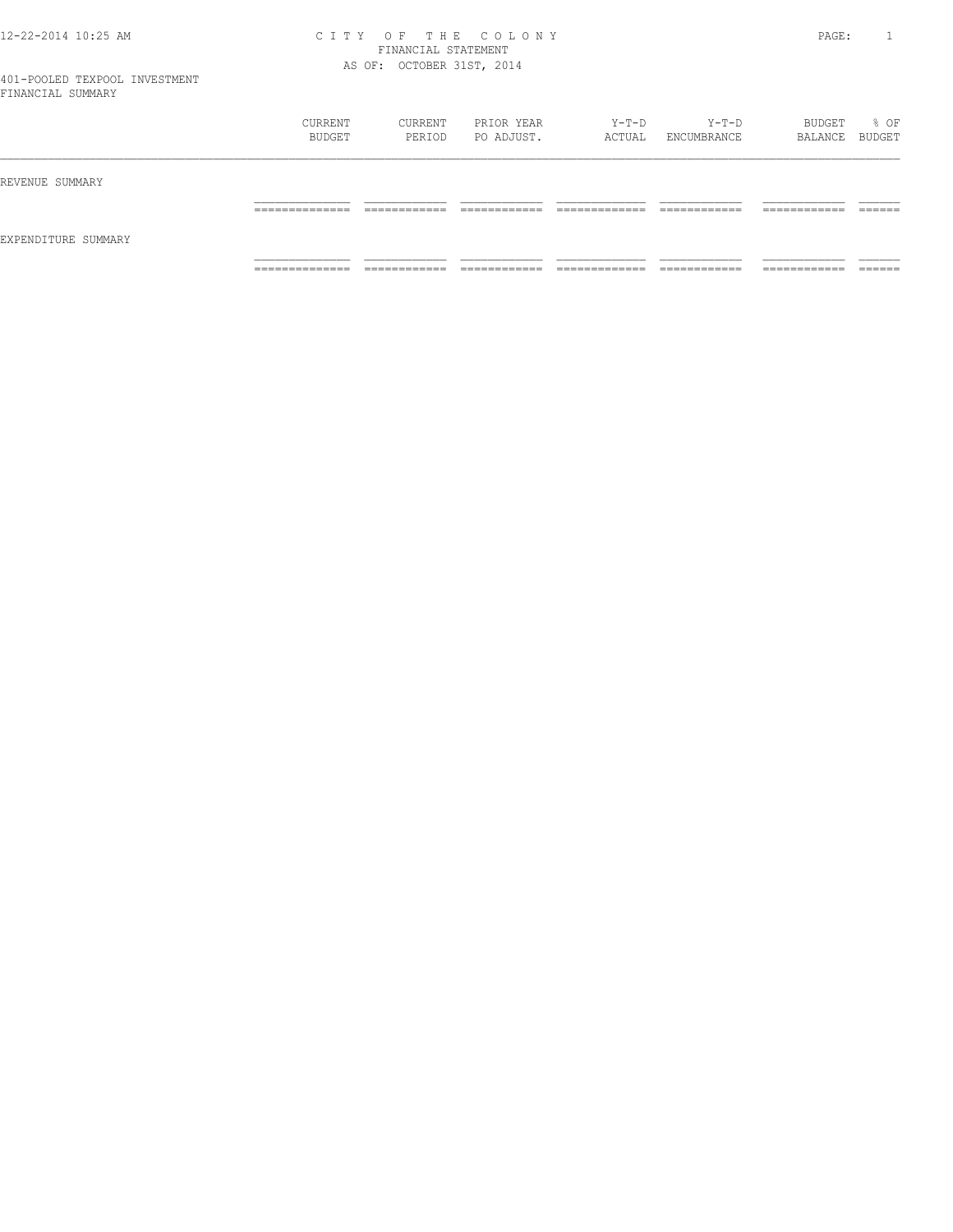# CITY OF THE COLONY<br>FINANCIAL STATEMENT<br>AS OF: OCTOBER 31ST, 2014

| 401-POOLED TEXPOOL INVESTMENT<br>REVENUES |                 |               |                |                 |               |               |               |
|-------------------------------------------|-----------------|---------------|----------------|-----------------|---------------|---------------|---------------|
|                                           | CURRENT         | CURRENT       | PRIOR YEAR     | Y-T-D           | Y-T-D         | BUDGET        | % OF          |
|                                           | BUDGET          | PERIOD        | PO ADJUST.     | ACTUAL          | ENCUMBRANCE   | BALANCE       | BUDGET        |
|                                           | ______________  | ____________  | -------------- | _____________   | ------------- | ------------- | $- - - - - -$ |
|                                           | _______________ | ____________  | ____________   | _____________   | ____________  | ____________  | _______       |
|                                           | --------------  | ------------  | ------------   | -------------   | ------------  | ------------  | $- - - - - -$ |
|                                           | _______________ | ____________  | ____________   | _____________   | ____________  | ____________  | ______        |
|                                           | --------------  | ------------- | -------------- | ____________    | ------------- | ------------- | $- - - - - -$ |
|                                           | --------------- | -----------   | ------------   | --------------  | ------------- | ------------- | _____         |
| *** END OF REPORT ***                     | ______________  | ____________  | ____________   | _____________   | ____________  | ____________  | _______       |
| *** END OF REPORT ***                     | --------------- | ------------- | ------------   | --------------- | ------------- | ------------- | ------        |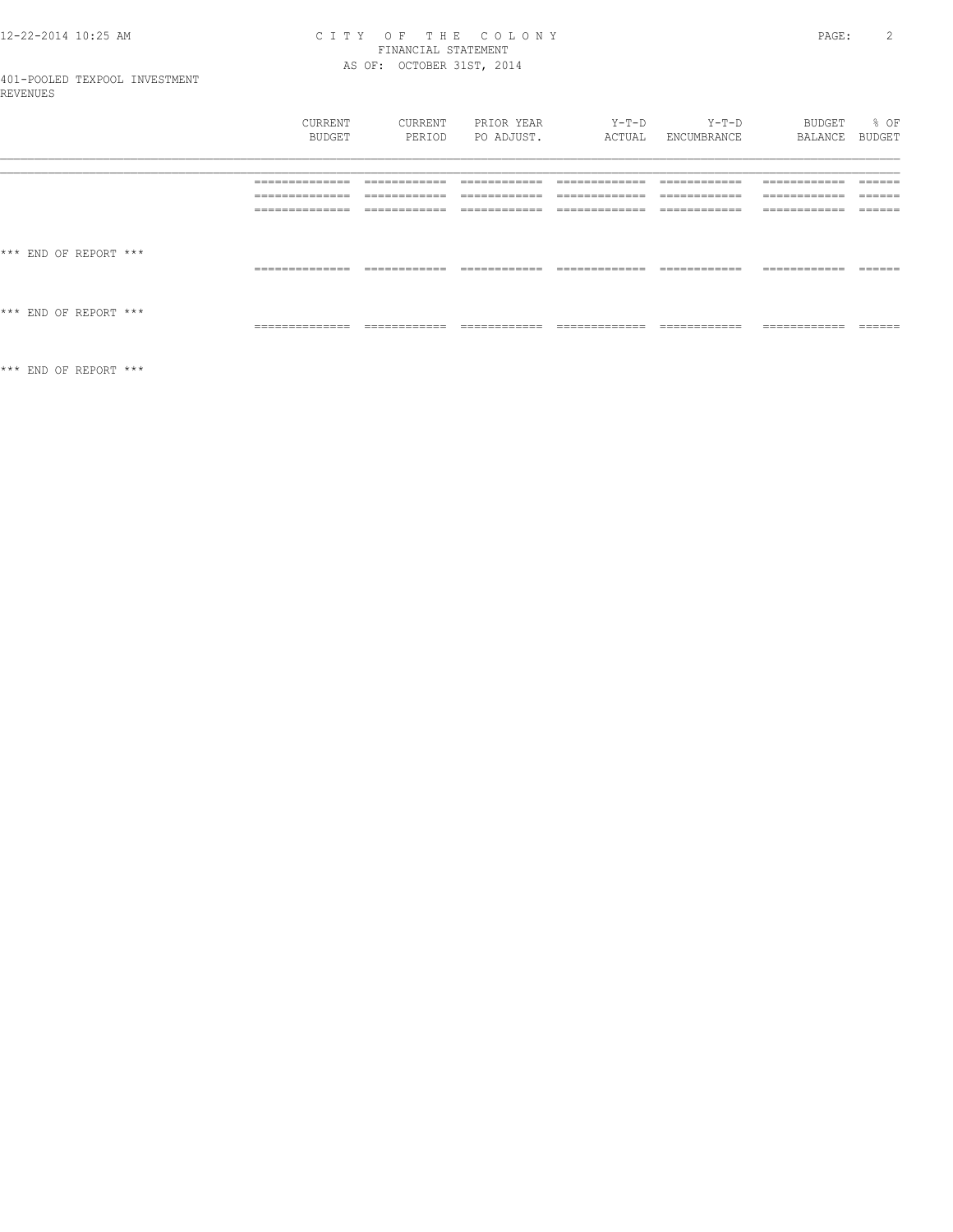#### 500-GENERAL DEBT SERVICE FUND FINANCIAL SUMMARY

|                                          | CURRENT<br><b>BUDGET</b> | CURRENT<br>PERIOD | PRIOR YEAR<br>PO ADJUST. | $Y-T-D$<br>ACTUAL | $Y-T-D$<br>ENCUMBRANCE | <b>BUDGET</b><br>BALANCE | % OF<br><b>BUDGET</b> |
|------------------------------------------|--------------------------|-------------------|--------------------------|-------------------|------------------------|--------------------------|-----------------------|
| REVENUE SUMMARY                          |                          |                   |                          |                   |                        |                          |                       |
| 1 - AD VALOREM TAXES                     | 4,950,000.00             | 114,197.11        | 0.00                     | 114, 197. 11      | 0.00                   | 4,835,802.89             | 97.69                 |
| 8 - OTHER REVENUE                        | 1,166,894.00             | 11.46             | 0.00                     | 11.46             | 0.00                   | 1,166,882.54             | 100.00                |
| ** TOTAL REVENUES **                     | 6,116,894.00             | 114,208.57        | 0.00                     | 114,208.57        | 0.00                   | 6,002,685.43             | 98.13                 |
| EXPENDITURE SUMMARY                      |                          |                   |                          |                   |                        |                          |                       |
| 697 - GENERAL DEBT SVS                   | 6, 117, 461.00           | 0.00              | 0.00                     | 0.00              | 0.00                   | 6,117,461.00             | 100.00                |
| ** TOTAL EXPENDITURES **                 | 6,117,461.00             | 0.00              | 0.00                     | 0.00              | 0.00                   | 6.117.461.00             | 100.00                |
| ** REVENUE OVER (UNDER) EXPENDITURES * ( | 567.00)                  | 114,208.57        | 0.00                     | 114,208.57        | 0.00(                  | 114,775.57)              | 0.00                  |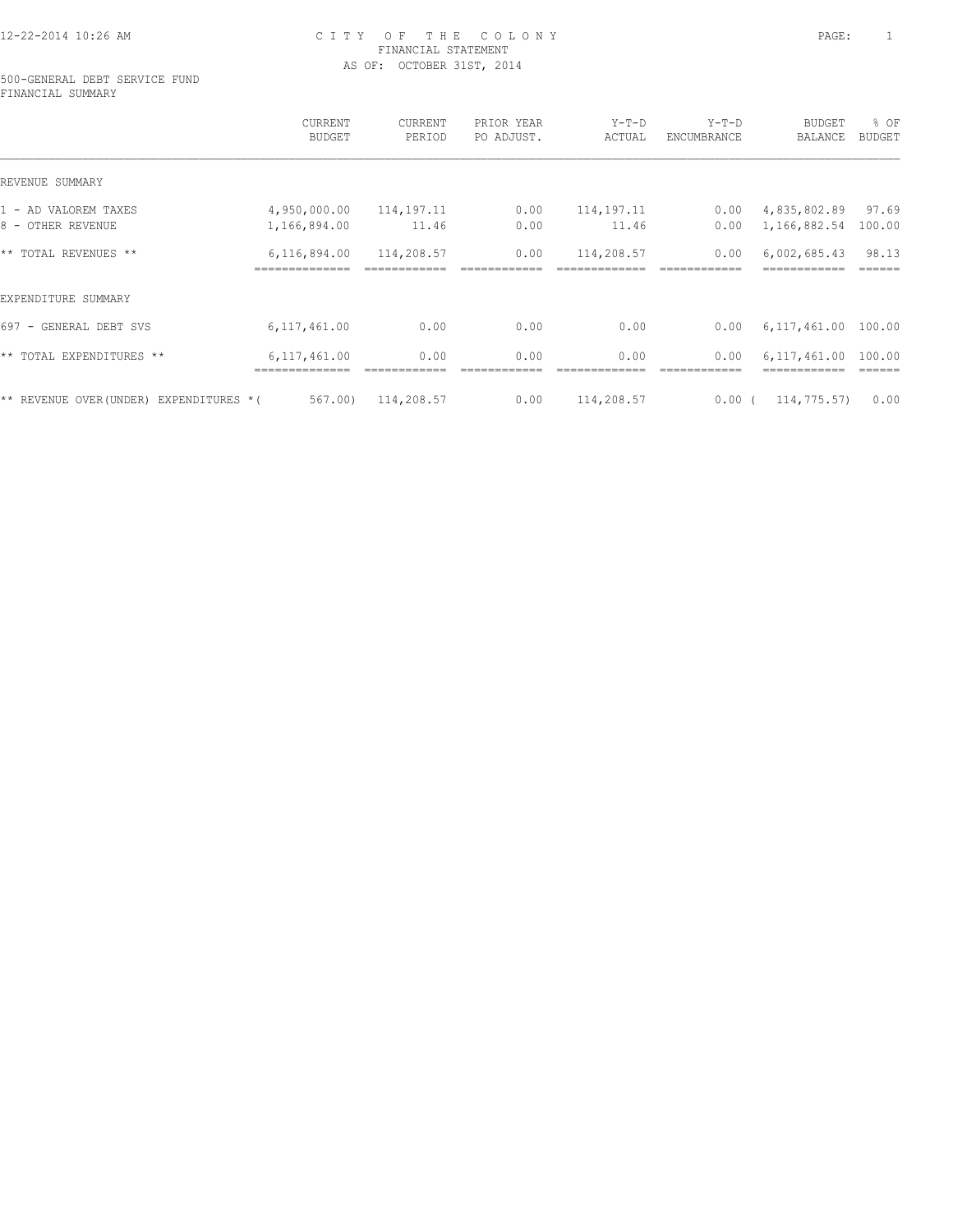#### 500-GENERAL DEBT SERVICE FUND REVENUES

|              | PERIOD       | PO ADJUST. | ACTUAL       | ENCUMBRANCE | <b>BUDGET</b><br>BALANCE | <b>BUDGET</b>               |
|--------------|--------------|------------|--------------|-------------|--------------------------|-----------------------------|
|              |              |            |              |             |                          |                             |
|              |              |            |              |             |                          |                             |
| 4,900,000.00 | 91,065.43    | 0.00       | 91,065.43    | 0.00        | 4,808,934.57             | 98.14                       |
| 30,000.00    | 2,020.41     | 0.00       | 2,020.41     | 0.00        | 27,979.59                | 93.27                       |
| 0.00         | 17,382.90    | 0.00       | 17,382.90    |             | 17,382.90)               | 0.00                        |
| 20,000.00    | 3,728.37     | 0.00       | 3,728.37     | 0.00        | 16,271.63                | 81.36                       |
| 4,950,000.00 | 114, 197. 11 | 0.00       | 114, 197. 11 | 0.00        | 4,835,802.89             | 97.69                       |
|              |              |            |              |             |                          |                             |
| 0.00         | 11.46        | 0.00       | 11.46        |             |                          | 0.00                        |
| 447,655.00   | 0.00         | 0.00       | 0.00         | 0.00        | 447,655.00               | 100.00                      |
| 64,339.00    | 0.00         | 0.00       | 0.00         | 0.00        | 64,339.00                | 100.00                      |
| 524,700.00   | 0.00         | 0.00       | 0.00         | 0.00        | 524,700.00               | 100.00                      |
| 130,200.00   | 0.00         | 0.00       | 0.00         | 0.00        | 130,200.00               | 100.00                      |
| 1,166,894.00 | 11.46        | 0.00       | 11.46        | 0.00        | 1,166,882.54             | 100.00                      |
| 6,116,894.00 | 114,208.57   | 0.00       | 114,208.57   | 0.00        | 6,002,685.43             | 98.13                       |
|              |              |            |              |             |                          | $0.00$ (<br>0.00(<br>11.46) |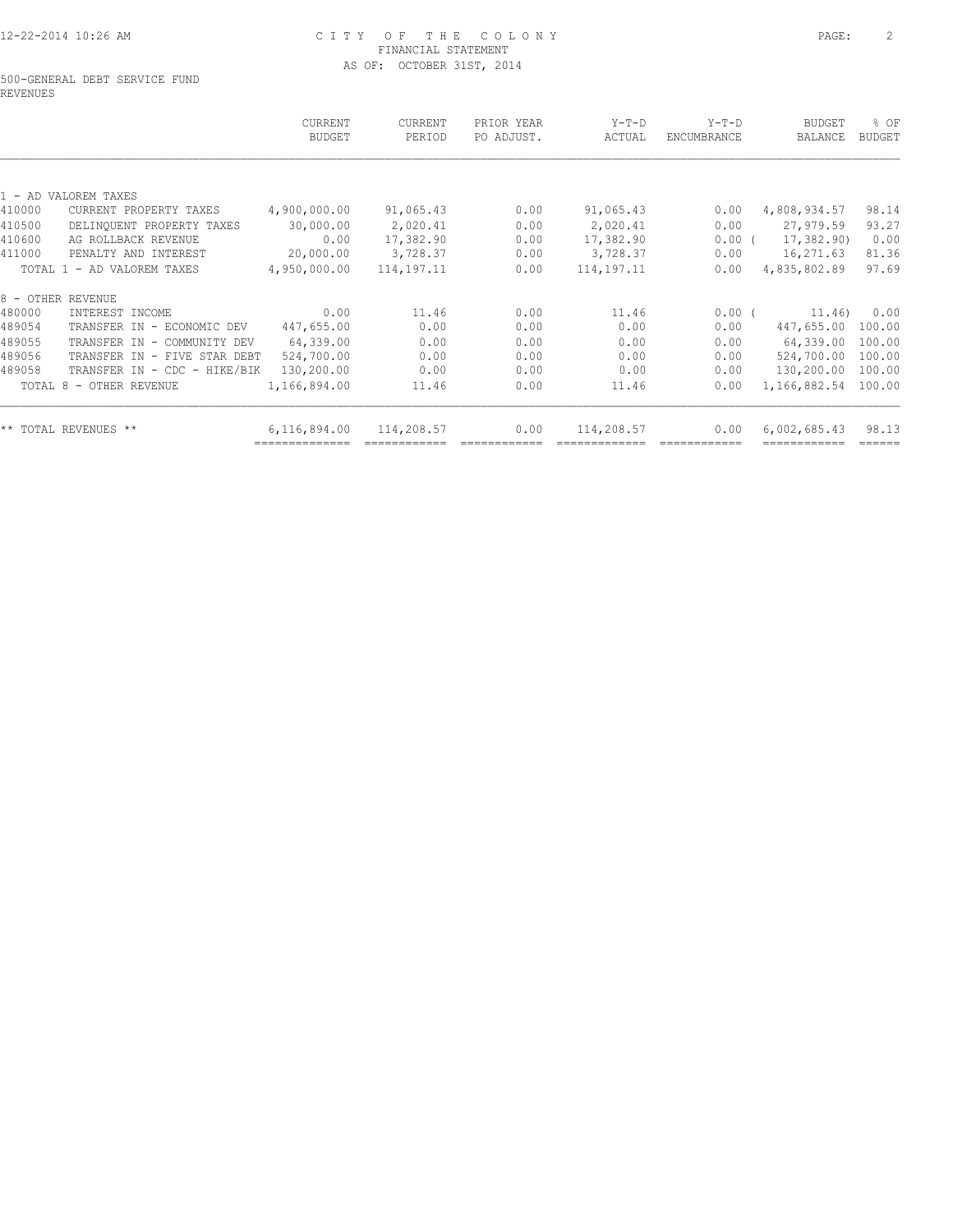| 12-22-2014 10:26 AM<br>500-GENERAL DEBT SERVICE FUND | C T T Y | FINANCIAL STATEMENT<br>AS OF: OCTOBER 31ST, 2014 | OF THE COLONY |        |             | PAGE:   | 3      |
|------------------------------------------------------|---------|--------------------------------------------------|---------------|--------|-------------|---------|--------|
| 635 - NON-DEPARTMENTAL                               |         |                                                  |               |        |             |         |        |
| DEPARTMENTAL EXPENDITURES                            |         |                                                  |               |        |             |         |        |
|                                                      | CURRENT | CURRENT                                          | PRIOR YEAR    | Y-T-D  | $Y-T-D$     | BUDGET  | % OF   |
|                                                      | BUDGET  | PERIOD                                           | PO ADJUST.    | ACTUAL | ENCUMBRANCE | BALANCE | BUDGET |
| 62-CONTRACTUAL SERVICES                              |         |                                                  |               |        |             |         |        |
| 68-SUNDRY CHARGES                                    |         |                                                  |               |        |             |         |        |
|                                                      |         |                                                  |               |        |             |         |        |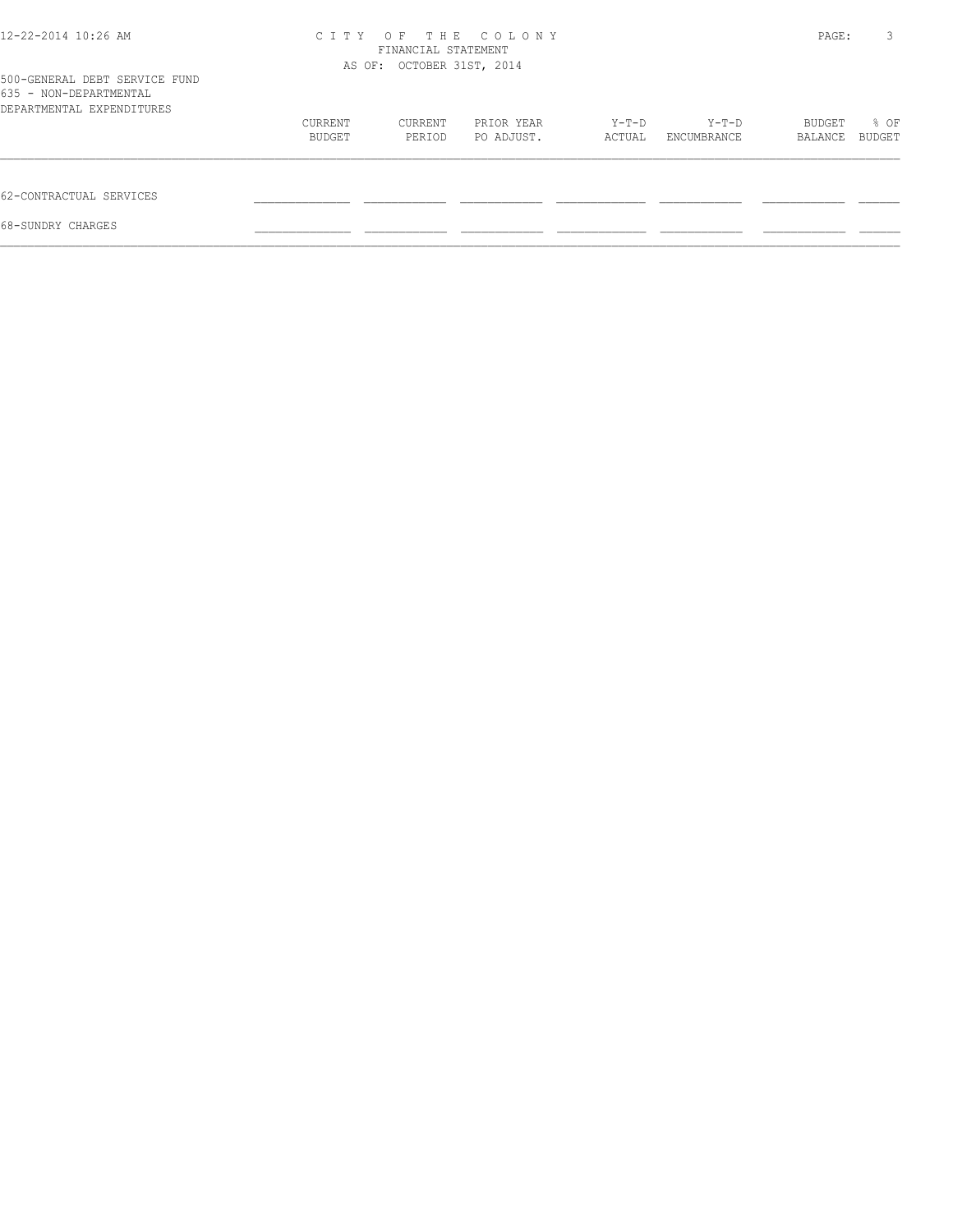500-GENERAL DEBT SERVICE FUND 697 - GENERAL DEBT SVS

| CURRENT        | CURRENT                                 | PRIOR YEAR | $Y-T-D$    | $Y-T-D$     | BUDGET       | % OF                                        |
|----------------|-----------------------------------------|------------|------------|-------------|--------------|---------------------------------------------|
| <b>BUDGET</b>  | PERIOD                                  | PO ADJUST. | ACTUAL     | ENCUMBRANCE | BALANCE      | <b>BUDGET</b>                               |
|                |                                         |            |            |             |              |                                             |
| 4,313,700.00   | 0.00                                    | 0.00       | 0.00       | 0.00        | 4,313,700.00 | 100.00                                      |
| 1,800,761.00   | 0.00                                    | 0.00       | 0.00       | 0.00        | 1,800,761.00 | 100.00                                      |
| 3,000.00       | 0.00                                    | 0.00       | 0.00       | 0.00        | 3,000.00     | 100.00                                      |
| 6, 117, 461.00 | 0.00                                    | 0.00       | 0.00       | 0.00        | 6,117,461.00 | 100.00                                      |
|                |                                         |            |            |             |              |                                             |
| 6,117,461.00   | 0.00                                    | 0.00       | 0.00       | 0.00        |              |                                             |
| 6,117,461.00   | 0.00                                    | 0.00       | 0.00       | 0.00        | 6,117,461.00 | 100.00                                      |
| 567.00         | 114,208.57                              | 0.00       | 114,208.57 |             |              | 0.00                                        |
|                | ** REVENUE OVER (UNDER) EXPENDITURES *( |            |            |             |              | 6,117,461.00 100.00<br>0.00(<br>114,775.57) |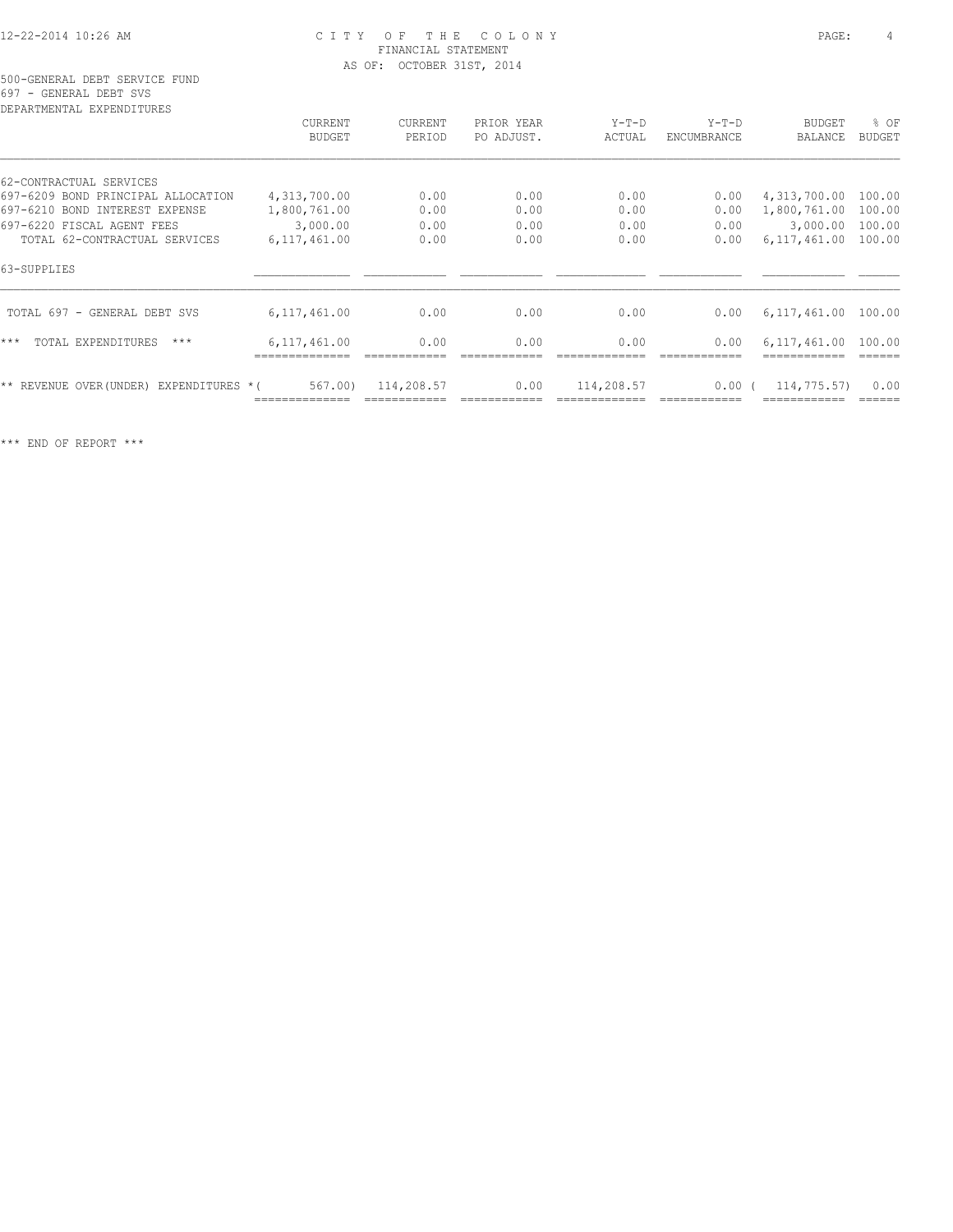#### 501-TAX SUPPORTED DEBT FUND FINANCIAL SUMMARY

|                                          | CURRENT<br><b>BUDGET</b> | CURRENT<br>PERIOD | PRIOR YEAR<br>PO ADJUST. | $Y-T-D$<br>ACTUAL | $Y-T-D$<br>ENCUMBRANCE | <b>BUDGET</b><br>BALANCE | % OF<br>BUDGET |
|------------------------------------------|--------------------------|-------------------|--------------------------|-------------------|------------------------|--------------------------|----------------|
| REVENUE SUMMARY                          |                          |                   |                          |                   |                        |                          |                |
| 8-OTHER REVENUE                          | 2,566,999.00             | 0.00              | 0.00                     | 0.00              | 0.00                   | 2,566,999.00             | 100.00         |
| ** TOTAL REVENUES **                     | 2,566,999.00             | 0.00              | 0.00                     | 0.00              | 0.00                   | 2,566,999.00             | 100.00         |
| EXPENDITURE SUMMARY                      |                          |                   |                          |                   |                        |                          |                |
| 613 - DEBT SERVICE                       | 2,591,256.00             | 0.00              | 0.00                     | 0.00              | 0.00                   | 2,591,256.00             | 100.00         |
| ** TOTAL EXPENDITURES **                 | 2,591,256.00             | 0.00              | 0.00                     | 0.00              | 0.00                   | 2,591,256.00             | 100.00         |
| ** REVENUE OVER (UNDER) EXPENDITURES * ( | 24,257.00)               | 0.00              | 0.00                     | 0.00              | $0.00$ (               | 24,257.00)               | 0.00           |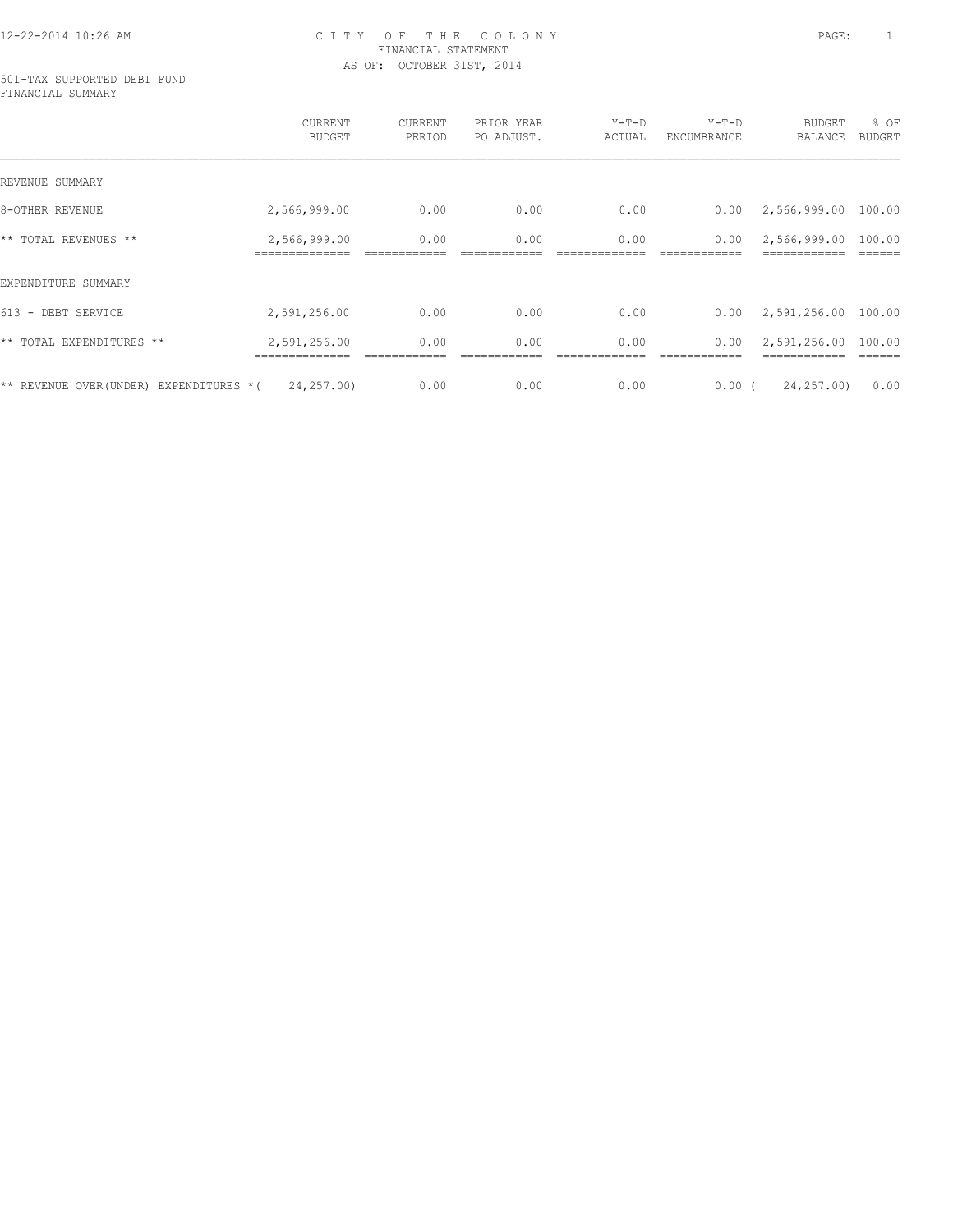#### 501-TAX SUPPORTED DEBT FUND REVENUES

| <b>CURRENT</b><br>BUDGET | CURRENT<br>PERIOD | PRIOR YEAR<br>PO ADJUST. | $Y-T-D$<br>ACTUAL | $Y-T-D$<br>ENCUMBRANCE | <b>BUDGET</b><br>BALANCE | % OF<br><b>BUDGET</b> |
|--------------------------|-------------------|--------------------------|-------------------|------------------------|--------------------------|-----------------------|
|                          |                   |                          |                   |                        |                          |                       |
|                          |                   |                          |                   |                        |                          |                       |
|                          |                   |                          |                   |                        |                          |                       |
|                          |                   |                          |                   |                        |                          |                       |
| 2,260,000.00             | 0.00              | 0.00                     | 0.00              | 0.00                   | 2,260,000.00             | 100.00                |
| 306,999.00               | 0.00              | 0.00                     | 0.00              | 0.00                   | 306,999.00               | 100.00                |
| 2,566,999.00             | 0.00              | 0.00                     | 0.00              | 0.00                   | 2,566,999.00             | 100.00                |
| 2,566,999.00             | 0.00              | 0.00                     | 0.00              | 0.00                   | 2,566,999.00             | 100.00                |
|                          |                   |                          |                   |                        |                          |                       |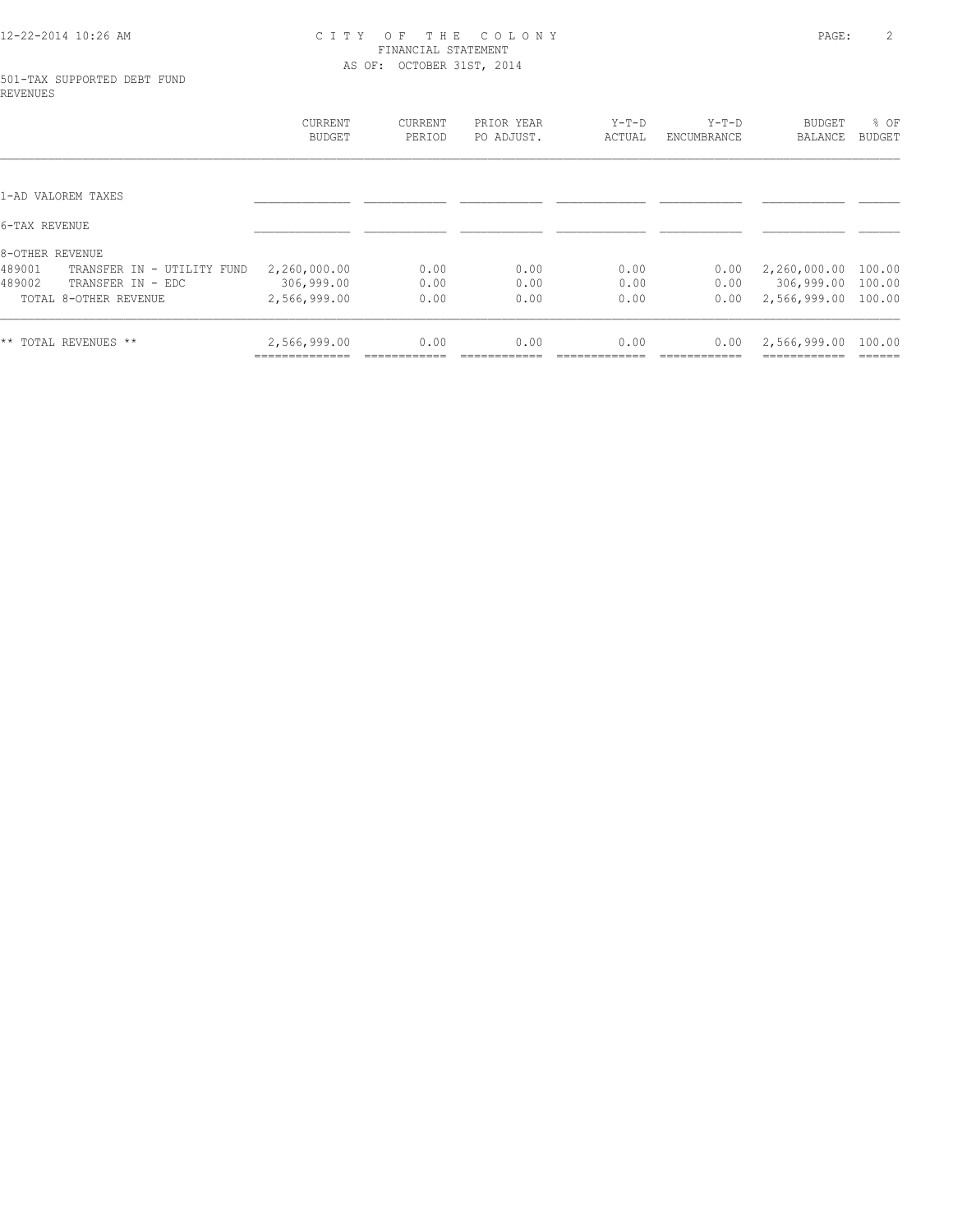| DEPARTMENTAL EXPENDITURES          |                   |                   |                          |                   |                        |                     |                       |
|------------------------------------|-------------------|-------------------|--------------------------|-------------------|------------------------|---------------------|-----------------------|
|                                    | CURRENT<br>BUDGET | CURRENT<br>PERIOD | PRIOR YEAR<br>PO ADJUST. | $Y-T-D$<br>ACTUAL | $Y-T-D$<br>ENCUMBRANCE | BUDGET<br>BALANCE   | % OF<br><b>BUDGET</b> |
|                                    |                   |                   |                          |                   |                        |                     |                       |
| 62-CONTRACTUAL SERVICES            |                   |                   |                          |                   |                        |                     |                       |
| 613-6209 BOND PRINCIPAL ALLOCATION | 1,384,829.00      | 0.00              | 0.00                     | 0.00              | 0.00                   | 1,384,829.00 100.00 |                       |
| 613-6210 BOND INTEREST EXPENSE     | 1,205,827.00      | 0.00              | 0.00                     | 0.00              | 0.00                   | 1,205,827.00 100.00 |                       |
| 613-6220 FISCAL AGENT FEES         | 600.00            | 0.00              | 0.00                     | 0.00              | 0.00                   | 600.00              | 100.00                |
| TOTAL 62-CONTRACTUAL SERVICES      | 2,591,256.00      | 0.00              | 0.00                     | 0.00              | 0.00                   | 2,591,256.00 100.00 |                       |
| 26-BOND PAYMENTS                   |                   |                   |                          |                   |                        |                     |                       |
| TOTAL 613 - DEBT SERVICE           | 2,591,256.00      | 0.00              | 0.00                     | 0.00              | 0.00                   | 2,591,256.00        | 100.00                |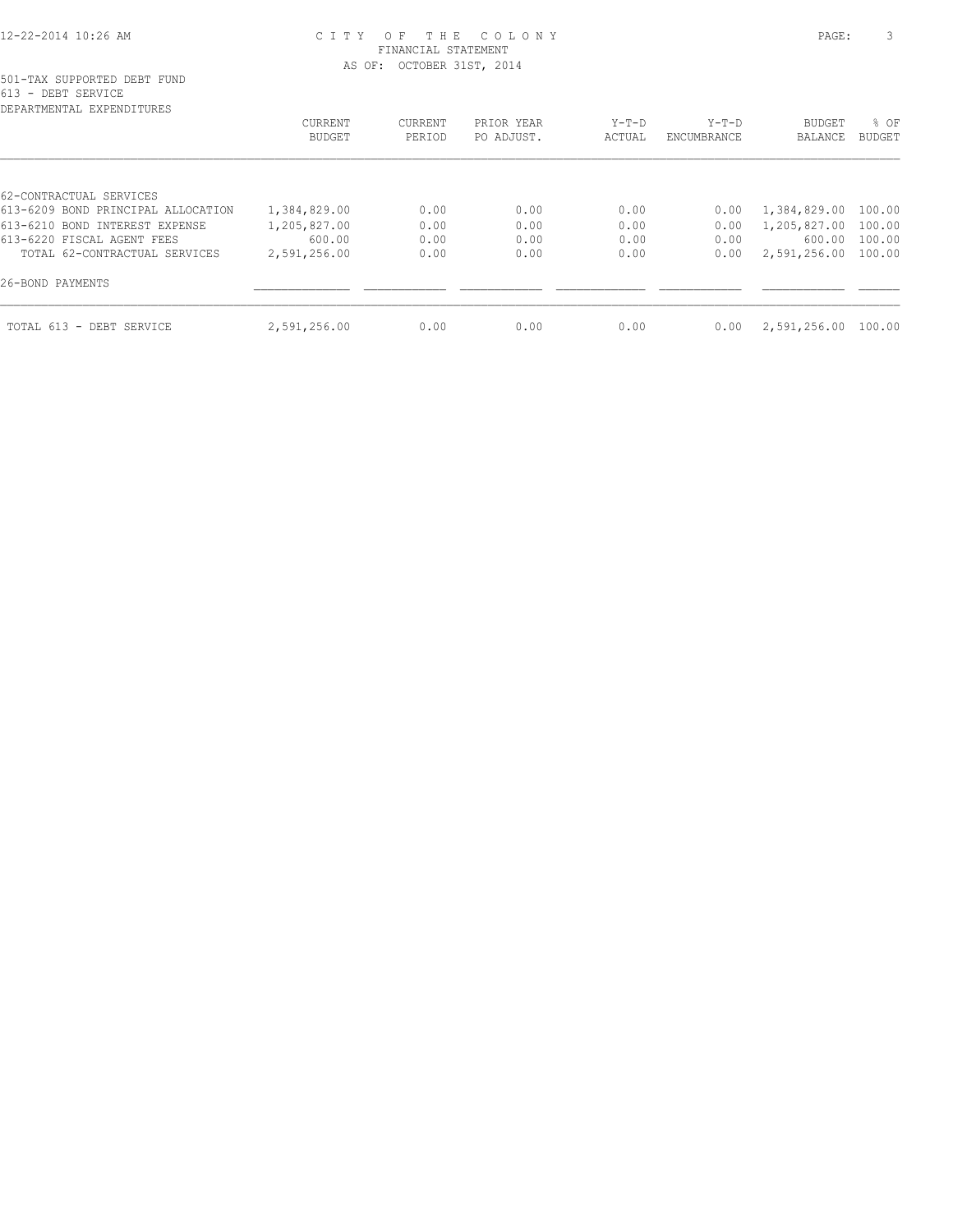# 501-TAX SUPPORTED DEBT FUND 635 - NON-DEPARTMENTAL

| DEPARTMENTAL EXPENDITURES                    | CURRENT                      | CURRENT      | PRIOR YEAR | $Y-T-D$      | $Y-T-D$       | BUDGET                             | % OF    |
|----------------------------------------------|------------------------------|--------------|------------|--------------|---------------|------------------------------------|---------|
|                                              | BUDGET                       | PERIOD       | PO ADJUST. | ACTUAL       | ENCUMBRANCE   | BALANCE                            | BUDGET  |
| 62-CONTRACTUAL SERVICES<br>68-SUNDRY CHARGES |                              |              |            |              |               |                                    |         |
| ***<br>TOTAL EXPENDITURES<br>$***$           | 2,591,256.00<br>------------ | 0.00         | 0.00       | 0.00         | 0.00          | 2,591,256.00 100.00<br>----------- | ------- |
| ** REVENUE OVER (UNDER)                      | 24,257.00)                   | 0.00         | 0.00       | 0.00         | 0.00(         | 24,257.00)                         | 0.00    |
| EXPENDITURES *(                              | ______________               | ____________ |            | ____________ | ------------- | ------------                       | ------- |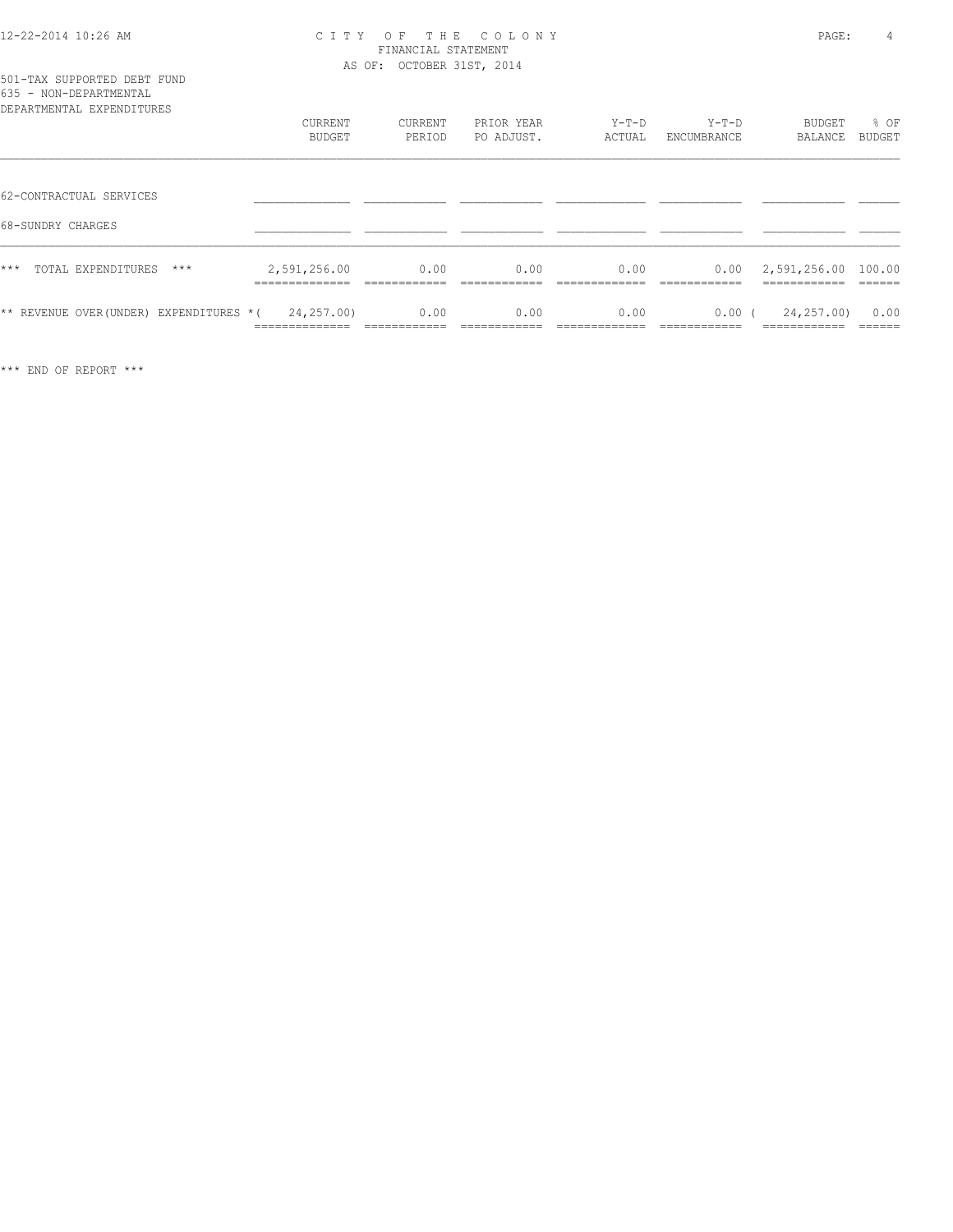502-REVENUE BOND DEBT FUND FINANCIAL SUMMARY

|                                          | CURRENT<br><b>BUDGET</b> | CURRENT<br>PERIOD | PRIOR YEAR<br>PO ADJUST. | Y-T-D<br>ACTUAL | $Y-T-D$<br>ENCUMBRANCE | <b>BUDGET</b><br>BALANCE | % OF<br><b>BUDGET</b> |
|------------------------------------------|--------------------------|-------------------|--------------------------|-----------------|------------------------|--------------------------|-----------------------|
| REVENUE SUMMARY                          |                          |                   |                          |                 |                        |                          |                       |
| 4-SERVICE REVENUE                        | 2,400.00                 | 22.92             | 0.00                     | 22.92           | 0.00                   | 2,377.08                 | 99.05                 |
| 5-SRF REVENUE                            | 400,000.00               | 34, 215.74        | 0.00                     | 34, 215.74      | 0.00                   | 365,784.26               | 91.45                 |
| 8-OTHER REVENUE                          | 1,295,630.00             | 0.00              | 0.00                     | 0.00            | 0.00                   | 1,295,630.00             | 100.00                |
| ** TOTAL REVENUES **                     | 1,698,030.00             | 34,238.66         | 0.00                     | 34,238.66       | 0.00                   | 1,663,791.34             | 97.98                 |
| EXPENDITURE SUMMARY                      |                          |                   |                          |                 |                        |                          |                       |
| 618 - SRF DEBT SERVICE                   | 1,936,826.00             | 0.00              | 0.00                     | 0.00            | 0.00                   | 1,936,826.00             | 100.00                |
| ** TOTAL EXPENDITURES **                 | 1,936,826.00             | 0.00              | 0.00                     | 0.00            | 0.00                   | 1,936,826.00             | 100.00                |
| ** REVENUE OVER (UNDER) EXPENDITURES * ( | 238,796.00)              | 34,238.66         | 0.00                     | 34,238.66       | 0.00(                  | 273,034.66)              | 0.00                  |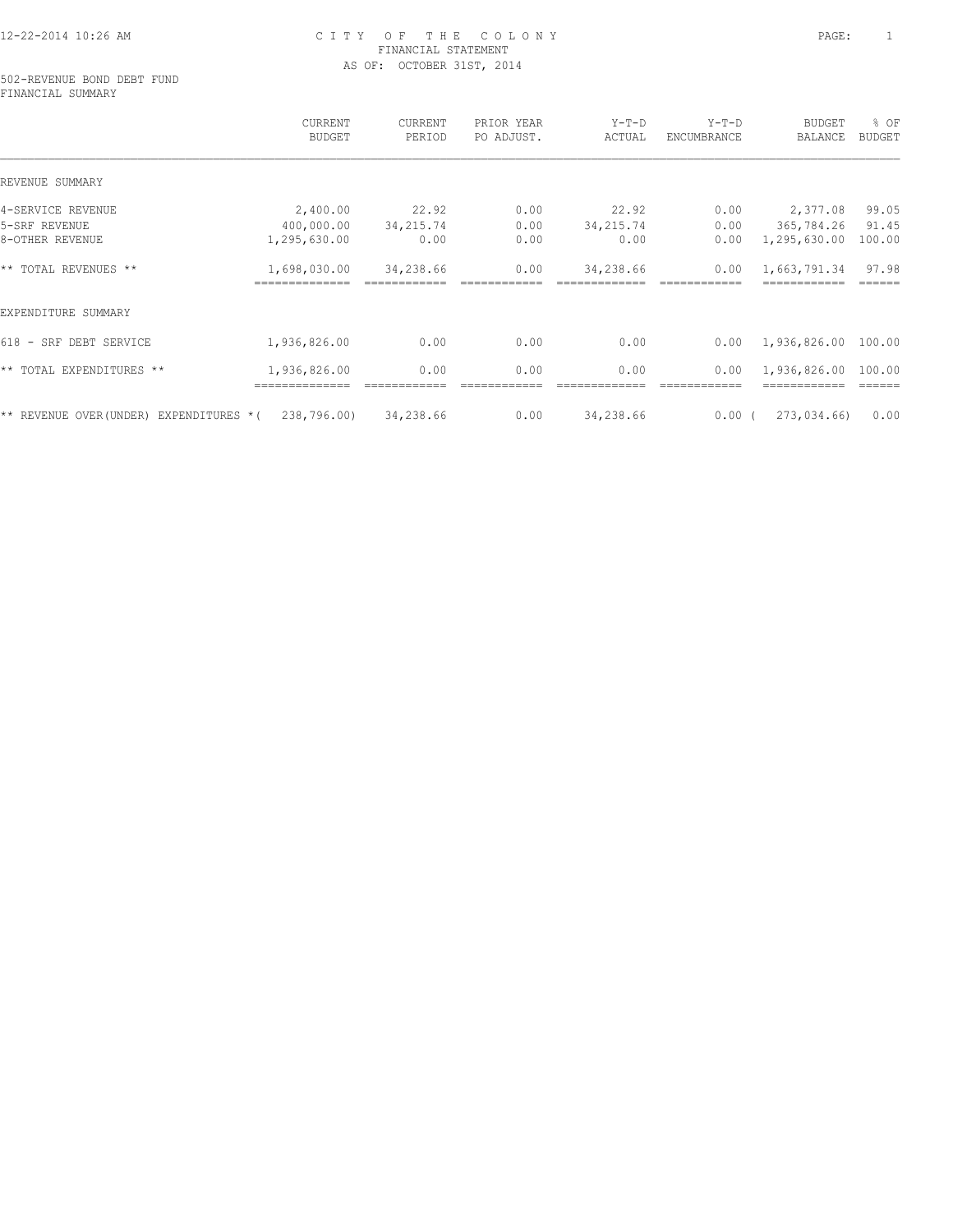#### 502-REVENUE BOND DEBT FUND REVENUES

|                                      | CURRENT<br><b>BUDGET</b> | CURRENT<br>PERIOD | PRIOR YEAR<br>PO ADJUST. | Y-T-D<br>ACTUAL | $Y-T-D$<br>ENCUMBRANCE | BUDGET<br>BALANCE | % OF<br><b>BUDGET</b> |
|--------------------------------------|--------------------------|-------------------|--------------------------|-----------------|------------------------|-------------------|-----------------------|
|                                      |                          |                   |                          |                 |                        |                   |                       |
| 4-SERVICE REVENUE                    |                          |                   |                          |                 |                        |                   |                       |
| 447000<br>INTEREST INCOME            | 2,400.00                 | 22.92             | 0.00                     | 22.92           | 0.00                   | 2,377.08          | 99.05                 |
| TOTAL 4-SERVICE REVENUE              | 2,400.00                 | 22.92             | 0.00                     | 22.92           | 0.00                   | 2,377.08          | 99.05                 |
| 5-SRF REVENUE                        |                          |                   |                          |                 |                        |                   |                       |
| 452000<br>SRF RESERVE REVENUE        | 400,000.00               | 0.00              | 0.00                     | 0.00            | 0.00                   | 400,000.00        | 100.00                |
| 452500<br>SRF REVENUE                | 0.00                     | 34, 215.74        | 0.00                     | 34, 215.74      | $0.00$ (               | 34, 215. 74)      | 0.00                  |
| TOTAL 5-SRF REVENUE                  | 400,000.00               | 34, 215.74        | 0.00                     | 34,215.74       | 0.00                   | 365,784.26        | 91.45                 |
| 8-OTHER REVENUE                      |                          |                   |                          |                 |                        |                   |                       |
| 489001<br>TRANSFER IN - UTILITY FUND | 1,295,630.00             | 0.00              | 0.00                     | 0.00            | 0.00                   | 1,295,630.00      | 100.00                |
| TOTAL 8-OTHER REVENUE                | 1,295,630.00             | 0.00              | 0.00                     | 0.00            | 0.00                   | 1,295,630.00      | 100.00                |
| ** TOTAL REVENUES **                 | 1,698,030.00             | 34,238.66         | 0.00                     | 34,238.66       | 0.00                   | 1,663,791.34      | 97.98                 |
|                                      |                          |                   |                          |                 |                        |                   | ======                |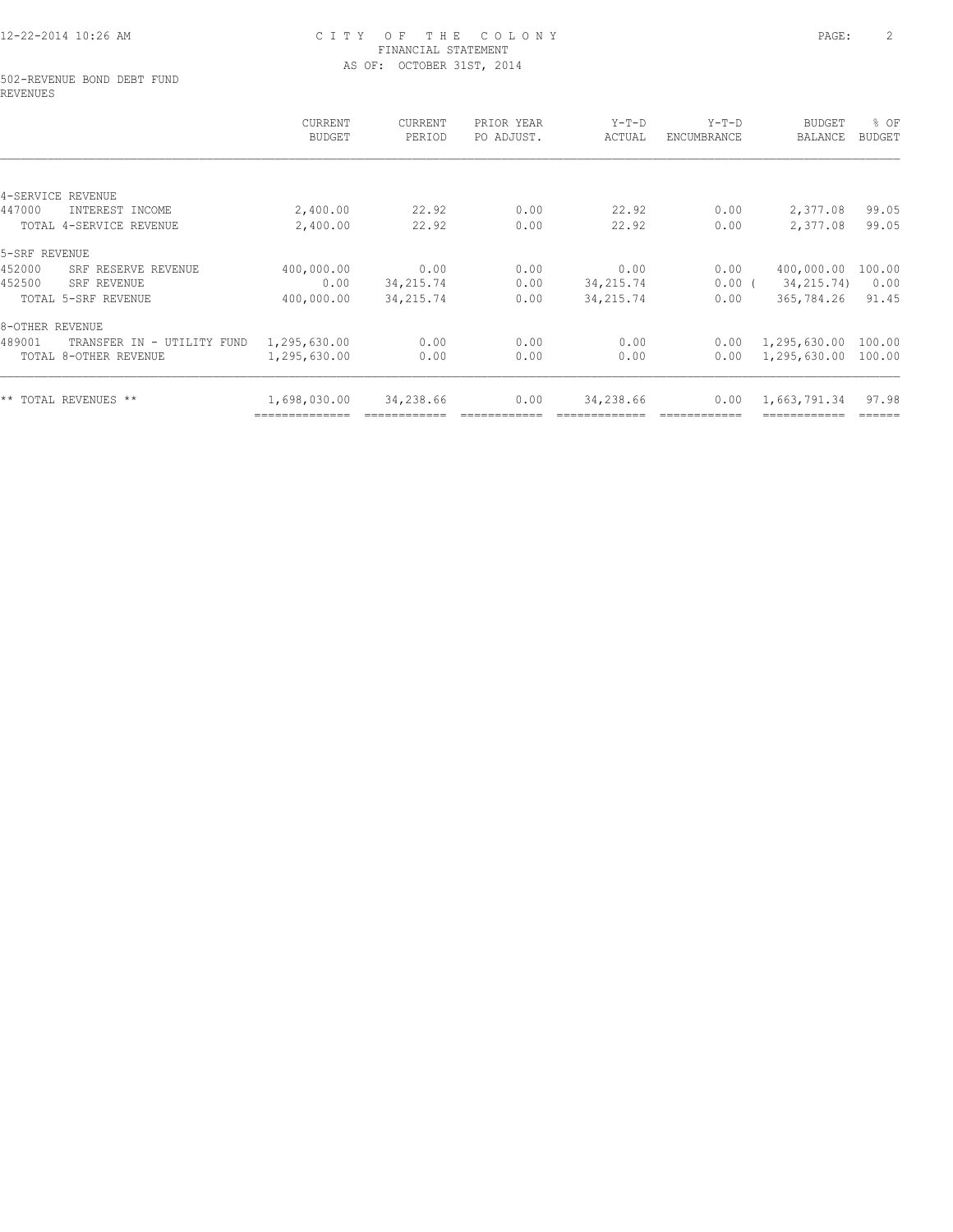| DEPARTMENTAL EXPENDITURES          |                          |                   |                          |                 |                        |                          |                       |
|------------------------------------|--------------------------|-------------------|--------------------------|-----------------|------------------------|--------------------------|-----------------------|
|                                    | CURRENT<br><b>BUDGET</b> | CURRENT<br>PERIOD | PRIOR YEAR<br>PO ADJUST. | Y-T-D<br>ACTUAL | $Y-T-D$<br>ENCUMBRANCE | BUDGET<br><b>BALANCE</b> | % OF<br><b>BUDGET</b> |
|                                    |                          |                   |                          |                 |                        |                          |                       |
| 62-CONTRACTUAL SERVICES            |                          |                   |                          |                 |                        |                          |                       |
| 618-6209 BOND PRINCIPAL ALLOCATION | 1,218,750.00             | 0.00              | 0.00                     | 0.00            | 0.00                   | 1,218,750.00             | 100.00                |
| 618-6210 BOND INTEREST EXPENSE     | 717,576.00               | 0.00              | 0.00                     | 0.00            | 0.00                   | 717,576.00 100.00        |                       |
| 618-6220 FISCAL AGENT FEES         | 500.00                   | 0.00              | 0.00                     | 0.00            | 0.00                   | 500.00                   | 100.00                |
| TOTAL 62-CONTRACTUAL SERVICES      | 1,936,826.00             | 0.00              | 0.00                     | 0.00            | 0.00                   | 1,936,826.00 100.00      |                       |
| 63-SUPPLIES                        |                          |                   |                          |                 |                        |                          |                       |
| 64-MAINTENANCE                     |                          |                   |                          |                 |                        |                          |                       |
| TOTAL 618 - SRF DEBT SERVICE       | 1,936,826.00             | 0.00              | 0.00                     | 0.00            | 0.00                   | 1,936,826.00 100.00      |                       |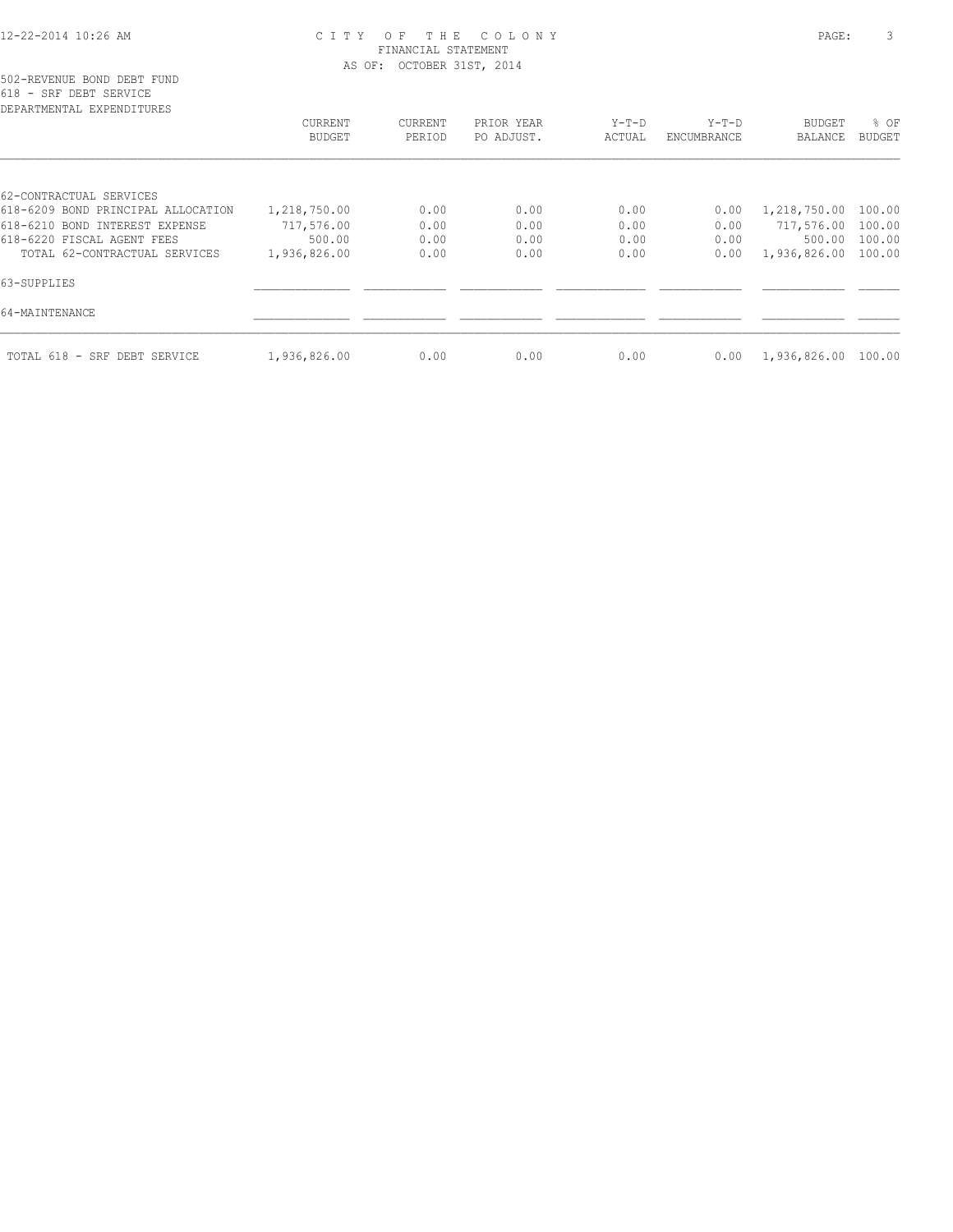| 502-REVENUE BOND DEBT FUND |  |  |
|----------------------------|--|--|
| 618 - NON-DEPARTMENTAL     |  |  |

| DEPARTMENTAL EXPENDITURES              |                               |                   |                          |                   |                        |                                                         |                       |
|----------------------------------------|-------------------------------|-------------------|--------------------------|-------------------|------------------------|---------------------------------------------------------|-----------------------|
|                                        | CURRENT<br><b>BUDGET</b>      | CURRENT<br>PERIOD | PRIOR YEAR<br>PO ADJUST. | $Y-T-D$<br>ACTUAL | $Y-T-D$<br>ENCUMBRANCE | BUDGET<br>BALANCE                                       | % OF<br><b>BUDGET</b> |
|                                        |                               |                   |                          |                   |                        |                                                         |                       |
| 62-CONTRACTUAL SERVICES                |                               |                   |                          |                   |                        |                                                         |                       |
| 68-SUNDRY CHARGES                      |                               |                   |                          |                   |                        |                                                         |                       |
| $***$<br>TOTAL EXPENDITURES<br>***     | 1,936,826.00                  | 0.00              | 0.00                     | 0.00              |                        | $0.00 \quad 1,936,826.00 \quad 100.00$<br>------------- |                       |
| ** REVENUE OVER(UNDER) EXPENDITURES *( | 238,796.00)<br>______________ | 34,238.66         | 0.00                     | 34,238.66         | 0.00(<br>____________  | 273,034.66)<br>------------                             | 0.00                  |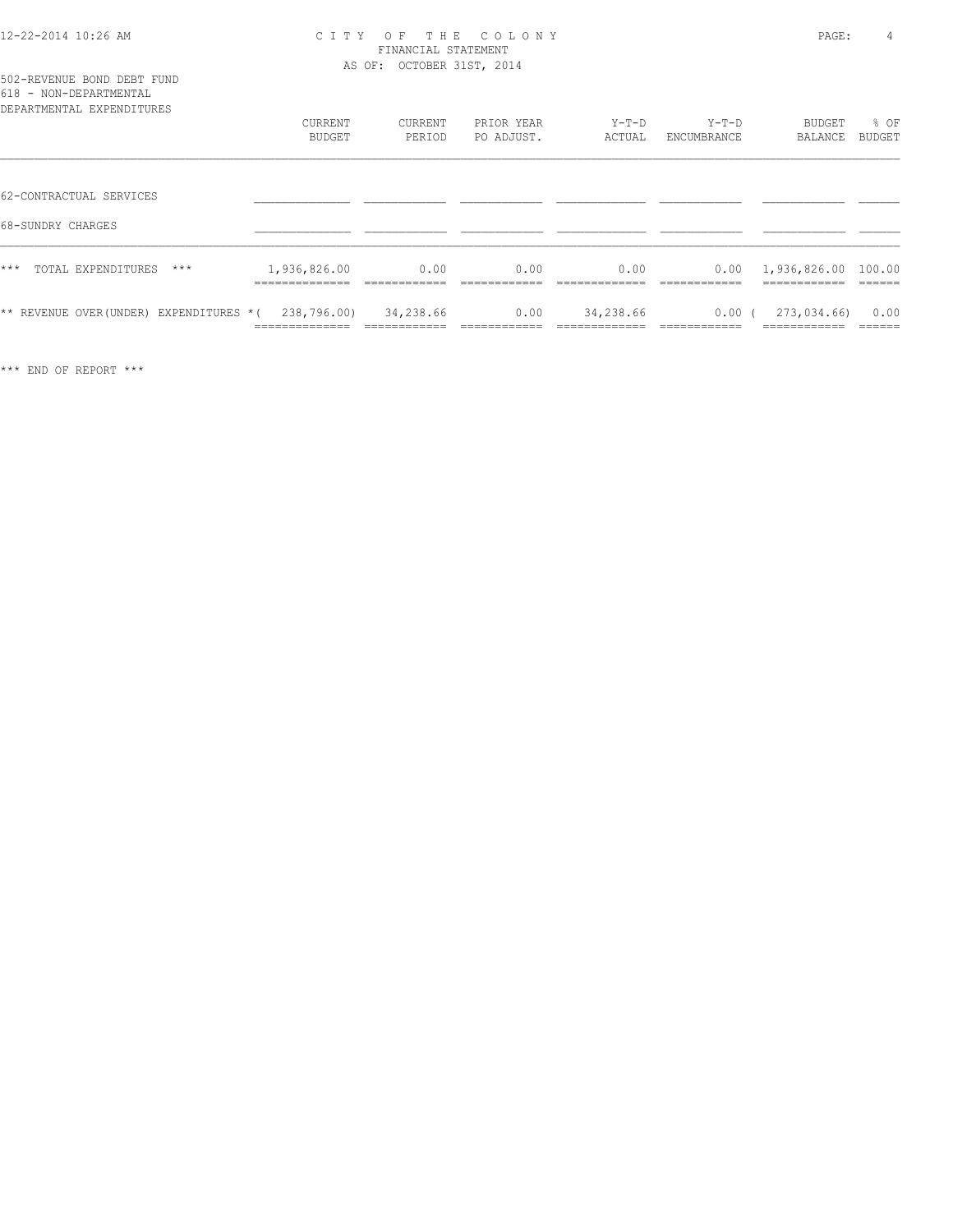|                     | CURRENT<br>BUDGET   | CURRENT<br>PERIOD             | PRIOR YEAR<br>PO ADJUST.     | Y-T-D<br>ACTUAL                | $Y-T-D$<br>ENCUMBRANCE        | BUDGET<br>BALANCE BUDGET      | % OF               |
|---------------------|---------------------|-------------------------------|------------------------------|--------------------------------|-------------------------------|-------------------------------|--------------------|
| REVENUE SUMMARY     |                     |                               |                              |                                |                               |                               |                    |
|                     | ______________<br>. | -------------<br>____________ | -------------                | ____________<br>_____________  | -------------<br>____________ | -------------<br>____________ | -------<br>_______ |
| EXPENDITURE SUMMARY |                     |                               |                              |                                |                               |                               |                    |
|                     | ______________<br>. | ____________<br>____________  | ____________<br>____________ | _____________<br>_____________ | ____________<br>____________  | ------------<br>____________  | _______            |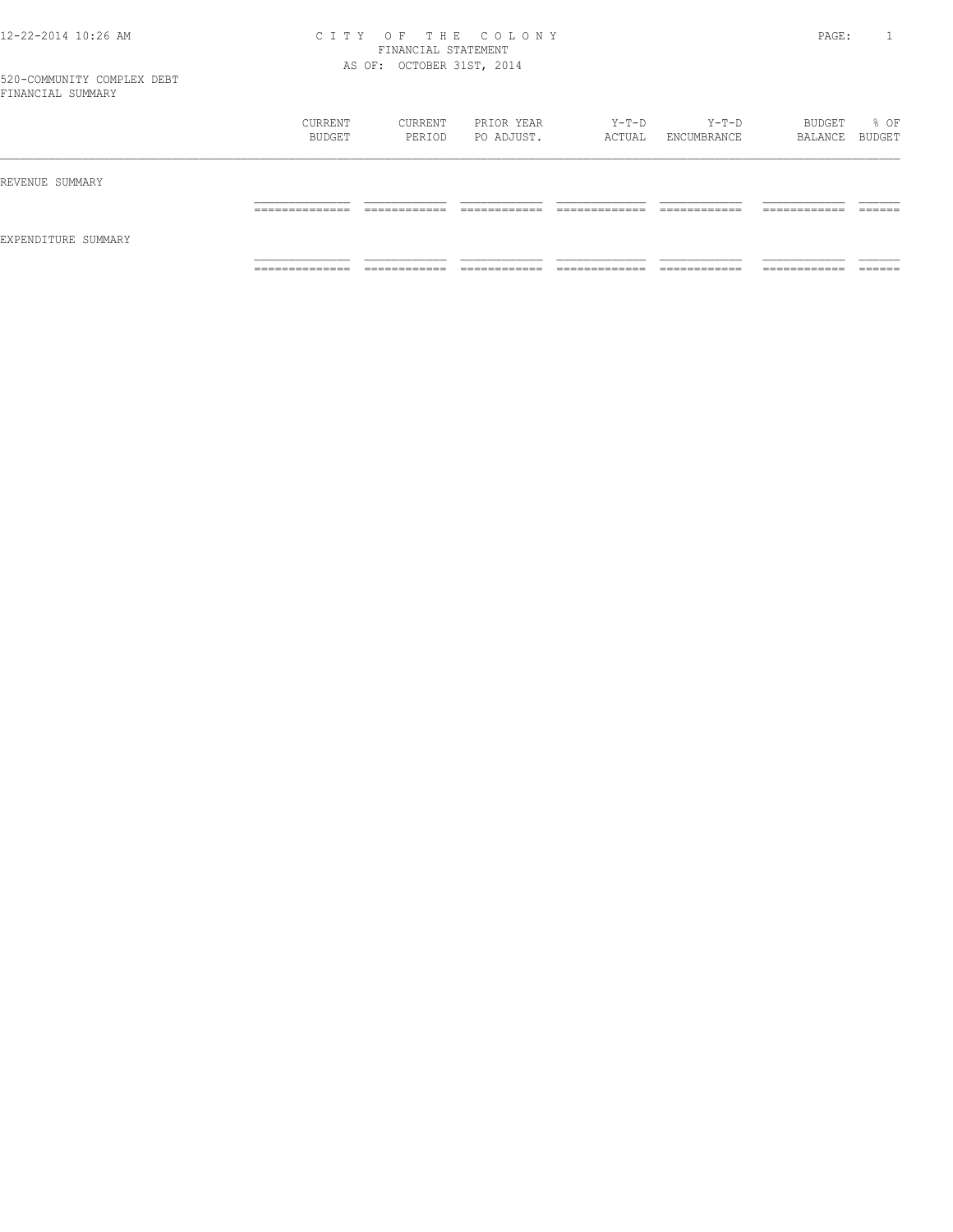| $Y-T-D$<br>$Y-T-D$<br>CURRENT<br>PRIOR YEAR<br>CURRENT<br>BUDGET<br>BUDGET<br>PO ADJUST.<br>ACTUAL<br>ENCUMBRANCE<br>PERIOD<br>BALANCE<br>8-OTHER REVENUE |  |  |  |                |
|-----------------------------------------------------------------------------------------------------------------------------------------------------------|--|--|--|----------------|
|                                                                                                                                                           |  |  |  |                |
|                                                                                                                                                           |  |  |  | % OF<br>BUDGET |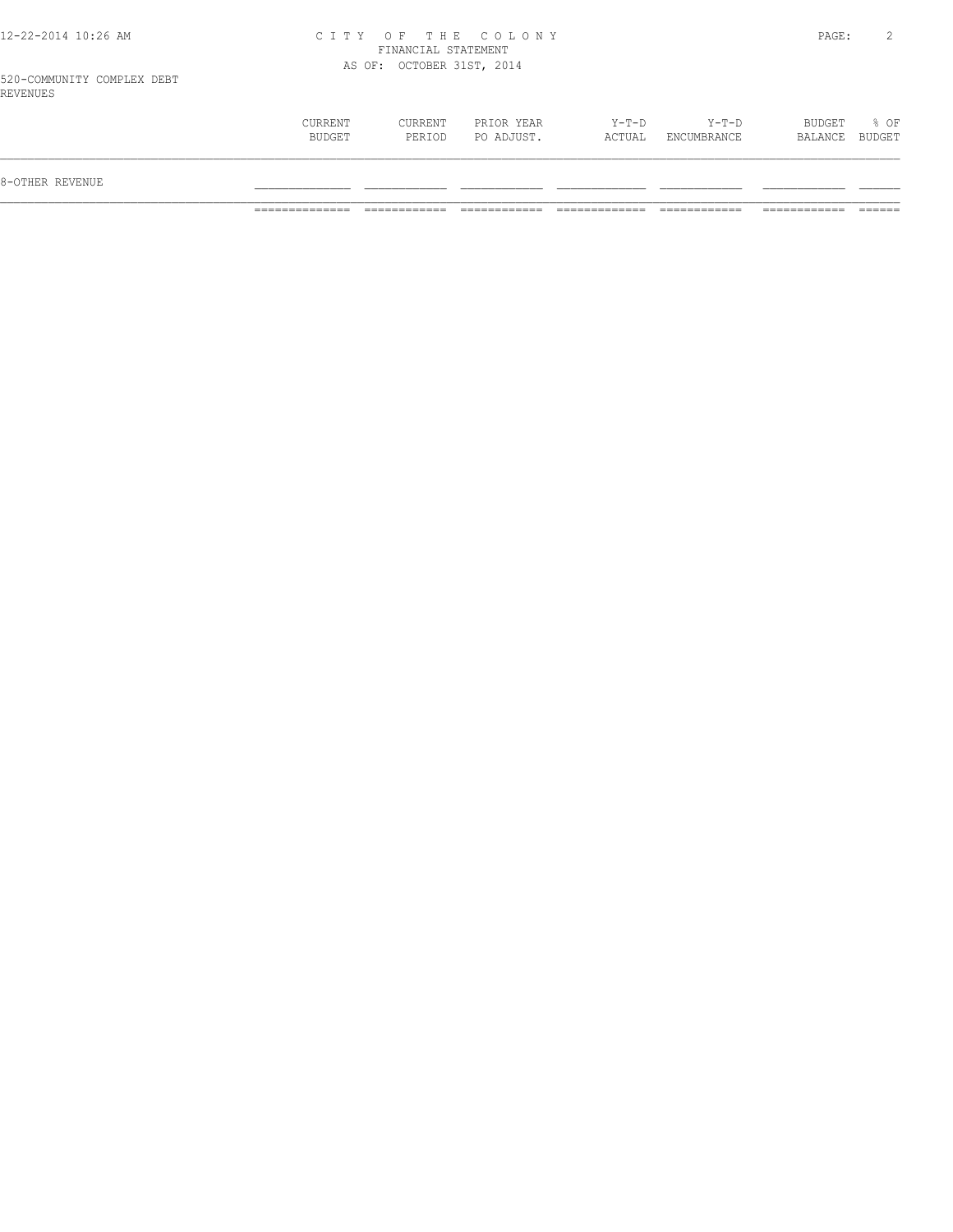| 12-22-2014 10:26 AM                                                               | CITY OF THE COLONY<br>FINANCIAL STATEMENT | PAGE:                     |                          |                   |                        |                   |                |
|-----------------------------------------------------------------------------------|-------------------------------------------|---------------------------|--------------------------|-------------------|------------------------|-------------------|----------------|
| 520-COMMUNITY COMPLEX DEBT<br>635 - NON-DEPARTMENTAL<br>DEPARTMENTAL EXPENDITURES |                                           | AS OF: OCTOBER 31ST, 2014 |                          |                   |                        |                   |                |
|                                                                                   | CURRENT<br>BUDGET                         | CURRENT<br>PERIOD         | PRIOR YEAR<br>PO ADJUST. | $Y-T-D$<br>ACTUAL | $Y-T-D$<br>ENCUMBRANCE | BUDGET<br>BALANCE | 8 OF<br>BUDGET |
|                                                                                   |                                           |                           |                          |                   |                        |                   |                |

68-SUNDRY CHARGES \_\_\_\_\_\_\_\_\_\_\_\_\_\_ \_\_\_\_\_\_\_\_\_\_\_\_ \_\_\_\_\_\_\_\_\_\_\_\_ \_\_\_\_\_\_\_\_\_\_\_\_\_ \_\_\_\_\_\_\_\_\_\_\_\_ \_\_\_\_\_\_\_\_\_\_\_\_ \_\_\_\_\_\_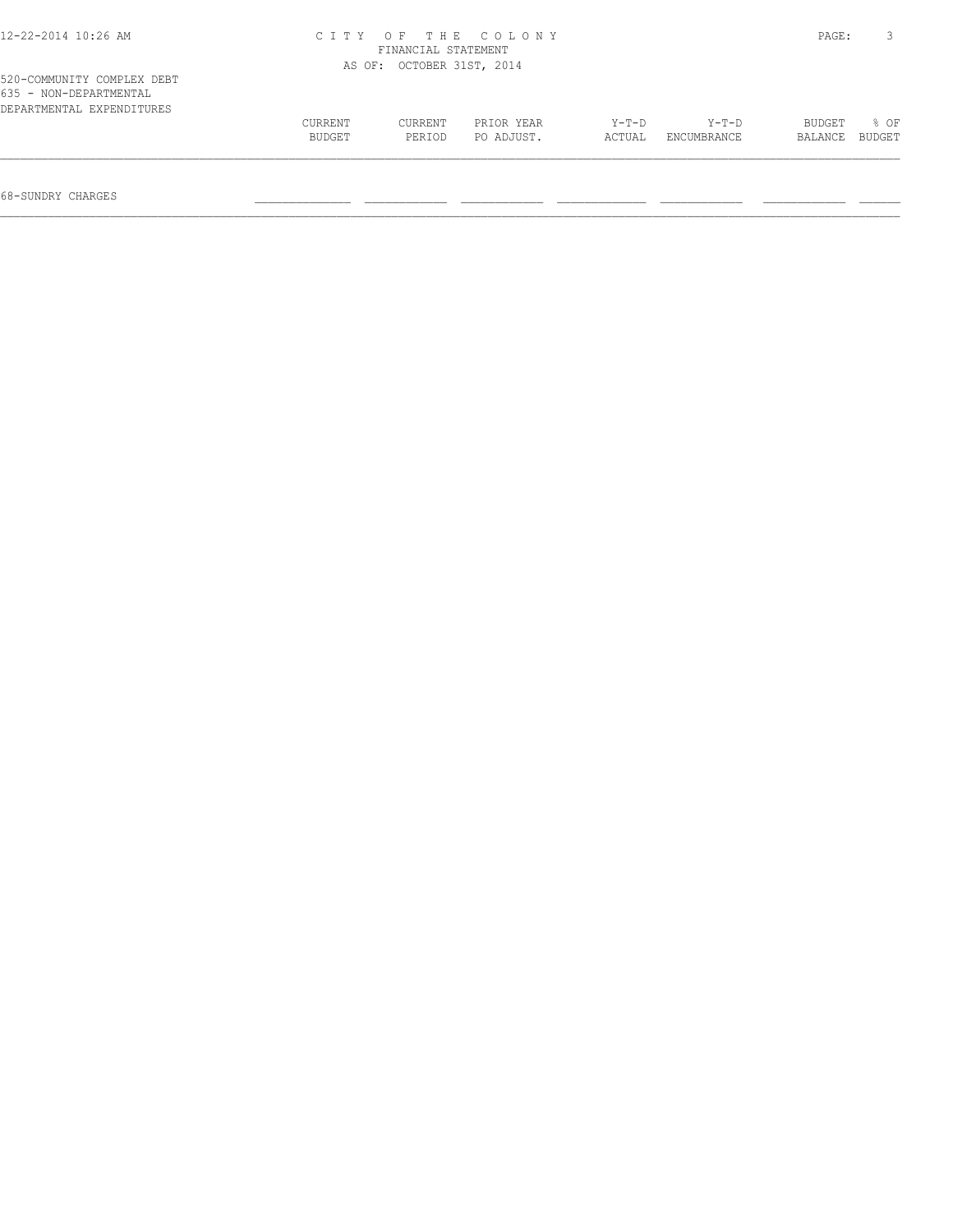520-COMMUNITY COMPLEX DEBT 656 - COMMUNITY COMPLEX D

| 62-CONTRACTUAL SERVICES     |                   |                   |                          |                 |                      |                   |                |
|-----------------------------|-------------------|-------------------|--------------------------|-----------------|----------------------|-------------------|----------------|
| DEPARTMENTAL EXPENDITURES   | CURRENT<br>BUDGET | CURRENT<br>PERTOD | PRIOR YEAR<br>PO ADJUST. | Y-T-D<br>ACTUAL | Y-T-D<br>ENCUMBRANCE | BUDGET<br>BALANCE | % OF<br>BUDGET |
| UJ U<br>COPERATI COPILIBA D |                   |                   |                          |                 |                      |                   |                |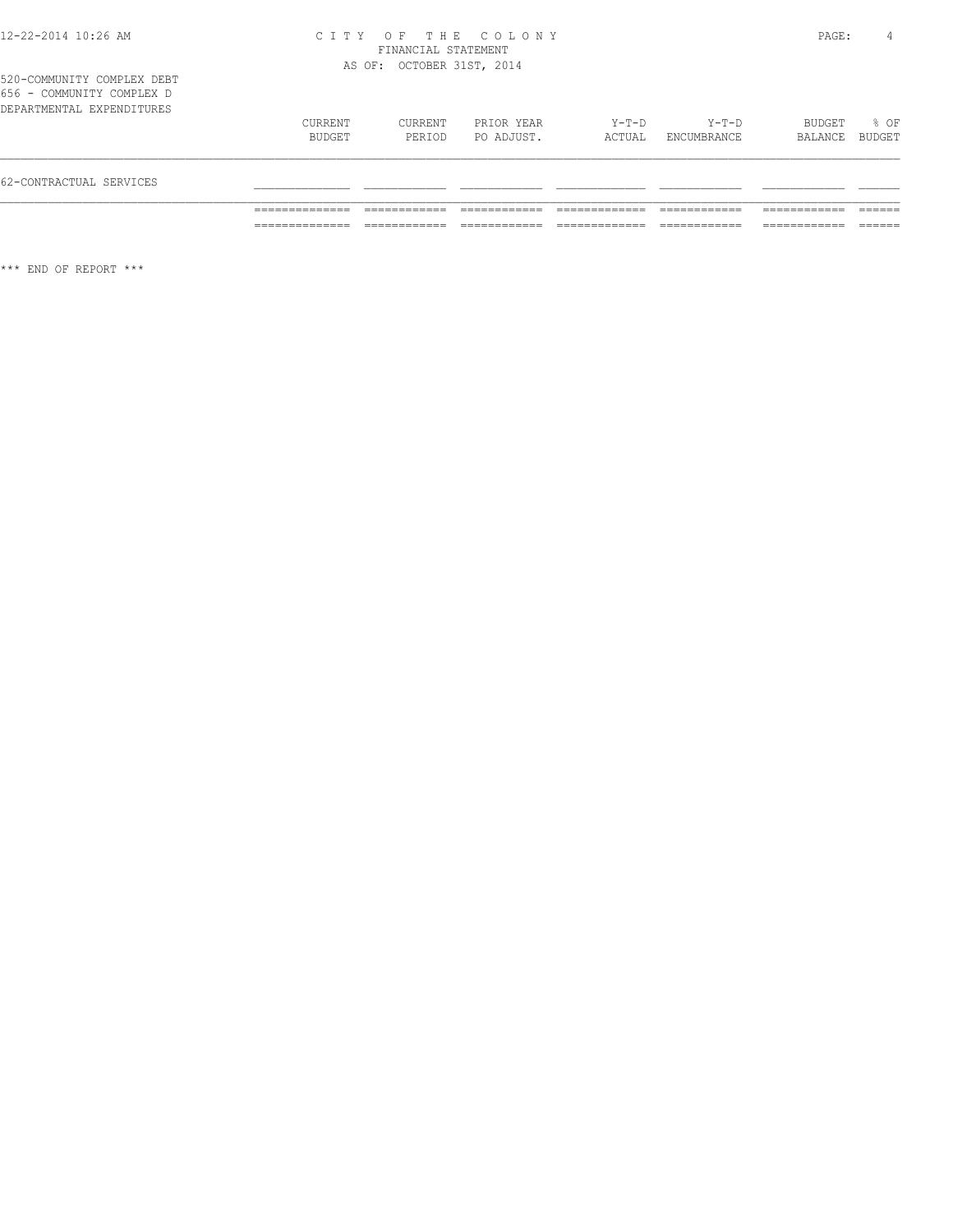604-ECONOMIC DEV. CORP (4A) FINANCIAL SUMMARY

|                                                                     | <b>CURRENT</b><br><b>BUDGET</b> | <b>CURRENT</b><br>PERIOD | PRIOR YEAR<br>PO ADJUST. | $Y-T-D$<br>ACTUAL | $Y-T-D$<br>ENCUMBRANCE | <b>BUDGET</b><br>BALANCE | % OF<br><b>BUDGET</b> |
|---------------------------------------------------------------------|---------------------------------|--------------------------|--------------------------|-------------------|------------------------|--------------------------|-----------------------|
| REVENUE SUMMARY                                                     |                                 |                          |                          |                   |                        |                          |                       |
| 2-SALES TAX REVENUE                                                 | 2,300,000.00                    | 239,645.03               | 0.00                     | 239,645.03        | 0.00                   | 2,060,354.97             | 89.58                 |
| 8-OTHER REVENUE                                                     | 4,000.00                        | 171.97                   | 0.00                     | 171.97            | 0.00                   | 3,828.03                 | 95.70                 |
| ** TOTAL REVENUES **                                                | 2,304,000.00                    | 239,817.00               | 0.00                     | 239,817.00        | 0.00                   | 2,064,183.00             | 89.59                 |
| EXPENDITURE SUMMARY                                                 |                                 |                          |                          |                   |                        |                          |                       |
| 635 - NON-DEPARTMENTAL                                              | 2,777,369.00                    | 0.00                     | 0.00                     | 0.00              | 0.00                   | 2,777,369.00             | 100.00                |
| 654 - ECONOMIC DEV. CORP                                            | 4,039,201.00                    | 55,880.06                | 0.00                     | 55,880.06         | 0.00                   | 3,983,320.94             | 98.62                 |
| ** TOTAL EXPENDITURES **                                            | 6,816,570.00                    | 55,880.06                | 0.00                     | 55,880.06         | 0.00                   | 6,760,689.94             | 99.18                 |
| ** REVENUE OVER(UNDER) EXPENDITURES * ( $4,512,570.00$ ) 183,936.94 |                                 |                          | 0.00                     | 183,936.94        |                        | 0.00(4,696,506.94)       | 0.00                  |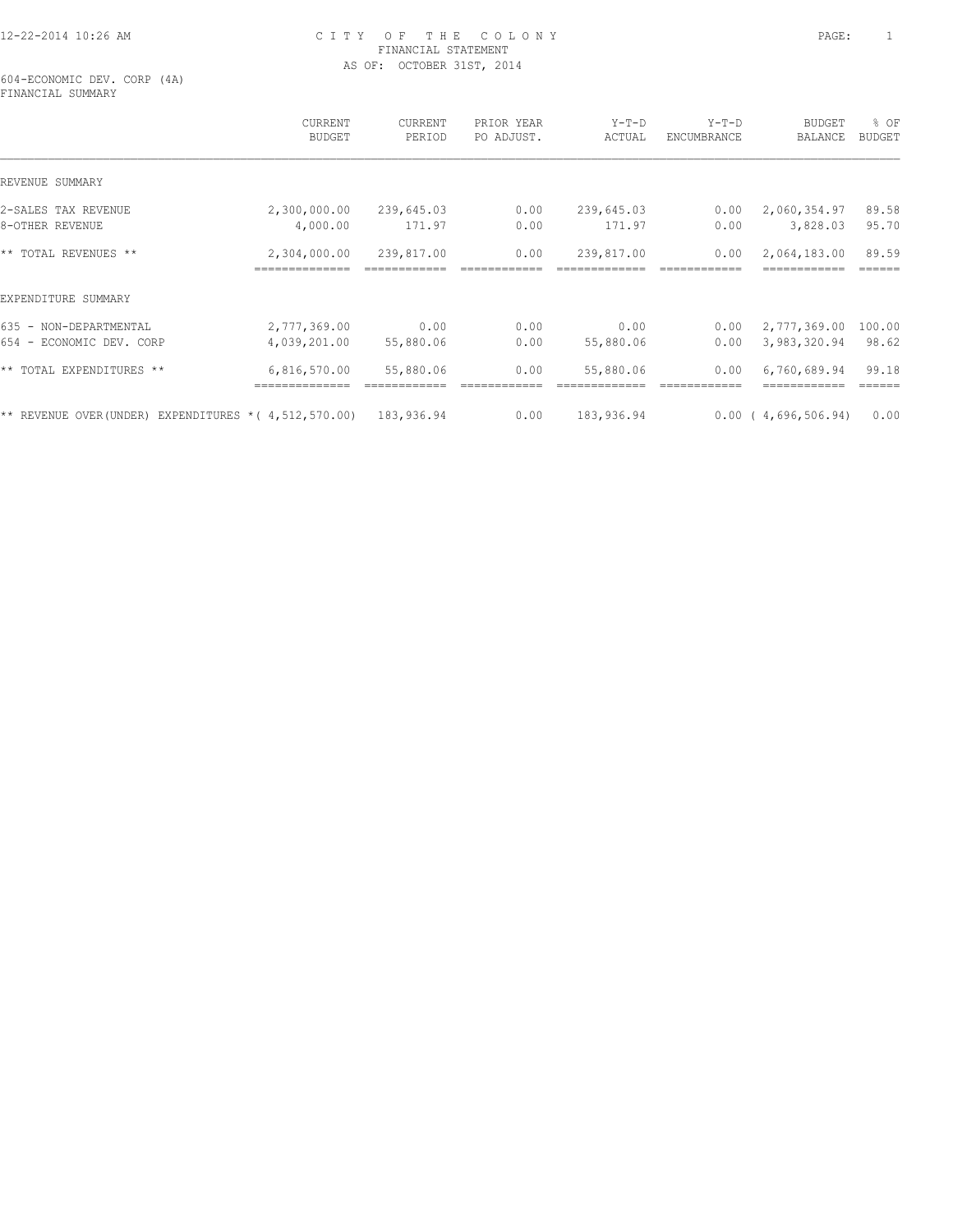604-ECONOMIC DEV. CORP (4A) REVENUES

|                           | <b>CURRENT</b><br><b>BUDGET</b> | <b>CURRENT</b><br>PERIOD | PRIOR YEAR<br>PO ADJUST. | $Y-T-D$<br>ACTUAL | $Y-T-D$<br>ENCUMBRANCE | <b>BUDGET</b><br><b>BALANCE</b> | % OF<br>BUDGET |
|---------------------------|---------------------------------|--------------------------|--------------------------|-------------------|------------------------|---------------------------------|----------------|
| 2-SALES TAX REVENUE       |                                 |                          |                          |                   |                        |                                 |                |
| 420000<br>EDC SALES TAX   | 2,300,000.00                    | 239,645.03               | 0.00                     | 239,645.03        | 0.00                   | 2,060,354.97                    | 89.58          |
| TOTAL 2-SALES TAX REVENUE | 2,300,000.00                    | 239,645.03               | 0.00                     | 239,645.03        | 0.00                   | 2,060,354.97                    | 89.58          |
| 8-OTHER REVENUE           |                                 |                          |                          |                   |                        |                                 |                |
| 480000<br>INTEREST INCOME | 4,000.00                        | 171.97                   | 0.00                     | 171.97            | 0.00                   | 3,828.03                        | 95.70          |
| TOTAL 8-OTHER REVENUE     | 4,000.00                        | 171.97                   | 0.00                     | 171.97            | 0.00                   | 3,828.03                        | 95.70          |
| ** TOTAL REVENUES **      | 2,304,000.00                    | 239,817.00               | 0.00                     | 239,817.00        | 0.00                   | 2,064,183.00                    | 89.59          |
|                           | ______________                  |                          |                          |                   |                        | -----------                     | ------         |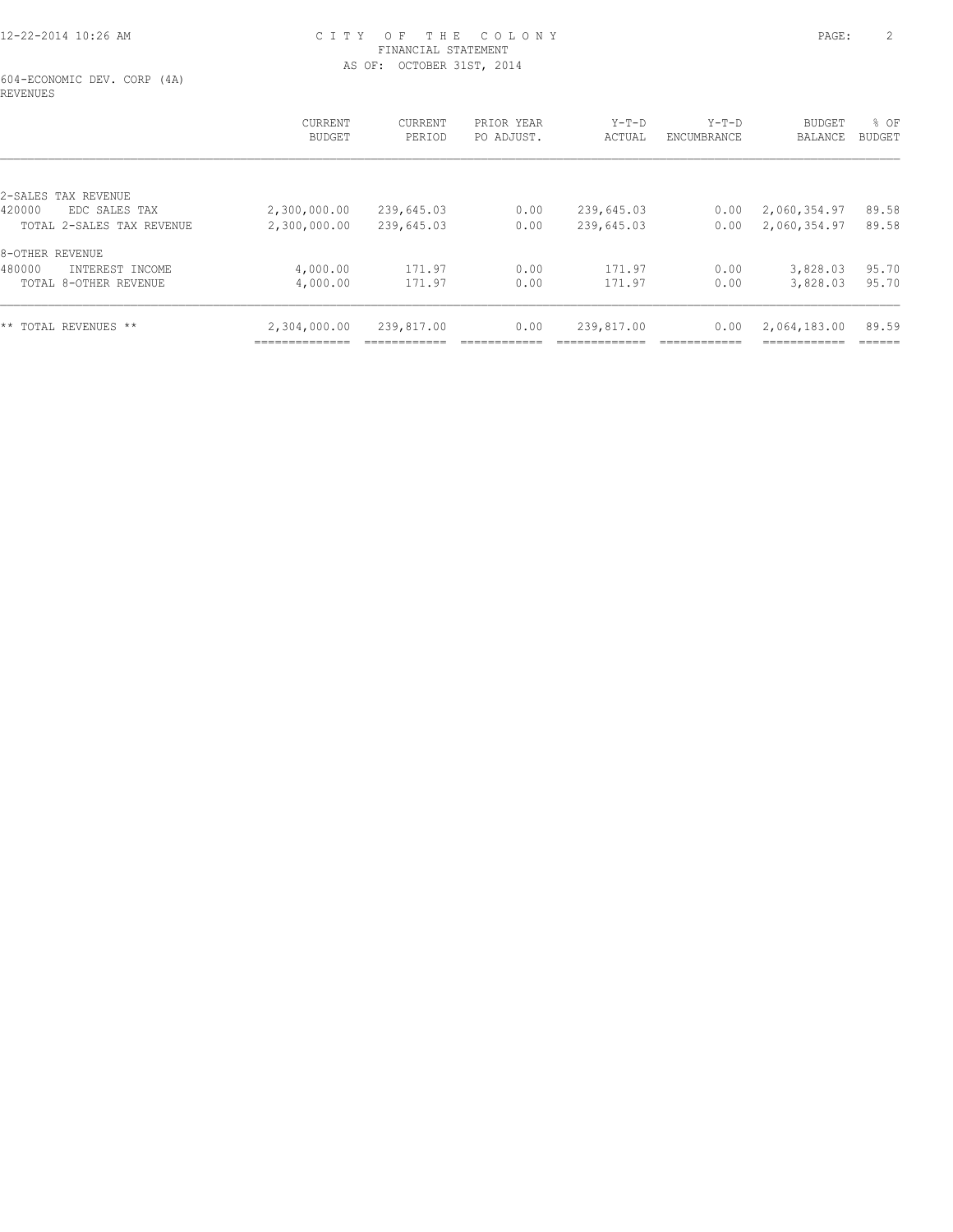| DEPARTMENTAL EXPENDITURES                           |               |         |            |        |             |                     |               |
|-----------------------------------------------------|---------------|---------|------------|--------|-------------|---------------------|---------------|
|                                                     | CURRENT       | CURRENT | PRIOR YEAR | Y-T-D  | $Y-T-D$     | BUDGET              | % OF          |
|                                                     | <b>BUDGET</b> | PERIOD  | PO ADJUST. | ACTUAL | ENCUMBRANCE | BALANCE             | <b>BUDGET</b> |
|                                                     |               |         |            |        |             |                     |               |
| 62-CONTRACTUAL SERVICES                             |               |         |            |        |             |                     |               |
| 68-SUNDRY CHARGES                                   |               |         |            |        |             |                     |               |
| 635-6803 TRANSFER OUT - TAX SUPP DEBT               | 306,999.00    | 0.00    | 0.00       | 0.00   | 0.00        | 306,999.00 100.00   |               |
| 635-6881 TRANSFER OUT-CAPT PROJ STREET 2,000,000.00 |               | 0.00    | 0.00       | 0.00   | 0.00        | 2,000,000.00        | 100.00        |
| 635-6882 TRANSFER OUT-G.F. SPECIAL CAP              | 154,106.00    | 0.00    | 0.00       | 0.00   | 0.00        | 154,106.00 100.00   |               |
| 635-6897 TRANSFER OUT-GENERAL DEBT SVS              | 293,549.00    | 0.00    | 0.00       | 0.00   | 0.00        | 293,549.00          | 100.00        |
| 635-6899 TRANSFER OUT - GENERAL FUND                | 22,715.00     | 0.00    | 0.00       | 0.00   | 0.00        | 22,715.00 100.00    |               |
| TOTAL 68-SUNDRY CHARGES                             | 2,777,369.00  | 0.00    | 0.00       | 0.00   | 0.00        | 2,777,369.00 100.00 |               |
| TOTAL 635 - NON-DEPARTMENTAL                        | 2,777,369.00  | 0.00    | 0.00       | 0.00   | 0.00        | 2,777,369.00 100.00 |               |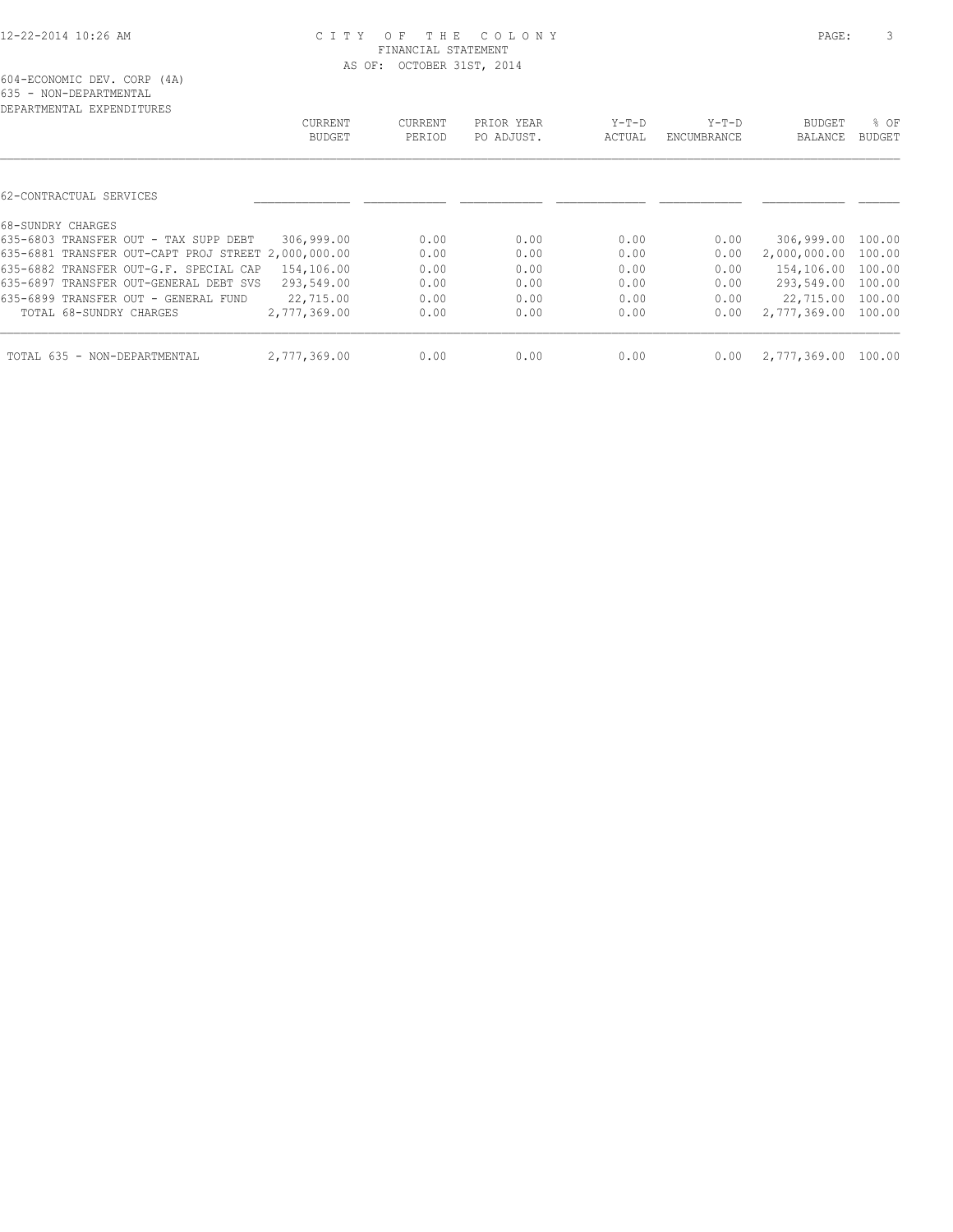604-ECONOMIC DEV. CORP (4A) 654 - ECONOMIC DEV. CORP DEPARTMENTAL EXPENDITURES

| DEFANIMENIAL EAFENDIIONES              | CURRENT       | CURRENT   | PRIOR YEAR | $Y-T-D$   | $Y-T-D$     | <b>BUDGET</b>    | % OF          |
|----------------------------------------|---------------|-----------|------------|-----------|-------------|------------------|---------------|
|                                        | <b>BUDGET</b> | PERIOD    | PO ADJUST. | ACTUAL    | ENCUMBRANCE | BALANCE          | BUDGET        |
|                                        |               |           |            |           |             |                  |               |
| 61-PERSONNEL SERVICES                  |               |           |            |           |             |                  |               |
| 654-6110 SALARIES                      | 190,282.00    | 14,878.56 | 0.00       | 14,878.56 | 0.00        | 175,403.44       | 92.18         |
| 654-6111 SALARIES, OVERTIME            | 2,000.00      | 145.16    | 0.00       | 145.16    | 0.00        | 1,854.84         | 92.74         |
| 654-6114 HOSPITALIZATION INSURANCE     | 15,278.00     | 1,268.56  | 0.00       | 1,268.56  | 0.00        | 14,009.44        | 91.70         |
| 654-6115 SOCIAL SECURITY TAXES         | 15,510.00     | 1,331.26  | 0.00       | 1,331.26  | 0.00        | 14,178.74        | 91.42         |
| 654-6116 WORKERS' COMPENSATION         | 320.00        | 0.00      | 0.00       | 0.00      | 0.00        | 320.00           | 100.00        |
| 654-6117 RETIREMENT CONTRIBUTIONS      | 24,622.00     | 1,886.56  | 0.00       | 1,886.56  | 0.00        | 22,735.44        | 92.34         |
| 654-6118 UNIFORMS                      | 200.00        | 0.00      | 0.00       | 0.00      | 0.00        |                  | 200.00 100.00 |
| 654-6120 PRIVATE AUTO ALLOWANCE        | 3,600.00      | 276.92    | 0.00       | 276.92    | 0.00        | 3,323.08         | 92.31         |
| 654-6125 EDUCATION AND TRAINING        | 10,390.00     | 0.00      | 0.00       | 0.00      | 0.00        | 10,390.00        | 100.00        |
| 654-6126 TRAVEL EXPENSE                | 30,000.00     | 0.00      | 0.00       | 0.00      | 0.00        | 30,000.00        | 100.00        |
| 654-6127 DUES & MEMBERSHIPS            | 6,190.00      | 1,375.00  | 0.00       | 1,375.00  | 0.00        | 4,815.00         | 77.79         |
| TOTAL 61-PERSONNEL SERVICES            | 298,392.00    | 21,162.02 | 0.00       | 21,162.02 | 0.00        | 277, 229.98      | 92.91         |
| 62-CONTRACTUAL SERVICES                |               |           |            |           |             |                  |               |
| 654-6210 PROFESSIONAL SERVICES         | 39,150.00     | 2,544.76  | 0.00       | 2,544.76  | 0.00        | 36,605.24        | 93.50         |
| 654-6211 LEGAL SERVICES                | 10,000.00     | 192.00    | 0.00       | 192.00    | 0.00        | 9,808.00         | 98.08         |
| 654-6213 CONTRACTUAL SERVICES          | 1,500.00      | 0.00      | 0.00       | 0.00      | 0.00        | 1,500.00         | 100.00        |
| 654-6235 PRINTING SERVICES             | 8,500.00      | 0.00      | 0.00       | 0.00      | 0.00        | 8,500.00         | 100.00        |
| 654-6236 ADVERTISING AND LEGAL NOTICES | 850.00        | 0.00      | 0.00       | 0.00      | 0.00        |                  | 850.00 100.00 |
| 654-6237 MARKETING                     | 322,129.00    | 21,981.28 | 0.00       | 21,981.28 | 0.00        | 300, 147.72      | 93.18         |
| 654-6275 EOUIPMENT RENTAL              | 160.00        | 0.00      | 0.00       | 0.00      | 0.00        |                  | 160.00 100.00 |
| TOTAL 62-CONTRACTUAL SERVICES          | 382,289.00    | 24,718.04 | 0.00       | 24,718.04 | 0.00        | 357,570.96       | 93.53         |
| 63-SUPPLIES                            |               |           |            |           |             |                  |               |
| 654-6310 OFFICE SUPPLIES               | 1,000.00      | 0.00      | 0.00       | 0.00      | 0.00        | 1,000.00 100.00  |               |
| 654-6311 COPIER SUPPLIES               | 1,000.00      | 0.00      | 0.00       | 0.00      | 0.00        | 1,000.00 100.00  |               |
| 654-6312 COMPUTER SUPPLIES             | 1,100.00      | 0.00      | 0.00       | 0.00      | 0.00        | 1,100.00 100.00  |               |
| 654-6320 POSTAGE                       | 800.00        | 0.00      | 0.00       | 0.00      | 0.00        |                  | 800.00 100.00 |
| 654-6330 BOOKS AND PERIODICALS         | 890.00        | 0.00      | 0.00       | 0.00      | 0.00        |                  | 890.00 100.00 |
| 654-6335 AWARDS                        | 1,200.00      | 0.00      | 0.00       | 0.00      | 0.00        | 1,200.00 100.00  |               |
| 654-6340 FUEL AND LUBRICANTS           | 3,250.00      | 0.00      | 0.00       | 0.00      | 0.00        | 3,250.00 100.00  |               |
| 654-6390 MISCELLANEOUS SUPPLIES        | 2,400.00      | 0.00      | 0.00       | 0.00      | 0.00        | 2,400.00 100.00  |               |
| TOTAL 63-SUPPLIES                      | 11,640.00     | 0.00      | 0.00       | 0.00      | 0.00        | 11,640.00 100.00 |               |
| 64-MAINTENANCE                         |               |           |            |           |             |                  |               |
| 654-6430 OFFICE EQUIPMENT - MAINTENANC | 500.00        | 0.00      | 0.00       | 0.00      | 0.00        | 500.00           | 100.00        |
| TOTAL 64-MAINTENANCE                   | 500.00        | 0.00      | 0.00       | 0.00      | 0.00        |                  | 500.00 100.00 |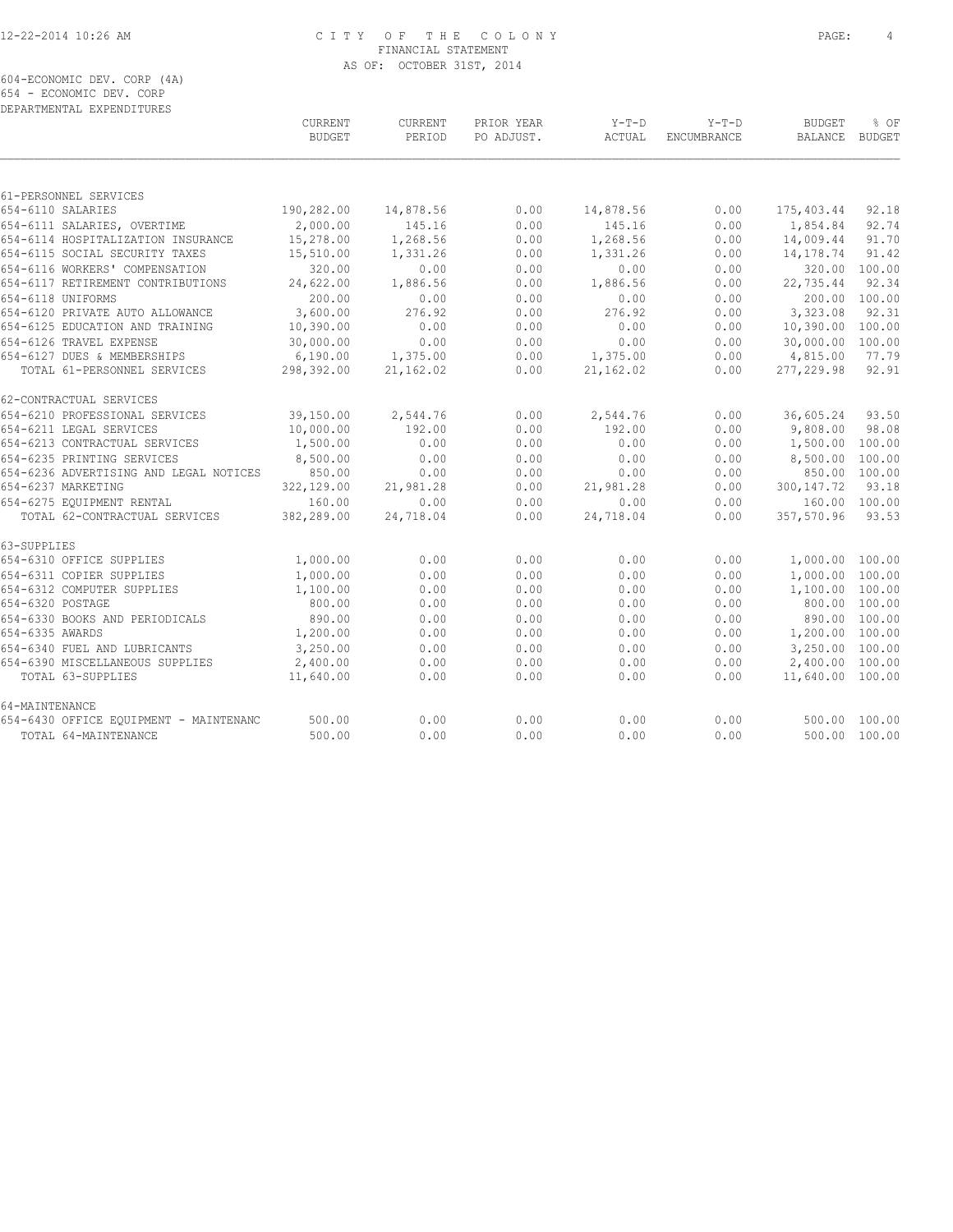604-ECONOMIC DEV. CORP (4A) 654 - ECONOMIC DEV. CORP

| DEPARTMENTAL EXPENDITURES                                  | <b>CURRENT</b> | CURRENT    | PRIOR YEAR | $Y-T-D$    | $Y-T-D$     | <b>BUDGET</b>    | % OF          |
|------------------------------------------------------------|----------------|------------|------------|------------|-------------|------------------|---------------|
|                                                            | <b>BUDGET</b>  | PERIOD     | PO ADJUST. | ACTUAL     | ENCUMBRANCE | <b>BALANCE</b>   | <b>BUDGET</b> |
| 65-NON-CAPITAL                                             |                |            |            |            |             |                  |               |
| 66-CAPITAL OUTLAY                                          |                |            |            |            |             |                  |               |
| 67-OVERHEAD ALLOCATION                                     |                |            |            |            |             |                  |               |
| 654-6779 OVERHEAD - NON DEPT OTHER                         | 71,380.00      | 0.00       | 0.00       | 0.00       | 0.00        | 71,380.00        | 100.00        |
| TOTAL 67-OVERHEAD ALLOCATION                               | 71,380.00      | 0.00       | 0.00       | 0.00       | 0.00        | 71,380.00 100.00 |               |
| 68-SUNDRY CHARGES                                          |                |            |            |            |             |                  |               |
| 654-6842 SALES TAX REBATE                                  | 275,000.00     | 0.00       | 0.00       | 0.00       | 0.00        | 275,000.00       | 100.00        |
| 654-6846 ECONOMIC INCENTIVES                               | 3,000,000.00   | 10,000.00  | 0.00       | 10,000.00  | 0.00        | 2,990,000.00     | 99.67         |
| TOTAL 68-SUNDRY CHARGES                                    | 3,275,000.00   | 10,000.00  | 0.00       | 10,000.00  | 0.00        | 3,265,000.00     | 99.69         |
| TOTAL 654 - ECONOMIC DEV. CORP                             | 4,039,201.00   | 55,880.06  | 0.00       | 55,880.06  | 0.00        | 3,983,320.94     | 98.62         |
| $***$<br>TOTAL EXPENDITURES<br>$***$                       | 6,816,570.00   | 55,880.06  | 0.00       | 55,880.06  | 0.00        | 6,760,689.94     | 99.18         |
| $**$ REVENUE OVER(UNDER) EXPENDITURES $*(4, 512, 570, 00)$ |                | 183,936.94 | 0.00       | 183,936.94 | 0.00        | (4,696,506,94)   | 0.00          |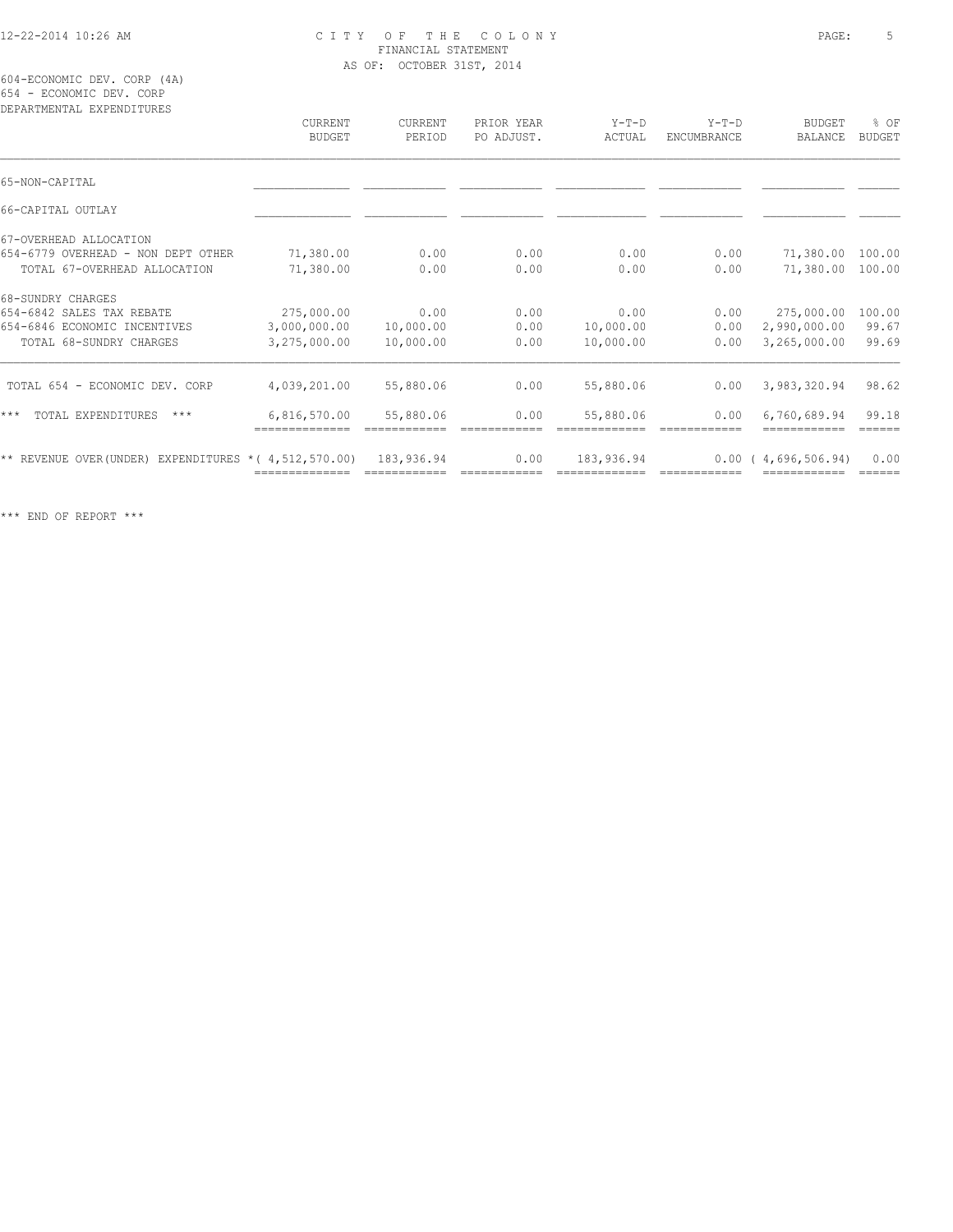605-COLONY COMMUNITY DEV CORP FINANCIAL SUMMARY

|                                                       | CURRENT<br><b>BUDGET</b> | CURRENT<br>PERIOD | PRIOR YEAR<br>PO ADJUST. | $Y-T-D$<br>ACTUAL | $Y-T-D$<br>ENCUMBRANCE | <b>BUDGET</b><br>BALANCE | % OF<br><b>BUDGET</b> |
|-------------------------------------------------------|--------------------------|-------------------|--------------------------|-------------------|------------------------|--------------------------|-----------------------|
| REVENUE SUMMARY                                       |                          |                   |                          |                   |                        |                          |                       |
| 2-SALES TAX REVENUE                                   | 2,300,000.00             | 239,645.03        | 0.00                     | 239,645.03        | 0.00                   | 2,060,354.97             | 89.58                 |
| 8-OTHER REVENUE                                       | 2,000.00                 | 80.25             | 0.00                     | 80.25             | 0.00                   | 1,919.75                 | 95.99                 |
| ** TOTAL REVENUES **                                  | 2,302,000.00             | 239,725.28        | 0.00                     | 239,725.28        | 0.00                   | 2,062,274.72             | 89.59                 |
| EXPENDITURE SUMMARY                                   |                          |                   |                          |                   |                        |                          |                       |
| 635 - NON-DEPARTMENTAL                                | 2,219,034.00             | 0.00              | 0.00                     | 0.00              | 0.00                   | 2,219,034.00             | 100.00                |
| 655 - MUNICIPAL ECO. DEV.                             | 186,882.00               | 6,706.53          | 0.00                     | 6,706.53          | 0.00                   | 180,175.47               | 96.41                 |
| ** TOTAL EXPENDITURES **                              | 2,405,916.00             | 6,706.53          | 0.00                     | 6,706.53          | 0.00                   | 2,399,209.47             | 99.72                 |
| $*$ REVENUE OVER(UNDER) EXPENDITURES $*(103, 916.00)$ |                          | 233,018.75        | 0.00                     | 233,018.75        | $0.00$ (               | 336,934.75)              | 0.00                  |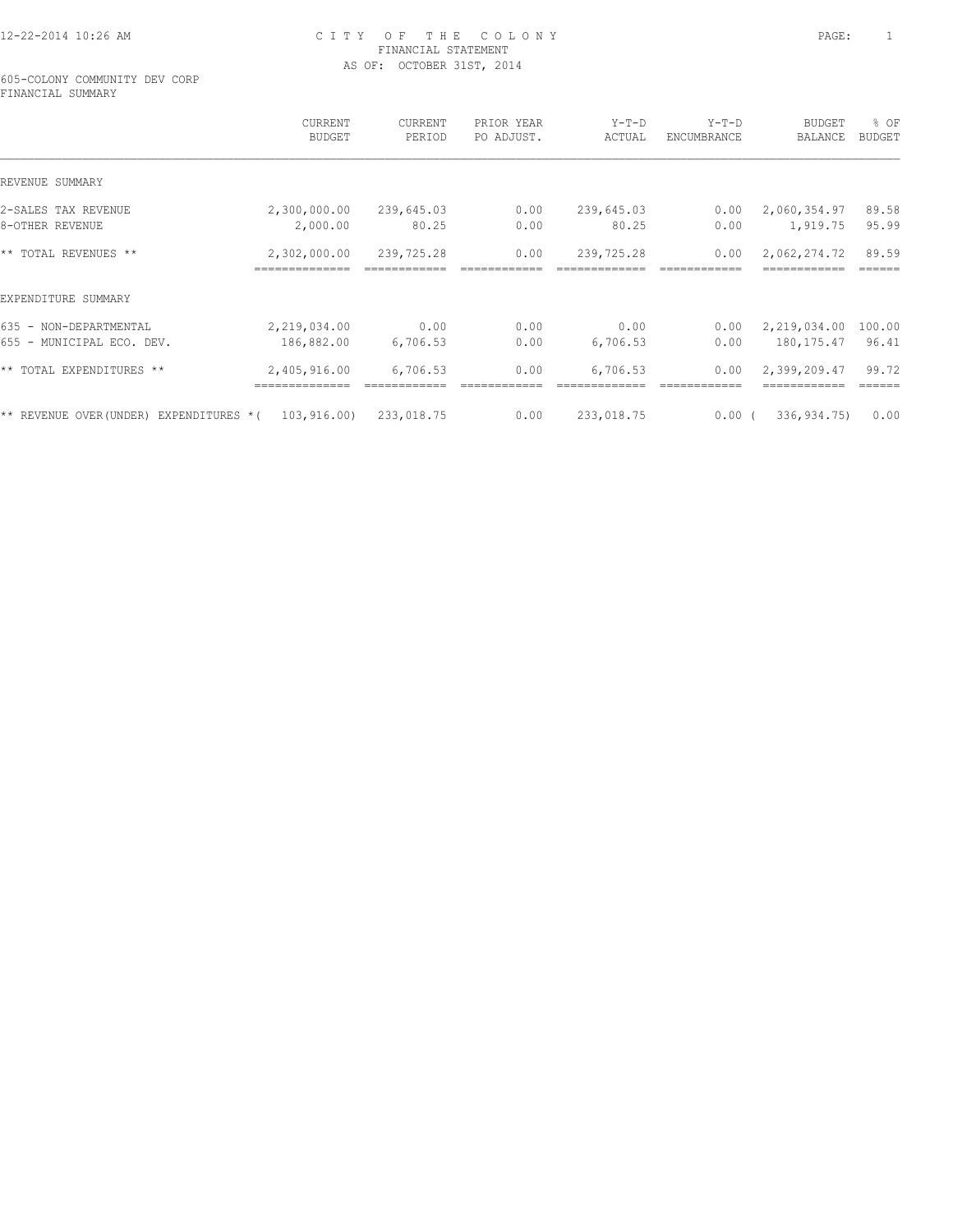#### 605-COLONY COMMUNITY DEV CORP REVENUES

|                           | CURRENT<br><b>BUDGET</b> | CURRENT<br>PERIOD | PRIOR YEAR<br>PO ADJUST. | $Y-T-D$<br>ACTUAL | $Y-T-D$<br><b>ENCUMBRANCE</b> | BUDGET<br>BALANCE | % OF<br>BUDGET |
|---------------------------|--------------------------|-------------------|--------------------------|-------------------|-------------------------------|-------------------|----------------|
|                           |                          |                   |                          |                   |                               |                   |                |
| 2-SALES TAX REVENUE       |                          |                   |                          |                   |                               |                   |                |
| 420000<br>CDC SALES TAX   | 2,300,000.00             | 239,645.03        | 0.00                     | 239,645.03        | 0.00                          | 2,060,354.97      | 89.58          |
| TOTAL 2-SALES TAX REVENUE | 2,300,000.00             | 239,645.03        | 0.00                     | 239,645.03        | 0.00                          | 2,060,354.97      | 89.58          |
| 8-OTHER REVENUE           |                          |                   |                          |                   |                               |                   |                |
| 480000<br>INTEREST INCOME | 2,000.00                 | 80.25             | 0.00                     | 80.25             | 0.00                          | 1,919.75          | 95.99          |
| TOTAL 8-OTHER REVENUE     | 2,000.00                 | 80.25             | 0.00                     | 80.25             | 0.00                          | 1,919.75          | 95.99          |
| ** TOTAL REVENUES **      | 2,302,000.00             | 239,725.28        | 0.00                     | 239,725.28        | 0.00                          | 2,062,274.72      | 89.59          |
|                           | --------------           |                   |                          |                   |                               | -----------       |                |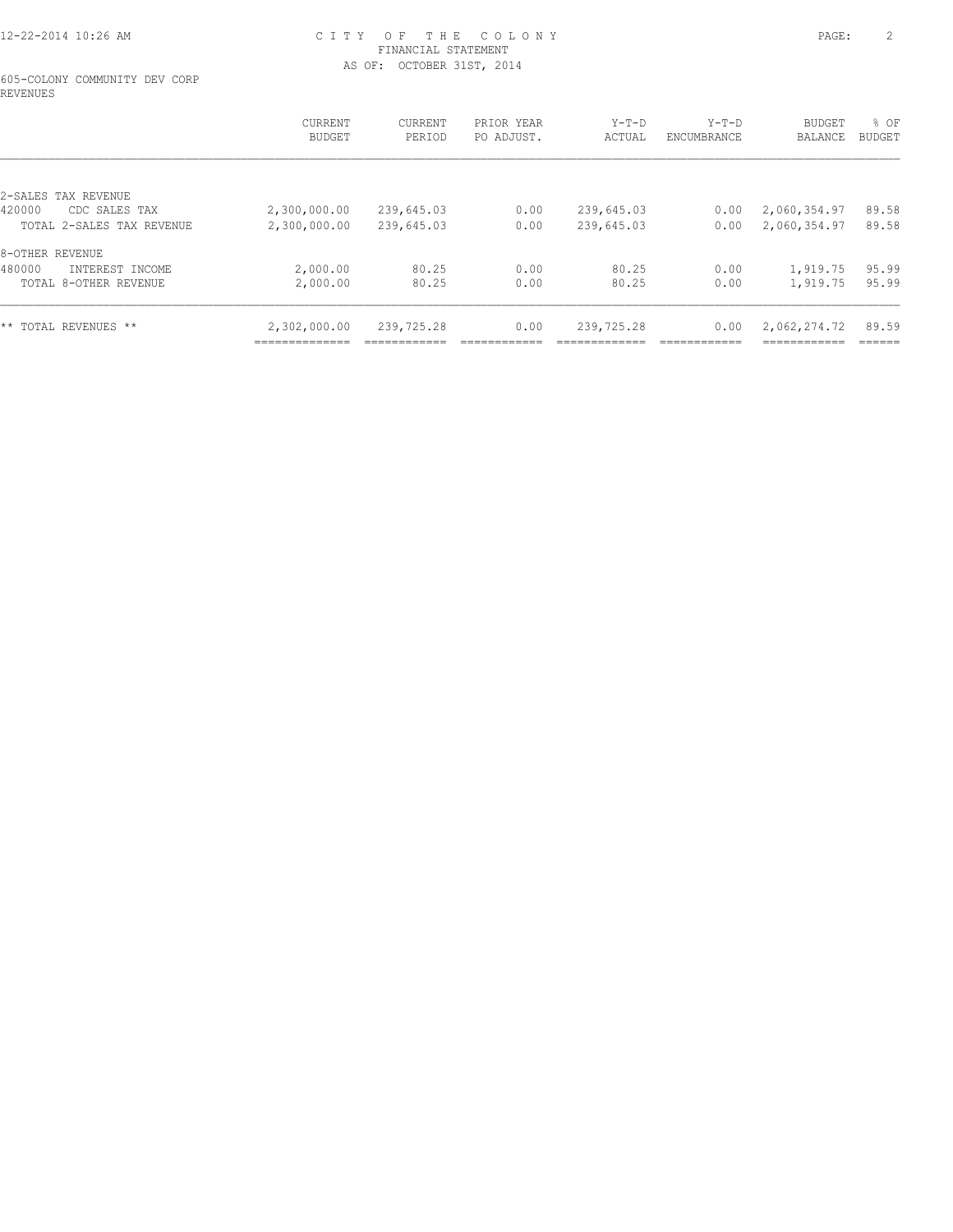| DEPARTMENTAL EXPENDITURES                           |               |                |            |         |             |               |               |
|-----------------------------------------------------|---------------|----------------|------------|---------|-------------|---------------|---------------|
|                                                     | CURRENT       | <b>CURRENT</b> | PRIOR YEAR | $Y-T-D$ | $Y-T-D$     | <b>BUDGET</b> | % OF          |
|                                                     | <b>BUDGET</b> | PERIOD         | PO ADJUST. | ACTUAL  | ENCUMBRANCE | BALANCE       | <b>BUDGET</b> |
|                                                     |               |                |            |         |             |               |               |
| 62-CONTRACTUAL SERVICES                             |               |                |            |         |             |               |               |
| 67-OVERHEAD ALLOCATION                              |               |                |            |         |             |               |               |
| 68-SUNDRY CHARGES                                   |               |                |            |         |             |               |               |
| 635-6856 TRANSFER OUT - COMPLEX DEBT                | 524,700.00    | 0.00           | 0.00       | 0.00    | 0.00        | 524,700.00    | 100.00        |
| 635-6859 TRANSFER OUT - PARK IMPRVMNTS 1,215,000.00 |               | 0.00           | 0.00       | 0.00    | 0.00        | 1,215,000.00  | 100.00        |
| 635-6859-TRANSFER OUT - TRAIL DEBT                  | 127,150.00    | 0.00           | 0.00       | 0.00    | 0.00        | 127,150.00    | 100.00        |
| 635-6865 TRANSFER OUT - FIVE STAR MAIN              | 165,000.00    | 0.00           | 0.00       | 0.00    | 0.00        | 165,000.00    | 100.00        |
| 635-6894 TRANSFER OUT - PARKS FUND                  | 122,845.00    | 0.00           | 0.00       | 0.00    | 0.00        | 122,845.00    | 100.00        |
| 635-6897 TRANSFER OUT-GENERAL DEBT SVS              | 64,339.00     | 0.00           | 0.00       | 0.00    | 0.00        | 64,339.00     | 100.00        |
| TOTAL 68-SUNDRY CHARGES                             | 2,219,034.00  | 0.00           | 0.00       | 0.00    | 0.00        | 2,219,034.00  | 100.00        |
| TOTAL 635 - NON-DEPARTMENTAL                        | 2,219,034.00  | 0.00           | 0.00       | 0.00    | 0.00        | 2,219,034.00  | 100.00        |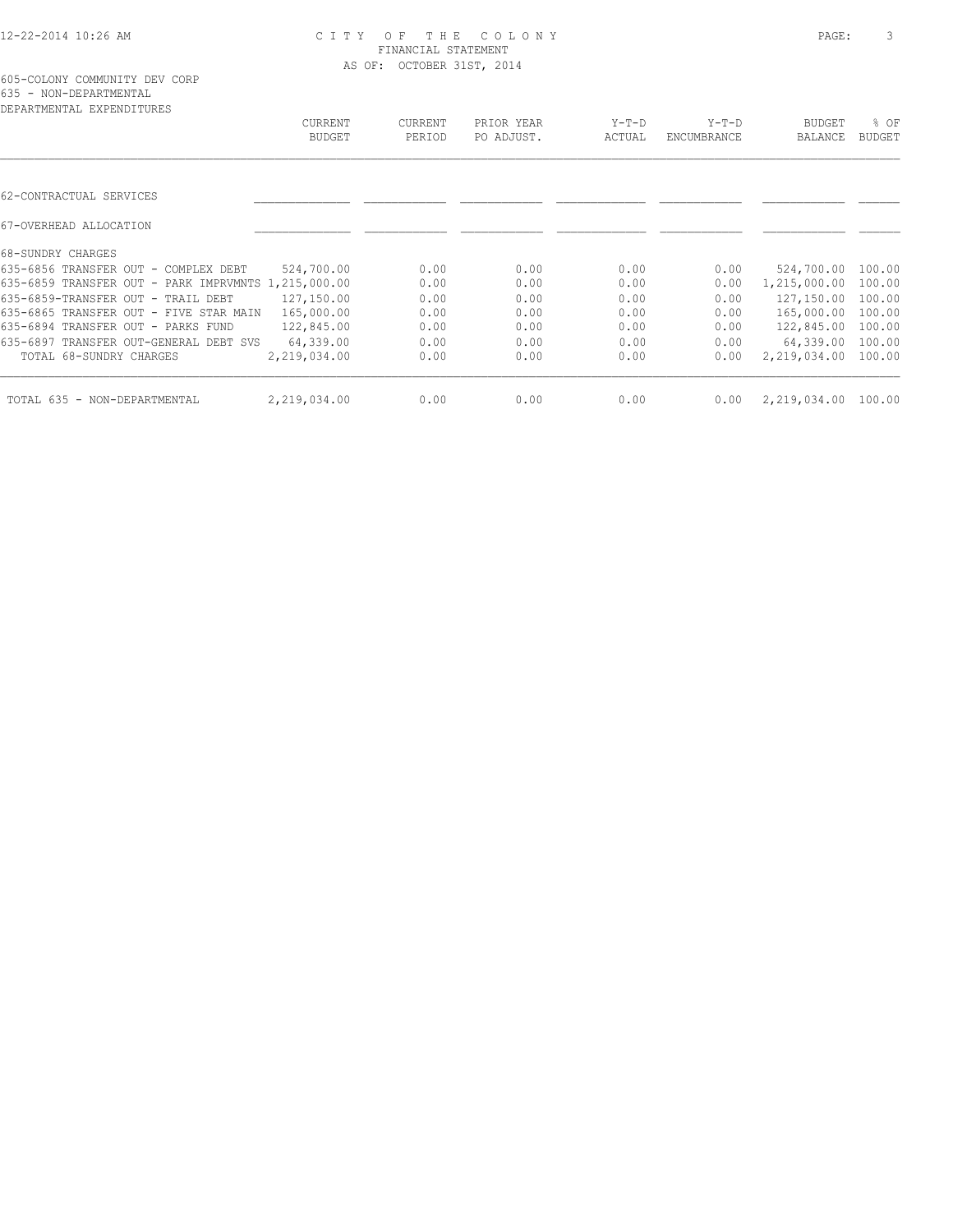605-COLONY COMMUNITY DEV CORP 655 - MUNICIPAL ECO. DEV. DEPARTMENTAL EXPENDITURES

| DELANINENIAE EALENDIIONEO              | CURRENT<br><b>BUDGET</b> | CURRENT<br>PERIOD | PRIOR YEAR<br>PO ADJUST. | $Y-T-D$<br>ACTUAL | $Y-T-D$<br><b>ENCUMBRANCE</b> | <b>BUDGET</b><br>BALANCE | % OF<br><b>BUDGET</b> |
|----------------------------------------|--------------------------|-------------------|--------------------------|-------------------|-------------------------------|--------------------------|-----------------------|
|                                        |                          |                   |                          |                   |                               |                          |                       |
| 61-PERSONNEL SERVICES                  |                          |                   |                          |                   |                               |                          |                       |
| 655-6110 SALARIES                      | 63,000.00                | 4,912.16          | 0.00                     | 4,912.16          | 0.00                          | 58,087.84                | 92.20                 |
| 655-6111 SALARIES, OVERTIME            | 1,500.00                 | 52.00             | 0.00                     | 52.00             | 0.00                          | 1,448.00                 | 96.53                 |
| 655-6114 HOSPITALIZATION INSURANCE     | 8,050.00                 | 625.32            | 0.00                     | 625.32            | 0.00                          | 7,424.68                 | 92.23                 |
| 655-6115 SOCIAL SECURITY TAXES         | 5,160.00                 | 388.02            | 0.00                     | 388.02            | 0.00                          | 4,771.98                 | 92.48                 |
| 655-6116 WORKERS' COMPENSATION         | 150.00                   | 0.00              | 0.00                     | 0.00              | 0.00                          | 150.00                   | 100.00                |
| 655-6117 RETIREMENT CONTRIBUTIONS      | 7,972.00                 | 605.66            | 0.00                     | 605.66            | 0.00                          | 7,366.34                 | 92.40                 |
| 655-6118 UNIFORMS                      | 300.00                   | 0.00              | 0.00                     | 0.00              | 0.00                          | 300.00                   | 100.00                |
| 655-6125 EDUCATION AND TRAINING        | 1,960.00                 | 0.00              | 0.00                     | 0.00              | 0.00                          | 1,960.00                 | 100.00                |
| 655-6126 TRAVEL EXPENSE                | 2,500.00                 | 0.00              | 0.00                     | 0.00              | 0.00                          | 2,500.00                 | 100.00                |
| 655-6127 DUES & MEMBERSHIPS            | 2,000.00                 | 0.00              | 0.00                     | 0.00              | 0.00                          | 2,000.00 100.00          |                       |
| TOTAL 61-PERSONNEL SERVICES            | 92,592.00                | 6,583.16          | 0.00                     | 6,583.16          | 0.00                          | 86,008.84                | 92.89                 |
| 62-CONTRACTUAL SERVICES                |                          |                   |                          |                   |                               |                          |                       |
| 655-6210 PROFESSIONAL SERVICES         | 2,500.00                 | 0.00              | 0.00                     | 0.00              | 0.00                          | 2,500.00 100.00          |                       |
| 655-6211 LEGAL SERVICES                | 1,000.00                 | 48.00             | 0.00                     | 48.00             | 0.00                          | 952.00                   | 95.20                 |
| 655-6213 CONTRACTUAL SERVICES          | 23,500.00                | 0.00              | 0.00                     | 0.00              | 0.00                          | 23,500.00                | 100.00                |
| 655-6235 PRINTING SERVICES             | 1,000.00                 | 0.00              | 0.00                     | 0.00              | 0.00                          | 1,000.00                 | 100.00                |
| 655-6236 ADVERTISING AND LEGAL NOTICES | 500.00                   | 0.00              | 0.00                     | 0.00              | 0.00                          |                          | 500.00 100.00         |
| 655-6275 EOUIPMENT RENTAL              | 1,000.00                 | 45.08             | 0.00                     | 45.08             | 0.00                          | 954.92                   | 95.49                 |
| TOTAL 62-CONTRACTUAL SERVICES          | 29,500.00                | 93.08             | 0.00                     | 93.08             | 0.00                          | 29,406.92                | 99.68                 |
| 63-SUPPLIES                            |                          |                   |                          |                   |                               |                          |                       |
| 655-6310 OFFICE SUPPLIES               | 200.00                   | 0.00              | 0.00                     | 0.00              | 0.00                          |                          | 200.00 100.00         |
| 655-6311 COPIER SUPPLIES               | 100.00                   | 0.00              | 0.00                     | 0.00              | 0.00                          |                          | 100.00 100.00         |
| 655-6312 COMPUTER SUPPLIES             | 1,000.00                 | 0.00              | 0.00                     | 0.00              | 0.00                          | 1,000.00 100.00          |                       |
| 655-6320 POSTAGE                       | 350.00                   | 0.00              | 0.00                     | 0.00              | 0.00                          |                          | 350.00 100.00         |
| 655-6330 BOOKS AND PERIODICALS         | 100.00                   | 0.00              | 0.00                     | 0.00              | 0.00                          |                          | 100.00 100.00         |
| 655-6390 MISCELLANEOUS SUPPLIES        | 2,250.00                 | 0.00              | 0.00                     | 0.00              | 0.00                          | 2,250.00 100.00          |                       |
| TOTAL 63-SUPPLIES                      | 4,000.00                 | 0.00              | 0.00                     | 0.00              | 0.00                          | 4,000.00 100.00          |                       |
| 64-MAINTENANCE                         |                          |                   |                          |                   |                               |                          |                       |
| 655-6430 OFFICE EQUIPMENT MAINTENANCE  | 100.00                   | 0.00              | 0.00                     | 0.00              | 0.00                          |                          | 100.00 100.00         |
| 655-6431 MAINTENANCE - GIS             | 2,500.00                 | 0.00              | 0.00                     | 0.00              | 0.00                          | 2,500.00 100.00          |                       |
| 655-6450-PARK MAINTENANCE              | 22,500.00                | 10.28             | 0.00                     | 10.28             | 0.00                          | 22,489.72                | 99.95                 |
| TOTAL 64-MAINTENANCE                   | 25,100.00                | 10.28             | 0.00                     | 10.28             | 0.00                          | 25,089.72                | 99.96                 |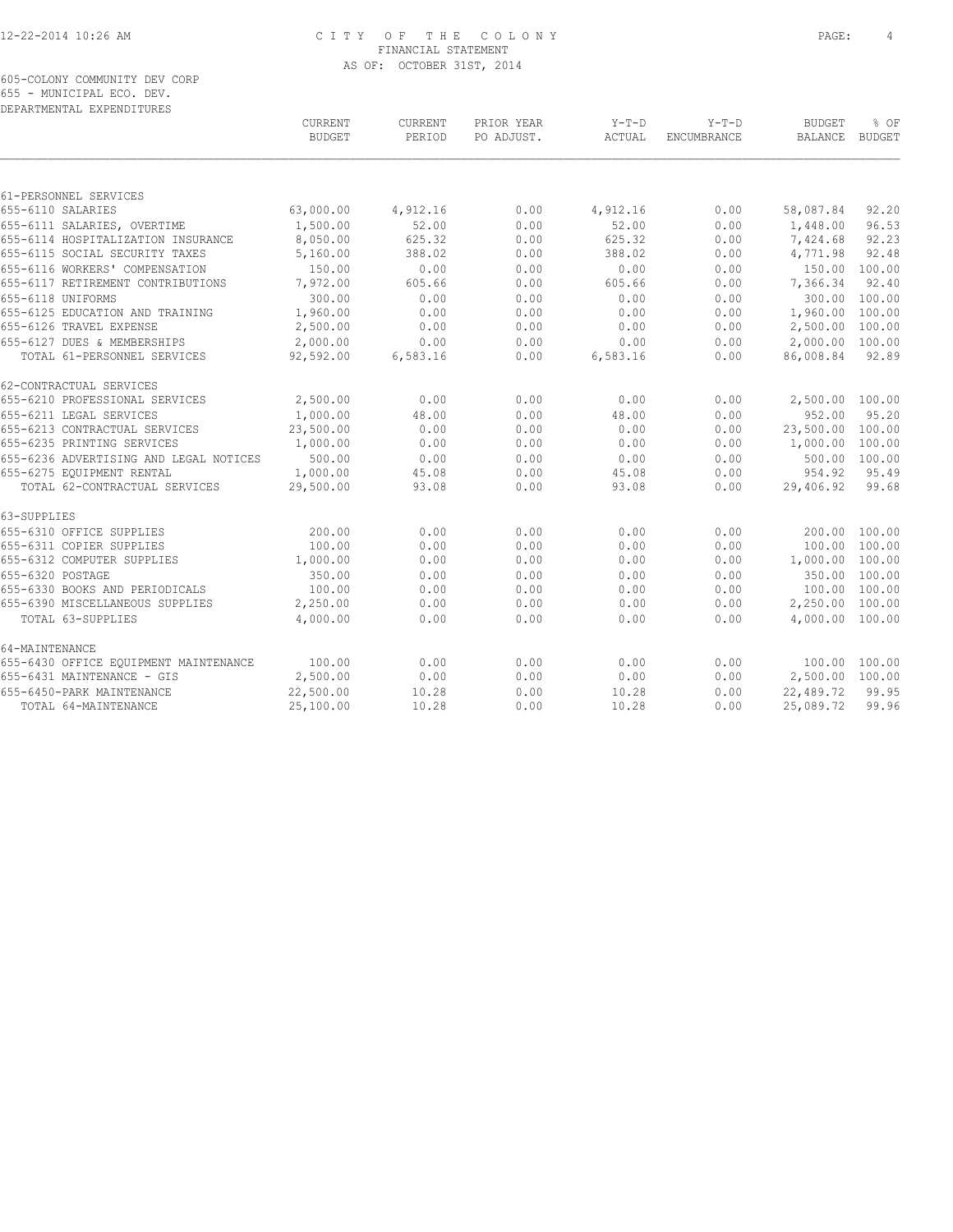605-COLONY COMMUNITY DEV CORP 655 - MUNICIPAL ECO. DEV.

| DEPARTMENTAL EXPENDITURES                |                          |                   |                          |                   |                        |                          |                       |
|------------------------------------------|--------------------------|-------------------|--------------------------|-------------------|------------------------|--------------------------|-----------------------|
|                                          | CURRENT<br><b>BUDGET</b> | CURRENT<br>PERIOD | PRIOR YEAR<br>PO ADJUST. | $Y-T-D$<br>ACTUAL | $Y-T-D$<br>ENCUMBRANCE | <b>BUDGET</b><br>BALANCE | % OF<br><b>BUDGET</b> |
| 65-NON-CAPITAL                           |                          |                   |                          |                   |                        |                          |                       |
|                                          |                          |                   |                          |                   |                        |                          |                       |
| 66-CAPITAL OUTLAY                        |                          |                   |                          |                   |                        |                          |                       |
| 67-OVERHEAD ALLOCATION                   |                          |                   |                          |                   |                        |                          |                       |
| 655-6779 OVERHEAD - NON DEPT OTHER       | 35,690.00                | 0.00              | 0.00                     | 0.00              | 0.00                   | 35,690.00 100.00         |                       |
| TOTAL 67-OVERHEAD ALLOCATION             | 35,690.00                | 0.00              | 0.00                     | 0.00              | 0.00                   | 35,690.00 100.00         |                       |
| 68-SUNDRY CHARGES                        |                          |                   |                          |                   |                        |                          |                       |
| 655-6856 TRANSFER OUT - COMPLEX DEBT     | 0.00                     | 20.01             | 0.00                     | 20.01             | $0.00$ (               | 20.01)                   | 0.00                  |
| TOTAL 68-SUNDRY CHARGES                  | 0.00                     | 20.01             | 0.00                     | 20.01             | 0.00(                  | 20.01)                   | 0.00                  |
| TOTAL 655 - MUNICIPAL ECO. DEV.          | 186,882.00               | 6,706.53          | 0.00                     | 6,706.53          | 0.00                   | 180, 175. 47             | 96.41                 |
| $***$<br>TOTAL EXPENDITURES<br>$***$     | 2,405,916.00             | 6,706.53          | 0.00                     | 6,706.53          | 0.00                   | 2,399,209.47             | 99.72<br>======       |
| ** REVENUE OVER (UNDER) EXPENDITURES * ( | 103,916.00)              | 233,018.75        | 0.00                     | 233,018.75        | 0.00(                  | 336,934.75)              | 0.00                  |
|                                          |                          |                   |                          |                   |                        |                          |                       |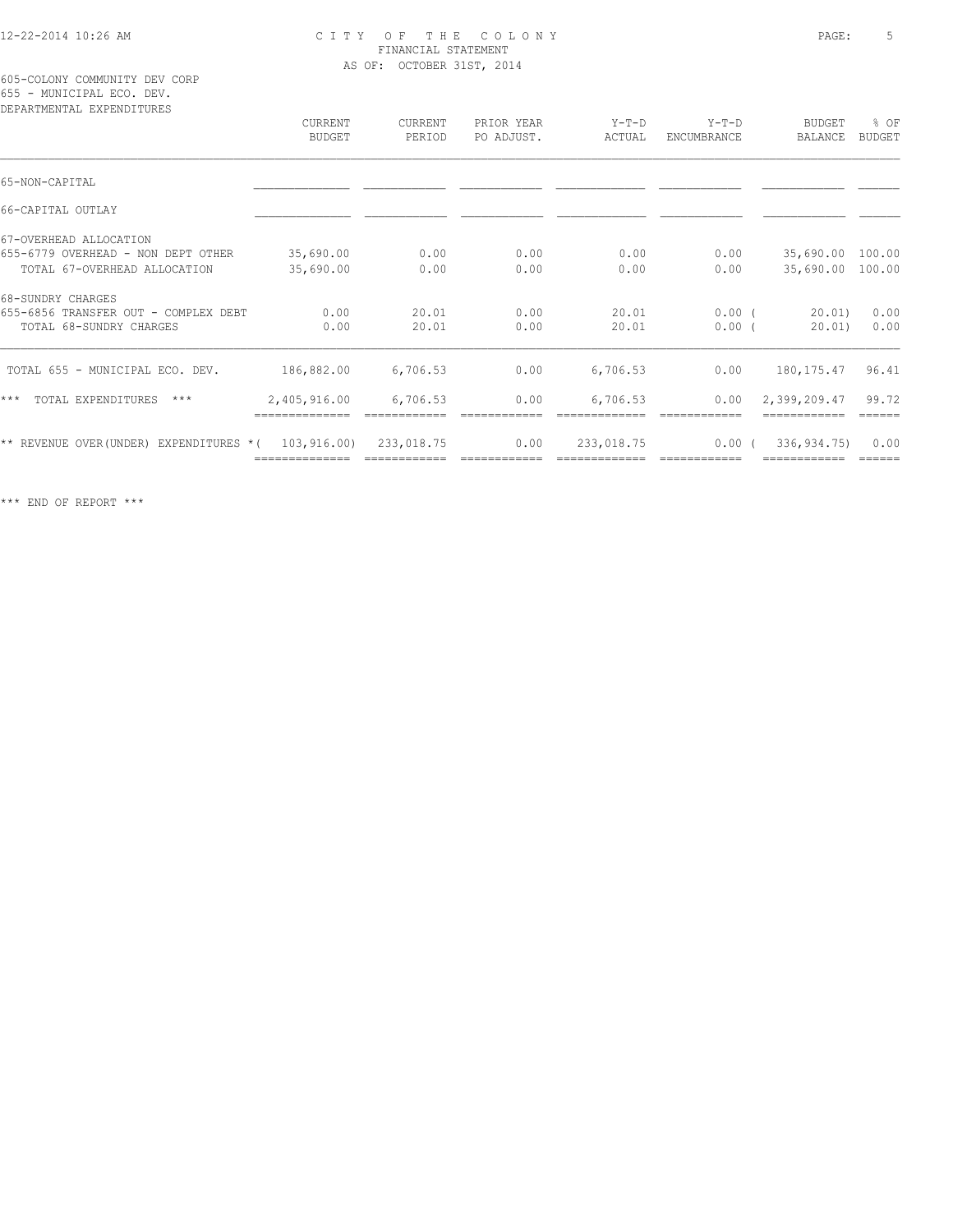|                     | CURRENT<br>BUDGET                 | CURRENT<br>PERIOD             | PRIOR YEAR<br>PO ADJUST.   | Y-T-D<br>ACTUAL                | Y-T-D<br>ENCUMBRANCE         | BUDGET<br>BALANCE BUDGET      | % OF               |
|---------------------|-----------------------------------|-------------------------------|----------------------------|--------------------------------|------------------------------|-------------------------------|--------------------|
| REVENUE SUMMARY     |                                   |                               |                            |                                |                              |                               |                    |
|                     | ______________<br>_______________ | -------------<br>____________ | -------------<br>_________ | _____________<br>_____________ | ____________<br>____________ | -------------<br>____________ | -------<br>_______ |
| EXPENDITURE SUMMARY |                                   |                               |                            |                                |                              |                               |                    |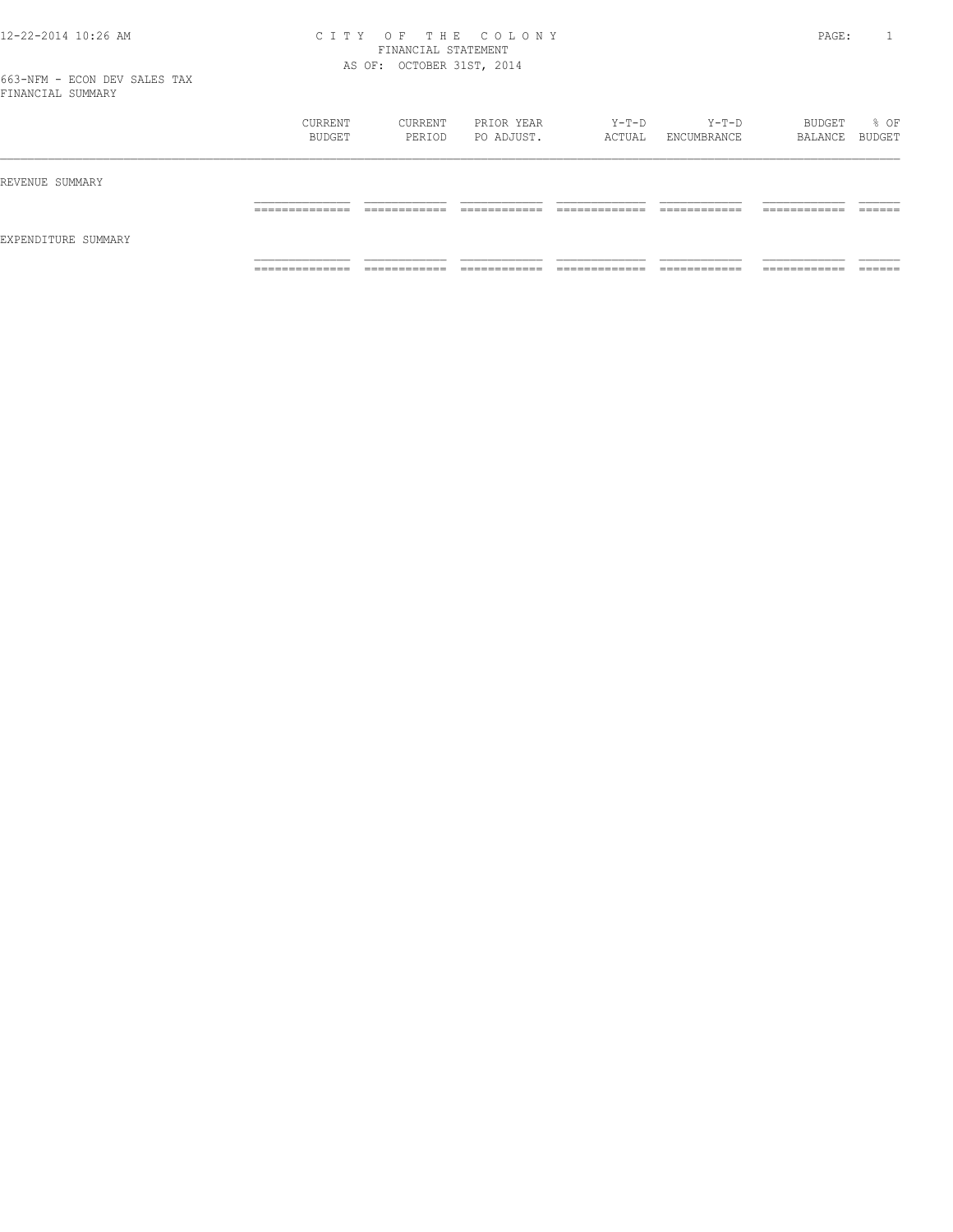# CITY OF THE COLONY<br>
FINANCIAL STATEMENT<br>
AS OF: OCTOBER 31ST, 2014

663-NFM - ECON DEV SALES TAX<br>REVENUES

| CURRENT<br>BUDGET | <b>CURRENT</b><br>PERIOD | PRIOR YEAR<br>PO ADJUST. | $Y-T-D$<br>ACTUAL | $Y-T-D$<br>ENCUMBRANCE | BUDGET<br>BALANCE | % OF<br>BUDGET |
|-------------------|--------------------------|--------------------------|-------------------|------------------------|-------------------|----------------|
|                   |                          |                          |                   |                        |                   |                |
| _________         |                          |                          |                   |                        |                   |                |
|                   |                          |                          |                   |                        |                   |                |
| ______________    |                          |                          |                   |                        |                   |                |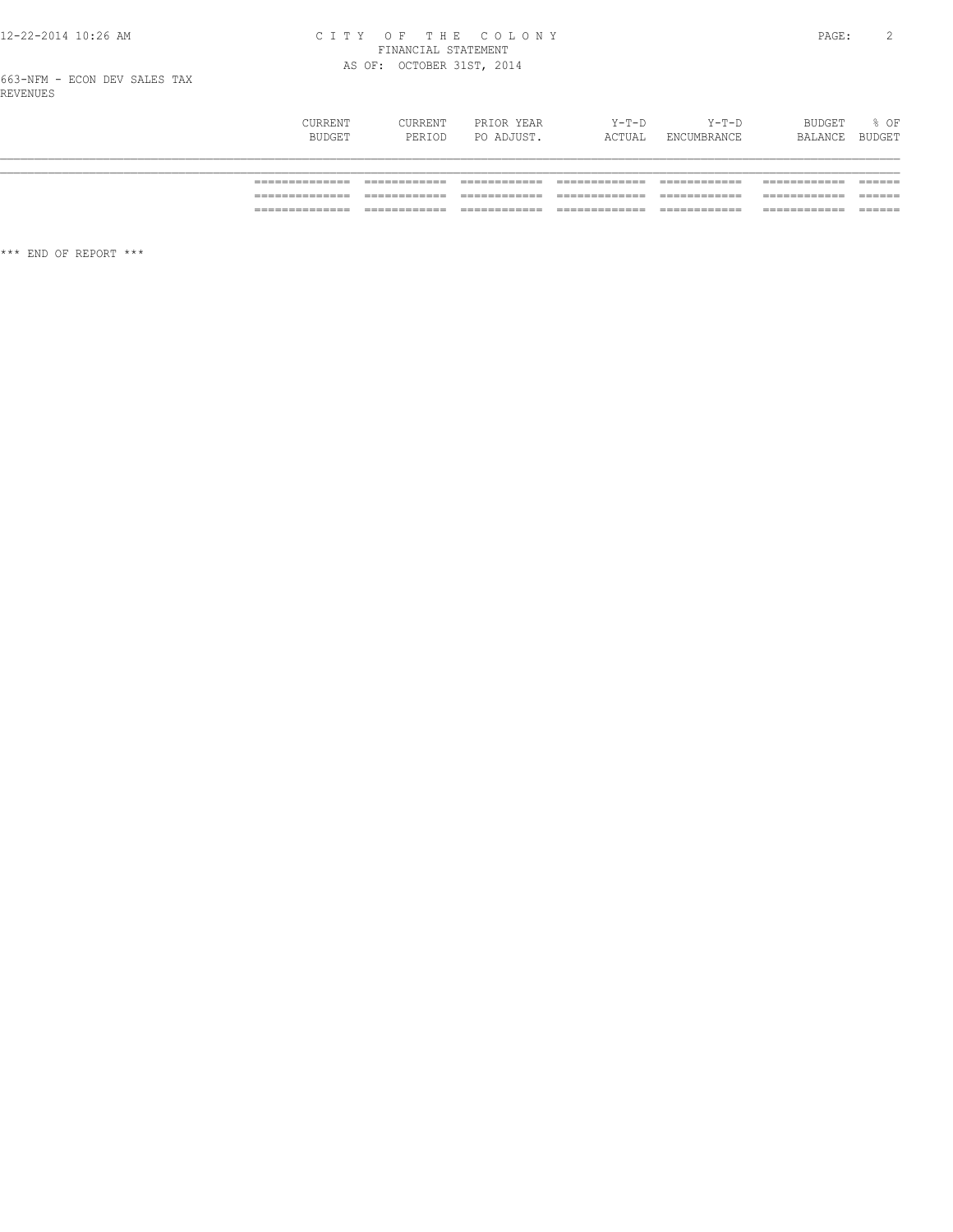|                     | CURRENT<br>BUDGET   | CURRENT<br>PERIOD            | PRIOR YEAR<br>PO ADJUST.     | Y-T-D<br>ACTUAL                | $Y-T-D$<br>ENCUMBRANCE       | BUDGET<br>BALANCE BUDGET      | % OF               |
|---------------------|---------------------|------------------------------|------------------------------|--------------------------------|------------------------------|-------------------------------|--------------------|
| REVENUE SUMMARY     |                     |                              |                              |                                |                              |                               |                    |
| EXPENDITURE SUMMARY | ______________<br>. | ------------<br>____________ | -------------                | ____________<br>_____________  | ____________<br>____________ | -------------<br>____________ | -------<br>_______ |
|                     | _____________<br>.  | ____________<br>____________ | ____________<br>____________ | _____________<br>_____________ | ____________<br>-----------  | -------------<br>____________ | _______            |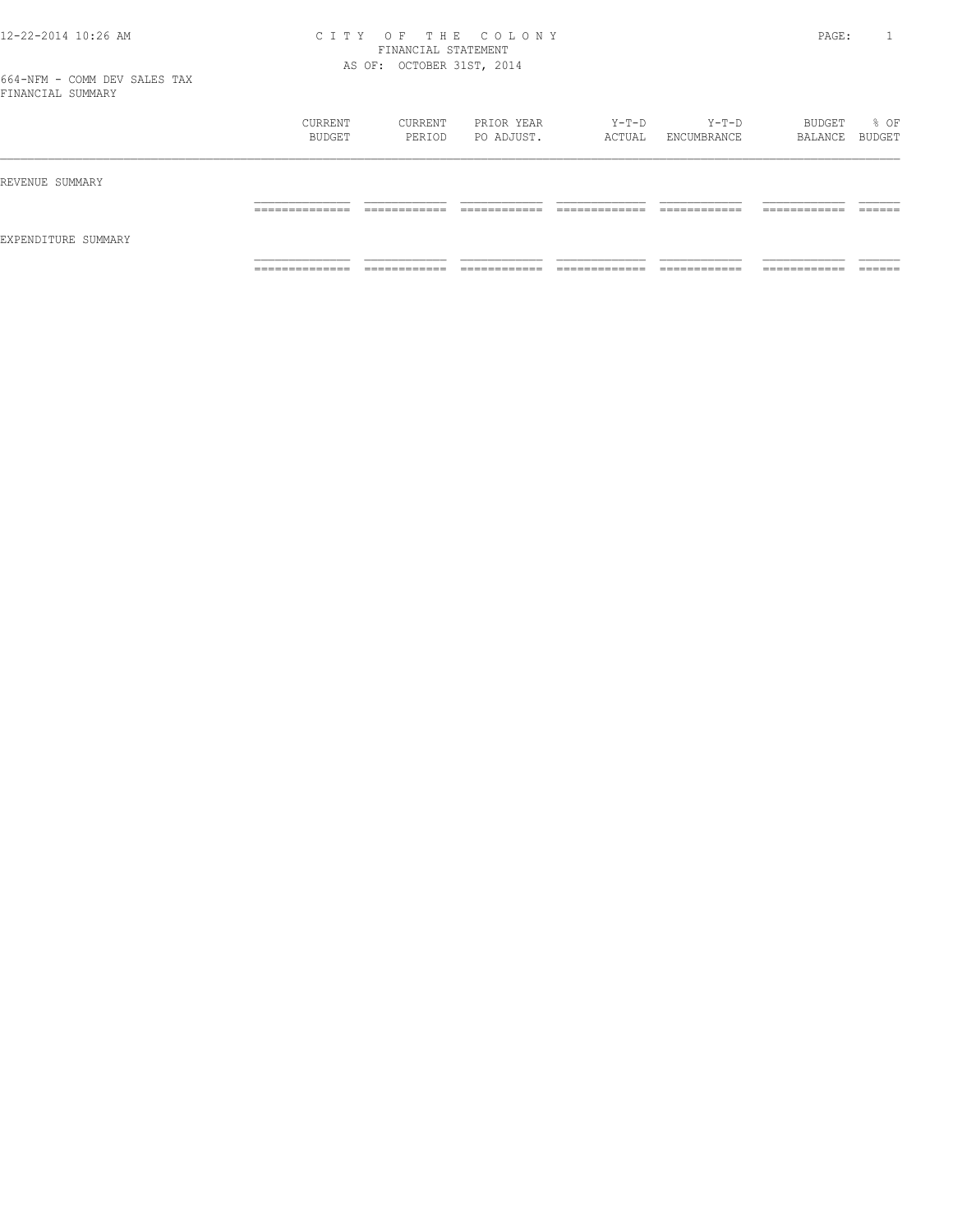# CITY OF THE COLONY<br>
FINANCIAL STATEMENT<br>
AS OF: OCTOBER 31ST, 2014

664-NFM - COMM DEV SALES TAX<br>REVENUES

| CURRENT<br>BUDGET | <b>CURRENT</b><br>PERIOD | PRIOR YEAR<br>PO ADJUST. | $Y-T-D$<br>ACTUAL | $Y-T-D$<br>ENCUMBRANCE | BUDGET<br>BALANCE | % OF<br>BUDGET |
|-------------------|--------------------------|--------------------------|-------------------|------------------------|-------------------|----------------|
|                   |                          |                          |                   |                        |                   |                |
| _________         |                          |                          |                   |                        |                   |                |
|                   |                          |                          |                   |                        |                   |                |
| ______________    |                          |                          |                   |                        |                   |                |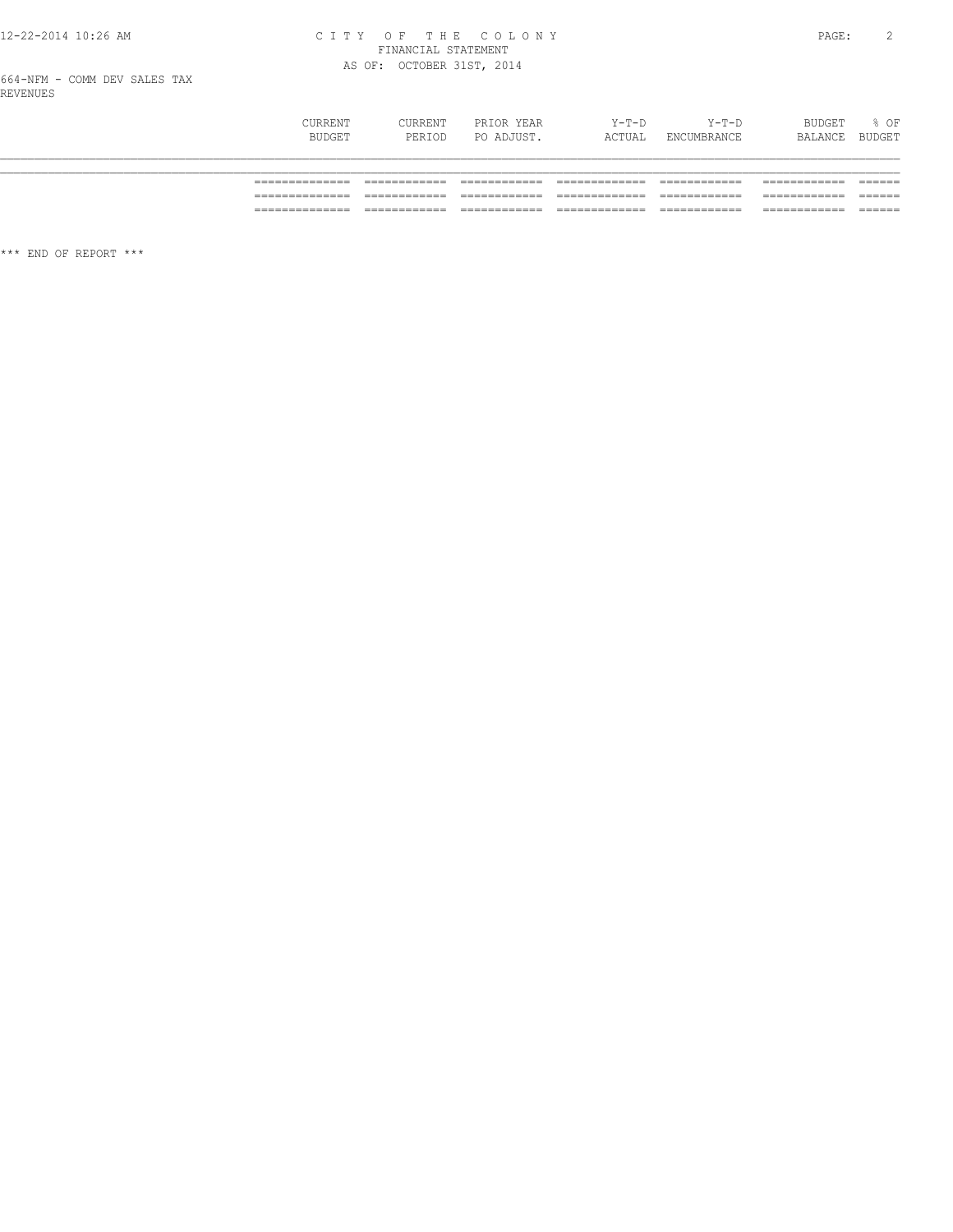|                     | CURRENT<br>BUDGET                 | CURRENT<br>PERIOD           | PRIOR YEAR<br>PO ADJUST.      | Y-T-D<br>ACTUAL                | Y-T-D<br>ENCUMBRANCE         | BUDGET<br>BALANCE BUDGET      | % OF               |
|---------------------|-----------------------------------|-----------------------------|-------------------------------|--------------------------------|------------------------------|-------------------------------|--------------------|
| REVENUE SUMMARY     |                                   |                             |                               |                                |                              |                               |                    |
|                     | ______________<br>_______________ | ____________<br>_________   | -------------                 | _____________                  | ____________<br>____________ | -------------<br>____________ | -------<br>_______ |
| EXPENDITURE SUMMARY |                                   |                             |                               |                                |                              |                               |                    |
|                     | ______________<br>-------------   | ___________<br>____________ | ____________<br>_____________ | _____________<br>_____________ | ____________<br>____________ | -------------<br>____________ | _______            |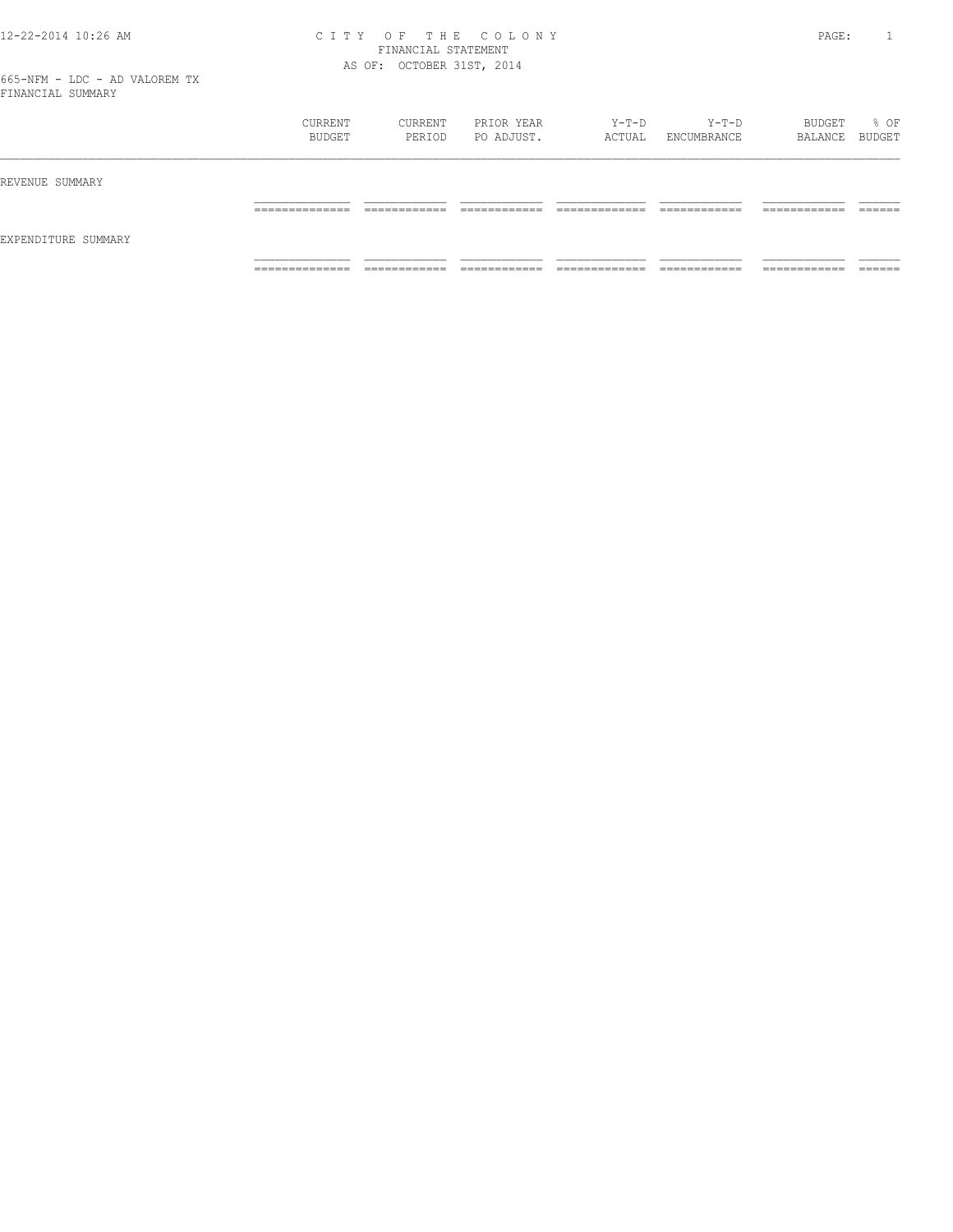# 12-22-2014 10:26 AM CITY OF THE COLONY<br>FINANCIAL STATEMENT<br>AS OF: OCTOBER 31ST, 2014

665-NFM - LDC - AD VALOREM TX<br>REVENUES

| CURRENT<br>BUDGET | CURRENT<br>PERIOD | PRIOR YEAR<br>PO ADJUST. | $Y-T-D$<br>ACTUAL | $Y-T-D$<br>ENCUMBRANCE | BUDGET<br>BALANCE | % OF<br>BUDGET |
|-------------------|-------------------|--------------------------|-------------------|------------------------|-------------------|----------------|
|                   |                   |                          |                   |                        |                   |                |
| ______________    |                   |                          |                   |                        |                   |                |
|                   |                   |                          |                   |                        |                   |                |
| _______________   |                   |                          |                   | ____________           |                   |                |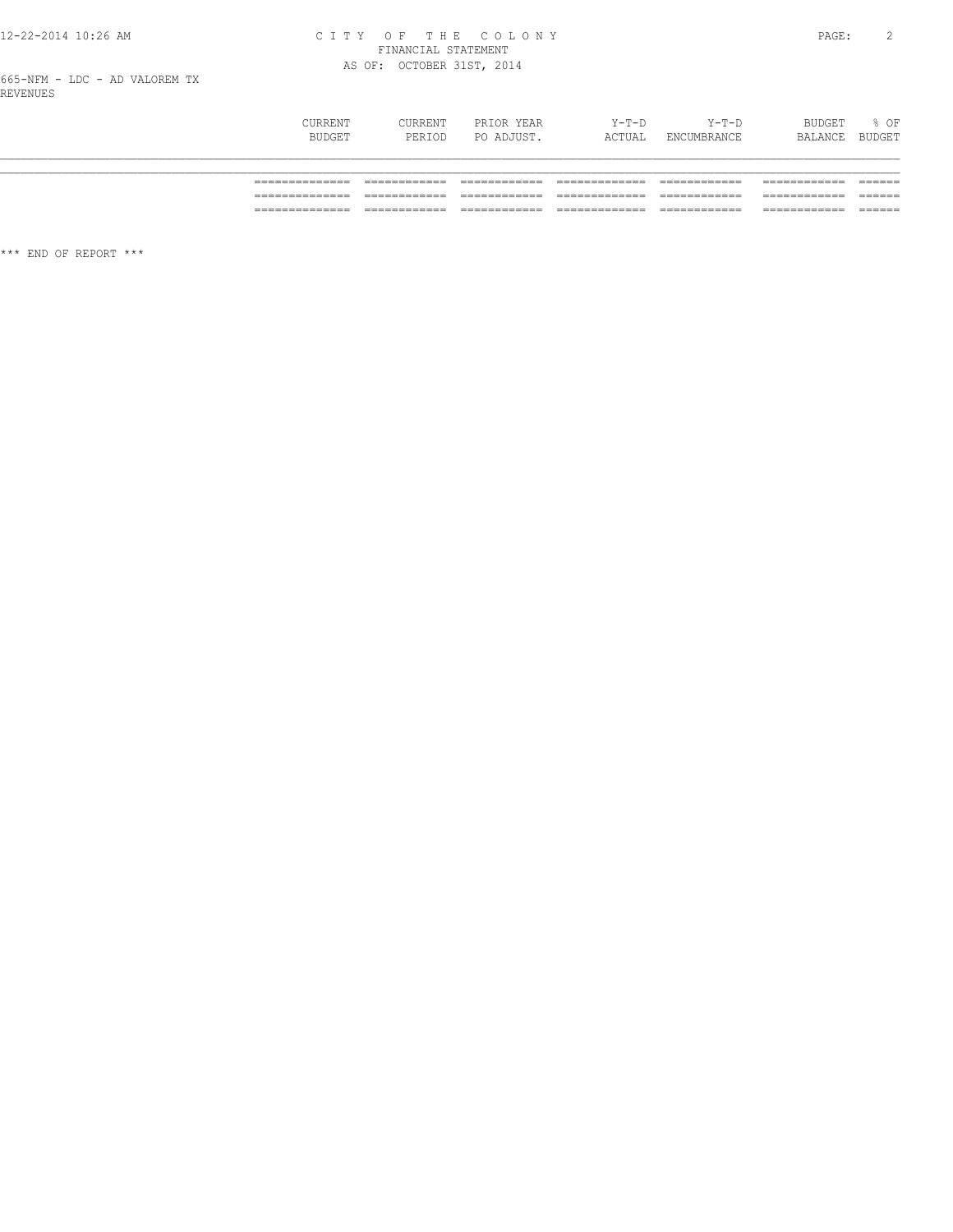|                     | CURRENT<br>BUDGET                 | CURRENT<br>PERIOD           | PRIOR YEAR<br>PO ADJUST.      | Y-T-D<br>ACTUAL                | Y-T-D<br>ENCUMBRANCE         | BUDGET<br>BALANCE BUDGET      | % OF               |
|---------------------|-----------------------------------|-----------------------------|-------------------------------|--------------------------------|------------------------------|-------------------------------|--------------------|
| REVENUE SUMMARY     |                                   |                             |                               |                                |                              |                               |                    |
|                     | ______________<br>_______________ | -------------<br>_________  | -------------                 | _____________                  | ____________<br>____________ | -------------<br>____________ | -------<br>_______ |
| EXPENDITURE SUMMARY |                                   |                             |                               |                                |                              |                               |                    |
|                     | ______________<br>-------------   | ___________<br>____________ | ____________<br>_____________ | _____________<br>_____________ | ____________<br>____________ | -------------<br>____________ | _______            |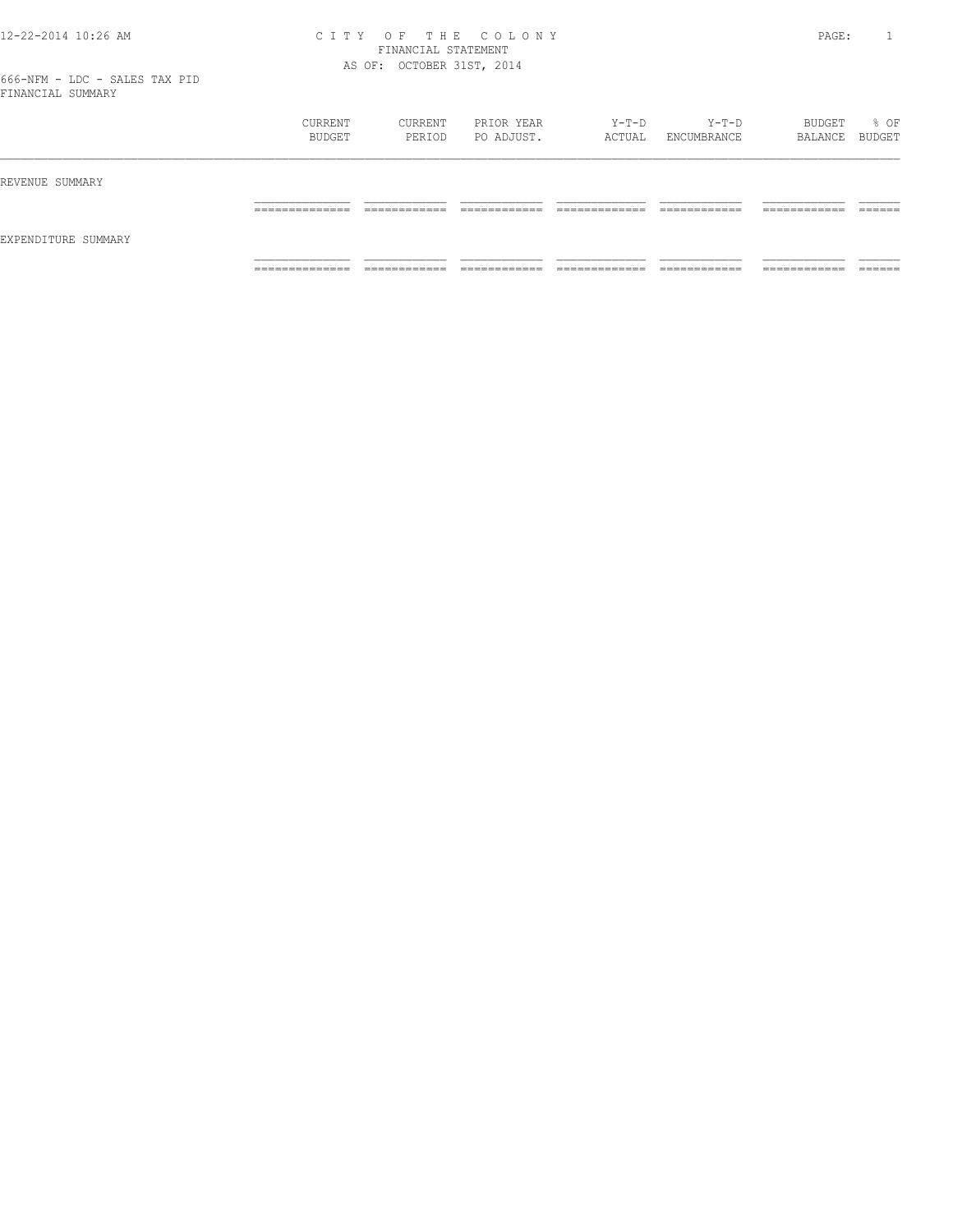# 12-22-2014 10:26 AM CITY OF THE COLONY<br>FINANCIAL STATEMENT<br>AS OF: OCTOBER 31ST, 2014

666-NFM - LDC - SALES TAX PID<br>REVENUES

| <b>CURRENT</b><br>BUDGET | CURRENT<br>PERIOD | PRIOR YEAR<br>PO ADJUST. | $Y-T-D$<br>ACTUAL | $Y-T-D$<br>ENCUMBRANCE | BUDGET<br>BALANCE | $8$ OF<br><b>BUDGET</b> |
|--------------------------|-------------------|--------------------------|-------------------|------------------------|-------------------|-------------------------|
| ______________           |                   |                          |                   |                        |                   |                         |
|                          |                   |                          |                   |                        |                   |                         |
|                          |                   |                          |                   |                        |                   |                         |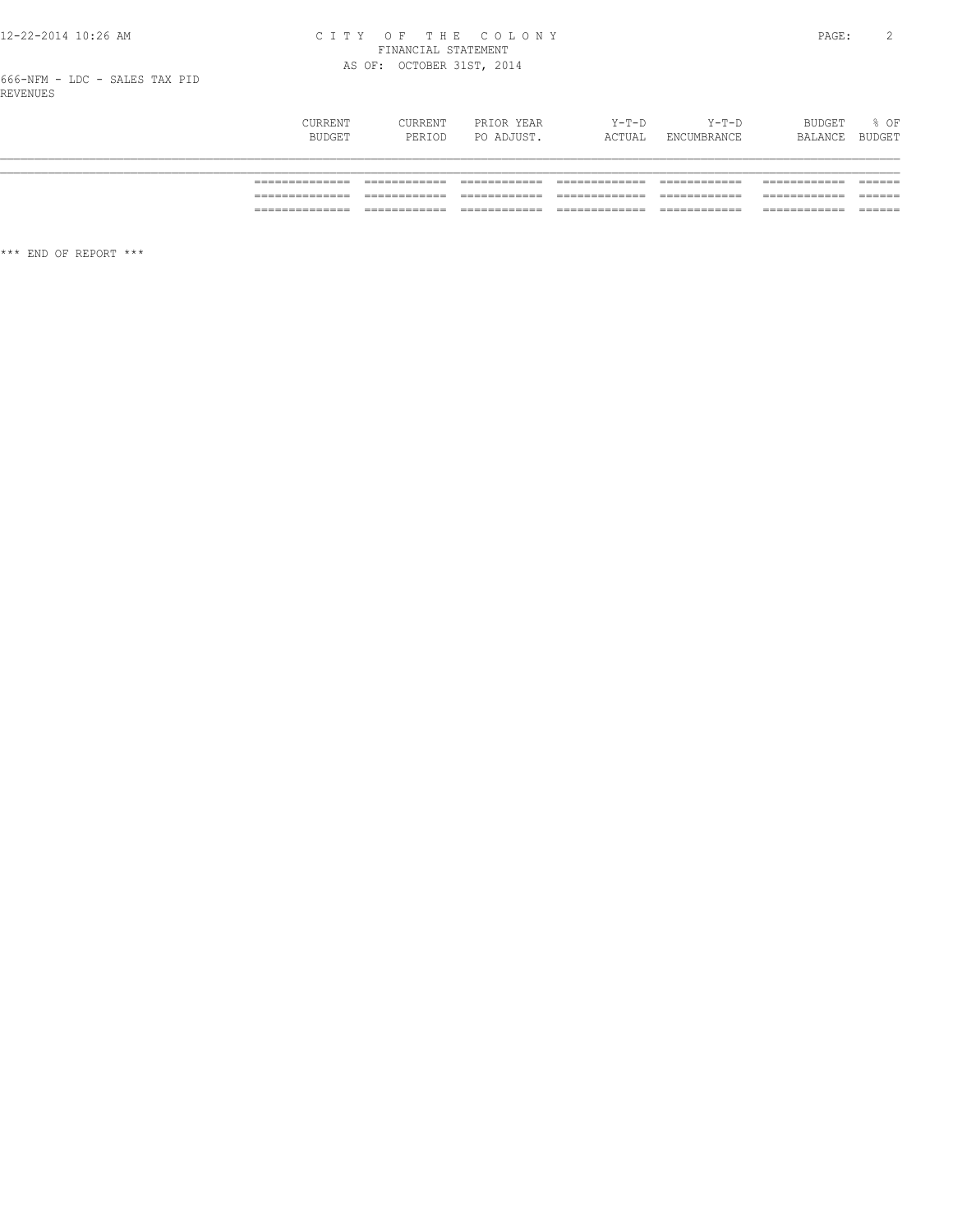|                     | CURRENT<br>BUDGET   | CURRENT<br>PERIOD             | PRIOR YEAR<br>PO ADJUST.     | Y-T-D<br>ACTUAL                | $Y-T-D$<br>ENCUMBRANCE        | BUDGET<br>BALANCE BUDGET      | % OF               |
|---------------------|---------------------|-------------------------------|------------------------------|--------------------------------|-------------------------------|-------------------------------|--------------------|
| REVENUE SUMMARY     |                     |                               |                              |                                |                               |                               |                    |
|                     | ______________<br>. | -------------<br>____________ | -------------                | ____________<br>_____________  | -------------<br>____________ | -------------<br>____________ | -------<br>_______ |
| EXPENDITURE SUMMARY |                     |                               |                              |                                |                               |                               |                    |
|                     | ______________<br>. | ____________<br>____________  | ____________<br>____________ | _____________<br>_____________ | ____________<br>____________  | -------------<br>____________ | _______            |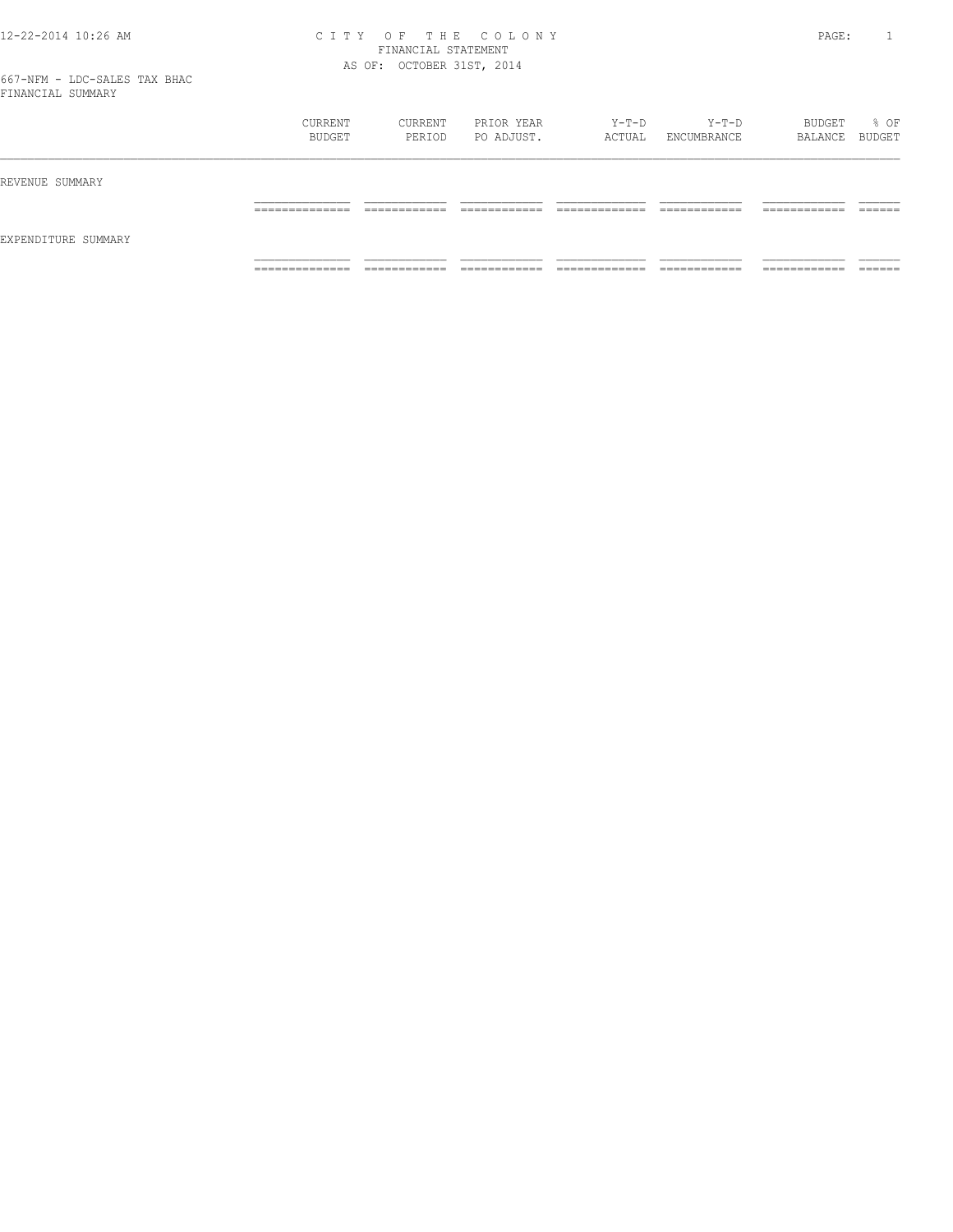# 12-22-2014 10:26 AM CITY OF THE COLONY<br>FINANCIAL STATEMENT<br>AS OF: OCTOBER 31ST, 2014

667-NFM - LDC-SALES TAX BHAC<br>REVENUES

| CURRENT<br>BUDGET | CURRENT<br>PERIOD | PRIOR YEAR<br>PO ADJUST. | $Y-T-D$<br>ACTUAL | $Y-T-D$<br>ENCUMBRANCE | BUDGET<br>BALANCE | % OF<br>BUDGET |
|-------------------|-------------------|--------------------------|-------------------|------------------------|-------------------|----------------|
|                   |                   |                          |                   |                        |                   |                |
|                   |                   |                          |                   |                        |                   |                |
| __________        |                   |                          |                   |                        |                   |                |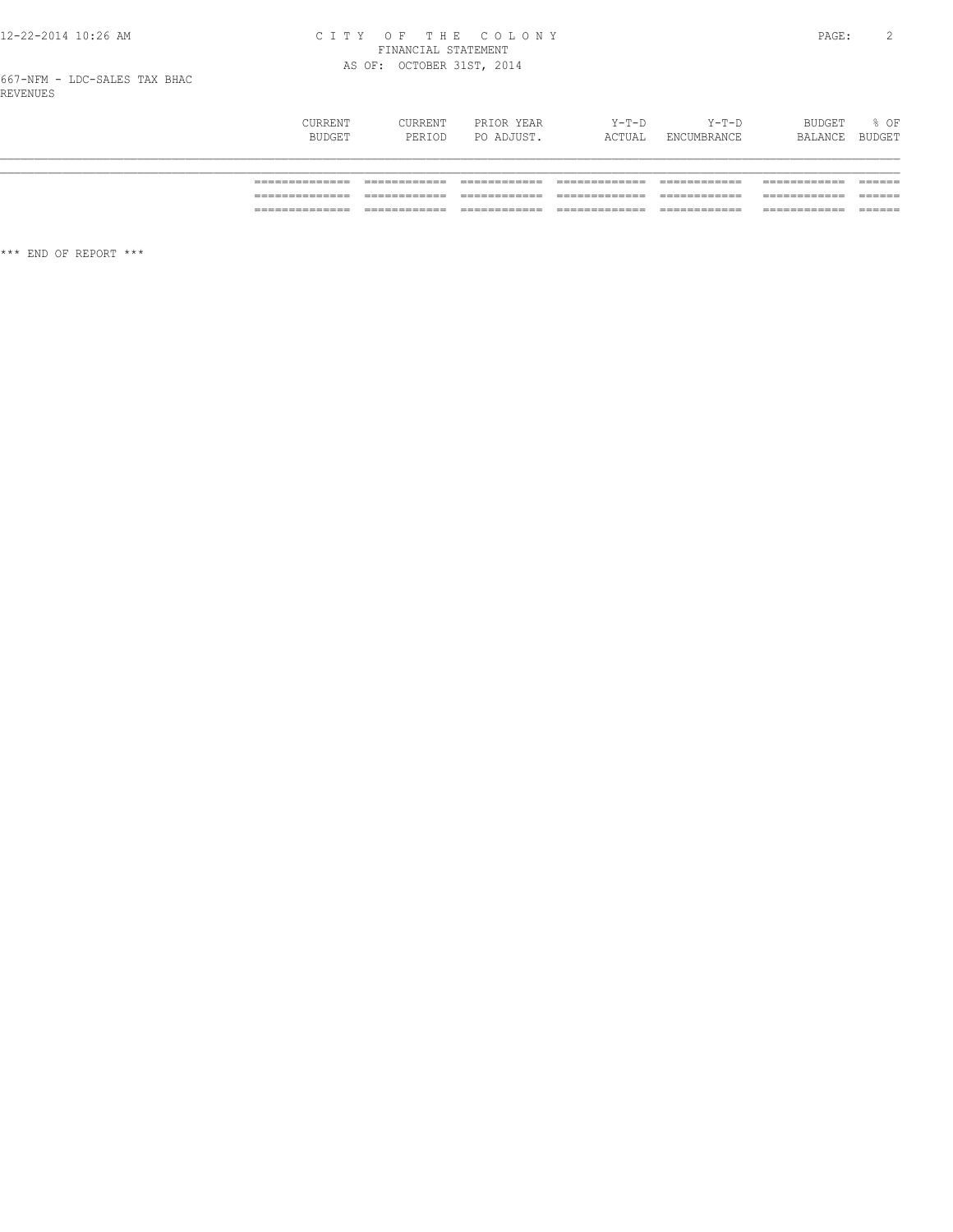| CURRENT<br>BUDGET | CURRENT<br>PERIOD | PRIOR YEAR<br>PO ADJUST. | $Y-T-D$<br>ACTUAL | $Y-T-D$<br>ENCUMBRANCE | <b>BUDGET</b><br>BALANCE | OF<br><b>BUDGET</b> |
|-------------------|-------------------|--------------------------|-------------------|------------------------|--------------------------|---------------------|
|                   |                   |                          |                   |                        |                          |                     |

REVENUE SUMMARY

============== ============ ============ ============= ============ ============ ======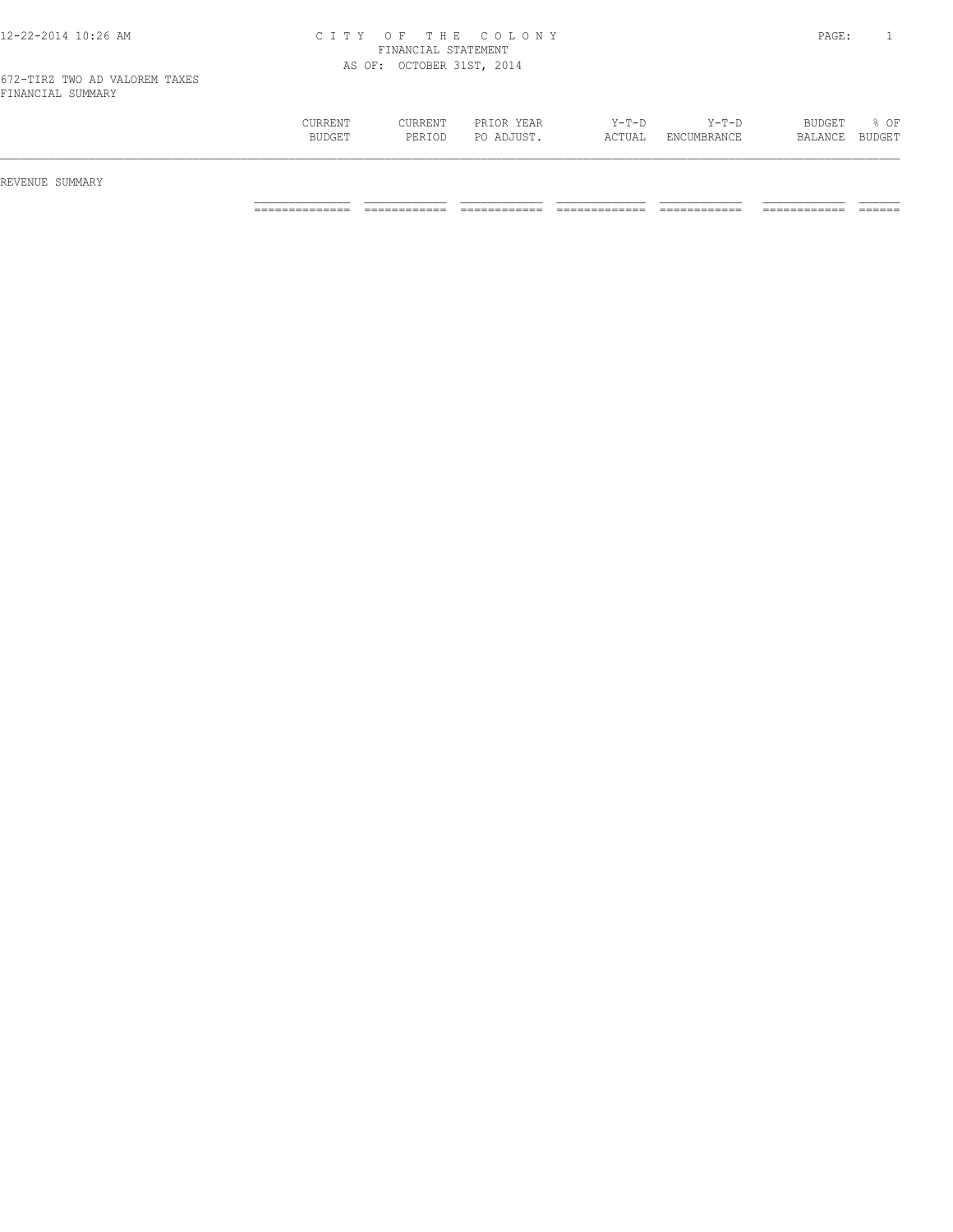# CITY OF THE COLONY<br>FINANCIAL STATEMENT<br>AS OF: OCTOBER 31ST, 2014

|                                      | <b>CURRENT</b><br>BUDGET                            | CURRENT<br>PERIOD                            | PRIOR YEAR<br>PO ADJUST.      | Y-T-D<br>ACTUAL                                 | $Y-T-D$<br>ENCUMBRANCE       | BUDGET<br>BALANCE                             | % OF<br>BUDGET                           |
|--------------------------------------|-----------------------------------------------------|----------------------------------------------|-------------------------------|-------------------------------------------------|------------------------------|-----------------------------------------------|------------------------------------------|
| 1-ADVALOREM TAXES<br>8-OTHER REVENUE |                                                     |                                              |                               |                                                 |                              |                                               |                                          |
|                                      | ______________<br>_______________<br>______________ | ____________<br>____________<br>____________ | ____________<br>_____________ | _____________<br>_____________<br>_____________ | ____________<br>____________ | -------------<br>____________<br>____________ | _______<br>-------<br>_______<br>------- |

 $\star\star\star$  END OF REPORT  $\star\star\star$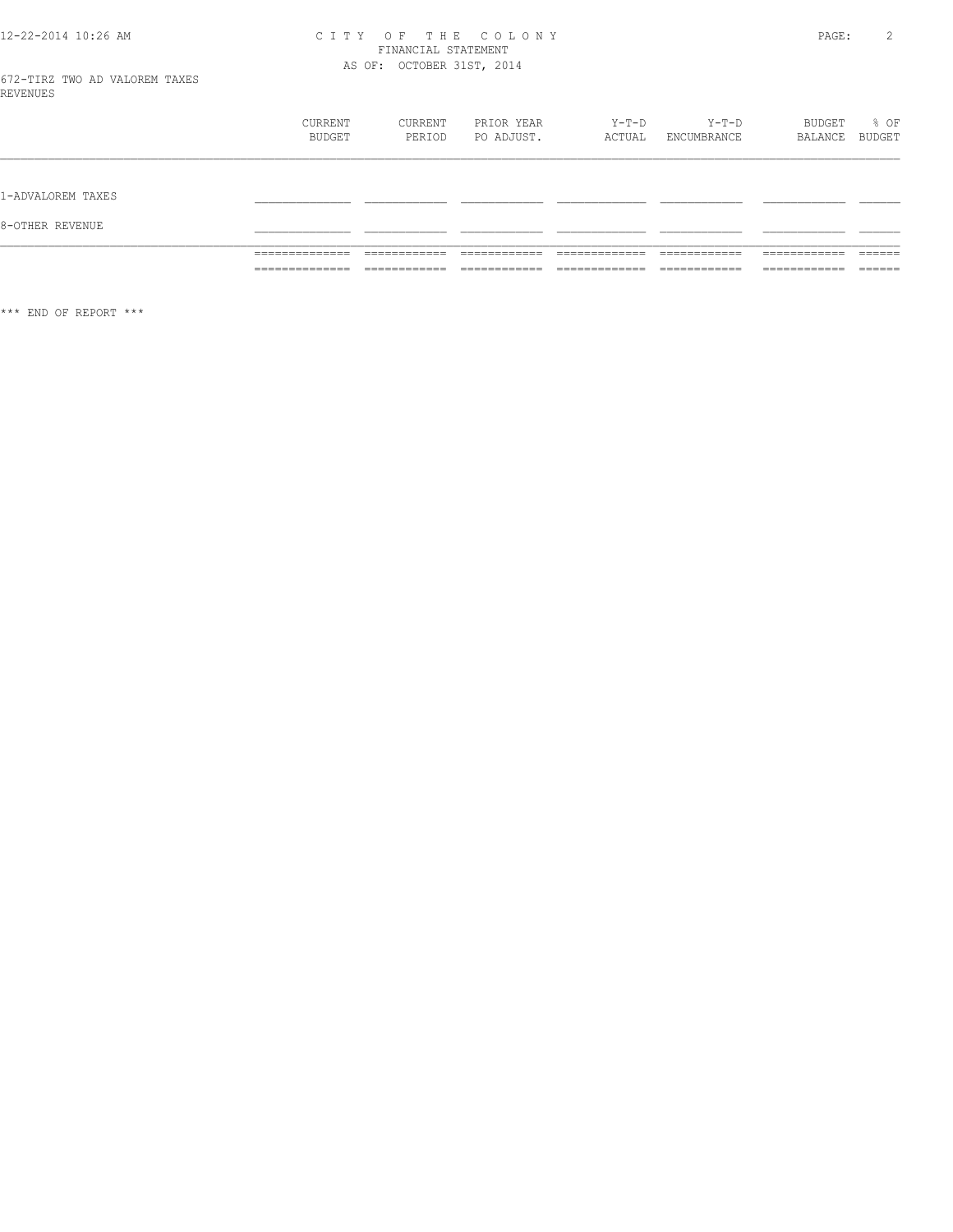700-COURT SECURITY FUND FINANCIAL SUMMARY

|                                         | CURRENT<br>BUDGET                              | CURRENT<br>PERIOD        | PRIOR YEAR<br>PO ADJUST. | $Y-T-D$<br>ACTUAL          | $Y-T-D$<br>ENCUMBRANCE | BUDGET<br>BALANCE                          | % OF<br>BUDGET  |
|-----------------------------------------|------------------------------------------------|--------------------------|--------------------------|----------------------------|------------------------|--------------------------------------------|-----------------|
| REVENUE SUMMARY                         |                                                |                          |                          |                            |                        |                                            |                 |
| 7-FINES                                 | 28,000.00                                      | 2,112.38                 | 0.00                     | 2,112.38                   | 0.00                   | 25,887.62                                  | 92.46           |
| 8-OTHER                                 | 400.00                                         | 0.00                     | 0.00                     | 0.00                       | 0.00                   | 400.00                                     | 100.00          |
| * *<br>TOTAL REVENUES **                | 28,400.00<br>--------------<br>--------------- | 2,112.38<br>____________ | 0.00<br>-------------    | 2,112.38<br>-------------- | 0.00<br>____________   | 26,287.62<br>------------<br>------------- | 92.56<br>______ |
| EXPENDITURE SUMMARY                     |                                                |                          |                          |                            |                        |                                            |                 |
|                                         | _____________                                  | ------------             | ------------             | ____________               | -------------          | ------------                               | -------         |
| ** REVENUE OVER (UNDER) EXPENDITURES ** | 28,400.00                                      | 2,112.38                 | 0.00                     | 2,112.38                   | 0.00                   | 26,287.62                                  | 0.00            |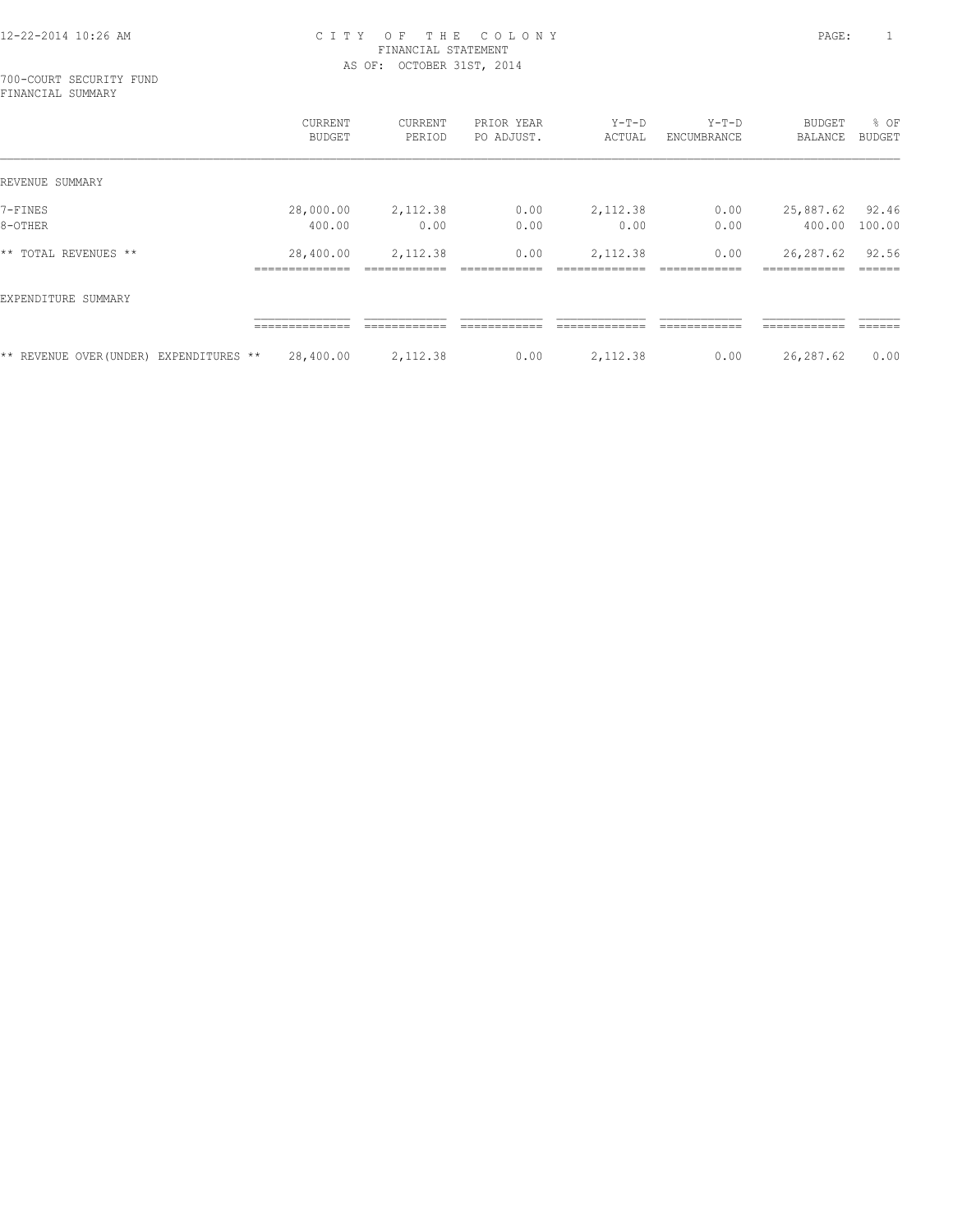#### 700-COURT SECURITY FUND REVENUES

|         |                        | CURRENT<br><b>BUDGET</b>    | CURRENT<br>PERIOD | PRIOR YEAR<br>PO ADJUST. | $Y-T-D$<br>ACTUAL | $Y-T-D$<br>ENCUMBRANCE | <b>BUDGET</b><br>BALANCE | % OF<br><b>BUDGET</b> |
|---------|------------------------|-----------------------------|-------------------|--------------------------|-------------------|------------------------|--------------------------|-----------------------|
|         |                        |                             |                   |                          |                   |                        |                          |                       |
| 7-FINES |                        |                             |                   |                          |                   |                        |                          |                       |
| 470100  | COURT SECURITY REVENUE | 28,000.00                   | 2,112.38          | 0.00                     | 2,112.38          | 0.00                   | 25,887.62                | 92.46                 |
|         | TOTAL 7-FINES          | 28,000.00                   | 2,112.38          | 0.00                     | 2,112.38          | 0.00                   | 25,887.62                | 92.46                 |
| 8-OTHER |                        |                             |                   |                          |                   |                        |                          |                       |
| 480000  | INTEREST INCOME        | 400.00                      | 0.00              | 0.00                     | 0.00              | 0.00                   | 400.00                   | 100.00                |
|         | TOTAL 8-OTHER          | 400.00                      | 0.00              | 0.00                     | 0.00              | 0.00                   | 400.00                   | 100.00                |
|         |                        |                             |                   |                          |                   |                        |                          |                       |
|         | ** TOTAL REVENUES **   | 28,400.00<br>-------------- | 2,112.38          | 0.00                     | 2,112.38          | 0.00                   | 26,287.62<br>----------- | 92.56<br>-------      |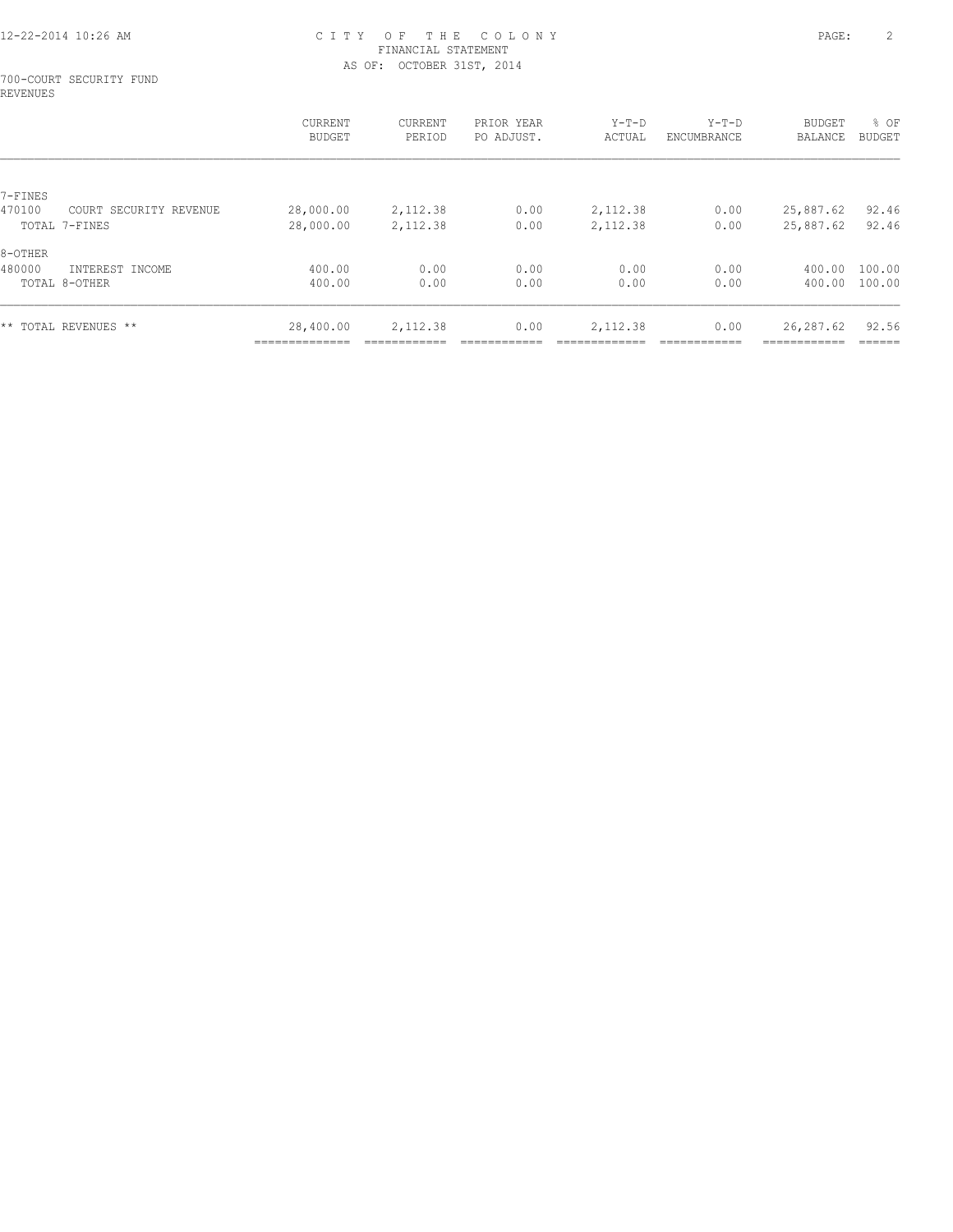| 12-22-2014 10:26 AM                                                            | C T T Y | T H E<br>O F<br>FINANCIAL STATEMENT<br>AS OF: OCTOBER 31ST, 2014 | COLONY     |        |             | PAGE:   | 3      |
|--------------------------------------------------------------------------------|---------|------------------------------------------------------------------|------------|--------|-------------|---------|--------|
| 700-COURT SECURITY FUND<br>635 - NON-DEPARTMENTAL<br>DEPARTMENTAL EXPENDITURES |         |                                                                  |            |        |             |         |        |
|                                                                                | CURRENT | CURRENT                                                          | PRIOR YEAR | Y-T-D  | Y-T-D       | BUDGET  | % OF   |
|                                                                                | BUDGET  | PERIOD                                                           | PO ADJUST. | ACTUAL | ENCUMBRANCE | BALANCE | BUDGET |
| 62-CONTRACTUAL SERVICES                                                        |         |                                                                  |            |        |             |         |        |
| 68-SUNDRY CHARGES                                                              |         |                                                                  |            |        |             |         |        |
|                                                                                |         |                                                                  |            |        |             |         |        |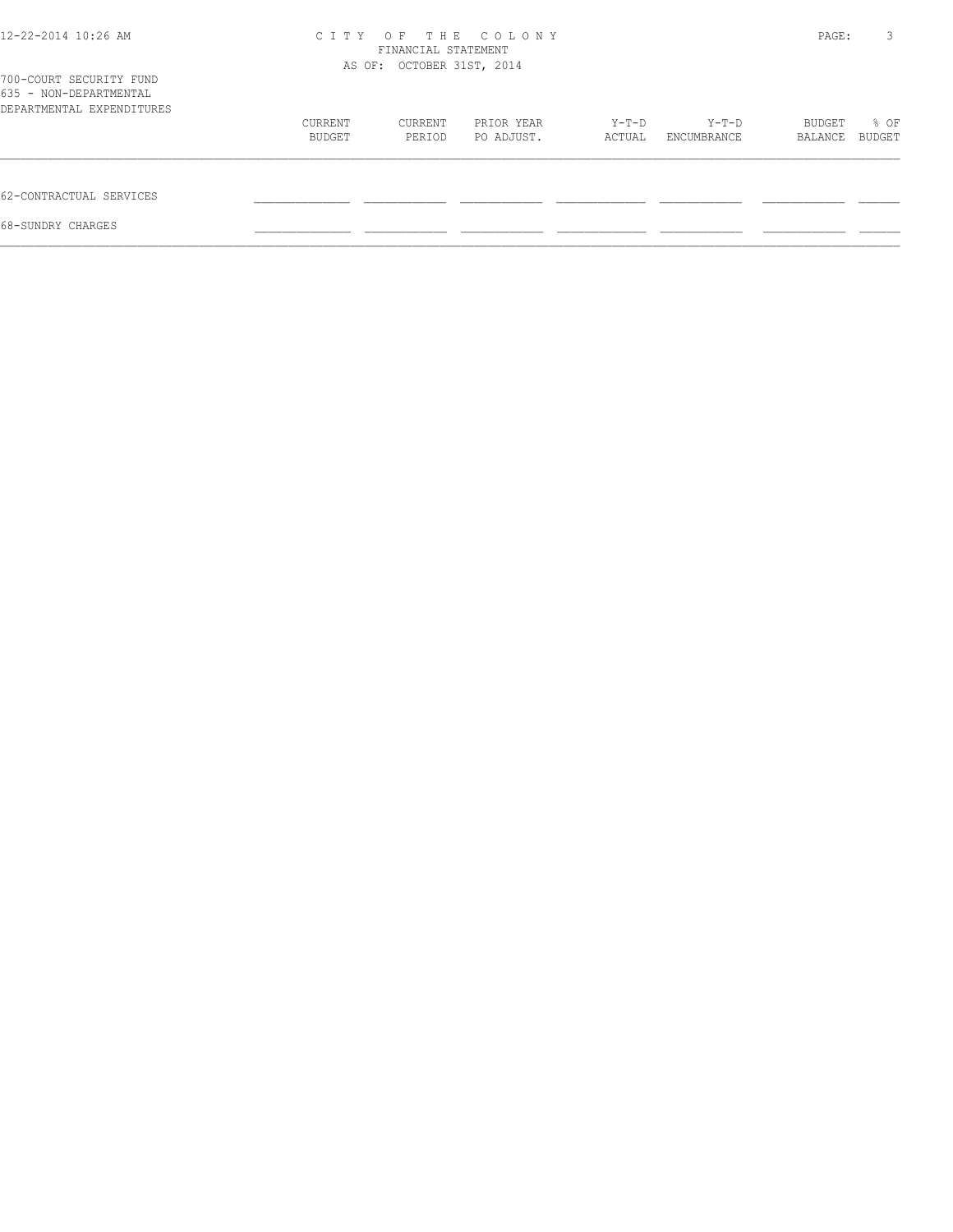# 12-22-2014 10:26 AM CITY OF THE COLONY<br>
FINANCIAL STATEMENT<br>
AS OF: OCTOBER 31ST, 2014

700-COURT SECURITY FUND<br>643 - COURT SECURITY

| DEPARTMENTAL EXPENDITURES               |                             |                          |                          |                           |                        |                           |                |
|-----------------------------------------|-----------------------------|--------------------------|--------------------------|---------------------------|------------------------|---------------------------|----------------|
|                                         | CURRENT<br>BUDGET           | CURRENT<br>PERIOD        | PRIOR YEAR<br>PO ADJUST. | Y-T-D<br>ACTUAL           | $Y-T-D$<br>ENCUMBRANCE | BUDGET<br>BALANCE         | % OF<br>BUDGET |
| 61-PERSONNEL SERVICES                   |                             |                          |                          |                           |                        |                           |                |
| 63-SUPPLIES                             |                             |                          |                          |                           |                        |                           |                |
| 64-MAINTENANCE                          |                             |                          |                          |                           |                        |                           |                |
| 65-NON-CAPITAL                          |                             |                          |                          |                           |                        |                           |                |
| 66-CAPITAL OUTLAY                       |                             |                          |                          |                           |                        |                           |                |
|                                         | ==============              |                          |                          |                           |                        |                           |                |
| ** REVENUE OVER (UNDER) EXPENDITURES ** | 28,400.00<br>============== | 2,112.38<br>============ | 0.00<br>============     | 2,112.38<br>============= | 0.00<br>============   | 26,287.62<br>============ | 0.00<br>====== |
|                                         |                             |                          |                          |                           |                        |                           |                |

 $\star\star\star$  END OF REPORT  $\star\star\star$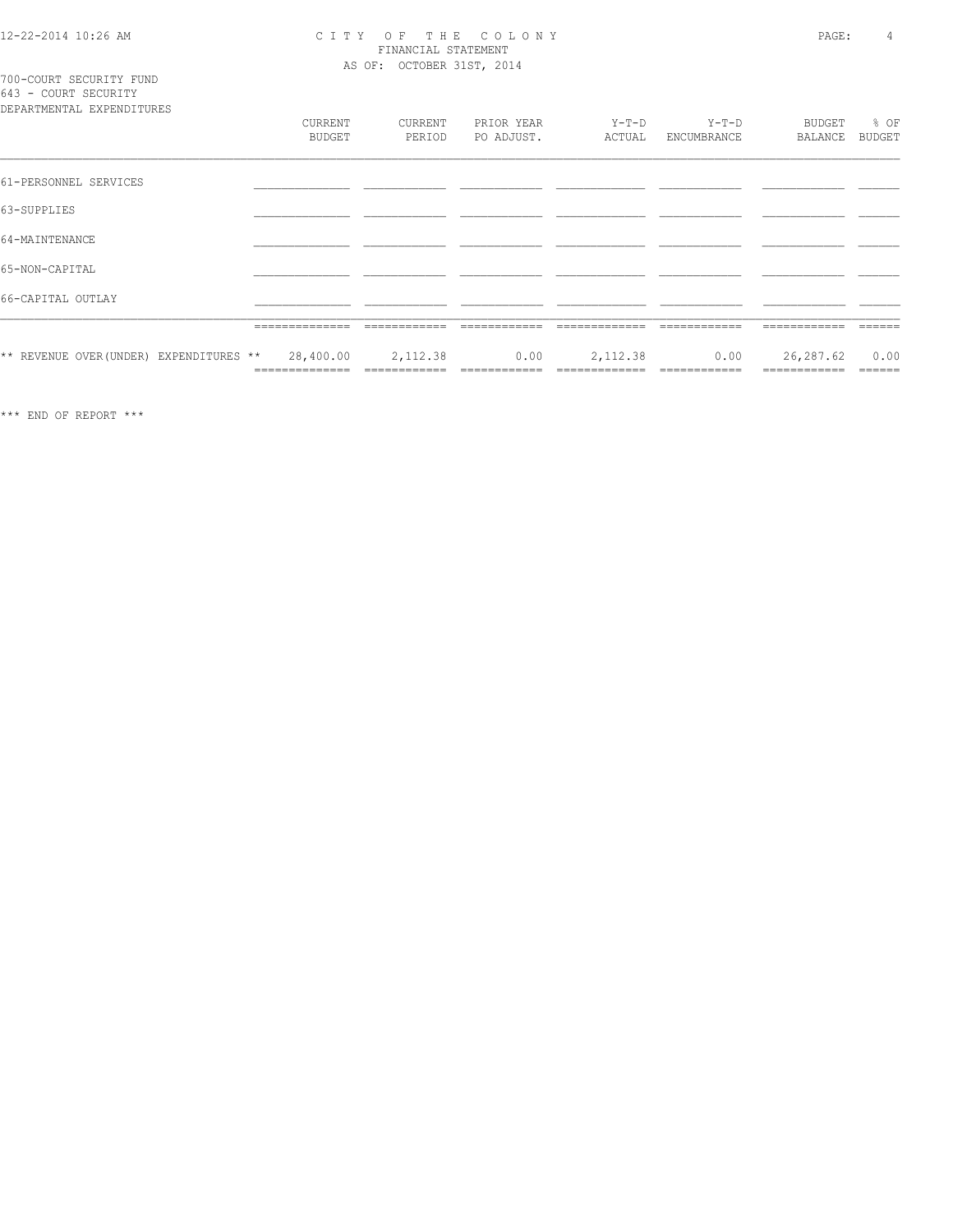#### 701-COURT TECHNOLOGY FUND FINANCIAL SUMMARY

|                                        | CURRENT<br><b>BUDGET</b> | CURRENT<br>PERIOD | PRIOR YEAR<br>PO ADJUST. | $Y-T-D$<br>ACTUAL | $Y-T-D$<br>ENCUMBRANCE | <b>BUDGET</b><br>BALANCE | % OF<br>BUDGET |
|----------------------------------------|--------------------------|-------------------|--------------------------|-------------------|------------------------|--------------------------|----------------|
| REVENUE SUMMARY                        |                          |                   |                          |                   |                        |                          |                |
| 7-FINES                                | 35,000.00                | 2,816.51          | 0.00                     | 2,816.51          | 0.00                   | 32,183.49                | 91.95          |
| 8-OTHER                                | 60.00                    | 0.00              | 0.00                     | 0.00              | 0.00                   | 60.00                    | 100.00         |
| ** TOTAL REVENUES **                   | 35,060.00                | 2,816.51          | 0.00                     | 2,816.51          | 0.00                   | 32,243.49                | 91.97          |
| EXPENDITURE SUMMARY                    |                          |                   |                          |                   |                        |                          |                |
| 644 - COURT TECHNOLOGY                 | 39,000.00                | 1,194.51          | 0.00                     | 1,194.51          | 2,648.29               | 35,157.20                | 90.15          |
| ** TOTAL EXPENDITURES **               | 39,000.00                | 1,194.51          | 0.00                     | 1,194.51          | 2,648.29               | 35, 157. 20              | 90.15          |
| ** REVENUE OVER(UNDER) EXPENDITURES *( | 3,940.00                 | 1,622.00          | 0.00                     | 1,622.00 (        | $2,648.29$ (           | 2,913.71)                | 0.00           |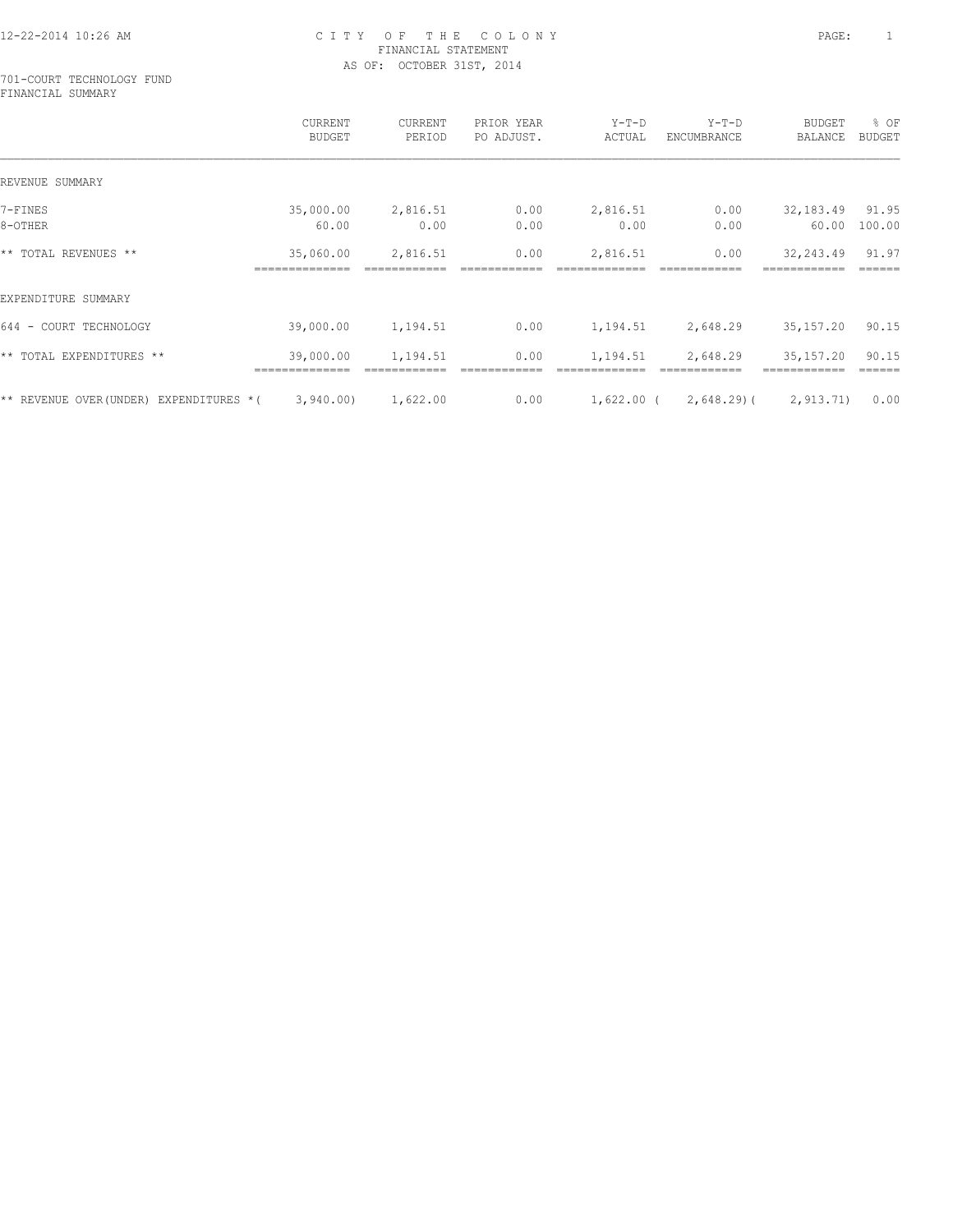#### 701-COURT TECHNOLOGY FUND REVENUES

|                   |                          | CURRENT<br><b>BUDGET</b>    | CURRENT<br>PERIOD | PRIOR YEAR<br>PO ADJUST. | $Y-T-D$<br>ACTUAL | $Y-T-D$<br>ENCUMBRANCE | <b>BUDGET</b><br>BALANCE  | % OF<br>BUDGET   |
|-------------------|--------------------------|-----------------------------|-------------------|--------------------------|-------------------|------------------------|---------------------------|------------------|
|                   |                          |                             |                   |                          |                   |                        |                           |                  |
| 7-FINES<br>470200 | COURT TECHNOLOGY REVENUE | 35,000.00                   | 2,816.51          | 0.00                     | 2,816.51          | 0.00                   | 32,183.49                 | 91.95            |
|                   | TOTAL 7-FINES            | 35,000.00                   | 2,816.51          | 0.00                     | 2,816.51          | 0.00                   | 32,183.49                 | 91.95            |
| 8-OTHER           |                          |                             |                   |                          |                   |                        |                           |                  |
| 480000            | INTEREST INCOME          | 60.00                       | 0.00              | 0.00                     | 0.00              | 0.00                   | 60.00                     | 100.00           |
|                   | TOTAL 8-OTHER            | 60.00                       | 0.00              | 0.00                     | 0.00              | 0.00                   | 60.00                     | 100.00           |
|                   | ** TOTAL REVENUES **     | 35,060.00<br>______________ | 2,816.51          | 0.00                     | 2,816.51          | 0.00                   | 32,243.49<br>------------ | 91.97<br>------- |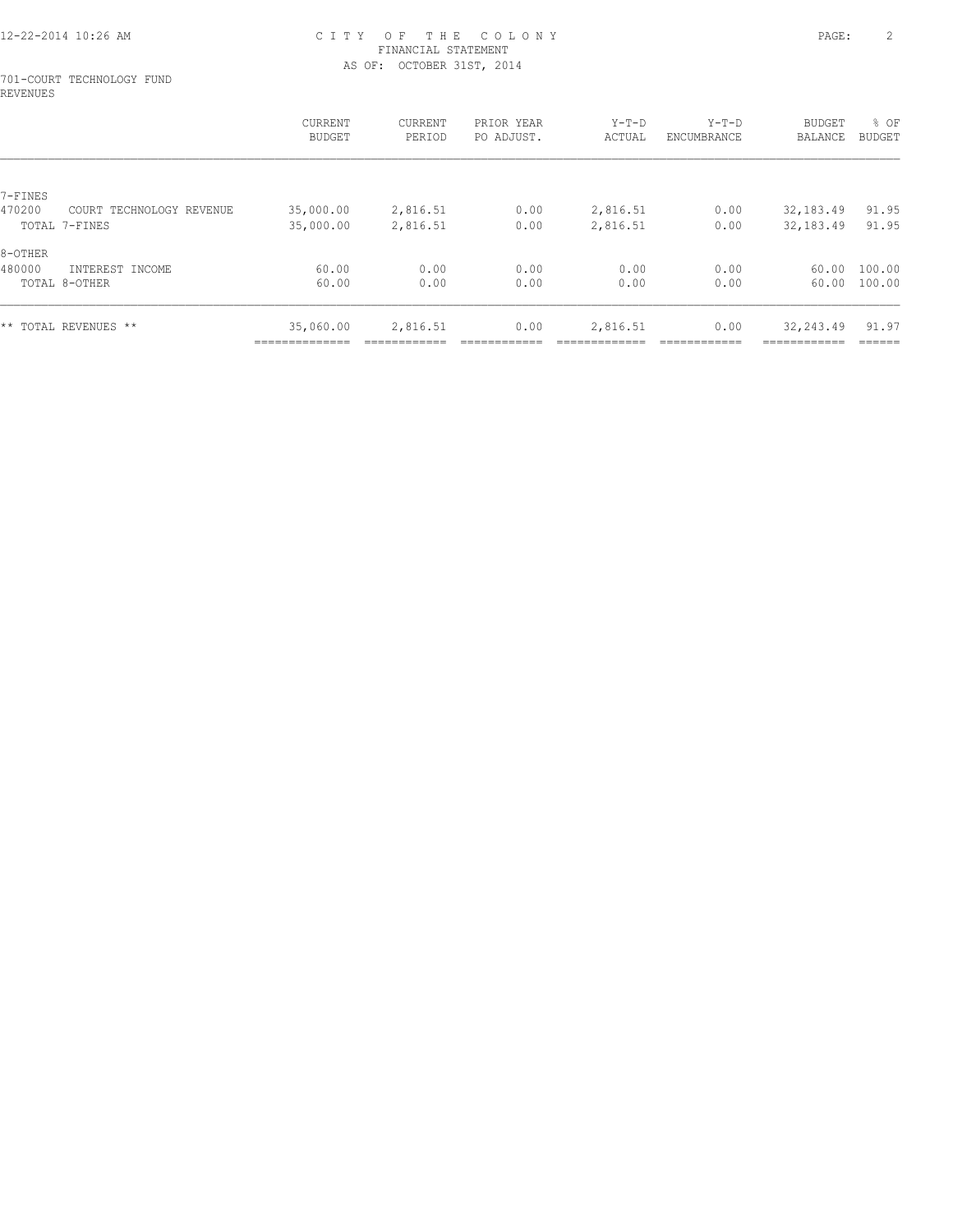| 12-22-2014 10:26 AM                                                              |         |                           | CITY OF THE COLONY |        |             | PAGE:   |        |
|----------------------------------------------------------------------------------|---------|---------------------------|--------------------|--------|-------------|---------|--------|
|                                                                                  |         | FINANCIAL STATEMENT       |                    |        |             |         |        |
|                                                                                  |         | AS OF: OCTOBER 31ST, 2014 |                    |        |             |         |        |
| 701-COURT TECHNOLOGY FUND<br>631 - INFORMATION TECH<br>DEPARTMENTAL EXPENDITURES |         |                           |                    |        |             |         |        |
|                                                                                  | CURRENT | CURRENT                   | PRIOR YEAR         | Y-T-D  | Y-T-D       | BUDGET  | 8 OF   |
|                                                                                  | BUDGET  | PERIOD                    | PO ADJUST.         | ACTUAL | ENCUMBRANCE | BALANCE | BUDGET |
|                                                                                  |         |                           |                    |        |             |         |        |

62-CONTRACTUAL SERVICES \_\_\_\_\_\_\_\_\_\_\_\_\_\_ \_\_\_\_\_\_\_\_\_\_\_\_ \_\_\_\_\_\_\_\_\_\_\_\_ \_\_\_\_\_\_\_\_\_\_\_\_\_ \_\_\_\_\_\_\_\_\_\_\_\_ \_\_\_\_\_\_\_\_\_\_\_\_ \_\_\_\_\_\_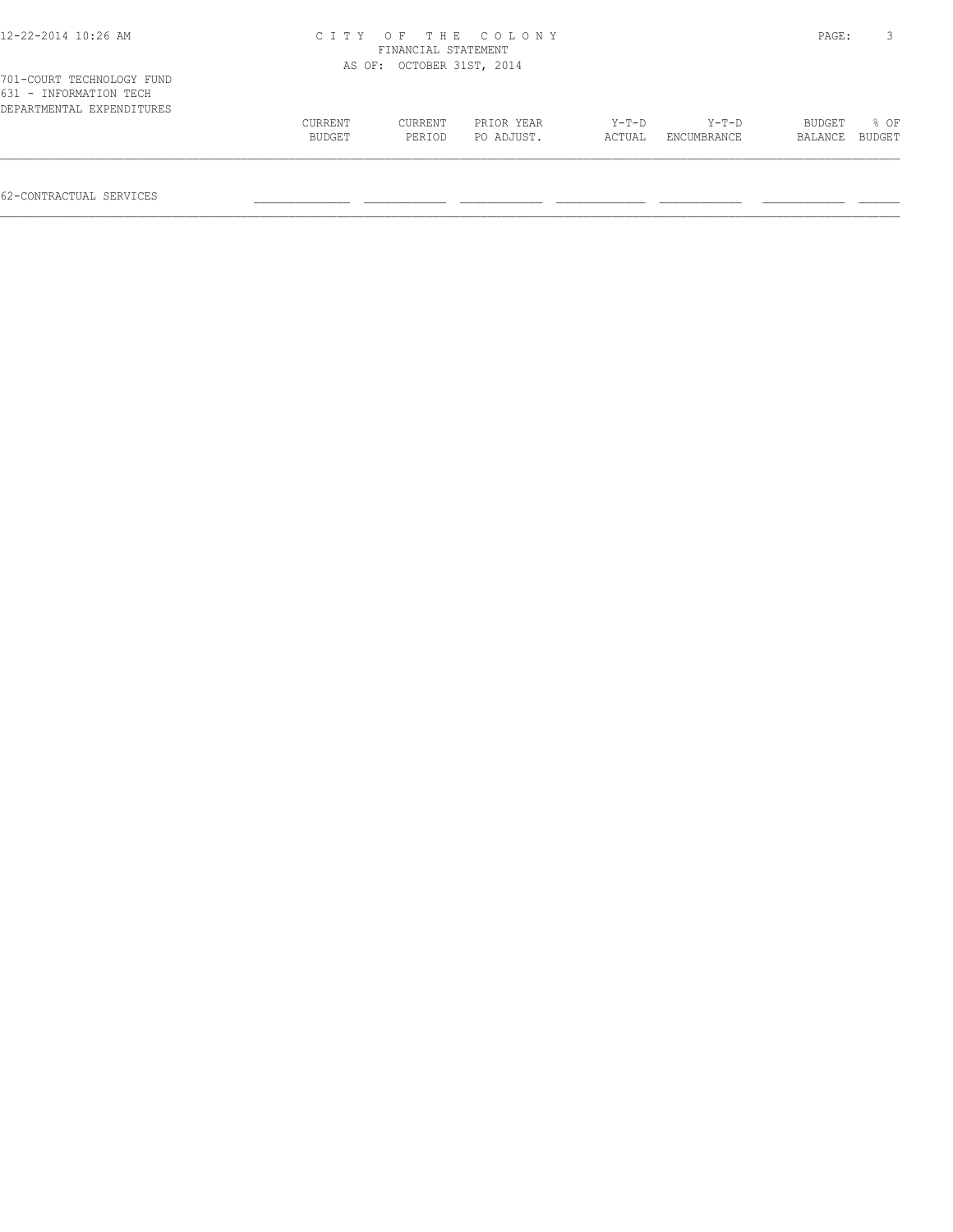| 12-22-2014 10:26 AM |  |
|---------------------|--|
|---------------------|--|

# 12-22-2014 10:26 AM C I T Y O F T H E C O L O N Y PAGE: 4 FINANCIAL STATEMENT

| 701-COURT TECHNOLOGY FUND                         |                   | AS OF: OCTOBER 31ST, 2014 |                          |                 |                      |                   |                       |
|---------------------------------------------------|-------------------|---------------------------|--------------------------|-----------------|----------------------|-------------------|-----------------------|
| 635 - NON-DEPARTMENT<br>DEPARTMENTAL EXPENDITURES |                   |                           |                          |                 |                      |                   |                       |
|                                                   | CURRENT<br>BUDGET | CURRENT<br>PERIOD         | PRIOR YEAR<br>PO ADJUST. | Y-T-D<br>ACTUAL | Y-T-D<br>ENCUMBRANCE | BUDGET<br>BALANCE | % OF<br><b>BUDGET</b> |
| 62-CONTRACTUAL SERVICES                           |                   |                           |                          |                 |                      |                   |                       |
| 67-OVERHEAD ALLOCATION                            |                   |                           |                          |                 |                      |                   |                       |
| 68-SUNDRY CHARGES                                 |                   |                           |                          |                 |                      |                   |                       |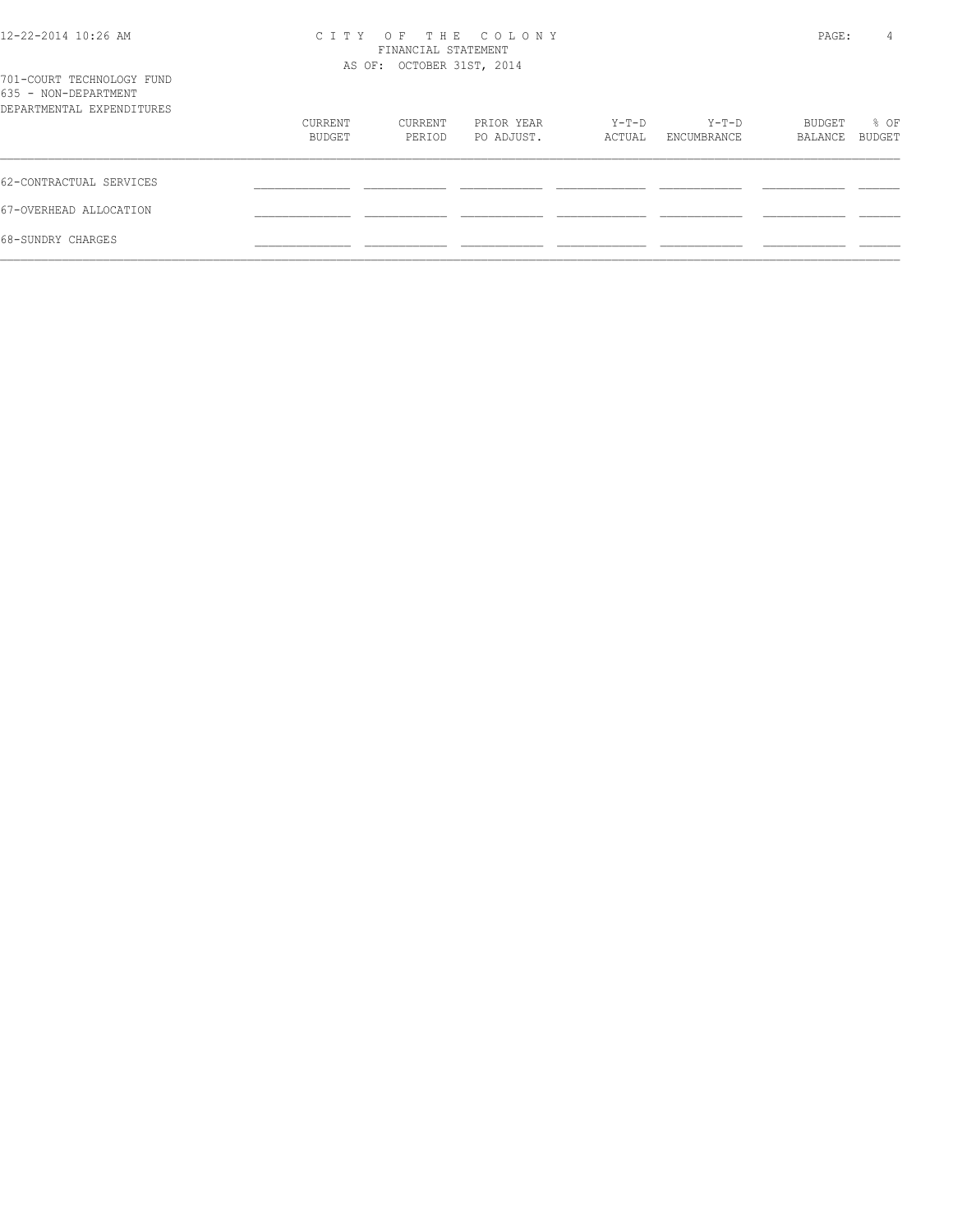701-COURT TECHNOLOGY FUND 644 - COURT TECHNOLOGY

| DEPARTMENTAL EXPENDITURES                | CURRENT<br><b>BUDGET</b>     | <b>CURRENT</b><br>PERIOD | PRIOR YEAR<br>PO ADJUST. | $Y-T-D$<br>ACTUAL | $Y-T-D$<br><b>ENCUMBRANCE</b>                                                                                                                                                                                                                                                                                                                                                                                                                                   | <b>BUDGET</b><br>BALANCE | % OF<br><b>BUDGET</b>           |
|------------------------------------------|------------------------------|--------------------------|--------------------------|-------------------|-----------------------------------------------------------------------------------------------------------------------------------------------------------------------------------------------------------------------------------------------------------------------------------------------------------------------------------------------------------------------------------------------------------------------------------------------------------------|--------------------------|---------------------------------|
| 61-PERSONNEL SERVICES                    |                              |                          |                          |                   |                                                                                                                                                                                                                                                                                                                                                                                                                                                                 |                          |                                 |
| 62-CONTRACTUAL SERVICES                  |                              |                          |                          |                   |                                                                                                                                                                                                                                                                                                                                                                                                                                                                 |                          |                                 |
| 644-6244-TELEPHONE SERVICES - PD         | 0.00                         | 37.99                    | 0.00                     | 37.99             | $0.00$ (                                                                                                                                                                                                                                                                                                                                                                                                                                                        | 37.99                    | 0.00                            |
| 644-6275 EOUIPMENT RENTAL                | 0.00                         | 426.52                   | 0.00                     | 426.52            | $2,131.04$ (                                                                                                                                                                                                                                                                                                                                                                                                                                                    | 2, 557.56                | 0.00                            |
| TOTAL 62-CONTRACTUAL SERVICES            | 0.00                         | 464.51                   | 0.00                     | 464.51            | $2,131.04$ (                                                                                                                                                                                                                                                                                                                                                                                                                                                    | 2, 595.55                | 0.00                            |
| 63-SUPPLIES                              |                              |                          |                          |                   |                                                                                                                                                                                                                                                                                                                                                                                                                                                                 |                          |                                 |
| 644-6311 COPIER SUPPLIES                 | 0.00                         | 0.00                     | 0.00                     | 0.00              | $517.25$ (                                                                                                                                                                                                                                                                                                                                                                                                                                                      | 517.25                   | 0.00                            |
| 644-6312 COMPUTER SUPPLIES               | 4,000.00                     | 0.00                     | 0.00                     | 0.00              | 0.00                                                                                                                                                                                                                                                                                                                                                                                                                                                            | 4,000.00 100.00          |                                 |
| TOTAL 63-SUPPLIES                        | 4,000.00                     | 0.00                     | 0.00                     | 0.00              | 517.25                                                                                                                                                                                                                                                                                                                                                                                                                                                          | 3,482.75                 | 87.07                           |
| 64-MAINTENANCE                           |                              |                          |                          |                   |                                                                                                                                                                                                                                                                                                                                                                                                                                                                 |                          |                                 |
| 644-6470 MAINTENANCE OTHER EQUIPMENT     | 0.00                         | 730.00                   | 0.00                     | 730.00            | $0.00$ (                                                                                                                                                                                                                                                                                                                                                                                                                                                        | 730.00)                  | 0.00                            |
| TOTAL 64-MAINTENANCE                     | 0.00                         | 730.00                   | 0.00                     | 730.00            | 0.00(                                                                                                                                                                                                                                                                                                                                                                                                                                                           | 730.00                   | 0.00                            |
| 65-NON-CAPITAL                           |                              |                          |                          |                   |                                                                                                                                                                                                                                                                                                                                                                                                                                                                 |                          |                                 |
| 66-CAPITAL OUTLAY                        |                              |                          |                          |                   |                                                                                                                                                                                                                                                                                                                                                                                                                                                                 |                          |                                 |
| 644-6651-CAPT OUTLAY - COMP HDWR - IT    | 35,000.00                    | 0.00                     | 0.00                     | 0.00              | 0.00                                                                                                                                                                                                                                                                                                                                                                                                                                                            | 35,000.00 100.00         |                                 |
| TOTAL 66-CAPITAL OUTLAY                  | 35,000.00                    | 0.00                     | 0.00                     | 0.00              | 0.00                                                                                                                                                                                                                                                                                                                                                                                                                                                            | 35,000.00 100.00         |                                 |
| TOTAL 644 - COURT TECHNOLOGY             | 39,000.00                    | 1,194.51                 | 0.00                     | 1,194.51          | 2,648.29                                                                                                                                                                                                                                                                                                                                                                                                                                                        | 35, 157. 20              | 90.15                           |
| *** TOTAL EXPENDITURES ***               | 39,000.00<br>--------------- | 1,194.51                 | 0.00                     | 1,194.51          | 2,648.29                                                                                                                                                                                                                                                                                                                                                                                                                                                        | 35, 157. 20              | 90.15<br>$\frac{1}{2}$          |
| ** REVENUE OVER (UNDER) EXPENDITURES * ( | 3,940.00                     | 1,622.00                 | 0.00                     | 1,622.00 (        | 2,648.29)(<br>$\begin{minipage}{0.9\linewidth} \begin{tabular}{l} \hline \textbf{m} & \textbf{m} & \textbf{m} & \textbf{m} & \textbf{m} \\ \hline \textbf{m} & \textbf{m} & \textbf{m} & \textbf{m} & \textbf{m} \\ \hline \textbf{m} & \textbf{m} & \textbf{m} & \textbf{m} & \textbf{m} \\ \hline \textbf{m} & \textbf{m} & \textbf{m} & \textbf{m} & \textbf{m} \\ \hline \textbf{m} & \textbf{m} & \textbf{m} & \textbf{m} & \textbf{m} & \textbf{m} \\ \h$ | 2, 913, 71)              | 0.00<br>$=$ $=$ $=$ $=$ $=$ $=$ |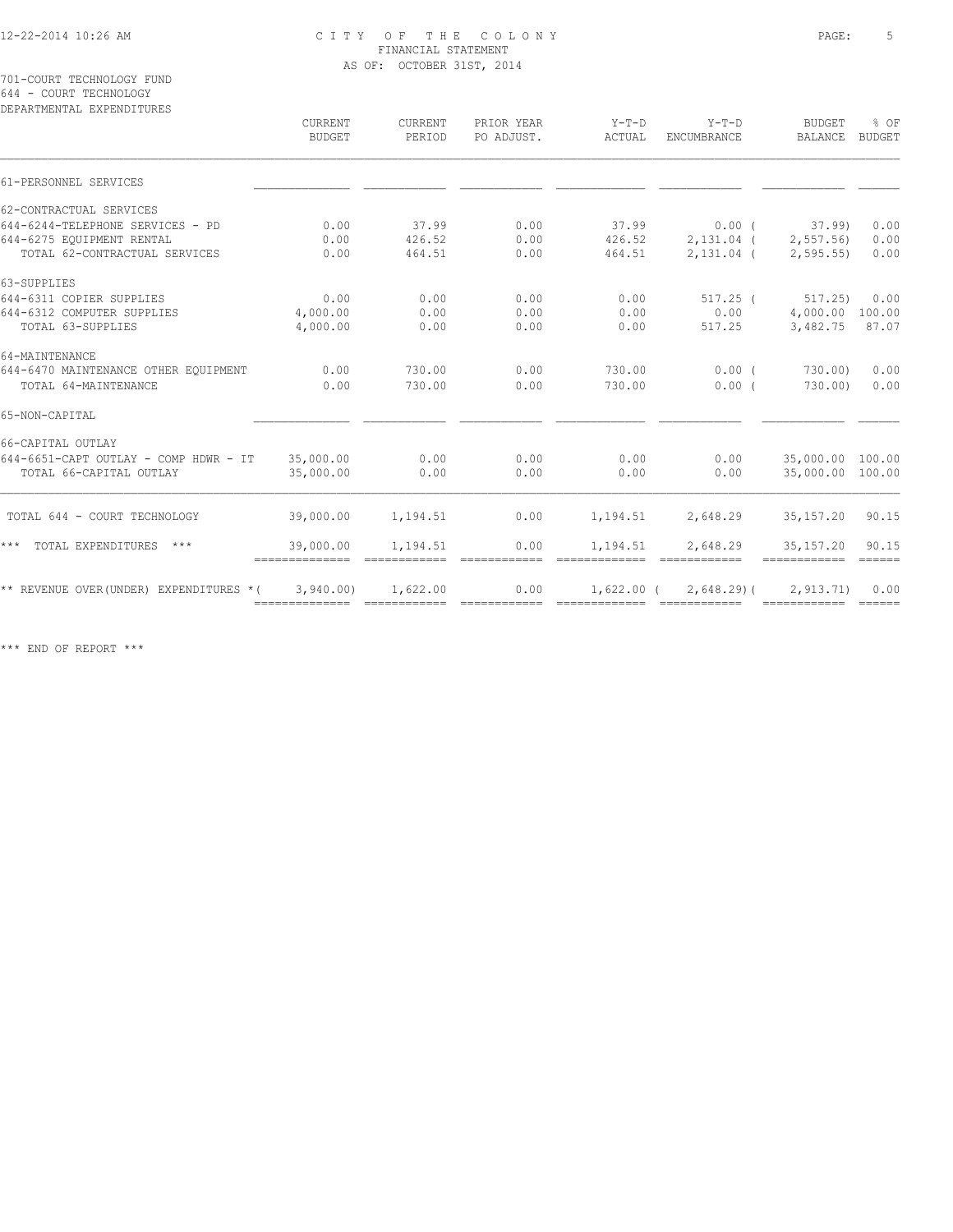|                      | CURRENT<br>BUDGET | CURRENT<br>PERIOD | PRIOR YEAR<br>PO ADJUST. | $Y-T-D$<br>ACTUAL | $Y-T-D$<br>ENCUMBRANCE | BUDGET<br>BALANCE | % OF<br><b>BUDGET</b> |
|----------------------|-------------------|-------------------|--------------------------|-------------------|------------------------|-------------------|-----------------------|
| REVENUE SUMMARY      |                   |                   |                          |                   |                        |                   |                       |
| 3-FRANCHISE TAXES    | 66,000.00         | 0.00              | 0.00                     | 0.00              | 0.00                   | 66,000.00 100.00  |                       |
| ** TOTAL REVENUES ** | 66,000.00         | 0.00              | 0.00                     | 0.00              | 0.00                   | 66,000.00 100.00  |                       |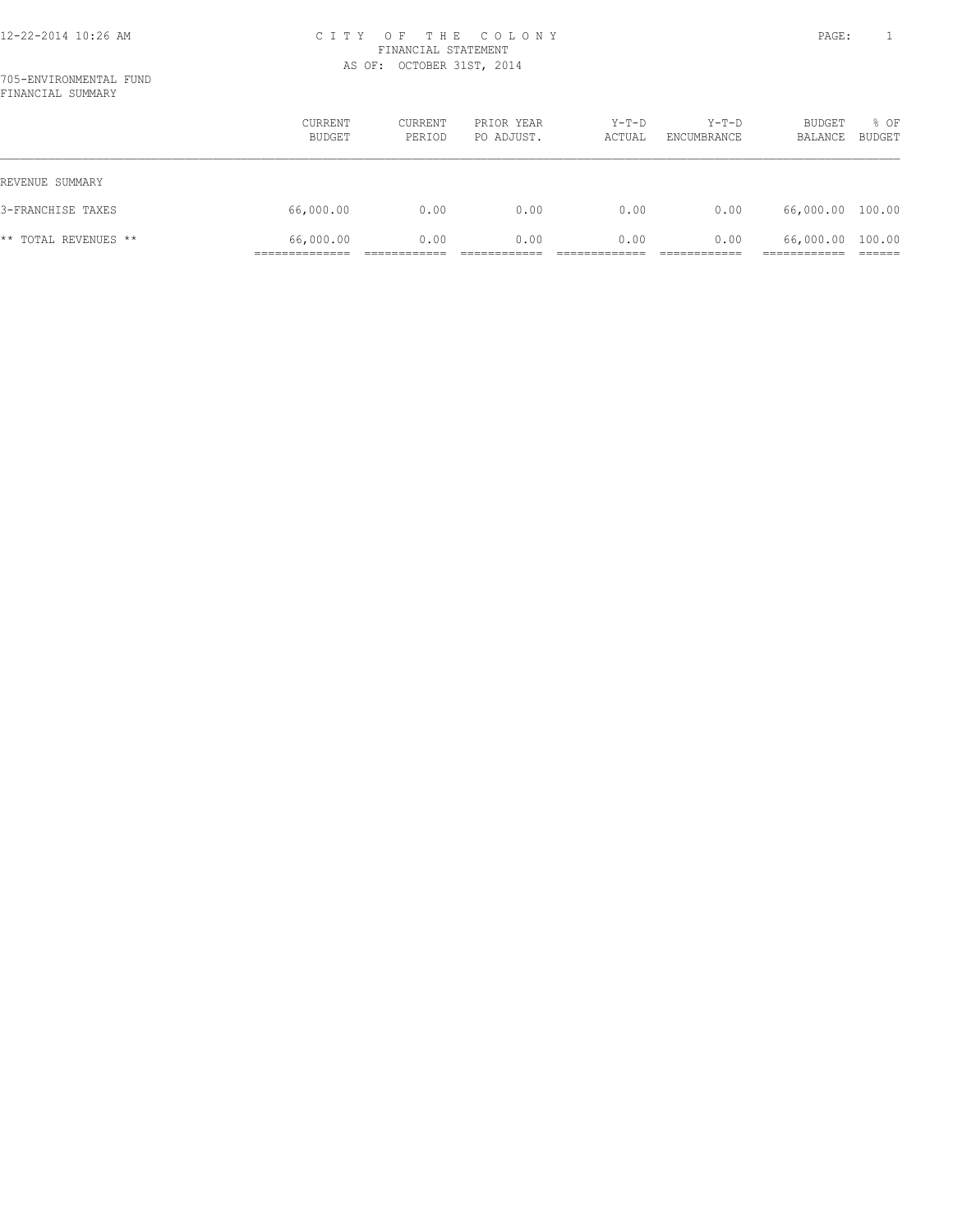#### 705-ENVIRONMENTAL FUND REVENUES

|                 |                                         | CURRENT<br><b>BUDGET</b> | CURRENT<br>PERIOD | PRIOR YEAR<br>PO ADJUST. | $Y-T-D$<br>ACTUAL | $Y-T-D$<br>ENCUMBRANCE | <b>BUDGET</b><br>BALANCE | % OF<br><b>BUDGET</b> |
|-----------------|-----------------------------------------|--------------------------|-------------------|--------------------------|-------------------|------------------------|--------------------------|-----------------------|
|                 |                                         |                          |                   |                          |                   |                        |                          |                       |
|                 | 3-FRANCHISE TAXES                       |                          |                   |                          |                   |                        |                          |                       |
| 435000          | RECYCLING FRANCHISE REVENUE             | 30,000.00                | 0.00              | 0.00                     | 0.00              | 0.00                   | 30,000.00                | 100.00                |
| 435010          | RECYCLING EDUCATION CONTRIB             | 36,000.00                | 0.00              | 0.00                     | 0.00              | 0.00                   | 36,000.00                | 100.00                |
|                 | TOTAL 3-FRANCHISE TAXES                 | 66,000.00                | 0.00              | 0.00                     | 0.00              | 0.00                   | 66,000.00                | 100.00                |
| 8-OTHER REVENUE |                                         |                          |                   |                          |                   |                        |                          |                       |
|                 | ** TOTAL REVENUES **                    | 66,000.00                | 0.00              | 0.00                     | 0.00              | 0.00                   | 66,000.00                | 100.00                |
|                 | ** REVENUE OVER (UNDER) EXPENDITURES ** | 66,000.00                | 0.00              | 0.00                     | 0.00              | 0.00                   | 66,000.00                | 0.00                  |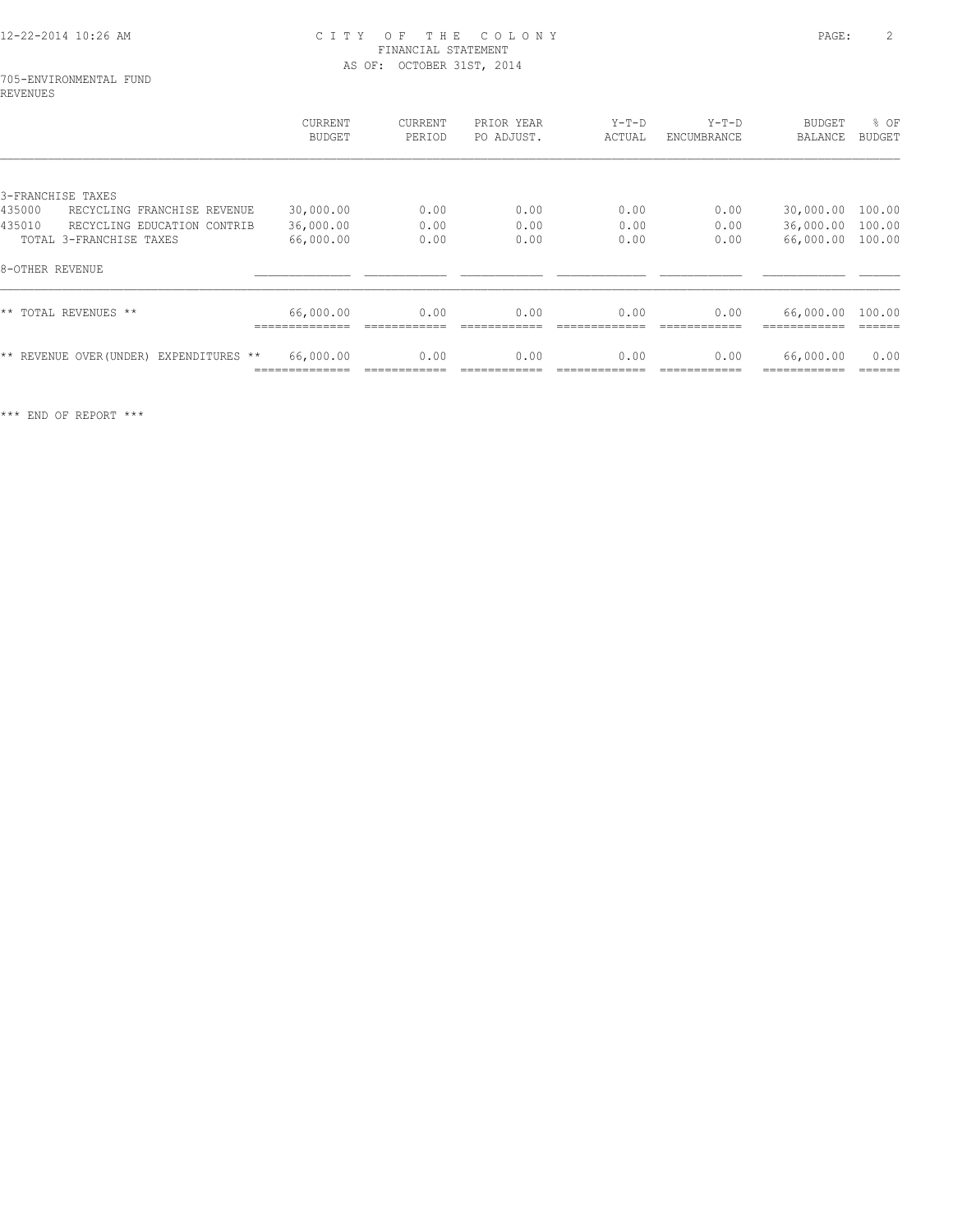710-STORM WATER UTILITY FINANCIAL SUMMARY

|                                         | <b>CURRENT</b><br>BUDGET    | <b>CURRENT</b><br>PERIOD | PRIOR YEAR<br>PO ADJUST. | $Y-T-D$<br>ACTUAL | $Y-T-D$<br>ENCUMBRANCE | <b>BUDGET</b><br><b>BALANCE</b> | % OF<br>BUDGET  |
|-----------------------------------------|-----------------------------|--------------------------|--------------------------|-------------------|------------------------|---------------------------------|-----------------|
| REVENUE SUMMARY                         |                             |                          |                          |                   |                        |                                 |                 |
| 4-SERVICE REVENUE                       | 491,000.00                  | 43,319.02                | 0.00                     | 43, 319.02        | 0.00                   | 447,680.98                      | 91.18           |
| ** TOTAL REVENUES **                    | 491,000.00<br>_____________ | 43,319.02                | 0.00                     | 43,319.02         | 0.00                   | 447,680.98<br>-------------     | 91.18<br>------ |
| EXPENDITURE SUMMARY                     |                             |                          |                          |                   |                        |                                 |                 |
|                                         | ______________              |                          |                          |                   |                        | -------------                   |                 |
| ** REVENUE OVER (UNDER) EXPENDITURES ** | 491,000.00                  | 43,319.02                | 0.00                     | 43,319.02         | 0.00                   | 447,680.98                      | 0.00            |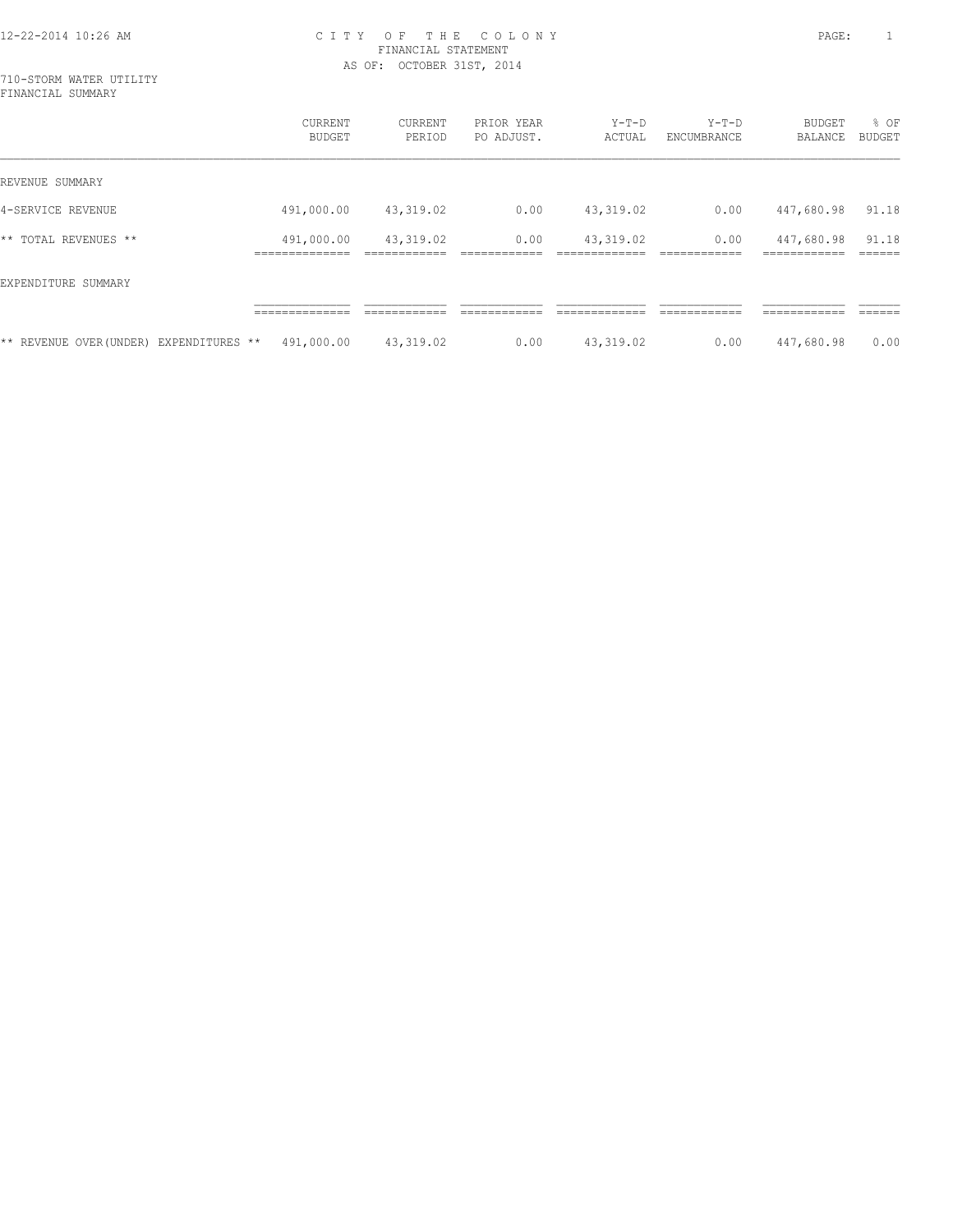#### 710-STORM WATER UTILITY REVENUES

|                                      | CURRENT<br>BUDGET | <b>CURRENT</b><br>PERIOD | PRIOR YEAR<br>PO ADJUST. | $Y-T-D$<br>ACTUAL | $Y-T-D$<br>ENCUMBRANCE | <b>BUDGET</b><br>BALANCE | % OF<br>BUDGET |
|--------------------------------------|-------------------|--------------------------|--------------------------|-------------------|------------------------|--------------------------|----------------|
|                                      |                   |                          |                          |                   |                        |                          |                |
| 4-SERVICE REVENUE                    |                   |                          |                          |                   |                        |                          |                |
| 440000<br>RESIDENTIAL STORM WTR FEES | 324,000.00        | 28,021.39                | 0.00                     | 28,021.39         | 0.00                   | 295,978.61               | 91.35          |
| 441000<br>COMMERCIAL STORM WTR FEES  | 167,000.00        | 15,297.63                | 0.00                     | 15,297.63         | 0.00                   | 151,702.37               | 90.84          |
| TOTAL 4-SERVICE REVENUE              | 491,000.00        | 43,319.02                | 0.00                     | 43,319.02         | 0.00                   | 447,680.98               | 91.18          |
| 8-OTHER REVENUE                      |                   |                          |                          |                   |                        |                          |                |
| ** TOTAL REVENUES **                 | 491,000.00        | 43,319.02                | 0.00                     | 43,319.02         | 0.00                   | 447,680.98               | 91.18          |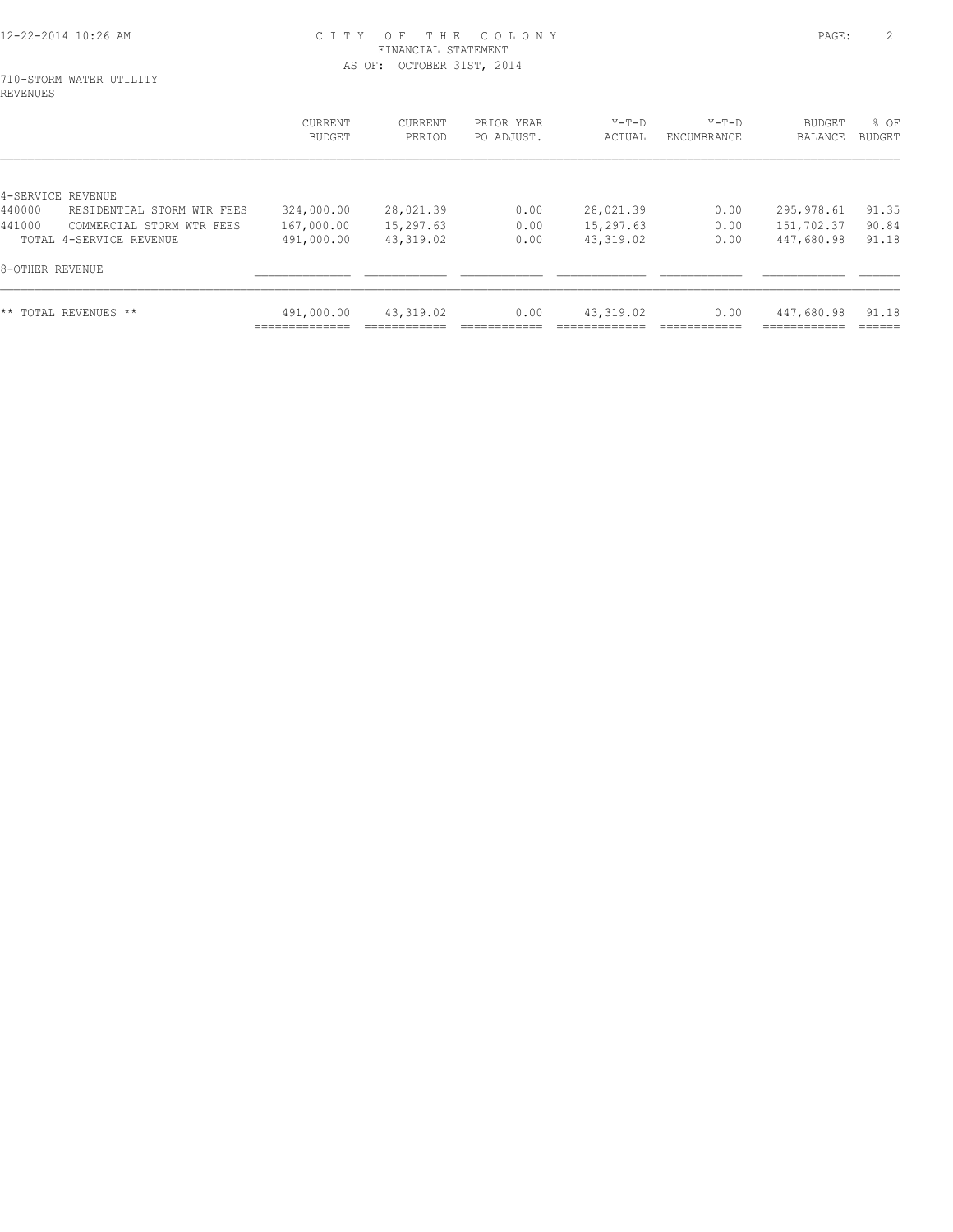| 2-22-2014 10:26 AM |  |  |
|--------------------|--|--|
|                    |  |  |

# 12-22-2014 10:26 AM C I T Y O F T H E C O L O N Y PAGE: 3 FINANCIAL STATEMENT

|                                                                                |               | AS OF: OCTOBER 31ST, 2014 |            |           |             |            |        |
|--------------------------------------------------------------------------------|---------------|---------------------------|------------|-----------|-------------|------------|--------|
| 710-STORM WATER UTILITY<br>635 - NON-DEPARTMENTAL<br>DEPARTMENTAL EXPENDITURES |               |                           |            |           |             |            |        |
|                                                                                | CURRENT       | CURRENT                   | PRIOR YEAR | Y-T-D     | Y-T-D       | BUDGET     | % OF   |
|                                                                                | BUDGET        | PERIOD                    | PO ADJUST. | ACTUAL    | ENCUMBRANCE | BALANCE    | BUDGET |
|                                                                                |               |                           |            |           |             |            |        |
| 68-SUNDRY CHARGES                                                              |               |                           |            |           |             |            |        |
|                                                                                |               |                           |            |           |             |            |        |
| ** REVENUE OVER(UNDER) EXPENDITURES **                                         |               | 491,000.00 43,319.02      | 0.00       | 43,319.02 | 0.00        | 447,680.98 | 0.00   |
|                                                                                | _____________ |                           |            |           |             |            |        |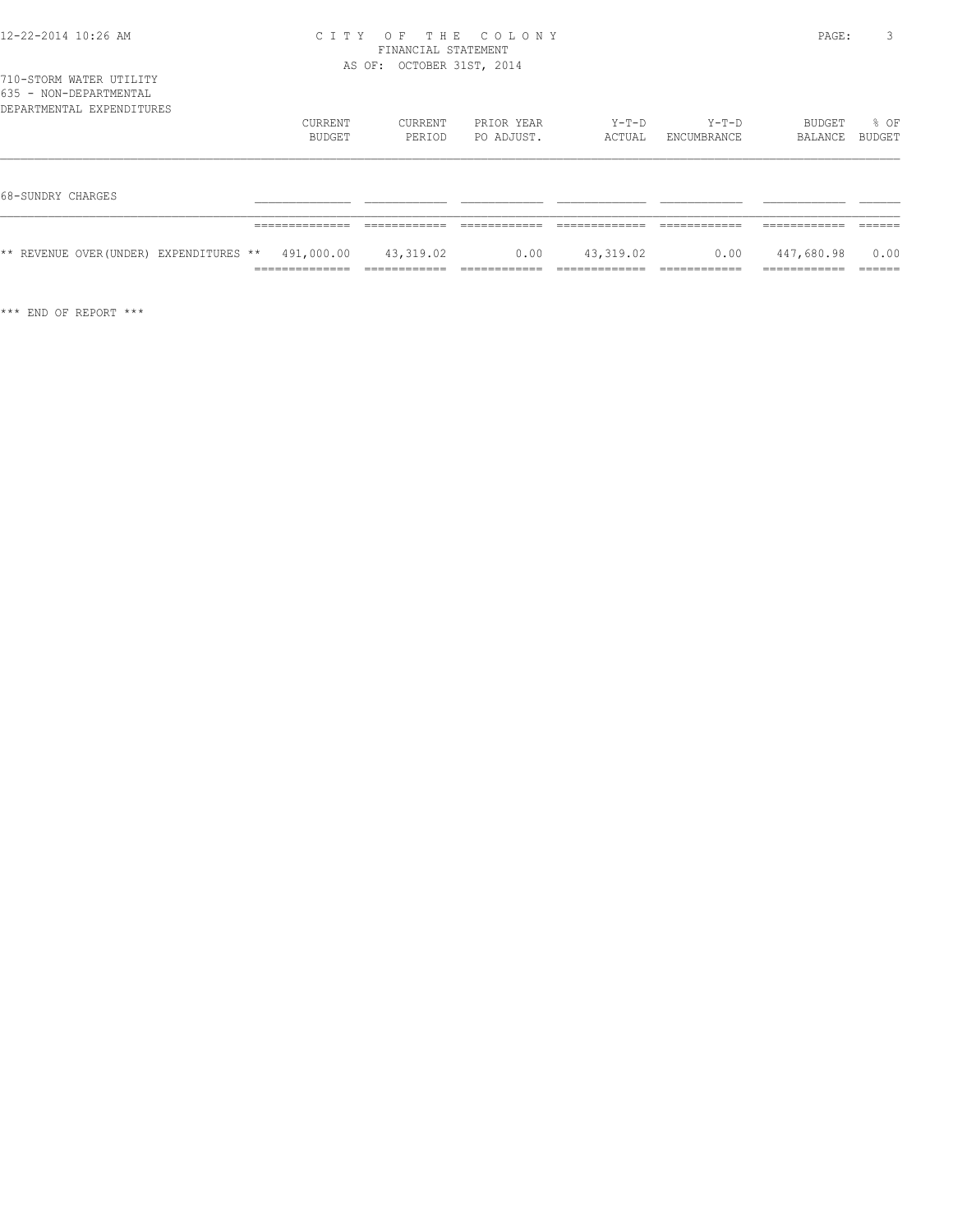715-CVB/COMM/HOT FINANCIAL SUMMARY

|                                                             | CURRENT<br><b>BUDGET</b>              | CURRENT<br>PERIOD             | PRIOR YEAR<br>PO ADJUST. | $Y-T-D$<br>ACTUAL             | $Y-T-D$<br>ENCUMBRANCE | <b>BUDGET</b><br>BALANCE              | % OF<br><b>BUDGET</b>    |
|-------------------------------------------------------------|---------------------------------------|-------------------------------|--------------------------|-------------------------------|------------------------|---------------------------------------|--------------------------|
| REVENUE SUMMARY                                             |                                       |                               |                          |                               |                        |                                       |                          |
| 2-HOTEL/MOTEL TAXES<br>8-OTHER REVENUE                      | 425,000.00<br>120,000.00              | 34,118.92<br>0.00             | 0.00<br>0.00             | 34, 118.92<br>0.00            | 0.00<br>0.00           | 390,881.08<br>120,000.00              | 91.97<br>100.00          |
| ** TOTAL REVENUES **                                        | 545,000.00                            | 34,118.92                     | 0.00                     | 34, 118.92                    | 0.00                   | 510,881.08                            | 93.74                    |
| EXPENDITURE SUMMARY                                         |                                       |                               |                          |                               |                        |                                       |                          |
| 635 - NON-DEPARTMENTAL<br>681 - COMMUNICATIONS<br>683 - CVB | 250,000.00<br>82,101.00<br>291,361.00 | 0.00<br>6,312.44<br>15,352.19 | 0.00<br>0.00<br>0.00     | 0.00<br>6,312.44<br>15,352.19 | 0.00<br>0.00<br>0.00   | 250,000.00<br>75,788.56<br>276,008.81 | 100.00<br>92.31<br>94.73 |
| ** TOTAL EXPENDITURES **                                    | 623,462.00                            | 21,664.63                     | 0.00                     | 21,664.63                     | 0.00                   | 601,797.37                            | 96.53                    |
| ** REVENUE OVER (UNDER) EXPENDITURES *(                     | 78,462.00)                            | 12,454.29                     | 0.00                     | 12,454.29                     | $0.00$ (               | 90, 916.29                            | 0.00                     |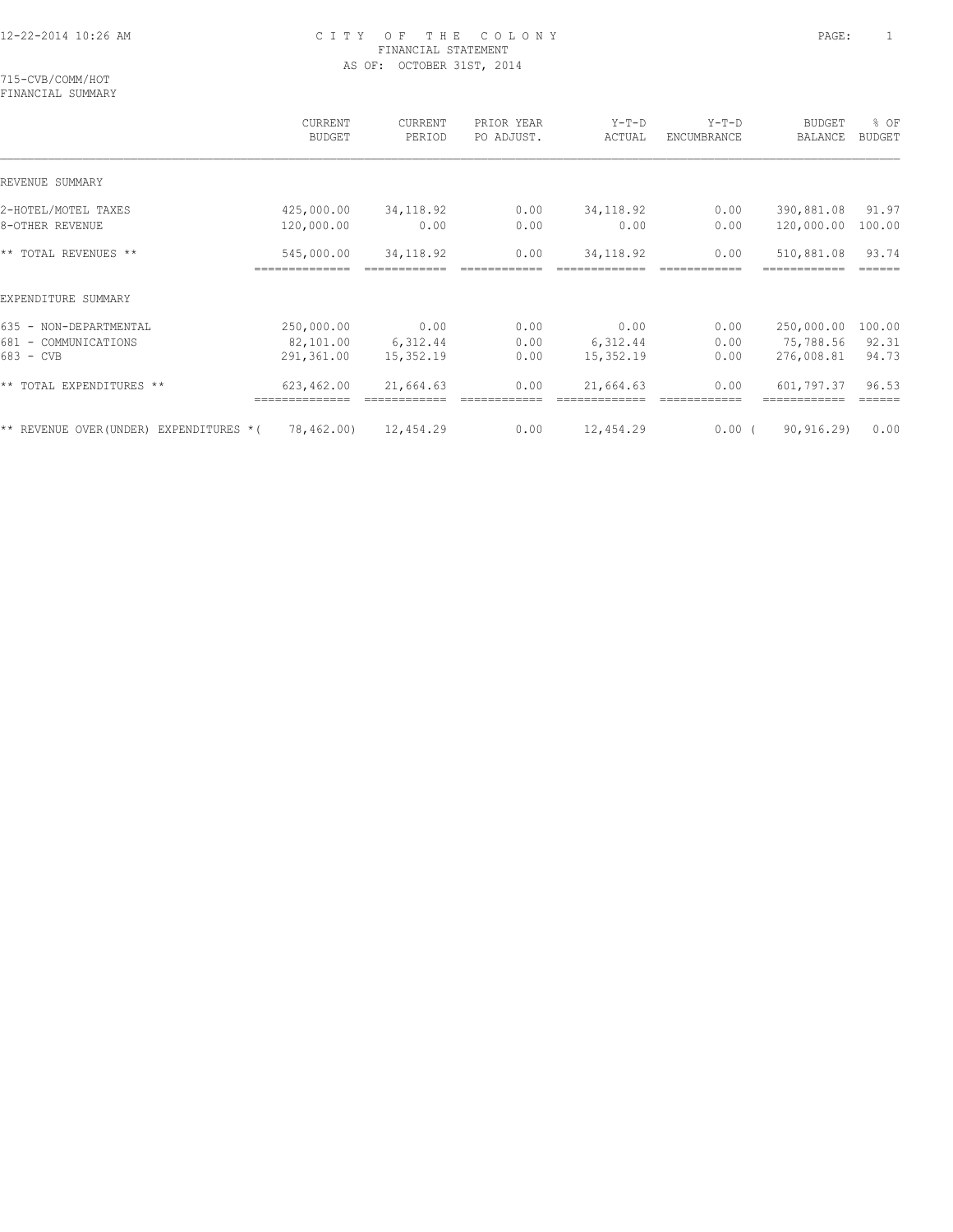715-CVB/COMM/HOT REVENUES

|                                         | CURRENT<br><b>BUDGET</b>     | CURRENT<br>PERIOD | PRIOR YEAR<br>PO ADJUST. | $Y-T-D$<br>ACTUAL | $Y-T-D$<br>ENCUMBRANCE | <b>BUDGET</b><br>BALANCE | % OF<br><b>BUDGET</b> |
|-----------------------------------------|------------------------------|-------------------|--------------------------|-------------------|------------------------|--------------------------|-----------------------|
| 2-HOTEL/MOTEL TAXES                     |                              |                   |                          |                   |                        |                          |                       |
| 420100<br>HOTEL/MOTEL TAXES             | 425,000.00                   | 34, 118.92        | 0.00                     | 34, 118.92        | 0.00                   | 390,881.08               | 91.97                 |
| TOTAL 2-HOTEL/MOTEL TAXES               | 425,000.00                   | 34, 118.92        | 0.00                     | 34, 118.92        | 0.00                   | 390,881.08               | 91.97                 |
| 8-OTHER REVENUE                         |                              |                   |                          |                   |                        |                          |                       |
| 489050<br>TRANSFER IN<br>- GENERAL FUND | 120,000.00                   | 0.00              | 0.00                     | 0.00              | 0.00                   | 120,000.00               | 100.00                |
| TOTAL 8-OTHER REVENUE                   | 120,000.00                   | 0.00              | 0.00                     | 0.00              | 0.00                   | 120,000.00               | 100.00                |
| ** TOTAL REVENUES **                    | 545,000.00<br>-------------- | 34, 118.92        | 0.00                     | 34, 118.92        | 0.00                   | 510,881.08               | 93.74                 |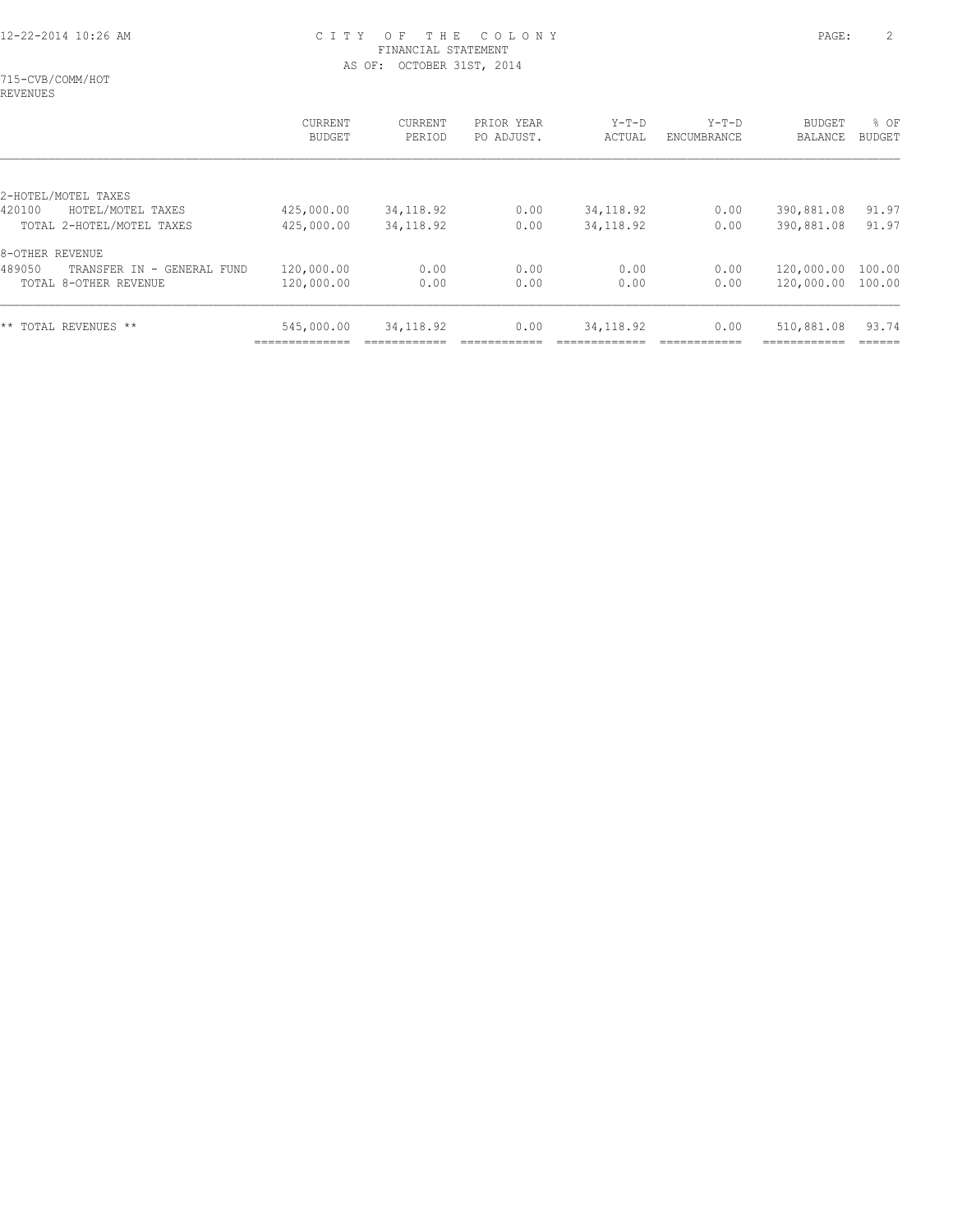715-CVB/COMM/HOT

635 - NON-DEPARTMENTAL

| DEPARTMENTAL EXPENDITURES                                                              | CURRENT<br><b>BUDGET</b> | CURRENT<br>PERIOD | PRIOR YEAR<br>PO ADJUST. | $Y-T-D$<br>ACTUAL | $Y-T-D$<br>ENCUMBRANCE | <b>BUDGET</b><br>BALANCE               | % OF<br><b>BUDGET</b> |
|----------------------------------------------------------------------------------------|--------------------------|-------------------|--------------------------|-------------------|------------------------|----------------------------------------|-----------------------|
| 62-CONTRACTUAL SERVICES                                                                |                          |                   |                          |                   |                        |                                        |                       |
| 68-SUNDRY CHARGES<br>635-6861 TRANSFER OUT - SPECIAL EVENTS<br>TOTAL 68-SUNDRY CHARGES | 250,000.00<br>250,000.00 | 0.00<br>0.00      | 0.00<br>0.00             | 0.00<br>0.00      | 0.00<br>0.00           | 250,000.00 100.00<br>250,000.00 100.00 |                       |
| TOTAL 635 - NON-DEPARTMENTAL                                                           | 250,000.00               | 0.00              | 0.00                     | 0.00              | 0.00                   | 250,000.00                             | 100.00                |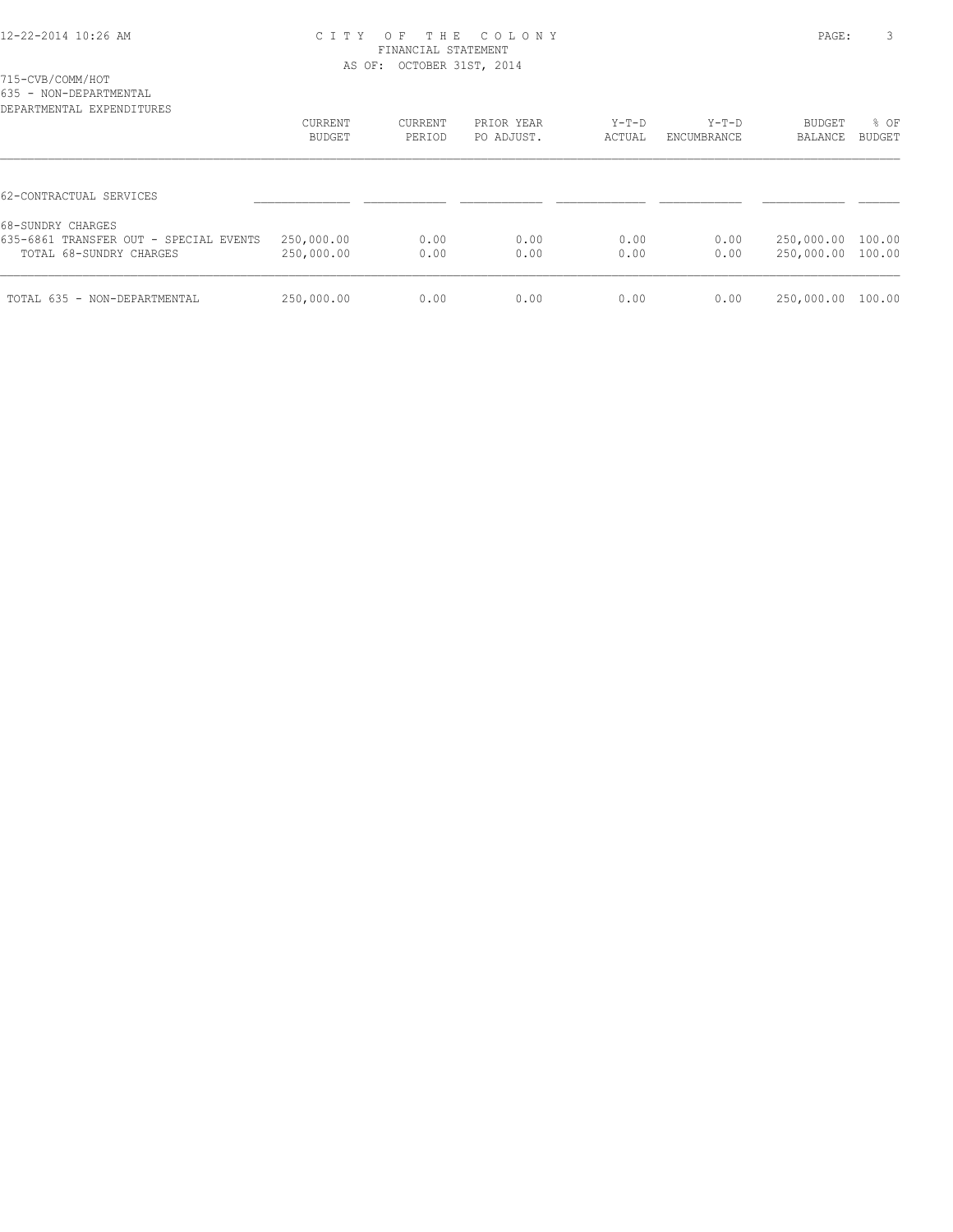715-CVB/COMM/HOT

681 - COMMUNICATIONS

| DEPARTMENTAL EXPENDITURES          |                                 |                   |                          |                   |                        |                                 |                       |
|------------------------------------|---------------------------------|-------------------|--------------------------|-------------------|------------------------|---------------------------------|-----------------------|
|                                    | <b>CURRENT</b><br><b>BUDGET</b> | CURRENT<br>PERIOD | PRIOR YEAR<br>PO ADJUST. | $Y-T-D$<br>ACTUAL | $Y-T-D$<br>ENCUMBRANCE | <b>BUDGET</b><br><b>BALANCE</b> | % OF<br><b>BUDGET</b> |
|                                    |                                 |                   |                          |                   |                        |                                 |                       |
| 61-PERSONNEL SERVICES              |                                 |                   |                          |                   |                        |                                 |                       |
| 681-6110 SALARIES                  | 52,500.00                       | 4,155.09          | 0.00                     | 4,155.09          | 0.00                   | 48, 344.91                      | 92.09                 |
| 681-6111 SALARIES, OVERTIME        | 300.00                          | 0.00              | 0.00                     | 0.00              | 0.00                   | 300.00                          | 100.00                |
| 681-6114 HOSPITALIZATION INSURANCE | 7,680.00                        | 1,258.64          | 0.00                     | 1,258.64          | 0.00                   | 6,421.36                        | 83.61                 |
| 681-6115 SOCIAL SECURITY TAXES     | 4,224.00                        | 315.14            | 0.00                     | 315.14            | 0.00                   | 3,908.86                        | 92.54                 |
| 681-6116 WORKERS COMPENSATION      | 200.00                          | 0.00              | 0.00                     | 0.00              | 0.00                   | 200.00                          | 100.00                |
| 681-6117 RETIREMENT CONTRIBUTIONS  | 6,637.00                        | 512.32            | 0.00                     | 512.32            | 0.00                   | 6,124.68                        | 92.28                 |
| 681-6125 EDUCATION AND TRAINING    | 1,000.00                        | 0.00              | 0.00                     | 0.00              | 0.00                   | 1,000.00                        | 100.00                |
| 681-6126 TRAVEL EXPENSE            | 2,720.00                        | 0.00              | 0.00                     | 0.00              | 0.00                   | 2,720.00                        | 100.00                |
| 681-6127 DUES AND MEMBERSHIP       | 550.00                          | 0.00              | 0.00                     | 0.00              | 0.00                   | 550.00                          | 100.00                |
| TOTAL 61-PERSONNEL SERVICES        | 75,811.00                       | 6,241.19          | 0.00                     | 6,241.19          | 0.00                   | 69,569.81                       | 91.77                 |
| 62-CONTRACTUAL SERVICES            |                                 |                   |                          |                   |                        |                                 |                       |
| 681-6210 PROFESSIONAL SERVICES     | 3,500.00                        | 0.00              | 0.00                     | 0.00              | 0.00                   | 3,500.00                        | 100.00                |
| 681-6244 TELEPHONE SERVICES        | 840.00                          | 71.25             | 0.00                     | 71.25             | 0.00                   | 768.75                          | 91.52                 |
| TOTAL 62-CONTRACTUAL SERVICES      | 4,340.00                        | 71.25             | 0.00                     | 71.25             | 0.00                   | 4,268.75                        | 98.36                 |
| 63-SUPPLIES                        |                                 |                   |                          |                   |                        |                                 |                       |
| 681-6310 OFFICE SUPPLIES           | 300.00                          | 0.00              | 0.00                     | 0.00              | 0.00                   | 300.00                          | 100.00                |
| 681-6311-COPIER SUPPLIES - CVB     | 100.00                          | 0.00              | 0.00                     | 0.00              | 0.00                   | 100.00                          | 100.00                |
| 681-6320 POSTAGE                   | 50.00                           | 0.00              | 0.00                     | 0.00              | 0.00                   |                                 | 50.00 100.00          |
| 681-6390 MISCELLANEOUS SUPPLIES    | 1,500.00                        | 0.00              | 0.00                     | 0.00              | 0.00                   | 1,500.00 100.00                 |                       |
| TOTAL 63-SUPPLIES                  | 1,950.00                        | 0.00              | 0.00                     | 0.00              | 0.00                   | 1,950.00 100.00                 |                       |
| 64-MAINTENANCE                     |                                 |                   |                          |                   |                        |                                 |                       |
| 66-CAPITAL OUTLAY                  |                                 |                   |                          |                   |                        |                                 |                       |
| 68-SUNDRY CHARGES                  |                                 |                   |                          |                   |                        |                                 |                       |
| TOTAL 681 - COMMUNICATIONS         | 82,101.00                       | 6,312.44          | 0.00                     | 6,312.44          | 0.00                   | 75,788.56                       | 92.31                 |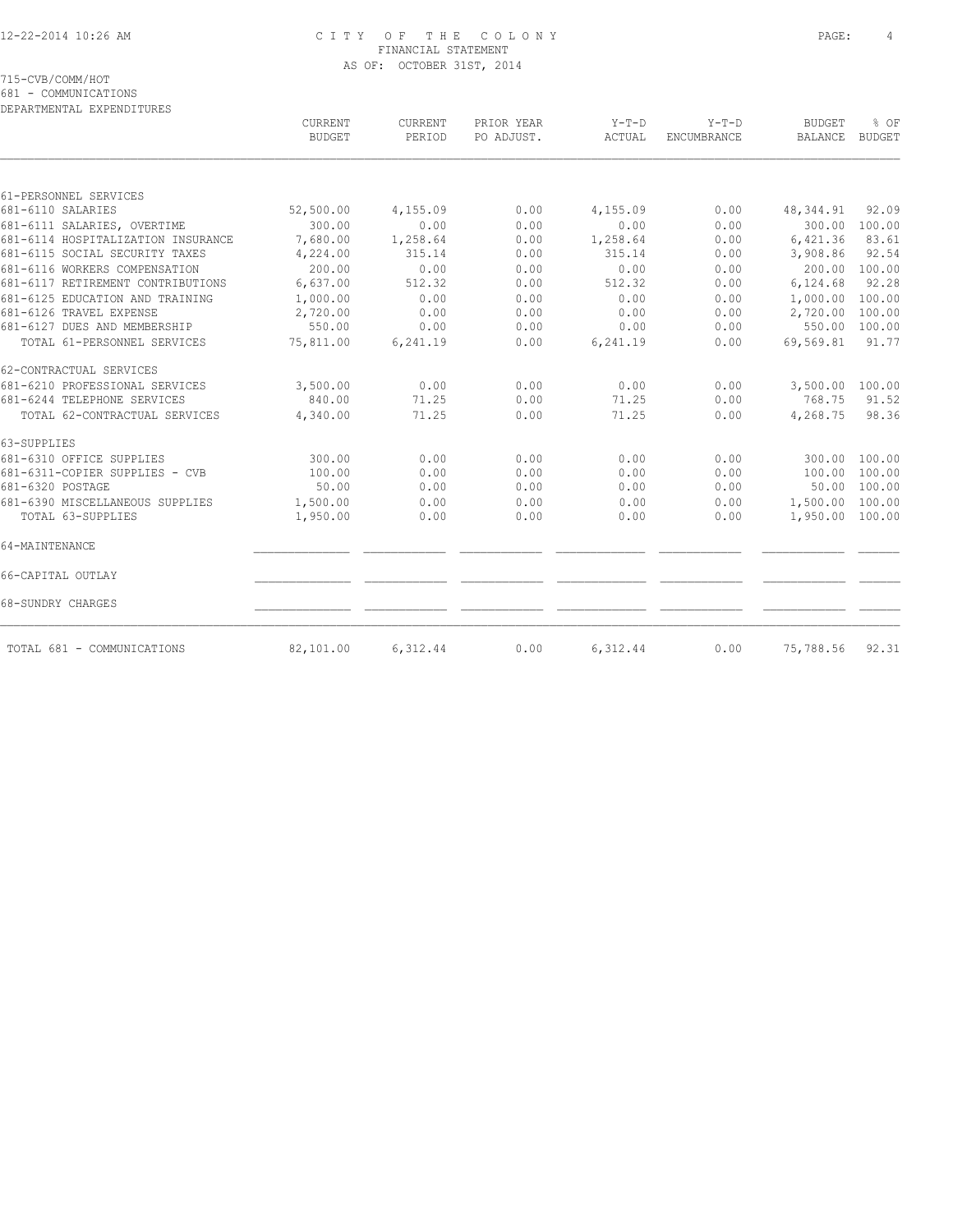715-CVB/COMM/HOT

683 - CVB

DEPARTMENTAL EXPENDITURES

|                                         | CURRENT<br><b>BUDGET</b>         | <b>CURRENT</b><br>PERIOD | PRIOR YEAR<br>PO ADJUST.                                                                                                                                                                                                                                                                                                                                                                                                                                                                       | $Y-T-D$<br>ACTUAL                                                                                                                                                                                                                                                                                                                                                                                                                                                                      | $Y-T-D$<br>ENCUMBRANCE | <b>BUDGET</b><br>BALANCE   | % OF<br><b>BUDGET</b>                                                                                                                                                                                                                                                                                                                                                                                                                                                                                  |
|-----------------------------------------|----------------------------------|--------------------------|------------------------------------------------------------------------------------------------------------------------------------------------------------------------------------------------------------------------------------------------------------------------------------------------------------------------------------------------------------------------------------------------------------------------------------------------------------------------------------------------|----------------------------------------------------------------------------------------------------------------------------------------------------------------------------------------------------------------------------------------------------------------------------------------------------------------------------------------------------------------------------------------------------------------------------------------------------------------------------------------|------------------------|----------------------------|--------------------------------------------------------------------------------------------------------------------------------------------------------------------------------------------------------------------------------------------------------------------------------------------------------------------------------------------------------------------------------------------------------------------------------------------------------------------------------------------------------|
|                                         |                                  |                          |                                                                                                                                                                                                                                                                                                                                                                                                                                                                                                |                                                                                                                                                                                                                                                                                                                                                                                                                                                                                        |                        |                            |                                                                                                                                                                                                                                                                                                                                                                                                                                                                                                        |
| 61-PERSONNEL SERVICES                   |                                  |                          |                                                                                                                                                                                                                                                                                                                                                                                                                                                                                                |                                                                                                                                                                                                                                                                                                                                                                                                                                                                                        |                        |                            |                                                                                                                                                                                                                                                                                                                                                                                                                                                                                                        |
| 683-6110 SALARIES                       | 158,505.00                       | 11,446.79                | 0.00                                                                                                                                                                                                                                                                                                                                                                                                                                                                                           | 11,446.79                                                                                                                                                                                                                                                                                                                                                                                                                                                                              | 0.00                   | 147,058.21                 | 92.78                                                                                                                                                                                                                                                                                                                                                                                                                                                                                                  |
| 683-6111 SALARIES, OVERTIME             | 300.00                           | 0.00                     | 0.00                                                                                                                                                                                                                                                                                                                                                                                                                                                                                           | 0.00                                                                                                                                                                                                                                                                                                                                                                                                                                                                                   | 0.00                   |                            | 300.00 100.00                                                                                                                                                                                                                                                                                                                                                                                                                                                                                          |
| 683-6114 HOSPITALIZATION INSURANCE      | 15,360.00                        | 615.57                   | 0.00                                                                                                                                                                                                                                                                                                                                                                                                                                                                                           | 615.57                                                                                                                                                                                                                                                                                                                                                                                                                                                                                 | 0.00                   | 14,744.43                  | 95.99                                                                                                                                                                                                                                                                                                                                                                                                                                                                                                  |
| 683-6115 SOCIAL SECURITY TAXES          | 12,100.00                        | 1,099.74                 | 0.00                                                                                                                                                                                                                                                                                                                                                                                                                                                                                           | 1,099.74                                                                                                                                                                                                                                                                                                                                                                                                                                                                               | 0.00                   | 11,000.26                  | 90.91                                                                                                                                                                                                                                                                                                                                                                                                                                                                                                  |
| 683-6116 WORKERS' COMPENSATION          | 240.00                           | 0.00                     | 0.00                                                                                                                                                                                                                                                                                                                                                                                                                                                                                           | 0.00                                                                                                                                                                                                                                                                                                                                                                                                                                                                                   | 0.00                   |                            | 240.00 100.00                                                                                                                                                                                                                                                                                                                                                                                                                                                                                          |
| 683-6117 RETIREMENT CONTRIBUTIONS       | 19,000.00                        | 1,445.53                 | 0.00                                                                                                                                                                                                                                                                                                                                                                                                                                                                                           | 1,445.53                                                                                                                                                                                                                                                                                                                                                                                                                                                                               | 0.00                   | 17,554.47                  | 92.39                                                                                                                                                                                                                                                                                                                                                                                                                                                                                                  |
| 683-6120 PRIVATE AUTO ALLOWANCE         | 3,600.00                         | 276.92                   | 0.00                                                                                                                                                                                                                                                                                                                                                                                                                                                                                           | 276.92                                                                                                                                                                                                                                                                                                                                                                                                                                                                                 | 0.00                   | 3,323.08                   | 92.31                                                                                                                                                                                                                                                                                                                                                                                                                                                                                                  |
| 683-6125 EDUCATION & TRAINING           | 1,920.00                         | 0.00                     | 0.00                                                                                                                                                                                                                                                                                                                                                                                                                                                                                           | 0.00                                                                                                                                                                                                                                                                                                                                                                                                                                                                                   | 0.00                   | 1,920.00 100.00            |                                                                                                                                                                                                                                                                                                                                                                                                                                                                                                        |
| 683-6126 TRAVEL EXPENSE                 | 1,800.00                         | 0.00                     | 0.00                                                                                                                                                                                                                                                                                                                                                                                                                                                                                           | 0.00                                                                                                                                                                                                                                                                                                                                                                                                                                                                                   | 0.00                   | 1,800.00                   | 100.00                                                                                                                                                                                                                                                                                                                                                                                                                                                                                                 |
| 683-6127 DUES & MEMBERSHIPS             | 2,000.00                         | 395.00                   | 0.00                                                                                                                                                                                                                                                                                                                                                                                                                                                                                           | 395.00                                                                                                                                                                                                                                                                                                                                                                                                                                                                                 | 0.00                   | 1,605.00                   | 80.25                                                                                                                                                                                                                                                                                                                                                                                                                                                                                                  |
| TOTAL 61-PERSONNEL SERVICES             | 214,825.00                       | 15,279.55                | 0.00                                                                                                                                                                                                                                                                                                                                                                                                                                                                                           | 15,279.55                                                                                                                                                                                                                                                                                                                                                                                                                                                                              | 0.00                   | 199,545.45                 | 92.89                                                                                                                                                                                                                                                                                                                                                                                                                                                                                                  |
| 62-CONTRACTUAL SERVICES                 |                                  |                          |                                                                                                                                                                                                                                                                                                                                                                                                                                                                                                |                                                                                                                                                                                                                                                                                                                                                                                                                                                                                        |                        |                            |                                                                                                                                                                                                                                                                                                                                                                                                                                                                                                        |
| 683-6213 CONTRACTUAL SERVICES           | 520.00                           | 0.00                     | 0.00                                                                                                                                                                                                                                                                                                                                                                                                                                                                                           | 0.00                                                                                                                                                                                                                                                                                                                                                                                                                                                                                   | 0.00                   |                            | 520.00 100.00                                                                                                                                                                                                                                                                                                                                                                                                                                                                                          |
| 683-6235 PRINTING SERVICES              | 700.00                           | 0.00                     | 0.00                                                                                                                                                                                                                                                                                                                                                                                                                                                                                           | 0.00                                                                                                                                                                                                                                                                                                                                                                                                                                                                                   | 0.00                   |                            | 700.00 100.00                                                                                                                                                                                                                                                                                                                                                                                                                                                                                          |
| 683-6236 ADVERTISING AND NOTICES        | 35,000.00                        | 0.00                     | 0.00                                                                                                                                                                                                                                                                                                                                                                                                                                                                                           | 0.00                                                                                                                                                                                                                                                                                                                                                                                                                                                                                   | 0.00                   | 35,000.00 100.00           |                                                                                                                                                                                                                                                                                                                                                                                                                                                                                                        |
| 683-6275 EQUIPMENT RENTAL               | 125.00                           | 0.00                     | 0.00                                                                                                                                                                                                                                                                                                                                                                                                                                                                                           | 0.00                                                                                                                                                                                                                                                                                                                                                                                                                                                                                   | 0.00                   |                            | 125.00 100.00                                                                                                                                                                                                                                                                                                                                                                                                                                                                                          |
| TOTAL 62-CONTRACTUAL SERVICES           | 36, 345.00                       | 0.00                     | 0.00                                                                                                                                                                                                                                                                                                                                                                                                                                                                                           | 0.00                                                                                                                                                                                                                                                                                                                                                                                                                                                                                   | 0.00                   | 36, 345.00 100.00          |                                                                                                                                                                                                                                                                                                                                                                                                                                                                                                        |
| 63-SUPPLIES                             |                                  |                          |                                                                                                                                                                                                                                                                                                                                                                                                                                                                                                |                                                                                                                                                                                                                                                                                                                                                                                                                                                                                        |                        |                            |                                                                                                                                                                                                                                                                                                                                                                                                                                                                                                        |
| 683-6310 OFFICE SUPPLIES                | 200.00                           | 0.00                     | 0.00                                                                                                                                                                                                                                                                                                                                                                                                                                                                                           | 0.00                                                                                                                                                                                                                                                                                                                                                                                                                                                                                   | 0.00                   |                            | 200.00 100.00                                                                                                                                                                                                                                                                                                                                                                                                                                                                                          |
| 683-6311 COPIER SUPPLIES                | 300.00                           | 0.00                     | 0.00                                                                                                                                                                                                                                                                                                                                                                                                                                                                                           | 0.00                                                                                                                                                                                                                                                                                                                                                                                                                                                                                   | 0.00                   |                            | 300.00 100.00                                                                                                                                                                                                                                                                                                                                                                                                                                                                                          |
| 683-6312 COMPUTER SUPPLIES              | 100.00                           | 0.00                     | 0.00                                                                                                                                                                                                                                                                                                                                                                                                                                                                                           | 0.00                                                                                                                                                                                                                                                                                                                                                                                                                                                                                   | 0.00                   |                            | 100.00 100.00                                                                                                                                                                                                                                                                                                                                                                                                                                                                                          |
| 683-6320 POSTAGE                        | 800.00                           | 72.64                    | 0.00                                                                                                                                                                                                                                                                                                                                                                                                                                                                                           | 72.64                                                                                                                                                                                                                                                                                                                                                                                                                                                                                  | 0.00                   | 727.36                     | 90.92                                                                                                                                                                                                                                                                                                                                                                                                                                                                                                  |
| 683-6340 FUEL AND LUBRICANTS            | 100.00                           | 0.00                     | 0.00                                                                                                                                                                                                                                                                                                                                                                                                                                                                                           | 0.00                                                                                                                                                                                                                                                                                                                                                                                                                                                                                   | 0.00                   |                            | 100.00 100.00                                                                                                                                                                                                                                                                                                                                                                                                                                                                                          |
| 683-6390 MISCELLANEOUS SUPPLIES         | 3,000.00                         | 0.00                     | 0.00                                                                                                                                                                                                                                                                                                                                                                                                                                                                                           | 0.00                                                                                                                                                                                                                                                                                                                                                                                                                                                                                   | 0.00                   | 3,000.00 100.00            |                                                                                                                                                                                                                                                                                                                                                                                                                                                                                                        |
| TOTAL 63-SUPPLIES                       | 4,500.00                         | 72.64                    | 0.00                                                                                                                                                                                                                                                                                                                                                                                                                                                                                           | 72.64                                                                                                                                                                                                                                                                                                                                                                                                                                                                                  | 0.00                   | 4,427.36                   | 98.39                                                                                                                                                                                                                                                                                                                                                                                                                                                                                                  |
| 67-OVERHEAD ALLOCATION                  |                                  |                          |                                                                                                                                                                                                                                                                                                                                                                                                                                                                                                |                                                                                                                                                                                                                                                                                                                                                                                                                                                                                        |                        |                            |                                                                                                                                                                                                                                                                                                                                                                                                                                                                                                        |
| 683-6760 OVERHEAD - IT                  | 35,691.00                        | 0.00                     | 0.00                                                                                                                                                                                                                                                                                                                                                                                                                                                                                           | 0.00                                                                                                                                                                                                                                                                                                                                                                                                                                                                                   | 0.00                   | 35,691.00 100.00           |                                                                                                                                                                                                                                                                                                                                                                                                                                                                                                        |
| TOTAL 67-OVERHEAD ALLOCATION            | 35,691.00                        | 0.00                     | 0.00                                                                                                                                                                                                                                                                                                                                                                                                                                                                                           | 0.00                                                                                                                                                                                                                                                                                                                                                                                                                                                                                   | 0.00                   | 35,691.00 100.00           |                                                                                                                                                                                                                                                                                                                                                                                                                                                                                                        |
| TOTAL 683 - CVB                         | 291,361.00                       | 15,352.19                | 0.00                                                                                                                                                                                                                                                                                                                                                                                                                                                                                           | 15,352.19                                                                                                                                                                                                                                                                                                                                                                                                                                                                              | 0.00                   | 276,008.81                 | 94.73                                                                                                                                                                                                                                                                                                                                                                                                                                                                                                  |
| *** TOTAL EXPENDITURES ***              | 623,462.00                       | 21,664.63                | 0.00                                                                                                                                                                                                                                                                                                                                                                                                                                                                                           | 21,664.63                                                                                                                                                                                                                                                                                                                                                                                                                                                                              | 0.00                   | 601,797.37                 | 96.53                                                                                                                                                                                                                                                                                                                                                                                                                                                                                                  |
|                                         | ================================ |                          |                                                                                                                                                                                                                                                                                                                                                                                                                                                                                                | $\begin{array}{cccccccccc} \multicolumn{2}{c}{} & \multicolumn{2}{c}{} & \multicolumn{2}{c}{} & \multicolumn{2}{c}{} & \multicolumn{2}{c}{} & \multicolumn{2}{c}{} & \multicolumn{2}{c}{} & \multicolumn{2}{c}{} & \multicolumn{2}{c}{} & \multicolumn{2}{c}{} & \multicolumn{2}{c}{} & \multicolumn{2}{c}{} & \multicolumn{2}{c}{} & \multicolumn{2}{c}{} & \multicolumn{2}{c}{} & \multicolumn{2}{c}{} & \multicolumn{2}{c}{} & \multicolumn{2}{c}{} & \multicolumn{2}{c}{} & \mult$ |                        | ======================     |                                                                                                                                                                                                                                                                                                                                                                                                                                                                                                        |
| ** REVENUE OVER (UNDER) EXPENDITURES *( | 78,462.00)                       | 12,454.29                | 0.00<br>$\begin{array}{cccccccccc} \multicolumn{2}{c}{} & \multicolumn{2}{c}{} & \multicolumn{2}{c}{} & \multicolumn{2}{c}{} & \multicolumn{2}{c}{} & \multicolumn{2}{c}{} & \multicolumn{2}{c}{} & \multicolumn{2}{c}{} & \multicolumn{2}{c}{} & \multicolumn{2}{c}{} & \multicolumn{2}{c}{} & \multicolumn{2}{c}{} & \multicolumn{2}{c}{} & \multicolumn{2}{c}{} & \multicolumn{2}{c}{} & \multicolumn{2}{c}{} & \multicolumn{2}{c}{} & \multicolumn{2}{c}{} & \multicolumn{2}{c}{} & \mult$ | 12,454.29                                                                                                                                                                                                                                                                                                                                                                                                                                                                              | 0.00(                  | 90, 916.29<br>------------ | 0.00<br>$\begin{array}{c} \multicolumn{3}{c} {\textbf{1}} & \multicolumn{3}{c} {\textbf{2}} & \multicolumn{3}{c} {\textbf{3}} \\ \multicolumn{3}{c} {\textbf{4}} & \multicolumn{3}{c} {\textbf{5}} & \multicolumn{3}{c} {\textbf{6}} \\ \multicolumn{3}{c} {\textbf{5}} & \multicolumn{3}{c} {\textbf{6}} & \multicolumn{3}{c} {\textbf{7}} \\ \multicolumn{3}{c} {\textbf{6}} & \multicolumn{3}{c} {\textbf{7}} & \multicolumn{3}{c} {\textbf{8}} \\ \multicolumn{3}{c} {\textbf{7}} & \multicolumn{$ |
|                                         |                                  |                          |                                                                                                                                                                                                                                                                                                                                                                                                                                                                                                |                                                                                                                                                                                                                                                                                                                                                                                                                                                                                        |                        |                            |                                                                                                                                                                                                                                                                                                                                                                                                                                                                                                        |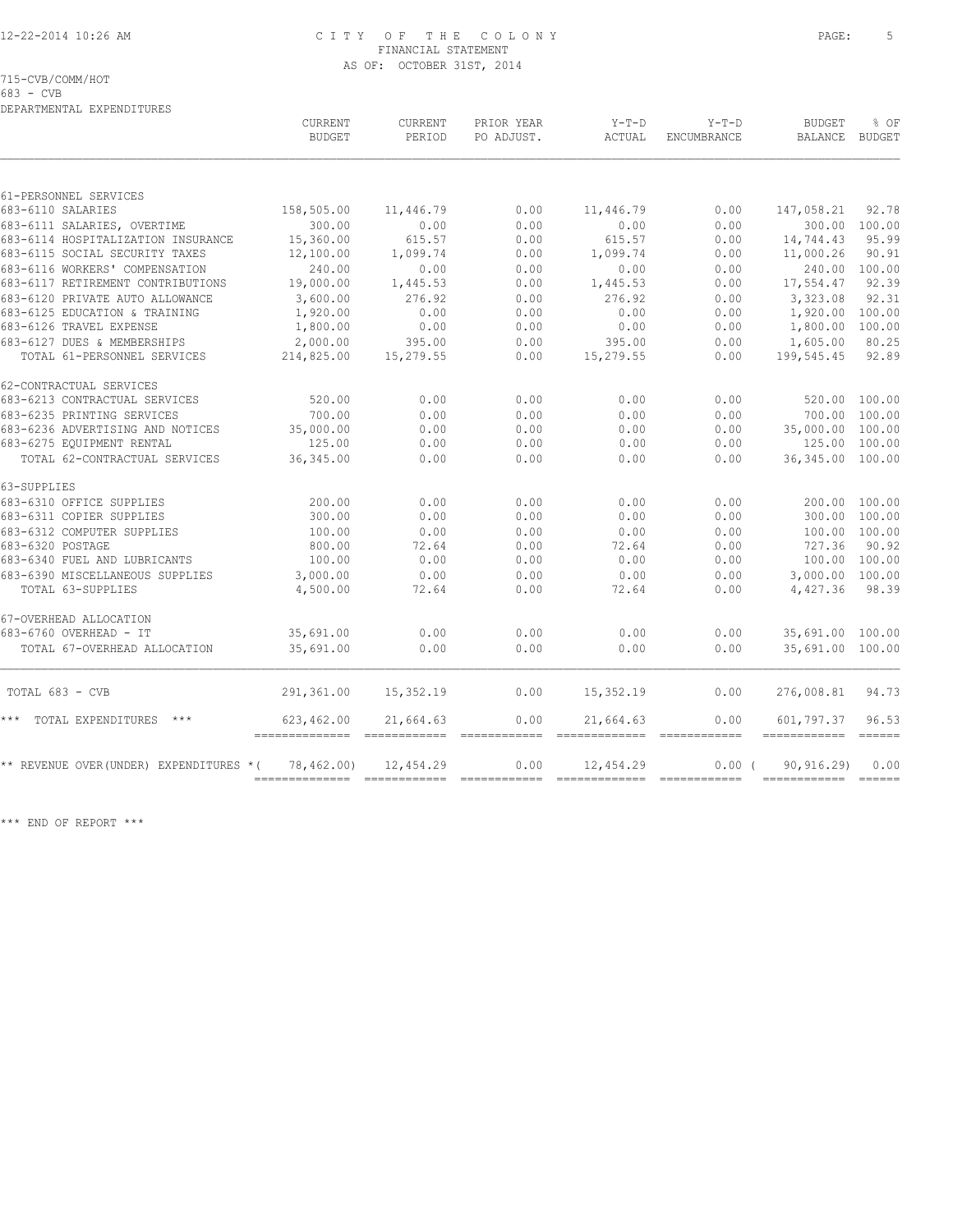720-LAKE PARKS FUND FINANCIAL SUMMARY

|                                        | CURRENT<br><b>BUDGET</b> | CURRENT<br>PERIOD | PRIOR YEAR<br>PO ADJUST. | $Y-T-D$<br>ACTUAL | $Y-T-D$<br>ENCUMBRANCE | <b>BUDGET</b><br>BALANCE | % OF<br><b>BUDGET</b> |
|----------------------------------------|--------------------------|-------------------|--------------------------|-------------------|------------------------|--------------------------|-----------------------|
| REVENUE SUMMARY                        |                          |                   |                          |                   |                        |                          |                       |
| 4-LICENSES AND PERMITS                 | 96,000.00                | 3,049.00          | 0.00                     | 3,049.00          | 0.00                   | 92,951.00                | 96.82                 |
| 5-FACILITIES FEES                      | 29,000.00                | 1,479.00          | 0.00                     | 1,479.00          | 0.00                   | 27,521.00                | 94.90                 |
| 6-CONCESSION REVENUE                   | 1,500.00                 | 69.24             | 0.00                     | 69.24             | 0.00                   | 1,430.76                 | 95.38                 |
| 8-OTHER REVENUE                        | 147,000.00               | 0.02              | 0.00                     | 0.02              | 0.00                   | 146,999.98               | 100.00                |
| ** TOTAL REVENUES **                   | 273,500.00               | 4,597.26          | 0.00                     | 4,597.26          | 0.00                   | 268,902.74               | 98.32                 |
| EXPENDITURE SUMMARY                    |                          |                   |                          |                   |                        |                          |                       |
| 635 - NON-DEPARTMENTAL                 | 35,000.00                | 0.00              | 0.00                     | 0.00              | 0.00                   | 35,000.00                | 100.00                |
| 696 - STEWART CREEK PARK               | 348,488.00               | 7,281.21          | 0.00                     | 7,281.21          | 31,450.00              | 309,756.79               | 88.89                 |
| ** TOTAL EXPENDITURES **               | 383,488.00               | 7,281.21          | 0.00                     | 7,281.21          | 31,450.00              | 344,756.79               | 89.90<br>======       |
| ** REVENUE OVER(UNDER) EXPENDITURES *( | 109,988.00)(             | 2,683.95)         | $0.00$ (                 | $2,683.95$ ) (    | 31,450.00)(            | 75,854.05)               | 0.00                  |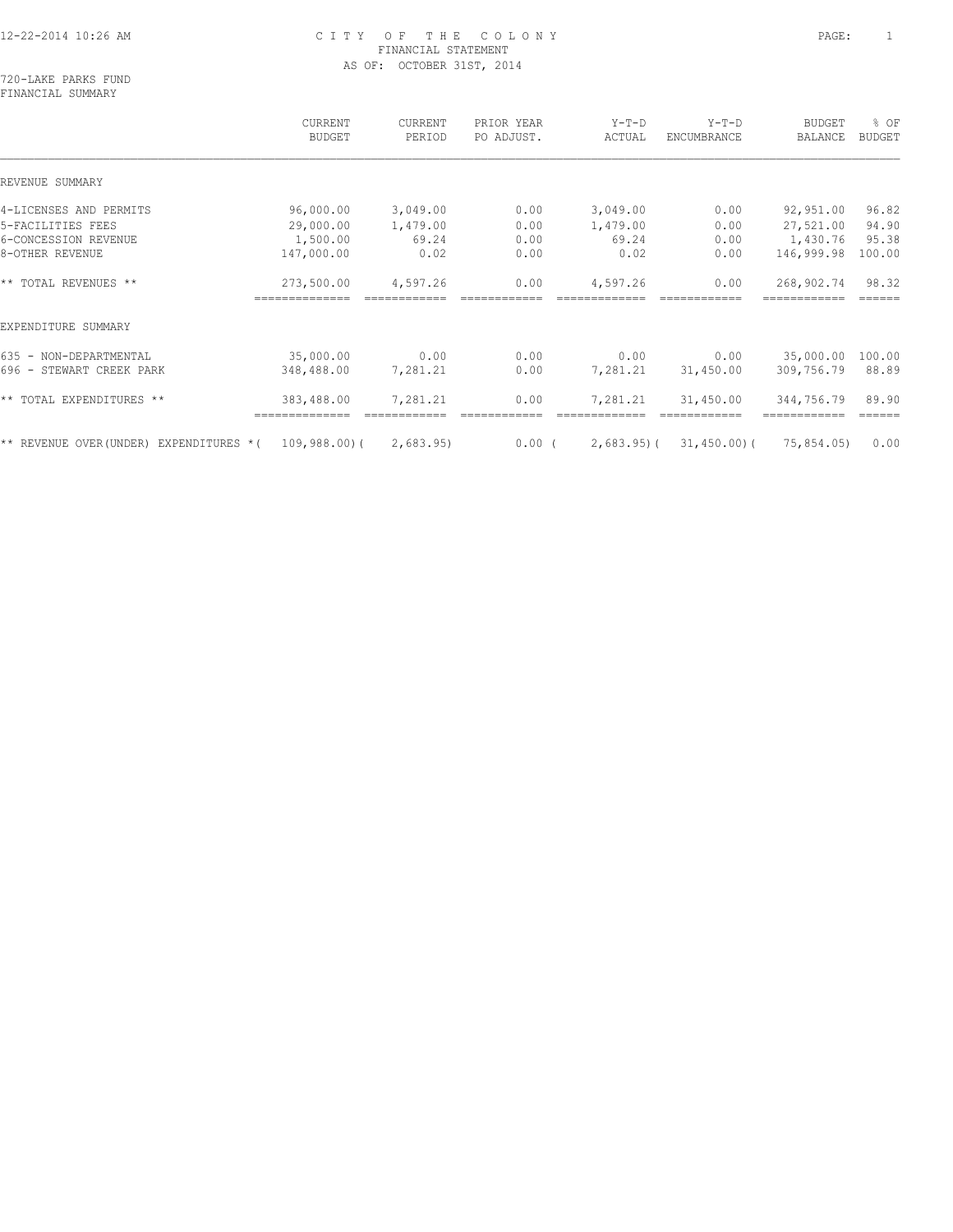720-LAKE PARKS FUND REVENUES

|                                        | CURRENT<br><b>BUDGET</b> | CURRENT<br>PERIOD                                                                                                                                                                                                                                                                                                                                                                                                                                                                      | PRIOR YEAR<br>PO ADJUST. | $Y-T-D$<br>ACTUAL | $Y-T-D$<br>ENCUMBRANCE | <b>BUDGET</b><br>BALANCE | % OF<br><b>BUDGET</b> |
|----------------------------------------|--------------------------|----------------------------------------------------------------------------------------------------------------------------------------------------------------------------------------------------------------------------------------------------------------------------------------------------------------------------------------------------------------------------------------------------------------------------------------------------------------------------------------|--------------------------|-------------------|------------------------|--------------------------|-----------------------|
|                                        |                          |                                                                                                                                                                                                                                                                                                                                                                                                                                                                                        |                          |                   |                        |                          |                       |
| 4-LICENSES AND PERMITS                 |                          |                                                                                                                                                                                                                                                                                                                                                                                                                                                                                        |                          |                   |                        |                          |                       |
| 440110<br>ANNUAL PERMITS               | 31,000.00                | 95.00                                                                                                                                                                                                                                                                                                                                                                                                                                                                                  | 0.00                     | 95.00             | 0.00                   | 30,905.00                | 99.69                 |
| 440111<br>COMBINATION ANNUAL PERMITS   | 6,000.00                 | 0.00                                                                                                                                                                                                                                                                                                                                                                                                                                                                                   | 0.00                     | 0.00              | 0.00                   | 6,000.00                 | 100.00                |
| DAILY/CAMPING FEES<br>442200           | 59,000.00                | 2,954.00                                                                                                                                                                                                                                                                                                                                                                                                                                                                               | 0.00                     | 2,954.00          | 0.00                   | 56,046.00                | 94.99                 |
| TOTAL 4-LICENSES AND PERMITS           | 96,000.00                | 3,049.00                                                                                                                                                                                                                                                                                                                                                                                                                                                                               | 0.00                     | 3,049.00          | 0.00                   | 92,951.00                | 96.82                 |
| 5-FACILITIES FEES                      |                          |                                                                                                                                                                                                                                                                                                                                                                                                                                                                                        |                          |                   |                        |                          |                       |
| 450100<br>NEW CAMPSITE FEES            | 27,500.00                | 1,479.00                                                                                                                                                                                                                                                                                                                                                                                                                                                                               | 0.00                     | 1,479.00          | 0.00                   | 26,021.00                | 94.62                 |
| 450200<br>GROUP FEES                   | 1,500.00                 | 0.00                                                                                                                                                                                                                                                                                                                                                                                                                                                                                   | 0.00                     | 0.00              | 0.00                   | 1,500.00                 | 100.00                |
| TOTAL 5-FACILITIES FEES                | 29,000.00                | 1,479.00                                                                                                                                                                                                                                                                                                                                                                                                                                                                               | 0.00                     | 1,479.00          | 0.00                   | 27,521.00                | 94.90                 |
| 6-CONCESSION REVENUE                   |                          |                                                                                                                                                                                                                                                                                                                                                                                                                                                                                        |                          |                   |                        |                          |                       |
| 460000<br>CONCESSION REVENUE           | 1,500.00                 | 69.24                                                                                                                                                                                                                                                                                                                                                                                                                                                                                  | 0.00                     | 69.24             | 0.00                   | 1,430.76                 | 95.38                 |
| TOTAL 6-CONCESSION REVENUE             | 1,500.00                 | 69.24                                                                                                                                                                                                                                                                                                                                                                                                                                                                                  | 0.00                     | 69.24             | 0.00                   | 1,430.76                 | 95.38                 |
| 7-RESERVATION DEPOSITS                 |                          |                                                                                                                                                                                                                                                                                                                                                                                                                                                                                        |                          |                   |                        |                          |                       |
| 8-OTHER REVENUE                        |                          |                                                                                                                                                                                                                                                                                                                                                                                                                                                                                        |                          |                   |                        |                          |                       |
| 481560<br>DEV CONTR - MARINE OUEST     | 85,000.00                | 0.00                                                                                                                                                                                                                                                                                                                                                                                                                                                                                   | 0.00                     | 0.00              | 0.00                   | 85,000.00 100.00         |                       |
| 483000<br>DEVELOP CONTRIB - BLUE SKY   | 12,000.00                | 0.00                                                                                                                                                                                                                                                                                                                                                                                                                                                                                   | 0.00                     | 0.00              | 0.00                   | 12,000.00 100.00         |                       |
| 483002<br>DEVELOP CONTRIB - WYNNWOOD P | 50,000.00                | 0.00                                                                                                                                                                                                                                                                                                                                                                                                                                                                                   | 0.00                     | 0.00              | 0.00                   | 50,000.00                | 100.00                |
| 484000<br>DISCOUNT REVENUE             | 0.00                     | 0.02                                                                                                                                                                                                                                                                                                                                                                                                                                                                                   | 0.00                     | 0.02              | $0.00$ (               | 0.02                     | 0.00                  |
| TOTAL 8-OTHER REVENUE                  | 147,000.00               | 0.02                                                                                                                                                                                                                                                                                                                                                                                                                                                                                   | 0.00                     | 0.02              | 0.00                   | 146,999.98               | 100.00                |
| ** TOTAL REVENUES **                   | 273,500.00               | 4,597.26                                                                                                                                                                                                                                                                                                                                                                                                                                                                               | 0.00                     | 4,597.26          | 0.00                   | 268,902.74               | 98.32                 |
|                                        | ---------------          | $\begin{array}{cccccccccc} \multicolumn{2}{c}{} & \multicolumn{2}{c}{} & \multicolumn{2}{c}{} & \multicolumn{2}{c}{} & \multicolumn{2}{c}{} & \multicolumn{2}{c}{} & \multicolumn{2}{c}{} & \multicolumn{2}{c}{} & \multicolumn{2}{c}{} & \multicolumn{2}{c}{} & \multicolumn{2}{c}{} & \multicolumn{2}{c}{} & \multicolumn{2}{c}{} & \multicolumn{2}{c}{} & \multicolumn{2}{c}{} & \multicolumn{2}{c}{} & \multicolumn{2}{c}{} & \multicolumn{2}{c}{} & \multicolumn{2}{c}{} & \mult$ | ============             | -------------     |                        | ============             | $=$ $=$ $=$ $=$ $=$   |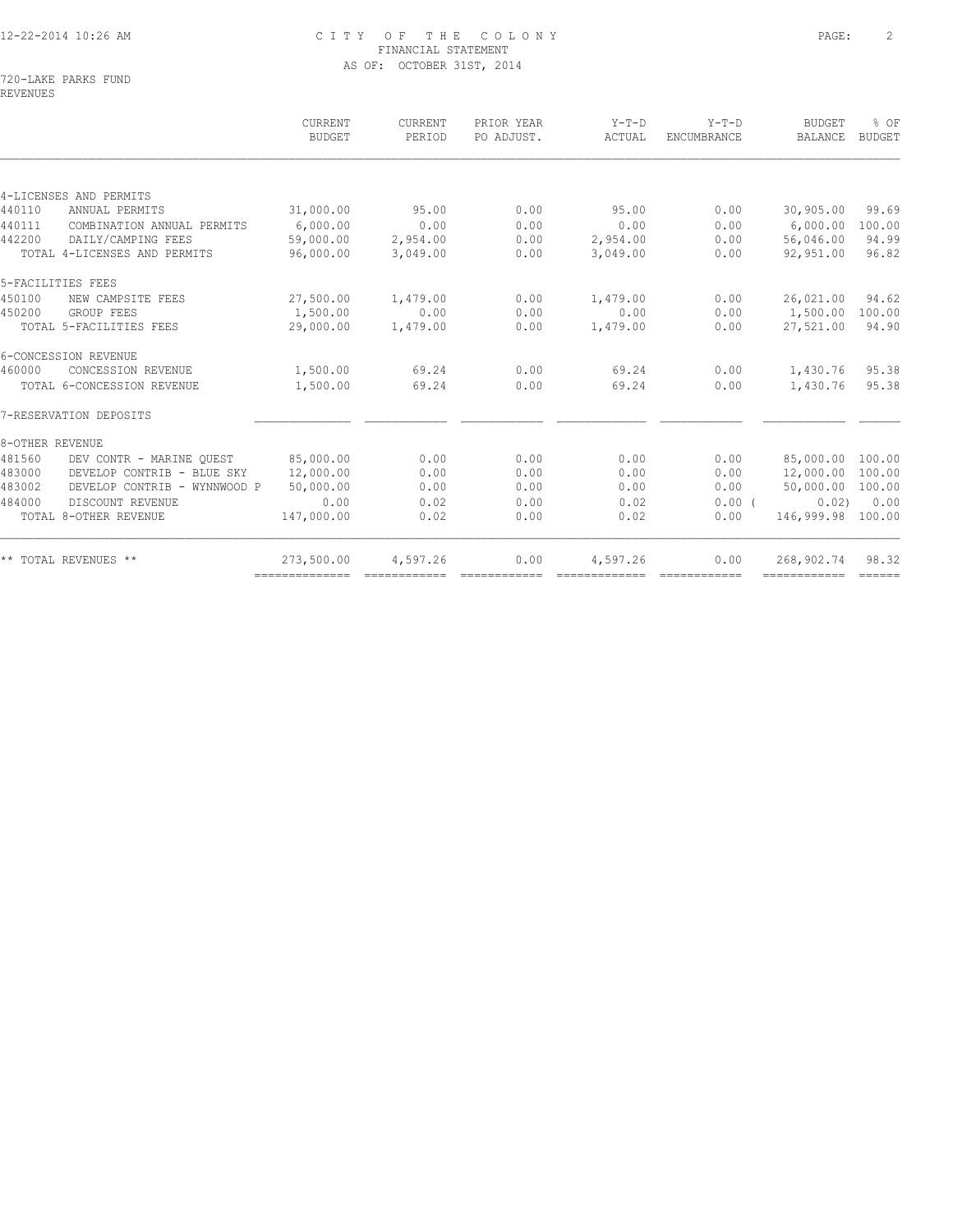| 12-22-2014 10:26 AM                             |         | FINANCIAL STATEMENT       | CITY OF THE COLONY |       |       | PAGE:         | $\mathbf{3}$ |
|-------------------------------------------------|---------|---------------------------|--------------------|-------|-------|---------------|--------------|
|                                                 |         |                           |                    |       |       |               |              |
|                                                 |         | AS OF: OCTOBER 31ST, 2014 |                    |       |       |               |              |
| 720-LAKE PARKS FUND<br>630 - WYNNWOOD PENINSULA |         |                           |                    |       |       |               |              |
| DEPARTMENTAL EXPENDITURES                       |         |                           |                    |       |       |               |              |
|                                                 | CURRENT | CURRENT                   | PRIOR YEAR         | Y-T-D | Y-T-D | <b>BUDGET</b> | 80F          |

 BUDGET PERIOD PO ADJUST. ACTUAL ENCUMBRANCE BALANCE BUDGET  $\mathcal{L} = \{ \mathcal{L} = \{ \mathcal{L} = \{ \mathcal{L} = \{ \mathcal{L} = \{ \mathcal{L} = \{ \mathcal{L} = \{ \mathcal{L} = \{ \mathcal{L} = \{ \mathcal{L} = \{ \mathcal{L} = \{ \mathcal{L} = \{ \mathcal{L} = \{ \mathcal{L} = \{ \mathcal{L} = \{ \mathcal{L} = \{ \mathcal{L} = \{ \mathcal{L} = \{ \mathcal{L} = \{ \mathcal{L} = \{ \mathcal{L} = \{ \mathcal{L} = \{ \mathcal{L} = \{ \mathcal{L} = \{ \mathcal{$ 

62-CONTRACTUAL SERVICES \_\_\_\_\_\_\_\_\_\_\_\_\_\_ \_\_\_\_\_\_\_\_\_\_\_\_ \_\_\_\_\_\_\_\_\_\_\_\_ \_\_\_\_\_\_\_\_\_\_\_\_\_ \_\_\_\_\_\_\_\_\_\_\_\_ \_\_\_\_\_\_\_\_\_\_\_\_ \_\_\_\_\_\_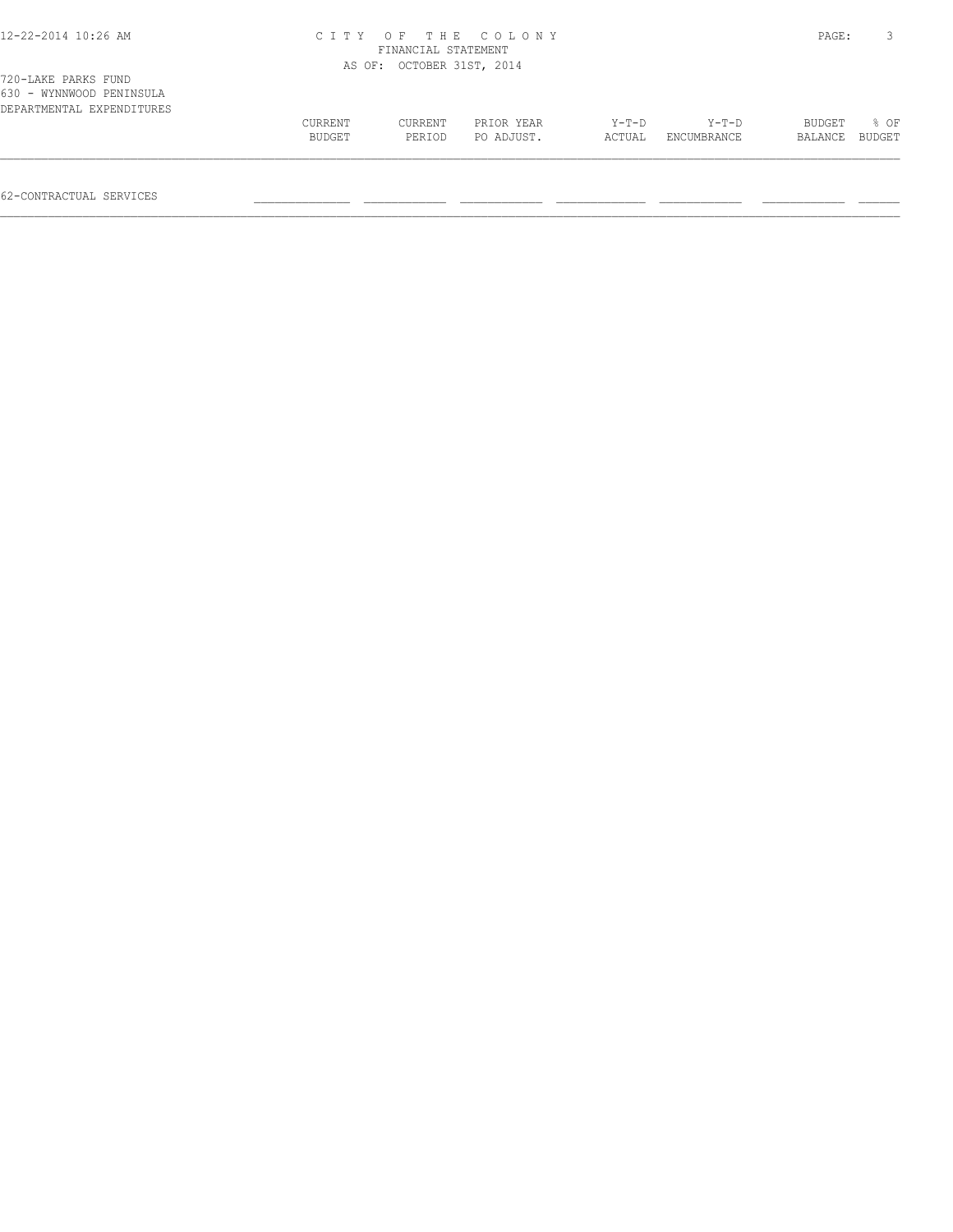|  | 720-LAKE PARKS FUND |                        |  |
|--|---------------------|------------------------|--|
|  |                     | 635 - NON-DEPARTMENTAL |  |

| CURRENT<br><b>BUDGET</b> | CURRENT<br>PERIOD | PRIOR YEAR<br>PO ADJUST. | $Y-T-D$<br>ACTUAL | $Y-T-D$<br>ENCUMBRANCE | BUDGET<br>BALANCE | % OF<br>BUDGET |
|--------------------------|-------------------|--------------------------|-------------------|------------------------|-------------------|----------------|
|                          |                   |                          |                   |                        |                   |                |
|                          |                   |                          |                   |                        |                   |                |
|                          |                   |                          |                   |                        |                   |                |
| 35,000.00                | 0.00              | 0.00                     | 0.00              | 0.00                   | 35,000.00 100.00  |                |
| 35,000.00                | 0.00              | 0.00                     | 0.00              | 0.00                   | 35,000.00 100.00  |                |
| 35,000.00                | 0.00              | 0.00                     | 0.00              | 0.00                   | 35,000.00         | 100.00         |
|                          |                   |                          |                   |                        |                   |                |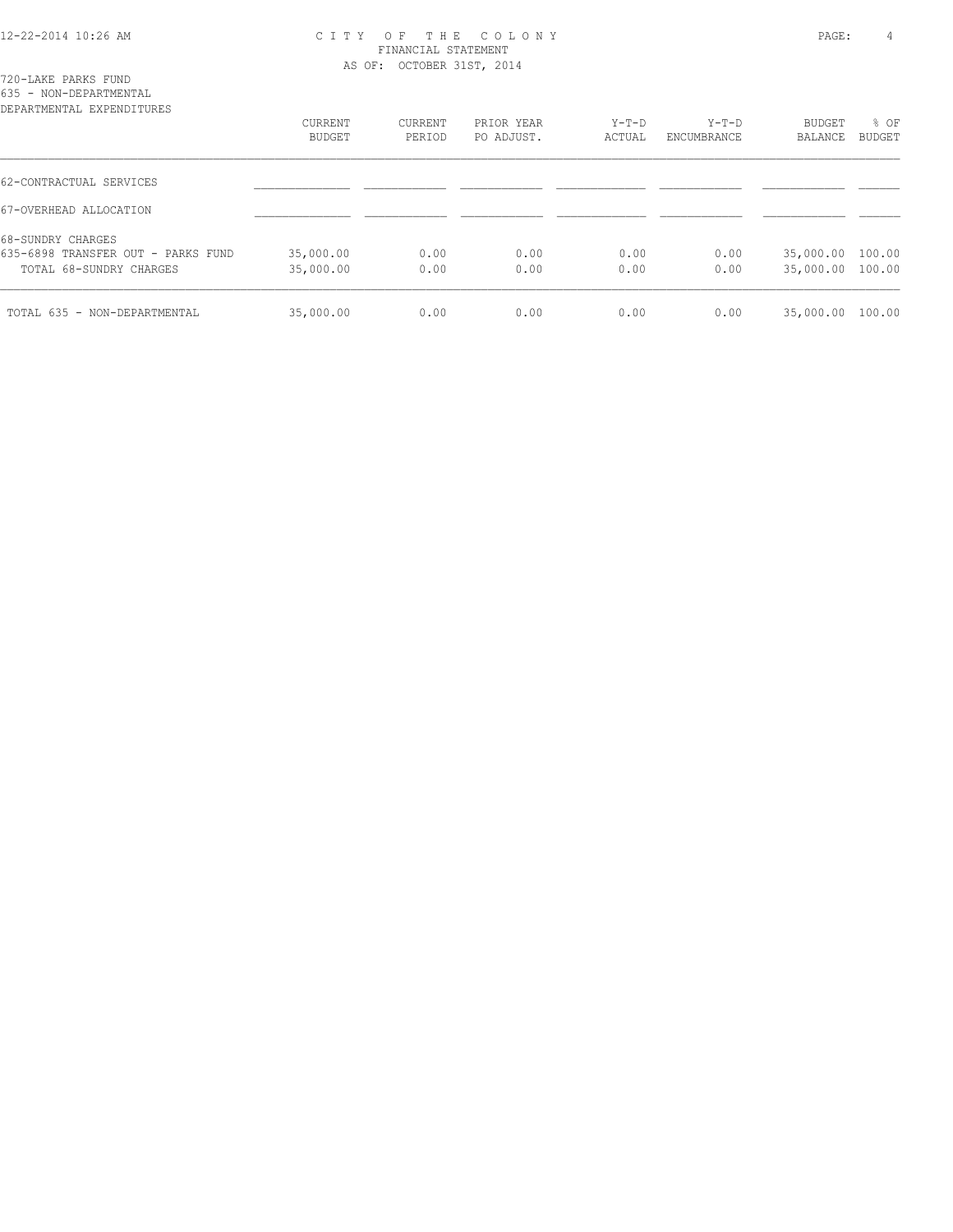720-LAKE PARKS FUND 696 - STEWART CREEK PARK

| DEPARTMENTAL EXPENDITURES                |                                 |                   |                          |                                                 |                        |                             |                                                                                                                                                                                                                                                                                                                                                                                              |
|------------------------------------------|---------------------------------|-------------------|--------------------------|-------------------------------------------------|------------------------|-----------------------------|----------------------------------------------------------------------------------------------------------------------------------------------------------------------------------------------------------------------------------------------------------------------------------------------------------------------------------------------------------------------------------------------|
|                                          | <b>CURRENT</b><br><b>BUDGET</b> | CURRENT<br>PERIOD | PRIOR YEAR<br>PO ADJUST. | $Y-T-D$<br>ACTUAL                               | $Y-T-D$<br>ENCUMBRANCE | <b>BUDGET</b><br>BALANCE    | % OF<br>BUDGET                                                                                                                                                                                                                                                                                                                                                                               |
|                                          |                                 |                   |                          |                                                 |                        |                             |                                                                                                                                                                                                                                                                                                                                                                                              |
| 61-PERSONNEL SERVICES                    |                                 |                   |                          |                                                 |                        |                             |                                                                                                                                                                                                                                                                                                                                                                                              |
| 62-CONTRACTUAL SERVICES                  |                                 |                   |                          |                                                 |                        |                             |                                                                                                                                                                                                                                                                                                                                                                                              |
| 696-6213 CONTRACTUAL SERVICES            | 66,620.00                       | 5,920.00          | 0.00                     | 5,920.00                                        | 31,450.00              | 29,250.00                   | 43.91                                                                                                                                                                                                                                                                                                                                                                                        |
| 696-6219 CREDIT CARD FEES                | 800.00                          | 49.90             | 0.00                     | 49.90                                           | 0.00                   | 750.10                      | 93.76                                                                                                                                                                                                                                                                                                                                                                                        |
| 696-6235 PRINTING SERVICES               | 4,000.00                        | 0.00              | 0.00                     | 0.00                                            | 0.00                   | 4,000.00                    | 100.00                                                                                                                                                                                                                                                                                                                                                                                       |
| 696-6244 TELEPHONE SERVICE               | 800.00                          | 77.00             | 0.00                     | 77.00                                           | 0.00                   | 723.00                      | 90.38                                                                                                                                                                                                                                                                                                                                                                                        |
| TOTAL 62-CONTRACTUAL SERVICES            | 72,220.00                       | 6,046.90          | 0.00                     | 6,046.90                                        | 31,450.00              | 34,723.10                   | 48.08                                                                                                                                                                                                                                                                                                                                                                                        |
| 63-SUPPLIES                              |                                 |                   |                          |                                                 |                        |                             |                                                                                                                                                                                                                                                                                                                                                                                              |
| 696-6310 OFFICE SUPPLIES                 | 200.00                          | 0.00              | 0.00                     | 0.00                                            | 0.00                   | 200.00                      | 100.00                                                                                                                                                                                                                                                                                                                                                                                       |
| 696-6311 COPIER SUPPLIES                 | 168.00                          | 0.00              | 0.00                     | 0.00                                            | 0.00                   | 168.00                      | 100.00                                                                                                                                                                                                                                                                                                                                                                                       |
| 696-6313 JANITORIAL SUPPLIES             | 3,000.00                        | 0.00              | 0.00                     | 0.00                                            | 0.00                   | 3,000.00 100.00             |                                                                                                                                                                                                                                                                                                                                                                                              |
| 696-6315 PROGRAM SUPPLIES                | 250.00                          | 0.00              | 0.00                     | 0.00                                            | 0.00                   | 250.00 100.00               |                                                                                                                                                                                                                                                                                                                                                                                              |
| 696-6322 SMALL TOOLS                     | 250.00                          | 0.00              | 0.00                     | 0.00                                            | 0.00                   | 250.00 100.00               |                                                                                                                                                                                                                                                                                                                                                                                              |
| 696-6323 SMALL EOUIPMENT                 | 350.00                          | 0.00              | 0.00                     | 0.00                                            | 0.00                   | 350.00 100.00               |                                                                                                                                                                                                                                                                                                                                                                                              |
| 696-6340 FUEL AND LUBRICANTS             | 450.00                          | 0.00              | 0.00                     | 0.00                                            | 0.00                   | 450.00 100.00               |                                                                                                                                                                                                                                                                                                                                                                                              |
| 696-6345 CHEMICALS                       | 2,500.00                        | 0.00              | 0.00                     | 0.00                                            | 0.00                   | 2,500.00 100.00             |                                                                                                                                                                                                                                                                                                                                                                                              |
| 696-6390 MISCELLANEOUS SUPPLIES          | 1,000.00                        | 0.00              | 0.00                     | 0.00                                            | 0.00                   | 1,000.00 100.00             |                                                                                                                                                                                                                                                                                                                                                                                              |
| TOTAL 63-SUPPLIES                        | 8,168.00                        | 0.00              | 0.00                     | 0.00                                            | 0.00                   | 8,168.00 100.00             |                                                                                                                                                                                                                                                                                                                                                                                              |
| 64-MAINTENANCE                           |                                 |                   |                          |                                                 |                        |                             |                                                                                                                                                                                                                                                                                                                                                                                              |
| 696-6410 BUILDING MAINTENANCE            | 3,000.00                        | 0.00              | 0.00                     | 0.00                                            | 0.00                   | 3,000.00 100.00             |                                                                                                                                                                                                                                                                                                                                                                                              |
| 696-6450 PARK MAINTENANCE                | 15,000.00                       | 1,234.31          | 0.00                     | 1,234.31                                        | 0.00                   | 13,765.69                   | 91.77                                                                                                                                                                                                                                                                                                                                                                                        |
| 696-6470 OTHER EQUIPMENT MAINTENANCE     | 100.00                          | 0.00              | 0.00                     | 0.00                                            | 0.00                   | 100.00 100.00               |                                                                                                                                                                                                                                                                                                                                                                                              |
| TOTAL 64-MAINTENANCE                     | 18,100.00                       | 1,234.31          | 0.00                     | 1,234.31                                        | 0.00                   | 16,865.69                   | 93.18                                                                                                                                                                                                                                                                                                                                                                                        |
| 66-CAPITAL OUTLAY                        |                                 |                   |                          |                                                 |                        |                             |                                                                                                                                                                                                                                                                                                                                                                                              |
| 696-6610 PARK IMPROVEMENTS               | 250,000.00                      | 0.00              | 0.00                     | 0.00                                            | 0.00                   | 250,000.00 100.00           |                                                                                                                                                                                                                                                                                                                                                                                              |
| TOTAL 66-CAPITAL OUTLAY                  | 250,000.00                      | 0.00              | 0.00                     | 0.00                                            | 0.00                   | 250,000.00 100.00           |                                                                                                                                                                                                                                                                                                                                                                                              |
| 67-OVERHEAD ALLOCATION                   |                                 |                   |                          |                                                 |                        |                             |                                                                                                                                                                                                                                                                                                                                                                                              |
| TOTAL 696 - STEWART CREEK PARK           | 348,488.00                      | 7,281.21          | 0.00                     | 7,281.21                                        | 31,450.00              | 309,756.79                  | 88.89                                                                                                                                                                                                                                                                                                                                                                                        |
| ***<br>TOTAL EXPENDITURES<br>$***$       | 383,488.00                      | 7,281.21          | 0.00                     | 7,281.21                                        | 31,450.00              | 344,756.79                  | 89.90                                                                                                                                                                                                                                                                                                                                                                                        |
| ** REVENUE OVER (UNDER) EXPENDITURES * ( | 109,988,00(                     | 2,683.95          | 0.00(                    | -----------------------------<br>$2,683.95$ ) ( | 31,450.00(             | -------------<br>75,854.05) | $=$ $=$ $=$ $=$ $=$<br>0.00                                                                                                                                                                                                                                                                                                                                                                  |
|                                          |                                 |                   |                          |                                                 |                        |                             | $\frac{1}{1} \frac{1}{1} \frac{1}{1} \frac{1}{1} \frac{1}{1} \frac{1}{1} \frac{1}{1} \frac{1}{1} \frac{1}{1} \frac{1}{1} \frac{1}{1} \frac{1}{1} \frac{1}{1} \frac{1}{1} \frac{1}{1} \frac{1}{1} \frac{1}{1} \frac{1}{1} \frac{1}{1} \frac{1}{1} \frac{1}{1} \frac{1}{1} \frac{1}{1} \frac{1}{1} \frac{1}{1} \frac{1}{1} \frac{1}{1} \frac{1}{1} \frac{1}{1} \frac{1}{1} \frac{1}{1} \frac{$ |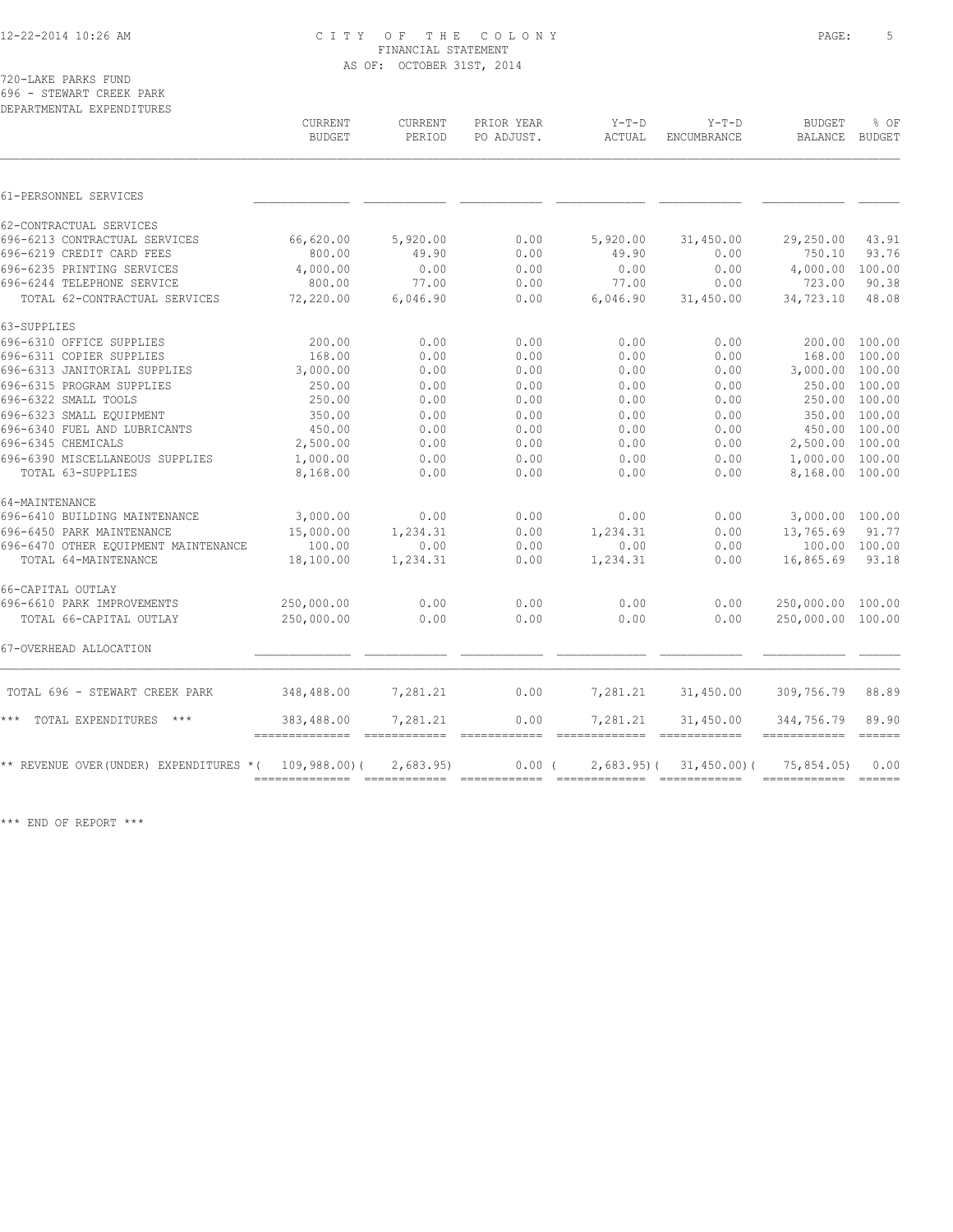#### 721-HIDDEN COVE PARK FUND FINANCIAL SUMMARY

|                                         | <b>CURRENT</b><br><b>BUDGET</b> | CURRENT<br>PERIOD | PRIOR YEAR<br>PO ADJUST. | $Y-T-D$<br>ACTUAL | $Y-T-D$<br>ENCUMBRANCE | <b>BUDGET</b><br>BALANCE | % OF<br><b>BUDGET</b> |
|-----------------------------------------|---------------------------------|-------------------|--------------------------|-------------------|------------------------|--------------------------|-----------------------|
| REVENUE SUMMARY                         |                                 |                   |                          |                   |                        |                          |                       |
| 4 - ENTRANCE FEES                       | 4,000.00                        | 0.00              | 0.00                     | 0.00              | 0.00                   | 4,000.00                 | 100.00                |
| 6 - SALES REVENUE                       | 2,000.00                        | 0.00              | 0.00                     | 0.00              | 0.00                   | 2,000.00                 | 100.00                |
| 8 - OTHER REVENUE                       | 50,000.00                       | 0.00              | 0.00                     | 0.00              | 0.00                   | 50,000.00                | 100.00                |
| ** TOTAL REVENUES **                    | 56,000.00                       | 0.00              | 0.00                     | 0.00              | 0.00                   | 56,000.00                | 100.00                |
| EXPENDITURE SUMMARY                     |                                 |                   |                          |                   |                        |                          |                       |
| 635 - NON-DEPARTMENTAL                  | 816.00                          | 0.00              | 0.00                     | 0.00              | 0.00                   | 816.00                   | 100.00                |
| 692 - HIDDEN COVE PARK                  | 1,000.00                        | 0.00              | 0.00                     | 0.00              | 0.00                   | 1,000.00                 | 100.00                |
| ** TOTAL EXPENDITURES **                | 1,816.00                        | 0.00              | 0.00                     | 0.00              | 0.00                   | 1,816.00                 | 100.00                |
| ** REVENUE OVER (UNDER) EXPENDITURES ** | 54,184.00                       | 0.00              | 0.00                     | 0.00              | 0.00                   | 54,184.00                | 0.00                  |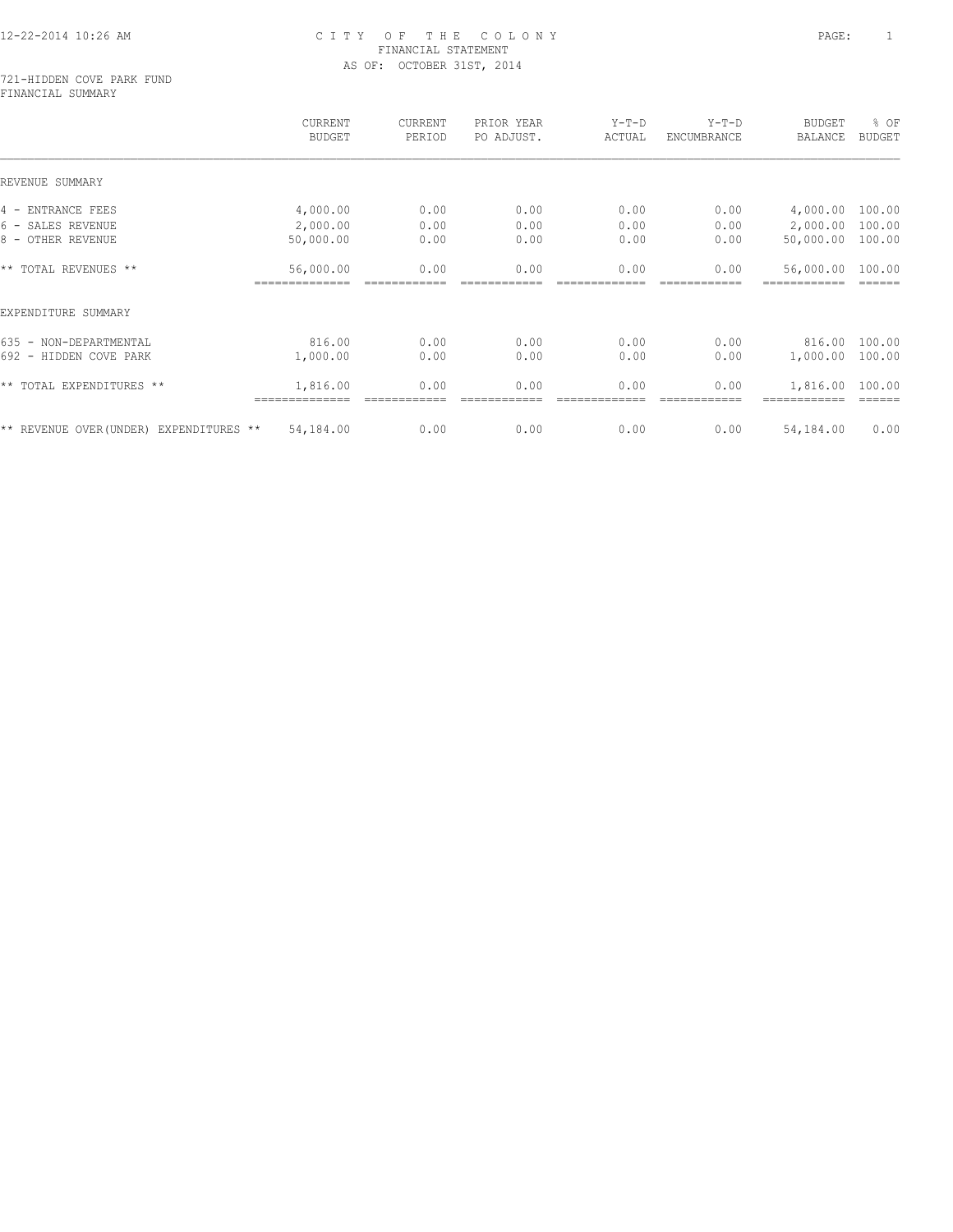#### 721-HIDDEN COVE PARK FUND REVENUES

|                              | CURRENT<br><b>BUDGET</b> | CURRENT<br>PERIOD | PRIOR YEAR<br>PO ADJUST. | $Y-T-D$<br>ACTUAL | $Y-T-D$<br>ENCUMBRANCE | <b>BUDGET</b><br><b>BALANCE</b> | % OF<br><b>BUDGET</b> |
|------------------------------|--------------------------|-------------------|--------------------------|-------------------|------------------------|---------------------------------|-----------------------|
|                              |                          |                   |                          |                   |                        |                                 |                       |
| 4 - ENTRANCE FEES            |                          |                   |                          |                   |                        |                                 |                       |
| 441000<br>RENTAL INCOME      | 4,000.00                 | 0.00              | 0.00                     | 0.00              | 0.00                   | 4,000.00                        | 100.00                |
| TOTAL 4 - ENTRANCE FEES      | 4,000.00                 | 0.00              | 0.00                     | 0.00              | 0.00                   | 4,000.00                        | 100.00                |
| 5 - FACILITIES FEES          |                          |                   |                          |                   |                        |                                 |                       |
| 6 - SALES REVENUE            |                          |                   |                          |                   |                        |                                 |                       |
| 460000<br>CONCESSION REVENUE | 2,000.00                 | 0.00              | 0.00                     | 0.00              | 0.00                   | 2,000.00                        | 100.00                |
| TOTAL 6 - SALES REVENUE      | 2,000.00                 | 0.00              | 0.00                     | 0.00              | 0.00                   | 2,000.00                        | 100.00                |
| 7 - RESERVATION DEPOSITS     |                          |                   |                          |                   |                        |                                 |                       |
| 8 - OTHER REVENUE            |                          |                   |                          |                   |                        |                                 |                       |
| 481560<br>MARINE OUEST       | 50,000.00                | 0.00              | 0.00                     | 0.00              | 0.00                   | 50,000.00                       | 100.00                |
| TOTAL 8 - OTHER REVENUE      | 50,000.00                | 0.00              | 0.00                     | 0.00              | 0.00                   | 50,000.00                       | 100.00                |
| ** TOTAL REVENUES **         | 56,000.00                | 0.00              | 0.00                     | 0.00              | 0.00                   | 56,000.00                       | 100.00                |
|                              | ==============           |                   |                          |                   |                        |                                 | ======                |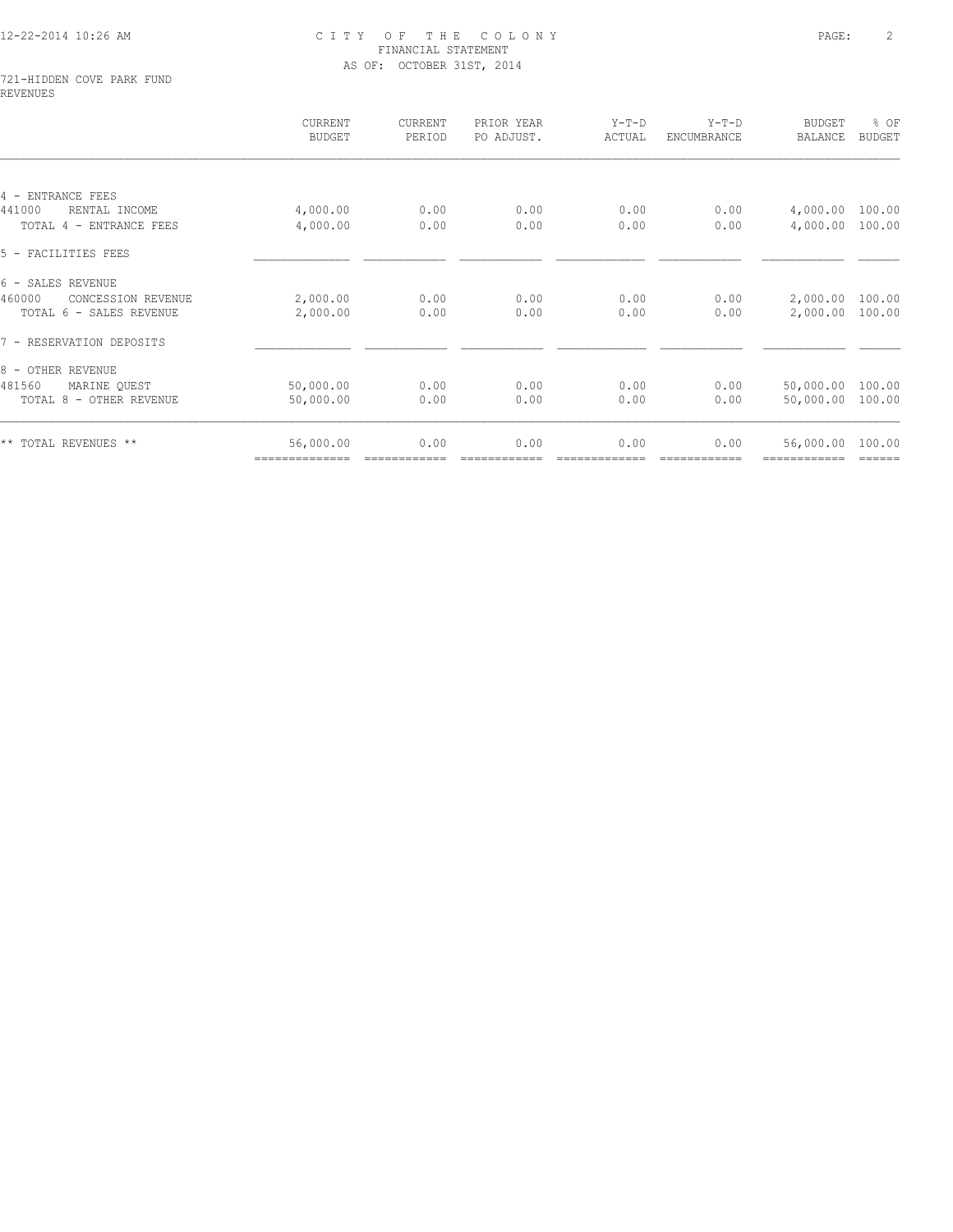| 721-HIDDEN COVE PARK FUND |      |
|---------------------------|------|
| 635 - NON-DEPARTMENTAL    |      |
| DEPARTMENTAL EXPENDITURES |      |
|                           | CURE |
|                           |      |

|                                                             | CURRENT<br>BUDGET | CURRENT<br>PERIOD | PRIOR YEAR<br>PO ADJUST. | Y-T-D<br>ACTUAL | Y-T-D<br>ENCUMBRANCE | <b>BUDGET</b><br>BALANCE       | % OF<br><b>BUDGET</b> |
|-------------------------------------------------------------|-------------------|-------------------|--------------------------|-----------------|----------------------|--------------------------------|-----------------------|
| 67-OVERHEAD ALLOCATION                                      |                   |                   |                          |                 |                      |                                |                       |
| 635-6762 OVERHEAD - FINANCE<br>TOTAL 67-OVERHEAD ALLOCATION | 816.00<br>816.00  | 0.00<br>0.00      | 0.00<br>0.00             | 0.00<br>0.00    | 0.00<br>0.00         | 816.00 100.00<br>816.00 100.00 |                       |
| 68-SUNDRY CHARGES                                           |                   |                   |                          |                 |                      |                                |                       |
| TOTAL 635 - NON-DEPARTMENTAL                                | 816.00            | 0.00              | 0.00                     | 0.00            | 0.00                 | 816.00 100.00                  |                       |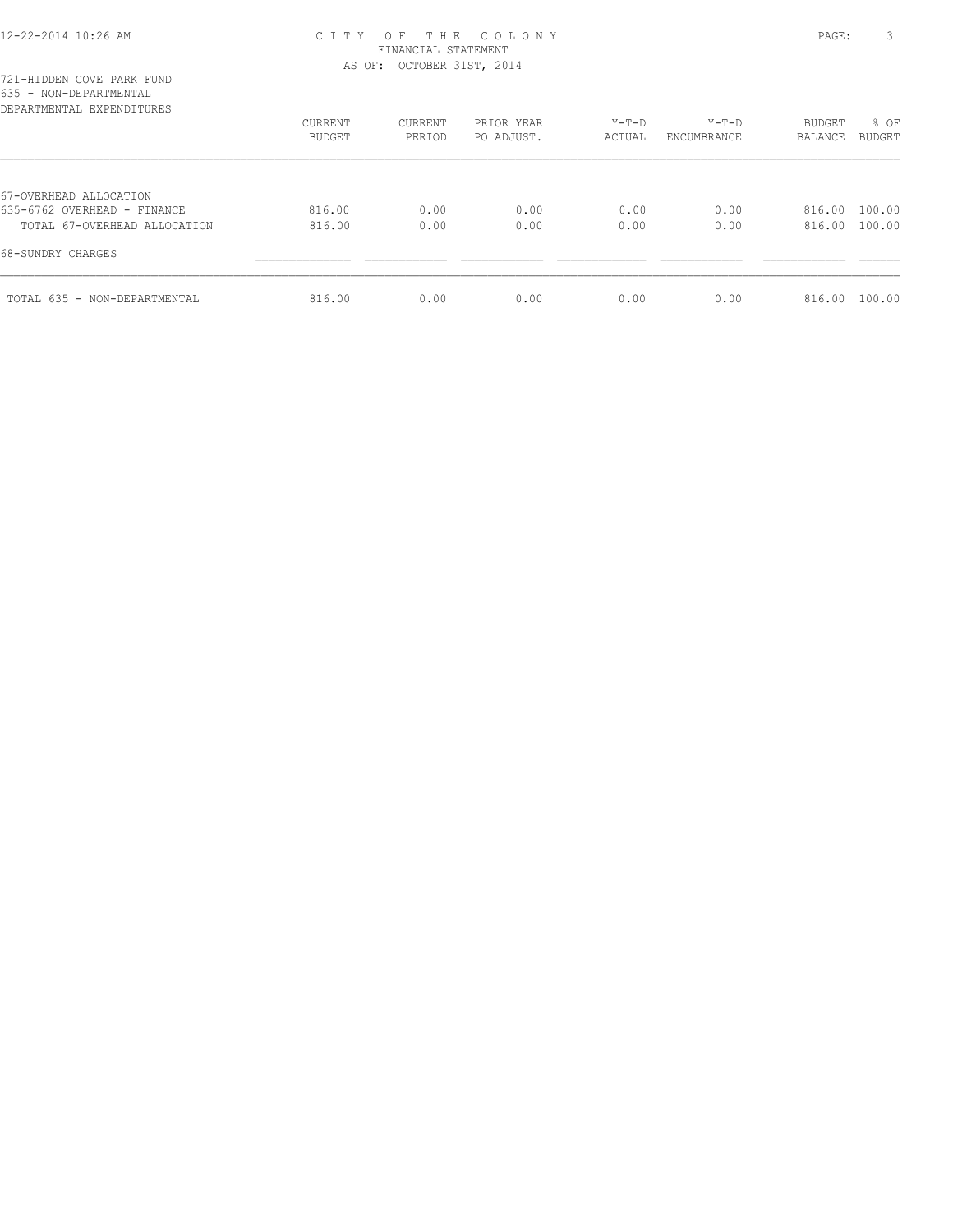721-HIDDEN COVE PARK FUND 692 - HIDDEN COVE PARK

| DEPARTMENTAL EXPENDITURES                                                                 | CURRENT<br><b>BUDGET</b>    | CURRENT<br>PERIOD    | PRIOR YEAR<br>PO ADJUST. | $Y-T-D$<br>ACTUAL    | $Y-T-D$<br>ENCUMBRANCE | <b>BUDGET</b><br>BALANCE           | % OF<br><b>BUDGET</b>                                                                                                                                                                                                                                                                                                                                                                                                                                                                  |
|-------------------------------------------------------------------------------------------|-----------------------------|----------------------|--------------------------|----------------------|------------------------|------------------------------------|----------------------------------------------------------------------------------------------------------------------------------------------------------------------------------------------------------------------------------------------------------------------------------------------------------------------------------------------------------------------------------------------------------------------------------------------------------------------------------------|
| 61-PERSONNEL SERVICES                                                                     |                             |                      |                          |                      |                        |                                    |                                                                                                                                                                                                                                                                                                                                                                                                                                                                                        |
| 62-CONTRACTUAL SERVICES<br>692-6213 CONTRACTUAL SERVICES<br>TOTAL 62-CONTRACTUAL SERVICES | 1,000.00<br>1,000.00        | 0.00<br>0.00         | 0.00<br>0.00             | 0.00<br>0.00         | 0.00<br>0.00           | 1,000.00 100.00<br>1,000.00 100.00 |                                                                                                                                                                                                                                                                                                                                                                                                                                                                                        |
| 63-SUPPLIES                                                                               |                             |                      |                          |                      |                        |                                    |                                                                                                                                                                                                                                                                                                                                                                                                                                                                                        |
| 64-MAINTENANCE                                                                            |                             |                      |                          |                      |                        |                                    |                                                                                                                                                                                                                                                                                                                                                                                                                                                                                        |
| 65-NON-CAPITAL                                                                            |                             |                      |                          |                      |                        |                                    |                                                                                                                                                                                                                                                                                                                                                                                                                                                                                        |
| 66-CAPITAL OUTLAY                                                                         |                             |                      |                          |                      |                        |                                    |                                                                                                                                                                                                                                                                                                                                                                                                                                                                                        |
| TOTAL 692 - HIDDEN COVE PARK                                                              | 1,000.00                    | 0.00                 | 0.00                     | 0.00                 | 0.00                   | 1,000.00 100.00                    |                                                                                                                                                                                                                                                                                                                                                                                                                                                                                        |
| $***$<br>TOTAL EXPENDITURES<br>$***$                                                      | 1,816.00<br>==============  | 0.00                 | 0.00                     | 0.00                 | 0.00<br>-------------  | 1,816.00 100.00                    | $\begin{array}{cccccccccc} \multicolumn{2}{c}{} & \multicolumn{2}{c}{} & \multicolumn{2}{c}{} & \multicolumn{2}{c}{} & \multicolumn{2}{c}{} & \multicolumn{2}{c}{} & \multicolumn{2}{c}{} & \multicolumn{2}{c}{} & \multicolumn{2}{c}{} & \multicolumn{2}{c}{} & \multicolumn{2}{c}{} & \multicolumn{2}{c}{} & \multicolumn{2}{c}{} & \multicolumn{2}{c}{} & \multicolumn{2}{c}{} & \multicolumn{2}{c}{} & \multicolumn{2}{c}{} & \multicolumn{2}{c}{} & \multicolumn{2}{c}{} & \mult$ |
| ** REVENUE OVER (UNDER) EXPENDITURES **                                                   | 54,184.00<br>============== | 0.00<br>============ | 0.00<br>essessesses      | 0.00<br>essessessess | 0.00<br>============   | 54,184.00<br>------------          | 0.00<br>$=$ $=$ $=$ $=$ $=$ $=$                                                                                                                                                                                                                                                                                                                                                                                                                                                        |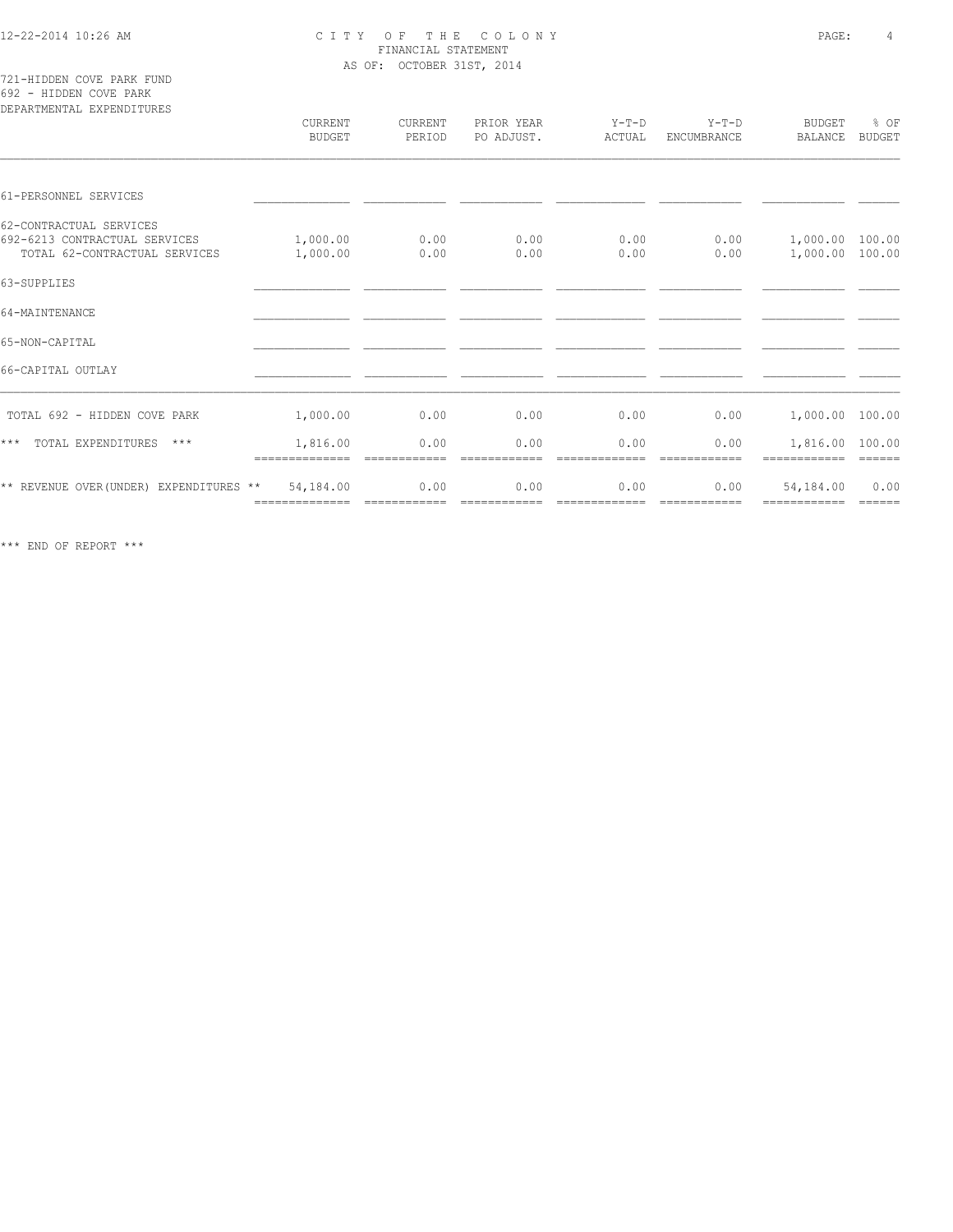723-SPECIAL EVENTS FUND FINANCIAL SUMMARY

|                                           | <b>CURRENT</b><br><b>BUDGET</b> | CURRENT<br>PERIOD | PRIOR YEAR<br>PO ADJUST. | $Y-T-D$<br>ACTUAL | $Y-T-D$<br>ENCUMBRANCE | <b>BUDGET</b><br>BALANCE | % OF<br><b>BUDGET</b> |
|-------------------------------------------|---------------------------------|-------------------|--------------------------|-------------------|------------------------|--------------------------|-----------------------|
| REVENUE SUMMARY                           |                                 |                   |                          |                   |                        |                          |                       |
| 8-OTHER REVENUE                           | 400,000.00                      | 14,730.00         | 0.00                     | 14,730.00         | 0.00                   | 385,270.00               | 96.32                 |
| ** TOTAL REVENUES **                      | 400,000.00                      | 14,730.00         | 0.00                     | 14,730.00         | 0.00                   | 385,270.00               | 96.32                 |
| EXPENDITURE SUMMARY                       |                                 |                   |                          |                   |                        |                          |                       |
| 677 - SPECIAL EVENTS                      | 416,462.00                      | 39,437.29         | 0.00                     | 39,437.29         | 35,000.00              | 342,024.71               | 82.13                 |
| ** TOTAL EXPENDITURES **                  | 416,462.00                      | 39,437.29         | 0.00                     | 39,437.29         | 35,000.00              | 342,024.71               | 82.13                 |
| ** REVENUE OVER(UNDER)<br>EXPENDITURES *( | 16,462.00)(                     | 24,707.29)        | $0.00$ (                 | 24,707.29)(       | 35,000.00)             | 43,245.29                | 0.00                  |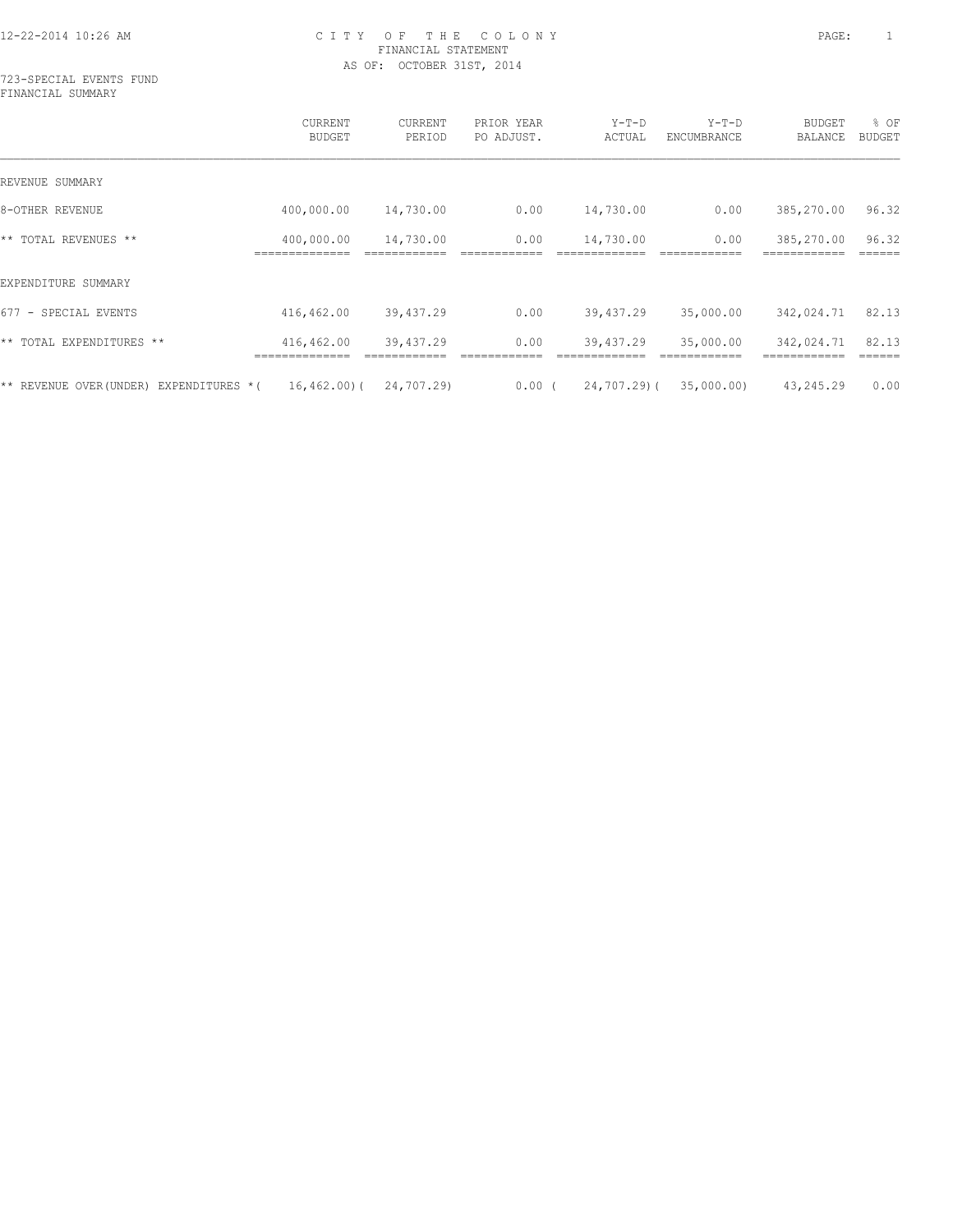### 723-SPECIAL EVENTS FUND REVENUES

|                              | CURRENT<br><b>BUDGET</b>                   | <b>CURRENT</b><br>PERIOD | PRIOR YEAR<br>PO ADJUST. | $Y-T-D$<br>ACTUAL | $Y-T-D$<br>ENCUMBRANCE | <b>BUDGET</b><br><b>BALANCE</b> | % OF<br><b>BUDGET</b> |
|------------------------------|--------------------------------------------|--------------------------|--------------------------|-------------------|------------------------|---------------------------------|-----------------------|
|                              |                                            |                          |                          |                   |                        |                                 |                       |
|                              |                                            |                          |                          |                   |                        |                                 |                       |
|                              |                                            |                          |                          |                   |                        |                                 |                       |
| EVENT REVENUE                | 40,000.00                                  | 12,230.00                | 0.00                     | 12,230.00         | 0.00                   | 27,770.00                       | 69.43                 |
| DONATIONS                    | 1,500.00                                   | 0.00                     | 0.00                     | 0.00              | 0.00                   | 1,500.00                        | 100.00                |
| SPONSORSHIPS                 | 8,500.00                                   | 2,500.00                 | 0.00                     | 2,500.00          | 0.00                   | 6,000.00                        | 70.59                 |
| TRANSFER IN - HOTEL/MOTEL TA | 250,000.00                                 | 0.00                     | 0.00                     | 0.00              | 0.00                   | 250,000.00                      | 100.00                |
| TRANSFER IN - GENERAL FUND   |                                            | 0.00                     | 0.00                     | 0.00              | 0.00                   |                                 | 100.00                |
| TOTAL 8-OTHER REVENUE        | 400,000.00                                 | 14,730.00                | 0.00                     | 14,730.00         | 0.00                   | 385,270.00                      | 96.32                 |
| ** TOTAL REVENUES **         | 400,000.00                                 | 14,730.00                | 0.00                     | 14,730.00         | 0.00                   | 385,270.00                      | 96.32                 |
|                              | 4-MISCELLANEOUS REVENUE<br>8-OTHER REVENUE | 100,000.00               |                          |                   |                        |                                 | 100,000.00            |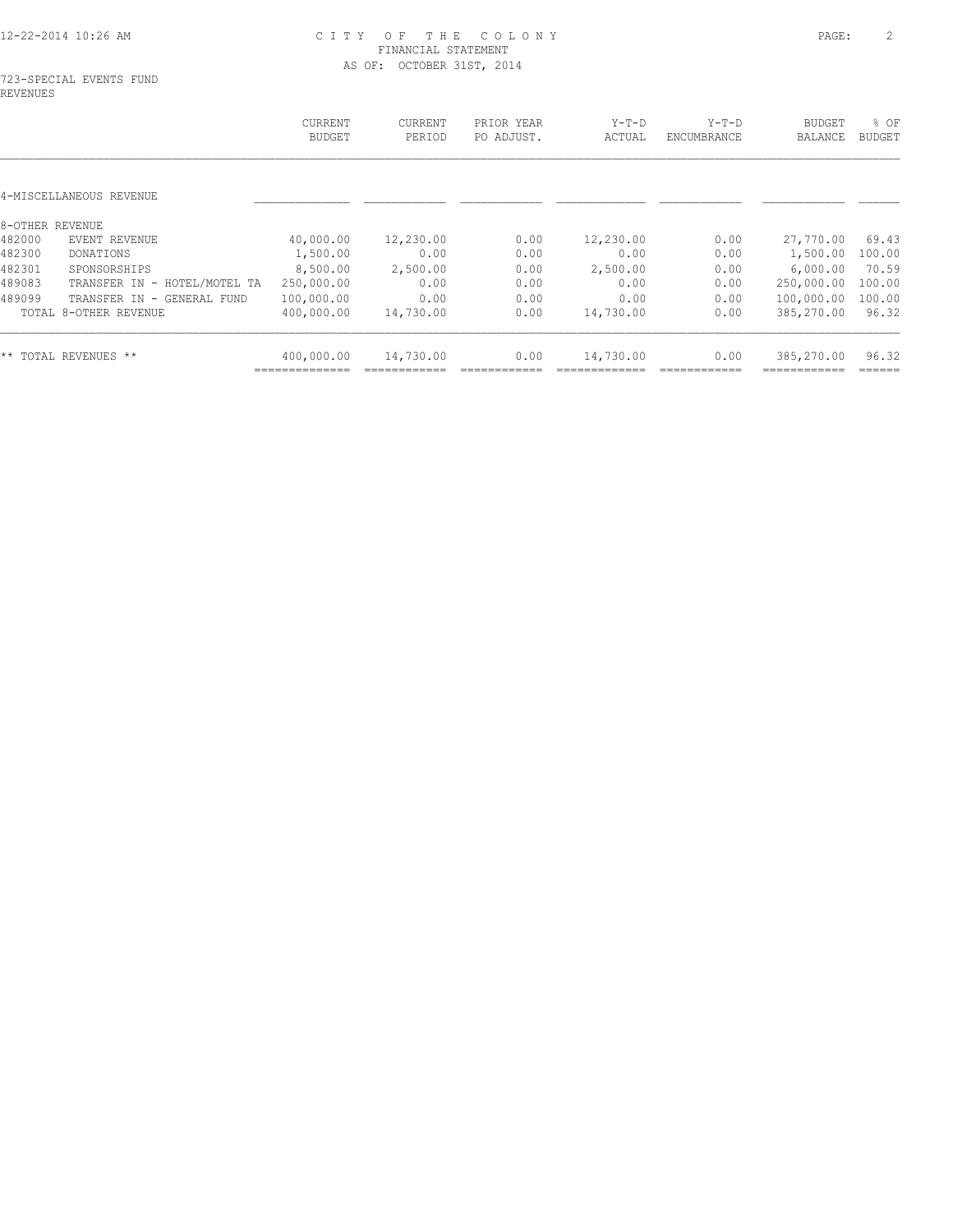| 12-22-2014 10:26 AM                                                            | C T T Y | THE<br>O F<br>FINANCIAL STATEMENT<br>AS OF: OCTOBER 31ST, 2014 | COLONY     |        |             | PAGE:   | 3      |
|--------------------------------------------------------------------------------|---------|----------------------------------------------------------------|------------|--------|-------------|---------|--------|
| 723-SPECIAL EVENTS FUND<br>635 - NON-DEPARTMENTAL<br>DEPARTMENTAL EXPENDITURES |         |                                                                |            |        |             |         |        |
|                                                                                | CURRENT | CURRENT                                                        | PRIOR YEAR | Y-T-D  | Y-T-D       | BUDGET  | % OF   |
|                                                                                | BUDGET  | PERIOD                                                         | PO ADJUST. | ACTUAL | ENCUMBRANCE | BALANCE | BUDGET |
| 62-CONTRACTUAL SERVICES                                                        |         |                                                                |            |        |             |         |        |
| 68-SUNDRY CHARGES                                                              |         |                                                                |            |        |             |         |        |
|                                                                                |         |                                                                |            |        |             |         |        |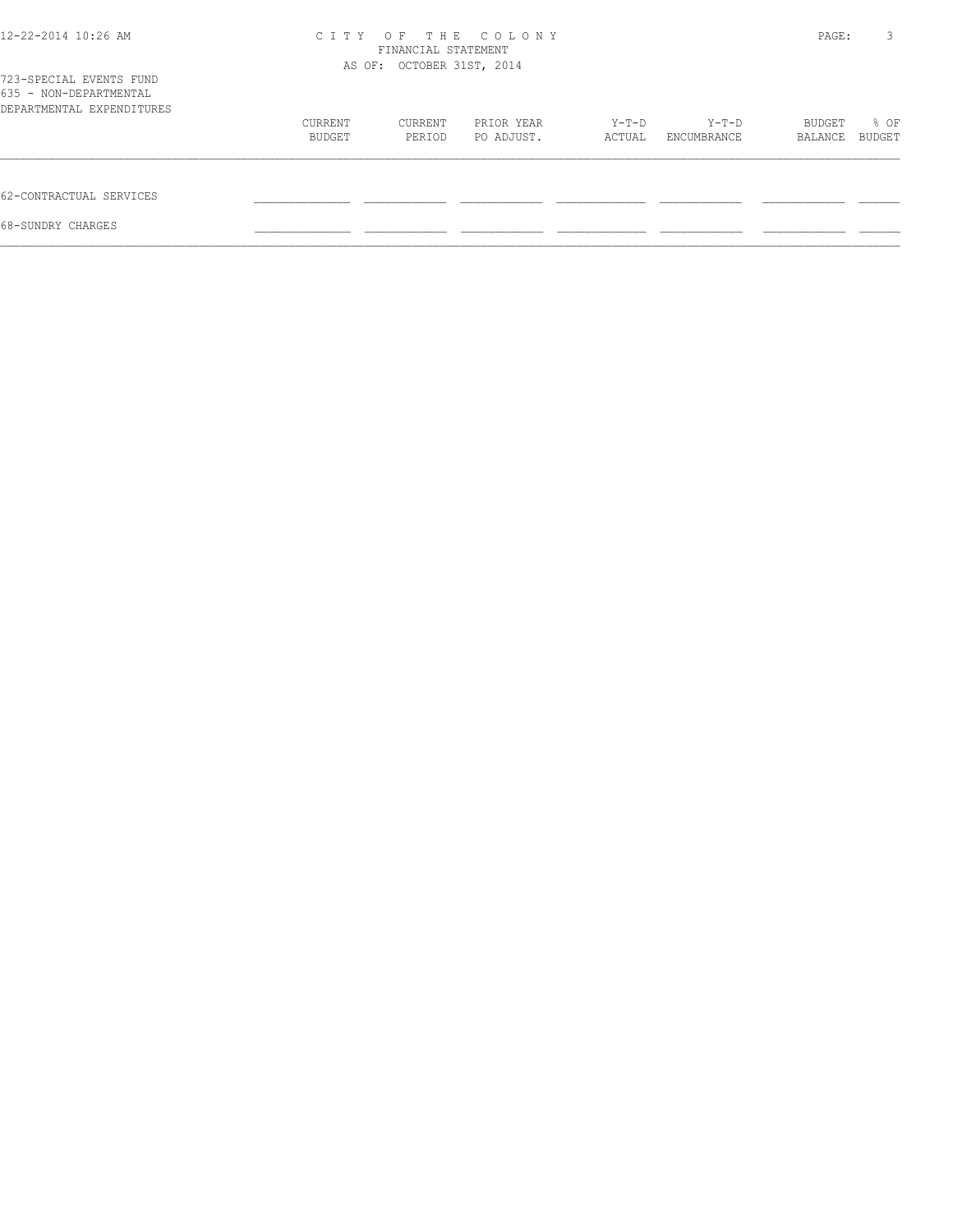|  | 723-SPECIAL EVENTS FUND |  |  |
|--|-------------------------|--|--|
|  | 677 - SPECIAL EVENTS    |  |  |

DEPARTMENTAL EXPENDITURES

|                                       | CURRENT<br><b>BUDGET</b> | CURRENT<br>PERIOD | PRIOR YEAR<br>PO ADJUST. | $Y-T-D$<br>ACTUAL | $Y-T-D$<br>ENCUMBRANCE | <b>BUDGET</b><br><b>BALANCE</b> | % OF<br><b>BUDGET</b> |
|---------------------------------------|--------------------------|-------------------|--------------------------|-------------------|------------------------|---------------------------------|-----------------------|
| 61-PERSONNEL SERVICES                 |                          |                   |                          |                   |                        |                                 |                       |
| 677-6110 SALARIES                     | 45,109.00                | 3,530.12          | 0.00                     | 3,530.12          | 0.00                   | 41,578.88                       | 92.17                 |
| 677-6111 SALARIES, OVERTIME           | 1,550.00                 | 439.22            | 0.00                     | 439.22            | 0.00                   | 1,110.78                        | 71.66                 |
| 677-6114 HOSPITALIZATION INSURANCE    | 8,050.00                 | 614.65            | 0.00                     | 614.65            | 0.00                   | 7,435.35                        | 92.36                 |
| 677-6115 SOCIAL SECURITY TAXES        | 3,753.00                 | 324.13            | 0.00                     | 324.13            | 0.00                   | 3,428.87                        | 91.36                 |
| 677-6116 WORKERS' COMPENSATION        | 120.00                   | 0.00              | 0.00                     | 0.00              | 0.00                   | 120.00                          | 100.00                |
| 677-6117 RETIREMENT CONTRIBUTIONS     | 5,896.00                 | 489.42            | 0.00                     | 489.42            | 0.00                   | 5,406.58                        | 91.70                 |
| 677-6118 UNIFORMS                     | 150.00                   | 0.00              | 0.00                     | 0.00              | 0.00                   | 150.00                          | 100.00                |
| 677-6125 EDUCATION AND TRAINING       | 1,000.00                 | 0.00              | 0.00                     | 0.00              | 0.00                   | 1,000.00                        | 100.00                |
| 677-6126 TRAVEL EXPENSE               | 2,594.00                 | 0.00              | 0.00                     | 0.00              | 0.00                   | 2,594.00                        | 100.00                |
| 677-6127 MEMBERSHIP AND DUES          | 350.00                   | 0.00              | 0.00                     | 0.00              | 0.00                   | 350.00                          | 100.00                |
| TOTAL 61-PERSONNEL SERVICES           | 68,572.00                | 5,397.54          | 0.00                     | 5,397.54          | 0.00                   | 63, 174.46                      | 92.13                 |
| 62-CONTRACTUAL SERVICES               |                          |                   |                          |                   |                        |                                 |                       |
| 677-6253 VETERAN'S DAY                | 120,000.00               | 31,581.36         | 0.00                     | 31,581.36         | 0.00                   | 88,418.64                       | 73.68                 |
| 677-6255 FOURTH OF JULY               | 90,000.00                | 0.00              | 0.00                     | 0.00              | 35,000.00              | 55,000.00                       | 61.11                 |
| 677-6257 CHRISTMAS                    | 5,000.00                 | 0.00              | 0.00                     | 0.00              | 0.00                   | 5,000.00                        | 100.00                |
| 677-6257-CHRISTMAS LIGHT SHOW         | 24,000.00                | 0.00              | 0.00                     | 0.00              | 0.00                   | 24,000.00                       | 100.00                |
| 677-6258 BOW-WOW LUAU                 | 1,800.00                 | 0.00              | 0.00                     | 0.00              | 0.00                   | 1,800.00                        | 100.00                |
| 677-6259 PARENT CHILD EVENT           | 4,500.00                 | 0.00              | 0.00                     | 0.00              | 0.00                   | 4,500.00                        | 100.00                |
| 677-6260 EASTER EGG HUNT              | 3,300.00                 | 0.00              | 0.00                     | 0.00              | 0.00                   | 3,300.00                        | 100.00                |
| 677-6261 KIDS CHASE                   | 700.00                   | 0.00              | 0.00                     | 0.00              | 0.00                   | 700.00 100.00                   |                       |
| 677-6262 HALLOWEEN CAMPOUT            | 3,900.00                 | 2,365.42          | 0.00                     | 2,365.42          | 0.00                   | 1,534.58                        | 39.35                 |
| 677-6263 EVENT MARKETING              | 3,020.00                 | 0.00              | 0.00                     | 0.00              | 0.00                   | 3,020.00                        | 100.00                |
| 677-6264 BACK TO SCHOOL               | 1,950.00                 | 0.00              | 0.00                     | 0.00              | 0.00                   | 1,950.00                        | 100.00                |
| 677-6265 MOVIES IN THE PARK           | 2,550.00                 | 92.97             | 0.00                     | 92.97             | 0.00                   | 2,457.03                        | 96.35                 |
| 677-6267 ARBOR DAY                    | 2,500.00                 | 0.00              | 0.00                     | 0.00              | 0.00                   | 2,500.00                        | 100.00                |
| 677-6272 ROADRUNNERS CLUB             | 10,000.00                | 0.00              | 0.00                     | 0.00              | 0.00                   | 10,000.00                       | 100.00                |
| 677-6273 CMAC                         | 20,000.00                | 0.00              | 0.00                     | 0.00              | 0.00                   | 20,000.00                       | 100.00                |
| 677-6274 LIBERTY FUN RUN - KNIGHTS OF | 5,000.00                 | 0.00              | 0.00                     | 0.00              | 0.00                   | 5,000.00                        | 100.00                |
| 677-6276 LAKESIDE COMMUNITY THEATRE   | 12,000.00                | 0.00              | 0.00                     | 0.00              | 0.00                   | 12,000.00                       | 100.00                |
| 677-6277 ROTC                         | 2,000.00                 | 0.00              | 0.00                     | 0.00              | 0.00                   | 2,000.00 100.00                 |                       |
| TOTAL 62-CONTRACTUAL SERVICES         | 312,220.00               | 34,039.75         | 0.00                     | 34,039.75         | 35,000.00              | 243,180.25                      | 77.89                 |
| 63-SUPPLIES                           |                          |                   |                          |                   |                        |                                 |                       |
| 66-CAPITAL OUTLAY                     |                          |                   |                          |                   |                        |                                 |                       |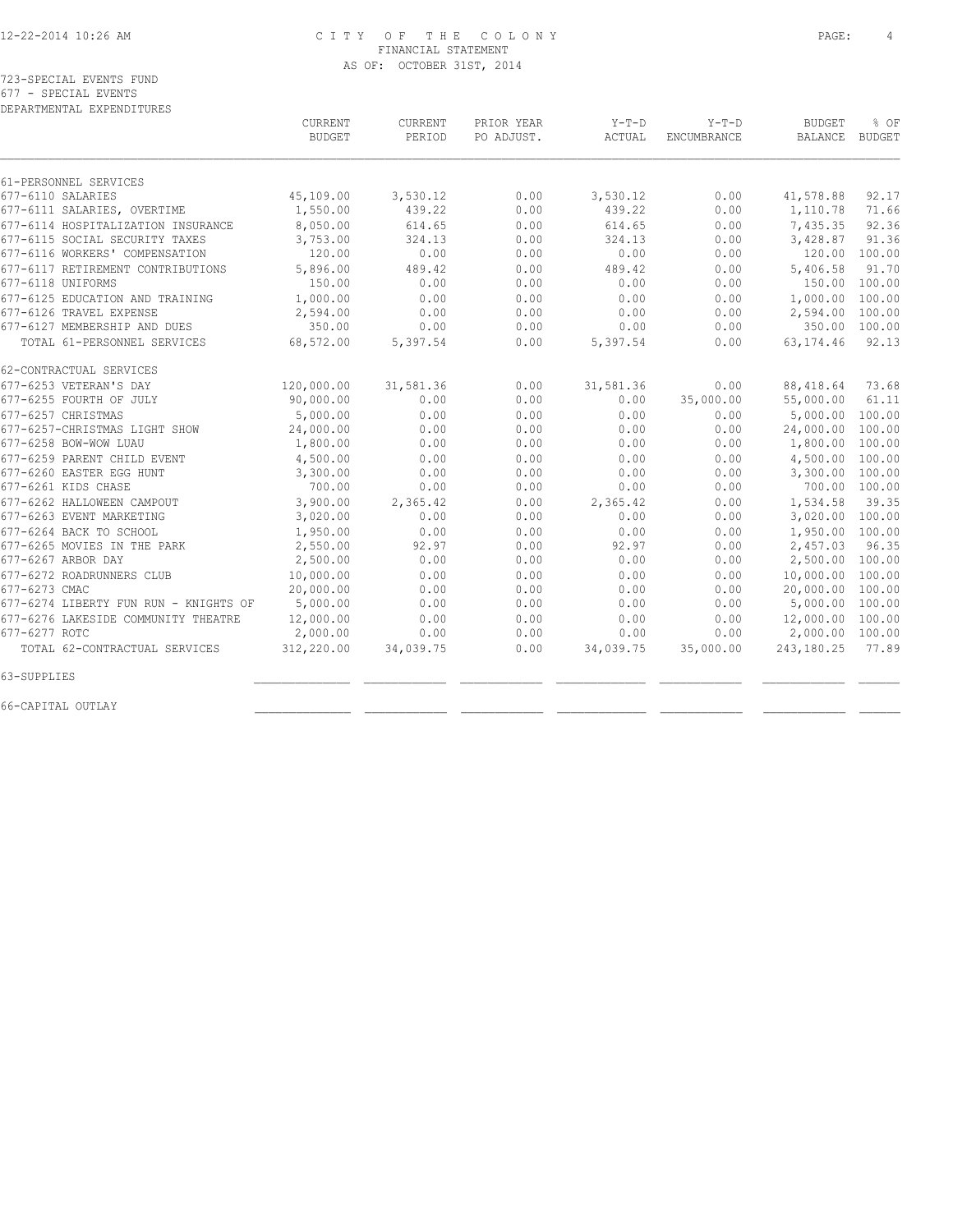723-SPECIAL EVENTS FUND 677 - SPECIAL EVENTS

| DEPARTMENTAL EXPENDITURES                 |                                    |                |            |               |             |            |               |
|-------------------------------------------|------------------------------------|----------------|------------|---------------|-------------|------------|---------------|
|                                           | <b>CURRENT</b>                     | <b>CURRENT</b> | PRIOR YEAR | $Y-T-D$       | $Y-T-D$     | BUDGET     | % OF          |
|                                           | BUDGET                             | PERIOD         | PO ADJUST. | ACTUAL        | ENCUMBRANCE | BALANCE    | <b>BUDGET</b> |
| 67-OVERHEAD ALLOCATION                    |                                    |                |            |               |             |            |               |
| 677-6779 OVERHEAD - NON DEPT OTHER        | 35,670.00                          | 0.00           | 0.00       | 0.00          | 0.00        | 35,670.00  | 100.00        |
| TOTAL 67-OVERHEAD ALLOCATION              | 35,670.00                          | 0.00           | 0.00       | 0.00          | 0.00        | 35,670.00  | 100.00        |
| TOTAL 677 - SPECIAL EVENTS                | 416,462.00                         | 39,437.29      | 0.00       | 39,437.29     | 35,000.00   | 342,024.71 | 82.13         |
| ***<br>TOTAL EXPENDITURES<br>$***$        | 416,462.00                         | 39,437.29      | 0.00       | 39,437.29     | 35,000.00   | 342,024.71 | 82.13         |
| EXPENDITURES *(<br>** REVENUE OVER(UNDER) | $16, 462, 00$ ) (<br>------------- | 24,707.29)     | 0.00(      | $24,707,29$ ( | 35,000,00)  | 43,245.29  | 0.00          |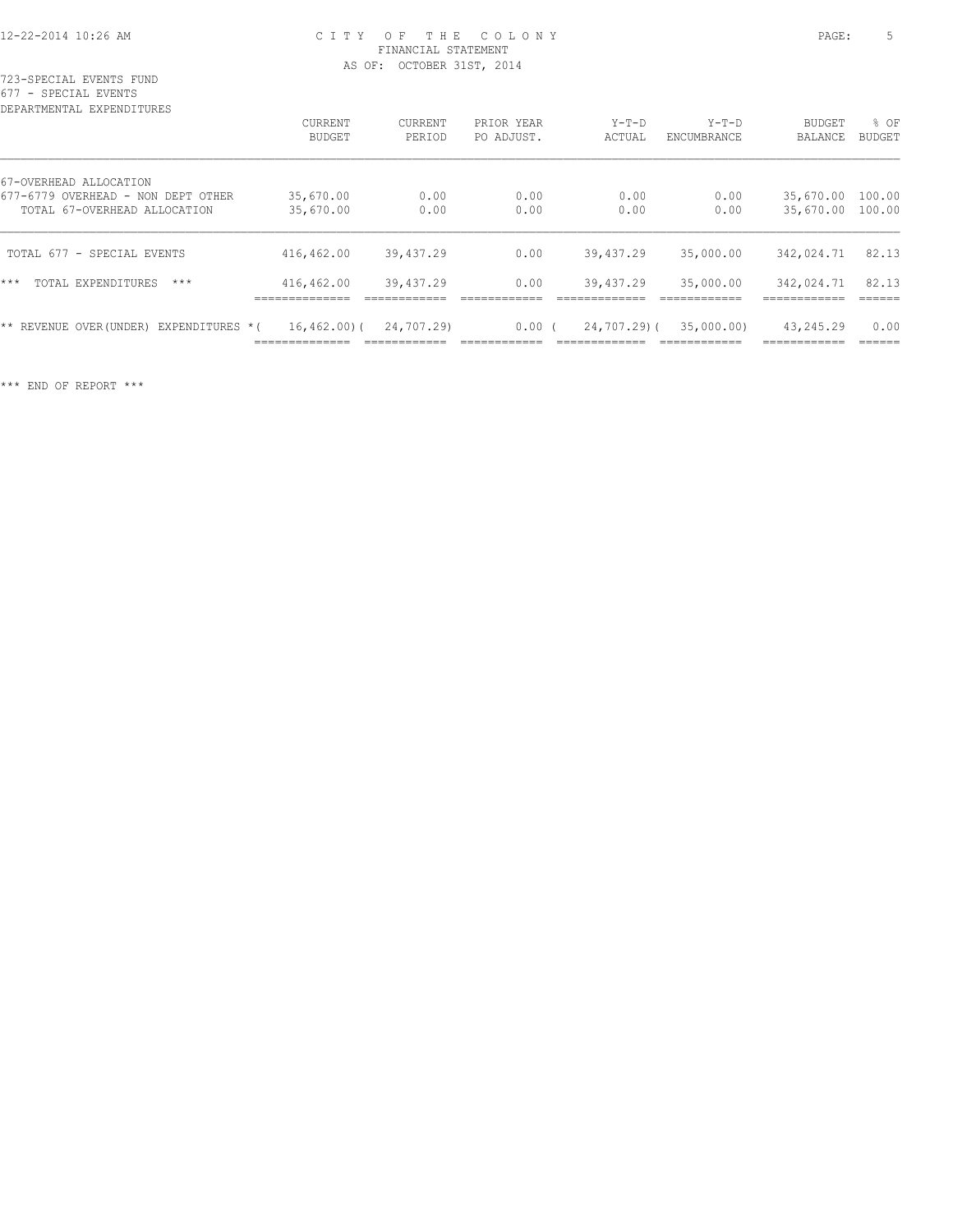| FINANCIAL SUMMARY   |                   |                   |                          |                 |                      |                   |                |
|---------------------|-------------------|-------------------|--------------------------|-----------------|----------------------|-------------------|----------------|
|                     | CURRENT<br>BUDGET | CURRENT<br>PERIOD | PRIOR YEAR<br>PO ADJUST. | Y-T-D<br>ACTUAL | Y-T-D<br>ENCUMBRANCE | BUDGET<br>BALANCE | % OF<br>BUDGET |
| REVENUE SUMMARY     |                   |                   |                          |                 |                      |                   |                |
|                     |                   |                   |                          |                 |                      |                   |                |
| EXPENDITURE SUMMARY |                   |                   |                          |                 |                      |                   |                |
|                     |                   |                   |                          |                 |                      |                   |                |

============== ============ ============ ============= ============ ============ ======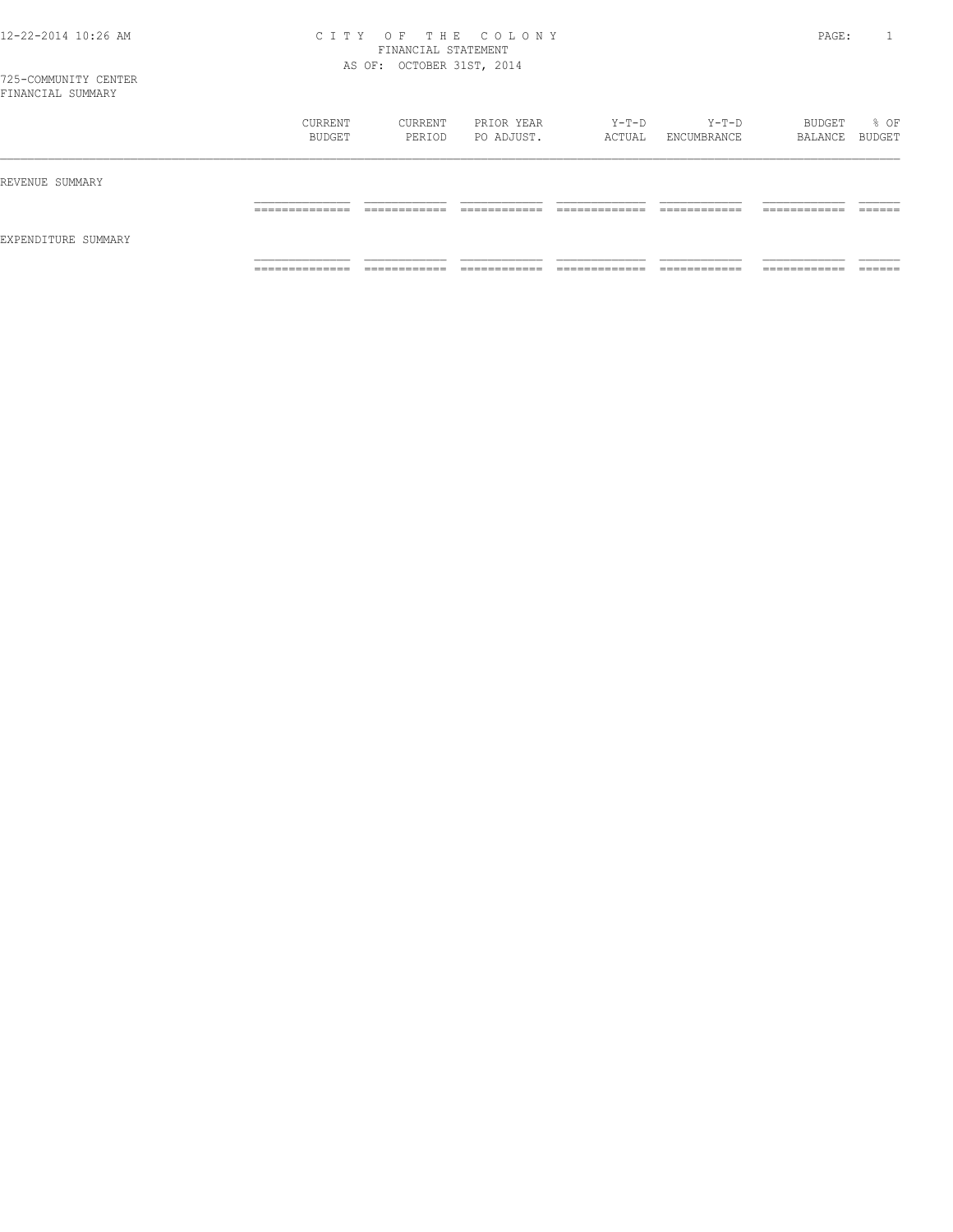# 12-22-2014 10:26 AM CITY OF THE COLONY<br>
FINANCIAL STATEMENT<br>
AS OF: OCTOBER 31ST, 2014

PAGE: 2

| 8-OTHER REVENUE         |                   |                   |                          |                 |                      |                          |      |
|-------------------------|-------------------|-------------------|--------------------------|-----------------|----------------------|--------------------------|------|
| 4-MISCELLANEOUS REVENUE |                   |                   |                          |                 |                      |                          |      |
|                         | CURRENT<br>BUDGET | CURRENT<br>PERIOD | PRIOR YEAR<br>PO ADJUST. | Y-T-D<br>ACTUAL | Y-T-D<br>ENCUMBRANCE | BUDGET<br>BALANCE BUDGET | % OF |
| KEVENUES                |                   |                   |                          |                 |                      |                          |      |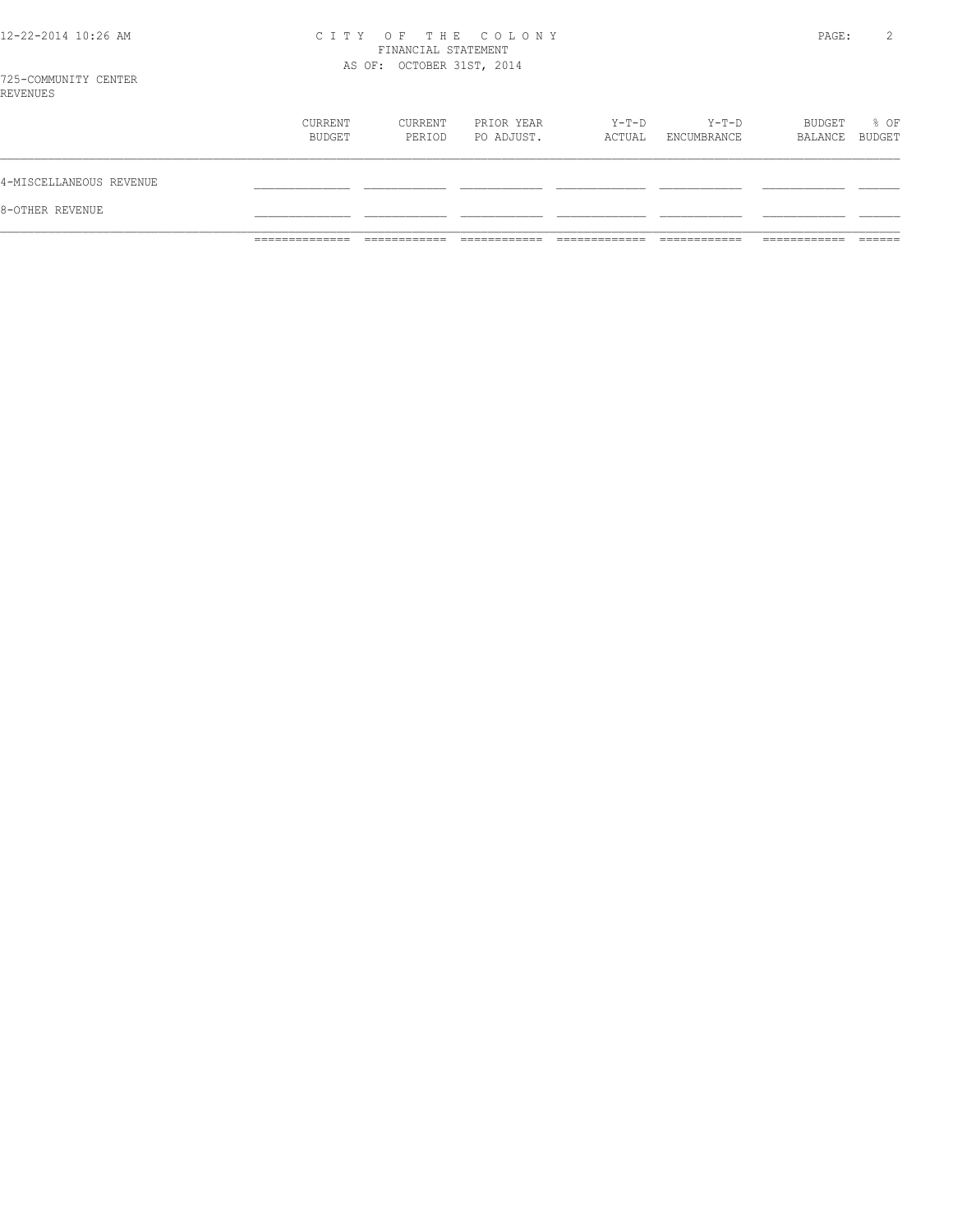| 12-22-2014 10:26 AM<br>CITY OF THE COLONY<br>FINANCIAL STATEMENT            |         |                           |            |         |             |         |        |  |
|-----------------------------------------------------------------------------|---------|---------------------------|------------|---------|-------------|---------|--------|--|
|                                                                             |         | AS OF: OCTOBER 31ST, 2014 |            |         |             |         |        |  |
| 725-COMMUNITY CENTER<br>635 - NON-DEPARTMENTAL<br>DEPARTMENTAL EXPENDITURES |         |                           |            |         |             |         |        |  |
|                                                                             | CURRENT | CURRENT                   | PRIOR YEAR | $Y-T-D$ | $Y-T-D$     | BUDGET  | 8 OF   |  |
|                                                                             | BUDGET  | PERIOD                    | PO ADJUST. | ACTUAL  | ENCUMBRANCE | BALANCE | BUDGET |  |
|                                                                             |         |                           |            |         |             |         |        |  |

68-SUNDRY CHARGES \_\_\_\_\_\_\_\_\_\_\_\_\_\_ \_\_\_\_\_\_\_\_\_\_\_\_ \_\_\_\_\_\_\_\_\_\_\_\_ \_\_\_\_\_\_\_\_\_\_\_\_\_ \_\_\_\_\_\_\_\_\_\_\_\_ \_\_\_\_\_\_\_\_\_\_\_\_ \_\_\_\_\_\_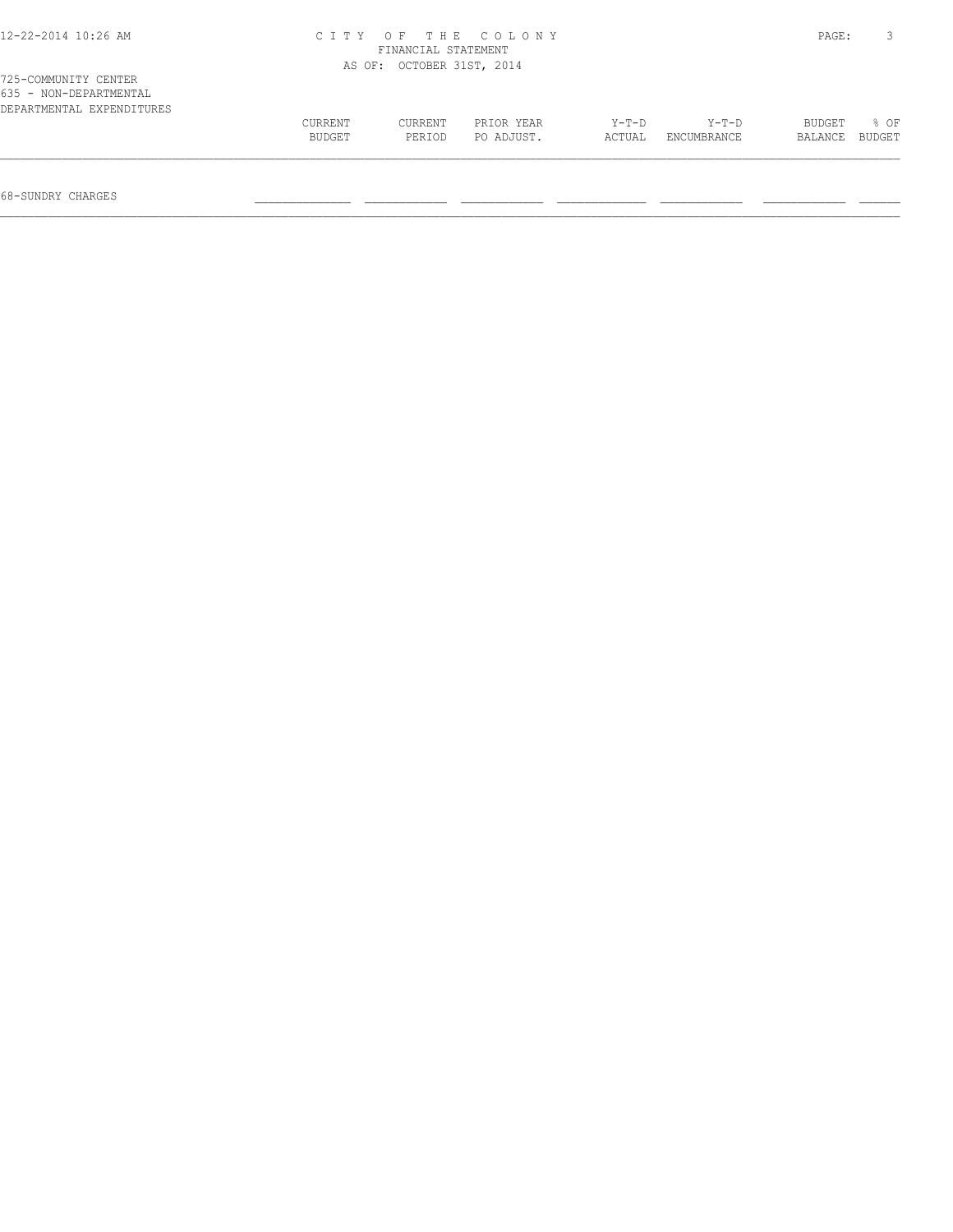725-COMMUNITY CENTER 650 - COMMUNITY CENTER

| 61-PERSONNEL SERVICES     |                   |                   |                          |                 |                        |                          |      |
|---------------------------|-------------------|-------------------|--------------------------|-----------------|------------------------|--------------------------|------|
| DEPARTMENTAL EXPENDITURES | CURRENT<br>BUDGET | CURRENT<br>PERIOD | PRIOR YEAR<br>PO ADJUST. | Y-T-D<br>ACTUAL | $Y-T-D$<br>ENCUMBRANCE | BUDGET<br>BALANCE BUDGET | % OF |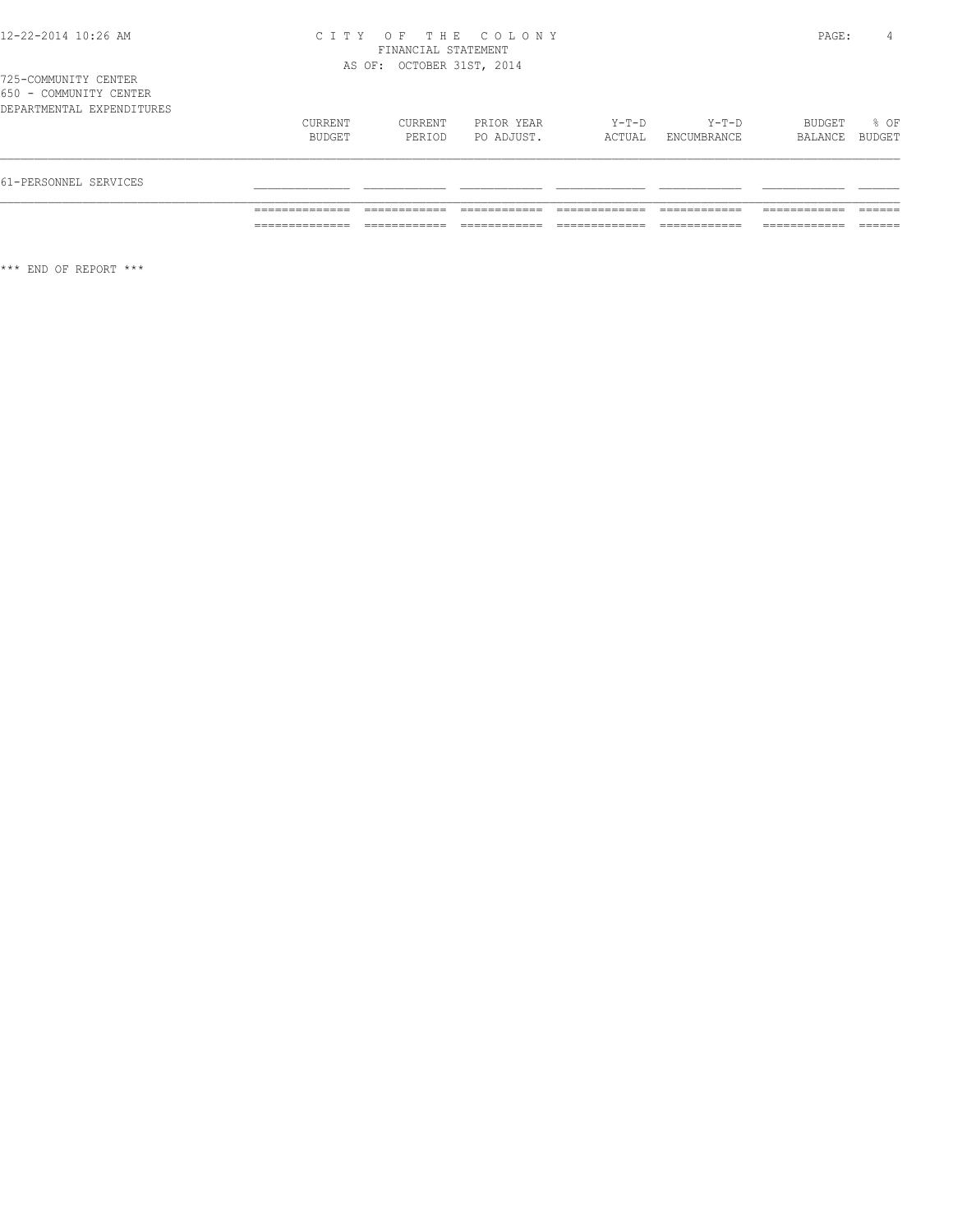| FINANCIAL SUMMARY   |                   |                   |                          |                 |                      |                          |      |
|---------------------|-------------------|-------------------|--------------------------|-----------------|----------------------|--------------------------|------|
|                     | CURRENT<br>BUDGET | CURRENT<br>PERIOD | PRIOR YEAR<br>PO ADJUST. | Y-T-D<br>ACTUAL | Y-T-D<br>ENCUMBRANCE | BUDGET<br>BALANCE BUDGET | % OF |
| REVENUE SUMMARY     |                   |                   |                          |                 |                      |                          |      |
|                     |                   |                   |                          |                 |                      | ________                 |      |
| EXPENDITURE SUMMARY |                   |                   |                          |                 |                      |                          |      |
|                     | ______________    | ---------         |                          |                 |                      |                          |      |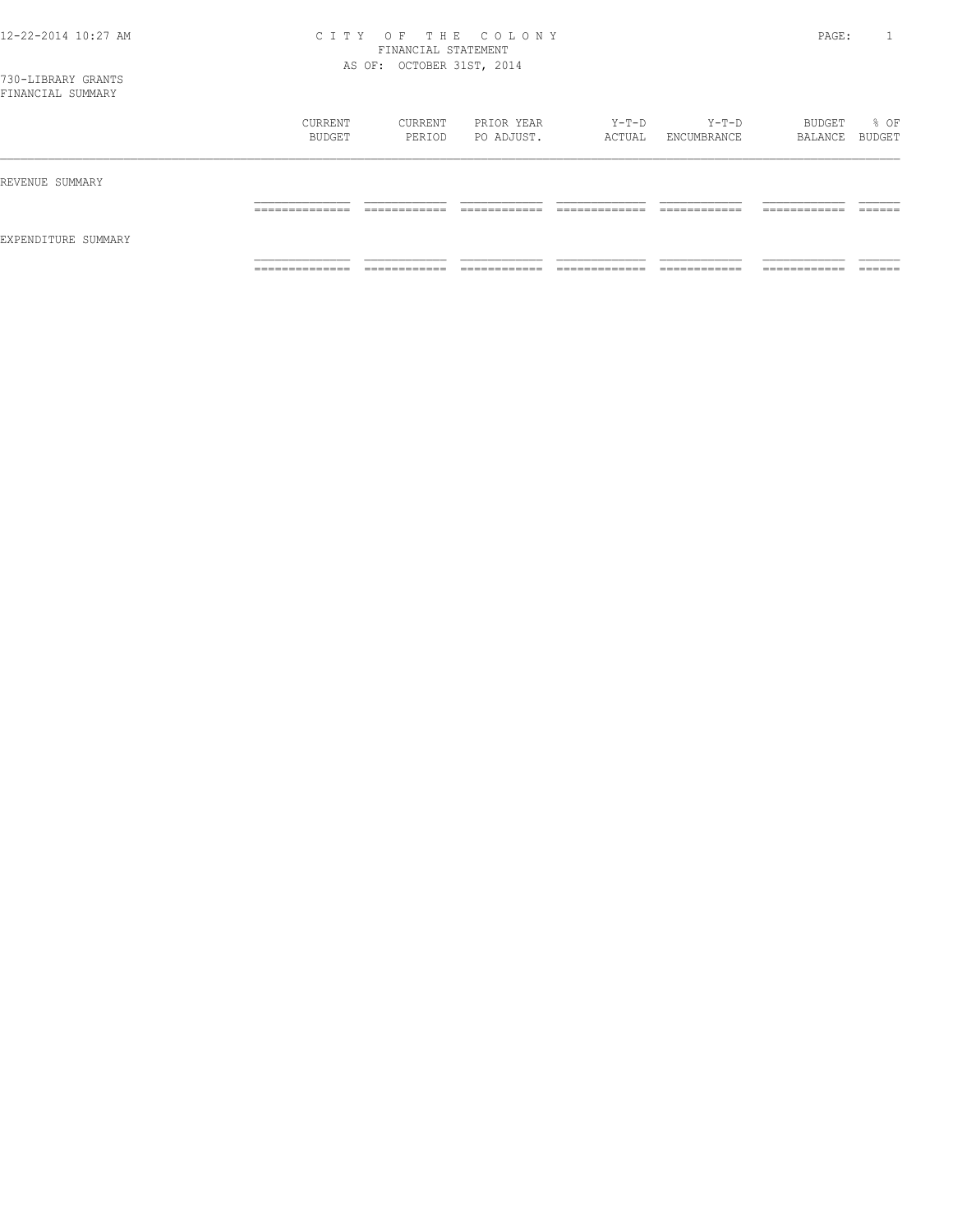| 8-OTHER REVENUE |                   |                   |                          |                   |                            |                          |      |
|-----------------|-------------------|-------------------|--------------------------|-------------------|----------------------------|--------------------------|------|
|                 | CURRENT<br>BUDGET | CURRENT<br>PERIOD | PRIOR YEAR<br>PO ADJUST. | $Y-T-D$<br>ACTUAL | $Y - T - D$<br>ENCUMBRANCE | BUDGET<br>BALANCE BUDGET | % OF |
| --------        |                   |                   |                          |                   |                            |                          |      |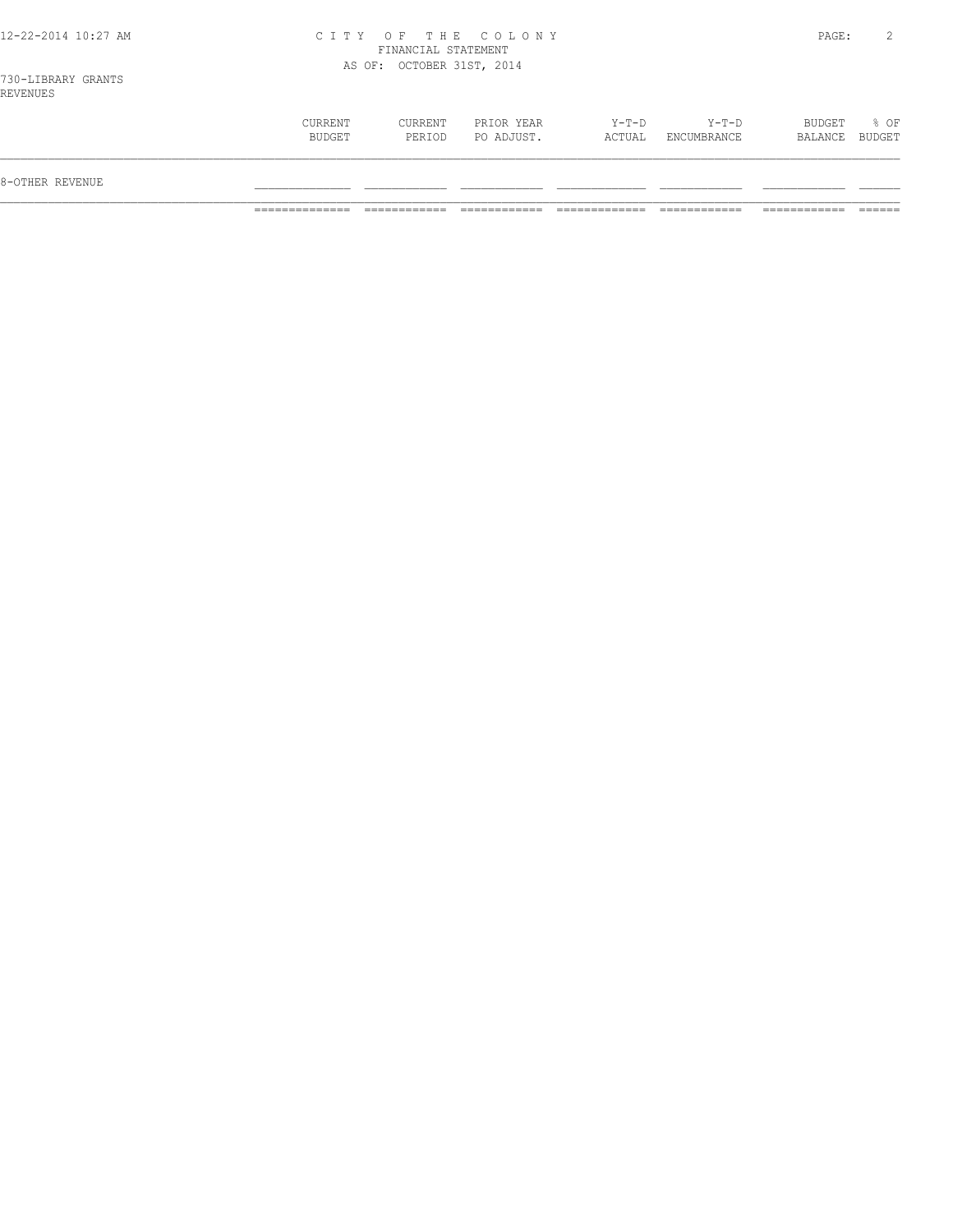# CITY OF THE COLONY<br>
CITY OF THE COLONY<br>
FINANCIAL STATEMENT<br>
AS OF: OCTOBER 31ST, 2014

|  |  | 730-LIBRARY GRANTS   |  |  |  |  |
|--|--|----------------------|--|--|--|--|
|  |  | 632 - LIBRARY GRANTS |  |  |  |  |
|  |  |                      |  |  |  |  |

| DEPARTMENTAL EXPENDITURES |               |         |            |         |             |         |               |
|---------------------------|---------------|---------|------------|---------|-------------|---------|---------------|
|                           | CURRENT       | CURRENT | PRIOR YEAR | $Y-T-D$ | $Y-T-D$     | BUDGET  | % OF          |
|                           | <b>BUDGET</b> | PERIOD  | PO ADJUST. | ACTUAL  | ENCUMBRANCE | BALANCE | <b>BUDGET</b> |
|                           |               |         |            |         |             |         |               |
| 61-PERSONNEL SERVICES     |               |         |            |         |             |         |               |
| 62-CONTRACTUAL SERVICES   |               |         |            |         |             |         |               |
| 63-SUPPLIES               |               |         |            |         |             |         |               |
| 64-MAINTENANCE            |               |         |            |         |             |         |               |
| 65-NON-CAPITAL            |               |         |            |         |             |         |               |
| 66-CAPITAL OUTLAY         |               |         |            |         |             |         |               |
|                           |               |         |            |         |             |         |               |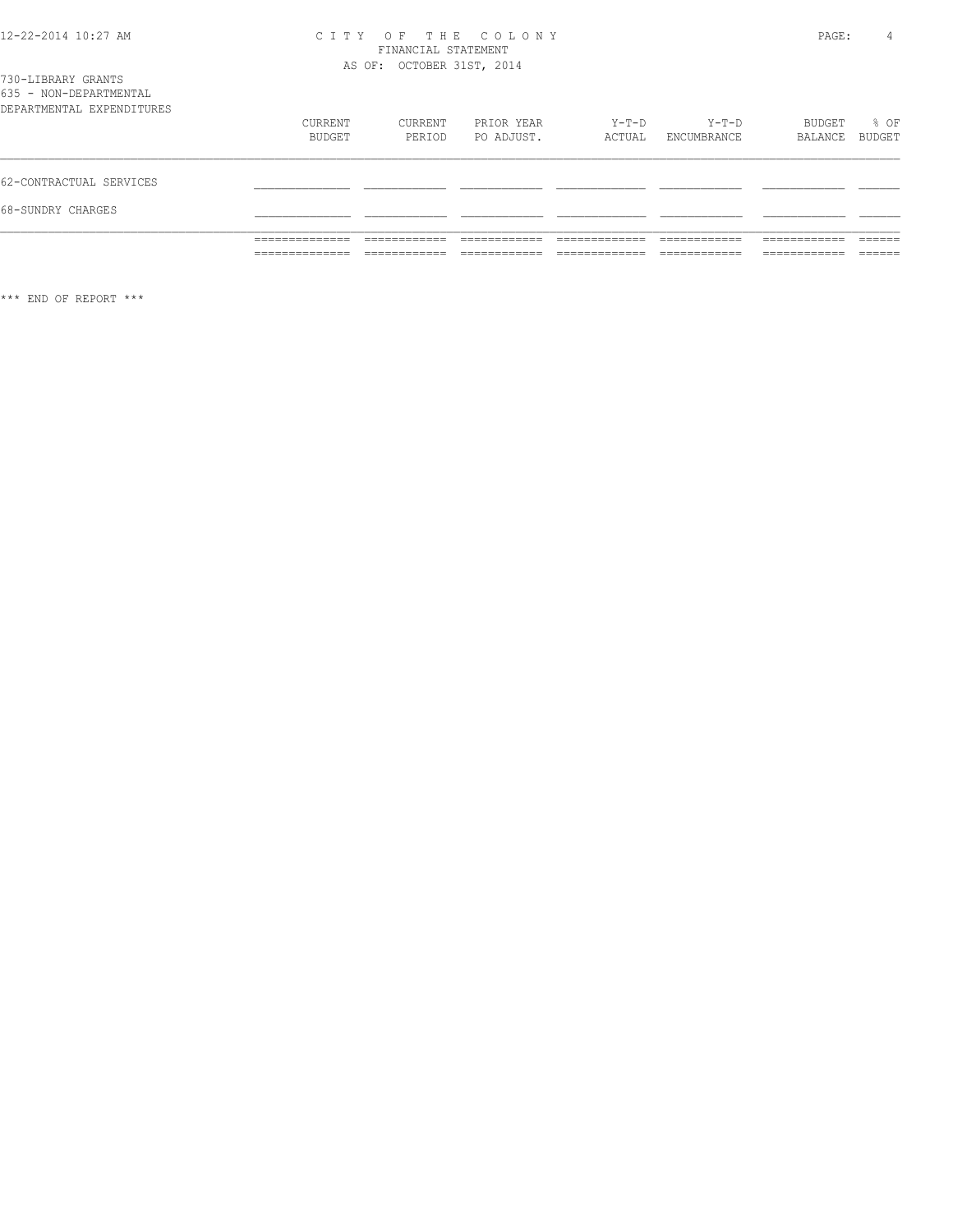|                     | CURRENT<br>BUDGET   | CURRENT<br>PERIOD            | PRIOR YEAR<br>PO ADJUST. | Y-T-D<br>ACTUAL    | Y-T-D<br>ENCUMBRANCE | BUDGET<br>BALANCE BUDGET     | % OF    |
|---------------------|---------------------|------------------------------|--------------------------|--------------------|----------------------|------------------------------|---------|
| REVENUE SUMMARY     | ______________      | _____________                | ____________             | _____________      | ____________         | ____________                 | ------- |
| EXPENDITURE SUMMARY | _______________     | ____________                 | _____________            | ______________     | _____________        | ____________                 | _______ |
|                     | ______________<br>. | -------------<br>----------- | -------------<br>.       | _____________<br>. | ____________<br>.    | -------------<br>----------- | _______ |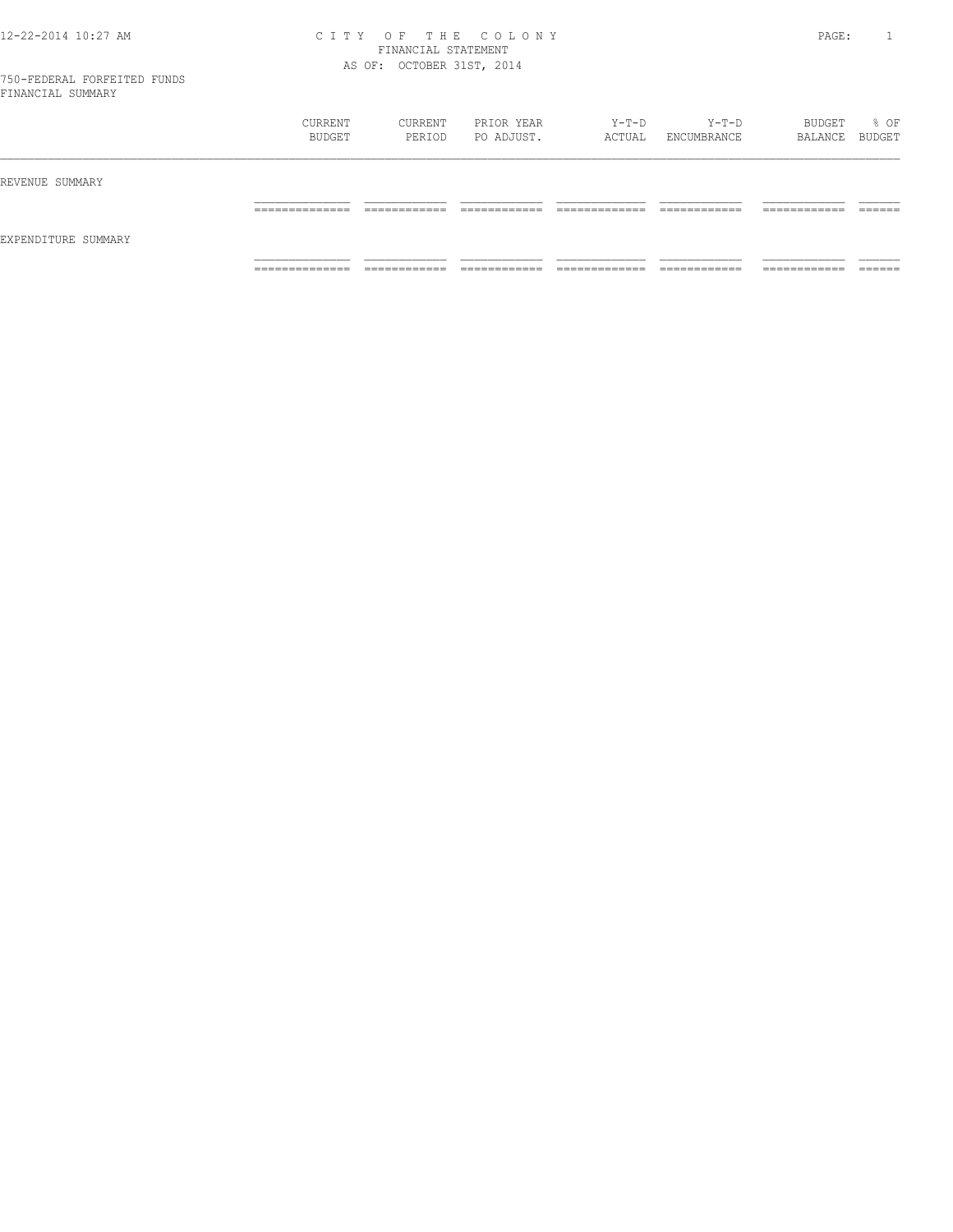# 12-22-2014 10:27 AM CITY OF THE COLONY<br>FINANCIAL STATEMENT<br>AS OF: OCTOBER 31ST, 2014

|                 | <b>CURRENT</b><br>BUDGET | CURRENT<br>PERIOD | PRIOR YEAR<br>PO ADJUST. | $Y-T-D$<br>ACTUAL | Y-T-D<br>ENCUMBRANCE | BUDGET<br>BALANCE | % OF<br>BUDGET |
|-----------------|--------------------------|-------------------|--------------------------|-------------------|----------------------|-------------------|----------------|
| 8-OTHER REVENUE |                          |                   |                          |                   |                      |                   |                |
|                 |                          |                   |                          |                   |                      |                   |                |
|                 |                          |                   |                          |                   |                      |                   |                |
|                 | .                        |                   |                          |                   | ____________         |                   | ______         |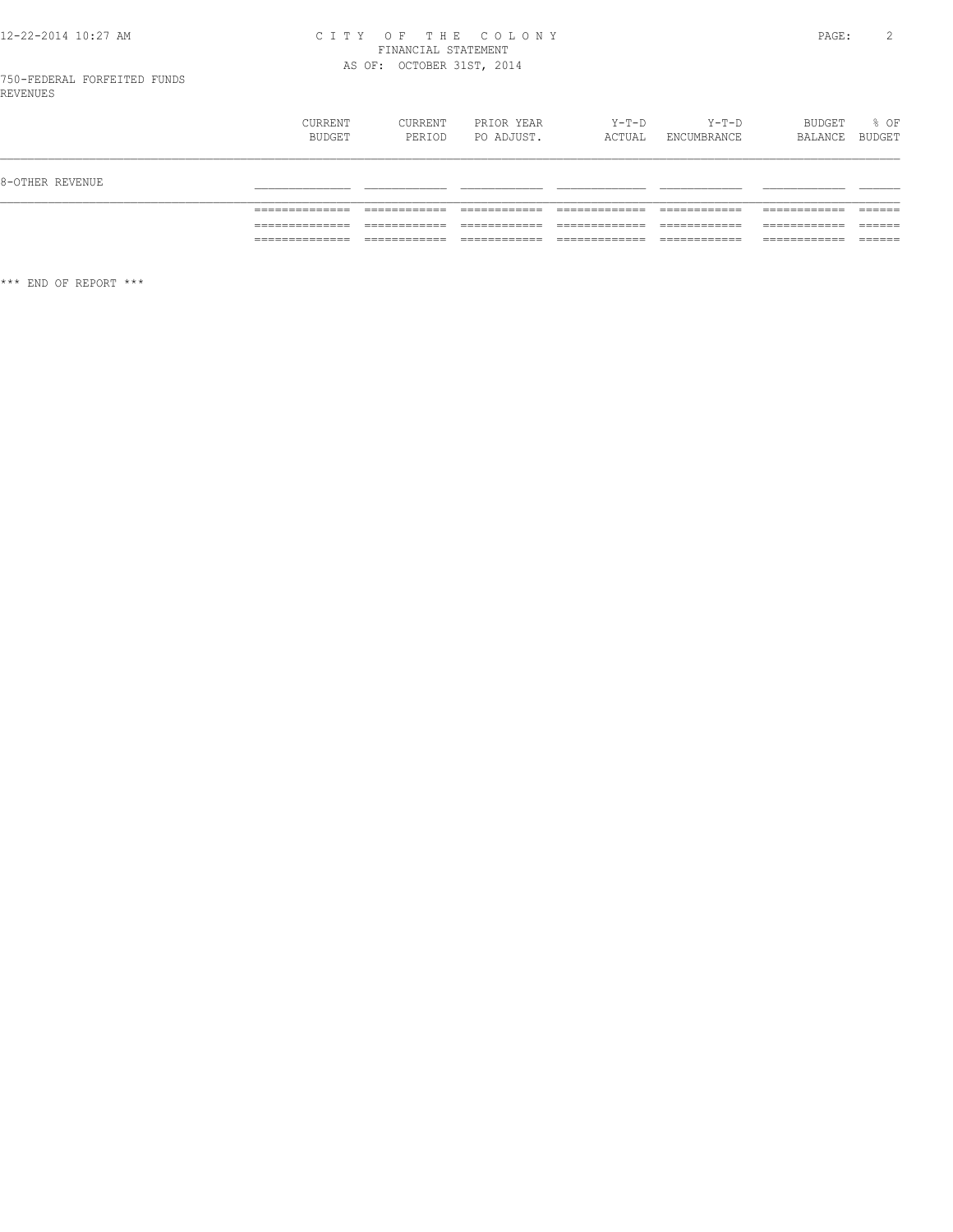#### 752-POLICE FORFEITED FUNDS FINANCIAL SUMMARY

|                                         | CURRENT<br>BUDGET | CURRENT<br>PERIOD | PRIOR YEAR<br>PO ADJUST. | $Y-T-D$<br>ACTUAL | $Y-T-D$<br>ENCUMBRANCE | BUDGET<br>BALANCE | % OF<br>BUDGET |
|-----------------------------------------|-------------------|-------------------|--------------------------|-------------------|------------------------|-------------------|----------------|
| REVENUE SUMMARY                         |                   |                   |                          |                   |                        |                   |                |
|                                         |                   |                   |                          |                   |                        |                   |                |
| EXPENDITURE SUMMARY                     |                   |                   |                          |                   |                        |                   |                |
| 614 - POLICE CONFISCATED                | 0.00              | 788.03            | 0.00                     | 788.03            | $0.00$ (               | 788.03)           | 0.00           |
| ** TOTAL EXPENDITURES **                | 0.00              | 788.03            | 0.00                     | 788.03            | 0.00(                  | 788.03)           | 0.00           |
|                                         |                   |                   |                          |                   |                        |                   |                |
| ** REVENUE OVER (UNDER) EXPENDITURES ** | 0.00(             | 788.03)           | 0.00(                    | 788.03)           | 0.00                   | 788.03            | 0.00           |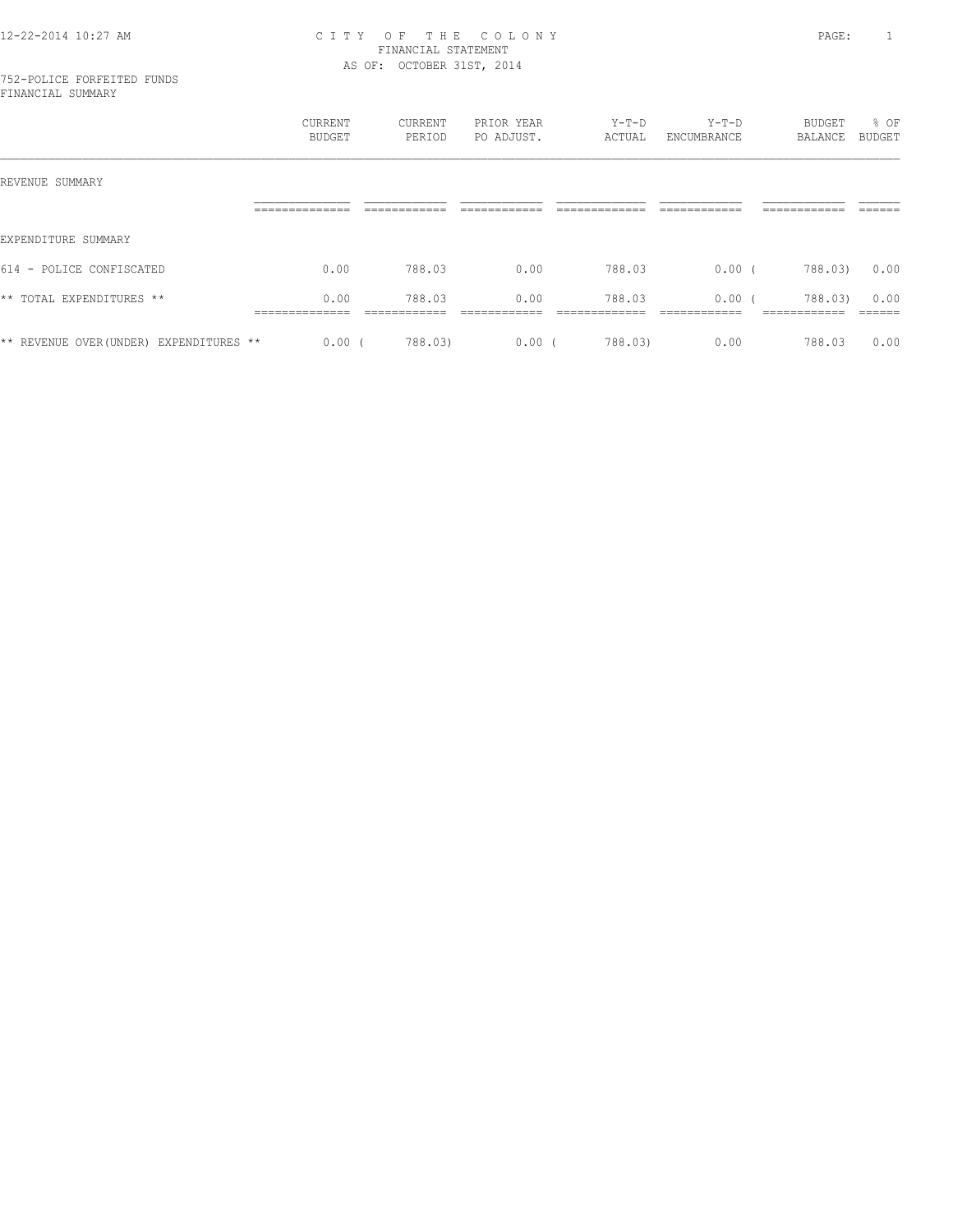| CURRENT | <b>CURRENT</b> | PRIOR YEAR | $Y-T-D$ | $Y-T-D$     | BUDGET  | % OF          |
|---------|----------------|------------|---------|-------------|---------|---------------|
| BUDGET  | PERIOD         | PO ADJUST. | ACTUAL  | ENCUMBRANCE | BALANCE | <b>BUDGET</b> |
|         |                |            |         |             |         |               |

 $8-{\rm OFF}$  revenue  $\_$ 

============== ============ ============ ============= ============ ============ ======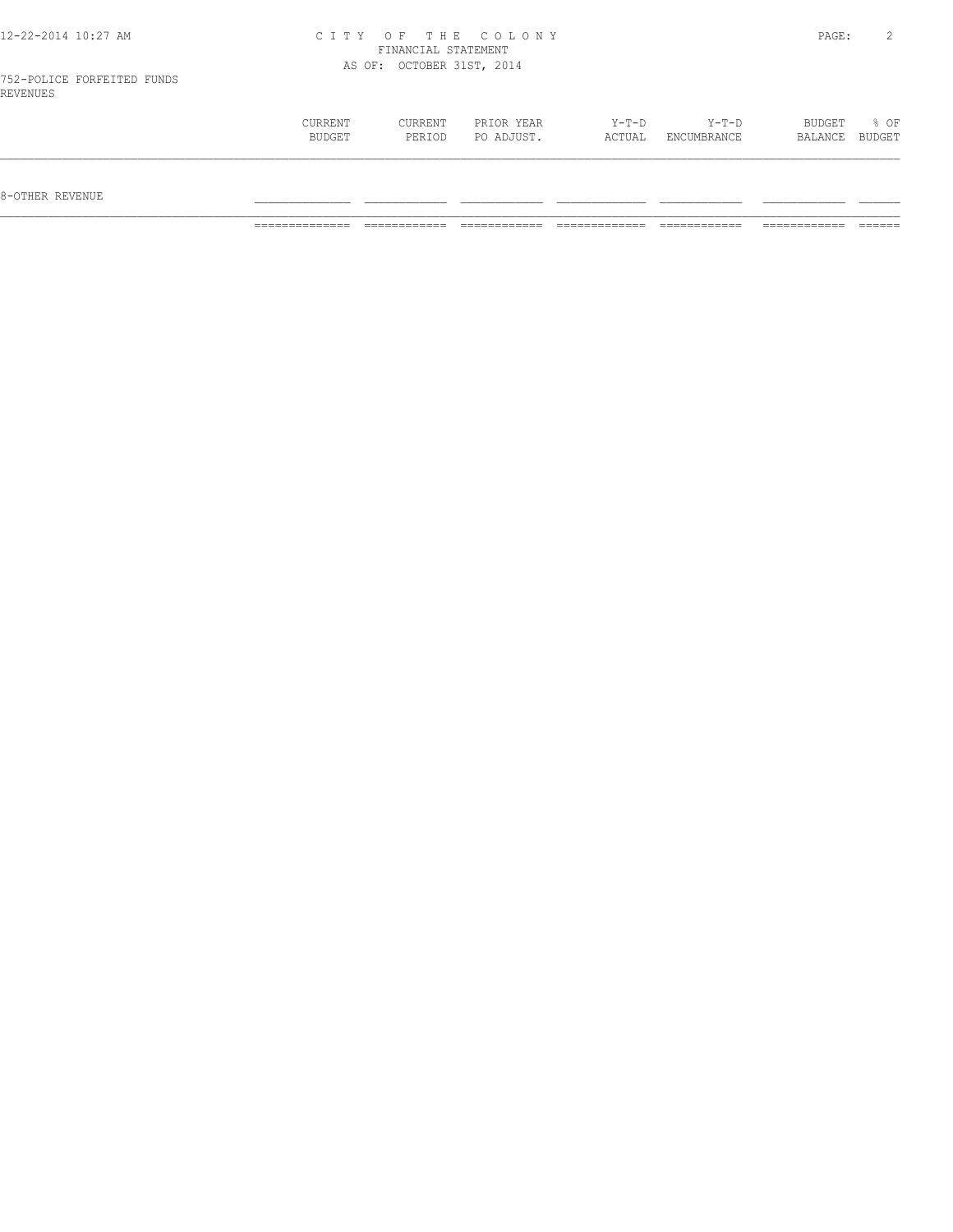|  |  | 752-POLICE FORFEITED FUNDS |  |
|--|--|----------------------------|--|
|  |  | 614 - POLICE CONFISCATED   |  |
|  |  | RPARTMENTAL EXPENDITHERS   |  |

| DEPARTMENTAL EXPENDITURES      |                          |                   |                          |                 |                        |                   |                       |
|--------------------------------|--------------------------|-------------------|--------------------------|-----------------|------------------------|-------------------|-----------------------|
|                                | CURRENT<br><b>BUDGET</b> | CURRENT<br>PERIOD | PRIOR YEAR<br>PO ADJUST. | Y-T-D<br>ACTUAL | $Y-T-D$<br>ENCUMBRANCE | BUDGET<br>BALANCE | % OF<br><b>BUDGET</b> |
|                                |                          |                   |                          |                 |                        |                   |                       |
| 61-PERSONNEL SERVICES          |                          |                   |                          |                 |                        |                   |                       |
| 62-CONTRACTUAL SERVICES        |                          |                   |                          |                 |                        |                   |                       |
| 614-6210 PROFESSIONAL SERVICES | 0.00                     | 750.00            | 0.00                     | 750.00          | $0.00$ (               | 750.00)           | 0.00                  |
| 614-6244 TELEPHONE SERVICE     | 0.00                     | 38.03             | 0.00                     | 38.03           | $0.00$ (               | 38.03)            | 0.00                  |
| TOTAL 62-CONTRACTUAL SERVICES  | 0.00                     | 788.03            | 0.00                     | 788.03          | $0.00$ (               | 788.03)           | 0.00                  |
| 63-SUPPLIES                    |                          |                   |                          |                 |                        |                   |                       |
| 64-MAINTENANCE                 |                          |                   |                          |                 |                        |                   |                       |
| 65-NON-CAPITAL                 |                          |                   |                          |                 |                        |                   |                       |
| 66-CAPITAL OUTLAY              |                          |                   |                          |                 |                        |                   |                       |
| TOTAL 614 - POLICE CONFISCATED | 0.00                     | 788.03            | 0.00                     | 788.03          | $0.00$ (               | 788.03)           | 0.00                  |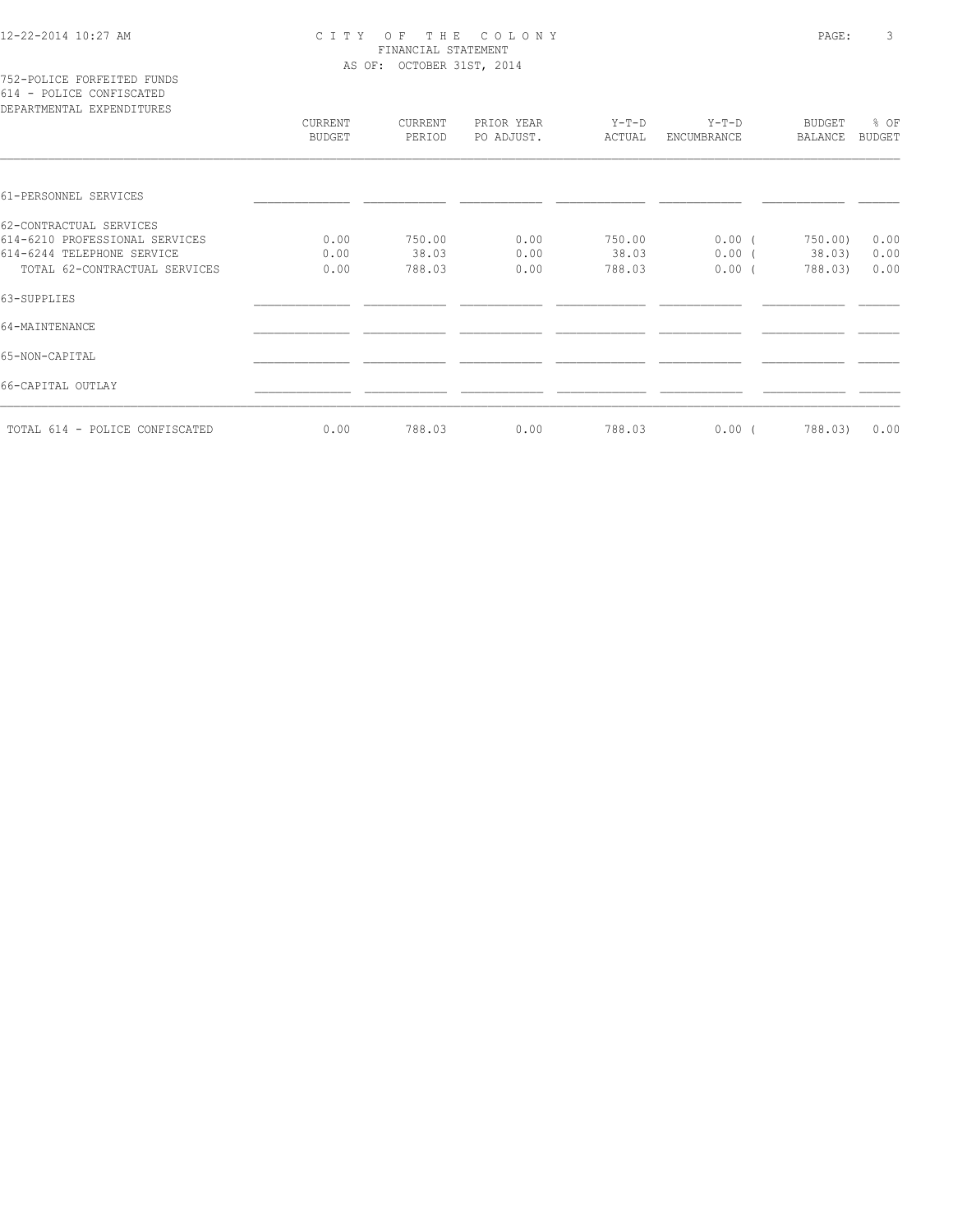| 000 - NON-DEFARIMENIAE<br>DEPARTMENTAL EXPENDITURES | <b>CURRENT</b><br>BUDGET                  | CURRENT<br>PERIOD                      | PRIOR YEAR<br>PO ADJUST.  | $Y-T-D$<br>ACTUAL       | $Y-T-D$<br>ENCUMBRANCE | BUDGET<br>BALANCE                       | % OF<br>BUDGET            |
|-----------------------------------------------------|-------------------------------------------|----------------------------------------|---------------------------|-------------------------|------------------------|-----------------------------------------|---------------------------|
| 68-SUNDRY CHARGES                                   |                                           |                                        |                           |                         |                        |                                         |                           |
| $***$<br>$***$<br>TOTAL EXPENDITURES                | 0.00<br>______________<br>--------------- | 788.03<br>____________<br>____________ | 0.00<br>-------------     | 788.03<br>____________  | 0.00<br>-------------  | 788.03)<br>____________<br>____________ | 0.00<br>-------<br>______ |
| ** REVENUE OVER (UNDER) EXPENDITURES **             | 0.00<br>______________<br>.               | 788.03)<br>____________                | $0.00$ (<br>------------- | 788.03)<br>____________ | 0.00<br>-------------  | 788.03<br>____________                  | 0.00<br>-------<br>-----  |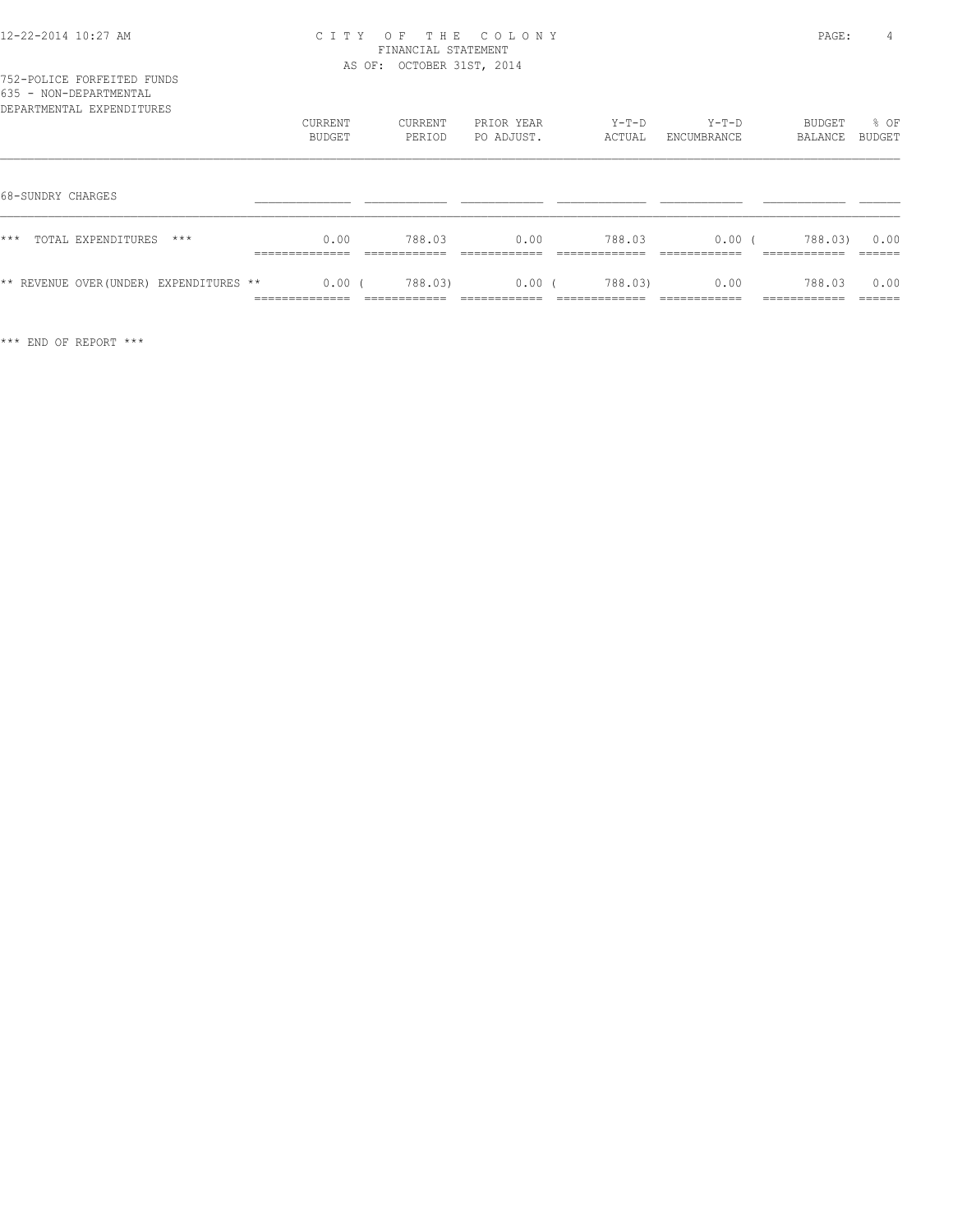|                     | CURRENT<br>BUDGET | CURRENT<br>PERIOD | PRIOR YEAR<br>PO ADJUST. | Y-T-D<br>ACTUAL | $Y-T-D$<br>ENCUMBRANCE | BUDGET<br>BALANCE BUDGET | % OF    |
|---------------------|-------------------|-------------------|--------------------------|-----------------|------------------------|--------------------------|---------|
| REVENUE SUMMARY     |                   |                   |                          |                 |                        |                          |         |
| EXPENDITURE SUMMARY | ______________    | -------------     | -------------            | _____________   | ------------           | -------------            | ------- |
|                     | .                 | ____________      | ____________             | _____________   | ____________           | ____________             | _______ |
|                     | ______________    | ___________       | ____________             | _____________   | ____________           | ___________              | ______  |
|                     | .                 | ____________      | _____________            | _____________   | _____________          | ____________             | _______ |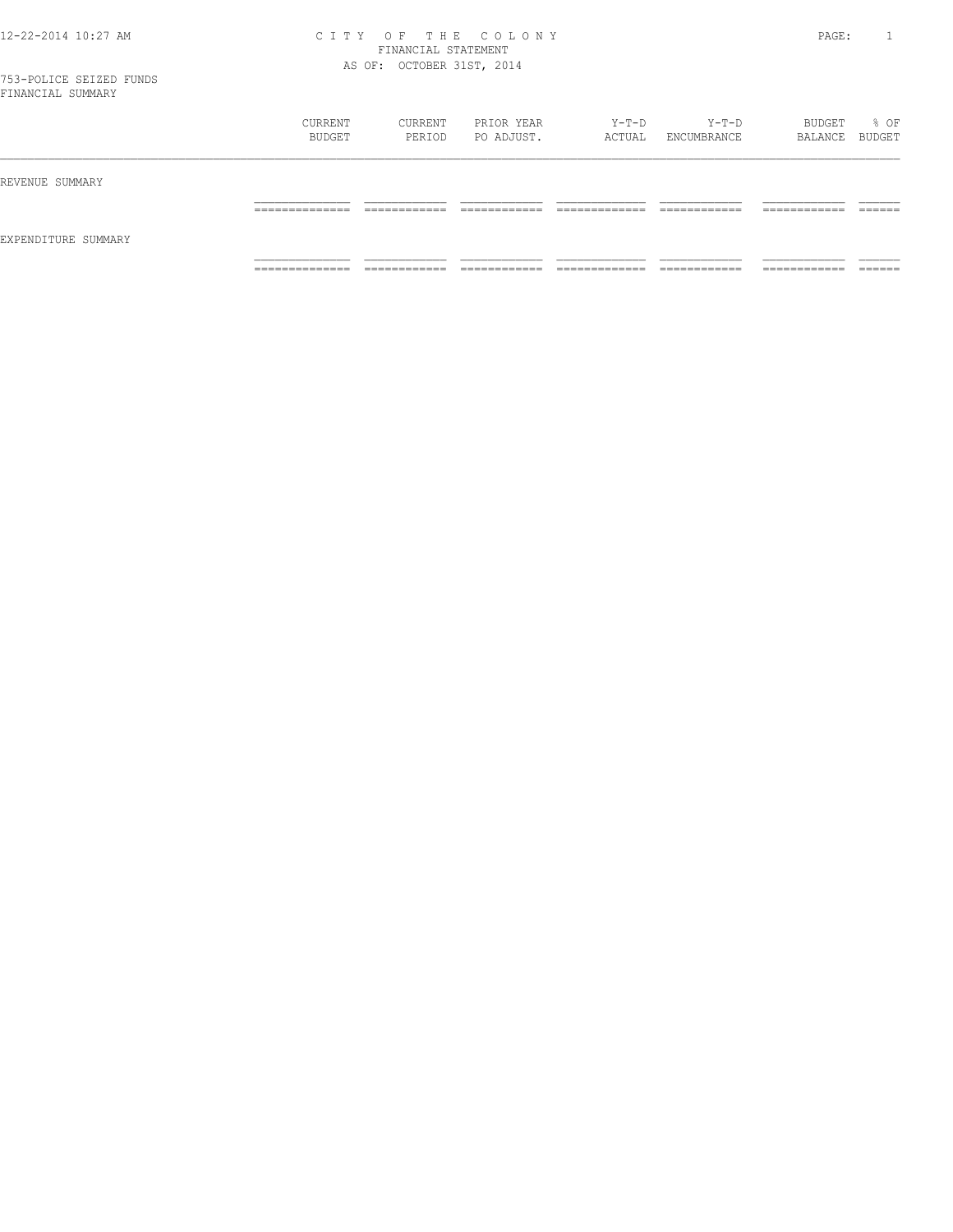753-POLICE SEIZED FUNDS REVENUES

| 8-OTHER REVENUE |                          |                          |                          |                 |                        |                   |                |
|-----------------|--------------------------|--------------------------|--------------------------|-----------------|------------------------|-------------------|----------------|
|                 | <b>CURRENT</b><br>BUDGET | <b>CURRENT</b><br>PERIOD | PRIOR YEAR<br>PO ADJUST. | Y-T-D<br>ACTUAL | $Y-T-D$<br>ENCUMBRANCE | BUDGET<br>BALANCE | % OF<br>BUDGET |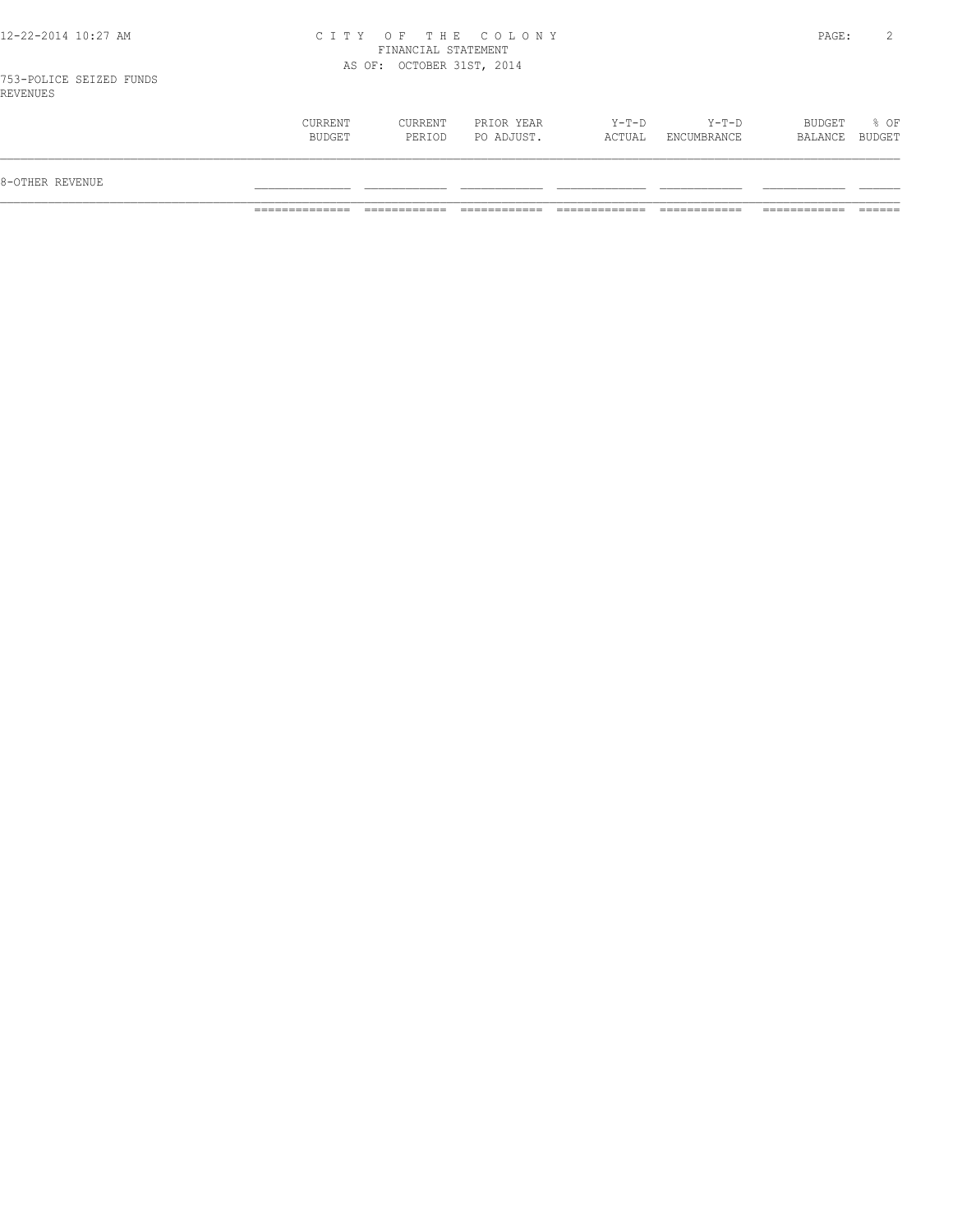| $12 - 22 - 2014$ $10:27$ AM                                                  | CITY OF THE COLONY | PAGE:                     |                          |                   |                        |                   |                |
|------------------------------------------------------------------------------|--------------------|---------------------------|--------------------------|-------------------|------------------------|-------------------|----------------|
|                                                                              |                    | AS OF: OCTOBER 31ST, 2014 |                          |                   |                        |                   |                |
| 753-POLICE SEIZED FUNDS<br>635-NON-DEPARTMENTAL<br>DEPARTMENTAL EXPENDITURES |                    |                           |                          |                   |                        |                   |                |
|                                                                              | CURRENT<br>BUDGET  | CURRENT<br>PERIOD         | PRIOR YEAR<br>PO ADJUST. | $Y-T-D$<br>ACTUAL | $Y-T-D$<br>ENCUMBRANCE | BUDGET<br>BALANCE | 8 OF<br>BUDGET |

68-SUNDRY CHARGES \_\_\_\_\_\_\_\_\_\_\_\_\_\_ \_\_\_\_\_\_\_\_\_\_\_\_ \_\_\_\_\_\_\_\_\_\_\_\_ \_\_\_\_\_\_\_\_\_\_\_\_\_ \_\_\_\_\_\_\_\_\_\_\_\_ \_\_\_\_\_\_\_\_\_\_\_\_ \_\_\_\_\_\_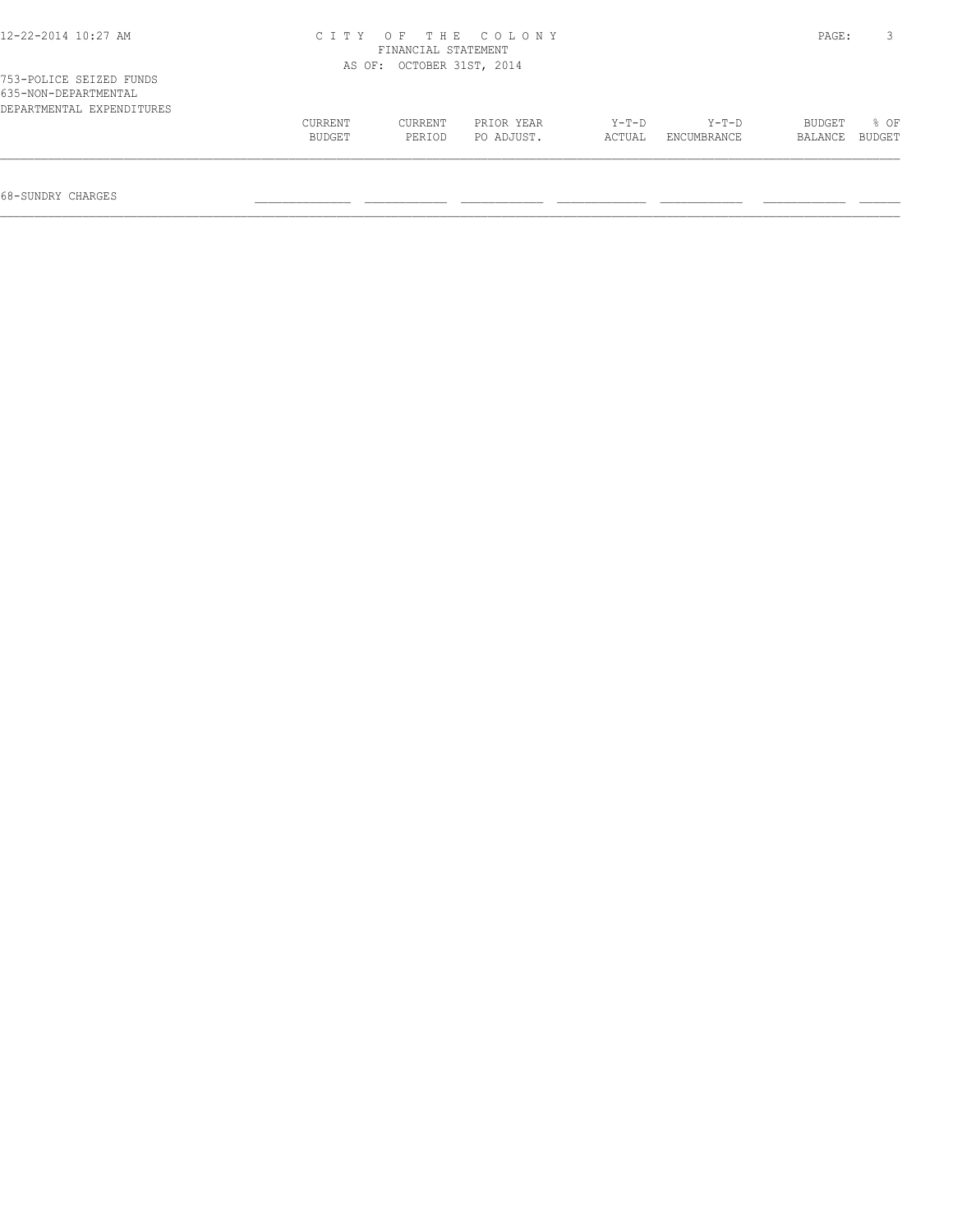# CITY OF THE COLONY<br>FINANCIAL STATEMENT<br>AS OF: OCTOBER 31ST, 2014

|                                                    | ______________<br>.<br>______________<br>. | ____________<br>-----------<br>____________<br>____________ | --------------<br>-----------<br>--------------<br>____________ | _____________<br>-----------<br>_____________<br>_____________ | ------------<br>-----------<br>-------------<br>____________ | ------------<br>-----------<br>____________<br>____________ | -------<br>_____<br>-------<br>_______ |
|----------------------------------------------------|--------------------------------------------|-------------------------------------------------------------|-----------------------------------------------------------------|----------------------------------------------------------------|--------------------------------------------------------------|-------------------------------------------------------------|----------------------------------------|
| 67-OVERHEAD ALLOCATION                             |                                            |                                                             |                                                                 |                                                                |                                                              |                                                             |                                        |
| 63-SUPPLIES                                        |                                            |                                                             |                                                                 |                                                                |                                                              |                                                             |                                        |
| 61-PERSONNEL SERVICES                              |                                            |                                                             |                                                                 |                                                                |                                                              |                                                             |                                        |
| DEPARTMENTAL EXPENDITURES                          | <b>CURRENT</b><br>BUDGET                   | CURRENT<br>PERIOD                                           | PRIOR YEAR<br>PO ADJUST.                                        | Y-T-D<br>ACTUAL                                                | Y-T-D<br>ENCUMBRANCE                                         | BUDGET<br>BALANCE                                           | $8$ OF<br>BUDGET                       |
| 753-POLICE SEIZED FUNDS<br>675-POLICE SEIZED FUNDS |                                            |                                                             |                                                                 |                                                                |                                                              |                                                             |                                        |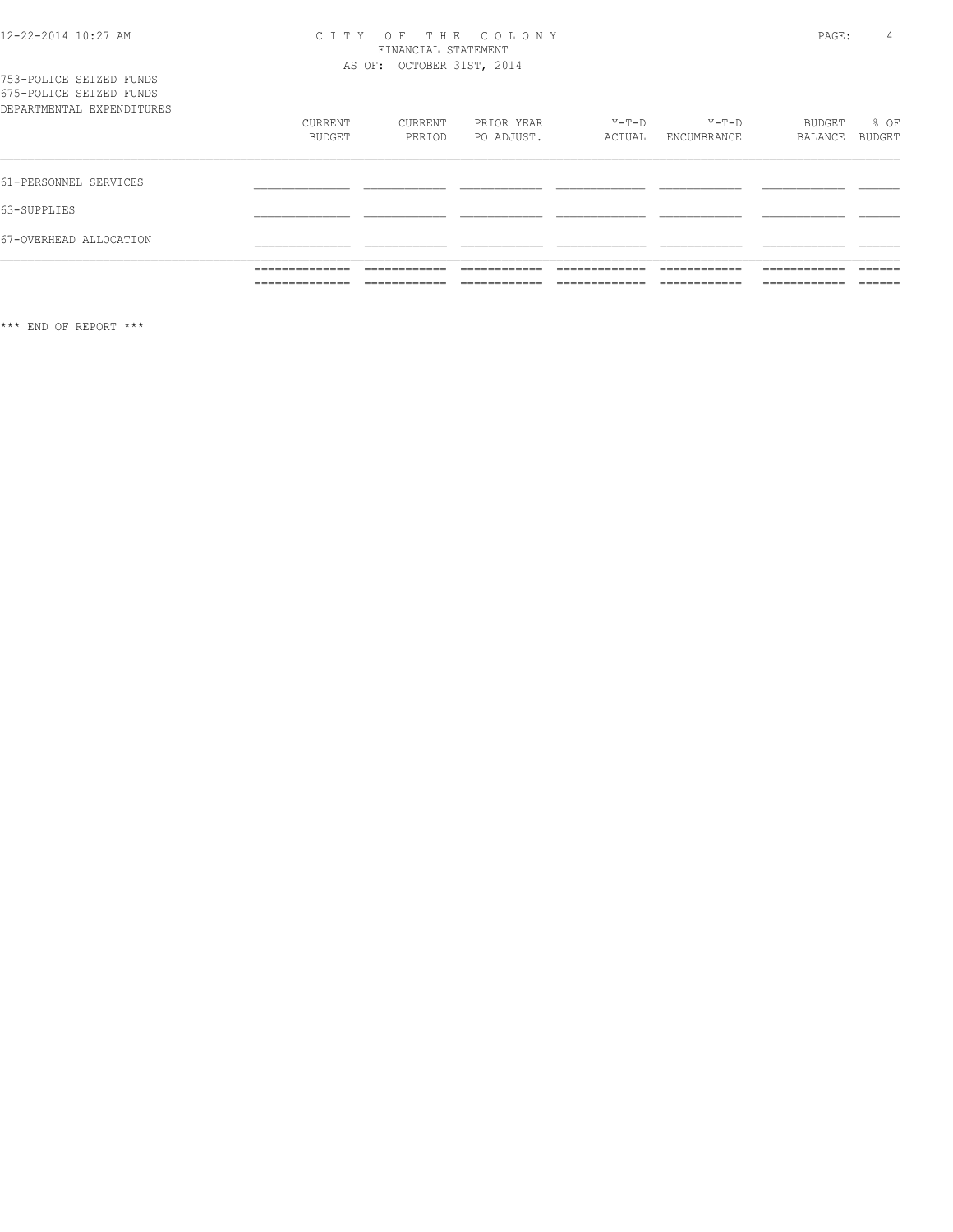|                      | <b>CURRENT</b><br>BUDGET | <b>CURRENT</b><br>PERIOD | PRIOR YEAR<br>PO ADJUST. | $Y-T-D$<br>ACTUAL | $Y-T-D$<br>ENCUMBRANCE | BUDGET<br>BALANCE | % OF<br>BUDGET |
|----------------------|--------------------------|--------------------------|--------------------------|-------------------|------------------------|-------------------|----------------|
| REVENUE SUMMARY      |                          |                          |                          |                   |                        |                   |                |
| 8-MISCELLANEOUS      | 0.00                     | 66.58                    | 0.00                     | 66.58             | 0.00(                  | 66.58)            | 0.00           |
| ** TOTAL REVENUES ** | 0.00                     | 66.58                    | 0.00                     | 66.58             | $0.00$ (               | 66.58)            | 0.00           |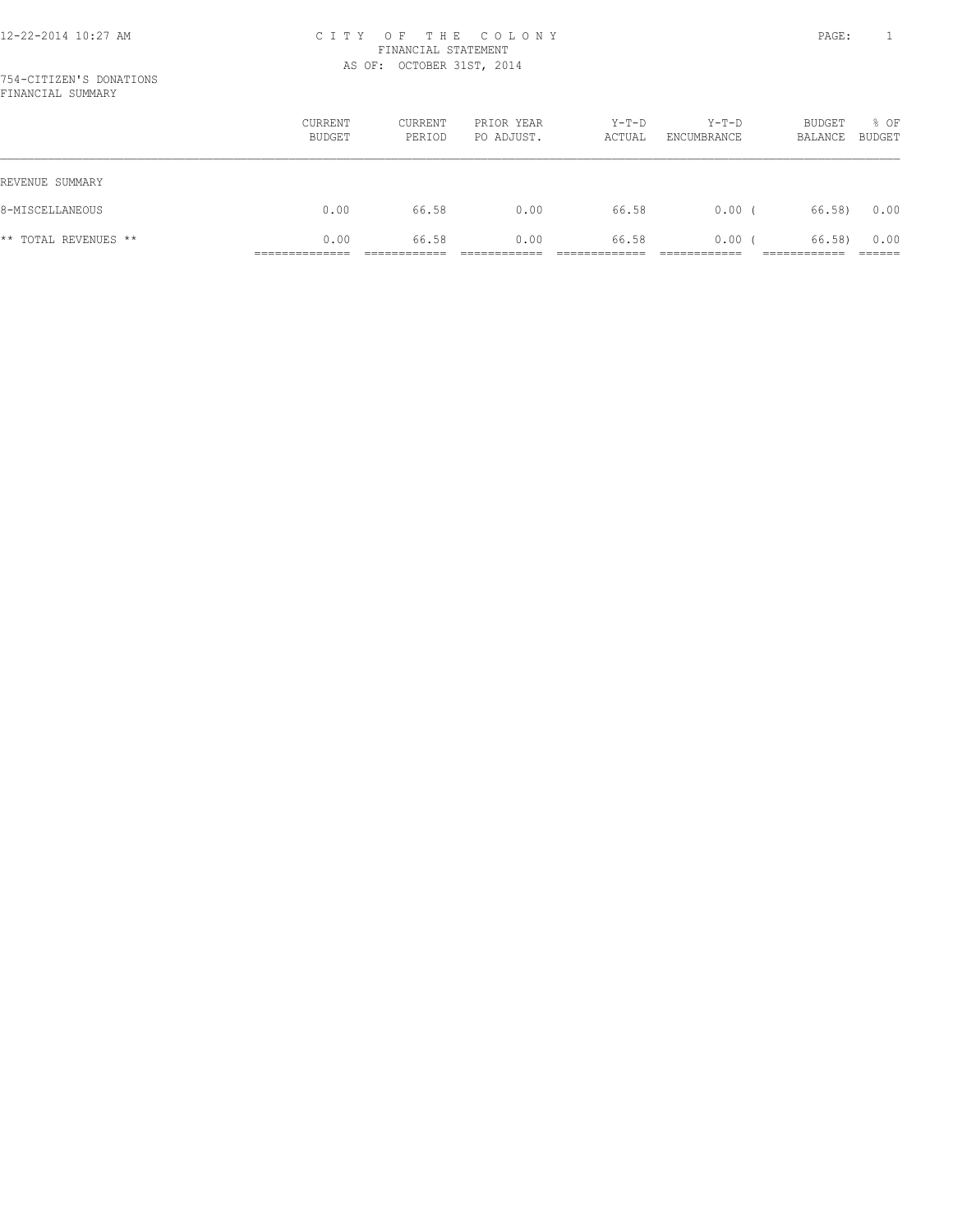### 754-CITIZEN'S DONATIONS REVENUES

|                                         | <b>CURRENT</b><br>BUDGET            | CURRENT<br>PERIOD | PRIOR YEAR<br>PO ADJUST. | $Y-T-D$<br>ACTUAL | $Y-T-D$<br>ENCUMBRANCE | BUDGET<br>BALANCE     | % OF<br><b>BUDGET</b> |
|-----------------------------------------|-------------------------------------|-------------------|--------------------------|-------------------|------------------------|-----------------------|-----------------------|
|                                         |                                     |                   |                          |                   |                        |                       |                       |
| 8-MISCELLANEOUS                         |                                     |                   |                          |                   |                        |                       |                       |
| 482300<br>ONE DOLLAR DONATION           | 0.00                                | 30.00             | 0.00                     | 30.00             | $0.00$ (               | 30.00                 | 0.00                  |
| 482305<br>RECYCLING REBATE DONATION     | 0.00                                | 36.58             | 0.00                     | 36.58             | 0.00                   | 36.58                 | 0.00                  |
| TOTAL 8-MISCELLANEOUS                   | 0.00                                | 66.58             | 0.00                     | 66.58             | 0.00                   | 66.58)                | 0.00                  |
| ** TOTAL REVENUES **                    | 0.00<br>. _ _ _ _ _ _ _ _ _ _ _ _ _ | 66.58             | 0.00                     | 66.58             | 0.00                   | 66.58)                | 0.00                  |
|                                         |                                     |                   |                          |                   |                        |                       |                       |
| ** REVENUE OVER (UNDER) EXPENDITURES ** | 0.00<br>______________              | 66.58             | 0.00                     | 66.58             | 0.00                   | 66.58)<br>___________ | 0.00<br>------        |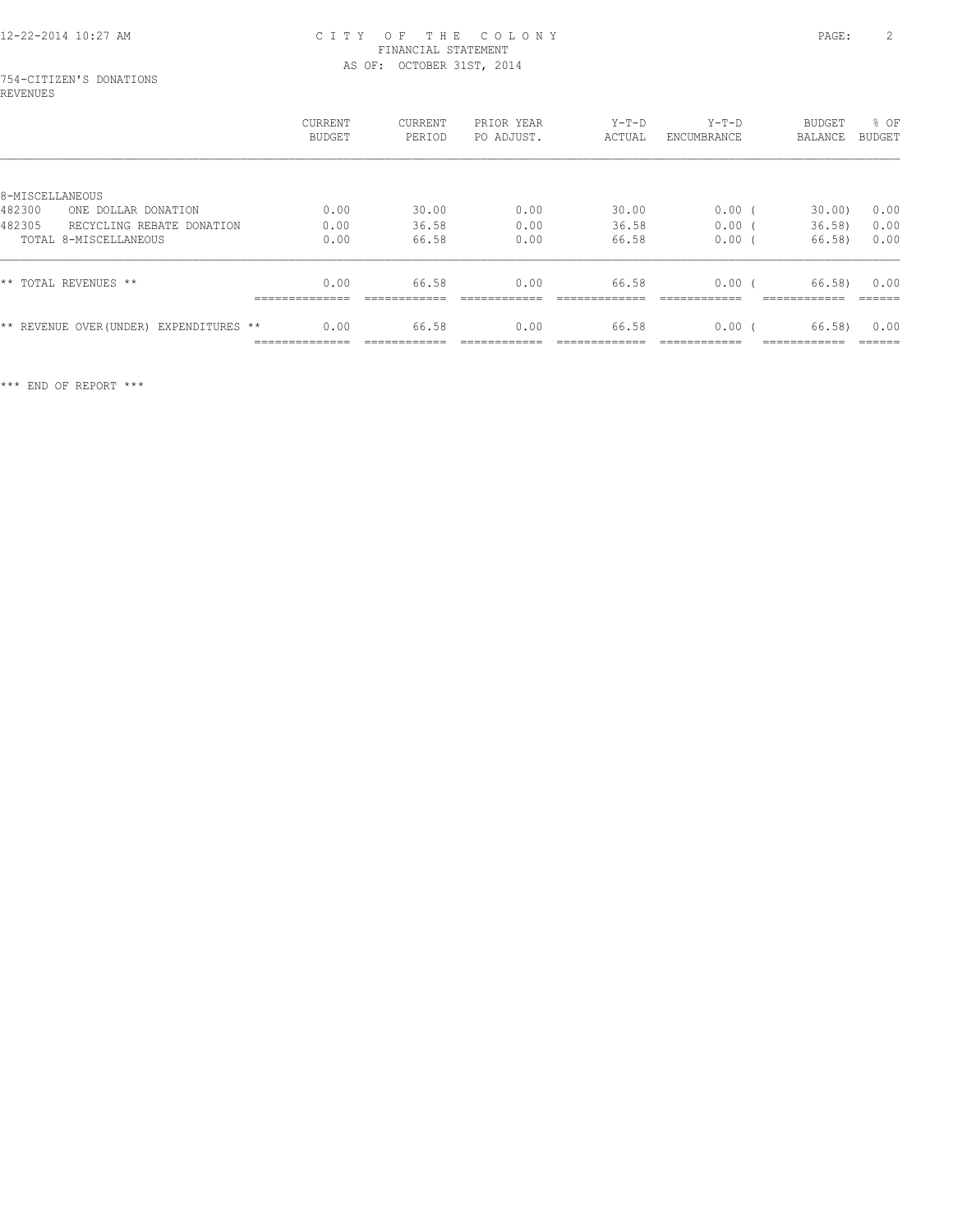755-CHILD SAFETY FUND FINANCIAL SUMMARY

|                                           | CURRENT<br><b>BUDGET</b> | CURRENT<br>PERIOD | PRIOR YEAR<br>PO ADJUST. | $Y-T-D$<br>ACTUAL | $Y-T-D$<br>ENCUMBRANCE | BUDGET<br>BALANCE | % OF<br><b>BUDGET</b> |
|-------------------------------------------|--------------------------|-------------------|--------------------------|-------------------|------------------------|-------------------|-----------------------|
| REVENUE SUMMARY                           |                          |                   |                          |                   |                        |                   |                       |
| 4-SERVICE REVENUE                         | 45,158.00                | 940.00            | 0.00                     | 940.00            | 0.00                   | 44,218.00         | 97.92                 |
| ** TOTAL REVENUES **                      | 45,158.00                | 940.00            | 0.00                     | 940.00            | 0.00                   | 44,218.00         | 97.92                 |
| EXPENDITURE SUMMARY                       |                          |                   |                          |                   |                        |                   |                       |
| 635 - NON-DEPARTMENTAL                    | 51,915.00                | 0.00              | 0.00                     | 0.00              | 0.00                   | 51,915.00         | 100.00                |
| ** TOTAL EXPENDITURES **                  | 51,915.00                | 0.00              | 0.00                     | 0.00              | 0.00                   | 51,915.00         | 100.00                |
| EXPENDITURES *(<br>** REVENUE OVER(UNDER) | 6,757.00                 | 940.00            | 0.00                     | 940.00            | 0.00(                  | 7,697.00)         | 0.00                  |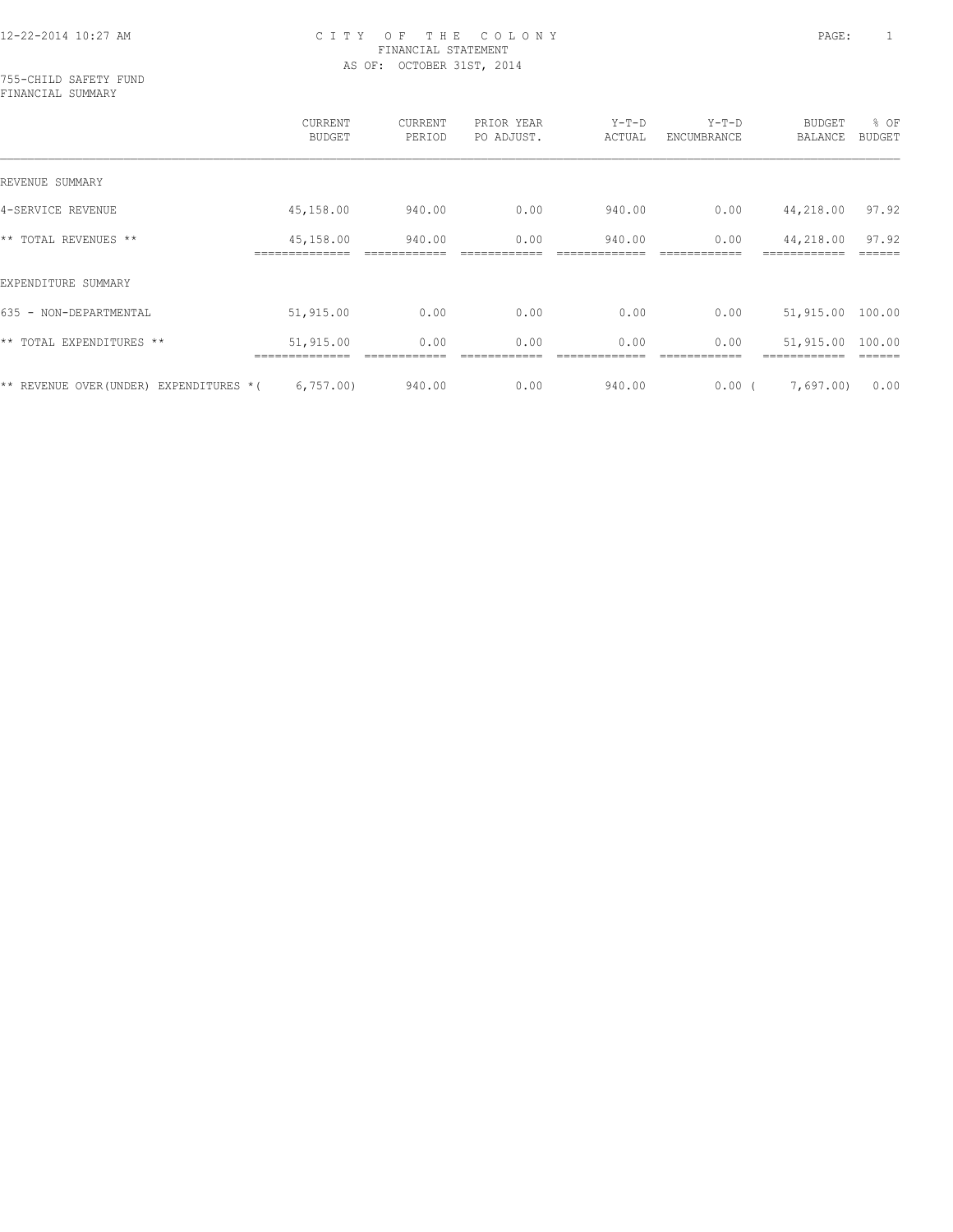755-CHILD SAFETY FUND REVENUES

|                                       | CURRENT<br><b>BUDGET</b> | <b>CURRENT</b><br>PERIOD | PRIOR YEAR<br>PO ADJUST. | $Y-T-D$<br>ACTUAL | $Y-T-D$<br>ENCUMBRANCE | BUDGET<br>BALANCE | % OF<br><b>BUDGET</b> |
|---------------------------------------|--------------------------|--------------------------|--------------------------|-------------------|------------------------|-------------------|-----------------------|
| 4-SERVICE REVENUE                     |                          |                          |                          |                   |                        |                   |                       |
| 441000<br>CHILD SAFETY FUND REVENUE   | 8,000.00                 | 940.00                   | 0.00                     | 940.00            | 0.00                   | 7,060.00          | 88.25                 |
| 442000<br>DENTON CO CHILD SAFETY FUND | 37,158.00                | 0.00                     | 0.00                     | 0.00              | 0.00                   | 37,158.00         | 100.00                |
| TOTAL 4-SERVICE REVENUE               | 45,158.00                | 940.00                   | 0.00                     | 940.00            | 0.00                   | 44,218.00         | 97.92                 |
| 8-MISCELLANEOUS REVENUE               |                          |                          |                          |                   |                        |                   |                       |
| ** TOTAL REVENUES **                  | 45,158.00<br>___________ | 940.00                   | 0.00                     | 940.00            | 0.00                   | 44,218.00         | 97.92                 |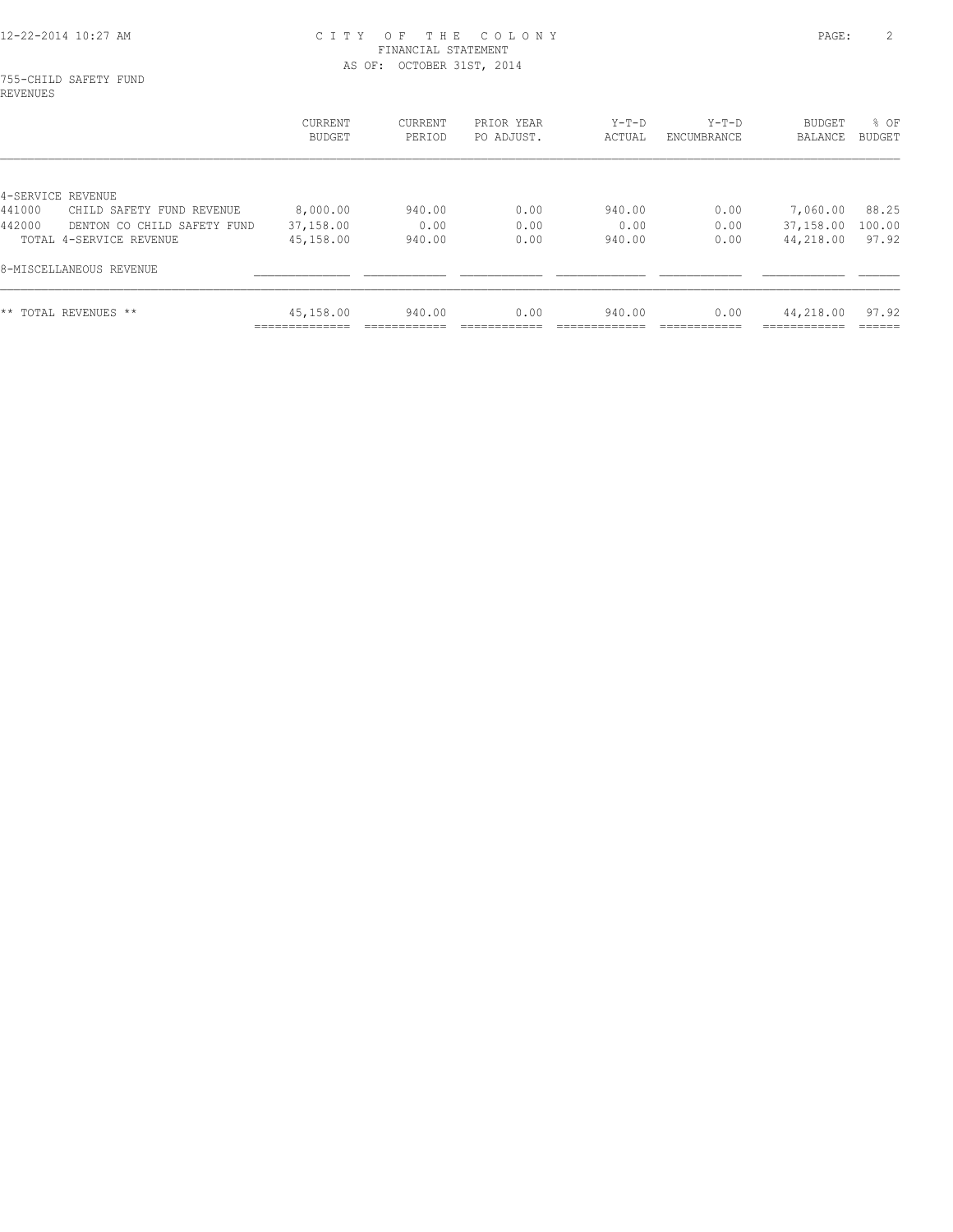|  | 755-CHILD SAFETY FUND  |  |
|--|------------------------|--|
|  | 635 - NON-DEPARTMENTAL |  |

| DEPARTMENTAL EXPENDITURES                  |                          |                   |                          |                   |                        |                                 |                       |
|--------------------------------------------|--------------------------|-------------------|--------------------------|-------------------|------------------------|---------------------------------|-----------------------|
|                                            | CURRENT<br><b>BUDGET</b> | CURRENT<br>PERIOD | PRIOR YEAR<br>PO ADJUST. | $Y-T-D$<br>ACTUAL | $Y-T-D$<br>ENCUMBRANCE | <b>BUDGET</b><br><b>BALANCE</b> | % OF<br><b>BUDGET</b> |
|                                            |                          |                   |                          |                   |                        |                                 |                       |
| 67-OVERHEAD ALLOCATION                     |                          |                   |                          |                   |                        |                                 |                       |
| 68-SUNDRY CHARGES                          |                          |                   |                          |                   |                        |                                 |                       |
| 635-6840 CONTRIBUTIONS                     | 31,915.00                | 0.00              | 0.00                     | 0.00              | 0.00                   | 31,915.00                       | 100.00                |
| 635-6899 TRANSFER OUT - GENERAL FUND       | 20,000.00                | 0.00              | 0.00                     | 0.00              | 0.00                   | 20,000.00                       | 100.00                |
| TOTAL 68-SUNDRY CHARGES                    | 51,915.00                | 0.00              | 0.00                     | 0.00              | 0.00                   | 51,915.00                       | 100.00                |
| TOTAL 635 - NON-DEPARTMENTAL               | 51,915.00                | 0.00              | 0.00                     | 0.00              | 0.00                   | 51,915.00 100.00                |                       |
| $***$<br>TOTAL EXPENDITURES<br>$***$       | 51,915.00                | 0.00              | 0.00                     | 0.00              | 0.00                   | 51,915.00                       | 100.00                |
| EXPENDITURES *(<br>** REVENUE OVER (UNDER) | 6,757.00                 | 940.00            | 0.00                     | 940.00            | $0.00$ (               | 7,697.00)                       | 0.00                  |
|                                            |                          |                   |                          |                   |                        |                                 |                       |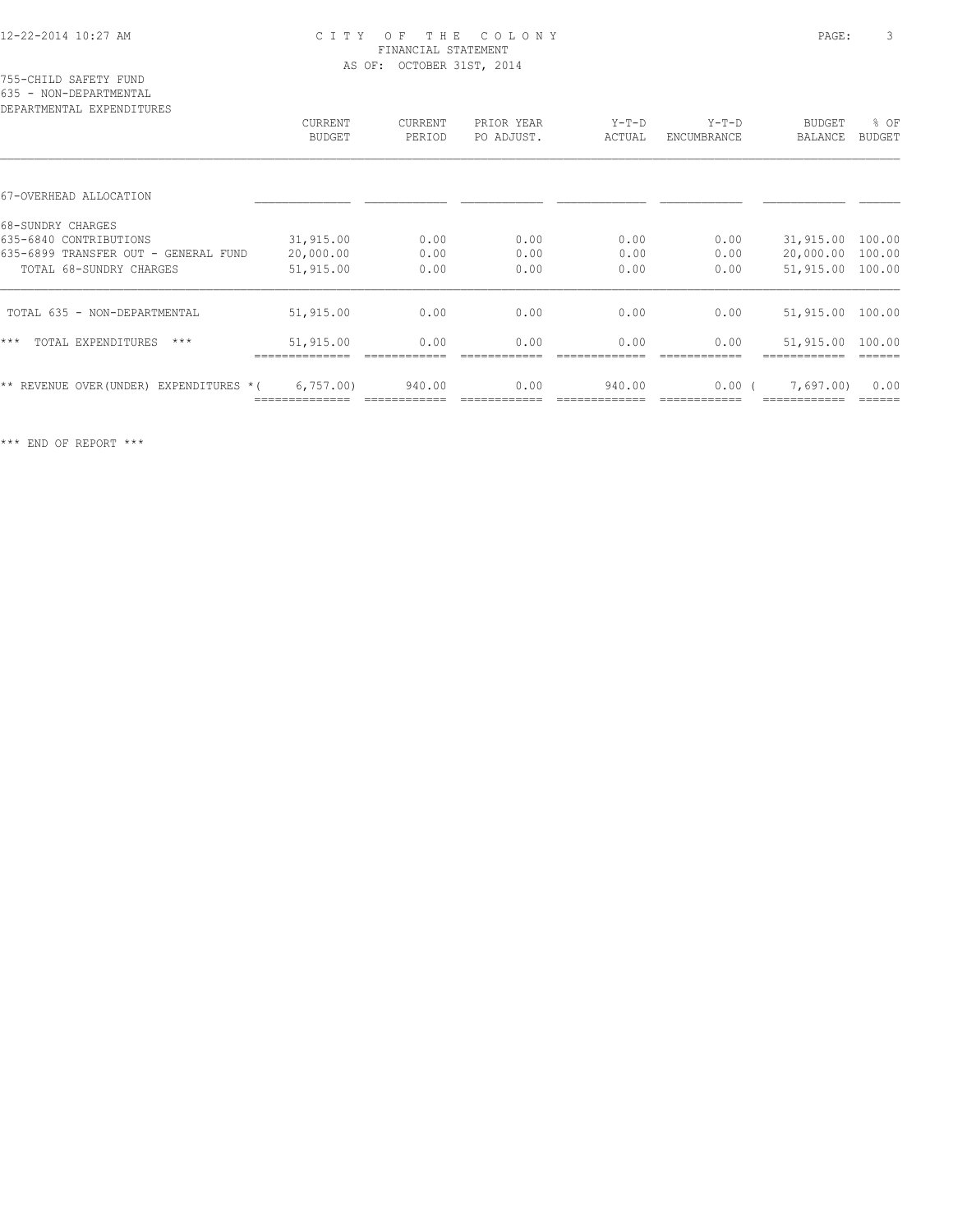#### 756-KEEP THE COLONY BEAUTIFUL FINANCIAL SUMMARY

|                          | CURRENT<br><b>BUDGET</b>    | CURRENT<br>PERIOD | PRIOR YEAR<br>PO ADJUST. | $Y-T-D$<br>ACTUAL | $Y-T-D$<br>ENCUMBRANCE | <b>BUDGET</b><br>BALANCE  | % OF<br>BUDGET    |
|--------------------------|-----------------------------|-------------------|--------------------------|-------------------|------------------------|---------------------------|-------------------|
| REVENUE SUMMARY          |                             |                   |                          |                   |                        |                           |                   |
| 8-OTHER REVENUE          | 20,000.00                   | 0.00              | 0.00                     | 0.00              | 0.00                   | 20,000.00                 | 100.00            |
| ** TOTAL REVENUES **     | 20,000.00                   | 0.00              | 0.00                     | 0.00              | 0.00                   | 20,000.00                 | 100.00            |
| EXPENDITURE SUMMARY      |                             |                   |                          |                   |                        |                           |                   |
| 610 - NEIGHBORHOOD ENH   | 20,000.00                   | 0.00              | 0.00                     | 0.00              | 0.00                   | 20,000.00                 | 100.00            |
| ** TOTAL EXPENDITURES ** | 20,000.00<br>============== | 0.00              | 0.00                     | 0.00              | 0.00                   | 20,000.00<br>------------ | 100.00<br>------- |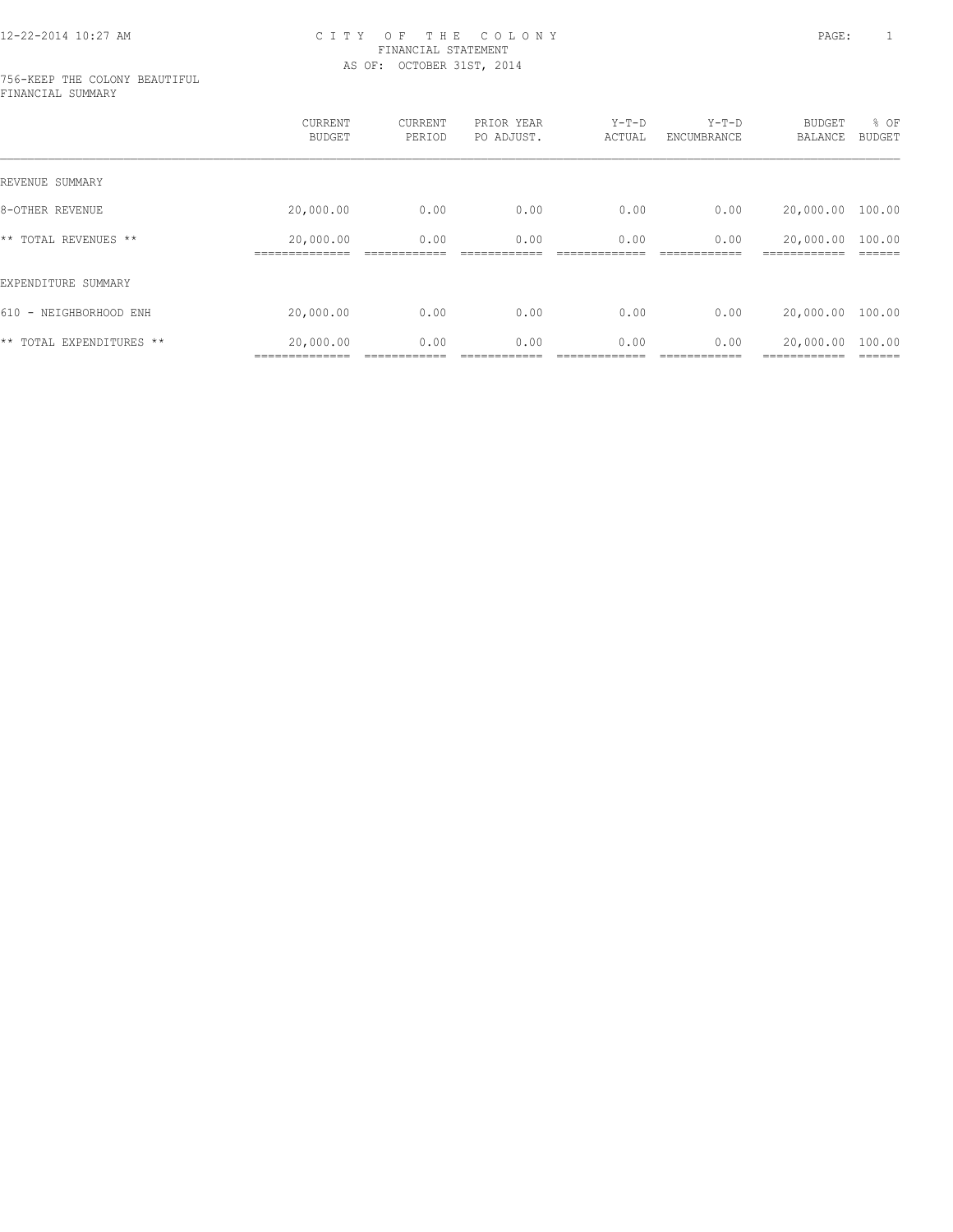#### 756-KEEP THE COLONY BEAUTIFUL REVENUES

|                                                                                | <b>CURRENT</b><br>BUDGET | <b>CURRENT</b><br>PERIOD | PRIOR YEAR<br>PO ADJUST. | $Y-T-D$<br>ACTUAL | $Y-T-D$<br>ENCUMBRANCE | BUDGET<br>BALANCE      | % OF<br>BUDGET   |
|--------------------------------------------------------------------------------|--------------------------|--------------------------|--------------------------|-------------------|------------------------|------------------------|------------------|
| 8-OTHER REVENUE<br>489301<br>TRANSFER-IN GENERAL FUND<br>TOTAL 8-OTHER REVENUE | 20,000.00<br>20,000.00   | 0.00<br>0.00             | 0.00<br>0.00             | 0.00<br>0.00      | 0.00<br>0.00           | 20,000.00<br>20,000.00 | 100.00<br>100.00 |
| ** TOTAL REVENUES **                                                           | 20,000.00<br>___________ | 0.00                     | 0.00                     | 0.00              | 0.00                   | 20,000.00              | 100.00           |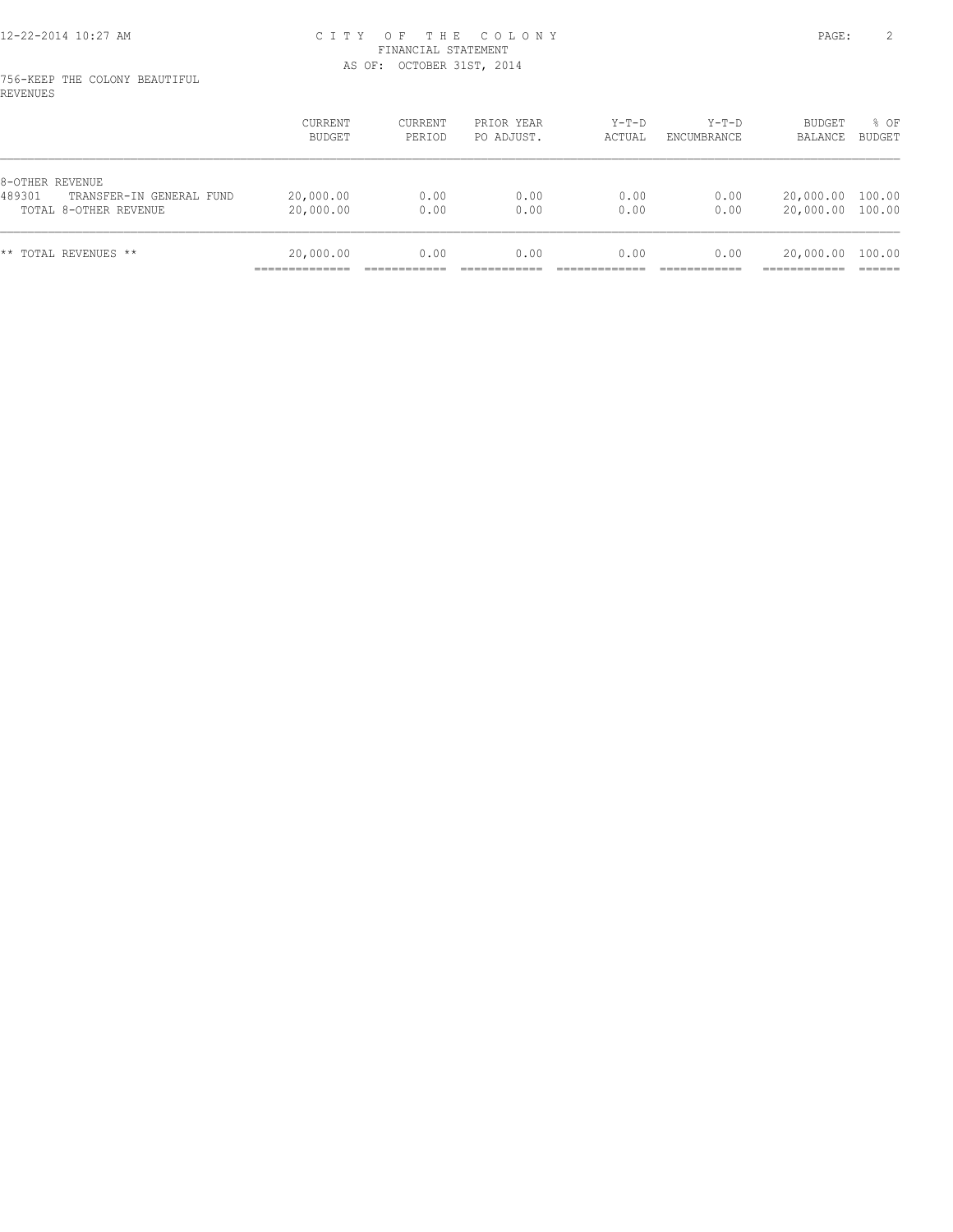| DEPARTMENTAL EXPENDITURES            |                          |                   |                          |                   |                        |                          |                       |
|--------------------------------------|--------------------------|-------------------|--------------------------|-------------------|------------------------|--------------------------|-----------------------|
|                                      | CURRENT<br><b>BUDGET</b> | CURRENT<br>PERIOD | PRIOR YEAR<br>PO ADJUST. | $Y-T-D$<br>ACTUAL | $Y-T-D$<br>ENCUMBRANCE | <b>BUDGET</b><br>BALANCE | % OF<br><b>BUDGET</b> |
|                                      |                          |                   |                          |                   |                        |                          |                       |
| 62-CONTRACTUAL SERVICES              |                          |                   |                          |                   |                        |                          |                       |
| 63-SUPPLIES                          |                          |                   |                          |                   |                        |                          |                       |
| 610-6310 SUPPLIES                    | 20,000.00                | 0.00              | 0.00                     | 0.00              | 0.00                   | 20,000.00 100.00         |                       |
| TOTAL 63-SUPPLIES                    | 20,000.00                | 0.00              | 0.00                     | 0.00              | 0.00                   | 20,000.00 100.00         |                       |
| TOTAL 610 - NEIGHBORHOOD ENH         | 20,000.00                | 0.00              | 0.00                     | 0.00              | 0.00                   | 20,000.00 100.00         |                       |
|                                      |                          |                   |                          |                   |                        |                          |                       |
| $***$<br>TOTAL EXPENDITURES<br>$***$ | 20,000.00                | 0.00              | 0.00                     | 0.00              | 0.00                   | 20,000.00                | 100.00                |
|                                      |                          |                   |                          |                   |                        |                          |                       |
|                                      | -----------              |                   |                          |                   |                        | --------                 |                       |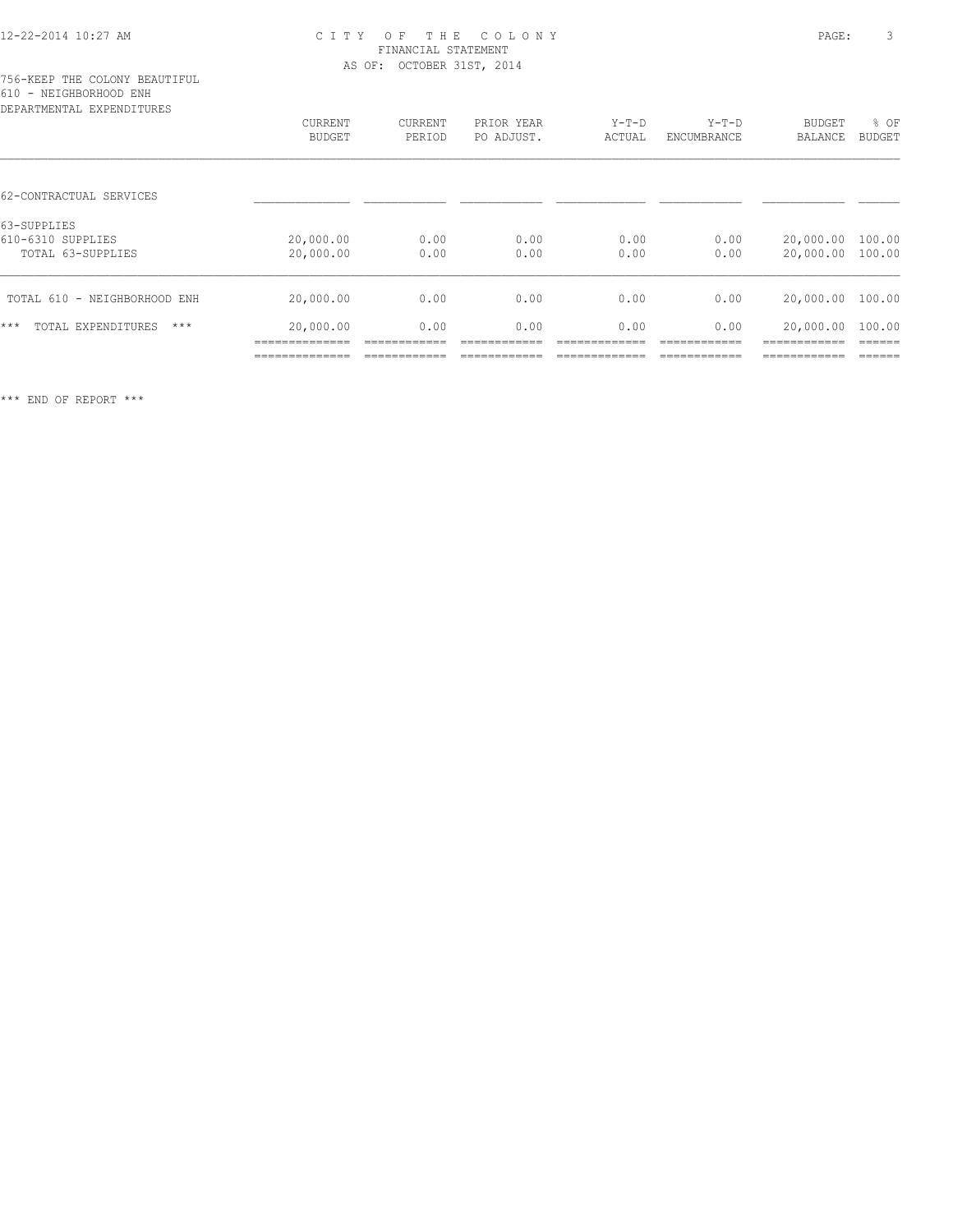#### 800-CAPT PROJ ADMINISTRATION FINANCIAL SUMMARY

|                                        | CURRENT<br><b>BUDGET</b>     | CURRENT<br>PERIOD | PRIOR YEAR<br>PO ADJUST. | $Y-T-D$<br>ACTUAL | $Y-T-D$<br>ENCUMBRANCE | <b>BUDGET</b><br>BALANCE   | % OF<br><b>BUDGET</b> |
|----------------------------------------|------------------------------|-------------------|--------------------------|-------------------|------------------------|----------------------------|-----------------------|
| REVENUE SUMMARY                        |                              |                   |                          |                   |                        |                            |                       |
| 8-OTHER REVENUE                        | 200,000.00                   | 0.00              | 0.00                     | 0.00              | 0.00                   | 200,000.00                 | 100.00                |
| ** TOTAL REVENUES **                   | 200,000.00<br>-------------- | 0.00              | 0.00                     | 0.00              | 0.00                   | 200,000.00<br>------------ | 100.00                |
| EXPENDITURE SUMMARY                    |                              |                   |                          |                   |                        |                            |                       |
| 601 - UTIL CONSTR INSPT                | 268,685.00                   | 8,510.42          | 0.00                     | 8,510.42          | 198.90                 | 259,975.68                 | 96.76                 |
| ** TOTAL EXPENDITURES **               | 268,685.00                   | 8,510.42          | 0.00                     | 8,510.42          | 198.90                 | 259,975.68                 | 96.76                 |
| ** REVENUE OVER(UNDER) EXPENDITURES *( | $68,685.00$ (                | 8, 510.42)        | $0.00$ (                 | $8,510.42$ ) (    | 198.90)(               | 59,975.68)                 | 0.00                  |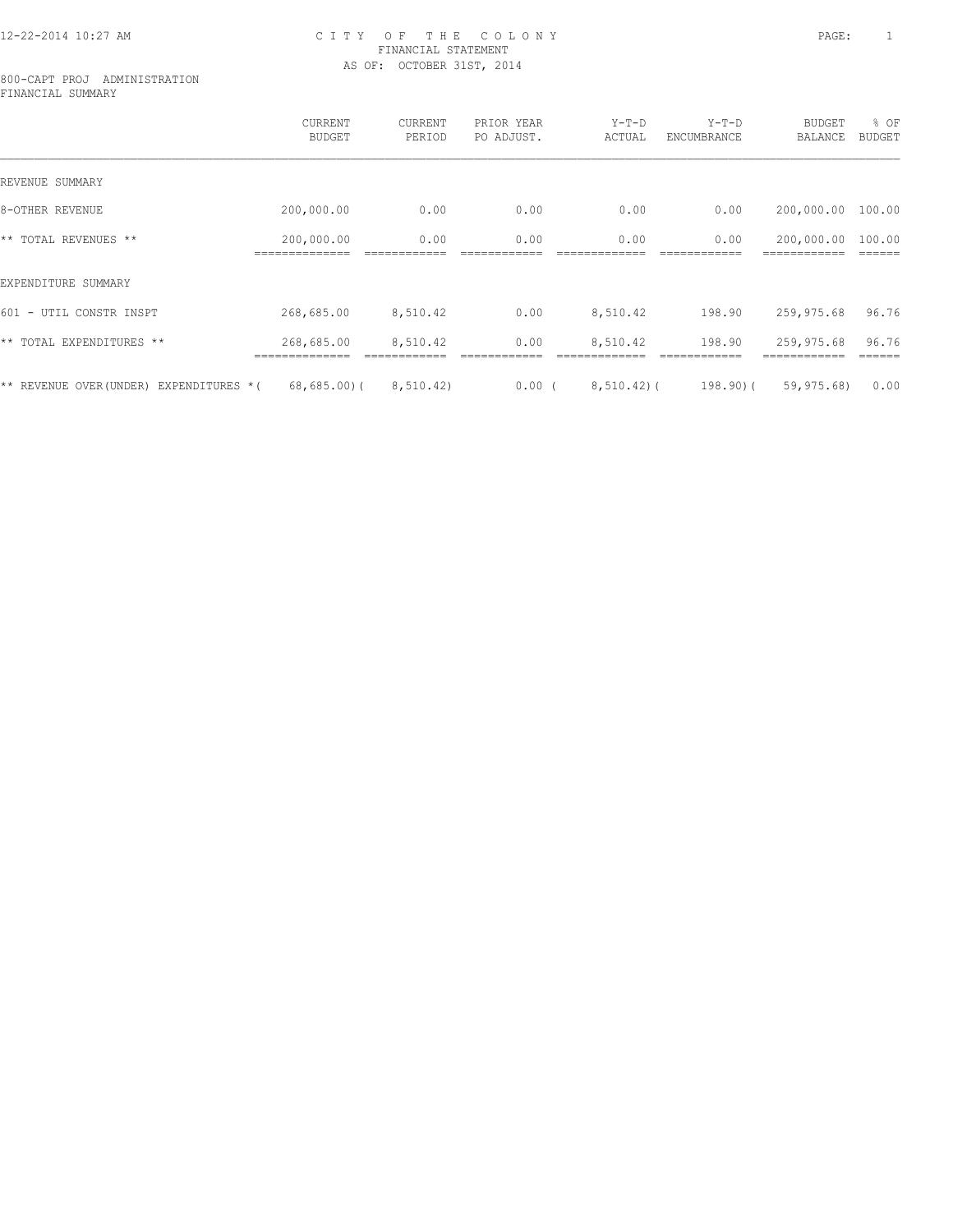#### 800-CAPT PROJ ADMINISTRATION REVENUES

|                                 | CURRENT<br>BUDGET | CURRENT<br>PERIOD | PRIOR YEAR<br>PO ADJUST. | $Y-T-D$<br>ACTUAL | $Y-T-D$<br>ENCUMBRANCE | <b>BUDGET</b><br>BALANCE | % OF<br>BUDGET |
|---------------------------------|-------------------|-------------------|--------------------------|-------------------|------------------------|--------------------------|----------------|
| 8-OTHER REVENUE                 |                   |                   |                          |                   |                        |                          |                |
| 482000<br>MISCELLANEOUS REVENUE | 200,000.00        | 0.00              | 0.00                     | 0.00              | 0.00                   | 200,000.00 100.00        |                |
| TOTAL 8-OTHER REVENUE           | 200,000.00        | 0.00              | 0.00                     | 0.00              | 0.00                   | 200,000.00               | 100.00         |
| ** TOTAL REVENUES **            | 200,000.00        | 0.00              | 0.00                     | 0.00              | 0.00                   | 200,000.00               | 100.00         |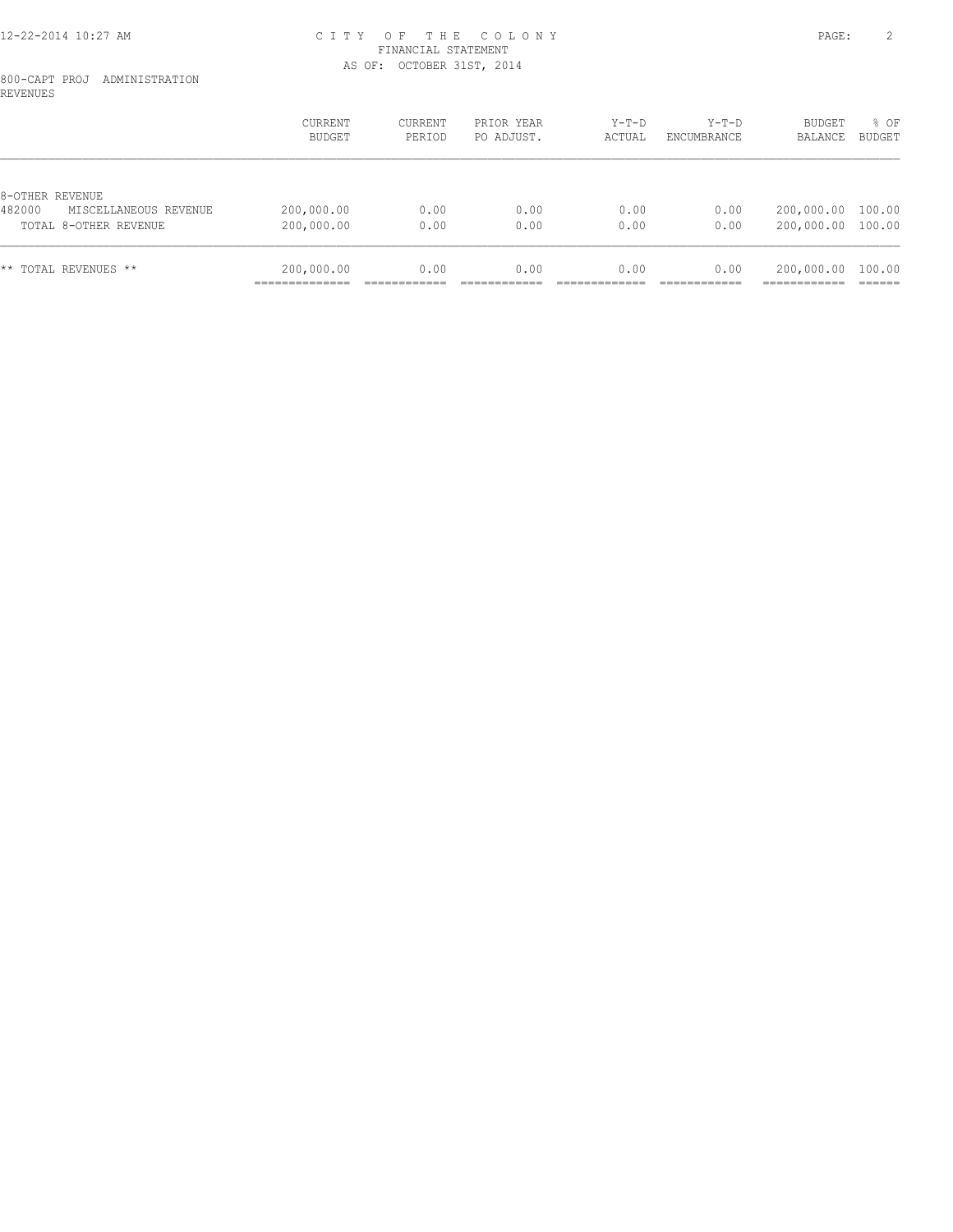|                                    | CURRENT<br><b>BUDGET</b> | CURRENT<br>PERIOD | PRIOR YEAR<br>PO ADJUST. | $Y-T-D$<br>ACTUAL | $Y-T-D$<br><b>ENCUMBRANCE</b> | BUDGET<br><b>BALANCE</b> | % OF<br>BUDGET |
|------------------------------------|--------------------------|-------------------|--------------------------|-------------------|-------------------------------|--------------------------|----------------|
|                                    |                          |                   |                          |                   |                               |                          |                |
| 61-PERSONNEL SERVICES              |                          |                   |                          |                   |                               |                          |                |
| 601-6110 SALARIES                  | 77,364.00                | 6,088.21          | 0.00                     | 6,088.21          | 0.00                          | 71,275.79                | 92.13          |
| 601-6114 HOSPITALIZATION INSURANCE | 8,050.00                 | 633.95            | 0.00                     | 633.95            | 0.00                          | 7,416.05                 | 92.12          |
| 601-6115 SOCIAL SECURITY TAXES     | 6,670.00                 | 487.58            | 0.00                     | 487.58            | 0.00                          | 6,182.42                 | 92.69          |
| 601-6116 WORKERS' COMPENSATION     | 142.00                   | 0.00              | 0.00                     | 0.00              | 0.00                          | 142.00                   | 100.00         |
| 601-6117 RETIREMENT CONTRIBUTIONS  | 9,725.00                 | 807.58            | 0.00                     | 807.58            | 0.00                          | 8,917.42                 | 91.70          |
| 601-6120 PRIVATE AUTO ALLOWANCE    | 6,000.00                 | 461.54            | 0.00                     | 461.54            | 0.00                          | 5,538.46                 | 92.31          |
| 601-6127 DUES & MEMBERSHIPS        | 1,469.00                 | 0.00              | 0.00                     | 0.00              | 0.00                          | 1,469.00                 | 100.00         |
| TOTAL 61-PERSONNEL SERVICES        | 109,420.00               | 8,478.86          | 0.00                     | 8,478.86          | 0.00                          | 100,941.14               | 92.25          |
| 62-CONTRACTUAL SERVICES            |                          |                   |                          |                   |                               |                          |                |
| 601-6275 EQUIPMENT RENTAL          | 0.00                     | 31.56             | 0.00                     | 31.56             | 158.04 (                      | 189.60)                  | 0.00           |
| TOTAL 62-CONTRACTUAL SERVICES      | 0.00                     | 31.56             | 0.00                     | 31.56             | $158.04$ (                    | 189.60)                  | 0.00           |
| 63-SUPPLIES                        |                          |                   |                          |                   |                               |                          |                |
| 601-6311 COPIER SUPPLIES           | 0.00                     | 0.00              | 0.00                     | 0.00              | $40.86$ (                     | 40.86)                   | 0.00           |
| TOTAL 63-SUPPLIES                  | 0.00                     | 0.00              | 0.00                     | 0.00              | $40.86$ (                     | 40.86)                   | 0.00           |
| 64-MAINTENANCE                     |                          |                   |                          |                   |                               |                          |                |
| 66-CAPITAL OUTLAY                  |                          |                   |                          |                   |                               |                          |                |
| 67-OVERHEAD ALLOCATION             |                          |                   |                          |                   |                               |                          |                |
| 601-6779 OVERHEAD - NON DEPT OTHER | 159,265.00               | 0.00              | 0.00                     | 0.00              | 0.00                          | 159,265.00 100.00        |                |
| TOTAL 67-OVERHEAD ALLOCATION       | 159,265.00               | 0.00              | 0.00                     | 0.00              | 0.00                          | 159,265.00 100.00        |                |
| TOTAL 601 - UTIL CONSTR INSPT      | 268,685.00               | 8,510.42          | 0.00                     | 8,510.42          | 198.90                        | 259,975.68               | 96.76          |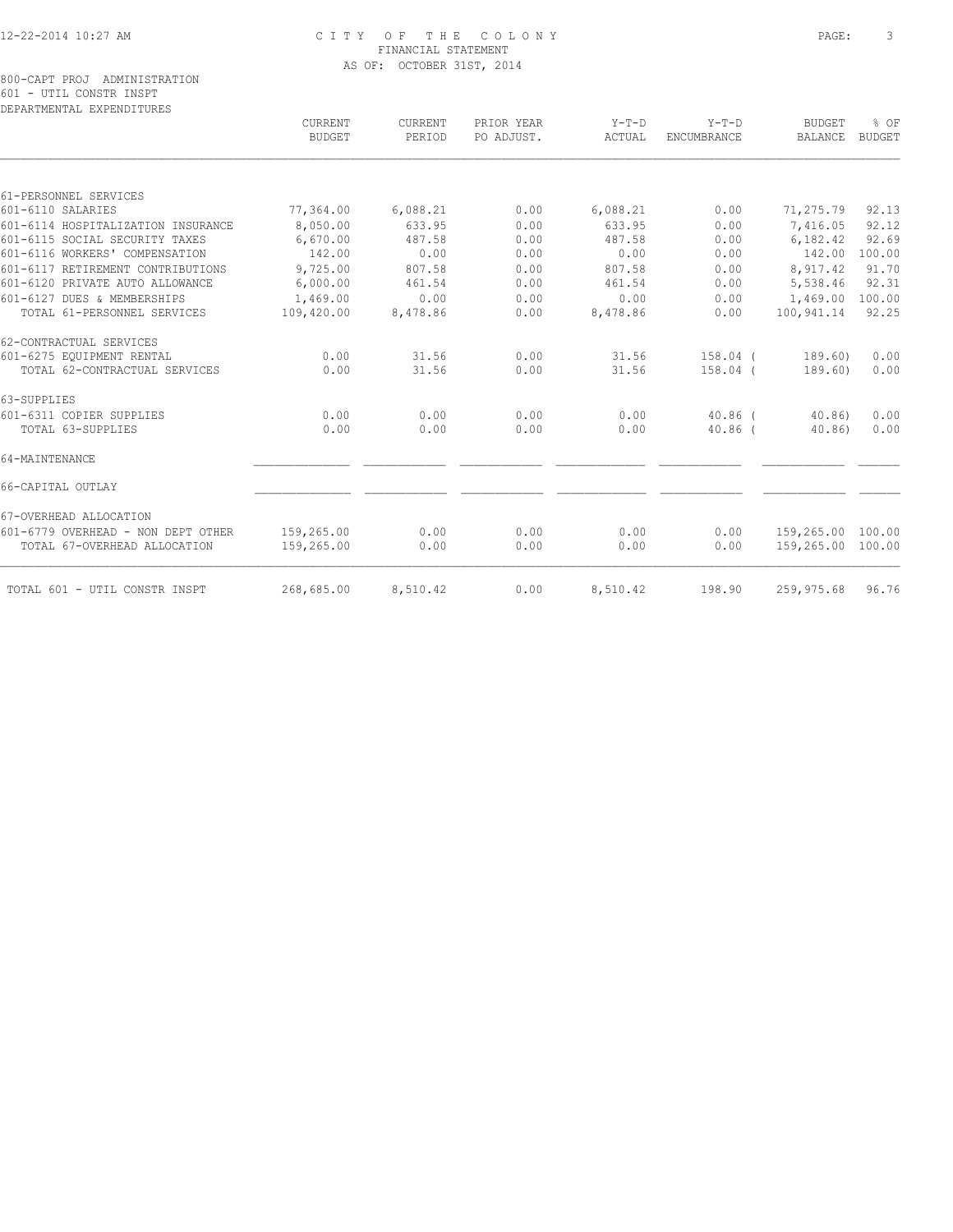| 12-22-2014 10:27 AM                                                                | CITY OF THE COLONY<br>FINANCIAL STATEMENT |                   |                          |                   |                      |                   |                |  |
|------------------------------------------------------------------------------------|-------------------------------------------|-------------------|--------------------------|-------------------|----------------------|-------------------|----------------|--|
|                                                                                    | AS OF: OCTOBER 31ST, 2014                 |                   |                          |                   |                      |                   |                |  |
| 800-CAPT PROJ ADMINISTRATION<br>605 - SENIOR ENGINEER<br>DEPARTMENTAL EXPENDITURES |                                           |                   |                          |                   |                      |                   |                |  |
|                                                                                    | CURRENT<br>BUDGET                         | CURRENT<br>PERIOD | PRIOR YEAR<br>PO ADJUST. | $Y-T-D$<br>ACTUAL | Y-T-D<br>ENCUMBRANCE | BUDGET<br>BALANCE | 8 OF<br>BUDGET |  |
|                                                                                    |                                           |                   |                          |                   |                      |                   |                |  |

66-CAPITAL OUTLAY \_\_\_\_\_\_\_\_\_\_\_\_\_\_ \_\_\_\_\_\_\_\_\_\_\_\_ \_\_\_\_\_\_\_\_\_\_\_\_ \_\_\_\_\_\_\_\_\_\_\_\_\_ \_\_\_\_\_\_\_\_\_\_\_\_ \_\_\_\_\_\_\_\_\_\_\_\_ \_\_\_\_\_\_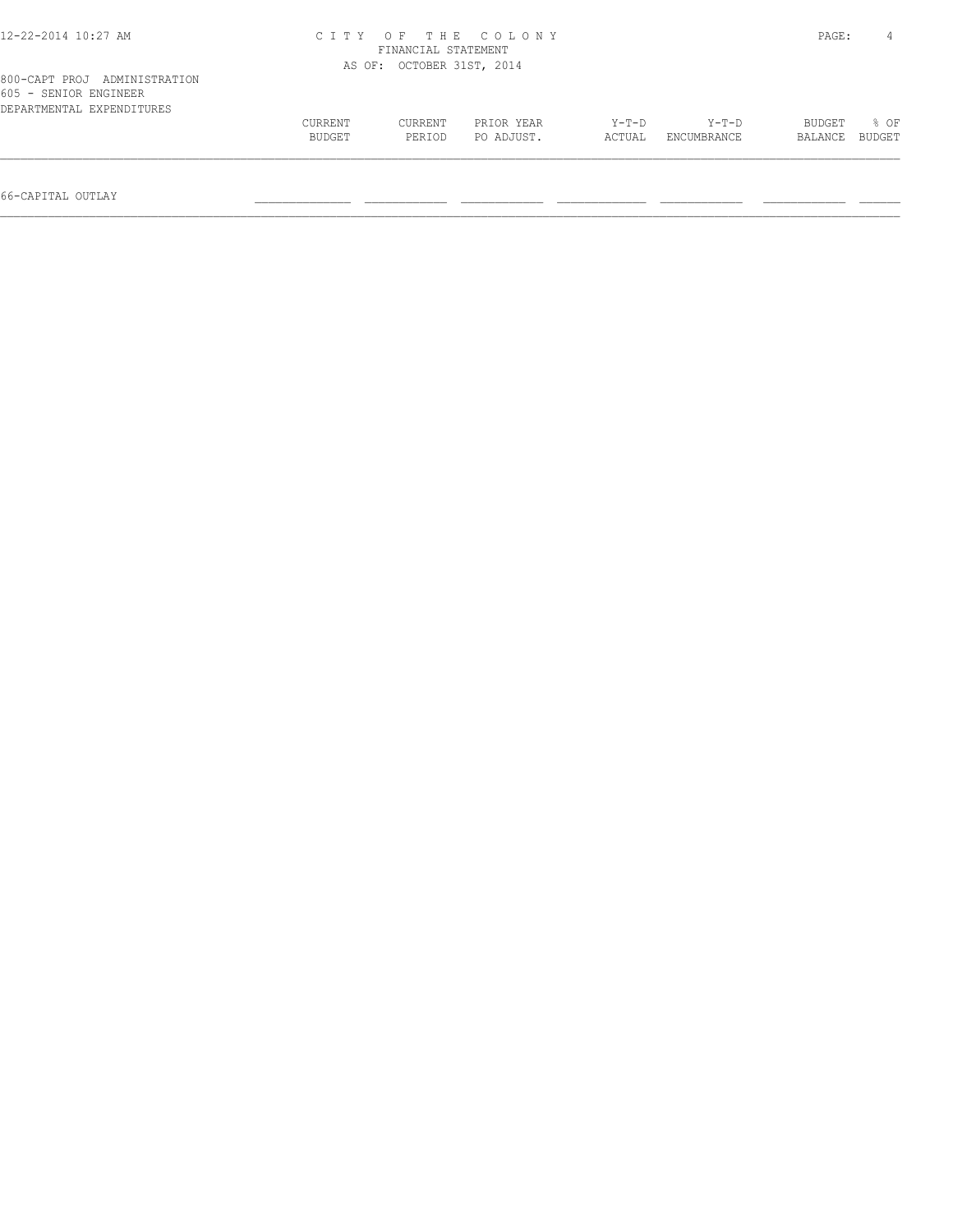#### 12-22-2014 10:27 AM C I T Y O F T H E C O L O N Y PAGE: 5 FINANCIAL STATEMENT AS OF: OCTOBER 31ST, 2014

| UJJ.<br>-NUN DELINIERIE IND<br>DEPARTMENTAL EXPENDITURES | CURRENT<br>BUDGET                               | CURRENT<br>PERIOD                        | PRIOR YEAR<br>PO ADJUST.            | $Y-T-D$<br>ACTUAL                           | Y-T-D<br>ENCUMBRANCE                          | BUDGET<br>BALANCE                             | % OF<br>BUDGET            |
|----------------------------------------------------------|-------------------------------------------------|------------------------------------------|-------------------------------------|---------------------------------------------|-----------------------------------------------|-----------------------------------------------|---------------------------|
| 62-CONTRACTUAL SERVICES                                  |                                                 |                                          |                                     |                                             |                                               |                                               |                           |
| 68-SUNDRY CHARGES                                        |                                                 |                                          |                                     |                                             |                                               |                                               |                           |
| $***$<br>TOTAL EXPENDITURES<br>$***$                     | 268,685.00<br>______________<br>--------------- | 8,510.42<br>____________<br>____________ | 0.00<br>___________<br>____________ | 8,510.42<br>_____________<br>______________ | 198.90<br>____________<br>____________        | 259,975.68<br>--------------<br>------------- | 96.76<br>______<br>______ |
| ** REVENUE OVER (UNDER) EXPENDITURES *(                  | 68,685.00(<br>______________<br>______________  | 8,510.42)                                | 0.00(                               | $8,510.42$ ) (<br>_____________             | $198.90$ $($<br>____________<br>------------- | 59,975.68)<br>-----------<br>__________       | 0.00<br>-------<br>-----  |

\*\*\* END OF REPORT \*\*\*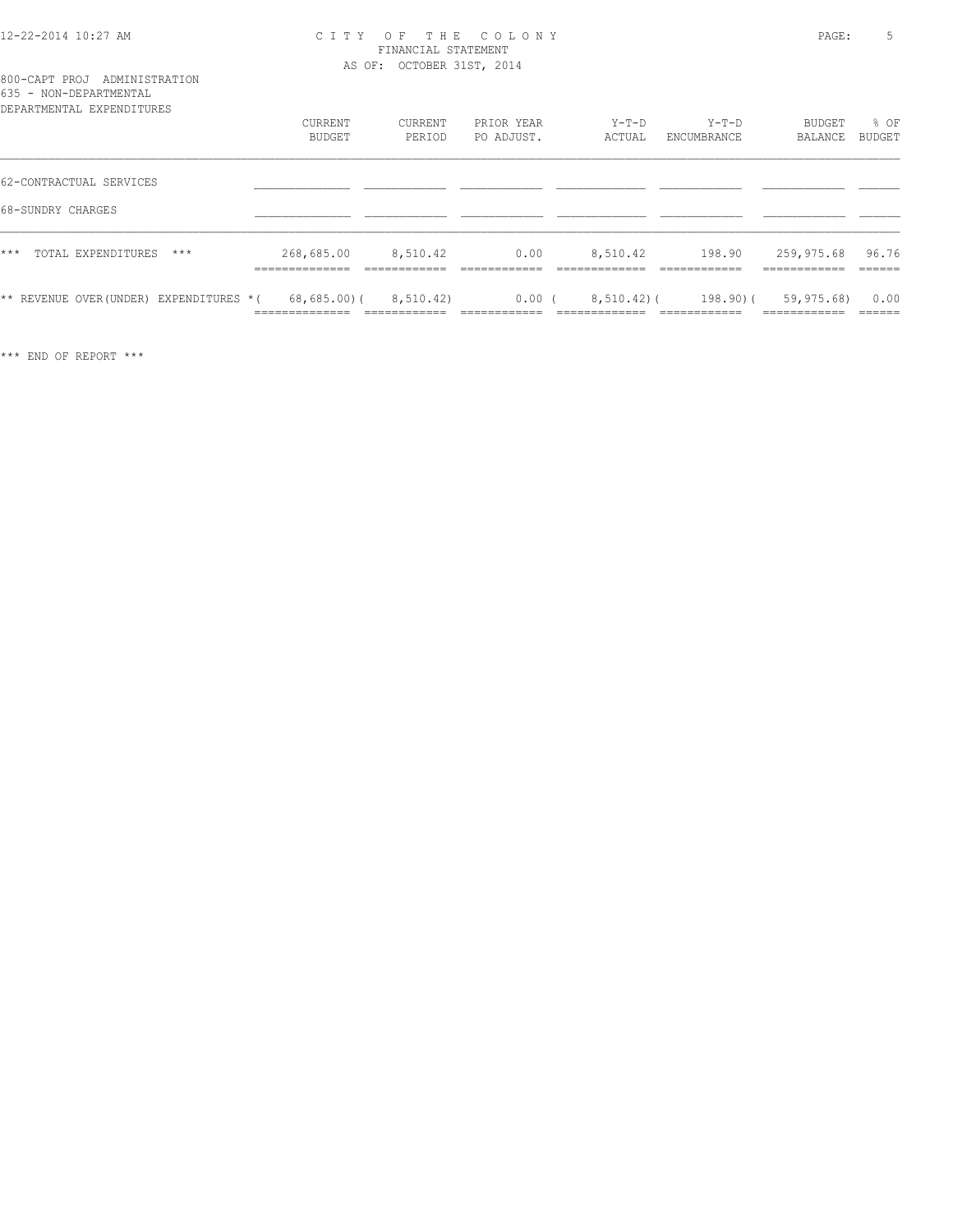#### 12-22-2014 10:27 AM C I T Y O F T H E C O L O N Y PAGE: 1 FINANCIAL STATEMENT AS OF: OCTOBER 31ST, 2014

815-IMPACT FEES - STREETS FINANCIAL SUMMARY

|                                         | <b>CURRENT</b><br><b>BUDGET</b> | CURRENT<br>PERIOD | PRIOR YEAR<br>PO ADJUST. | $Y-T-D$<br>ACTUAL | $Y-T-D$<br>ENCUMBRANCE | <b>BUDGET</b><br>BALANCE  | % OF<br>BUDGET |
|-----------------------------------------|---------------------------------|-------------------|--------------------------|-------------------|------------------------|---------------------------|----------------|
| REVENUE SUMMARY                         |                                 |                   |                          |                   |                        |                           |                |
| 4-SERVICE REVENUE                       | 0.00                            | 20,474.40         | 0.00                     | 20,474.40         | $0.00$ (               | 20,474.40)                | 0.00           |
| ** TOTAL REVENUES **                    | 0.00<br>______________          | 20,474.40         | 0.00                     | 20,474.40         | 0.00(                  | 20,474.40)<br>----------- | 0.00<br>______ |
| EXPENDITURE SUMMARY                     |                                 |                   |                          |                   |                        |                           |                |
|                                         | ______________                  | ____________      | ____________             |                   | ------------           | ------------              | -------        |
| ** REVENUE OVER (UNDER) EXPENDITURES ** | 0.00                            | 20,474.40         | 0.00                     | 20,474.40         | $0.00$ (               | 20,474.40)                | 0.00           |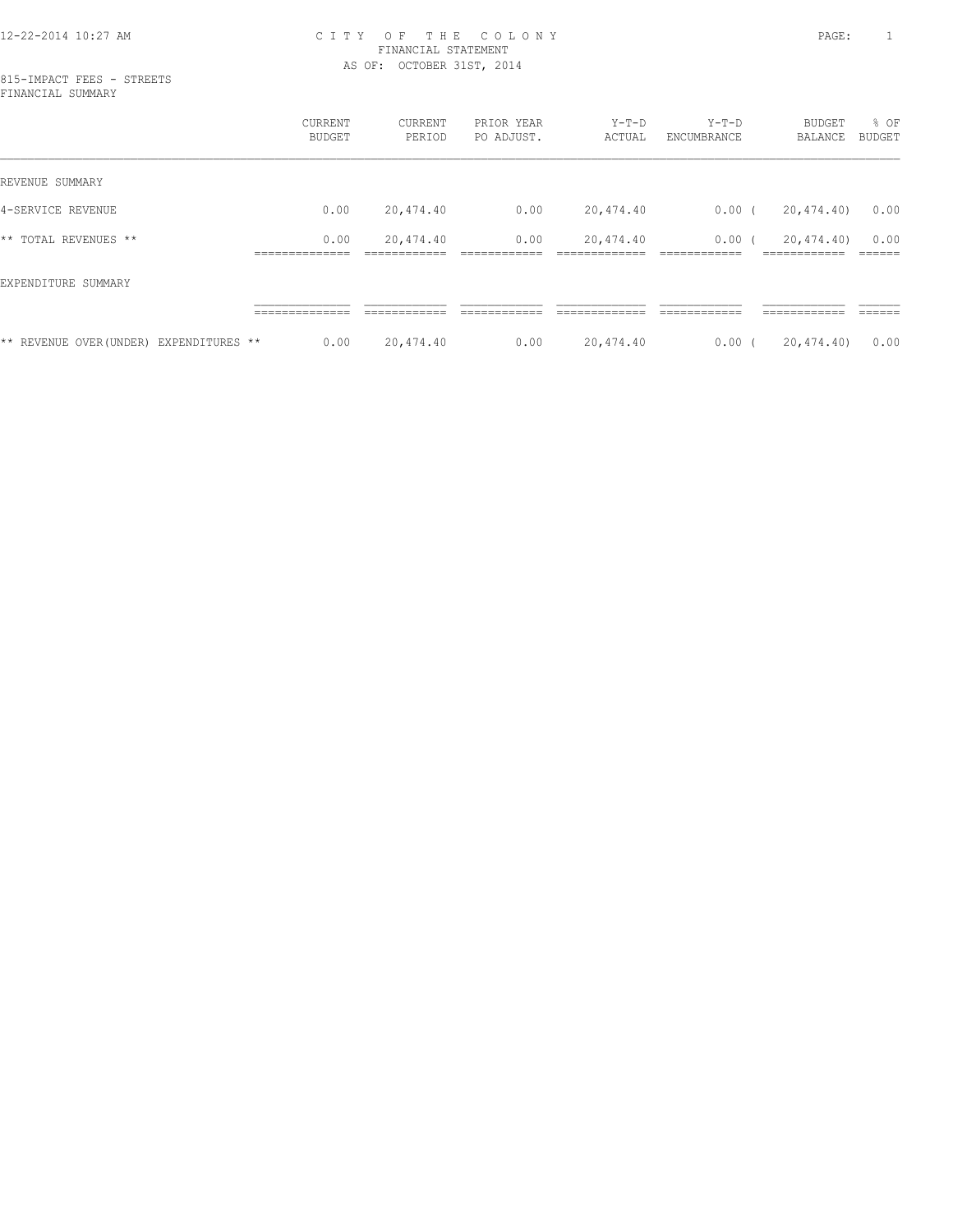#### 12-22-2014 10:27 AM C I T Y O F T H E C O L O N Y PAGE: 2 FINANCIAL STATEMENT AS OF: OCTOBER 31ST, 2014

#### 815-IMPACT FEES - STREETS REVENUES

|                                        | CURRENT<br><b>BUDGET</b> | CURRENT<br>PERIOD | PRIOR YEAR<br>PO ADJUST. | $Y-T-D$<br>ACTUAL | Y-T-D<br>ENCUMBRANCE | BUDGET<br>BALANCE           | % OF<br>BUDGET |
|----------------------------------------|--------------------------|-------------------|--------------------------|-------------------|----------------------|-----------------------------|----------------|
|                                        |                          |                   |                          |                   |                      |                             |                |
| 4-SERVICE REVENUE                      |                          |                   |                          |                   |                      |                             |                |
| 442010<br>HWY 121 CORRIDOR IMPACT FEES | 0.00                     | 20,474.40         | 0.00                     | 20,474.40         | $0.00$ (             | 20,474.40)                  | 0.00           |
| TOTAL 4-SERVICE REVENUE                | 0.00                     | 20,474.40         | 0.00                     | 20,474.40         | 0.00(                | 20,474.40)                  | 0.00           |
| 8-OTHER REVENUE                        |                          |                   |                          |                   |                      |                             |                |
| ** TOTAL REVENUES **                   | 0.00<br>______________   | 20,474.40         | 0.00                     | 20,474.40         | 0.00(                | 20,474.40)<br>------------- | 0.00<br>------ |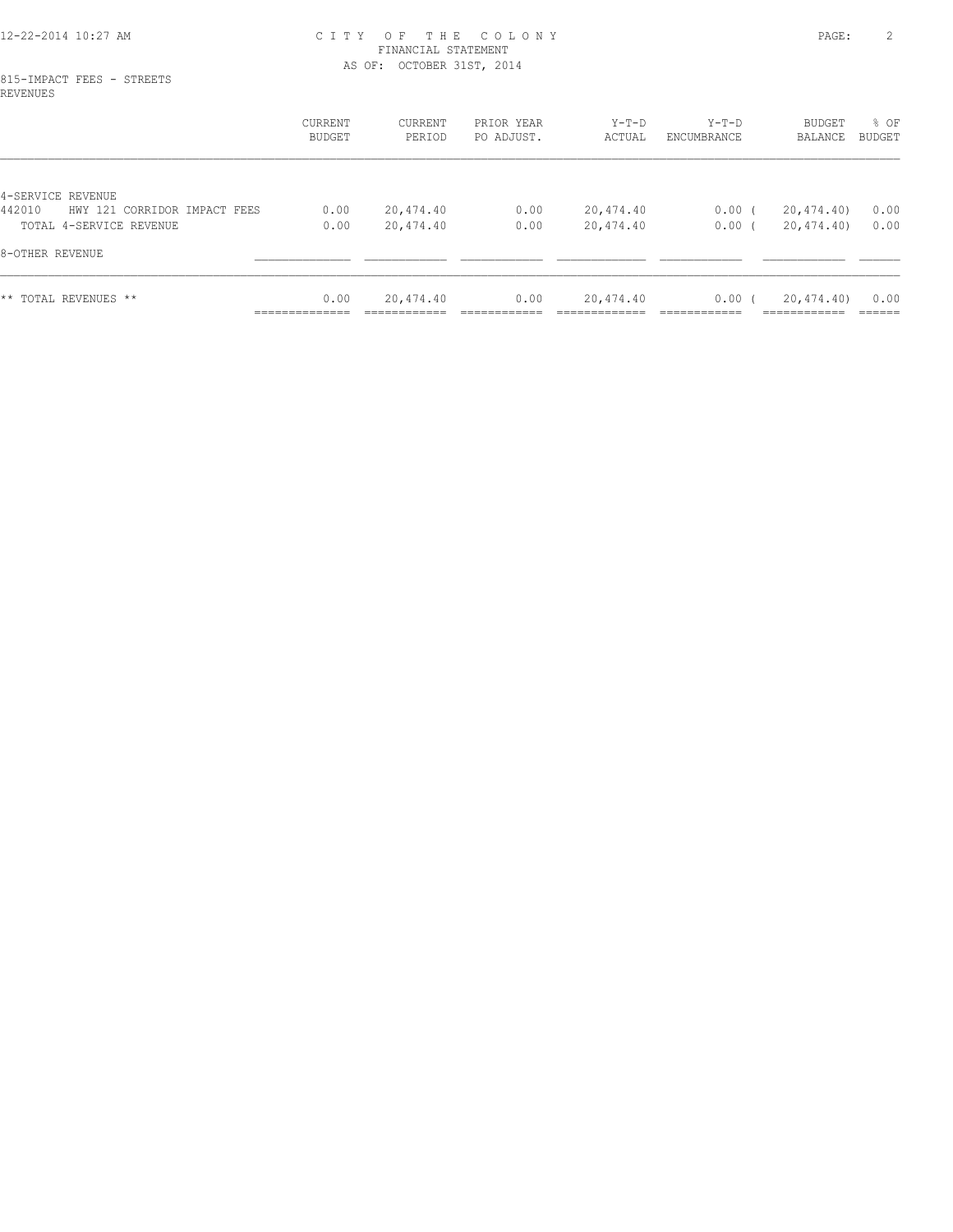| 12-22-2014 10:27 AM                                                                 | C I T Y           | FINANCIAL STATEMENT<br>AS OF: OCTOBER 31ST, 2014 | OF THE COLONY            |                 |                        | PAGE:             | 3              |
|-------------------------------------------------------------------------------------|-------------------|--------------------------------------------------|--------------------------|-----------------|------------------------|-------------------|----------------|
| 815-IMPACT FEES - STREETS<br>616 - IMPACT FEES - STREE<br>DEPARTMENTAL EXPENDITURES |                   |                                                  |                          |                 |                        |                   |                |
|                                                                                     | CURRENT<br>BUDGET | CURRENT<br>PERIOD                                | PRIOR YEAR<br>PO ADJUST. | Y-T-D<br>ACTUAL | $Y-T-D$<br>ENCUMBRANCE | BUDGET<br>BALANCE | % OF<br>BUDGET |
| 62-CONTRACTUAL SERVICES                                                             |                   |                                                  |                          |                 |                        |                   |                |
| 64-MAINTENANCE                                                                      |                   |                                                  |                          |                 |                        |                   |                |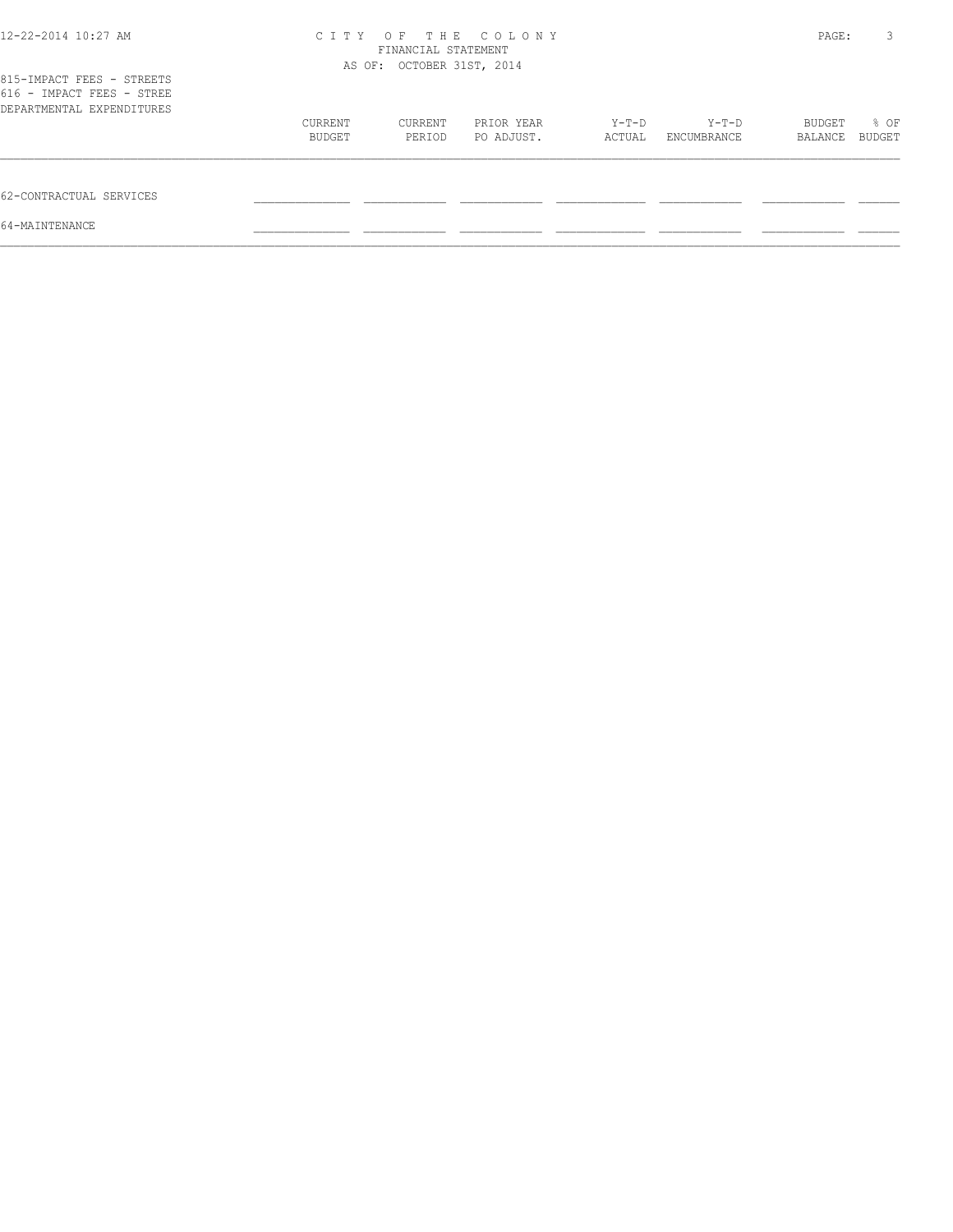| 12-22-2014 10:27 AM |  |
|---------------------|--|
|---------------------|--|

#### 12-22-2014 10:27 AM C I T Y O F T H E C O L O N Y PAGE: 4 FINANCIAL STATEMENT AS OF: OCTOBER 31ST, 2014

|                        |  | 815-IMPACT FEES - STREETS         |  |
|------------------------|--|-----------------------------------|--|
| 635 - NON-DEPARTMENTAL |  |                                   |  |
|                        |  | סתסווייד הואת סעת זגייואת אייסגסת |  |

| DEPARTMENTAL EXPENDITURES               |                                          |           |            |           |             |            |        |
|-----------------------------------------|------------------------------------------|-----------|------------|-----------|-------------|------------|--------|
|                                         | CURRENT                                  | CURRENT   | PRIOR YEAR | $Y-T-D$   | $Y-T-D$     | BUDGET     | % OF   |
|                                         | <b>BUDGET</b>                            | PERIOD    | PO ADJUST. | ACTUAL    | ENCUMBRANCE | BALANCE    | BUDGET |
| 62-CONTRACTUAL SERVICES                 |                                          |           |            |           |             |            |        |
| 68-SUNDRY CHARGES                       |                                          |           |            |           |             |            |        |
|                                         |                                          |           |            |           |             |            |        |
| ** REVENUE OVER (UNDER) EXPENDITURES ** | 0.00<br>---------------<br>------------- | 20,474.40 | 0.00       | 20,474.40 | $0.00$ (    | 20,474.40) | 0.00   |

\*\*\* END OF REPORT \*\*\*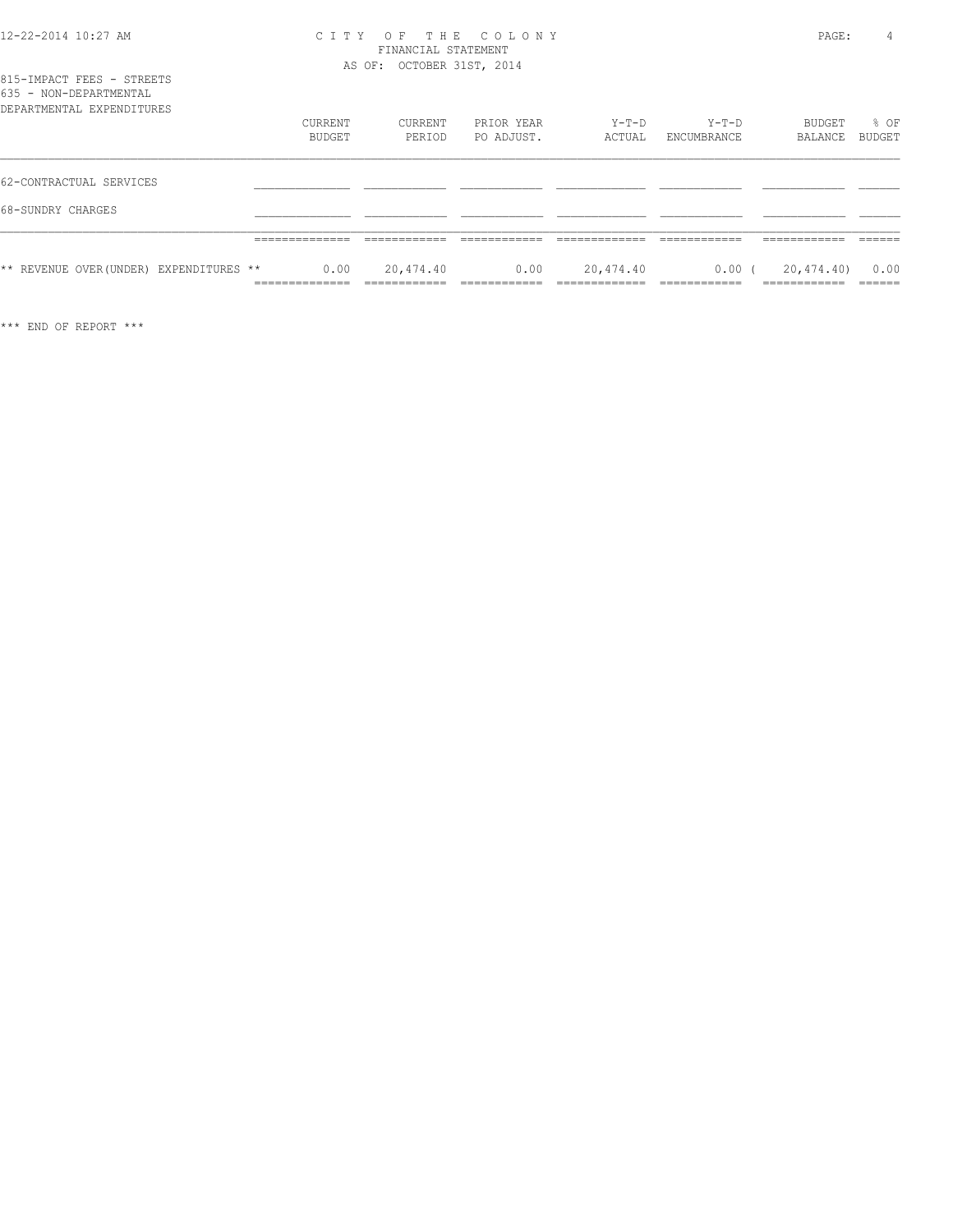#### 12-22-2014 10:27 AM C I T Y O F T H E C O L O N Y PAGE: 1 FINANCIAL STATEMENT AS OF: OCTOBER 31ST, 2014

816-IMPACT FEES - DRAINAGE FINANCIAL SUMMARY

|                                         | CURRENT<br>BUDGET | CURRENT<br>PERIOD | PRIOR YEAR<br>PO ADJUST. | $Y-T-D$<br>ACTUAL | $Y-T-D$<br>ENCUMBRANCE | <b>BUDGET</b><br>BALANCE | % OF<br>BUDGET |
|-----------------------------------------|-------------------|-------------------|--------------------------|-------------------|------------------------|--------------------------|----------------|
| REVENUE SUMMARY                         |                   |                   |                          |                   |                        |                          |                |
| 4-SERVICE REVENUE                       | 0.00              | 2,429.89          | 0.00                     | 2,429.89          | $0.00$ (               | 2,429.89)                | 0.00           |
| ** TOTAL REVENUES **                    | 0.00              | 2,429.89          | 0.00                     | 2,429.89          | $0.00$ (               | 2,429.89)                | 0.00           |
| EXPENDITURE SUMMARY                     |                   |                   |                          |                   |                        |                          |                |
|                                         |                   |                   |                          |                   |                        |                          |                |
| ** REVENUE OVER (UNDER) EXPENDITURES ** | 0.00              | 2,429.89          | 0.00                     | 2,429.89          | $0.00$ (               | 2,429.89)                | 0.00           |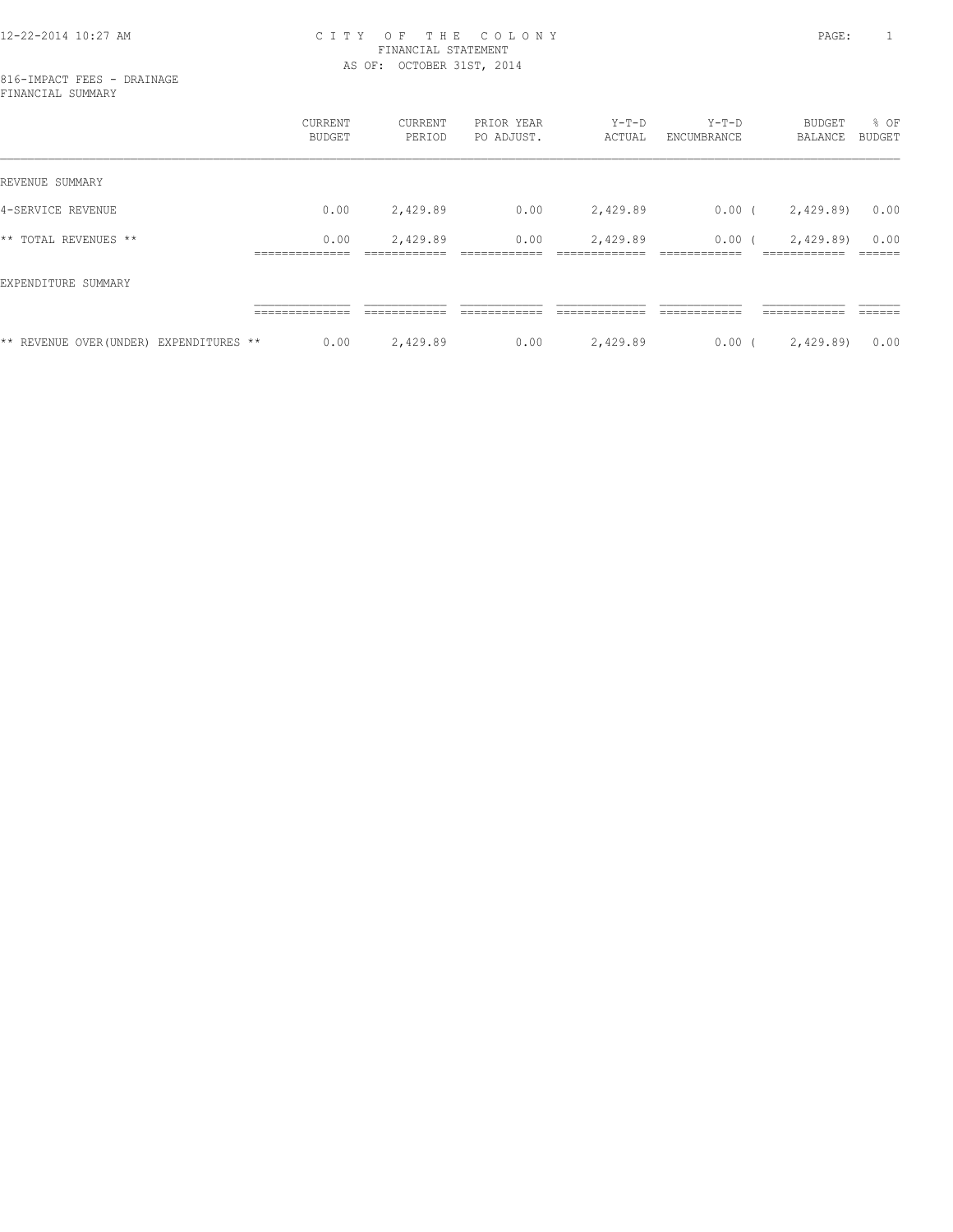#### 12-22-2014 10:27 AM C I T Y O F T H E C O L O N Y PAGE: 2 FINANCIAL STATEMENT AS OF: OCTOBER 31ST, 2014

#### 816-IMPACT FEES - DRAINAGE REVENUES

|                                                            | CURRENT<br><b>BUDGET</b> | CURRENT<br>PERIOD | PRIOR YEAR<br>PO ADJUST. | $Y-T-D$<br>ACTUAL | Y-T-D<br>ENCUMBRANCE | BUDGET<br>BALANCE          | % OF<br>BUDGET |
|------------------------------------------------------------|--------------------------|-------------------|--------------------------|-------------------|----------------------|----------------------------|----------------|
|                                                            |                          |                   |                          |                   |                      |                            |                |
| 4-SERVICE REVENUE<br>443000<br>DRAINAGE IMPACT FEE REVENUE | 0.00                     | 2,429.89          | 0.00                     | 2,429.89          | $0.00$ (             | 2,429.89)                  | 0.00           |
| TOTAL 4-SERVICE REVENUE                                    | 0.00                     | 2,429.89          | 0.00                     | 2,429.89          | $0.00$ (             | 2,429.89)                  | 0.00           |
| 8-OTHER REVENUE                                            |                          |                   |                          |                   |                      |                            |                |
| ** TOTAL REVENUES **                                       | 0.00<br>______________   | 2,429.89          | 0.00                     | 2,429.89          | 0.00(                | 2,429.89)<br>------------- | 0.00<br>------ |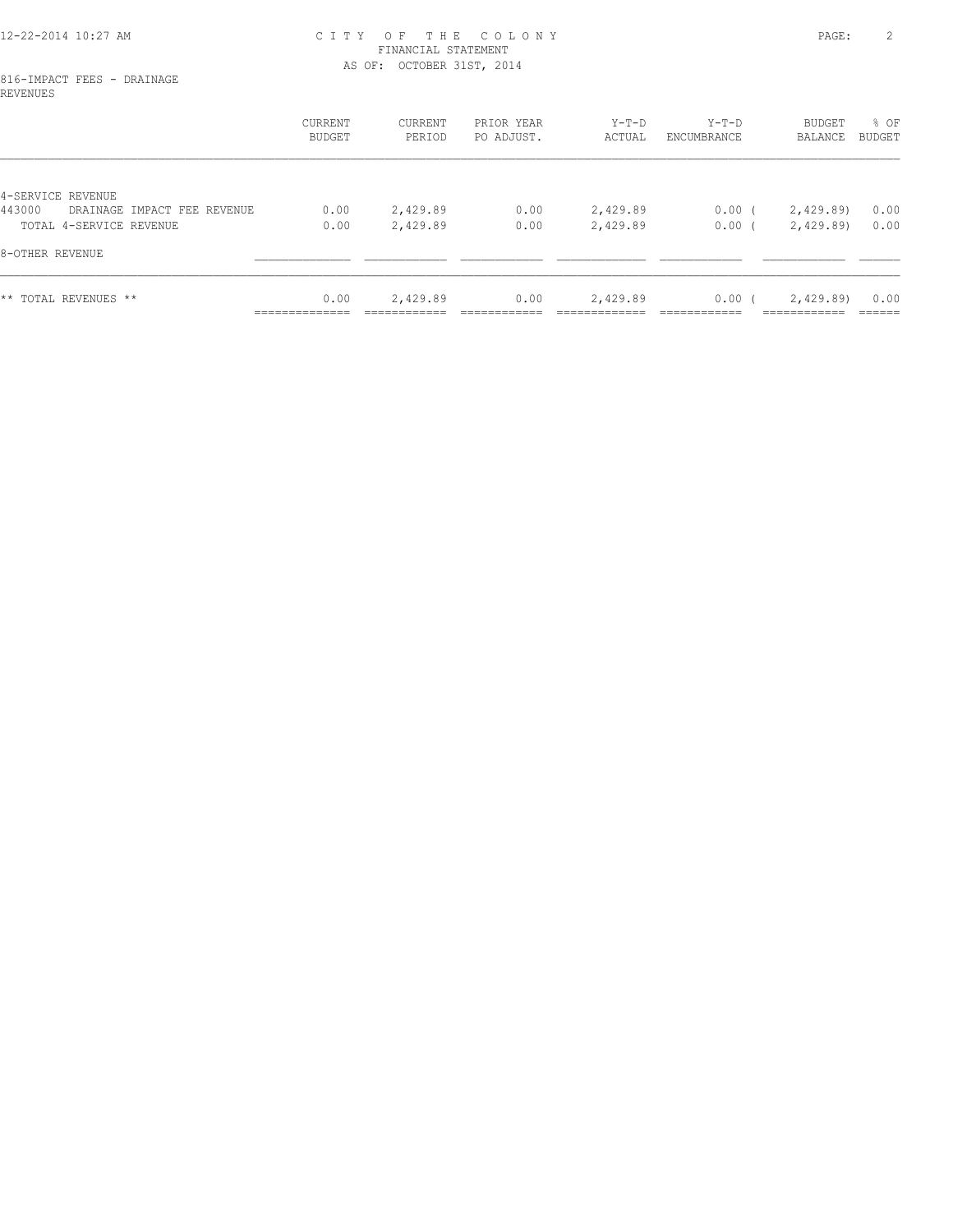| 12-22-2014 10:27 AM                                     |                |                           | CITY OF THE COLONY |         |             | PAGE:   |        |
|---------------------------------------------------------|----------------|---------------------------|--------------------|---------|-------------|---------|--------|
|                                                         |                | FINANCIAL STATEMENT       |                    |         |             |         |        |
|                                                         |                | AS OF: OCTOBER 31ST, 2014 |                    |         |             |         |        |
| 816-IMPACT FEES - DRAINAGE<br>617 - IMPACT FEES - DRAIN |                |                           |                    |         |             |         |        |
| DEPARTMENTAL EXPENDITURES                               |                |                           |                    |         |             |         |        |
|                                                         | <b>CURRENT</b> | CURRENT                   | PRIOR YEAR         | $Y-T-D$ | $Y-T-D$     | BUDGET  | 8 OF   |
|                                                         | BUDGET         | PERIOD                    | PO ADJUST.         | ACTUAL  | ENCUMBRANCE | BALANCE | BUDGET |

 $\mathcal{L} = \{ \mathcal{L} = \{ \mathcal{L} = \{ \mathcal{L} = \{ \mathcal{L} = \{ \mathcal{L} = \{ \mathcal{L} = \{ \mathcal{L} = \{ \mathcal{L} = \{ \mathcal{L} = \{ \mathcal{L} = \{ \mathcal{L} = \{ \mathcal{L} = \{ \mathcal{L} = \{ \mathcal{L} = \{ \mathcal{L} = \{ \mathcal{L} = \{ \mathcal{L} = \{ \mathcal{L} = \{ \mathcal{L} = \{ \mathcal{L} = \{ \mathcal{L} = \{ \mathcal{L} = \{ \mathcal{L} = \{ \mathcal{$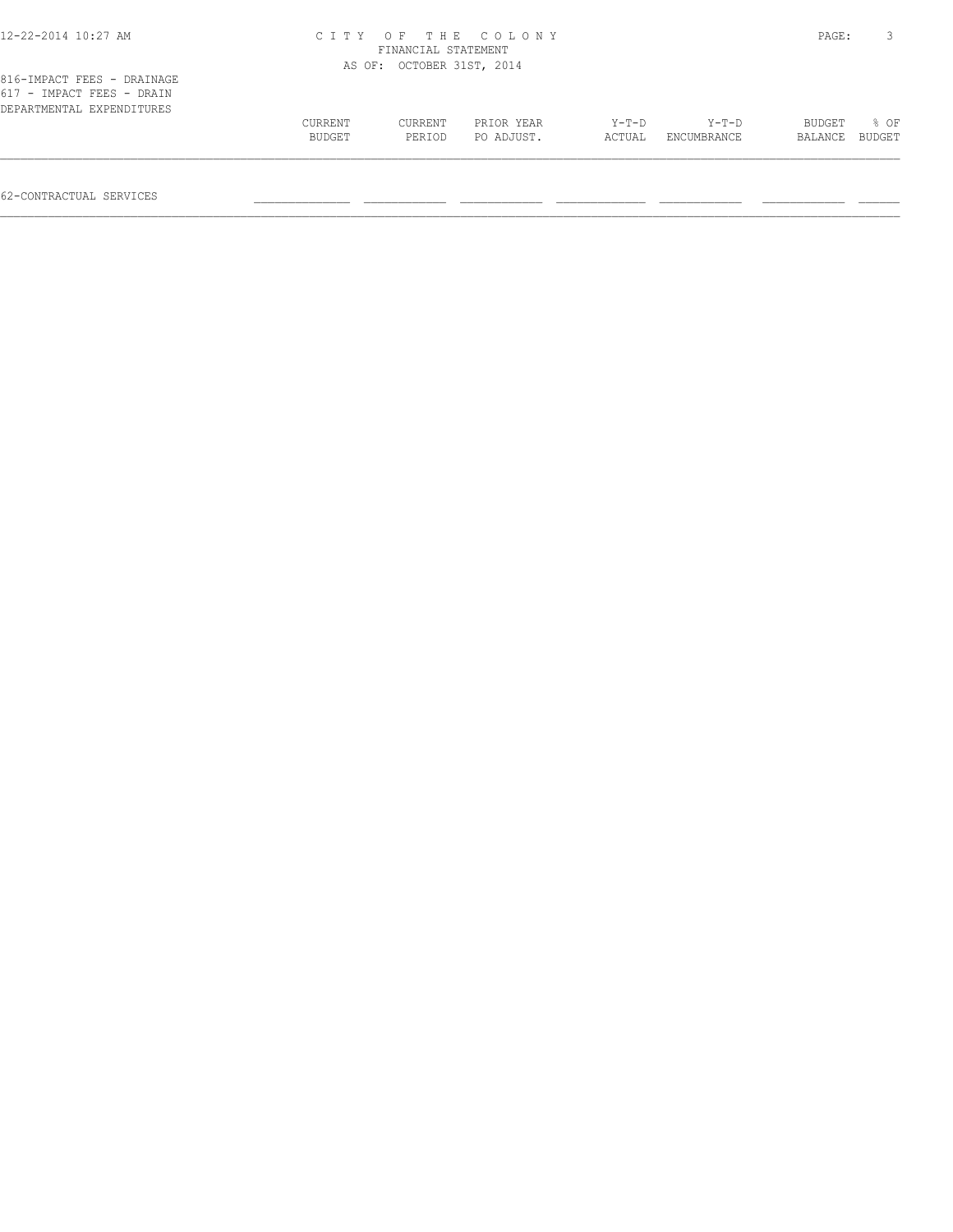#### 12-22-2014 10:27 AM C I T Y O F T H E C O L O N Y PAGE: 4 FINANCIAL STATEMENT AS OF: OCTOBER 31ST, 2014

|                        |  | 816-IMPACT FEES - DRAINAGE |
|------------------------|--|----------------------------|
| 635 - NON-DEPARTMENTAL |  |                            |
|                        |  |                            |

| DEPARTMENTAL EXPENDITURES               | CURRENT<br>BUDGET | CURRENT<br>PERIOD | PRIOR YEAR<br>PO ADJUST. | Y-T-D<br>ACTUAL | $Y-T-D$<br>ENCUMBRANCE | BUDGET<br>BALANCE | % OF<br>BUDGET |
|-----------------------------------------|-------------------|-------------------|--------------------------|-----------------|------------------------|-------------------|----------------|
| 62-CONTRACTUAL SERVICES                 |                   |                   |                          |                 |                        |                   |                |
| 68-SUNDRY CHARGES                       |                   |                   |                          |                 |                        |                   |                |
|                                         |                   |                   |                          |                 |                        |                   |                |
| ** REVENUE OVER (UNDER) EXPENDITURES ** | 0.00              | 2,429.89          | 0.00                     | 2,429.89        | $0.00$ (               | 2,429.89)         | 0.00           |

\*\*\* END OF REPORT \*\*\*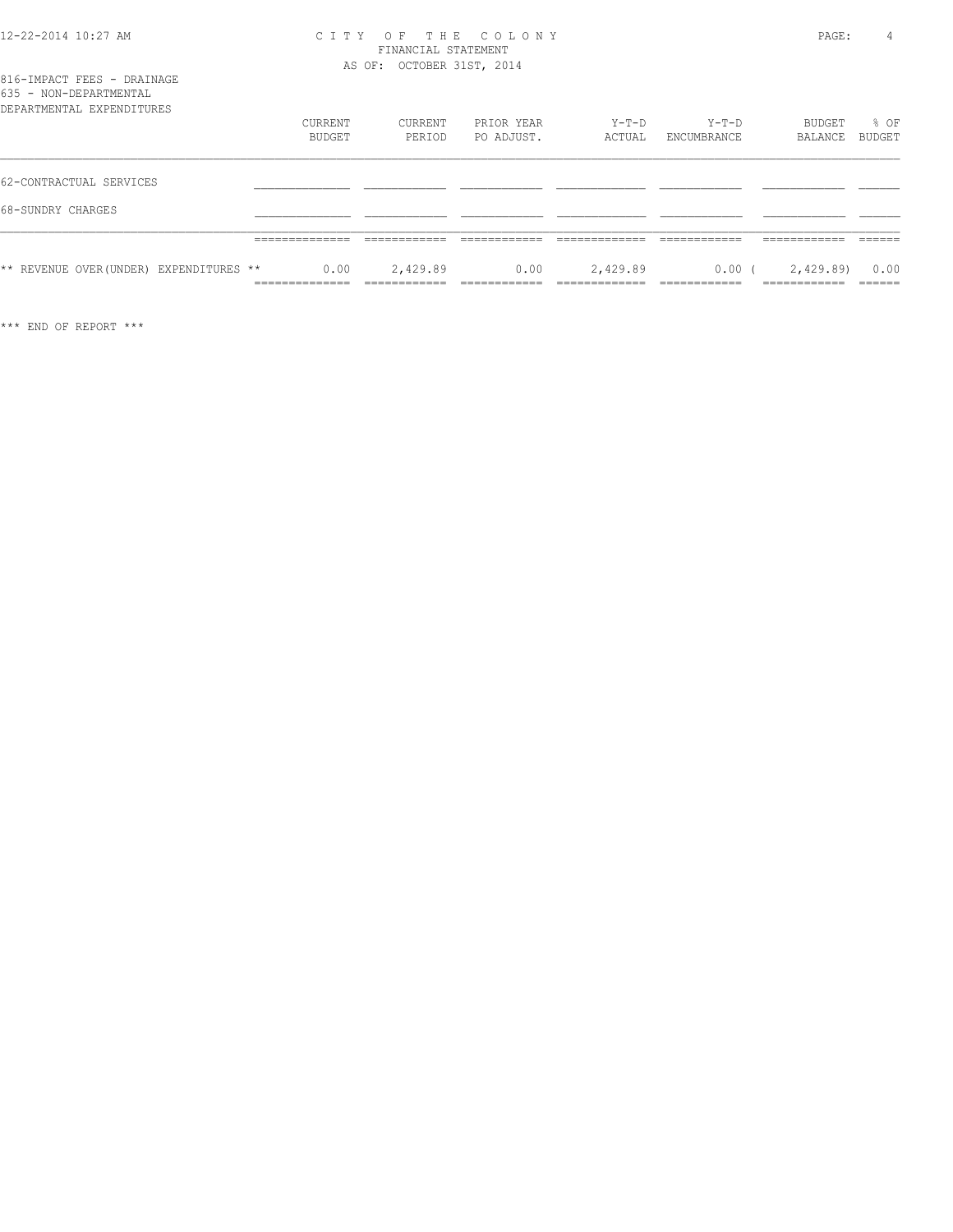#### 12-22-2014 10:27 AM C I T Y O F T H E C O L O N Y PAGE: 1 FINANCIAL STATEMENT AS OF: OCTOBER 31ST, 2014

|                     | CURRENT<br>BUDGET                | CURRENT<br>PERIOD            | PRIOR YEAR<br>PO ADJUST.       | $Y-T-D$<br>ACTUAL              | Y-T-D<br>ENCUMBRANCE          | BUDGET<br>BALANCE BUDGET      | % OF                   |
|---------------------|----------------------------------|------------------------------|--------------------------------|--------------------------------|-------------------------------|-------------------------------|------------------------|
| REVENUE SUMMARY     |                                  |                              |                                |                                |                               |                               |                        |
|                     | ______________<br>______________ | ____________<br>____________ | ____________<br>____________   | _____________<br>_____________ | ____________<br>____________  | -------------<br>____________ | -------<br>_______     |
| EXPENDITURE SUMMARY |                                  |                              |                                |                                |                               |                               |                        |
|                     | ______________<br>.              | ____________<br>____________ | -------------<br>_____________ | _____________<br>.             | -------------<br>____________ | -------------<br>____________ | $- - - - -$<br>_______ |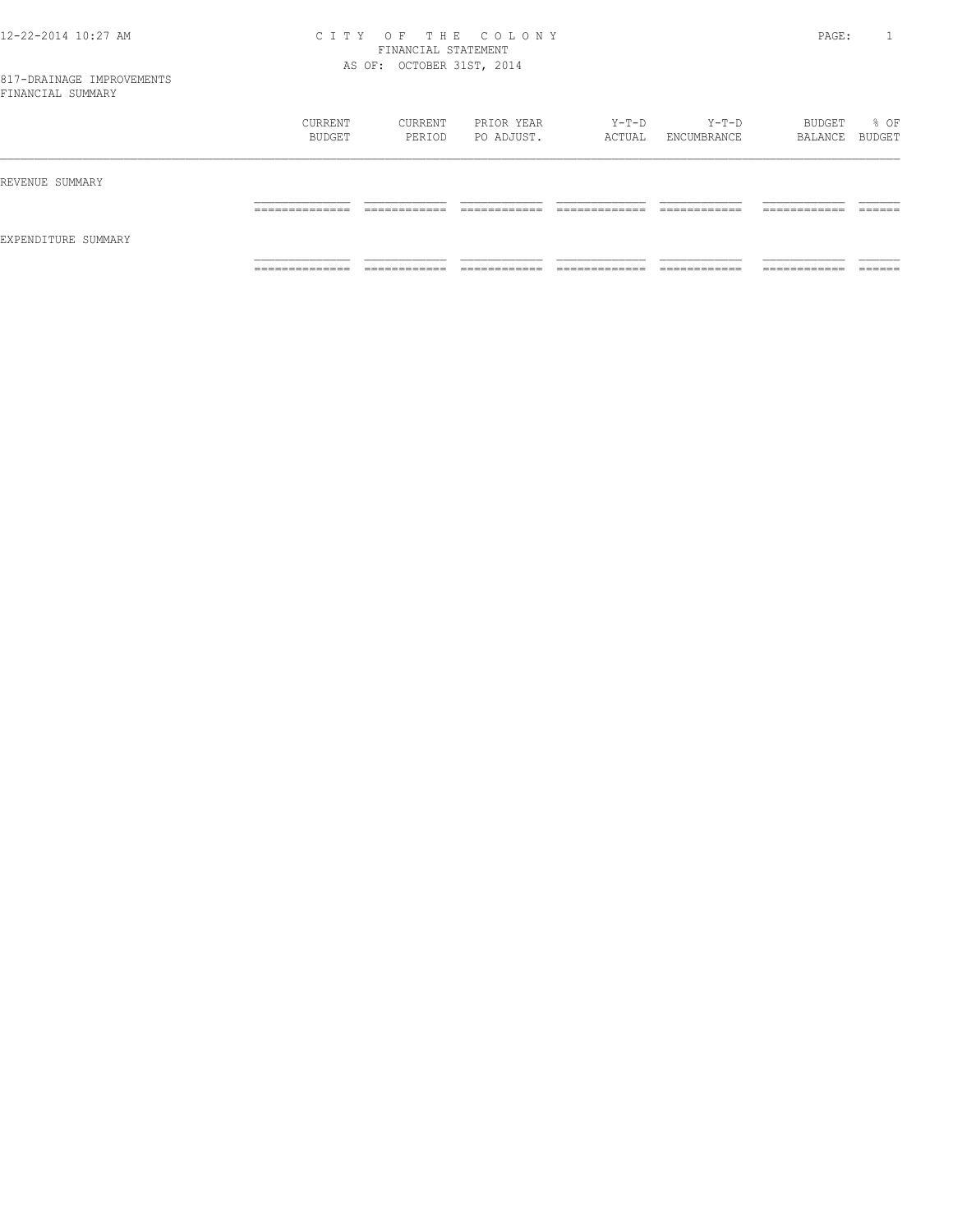#### 12-22-2014 10:27 AM C I T Y O F T H E C O L O N Y PAGE: 2 FINANCIAL STATEMENT AS OF: OCTOBER 31ST, 2014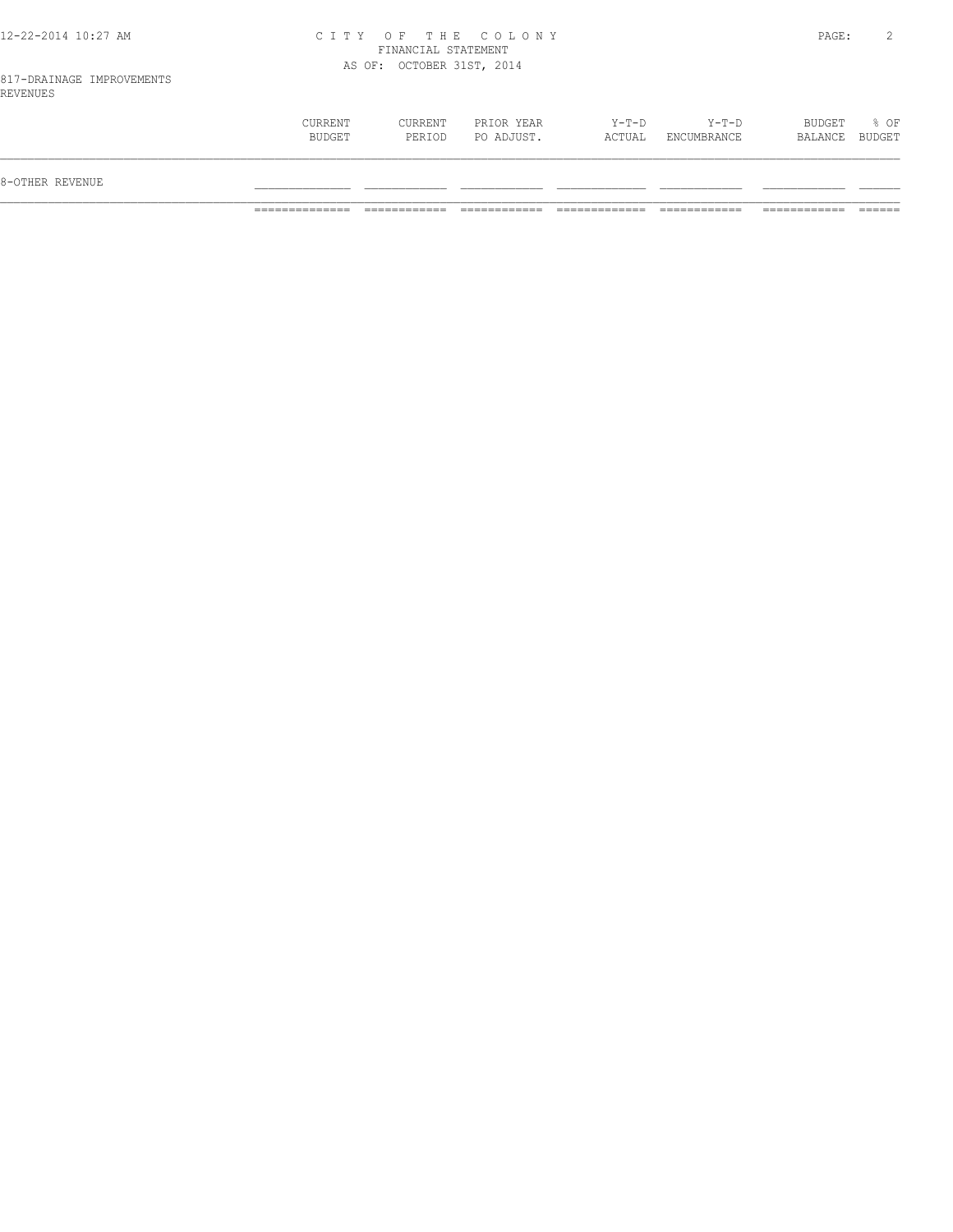| 12-22-2014 10:27 AM                                                              |         | CITY OF THE COLONY<br>FINANCIAL STATEMENT<br>AS OF: OCTOBER 31ST, 2014 |            |        |             |         |        |
|----------------------------------------------------------------------------------|---------|------------------------------------------------------------------------|------------|--------|-------------|---------|--------|
| 817-DRAINAGE IMPROVEMENTS<br>635 - NON-DEPARTMENTAL<br>DEPARTMENTAL EXPENDITURES |         |                                                                        |            |        |             |         |        |
|                                                                                  | CURRENT | CURRENT                                                                | PRIOR YEAR | Y-T-D  | Y-T-D       | BUDGET  | % OF   |
|                                                                                  | BUDGET  | PERIOD                                                                 | PO ADJUST. | ACTUAL | ENCUMBRANCE | BALANCE | BUDGET |
| 62-CONTRACTUAL SERVICES                                                          |         |                                                                        |            |        |             |         |        |
| 67-OVERHEAD ALLOCATION                                                           |         |                                                                        |            |        |             |         |        |
| 68-SUNDRY CHARGES                                                                |         |                                                                        |            |        |             |         |        |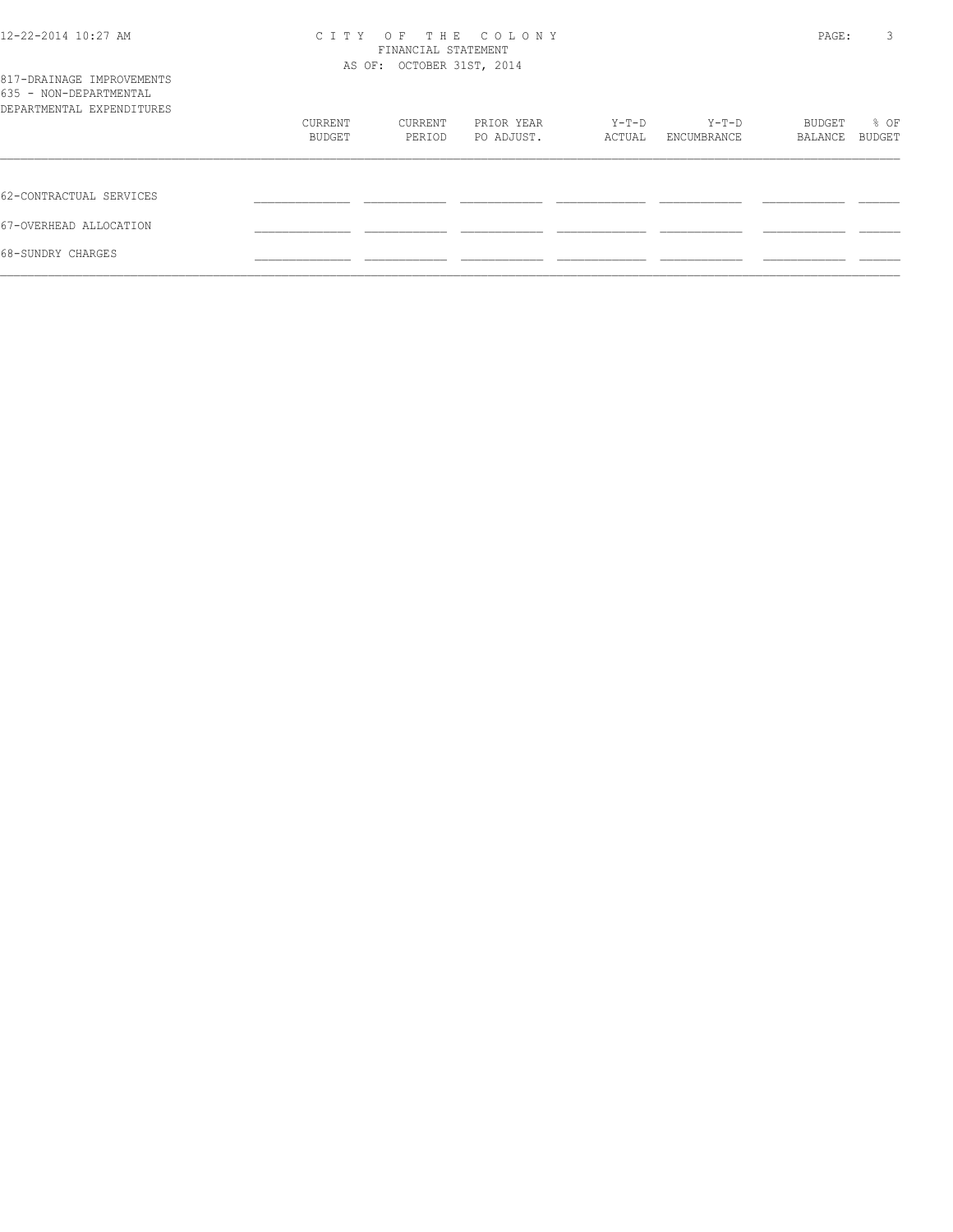| 12-22-2014 10:27 AM                                                              |                   | FINANCIAL STATEMENT<br>AS OF: OCTOBER 31ST, 2014 | CITY OF THE COLONY       |                 |                      | PAGE:             | 4              |
|----------------------------------------------------------------------------------|-------------------|--------------------------------------------------|--------------------------|-----------------|----------------------|-------------------|----------------|
| 817-DRAINAGE IMPROVEMENTS<br>645 - OFC CRK DRAINAGE<br>DEPARTMENTAL EXPENDITURES |                   |                                                  |                          |                 |                      |                   |                |
|                                                                                  | CURRENT<br>BUDGET | CURRENT<br>PERIOD                                | PRIOR YEAR<br>PO ADJUST. | Y-T-D<br>ACTUAL | Y-T-D<br>ENCUMBRANCE | BUDGET<br>BALANCE | % OF<br>BUDGET |
| 62-CONTRACTUAL SERVICES                                                          |                   |                                                  |                          |                 |                      |                   |                |
| 66-CAPITAL OUTLAY                                                                |                   |                                                  |                          |                 |                      |                   |                |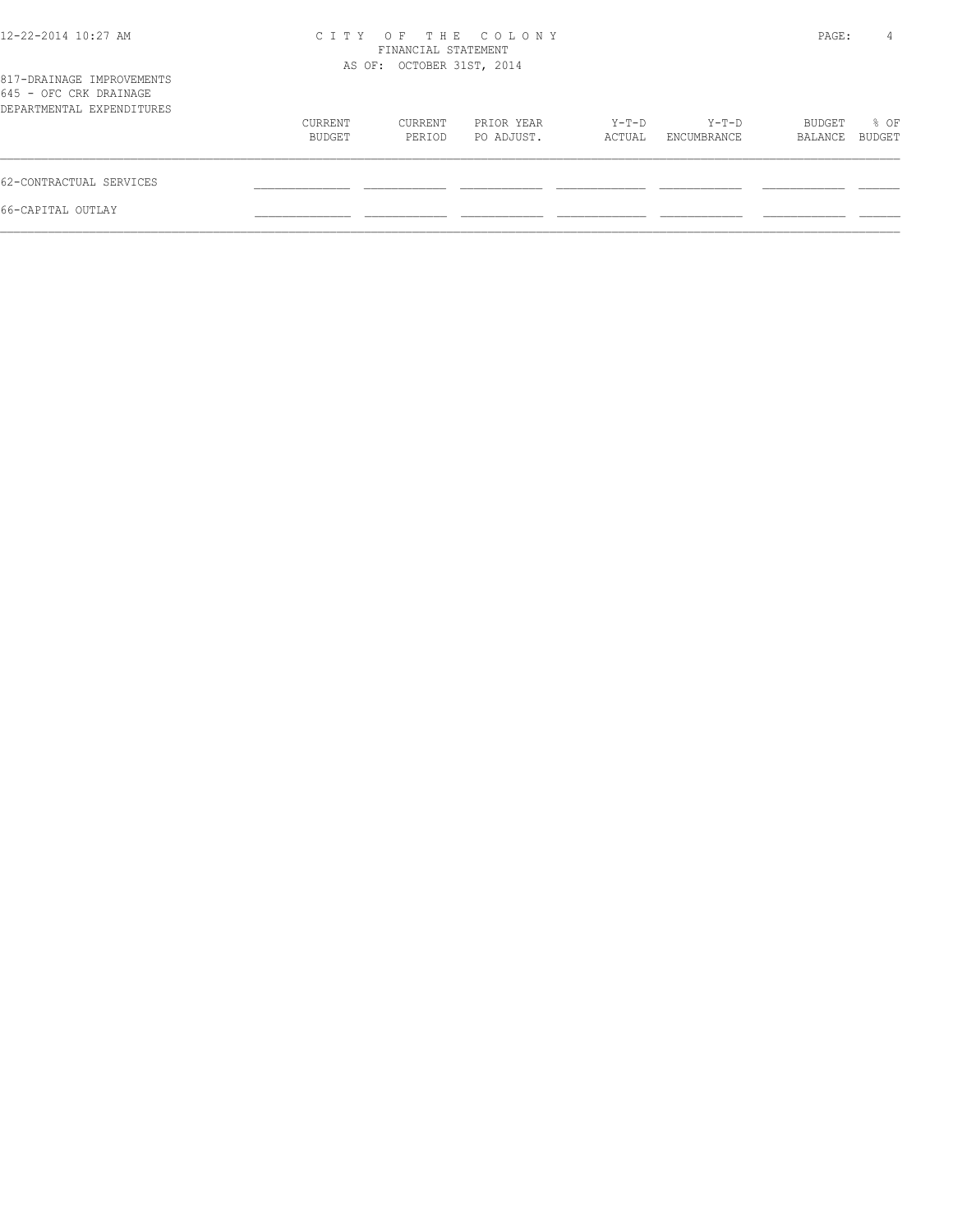| $12 - 22 - 2014$ $10:27$ AM                                                        | C T T Y<br>AS OF: OCTOBER 31ST, 2014 | PAGE:   | 5          |        |             |         |        |
|------------------------------------------------------------------------------------|--------------------------------------|---------|------------|--------|-------------|---------|--------|
| 817-DRAINAGE IMPROVEMENTS<br>664 - MEMORIAL - HEADWAL<br>DEPARTMENTAL EXPENDITURES |                                      |         |            |        |             |         |        |
|                                                                                    | CURRENT                              | CURRENT | PRIOR YEAR | Y-T-D  | $Y-T-D$     | BUDGET  | % OF   |
|                                                                                    | BUDGET                               | PERIOD  | PO ADJUST. | ACTUAL | ENCUMBRANCE | BALANCE | BUDGET |
| 62-CONTRACTUAL SERVICES                                                            |                                      |         |            |        |             |         |        |
| 64-MAINTENANCE                                                                     |                                      |         |            |        |             |         |        |
| 66-CAPITAL OUTLAY                                                                  |                                      |         |            |        |             |         |        |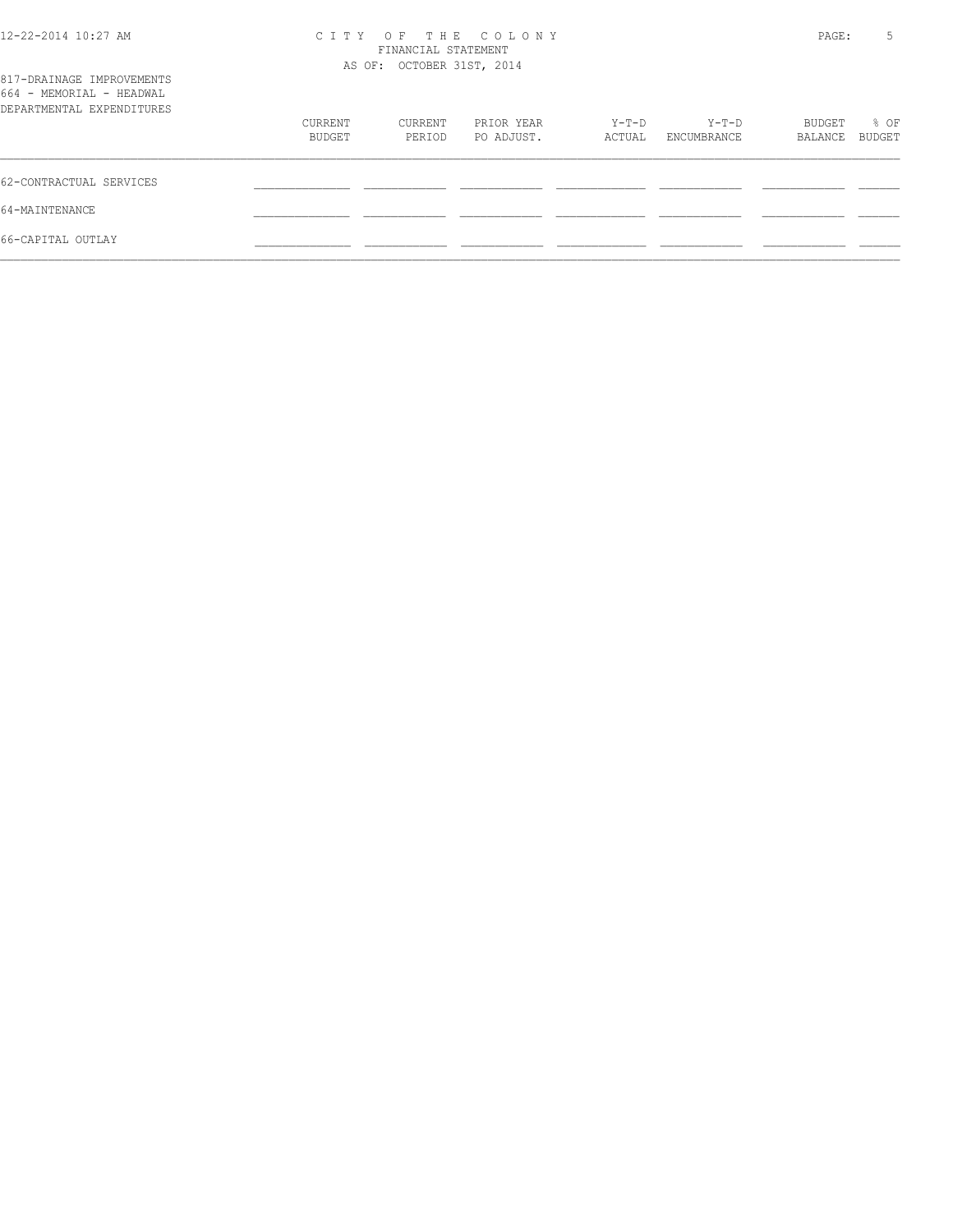# CITY OF THE COLONY<br>
CITY OF THE COLONY<br>
FINANCIAL STATEMENT<br>
AS OF: OCTOBER 31ST, 2014

|                                                        | ______________<br>______________ | ____________<br>____________ | -----------<br>____________   | --------------<br>____________ | ------------<br>____________  | __________<br>____________    | -------<br>______ |
|--------------------------------------------------------|----------------------------------|------------------------------|-------------------------------|--------------------------------|-------------------------------|-------------------------------|-------------------|
|                                                        | ______________<br>______________ | ____________<br>____________ | -------------<br>____________ | _____________<br>_____________ | -------------<br>____________ | -------------<br>____________ | -------<br>______ |
| 66-CAPITAL OUTLAY                                      |                                  |                              |                               |                                |                               |                               |                   |
| 64-MAINTENANCE                                         |                                  |                              |                               |                                |                               |                               |                   |
| 62-CONTRACTUAL SERVICES                                |                                  |                              |                               |                                |                               |                               |                   |
| DEPARTMENTAL EXPENDITURES                              | CURRENT<br>BUDGET                | CURRENT<br>PERIOD            | PRIOR YEAR<br>PO ADJUST.      | $Y-T-D$<br>ACTUAL              | $Y-T-D$<br>ENCUMBRANCE        | BUDGET<br>BALANCE             | $8$ OF<br>BUDGET  |
| 817-DRAINAGE IMPROVEMENTS<br>679 - MEMORIAL DRIVE CONS |                                  |                              |                               |                                |                               |                               |                   |

\*\*\* END OF REPORT \*\*\*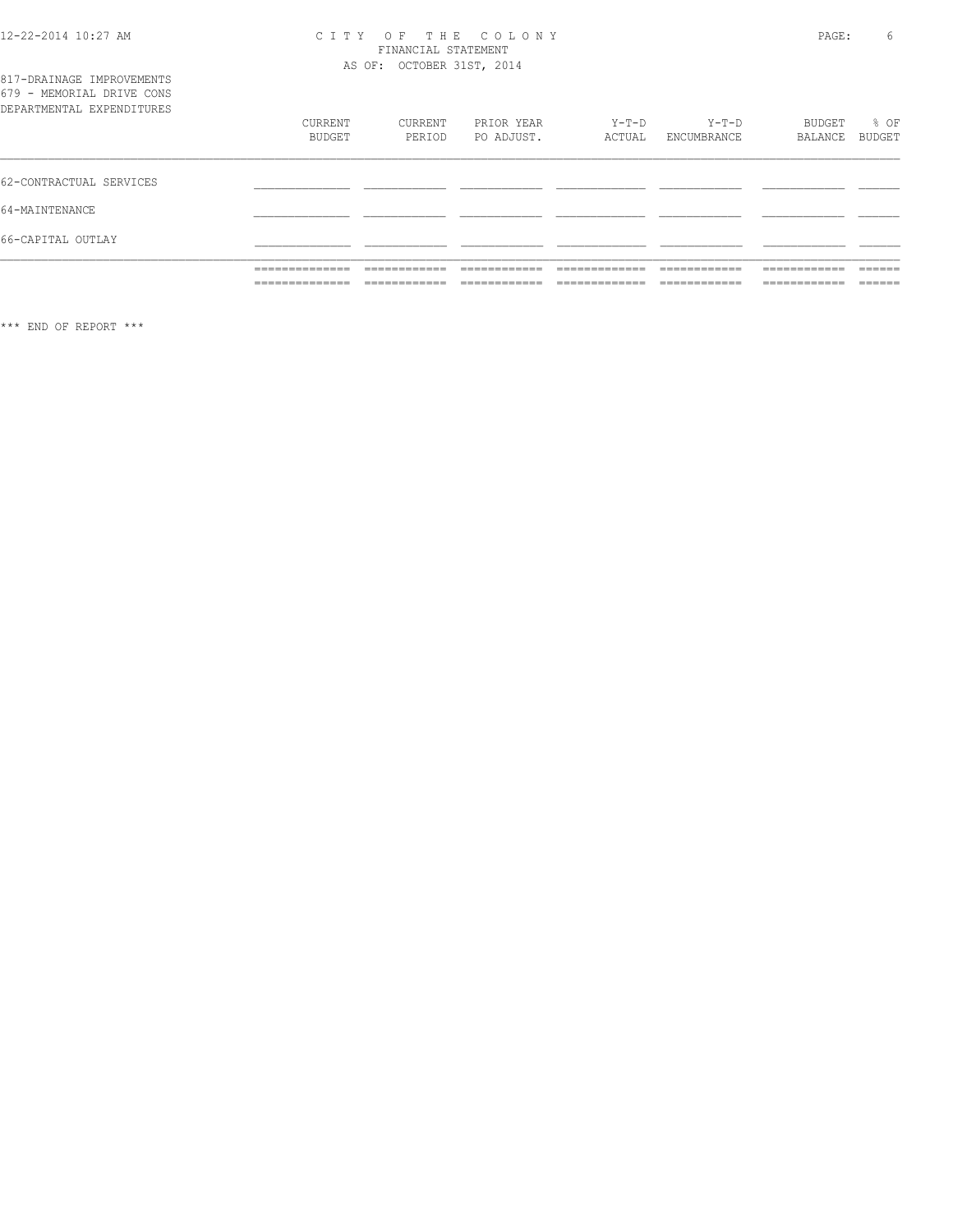#### 12-22-2014 10:27 AM C I T Y O F T H E C O L O N Y PAGE: 1 FINANCIAL STATEMENT AS OF: OCTOBER 31ST, 2014

|                     | CURRENT<br>BUDGET   | CURRENT<br>PERIOD           | PRIOR YEAR<br>PO ADJUST. | $Y-T-D$<br>ACTUAL  | Y-T-D<br>ENCUMBRANCE | BUDGET<br>BALANCE BUDGET     | % OF    |
|---------------------|---------------------|-----------------------------|--------------------------|--------------------|----------------------|------------------------------|---------|
| REVENUE SUMMARY     | ______________      | -------------               | ____________             | _____________      | ____________         | ____________                 | ------- |
| EXPENDITURE SUMMARY | ____________        | ____________                | ____________             | ______________     | ____________         | ____________                 | _______ |
|                     | ______________<br>. | ------------<br>----------- | -------------<br>.       | _____________<br>. | -------------<br>.   | -------------<br>----------- |         |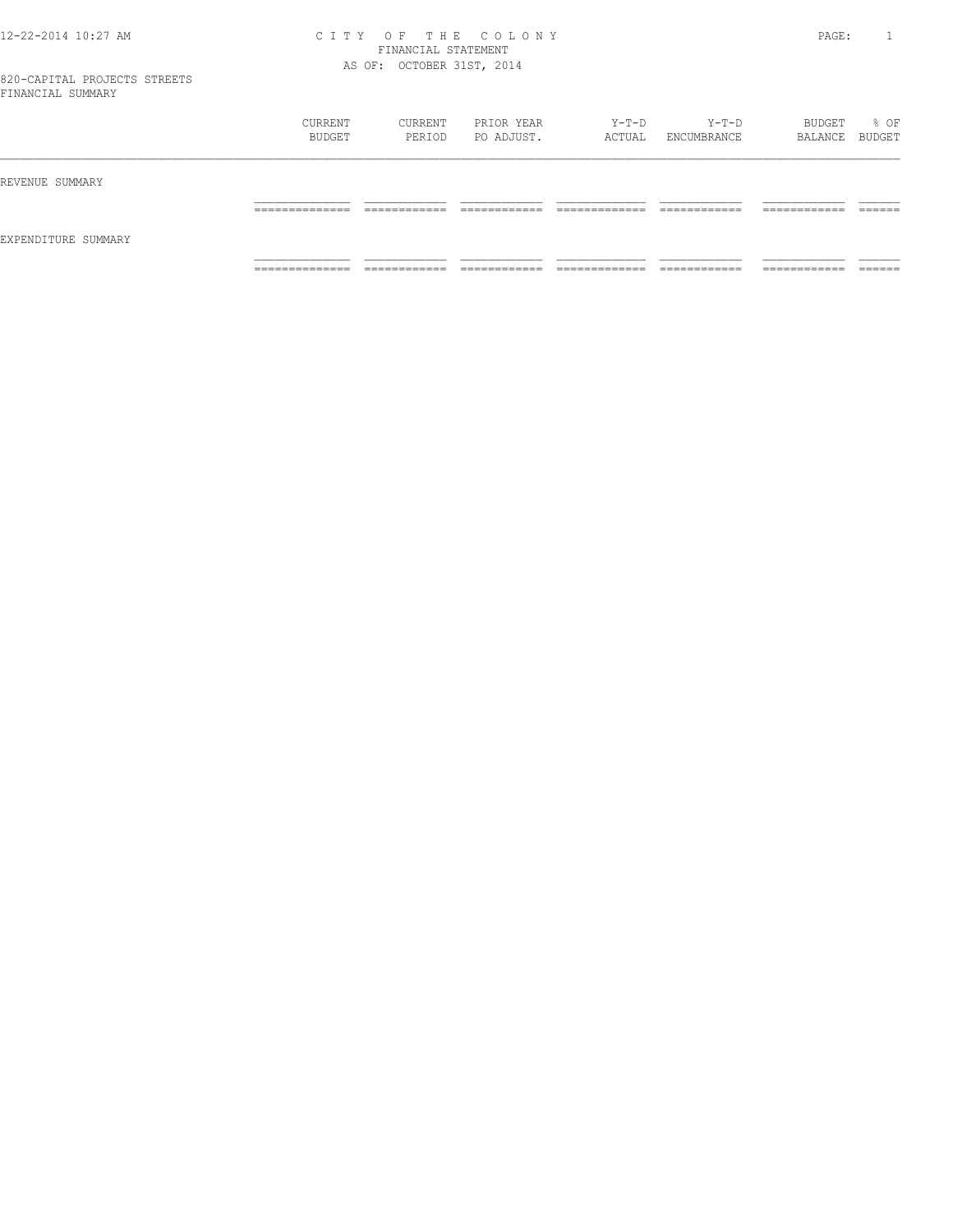#### 12-22-2014 10:27 AM C I T Y O F T H E C O L O N Y PAGE: 2 FINANCIAL STATEMENT AS OF: OCTOBER 31ST, 2014

820-CAPITAL PROJECTS STREETS REVENUES

| 8-OTHER REVENUE         |                   |                   |                          |                 |                      |                   |                |
|-------------------------|-------------------|-------------------|--------------------------|-----------------|----------------------|-------------------|----------------|
| 4-MISCELLANEOUS REVENUE |                   |                   |                          |                 |                      |                   |                |
|                         | CURRENT<br>BUDGET | CURRENT<br>PERIOD | PRIOR YEAR<br>PO ADJUST. | Y-T-D<br>ACTUAL | Y-T-D<br>ENCUMBRANCE | BUDGET<br>BALANCE | % OF<br>BUDGET |
|                         |                   |                   |                          |                 |                      |                   |                |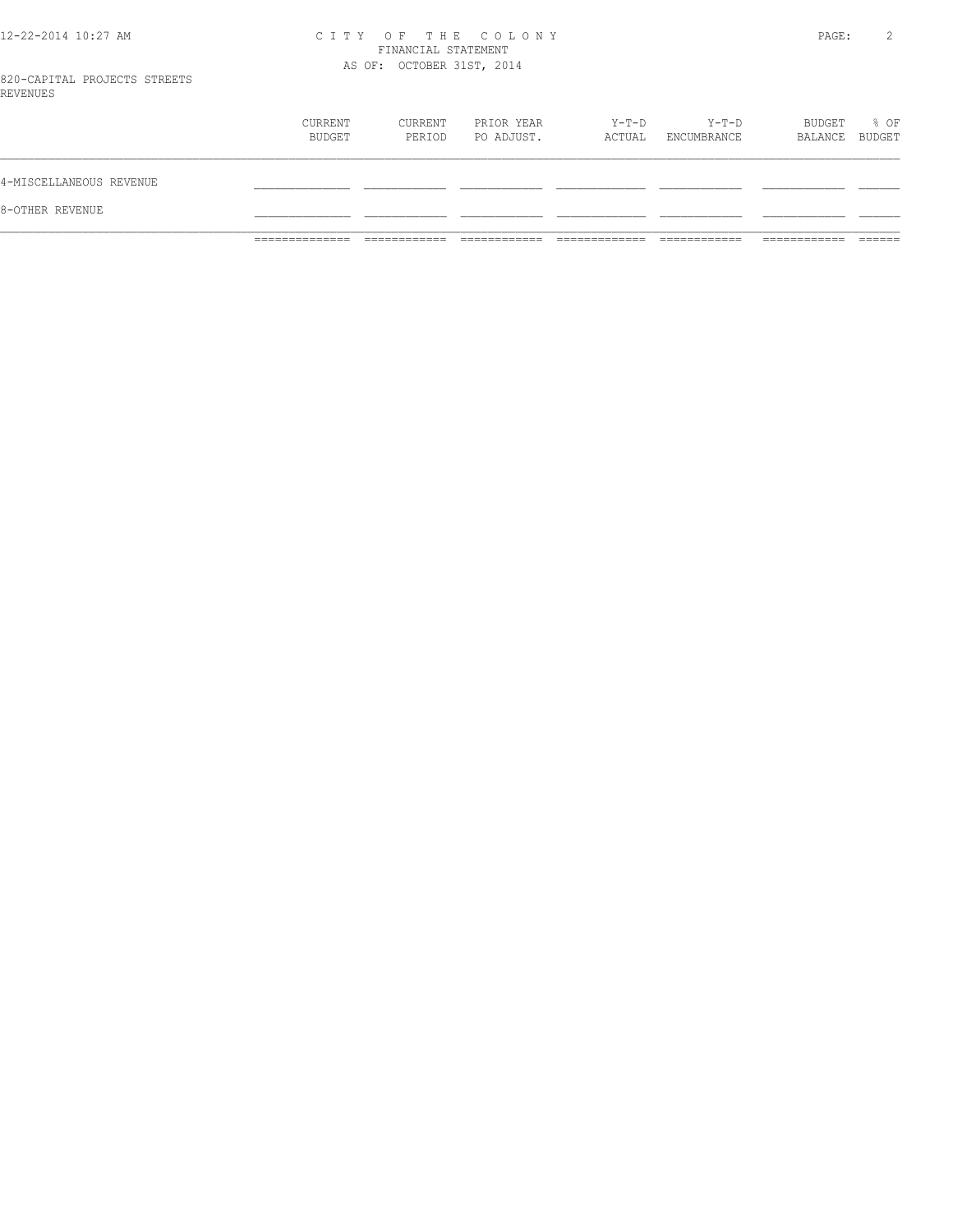| 12-22-2014 10:27 AM                                    |         | OF THE COLONY<br>C T T Y<br>FINANCIAL STATEMENT<br>AS OF: OCTOBER 31ST, 2014 |            |        |             |         |        |
|--------------------------------------------------------|---------|------------------------------------------------------------------------------|------------|--------|-------------|---------|--------|
| 820-CAPITAL PROJECTS STREETS<br>635 - NON-DEPARTMENTAL |         |                                                                              |            |        |             |         |        |
| DEPARTMENTAL EXPENDITURES                              |         |                                                                              |            |        |             |         |        |
|                                                        | CURRENT | CURRENT                                                                      | PRIOR YEAR | Y-T-D  | Y-T-D       | BUDGET  | % OF   |
|                                                        | BUDGET  | PERIOD                                                                       | PO ADJUST. | ACTUAL | ENCUMBRANCE | BALANCE | BUDGET |
| 62-CONTRACTUAL SERVICES                                |         |                                                                              |            |        |             |         |        |
| 68-SUNDRY CHARGES                                      |         |                                                                              |            |        |             |         |        |
|                                                        |         |                                                                              |            |        |             |         |        |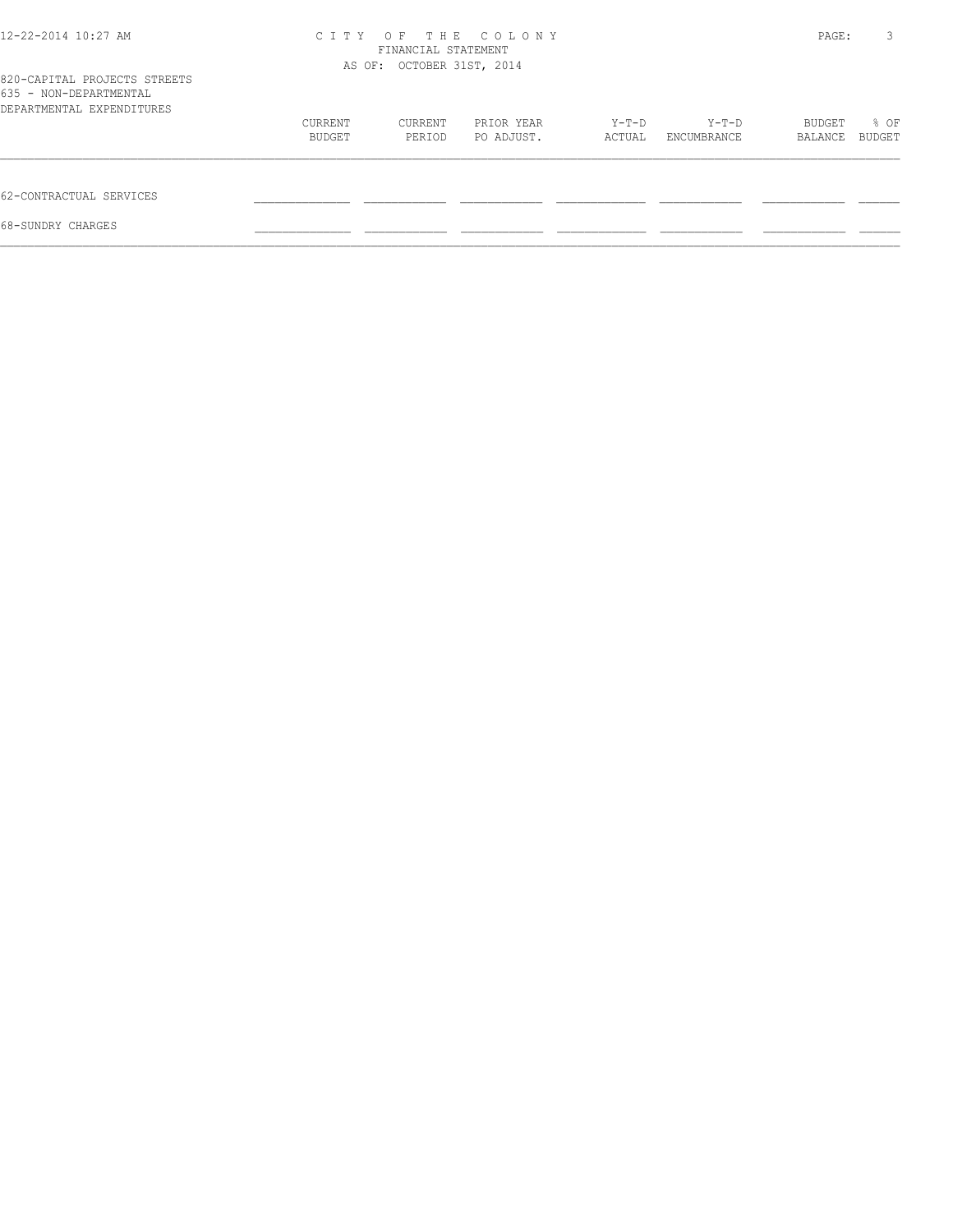|--|

#### 12-22-2014 10:27 AM C I T Y O F T H E C O L O N Y PAGE: 4 FINANCIAL STATEMENT AS OF: OCTOBER 31ST, 2014

| 644 - PHASE IIIC STREETS  |                |         |            |         |             |                |      |
|---------------------------|----------------|---------|------------|---------|-------------|----------------|------|
| DEPARTMENTAL EXPENDITURES |                |         |            |         |             |                |      |
|                           | <b>CURRENT</b> | CURRENT | PRIOR YEAR | $Y-T-D$ | $Y-T-D$     | BUDGET         | 8 OF |
|                           | BUDGET         | PERTOD  | PO ADJUST. | ACTUAL  | ENCUMBRANCE | BALANCE BUDGET |      |
|                           |                |         |            |         |             |                |      |
|                           |                |         |            |         |             |                |      |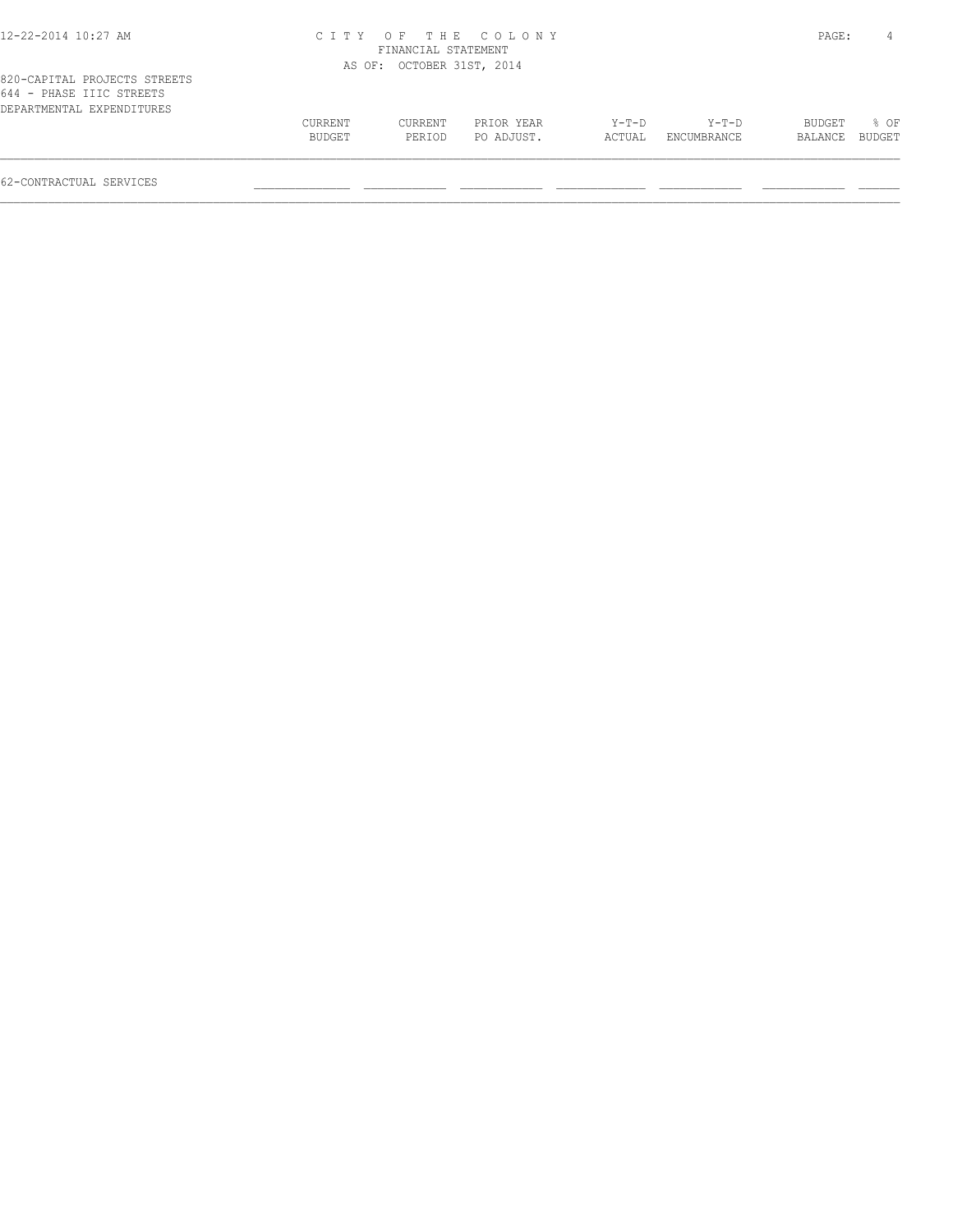# 12-22-2014 10:27 AM CITY OF THE COLONY<br>FINANCIAL STATEMENT<br>AS OF: OCTOBER 31ST, 2014

## 820-CAPITAL PROJECTS STREETS<br>645 - MISC.STREETS<br>RERESTE

| DEPARTMENTAL EXPENDITURES | CURRENT<br>BUDGET | CURRENT<br>PERIOD | PRIOR YEAR<br>PO ADJUST. | $Y-T-D$<br>ACTUAL | $Y-T-D$<br>ENCUMBRANCE | BUDGET<br>BALANCE | % OF<br>BUDGET |
|---------------------------|-------------------|-------------------|--------------------------|-------------------|------------------------|-------------------|----------------|
| 61-PERSONNEL SERVICES     |                   |                   |                          |                   |                        |                   |                |
| 62-CONTRACTUAL SERVICES   |                   |                   |                          |                   |                        |                   |                |
| 63-SUPPLIES               |                   |                   |                          |                   |                        |                   |                |
| 64-MAINTENANCE            |                   |                   |                          |                   |                        |                   |                |
| 66-CAPITAL OUTLAY         |                   |                   |                          |                   |                        |                   |                |
| 67-OVERHEAD ALLOCATION    |                   |                   |                          |                   |                        |                   |                |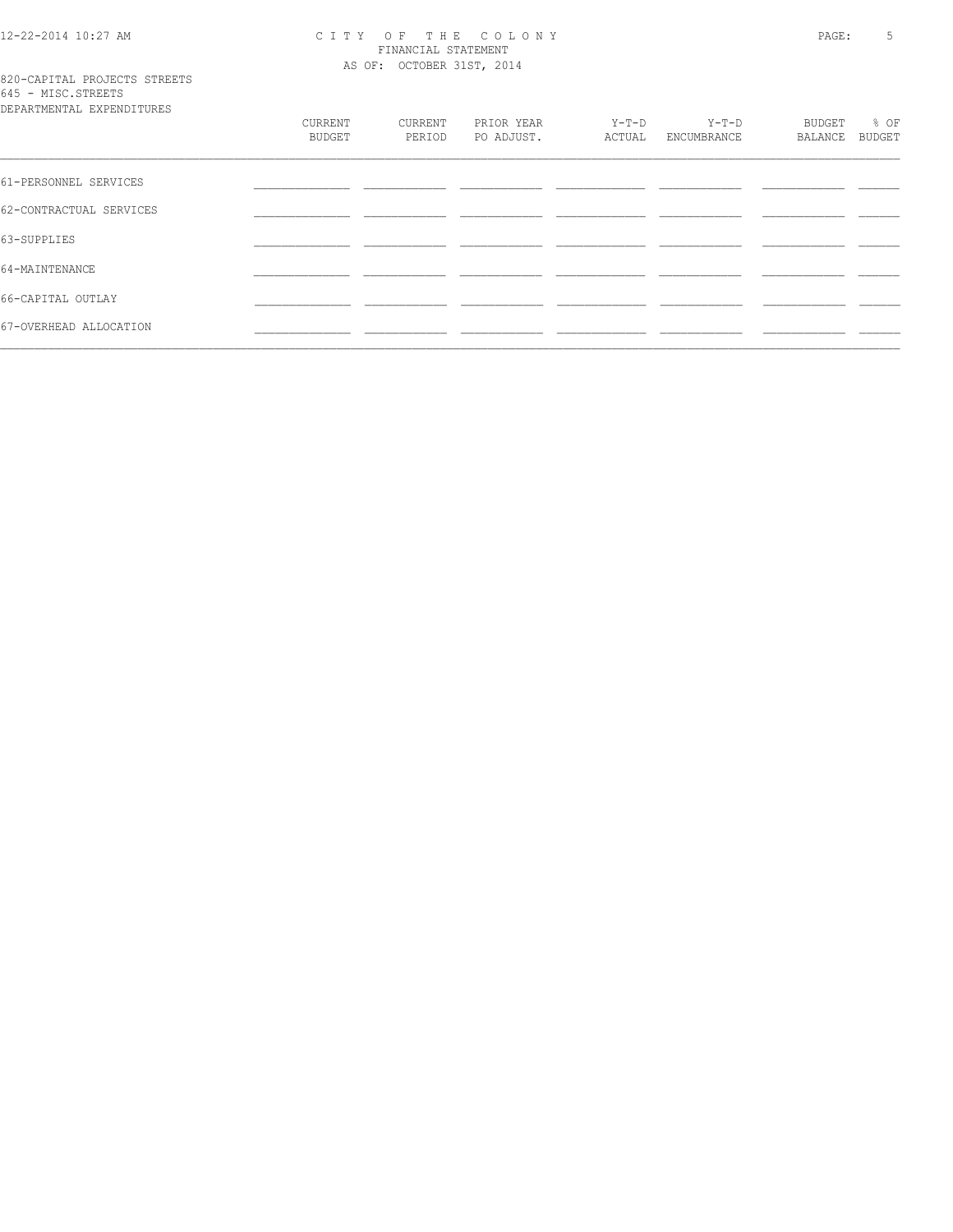| 12-22-2014 10:27 AM                                                                 | OF THE COLONY<br>C T T Y<br>FINANCIAL STATEMENT<br>AS OF: OCTOBER 31ST, 2014 |                   |                          |                 |                      |                   | 6<br>PAGE:            |
|-------------------------------------------------------------------------------------|------------------------------------------------------------------------------|-------------------|--------------------------|-----------------|----------------------|-------------------|-----------------------|
| 820-CAPITAL PROJECTS STREETS<br>646 - MISC.STREET PROJ<br>DEPARTMENTAL EXPENDITURES |                                                                              |                   |                          |                 |                      |                   |                       |
|                                                                                     | CURRENT<br>BUDGET                                                            | CURRENT<br>PERIOD | PRIOR YEAR<br>PO ADJUST. | Y-T-D<br>ACTUAL | Y-T-D<br>ENCUMBRANCE | BUDGET<br>BALANCE | % OF<br><b>BUDGET</b> |
| 62-CONTRACTUAL SERVICES                                                             |                                                                              |                   |                          |                 |                      |                   |                       |
| 64-MAINTENANCE                                                                      |                                                                              |                   |                          |                 |                      |                   |                       |
| 67-OVERHEAD ALLOCATION                                                              |                                                                              |                   |                          |                 |                      |                   |                       |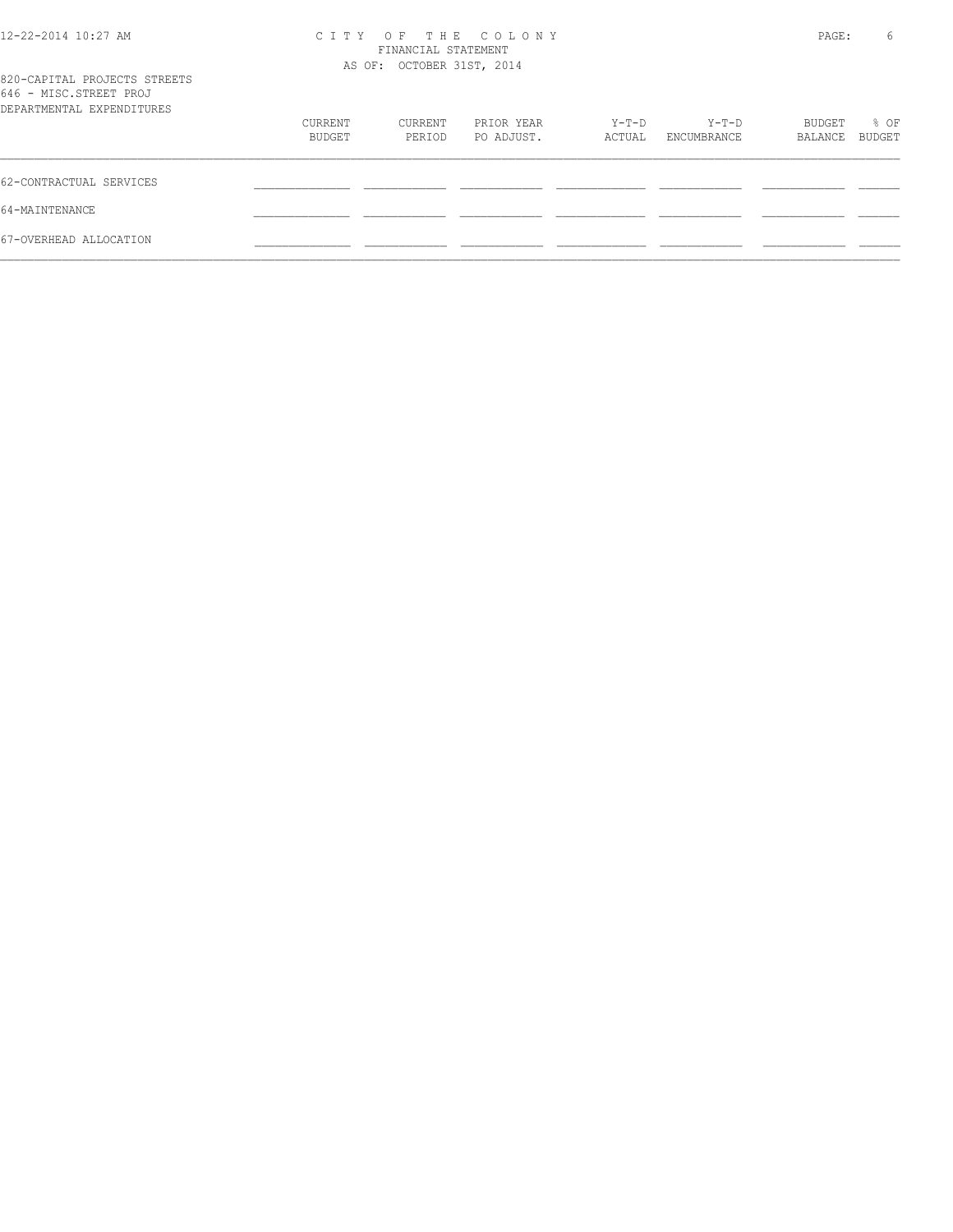#### 12-22-2014 10:27 AM C I T Y O F T H E C O L O N Y PAGE: 7 FINANCIAL STATEMENT AS OF: OCTOBER 31ST, 2014

| 647 - PHASE IIIA STREETS  |         |         |            |        |             |                |      |
|---------------------------|---------|---------|------------|--------|-------------|----------------|------|
| DEPARTMENTAL EXPENDITURES |         |         |            |        |             |                |      |
|                           | CURRENT | CURRENT | PRIOR YEAR | Y-T-D  | $Y-T-D$     | BUDGET         | 8 OF |
|                           | BUDGET  | PERIOD  | PO ADJUST. | ACTUAL | ENCUMBRANCE | BALANCE BUDGET |      |
|                           |         |         |            |        |             |                |      |
|                           |         |         |            |        |             |                |      |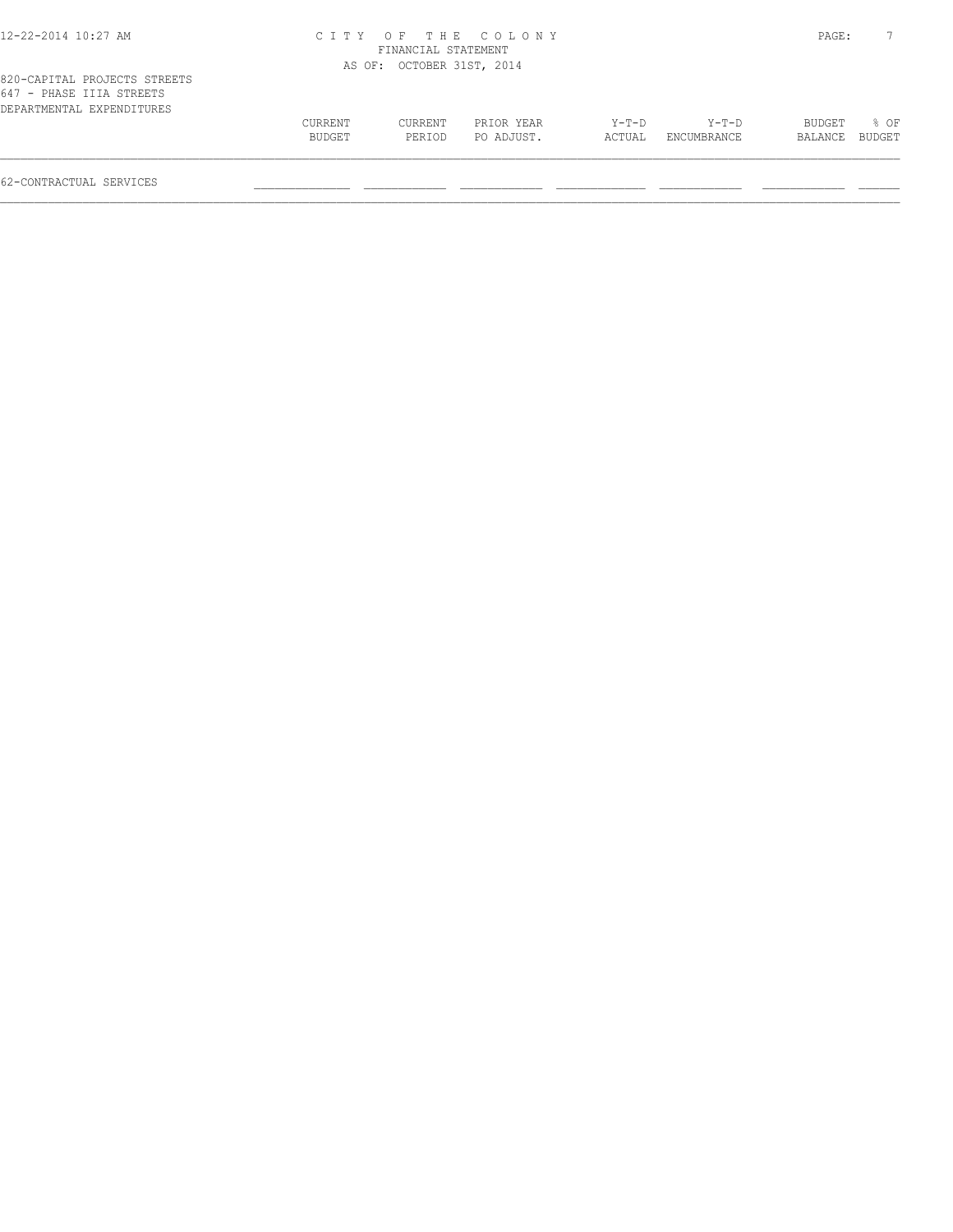| 12-22-2014 10:27 AM                                                                   | OF THE COLONY<br>C I T Y<br>FINANCIAL STATEMENT<br>AS OF: OCTOBER 31ST, 2014 |                   |                          |                 |                      | PAGE:             | 8              |
|---------------------------------------------------------------------------------------|------------------------------------------------------------------------------|-------------------|--------------------------|-----------------|----------------------|-------------------|----------------|
| 820-CAPITAL PROJECTS STREETS<br>648 - PHASE IIIB STREETS<br>DEPARTMENTAL EXPENDITURES |                                                                              |                   |                          |                 |                      |                   |                |
|                                                                                       | CURRENT<br>BUDGET                                                            | CURRENT<br>PERIOD | PRIOR YEAR<br>PO ADJUST. | Y-T-D<br>ACTUAL | Y-T-D<br>ENCUMBRANCE | BUDGET<br>BALANCE | % OF<br>BUDGET |
| 62-CONTRACTUAL SERVICES                                                               |                                                                              |                   |                          |                 |                      |                   |                |
| 64-MAINTENANCE                                                                        |                                                                              |                   |                          |                 |                      |                   |                |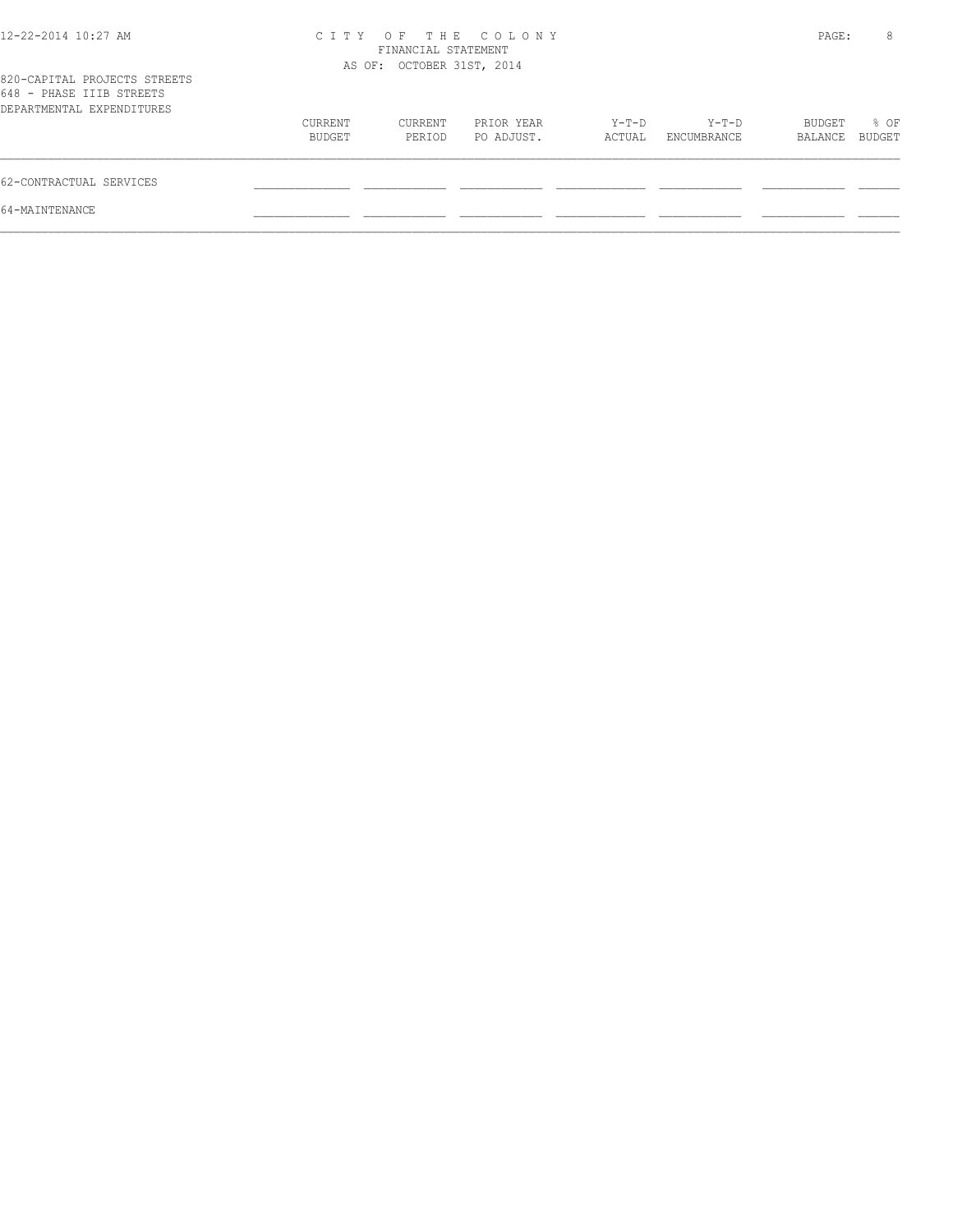| 12-22-2014 10:27 AM                                                         |                   |                           | CITY OF THE COLONY       |                 |                      | PAGE:             | 9                |
|-----------------------------------------------------------------------------|-------------------|---------------------------|--------------------------|-----------------|----------------------|-------------------|------------------|
|                                                                             |                   | FINANCIAL STATEMENT       |                          |                 |                      |                   |                  |
|                                                                             |                   | AS OF: OCTOBER 31ST, 2014 |                          |                 |                      |                   |                  |
| 820-CAPITAL PROJECTS STREETS<br>649 - PHASE 1A<br>DEPARTMENTAL EXPENDITURES |                   |                           |                          |                 |                      |                   |                  |
|                                                                             | CURRENT<br>BUDGET | CURRENT<br>PERIOD         | PRIOR YEAR<br>PO ADJUST. | Y-T-D<br>ACTUAL | Y-T-D<br>ENCUMBRANCE | BUDGET<br>BALANCE | $8$ OF<br>BUDGET |

64-MAINTENANCE \_\_\_\_\_\_\_\_\_\_\_\_\_\_ \_\_\_\_\_\_\_\_\_\_\_\_ \_\_\_\_\_\_\_\_\_\_\_\_ \_\_\_\_\_\_\_\_\_\_\_\_\_ \_\_\_\_\_\_\_\_\_\_\_\_ \_\_\_\_\_\_\_\_\_\_\_\_ \_\_\_\_\_\_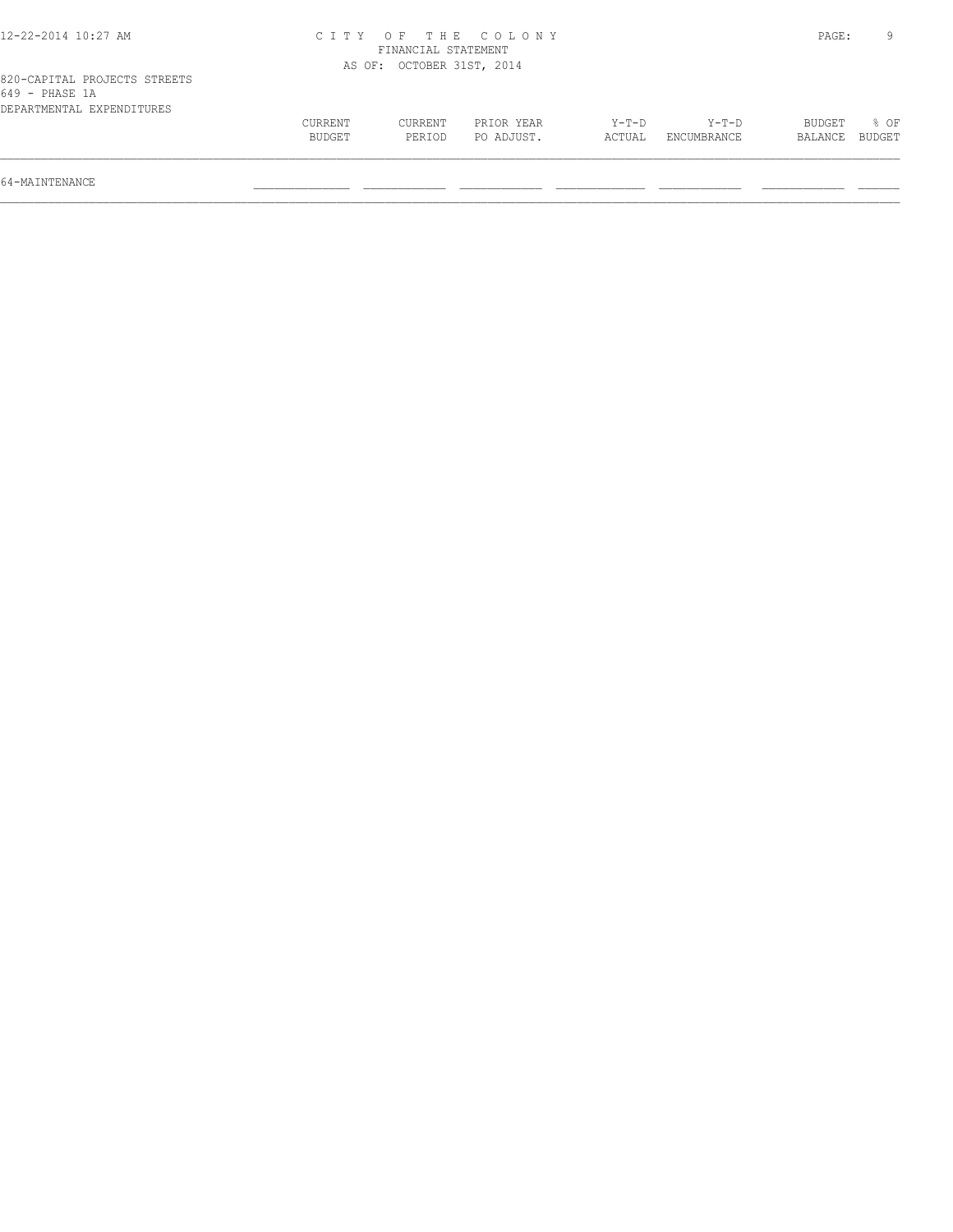| 12-22-2014 10:27 AM |  |
|---------------------|--|
|---------------------|--|

#### 12-22-2014 10:27 AM C I T Y O F T H E C O L O N Y PAGE: 10 FINANCIAL STATEMENT AS OF: OCTOBER 31ST, 2014

|                        | 820-CAPITAL PROJECTS STREETS |
|------------------------|------------------------------|
| 650 - LION'S CLUB PARK |                              |
|                        | DEPARTMENTAL EXPENDITURES    |

| DEPARTMENTAL EXPENDITURES | CURRENT | CURRENT | PRIOR YEAR | $Y-T-D$ | $Y - T - D$ | BUDGET         | 8 OF |
|---------------------------|---------|---------|------------|---------|-------------|----------------|------|
|                           | BUDGET  | PERTOD  | PO ADJUST. | ACTUAL  | ENCUMBRANCE | BALANCE BUDGET |      |
| 62-CONTRACTUAL SERVICES   |         |         |            |         |             |                |      |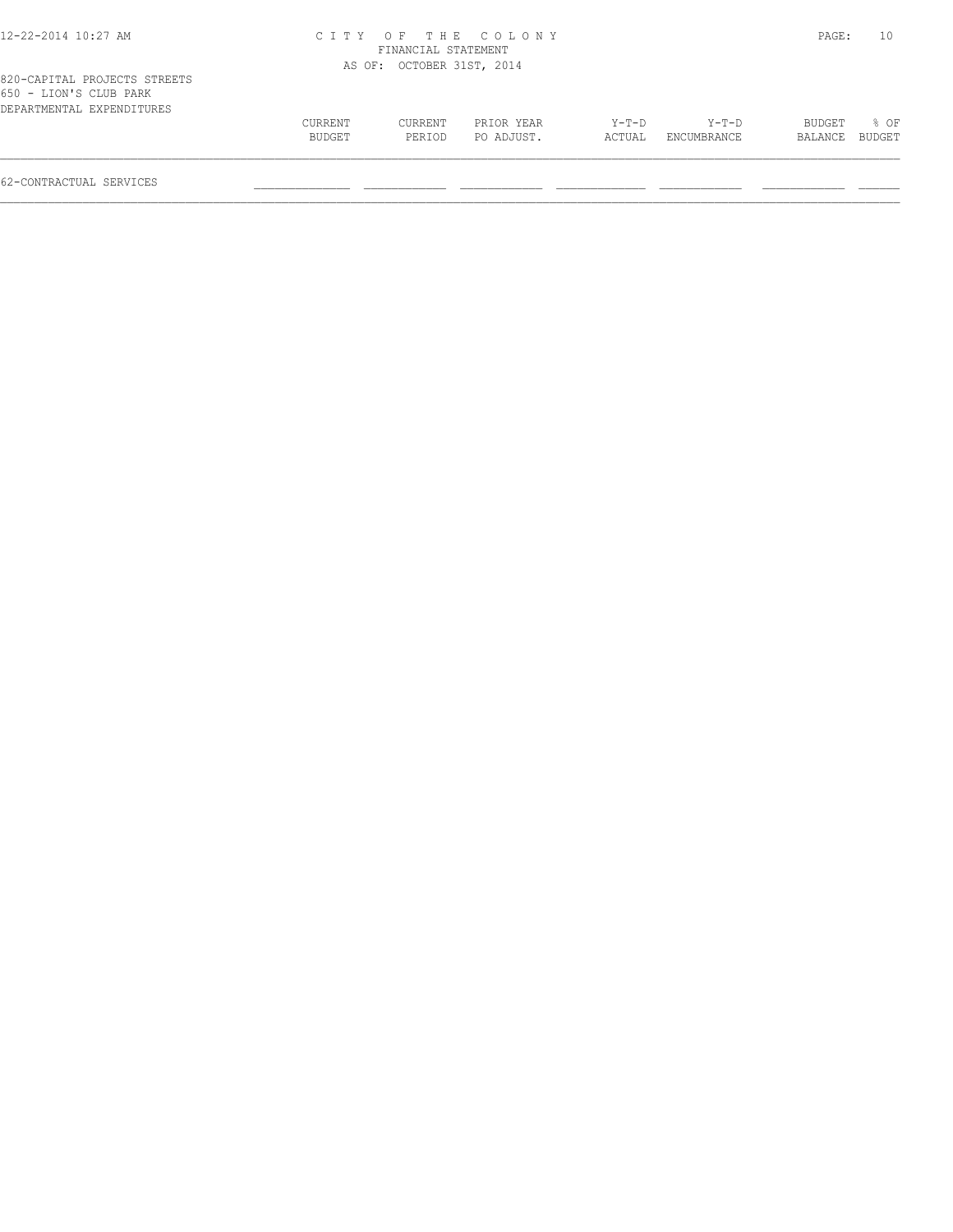| 12-22-2014 10:27 AM |
|---------------------|
|---------------------|

#### 12-22-2014 10:27 AM C I T Y O F T H E C O L O N Y PAGE: 11 FINANCIAL STATEMENT AS OF: OCTOBER 31ST, 2014

| 652 - PHASE IV STREETS    |         |         |            |        |             |                |             |
|---------------------------|---------|---------|------------|--------|-------------|----------------|-------------|
| DEPARTMENTAL EXPENDITURES |         |         |            |        |             |                |             |
|                           | CURRENT | CURRENT | PRIOR YEAR | Y-T-D  | Y-T-D       |                | BUDGET % OF |
|                           | BUDGET  | PERTOD  | PO ADJUST. | ACTUAL | ENCUMBRANCE | BALANCE BUDGET |             |
|                           |         |         |            |        |             |                |             |
|                           |         |         |            |        |             |                |             |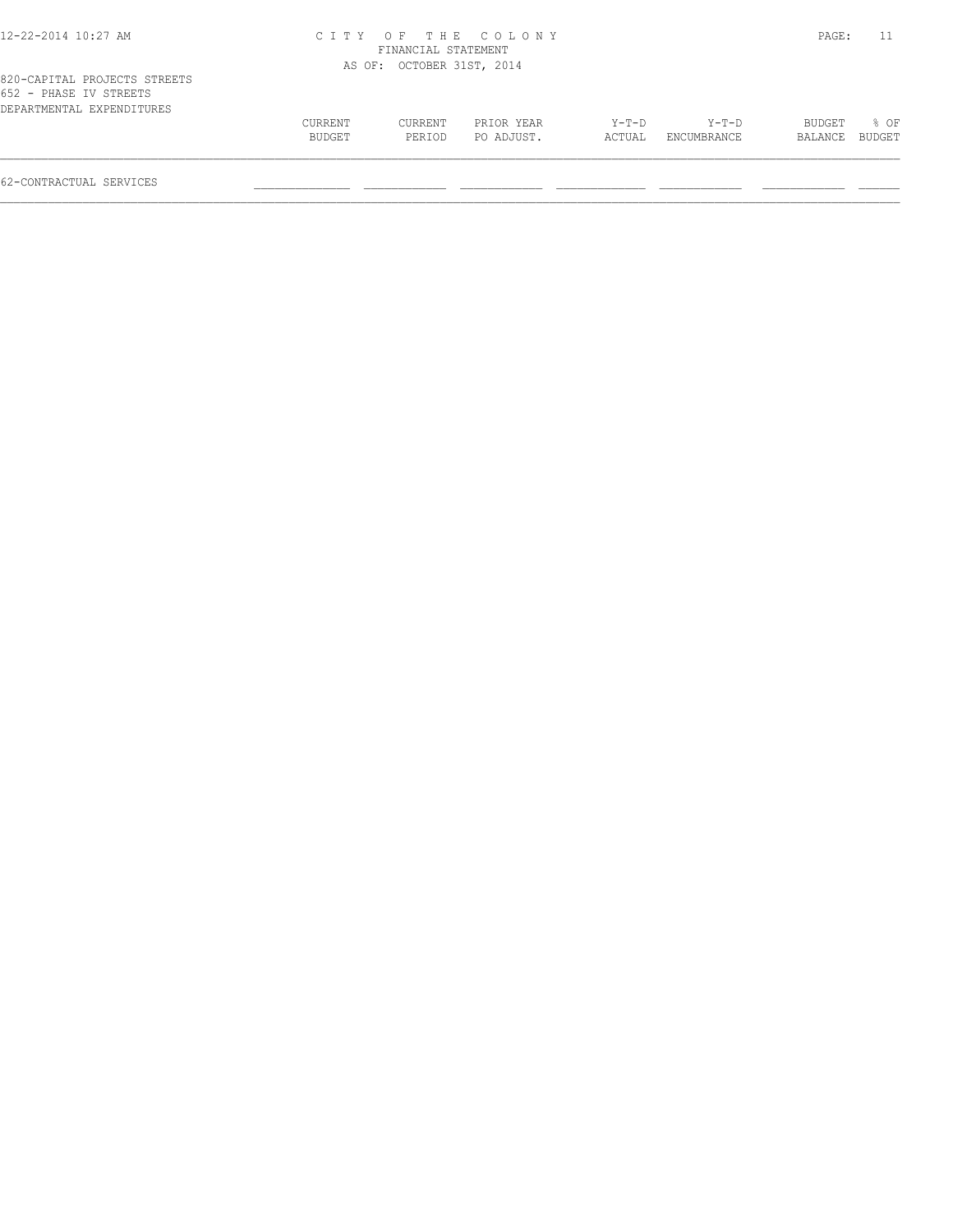| 12-22-2014 10:27 AM                                                                   | OF THE COLONY<br>C I T Y<br>FINANCIAL STATEMENT<br>AS OF: OCTOBER 31ST, 2014 |                   |                          |                 |                      | PAGE:             | 12             |
|---------------------------------------------------------------------------------------|------------------------------------------------------------------------------|-------------------|--------------------------|-----------------|----------------------|-------------------|----------------|
| 820-CAPITAL PROJECTS STREETS<br>653 - MISC. SIDWALK REPA<br>DEPARTMENTAL EXPENDITURES |                                                                              |                   |                          |                 |                      |                   |                |
|                                                                                       | CURRENT<br>BUDGET                                                            | CURRENT<br>PERIOD | PRIOR YEAR<br>PO ADJUST. | Y-T-D<br>ACTUAL | Y-T-D<br>ENCUMBRANCE | BUDGET<br>BALANCE | % OF<br>BUDGET |
| 62-CONTRACTUAL SERVICES                                                               |                                                                              |                   |                          |                 |                      |                   |                |
| 64-MAINTENANCE                                                                        |                                                                              |                   |                          |                 |                      |                   |                |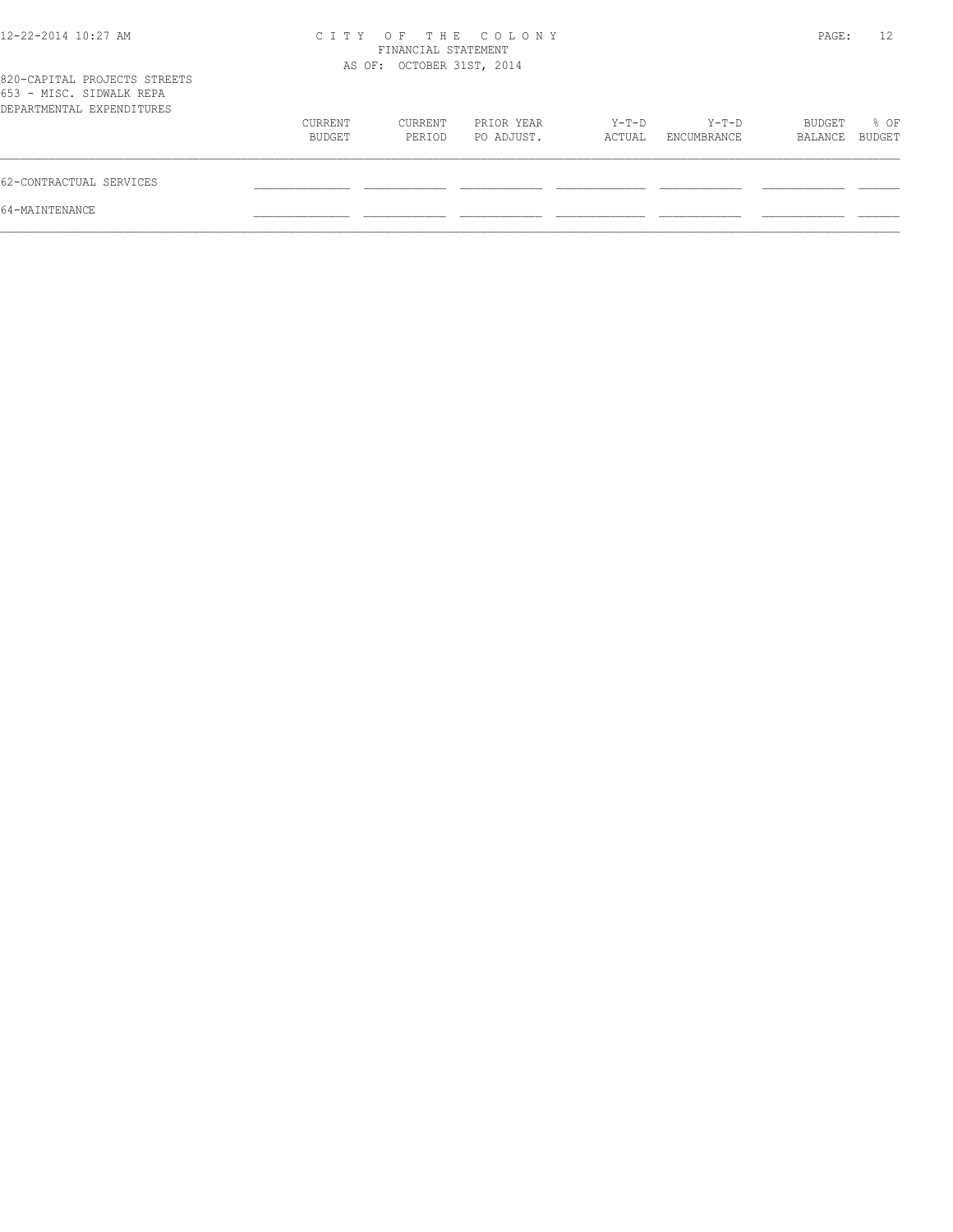|  |  |  |  |  | 12-22-2014 10:27 AM |  |
|--|--|--|--|--|---------------------|--|
|--|--|--|--|--|---------------------|--|

#### 12-22-2014 10:27 AM C I T Y O F T H E C O L O N Y PAGE: 13 FINANCIAL STATEMENT AS OF: OCTOBER 31ST, 2014

|  |  |                           | 820-CAPITAL PROJECTS STREETS |
|--|--|---------------------------|------------------------------|
|  |  | 654 - PHASE V STREETS     |                              |
|  |  | DEPARTMENTAL EXPENDITURES |                              |

| DEPARTMENTAL EXPENDITURES | CURRENT | CURRENT | PRIOR YEAR | Y-T-D  | $Y-T-D$     | BUDGET  | 8 OF   |
|---------------------------|---------|---------|------------|--------|-------------|---------|--------|
|                           | BUDGET  | PERIOD  | PO ADJUST. | ACTUAL | ENCUMBRANCE | BALANCE | BUDGET |
| 62-CONTRACTUAL SERVICES   |         |         |            |        |             |         |        |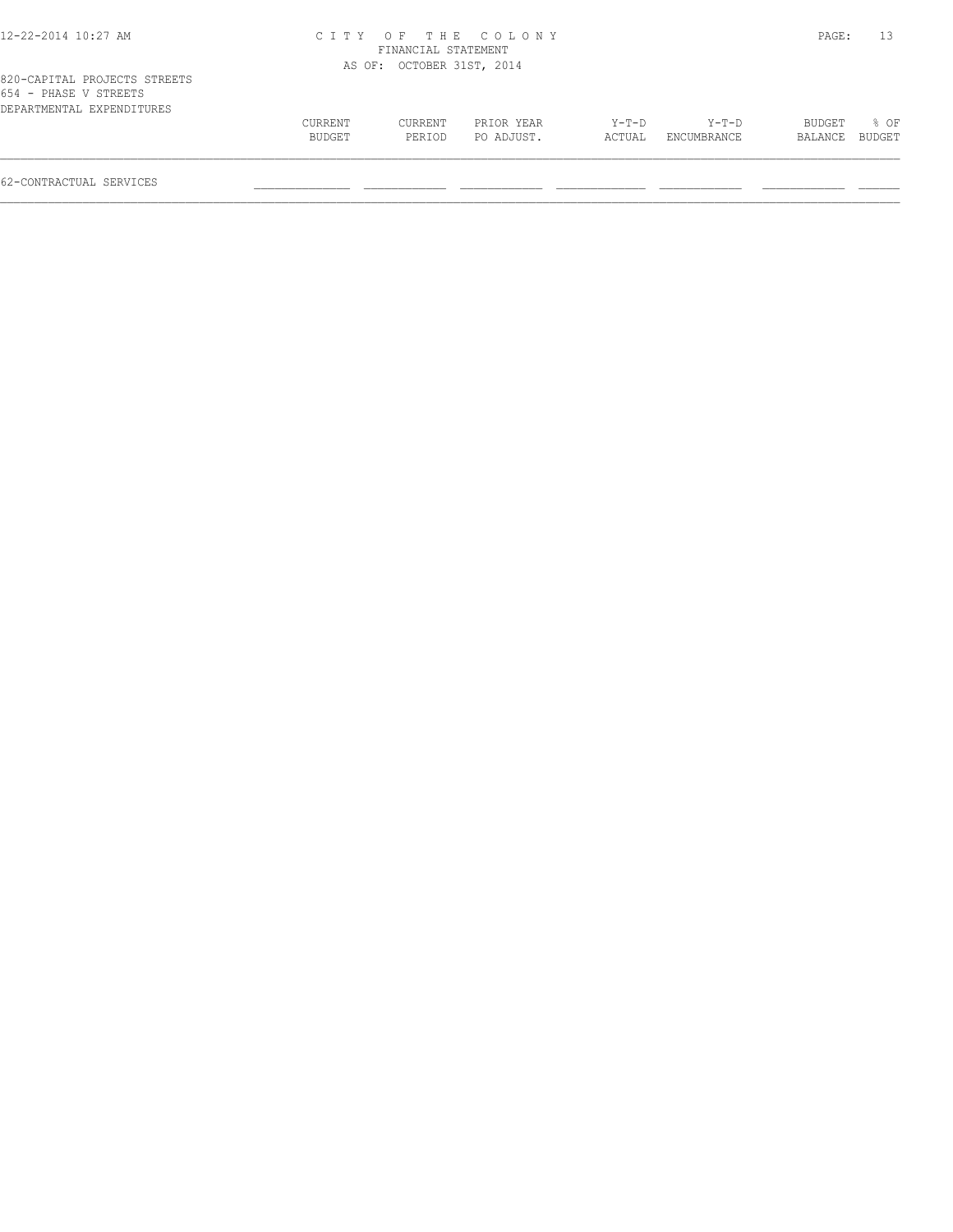#### 12-22-2014 10:27 AM C I T Y O F T H E C O L O N Y PAGE: 14 FINANCIAL STATEMENT AS OF: OCTOBER 31ST, 2014

| DEPARTMENTAL EXPENDITURES |         |         |            |        |             |         |        |
|---------------------------|---------|---------|------------|--------|-------------|---------|--------|
|                           | CURRENT | CURRENT | PRIOR YEAR | Y-T-D  | $Y-T-D$     | BUDGET  | 8 OF   |
|                           | BUDGET  | PERIOD  | PO ADJUST. | ACTUAL | ENCUMBRANCE | BALANCE | BUDGET |
|                           |         |         |            |        |             |         |        |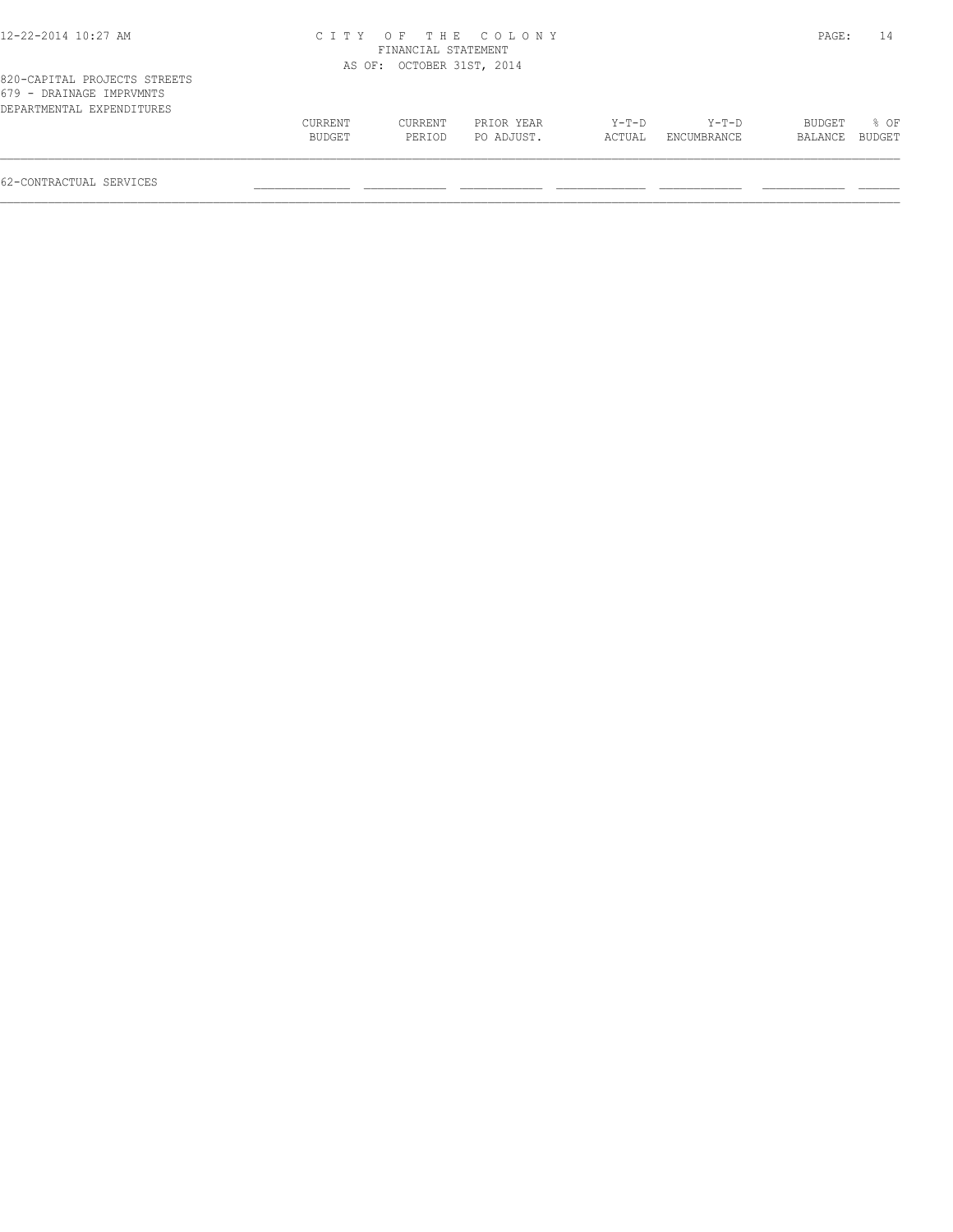#### 12-22-2014 10:27 AM C I T Y O F T H E C O L O N Y PAGE: 15 FINANCIAL STATEMENT AS OF: OCTOBER 31ST, 2014

820-CAPITAL PROJECTS STREETS 694 - 121 EXPANSION

| 62-CONTRACTUAL SERVICES |                           |                   |                   |                          |                   |                        |                   |                  |
|-------------------------|---------------------------|-------------------|-------------------|--------------------------|-------------------|------------------------|-------------------|------------------|
|                         | DEPARTMENTAL EXPENDITURES | CURRENT<br>BUDGET | CURRENT<br>PERIOD | PRIOR YEAR<br>PO ADJUST. | $Y-T-D$<br>ACTUAL | $Y-T-D$<br>ENCUMBRANCE | BUDGET<br>BALANCE | $8$ OF<br>BUDGET |

\*\*\* END OF REPORT \*\*\*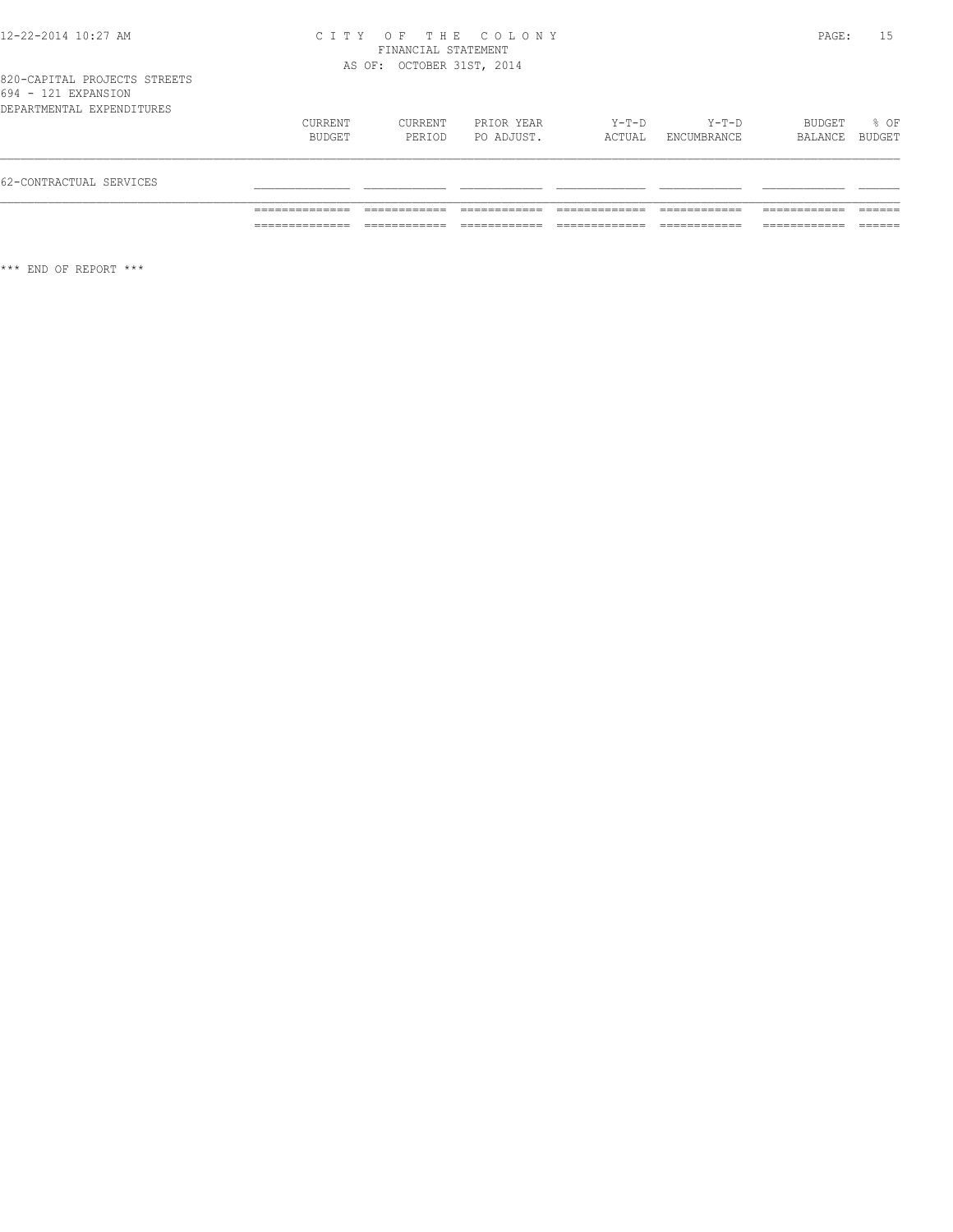#### 12-22-2014 10:27 AM C I T Y O F T H E C O L O N Y PAGE: 1 FINANCIAL STATEMENT AS OF: OCTOBER 31ST, 2014

|                     | CURRENT<br>BUDGET                 | CURRENT<br>PERIOD            | PRIOR YEAR<br>PO ADJUST.      | Y-T-D<br>ACTUAL                    | $Y-T-D$<br>ENCUMBRANCE        | BUDGET<br>BALANCE BUDGET      | % OF              |
|---------------------|-----------------------------------|------------------------------|-------------------------------|------------------------------------|-------------------------------|-------------------------------|-------------------|
| REVENUE SUMMARY     |                                   |                              |                               |                                    |                               |                               |                   |
| EXPENDITURE SUMMARY | ______________<br>-------------   | ____________<br>____________ | -------------<br>____________ | ____________<br>__________<br>____ | -------------<br>____________ | -------------<br>____________ | -------<br>______ |
|                     | ______________<br>_______________ | ____________<br>____________ | ____________<br>____________  | _____________<br>_____________     | ____________<br>_____________ | ___________<br>____________   | _______           |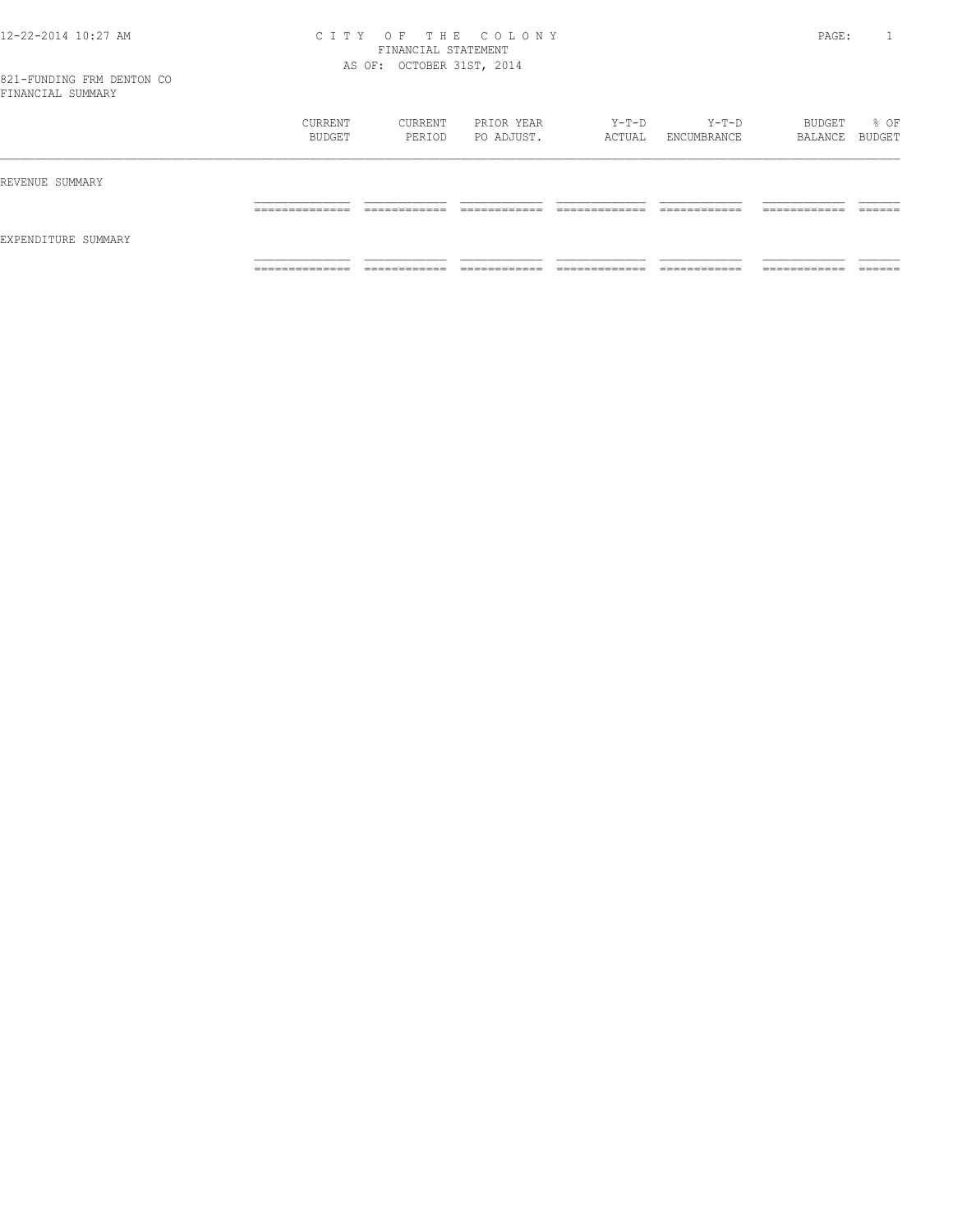#### 12-22-2014 10:27 AM C I T Y O F T H E C O L O N Y PAGE: 2 FINANCIAL STATEMENT AS OF: OCTOBER 31ST, 2014

821-FUNDING FRM DENTON CO REVENUES

| <b>CURRENT</b><br>$Y-T-D$<br>$Y-T-D$<br>BUDGET<br>% OF<br>CURRENT<br>PRIOR YEAR<br>PO ADJUST.<br>ACTUAL<br>BUDGET<br>BUDGET<br>PERIOD<br>ENCUMBRANCE<br>BALANCE |                 |  |  |  |  |
|-----------------------------------------------------------------------------------------------------------------------------------------------------------------|-----------------|--|--|--|--|
|                                                                                                                                                                 | 8-OTHER REVENUE |  |  |  |  |
|                                                                                                                                                                 |                 |  |  |  |  |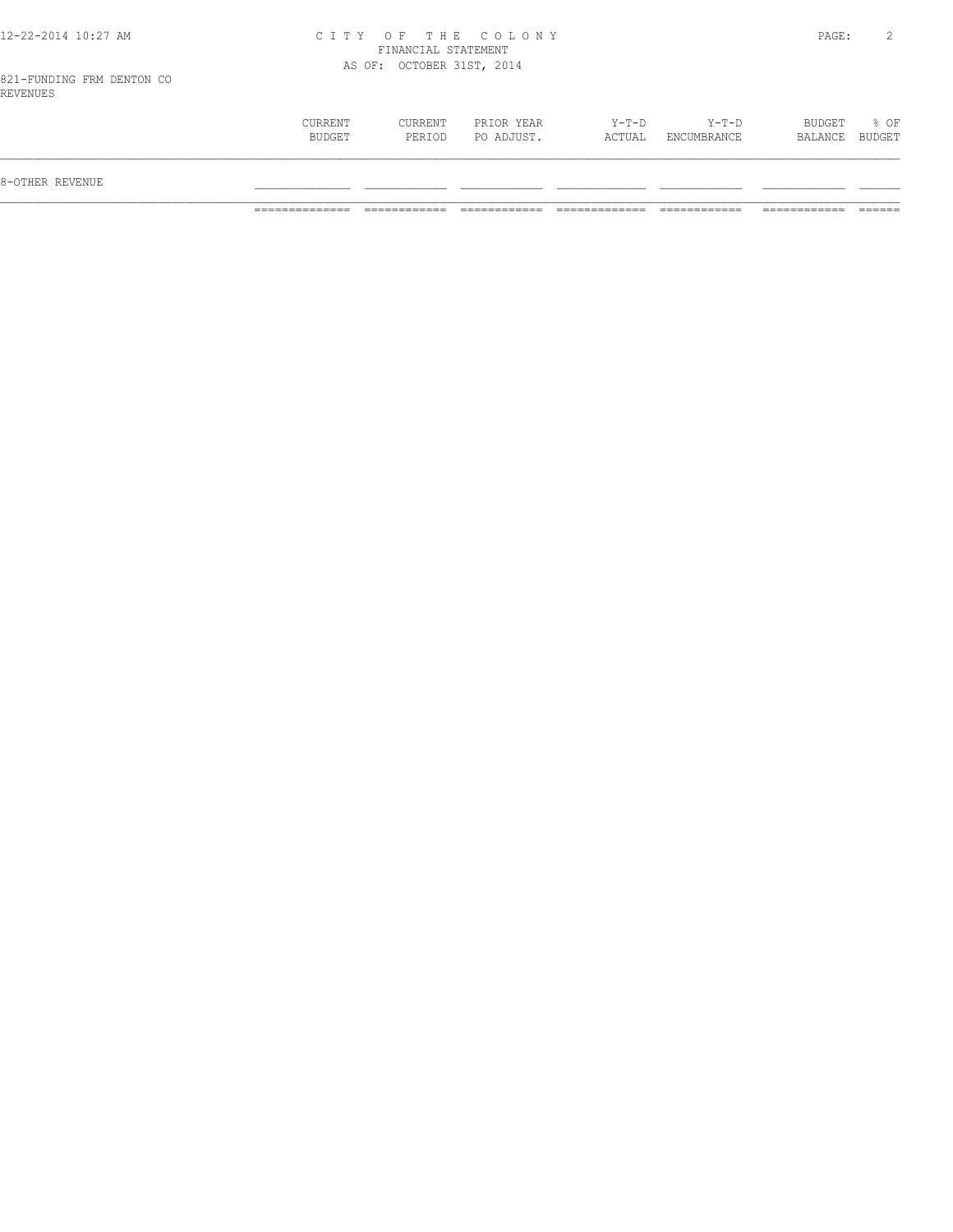| 12-22-2014 10:27 AM                                                              |                   | FINANCIAL STATEMENT       | CITY OF THE COLONY       |                 |                      | PAGE:                    |                |
|----------------------------------------------------------------------------------|-------------------|---------------------------|--------------------------|-----------------|----------------------|--------------------------|----------------|
|                                                                                  |                   | AS OF: OCTOBER 31ST, 2014 |                          |                 |                      |                          |                |
| 821-FUNDING FRM DENTON CO<br>635 - NON-DEPARTMENTAL<br>DEPARTMENTAL EXPENDITURES |                   |                           |                          |                 |                      |                          |                |
|                                                                                  | CURRENT<br>BUDGET | CURRENT<br>PERIOD         | PRIOR YEAR<br>PO ADJUST. | Y-T-D<br>ACTUAL | Y-T-D<br>ENCUMBRANCE | <b>BUDGET</b><br>BALANCE | 8 OF<br>BUDGET |
|                                                                                  |                   |                           |                          |                 |                      |                          |                |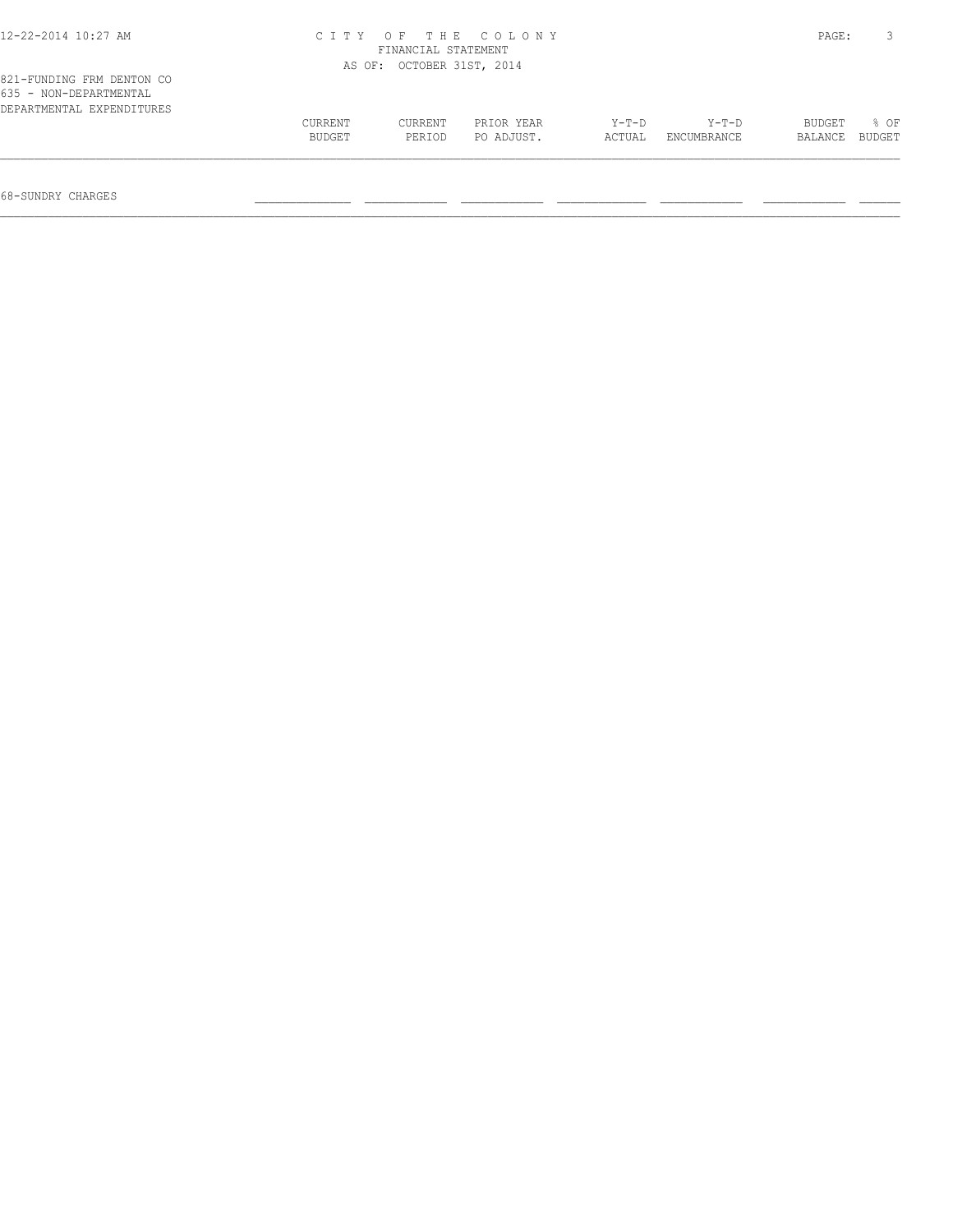| 12-22-2014 10:27 AM                                                              |                   | FINANCIAL STATEMENT<br>AS OF: OCTOBER 31ST, 2014 | CITY OF THE COLONY       |                 |                      | PAGE:             | 4              |
|----------------------------------------------------------------------------------|-------------------|--------------------------------------------------|--------------------------|-----------------|----------------------|-------------------|----------------|
| 821-FUNDING FRM DENTON CO<br>643 - MEM DR-WORLEY-SC<br>DEPARTMENTAL EXPENDITURES |                   |                                                  |                          |                 |                      |                   |                |
|                                                                                  | CURRENT<br>BUDGET | CURRENT<br>PERIOD                                | PRIOR YEAR<br>PO ADJUST. | Y-T-D<br>ACTUAL | Y-T-D<br>ENCUMBRANCE | BUDGET<br>BALANCE | % OF<br>BUDGET |
| 62-CONTRACTUAL SERVICES                                                          |                   |                                                  |                          |                 |                      |                   |                |
| 66-CAPITAL OUTLAY                                                                |                   |                                                  |                          |                 |                      |                   |                |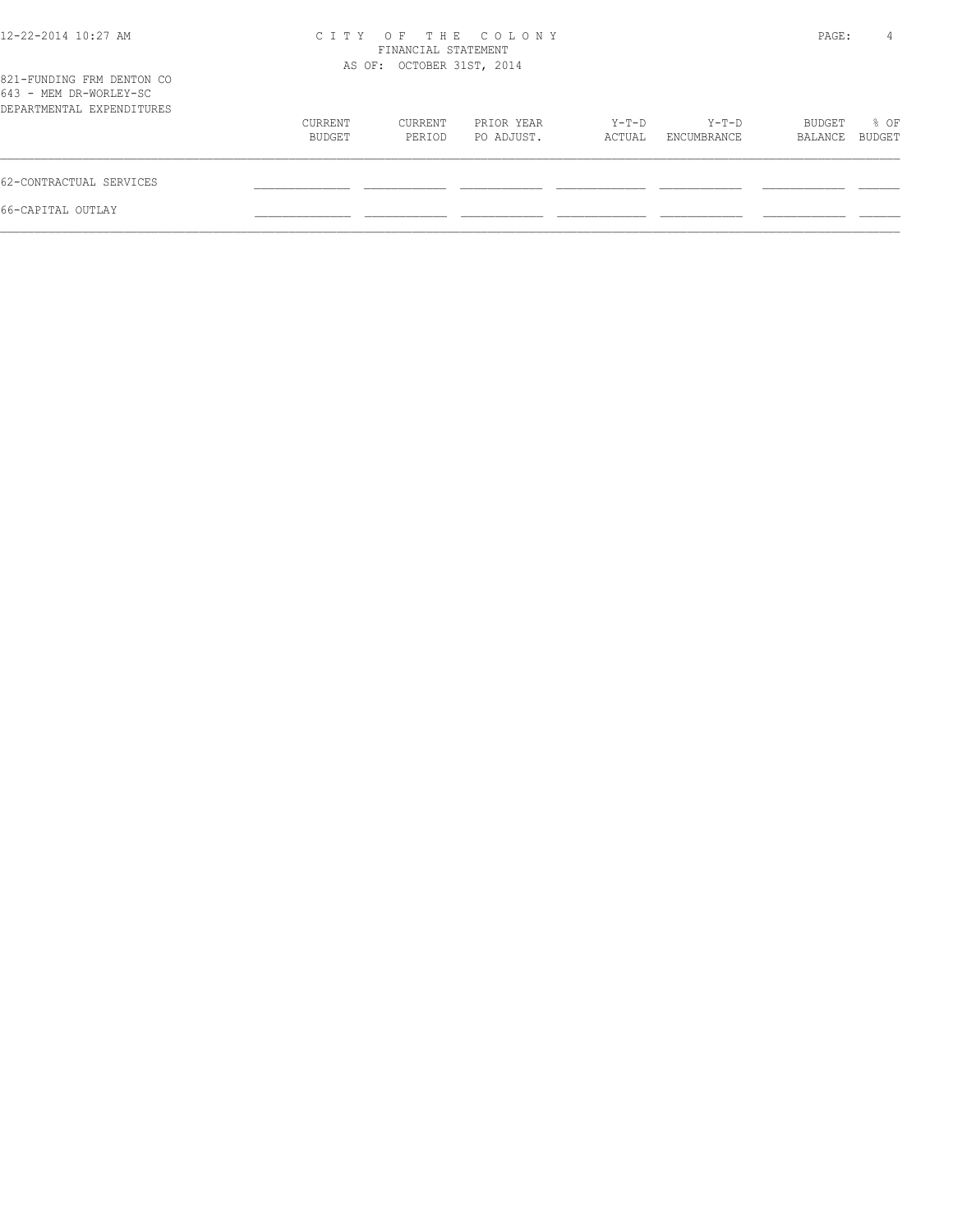### 12-22-2014 10:27 AM C I T Y O F T H E C O L O N Y PAGE: 5

|                                                      |         | FINANCIAL STATEMENT       |            |        |             |         |        |
|------------------------------------------------------|---------|---------------------------|------------|--------|-------------|---------|--------|
|                                                      |         | AS OF: OCTOBER 31ST, 2014 |            |        |             |         |        |
| 821-FUNDING FRM DENTON CO<br>645 - MEM DR-PGE TO WOR |         |                           |            |        |             |         |        |
| DEPARTMENTAL EXPENDITURES                            | CURRENT | CURRENT                   | PRIOR YEAR | Y-T-D  | Y-T-D       | BUDGET  | % OF   |
|                                                      | BUDGET  | PERIOD                    | PO ADJUST. | ACTUAL | ENCUMBRANCE | BALANCE | BUDGET |
|                                                      |         |                           |            |        |             |         |        |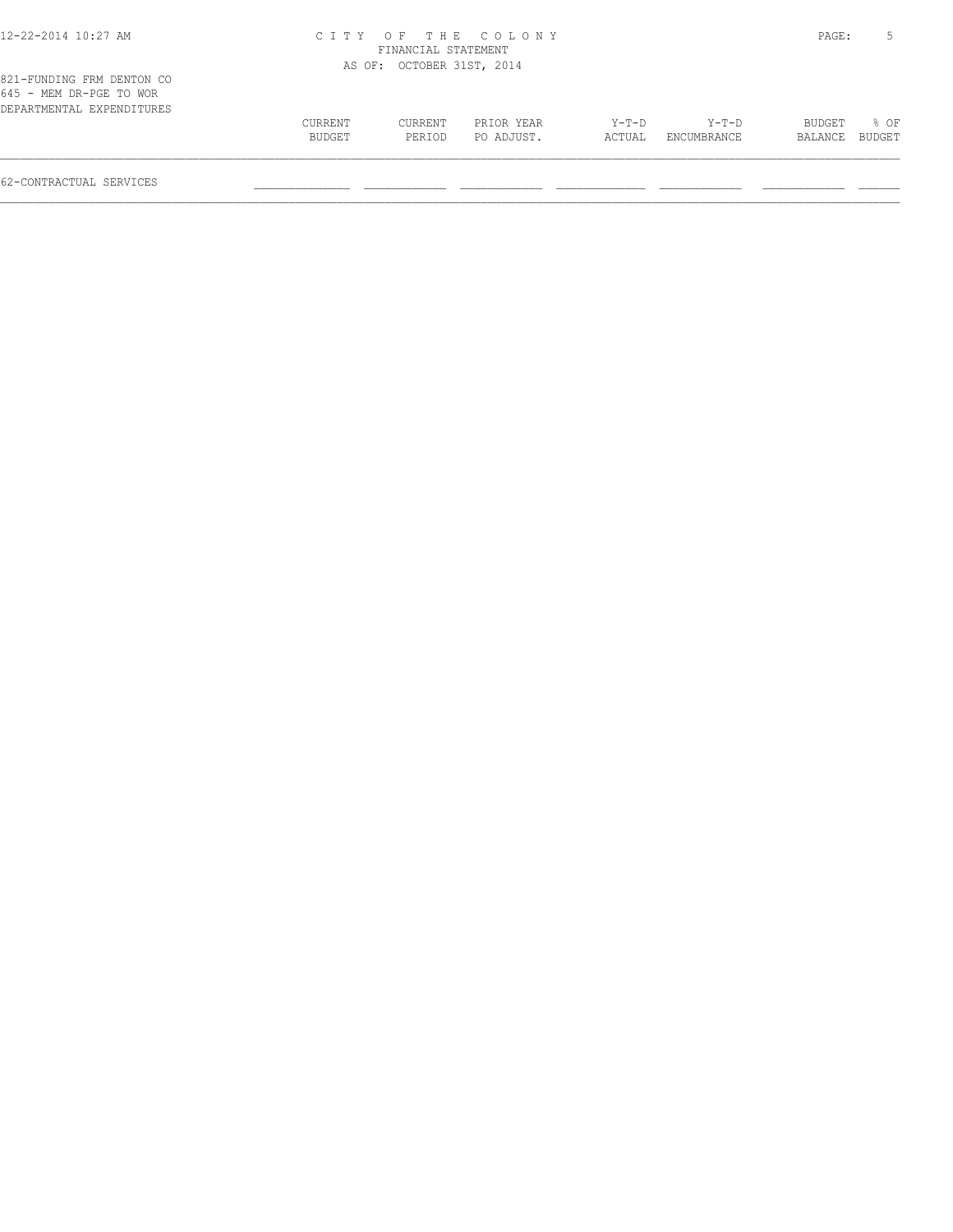#### 12-22-2014 10:27 AM C I T Y O F T H E C O L O N Y PAGE: 6 FINANCIAL STATEMENT AS OF: OCTOBER 31ST, 2014

|  | 821-FUNDING FRM DENTON CO |  |
|--|---------------------------|--|
|  | 646 - MEM.DR/PGE.RD/FM    |  |
|  | DEPARTMENTAL EXPENDITURES |  |

| 646 - MEM.DR/PGE.RD/FM    |         |         |            |       |                    |                |      |
|---------------------------|---------|---------|------------|-------|--------------------|----------------|------|
| DEPARTMENTAL EXPENDITURES |         |         |            |       |                    |                |      |
|                           | CURRENT | CURRENT | PRIOR YEAR | Y-T-D | $Y-T-D$            | BUDGET         | % OF |
|                           | BUDGET  | PERTOD  | PO ADJUST. |       | ACTUAL ENCUMBRANCE | BALANCE BUDGET |      |
|                           |         |         |            |       |                    |                |      |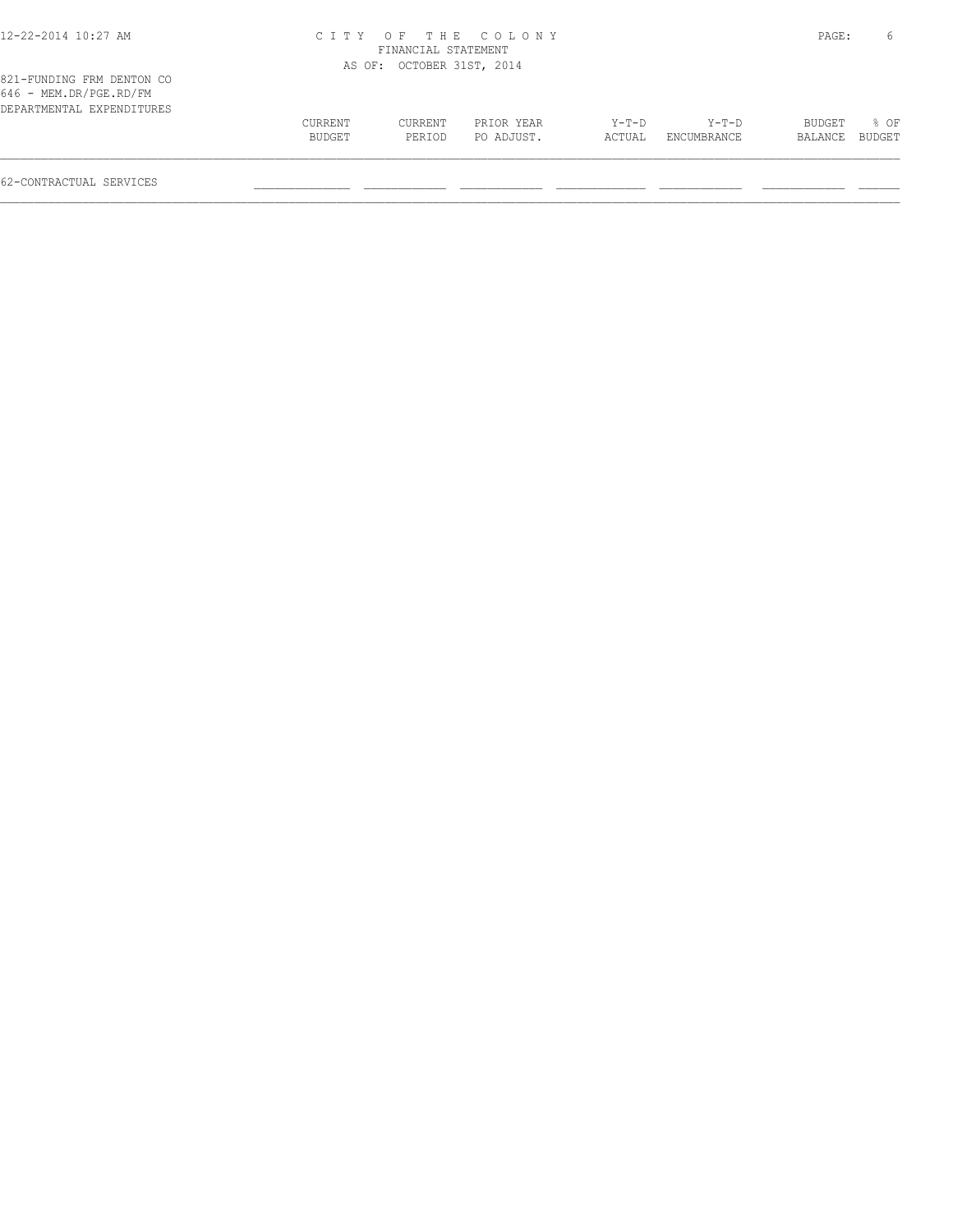# 12-22-2014 10:27 AM C I T Y O F T H E C O L O N Y PAGE: 7 FINANCIAL STATEMENT

|                                                                                   |         | AS OF: OCTOBER 31ST, 2014 |            |        |             |                |      |
|-----------------------------------------------------------------------------------|---------|---------------------------|------------|--------|-------------|----------------|------|
| 821-FUNDING FRM DENTON CO<br>647 - S.COLONY ADD LANE<br>DEPARTMENTAL EXPENDITURES |         |                           |            |        |             |                |      |
|                                                                                   | CURRENT | CURRENT                   | PRIOR YEAR | Y-T-D  | $Y-T-D$     | BUDGET         | 8 OF |
|                                                                                   | BUDGET  | PERIOD                    | PO ADJUST. | ACTUAL | ENCUMBRANCE | BALANCE BUDGET |      |
|                                                                                   |         |                           |            |        |             |                |      |
|                                                                                   |         |                           |            |        |             |                |      |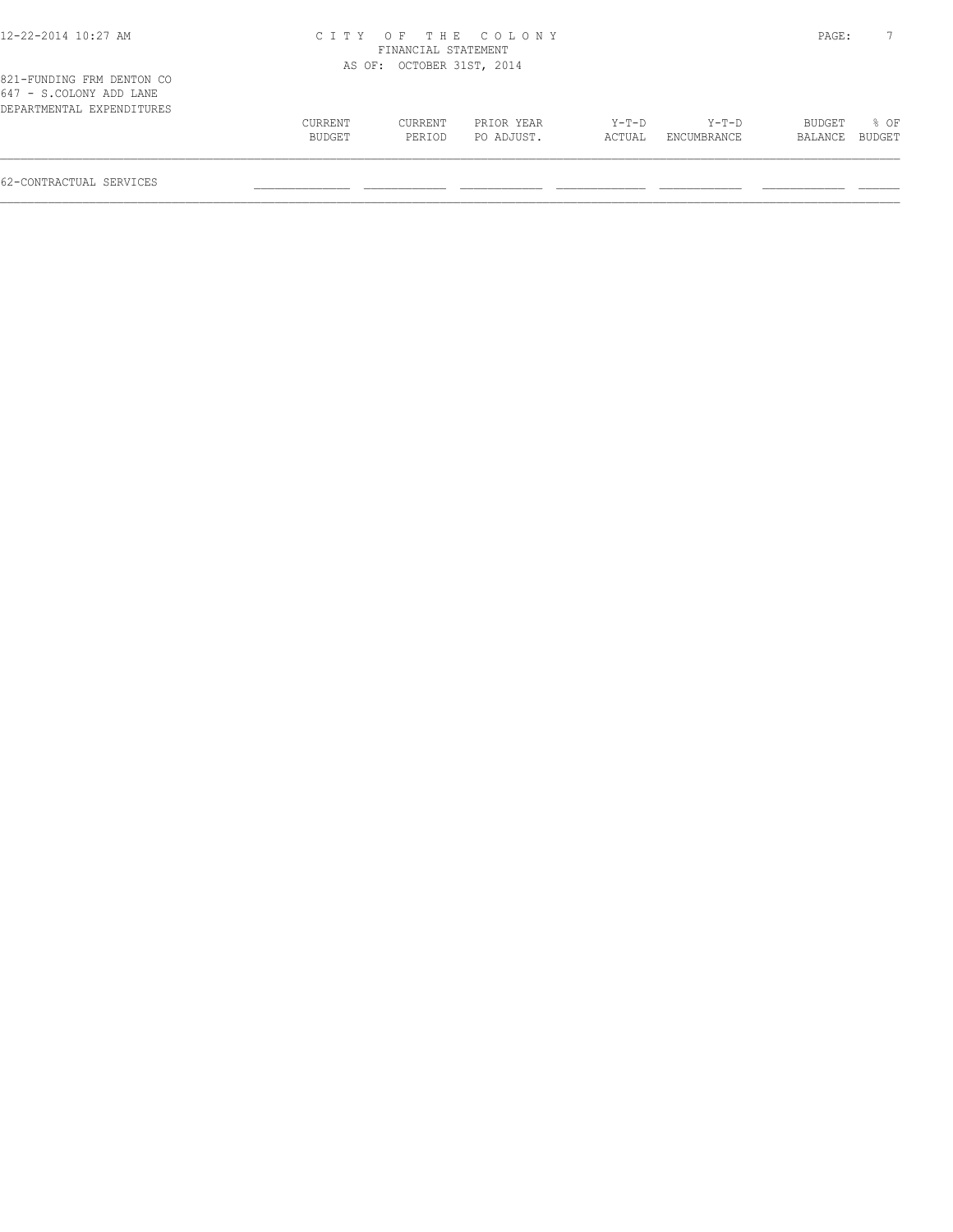|                   |                   |                          |                                                                        |                      |                   | 8              |
|-------------------|-------------------|--------------------------|------------------------------------------------------------------------|----------------------|-------------------|----------------|
|                   |                   |                          |                                                                        |                      |                   |                |
| CURRENT<br>BUDGET | CURRENT<br>PERIOD | PRIOR YEAR<br>PO ADJUST. | Y-T-D<br>ACTUAL                                                        | Y-T-D<br>ENCUMBRANCE | BUDGET<br>BALANCE | % OF<br>BUDGET |
|                   |                   |                          |                                                                        |                      |                   |                |
|                   |                   |                          |                                                                        |                      |                   |                |
|                   |                   |                          | CITY OF THE COLONY<br>FINANCIAL STATEMENT<br>AS OF: OCTOBER 31ST, 2014 |                      |                   | PAGE:          |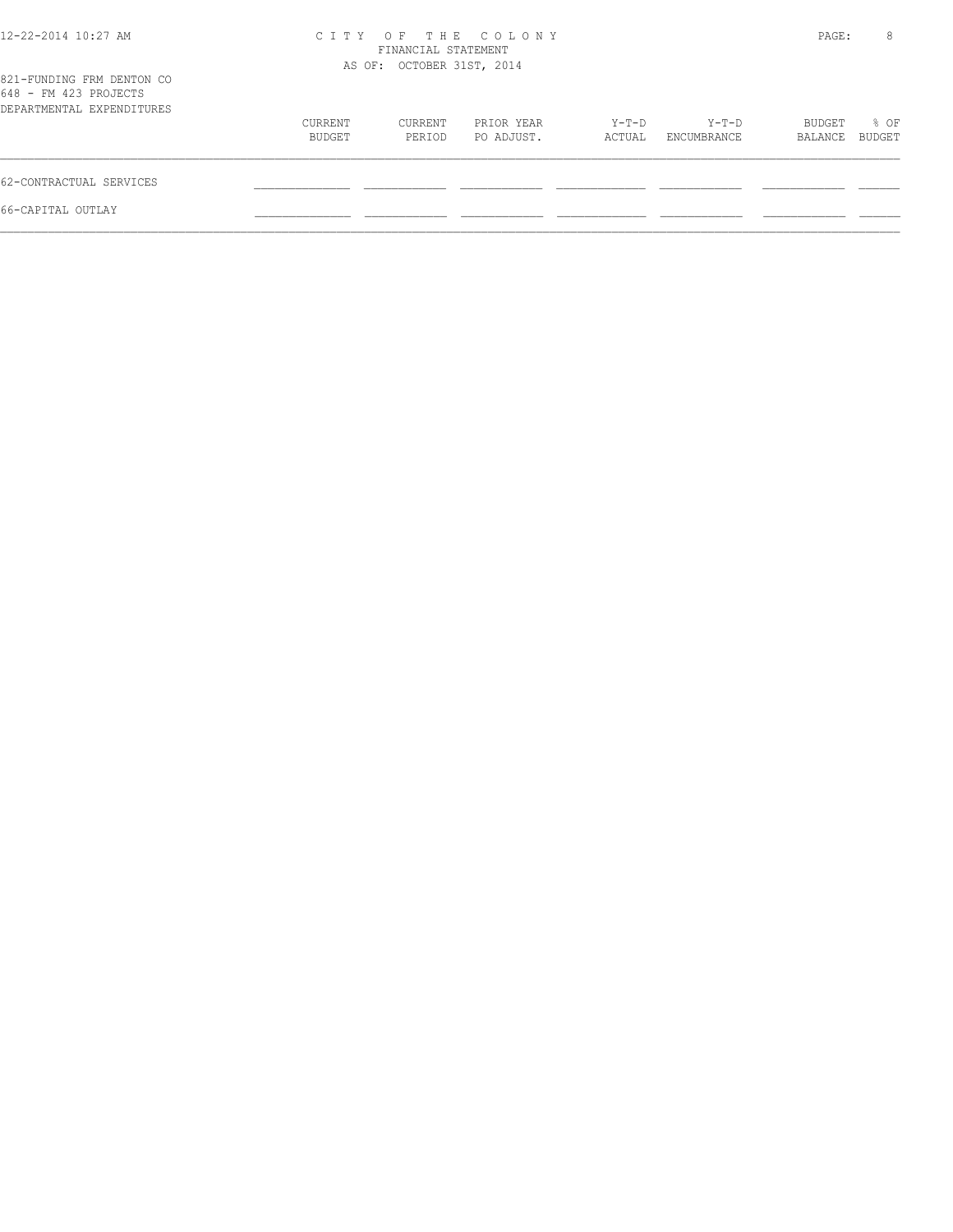| 12-22-2014 10:27 AM                                                               | C T T Y           | FINANCIAL STATEMENT<br>AS OF: OCTOBER 31ST, 2014 | OF THE COLONY            |                 |                      | PAGE:             | 9              |
|-----------------------------------------------------------------------------------|-------------------|--------------------------------------------------|--------------------------|-----------------|----------------------|-------------------|----------------|
| 821-FUNDING FRM DENTON CO<br>649 - PAIGE RD. IMPROV.<br>DEPARTMENTAL EXPENDITURES |                   |                                                  |                          |                 |                      |                   |                |
|                                                                                   | CURRENT<br>BUDGET | CURRENT<br>PERIOD                                | PRIOR YEAR<br>PO ADJUST. | Y-T-D<br>ACTUAL | Y-T-D<br>ENCUMBRANCE | BUDGET<br>BALANCE | % OF<br>BUDGET |
| 62-CONTRACTUAL SERVICES                                                           |                   |                                                  |                          |                 |                      |                   |                |
| 66-CAPITAL OUTLAY                                                                 |                   |                                                  |                          |                 |                      |                   |                |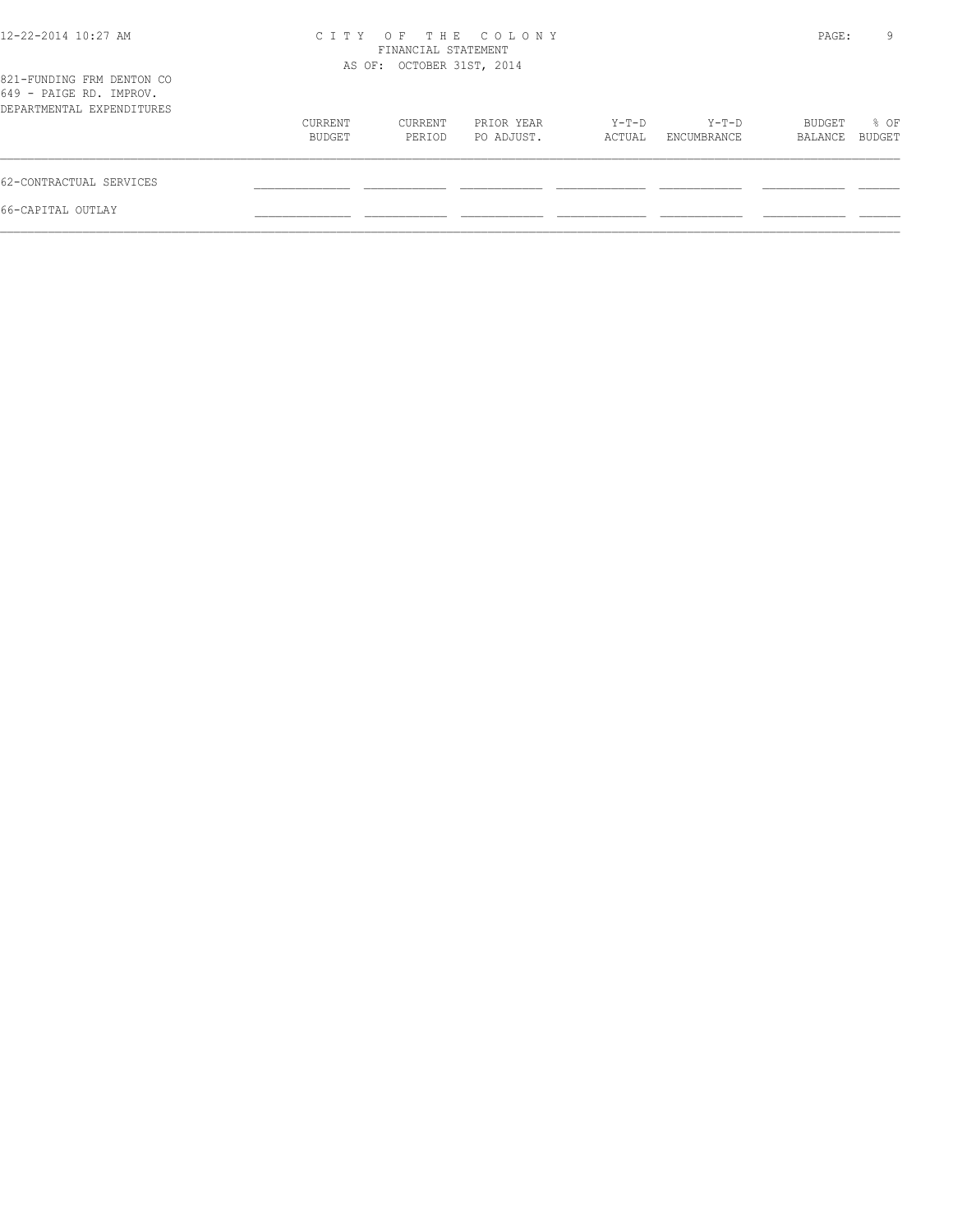# 12-22-2014 10:27 AM C I T Y O F T H E C O L O N Y PAGE: 10 FINANCIAL STATEMENT

|                                                         |         | AS OF: OCTOBER 31ST, 2014 |            |        |             |         |               |
|---------------------------------------------------------|---------|---------------------------|------------|--------|-------------|---------|---------------|
| 821-FUNDING FRM DENTON CO<br>$650 - MEM.DR-(B.O-PAIGE)$ |         |                           |            |        |             |         |               |
| DEPARTMENTAL EXPENDITURES                               |         |                           |            |        |             |         |               |
|                                                         | CURRENT | CURRENT                   | PRIOR YEAR | Y-T-D  | Y-T-D       | BUDGET  | 80F           |
|                                                         | BUDGET  | PERIOD                    | PO ADJUST. | ACTUAL | ENCUMBRANCE | BALANCE | <b>BUDGET</b> |
|                                                         |         |                           |            |        |             |         |               |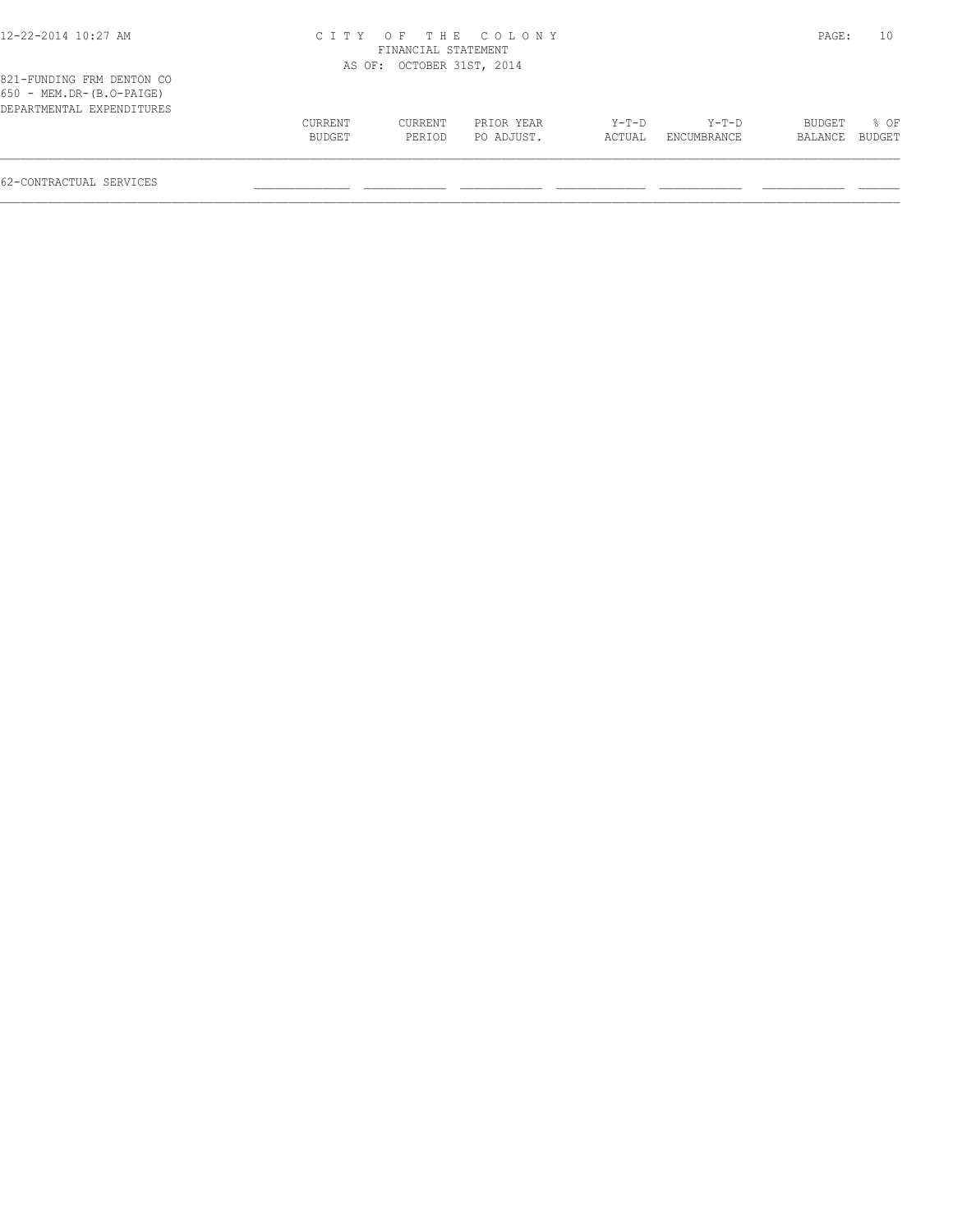# 12-22-2014 10:27 AM C I T Y O F T H E C O L O N Y PAGE: 11 FINANCIAL STATEMENT

|                                                                                    |         | AS OF: OCTOBER 31ST, 2014 |            |         |             |         |        |
|------------------------------------------------------------------------------------|---------|---------------------------|------------|---------|-------------|---------|--------|
| 821-FUNDING FRM DENTON CO<br>651 - MEM.DR-(MAIN-NAVAH<br>DEPARTMENTAL EXPENDITURES |         |                           |            |         |             |         |        |
|                                                                                    | CURRENT | CURRENT                   | PRIOR YEAR | $Y-T-D$ | $Y-T-D$     | BUDGET  | $8$ OF |
|                                                                                    | BUDGET  | PERIOD                    | PO ADJUST. | ACTUAL  | ENCUMBRANCE | BALANCE | BUDGET |
|                                                                                    |         |                           |            |         |             |         |        |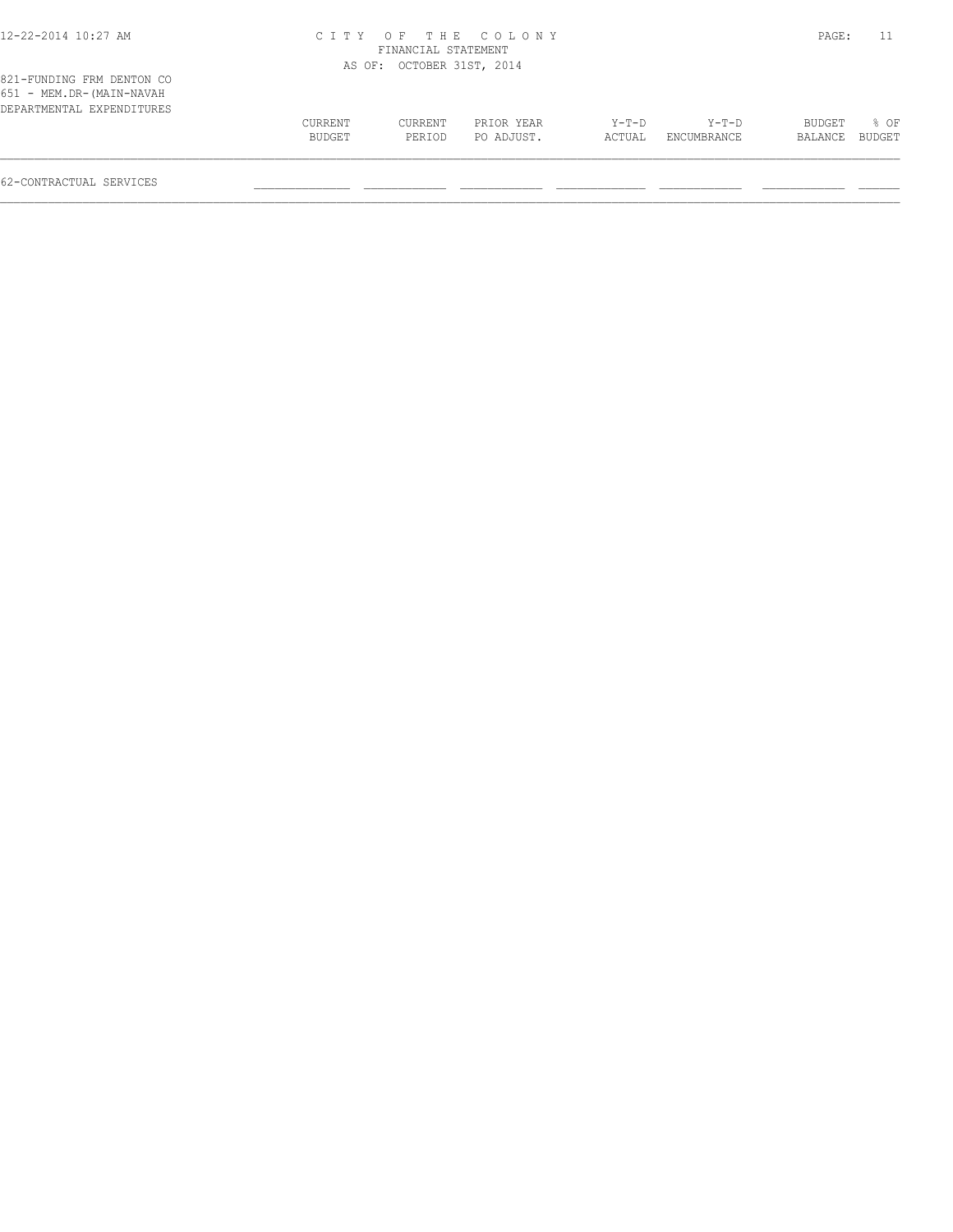| 12-22-2014 10:27 AM |  |  |  |  |  |  |  |
|---------------------|--|--|--|--|--|--|--|
|---------------------|--|--|--|--|--|--|--|

# 12-22-2014 10:27 AM C I T Y O F T H E C O L O N Y PAGE: 12 FINANCIAL STATEMENT

|                                                                                  |                   | AS OF: OCTOBER 31ST, 2014 |                          |                 |                      |                          |                  |
|----------------------------------------------------------------------------------|-------------------|---------------------------|--------------------------|-----------------|----------------------|--------------------------|------------------|
| 821-FUNDING FRM DENTON CO<br>652 - TxDOT UTIL RELOC<br>DEPARTMENTAL EXPENDITURES |                   |                           |                          |                 |                      |                          |                  |
|                                                                                  | CURRENT<br>BUDGET | CURRENT<br>PERIOD         | PRIOR YEAR<br>PO ADJUST. | Y-T-D<br>ACTUAL | Y-T-D<br>ENCUMBRANCE | <b>BUDGET</b><br>BALANCE | $8$ OF<br>BUDGET |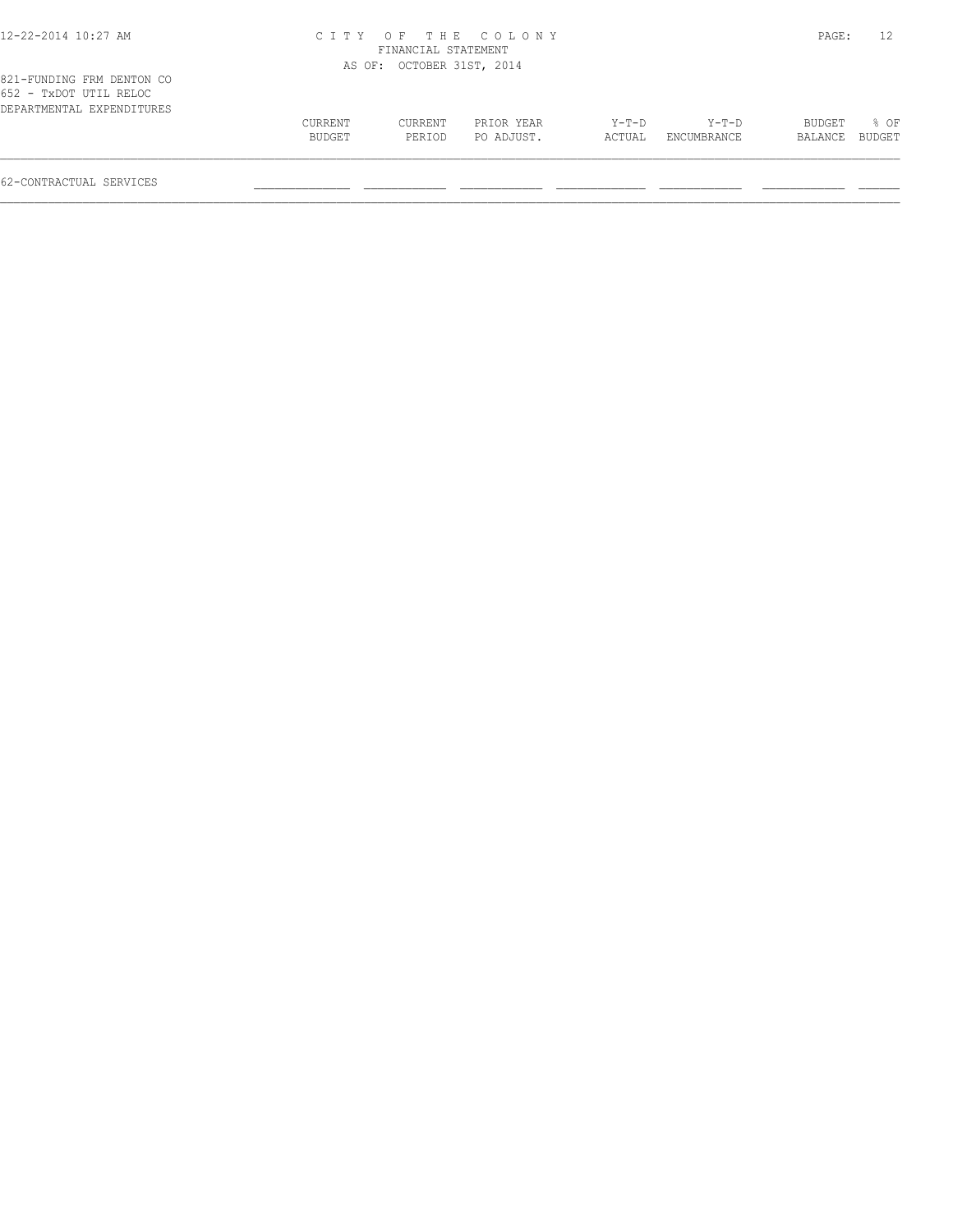#### 12-22-2014 10:27 AM C I T Y O F T H E C O L O N Y PAGE: 13 FINANCIAL STATEMENT AS OF: OCTOBER 31ST, 2014

| 821-FUNDING FRM DENTON CO<br>682 - SOFTBALL FIELD IMPR |         |         |            |        |             |         |        |
|--------------------------------------------------------|---------|---------|------------|--------|-------------|---------|--------|
| DEPARTMENTAL EXPENDITURES                              |         |         |            |        |             |         |        |
|                                                        | CURRENT | CURRENT | PRIOR YEAR | Y-T-D  | Y-T-D       | BUDGET  | 8 OF   |
|                                                        | BUDGET  | PERIOD  | PO ADJUST. | ACTUAL | ENCUMBRANCE | BALANCE | BUDGET |
|                                                        |         |         |            |        |             |         |        |

66-CAPITAL OUTLAY \_\_\_\_\_\_\_\_\_\_\_\_\_\_ \_\_\_\_\_\_\_\_\_\_\_\_ \_\_\_\_\_\_\_\_\_\_\_\_ \_\_\_\_\_\_\_\_\_\_\_\_\_ \_\_\_\_\_\_\_\_\_\_\_\_ \_\_\_\_\_\_\_\_\_\_\_\_ \_\_\_\_\_\_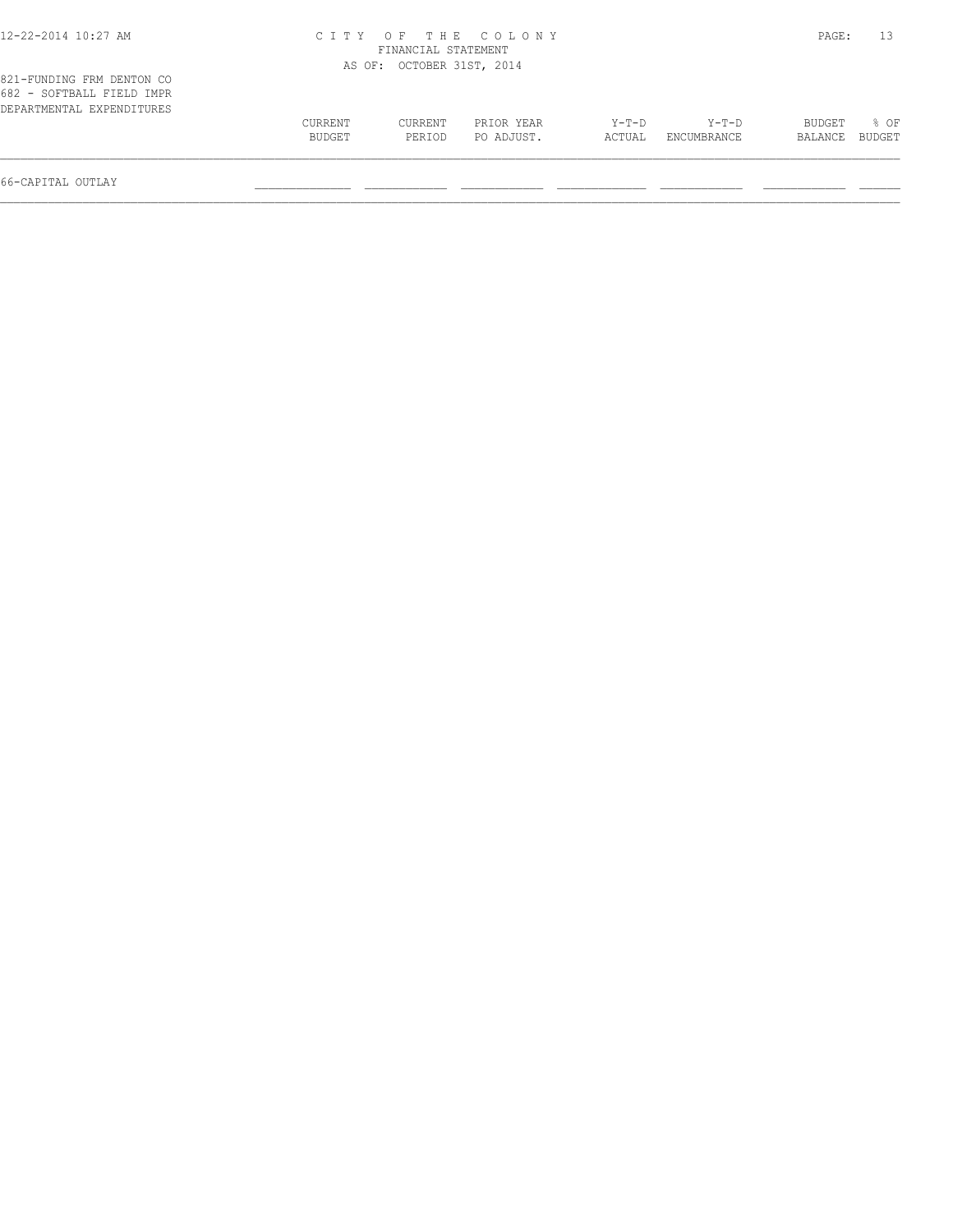#### 12-22-2014 10:27 AM C I T Y O F T H E C O L O N Y PAGE: 14 FINANCIAL STATEMENT AS OF: OCTOBER 31ST, 2014

| 821-FUNDING FRM DENTON CO<br>683 - FIRE TRUCK/EQUIPMEN<br>DEPARTMENTAL EXPENDITURES | CURRENT<br>BUDGET | CURRENT<br>PERIOD | PRIOR YEAR<br>PO ADJUST. | Y-T-D<br>ACTUAL | $Y-T-D$<br>ENCUMBRANCE | BUDGET<br>BALANCE | % OF<br>BUDGET |
|-------------------------------------------------------------------------------------|-------------------|-------------------|--------------------------|-----------------|------------------------|-------------------|----------------|
| 62-CONTRACTUAL SERVICES                                                             |                   |                   |                          |                 |                        |                   |                |
| 63-SUPPLIES                                                                         |                   |                   |                          |                 |                        |                   |                |
| 64-MAINTENANCE                                                                      |                   |                   |                          |                 |                        |                   |                |
| 66-CAPITAL OUTLAY                                                                   |                   |                   |                          |                 |                        |                   |                |
| 68-SUNDRY CHARGES                                                                   |                   |                   |                          |                 |                        |                   |                |
|                                                                                     |                   |                   |                          |                 |                        |                   |                |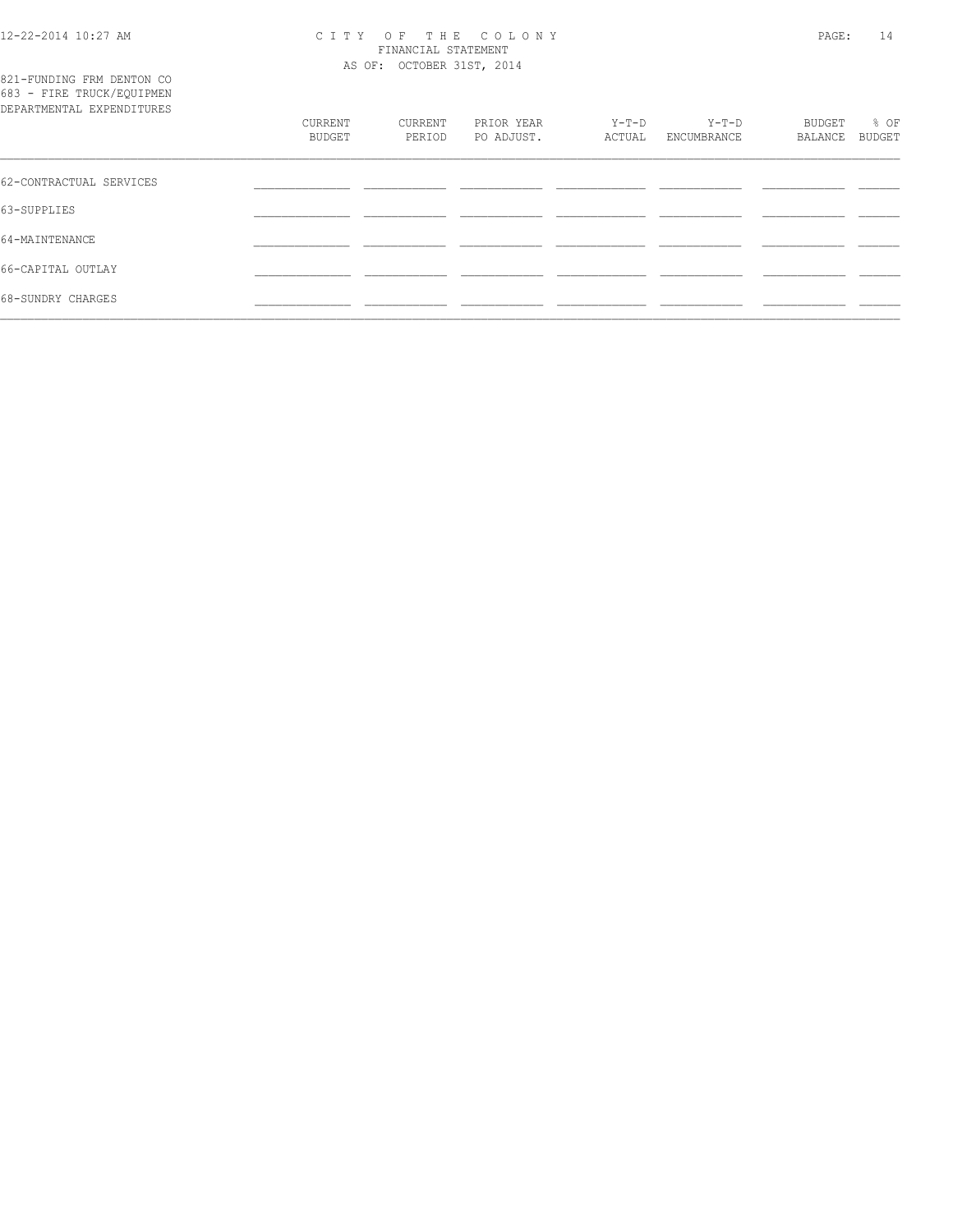# 12-22-2014 10:27 AM C I T Y O F T H E C O L O N Y PAGE: 15 FINANCIAL STATEMENT

| 821-FUNDING FRM DENTON CO<br>684 - BUILDING PURCHASE/R |                   | AS OF: OCTOBER 31ST, 2014 |                          |                 |                      |                   |                |
|--------------------------------------------------------|-------------------|---------------------------|--------------------------|-----------------|----------------------|-------------------|----------------|
| DEPARTMENTAL EXPENDITURES                              | CURRENT<br>BUDGET | CURRENT<br>PERIOD         | PRIOR YEAR<br>PO ADJUST. | Y-T-D<br>ACTUAL | Y-T-D<br>ENCUMBRANCE | BUDGET<br>BALANCE | % OF<br>BUDGET |
| 62-CONTRACTUAL SERVICES                                |                   |                           |                          |                 |                      |                   |                |
| 63-SUPPLIES                                            |                   |                           |                          |                 |                      |                   |                |
| 64-MAINTENANCE                                         |                   |                           |                          |                 |                      |                   |                |
| 66-CAPITAL OUTLAY                                      |                   |                           |                          |                 |                      |                   |                |
|                                                        |                   |                           |                          |                 |                      |                   |                |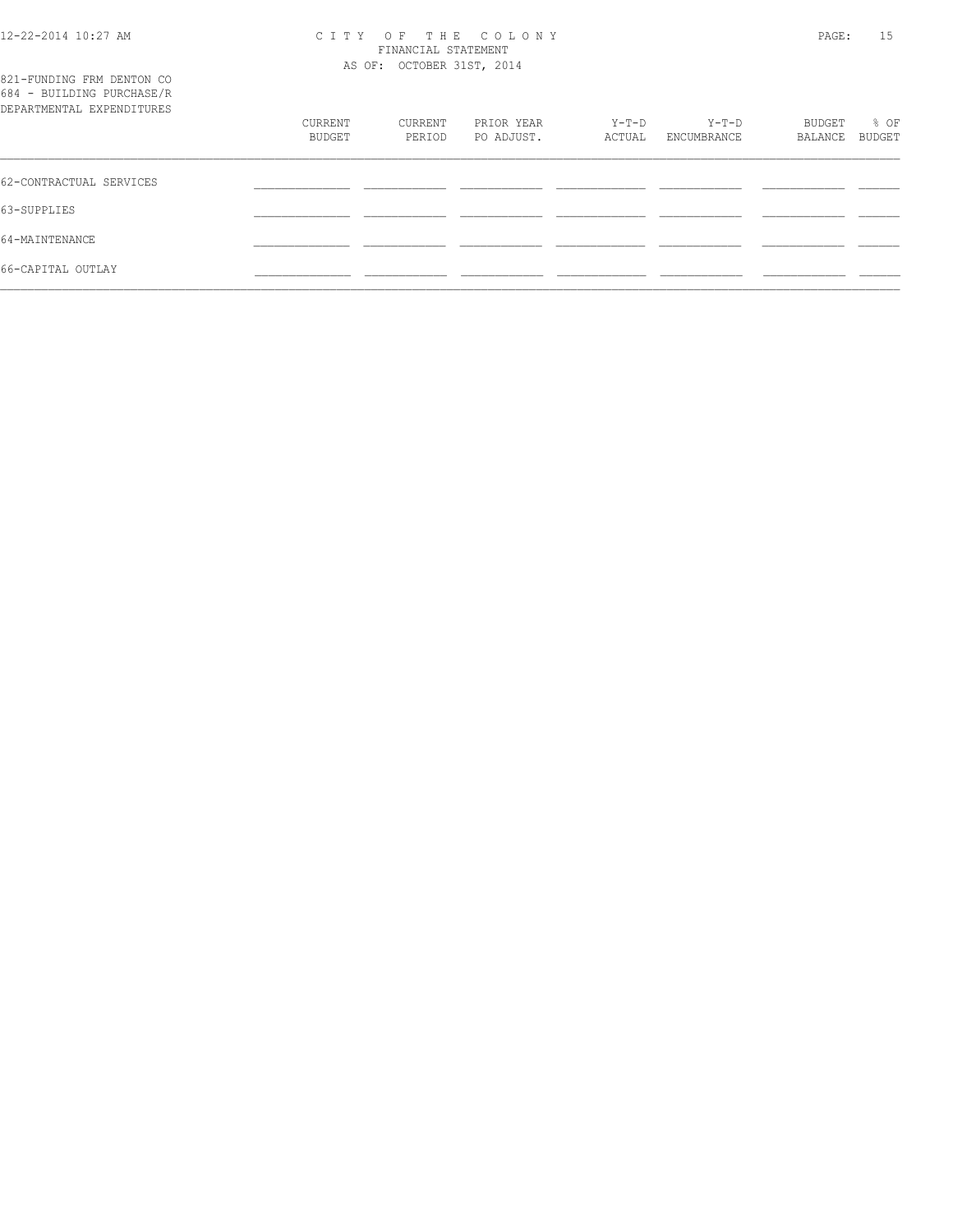# 12-22-2014 10:27 AM CITY OF THE COLONY<br>
FINANCIAL STATEMENT<br>
AS OF: OCTOBER 31ST, 2014

|  | 821-FUNDING FRM DENTON CO |  |  |  |
|--|---------------------------|--|--|--|
|  | 685 - MEMORIAL DRIVE EXTE |  |  |  |
|  | DEPARTMENTAL EXPENDITURES |  |  |  |

| DEPARTMENTAL EXPENDITURES |                                   |                              |                              |                                |                             |                              |                   |
|---------------------------|-----------------------------------|------------------------------|------------------------------|--------------------------------|-----------------------------|------------------------------|-------------------|
|                           | CURRENT                           | CURRENT                      | PRIOR YEAR                   | Y-T-D                          | $Y-T-D$                     | BUDGET                       | % OF              |
|                           | BUDGET                            | PERIOD                       | PO ADJUST.                   | ACTUAL                         | ENCUMBRANCE                 | BALANCE                      | BUDGET            |
|                           |                                   |                              |                              |                                |                             |                              |                   |
| 61-PERSONNEL SERVICES     |                                   |                              |                              |                                |                             |                              |                   |
| 62-CONTRACTUAL SERVICES   |                                   |                              |                              |                                |                             |                              |                   |
| 64-MAINTENANCE            |                                   |                              |                              |                                |                             |                              |                   |
|                           | ______________<br>______________  | ____________<br>____________ | ____________<br>____________ | _____________<br>_____________ | ____________<br>=========== | ____________<br>____________ | ______<br>______  |
|                           | ______________<br>_______________ | ____________                 | ___________                  | _____________                  | ____________                | ____________<br>____________ | -------<br>______ |

\*\*\* END OF REPORT \*\*\*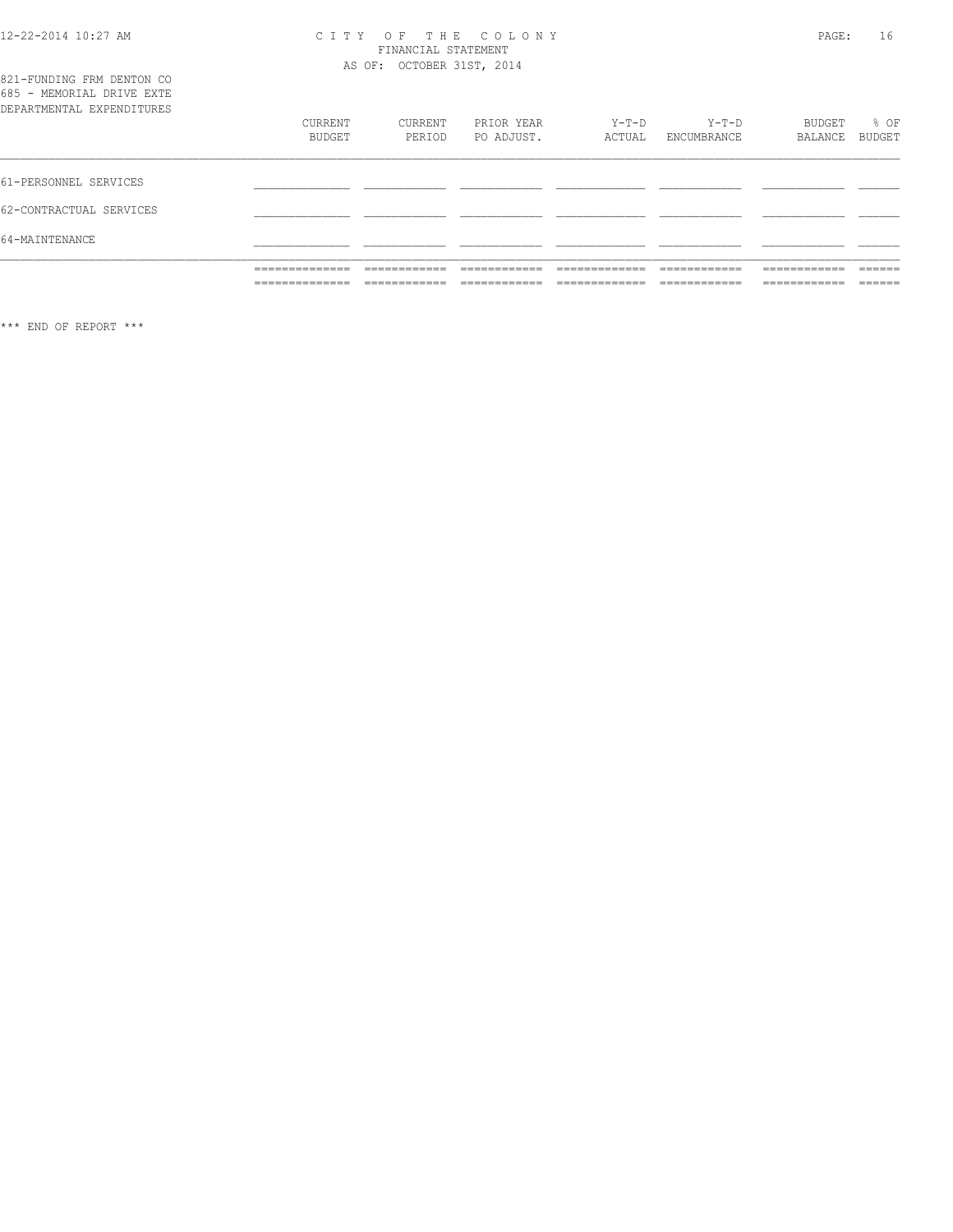## 12-22-2014 10:27 AM C I T Y O F T H E C O L O N Y PAGE: 1 FINANCIAL STATEMENT AS OF: OCTOBER 31ST, 2014

822-TXDOT RTR FINANCIAL SUMMARY

 CURRENT CURRENT PRIOR YEAR Y-T-D Y-T-D BUDGET % OF BUDGET PERIOD PO ADJUST. ACTUAL ENCUMBRANCE BALANCE BUDGET  $\mathcal{L} = \{ \mathcal{L} = \{ \mathcal{L} = \{ \mathcal{L} = \{ \mathcal{L} = \{ \mathcal{L} = \{ \mathcal{L} = \{ \mathcal{L} = \{ \mathcal{L} = \{ \mathcal{L} = \{ \mathcal{L} = \{ \mathcal{L} = \{ \mathcal{L} = \{ \mathcal{L} = \{ \mathcal{L} = \{ \mathcal{L} = \{ \mathcal{L} = \{ \mathcal{L} = \{ \mathcal{L} = \{ \mathcal{L} = \{ \mathcal{L} = \{ \mathcal{L} = \{ \mathcal{L} = \{ \mathcal{L} = \{ \mathcal{$ REVENUE SUMMARY 8-OTHER REVENUE 6 1 275.16 275.16 0.00 275.16 0.00 3,514,732.84 99.99 \*\* TOTAL REVENUES \*\* 3,515,008.00 275.16 0.00 275.16 0.00 3,514,732.84 99.99 ============== ============ ============ ============= ============ ============ ====== EXPENDITURE SUMMARY 645 -N.COLONY CURR-PAIGE 570,000.00 2,400.00 2,400.00 2,400.00 0.00 570,000.00 100.00 647 -MEM.DR(SPRCRK RR U) 0.00 0.00 0.00 0.00 35,174.16 ( 35,174.16) 0.00 652 -FM 423 UTIL RELOC 0.00 350.00 0.00 350.00 0.00 ( 350.00) 0.00 \*\* TOTAL EXPENDITURES \*\* 570,000.00 2,750.00 2,400.00 2,750.00 35,174.16 534,475.84 93.77 ============== ============ ============ ============= ============ ============ ====== \*\* REVENUE OVER(UNDER) EXPENDITURES \*\* 2,945,008.00 ( 2,474.84) 2,400.00 ( 2,474.84)( 35,174.16) 2,980,257.00 0.08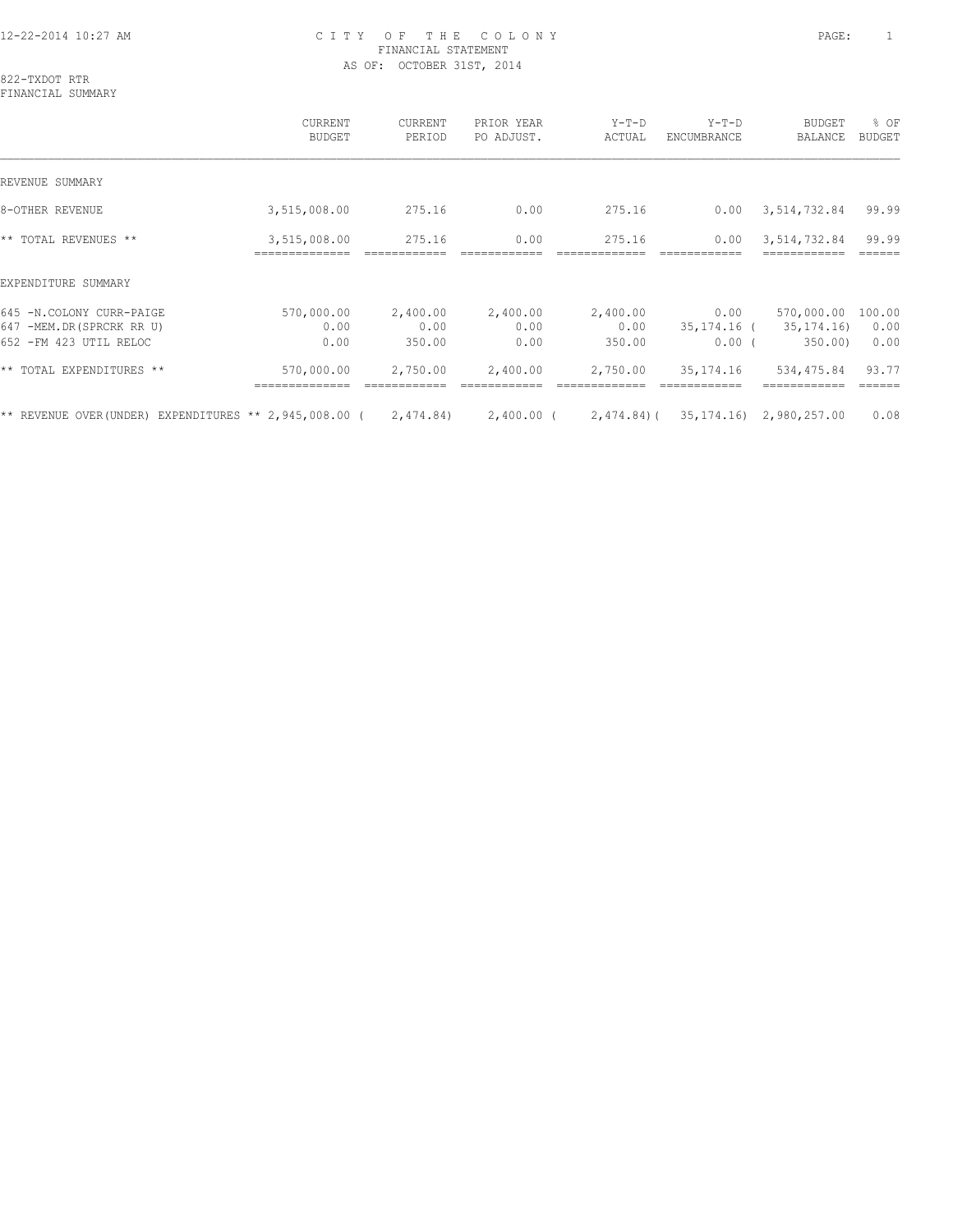# 12-22-2014 10:27 AM C I T Y O F T H E C O L O N Y PAGE: 2 FINANCIAL STATEMENT AS OF: OCTOBER 31ST, 2014

822-TXDOT RTR REVENUES

|                 |                            | <b>CURRENT</b><br><b>BUDGET</b> | <b>CURRENT</b><br>PERIOD | PRIOR YEAR<br>PO ADJUST. | $Y-T-D$<br>ACTUAL | $Y-T-D$<br>ENCUMBRANCE | BUDGET<br>BALANCE | % OF<br><b>BUDGET</b> |
|-----------------|----------------------------|---------------------------------|--------------------------|--------------------------|-------------------|------------------------|-------------------|-----------------------|
| 8-OTHER REVENUE |                            |                                 |                          |                          |                   |                        |                   |                       |
| 480000          | INTEREST INCOME            | 0.00                            | 275.16                   | 0.00                     | 275.16            | 0.00                   | 275.16            | 0.00                  |
| 483001          | TXDOT - N. COLONY TO CURRY | 1,990,144.00                    | 0.00                     | 0.00                     | 0.00              | 0.00                   | 1,990,144.00      | 100.00                |
| 483002          | TXDOT - PLANO PKWY         | 1,124,864.00                    | 0.00                     | 0.00                     | 0.00              | 0.00                   | 1,124,864.00      | 100.00                |
| 483003          | TXDOT - MEMORIAL DRIVE     | 400,000.00                      | 0.00                     | 0.00                     | 0.00              | 0.00                   | 400,000.00        | 100.00                |
|                 | TOTAL 8-OTHER REVENUE      | 3,515,008.00                    | 275.16                   | 0.00                     | 275.16            | 0.00                   | 3,514,732.84      | 99.99                 |
|                 | ** TOTAL REVENUES **       | 3,515,008.00                    | 275.16                   | 0.00                     | 275.16            | 0.00                   | 3,514,732.84      | 99.99                 |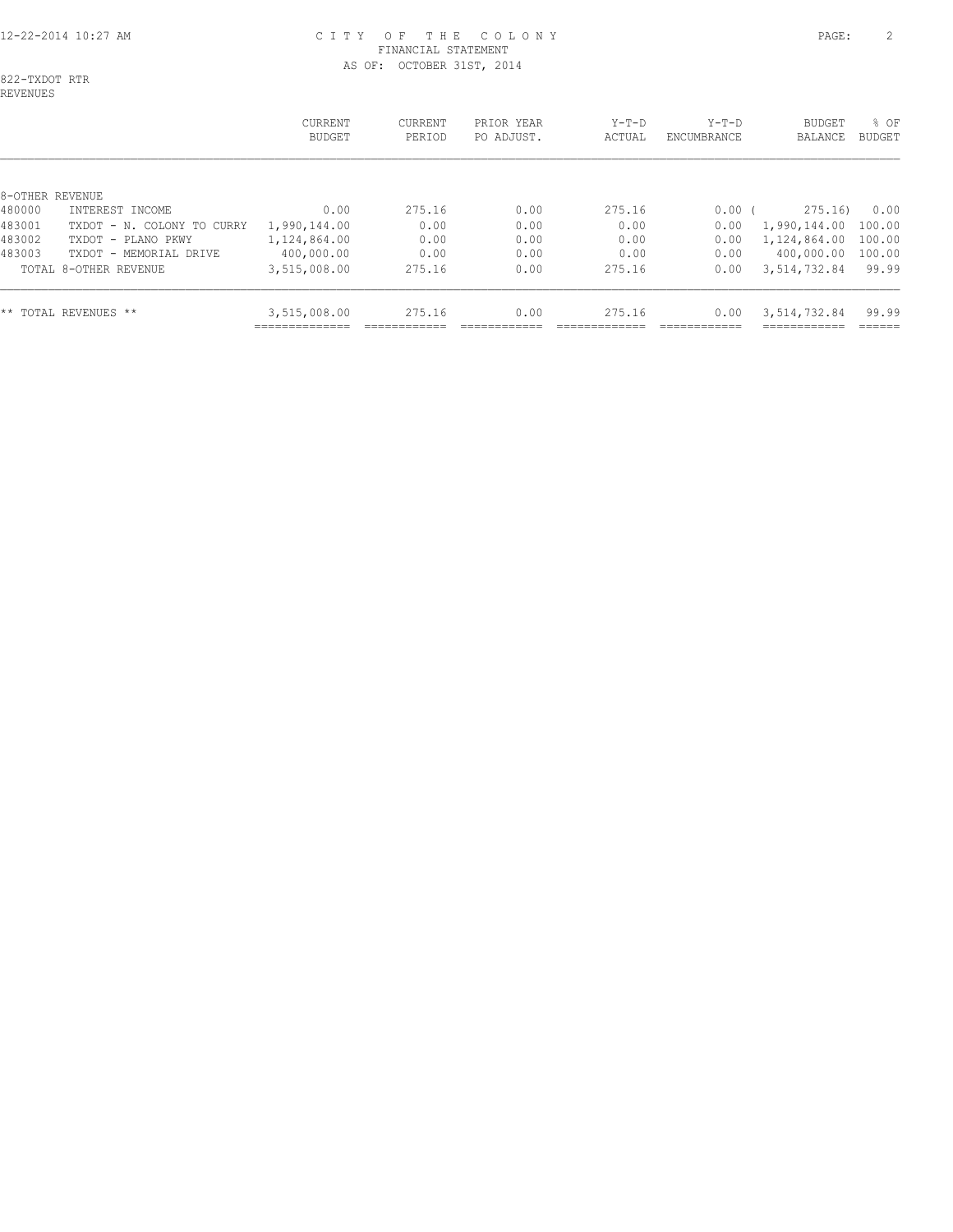| 12-22-2014 10:27 AM       | CITY OF THE COLONY        | PAGE: |  |
|---------------------------|---------------------------|-------|--|
|                           | FINANCIAL STATEMENT       |       |  |
|                           | AS OF: OCTOBER 31ST, 2014 |       |  |
| 822-TXDOT RTR             |                           |       |  |
| 635 -NON-DEPARTMENTAL     |                           |       |  |
| DEPARTMENTAL EXPENDITURES |                           |       |  |
|                           |                           |       |  |

 CURRENT CURRENT PRIOR YEAR Y-T-D Y-T-D BUDGET % OF BUDGET PERIOD PO ADJUST. ACTUAL ENCUMBRANCE BALANCE BUDGET  $\mathcal{L} = \{ \mathcal{L} = \{ \mathcal{L} = \{ \mathcal{L} = \{ \mathcal{L} = \{ \mathcal{L} = \{ \mathcal{L} = \{ \mathcal{L} = \{ \mathcal{L} = \{ \mathcal{L} = \{ \mathcal{L} = \{ \mathcal{L} = \{ \mathcal{L} = \{ \mathcal{L} = \{ \mathcal{L} = \{ \mathcal{L} = \{ \mathcal{L} = \{ \mathcal{L} = \{ \mathcal{L} = \{ \mathcal{L} = \{ \mathcal{L} = \{ \mathcal{L} = \{ \mathcal{L} = \{ \mathcal{L} = \{ \mathcal{$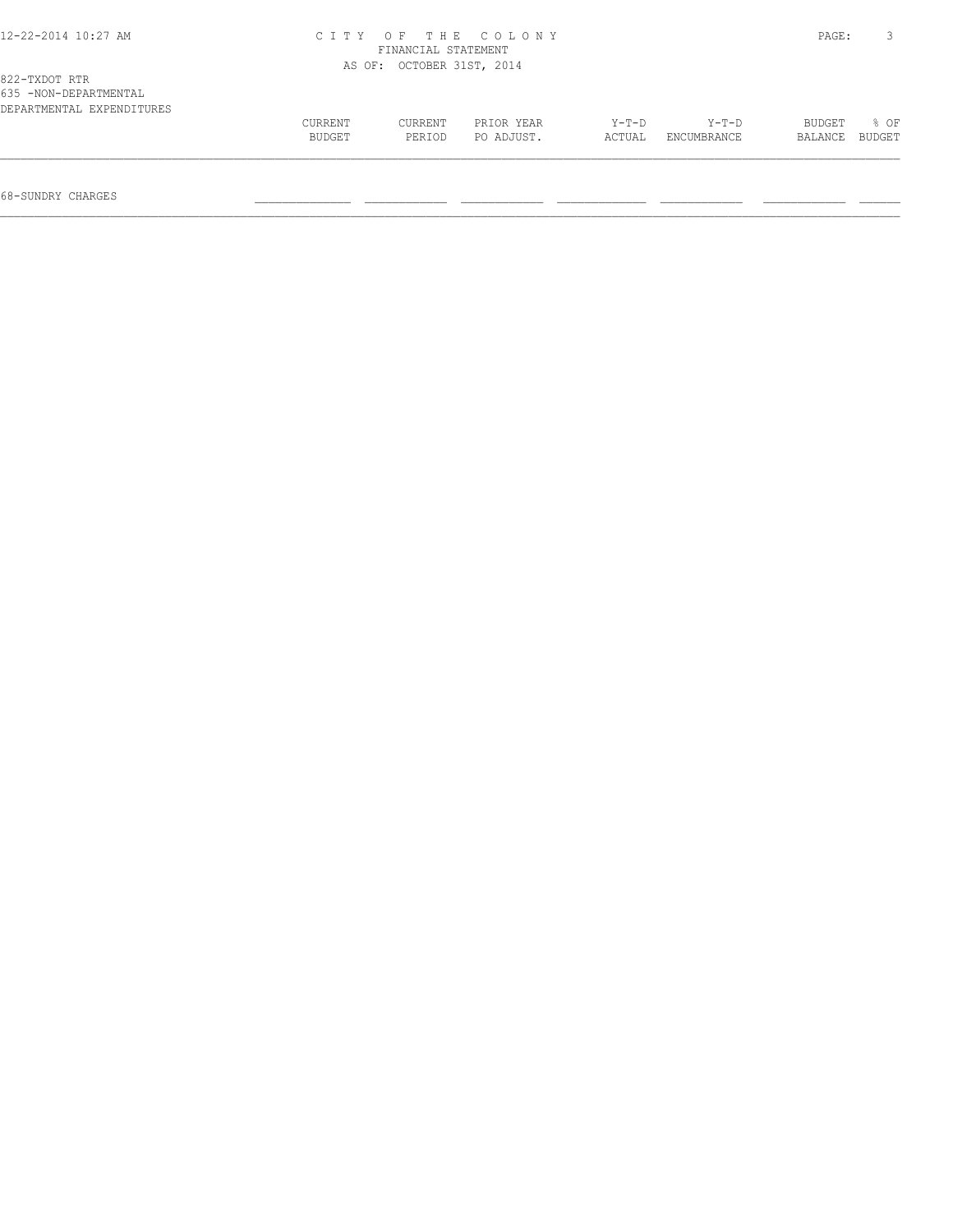#### 12-22-2014 10:27 AM C I T Y O F T H E C O L O N Y PAGE: 4 FINANCIAL STATEMENT AS OF: OCTOBER 31ST, 2014

| .                         |               |         |            |         |                    |         |               |
|---------------------------|---------------|---------|------------|---------|--------------------|---------|---------------|
| DEPARTMENTAL EXPENDITURES |               |         |            |         |                    |         |               |
|                           | CURRENT       | CURRENT | PRIOR YEAR | $Y-T-D$ | $Y-T-D$            | BUDGET  | % OF          |
|                           | <b>BUDGET</b> | PERIOD  | PO ADJUST. | ACTUAL  | <b>ENCUMBRANCE</b> | BALANCE | <b>BUDGET</b> |
|                           |               |         |            |         |                    |         |               |
|                           |               |         |            |         |                    |         |               |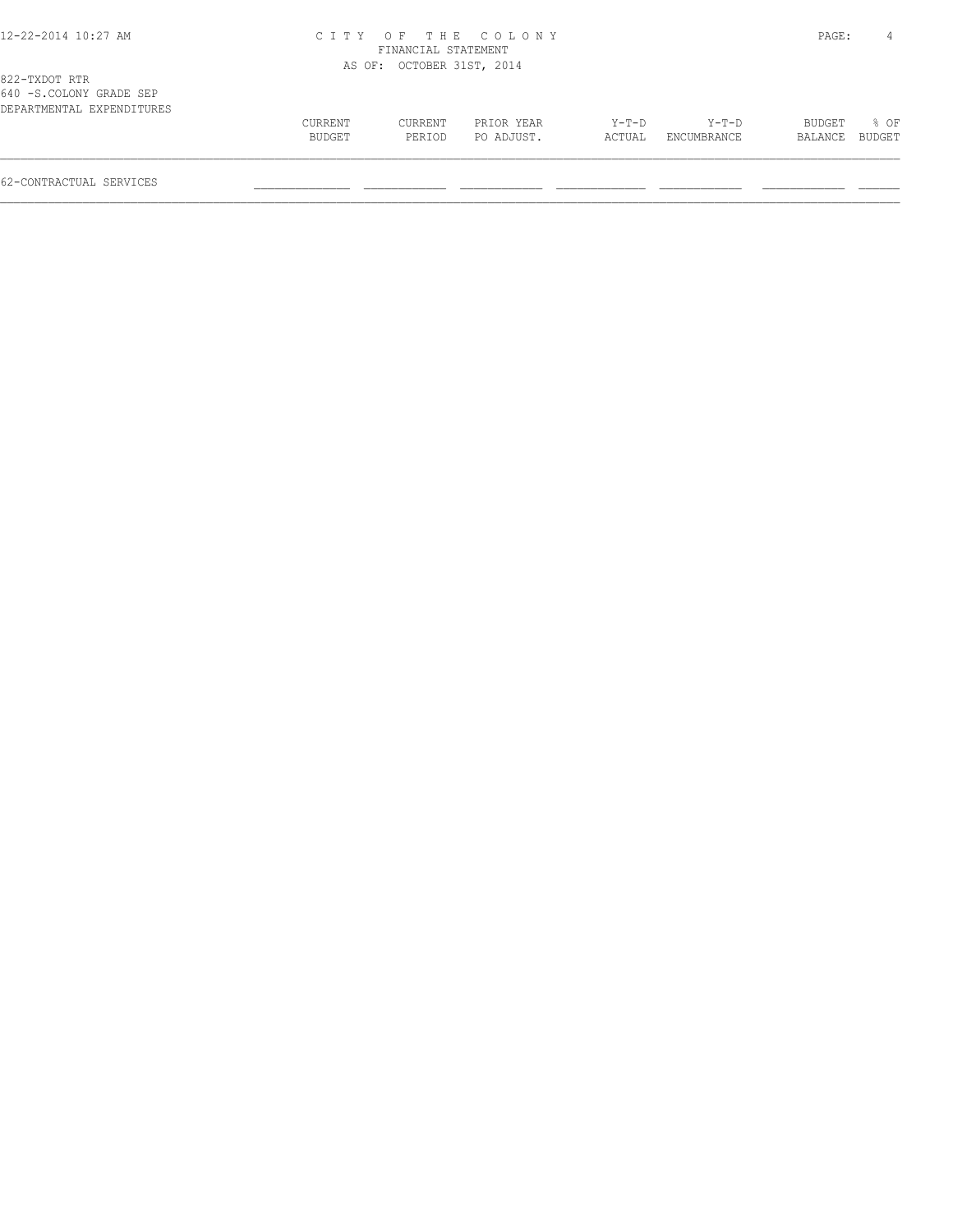#### 12-22-2014 10:27 AM C I T Y O F T H E C O L O N Y PAGE: 5 FINANCIAL STATEMENT AS OF: OCTOBER 31ST, 2014

| DEPARTMENTAL EXPENDITURES |         |         |            |         |                    |               |        |
|---------------------------|---------|---------|------------|---------|--------------------|---------------|--------|
|                           | CURRENT | CURRENT | PRIOR YEAR | $Y-T-D$ | $Y-T-D$            | <b>BUDGET</b> | $8$ OF |
|                           | BUDGET  | PERIOD  | PO ADJUST. | ACTUAL  | <b>ENCUMBRANCE</b> | BALANCE       | BUDGET |
|                           |         |         |            |         |                    |               |        |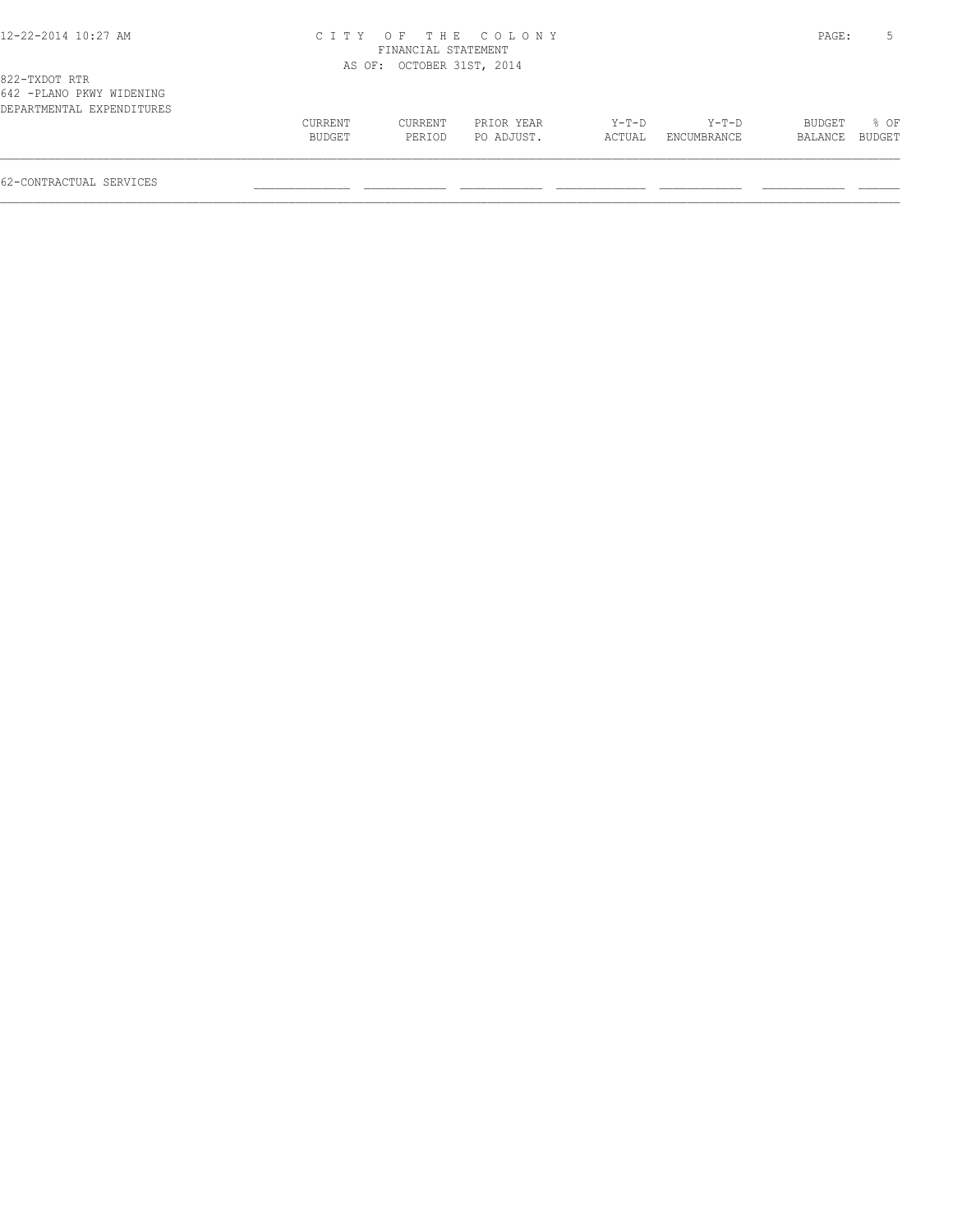#### 12-22-2014 10:27 AM C I T Y O F T H E C O L O N Y PAGE: 6 FINANCIAL STATEMENT AS OF: OCTOBER 31ST, 2014

| CURRENT<br>CURRENT<br>BUDGET<br>$Y-T-D$<br>PRIOR YEAR<br>Y-T-D<br><b>BUDGET</b><br>PO ADJUST.<br>PERIOD<br>ENCUMBRANCE<br>ACTUAL |                |        |
|----------------------------------------------------------------------------------------------------------------------------------|----------------|--------|
|                                                                                                                                  | BALANCE BUDGET | $8$ OF |
| 62-CONTRACTUAL SERVICES                                                                                                          |                |        |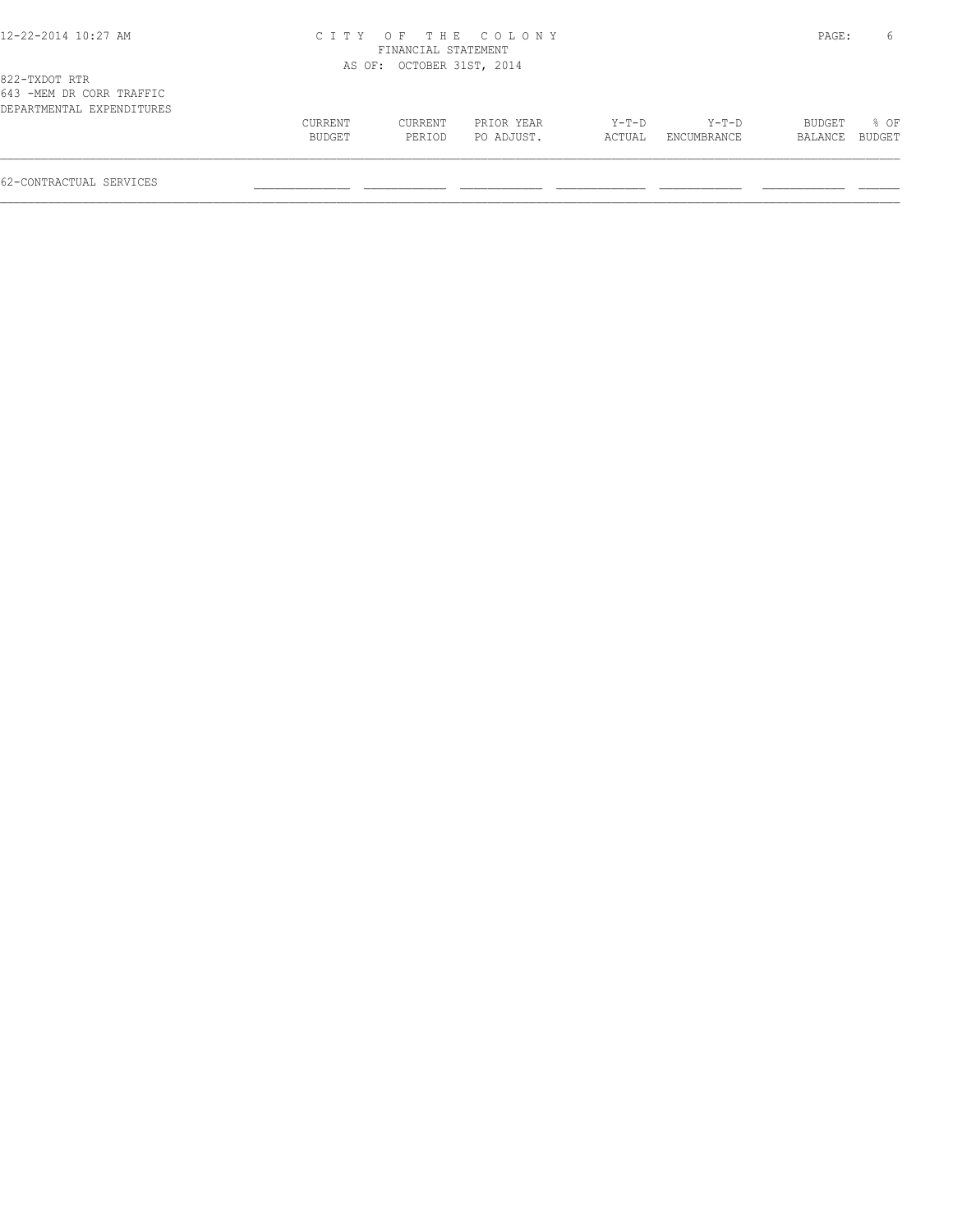#### 12-22-2014 10:27 AM C I T Y O F T H E C O L O N Y PAGE: 7 FINANCIAL STATEMENT AS OF: OCTOBER 31ST, 2014

| 644 - ARCHER FREEMAN LOOP |         |         |            |         |             |               |        |
|---------------------------|---------|---------|------------|---------|-------------|---------------|--------|
| DEPARTMENTAL EXPENDITURES |         |         |            |         |             |               |        |
|                           | CURRENT | CURRENT | PRIOR YEAR | $Y-T-D$ | $Y-T-D$     | <b>BUDGET</b> | % OF   |
|                           | BUDGET  | PERTOD  | PO ADJUST. | ACTUAL  | ENCUMBRANCE | BALANCE       | BUDGET |
|                           |         |         |            |         |             |               |        |
|                           |         |         |            |         |             |               |        |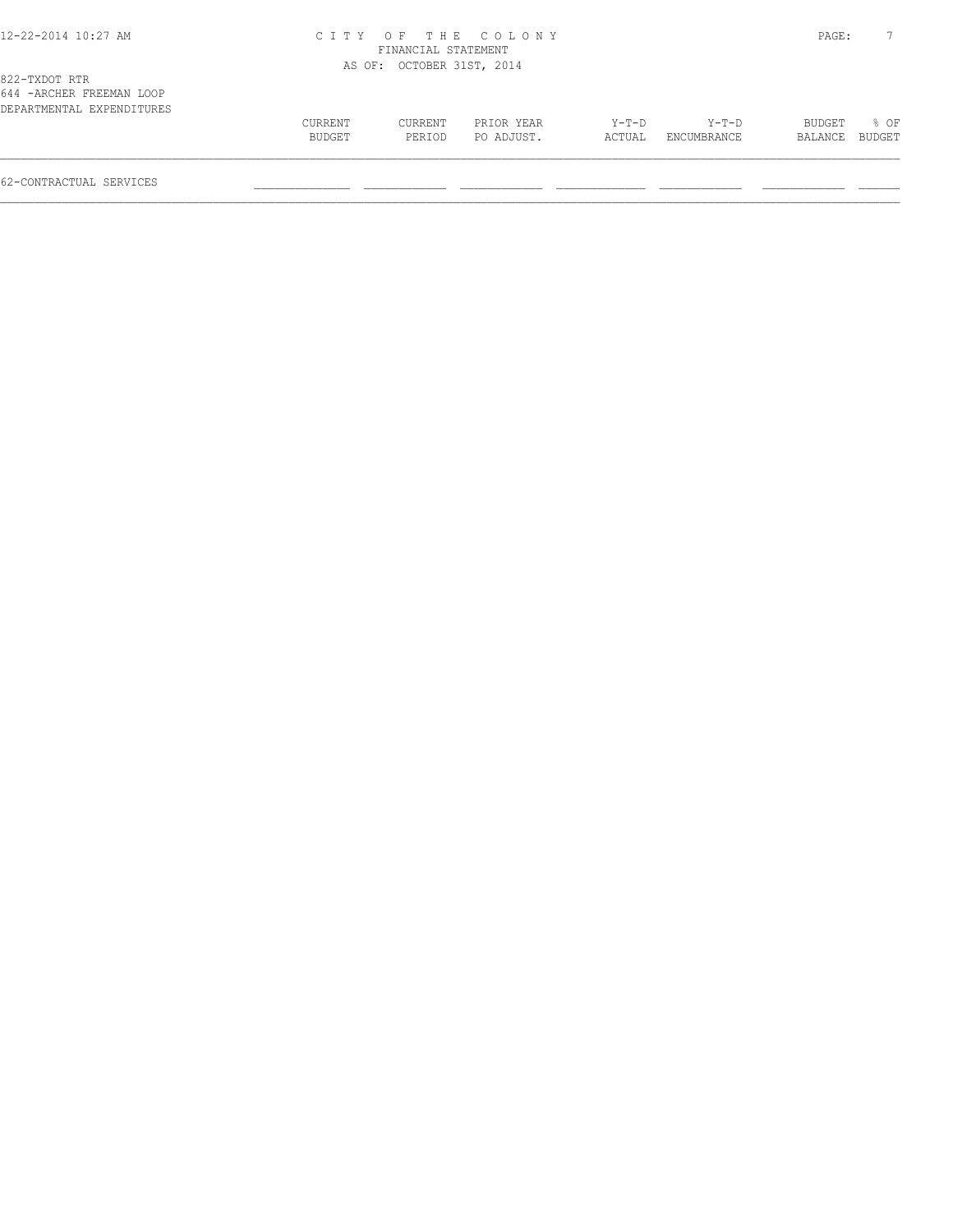## 12-22-2014 10:27 AM C I T Y O F T H E C O L O N Y PAGE: 8 FINANCIAL STATEMENT AS OF: OCTOBER 31ST, 2014

| 645 -N.COLONY CURR-PAIGE<br>DEPARTMENTAL EXPENDITURES |                   |                   |                          |                   |                        |                          |                       |
|-------------------------------------------------------|-------------------|-------------------|--------------------------|-------------------|------------------------|--------------------------|-----------------------|
|                                                       | CURRENT<br>BUDGET | CURRENT<br>PERIOD | PRIOR YEAR<br>PO ADJUST. | $Y-T-D$<br>ACTUAL | $Y-T-D$<br>ENCUMBRANCE | <b>BUDGET</b><br>BALANCE | % OF<br><b>BUDGET</b> |
| 62-CONTRACTUAL SERVICES                               |                   |                   |                          |                   |                        |                          |                       |
| 645-6210 PROFESSIONAL SERVICES                        | 570,000.00        | 0.00              | 0.00                     | 0.00              | 0.00                   | 570,000.00 100.00        |                       |
| 645-6213 CONTRACTUAL SERVICES                         | 0.00              | 2,400.00          | 2,400.00                 | 2,400.00          | 0.00                   | 0.00                     | 0.00                  |
| TOTAL 62-CONTRACTUAL SERVICES                         | 570,000.00        | 2,400.00          | 2,400.00                 | 2,400.00          | 0.00                   | 570,000.00               | 100.00                |
| 63-SUPPLIES                                           |                   |                   |                          |                   |                        |                          |                       |
| 66-CAPITAL OUTLAY                                     |                   |                   |                          |                   |                        |                          |                       |
|                                                       |                   |                   |                          |                   |                        |                          |                       |

TOTAL 645 -N.COLONY CURR-PAIGE 570,000.00 2,400.00 2,400.00 2,400.00 0.00 570,000.00 100.00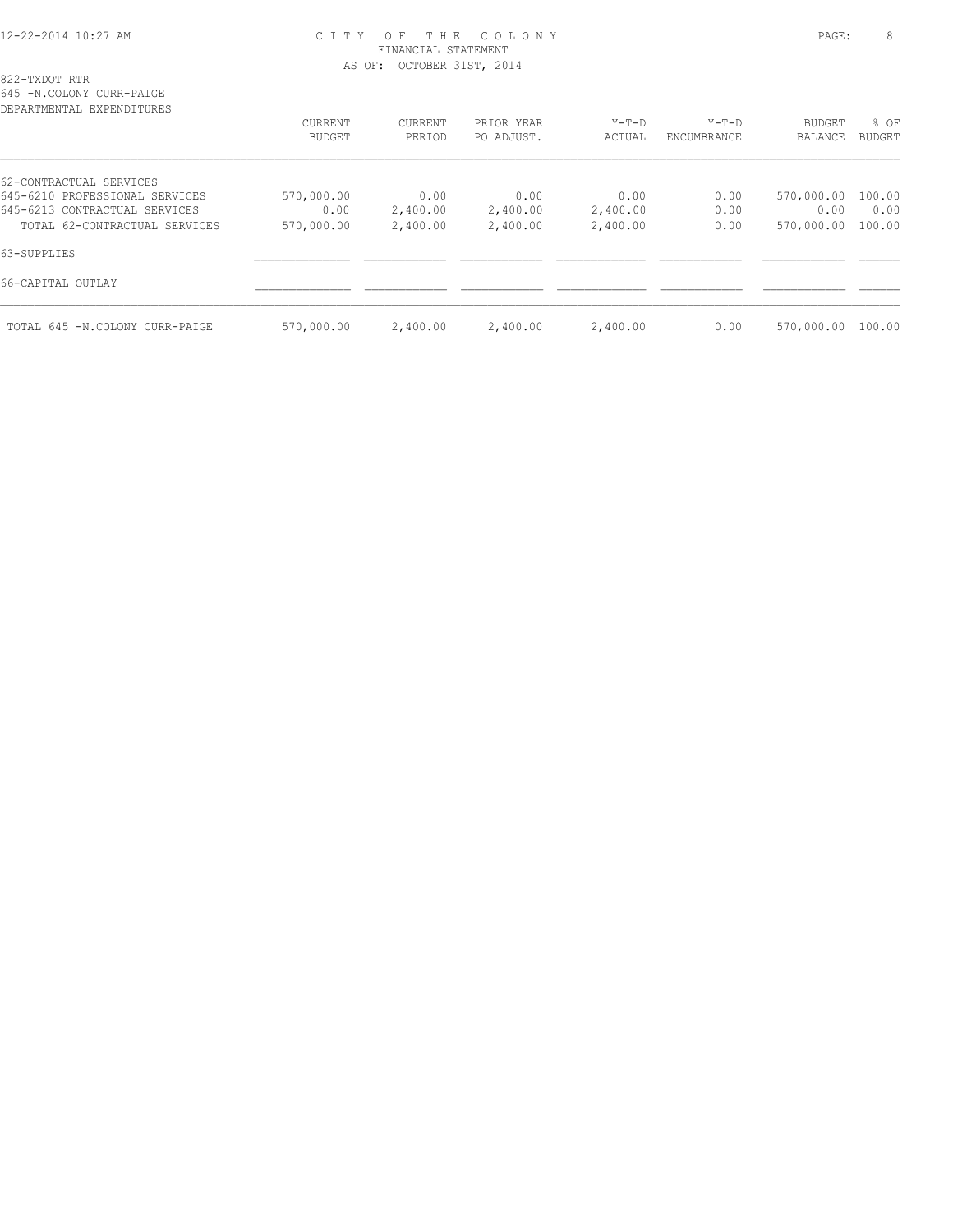## 12-22-2014 10:27 AM C I T Y O F T H E C O L O N Y PAGE: 9 FINANCIAL STATEMENT AS OF: OCTOBER 31ST, 2014

822-TXDOT RTR

647 -MEM.DR(SPRCRK RR U)

| DEPARTMENTAL EXPENDITURES      | <b>CURRENT</b><br>BUDGET | CURRENT<br>PERIOD | PRIOR YEAR<br>PO ADJUST. | Y-T-D<br>ACTUAL | $Y-T-D$<br>ENCUMBRANCE | BUDGET<br>BALANCE | % OF<br><b>BUDGET</b> |
|--------------------------------|--------------------------|-------------------|--------------------------|-----------------|------------------------|-------------------|-----------------------|
|                                |                          |                   |                          |                 |                        |                   |                       |
| 62-CONTRACTUAL SERVICES        |                          |                   |                          |                 |                        |                   |                       |
| 647-6213 CONTRACTUAL SERVICES  | 0.00                     | 0.00              | 0.00                     | 0.00            | $35,174,16$ (          | 35, 174, 16)      | 0.00                  |
| TOTAL 62-CONTRACTUAL SERVICES  | 0.00                     | 0.00              | 0.00                     | 0.00            | 35,174.16 (            | 35, 174, 16       | 0.00                  |
| 66-CAPITAL OUTLAY              |                          |                   |                          |                 |                        |                   |                       |
| TOTAL 647 -MEM.DR(SPRCRK RR U) | 0.00                     | 0.00              | 0.00                     | 0.00            | 35,174.16 (            | 35, 174. 16)      | 0.00                  |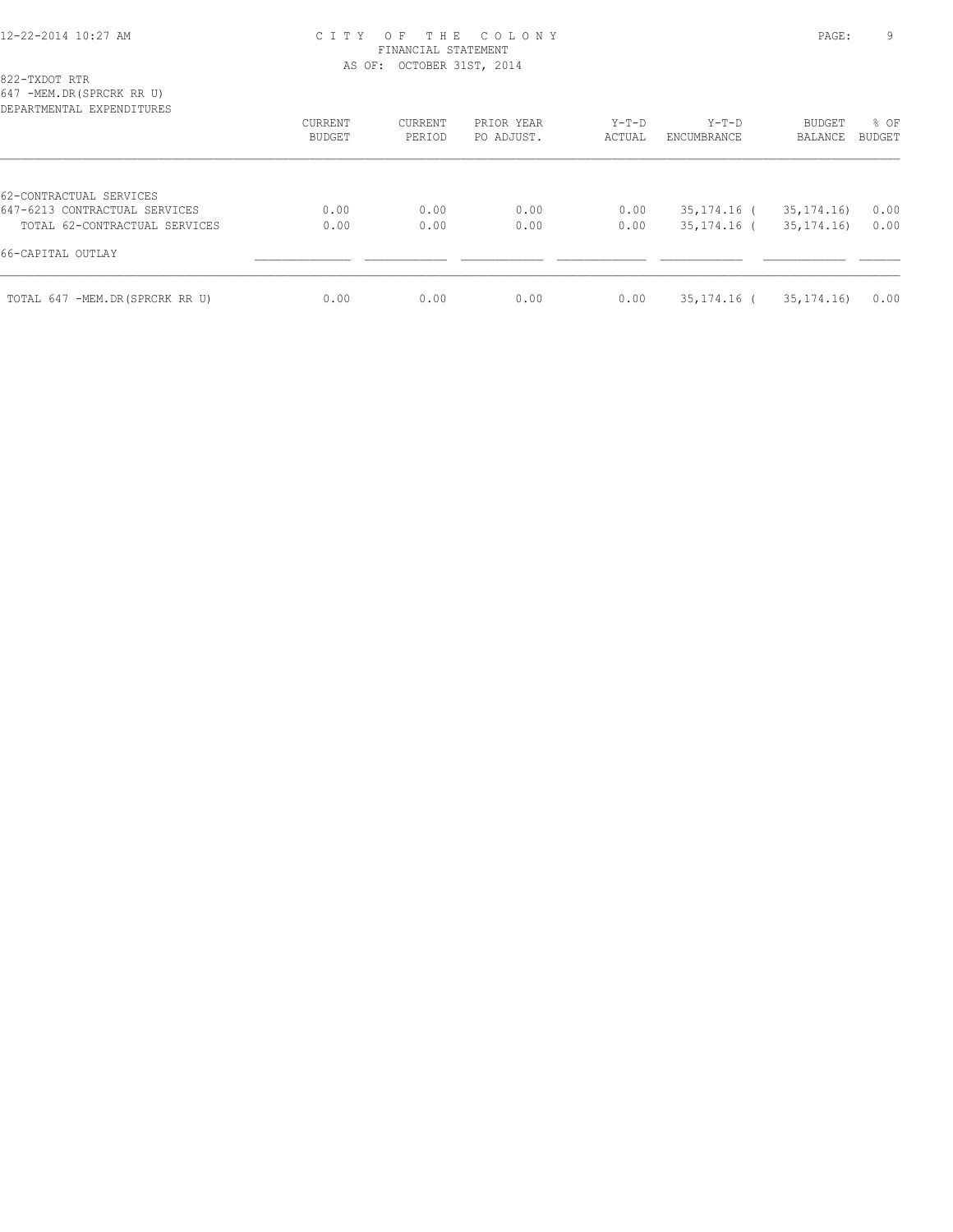| 12-22-2014 10:27 AM                                                   | C T T Y                   | PAGE:             | 10                       |                 |                      |                   |                |
|-----------------------------------------------------------------------|---------------------------|-------------------|--------------------------|-----------------|----------------------|-------------------|----------------|
| 822-TXDOT RTR<br>648 -CITY HALL PKNG LOT<br>DEPARTMENTAL EXPENDITURES | AS OF: OCTOBER 31ST, 2014 |                   |                          |                 |                      |                   |                |
|                                                                       | CURRENT<br>BUDGET         | CURRENT<br>PERIOD | PRIOR YEAR<br>PO ADJUST. | Y-T-D<br>ACTUAL | Y-T-D<br>ENCUMBRANCE | BUDGET<br>BALANCE | % OF<br>BUDGET |
| 62-CONTRACTUAL SERVICES                                               |                           |                   |                          |                 |                      |                   |                |
| 66-CAPITAL OUTLAY                                                     |                           |                   |                          |                 |                      |                   |                |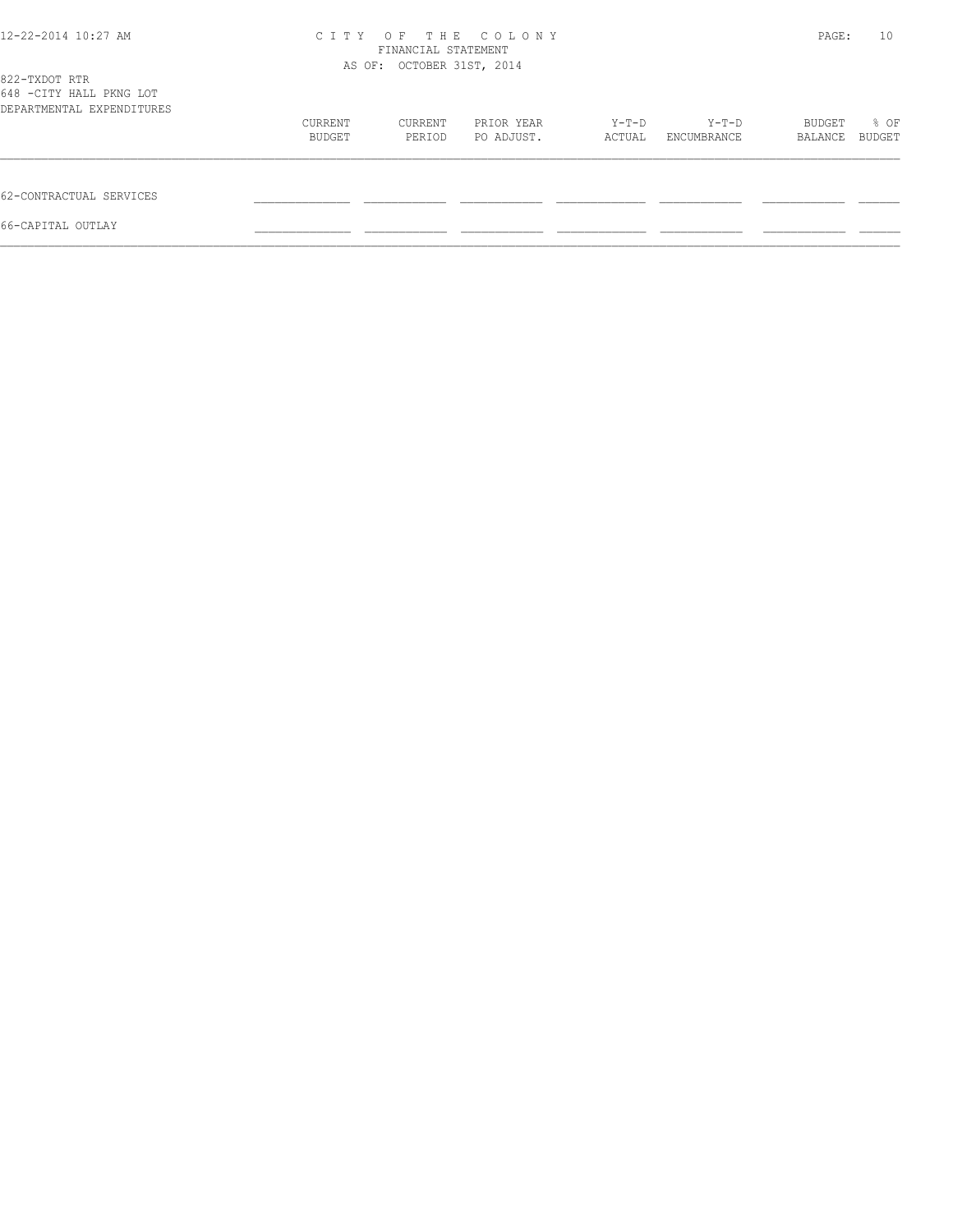#### 12-22-2014 10:27 AM C I T Y O F T H E C O L O N Y PAGE: 11 FINANCIAL STATEMENT AS OF: OCTOBER 31ST, 2014

| DEPARTMENTAL EXPENDITURES |         |         |            |        |             |                |        |
|---------------------------|---------|---------|------------|--------|-------------|----------------|--------|
|                           | CURRENT | CURRENT | PRIOR YEAR | Y-T-D  | $Y-T-D$     | BUDGET         | $8$ OF |
|                           | BUDGET  | PERTOD  | PO ADJUST. | ACTUAL | ENCUMBRANCE | BALANCE BUDGET |        |
|                           |         |         |            |        |             |                |        |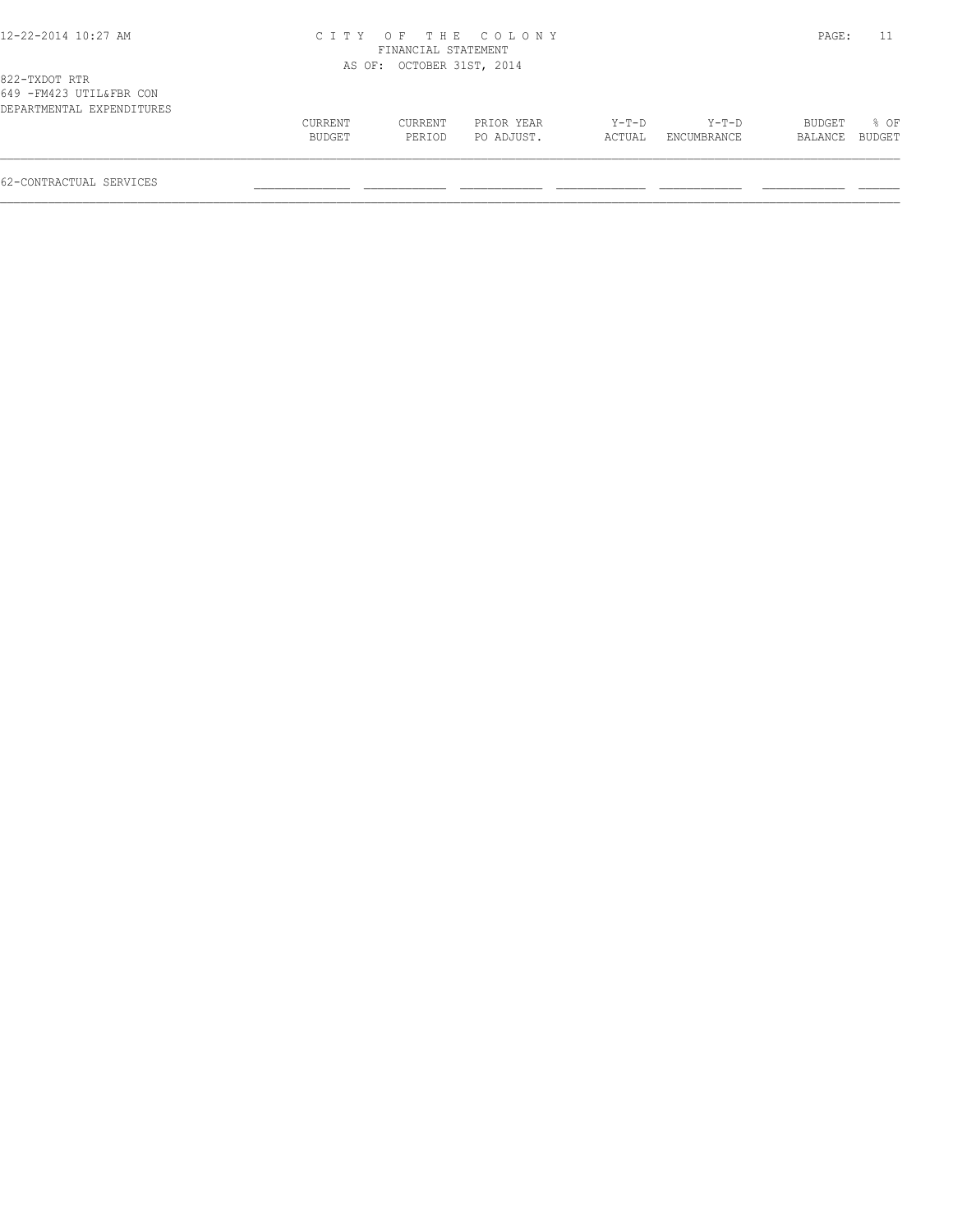#### 12-22-2014 10:27 AM C I T Y O F T H E C O L O N Y PAGE: 12 FINANCIAL STATEMENT AS OF: OCTOBER 31ST, 2014

| NJV – FRITZJ FIDNULITU UVN |               |         |            |         |             |                |        |
|----------------------------|---------------|---------|------------|---------|-------------|----------------|--------|
| DEPARTMENTAL EXPENDITURES  |               |         |            |         |             |                |        |
|                            | CURRENT       | CURRENT | PRIOR YEAR | $Y-T-D$ | $Y-T-D$     | <b>BUDGET</b>  | $8$ OF |
|                            | <b>BUDGET</b> | PERIOD  | PO ADJUST. | ACTUAL  | ENCUMBRANCE | BALANCE BUDGET |        |
|                            |               |         |            |         |             |                |        |
|                            |               |         |            |         |             |                |        |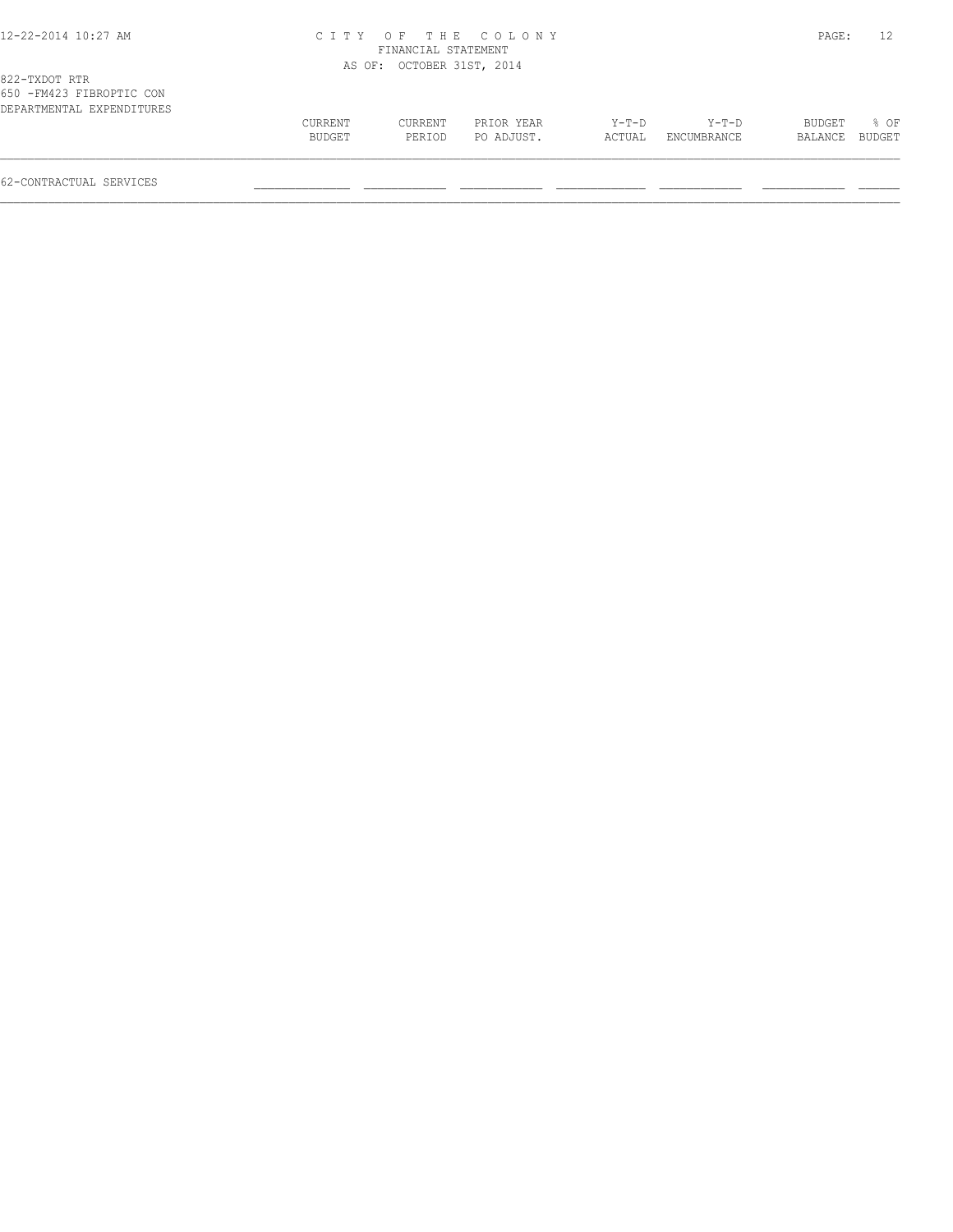#### 12-22-2014 10:27 AM C I T Y O F T H E C O L O N Y PAGE: 13 FINANCIAL STATEMENT AS OF: OCTOBER 31ST, 2014

| OUI LOCED ENVITING POI    |               |         |            |         |                    |         |        |
|---------------------------|---------------|---------|------------|---------|--------------------|---------|--------|
| DEPARTMENTAL EXPENDITURES |               |         |            |         |                    |         |        |
|                           | CURRENT       | CURRENT | PRIOR YEAR | $Y-T-D$ | $Y - T - D$        | BUDGET  | % OF   |
|                           | <b>BUDGET</b> | PERIOD  | PO ADJUST. | ACTUAL  | <b>ENCUMBRANCE</b> | BALANCE | BUDGET |
|                           |               |         |            |         |                    |         |        |
|                           |               |         |            |         |                    |         |        |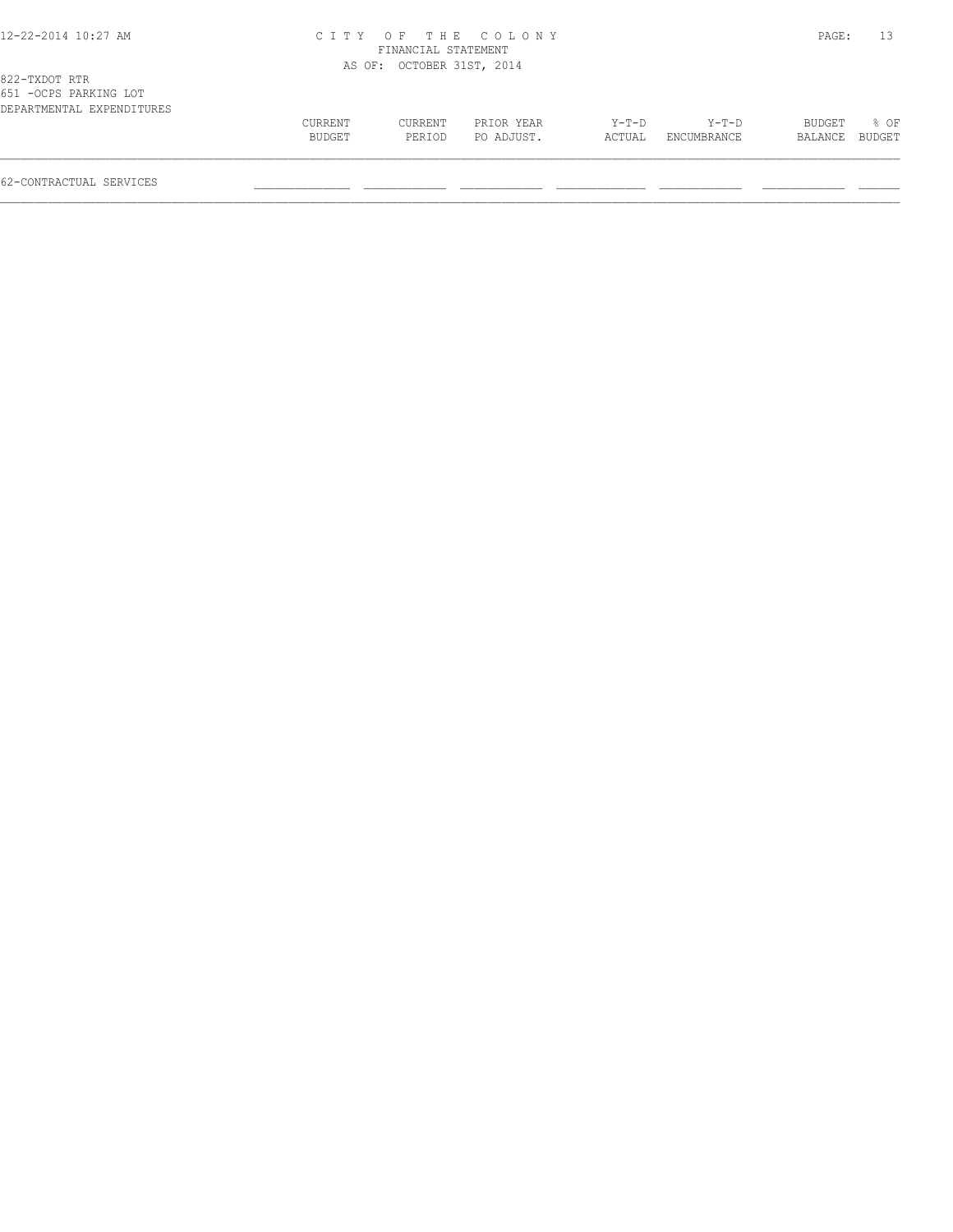## 12-22-2014 10:27 AM C I T Y O F T H E C O L O N Y PAGE: 14 FINANCIAL STATEMENT AS OF: OCTOBER 31ST, 2014

822-TXDOT RTR

652 -FM 423 UTIL RELOC

| DEPARTMENTAL EXPENDITURES      |                   |                   |                          |                   |                        |                          |                         |
|--------------------------------|-------------------|-------------------|--------------------------|-------------------|------------------------|--------------------------|-------------------------|
|                                | CURRENT<br>BUDGET | CURRENT<br>PERIOD | PRIOR YEAR<br>PO ADJUST. | $Y-T-D$<br>ACTUAL | $Y-T-D$<br>ENCUMBRANCE | <b>BUDGET</b><br>BALANCE | $8$ OF<br><b>BUDGET</b> |
| 62-CONTRACTUAL SERVICES        |                   |                   |                          |                   |                        |                          |                         |
| 652-6210 PROFESSIONAL SERVICES | 0.00              | 350.00            | 0.00                     | 350.00            | $0.00$ (               | 350.00                   | 0.00                    |
| TOTAL 62-CONTRACTUAL SERVICES  | 0.00              | 350.00            | 0.00                     | 350.00            | 0.00(                  | 350.00                   | 0.00                    |
| TOTAL 652 - FM 423 UTIL RELOC  | 0.00              | 350.00            | 0.00                     | 350.00            | 0.00(                  | 350.00                   | 0.00                    |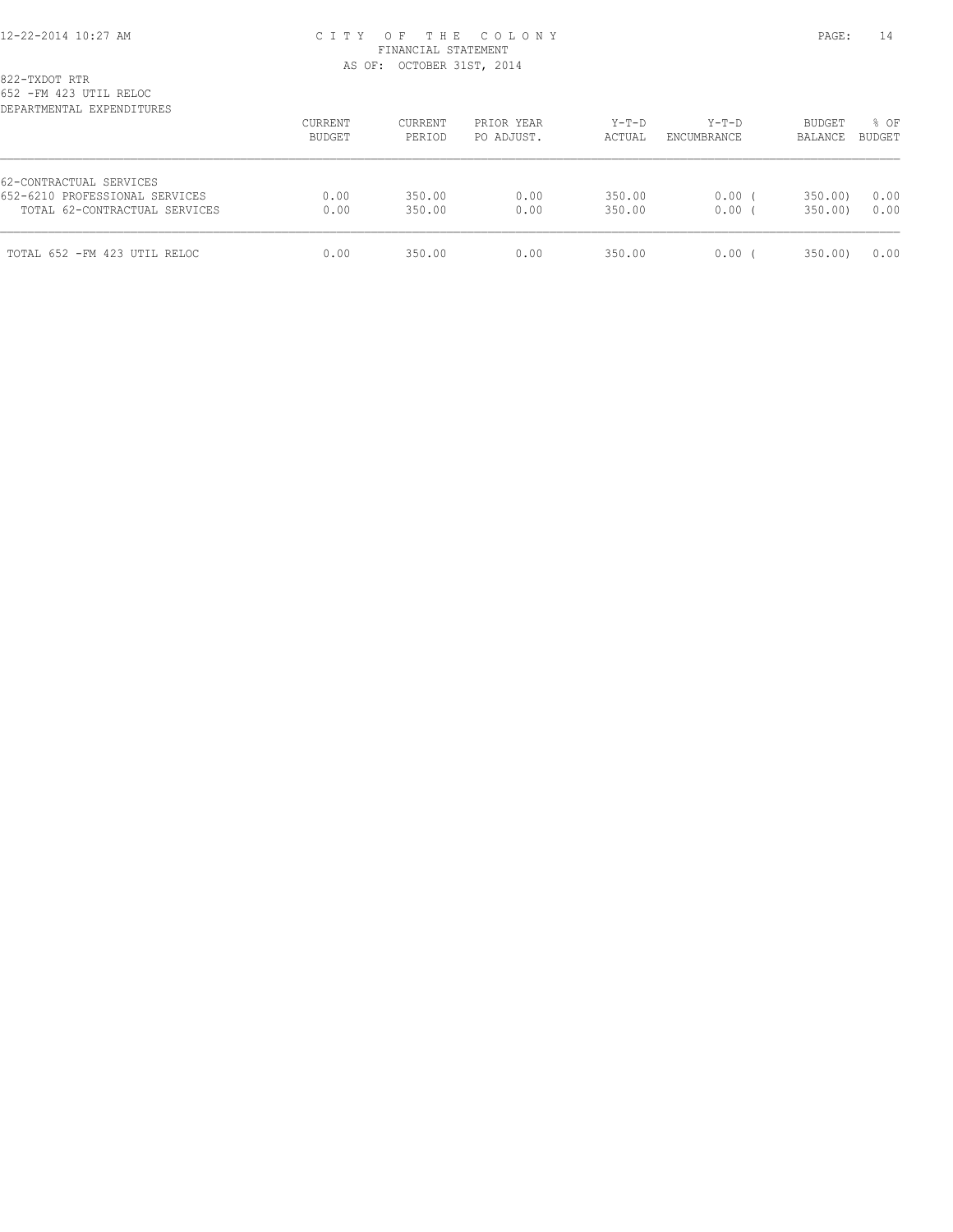| 12-22-2014 10:27 AM                                                     | C T T Y           | PAGE:                     | 15                       |                 |                      |                   |                |
|-------------------------------------------------------------------------|-------------------|---------------------------|--------------------------|-----------------|----------------------|-------------------|----------------|
| 822-TXDOT RTR<br>653 - FM423 UTIL ESMT ACQ<br>DEPARTMENTAL EXPENDITURES |                   | AS OF: OCTOBER 31ST, 2014 |                          |                 |                      |                   |                |
|                                                                         | CURRENT<br>BUDGET | CURRENT<br>PERIOD         | PRIOR YEAR<br>PO ADJUST. | Y-T-D<br>ACTUAL | Y-T-D<br>ENCUMBRANCE | BUDGET<br>BALANCE | % OF<br>BUDGET |
| 62-CONTRACTUAL SERVICES                                                 |                   |                           |                          |                 |                      |                   |                |
| 66-CAPITAL OUTLAY                                                       |                   |                           |                          |                 |                      |                   |                |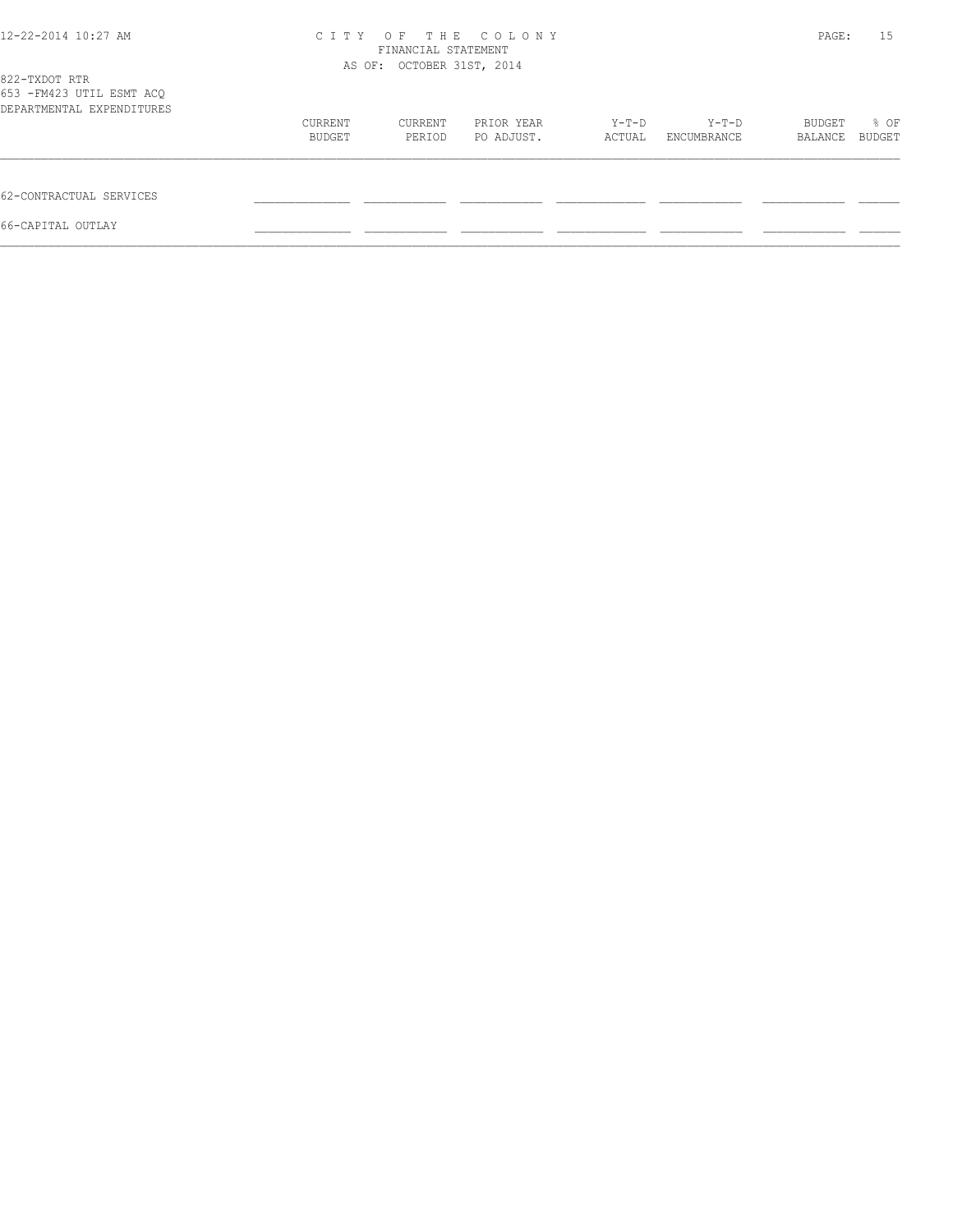### 12-22-2014 10:27 AM C I T Y O F T H E C O L O N Y PAGE: 16 FINANCIAL STATEMENT AS OF: OCTOBER 31ST, 2014

#### 822-TXDOT RTR

666 -SCADA IMPROV

|                   | DEPARTMENTAL EXPENDITURES                                          | CURRENT<br>BUDGET   | CURRENT<br>PERIOD | PRIOR YEAR<br>PO ADJUST. | Y-T-D<br>ACTUAL | Y-T-D<br>ENCUMBRANCE | <b>BUDGET</b><br>BALANCE                     | 8 OF<br>BUDGET |
|-------------------|--------------------------------------------------------------------|---------------------|-------------------|--------------------------|-----------------|----------------------|----------------------------------------------|----------------|
| 66-CAPITAL OUTLAY |                                                                    |                     |                   |                          |                 |                      |                                              |                |
| $***$             | TOTAL EXPENDITURES<br>$***$                                        | 570,000.00 2,750.00 |                   | 2,400.00                 | 2,750.00        | 35,174.16            | 534,475.84 93.77                             |                |
|                   | ** REVENUE OVER(UNDER) EXPENDITURES ** 2,945,008.00 ( $2,474.84$ ) |                     |                   |                          |                 |                      | 2,400.00 (2,474.84) (35,174.16) 2,980,257.00 | 0.08           |

\*\*\* END OF REPORT \*\*\*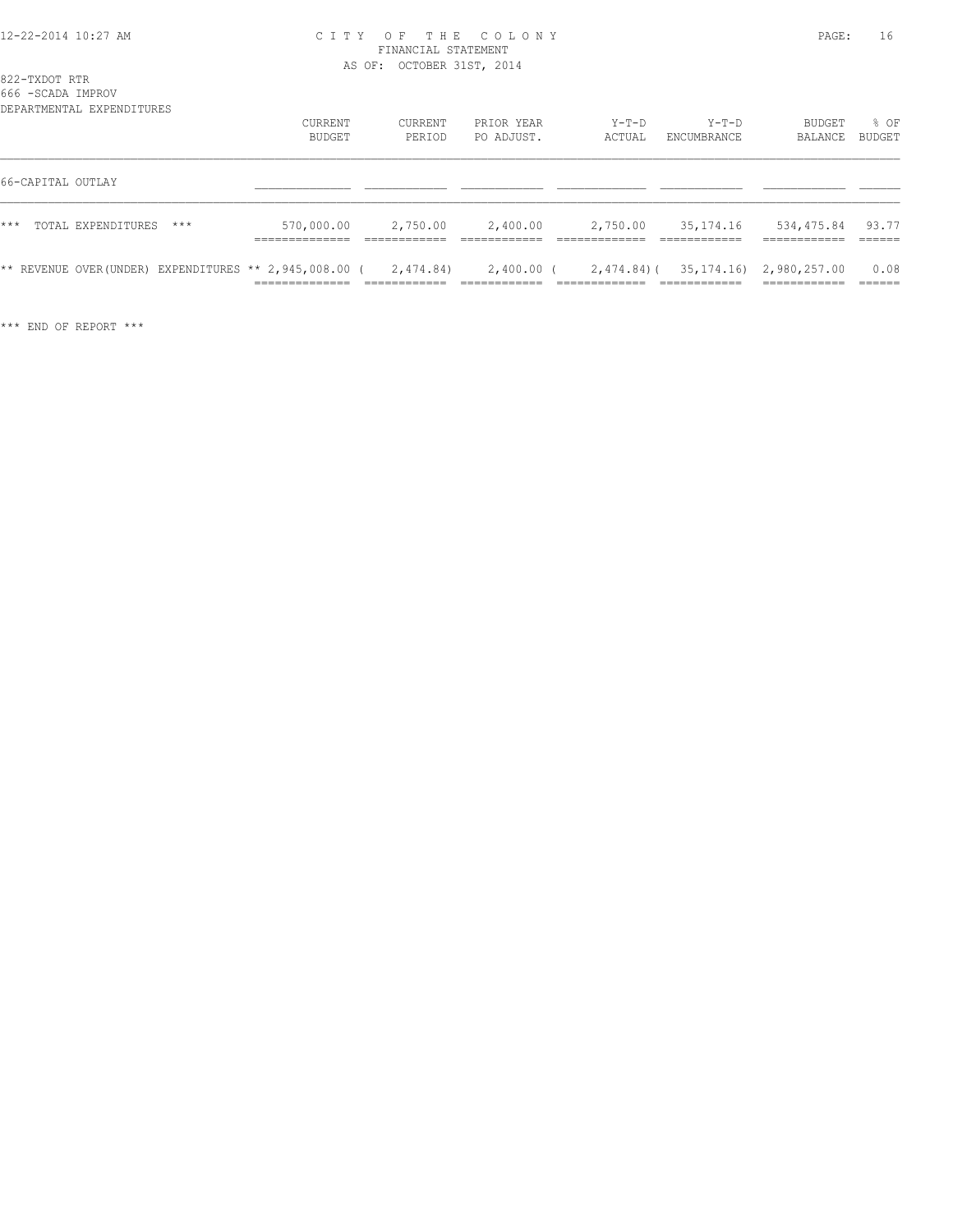## 12-22-2014 10:27 AM C I T Y O F T H E C O L O N Y PAGE: 1 FINANCIAL STATEMENT AS OF: OCTOBER 31ST, 2014

|                                         | CURRENT<br><b>BUDGET</b> | CURRENT<br>PERIOD       | PRIOR YEAR<br>PO ADJUST. | $Y-T-D$<br>ACTUAL      | $Y-T-D$<br>ENCUMBRANCE | BUDGET<br>BALANCE     | % OF<br><b>BUDGET</b> |
|-----------------------------------------|--------------------------|-------------------------|--------------------------|------------------------|------------------------|-----------------------|-----------------------|
| REVENUE SUMMARY                         |                          |                         |                          |                        |                        |                       |                       |
|                                         | --------------           |                         |                          |                        |                        |                       |                       |
| EXPENDITURE SUMMARY                     |                          |                         |                          |                        |                        |                       |                       |
| 645 -NORTH COLONY BLVD                  | 0.00                     | 600.00                  | 600.00                   | 600.00                 | 0.00                   | 0.00                  | 0.00                  |
| ** TOTAL EXPENDITURES **                | 0.00<br>______________   | 600.00<br>------------- | 600.00<br>------------   | 600.00<br>____________ | 0.00<br>------------   | 0.00<br>------------- | 0.00<br>------        |
| ** REVENUE OVER (UNDER) EXPENDITURES ** | $0.00$ (                 | 600.00                  | 600.00                   | 600.00)                | 0.00                   | 0.00                  | 0.00                  |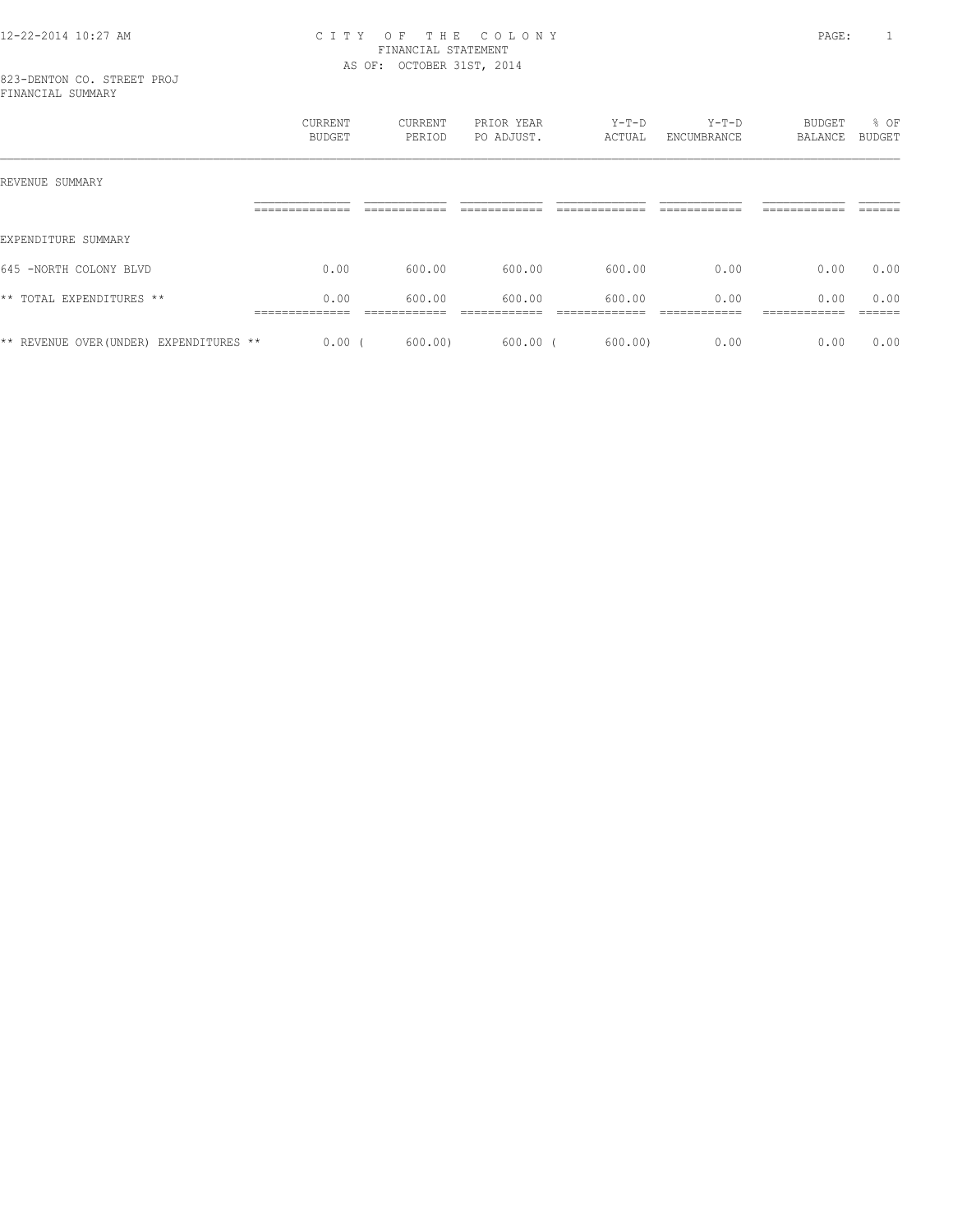|  |  | 12-22-2014 10:27 AM |  |
|--|--|---------------------|--|
|  |  |                     |  |

## 12-22-2014 10:27 AM C I T Y O F T H E C O L O N Y PAGE: 2 FINANCIAL STATEMENT AS OF: OCTOBER 31ST, 2014

| CURRENT | CURRENT | PRIOR YEAR | $Y-T-D$ | $Y-T-D$     | BUDGET  | % OF          |
|---------|---------|------------|---------|-------------|---------|---------------|
| BUDGET  | PERIOD  | PO ADJUST. | ACTUAL  | ENCUMBRANCE | BALANCE | <b>BUDGET</b> |
|         |         |            |         |             |         |               |
|         |         |            |         |             |         |               |
|         |         |            |         |             |         |               |

 $8-{\rm OFF}$  revenue  $\_$ 

============== ============ ============ ============= ============ ============ ======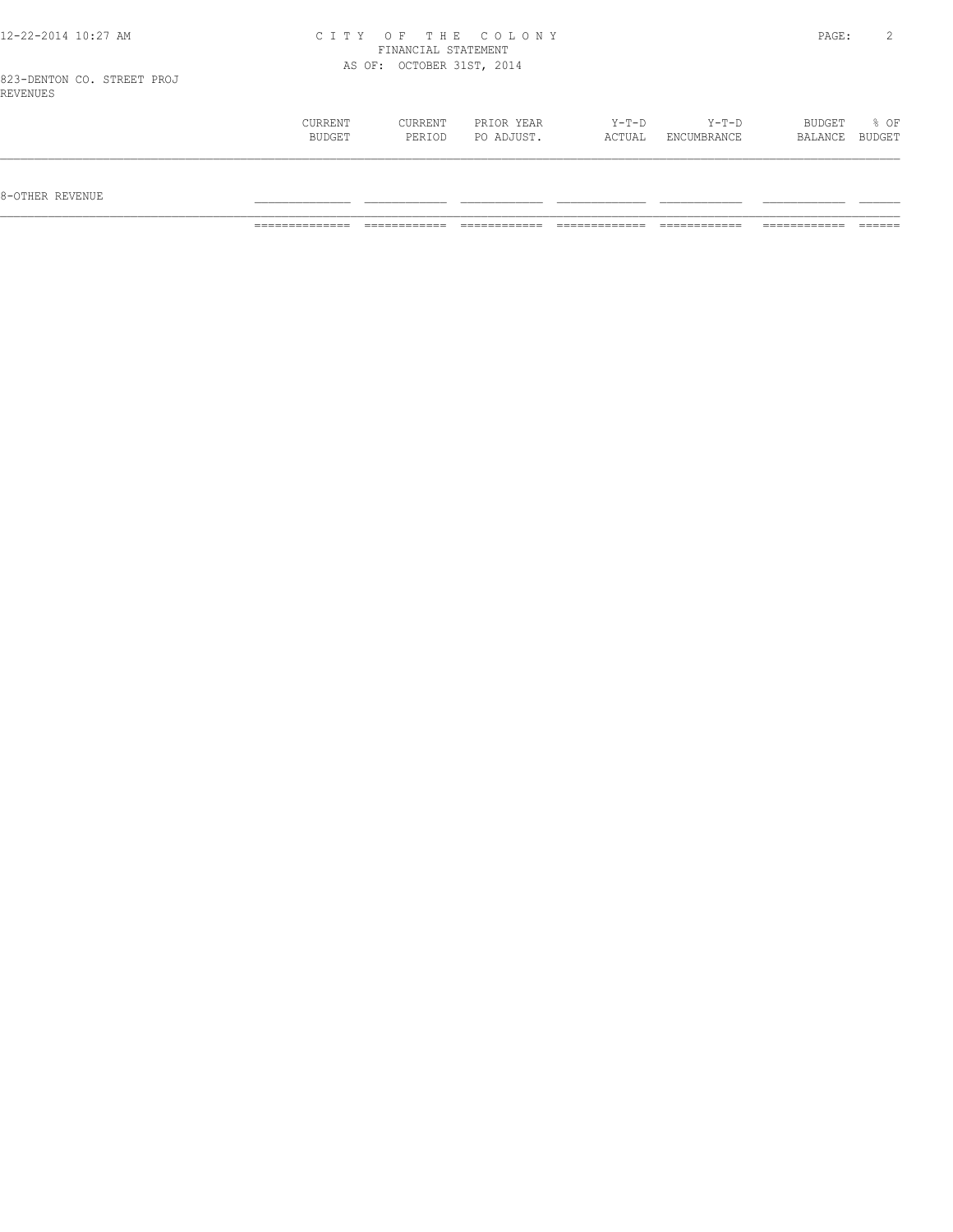| 12-22-2014 10:27 AM                                                              | CITY OF THE COLONY<br>FINANCIAL STATEMENT |                   |                          |                 |                      |                   | PAGE:          |
|----------------------------------------------------------------------------------|-------------------------------------------|-------------------|--------------------------|-----------------|----------------------|-------------------|----------------|
|                                                                                  | AS OF: OCTOBER 31ST, 2014                 |                   |                          |                 |                      |                   |                |
| 823-DENTON CO. STREET PROJ<br>635 -NON-DEPARTMENTAL<br>DEPARTMENTAL EXPENDITURES |                                           |                   |                          |                 |                      |                   |                |
|                                                                                  | CURRENT<br>BUDGET                         | CURRENT<br>PERIOD | PRIOR YEAR<br>PO ADJUST. | Y-T-D<br>ACTUAL | Y-T-D<br>ENCUMBRANCE | BUDGET<br>BALANCE | 8 OF<br>BUDGET |
|                                                                                  |                                           |                   |                          |                 |                      |                   |                |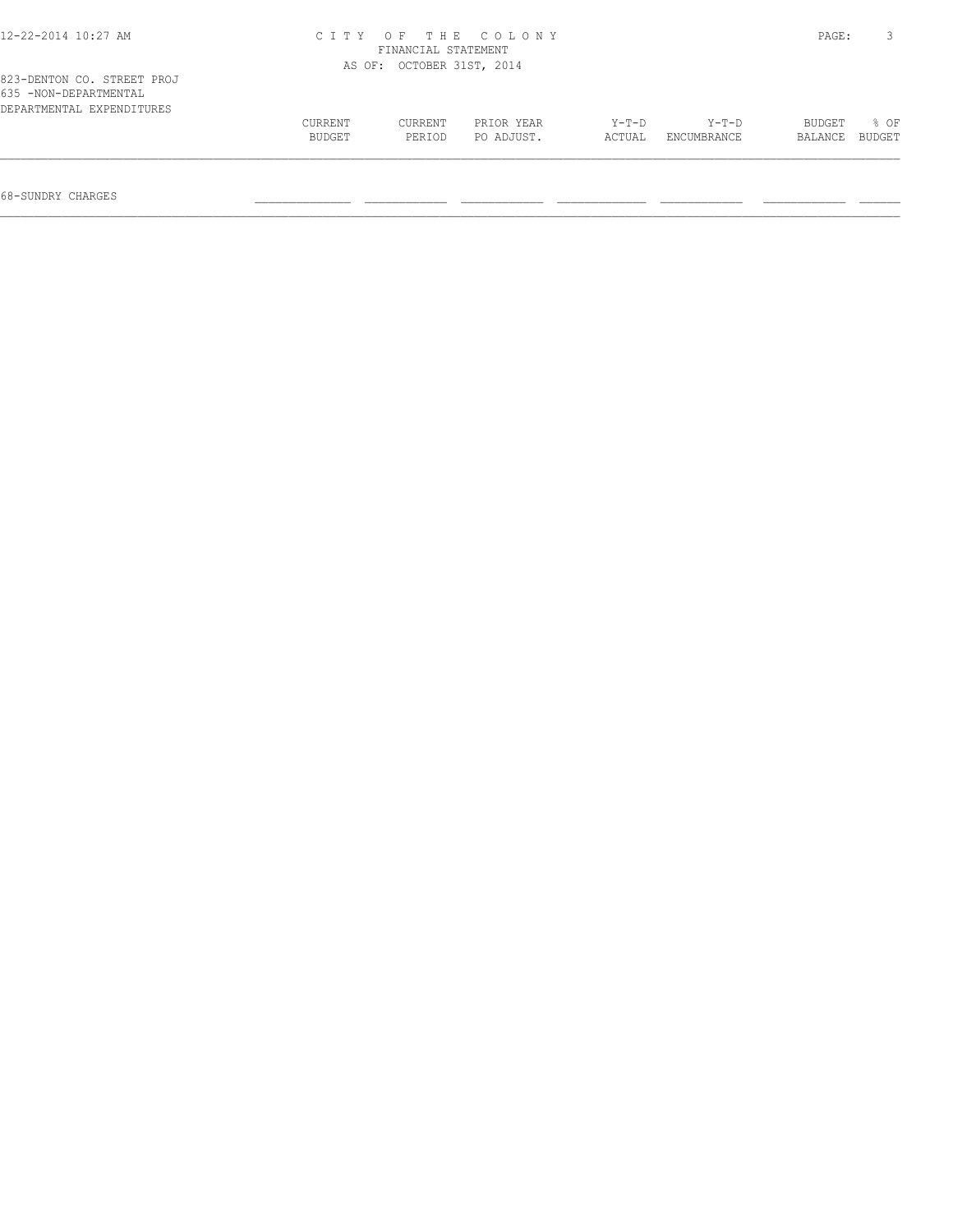| 12-22-2014 10:27 AM                                                                  |                   | FINANCIAL STATEMENT       | CITY OF THE COLONY       |                   |                        | PAGE:                           | 4                |
|--------------------------------------------------------------------------------------|-------------------|---------------------------|--------------------------|-------------------|------------------------|---------------------------------|------------------|
|                                                                                      |                   | AS OF: OCTOBER 31ST, 2014 |                          |                   |                        |                                 |                  |
| 823-DENTON CO. STREET PROJ<br>641 - CARR/WEST HILNDSCON<br>DEPARTMENTAL EXPENDITURES |                   |                           |                          |                   |                        |                                 |                  |
|                                                                                      | CURRENT<br>BUDGET | CURRENT<br>PERIOD         | PRIOR YEAR<br>PO ADJUST. | $Y-T-D$<br>ACTUAL | $Y-T-D$<br>ENCUMBRANCE | <b>BUDGET</b><br><b>BALANCE</b> | $8$ OF<br>BUDGET |

 $\mathcal{L} = \{ \mathcal{L} = \{ \mathcal{L} = \{ \mathcal{L} = \{ \mathcal{L} = \{ \mathcal{L} = \{ \mathcal{L} = \{ \mathcal{L} = \{ \mathcal{L} = \{ \mathcal{L} = \{ \mathcal{L} = \{ \mathcal{L} = \{ \mathcal{L} = \{ \mathcal{L} = \{ \mathcal{L} = \{ \mathcal{L} = \{ \mathcal{L} = \{ \mathcal{L} = \{ \mathcal{L} = \{ \mathcal{L} = \{ \mathcal{L} = \{ \mathcal{L} = \{ \mathcal{L} = \{ \mathcal{L} = \{ \mathcal{$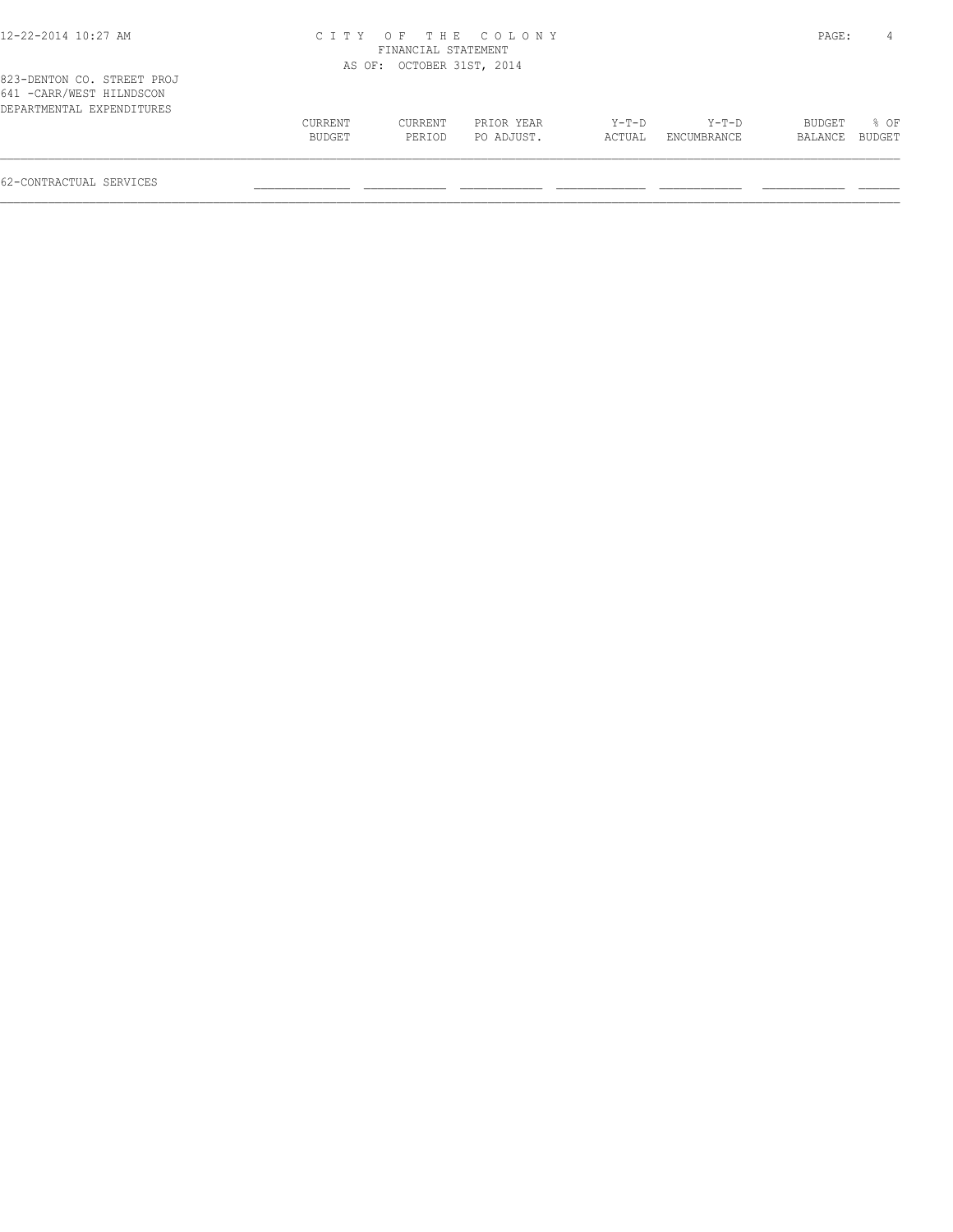| 12-22-2014 10:27 AM                                                                 |                   | FINANCIAL STATEMENT       | CITY OF THE COLONY       |                   |                        | PAGE:             |                |
|-------------------------------------------------------------------------------------|-------------------|---------------------------|--------------------------|-------------------|------------------------|-------------------|----------------|
|                                                                                     |                   | AS OF: OCTOBER 31ST, 2014 |                          |                   |                        |                   |                |
| 823-DENTON CO. STREET PROJ<br>642 -PLANO PKWY WIDENING<br>DEPARTMENTAL EXPENDITURES |                   |                           |                          |                   |                        |                   |                |
|                                                                                     | CURRENT<br>BUDGET | CURRENT<br>PERIOD         | PRIOR YEAR<br>PO ADJUST. | $Y-T-D$<br>ACTUAL | $Y-T-D$<br>ENCUMBRANCE | BUDGET<br>BALANCE | 8 OF<br>BUDGET |

 $\mathcal{L} = \{ \mathcal{L} = \{ \mathcal{L} = \{ \mathcal{L} = \{ \mathcal{L} = \{ \mathcal{L} = \{ \mathcal{L} = \{ \mathcal{L} = \{ \mathcal{L} = \{ \mathcal{L} = \{ \mathcal{L} = \{ \mathcal{L} = \{ \mathcal{L} = \{ \mathcal{L} = \{ \mathcal{L} = \{ \mathcal{L} = \{ \mathcal{L} = \{ \mathcal{L} = \{ \mathcal{L} = \{ \mathcal{L} = \{ \mathcal{L} = \{ \mathcal{L} = \{ \mathcal{L} = \{ \mathcal{L} = \{ \mathcal{$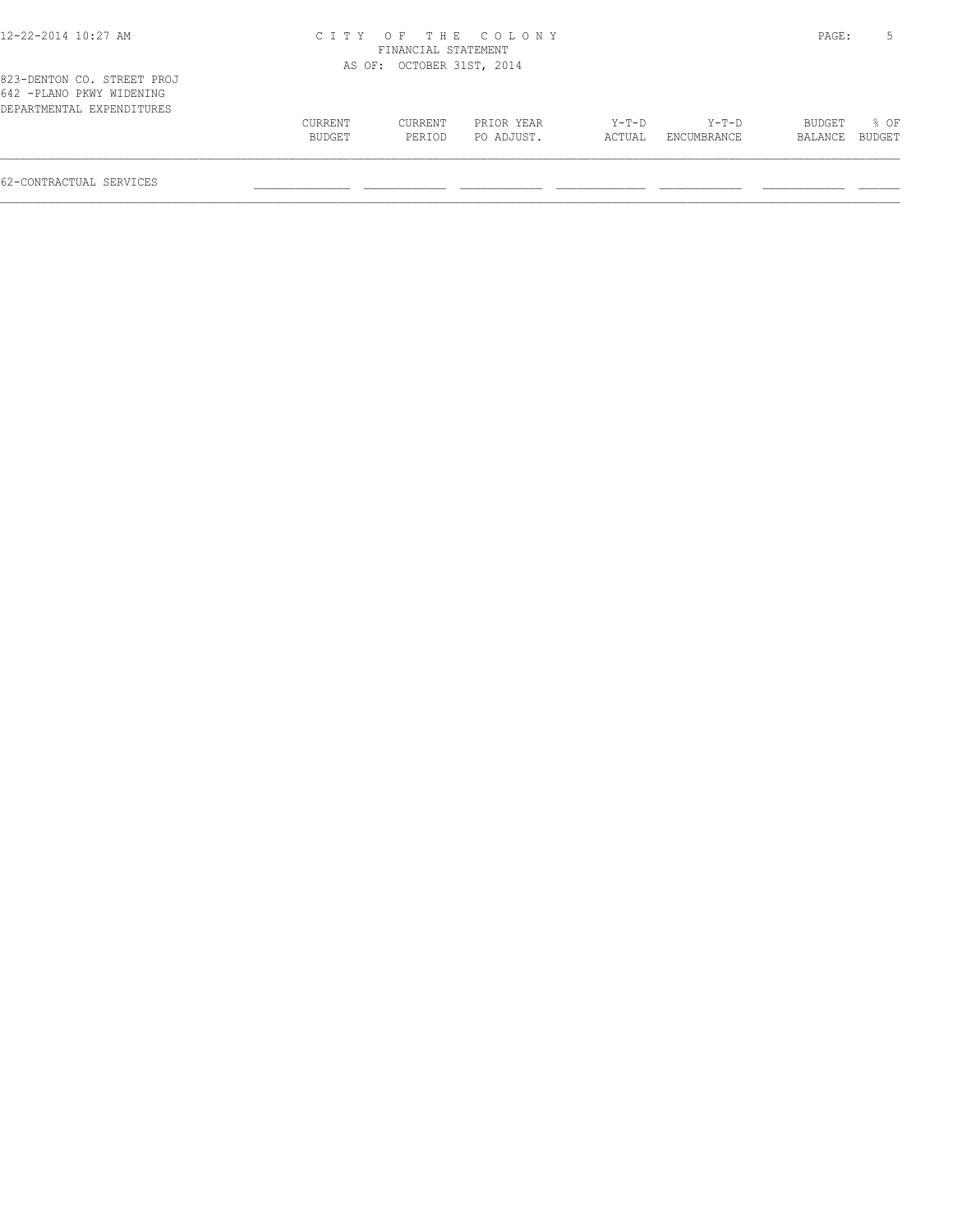| 12-22-2014 10:27 AM                                                                 |                   | FINANCIAL STATEMENT       | CITY OF THE COLONY       |                   |                      | PAGE:                    | 6                |
|-------------------------------------------------------------------------------------|-------------------|---------------------------|--------------------------|-------------------|----------------------|--------------------------|------------------|
|                                                                                     |                   | AS OF: OCTOBER 31ST, 2014 |                          |                   |                      |                          |                  |
| 823-DENTON CO. STREET PROJ<br>643 -MEM DR.CORRIDORTRAF<br>DEPARTMENTAL EXPENDITURES |                   |                           |                          |                   |                      |                          |                  |
|                                                                                     | CURRENT<br>BUDGET | CURRENT<br>PERIOD         | PRIOR YEAR<br>PO ADJUST. | $Y-T-D$<br>ACTUAL | Y-T-D<br>ENCUMBRANCE | <b>BUDGET</b><br>BALANCE | $8$ OF<br>BUDGET |

 $\mathcal{L} = \{ \mathcal{L} = \{ \mathcal{L} = \{ \mathcal{L} = \{ \mathcal{L} = \{ \mathcal{L} = \{ \mathcal{L} = \{ \mathcal{L} = \{ \mathcal{L} = \{ \mathcal{L} = \{ \mathcal{L} = \{ \mathcal{L} = \{ \mathcal{L} = \{ \mathcal{L} = \{ \mathcal{L} = \{ \mathcal{L} = \{ \mathcal{L} = \{ \mathcal{L} = \{ \mathcal{L} = \{ \mathcal{L} = \{ \mathcal{L} = \{ \mathcal{L} = \{ \mathcal{L} = \{ \mathcal{L} = \{ \mathcal{$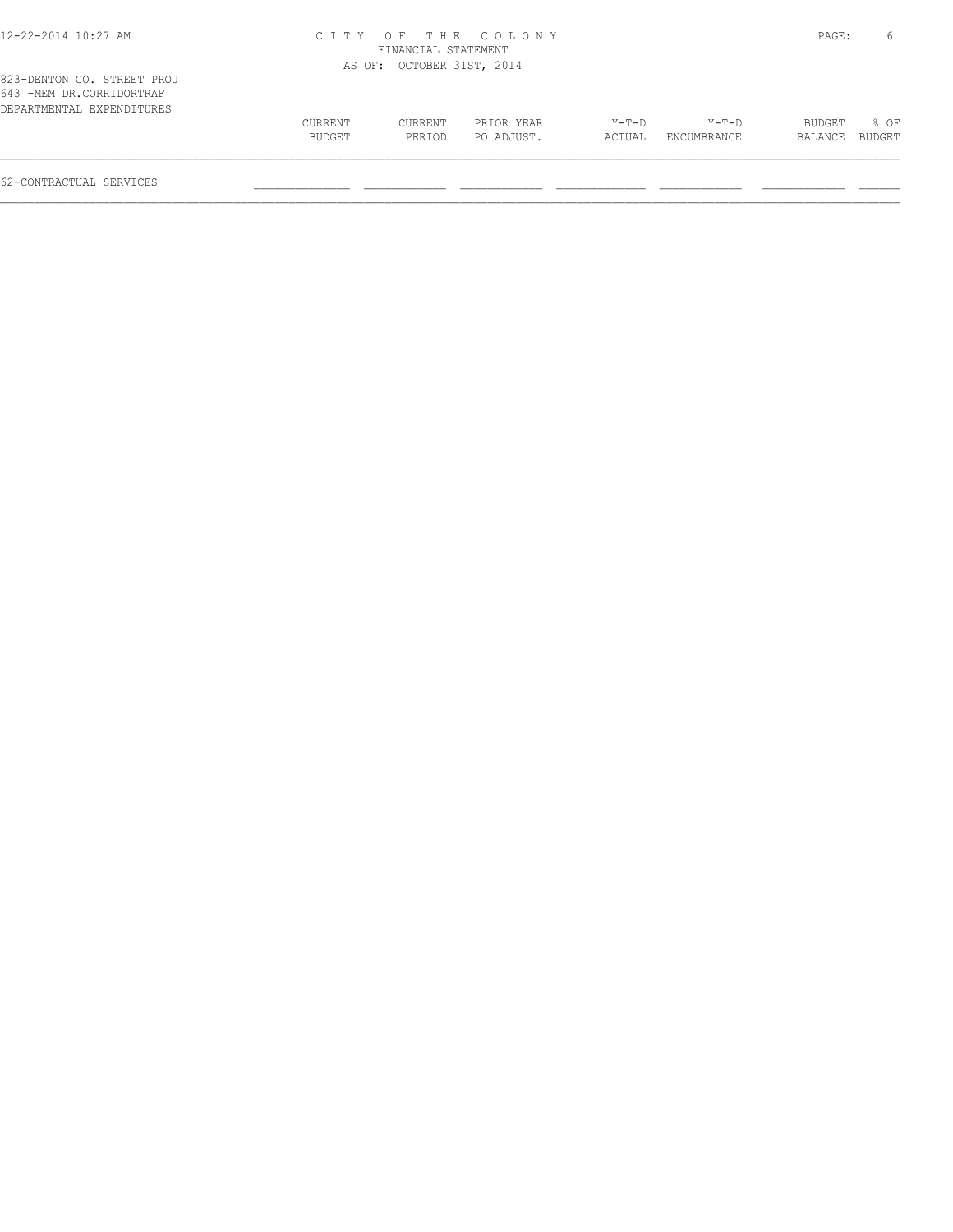| 12-22-2014 10:27 AM                                                                  | OF THE COLONY<br>C T T Y<br>FINANCIAL STATEMENT<br>AS OF: OCTOBER 31ST, 2014 |                   |                          |                 |                      | PAGE:             | $7^{\circ}$    |
|--------------------------------------------------------------------------------------|------------------------------------------------------------------------------|-------------------|--------------------------|-----------------|----------------------|-------------------|----------------|
| 823-DENTON CO. STREET PROJ<br>644 - FREEMAN ARCHER LOOP<br>DEPARTMENTAL EXPENDITURES |                                                                              |                   |                          |                 |                      |                   |                |
|                                                                                      | CURRENT<br>BUDGET                                                            | CURRENT<br>PERIOD | PRIOR YEAR<br>PO ADJUST. | Y-T-D<br>ACTUAL | Y-T-D<br>ENCUMBRANCE | BUDGET<br>BALANCE | % OF<br>BUDGET |
| 62-CONTRACTUAL SERVICES                                                              |                                                                              |                   |                          |                 |                      |                   |                |
| 66-CAPITAL OUTLAY                                                                    |                                                                              |                   |                          |                 |                      |                   |                |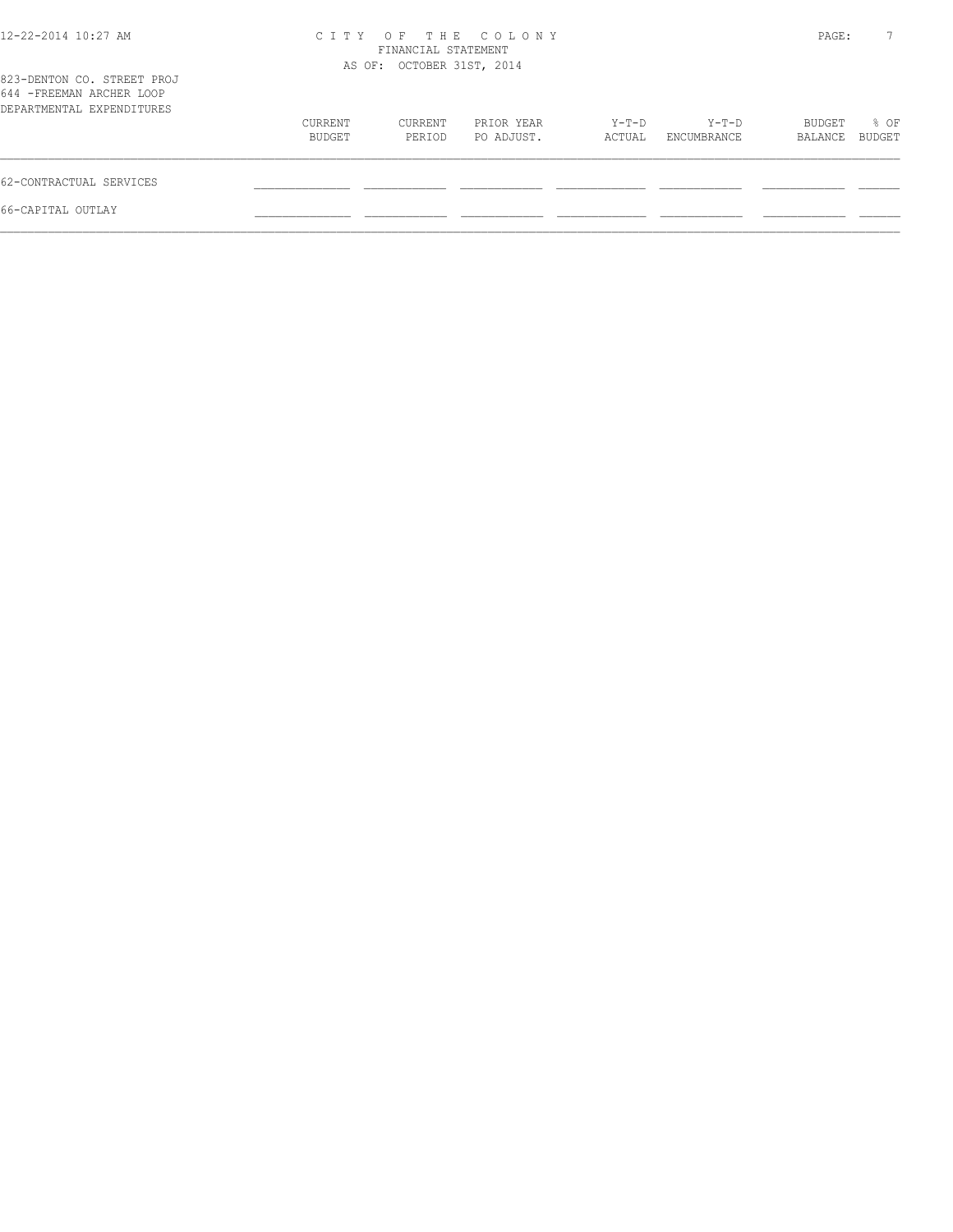# 12-22-2014 10:27 AM C I T Y O F T H E C O L O N Y PAGE: 8 FINANCIAL STATEMENT

645 -NORTH COLONY BLVD

| DEPARTMENTAL EXPENDITURES     |               |         |            |         |             |         |        |
|-------------------------------|---------------|---------|------------|---------|-------------|---------|--------|
|                               | CURRENT       | CURRENT | PRIOR YEAR | $Y-T-D$ | $Y-T-D$     | BUDGET  | % OF   |
|                               | <b>BUDGET</b> | PERIOD  | PO ADJUST. | ACTUAL  | ENCUMBRANCE | BALANCE | BUDGET |
| 62-CONTRACTUAL SERVICES       |               |         |            |         |             |         |        |
| 645-6213 CONTRACTUAL SERVICES | 0.00          | 600.00  | 600.00     | 600.00  | 0.00        | 0.00    | 0.00   |
| TOTAL 62-CONTRACTUAL SERVICES | 0.00          | 600.00  | 600.00     | 600.00  | 0.00        | 0.00    | 0.00   |
| 63-SUPPLIES                   |               |         |            |         |             |         |        |
| 66-CAPITAL OUTLAY             |               |         |            |         |             |         |        |
| TOTAL 645 -NORTH COLONY BLVD  | 0.00          | 600.00  | 600.00     | 600.00  | 0.00        | 0.00    | 0.00   |
|                               |               |         |            |         |             |         |        |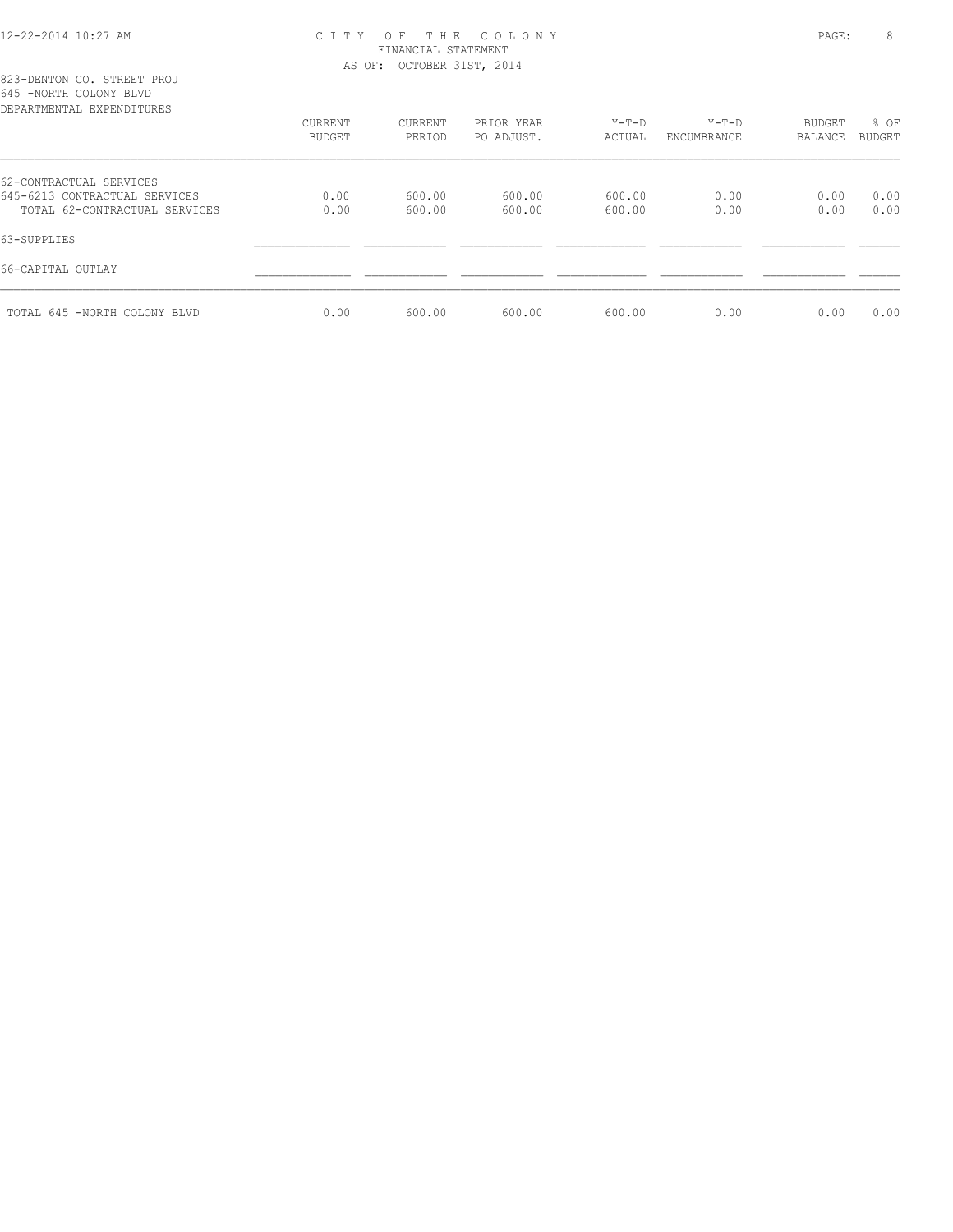| 12-22-2014 10:27 AM                                                                 | сттү                     | FINANCIAL STATEMENT       | OF THE COLONY            |                 |                      | PAGE:             | Q              |
|-------------------------------------------------------------------------------------|--------------------------|---------------------------|--------------------------|-----------------|----------------------|-------------------|----------------|
|                                                                                     |                          | AS OF: OCTOBER 31ST, 2014 |                          |                 |                      |                   |                |
| 823-DENTON CO. STREET PROJ<br>646 -MEMDR STNDRIGE-PAGE<br>DEPARTMENTAL EXPENDITURES |                          |                           |                          |                 |                      |                   |                |
|                                                                                     | <b>CURRENT</b><br>BUDGET | CURRENT<br>PERIOD         | PRIOR YEAR<br>PO ADJUST. | Y-T-D<br>ACTUAL | Y-T-D<br>ENCUMBRANCE | BUDGET<br>BALANCE | % OF<br>BUDGET |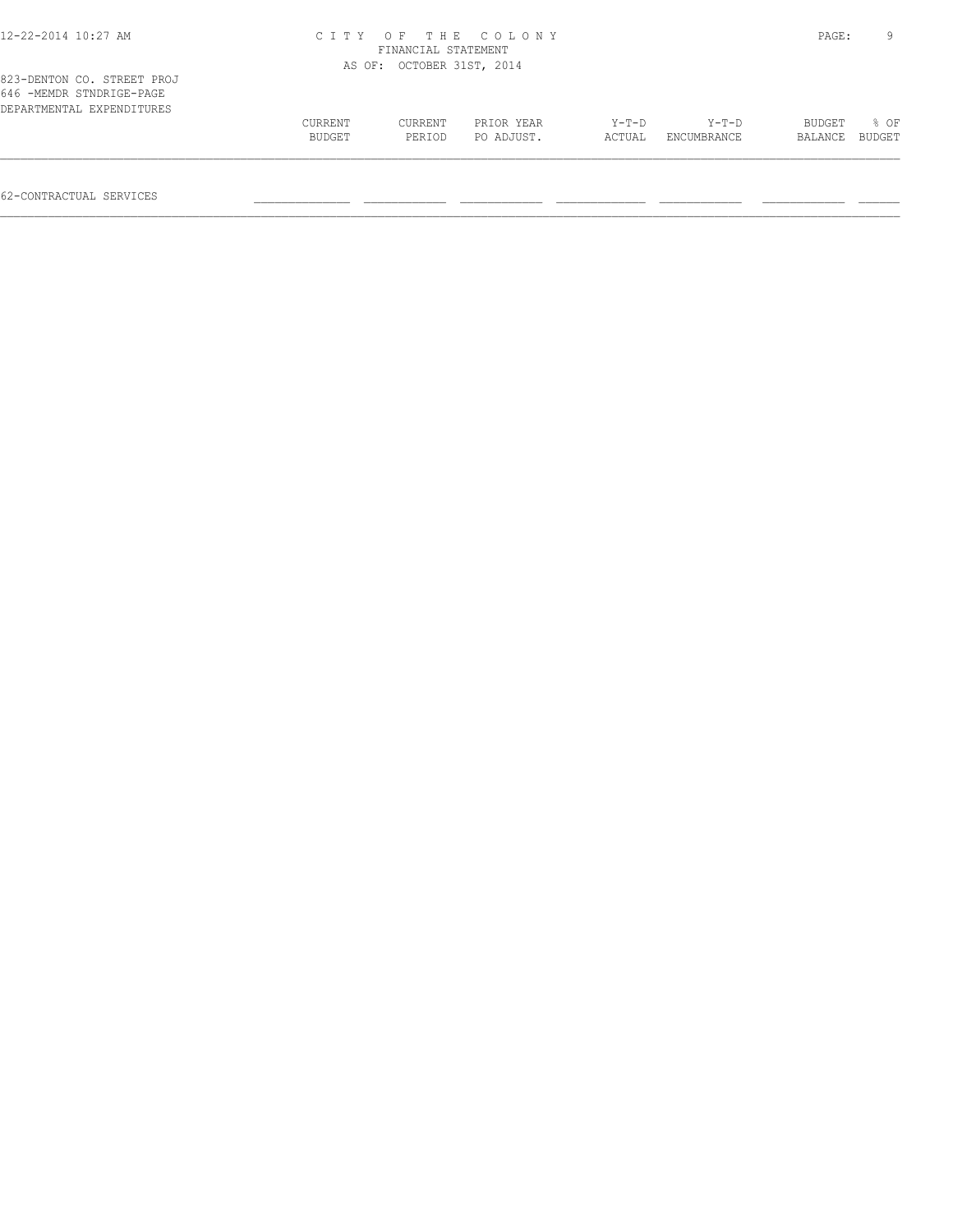| 12-22-2014 10:27 AM                                                              | OF THE COLONY<br>C T T Y<br>FINANCIAL STATEMENT<br>AS OF: OCTOBER 31ST, 2014 |                   |                          |                 |                      | PAGE:             | 10             |
|----------------------------------------------------------------------------------|------------------------------------------------------------------------------|-------------------|--------------------------|-----------------|----------------------|-------------------|----------------|
| 823-DENTON CO. STREET PROJ<br>647 -MEM SPRCRK RR UP<br>DEPARTMENTAL EXPENDITURES |                                                                              |                   |                          |                 |                      |                   |                |
|                                                                                  | CURRENT<br>BUDGET                                                            | CURRENT<br>PERIOD | PRIOR YEAR<br>PO ADJUST. | Y-T-D<br>ACTUAL | Y-T-D<br>ENCUMBRANCE | BUDGET<br>BALANCE | % OF<br>BUDGET |
| 62-CONTRACTUAL SERVICES                                                          |                                                                              |                   |                          |                 |                      |                   |                |
| 68-SUNDRY CHARGES                                                                |                                                                              |                   |                          |                 |                      |                   |                |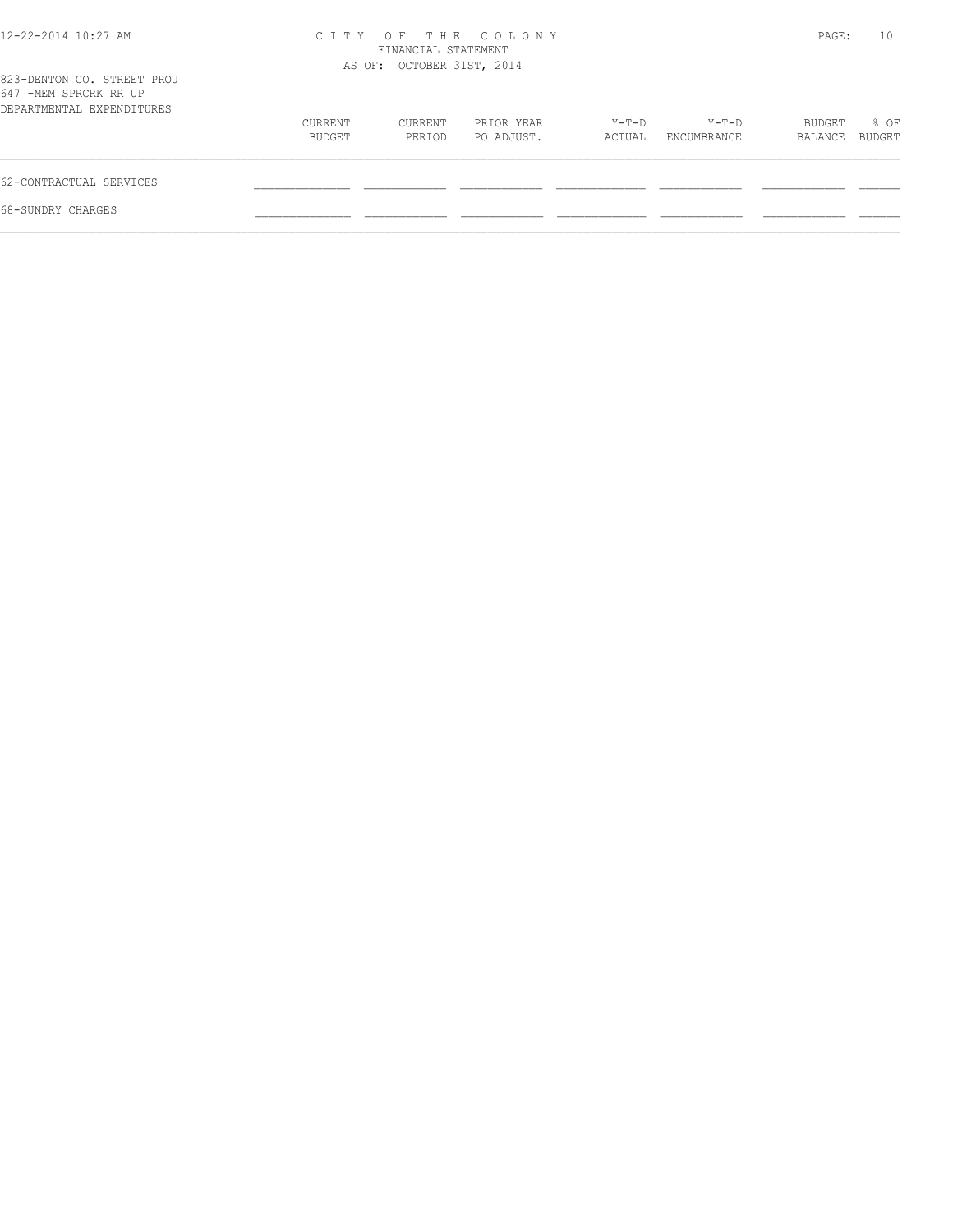| 12-22-2014 10:27 AM                                    |                   | FINANCIAL STATEMENT       | CITY OF THE COLONY       |                 |                      | PAGE:             |                       |
|--------------------------------------------------------|-------------------|---------------------------|--------------------------|-----------------|----------------------|-------------------|-----------------------|
|                                                        |                   | AS OF: OCTOBER 31ST, 2014 |                          |                 |                      |                   |                       |
| 823-DENTON CO. STREET PROJ<br>654 - LEBANON RD REPAIRS |                   |                           |                          |                 |                      |                   |                       |
| DEPARTMENTAL EXPENDITURES                              |                   |                           |                          |                 |                      |                   |                       |
|                                                        | CURRENT<br>BUDGET | CURRENT<br>PERIOD         | PRIOR YEAR<br>PO ADJUST. | Y-T-D<br>ACTUAL | Y-T-D<br>ENCUMBRANCE | BUDGET<br>BALANCE | % OF<br><b>BUDGET</b> |

 $\mathcal{L} = \{ \mathcal{L} = \{ \mathcal{L} = \{ \mathcal{L} = \{ \mathcal{L} = \{ \mathcal{L} = \{ \mathcal{L} = \{ \mathcal{L} = \{ \mathcal{L} = \{ \mathcal{L} = \{ \mathcal{L} = \{ \mathcal{L} = \{ \mathcal{L} = \{ \mathcal{L} = \{ \mathcal{L} = \{ \mathcal{L} = \{ \mathcal{L} = \{ \mathcal{L} = \{ \mathcal{L} = \{ \mathcal{L} = \{ \mathcal{L} = \{ \mathcal{L} = \{ \mathcal{L} = \{ \mathcal{L} = \{ \mathcal{$ 

62-CONTRACTUAL SERVICES \_\_\_\_\_\_\_\_\_\_\_\_\_\_ \_\_\_\_\_\_\_\_\_\_\_\_ \_\_\_\_\_\_\_\_\_\_\_\_ \_\_\_\_\_\_\_\_\_\_\_\_\_ \_\_\_\_\_\_\_\_\_\_\_\_ \_\_\_\_\_\_\_\_\_\_\_\_ \_\_\_\_\_\_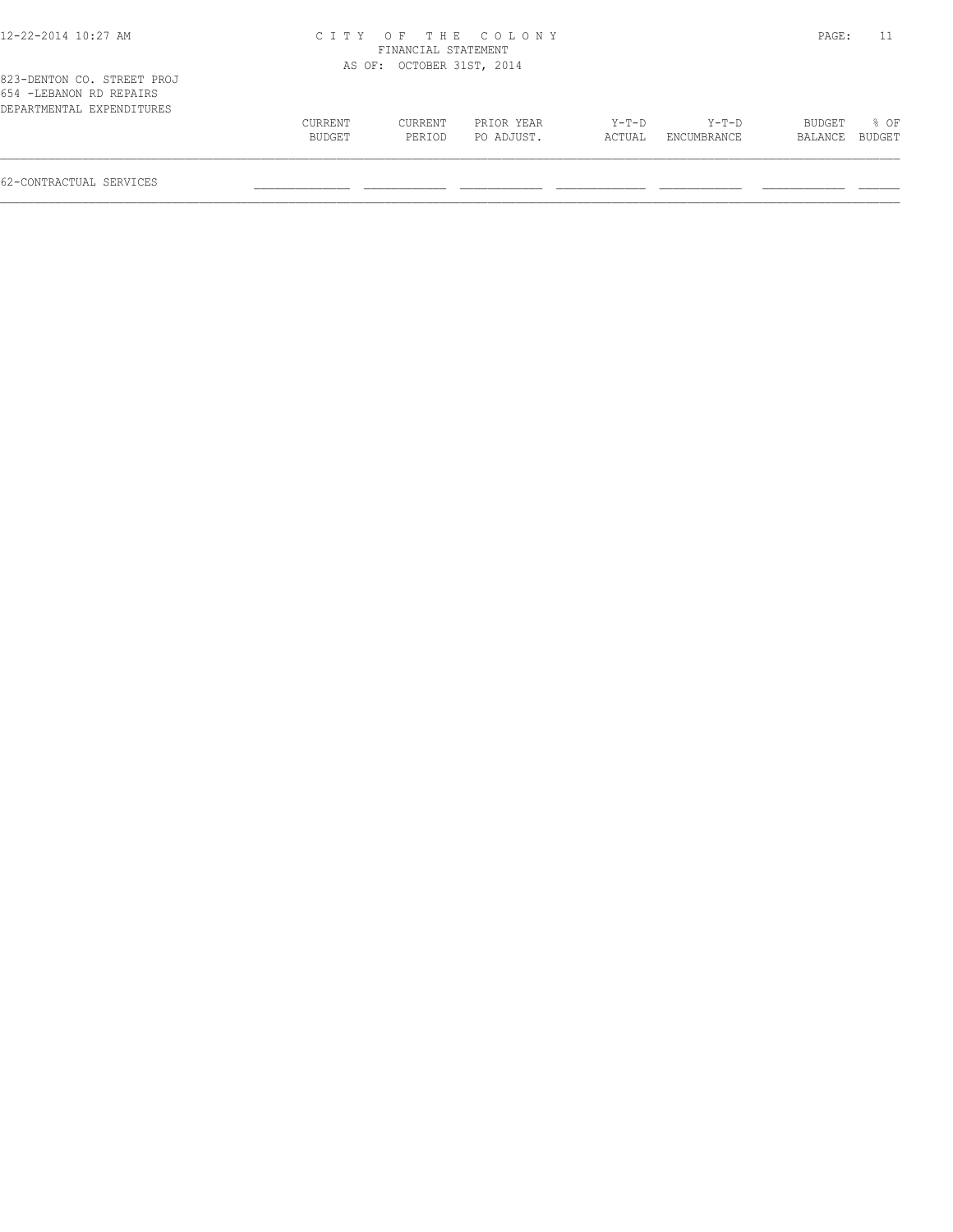## 12-22-2014 10:27 AM C I T Y O F T H E C O L O N Y PAGE: 12 FINANCIAL STATEMENT AS OF: OCTOBER 31ST, 2014

| 823-DENTON CO. STREET PROJ        |  |  |  |
|-----------------------------------|--|--|--|
| 696 - SCP ROAD REPAIRS            |  |  |  |
| סססווחיד הואסמעס זג חואס אחס גמסמ |  |  |  |

| DEPARTMENTAL EXPENDITURES               | CURRENT<br>BUDGET                   | CURRENT<br>PERIOD | PRIOR YEAR<br>PO ADJUST. | $Y-T-D$<br>ACTUAL | $Y-T-D$<br>ENCUMBRANCE | BUDGET<br>BALANCE | % OF<br>BUDGET |
|-----------------------------------------|-------------------------------------|-------------------|--------------------------|-------------------|------------------------|-------------------|----------------|
| 62-CONTRACTUAL SERVICES                 |                                     |                   |                          |                   |                        |                   |                |
| $***$<br>TOTAL EXPENDITURES<br>$***$    | 0.00<br>. _ _ _ _ _ _ _ _ _ _ _ _ _ | 600.00            | 600.00                   | 600.00            | 0.00                   | 0.00              | 0.00<br>------ |
| ** REVENUE OVER (UNDER) EXPENDITURES ** | 0.00<br>--------------<br>.         | 600.00            | $600.00$ (               | 600.00            | 0.00                   | 0.00              | 0.00<br>______ |

\*\*\* END OF REPORT \*\*\*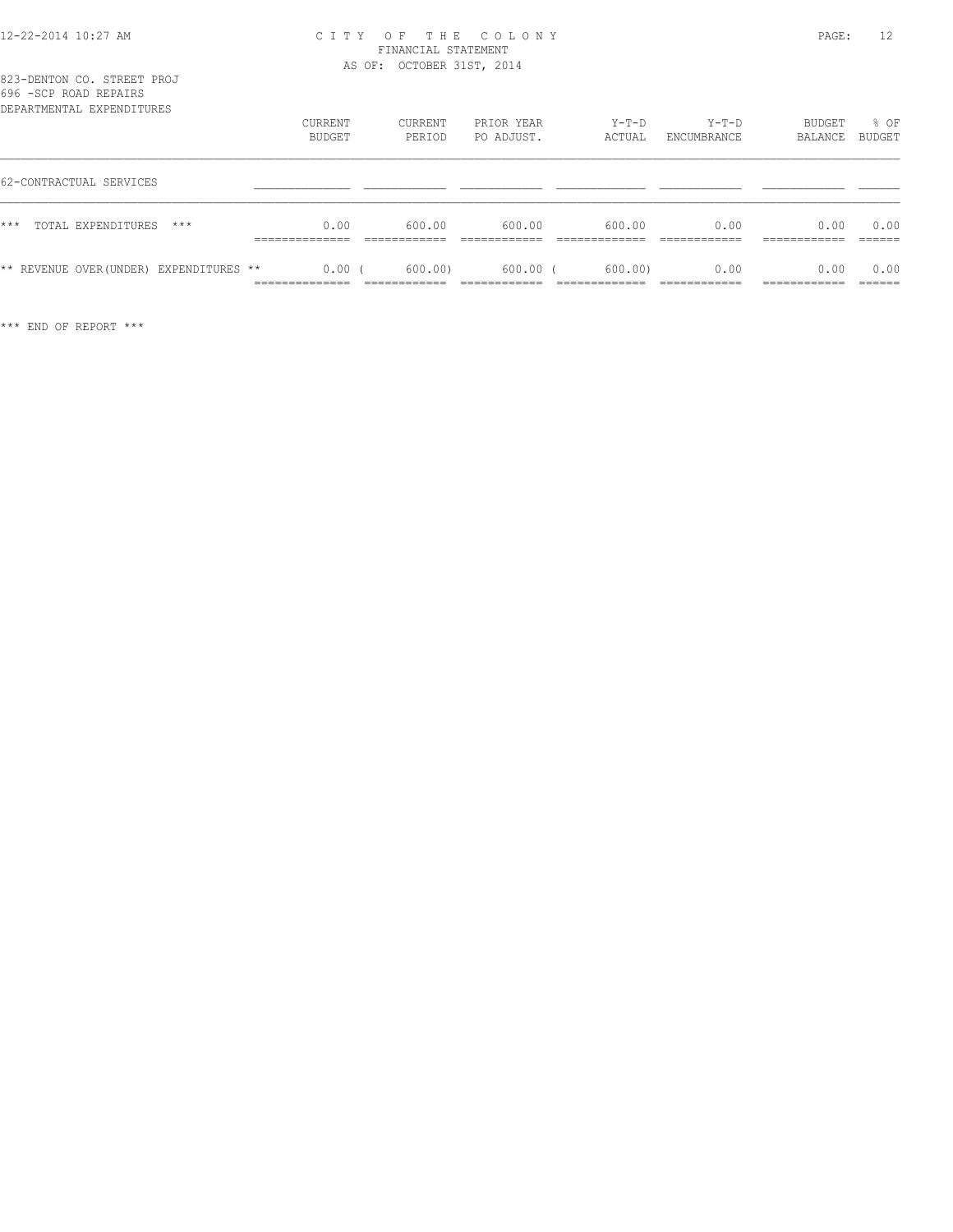## 12-22-2014 10:27 AM C I T Y O F T H E C O L O N Y PAGE: 1 FINANCIAL STATEMENT AS OF: OCTOBER 31ST, 2014

|                                         | CURRENT<br><b>BUDGET</b>         | CURRENT<br>PERIOD            | PRIOR YEAR<br>PO ADJUST.  | $Y-T-D$<br>ACTUAL              | $Y-T-D$<br>ENCUMBRANCE       | BUDGET<br>BALANCE                           | % OF<br>BUDGET   |
|-----------------------------------------|----------------------------------|------------------------------|---------------------------|--------------------------------|------------------------------|---------------------------------------------|------------------|
| REVENUE SUMMARY                         |                                  |                              |                           |                                |                              |                                             |                  |
|                                         | ______________<br>______________ | ____________<br>____________ | ____________              | -------------<br>_____________ | ------------<br>____________ | -------------<br>____________               | ------<br>______ |
| EXPENDITURE SUMMARY                     |                                  |                              |                           |                                |                              |                                             |                  |
| 659 - PARK IMPROVEMENTS                 | 0.00                             | 36,559.08                    | 15,806.23                 | 36,559.08                      | 15,000.00 (                  | 35,752.85)                                  | 0.00             |
| ** TOTAL EXPENDITURES **                | 0.00<br>______________           | 36,559.08<br>____________    | 15,806.23<br>____________ | 36,559.08<br>_____________     | 15,000.00 (<br>____________  | 35,752.85)<br>____________<br>------------- | 0.00<br>_______  |
| ** REVENUE OVER (UNDER) EXPENDITURES ** | 0.00(                            | 36, 559.08                   | 15,806.23 (               | 36,559.08)(                    | 15,000.00)                   | 35,752.85                                   | 0.00             |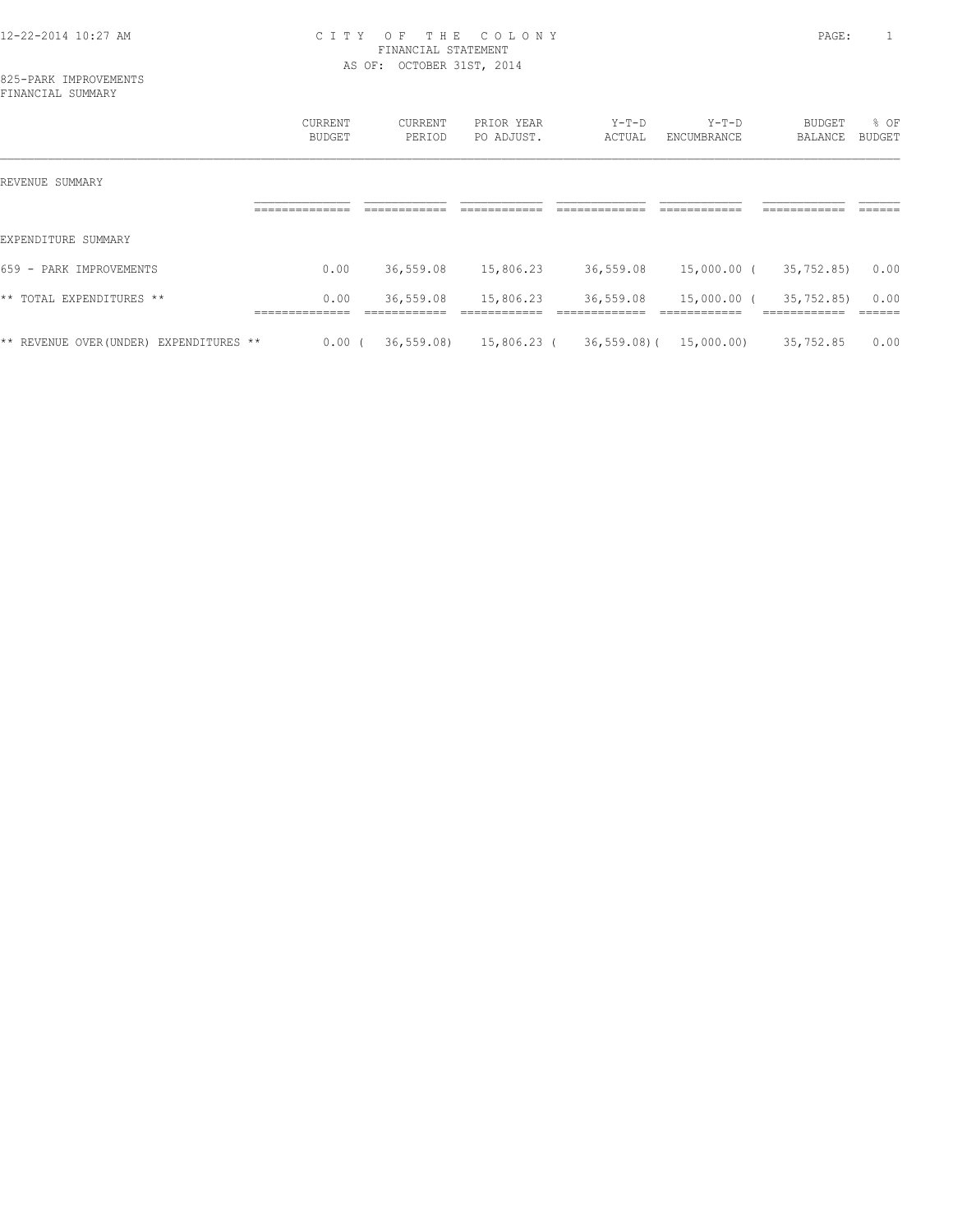| $12 - 22 - 21$<br>AM<br>$\cdots$<br>$\sqrt{1}$<br>14 G G |               | m                            |        | PAGE<br>$\sim$ $\sim$ $\sim$ |  |
|----------------------------------------------------------|---------------|------------------------------|--------|------------------------------|--|
|                                                          | <b>TNIANC</b> | $\cap$ m $\overline{\wedge}$ | 'EMENT |                              |  |

AS OF: OCTOBER 31ST, 2014

| KLVLNULS | <b>CURRENT</b> | CURRENT | PRIOR YEAR | $Y-T-D$ | $Y-T-D$     | BUDGET  | % OF   |
|----------|----------------|---------|------------|---------|-------------|---------|--------|
|          | BUDGET         | PERIOD  | PO ADJUST. | ACTUAL  | ENCUMBRANCE | BALANCE | BUDGET |
|          |                |         |            |         |             |         |        |

8-OTHER REVENUE \_\_\_\_\_\_\_\_\_\_\_\_\_\_ \_\_\_\_\_\_\_\_\_\_\_\_ \_\_\_\_\_\_\_\_\_\_\_\_ \_\_\_\_\_\_\_\_\_\_\_\_\_ \_\_\_\_\_\_\_\_\_\_\_\_ \_\_\_\_\_\_\_\_\_\_\_\_ \_\_\_\_\_\_

============== ============ ============ ============= ============ ============ ======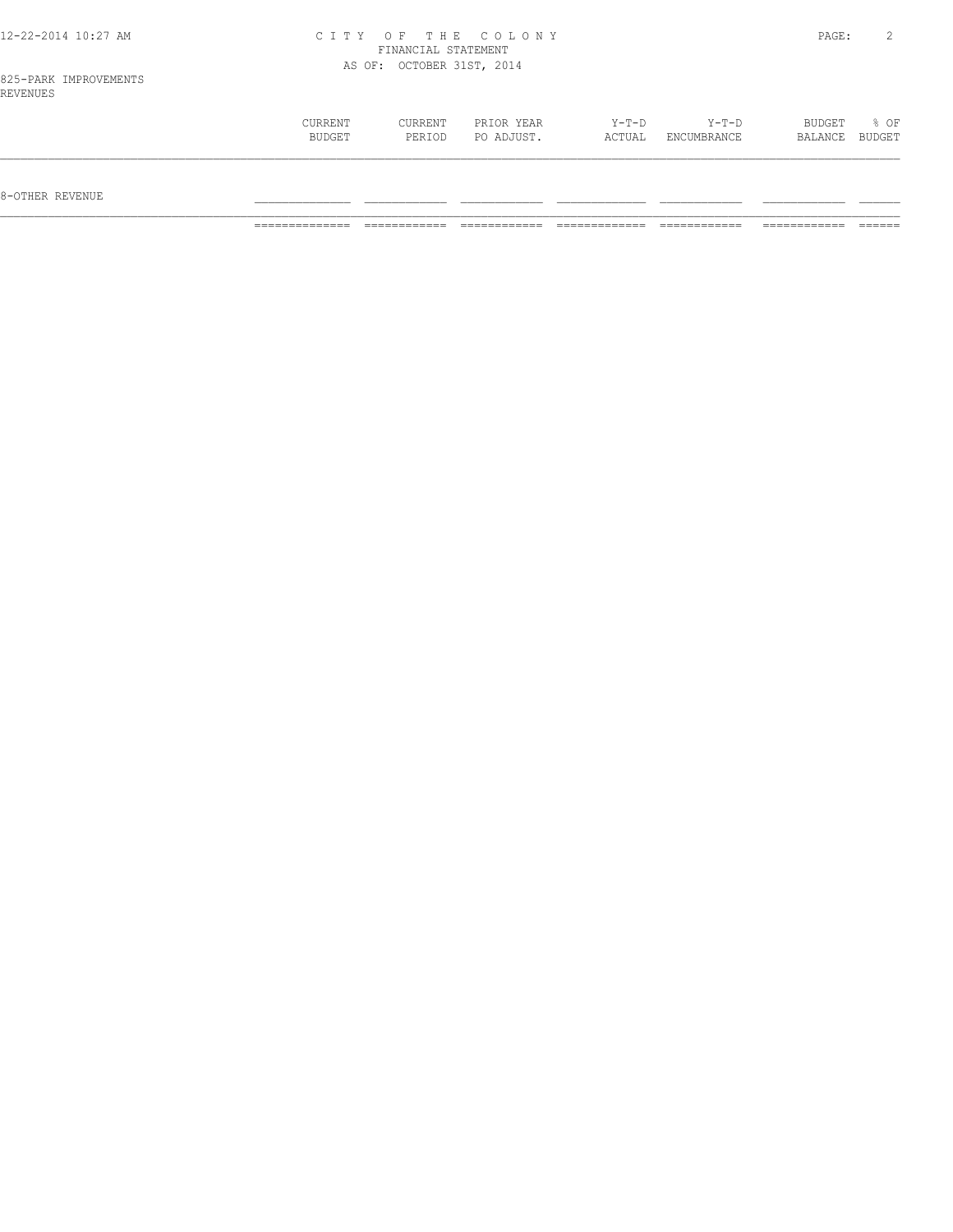| 12-22-2014 10:27 AM                                                          |         | FINANCIAL STATEMENT<br>AS OF: OCTOBER 31ST, 2014 | CITY OF THE COLONY |        |             | PAGE:   | 3      |
|------------------------------------------------------------------------------|---------|--------------------------------------------------|--------------------|--------|-------------|---------|--------|
| 825-PARK IMPROVEMENTS<br>635 - NON-DEPARTMENTAL<br>DEPARTMENTAL EXPENDITURES |         |                                                  |                    |        |             |         |        |
|                                                                              | CURRENT | CURRENT                                          | PRIOR YEAR         | Y-T-D  | $Y-T-D$     | BUDGET  | % OF   |
|                                                                              | BUDGET  | PERIOD                                           | PO ADJUST.         | ACTUAL | ENCUMBRANCE | BALANCE | BUDGET |
| 62-CONTRACTUAL SERVICES                                                      |         |                                                  |                    |        |             |         |        |
| 68-SUNDRY CHARGES                                                            |         |                                                  |                    |        |             |         |        |
|                                                                              |         |                                                  |                    |        |             |         |        |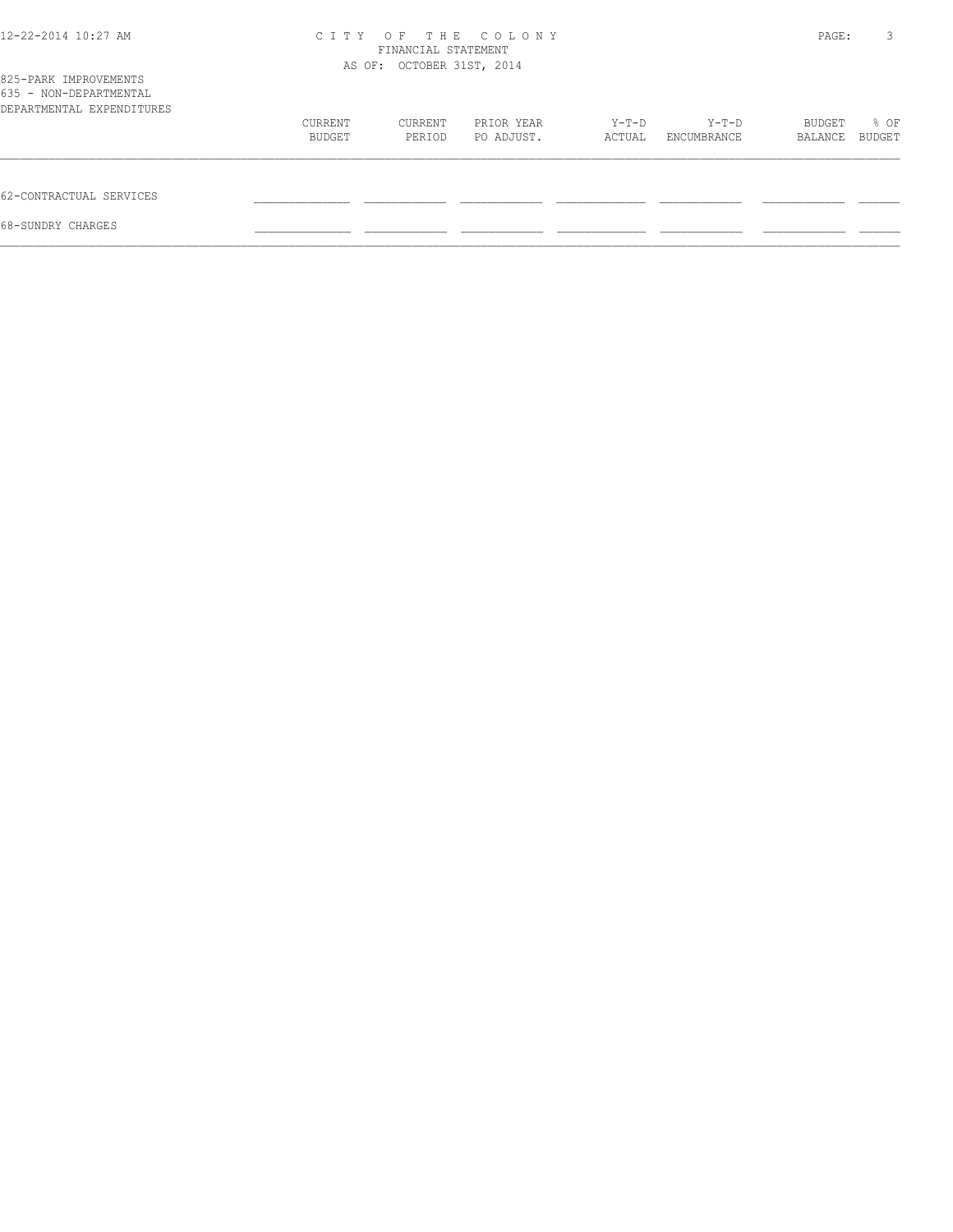| 12-22-2014 10:27 AM |  |  |
|---------------------|--|--|
|---------------------|--|--|

## 12-22-2014 10:27 AM C I T Y O F T H E C O L O N Y PAGE: 4 FINANCIAL STATEMENT AS OF: OCTOBER 31ST, 2014

| 650 - PARKS & REC         |         |         |            |         |                    |                |      |
|---------------------------|---------|---------|------------|---------|--------------------|----------------|------|
| DEPARTMENTAL EXPENDITURES |         |         |            |         |                    |                |      |
|                           | CURRENT | CURRENT | PRIOR YEAR | $Y-T-D$ | $Y-T-D$            | BUDGET         | % OF |
|                           | BUDGET  | PERTOD  | PO ADJUST. |         | ACTUAL ENCUMBRANCE | BALANCE BUDGET |      |
|                           |         |         |            |         |                    |                |      |
|                           |         |         |            |         |                    |                |      |

66-CAPITAL OUTLAY \_\_\_\_\_\_\_\_\_\_\_\_\_\_ \_\_\_\_\_\_\_\_\_\_\_\_ \_\_\_\_\_\_\_\_\_\_\_\_ \_\_\_\_\_\_\_\_\_\_\_\_\_ \_\_\_\_\_\_\_\_\_\_\_\_ \_\_\_\_\_\_\_\_\_\_\_\_ \_\_\_\_\_\_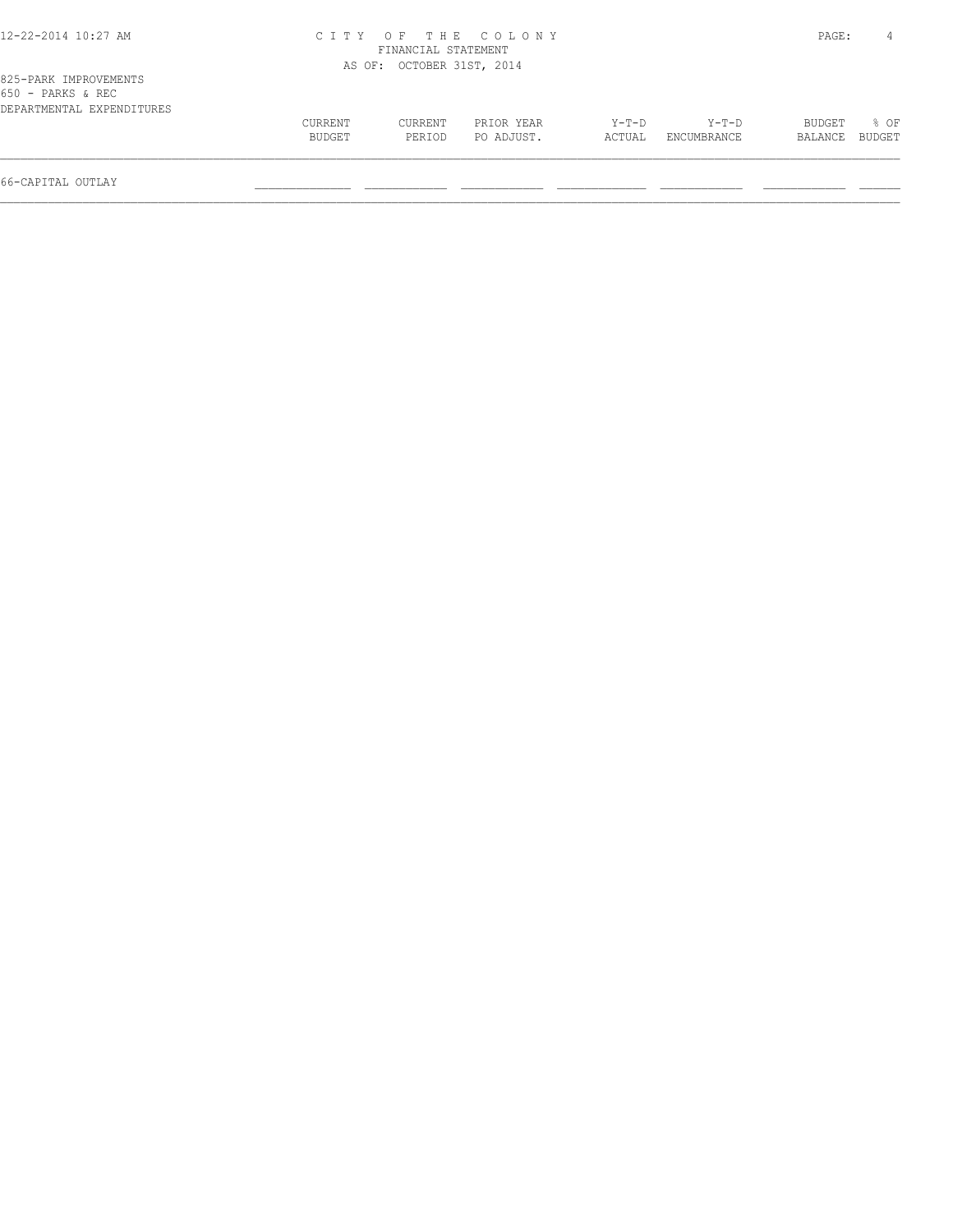## 12-22-2014 10:27 AM C I T Y O F T H E C O L O N Y PAGE: 5 FINANCIAL STATEMENT AS OF: OCTOBER 31ST, 2014

825-PARK IMPROVEMENTS

659 - PARK IMPROVEMENTS

| CURRENT<br><b>BUDGET</b> | CURRENT<br>PERIOD | PRIOR YEAR<br>PO ADJUST. | $Y-T-D$<br>ACTUAL     | $Y-T-D$<br>ENCUMBRANCE            | <b>BUDGET</b><br>BALANCE | % OF<br>BUDGET                                                                                                                                                                                                                                                                                                                                                                                                                                                                                                                                                                                                                                                                                                          |
|--------------------------|-------------------|--------------------------|-----------------------|-----------------------------------|--------------------------|-------------------------------------------------------------------------------------------------------------------------------------------------------------------------------------------------------------------------------------------------------------------------------------------------------------------------------------------------------------------------------------------------------------------------------------------------------------------------------------------------------------------------------------------------------------------------------------------------------------------------------------------------------------------------------------------------------------------------|
|                          |                   |                          |                       |                                   |                          |                                                                                                                                                                                                                                                                                                                                                                                                                                                                                                                                                                                                                                                                                                                         |
|                          |                   |                          |                       |                                   |                          |                                                                                                                                                                                                                                                                                                                                                                                                                                                                                                                                                                                                                                                                                                                         |
|                          |                   |                          |                       |                                   |                          |                                                                                                                                                                                                                                                                                                                                                                                                                                                                                                                                                                                                                                                                                                                         |
| 0.00                     | 695.00            | 0.00                     | 695.00                |                                   |                          | 0.00                                                                                                                                                                                                                                                                                                                                                                                                                                                                                                                                                                                                                                                                                                                    |
| 0.00                     | 695.00            | 0.00                     | 695.00                | 0.00(                             | 695.00)                  | 0.00                                                                                                                                                                                                                                                                                                                                                                                                                                                                                                                                                                                                                                                                                                                    |
|                          |                   |                          |                       |                                   |                          |                                                                                                                                                                                                                                                                                                                                                                                                                                                                                                                                                                                                                                                                                                                         |
|                          |                   |                          |                       |                                   |                          |                                                                                                                                                                                                                                                                                                                                                                                                                                                                                                                                                                                                                                                                                                                         |
| 0.00                     | 10,614.19         |                          |                       | 0.00                              | 0.00                     | 0.00                                                                                                                                                                                                                                                                                                                                                                                                                                                                                                                                                                                                                                                                                                                    |
| 0.00                     |                   |                          |                       | 0.00                              | 0.00                     | 0.00                                                                                                                                                                                                                                                                                                                                                                                                                                                                                                                                                                                                                                                                                                                    |
| 0.00                     | 177.85            | 0.00                     | 177.85                | $0.00$ (                          |                          | 0.00                                                                                                                                                                                                                                                                                                                                                                                                                                                                                                                                                                                                                                                                                                                    |
| 0.00                     | 1,795.29          | 1,795.29                 |                       | 0.00                              | 0.00                     | 0.00                                                                                                                                                                                                                                                                                                                                                                                                                                                                                                                                                                                                                                                                                                                    |
| 0.00                     | 19,880.00         | 0.00                     | 19,880.00             |                                   |                          | 0.00                                                                                                                                                                                                                                                                                                                                                                                                                                                                                                                                                                                                                                                                                                                    |
| 0.00                     | 35,864.08         | 15,806.23                | 35,864.08             |                                   |                          | 0.00                                                                                                                                                                                                                                                                                                                                                                                                                                                                                                                                                                                                                                                                                                                    |
|                          |                   |                          |                       |                                   |                          |                                                                                                                                                                                                                                                                                                                                                                                                                                                                                                                                                                                                                                                                                                                         |
| 0.00                     | 36,559.08         | 15,806.23                |                       |                                   |                          | 0.00                                                                                                                                                                                                                                                                                                                                                                                                                                                                                                                                                                                                                                                                                                                    |
| 0.00                     | 36,559.08         | 15,806.23                | 36,559.08             |                                   |                          | 0.00<br>$=$ $=$ $=$ $=$ $=$                                                                                                                                                                                                                                                                                                                                                                                                                                                                                                                                                                                                                                                                                             |
|                          |                   |                          |                       |                                   | 35,752.85                | 0.00                                                                                                                                                                                                                                                                                                                                                                                                                                                                                                                                                                                                                                                                                                                    |
|                          |                   | 3,396.75<br>0.00(        | 10,614.19<br>3,396.75 | 10,614.19<br>3,396.75<br>1,795.29 | 36,559.08                | $0.00$ (<br>695.00)<br>177.85)<br>15,000.00 (34,880.00)<br>15,000.00 (35,057.85)<br>15,000.00 (<br>35,752.85)<br>15,000.00 (<br>35,752.85)<br>36,559.08) 15,806.23 (36,559.08) (15,000.00)<br>$\begin{tabular}{lllllllllll} \multicolumn{3}{l}{{\color{red}\textbf{m}}} & \multicolumn{3}{l}{\color{green}\textbf{m}} & \multicolumn{3}{l}{\color{green}\textbf{m}} & \multicolumn{3}{l}{\color{green}\textbf{m}} & \multicolumn{3}{l}{\color{green}\textbf{m}} & \multicolumn{3}{l}{\color{green}\textbf{m}} & \multicolumn{3}{l}{\color{green}\textbf{m}} & \multicolumn{3}{l}{\color{green}\textbf{m}} & \multicolumn{3}{l}{\color{green}\textbf{m}} & \multicolumn{3}{l}{\color{green}\textbf{m}} & \multicolumn{3$ |

\*\*\* END OF REPORT \*\*\*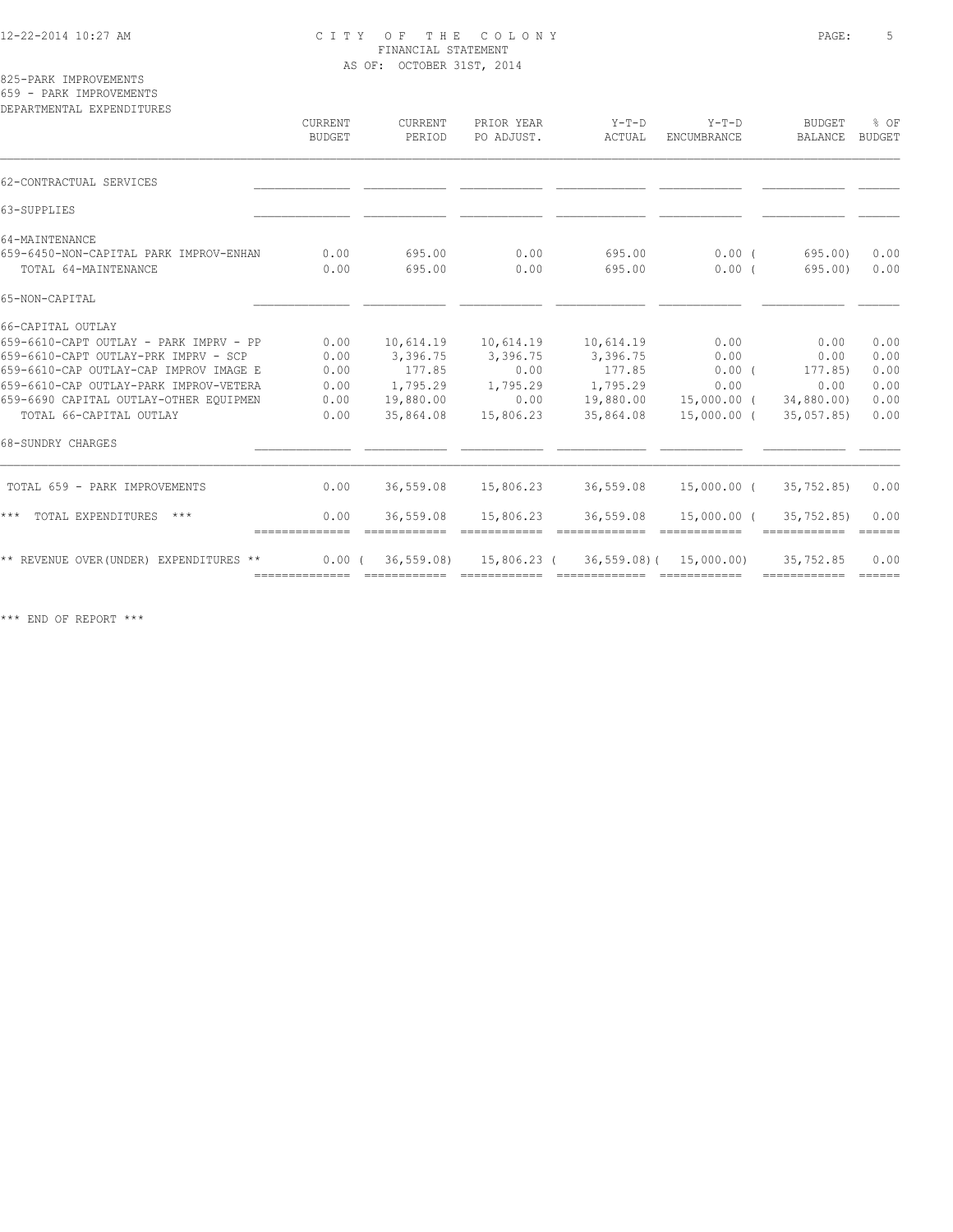### 12-22-2014 10:27 AM C I T Y O F T H E C O L O N Y PAGE: 1 FINANCIAL STATEMENT AS OF: OCTOBER 31ST, 2014

|                     | CURRENT<br>BUDGET   | CURRENT<br>PERIOD           | PRIOR YEAR<br>PO ADJUST. | Y-T-D<br>ACTUAL    | Y-T-D<br>ENCUMBRANCE | BUDGET<br>BALANCE BUDGET     | % OF    |
|---------------------|---------------------|-----------------------------|--------------------------|--------------------|----------------------|------------------------------|---------|
| REVENUE SUMMARY     | ______________      | _____________               | ____________             | _____________      | ____________         | ____________                 | ------- |
| EXPENDITURE SUMMARY | _______________     | ____________                | _____________            | ______________     | _____________        | ____________                 | _______ |
|                     | ______________<br>. | ____________<br>----------- | -------------<br>.       | _____________<br>. | _____________<br>.   | -------------<br>----------- | _______ |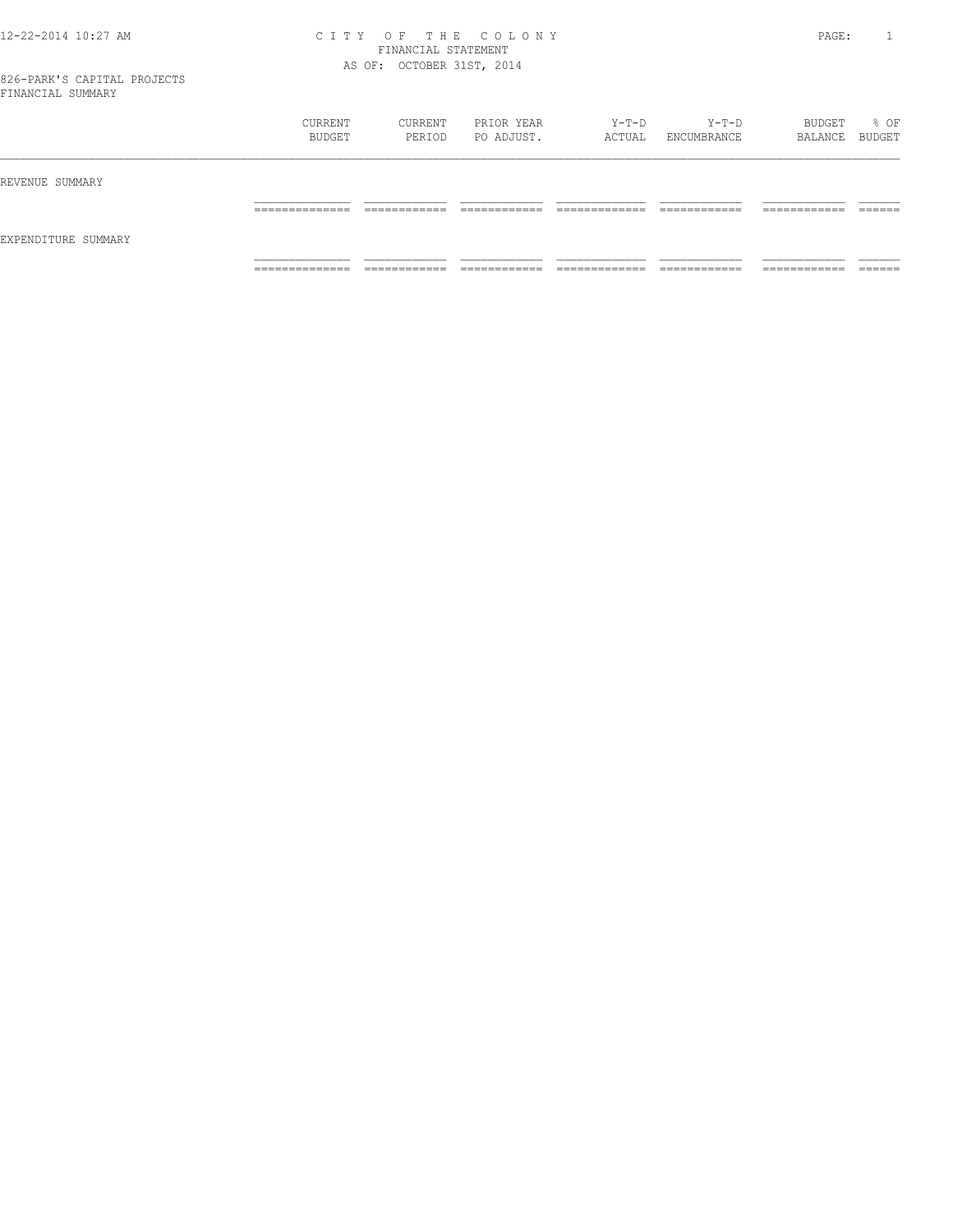## 12-22-2014 10:27 AM C I T Y O F T H E C O L O N Y PAGE: 2 FINANCIAL STATEMENT AS OF: OCTOBER 31ST, 2014

826-PARK'S CAPITAL PROJECTS REVENUES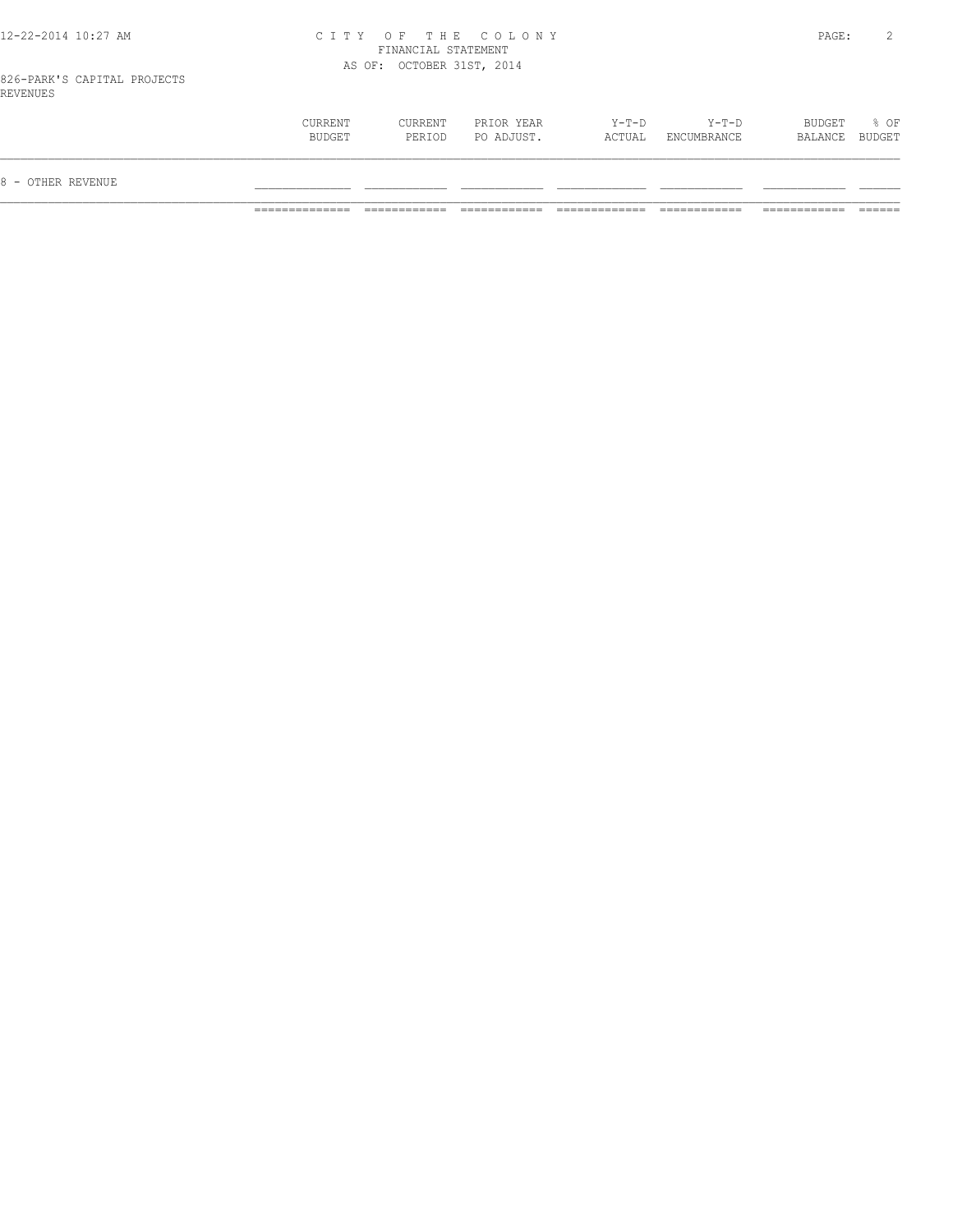| 12-22-2014 10:27 AM                                                                | C T T Y           | FINANCIAL STATEMENT<br>AS OF: OCTOBER 31ST, 2014 | OF THE COLONY            |                   |                        | PAGE:             | 3              |
|------------------------------------------------------------------------------------|-------------------|--------------------------------------------------|--------------------------|-------------------|------------------------|-------------------|----------------|
| 826-PARK'S CAPITAL PROJECTS<br>635 - NON-DEPARTMENTAL<br>DEPARTMENTAL EXPENDITURES |                   |                                                  |                          |                   |                        |                   |                |
|                                                                                    | CURRENT<br>BUDGET | CURRENT<br>PERIOD                                | PRIOR YEAR<br>PO ADJUST. | $Y-T-D$<br>ACTUAL | $Y-T-D$<br>ENCUMBRANCE | BUDGET<br>BALANCE | % OF<br>BUDGET |
| 62-CONTRACTUAL SERVICES                                                            |                   |                                                  |                          |                   |                        |                   |                |
| 68-SUNDRY CHARGES                                                                  |                   |                                                  |                          |                   |                        |                   |                |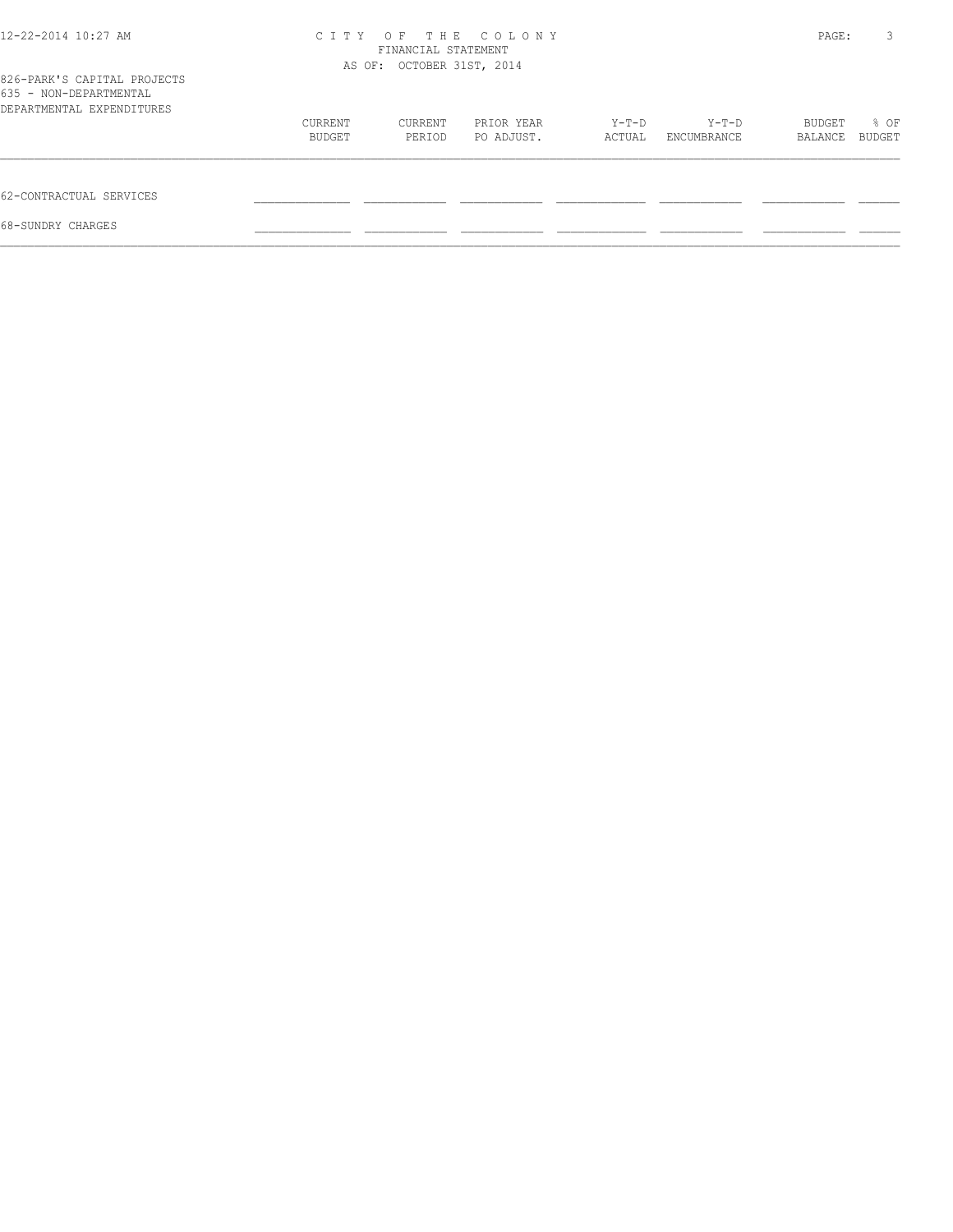| 12-22-2014 10:27 AM                                                                  |                   | FINANCIAL STATEMENT<br>AS OF: OCTOBER 31ST, 2014 | CITY OF THE COLONY       |                 |                      | PAGE:             | 4              |
|--------------------------------------------------------------------------------------|-------------------|--------------------------------------------------|--------------------------|-----------------|----------------------|-------------------|----------------|
| 826-PARK'S CAPITAL PROJECTS<br>659 - AUSTIN RANCH IMPRV<br>DEPARTMENTAL EXPENDITURES |                   |                                                  |                          |                 |                      |                   |                |
|                                                                                      | CURRENT<br>BUDGET | CURRENT<br>PERIOD                                | PRIOR YEAR<br>PO ADJUST. | Y-T-D<br>ACTUAL | Y-T-D<br>ENCUMBRANCE | BUDGET<br>BALANCE | % OF<br>BUDGET |
| 62-CONTRACTUAL SERVICES                                                              |                   |                                                  |                          |                 |                      |                   |                |
| 66-CAPITAL OUTLAY                                                                    |                   |                                                  |                          |                 |                      |                   |                |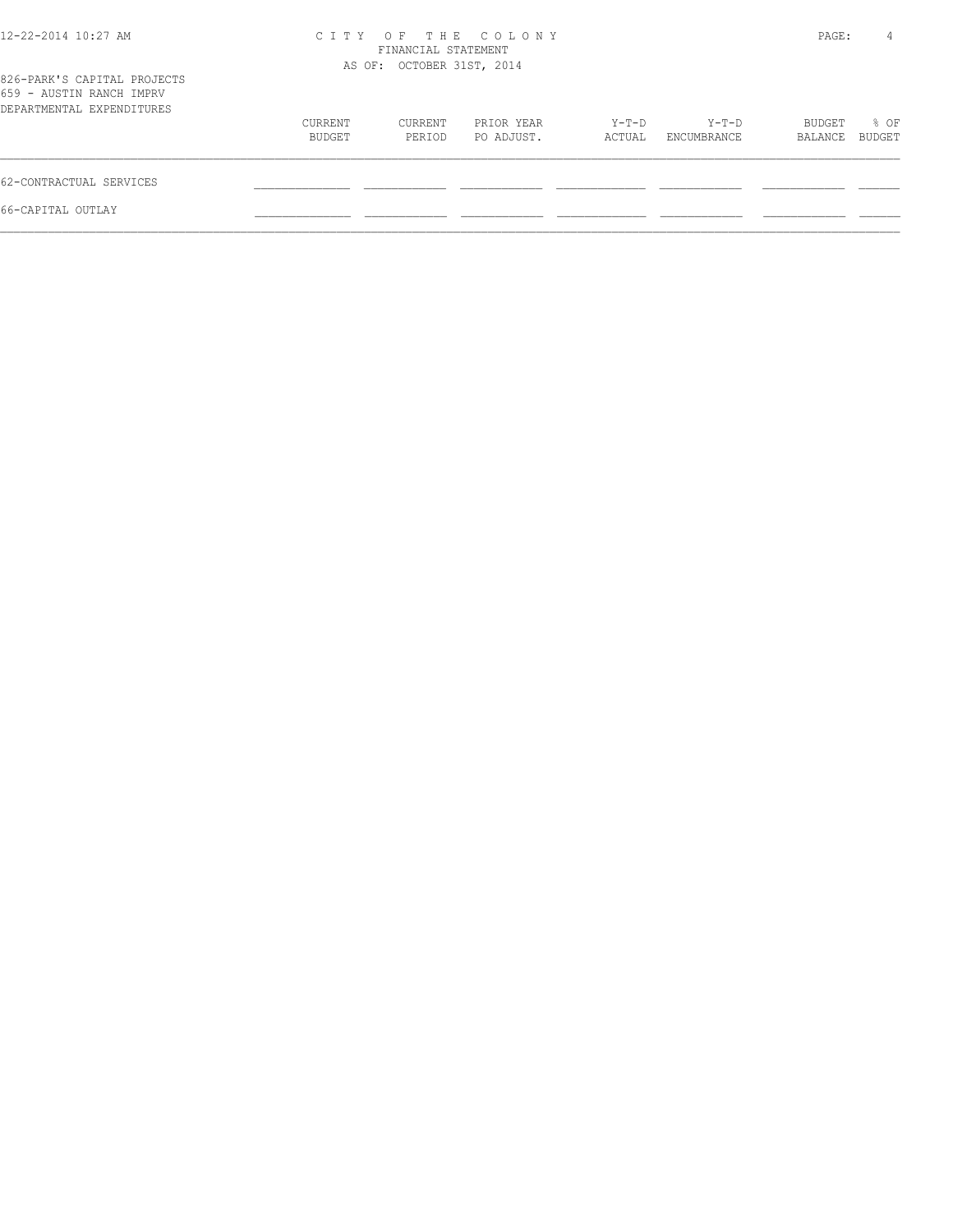# CITY OF THE COLONY<br>
CITY OF THE COLONY<br>
FINANCIAL STATEMENT<br>
AS OF: OCTOBER 31ST, 2014

| 826-PARK'S CAPITAL PROJECTS |  |
|-----------------------------|--|
| 698- PARK'S CAPITAL PROJE   |  |
| DEPARTMENTAL EXPENDITURES   |  |

|                           | ______________  | _____________  | -------------- | _____________  | _____________ | ____________  | ------- |
|---------------------------|-----------------|----------------|----------------|----------------|---------------|---------------|---------|
|                           |                 | ______________ | _____________  | -------------- | ____________  | _____________ | _______ |
|                           | ______________  | ____________   | -------------  | ____________   | _____________ | ------------- | ------- |
|                           | _______________ | ____________   | ____________   | ____________   | ____________  | ____________  | ______  |
| 66-CAPITAL OUTLAY         |                 |                |                |                |               |               |         |
| 63-SUPPLIES               |                 |                |                |                |               |               |         |
| 62-CONTRACTUAL SERVICES   |                 |                |                |                |               |               |         |
| DEPARTMENTAL EXPENDITURES | CURRENT         | CURRENT        | PRIOR YEAR     | Y-T-D          | $Y-T-D$       | BUDGET        | % OF    |
|                           | BUDGET          | PERIOD         | PO ADJUST.     | ACTUAL         | ENCUMBRANCE   | BALANCE       | BUDGET  |

\*\*\* END OF REPORT \*\*\*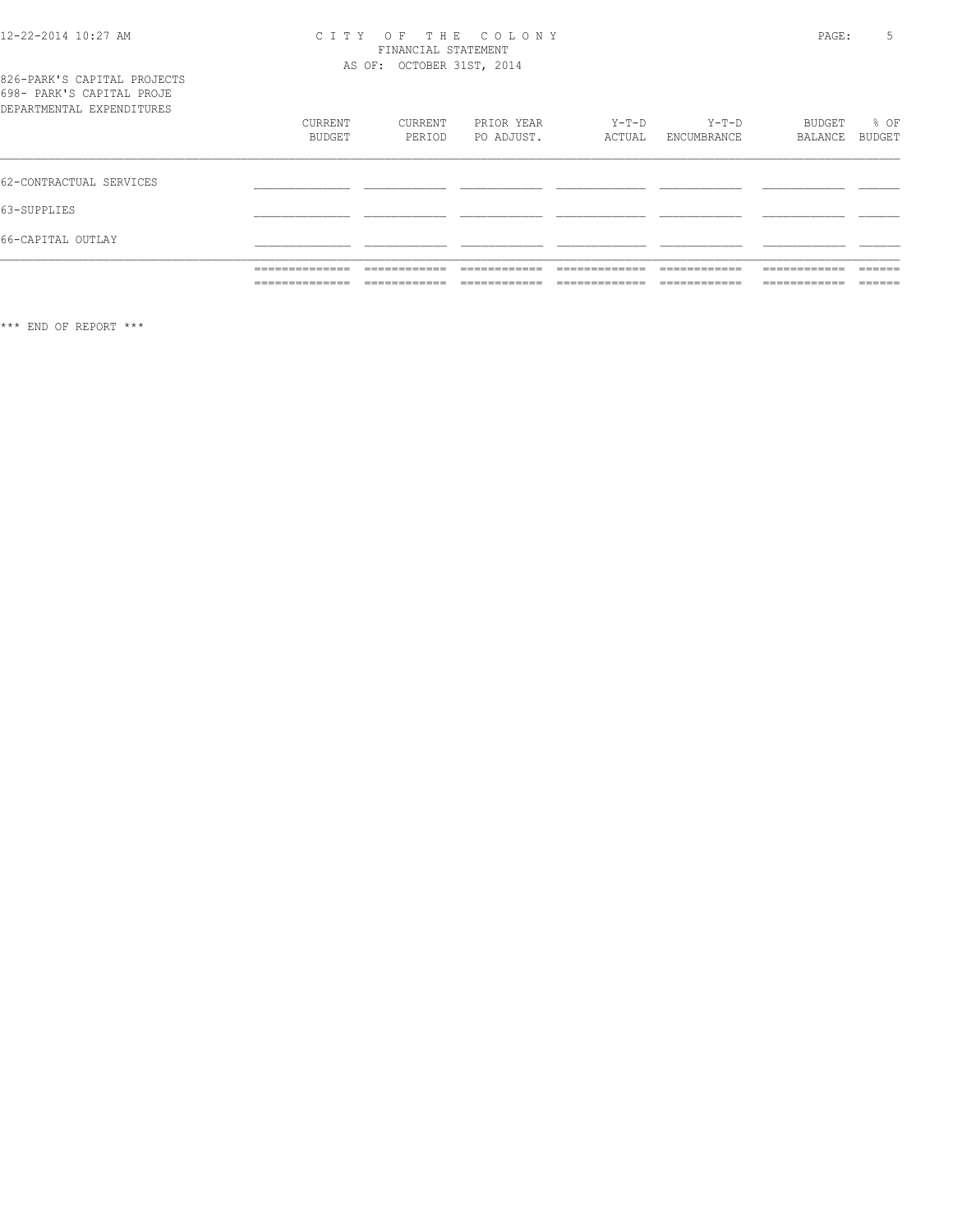### 12-22-2014 10:27 AM C I T Y O F T H E C O L O N Y PAGE: 1 FINANCIAL STATEMENT AS OF: OCTOBER 31ST, 2014

827-FIVE STAR COMPLEX FINANCIAL SUMMARY

| E TIATIMO TUTT OOLIHIYIYI |                                  |                   |                          |                 |                              |                              |                   |
|---------------------------|----------------------------------|-------------------|--------------------------|-----------------|------------------------------|------------------------------|-------------------|
|                           | CURRENT<br>BUDGET                | CURRENT<br>PERIOD | PRIOR YEAR<br>PO ADJUST. | Y-T-D<br>ACTUAL | Y-T-D<br>ENCUMBRANCE         | BUDGET<br>BALANCE BUDGET     | % OF              |
| REVENUE SUMMARY           |                                  |                   |                          |                 |                              |                              |                   |
|                           |                                  |                   |                          |                 |                              | ---------                    |                   |
| EXPENDITURE SUMMARY       |                                  |                   |                          |                 |                              |                              |                   |
|                           | ______________<br>______________ | --------          |                          | ------------    | ____________<br>____________ | ____________<br>____________ | -------<br>______ |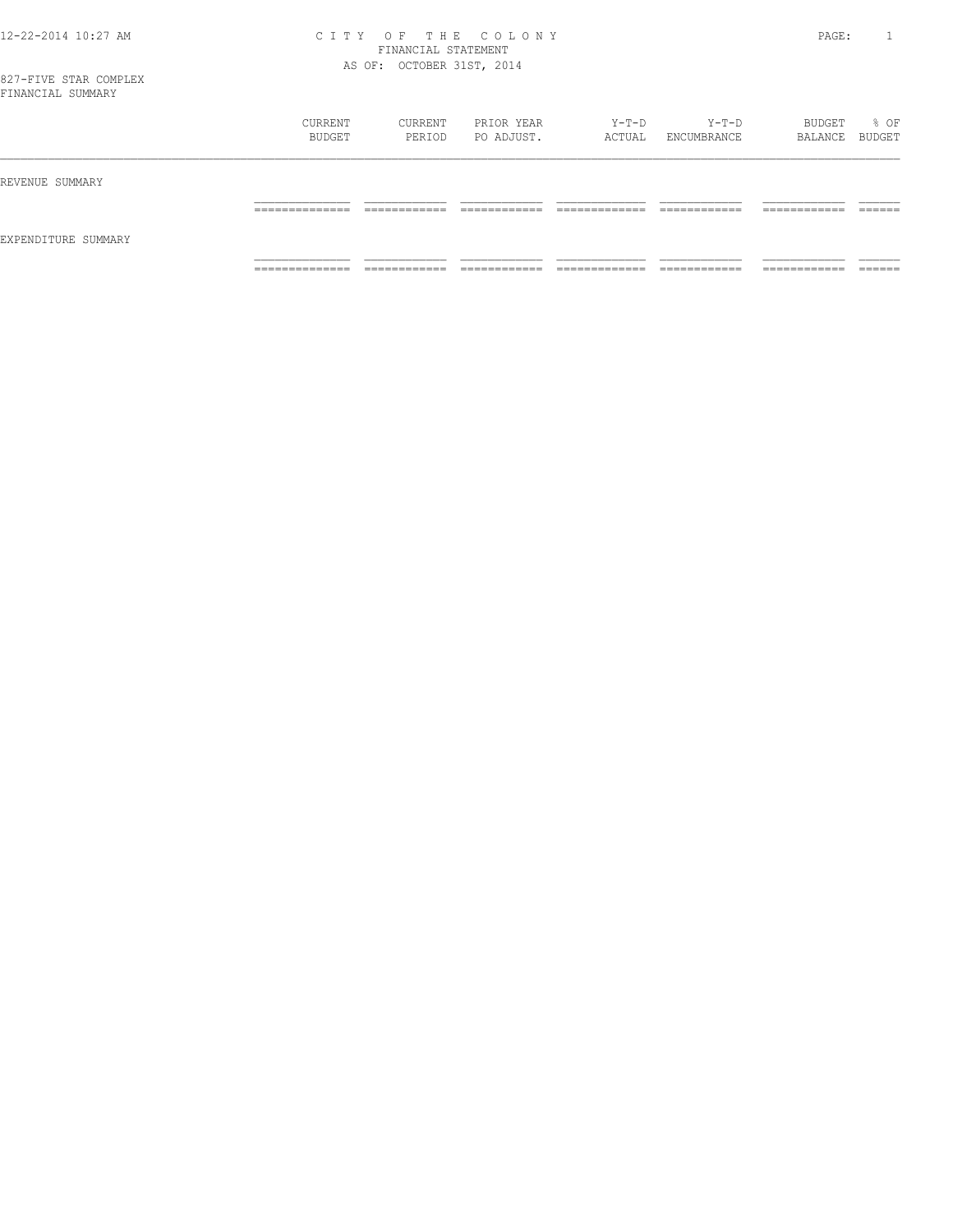## 12-22-2014 10:27 AM C I T Y O F T H E C O L O N Y PAGE: 2 FINANCIAL STATEMENT AS OF: OCTOBER 31ST, 2014

| 8 - OTHER REVENUE |                   |                   |                          |                   |                        |                          |      |
|-------------------|-------------------|-------------------|--------------------------|-------------------|------------------------|--------------------------|------|
|                   | CURRENT<br>BUDGET | CURRENT<br>PERIOD | PRIOR YEAR<br>PO ADJUST. | $Y-T-D$<br>ACTUAL | $Y-T-D$<br>ENCUMBRANCE | BUDGET<br>BALANCE BUDGET | % OF |
|                   |                   |                   |                          |                   |                        |                          |      |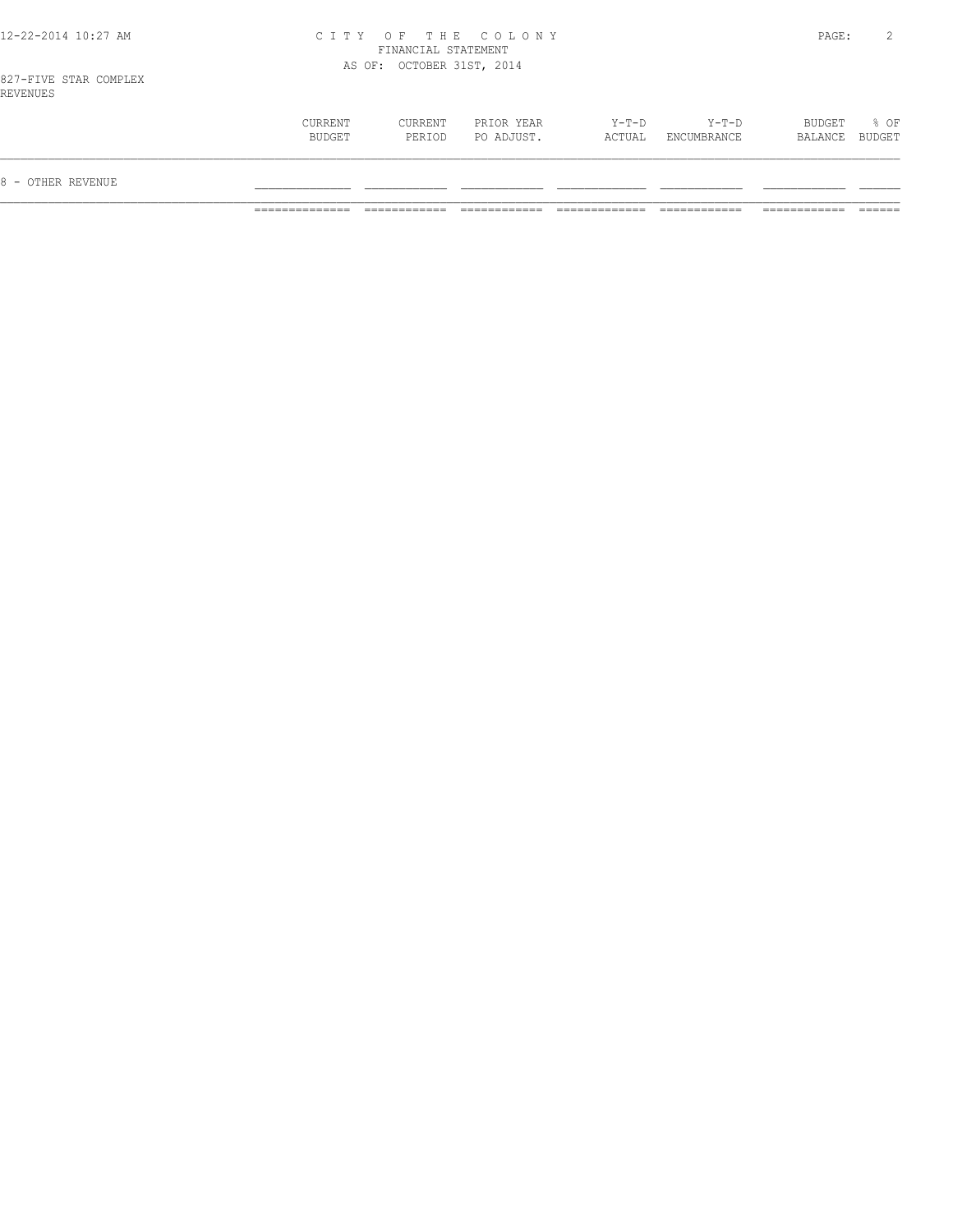| 12-22-2014 10:27 AM                                                          |         | FINANCIAL STATEMENT<br>AS OF: OCTOBER 31ST, 2014 | CITY OF THE COLONY |        |             | PAGE:   | 3      |
|------------------------------------------------------------------------------|---------|--------------------------------------------------|--------------------|--------|-------------|---------|--------|
| 827-FIVE STAR COMPLEX<br>635 - NON-DEPARTMENTAL<br>DEPARTMENTAL EXPENDITURES |         |                                                  |                    |        |             |         |        |
|                                                                              | CURRENT | CURRENT                                          | PRIOR YEAR         | Y-T-D  | $Y-T-D$     | BUDGET  | % OF   |
|                                                                              | BUDGET  | PERIOD                                           | PO ADJUST.         | ACTUAL | ENCUMBRANCE | BALANCE | BUDGET |
| 62-CONTRACTUAL SERVICES                                                      |         |                                                  |                    |        |             |         |        |
| 68-SUNDRY CHARGES                                                            |         |                                                  |                    |        |             |         |        |
|                                                                              |         |                                                  |                    |        |             |         |        |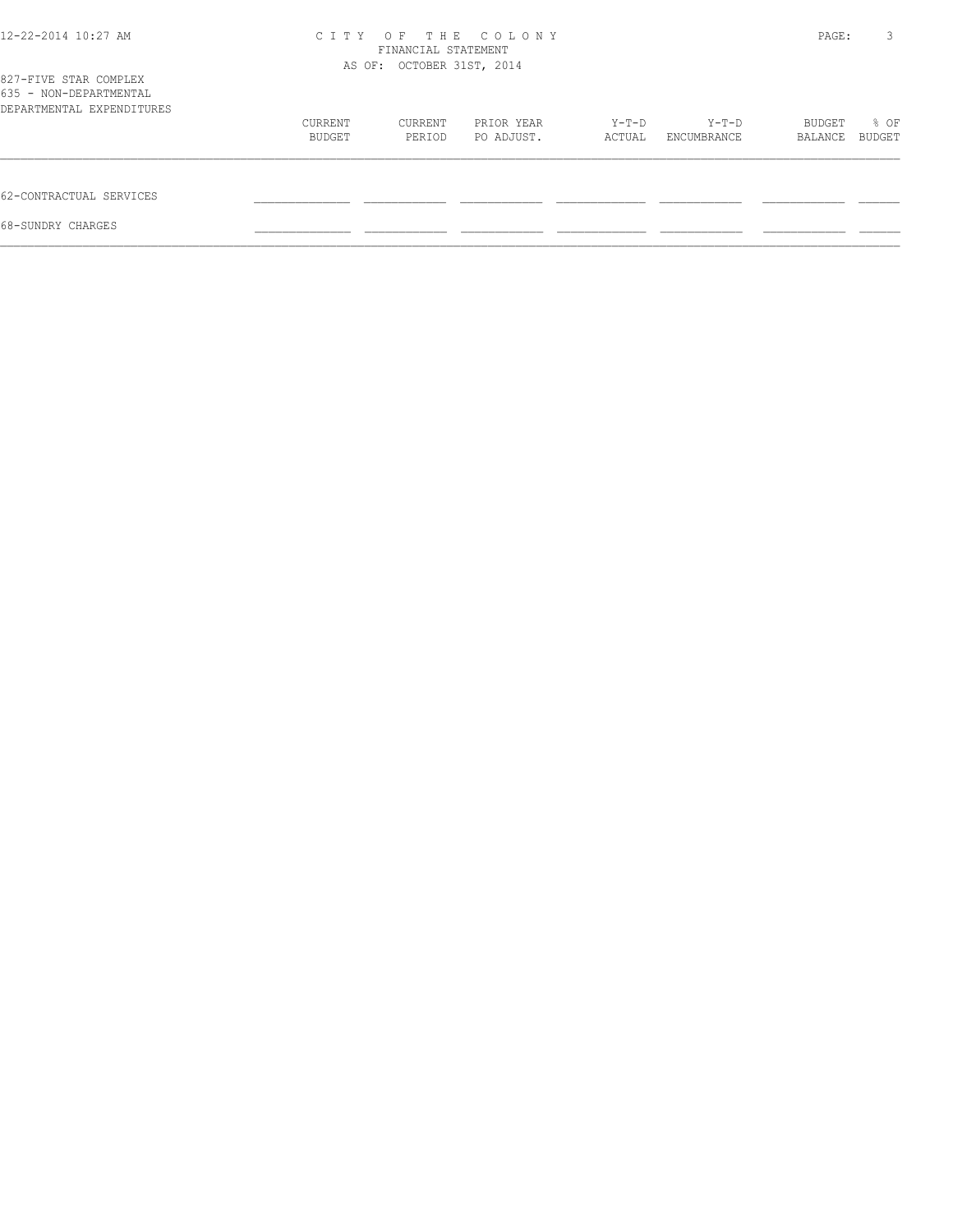# 12-22-2014 10:27 AM CITY OF THE COLONY<br>
FINANCIAL STATEMENT<br>
AS OF: OCTOBER 31ST, 2014

827-FIVE STAR COMPLEX<br>664 - COMMUNITY COMPLEX

| DEPARTMENTAL EXPENDITURES |                   |                   |                          |                   |                        |                          |                       |
|---------------------------|-------------------|-------------------|--------------------------|-------------------|------------------------|--------------------------|-----------------------|
|                           | CURRENT<br>BUDGET | CURRENT<br>PERIOD | PRIOR YEAR<br>PO ADJUST. | $Y-T-D$<br>ACTUAL | $Y-T-D$<br>ENCUMBRANCE | <b>BUDGET</b><br>BALANCE | % OF<br><b>BUDGET</b> |
| 62-CONTRACTUAL SERVICES   |                   |                   |                          |                   |                        |                          |                       |
| 63-SUPPLIES               |                   |                   |                          |                   |                        |                          |                       |
| 64-MAINTENANCE            |                   |                   |                          |                   |                        |                          |                       |
| 65-NON-CAPITAL            |                   |                   |                          |                   |                        |                          |                       |
| 66-CAPITAL OUTLAY         |                   |                   |                          |                   |                        |                          |                       |
| 67-OVERHEAD ALLOCATION    |                   |                   |                          |                   |                        |                          |                       |
| 68-SUNDRY CHARGES         |                   |                   |                          |                   |                        |                          |                       |
|                           | ==============    | ============      | ============             | =============     | ============           | ============             | ------                |
|                           | ==============    | ============      | ------------             | -------------     | ============           | ============             | $=$ $=$ $=$ $=$ $=$   |

 $\star\star\star$  END OF REPORT  $\star\star\star$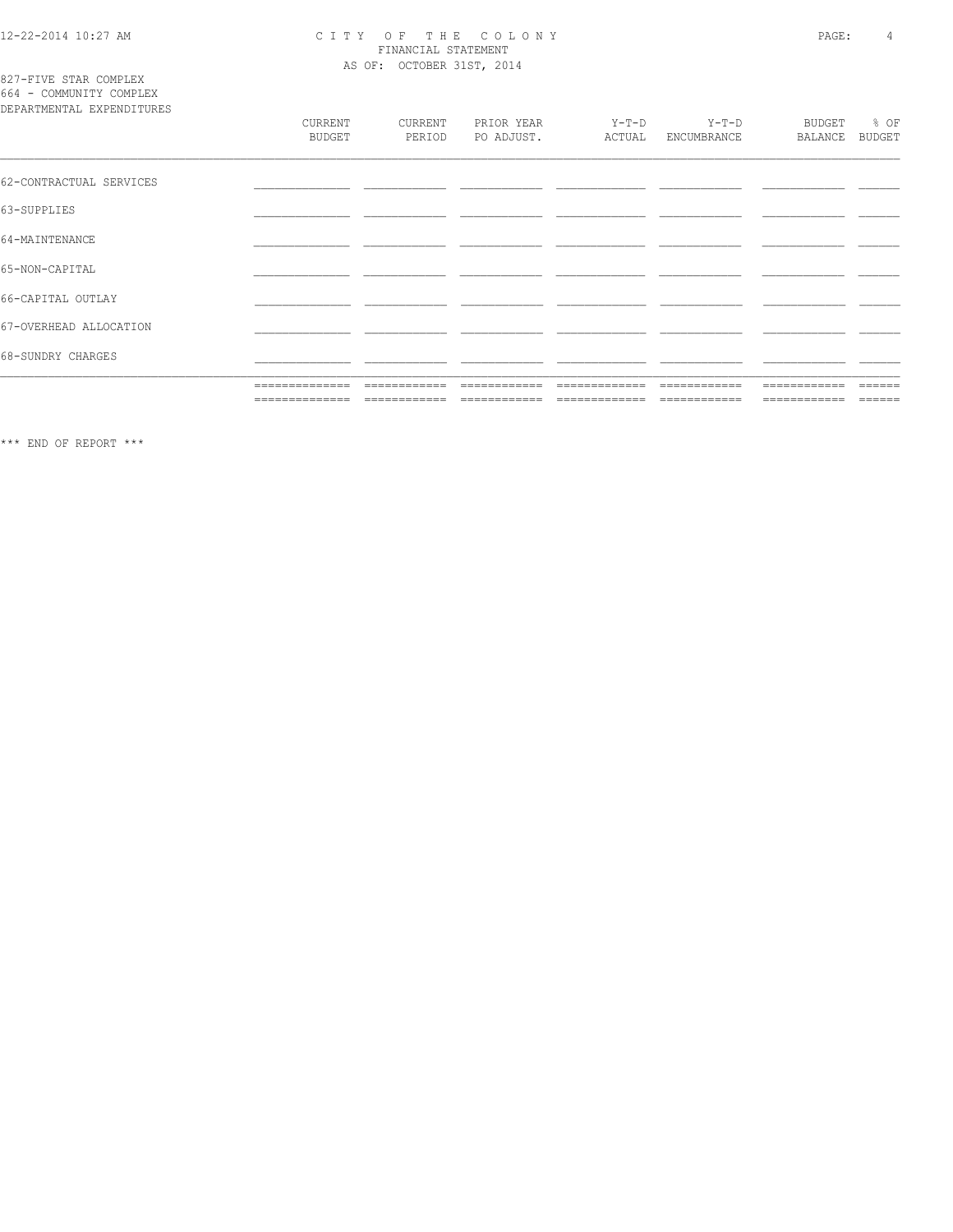## 12-22-2014 10:27 AM C I T Y O F T H E C O L O N Y PAGE: 1 FINANCIAL STATEMENT AS OF: OCTOBER 31ST, 2014

|                     | CURRENT<br>BUDGET | CURRENT<br>PERIOD | PRIOR YEAR<br>PO ADJUST. | Y-T-D<br>ACTUAL | Y-T-D<br>ENCUMBRANCE | BUDGET<br>BALANCE BUDGET | % OF |
|---------------------|-------------------|-------------------|--------------------------|-----------------|----------------------|--------------------------|------|
| REVENUE SUMMARY     |                   |                   |                          |                 |                      |                          |      |
| EXPENDITURE SUMMARY |                   |                   |                          |                 |                      |                          |      |
|                     | _______________   | ____________      |                          | _____________   | ____________         | -------------            |      |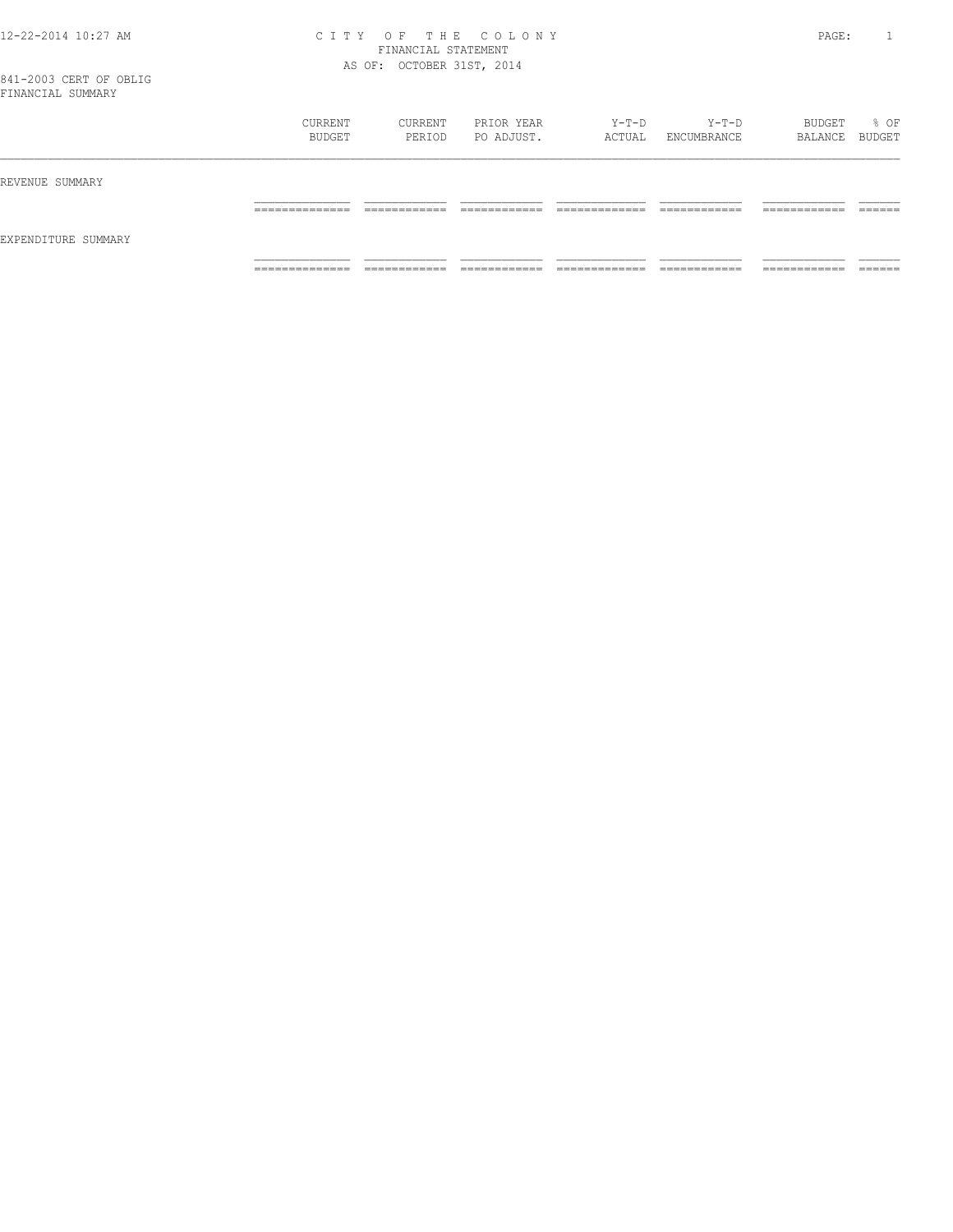## 12-22-2014 10:27 AM C I T Y O F T H E C O L O N Y PAGE: 2 FINANCIAL STATEMENT AS OF: OCTOBER 31ST, 2014

| CURRENT<br>$Y-T-D$<br>BUDGET<br>$8$ OF<br>CURRENT<br>PRIOR YEAR<br>Y-T-D<br>BUDGET<br>PO ADJUST.<br>ACTUAL<br>BUDGET<br>PERIOD<br>ENCUMBRANCE<br>BALANCE<br>8-MISCELLANEOUS REVENUE |  |  |  |  |
|-------------------------------------------------------------------------------------------------------------------------------------------------------------------------------------|--|--|--|--|
|                                                                                                                                                                                     |  |  |  |  |
|                                                                                                                                                                                     |  |  |  |  |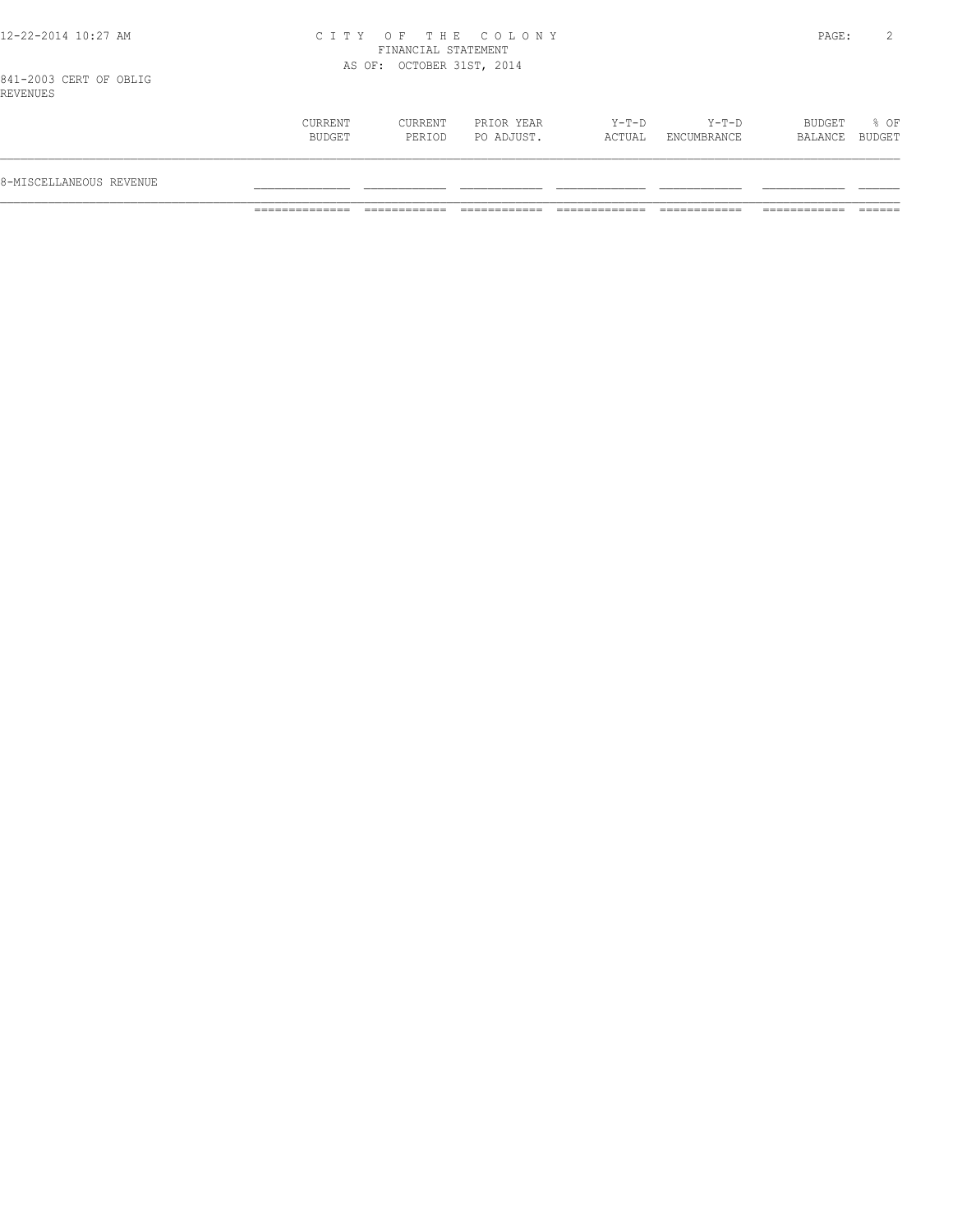| 12-22-2014 10:27 AM                                                             | THE COLONY<br>OF<br>ITY .<br>C T<br>FINANCIAL STATEMENT |                           |            |         |             |         |                |  |
|---------------------------------------------------------------------------------|---------------------------------------------------------|---------------------------|------------|---------|-------------|---------|----------------|--|
|                                                                                 |                                                         | AS OF: OCTOBER 31ST, 2014 |            |         |             |         |                |  |
| 841-2003 CERT OF OBLIG<br>615 - FLEET ENHANCEMENTS<br>DEPARTMENTAL EXPENDITURES | CURRENT                                                 | CURRENT                   | PRIOR YEAR | $Y-T-D$ | $Y-T-D$     | BUDGET  | 8 OF<br>BUDGET |  |
|                                                                                 | BUDGET                                                  | PERIOD                    | PO ADJUST. | ACTUAL  | ENCUMBRANCE | BALANCE |                |  |

66-CAPITAL OUTLAY \_\_\_\_\_\_\_\_\_\_\_\_\_\_ \_\_\_\_\_\_\_\_\_\_\_\_ \_\_\_\_\_\_\_\_\_\_\_\_ \_\_\_\_\_\_\_\_\_\_\_\_\_ \_\_\_\_\_\_\_\_\_\_\_\_ \_\_\_\_\_\_\_\_\_\_\_\_ \_\_\_\_\_\_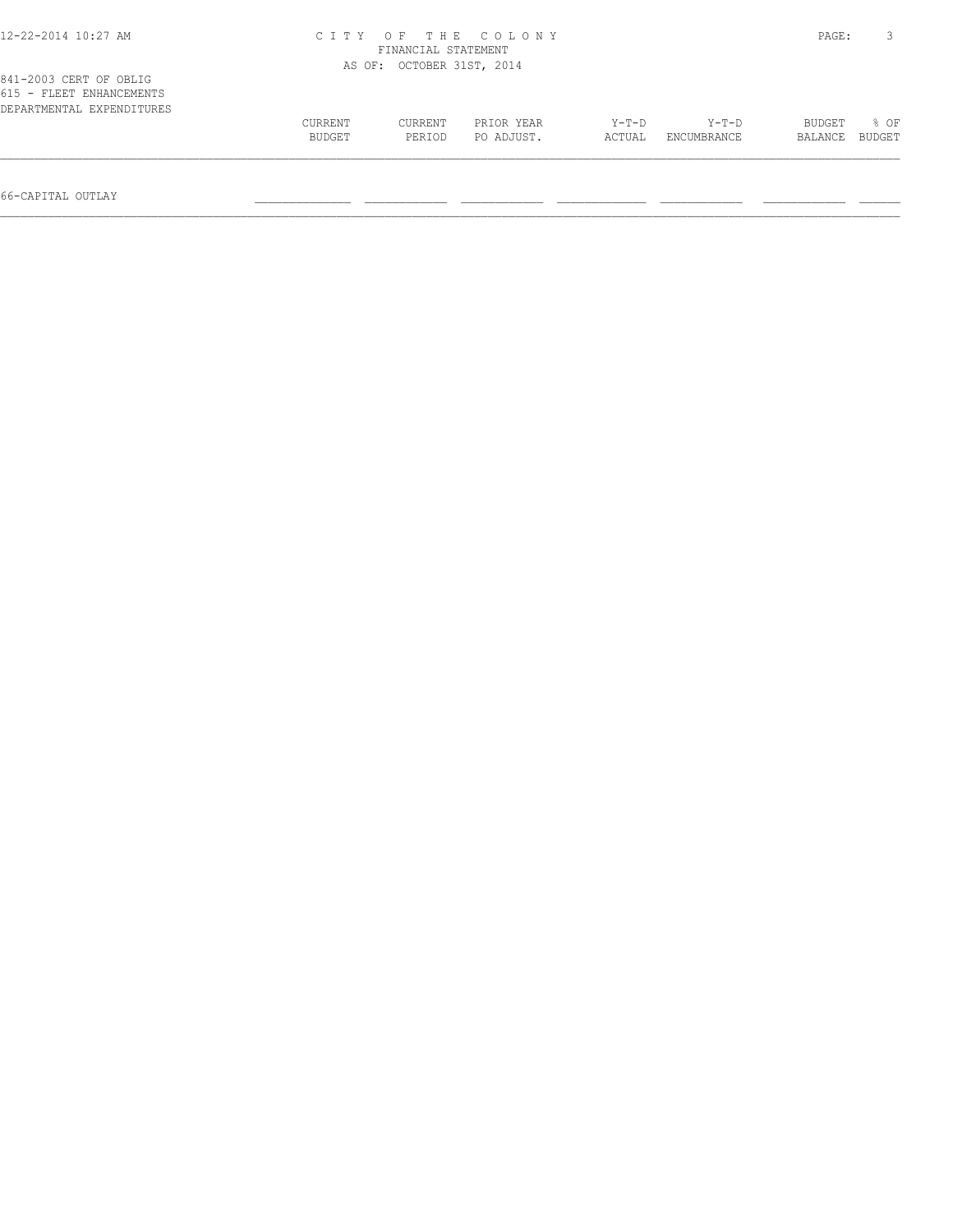#### 12-22-2014 10:27 AM C I T Y O F T H E C O L O N Y PAGE: 4 FINANCIAL STATEMENT AS OF: OCTOBER 31ST, 2014

| 841-2003 CERT OF OBLIG<br>631 - IT ENHANCEMENTS<br>DEPARTMENTAL EXPENDITURES |                   |                   |                          |                   |                      |                   |                |
|------------------------------------------------------------------------------|-------------------|-------------------|--------------------------|-------------------|----------------------|-------------------|----------------|
|                                                                              | CURRENT<br>BUDGET | CURRENT<br>PERIOD | PRIOR YEAR<br>PO ADJUST. | $Y-T-D$<br>ACTUAL | Y-T-D<br>ENCUMBRANCE | BUDGET<br>BALANCE | % OF<br>BUDGET |
| 63-SUPPLIES                                                                  |                   |                   |                          |                   |                      |                   |                |
| 64-MAINTENANCE                                                               |                   |                   |                          |                   |                      |                   |                |
| 65-NON-CAPITAL                                                               |                   |                   |                          |                   |                      |                   |                |
| 66-CAPITAL OUTLAY                                                            |                   |                   |                          |                   |                      |                   |                |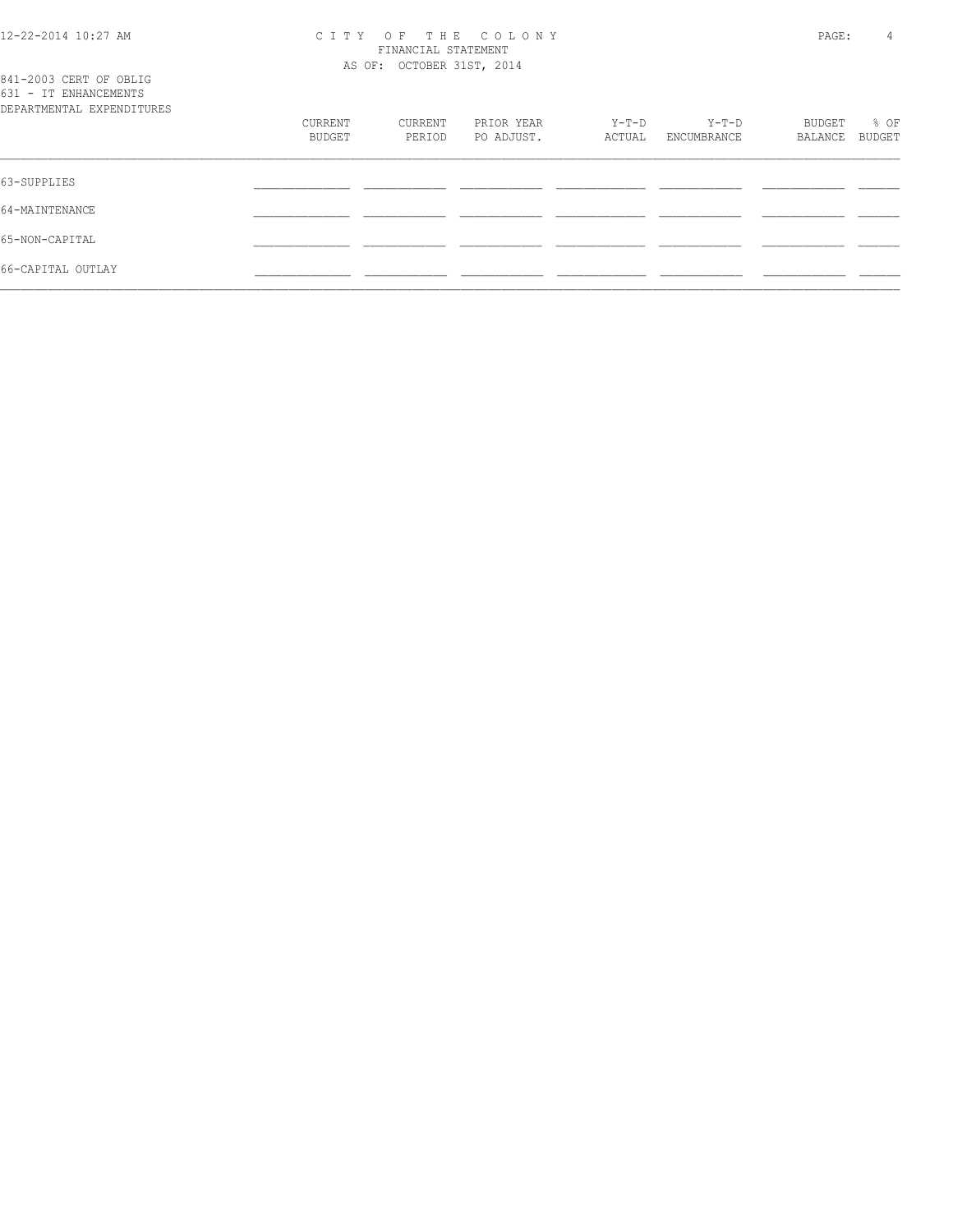| 12-22-2014 10:27 AM |  |
|---------------------|--|
|                     |  |

## 12-22-2014 10:27 AM C I T Y O F T H E C O L O N Y PAGE: 5 FINANCIAL STATEMENT

| 841-2003 CERT OF OBLIG<br>633 - CIVIC CENTER |                   | AS OF: OCTOBER 31ST, 2014 |                          |                 |                        |                   |                |
|----------------------------------------------|-------------------|---------------------------|--------------------------|-----------------|------------------------|-------------------|----------------|
| DEPARTMENTAL EXPENDITURES                    |                   |                           |                          |                 |                        |                   |                |
|                                              | CURRENT<br>BUDGET | CURRENT<br>PERIOD         | PRIOR YEAR<br>PO ADJUST. | Y-T-D<br>ACTUAL | $Y-T-D$<br>ENCUMBRANCE | BUDGET<br>BALANCE | % OF<br>BUDGET |
| 62-CONTRACTUAL SERVICES                      |                   |                           |                          |                 |                        |                   |                |
| 66-CAPITAL OUTLAY                            |                   |                           |                          |                 |                        |                   |                |
| 67-OVERHEAD ALLOCATION                       |                   |                           |                          |                 |                        |                   |                |
|                                              |                   |                           |                          |                 |                        |                   |                |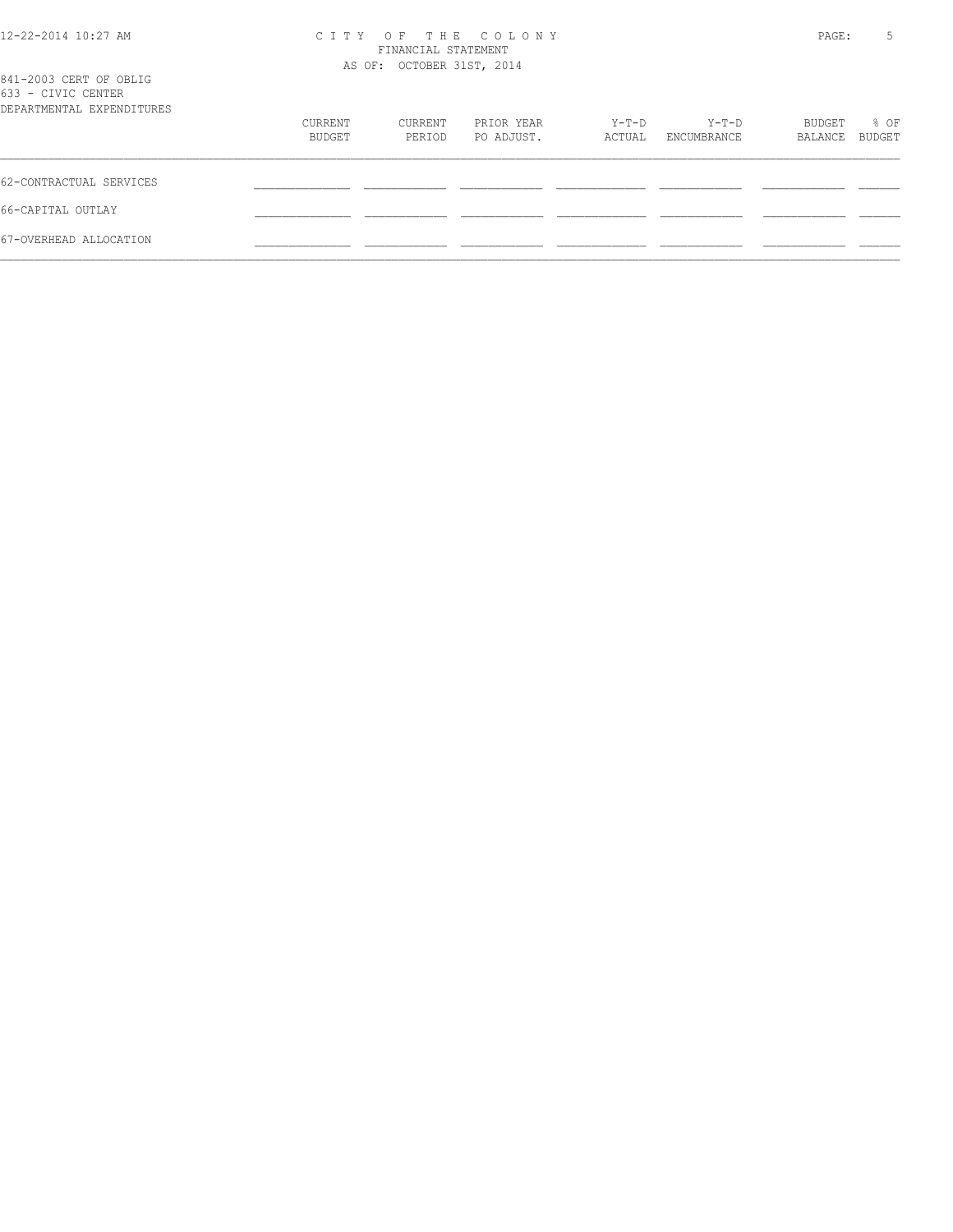| 12-22-2014 10:27 AM                              | C T T Y | FINANCIAL STATEMENT<br>AS OF: OCTOBER 31ST, 2014 | OF THE COLONY |        |             | PAGE:   | 6      |
|--------------------------------------------------|---------|--------------------------------------------------|---------------|--------|-------------|---------|--------|
| 841-2003 CERT OF OBLIG<br>635 - NON-DEPARTMENTAL |         |                                                  |               |        |             |         |        |
| DEPARTMENTAL EXPENDITURES                        |         |                                                  |               |        |             |         |        |
|                                                  | CURRENT | CURRENT                                          | PRIOR YEAR    | Y-T-D  | Y-T-D       | BUDGET  | % OF   |
|                                                  | BUDGET  | PERIOD                                           | PO ADJUST.    | ACTUAL | ENCUMBRANCE | BALANCE | BUDGET |
| 67-OVERHEAD ALLOCATION                           |         |                                                  |               |        |             |         |        |
| 68-SUNDRY CHARGES                                |         |                                                  |               |        |             |         |        |
|                                                  |         |                                                  |               |        |             |         |        |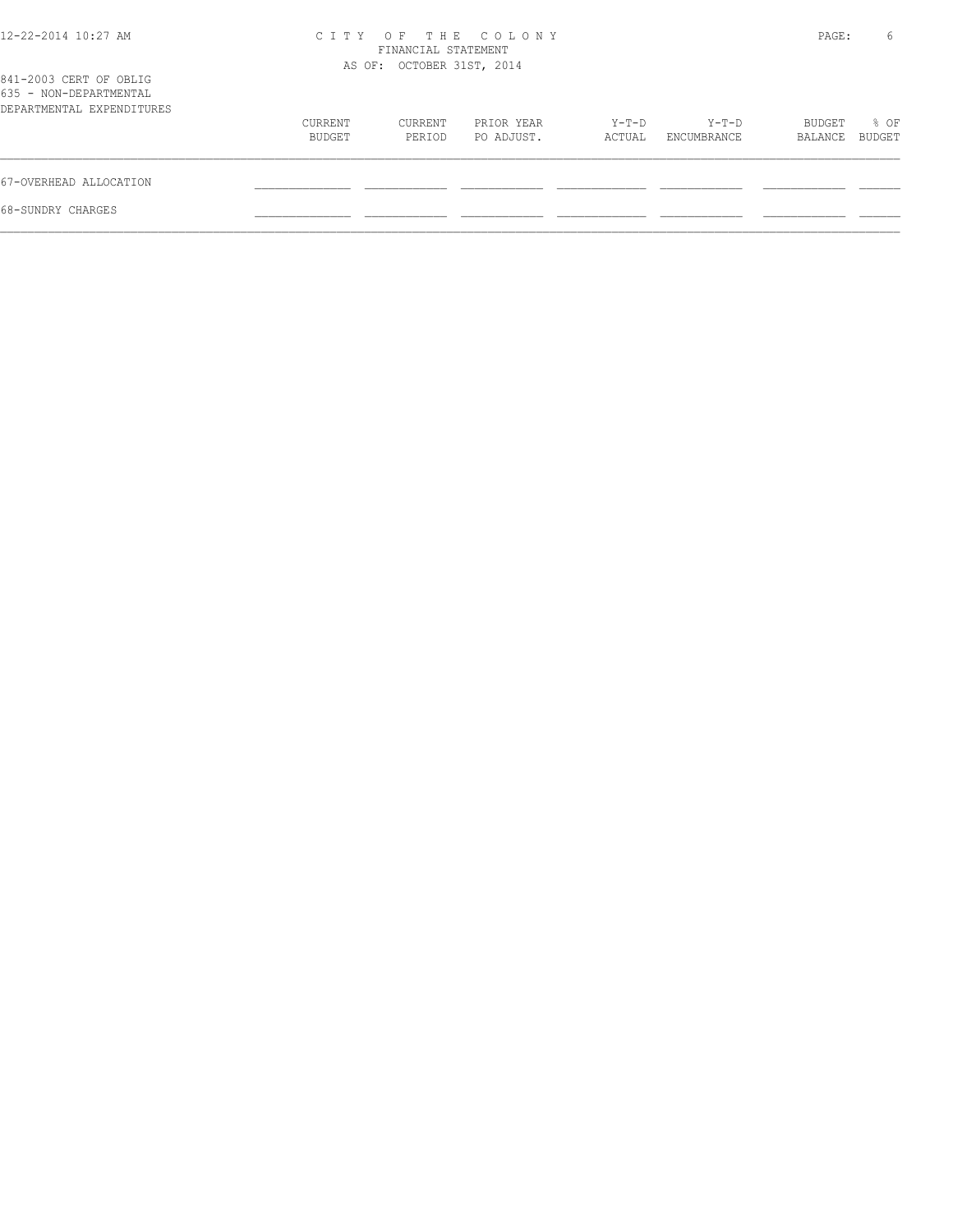## 12-22-2014 10:27 AM C I T Y O F T H E C O L O N Y PAGE: 7

|                                                                                |                   | FINANCIAL STATEMENT       |                          |                 |                      |                   |                |
|--------------------------------------------------------------------------------|-------------------|---------------------------|--------------------------|-----------------|----------------------|-------------------|----------------|
| 841-2003 CERT OF OBLIG<br>640 - S. COLONY REPAIRS<br>DEPARTMENTAL EXPENDITURES |                   | AS OF: OCTOBER 31ST, 2014 |                          |                 |                      |                   |                |
|                                                                                | CURRENT<br>BUDGET | CURRENT<br>PERIOD         | PRIOR YEAR<br>PO ADJUST. | Y-T-D<br>ACTUAL | Y-T-D<br>ENCUMBRANCE | BUDGET<br>BALANCE | % OF<br>BUDGET |
| 62-CONTRACTUAL SERVICES                                                        |                   |                           |                          |                 |                      |                   |                |
| 64-MAINTENANCE                                                                 |                   |                           |                          |                 |                      |                   |                |
| 66-CAPITAL OUTLAY                                                              |                   |                           |                          |                 |                      |                   |                |
|                                                                                |                   |                           |                          |                 |                      |                   |                |

67-OVERHEAD ALLOCATION \_\_\_\_\_\_\_\_\_\_\_\_\_\_ \_\_\_\_\_\_\_\_\_\_\_\_ \_\_\_\_\_\_\_\_\_\_\_\_ \_\_\_\_\_\_\_\_\_\_\_\_\_ \_\_\_\_\_\_\_\_\_\_\_\_ \_\_\_\_\_\_\_\_\_\_\_\_ \_\_\_\_\_\_  $\mathcal{L} = \{ \mathcal{L} = \{ \mathcal{L} = \{ \mathcal{L} = \{ \mathcal{L} = \{ \mathcal{L} = \{ \mathcal{L} = \{ \mathcal{L} = \{ \mathcal{L} = \{ \mathcal{L} = \{ \mathcal{L} = \{ \mathcal{L} = \{ \mathcal{L} = \{ \mathcal{L} = \{ \mathcal{L} = \{ \mathcal{L} = \{ \mathcal{L} = \{ \mathcal{L} = \{ \mathcal{L} = \{ \mathcal{L} = \{ \mathcal{L} = \{ \mathcal{L} = \{ \mathcal{L} = \{ \mathcal{L} = \{ \mathcal{$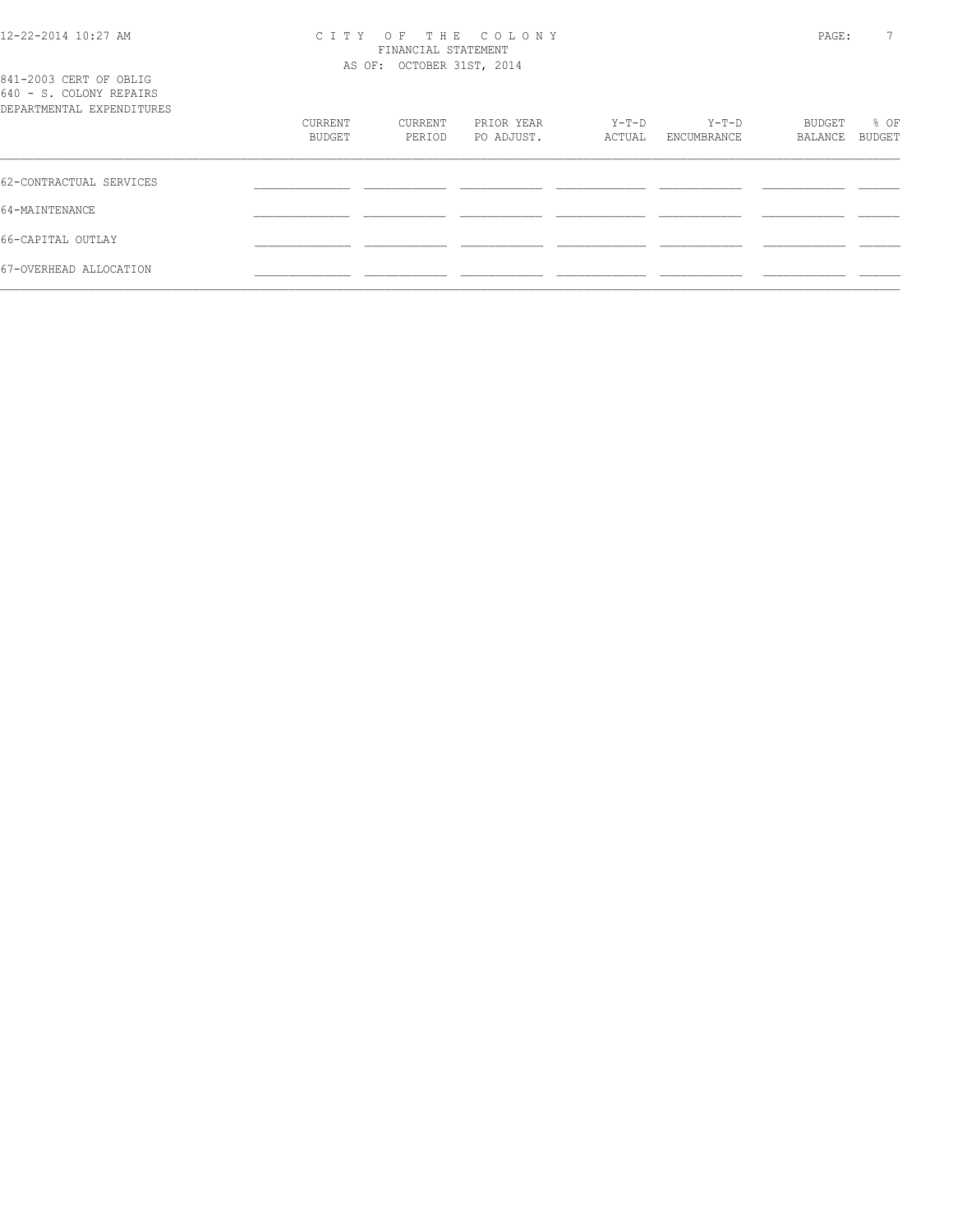## 12-22-2014 10:27 AM C I T Y O F T H E C O L O N Y PAGE: 8 FINANCIAL STATEMENT

|                           |  | AS OF: OCTOBER 31ST, 2014 |  |
|---------------------------|--|---------------------------|--|
| 841-2003 CERT OF OBLIG    |  |                           |  |
| 645 - PHASE III CONSTR    |  |                           |  |
| DEPARTMENTAL EXPENDITURES |  |                           |  |

| 645 - PHASE III CONSTR    |         |         |            |         |             |                |  |
|---------------------------|---------|---------|------------|---------|-------------|----------------|--|
| DEPARTMENTAL EXPENDITURES |         |         |            |         |             |                |  |
|                           | CURRENT | CURRENT | PRIOR YEAR | $Y-T-D$ | $Y-T-D$     | BUDGET % OF    |  |
|                           | BUDGET  | PERTOD  | PO ADJUST. | ACTUAL  | ENCUMBRANCE | BALANCE BUDGET |  |
|                           |         |         |            |         |             |                |  |

62-CONTRACTUAL SERVICES \_\_\_\_\_\_\_\_\_\_\_\_\_\_ \_\_\_\_\_\_\_\_\_\_\_\_ \_\_\_\_\_\_\_\_\_\_\_\_ \_\_\_\_\_\_\_\_\_\_\_\_\_ \_\_\_\_\_\_\_\_\_\_\_\_ \_\_\_\_\_\_\_\_\_\_\_\_ \_\_\_\_\_\_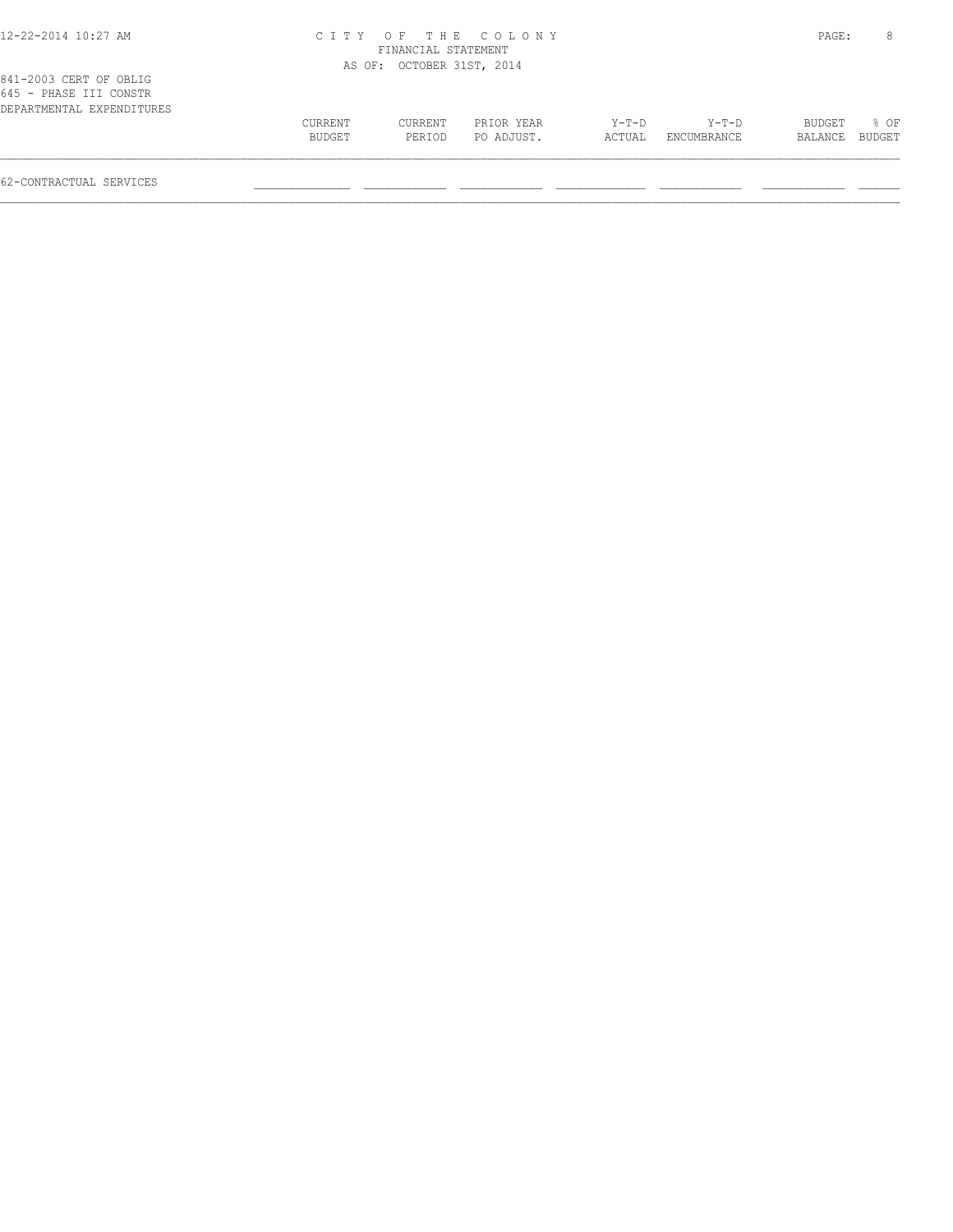| 12-22-2014 10:27 AM                                                             | C I T Y           | FINANCIAL STATEMENT       | OF THE COLONY            |                 |                      | PAGE:             | 9              |
|---------------------------------------------------------------------------------|-------------------|---------------------------|--------------------------|-----------------|----------------------|-------------------|----------------|
| 841-2003 CERT OF OBLIG<br>650 - PARKS ENHANCEMENTS<br>DEPARTMENTAL EXPENDITURES |                   | AS OF: OCTOBER 31ST, 2014 |                          |                 |                      |                   |                |
|                                                                                 | CURRENT<br>BUDGET | CURRENT<br>PERIOD         | PRIOR YEAR<br>PO ADJUST. | Y-T-D<br>ACTUAL | Y-T-D<br>ENCUMBRANCE | BUDGET<br>BALANCE | % OF<br>BUDGET |
| 65-NON-CAPITAL                                                                  |                   |                           |                          |                 |                      |                   |                |
| 66-CAPITAL OUTLAY                                                               |                   |                           |                          |                 |                      |                   |                |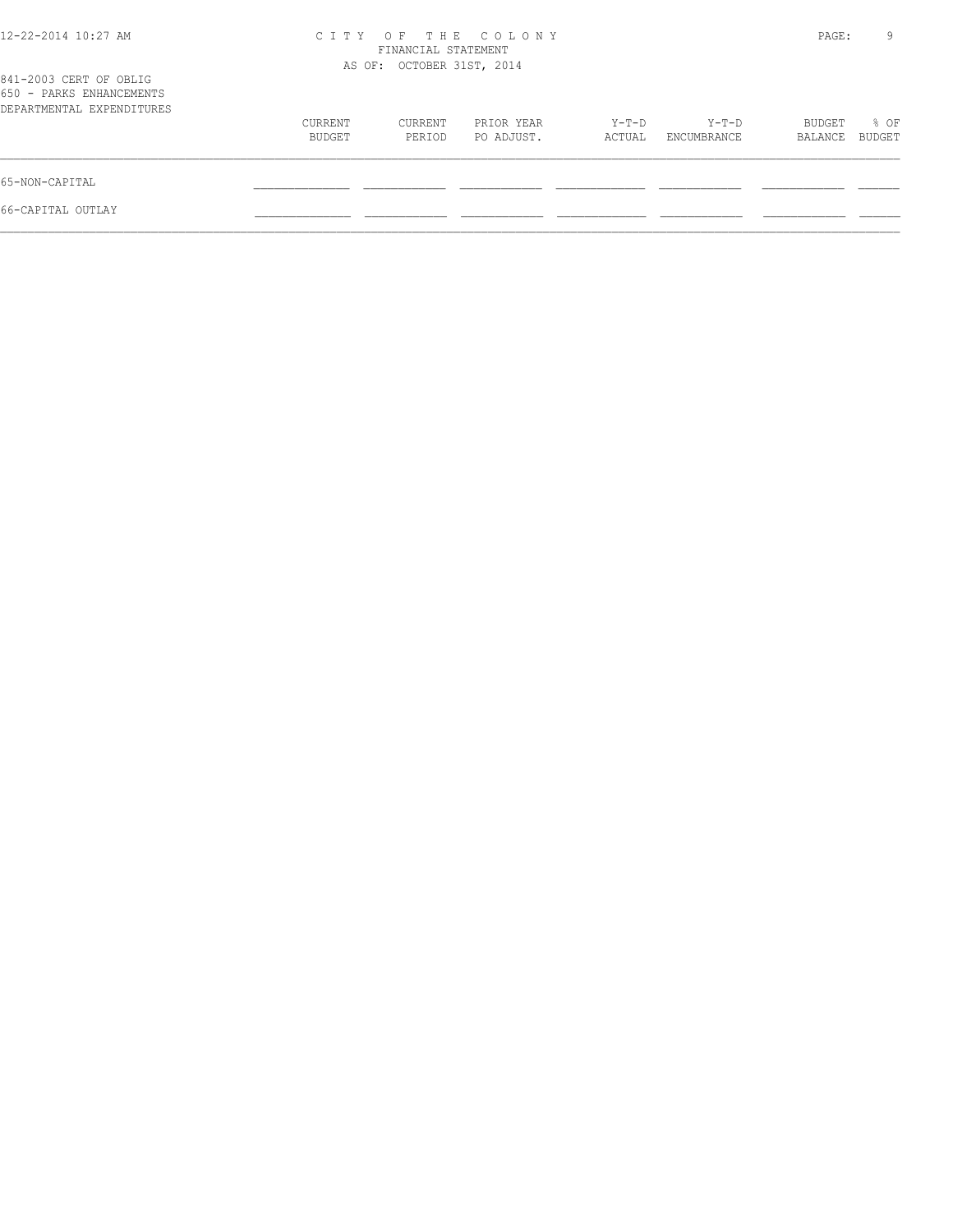| 12-22-2014 10:27 AM |  |
|---------------------|--|
|---------------------|--|

## 12-22-2014 10:27 AM C I T Y O F T H E C O L O N Y PAGE: 10 FINANCIAL STATEMENT

 $\mathcal{L} = \{ \mathcal{L} = \{ \mathcal{L} = \{ \mathcal{L} = \{ \mathcal{L} = \{ \mathcal{L} = \{ \mathcal{L} = \{ \mathcal{L} = \{ \mathcal{L} = \{ \mathcal{L} = \{ \mathcal{L} = \{ \mathcal{L} = \{ \mathcal{L} = \{ \mathcal{L} = \{ \mathcal{L} = \{ \mathcal{L} = \{ \mathcal{L} = \{ \mathcal{L} = \{ \mathcal{L} = \{ \mathcal{L} = \{ \mathcal{L} = \{ \mathcal{L} = \{ \mathcal{L} = \{ \mathcal{L} = \{ \mathcal{$ 

| CURRENT | CURRENT | PRIOR YEAR | $Y-T-D$                   | $Y-T-D$     | BUDGET  | % OF   |
|---------|---------|------------|---------------------------|-------------|---------|--------|
| BUDGET  | PERIOD  | PO ADJUST. | ACTUAL                    | ENCUMBRANCE | BALANCE | BUDGET |
|         |         |            | AS OF: OCTOBER 31ST, 2014 |             |         |        |

66-CAPITAL OUTLAY \_\_\_\_\_\_\_\_\_\_\_\_\_\_ \_\_\_\_\_\_\_\_\_\_\_\_ \_\_\_\_\_\_\_\_\_\_\_\_ \_\_\_\_\_\_\_\_\_\_\_\_\_ \_\_\_\_\_\_\_\_\_\_\_\_ \_\_\_\_\_\_\_\_\_\_\_\_ \_\_\_\_\_\_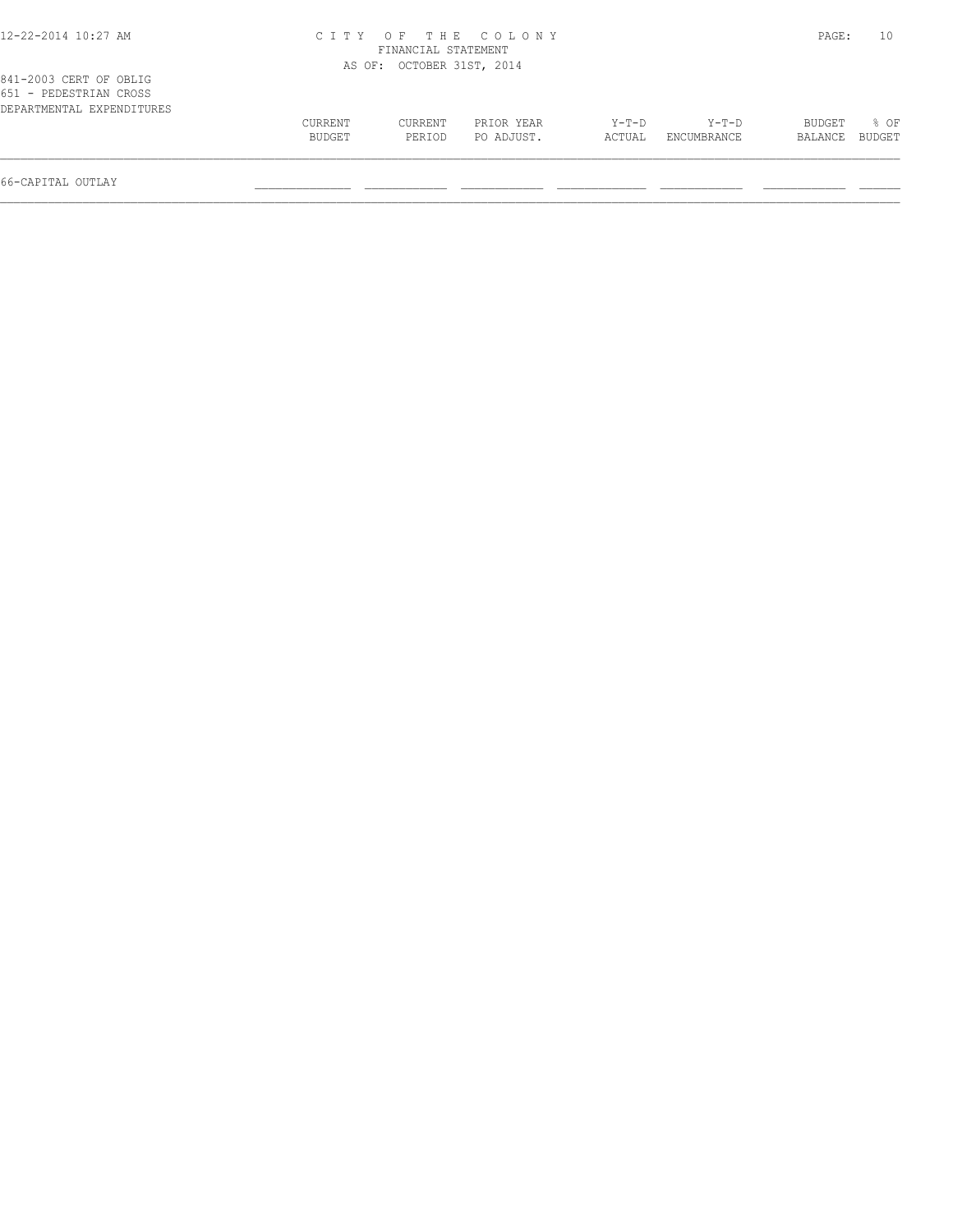## 12-22-2014 10:27 AM C I T Y O F T H E C O L O N Y PAGE: 11 FINANCIAL STATEMENT

| 841-2003 CERT OF OBLIG                               |                   | AS OF: OCTOBER 31ST, 2014 |                          |                 |                      |                   |                       |
|------------------------------------------------------|-------------------|---------------------------|--------------------------|-----------------|----------------------|-------------------|-----------------------|
| 670 - FIRE ENHANCEMENTS<br>DEPARTMENTAL EXPENDITURES |                   |                           |                          |                 |                      |                   |                       |
|                                                      | CURRENT<br>BUDGET | CURRENT<br>PERIOD         | PRIOR YEAR<br>PO ADJUST. | Y-T-D<br>ACTUAL | Y-T-D<br>ENCUMBRANCE | BUDGET<br>BALANCE | % OF<br><b>BUDGET</b> |
| 63-SUPPLIES                                          |                   |                           |                          |                 |                      |                   |                       |
| 65-NON-CAPITAL                                       |                   |                           |                          |                 |                      |                   |                       |
| 66-CAPITAL OUTLAY                                    |                   |                           |                          |                 |                      |                   |                       |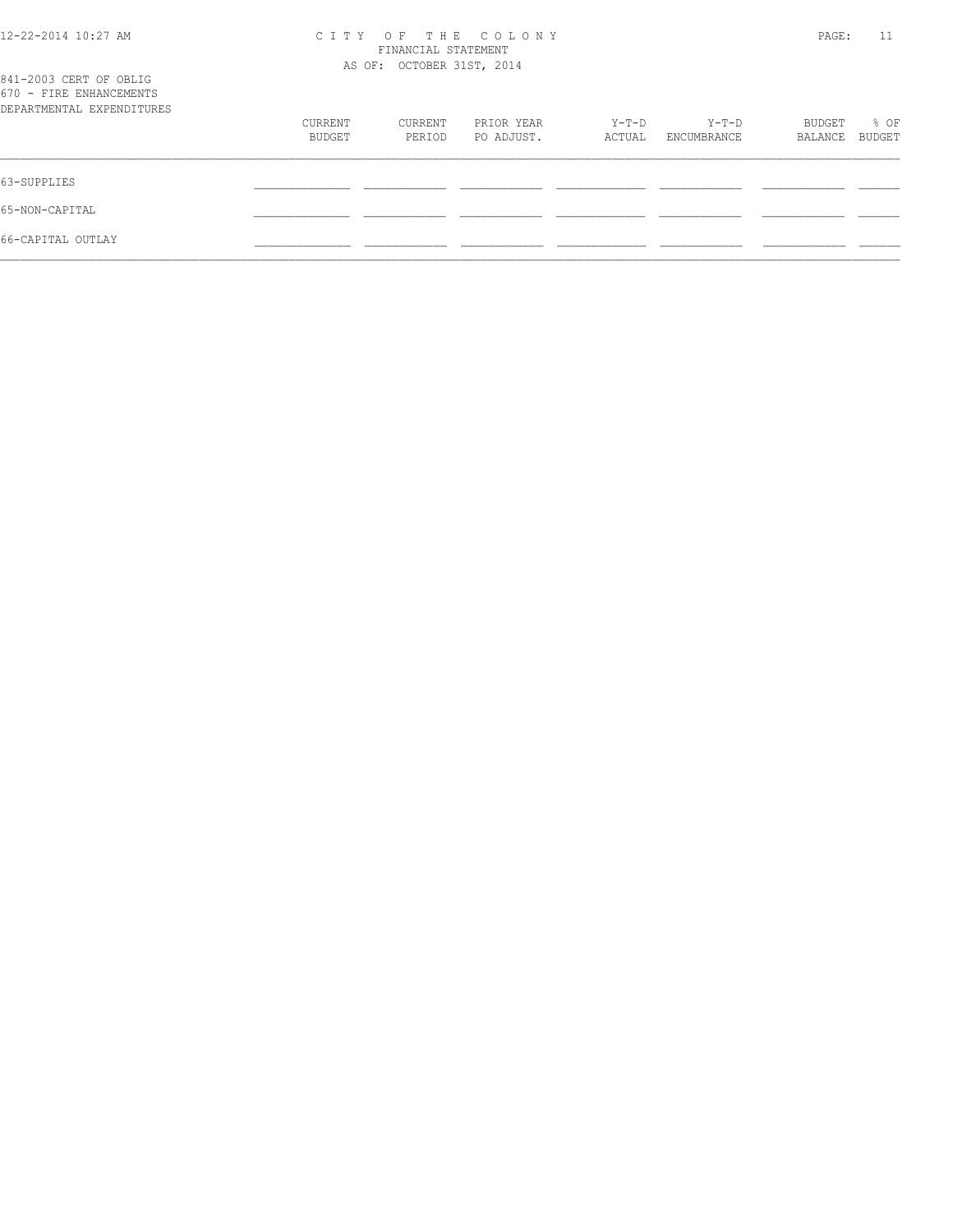| 12-22-2014 10:27 AM                                                             | CITY OF THE COLONY<br>FINANCIAL STATEMENT<br>AS OF: OCTOBER 31ST, 2014 |                   |                          |                 |                             |                   | 12<br>PAGE:    |
|---------------------------------------------------------------------------------|------------------------------------------------------------------------|-------------------|--------------------------|-----------------|-----------------------------|-------------------|----------------|
| 841-2003 CERT OF OBLIG<br>675 - POLICE ENHANCEMENT<br>DEPARTMENTAL EXPENDITURES |                                                                        |                   |                          |                 |                             |                   |                |
|                                                                                 | CURRENT<br>BUDGET                                                      | CURRENT<br>PERTOD | PRIOR YEAR<br>PO ADJUST. | Y-T-D<br>ACTUAL | Y-T-D<br><b>ENCUMBRANCE</b> | BUDGET<br>BALANCE | % OF<br>BUDGET |
| 63-SUPPLIES                                                                     |                                                                        |                   |                          |                 |                             |                   |                |

65-NON-CAPITAL \_\_\_\_\_\_\_\_\_\_\_\_\_\_ \_\_\_\_\_\_\_\_\_\_\_\_ \_\_\_\_\_\_\_\_\_\_\_\_ \_\_\_\_\_\_\_\_\_\_\_\_\_ \_\_\_\_\_\_\_\_\_\_\_\_ \_\_\_\_\_\_\_\_\_\_\_\_ \_\_\_\_\_\_ 66-CAPITAL OUTLAY \_\_\_\_\_\_\_\_\_\_\_\_\_\_ \_\_\_\_\_\_\_\_\_\_\_\_ \_\_\_\_\_\_\_\_\_\_\_\_ \_\_\_\_\_\_\_\_\_\_\_\_\_ \_\_\_\_\_\_\_\_\_\_\_\_ \_\_\_\_\_\_\_\_\_\_\_\_ \_\_\_\_\_\_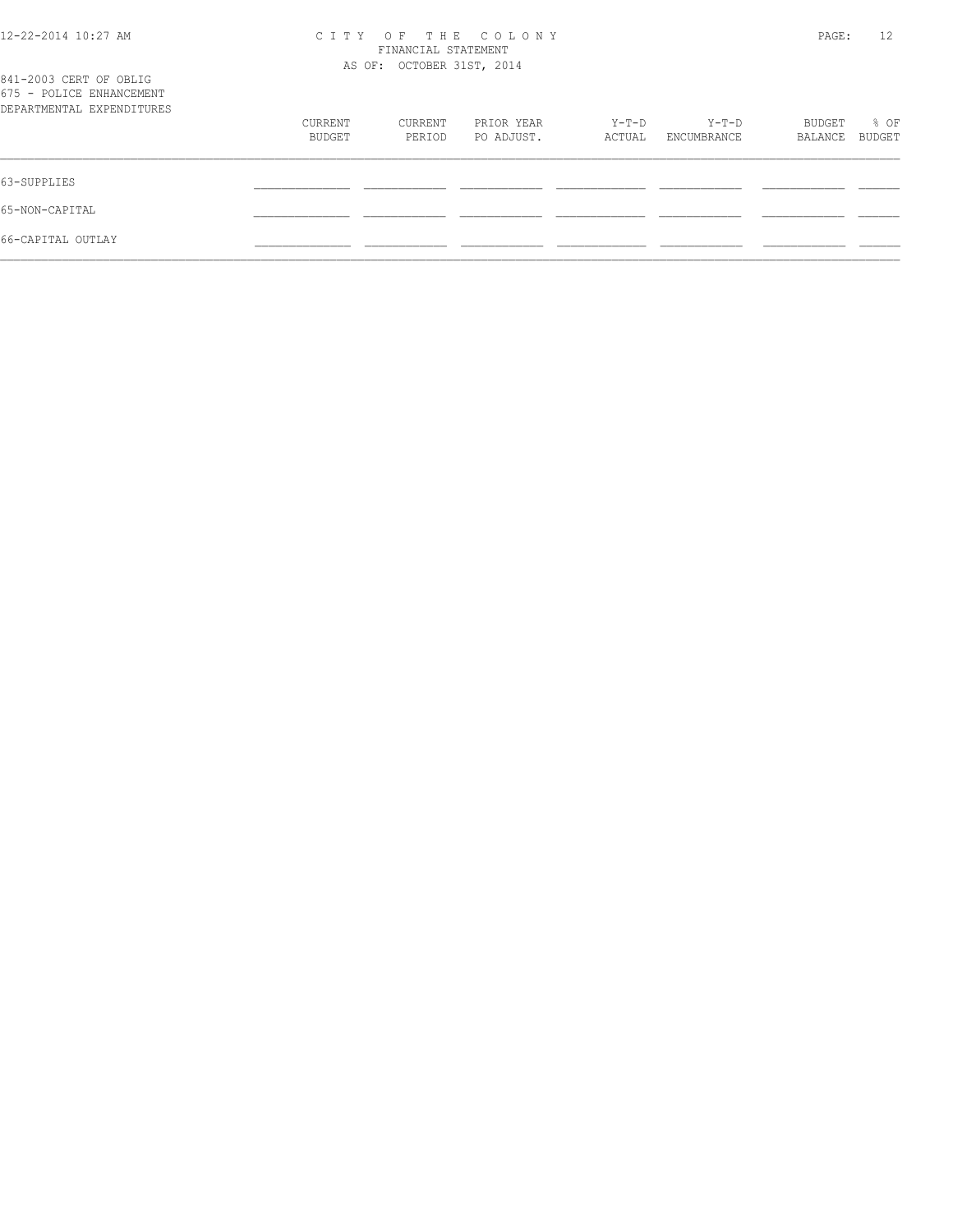| 12-22-2014 10:27 AM |
|---------------------|
|---------------------|

## 12-22-2014 10:27 AM C I T Y O F T H E C O L O N Y PAGE: 13 FINANCIAL STATEMENT

63-SUPPLIES \_\_\_\_\_\_\_\_\_\_\_\_\_\_ \_\_\_\_\_\_\_\_\_\_\_\_ \_\_\_\_\_\_\_\_\_\_\_\_ \_\_\_\_\_\_\_\_\_\_\_\_\_ \_\_\_\_\_\_\_\_\_\_\_\_ \_\_\_\_\_\_\_\_\_\_\_\_ \_\_\_\_\_\_

|                                                                                 |         | AS OF: OCTOBER 31ST, 2014 |            |         |             |                |        |
|---------------------------------------------------------------------------------|---------|---------------------------|------------|---------|-------------|----------------|--------|
| 841-2003 CERT OF OBLIG<br>680 - LIBRARY ENHANCEMEN<br>DEPARTMENTAL EXPENDITURES |         |                           |            |         |             |                |        |
|                                                                                 | CURRENT | CURRENT                   | PRIOR YEAR | $Y-T-D$ | $Y-T-D$     | BUDGET         | $8$ OF |
|                                                                                 | BUDGET  | PERIOD                    | PO ADJUST. | ACTUAL  | ENCUMBRANCE | BALANCE BUDGET |        |
|                                                                                 |         |                           |            |         |             |                |        |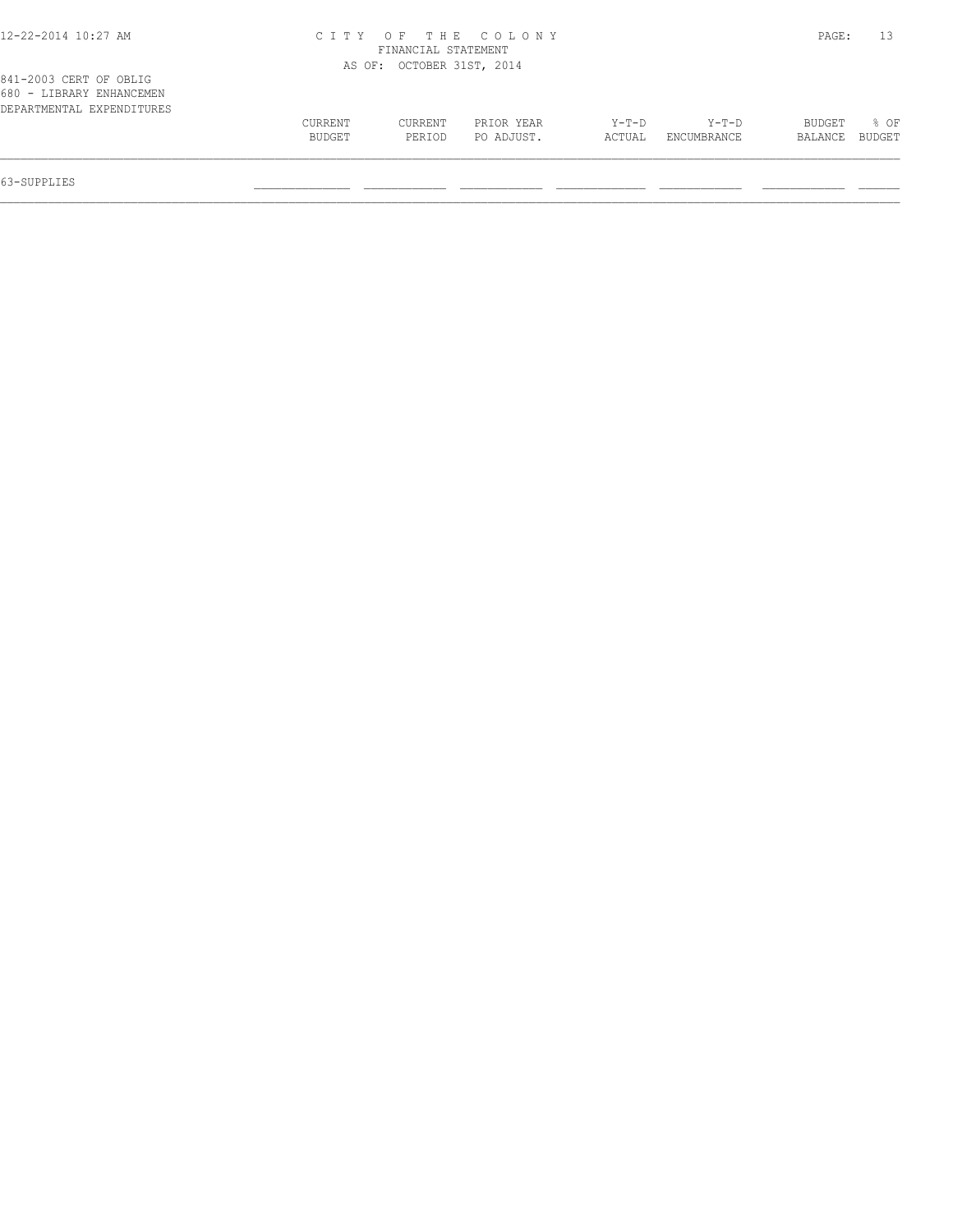## 12-22-2014 10:27 AM C I T Y O F T H E C O L O N Y PAGE: 14 FINANCIAL STATEMENT AS OF: OCTOBER 31ST, 2014

|  | 841-2003 CERT OF OBLIG    |  |  |
|--|---------------------------|--|--|
|  | 692 - HCP ENHANCEMENTS    |  |  |
|  | DEPARTMENTAL EXPENDITURES |  |  |

| 66-CAPITAL OUTLAY |                           |                   |                   |                          |                 |                        |                   |                  |
|-------------------|---------------------------|-------------------|-------------------|--------------------------|-----------------|------------------------|-------------------|------------------|
|                   | DEPARTMENTAL EXPENDITURES | CURRENT<br>BUDGET | CURRENT<br>PERIOD | PRIOR YEAR<br>PO ADJUST. | Y-T-D<br>ACTUAL | $Y-T-D$<br>ENCUMBRANCE | BUDGET<br>BALANCE | $8$ OF<br>BUDGET |

\*\*\* END OF REPORT \*\*\*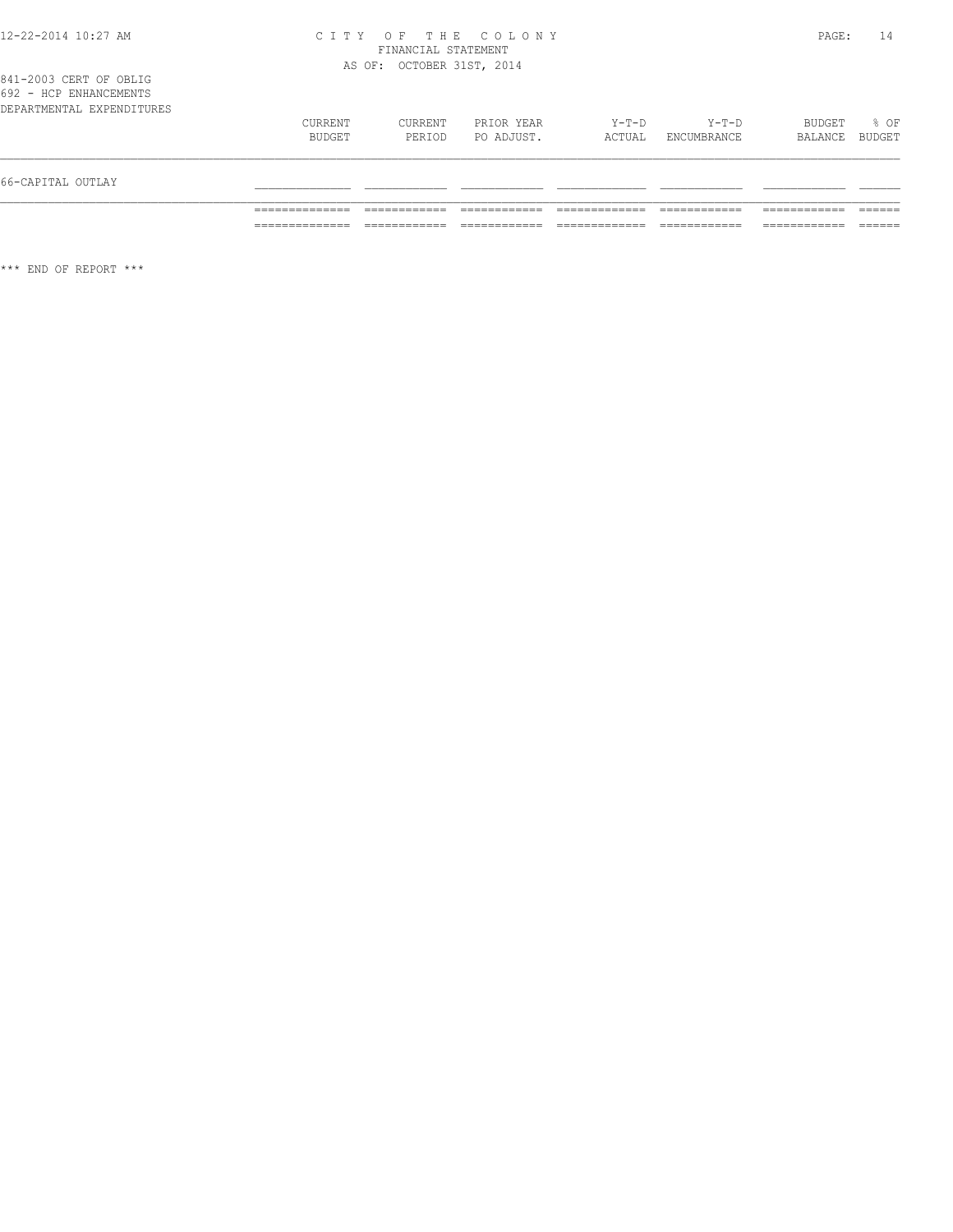### 12-22-2014 10:28 AM C I T Y O F T H E C O L O N Y PAGE: 1 FINANCIAL STATEMENT AS OF: OCTOBER 31ST, 2014

|                     | CURRENT<br>BUDGET   | CURRENT<br>PERIOD             | PRIOR YEAR<br>PO ADJUST.     | Y-T-D<br>ACTUAL                | $Y-T-D$<br>ENCUMBRANCE        | BUDGET<br>BALANCE BUDGET      | % OF               |
|---------------------|---------------------|-------------------------------|------------------------------|--------------------------------|-------------------------------|-------------------------------|--------------------|
| REVENUE SUMMARY     |                     |                               |                              |                                |                               |                               |                    |
|                     | ______________<br>. | -------------<br>____________ | -------------                | ____________<br>_____________  | -------------<br>____________ | -------------<br>____________ | -------<br>_______ |
| EXPENDITURE SUMMARY |                     |                               |                              |                                |                               |                               |                    |
|                     | ______________<br>. | ____________<br>____________  | ____________<br>____________ | _____________<br>_____________ | ____________<br>____________  | ------------<br>____________  | _______            |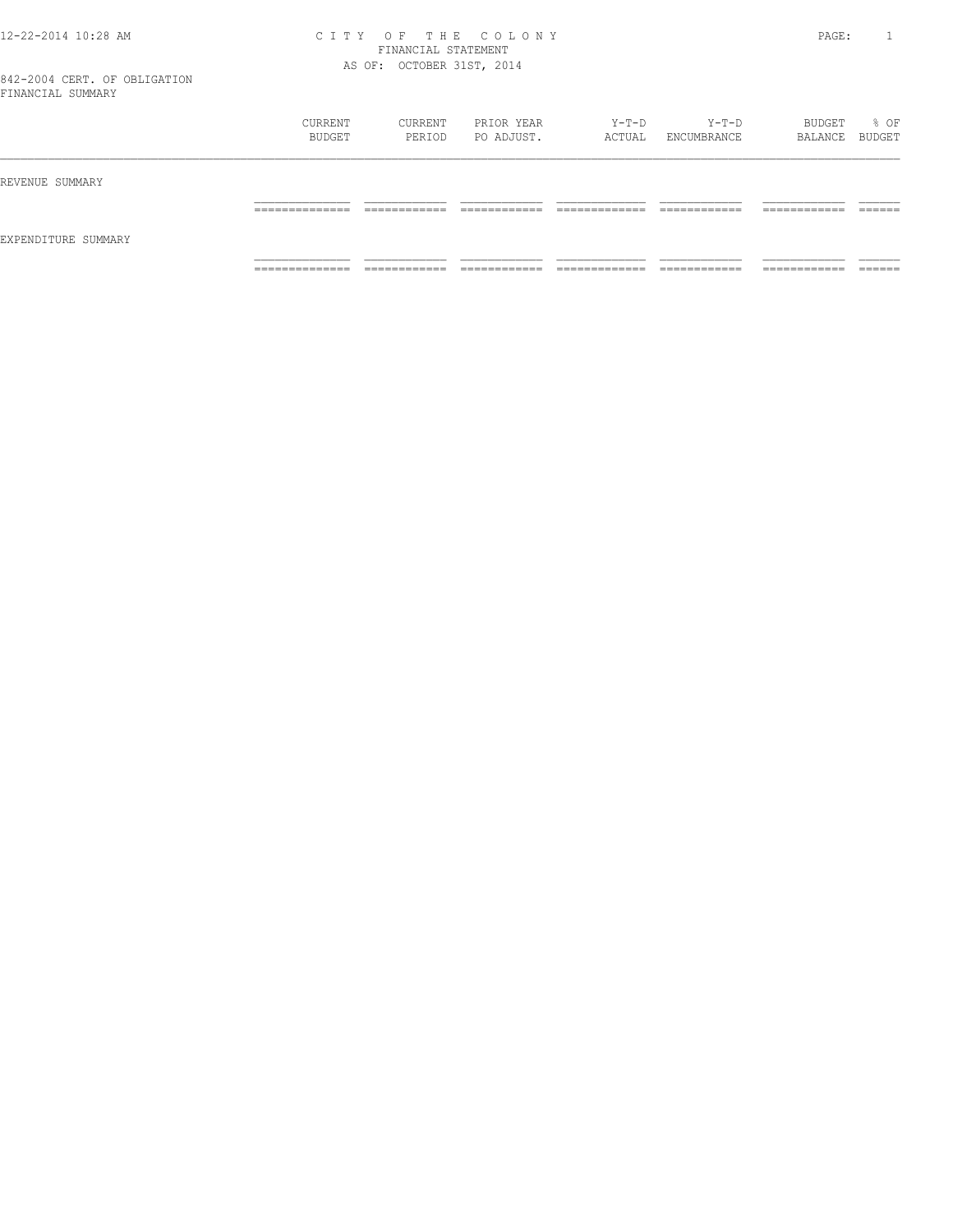## 12-22-2014 10:28 AM C I T Y O F T H E C O L O N Y PAGE: 2 FINANCIAL STATEMENT AS OF: OCTOBER 31ST, 2014

842-2004 CERT. OF OBLIGATION REVENUES

| BUDGET<br>PO ADJUST.<br>ACTUAL<br>ENCUMBRANCE<br>PERIOD<br>BALANCE<br>8-MISCELLANEOUS REVENUE |                |
|-----------------------------------------------------------------------------------------------|----------------|
|                                                                                               |                |
| $Y-T-D$<br>$Y-T-D$<br>PRIOR YEAR<br>BUDGET<br>CURRENT<br>CURRENT                              | % OF<br>BUDGET |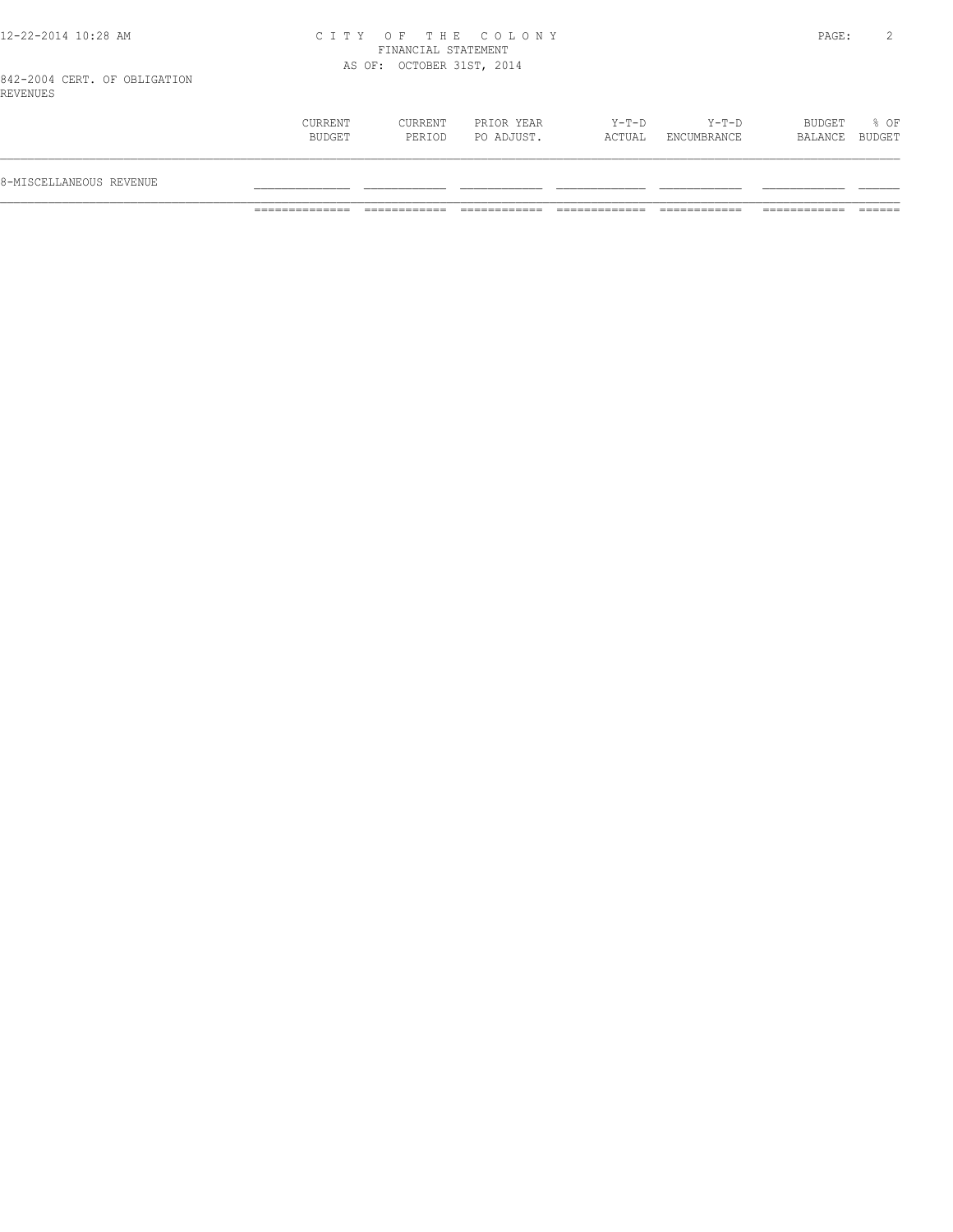| 12-22-2014 10:28 AM                                                                 | CITY OF THE COLONY<br>FINANCIAL STATEMENT |                           |                          |                 |                      |                   |                |
|-------------------------------------------------------------------------------------|-------------------------------------------|---------------------------|--------------------------|-----------------|----------------------|-------------------|----------------|
|                                                                                     |                                           | AS OF: OCTOBER 31ST, 2014 |                          |                 |                      |                   |                |
| 842-2004 CERT. OF OBLIGATION<br>612 - ENGINEERING INSP<br>DEPARTMENTAL EXPENDITURES |                                           |                           |                          |                 |                      |                   |                |
|                                                                                     | CURRENT<br>BUDGET                         | CURRENT<br>PERIOD         | PRIOR YEAR<br>PO ADJUST. | Y-T-D<br>ACTUAL | Y-T-D<br>ENCUMBRANCE | BUDGET<br>BALANCE | 8 OF<br>BUDGET |
|                                                                                     |                                           |                           |                          |                 |                      |                   |                |

66-CAPITAL OUTLAY \_\_\_\_\_\_\_\_\_\_\_\_\_\_ \_\_\_\_\_\_\_\_\_\_\_\_ \_\_\_\_\_\_\_\_\_\_\_\_ \_\_\_\_\_\_\_\_\_\_\_\_\_ \_\_\_\_\_\_\_\_\_\_\_\_ \_\_\_\_\_\_\_\_\_\_\_\_ \_\_\_\_\_\_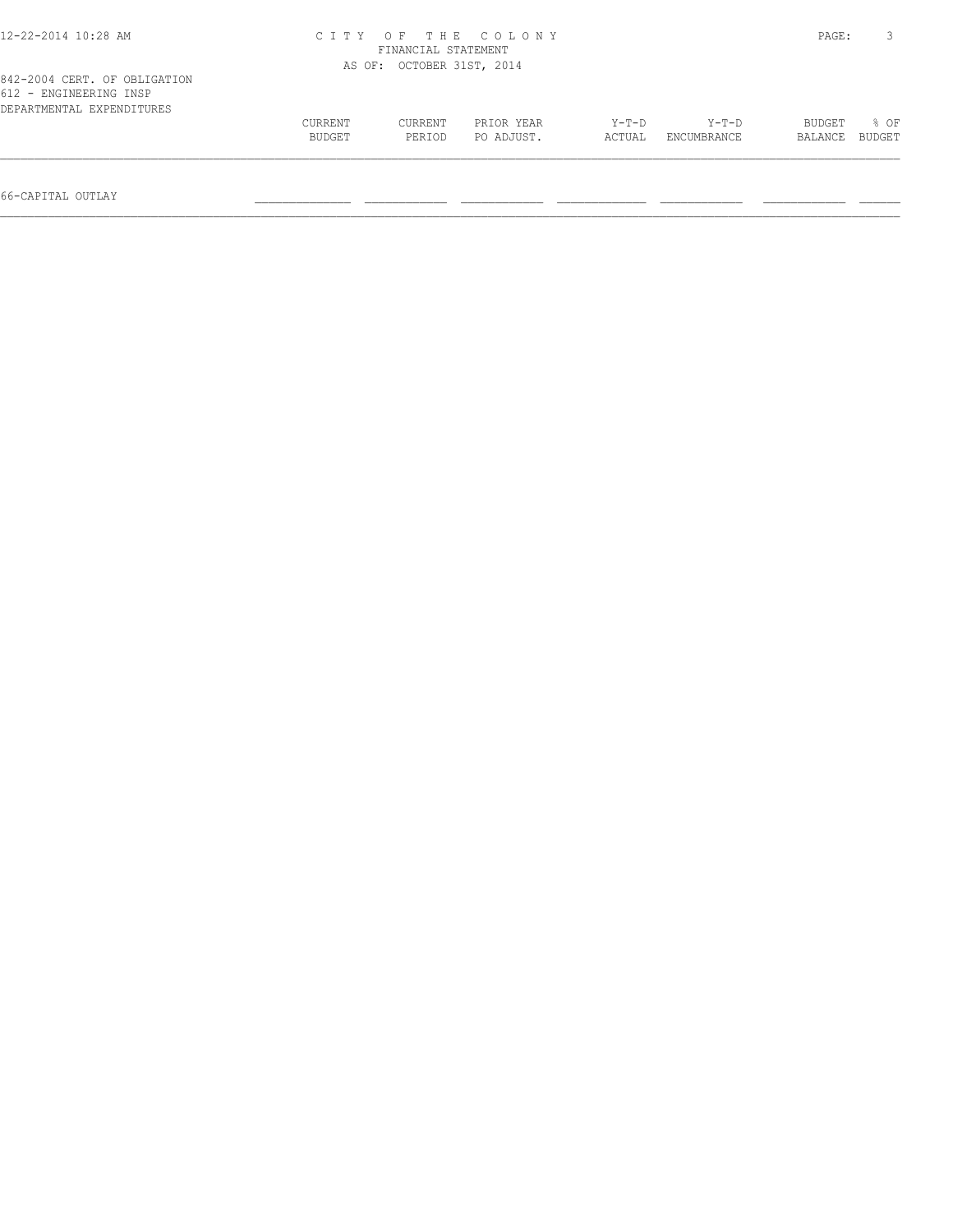#### 12-22-2014 10:28 AM C I T Y O F T H E C O L O N Y PAGE: 4 FINANCIAL STATEMENT AS OF: OCTOBER 31ST, 2014

|  |                       | 842-2004 CERT. OF OBLIGATION            |
|--|-----------------------|-----------------------------------------|
|  | 631 - IT ENHANCEMENTS |                                         |
|  |                       | סתסווידרוות בעית זו אייוות המשייכות הסת |

| DEPARTMENTAL EXPENDITURES |         |         |            |        |             |         |        |
|---------------------------|---------|---------|------------|--------|-------------|---------|--------|
|                           | CURRENT | CURRENT | PRIOR YEAR | Y-T-D  | Y-T-D       | BUDGET  | % OF   |
|                           | BUDGET  | PERIOD  | PO ADJUST. | ACTUAL | ENCUMBRANCE | BALANCE | BUDGET |
|                           |         |         |            |        |             |         |        |
| 62-CONTRACTUAL SERVICES   |         |         |            |        |             |         |        |
| 63-SUPPLIES               |         |         |            |        |             |         |        |
|                           |         |         |            |        |             |         |        |
| 65-NON-CAPITAL            |         |         |            |        |             |         |        |
| 66-CAPITAL OUTLAY         |         |         |            |        |             |         |        |
|                           |         |         |            |        |             |         |        |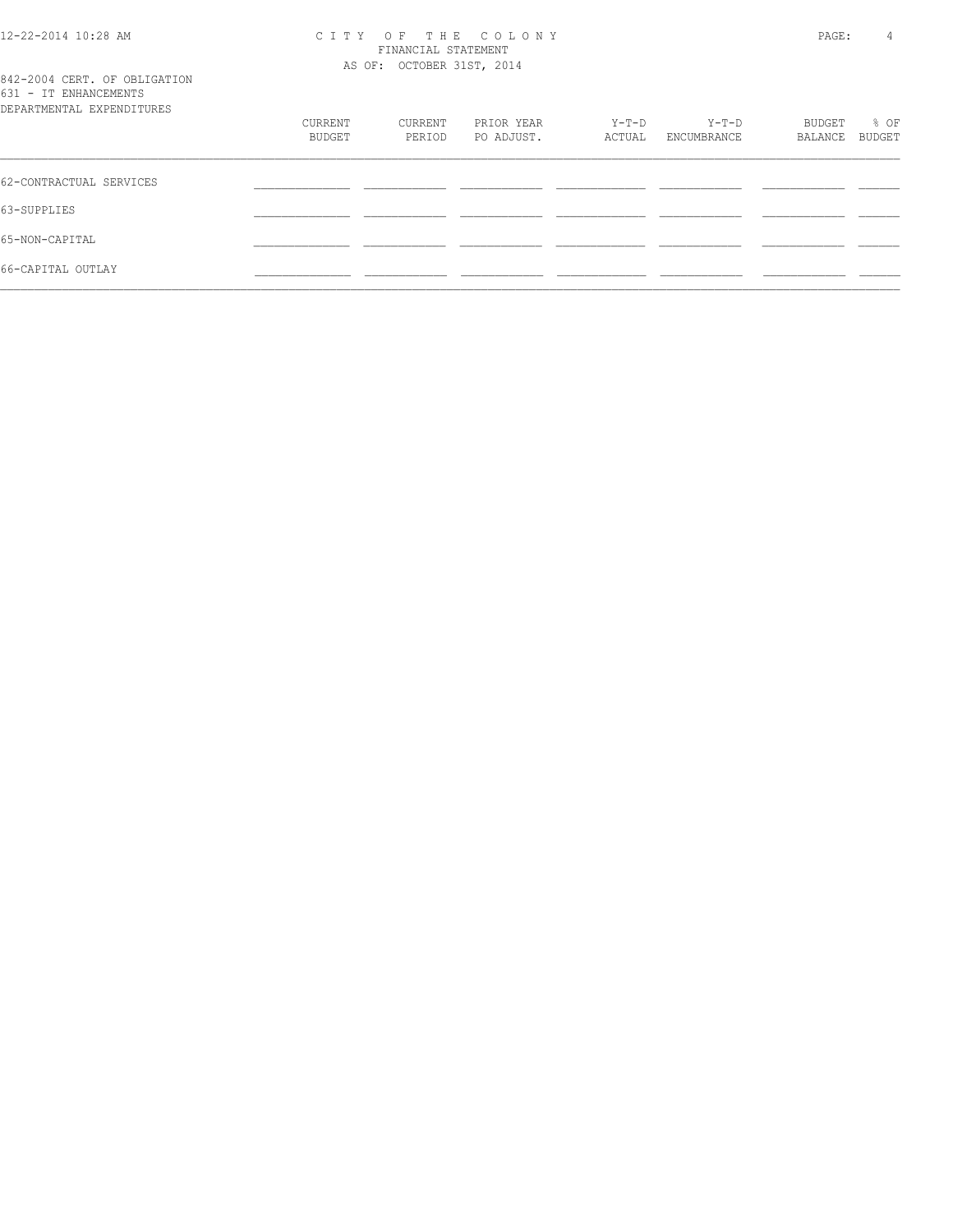| $12 - 22 - 2014$ $10:28$ AM                                                         |                   | FINANCIAL STATEMENT<br>AS OF: OCTOBER 31ST, 2014 | CITY OF THE COLONY       |                 |                      | PAGE:             | 5              |
|-------------------------------------------------------------------------------------|-------------------|--------------------------------------------------|--------------------------|-----------------|----------------------|-------------------|----------------|
| 842-2004 CERT. OF OBLIGATION<br>635 - NON-DEPARTMENTAL<br>DEPARTMENTAL EXPENDITURES |                   |                                                  |                          |                 |                      |                   |                |
|                                                                                     | CURRENT<br>BUDGET | CURRENT<br>PERIOD                                | PRIOR YEAR<br>PO ADJUST. | Y-T-D<br>ACTUAL | Y-T-D<br>ENCUMBRANCE | BUDGET<br>BALANCE | % OF<br>BUDGET |
| 67-OVERHEAD ALLOCATION                                                              |                   |                                                  |                          |                 |                      |                   |                |
| 68-SUNDRY CHARGES                                                                   |                   |                                                  |                          |                 |                      |                   |                |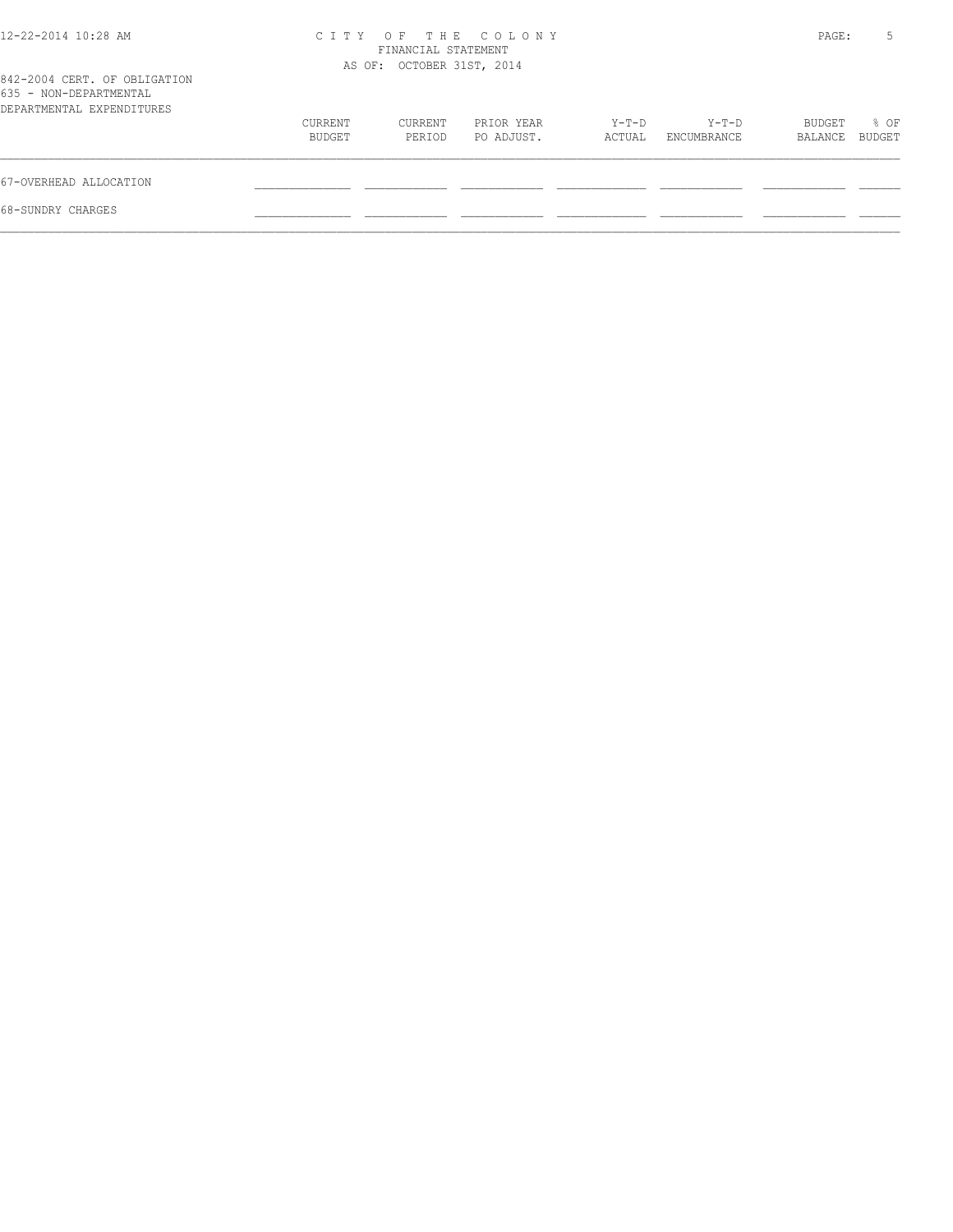| 2-22-2014 10:28 AM |  |  |  |
|--------------------|--|--|--|
|--------------------|--|--|--|

## 12-22-2014 10:28 AM C I T Y O F T H E C O L O N Y PAGE: 6 FINANCIAL STATEMENT AS OF: OCTOBER 31ST, 2014

| 647 - PHASE III STREETS   |               |         |            |        |             |                |                  |
|---------------------------|---------------|---------|------------|--------|-------------|----------------|------------------|
| DEPARTMENTAL EXPENDITURES |               |         |            |        |             |                |                  |
|                           | CURRENT       | CURRENT | PRIOR YEAR | Y-T-D  | Y-T-D       | BUDGET         | $\frac{1}{2}$ OF |
|                           | <b>BUDGET</b> | PERIOD  | PO ADJUST. | ACTUAL | ENCUMBRANCE | BALANCE BUDGET |                  |
|                           |               |         |            |        |             |                |                  |
|                           |               |         |            |        |             |                |                  |

62-CONTRACTUAL SERVICES \_\_\_\_\_\_\_\_\_\_\_\_\_\_ \_\_\_\_\_\_\_\_\_\_\_\_ \_\_\_\_\_\_\_\_\_\_\_\_ \_\_\_\_\_\_\_\_\_\_\_\_\_ \_\_\_\_\_\_\_\_\_\_\_\_ \_\_\_\_\_\_\_\_\_\_\_\_ \_\_\_\_\_\_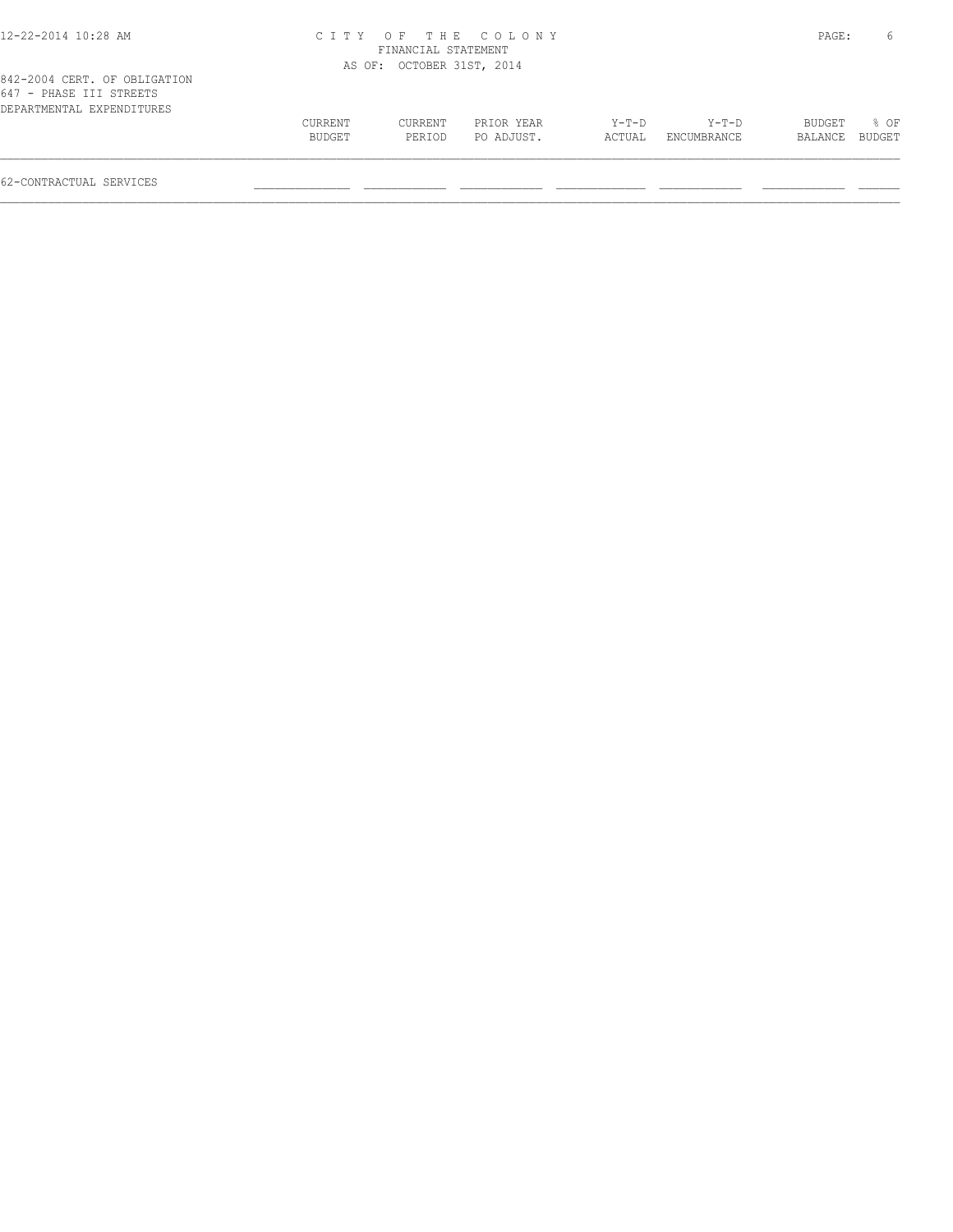| THE COLONY<br>OF.<br>C T T Y<br>FINANCIAL STATEMENT |                   |                          |                           |                      |                   |                |
|-----------------------------------------------------|-------------------|--------------------------|---------------------------|----------------------|-------------------|----------------|
|                                                     |                   |                          |                           |                      |                   |                |
| CURRENT<br>BUDGET                                   | CURRENT<br>PERIOD | PRIOR YEAR<br>PO ADJUST. | Y-T-D<br>ACTUAL           | Y-T-D<br>ENCUMBRANCE | BUDGET<br>BALANCE | % OF<br>BUDGET |
|                                                     |                   |                          |                           |                      |                   |                |
|                                                     |                   |                          |                           |                      |                   |                |
|                                                     |                   |                          | AS OF: OCTOBER 31ST, 2014 |                      |                   | PAGE:          |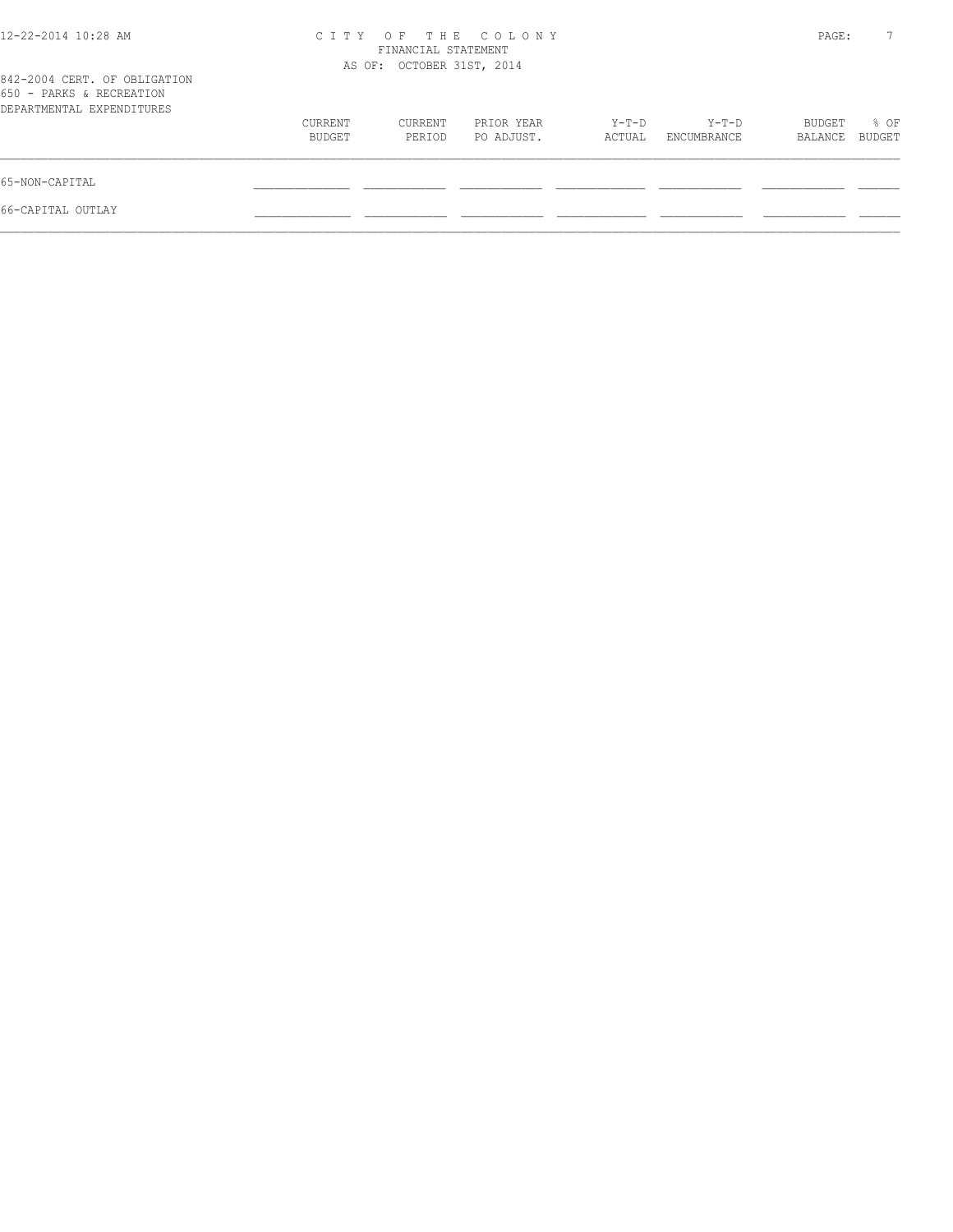| 12-22-2014 10:28 AM                                                             | C T T Y           | FINANCIAL STATEMENT<br>AS OF: OCTOBER 31ST, 2014 | OF THE COLONY            |                 |                      | PAGE:             | 8              |
|---------------------------------------------------------------------------------|-------------------|--------------------------------------------------|--------------------------|-----------------|----------------------|-------------------|----------------|
| 842-2004 CERT. OF OBLIGATION<br>651 - AQUATIC PARK<br>DEPARTMENTAL EXPENDITURES |                   |                                                  |                          |                 |                      |                   |                |
|                                                                                 | CURRENT<br>BUDGET | CURRENT<br>PERIOD                                | PRIOR YEAR<br>PO ADJUST. | Y-T-D<br>ACTUAL | Y-T-D<br>ENCUMBRANCE | BUDGET<br>BALANCE | % OF<br>BUDGET |
| 64-MAINTENANCE                                                                  |                   |                                                  |                          |                 |                      |                   |                |
| 66-CAPITAL OUTLAY                                                               |                   |                                                  |                          |                 |                      |                   |                |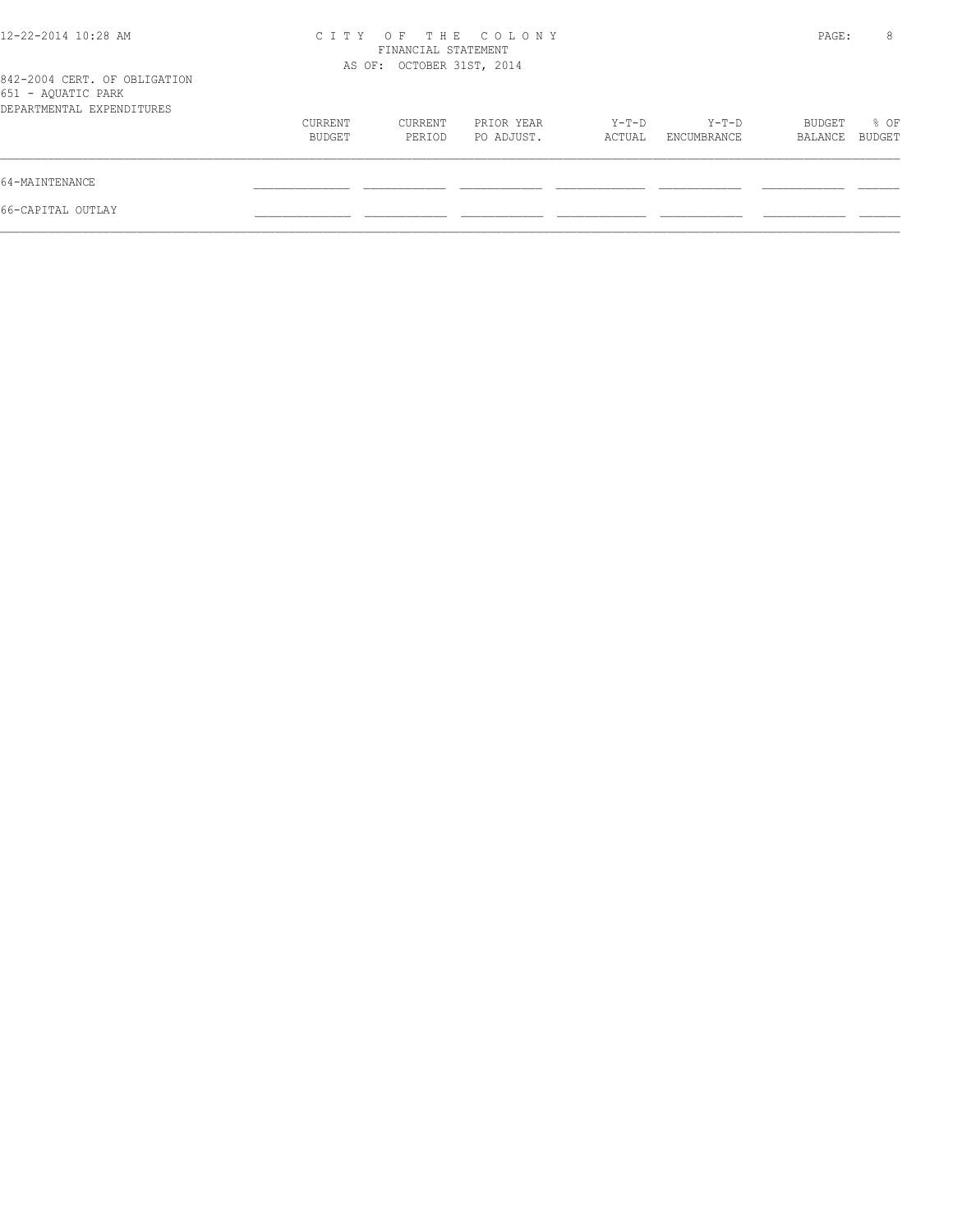| $12 - 22 - 2014$ $10:28$ AM                                                          | OF THE COLONY<br>C T T Y<br>FINANCIAL STATEMENT<br>AS OF: OCTOBER 31ST, 2014 |                   |                          |                 |                        |                   | 9                     |
|--------------------------------------------------------------------------------------|------------------------------------------------------------------------------|-------------------|--------------------------|-----------------|------------------------|-------------------|-----------------------|
| 842-2004 CERT. OF OBLIGATION<br>659 - MEM DR - PGE/WORL<br>DEPARTMENTAL EXPENDITURES |                                                                              |                   |                          |                 |                        |                   |                       |
|                                                                                      | CURRENT<br>BUDGET                                                            | CURRENT<br>PERIOD | PRIOR YEAR<br>PO ADJUST. | Y-T-D<br>ACTUAL | $Y-T-D$<br>ENCUMBRANCE | BUDGET<br>BALANCE | % OF<br><b>BUDGET</b> |
| 62-CONTRACTUAL SERVICES                                                              |                                                                              |                   |                          |                 |                        |                   |                       |
| 67-OVERHEAD ALLOCATION                                                               |                                                                              |                   |                          |                 |                        |                   |                       |
|                                                                                      |                                                                              |                   |                          |                 |                        |                   |                       |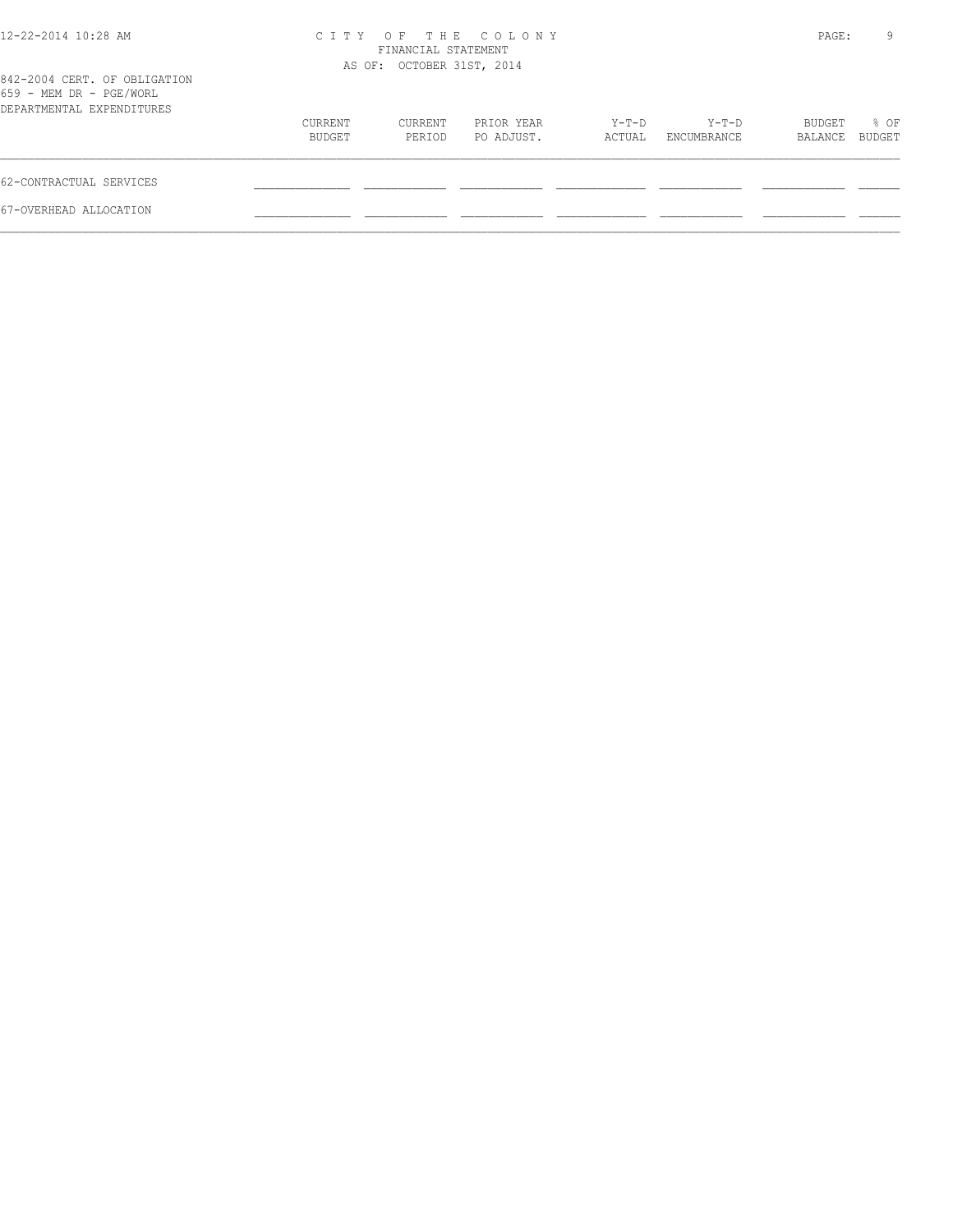| 12-22-2014 10:28 AM                                                            |                   | FINANCIAL STATEMENT       | CITY OF THE COLONY       |                   |                      | PAGE:                    | 10               |
|--------------------------------------------------------------------------------|-------------------|---------------------------|--------------------------|-------------------|----------------------|--------------------------|------------------|
|                                                                                |                   | AS OF: OCTOBER 31ST, 2014 |                          |                   |                      |                          |                  |
| 842-2004 CERT. OF OBLIGATION<br>660 - INSPECTIONS<br>DEPARTMENTAL EXPENDITURES |                   |                           |                          |                   |                      |                          |                  |
|                                                                                | CURRENT<br>BUDGET | CURRENT<br>PERIOD         | PRIOR YEAR<br>PO ADJUST. | $Y-T-D$<br>ACTUAL | Y-T-D<br>ENCUMBRANCE | <b>BUDGET</b><br>BALANCE | $8$ OF<br>BUDGET |

 $\mathcal{L} = \{ \mathcal{L} = \{ \mathcal{L} = \{ \mathcal{L} = \{ \mathcal{L} = \{ \mathcal{L} = \{ \mathcal{L} = \{ \mathcal{L} = \{ \mathcal{L} = \{ \mathcal{L} = \{ \mathcal{L} = \{ \mathcal{L} = \{ \mathcal{L} = \{ \mathcal{L} = \{ \mathcal{L} = \{ \mathcal{L} = \{ \mathcal{L} = \{ \mathcal{L} = \{ \mathcal{L} = \{ \mathcal{L} = \{ \mathcal{L} = \{ \mathcal{L} = \{ \mathcal{L} = \{ \mathcal{L} = \{ \mathcal{$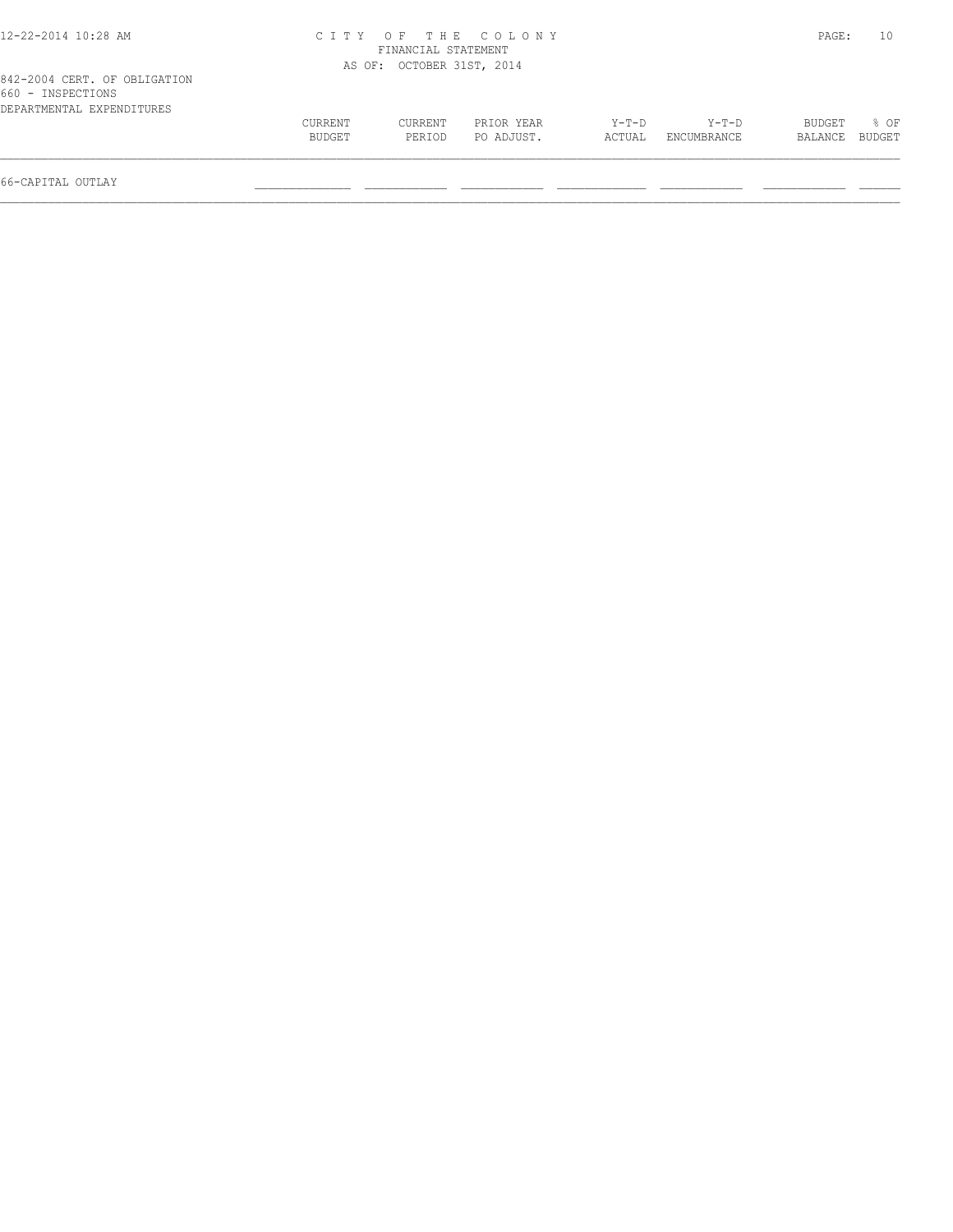### 12-22-2014 10:28 AM C I T Y O F T H E C O L O N Y PAGE: 11 FINANCIAL STATEMENT AS OF: OCTOBER 31ST, 2014

842-2004 CERT. OF OBLIGATION 670 - FIRE STATION@N.COL

| BUDGET  |
|---------|
|         |
|         |
|         |
|         |
|         |
| BALANCE |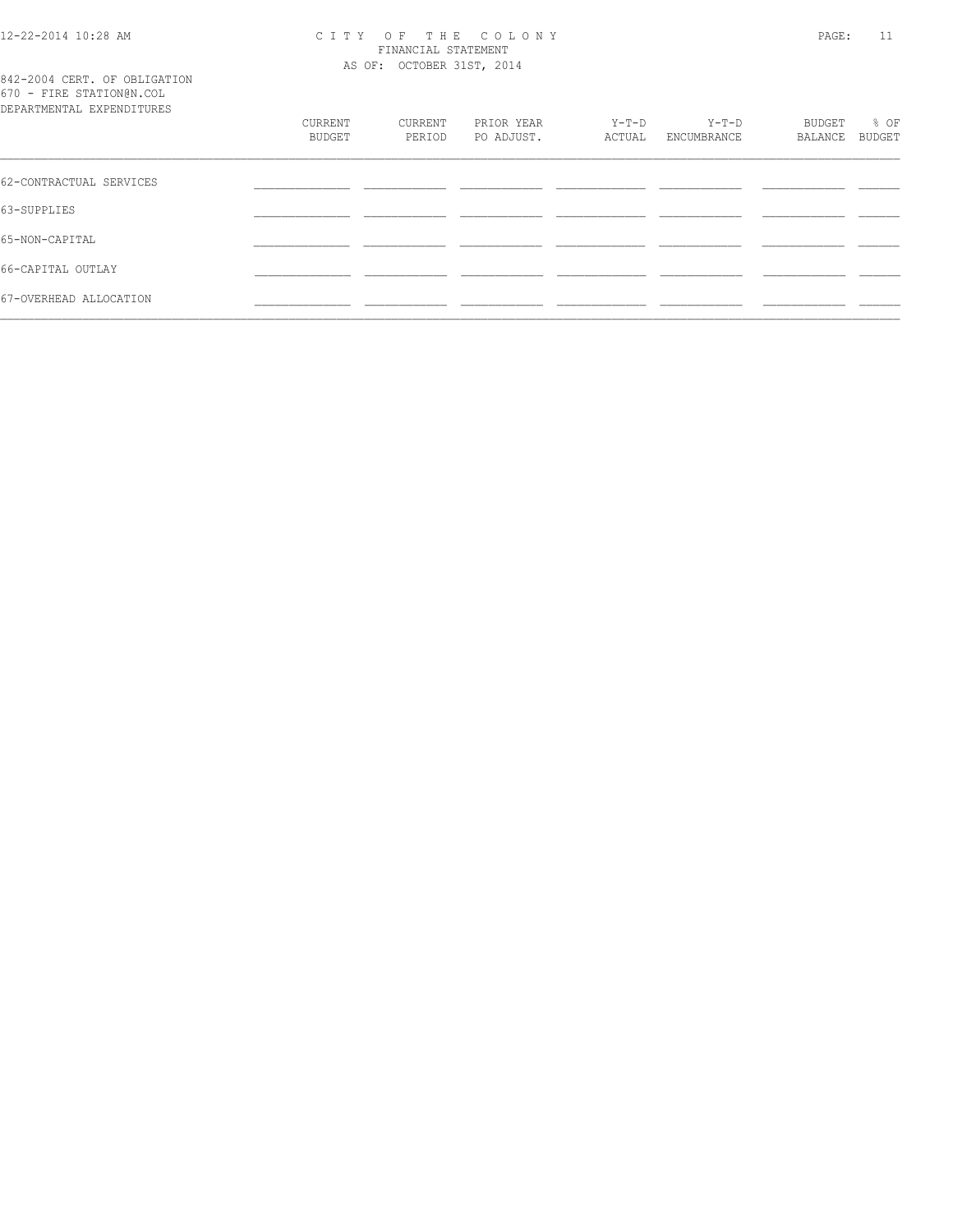| 12-22-2014 10:28 AM                                                            |                   | FINANCIAL STATEMENT       | CITY OF THE COLONY       |                   |                      | PAGE:             |                  |
|--------------------------------------------------------------------------------|-------------------|---------------------------|--------------------------|-------------------|----------------------|-------------------|------------------|
|                                                                                |                   |                           |                          |                   |                      |                   |                  |
|                                                                                |                   | AS OF: OCTOBER 31ST, 2014 |                          |                   |                      |                   |                  |
| 842-2004 CERT. OF OBLIGATION<br>675 - POLICE DEPT<br>DEPARTMENTAL EXPENDITURES |                   |                           |                          |                   |                      |                   |                  |
|                                                                                | CURRENT<br>BUDGET | CURRENT<br>PERIOD         | PRIOR YEAR<br>PO ADJUST. | $Y-T-D$<br>ACTUAL | Y-T-D<br>ENCUMBRANCE | BUDGET<br>BALANCE | $8$ OF<br>BUDGET |

 $\mathcal{L} = \{ \mathcal{L} = \{ \mathcal{L} = \{ \mathcal{L} = \{ \mathcal{L} = \{ \mathcal{L} = \{ \mathcal{L} = \{ \mathcal{L} = \{ \mathcal{L} = \{ \mathcal{L} = \{ \mathcal{L} = \{ \mathcal{L} = \{ \mathcal{L} = \{ \mathcal{L} = \{ \mathcal{L} = \{ \mathcal{L} = \{ \mathcal{L} = \{ \mathcal{L} = \{ \mathcal{L} = \{ \mathcal{L} = \{ \mathcal{L} = \{ \mathcal{L} = \{ \mathcal{L} = \{ \mathcal{L} = \{ \mathcal{$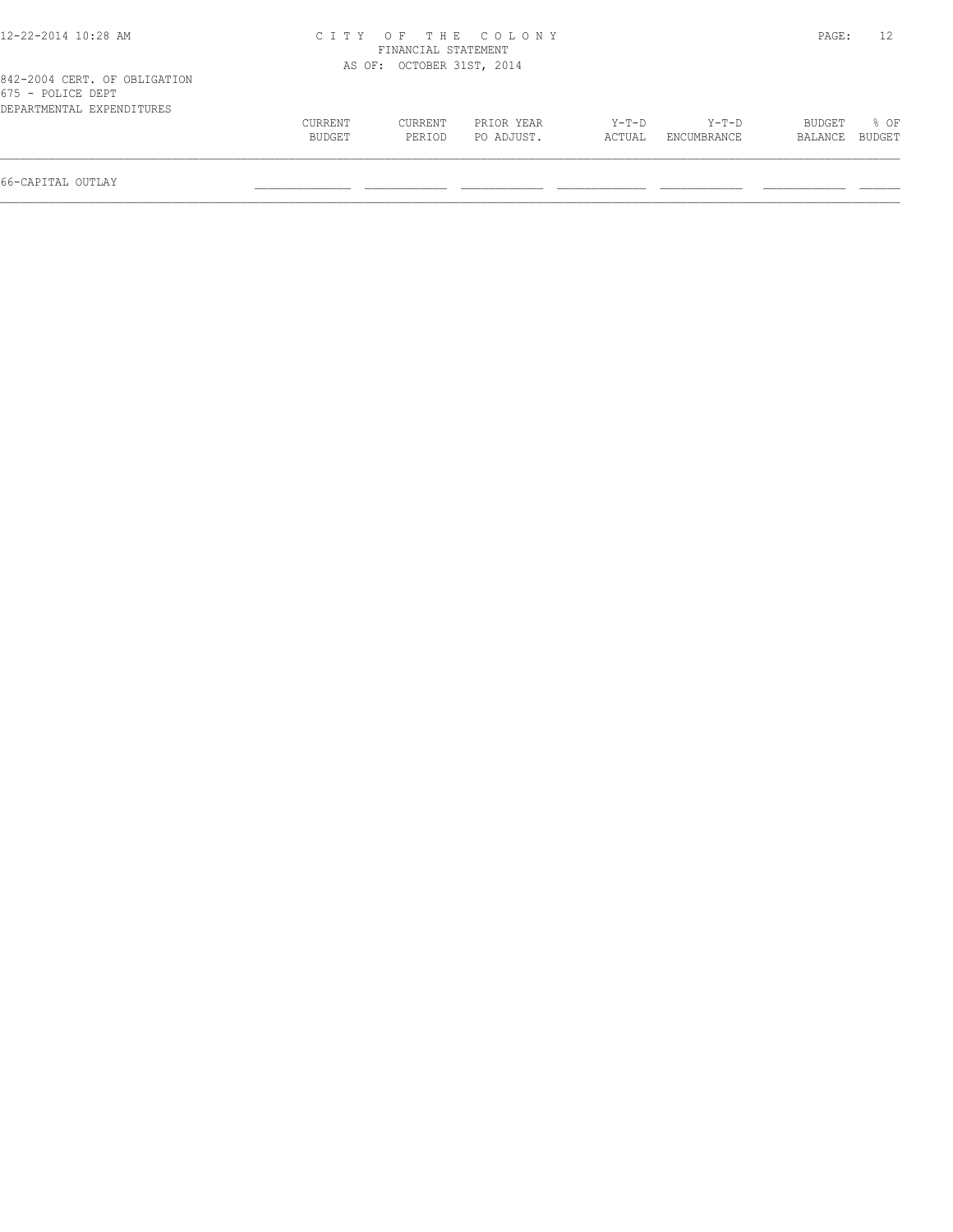### 12-22-2014 10:28 AM C I T Y O F T H E C O L O N Y PAGE: 13 FINANCIAL STATEMENT AS OF: OCTOBER 31ST, 2014

| 66-CAPITAL OUTLAY             |                   |                   |                          |                 |                      |                          |      |
|-------------------------------|-------------------|-------------------|--------------------------|-----------------|----------------------|--------------------------|------|
| DEPARTMENTAL EXPENDITURES     | CURRENT<br>BUDGET | CURRENT<br>PERIOD | PRIOR YEAR<br>PO ADJUST. | Y-T-D<br>ACTUAL | Y-T-D<br>ENCUMBRANCE | BUDGET<br>BALANCE BUDGET | % OF |
| $\cup$ $\cup$<br>LUDILU WUINU |                   |                   |                          |                 |                      |                          |      |

\*\*\* END OF REPORT \*\*\*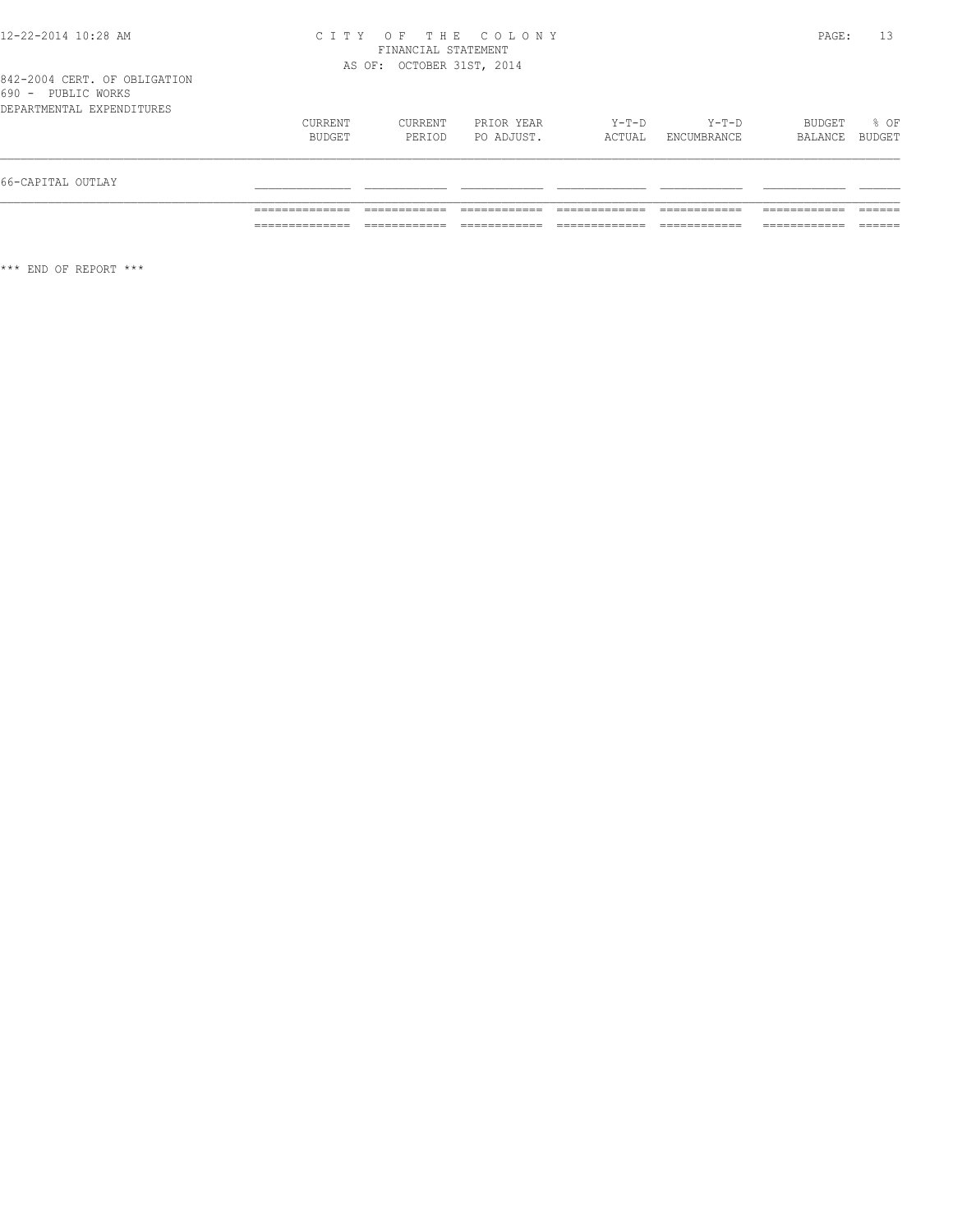### 12-22-2014 10:28 AM C I T Y O F T H E C O L O N Y PAGE: 1 FINANCIAL STATEMENT AS OF: OCTOBER 31ST, 2014

|                     | CURRENT<br>BUDGET                 | CURRENT<br>PERIOD            | PRIOR YEAR<br>PO ADJUST.   | Y-T-D<br>ACTUAL                | Y-T-D<br>ENCUMBRANCE         | BUDGET<br>BALANCE BUDGET      | % OF               |
|---------------------|-----------------------------------|------------------------------|----------------------------|--------------------------------|------------------------------|-------------------------------|--------------------|
| REVENUE SUMMARY     |                                   |                              |                            |                                |                              |                               |                    |
|                     | ______________<br>_______________ | ____________<br>____________ | -------------<br>_________ | _____________<br>_____________ | ____________<br>____________ | -------------<br>____________ | -------<br>_______ |
| EXPENDITURE SUMMARY |                                   |                              |                            |                                |                              |                               |                    |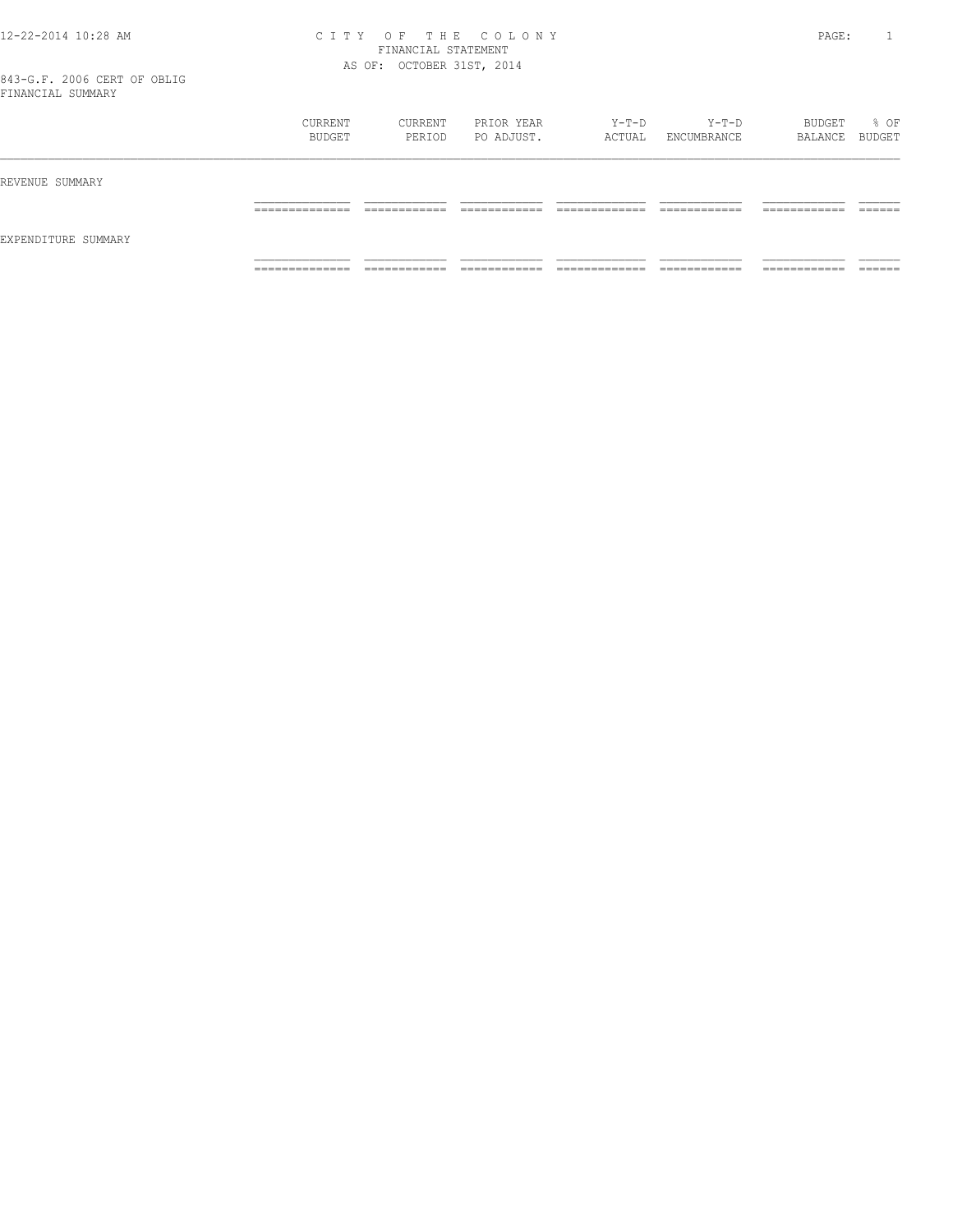## 12-22-2014 10:28 AM C I T Y O F T H E C O L O N Y PAGE: 2 FINANCIAL STATEMENT AS OF: OCTOBER 31ST, 2014

843-G.F. 2006 CERT OF OBLIG REVENUES

| 8-OTHER REVENUE |                   |                          |                          |                   |                      |                          |        |
|-----------------|-------------------|--------------------------|--------------------------|-------------------|----------------------|--------------------------|--------|
|                 | CURRENT<br>BUDGET | <b>CURRENT</b><br>PERIOD | PRIOR YEAR<br>PO ADJUST. | $Y-T-D$<br>ACTUAL | Y-T-D<br>ENCUMBRANCE | BUDGET<br>BALANCE BUDGET | $8$ OF |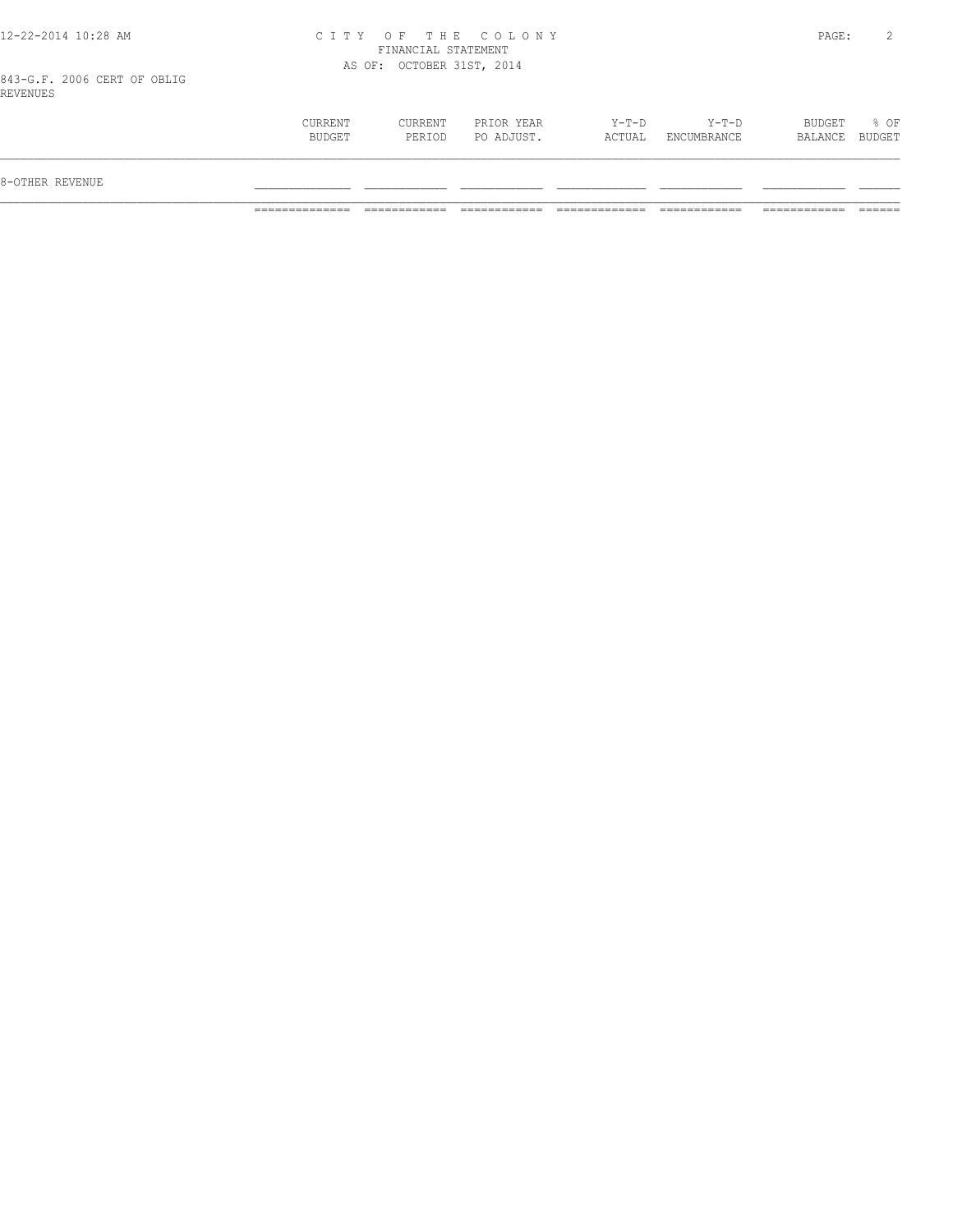| 12-22-2014 10:28 AM                                                           | OF THE COLONY<br>C T T Y<br>FINANCIAL STATEMENT<br>AS OF: OCTOBER 31ST, 2014 |         |            |        |             | PAGE:   | 3             |
|-------------------------------------------------------------------------------|------------------------------------------------------------------------------|---------|------------|--------|-------------|---------|---------------|
| 843-G.F. 2006 CERT OF OBLIG<br>631-IT DEPARTMENT<br>DEPARTMENTAL EXPENDITURES |                                                                              |         |            |        |             |         |               |
|                                                                               | CURRENT                                                                      | CURRENT | PRIOR YEAR | Y-T-D  | Y-T-D       | BUDGET  | % OF          |
|                                                                               | BUDGET                                                                       | PERIOD  | PO ADJUST. | ACTUAL | ENCUMBRANCE | BALANCE | <b>BUDGET</b> |
| 63-SUPPLIES                                                                   |                                                                              |         |            |        |             |         |               |
| 65-NON-CAPITAL                                                                |                                                                              |         |            |        |             |         |               |
| 66-CAPITAL OUTLAY                                                             |                                                                              |         |            |        |             |         |               |
|                                                                               |                                                                              |         |            |        |             |         |               |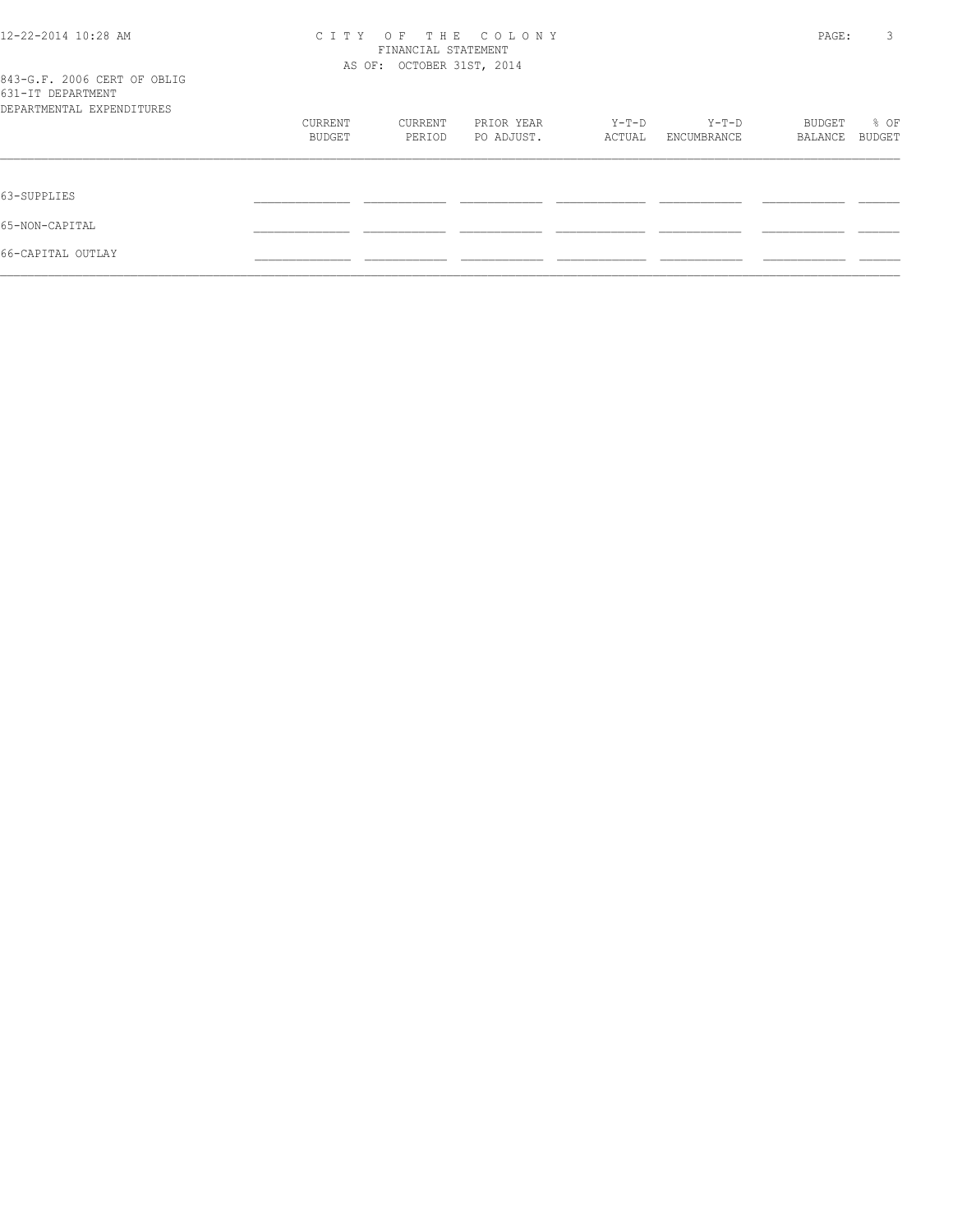| 12-22-2014 10:28 AM                                                              | C T T Y<br>AS OF: OCTOBER 31ST, 2014 |                   | PAGE:                    |                 |                      |                   |                |
|----------------------------------------------------------------------------------|--------------------------------------|-------------------|--------------------------|-----------------|----------------------|-------------------|----------------|
| 843-G.F. 2006 CERT OF OBLIG<br>635-NON-DEPARTMENTAL<br>DEPARTMENTAL EXPENDITURES |                                      |                   |                          |                 |                      |                   |                |
|                                                                                  | CURRENT<br>BUDGET                    | CURRENT<br>PERIOD | PRIOR YEAR<br>PO ADJUST. | Y-T-D<br>ACTUAL | Y-T-D<br>ENCUMBRANCE | BUDGET<br>BALANCE | % OF<br>BUDGET |
| 62-CONTRACTUAL SERVICES                                                          |                                      |                   |                          |                 |                      |                   |                |
| 67-OVERHEAD ALLOCATION                                                           |                                      |                   |                          |                 |                      |                   |                |
| 68-SUNDRY CHARGES                                                                |                                      |                   |                          |                 |                      |                   |                |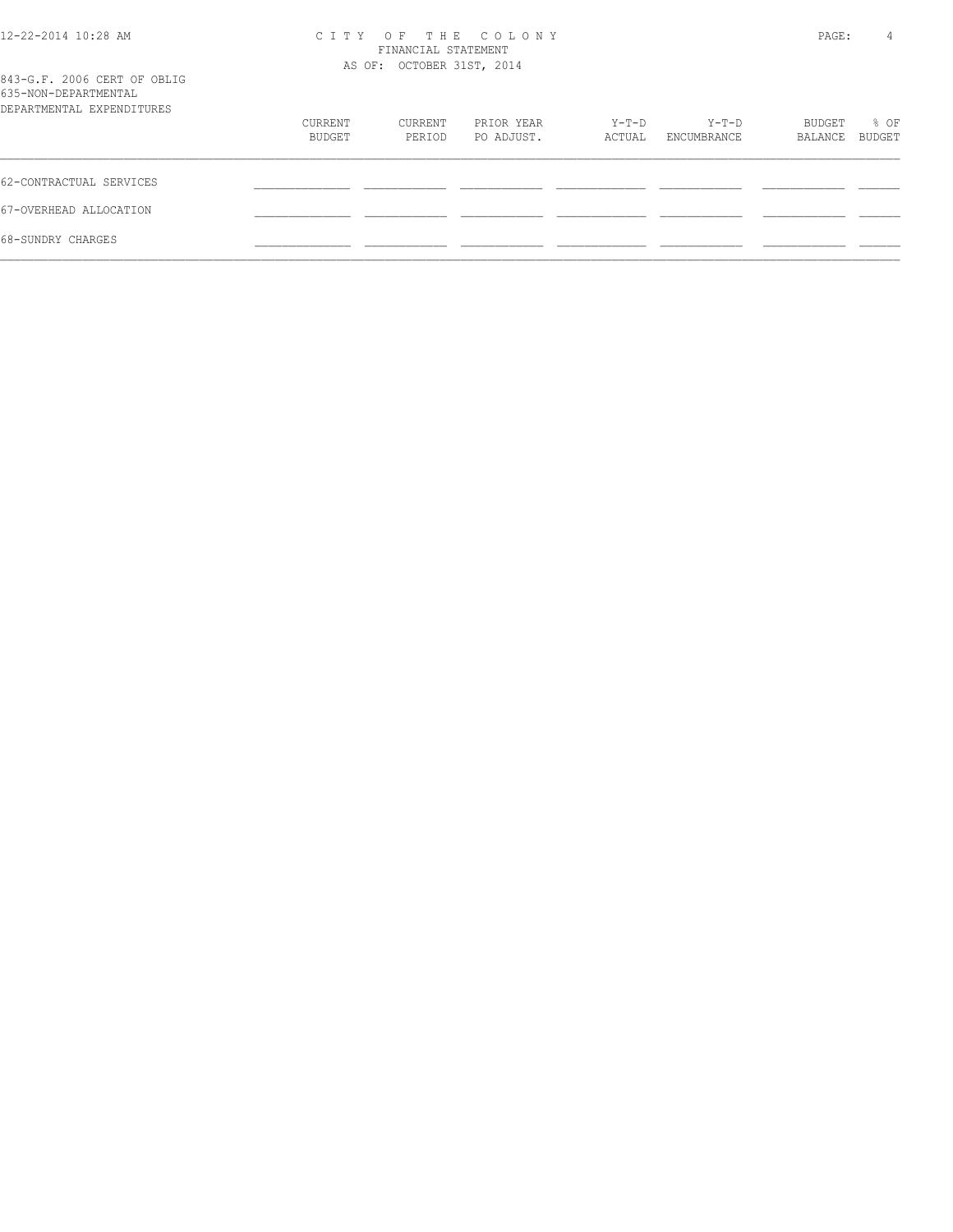| 12-22-2014 10:28 AM                                                                | THE COLONY<br>CITY OF<br>FINANCIAL STATEMENT<br>AS OF: OCTOBER 31ST, 2014 |                   |                          |                   |                        |                   | 5              |
|------------------------------------------------------------------------------------|---------------------------------------------------------------------------|-------------------|--------------------------|-------------------|------------------------|-------------------|----------------|
| 843-G.F. 2006 CERT OF OBLIG<br>650-PARKS & RECREATION<br>DEPARTMENTAL EXPENDITURES |                                                                           |                   |                          |                   |                        |                   |                |
|                                                                                    | CURRENT<br>BUDGET                                                         | CURRENT<br>PERIOD | PRIOR YEAR<br>PO ADJUST. | $Y-T-D$<br>ACTUAL | $Y-T-D$<br>ENCUMBRANCE | BUDGET<br>BALANCE | % OF<br>BUDGET |
| 63-SUPPLIES                                                                        |                                                                           |                   |                          |                   |                        |                   |                |
| 66-CAPITAL OUTLAY                                                                  |                                                                           |                   |                          |                   |                        |                   |                |
|                                                                                    |                                                                           |                   |                          |                   |                        |                   |                |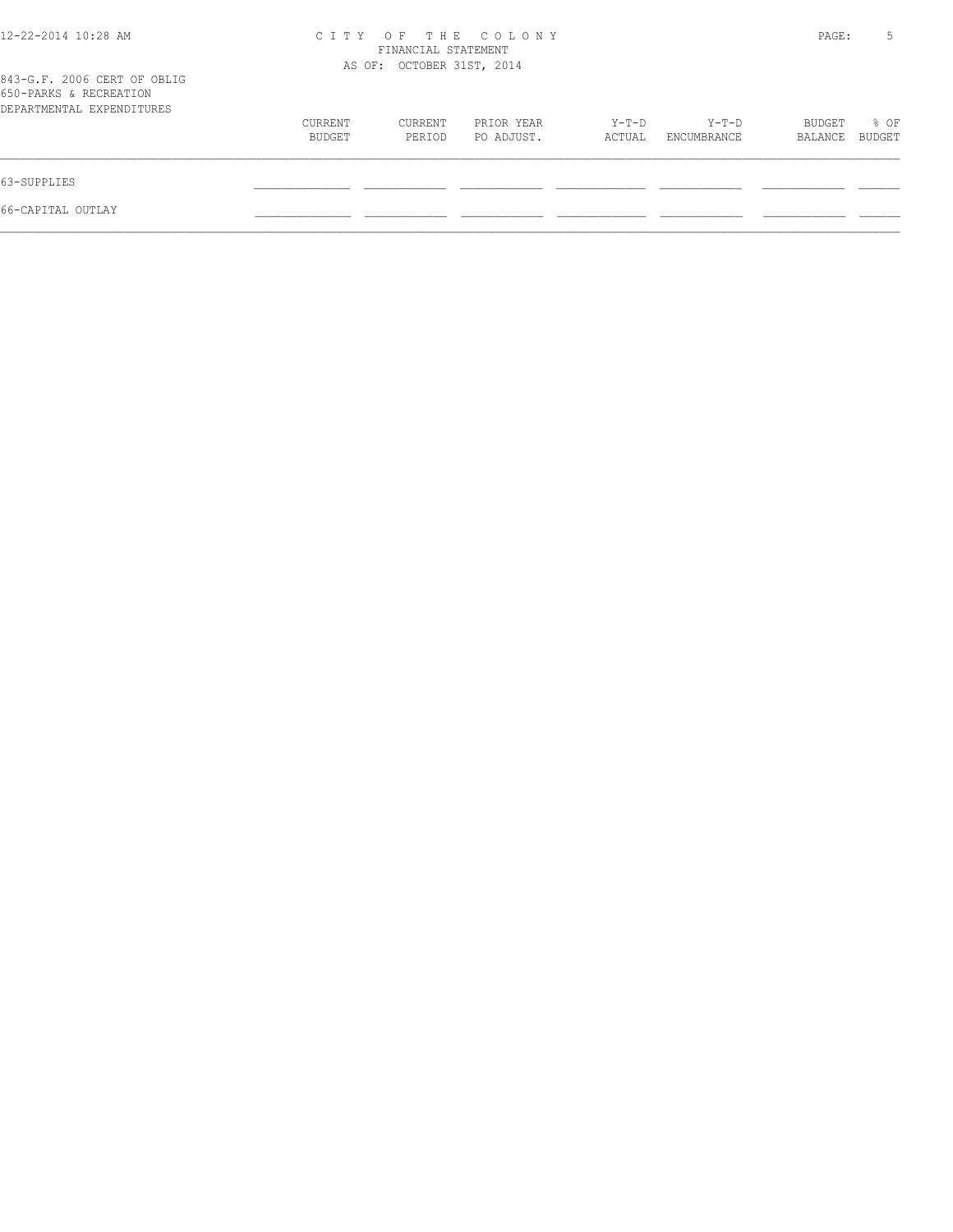| 12-22-2014 10:28 AM                            | OF THE COLONY<br>C T T Y<br>FINANCIAL STATEMENT<br>AS OF: OCTOBER 31ST, 2014 |         |            |        |             | PAGE:   | 6      |
|------------------------------------------------|------------------------------------------------------------------------------|---------|------------|--------|-------------|---------|--------|
| 843-G.F. 2006 CERT OF OBLIG<br>660-INSPECTIONS |                                                                              |         |            |        |             |         |        |
| DEPARTMENTAL EXPENDITURES                      |                                                                              |         |            |        |             |         |        |
|                                                | CURRENT                                                                      | CURRENT | PRIOR YEAR | Y-T-D  | Y-T-D       | BUDGET  | % OF   |
|                                                | BUDGET                                                                       | PERIOD  | PO ADJUST. | ACTUAL | ENCUMBRANCE | BALANCE | BUDGET |
| 63-SUPPLIES                                    |                                                                              |         |            |        |             |         |        |
| 66-CAPITAL OUTLAY                              |                                                                              |         |            |        |             |         |        |
|                                                |                                                                              |         |            |        |             |         |        |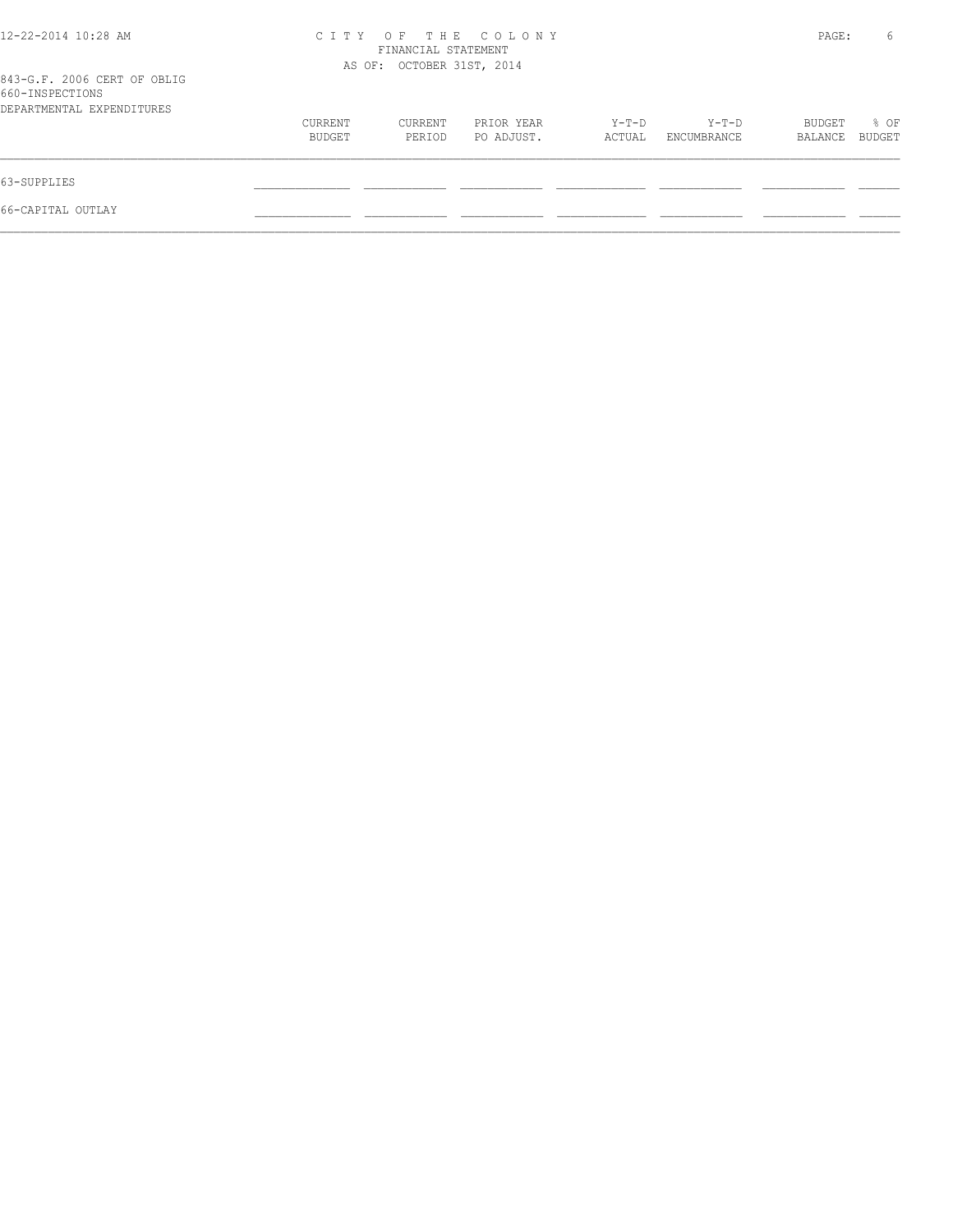| CURRENT<br>BUDGET | CURRENT<br>PERIOD | PRIOR YEAR<br>PO ADJUST. | $Y-T-D$<br>ACTUAL                                                      | $Y-T-D$<br>ENCUMBRANCE | BUDGET<br>BALANCE | $8$ OF<br>BUDGET |
|-------------------|-------------------|--------------------------|------------------------------------------------------------------------|------------------------|-------------------|------------------|
|                   |                   |                          | CITY OF THE COLONY<br>FINANCIAL STATEMENT<br>AS OF: OCTOBER 31ST, 2014 |                        |                   | PAGE:            |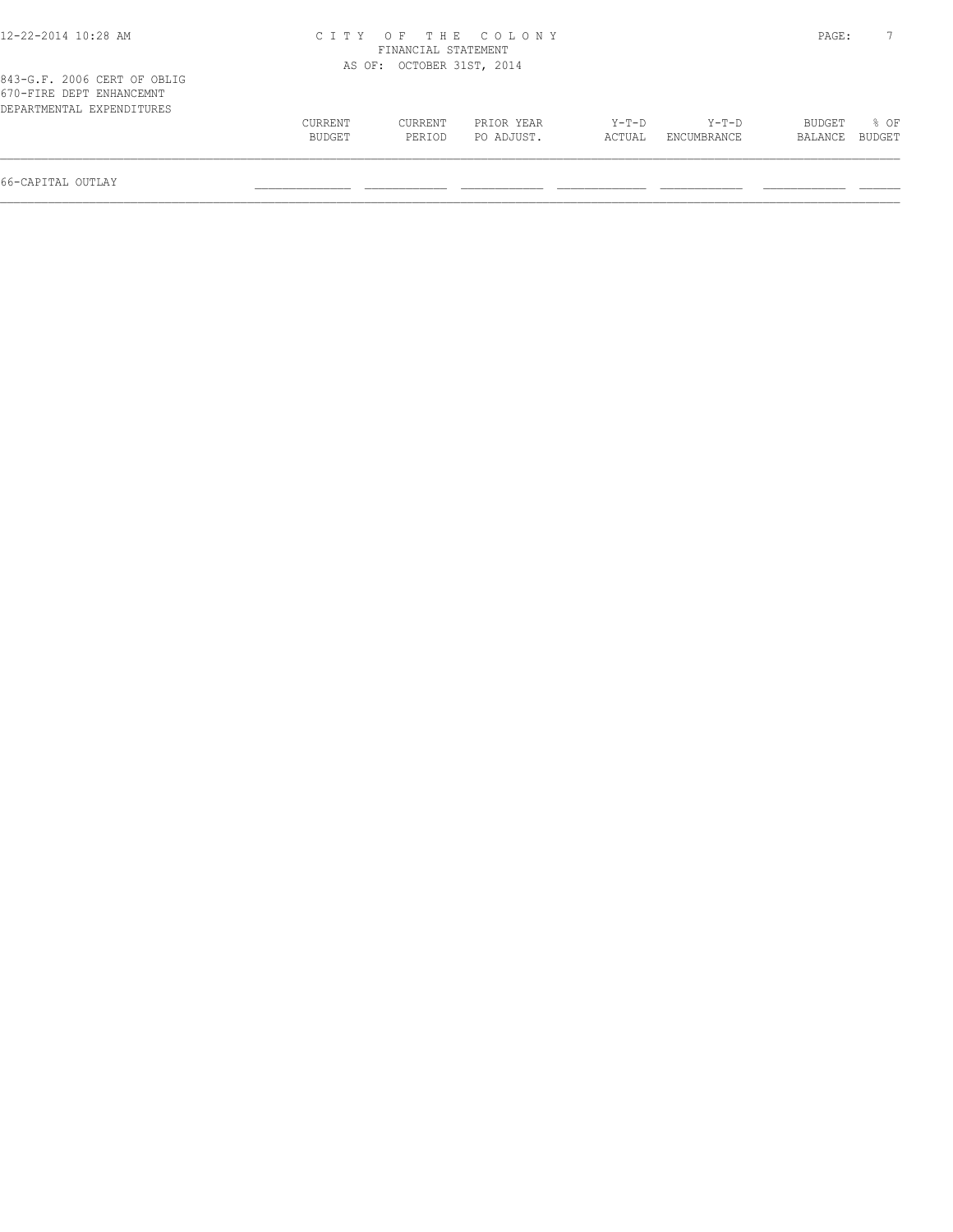| $12 - 22 - 2014$ $10:28$ AM<br>843-G.F. 2006 CERT OF OBLIG<br>675-POLICE DEPT | T H E<br>C T T Y<br>$O$ F<br>COLONY<br>FINANCIAL STATEMENT<br>AS OF: OCTOBER 31ST, 2014 |                   |                          |                 |                        | PAGE:             |                |  |
|-------------------------------------------------------------------------------|-----------------------------------------------------------------------------------------|-------------------|--------------------------|-----------------|------------------------|-------------------|----------------|--|
| DEPARTMENTAL EXPENDITURES                                                     | CURRENT<br>BUDGET                                                                       | CURRENT<br>PERIOD | PRIOR YEAR<br>PO ADJUST. | Y-T-D<br>ACTUAL | $Y-T-D$<br>ENCUMBRANCE | BUDGET<br>BALANCE | % OF<br>BUDGET |  |
| 63-SUPPLIES                                                                   |                                                                                         |                   |                          |                 |                        |                   |                |  |
| 65-NON-CAPITAL                                                                |                                                                                         |                   |                          |                 |                        |                   |                |  |
| 66-CAPITAL OUTLAY                                                             |                                                                                         |                   |                          |                 |                        |                   |                |  |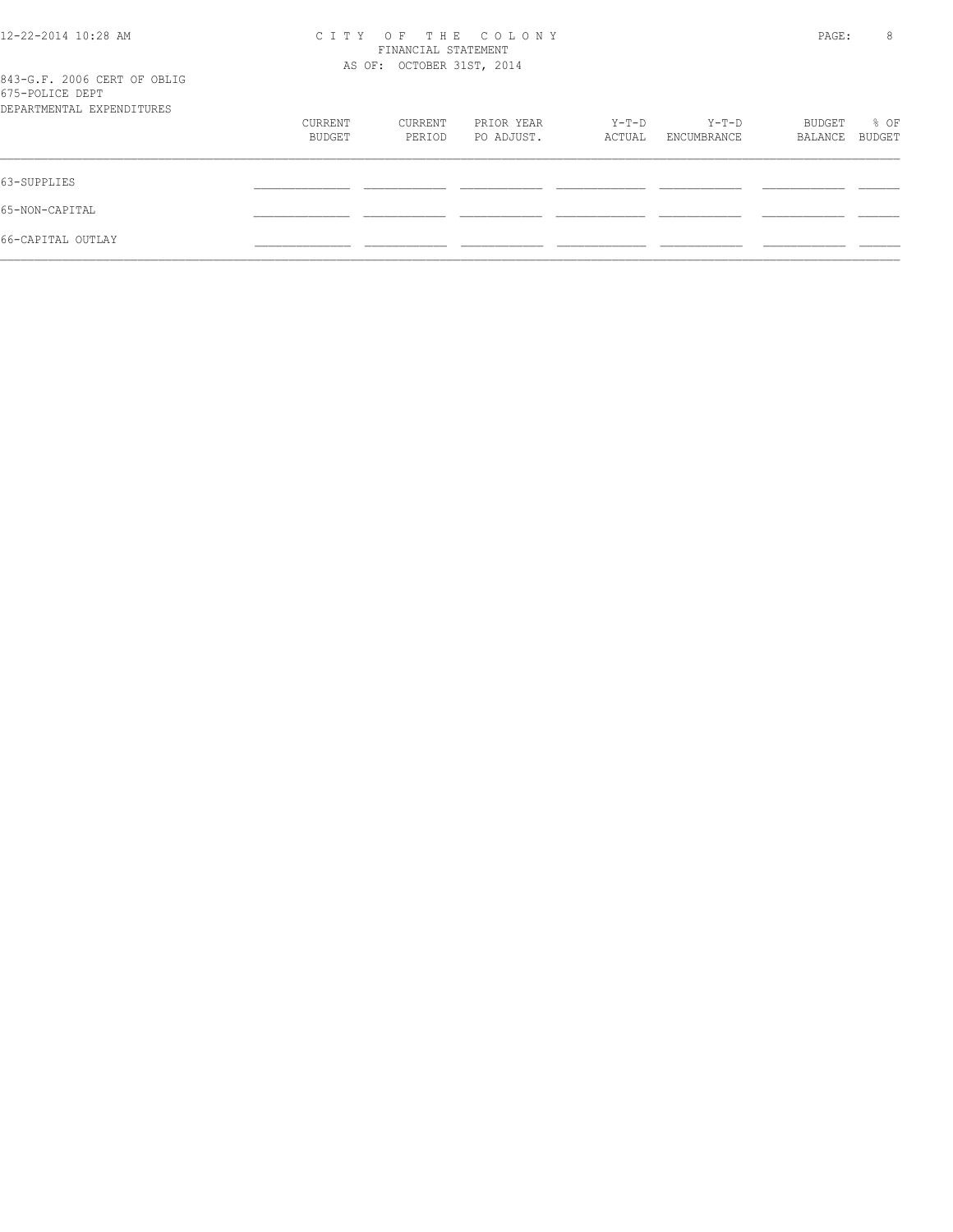| 12-22-2014 10:28 AM         |                     |                           | CITY OF THE COLONY |        |             | PAGE:   |        |
|-----------------------------|---------------------|---------------------------|--------------------|--------|-------------|---------|--------|
|                             | FINANCIAL STATEMENT |                           |                    |        |             |         |        |
|                             |                     | AS OF: OCTOBER 31ST, 2014 |                    |        |             |         |        |
| 843-G.F. 2006 CERT OF OBLIG |                     |                           |                    |        |             |         |        |
| 680-LIBRARY                 |                     |                           |                    |        |             |         |        |
| DEPARTMENTAL EXPENDITURES   |                     |                           |                    |        |             |         |        |
|                             | CURRENT             | CURRENT                   | PRIOR YEAR         | Y-T-D  | Y-T-D       | BUDGET  | 8 OF   |
|                             | BUDGET              | PERIOD                    | PO ADJUST.         | ACTUAL | ENCUMBRANCE | BALANCE | BUDGET |
|                             |                     |                           |                    |        |             |         |        |
|                             |                     |                           |                    |        |             |         |        |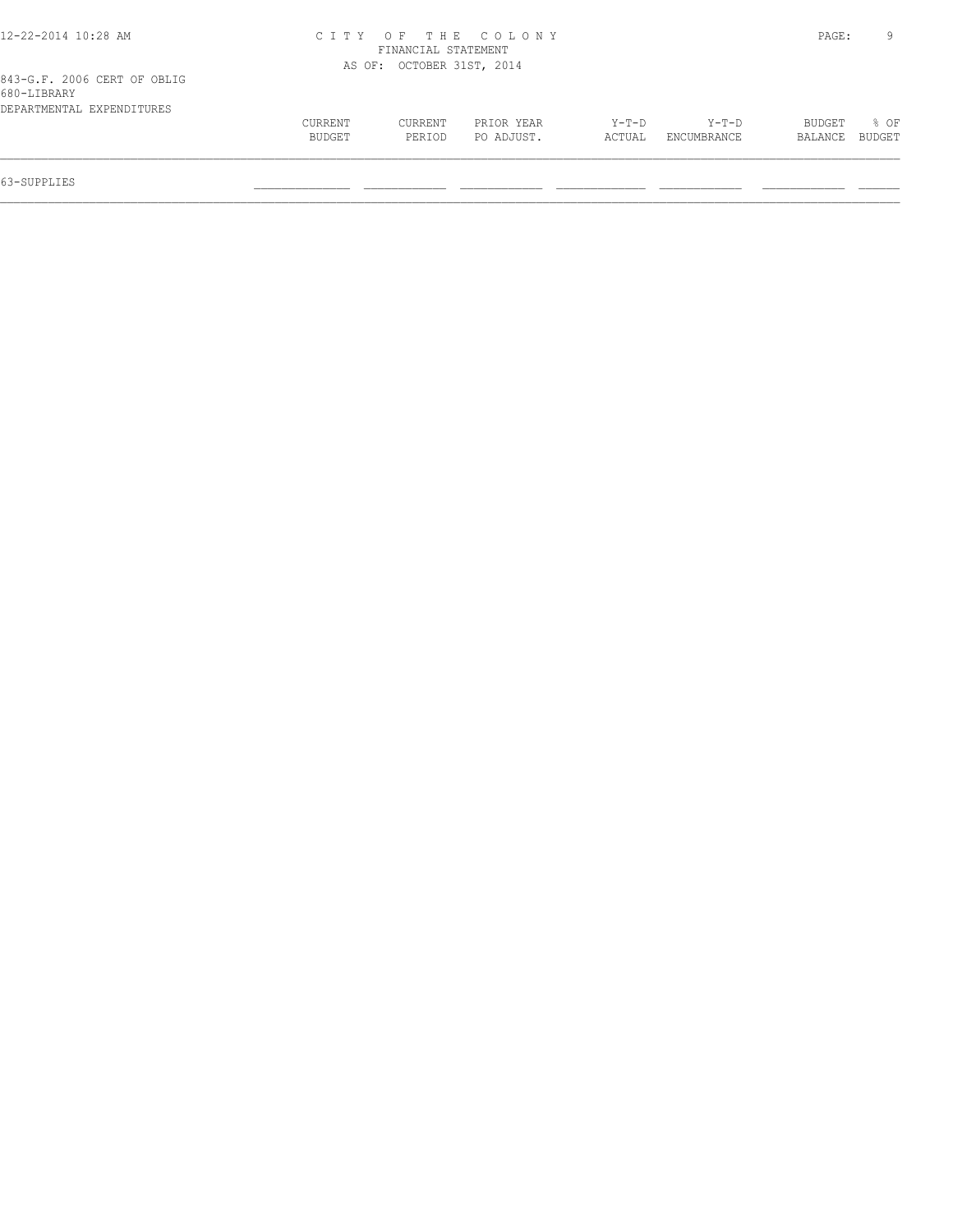# CITY OF THE COLONY<br>
FINANCIAL STATEMENT<br>
AS OF: OCTOBER 31ST, 2014

843-G.F. 2006 CERT OF OBLIG<br>690-PUBLIC WORKS

|                           | ______________<br>______________ | _____________                | ____________               | _____________<br>_____________ | ____________<br>____________ | ____________<br>____________  | -------<br>_______ |
|---------------------------|----------------------------------|------------------------------|----------------------------|--------------------------------|------------------------------|-------------------------------|--------------------|
|                           | _____________<br>______________  | ____________<br>____________ | __________<br>____________ | _____________                  | ____________<br>____________ | -------------<br>____________ | -------<br>______  |
| 66-CAPITAL OUTLAY         |                                  |                              |                            |                                |                              |                               |                    |
| 63-SUPPLIES               |                                  |                              |                            |                                |                              |                               |                    |
|                           |                                  |                              |                            |                                |                              |                               |                    |
|                           | CURRENT<br>BUDGET                | CURRENT<br>PERIOD            | PRIOR YEAR<br>PO ADJUST.   | Y-T-D<br>ACTUAL                | $Y-T-D$<br>ENCUMBRANCE       | BUDGET<br>BALANCE             | % OF<br>BUDGET     |
| DEPARTMENTAL EXPENDITURES |                                  |                              |                            |                                |                              |                               |                    |
| OPU LODDIC NOIGO          |                                  |                              |                            |                                |                              |                               |                    |

 $***$  END OF REPORT  $***$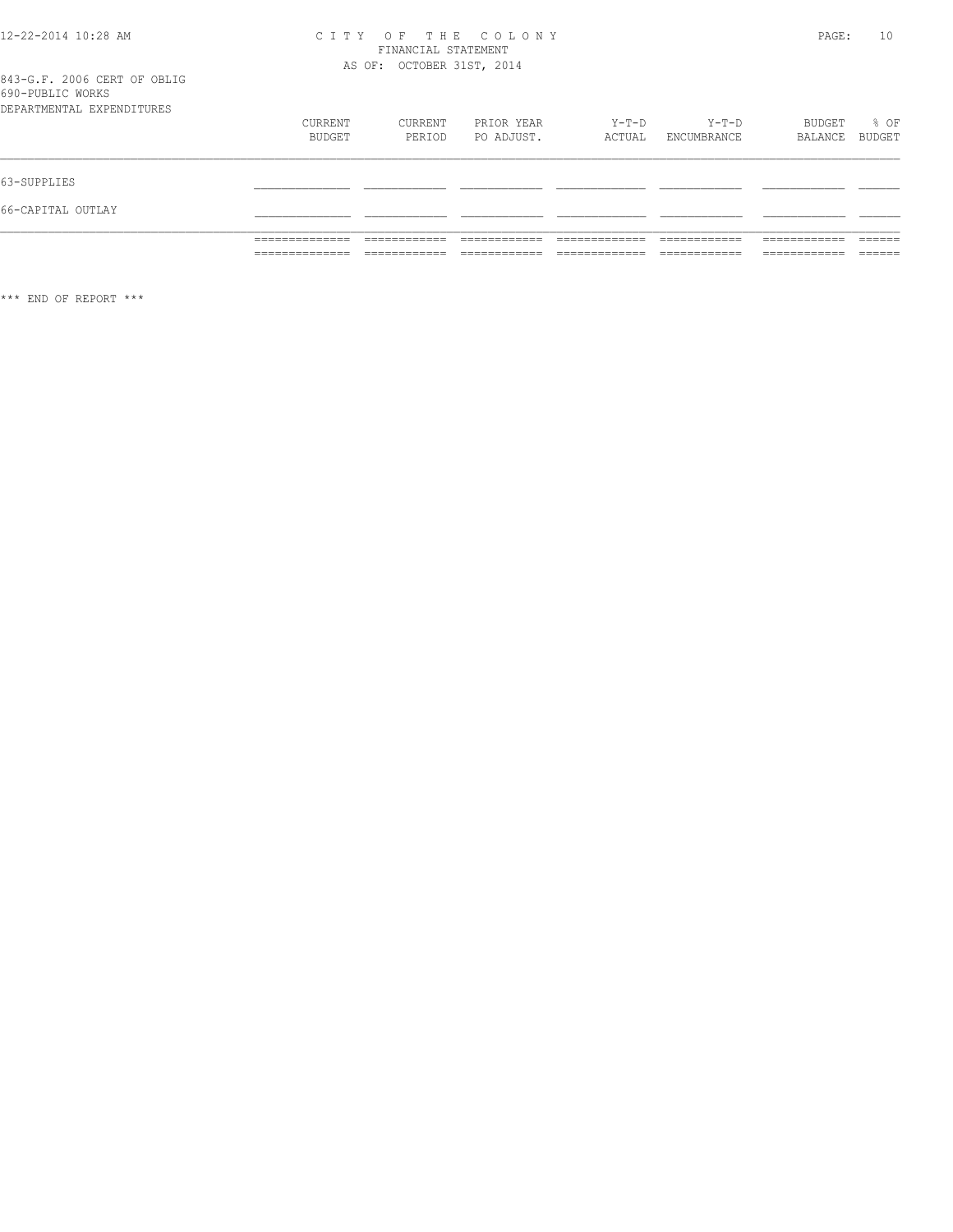### 12-22-2014 10:28 AM C I T Y O F T H E C O L O N Y PAGE: 1 FINANCIAL STATEMENT AS OF: OCTOBER 31ST, 2014

|                     | CURRENT<br>BUDGET   | CURRENT<br>PERIOD           | PRIOR YEAR<br>PO ADJUST.    | Y-T-D<br>ACTUAL    | Y-T-D<br>ENCUMBRANCE         | BUDGET<br>BALANCE BUDGET      | % OF                 |
|---------------------|---------------------|-----------------------------|-----------------------------|--------------------|------------------------------|-------------------------------|----------------------|
| REVENUE SUMMARY     |                     |                             |                             |                    |                              |                               |                      |
|                     | ______________<br>. |                             |                             |                    | ____________<br>____________ | -------------<br>____________ | $- - - - -$<br>_____ |
| EXPENDITURE SUMMARY |                     |                             |                             |                    |                              |                               |                      |
|                     | ______________<br>. | ____________<br>----------- | ____________<br>----------- | _____________<br>. | ____________<br>.            | ------------<br>-----------   | _______              |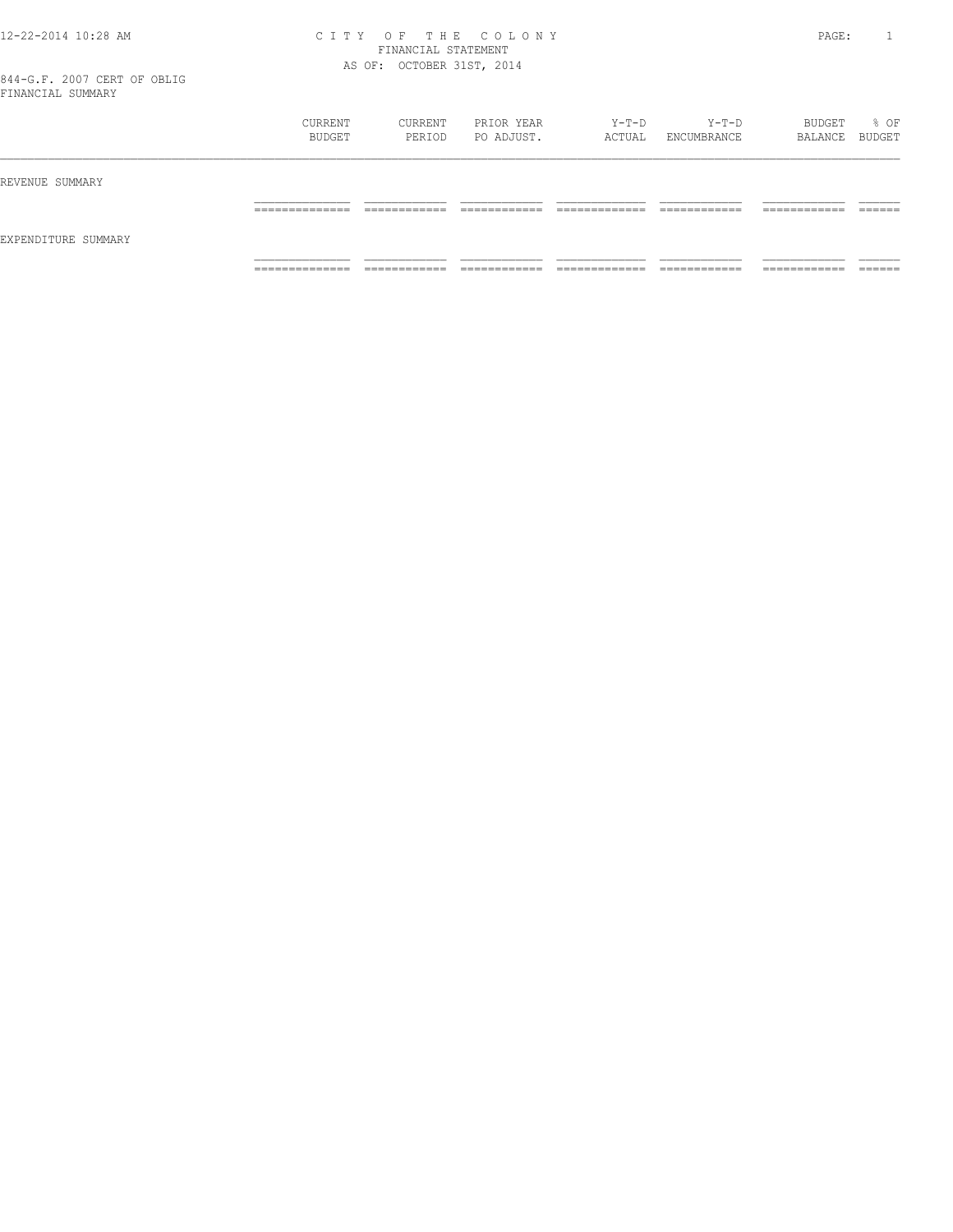## 12-22-2014 10:28 AM C I T Y O F T H E C O L O N Y PAGE: 2 FINANCIAL STATEMENT AS OF: OCTOBER 31ST, 2014

| % OF<br>CURRENT<br>BUDGET<br>CURRENT<br>PRIOR YEAR<br>$Y-T-D$<br>Y-T-D<br>BUDGET<br>PO ADJUST.<br>BALANCE BUDGET<br>ACTUAL<br>ENCUMBRANCE<br>PERIOD |                         |  |  |  |  |
|-----------------------------------------------------------------------------------------------------------------------------------------------------|-------------------------|--|--|--|--|
|                                                                                                                                                     | 8-MISCELLANEOUS REVENUE |  |  |  |  |
|                                                                                                                                                     |                         |  |  |  |  |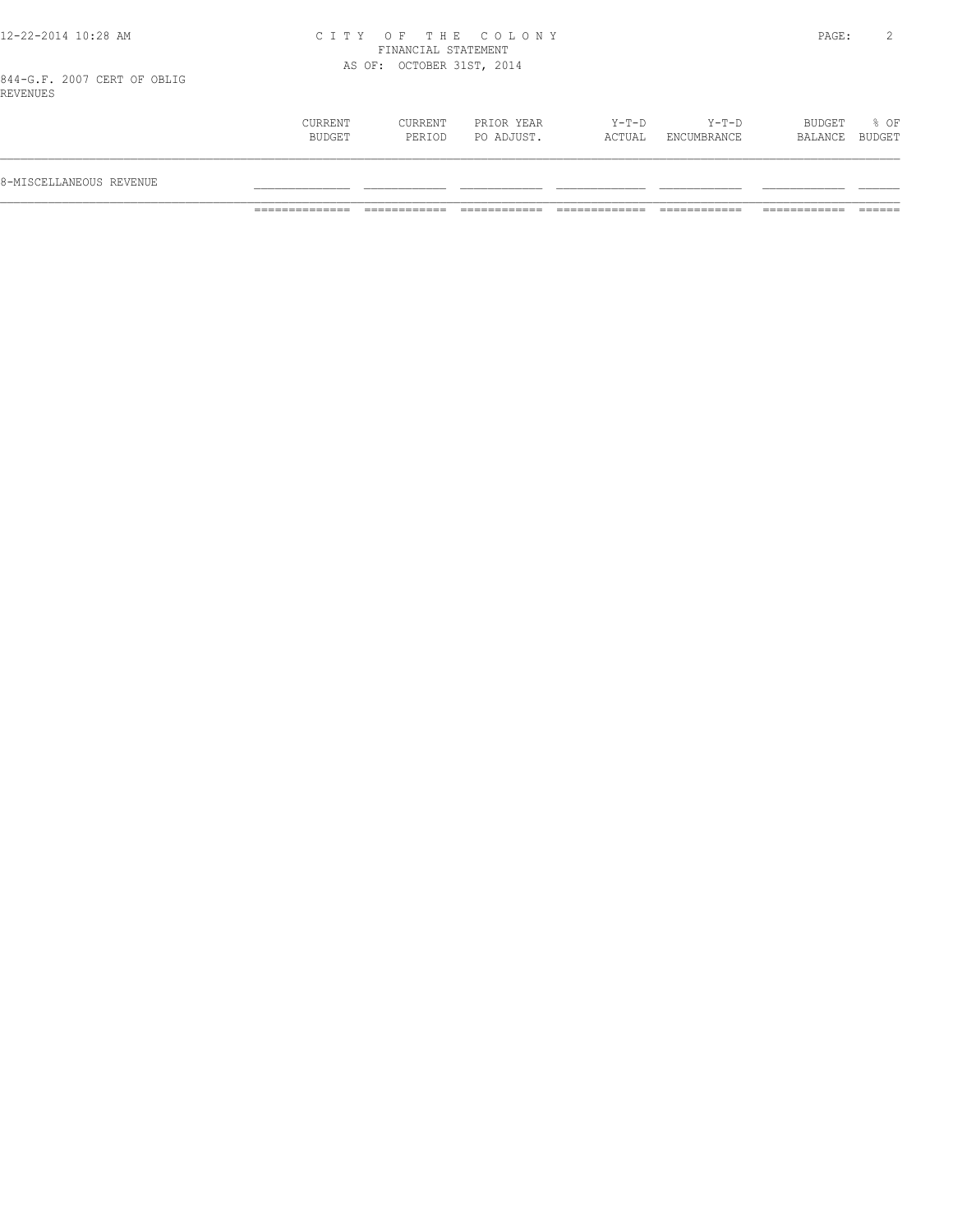| 12-22-2014 10:28 AM                                                             | CITY OF THE COLONY<br>FINANCIAL STATEMENT |                   |                          |                   |                        |                   |                |  |
|---------------------------------------------------------------------------------|-------------------------------------------|-------------------|--------------------------|-------------------|------------------------|-------------------|----------------|--|
|                                                                                 | AS OF: OCTOBER 31ST, 2014                 |                   |                          |                   |                        |                   |                |  |
| 844-G.F. 2007 CERT OF OBLIG<br>611 - GENERAL ADMIN<br>DEPARTMENTAL EXPENDITURES |                                           |                   |                          |                   |                        |                   |                |  |
|                                                                                 | <b>CURRENT</b><br>BUDGET                  | CURRENT<br>PERIOD | PRIOR YEAR<br>PO ADJUST. | $Y-T-D$<br>ACTUAL | $Y-T-D$<br>ENCUMBRANCE | BUDGET<br>BALANCE | 8 OF<br>BUDGET |  |
|                                                                                 |                                           |                   |                          |                   |                        |                   |                |  |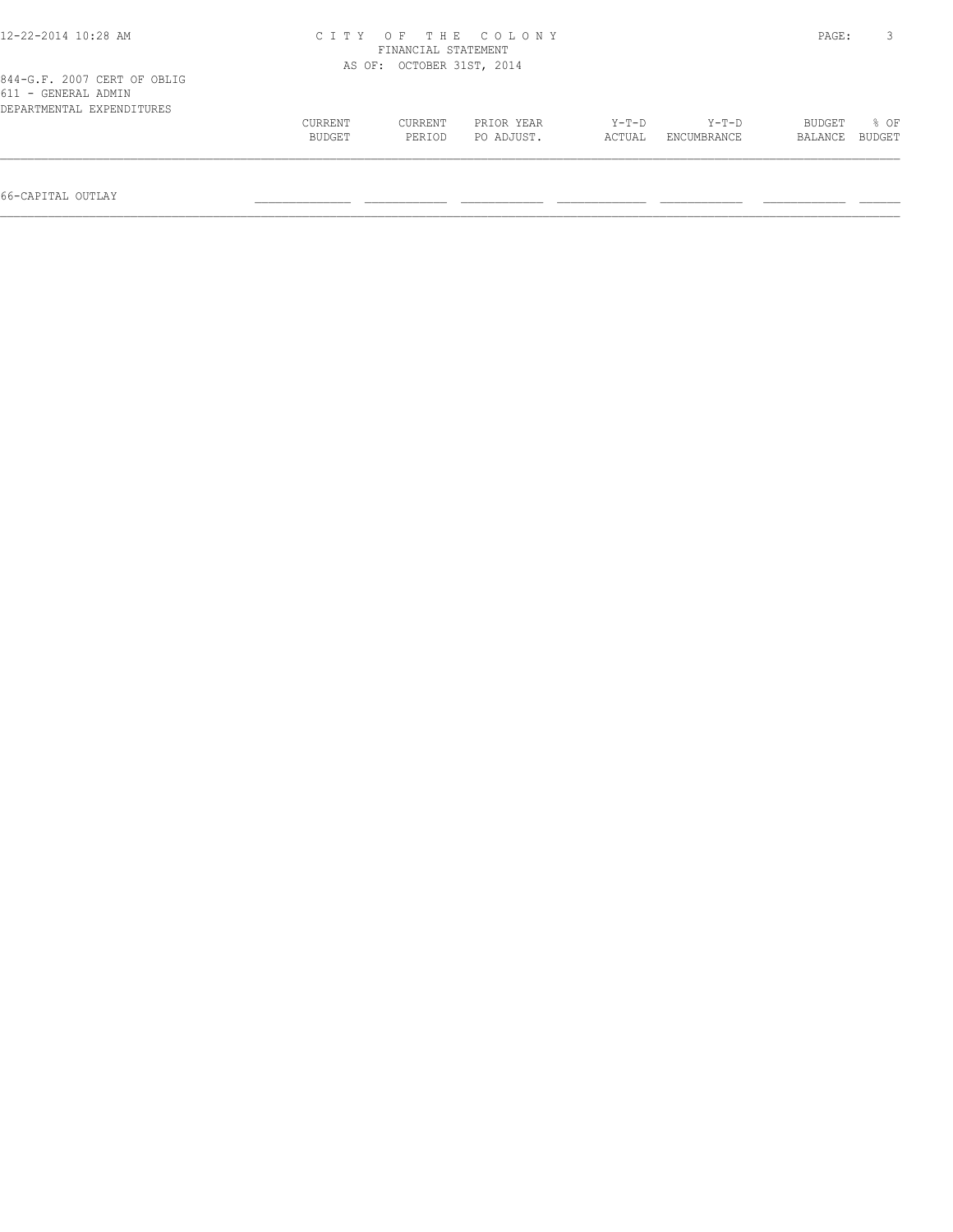| 12-22-2014 10:28 AM                                                              | CITY OF THE COLONY<br>FINANCIAL STATEMENT<br>AS OF: OCTOBER 31ST, 2014 |                   |                          |                 |                      |                   | 4              |
|----------------------------------------------------------------------------------|------------------------------------------------------------------------|-------------------|--------------------------|-----------------|----------------------|-------------------|----------------|
| 844-G.F. 2007 CERT OF OBLIG<br>620 - CITY SECRETARY<br>DEPARTMENTAL EXPENDITURES |                                                                        |                   |                          |                 |                      |                   |                |
|                                                                                  | CURRENT<br>BUDGET                                                      | CURRENT<br>PERIOD | PRIOR YEAR<br>PO ADJUST. | Y-T-D<br>ACTUAL | Y-T-D<br>ENCUMBRANCE | BUDGET<br>BALANCE | % OF<br>BUDGET |
| 65-NON-CAPITAL                                                                   |                                                                        |                   |                          |                 |                      |                   |                |
| 66-CAPITAL OUTLAY                                                                |                                                                        |                   |                          |                 |                      |                   |                |
|                                                                                  |                                                                        |                   |                          |                 |                      |                   |                |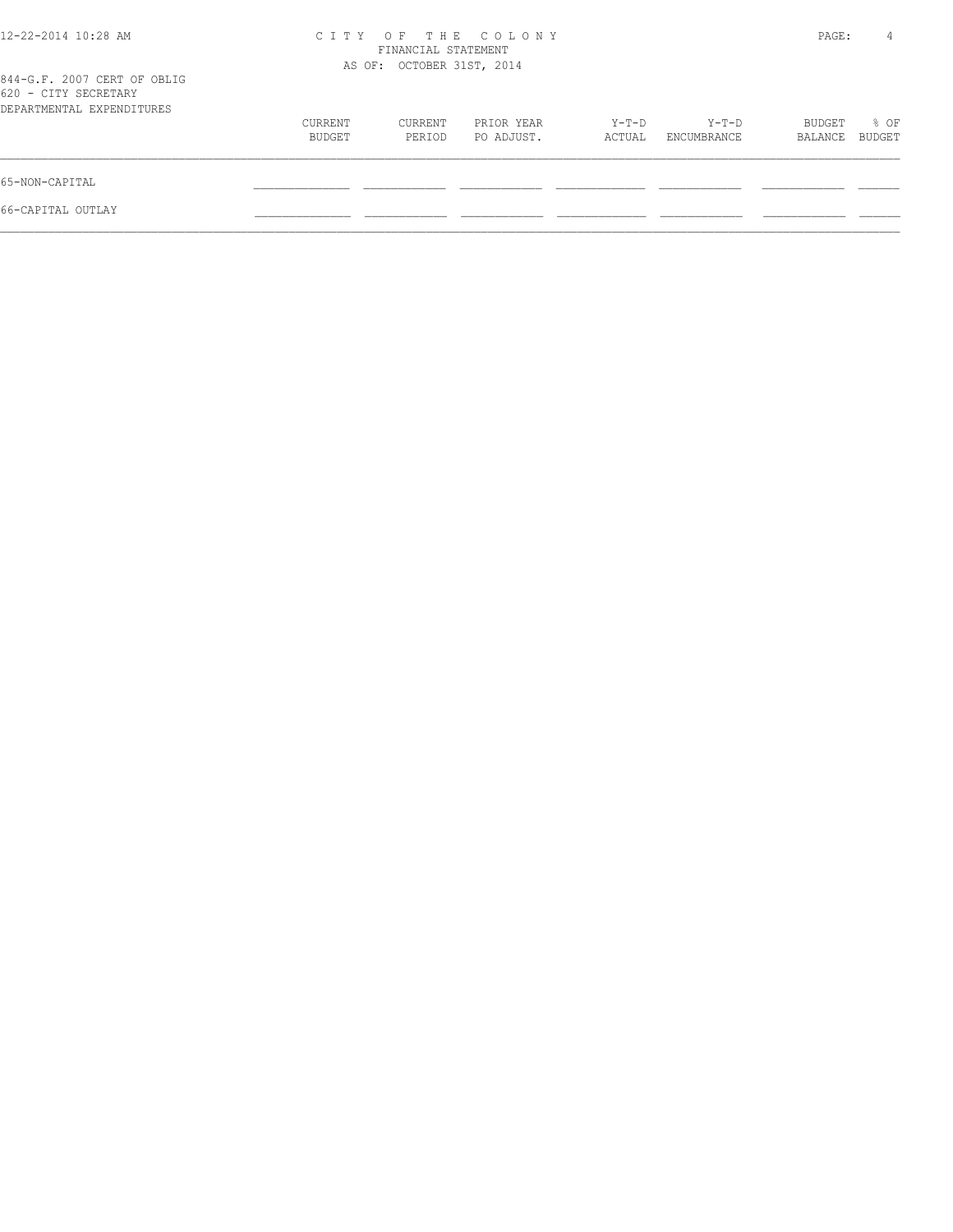### 12-22-2014 10:28 AM C I T Y O F T H E C O L O N Y PAGE: 5 FINANCIAL STATEMENT AS OF: OCTOBER 31ST, 2014

| 844-G.F. 2007 CERT OF OBLIG<br>635 - NON-DEPARTMENTAL<br>DEPARTMENTAL EXPENDITURES |                   |                   |                          |                   |                        |                          |                       |
|------------------------------------------------------------------------------------|-------------------|-------------------|--------------------------|-------------------|------------------------|--------------------------|-----------------------|
|                                                                                    | CURRENT<br>BUDGET | CURRENT<br>PERIOD | PRIOR YEAR<br>PO ADJUST. | $Y-T-D$<br>ACTUAL | $Y-T-D$<br>ENCUMBRANCE | <b>BUDGET</b><br>BALANCE | % OF<br><b>BUDGET</b> |
| 62-CONTRACTUAL SERVICES                                                            |                   |                   |                          |                   |                        |                          |                       |

| 62-CONTRACTUAL SERVICES |  |  |  |  |
|-------------------------|--|--|--|--|
| 64-MAINTENANCE          |  |  |  |  |
| 67-OVERHEAD ALLOCATION  |  |  |  |  |
| 68-SUNDRY CHARGES       |  |  |  |  |
|                         |  |  |  |  |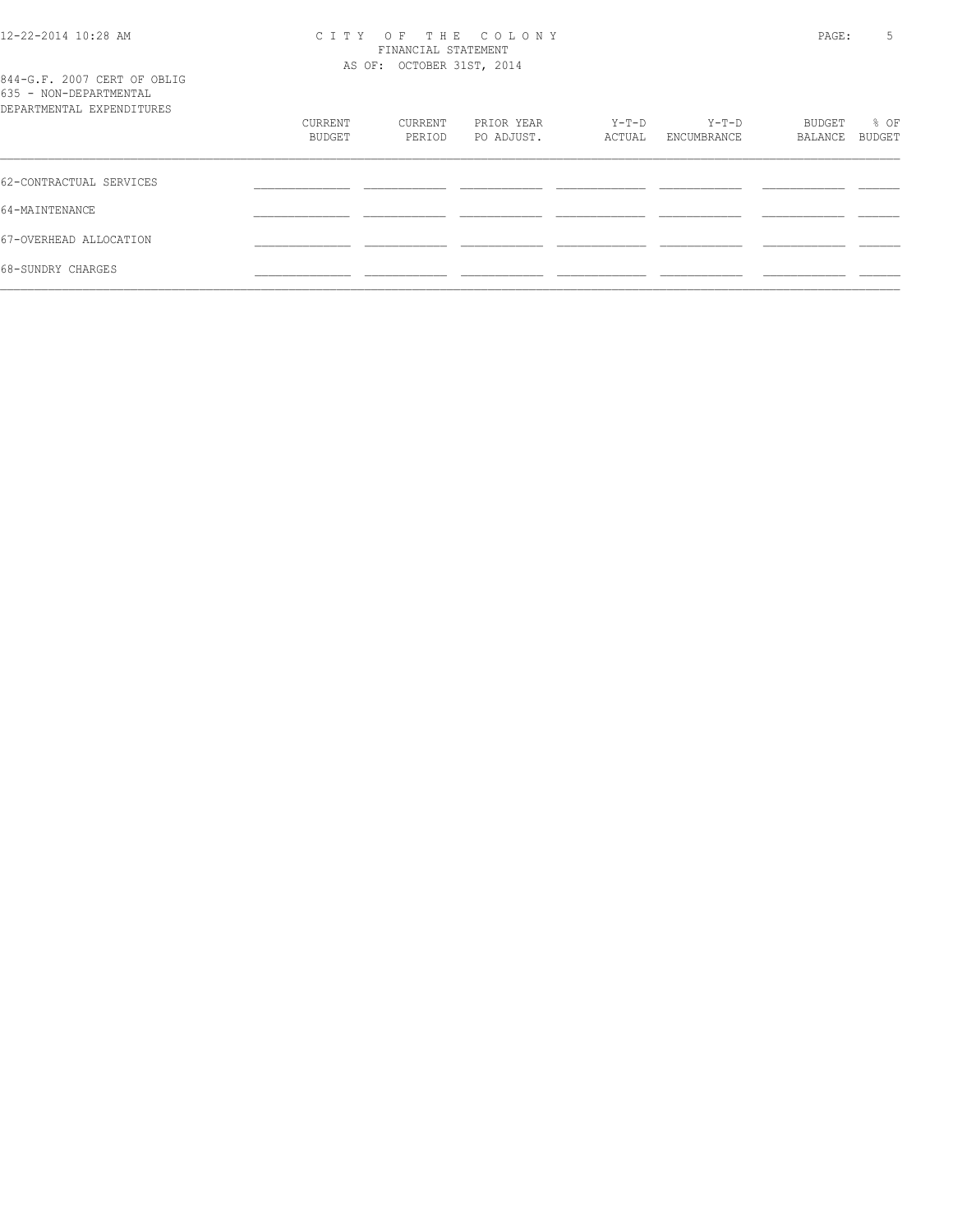| 12-22-2014 10:28 AM                                                                 |         |                           | CITY OF THE COLONY |         |             | PAGE:   | 6      |
|-------------------------------------------------------------------------------------|---------|---------------------------|--------------------|---------|-------------|---------|--------|
|                                                                                     |         | FINANCIAL STATEMENT       |                    |         |             |         |        |
|                                                                                     |         | AS OF: OCTOBER 31ST, 2014 |                    |         |             |         |        |
| 844-G.F. 2007 CERT OF OBLIG<br>648 - PHASE IIIB STREET<br>DEPARTMENTAL EXPENDITURES |         |                           |                    |         |             |         |        |
|                                                                                     | CURRENT | CURRENT                   | PRIOR YEAR         | $Y-T-D$ | Y-T-D       | BUDGET  | 8 OF   |
|                                                                                     | BUDGET  | PERIOD                    | PO ADJUST.         | ACTUAL  | ENCUMBRANCE | BALANCE | BUDGET |
|                                                                                     |         |                           |                    |         |             |         |        |

62-CONTRACTUAL SERVICES \_\_\_\_\_\_\_\_\_\_\_\_\_\_ \_\_\_\_\_\_\_\_\_\_\_\_ \_\_\_\_\_\_\_\_\_\_\_\_ \_\_\_\_\_\_\_\_\_\_\_\_\_ \_\_\_\_\_\_\_\_\_\_\_\_ \_\_\_\_\_\_\_\_\_\_\_\_ \_\_\_\_\_\_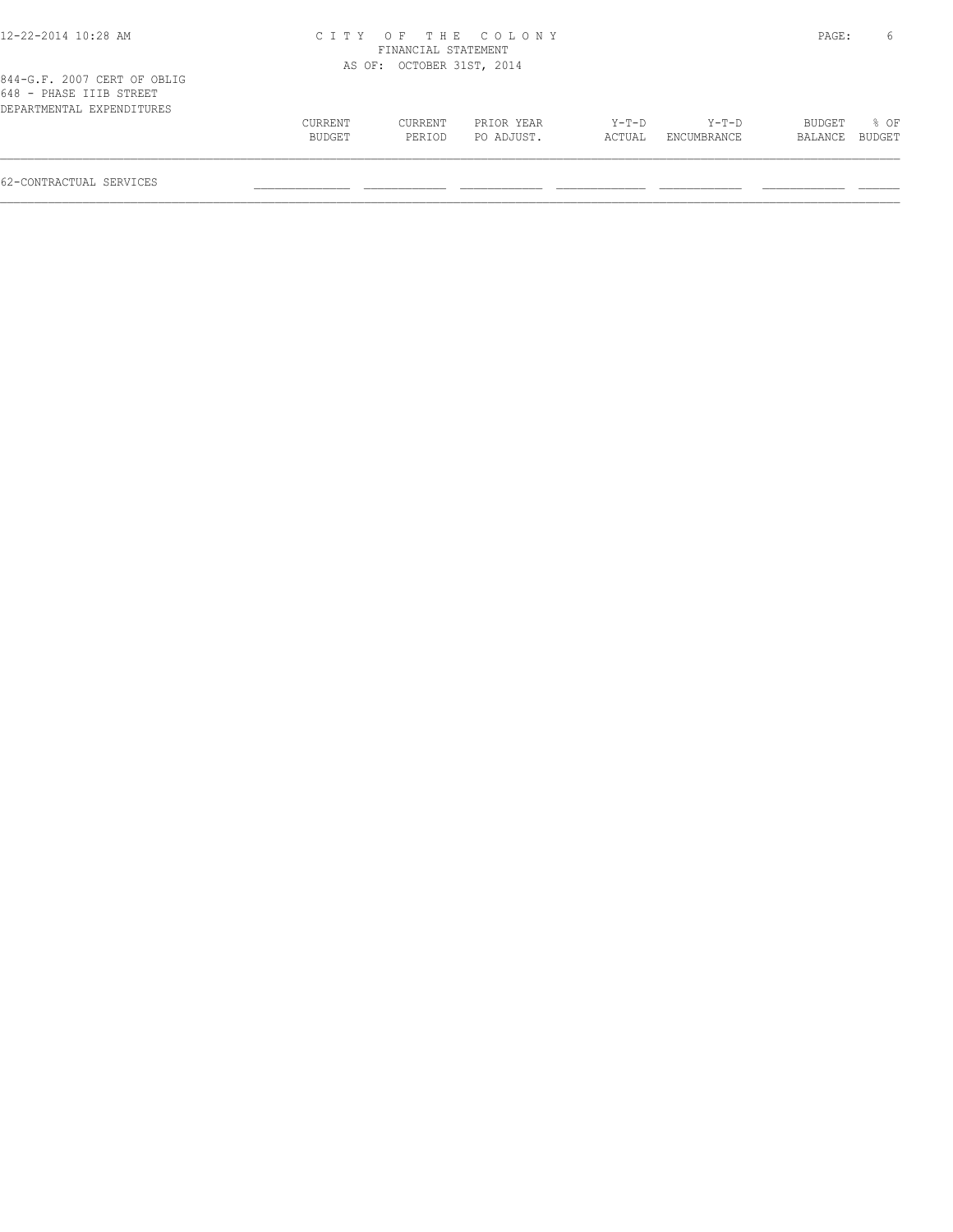# 12-22-2014 10:28 AM CITY OF THE COLONY<br>FINANCIAL STATEMENT<br>2014 C.E. 2007 CERT OF OPLIC

844-G.F. 2007 CERT OF OBLIG<br>650 - PARKS & REC<br>PRESIGNATI

| DEPARTMENTAL EXPENDITURES |                   |                   |                          |                 |                        |                   |                |
|---------------------------|-------------------|-------------------|--------------------------|-----------------|------------------------|-------------------|----------------|
|                           | CURRENT<br>BUDGET | CURRENT<br>PERIOD | PRIOR YEAR<br>PO ADJUST. | Y-T-D<br>ACTUAL | $Y-T-D$<br>ENCUMBRANCE | BUDGET<br>BALANCE | % OF<br>BUDGET |
|                           |                   |                   |                          |                 |                        |                   |                |
| 62-CONTRACTUAL SERVICES   |                   |                   |                          |                 |                        |                   |                |
| 63-SUPPLIES               |                   |                   |                          |                 |                        |                   |                |
| 64-MAINTENANCE            |                   |                   |                          |                 |                        |                   |                |
| 65-NON-CAPITAL            |                   |                   |                          |                 |                        |                   |                |
| 66-CAPITAL OUTLAY         |                   |                   |                          |                 |                        |                   |                |
|                           |                   |                   |                          |                 |                        |                   |                |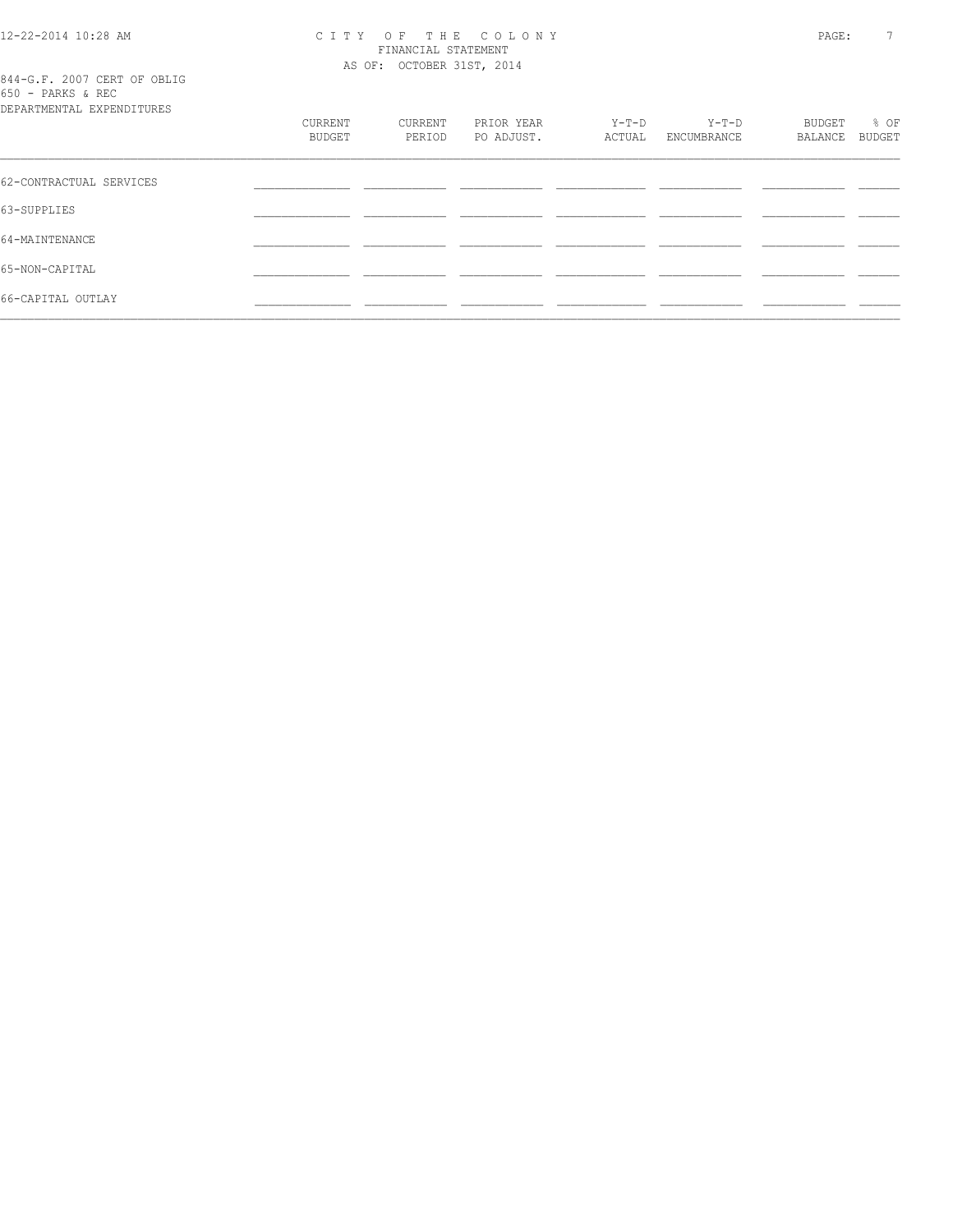| 12-22-2014 10:28 AM                                                           |                   |                           | CITY OF THE COLONY       |                   |                        | PAGE:             |                |
|-------------------------------------------------------------------------------|-------------------|---------------------------|--------------------------|-------------------|------------------------|-------------------|----------------|
|                                                                               |                   | FINANCIAL STATEMENT       |                          |                   |                        |                   |                |
|                                                                               |                   | AS OF: OCTOBER 31ST, 2014 |                          |                   |                        |                   |                |
| 844-G.F. 2007 CERT OF OBLIG<br>660 - INSPECTIONS<br>DEPARTMENTAL EXPENDITURES |                   |                           |                          |                   |                        |                   |                |
|                                                                               | CURRENT<br>BUDGET | <b>CURRENT</b><br>PERIOD  | PRIOR YEAR<br>PO ADJUST. | $Y-T-D$<br>ACTUAL | $Y-T-D$<br>ENCUMBRANCE | BUDGET<br>BALANCE | 8 OF<br>BUDGET |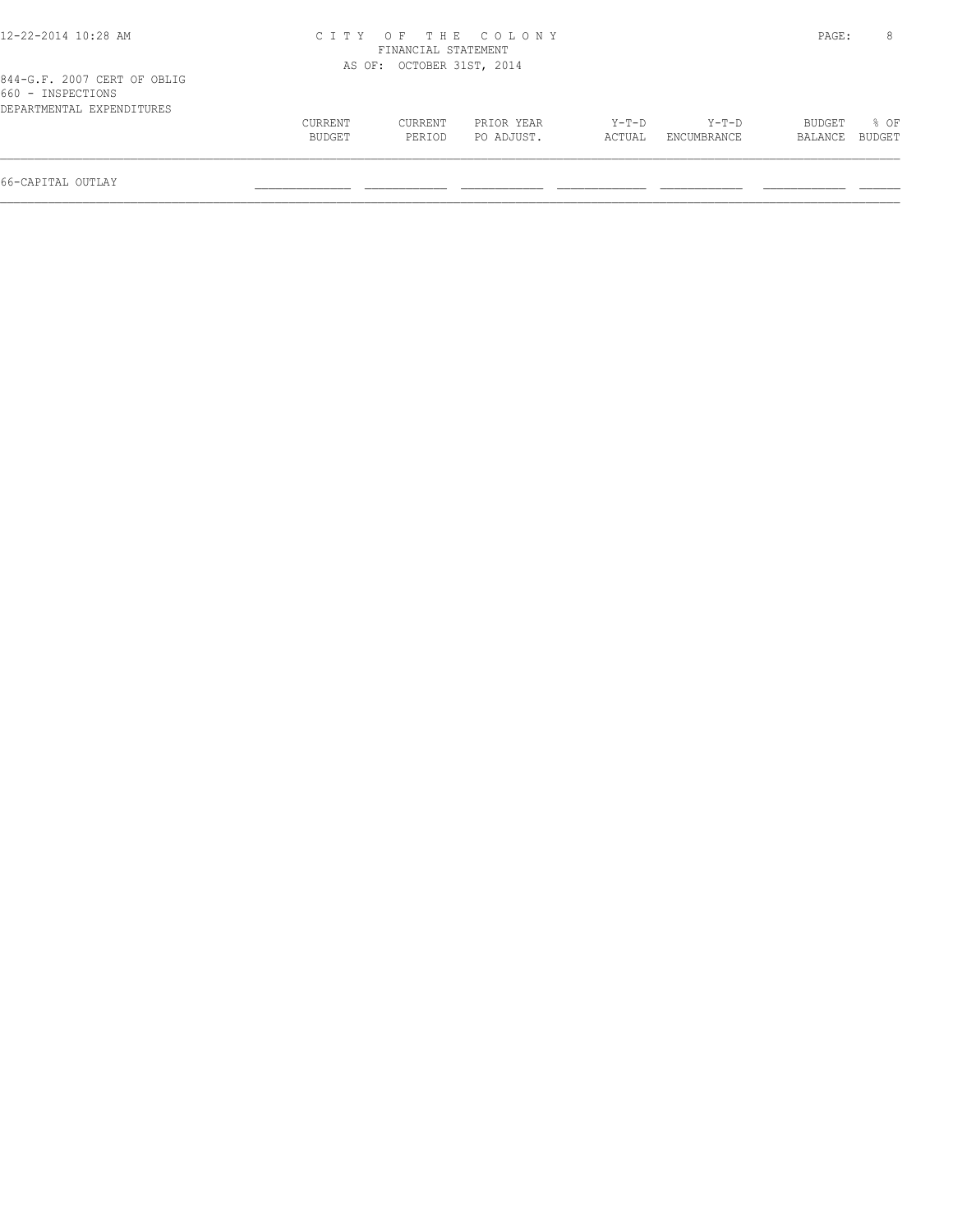# 12-22-2014 10:28 AM CITY OF THE COLONY<br>FINANCIAL STATEMENT<br>2014 C.E. 2007 CERT OF OPLIC

844-G.F. 2007 CERT OF OBLIG<br>668 - FACILITIES MAINT

| DEPARTMENTAL EXPENDITURES | CURRENT<br>BUDGET | CURRENT<br>PERIOD | PRIOR YEAR<br>PO ADJUST. | $Y-T-D$<br>ACTUAL | Y-T-D<br>ENCUMBRANCE | BUDGET<br>BALANCE | % OF<br><b>BUDGET</b> |
|---------------------------|-------------------|-------------------|--------------------------|-------------------|----------------------|-------------------|-----------------------|
| 62-CONTRACTUAL SERVICES   |                   |                   |                          |                   |                      |                   |                       |
| 63-SUPPLIES               |                   |                   |                          |                   |                      |                   |                       |
| 64-MAINTENANCE            |                   |                   |                          |                   |                      |                   |                       |
| 65-NON-CAPITAL            |                   |                   |                          |                   |                      |                   |                       |
| 66-CAPITAL OUTLAY         |                   |                   |                          |                   |                      |                   |                       |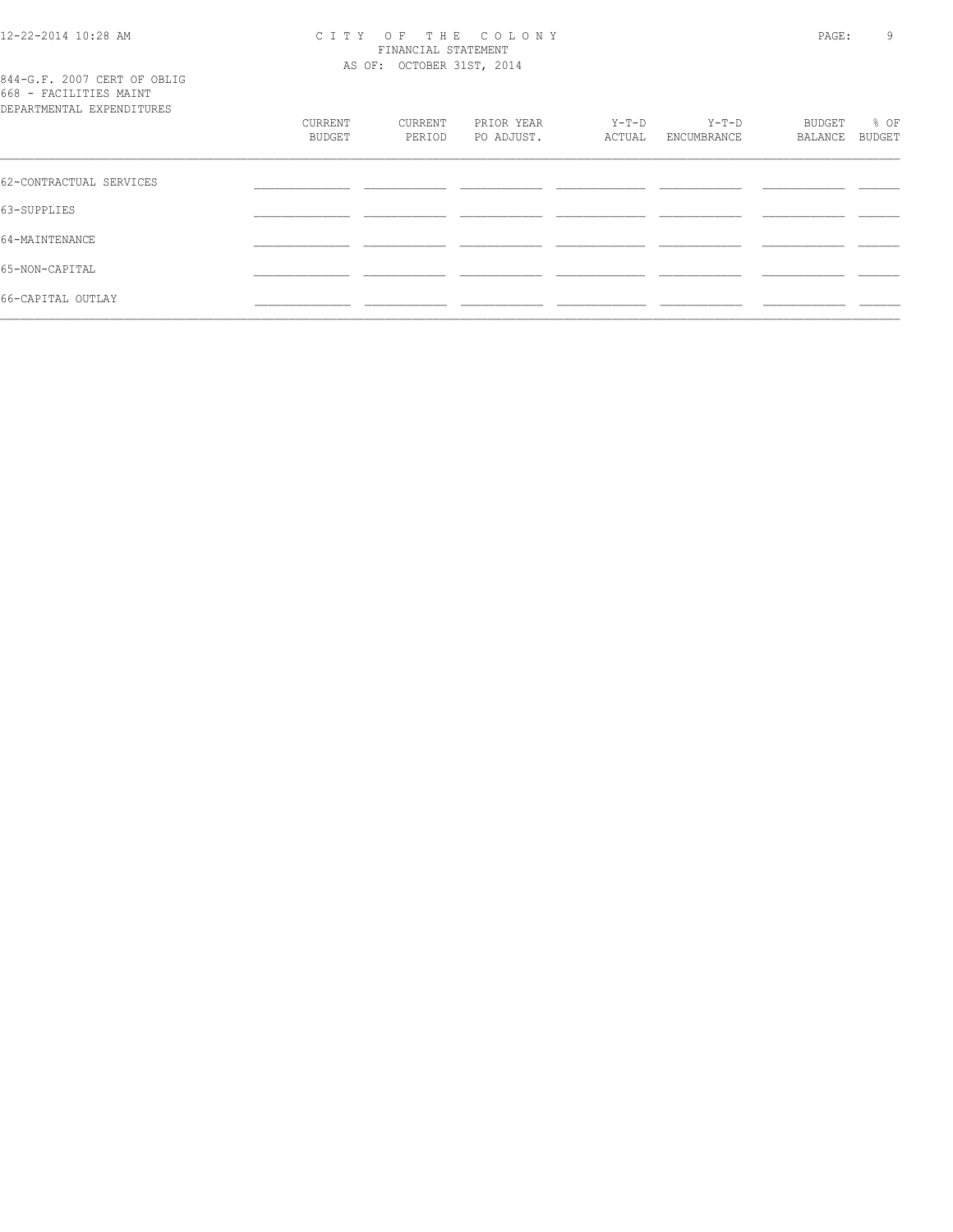# 12-22-2014 10:28 AM CITY OF THE COLONY<br>FINANCIAL STATEMENT<br>AS OF: OCTOBER 31ST, 2014

|  |  |                           | 844-G.F. 2007 CERT OF OBLIG |
|--|--|---------------------------|-----------------------------|
|  |  | 670 - FIRE DEPARTMENT     |                             |
|  |  | DEPARTMENTAL EXPENDITHERS |                             |

| DEPARTMENTAL EXPENDITURES |         |         |            |         |             |         |        |
|---------------------------|---------|---------|------------|---------|-------------|---------|--------|
|                           | CURRENT | CURRENT | PRIOR YEAR | $Y-T-D$ | $Y-T-D$     | BUDGET  | % OF   |
|                           | BUDGET  | PERIOD  | PO ADJUST. | ACTUAL  | ENCUMBRANCE | BALANCE | BUDGET |
|                           |         |         |            |         |             |         |        |
| 62-CONTRACTUAL SERVICES   |         |         |            |         |             |         |        |
| 63-SUPPLIES               |         |         |            |         |             |         |        |
| 64-MAINTENANCE            |         |         |            |         |             |         |        |
| 65-NON-CAPITAL            |         |         |            |         |             |         |        |
| 66-CAPITAL OUTLAY         |         |         |            |         |             |         |        |
|                           |         |         |            |         |             |         |        |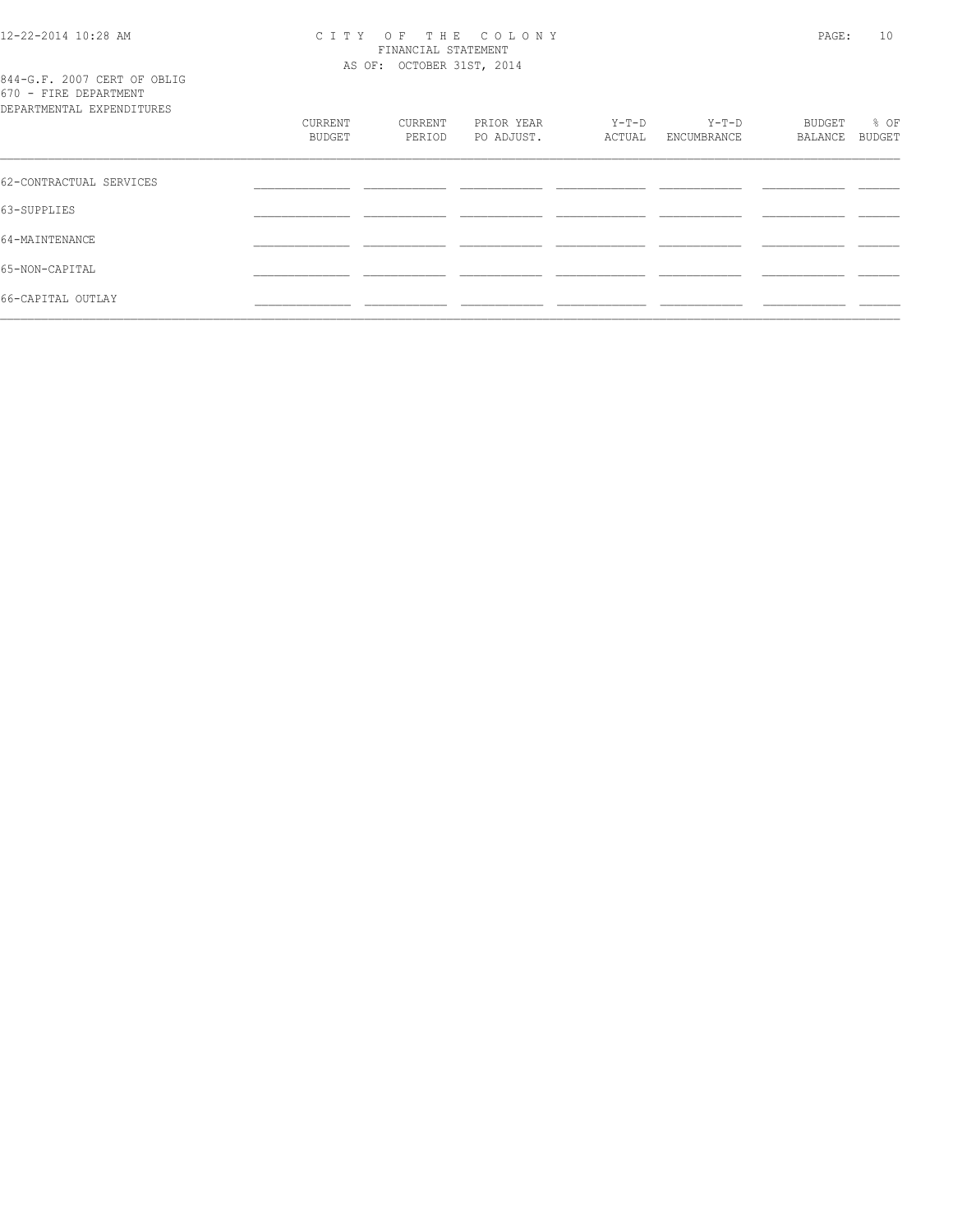# 12-22-2014 10:28 AM CITY OF THE COLONY<br>FINANCIAL STATEMENT<br>AS OF: OCTOBER 31ST, 2014

844-G.F. 2007 CERT OF OBLIG<br>675 - POLICE DEPARTMENT

| DEPARTMENTAL EXPENDITURES | CURRENT<br><b>BUDGET</b> | CURRENT<br>PERIOD | PRIOR YEAR<br>PO ADJUST. | Y-T-D<br>ACTUAL | $Y-T-D$<br>ENCUMBRANCE | BUDGET<br>BALANCE | % OF<br><b>BUDGET</b> |
|---------------------------|--------------------------|-------------------|--------------------------|-----------------|------------------------|-------------------|-----------------------|
| 62-CONTRACTUAL SERVICES   |                          |                   |                          |                 |                        |                   |                       |
| 63-SUPPLIES               |                          |                   |                          |                 |                        |                   |                       |
| 64-MAINTENANCE            |                          |                   |                          |                 |                        |                   |                       |
| 65-NON-CAPITAL            |                          |                   |                          |                 |                        |                   |                       |
| 66-CAPITAL OUTLAY         |                          |                   |                          |                 |                        |                   |                       |
|                           |                          |                   |                          |                 |                        |                   |                       |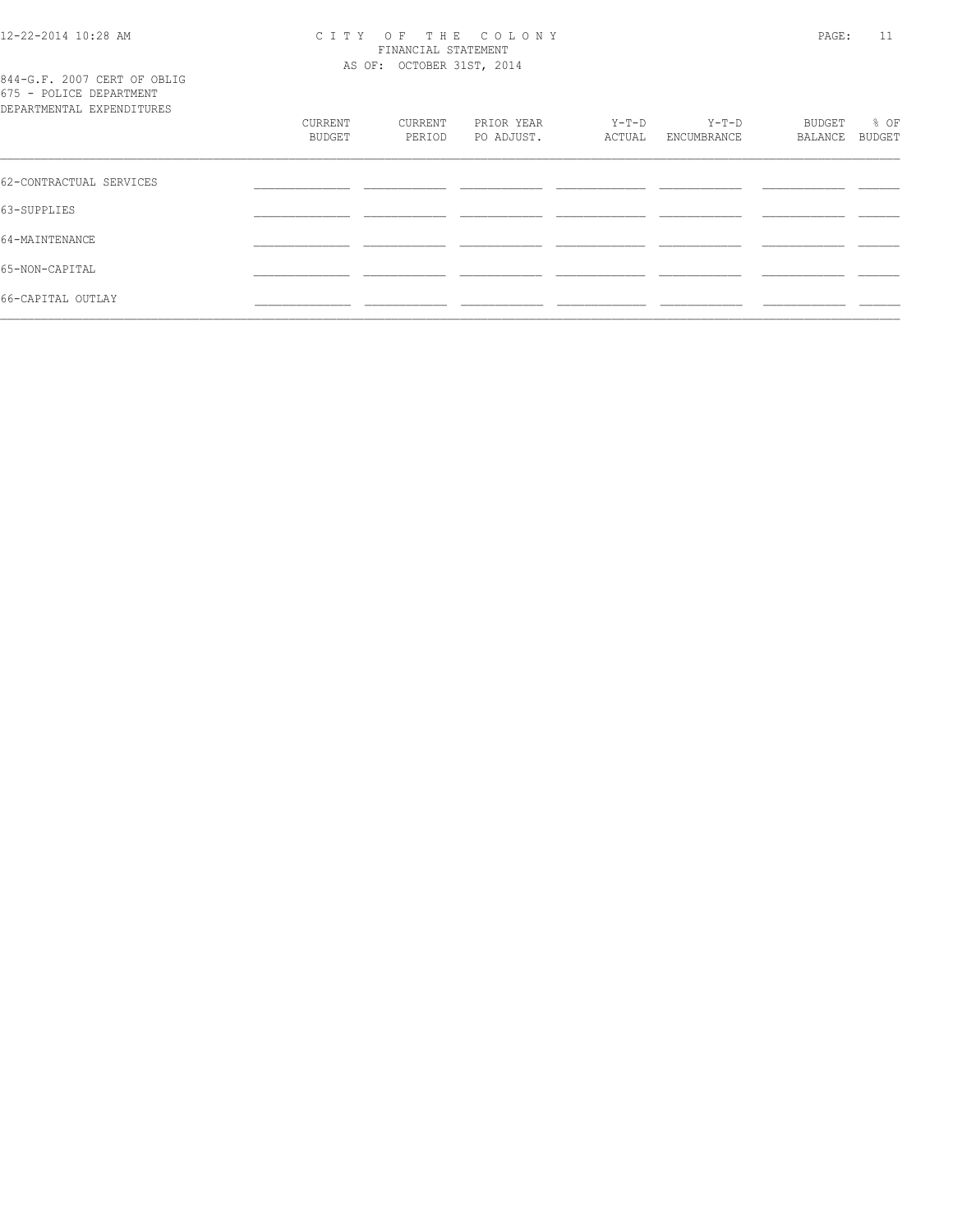| 12-22-2014 10:28 AM                          |                   |                           | CITY OF THE COLONY       |                 |                      | PAGE:             | 12             |
|----------------------------------------------|-------------------|---------------------------|--------------------------|-----------------|----------------------|-------------------|----------------|
|                                              |                   | FINANCIAL STATEMENT       |                          |                 |                      |                   |                |
|                                              |                   | AS OF: OCTOBER 31ST, 2014 |                          |                 |                      |                   |                |
| 844-G.F. 2007 CERT OF OBLIG<br>680 - LIBRARY |                   |                           |                          |                 |                      |                   |                |
| DEPARTMENTAL EXPENDITURES                    |                   |                           |                          |                 |                      |                   |                |
|                                              | CURRENT<br>BUDGET | CURRENT<br>PERIOD         | PRIOR YEAR<br>PO ADJUST. | Y-T-D<br>ACTUAL | Y-T-D<br>ENCUMBRANCE | BUDGET<br>BALANCE | 8 OF<br>BUDGET |

 $\mathcal{L} = \{ \mathcal{L} = \{ \mathcal{L} = \{ \mathcal{L} = \{ \mathcal{L} = \{ \mathcal{L} = \{ \mathcal{L} = \{ \mathcal{L} = \{ \mathcal{L} = \{ \mathcal{L} = \{ \mathcal{L} = \{ \mathcal{L} = \{ \mathcal{L} = \{ \mathcal{L} = \{ \mathcal{L} = \{ \mathcal{L} = \{ \mathcal{L} = \{ \mathcal{L} = \{ \mathcal{L} = \{ \mathcal{L} = \{ \mathcal{L} = \{ \mathcal{L} = \{ \mathcal{L} = \{ \mathcal{L} = \{ \mathcal{$ 

62-CONTRACTUAL SERVICES \_\_\_\_\_\_\_\_\_\_\_\_\_\_ \_\_\_\_\_\_\_\_\_\_\_\_ \_\_\_\_\_\_\_\_\_\_\_\_ \_\_\_\_\_\_\_\_\_\_\_\_\_ \_\_\_\_\_\_\_\_\_\_\_\_ \_\_\_\_\_\_\_\_\_\_\_\_ \_\_\_\_\_\_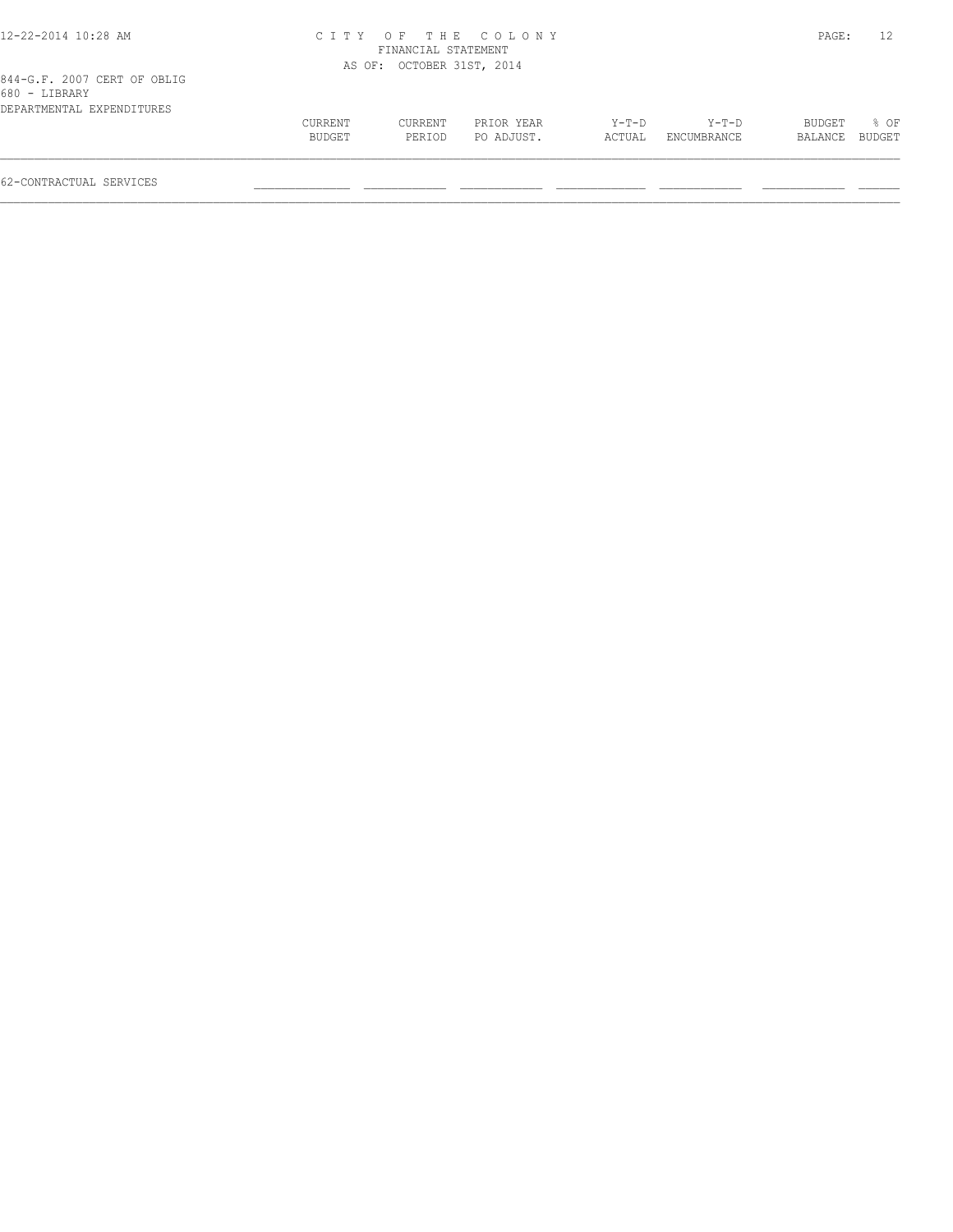# CITY OF THE COLONY<br>
CITY OF THE COLONY<br>
FINANCIAL STATEMENT<br>
AS OF: OCTOBER 31ST, 2014

|  |  | 844-G.F. 2007 CERT OF OBLIG        |  |
|--|--|------------------------------------|--|
|  |  | 690 - PUBLIC WORKS                 |  |
|  |  | י התווחדת ומתמטים וגחוגת אחת גם הת |  |

|                           | ______________ | -------------   | ____________  | _____________  | ------------   | ____________  | ------- |
|---------------------------|----------------|-----------------|---------------|----------------|----------------|---------------|---------|
|                           |                | _______________ | ____________  | -------------- | ______________ | _____________ | ______  |
|                           | ______________ | -------------   | ------------- | ____________   | -------------  | ------------- | ------- |
|                           | ______________ | ____________    | ____________  |                | ____________   | ____________  | ______  |
| 66-CAPITAL OUTLAY         |                |                 |               |                |                |               |         |
| 65-NON-CAPITAL            |                |                 |               |                |                |               |         |
| 62-CONTRACTUAL SERVICES   |                |                 |               |                |                |               |         |
| DEPARTMENTAL EXPENDITURES | <b>CURRENT</b> | CURRENT         | PRIOR YEAR    | $Y-T-D$        | $Y-T-D$        | BUDGET        | % OF    |
|                           | BUDGET         | PERIOD          | PO ADJUST.    | ACTUAL         | ENCUMBRANCE    | BALANCE       | BUDGET  |

\*\*\* END OF REPORT \*\*\*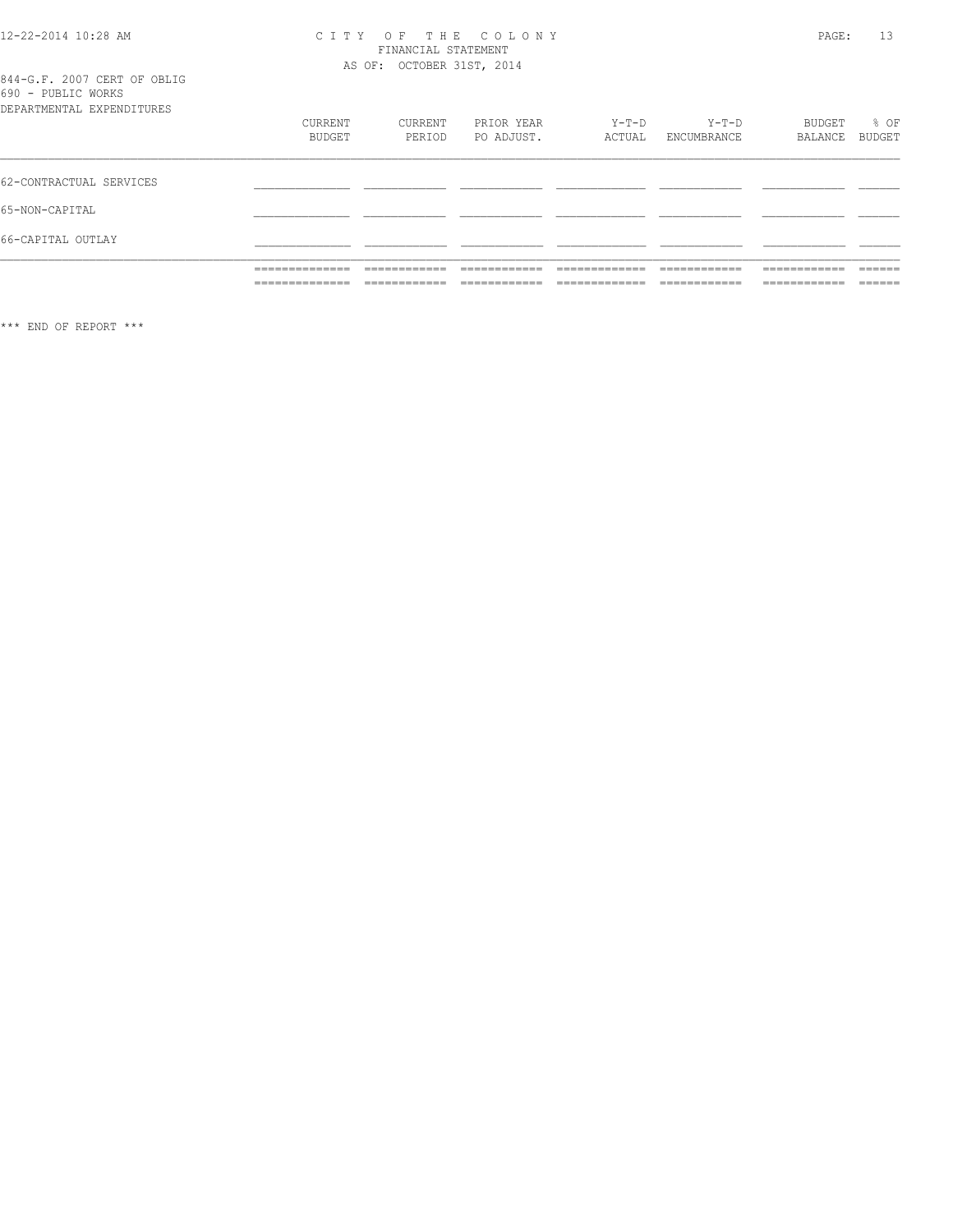### 12-22-2014 10:28 AM C I T Y O F T H E C O L O N Y PAGE: 1 FINANCIAL STATEMENT AS OF: OCTOBER 31ST, 2014

|                     | CURRENT<br>BUDGET                 | CURRENT<br>PERIOD            | PRIOR YEAR<br>PO ADJUST.   | Y-T-D<br>ACTUAL                | Y-T-D<br>ENCUMBRANCE         | BUDGET<br>BALANCE BUDGET      | % OF               |
|---------------------|-----------------------------------|------------------------------|----------------------------|--------------------------------|------------------------------|-------------------------------|--------------------|
| REVENUE SUMMARY     |                                   |                              |                            |                                |                              |                               |                    |
|                     | ______________<br>_______________ | ____________<br>____________ | -------------<br>_________ | _____________<br>_____________ | ____________<br>____________ | -------------<br>____________ | -------<br>_______ |
| EXPENDITURE SUMMARY |                                   |                              |                            |                                |                              |                               |                    |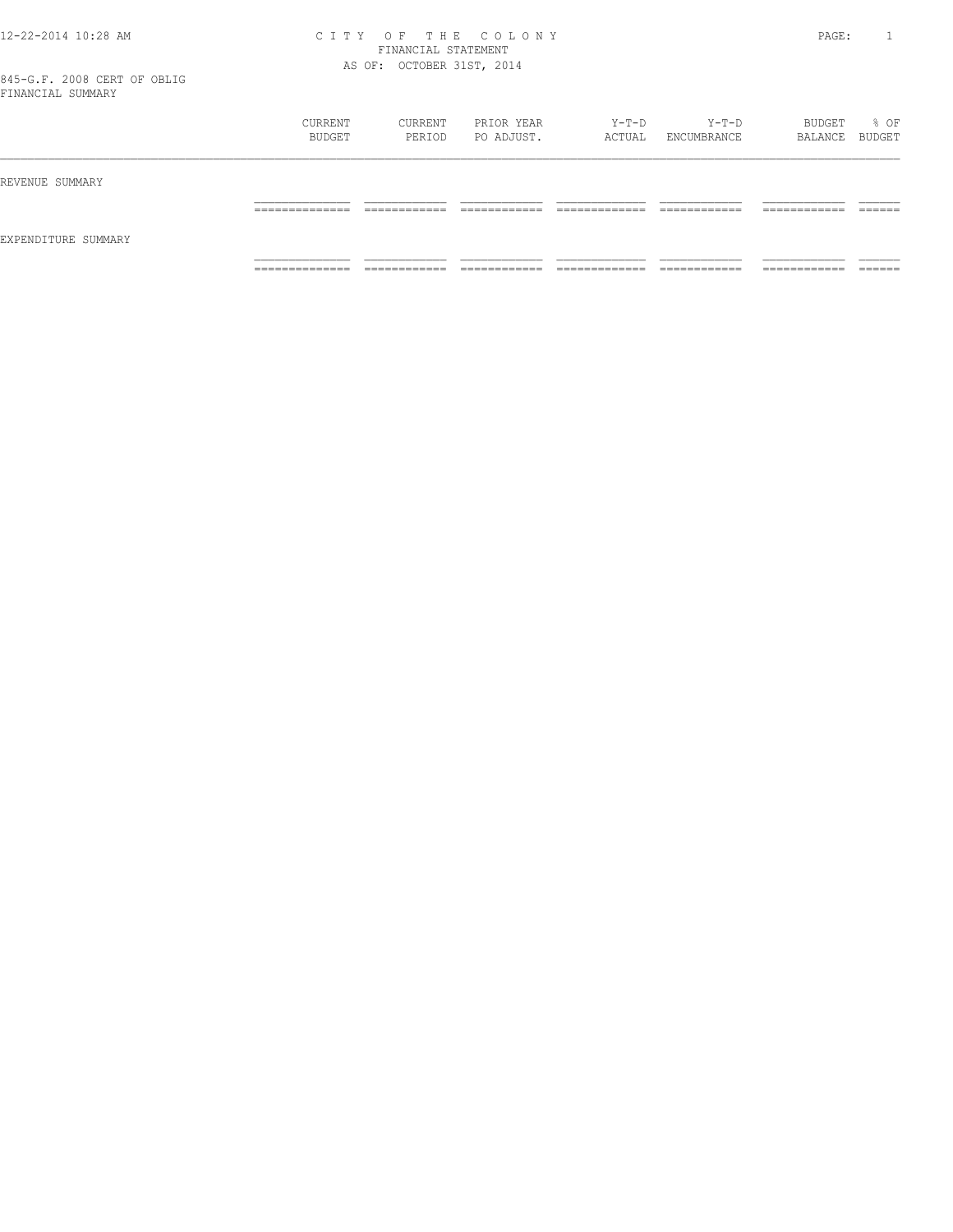## 12-22-2014 10:28 AM C I T Y O F T H E C O L O N Y PAGE: 2 FINANCIAL STATEMENT AS OF: OCTOBER 31ST, 2014

845-G.F. 2008 CERT OF OBLIG REVENUES

| 8-OTHER REVENUE |                   |                          |                          |                   |                      |                          |        |
|-----------------|-------------------|--------------------------|--------------------------|-------------------|----------------------|--------------------------|--------|
|                 | CURRENT<br>BUDGET | <b>CURRENT</b><br>PERIOD | PRIOR YEAR<br>PO ADJUST. | $Y-T-D$<br>ACTUAL | Y-T-D<br>ENCUMBRANCE | BUDGET<br>BALANCE BUDGET | $8$ OF |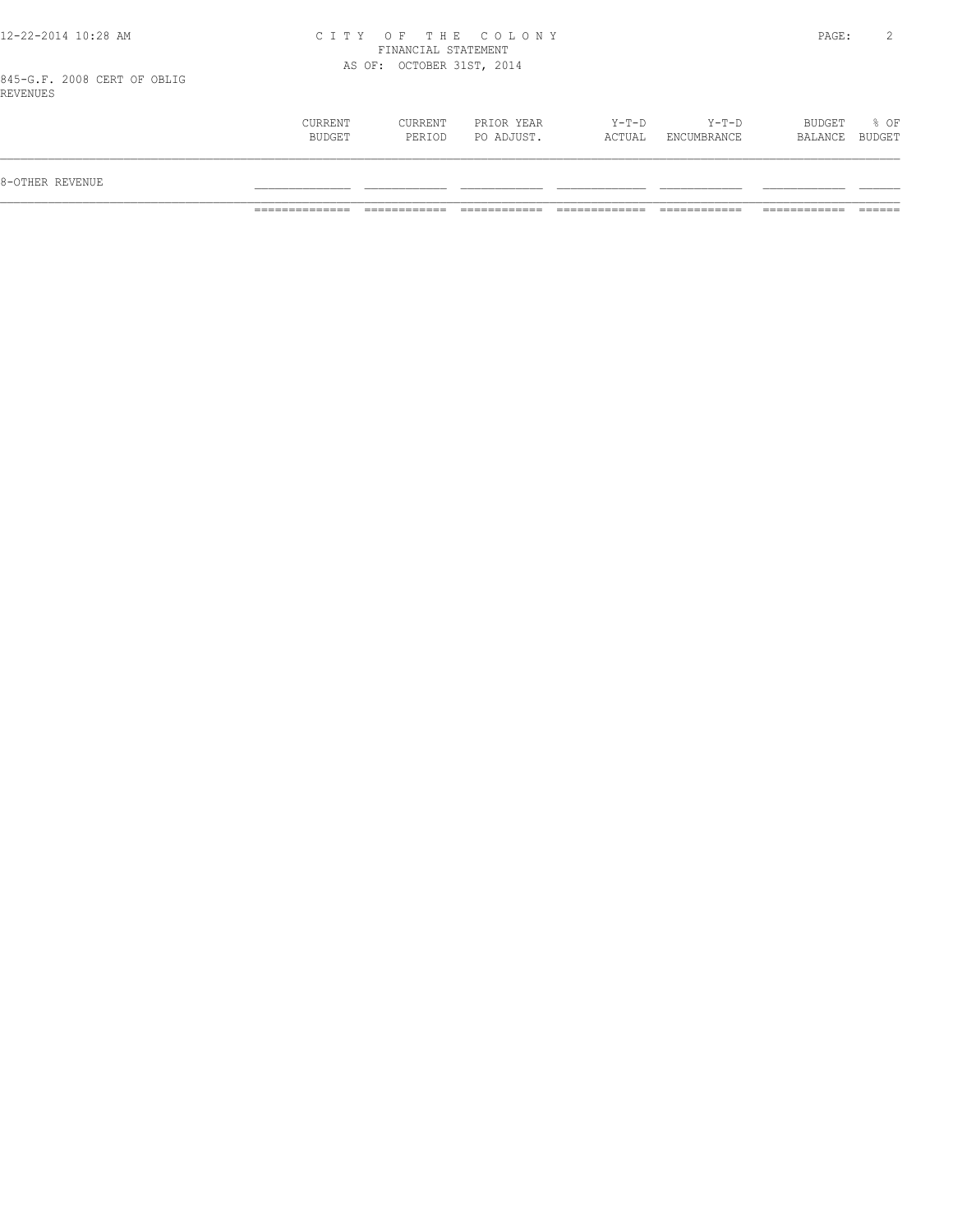| 12-22-2014 10:28 AM                                                                  | CITY OF THE COLONY<br>FINANCIAL STATEMENT<br>AS OF: OCTOBER 31ST, 2014 |         |            |        |             |         | 3<br>PAGE: |
|--------------------------------------------------------------------------------------|------------------------------------------------------------------------|---------|------------|--------|-------------|---------|------------|
| 845-G.F. 2008 CERT OF OBLIG<br>610 - DEVELOPMENTAL SVCS<br>DEPARTMENTAL EXPENDITURES |                                                                        |         |            |        |             |         |            |
|                                                                                      | CURRENT                                                                | CURRENT | PRIOR YEAR | Y-T-D  | Y-T-D       | BUDGET  | % OF       |
|                                                                                      | BUDGET                                                                 | PERIOD  | PO ADJUST. | ACTUAL | ENCUMBRANCE | BALANCE | BUDGET     |
| 64-MAINTENANCE                                                                       |                                                                        |         |            |        |             |         |            |
| 65-NON-CAPITAL                                                                       |                                                                        |         |            |        |             |         |            |
| 66-CAPITAL OUTLAY                                                                    |                                                                        |         |            |        |             |         |            |
|                                                                                      |                                                                        |         |            |        |             |         |            |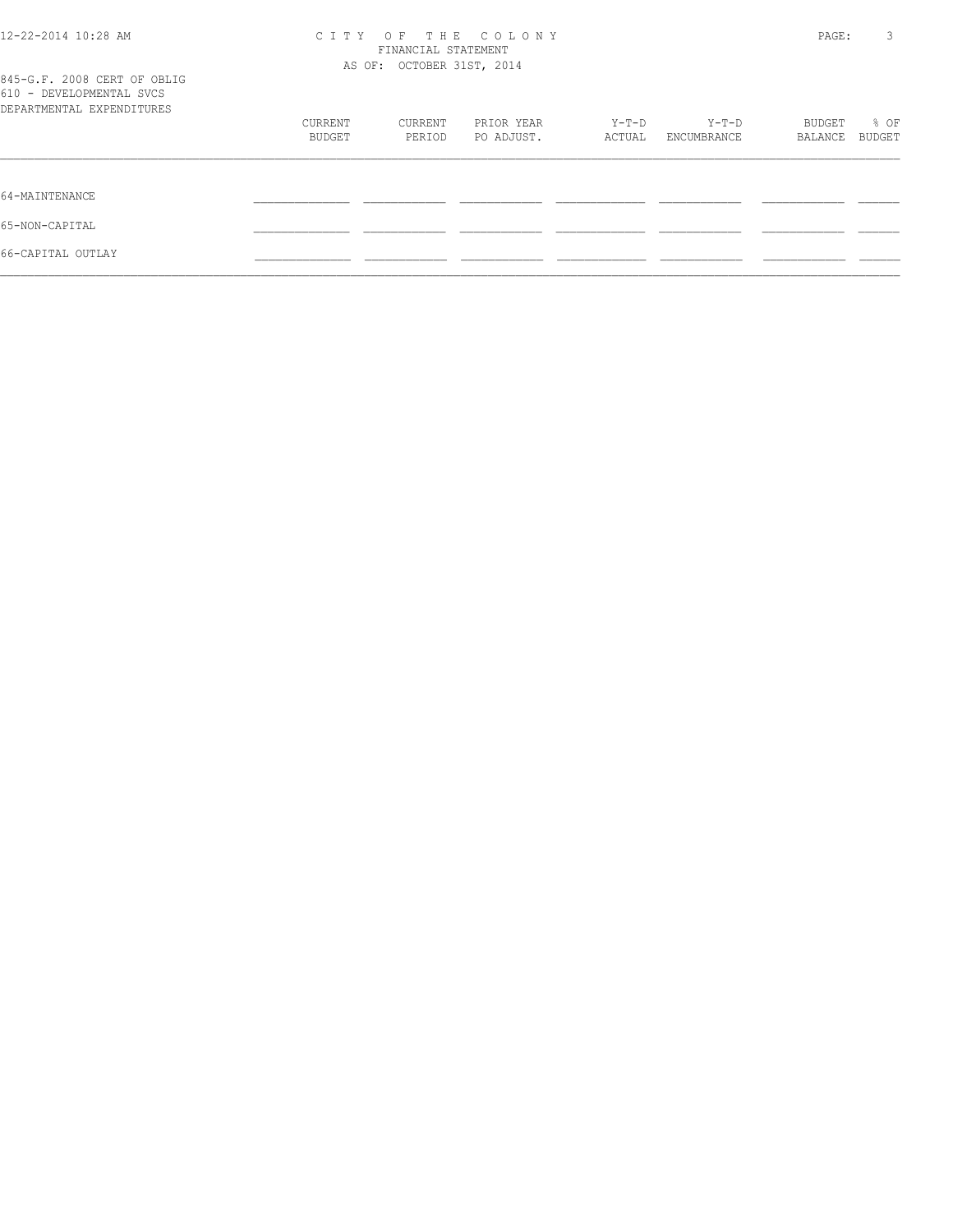| THE COLONY<br>C T T Y<br>OF<br>FINANCIAL STATEMENT |         |            |                           |             | PAGE:   | 4      |
|----------------------------------------------------|---------|------------|---------------------------|-------------|---------|--------|
|                                                    |         |            |                           |             |         |        |
| CURRENT                                            | CURRENT | PRIOR YEAR | Y-T-D                     | $Y-T-D$     | BUDGET  | % OF   |
| <b>BUDGET</b>                                      | PERIOD  | PO ADJUST. | ACTUAL                    | ENCUMBRANCE | BALANCE | BUDGET |
|                                                    |         |            |                           |             |         |        |
|                                                    |         |            |                           |             |         |        |
|                                                    |         |            |                           |             |         |        |
|                                                    |         |            | AS OF: OCTOBER 31ST, 2014 |             |         |        |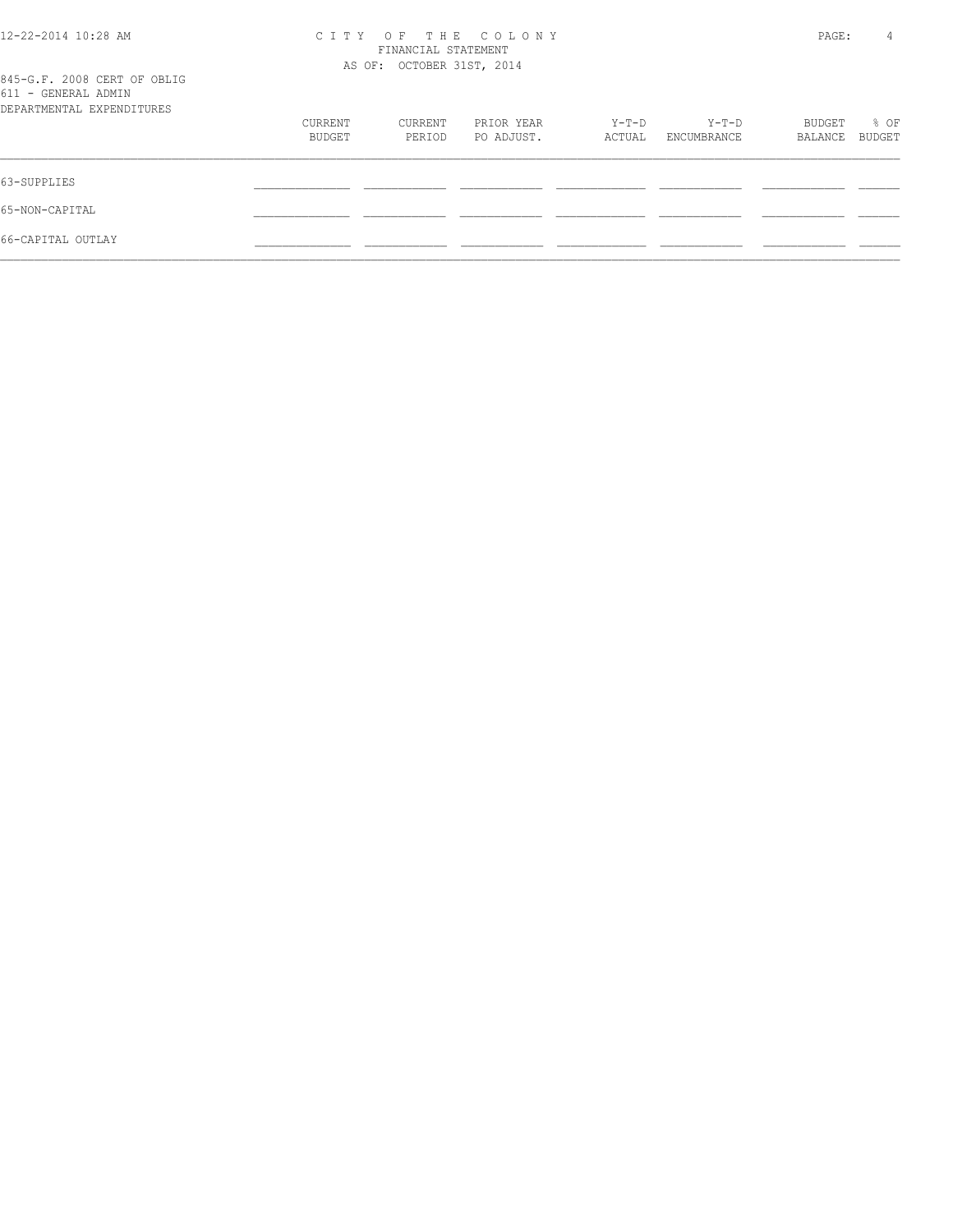| 12-22-2014 10:28 AM                                                              |                   |                           | CITY OF THE COLONY       |                   |                        | PAGE:             |                  |
|----------------------------------------------------------------------------------|-------------------|---------------------------|--------------------------|-------------------|------------------------|-------------------|------------------|
|                                                                                  |                   | FINANCIAL STATEMENT       |                          |                   |                        |                   |                  |
|                                                                                  |                   | AS OF: OCTOBER 31ST, 2014 |                          |                   |                        |                   |                  |
| 845-G.F. 2008 CERT OF OBLIG<br>620 - CITY SECRETARY<br>DEPARTMENTAL EXPENDITURES |                   |                           |                          |                   |                        |                   |                  |
|                                                                                  | CURRENT<br>BUDGET | CURRENT<br>PERIOD         | PRIOR YEAR<br>PO ADJUST. | $Y-T-D$<br>ACTUAL | $Y-T-D$<br>ENCUMBRANCE | BUDGET<br>BALANCE | $8$ OF<br>BUDGET |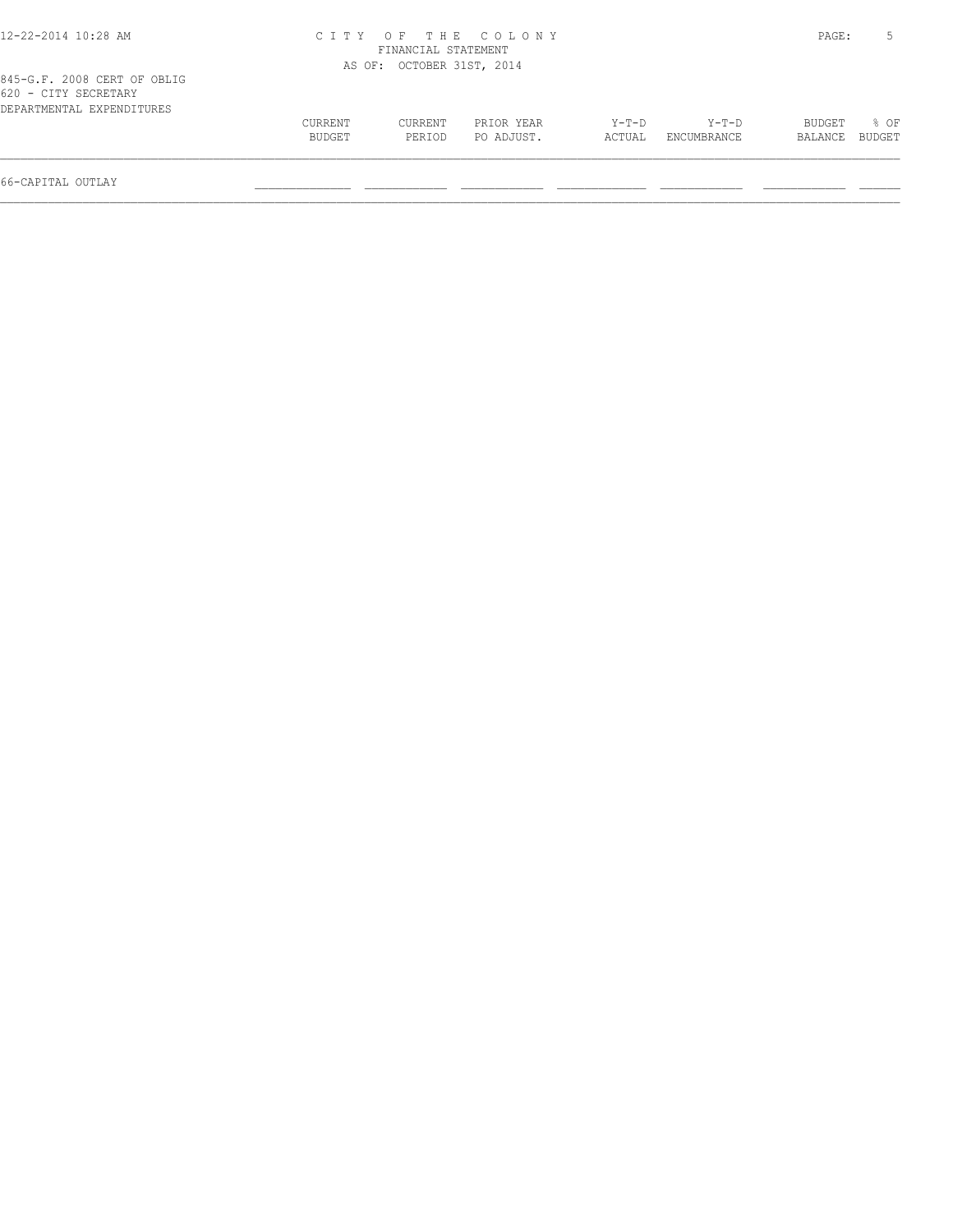| 12-22-2014 10:28 AM                                                       |                   |                           | CITY OF THE COLONY       |                   |                        | PAGE:             | <sub>6</sub>   |
|---------------------------------------------------------------------------|-------------------|---------------------------|--------------------------|-------------------|------------------------|-------------------|----------------|
|                                                                           |                   | FINANCIAL STATEMENT       |                          |                   |                        |                   |                |
|                                                                           |                   | AS OF: OCTOBER 31ST, 2014 |                          |                   |                        |                   |                |
| 845-G.F. 2008 CERT OF OBLIG<br>630 - FINANCE<br>DEPARTMENTAL EXPENDITURES |                   |                           |                          |                   |                        |                   |                |
|                                                                           | CURRENT<br>BUDGET | CURRENT<br>PERIOD         | PRIOR YEAR<br>PO ADJUST. | $Y-T-D$<br>ACTUAL | $Y-T-D$<br>ENCUMBRANCE | BUDGET<br>BALANCE | % OF<br>BUDGET |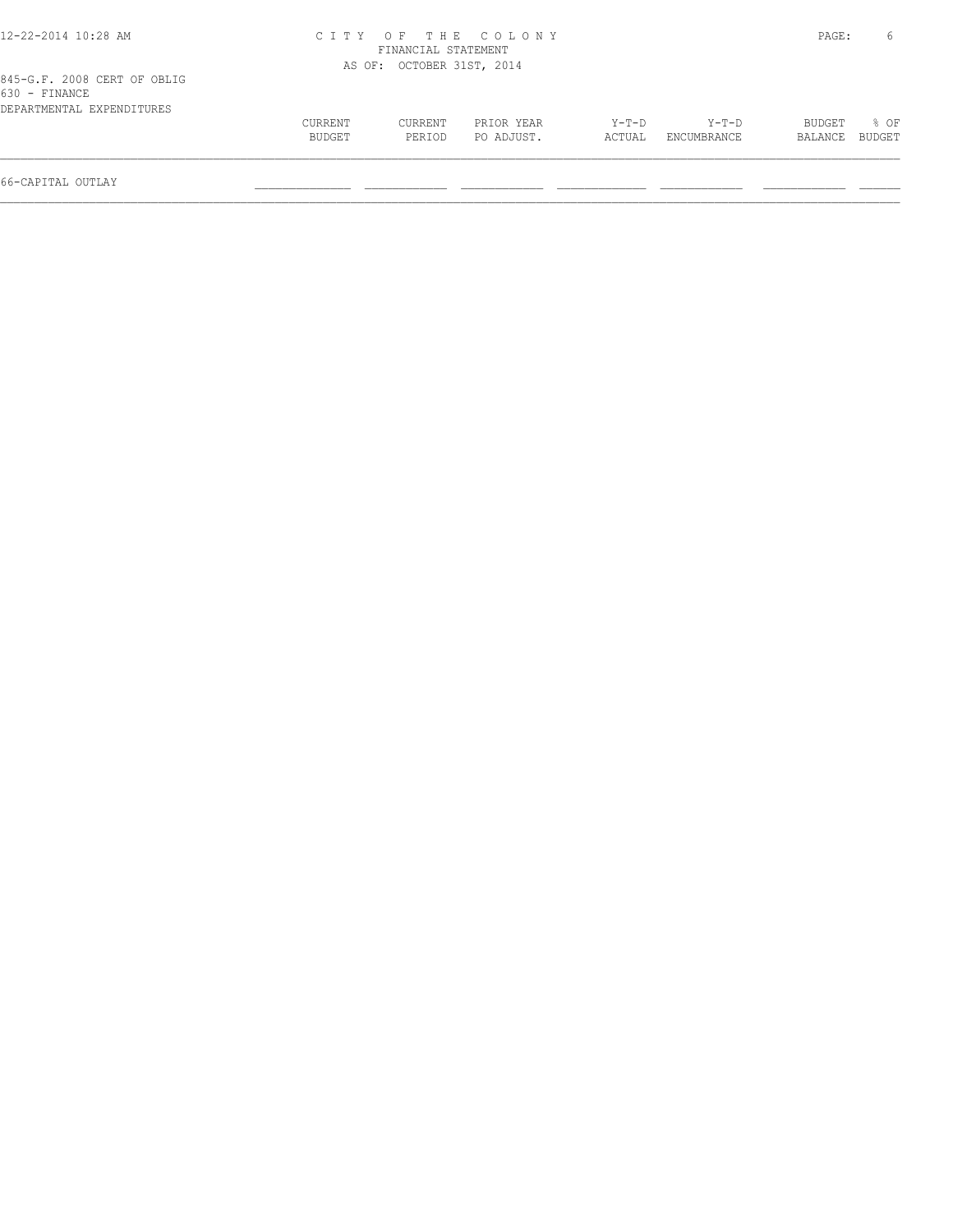| 12-22-2014 10:28 AM |
|---------------------|
|                     |

#### 12-22-2014 10:28 AM C I T Y O F T H E C O L O N Y PAGE: 7 FINANCIAL STATEMENT AS OF: OCTOBER 31ST, 2014

|          |  |  | 845-G.F. 2008 CERT OF OBLIG |
|----------|--|--|-----------------------------|
| 631 - TT |  |  |                             |
|          |  |  |                             |

| DEPARTMENTAL EXPENDITURES |                   |                   |                          |                 |                        |                   |                |
|---------------------------|-------------------|-------------------|--------------------------|-----------------|------------------------|-------------------|----------------|
|                           | CURRENT<br>BUDGET | CURRENT<br>PERIOD | PRIOR YEAR<br>PO ADJUST. | Y-T-D<br>ACTUAL | $Y-T-D$<br>ENCUMBRANCE | BUDGET<br>BALANCE | % OF<br>BUDGET |
|                           |                   |                   |                          |                 |                        |                   |                |
| 62-CONTRACTUAL SERVICES   |                   |                   |                          |                 |                        |                   |                |
| 63-SUPPLIES               |                   |                   |                          |                 |                        |                   |                |
| 65-NON-CAPITAL            |                   |                   |                          |                 |                        |                   |                |
| 66-CAPITAL OUTLAY         |                   |                   |                          |                 |                        |                   |                |
|                           |                   |                   |                          |                 |                        |                   |                |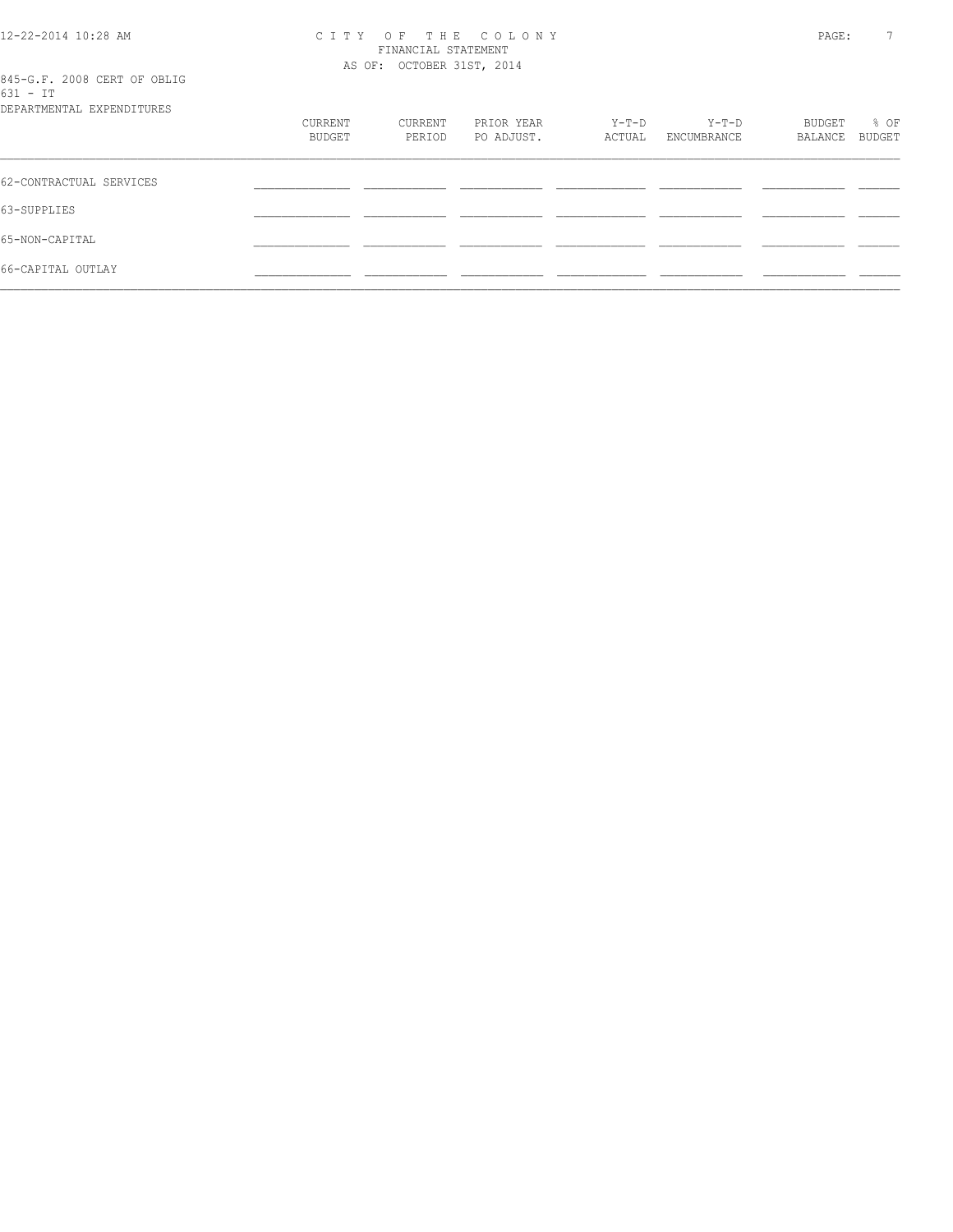## 12-22-2014 10:28 AM C I T Y O F T H E C O L O N Y PAGE: 8 FINANCIAL STATEMENT

 $\mathcal{L} = \{ \mathcal{L} = \{ \mathcal{L} = \{ \mathcal{L} = \{ \mathcal{L} = \{ \mathcal{L} = \{ \mathcal{L} = \{ \mathcal{L} = \{ \mathcal{L} = \{ \mathcal{L} = \{ \mathcal{L} = \{ \mathcal{L} = \{ \mathcal{L} = \{ \mathcal{L} = \{ \mathcal{L} = \{ \mathcal{L} = \{ \mathcal{L} = \{ \mathcal{L} = \{ \mathcal{L} = \{ \mathcal{L} = \{ \mathcal{L} = \{ \mathcal{L} = \{ \mathcal{L} = \{ \mathcal{L} = \{ \mathcal{$ 

|                                                                                      |                   |                   | AS OF: OCTOBER 31ST, 2014 |                 |                        |                   |                |  |
|--------------------------------------------------------------------------------------|-------------------|-------------------|---------------------------|-----------------|------------------------|-------------------|----------------|--|
| 845-G.F. 2008 CERT OF OBLIG<br>650 - PARKS & RECREATION<br>DEPARTMENTAL EXPENDITURES |                   |                   |                           |                 |                        |                   |                |  |
|                                                                                      | CURRENT<br>BUDGET | CURRENT<br>PERIOD | PRIOR YEAR<br>PO ADJUST.  | Y-T-D<br>ACTUAL | $Y-T-D$<br>ENCUMBRANCE | BUDGET<br>BALANCE | % OF<br>BUDGET |  |
| 62-CONTRACTUAL SERVICES                                                              |                   |                   |                           |                 |                        |                   |                |  |
| 64-MAINTENANCE                                                                       |                   |                   |                           |                 |                        |                   |                |  |
| 65-NON-CAPITAL                                                                       |                   |                   |                           |                 |                        |                   |                |  |
| 66-CAPITAL OUTLAY                                                                    |                   |                   |                           |                 |                        |                   |                |  |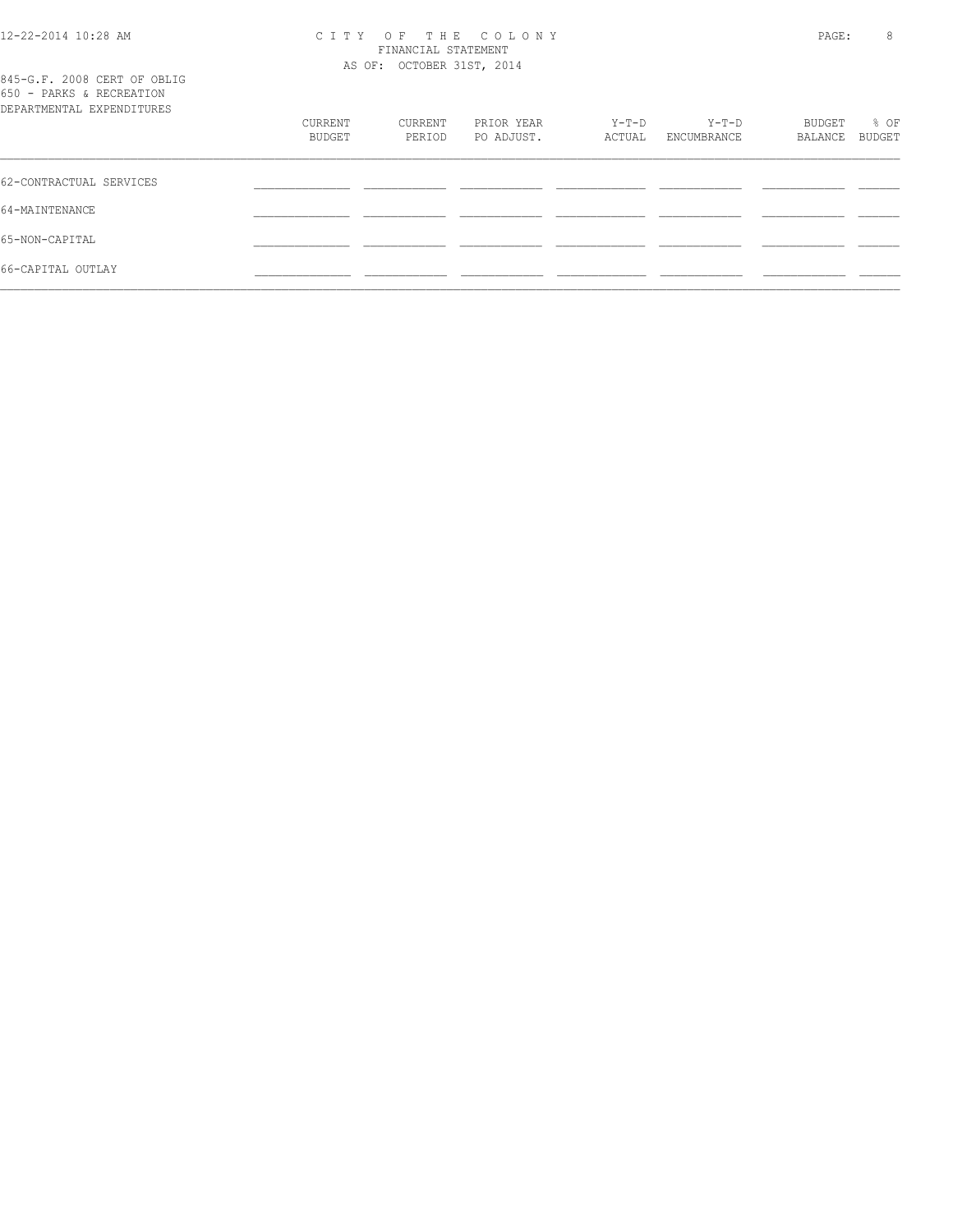#### 12-22-2014 10:28 AM C I T Y O F T H E C O L O N Y PAGE: 9 FINANCIAL STATEMENT AS OF: OCTOBER 31ST, 2014

| 845-G.F. 2008 CERT OF OBLIG |  |  |
|-----------------------------|--|--|
| 668 - FACILITIES MAINT      |  |  |
| DEPARTMENTAL EXPENDITIRES   |  |  |

| 000 LIQLELLED IMILINE<br>DEPARTMENTAL EXPENDITURES |                   |                   |                          |                 |                        |                   |                |
|----------------------------------------------------|-------------------|-------------------|--------------------------|-----------------|------------------------|-------------------|----------------|
|                                                    | CURRENT<br>BUDGET | CURRENT<br>PERIOD | PRIOR YEAR<br>PO ADJUST. | Y-T-D<br>ACTUAL | $Y-T-D$<br>ENCUMBRANCE | BUDGET<br>BALANCE | % OF<br>BUDGET |
| 62-CONTRACTUAL SERVICES                            |                   |                   |                          |                 |                        |                   |                |
| 63-SUPPLIES                                        |                   |                   |                          |                 |                        |                   |                |
| 64-MAINTENANCE                                     |                   |                   |                          |                 |                        |                   |                |
| 66-CAPITAL OUTLAY                                  |                   |                   |                          |                 |                        |                   |                |
|                                                    |                   |                   |                          |                 |                        |                   |                |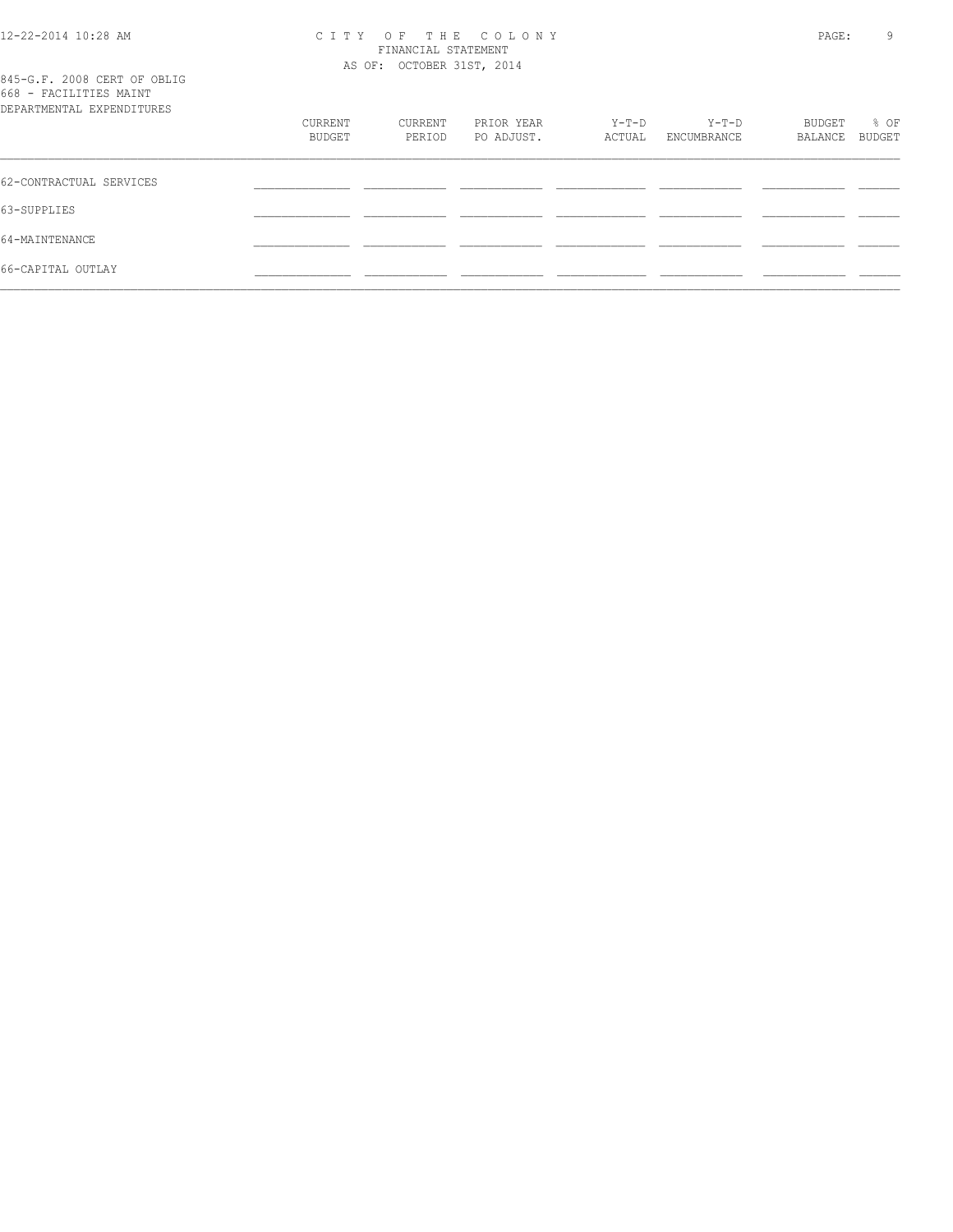#### 12-22-2014 10:28 AM C I T Y O F T H E C O L O N Y PAGE: 10 FINANCIAL STATEMENT AS OF: OCTOBER 31ST, 2014

|  |  |                                   | 845-G.F. 2008 CERT OF OBLIG |
|--|--|-----------------------------------|-----------------------------|
|  |  | 670 - FIRE DEPARTMENT             |                             |
|  |  | סתסוזידרוות בעים וגידוות שתייסגסת |                             |

| DEPARTMENTAL EXPENDITURES |                   |                   |                          |                 |                        |                   |                |
|---------------------------|-------------------|-------------------|--------------------------|-----------------|------------------------|-------------------|----------------|
|                           | CURRENT<br>BUDGET | CURRENT<br>PERIOD | PRIOR YEAR<br>PO ADJUST. | Y-T-D<br>ACTUAL | $Y-T-D$<br>ENCUMBRANCE | BUDGET<br>BALANCE | % OF<br>BUDGET |
|                           |                   |                   |                          |                 |                        |                   |                |
| 63-SUPPLIES               |                   |                   |                          |                 |                        |                   |                |
| 64-MAINTENANCE            |                   |                   |                          |                 |                        |                   |                |
| 65-NON-CAPITAL            |                   |                   |                          |                 |                        |                   |                |
| 66-CAPITAL OUTLAY         |                   |                   |                          |                 |                        |                   |                |
|                           |                   |                   |                          |                 |                        |                   |                |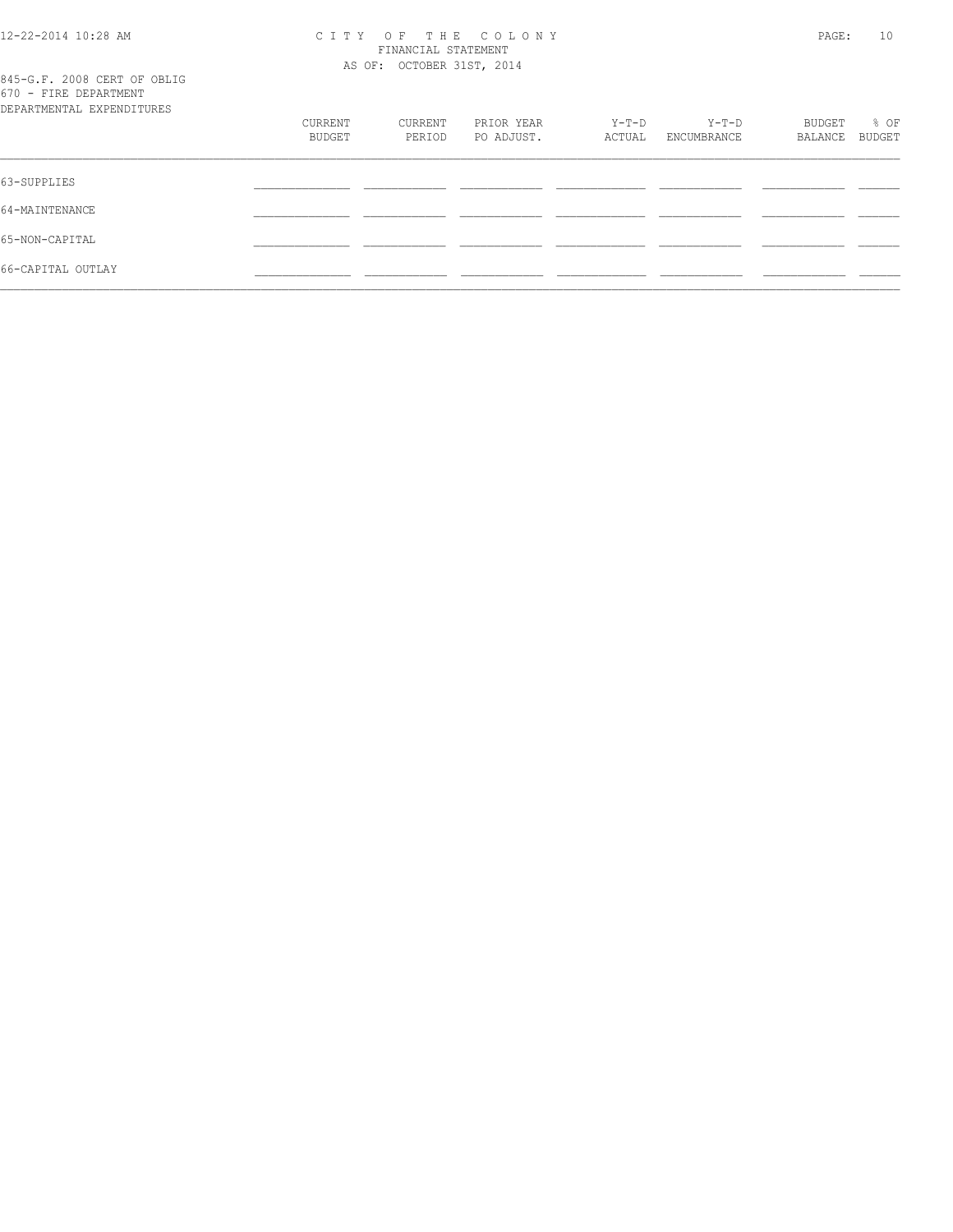#### 12-22-2014 10:28 AM C I T Y O F T H E C O L O N Y PAGE: 11 FINANCIAL STATEMENT AS OF: OCTOBER 31ST, 2014

|  |  | 845-G.F. 2008 CERT OF OBLIG |  |
|--|--|-----------------------------|--|
|  |  | 675 - POLICE DEPARTMENT     |  |
|  |  | DEPARTMENTAL EXPENDITIRES   |  |

| DEPARTMENTAL EXPENDITURES |         |         |            |        |             |         |        |
|---------------------------|---------|---------|------------|--------|-------------|---------|--------|
|                           | CURRENT | CURRENT | PRIOR YEAR | Y-T-D  | $Y-T-D$     | BUDGET  | % OF   |
|                           | BUDGET  | PERIOD  | PO ADJUST. | ACTUAL | ENCUMBRANCE | BALANCE | BUDGET |
|                           |         |         |            |        |             |         |        |
| 63-SUPPLIES               |         |         |            |        |             |         |        |
| 64-MAINTENANCE            |         |         |            |        |             |         |        |
| 65-NON-CAPITAL            |         |         |            |        |             |         |        |
| 66-CAPITAL OUTLAY         |         |         |            |        |             |         |        |
|                           |         |         |            |        |             |         |        |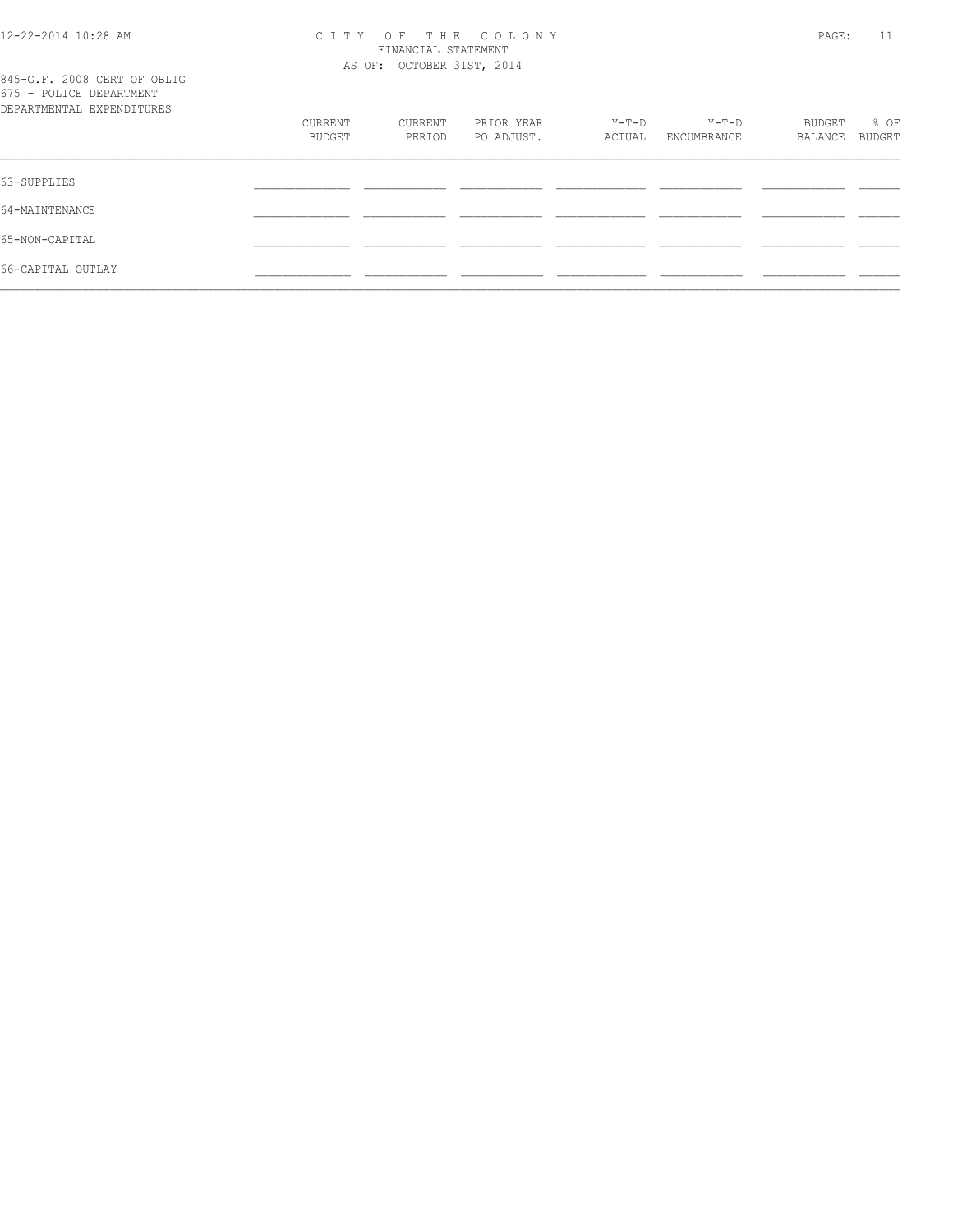| $12 - 22 - 2014$ $10:28$ AM<br>845-G.F. 2008 CERT OF OBLIG<br>680 - LIBRARY | C T T Y           | THE COLONY<br>$O$ F<br>FINANCIAL STATEMENT<br>AS OF: OCTOBER 31ST, 2014 |                          |                 | PAGE:                | 12                |                |
|-----------------------------------------------------------------------------|-------------------|-------------------------------------------------------------------------|--------------------------|-----------------|----------------------|-------------------|----------------|
| DEPARTMENTAL EXPENDITURES                                                   | CURRENT<br>BUDGET | CURRENT<br>PERIOD                                                       | PRIOR YEAR<br>PO ADJUST. | Y-T-D<br>ACTUAL | Y-T-D<br>ENCUMBRANCE | BUDGET<br>BALANCE | % OF<br>BUDGET |
| 63-SUPPLIES                                                                 |                   |                                                                         |                          |                 |                      |                   |                |
| 65-NON-CAPITAL                                                              |                   |                                                                         |                          |                 |                      |                   |                |
| 66-CAPITAL OUTLAY                                                           |                   |                                                                         |                          |                 |                      |                   |                |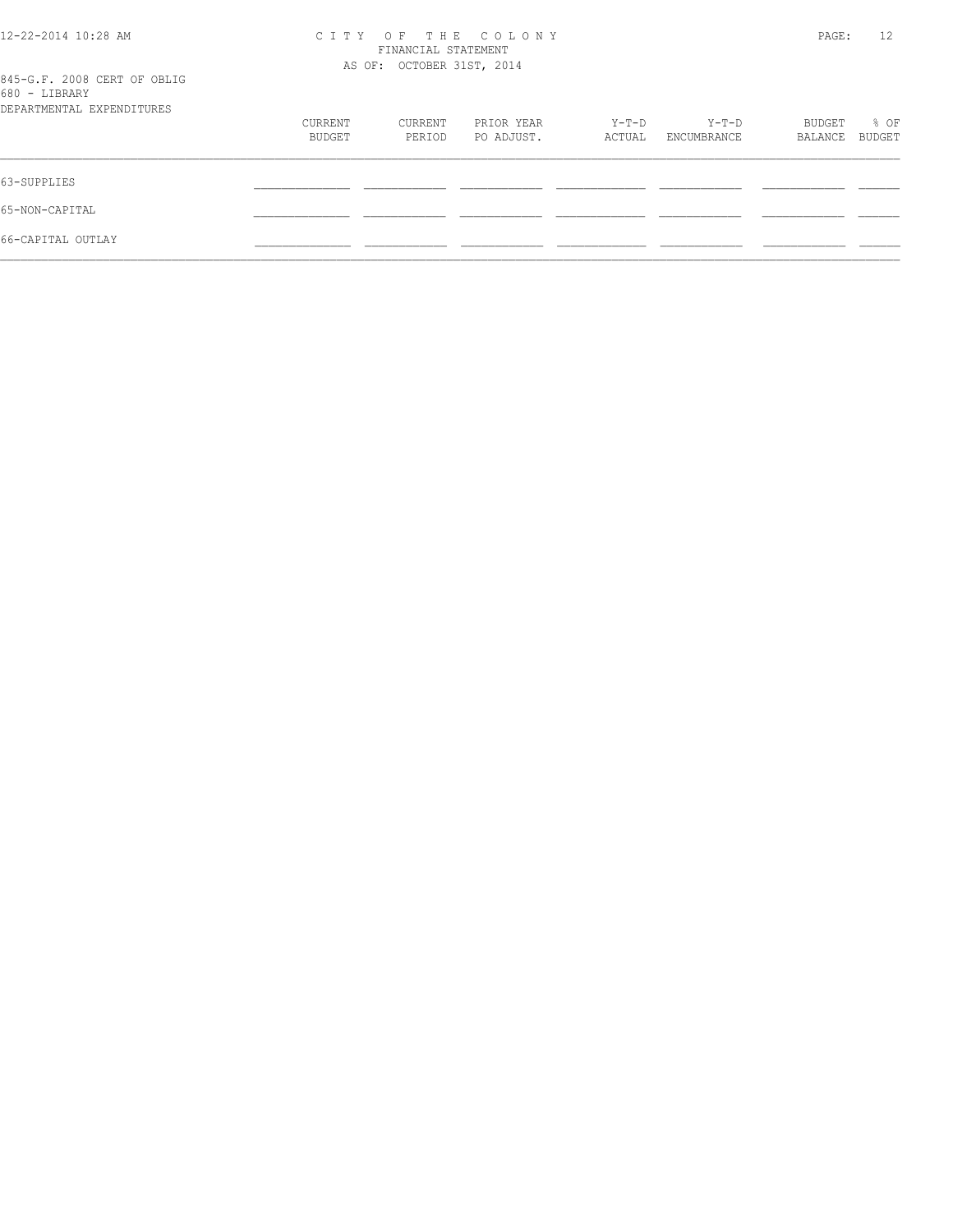| $12 - 22 - 2014$ $10:28$ AM                                                    |                   | FINANCIAL STATEMENT       | CITY OF THE COLONY       |                 |                      | PAGE:             | 13             |
|--------------------------------------------------------------------------------|-------------------|---------------------------|--------------------------|-----------------|----------------------|-------------------|----------------|
| 845-G.F. 2008 CERT OF OBLIG<br>690 - PUBLIC WORKS<br>DEPARTMENTAL EXPENDITURES |                   | AS OF: OCTOBER 31ST, 2014 |                          |                 |                      |                   |                |
|                                                                                | CURRENT<br>BUDGET | CURRENT<br>PERIOD         | PRIOR YEAR<br>PO ADJUST. | Y-T-D<br>ACTUAL | Y-T-D<br>ENCUMBRANCE | BUDGET<br>BALANCE | % OF<br>BUDGET |
| 62-CONTRACTUAL SERVICES                                                        |                   |                           |                          |                 |                      |                   |                |
| 66-CAPITAL OUTLAY                                                              |                   |                           |                          |                 |                      |                   |                |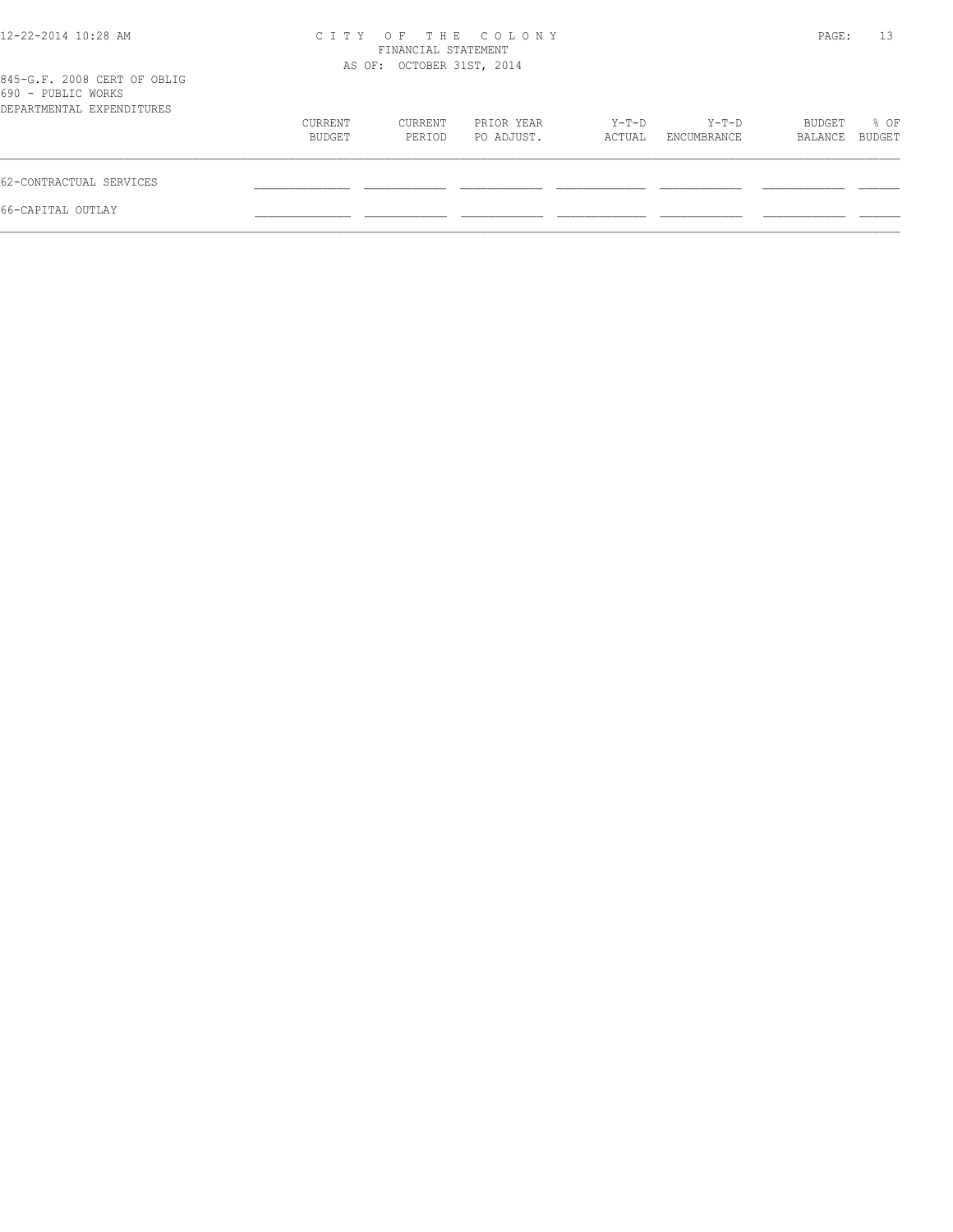#### 12-22-2014 10:28 AM C I T Y O F T H E C O L O N Y PAGE: 14 FINANCIAL STATEMENT AS OF: OCTOBER 31ST, 2014

| 845-G.F. 2008 CERT OF OBLIG |  |  |
|-----------------------------|--|--|
| 635 - NON-DEPARTMENTAL      |  |  |
| DEPARTMENTAL EXPENDITURES   |  |  |

\*\*\* END OF REPORT \*\*\*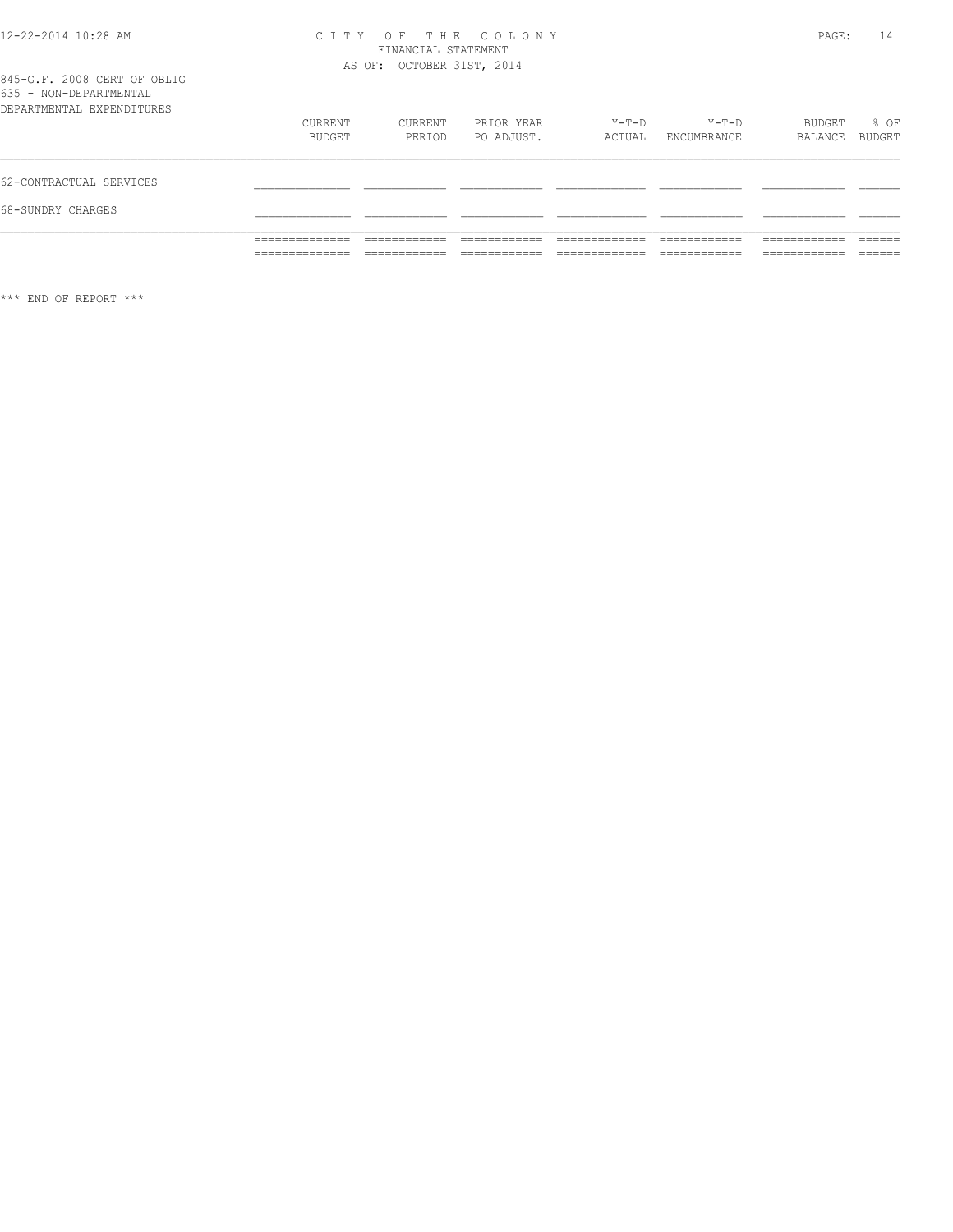#### 12-22-2014 10:28 AM C I T Y O F T H E C O L O N Y PAGE: 1 FINANCIAL STATEMENT AS OF: OCTOBER 31ST, 2014

846-2010 G. F. CERT OF OBLIG FINANCIAL SUMMARY

|                                         | CURRENT<br>BUDGET                        | <b>CURRENT</b><br>PERIOD | PRIOR YEAR<br>PO ADJUST. | $Y-T-D$<br>ACTUAL        | $Y-T-D$<br>ENCUMBRANCE             | <b>BUDGET</b><br><b>BALANCE</b>          | % OF<br>BUDGET    |
|-----------------------------------------|------------------------------------------|--------------------------|--------------------------|--------------------------|------------------------------------|------------------------------------------|-------------------|
| REVENUE SUMMARY                         |                                          |                          |                          |                          |                                    |                                          |                   |
|                                         | ______________<br>-----------            | ____________             | -------------            | ____________             | -------------                      | -------------<br>-----------             | -------<br>______ |
| EXPENDITURE SUMMARY                     |                                          |                          |                          |                          |                                    |                                          |                   |
| 670 - FIRE DEPARTMENT                   | 0.00                                     | 1,571.58                 | 0.00                     | 1,571.58                 | 0.00(                              | 1,571.58                                 | 0.00              |
| ** TOTAL EXPENDITURES **                | 0.00<br>______________<br>______________ | 1,571.58<br>____________ | 0.00<br>-------------    | 1,571.58<br>____________ | 0.00 <sub>1</sub><br>------------- | 1,571.58)<br>____________<br>----------- | 0.00<br>-------   |
| ** REVENUE OVER (UNDER) EXPENDITURES ** | $0.00$ (                                 | 1, 571.58                | 0.00(                    | 1, 571.58                | 0.00                               | 1,571.58                                 | 0.00              |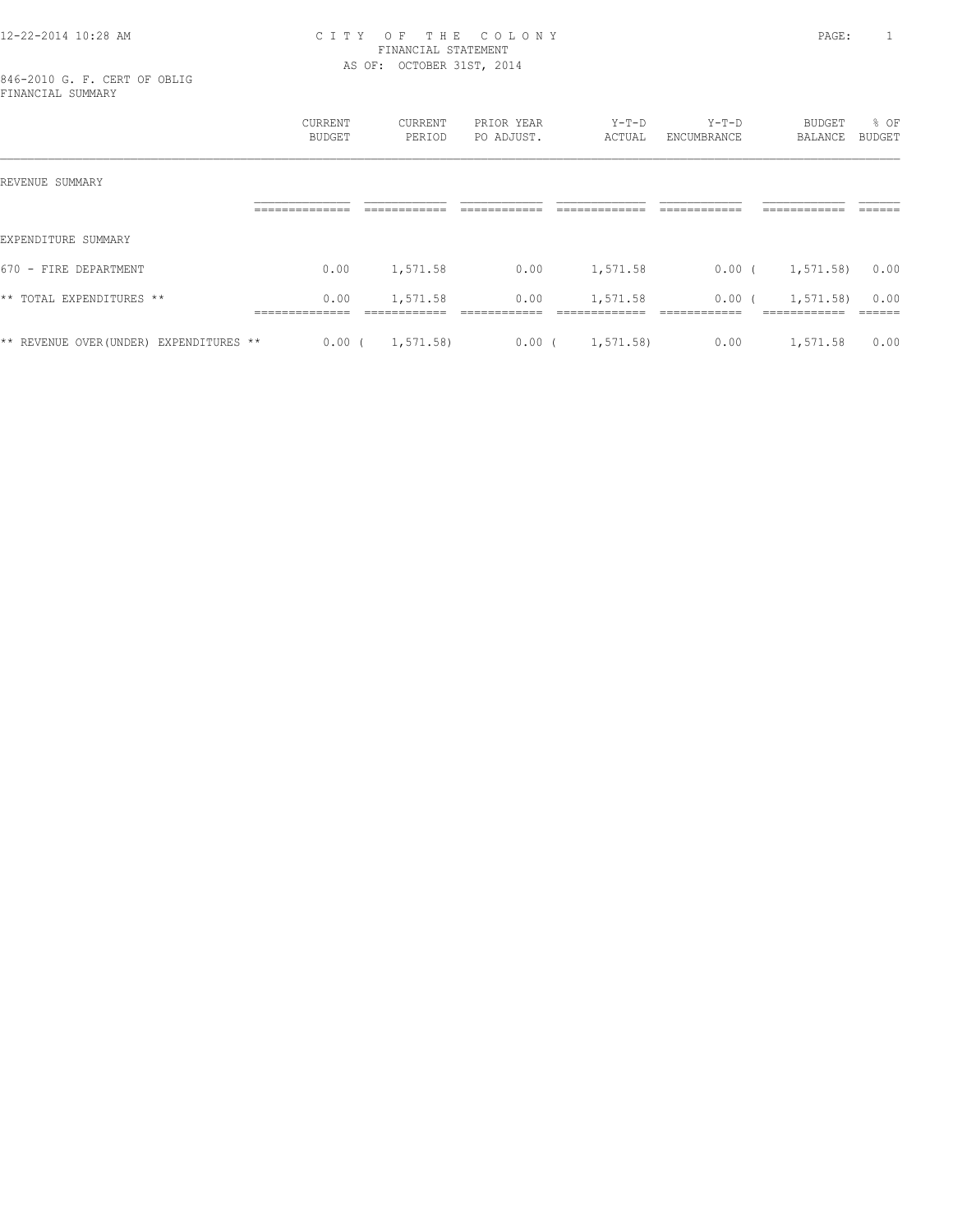| 12-22-2014 10:28 AM |
|---------------------|
|---------------------|

#### 12-22-2014 10:28 AM C I T Y O F T H E C O L O N Y PAGE: 2 FINANCIAL STATEMENT AS OF: OCTOBER 31ST, 2014

846-2010 G. F. CERT OF OBLIG REVENUES

| CURRENT | <b>CURRENT</b> | PRIOR YEAR | $Y-T-D$ | Y-T-D       | BUDGET  | % OF   |
|---------|----------------|------------|---------|-------------|---------|--------|
| BUDGET  | PERIOD         | PO ADJUST. | ACTUAL  | ENCUMBRANCE | BALANCE | BUDGET |
|         |                |            |         |             |         |        |
|         |                |            |         |             |         |        |
|         |                |            |         |             |         |        |

 $8$  – OTHER REVENUE

============== ============ ============ ============= ============ ============ ======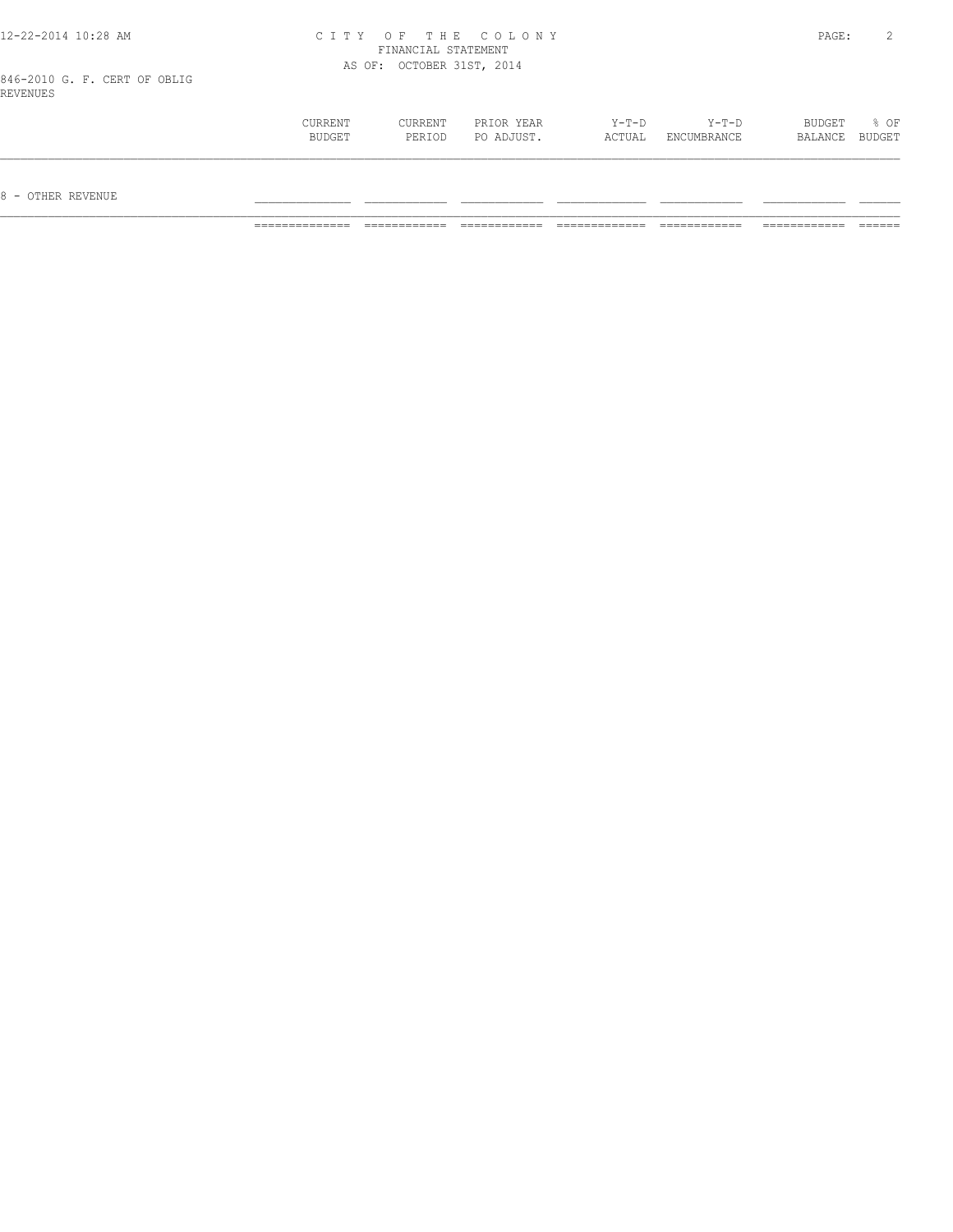| 12-22-2014 10:28 AM                                                                  | CITY OF THE COLONY | PAGE:                     |                          |                   |                        |                   |                |
|--------------------------------------------------------------------------------------|--------------------|---------------------------|--------------------------|-------------------|------------------------|-------------------|----------------|
|                                                                                      |                    | AS OF: OCTOBER 31ST, 2014 |                          |                   |                        |                   |                |
| 846-2010 G. F. CERT OF OBLIG<br>610 - DEVELOPMENT SVCS.<br>DEPARTMENTAL EXPENDITURES |                    |                           |                          |                   |                        |                   |                |
|                                                                                      | CURRENT<br>BUDGET  | CURRENT<br>PERIOD         | PRIOR YEAR<br>PO ADJUST. | $Y-T-D$<br>ACTUAL | $Y-T-D$<br>ENCUMBRANCE | BUDGET<br>BALANCE | 8 OF<br>BUDGET |
|                                                                                      |                    |                           |                          |                   |                        |                   |                |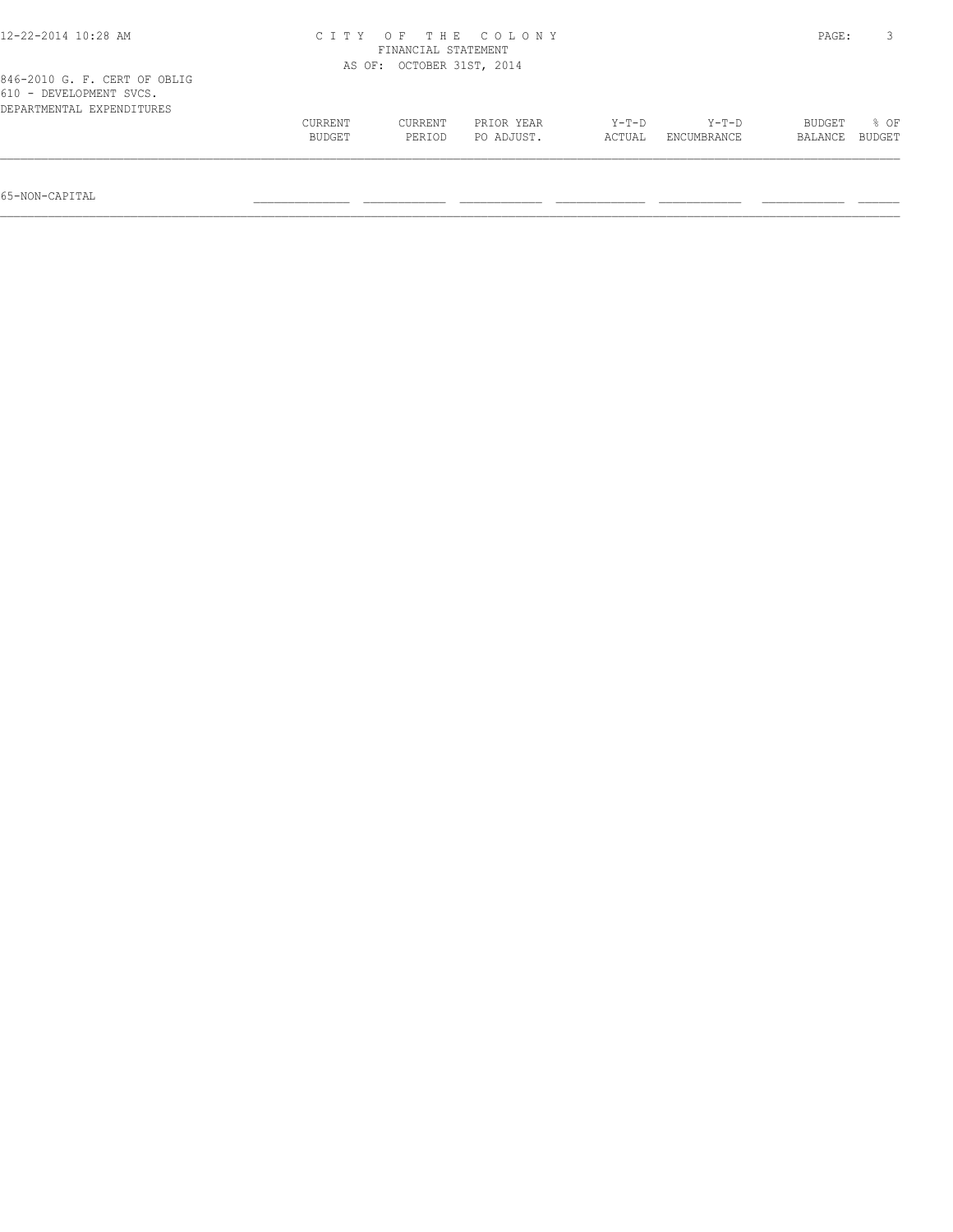| 12-22-2014 10:28 AM          |         |                           | CITY OF THE COLONY |        |             | PAGE:   |        |
|------------------------------|---------|---------------------------|--------------------|--------|-------------|---------|--------|
|                              |         | FINANCIAL STATEMENT       |                    |        |             |         |        |
|                              |         | AS OF: OCTOBER 31ST, 2014 |                    |        |             |         |        |
| 846-2010 G. F. CERT OF OBLIG |         |                           |                    |        |             |         |        |
| $615$ - FLEET                |         |                           |                    |        |             |         |        |
| DEPARTMENTAL EXPENDITURES    |         |                           |                    |        |             |         |        |
|                              | CURRENT | CURRENT                   | PRIOR YEAR         | Y-T-D  | Y-T-D       | BUDGET  | 8 OF   |
|                              | BUDGET  | PERTOD                    | PO ADJUST.         | ACTUAL | ENCUMBRANCE | BALANCE | BUDGET |
|                              |         |                           |                    |        |             |         |        |
|                              |         |                           |                    |        |             |         |        |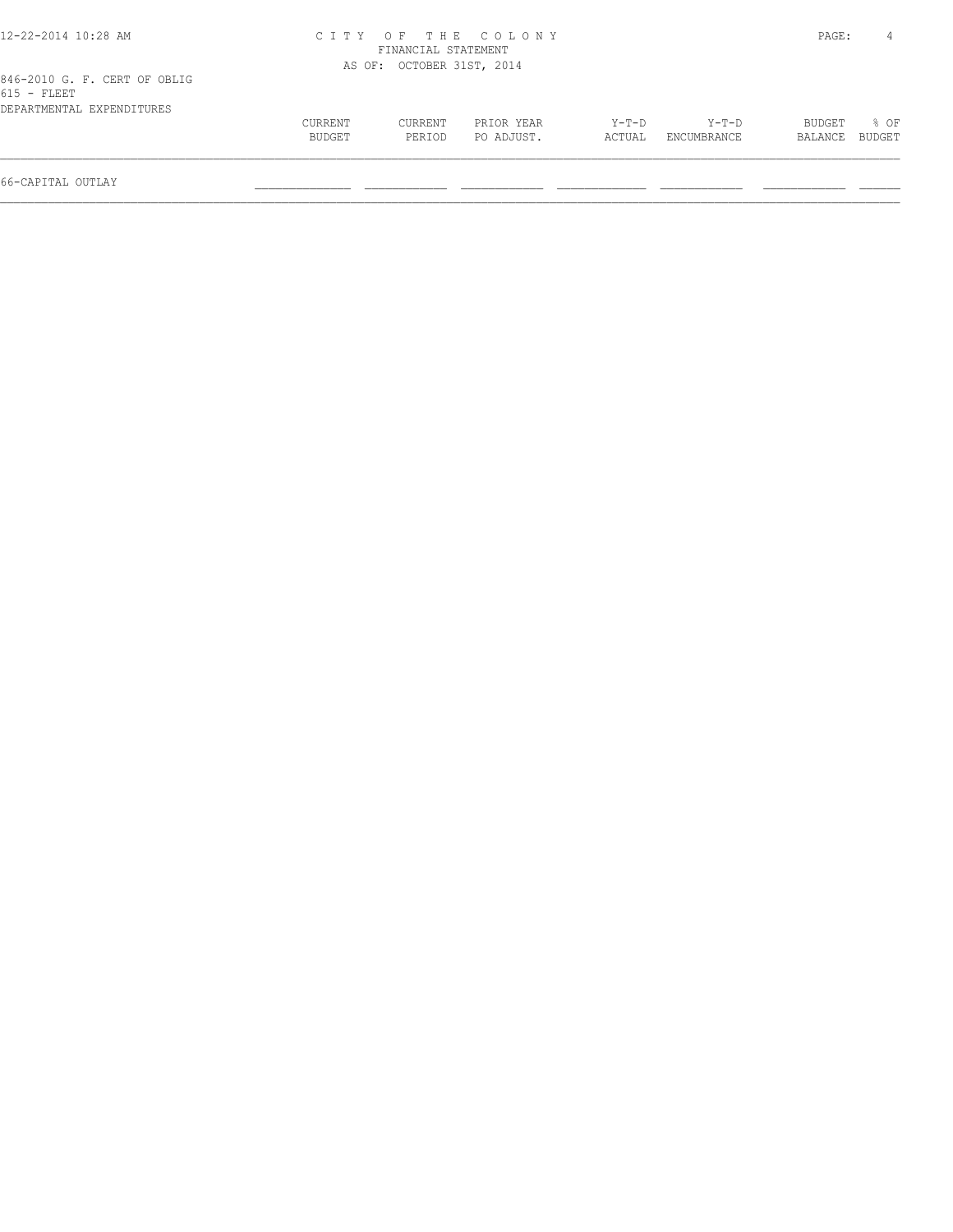| 12-22-2014 10:28 AM                                                               | C T T Y<br>$O$ F  |                           | PAGE:                    |                   |                      |                   |                |
|-----------------------------------------------------------------------------------|-------------------|---------------------------|--------------------------|-------------------|----------------------|-------------------|----------------|
| 846-2010 G. F. CERT OF OBLIG<br>620 - CITY SECRETARY<br>DEPARTMENTAL EXPENDITURES |                   | AS OF: OCTOBER 31ST, 2014 |                          |                   |                      |                   |                |
|                                                                                   | CURRENT<br>BUDGET | CURRENT<br>PERIOD         | PRIOR YEAR<br>PO ADJUST. | $Y-T-D$<br>ACTUAL | Y-T-D<br>ENCUMBRANCE | BUDGET<br>BALANCE | % OF<br>BUDGET |
| 65-NON-CAPITAL                                                                    |                   |                           |                          |                   |                      |                   |                |
| 66-CAPITAL OUTLAY                                                                 |                   |                           |                          |                   |                      |                   |                |
|                                                                                   |                   |                           |                          |                   |                      |                   |                |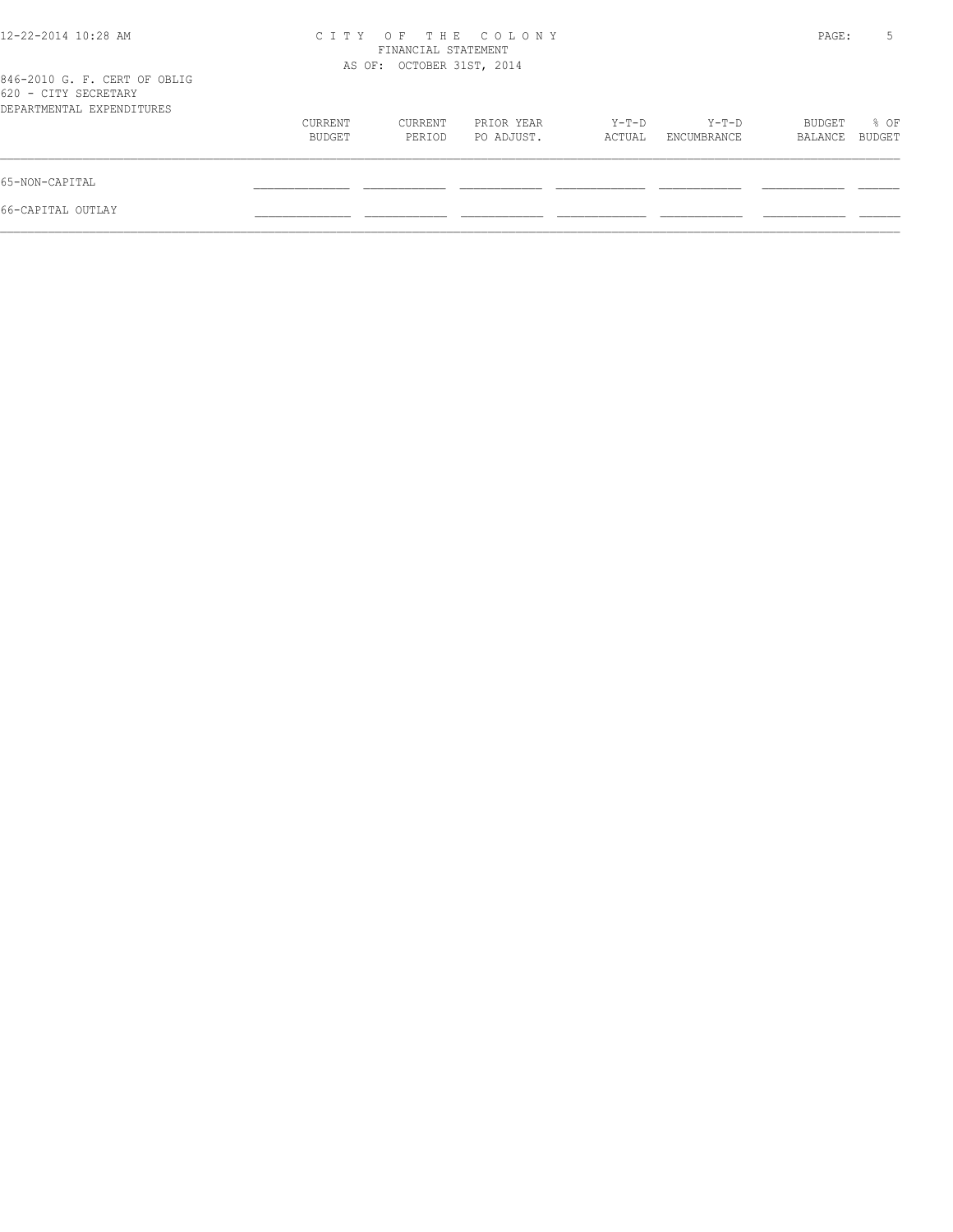#### 12-22-2014 10:28 AM C I T Y O F T H E C O L O N Y PAGE: 6 FINANCIAL STATEMENT AS OF: OCTOBER 31ST, 2014

|                          |  |  |  | 846-2010 G. F. CERT OF OBLIG |  |
|--------------------------|--|--|--|------------------------------|--|
| 631 - INFORMATION TECH   |  |  |  |                              |  |
| RPARTMENTAL EXPENDITHERS |  |  |  |                              |  |

| DEPARTMENTAL EXPENDITURES |         |         |            |        |             |         |        |
|---------------------------|---------|---------|------------|--------|-------------|---------|--------|
|                           | CURRENT | CURRENT | PRIOR YEAR | Y-T-D  | Y-T-D       | BUDGET  | % OF   |
|                           | BUDGET  | PERIOD  | PO ADJUST. | ACTUAL | ENCUMBRANCE | BALANCE | BUDGET |
|                           |         |         |            |        |             |         |        |
| 62-CONTRACTUAL SERVICES   |         |         |            |        |             |         |        |
| 63-SUPPLIES               |         |         |            |        |             |         |        |
| 65-NON-CAPITAL            |         |         |            |        |             |         |        |
| 66-CAPITAL OUTLAY         |         |         |            |        |             |         |        |
|                           |         |         |            |        |             |         |        |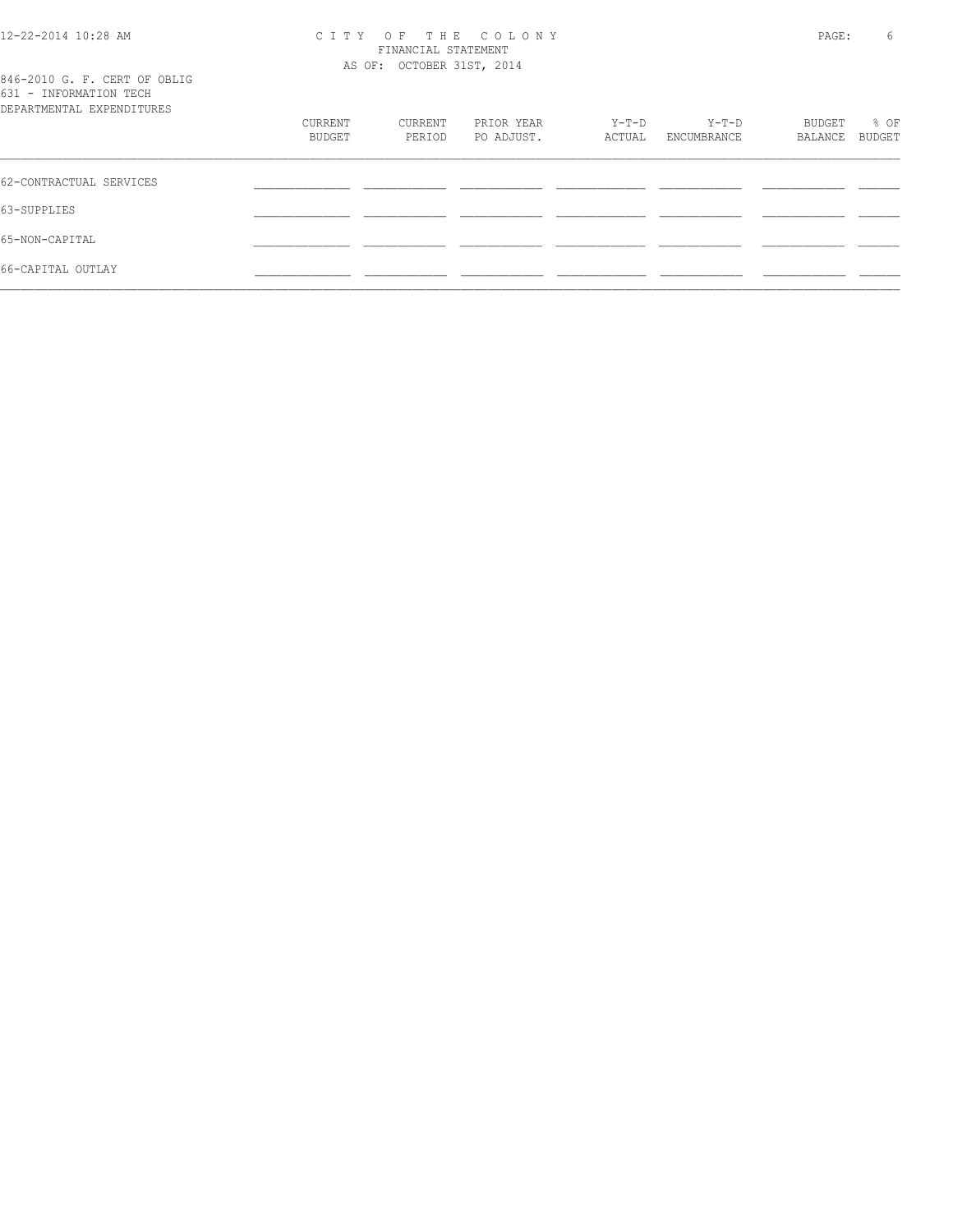| 12-22-2014 10:28 AM                                                                   | CITY OF THE COLONY<br>FINANCIAL STATEMENT<br>AS OF: OCTOBER 31ST, 2014 |                   |                          |                 |                      | PAGE:             |                |  |
|---------------------------------------------------------------------------------------|------------------------------------------------------------------------|-------------------|--------------------------|-----------------|----------------------|-------------------|----------------|--|
| 846-2010 G. F. CERT OF OBLIG<br>650 - PARKS & RECREATION<br>DEPARTMENTAL EXPENDITURES |                                                                        |                   |                          |                 |                      |                   |                |  |
|                                                                                       | CURRENT<br>BUDGET                                                      | CURRENT<br>PERIOD | PRIOR YEAR<br>PO ADJUST. | Y-T-D<br>ACTUAL | Y-T-D<br>ENCUMBRANCE | BUDGET<br>BALANCE | % OF<br>BUDGET |  |
| 62-CONTRACTUAL SERVICES                                                               |                                                                        |                   |                          |                 |                      |                   |                |  |
| 66-CAPITAL OUTLAY                                                                     |                                                                        |                   |                          |                 |                      |                   |                |  |
|                                                                                       |                                                                        |                   |                          |                 |                      |                   |                |  |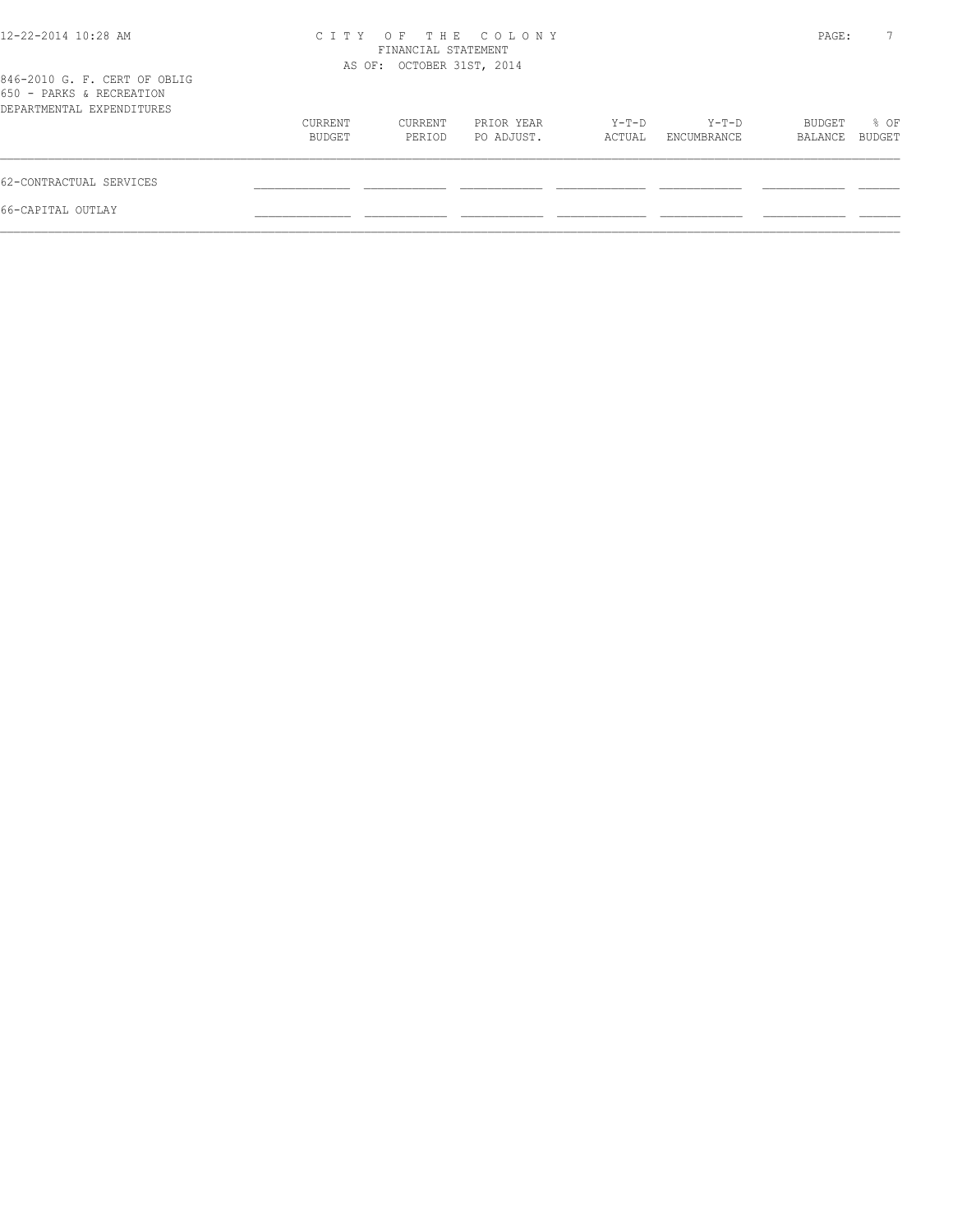| 12-22-2014 10:28 AM                                                             | CITY OF THE COLONY<br>FINANCIAL STATEMENT<br>AS OF: OCTOBER 31ST, 2014 |                   |                          |                   |                      |                   | 8              |
|---------------------------------------------------------------------------------|------------------------------------------------------------------------|-------------------|--------------------------|-------------------|----------------------|-------------------|----------------|
| 846-2010 G. F. CERT OF OBLIG<br>651 - AQUATIC PARK<br>DEPARTMENTAL EXPENDITURES |                                                                        |                   |                          |                   |                      |                   |                |
|                                                                                 | CURRENT<br>BUDGET                                                      | CURRENT<br>PERIOD | PRIOR YEAR<br>PO ADJUST. | $Y-T-D$<br>ACTUAL | Y-T-D<br>ENCUMBRANCE | BUDGET<br>BALANCE | % OF<br>BUDGET |
| 64-MAINTENANCE                                                                  |                                                                        |                   |                          |                   |                      |                   |                |
| 66-CAPITAL OUTLAY                                                               |                                                                        |                   |                          |                   |                      |                   |                |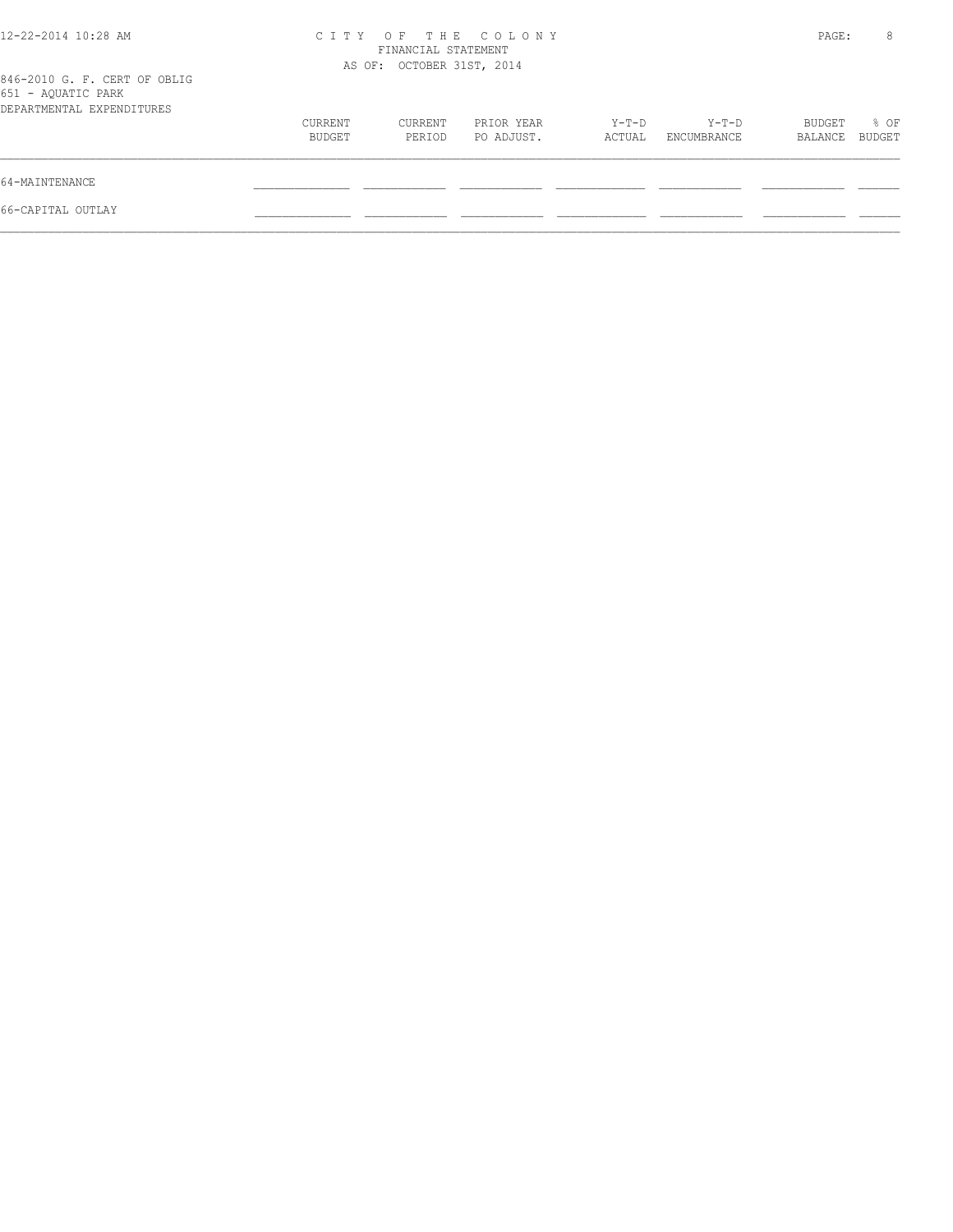#### 12-22-2014 10:28 AM C I T Y O F T H E C O L O N Y PAGE: 9 FINANCIAL STATEMENT AS OF: OCTOBER 31ST, 2014

| DEPARTMENTAL EXPENDITURES       |         |          |            |          |             |               |               |
|---------------------------------|---------|----------|------------|----------|-------------|---------------|---------------|
|                                 | CURRENT | CURRENT  | PRIOR YEAR | $Y-T-D$  | $Y-T-D$     | <b>BUDGET</b> | % OF          |
|                                 | BUDGET  | PERIOD   | PO ADJUST. | ACTUAL   | ENCUMBRANCE | BALANCE       | <b>BUDGET</b> |
| 62-CONTRACTUAL SERVICES         |         |          |            |          |             |               |               |
| 66-CAPITAL OUTLAY               |         |          |            |          |             |               |               |
| 670-6620 CAPITAL OUTLAY - RADIO | 0.00    | 1,571.58 | 0.00       | 1,571.58 | $0.00$ (    | 1, 571.58     | 0.00          |
| TOTAL 66-CAPITAL OUTLAY         | 0.00    | 1,571.58 | 0.00       | 1,571.58 | $0.00$ (    | 1,571.58)     | 0.00          |
| TOTAL 670 - FIRE DEPARTMENT     | 0.00    | 1,571.58 | 0.00       | 1,571.58 | 0.00        | 1,571.58)     | 0.00          |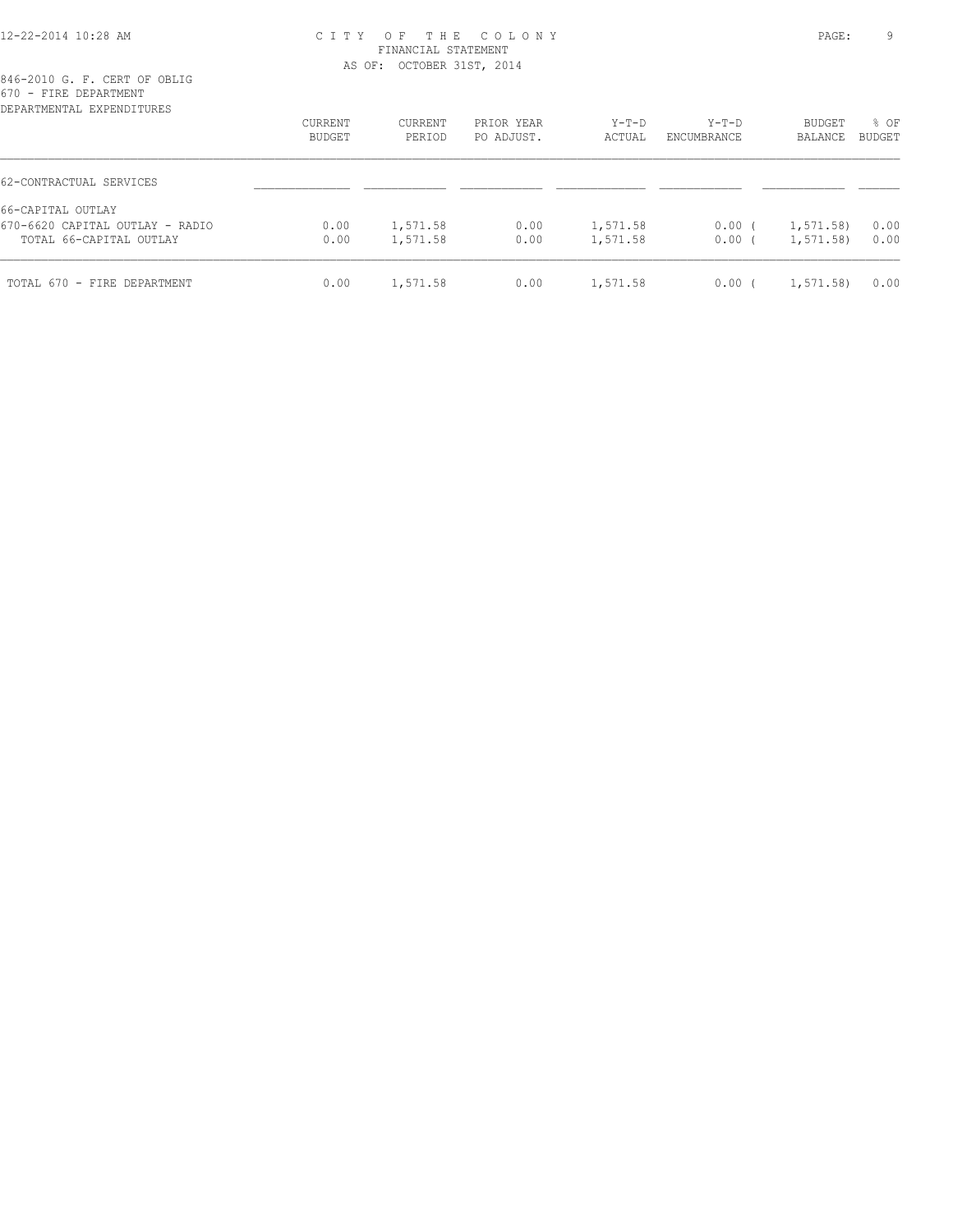| 12-22-2014 10:28 AM                                                                  | CITY OF THE COLONY<br>FINANCIAL STATEMENT<br>AS OF: OCTOBER 31ST, 2014 |                   |                          |                 |                      | PAGE:             | 10             |
|--------------------------------------------------------------------------------------|------------------------------------------------------------------------|-------------------|--------------------------|-----------------|----------------------|-------------------|----------------|
| 846-2010 G. F. CERT OF OBLIG<br>668 - FACILITIES MAINT.<br>DEPARTMENTAL EXPENDITURES |                                                                        |                   |                          |                 |                      |                   |                |
|                                                                                      | CURRENT<br>BUDGET                                                      | CURRENT<br>PERIOD | PRIOR YEAR<br>PO ADJUST. | Y-T-D<br>ACTUAL | Y-T-D<br>ENCUMBRANCE | BUDGET<br>BALANCE | % OF<br>BUDGET |
| 62-CONTRACTUAL SERVICES                                                              |                                                                        |                   |                          |                 |                      |                   |                |
| 64-MAINTENANCE                                                                       |                                                                        |                   |                          |                 |                      |                   |                |
| 66-CAPITAL OUTLAY                                                                    |                                                                        |                   |                          |                 |                      |                   |                |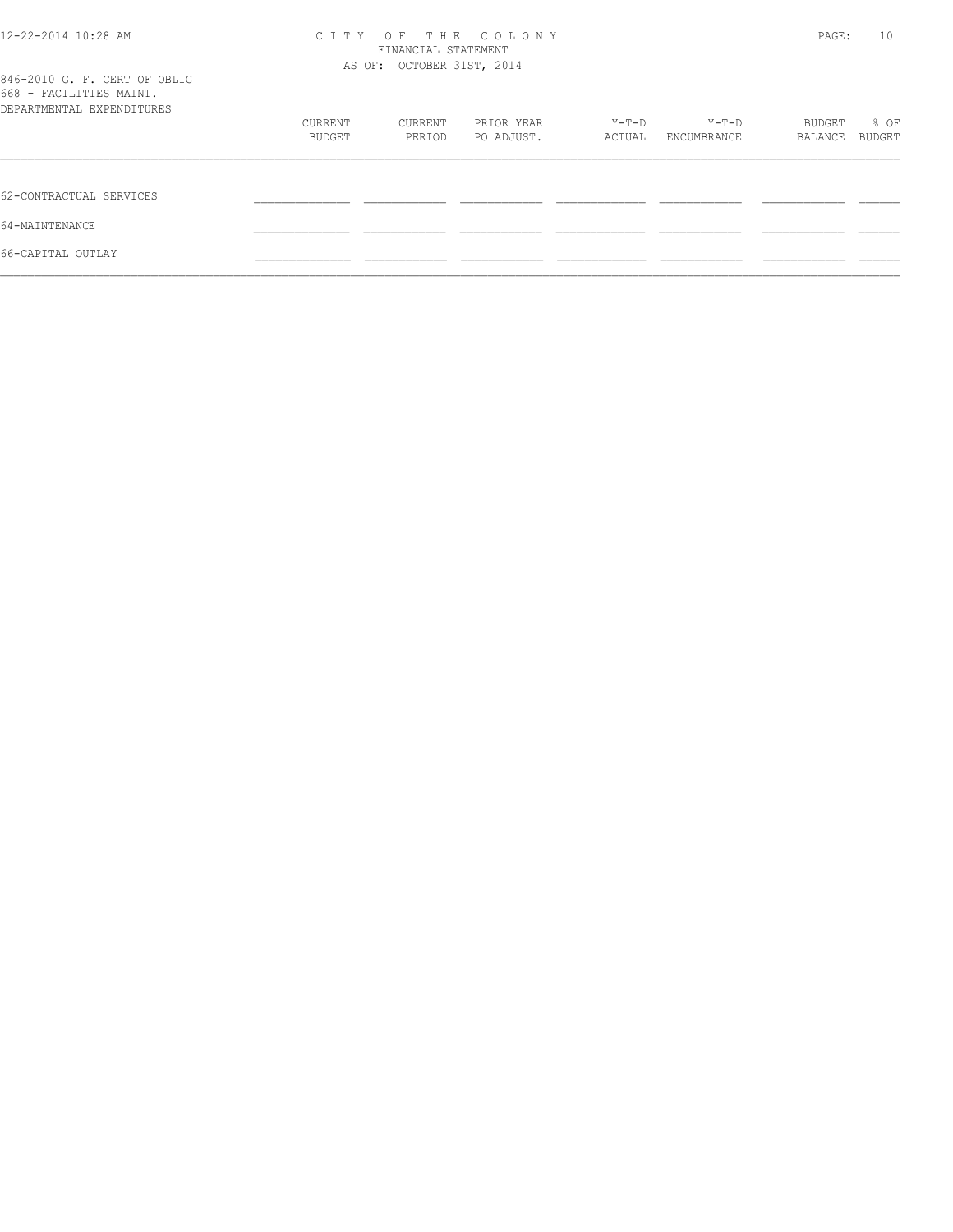#### 12-22-2014 10:28 AM C I T Y O F T H E C O L O N Y PAGE: 11 FINANCIAL STATEMENT AS OF: OCTOBER 31ST, 2014

|                          |  |  |  |  | 846-2010 G. F. CERT OF OBLIG |
|--------------------------|--|--|--|--|------------------------------|
| 675 - POLICE DEPARTMENT  |  |  |  |  |                              |
| RPARTMENTAL EXPENDITHERS |  |  |  |  |                              |

| DEPARTMENTAL EXPENDITURES |                   |                   |                          |                 |                      |                   |                |
|---------------------------|-------------------|-------------------|--------------------------|-----------------|----------------------|-------------------|----------------|
|                           | CURRENT<br>BUDGET | CURRENT<br>PERIOD | PRIOR YEAR<br>PO ADJUST. | Y-T-D<br>ACTUAL | Y-T-D<br>ENCUMBRANCE | BUDGET<br>BALANCE | % OF<br>BUDGET |
|                           |                   |                   |                          |                 |                      |                   |                |
| 62-CONTRACTUAL SERVICES   |                   |                   |                          |                 |                      |                   |                |
| 63-SUPPLIES               |                   |                   |                          |                 |                      |                   |                |
| 65-NON-CAPITAL            |                   |                   |                          |                 |                      |                   |                |
| 66-CAPITAL OUTLAY         |                   |                   |                          |                 |                      |                   |                |
|                           |                   |                   |                          |                 |                      |                   |                |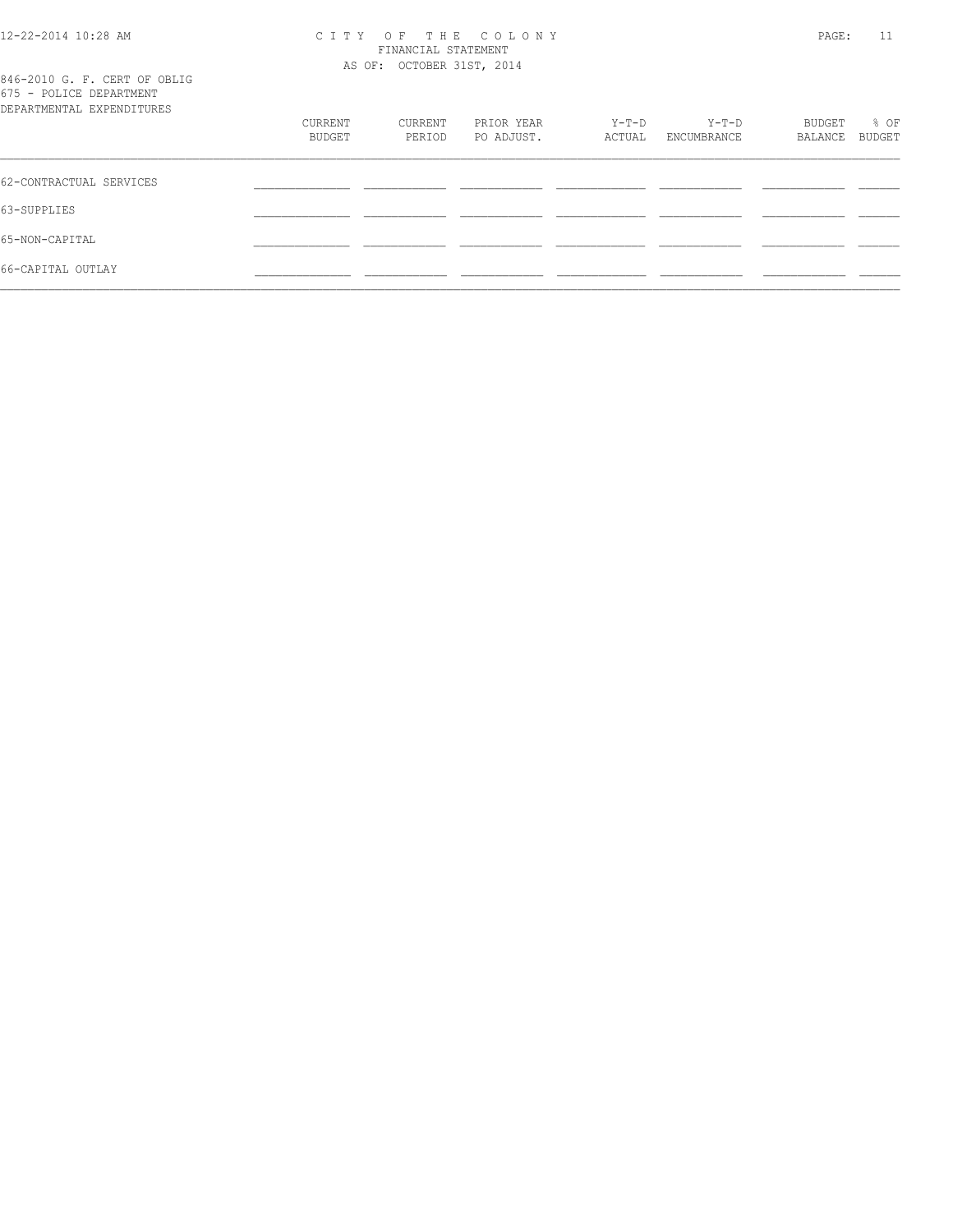| 12-22-2014 10:28 AM                           | CITY OF THE COLONY | PAGE:                     | 12         |        |             |         |               |
|-----------------------------------------------|--------------------|---------------------------|------------|--------|-------------|---------|---------------|
|                                               |                    | AS OF: OCTOBER 31ST, 2014 |            |        |             |         |               |
| 846-2010 G. F. CERT OF OBLIG<br>680 - LIBRARY |                    |                           |            |        |             |         |               |
| DEPARTMENTAL EXPENDITURES                     |                    |                           |            |        |             |         |               |
|                                               | CURRENT            | CURRENT                   | PRIOR YEAR | Y-T-D  | Y-T-D       | BUDGET  | % OF          |
|                                               | BUDGET             | PERIOD                    | PO ADJUST. | ACTUAL | ENCUMBRANCE | BALANCE | <b>BUDGET</b> |
| 62-CONTRACTUAL SERVICES                       |                    |                           |            |        |             |         |               |
| 63-SUPPLIES                                   |                    |                           |            |        |             |         |               |
| 65-NON-CAPITAL                                |                    |                           |            |        |             |         |               |
|                                               |                    |                           |            |        |             |         |               |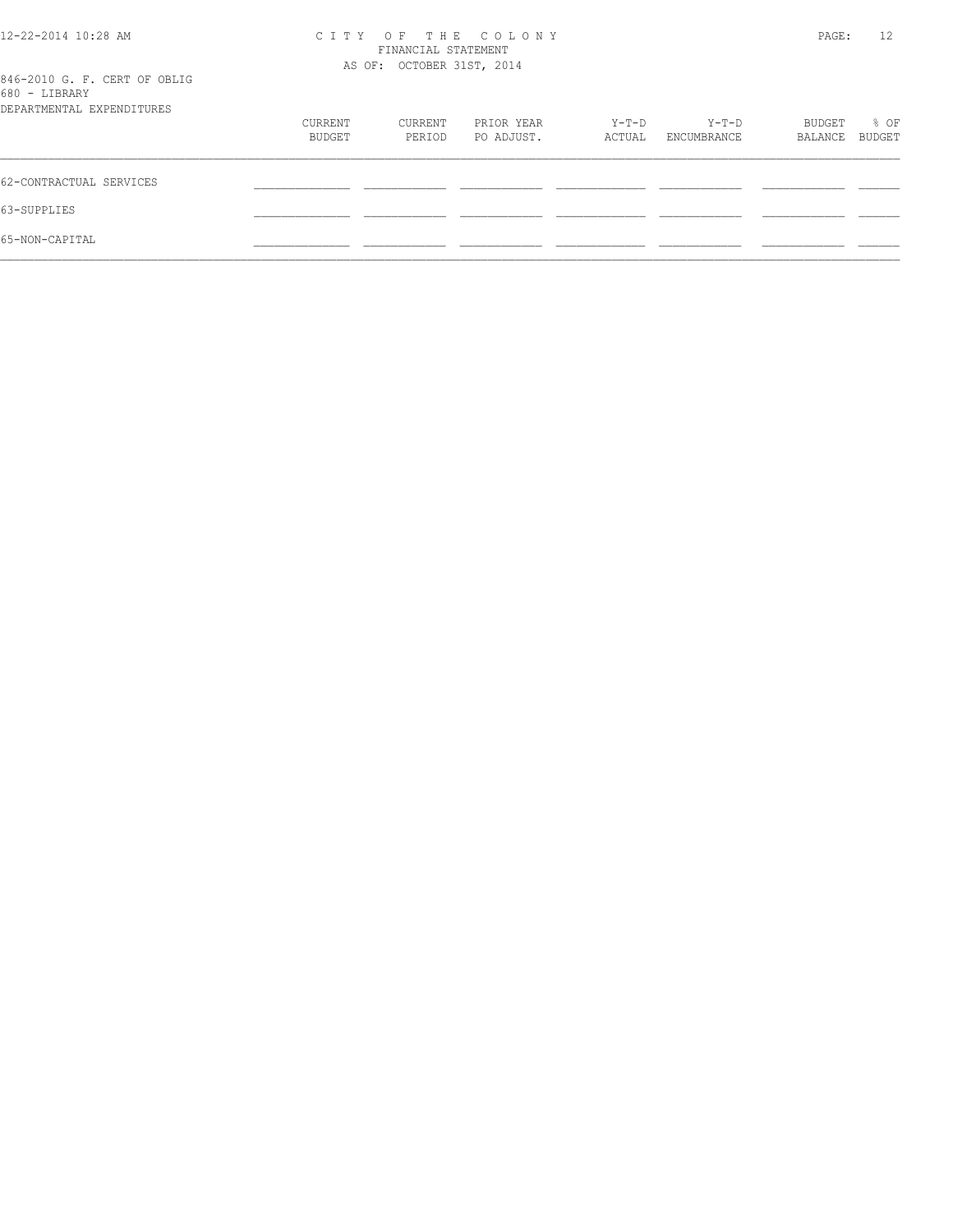#### 12-22-2014 10:28 AM C I T Y O F T H E C O L O N Y PAGE: 13 FINANCIAL STATEMENT AS OF: OCTOBER 31ST, 2014

### 846-2010 G. F. CERT OF OBLIG 635 - NON-DEPARTMENTAL

| DEPARTMENTAL EXPENDITURES                    | CURRENT<br>BUDGET                        | CURRENT<br>PERIOD | PRIOR YEAR<br>PO ADJUST. | $Y-T-D$<br>ACTUAL | $Y-T-D$<br>ENCUMBRANCE | BUDGET<br>BALANCE       | % OF<br><b>BUDGET</b> |
|----------------------------------------------|------------------------------------------|-------------------|--------------------------|-------------------|------------------------|-------------------------|-----------------------|
| 62-CONTRACTUAL SERVICES<br>68-SUNDRY CHARGES |                                          |                   |                          |                   |                        |                         |                       |
| $***$<br>TOTAL EXPENDITURES<br>$***$         | 0.00<br>______________<br>.              | 1,571.58          | 0.00                     | 1,571.58          | $0.00$ (               | 1, 571.58               | 0.00                  |
| ** REVENUE OVER (UNDER) EXPENDITURES **      | 0.00(<br>_____________<br>______________ | 1,571.58)         | 0.00(                    | 1, 571.58         | 0.00                   | 1,571.58<br>___________ | 0.00<br>______        |

\*\*\* END OF REPORT \*\*\*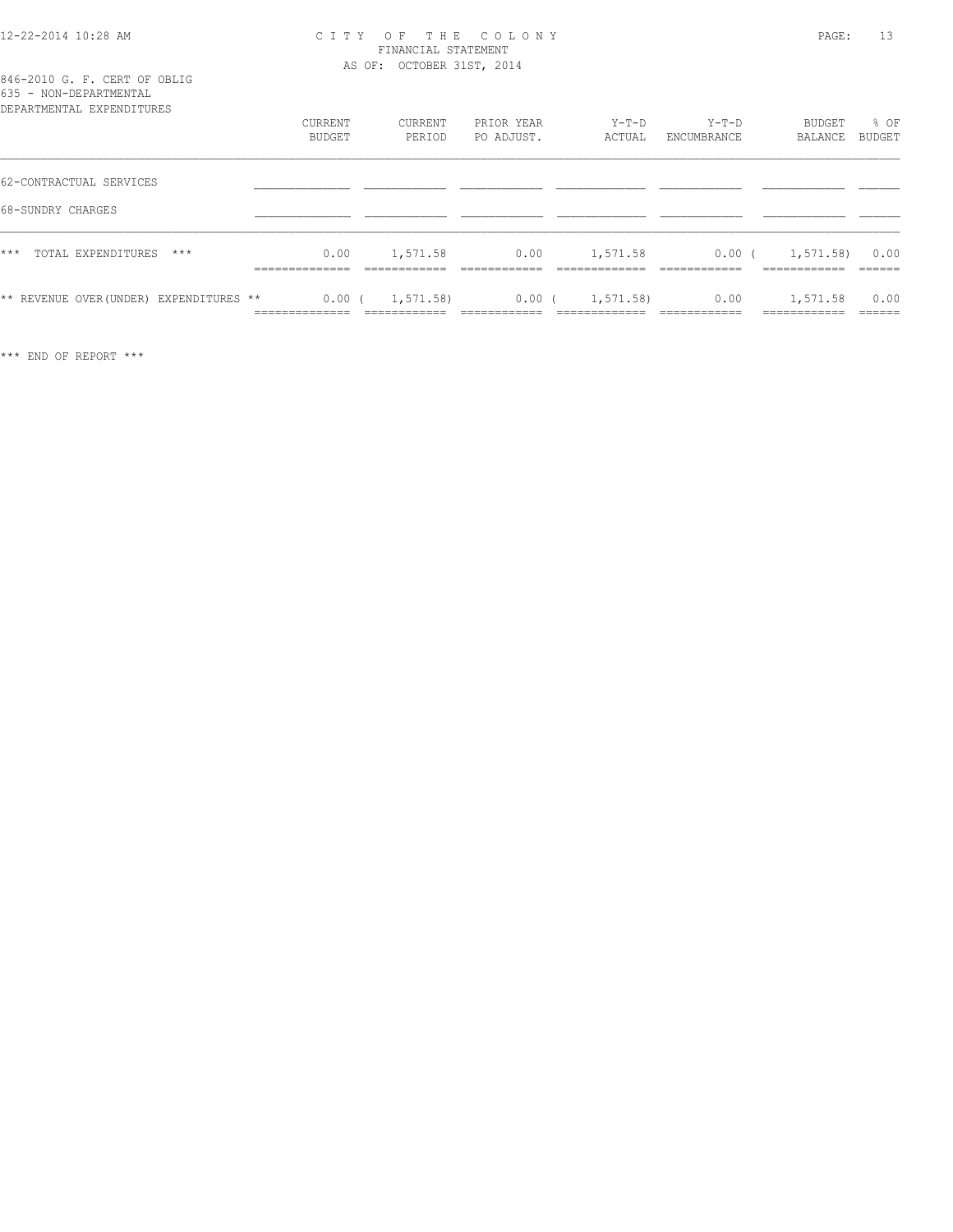#### 12-22-2014 10:28 AM C I T Y O F T H E C O L O N Y PAGE: 1 FINANCIAL STATEMENT AS OF: OCTOBER 31ST, 2014

895-G.F. SPECIAL CAPT PROJ FINANCIAL SUMMARY

|                                                        | <b>CURRENT</b><br><b>BUDGET</b>              | <b>CURRENT</b><br>PERIOD | PRIOR YEAR<br>PO ADJUST. | $Y-T-D$<br>ACTUAL     | $Y-T-D$<br>ENCUMBRANCE       | <b>BUDGET</b><br><b>BALANCE</b>                      | % OF<br>BUDGET |
|--------------------------------------------------------|----------------------------------------------|--------------------------|--------------------------|-----------------------|------------------------------|------------------------------------------------------|----------------|
| REVENUE SUMMARY                                        |                                              |                          |                          |                       |                              |                                                      |                |
|                                                        |                                              |                          |                          |                       |                              |                                                      |                |
| EXPENDITURE<br>SUMMARY                                 |                                              |                          |                          |                       |                              |                                                      |                |
| $631 -$<br>INFORMATION TECH<br>675 - POLICE DEPARTMENT | 0.00<br>90,000.00                            | 4,005.13<br>18,542.00    | 0.00<br>0.00             | 4,005.13<br>18,542.00 | $0.00$ (<br>207,664.39 (     | 4,005.13<br>136,206.39) 151.34-                      | 0.00           |
| ** TOTAL EXPENDITURES **                               | 90,000.00<br>______________<br>_____________ | 22,547.13                | 0.00                     | 22,547.13             | 207,664.39 (<br>------------ | 140, 211.52) 155.79-<br>------------<br>____________ | ______         |
| ** REVENUE OVER (UNDER) EXPENDITURES * (               | $90,000.00)$ (                               | 22,547.13)               | $0.00$ (                 | $22, 547, 13$ ) (     | 207,664.39)                  | 140,211.52                                           | 0.00           |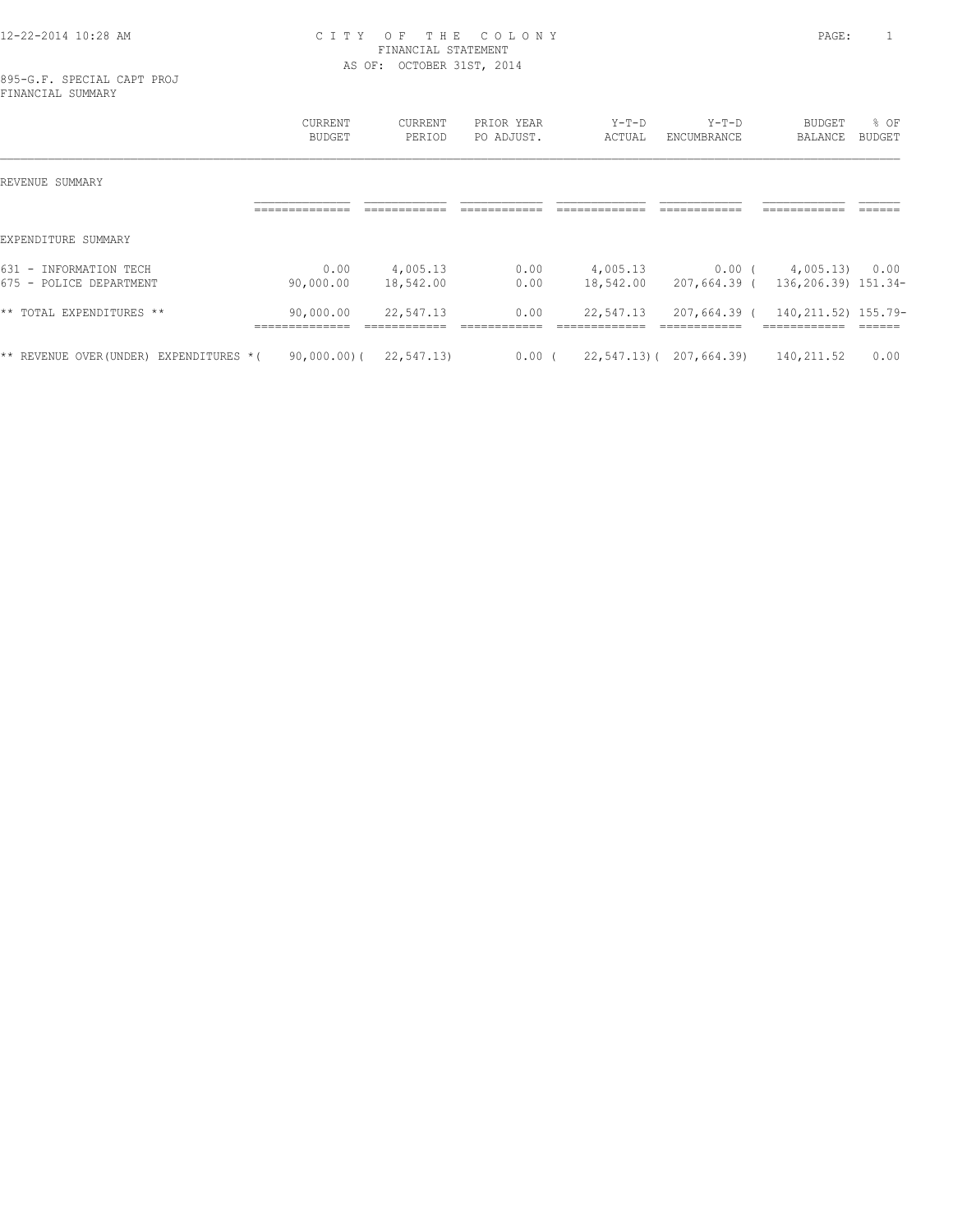#### 12-22-2014 10:28 AM C I T Y O F T H E C O L O N Y PAGE: 2 FINANCIAL STATEMENT AS OF: OCTOBER 31ST, 2014

895-G.F. SPECIAL CAPT PROJ REVENUES

| CURRENT<br>CURRENT | PRIOR YEAR | $Y-T-D$ | $Y-T-D$     | BUDGET  | % OF   |
|--------------------|------------|---------|-------------|---------|--------|
| BUDGET<br>PERIOD   | PO ADJUST. | ACTUAL  | ENCUMBRANCE | BALANCE | BUDGET |
|                    |            |         |             |         |        |
|                    |            |         |             |         |        |
|                    |            |         |             |         |        |

 $8-{\rm OFF}$  revenue  $\_$ 

============== ============ ============ ============= ============ ============ ======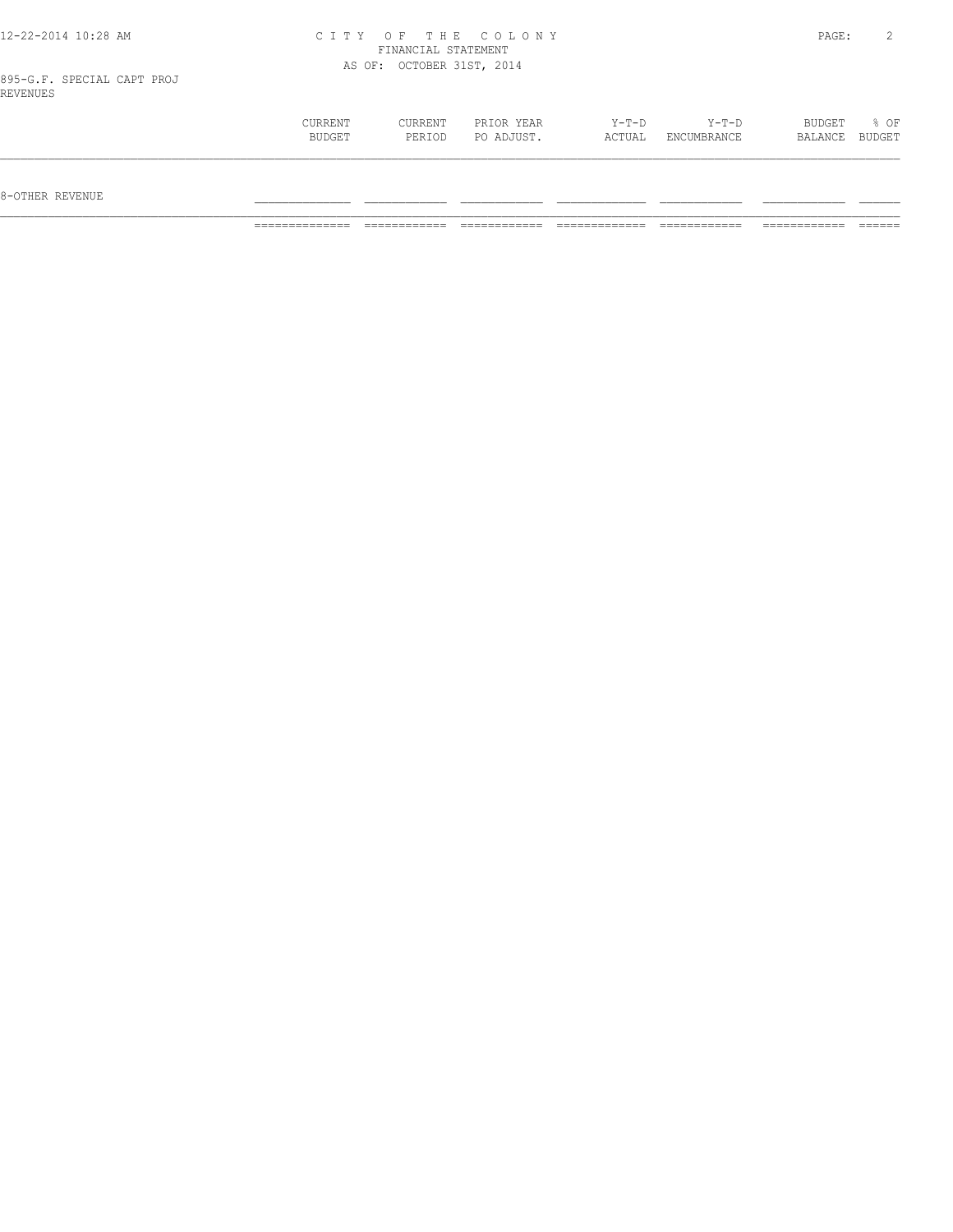| 12-22-2014 10:28 AM                                                                | C T T Y | O F<br>FINANCIAL STATEMENT<br>AS OF: OCTOBER 31ST, 2014 | THE COLONY |        |             | PAGE:   | 3      |
|------------------------------------------------------------------------------------|---------|---------------------------------------------------------|------------|--------|-------------|---------|--------|
| 895-G.F. SPECIAL CAPT PROJ<br>615 - EMER VEHICLE REPL<br>DEPARTMENTAL EXPENDITURES |         |                                                         |            |        |             |         |        |
|                                                                                    | CURRENT | CURRENT                                                 | PRIOR YEAR | Y-T-D  | Y-T-D       | BUDGET  | % OF   |
|                                                                                    | BUDGET  | PERIOD                                                  | PO ADJUST. | ACTUAL | ENCUMBRANCE | BALANCE | BUDGET |
| 65-NON-CAPITAL                                                                     |         |                                                         |            |        |             |         |        |
| 66-CAPITAL OUTLAY                                                                  |         |                                                         |            |        |             |         |        |
|                                                                                    |         |                                                         |            |        |             |         |        |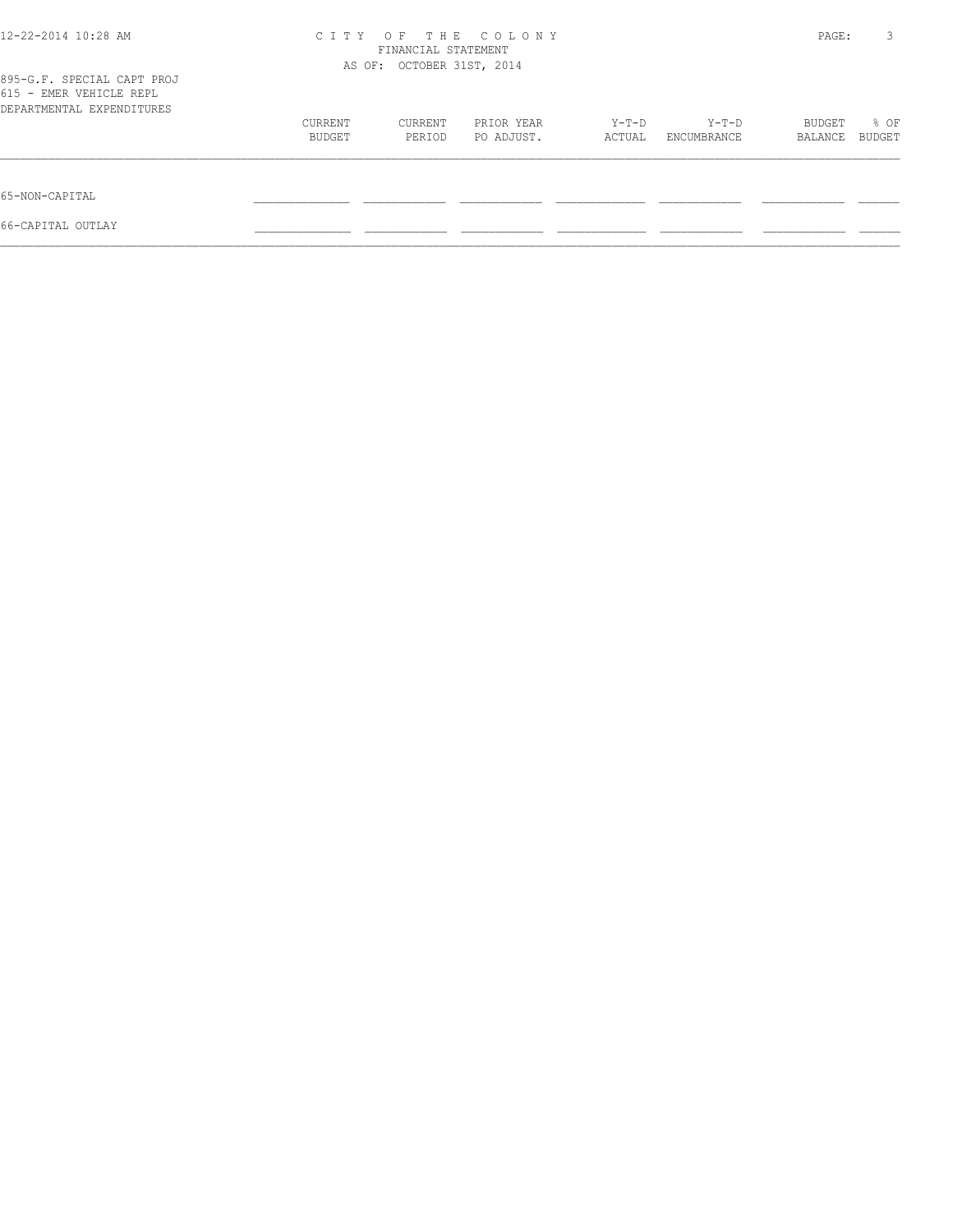#### 12-22-2014 10:28 AM C I T Y O F T H E C O L O N Y PAGE: 4 FINANCIAL STATEMENT AS OF: OCTOBER 31ST, 2014

| DEPARTMENTAL EXPENDITURES            |                          |                   |                          |                   |                        |                   |                       |
|--------------------------------------|--------------------------|-------------------|--------------------------|-------------------|------------------------|-------------------|-----------------------|
|                                      | CURRENT<br><b>BUDGET</b> | CURRENT<br>PERIOD | PRIOR YEAR<br>PO ADJUST. | $Y-T-D$<br>ACTUAL | $Y-T-D$<br>ENCUMBRANCE | BUDGET<br>BALANCE | % OF<br><b>BUDGET</b> |
|                                      |                          |                   |                          |                   |                        |                   |                       |
| 62-CONTRACTUAL SERVICES              |                          |                   |                          |                   |                        |                   |                       |
| 63-SUPPLIES                          |                          |                   |                          |                   |                        |                   |                       |
| 65-NON-CAPITAL                       |                          |                   |                          |                   |                        |                   |                       |
| 631-6552 UPGRADE CONTRIBUTE SOFTWARE | 0.00                     | 4,005.13          | 0.00                     | 4,005.13          | $0.00$ (               | 4,005.13)         | 0.00                  |
| TOTAL 65-NON-CAPITAL                 | 0.00                     | 4,005.13          | 0.00                     | 4,005.13          | $0.00$ (               | 4,005.13          | 0.00                  |
| 66-CAPITAL OUTLAY                    |                          |                   |                          |                   |                        |                   |                       |
| TOTAL 631 - INFORMATION TECH         | 0.00                     | 4,005.13          | 0.00                     | 4,005.13          | $0.00$ (               | 4,005.13          | 0.00                  |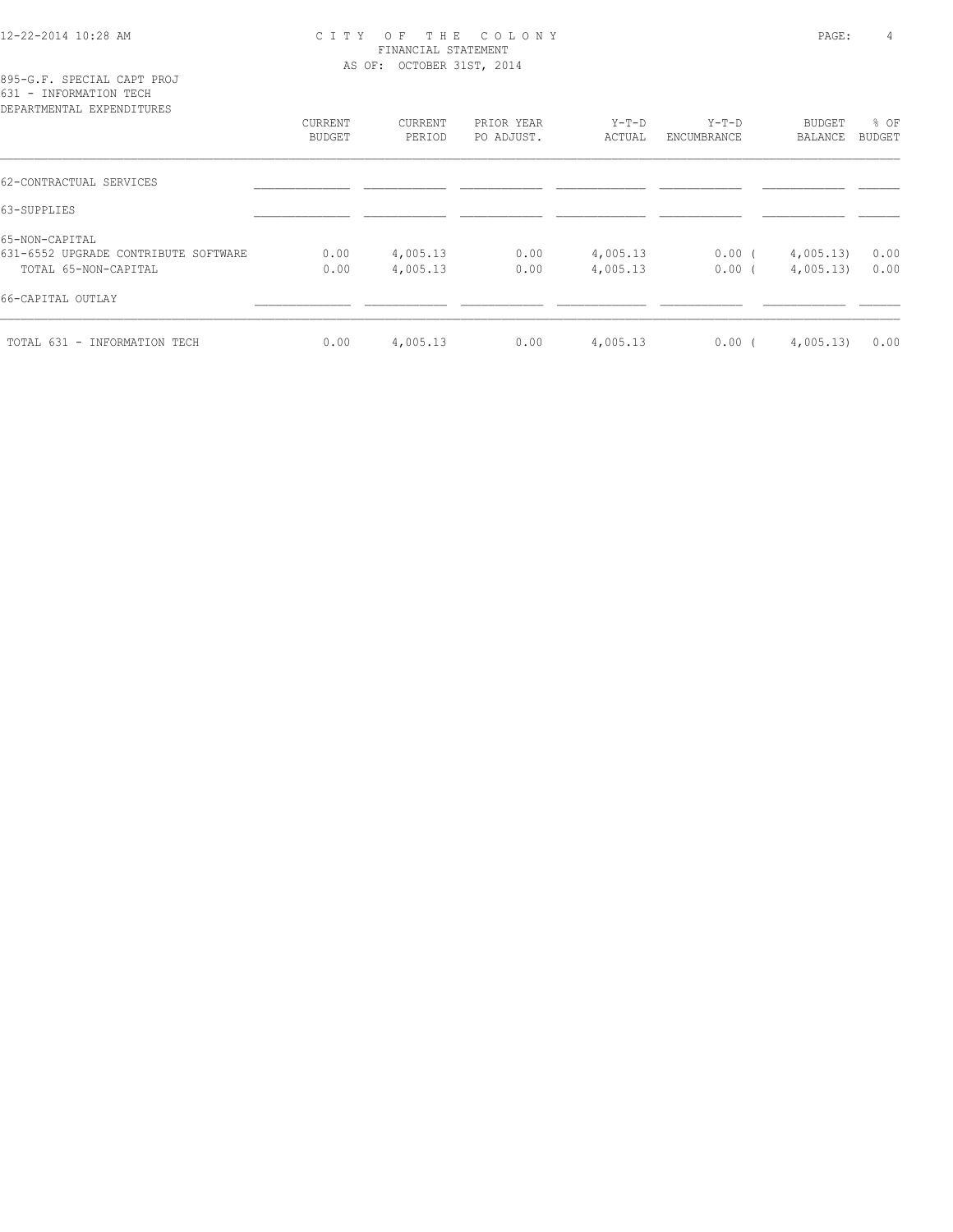# CITY OF THE COLONY<br>
FINANCIAL STATEMENT<br>
AS OF: OCTOBER 31ST, 2014

| 895-G.F. SPECIAL CAPT PROJ |  |  |
|----------------------------|--|--|
| 635 - NON-DEPARTMENTAL     |  |  |
| DEPARTMENTAL EXPENDITURES  |  |  |

| DEPARTMENTAL EXPENDITURES |                          |                   |                          |                   |                        |                   |                       |
|---------------------------|--------------------------|-------------------|--------------------------|-------------------|------------------------|-------------------|-----------------------|
|                           | CURRENT<br><b>BUDGET</b> | CURRENT<br>PERIOD | PRIOR YEAR<br>PO ADJUST. | $Y-T-D$<br>ACTUAL | $Y-T-D$<br>ENCUMBRANCE | BUDGET<br>BALANCE | % OF<br><b>BUDGET</b> |
|                           |                          |                   |                          |                   |                        |                   |                       |
| 62-CONTRACTUAL SERVICES   |                          |                   |                          |                   |                        |                   |                       |
| 63-SUPPLIES               |                          |                   |                          |                   |                        |                   |                       |
| 64-MAINTENANCE            |                          |                   |                          |                   |                        |                   |                       |
| 65-NON-CAPITAL            |                          |                   |                          |                   |                        |                   |                       |
| 66-CAPITAL OUTLAY         |                          |                   |                          |                   |                        |                   |                       |
| 67-OVERHEAD ALLOCATION    |                          |                   |                          |                   |                        |                   |                       |
| 68-SUNDRY CHARGES         |                          |                   |                          |                   |                        |                   |                       |
|                           |                          |                   |                          |                   |                        |                   |                       |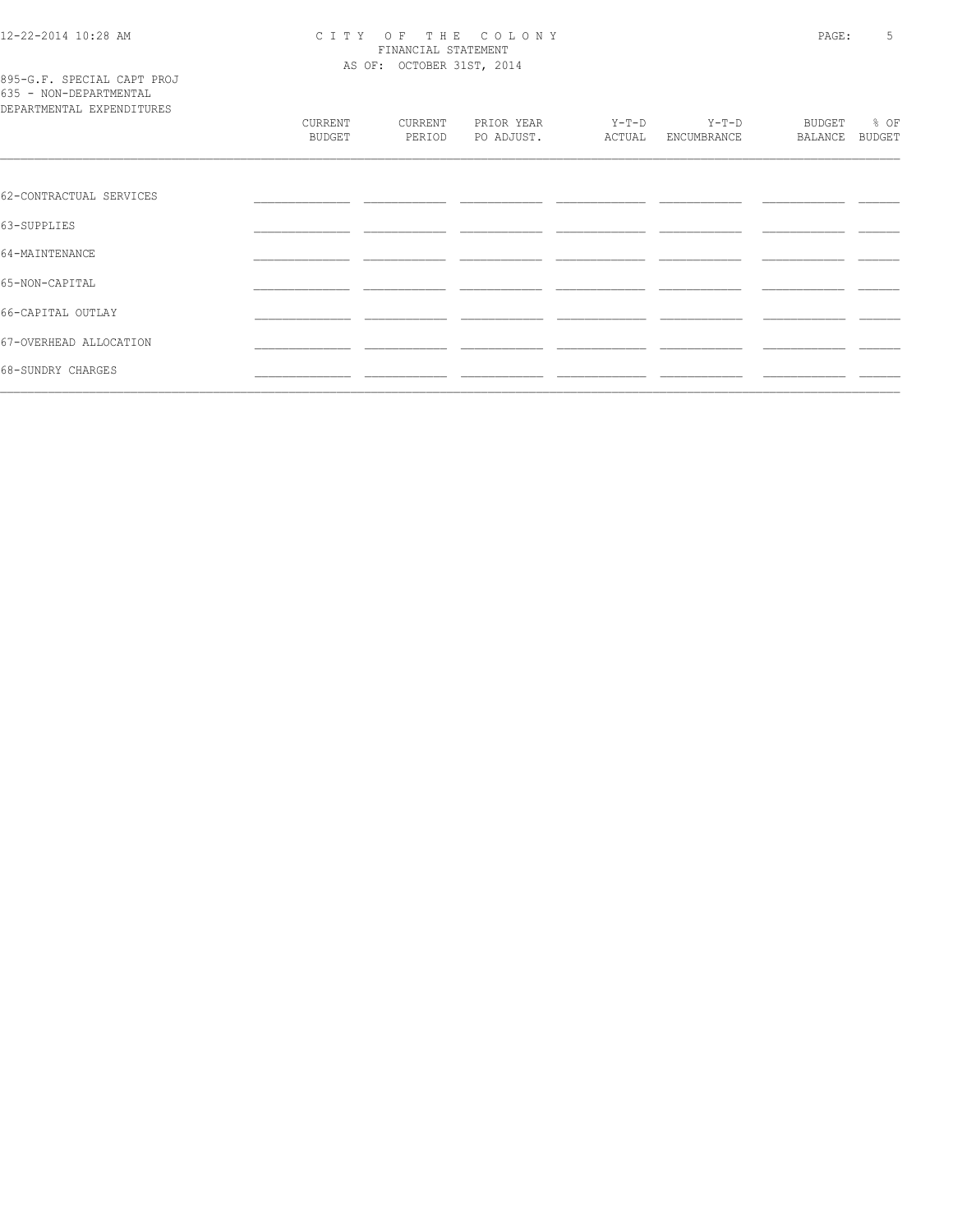| 12-22-2014 10:28 AM                                                                 |         | FINANCIAL STATEMENT       | CITY OF THE COLONY |        |             | PAGE:         | 6      |
|-------------------------------------------------------------------------------------|---------|---------------------------|--------------------|--------|-------------|---------------|--------|
|                                                                                     |         | AS OF: OCTOBER 31ST, 2014 |                    |        |             |               |        |
| 895-G.F. SPECIAL CAPT PROJ<br>640 - S.COLONY 121 OVERP<br>DEPARTMENTAL EXPENDITURES |         |                           |                    |        |             |               |        |
|                                                                                     | CURRENT | CURRENT                   | PRIOR YEAR         | Y-T-D  | Y-T-D       | <b>BUDGET</b> | $8$ OF |
|                                                                                     | BUDGET  | PERIOD                    | PO ADJUST.         | ACTUAL | ENCUMBRANCE | BALANCE       | BUDGET |

 $\mathcal{L} = \{ \mathcal{L} = \{ \mathcal{L} = \{ \mathcal{L} = \{ \mathcal{L} = \{ \mathcal{L} = \{ \mathcal{L} = \{ \mathcal{L} = \{ \mathcal{L} = \{ \mathcal{L} = \{ \mathcal{L} = \{ \mathcal{L} = \{ \mathcal{L} = \{ \mathcal{L} = \{ \mathcal{L} = \{ \mathcal{L} = \{ \mathcal{L} = \{ \mathcal{L} = \{ \mathcal{L} = \{ \mathcal{L} = \{ \mathcal{L} = \{ \mathcal{L} = \{ \mathcal{L} = \{ \mathcal{L} = \{ \mathcal{$ 

62-CONTRACTUAL SERVICES \_\_\_\_\_\_\_\_\_\_\_\_\_\_ \_\_\_\_\_\_\_\_\_\_\_\_ \_\_\_\_\_\_\_\_\_\_\_\_ \_\_\_\_\_\_\_\_\_\_\_\_\_ \_\_\_\_\_\_\_\_\_\_\_\_ \_\_\_\_\_\_\_\_\_\_\_\_ \_\_\_\_\_\_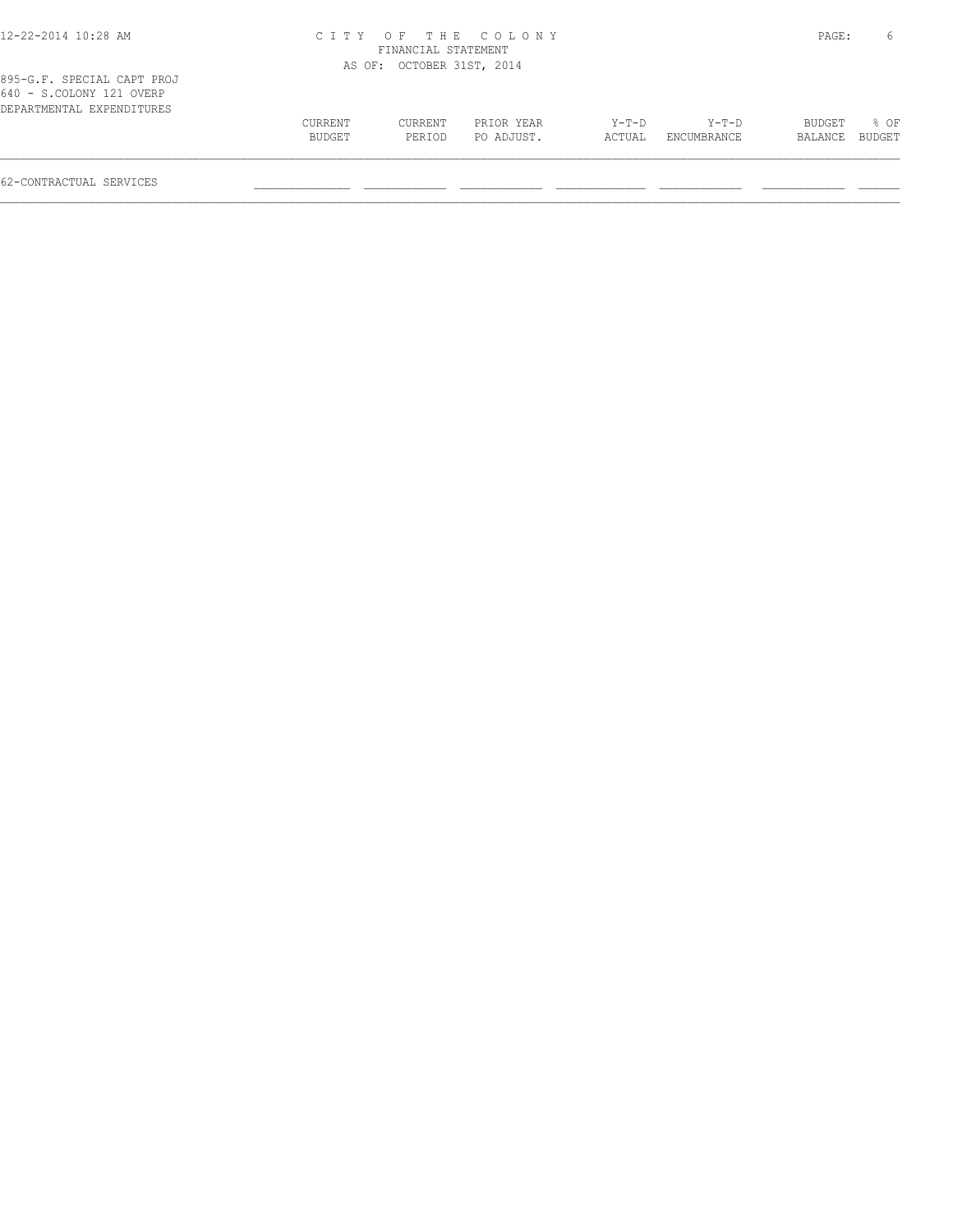| CURRENT | CURRENT | PRIOR YEAR | $Y-T-D$                                                           | Y-T-D       | BUDGET  | 8 OF   |
|---------|---------|------------|-------------------------------------------------------------------|-------------|---------|--------|
| BUDGET  | PERIOD  | PO ADJUST. | ACTUAL                                                            | ENCUMBRANCE | BALANCE | BUDGET |
|         |         | C I T Y    | OF THE COLONY<br>FINANCIAL STATEMENT<br>AS OF: OCTOBER 31ST, 2014 |             |         | PAGE:  |

62-CONTRACTUAL SERVICES \_\_\_\_\_\_\_\_\_\_\_\_\_\_ \_\_\_\_\_\_\_\_\_\_\_\_ \_\_\_\_\_\_\_\_\_\_\_\_ \_\_\_\_\_\_\_\_\_\_\_\_\_ \_\_\_\_\_\_\_\_\_\_\_\_ \_\_\_\_\_\_\_\_\_\_\_\_ \_\_\_\_\_\_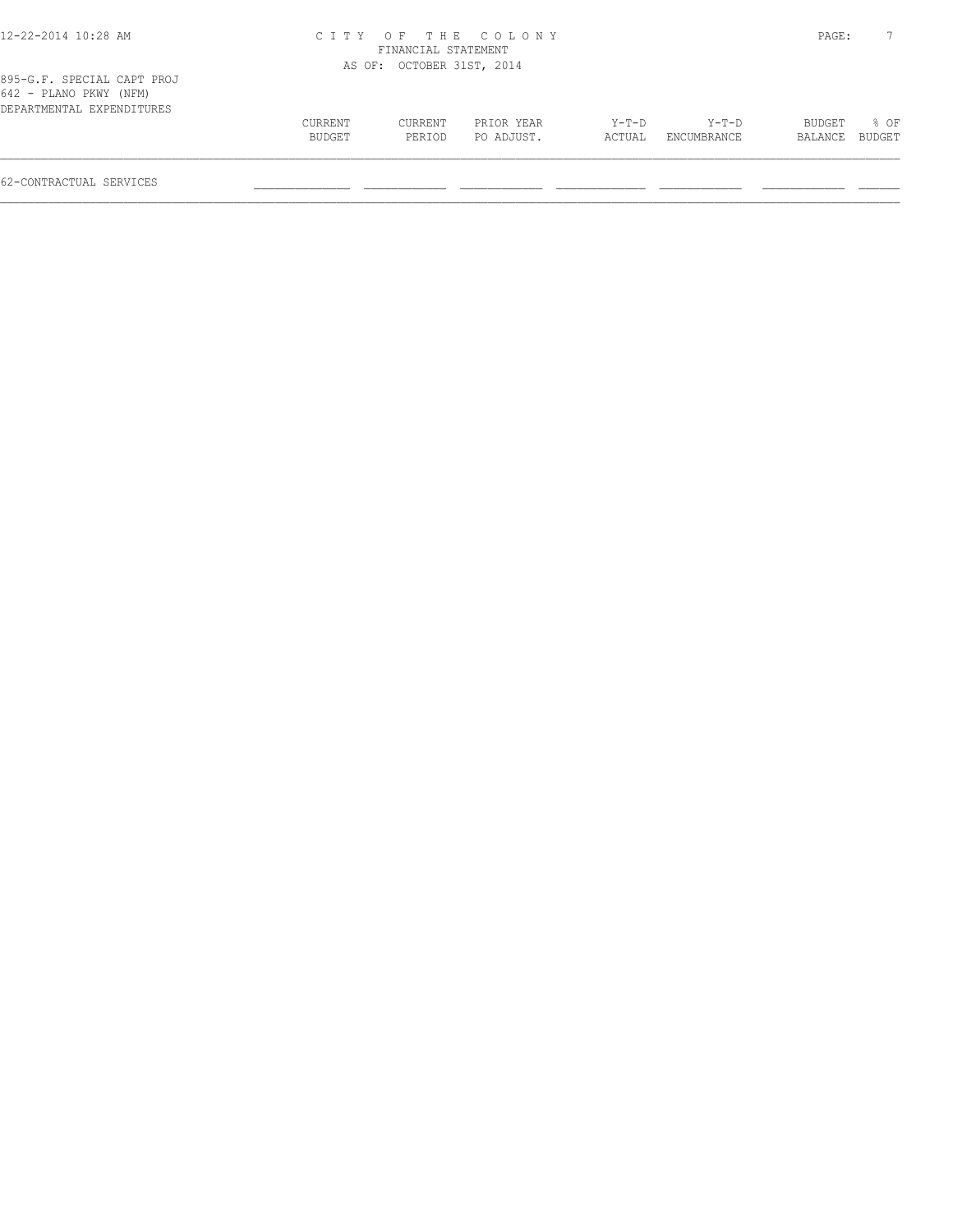| 12-22-2014 10:28 AM                   |         |                           | CITY OF THE COLONY |         |             | PAGE:   | 8      |
|---------------------------------------|---------|---------------------------|--------------------|---------|-------------|---------|--------|
|                                       |         | FINANCIAL STATEMENT       |                    |         |             |         |        |
|                                       |         | AS OF: OCTOBER 31ST, 2014 |                    |         |             |         |        |
| 895-G.F. SPECIAL CAPT PROJ<br>$645 -$ |         |                           |                    |         |             |         |        |
| DEPARTMENTAL EXPENDITURES             |         |                           |                    |         |             |         |        |
|                                       | CURRENT | CURRENT                   | PRIOR YEAR         | $Y-T-D$ | $Y-T-D$     | BUDGET  | % OF   |
|                                       | BUDGET  | PERIOD                    | PO ADJUST.         | ACTUAL  | ENCUMBRANCE | BALANCE | BUDGET |
| 62-CONTRACTUAL SERVICES               |         |                           |                    |         |             |         |        |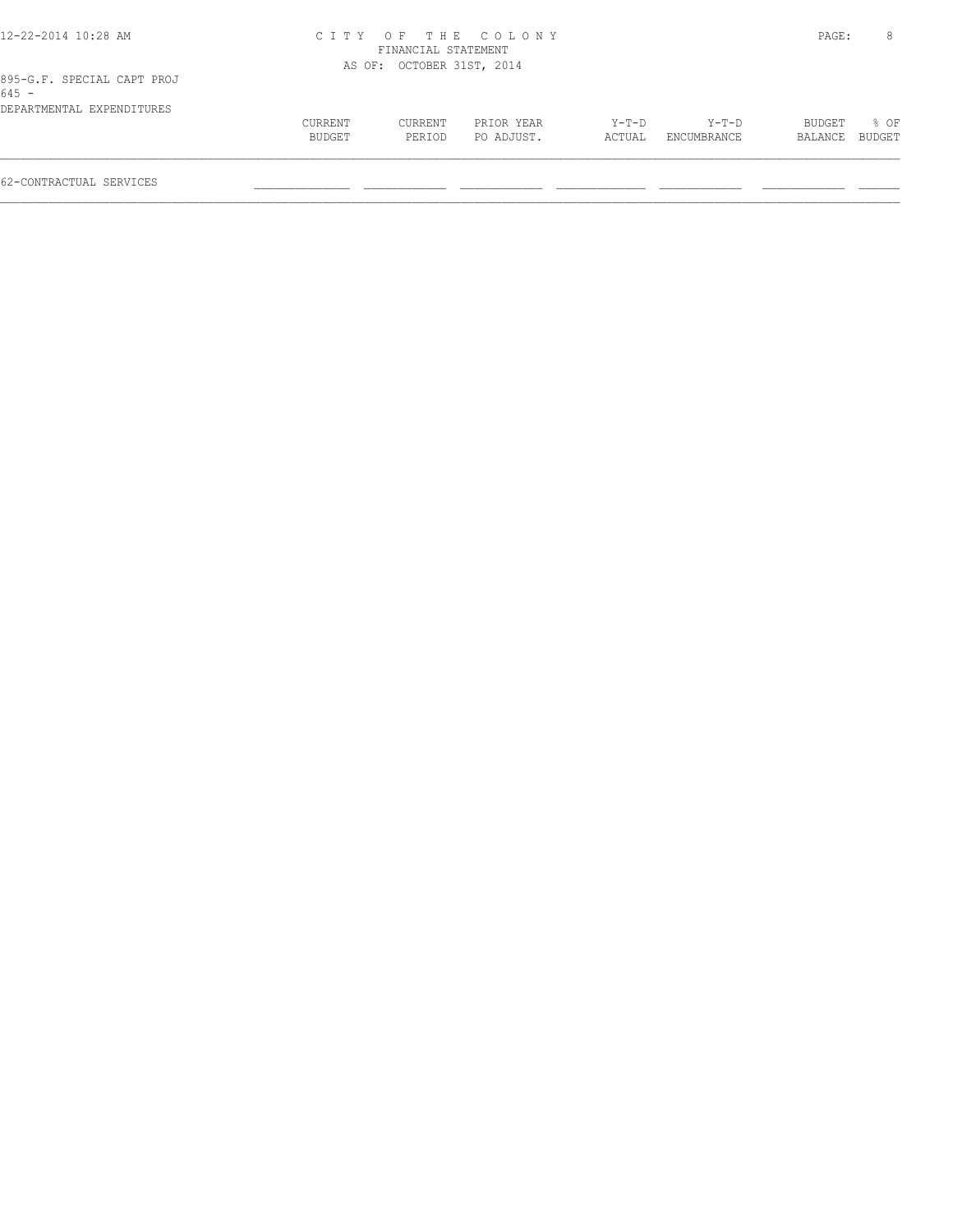| 12-22-2014 10:28 AM                                                       | C I T Y           | FINANCIAL STATEMENT<br>AS OF: OCTOBER 31ST, 2014 | OF THE COLONY            |                 |                      | PAGE:             | 9              |
|---------------------------------------------------------------------------|-------------------|--------------------------------------------------|--------------------------|-----------------|----------------------|-------------------|----------------|
| 895-G.F. SPECIAL CAPT PROJ<br>651 - AQUATICS<br>DEPARTMENTAL EXPENDITURES |                   |                                                  |                          |                 |                      |                   |                |
|                                                                           | CURRENT<br>BUDGET | CURRENT<br>PERIOD                                | PRIOR YEAR<br>PO ADJUST. | Y-T-D<br>ACTUAL | Y-T-D<br>ENCUMBRANCE | BUDGET<br>BALANCE | % OF<br>BUDGET |
| 65-NON-CAPITAL                                                            |                   |                                                  |                          |                 |                      |                   |                |
| 66-CAPITAL OUTLAY                                                         |                   |                                                  |                          |                 |                      |                   |                |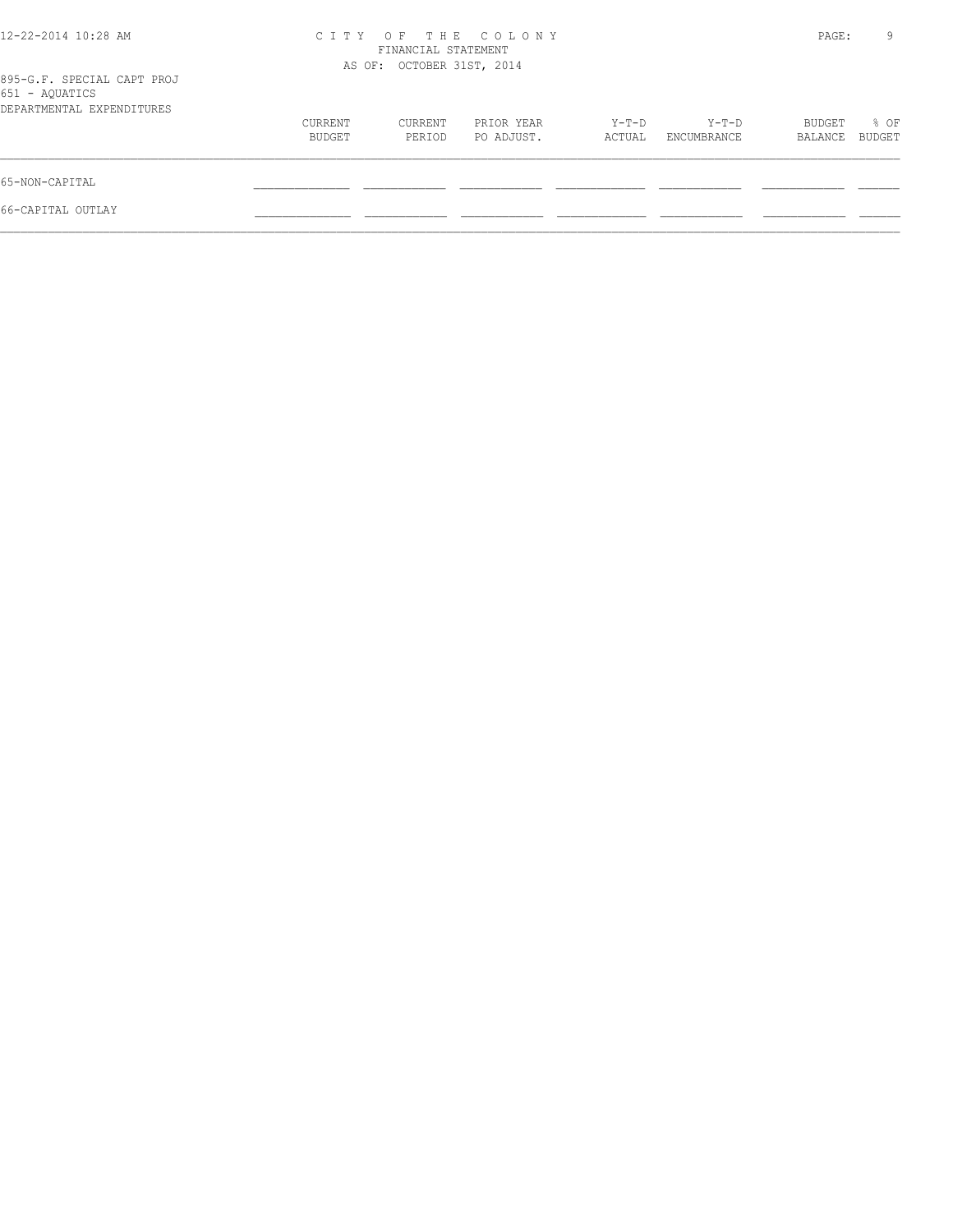# 12-22-2014 10:28 AM CITY OF THE COLONY<br>FINANCIAL STATEMENT<br>AS OF: OCTOBER 31ST, 2014

| 895-G.F. SPECIAL CAPT PROJ |  |  |
|----------------------------|--|--|
| 656 - 98-99 BUDGET ENHANC  |  |  |
| DEPARTMENTAL EXPENDITURES  |  |  |

| DEPARTMENTAL EXPENDITURES | CURRENT<br><b>BUDGET</b> | CURRENT<br>PERIOD | PRIOR YEAR<br>PO ADJUST. | $Y-T-D$<br>ACTUAL | $Y-T-D$<br>ENCUMBRANCE | BUDGET<br>BALANCE | % OF<br><b>BUDGET</b> |
|---------------------------|--------------------------|-------------------|--------------------------|-------------------|------------------------|-------------------|-----------------------|
| 61-PERSONNEL SERVICES     |                          |                   |                          |                   |                        |                   |                       |
| 62-CONTRACTUAL SERVICES   |                          |                   |                          |                   |                        |                   |                       |
| 63-SUPPLIES               |                          |                   |                          |                   |                        |                   |                       |
| 64-MAINTENANCE            |                          |                   |                          |                   |                        |                   |                       |
| 65-NON-CAPITAL            |                          |                   |                          |                   |                        |                   |                       |
| 66-CAPITAL OUTLAY         |                          |                   |                          |                   |                        |                   |                       |
|                           |                          |                   |                          |                   |                        |                   |                       |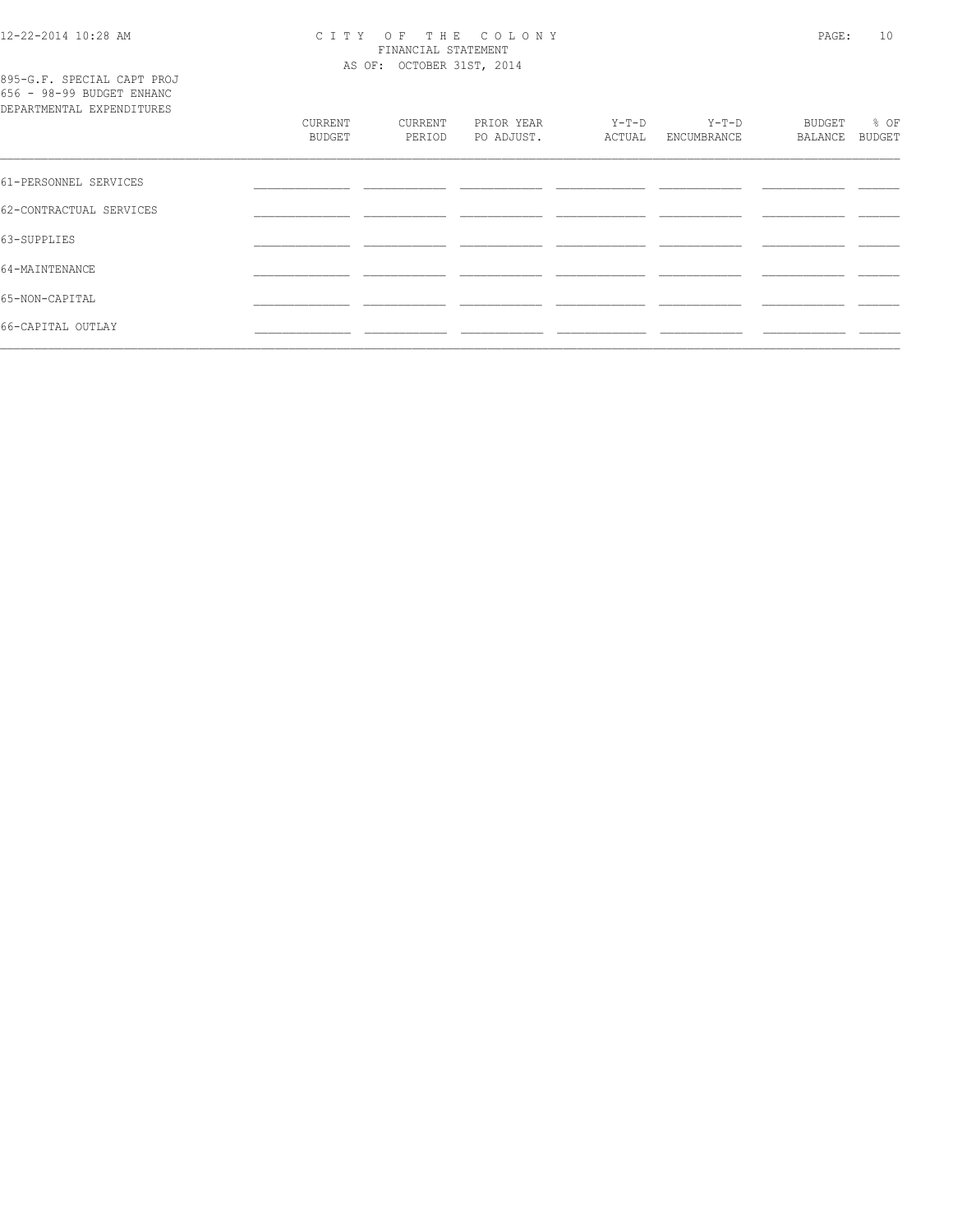| 12-22-2014 10:28 AM |  |
|---------------------|--|
|---------------------|--|

### 12-22-2014 10:28 AM C I T Y O F T H E C O L O N Y PAGE: 11 FINANCIAL STATEMENT

| 895-G.F. SPECIAL CAPT PROJ                             |         | AS OF: OCTOBER 31ST, 2014 |            |        |             |                |      |
|--------------------------------------------------------|---------|---------------------------|------------|--------|-------------|----------------|------|
| 658 - LONE STAR GAS LINES<br>DEPARTMENTAL EXPENDITURES |         |                           |            |        |             |                |      |
|                                                        | CURRENT | CURRENT                   | PRIOR YEAR | Y-T-D  | Y-T-D       | BUDGET         | % OF |
|                                                        | BUDGET  | PERIOD                    | PO ADJUST. | ACTUAL | ENCUMBRANCE | BALANCE BUDGET |      |
|                                                        |         |                           |            |        |             |                |      |

62-CONTRACTUAL SERVICES \_\_\_\_\_\_\_\_\_\_\_\_\_\_ \_\_\_\_\_\_\_\_\_\_\_\_ \_\_\_\_\_\_\_\_\_\_\_\_ \_\_\_\_\_\_\_\_\_\_\_\_\_ \_\_\_\_\_\_\_\_\_\_\_\_ \_\_\_\_\_\_\_\_\_\_\_\_ \_\_\_\_\_\_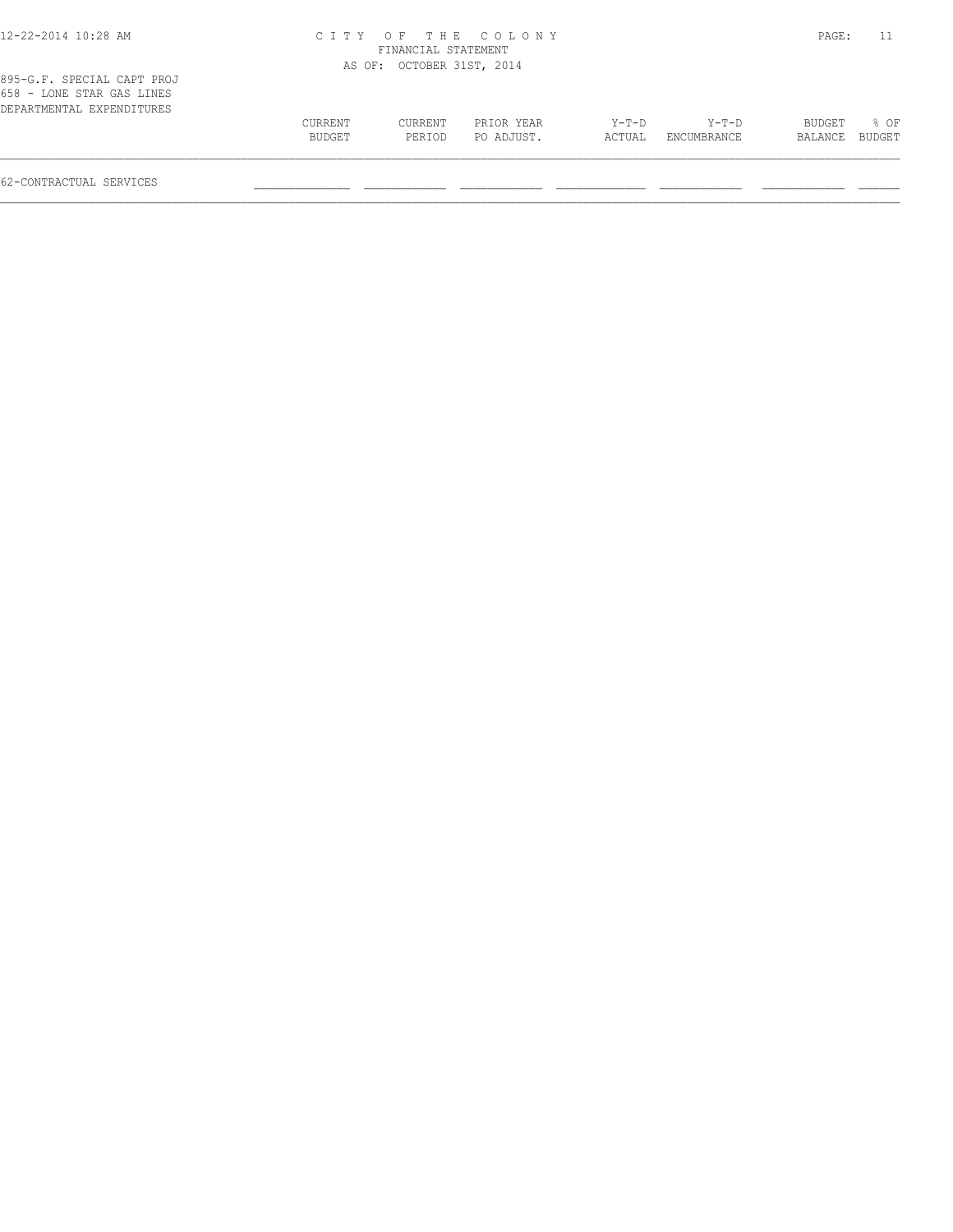| 12-22-2014 10:28 AM                                                                 |                          | FINANCIAL STATEMENT       | CITY OF THE COLONY       |                 |                        | PAGE:             |                  |
|-------------------------------------------------------------------------------------|--------------------------|---------------------------|--------------------------|-----------------|------------------------|-------------------|------------------|
|                                                                                     |                          | AS OF: OCTOBER 31ST, 2014 |                          |                 |                        |                   |                  |
| 895-G.F. SPECIAL CAPT PROJ<br>661 - WATER DISTRIBUTION<br>DEPARTMENTAL EXPENDITURES |                          |                           |                          |                 |                        |                   |                  |
|                                                                                     | <b>CURRENT</b><br>BUDGET | <b>CURRENT</b><br>PERIOD  | PRIOR YEAR<br>PO ADJUST. | Y-T-D<br>ACTUAL | $Y-T-D$<br>ENCUMBRANCE | BUDGET<br>BALANCE | $8$ OF<br>BUDGET |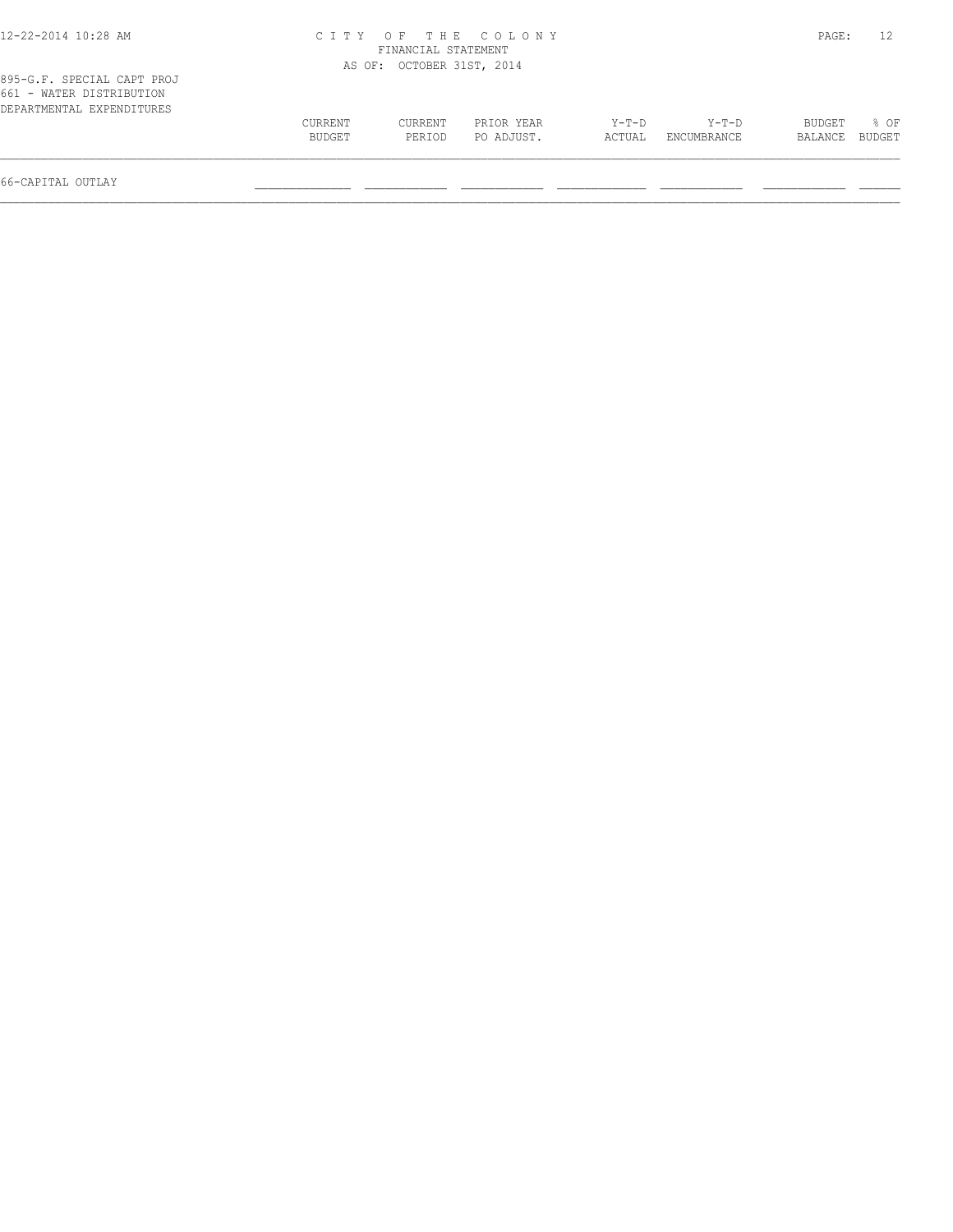| 12-22-2014 10:28 AM                            |                   |                           | CITY OF THE COLONY       |                   |                      | PAGE:             | 13             |
|------------------------------------------------|-------------------|---------------------------|--------------------------|-------------------|----------------------|-------------------|----------------|
|                                                |                   | FINANCIAL STATEMENT       |                          |                   |                      |                   |                |
|                                                |                   | AS OF: OCTOBER 31ST, 2014 |                          |                   |                      |                   |                |
| 895-G.F. SPECIAL CAPT PROJ<br>662 - WASTEWATER |                   |                           |                          |                   |                      |                   |                |
| DEPARTMENTAL EXPENDITURES                      | CURRENT<br>BUDGET | CURRENT<br>PERIOD         | PRIOR YEAR<br>PO ADJUST. | $Y-T-D$<br>ACTUAL | Y-T-D<br>ENCUMBRANCE | BUDGET<br>BALANCE | 8 OF<br>BUDGET |
|                                                |                   |                           |                          |                   |                      |                   |                |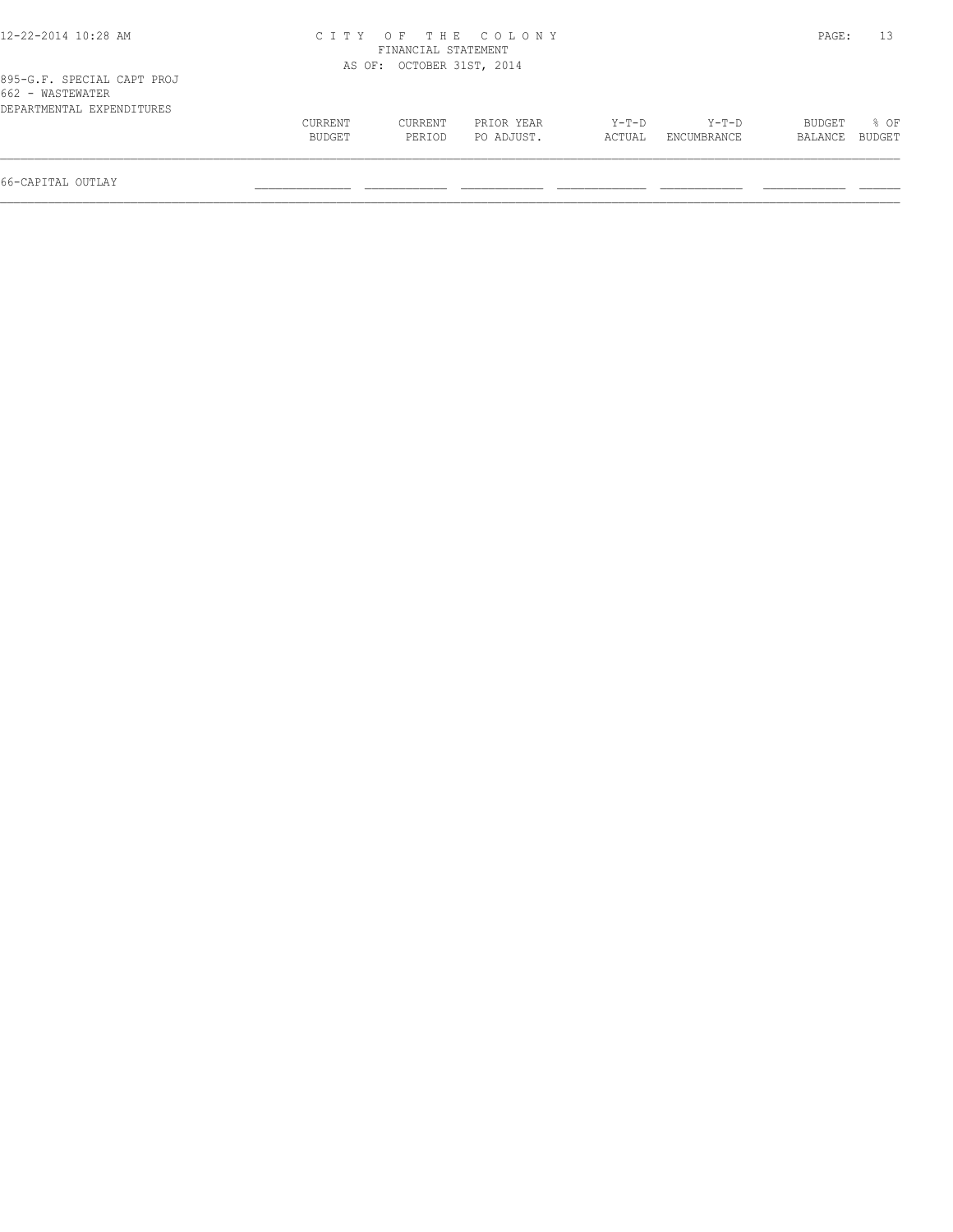| $12 - 22 - 2014$ $10:28$ AM                                                         |                   | FINANCIAL STATEMENT<br>AS OF: OCTOBER 31ST, 2014 | CITY OF THE COLONY       |                 |                      | PAGE:             | 14             |
|-------------------------------------------------------------------------------------|-------------------|--------------------------------------------------|--------------------------|-----------------|----------------------|-------------------|----------------|
| 895-G.F. SPECIAL CAPT PROJ<br>663 - UTIL ADMIN ENHANCE<br>DEPARTMENTAL EXPENDITURES |                   |                                                  |                          |                 |                      |                   |                |
|                                                                                     | CURRENT<br>BUDGET | CURRENT<br>PERIOD                                | PRIOR YEAR<br>PO ADJUST. | Y-T-D<br>ACTUAL | Y-T-D<br>ENCUMBRANCE | BUDGET<br>BALANCE | % OF<br>BUDGET |
| 62-CONTRACTUAL SERVICES                                                             |                   |                                                  |                          |                 |                      |                   |                |
| 66-CAPITAL OUTLAY                                                                   |                   |                                                  |                          |                 |                      |                   |                |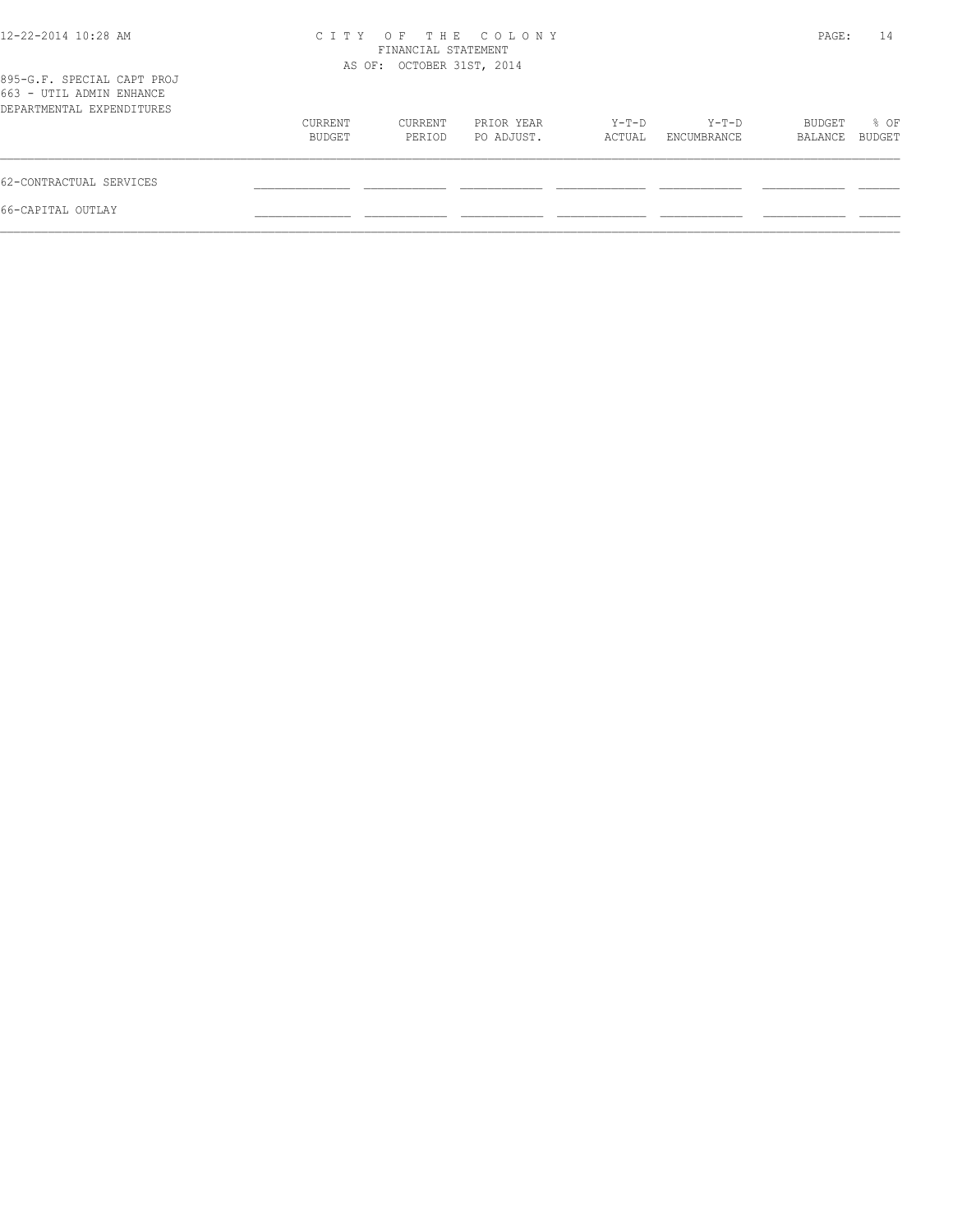| 12-22-2014 10:28 AM                                                                  |                   |                           | CITY OF THE COLONY       |                 |                        | PAGE:             |                  |
|--------------------------------------------------------------------------------------|-------------------|---------------------------|--------------------------|-----------------|------------------------|-------------------|------------------|
|                                                                                      |                   | FINANCIAL STATEMENT       |                          |                 |                        |                   |                  |
|                                                                                      |                   | AS OF: OCTOBER 31ST, 2014 |                          |                 |                        |                   |                  |
| 895-G.F. SPECIAL CAPT PROJ<br>$667$ - PUBLIC WORKS U.F.<br>DEPARTMENTAL EXPENDITURES |                   |                           |                          |                 |                        |                   |                  |
|                                                                                      | CURRENT<br>BUDGET | CURRENT<br>PERIOD         | PRIOR YEAR<br>PO ADJUST. | Y-T-D<br>ACTUAL | $Y-T-D$<br>ENCUMBRANCE | BUDGET<br>BALANCE | $8$ OF<br>BUDGET |
|                                                                                      |                   |                           |                          |                 |                        |                   |                  |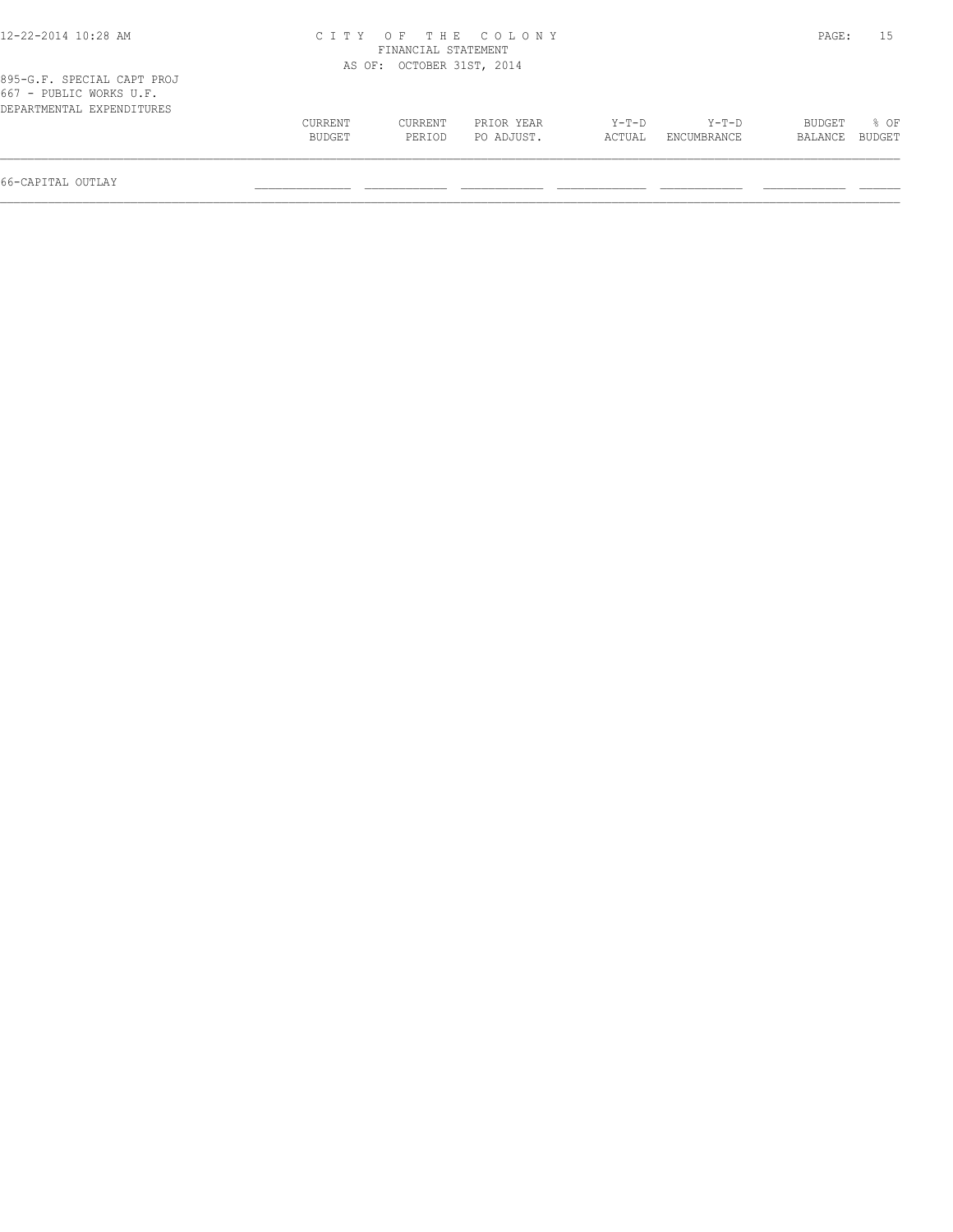| 12-22-2014 10:28 AM                                                               | OF THE COLONY<br>C I T Y<br>FINANCIAL STATEMENT<br>AS OF: OCTOBER 31ST, 2014 |                   |                          |                 |                      |                   | 16<br>PAGE:    |
|-----------------------------------------------------------------------------------|------------------------------------------------------------------------------|-------------------|--------------------------|-----------------|----------------------|-------------------|----------------|
| 895-G.F. SPECIAL CAPT PROJ<br>668 - FACILITIES MAINT<br>DEPARTMENTAL EXPENDITURES |                                                                              |                   |                          |                 |                      |                   |                |
|                                                                                   | CURRENT<br>BUDGET                                                            | CURRENT<br>PERIOD | PRIOR YEAR<br>PO ADJUST. | Y-T-D<br>ACTUAL | Y-T-D<br>ENCUMBRANCE | BUDGET<br>BALANCE | % OF<br>BUDGET |
| 62-CONTRACTUAL SERVICES                                                           |                                                                              |                   |                          |                 |                      |                   |                |
| 64-MAINTENANCE                                                                    |                                                                              |                   |                          |                 |                      |                   |                |
| 66-CAPITAL OUTLAY                                                                 |                                                                              |                   |                          |                 |                      |                   |                |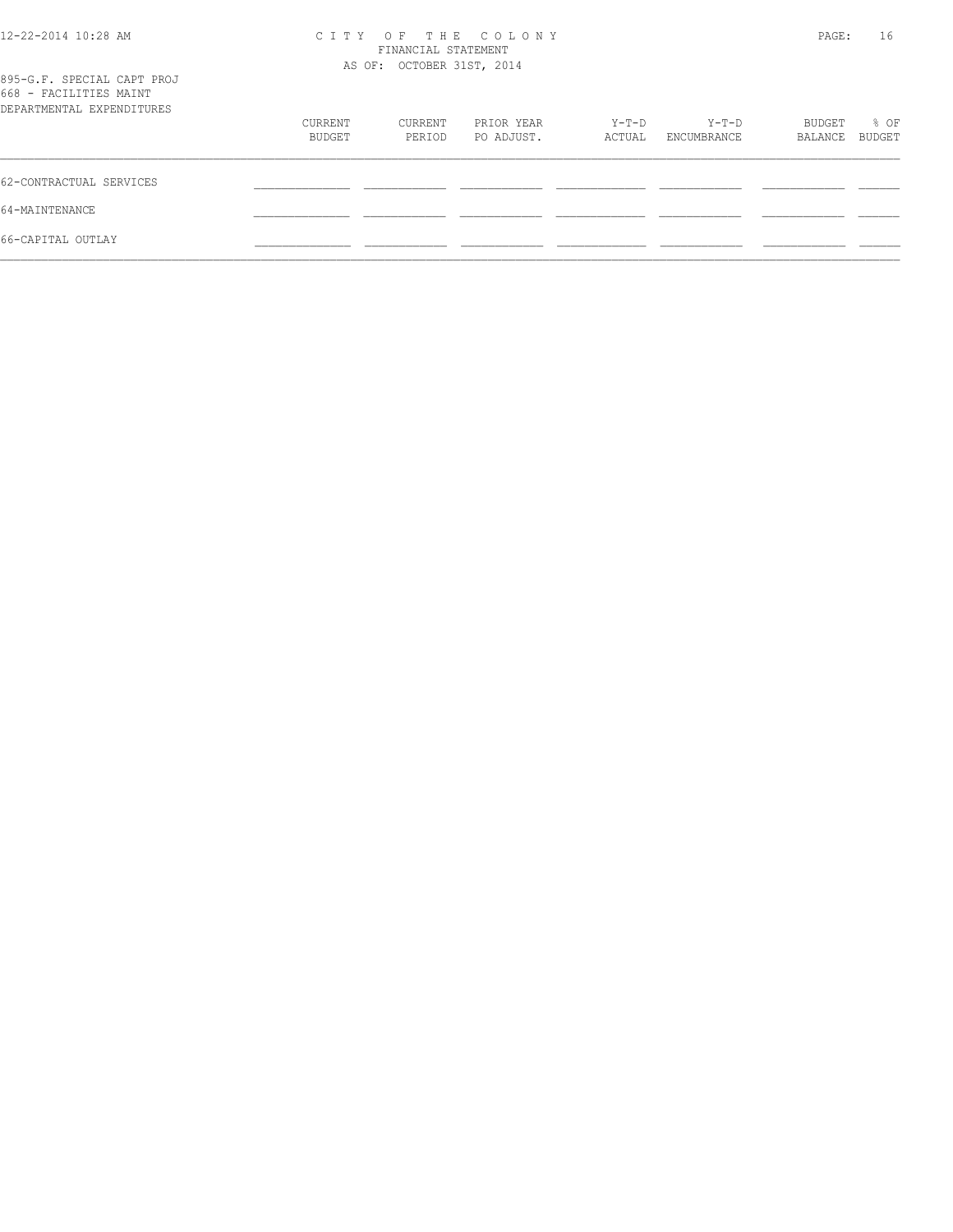## 12-22-2014 10:28 AM C I T Y O F T H E C O L O N Y PAGE: 17 FINANCIAL STATEMENT AS OF: OCTOBER 31ST, 2014

| 895-G.F. SPECIAL CAPT PROJ<br>670 - FIRE ENHANCEMENTS<br>DEPARTMENTAL EXPENDITURES |                   |                   |                          |                 |                      |                   |                |  |
|------------------------------------------------------------------------------------|-------------------|-------------------|--------------------------|-----------------|----------------------|-------------------|----------------|--|
|                                                                                    | CURRENT<br>BUDGET | CURRENT<br>PERIOD | PRIOR YEAR<br>PO ADJUST. | Y-T-D<br>ACTUAL | Y-T-D<br>ENCUMBRANCE | BUDGET<br>BALANCE | % OF<br>BUDGET |  |
| 62-CONTRACTUAL SERVICES                                                            |                   |                   |                          |                 |                      |                   |                |  |
| 63-SUPPLIES                                                                        |                   |                   |                          |                 |                      |                   |                |  |
| 65-NON-CAPITAL                                                                     |                   |                   |                          |                 |                      |                   |                |  |
| 66-CAPITAL OUTLAY                                                                  |                   |                   |                          |                 |                      |                   |                |  |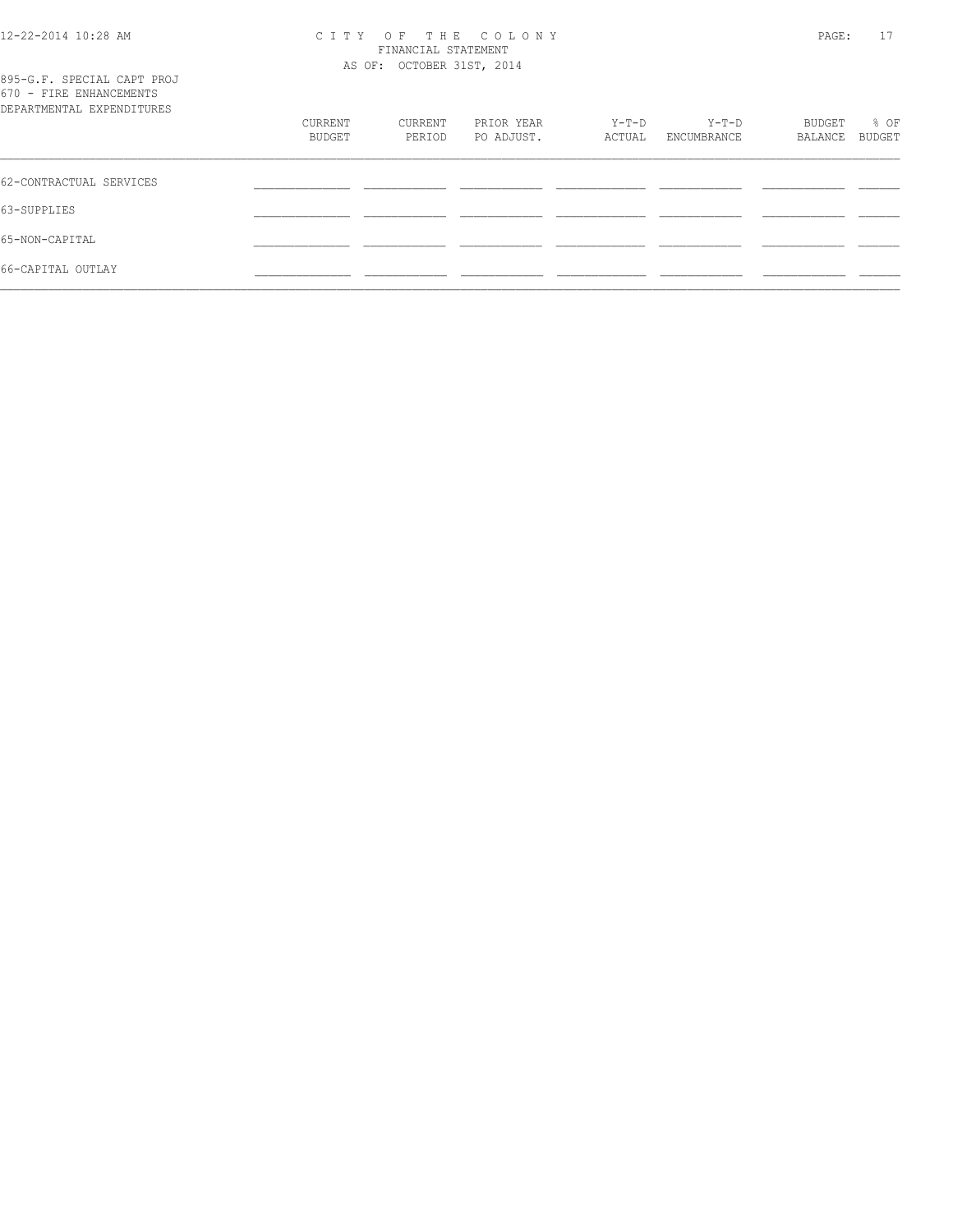# 12-22-2014 10:28 AM C I T Y O F T H E C O L O N Y PAGE: 18 FINANCIAL STATEMENT AS OF: OCTOBER 31ST, 2014

895-G.F. SPECIAL CAPT PROJ 675 - POLICE DEPARTMENT

| DEPARTMENTAL EXPENDITURES              |                |                |            |           |                |                     |        |
|----------------------------------------|----------------|----------------|------------|-----------|----------------|---------------------|--------|
|                                        | <b>CURRENT</b> | <b>CURRENT</b> | PRIOR YEAR | $Y-T-D$   | $Y-T-D$        | <b>BUDGET</b>       | $8$ OF |
|                                        | <b>BUDGET</b>  | PERIOD         | PO ADJUST. | ACTUAL    | ENCUMBRANCE    | BALANCE             | BUDGET |
| 63-SUPPLIES                            |                |                |            |           |                |                     |        |
| 65-NON-CAPITAL                         |                |                |            |           |                |                     |        |
| 675-6552 DIGTL VOICEPRINT SOFTWARE UPG | 0.00           | 18,542.00      | 0.00       | 18,542.00 | $0.00$ (       | 18,542.00)          | 0.00   |
| TOTAL 65-NON-CAPITAL                   | 0.00           | 18,542.00      | 0.00       | 18,542.00 | $0.00$ (       | 18,542.00)          | 0.00   |
| 66-CAPITAL OUTLAY                      |                |                |            |           |                |                     |        |
| 675-6630 CAPITAL OUTLAY-VEHCILES       | 90,000.00      | 0.00           | 0.00       | 0.00      | $207,664.39$ ( | 117,664.39) 130.74- |        |
| TOTAL 66-CAPITAL OUTLAY                | 90,000.00      | 0.00           | 0.00       | 0.00      | $207,664.39$ ( | 117,664.39) 130.74- |        |
| TOTAL 675 - POLICE DEPARTMENT          | 90,000.00      | 18,542.00      | 0.00       | 18,542.00 | $207,664.39$ ( | 136,206.39) 151.34- |        |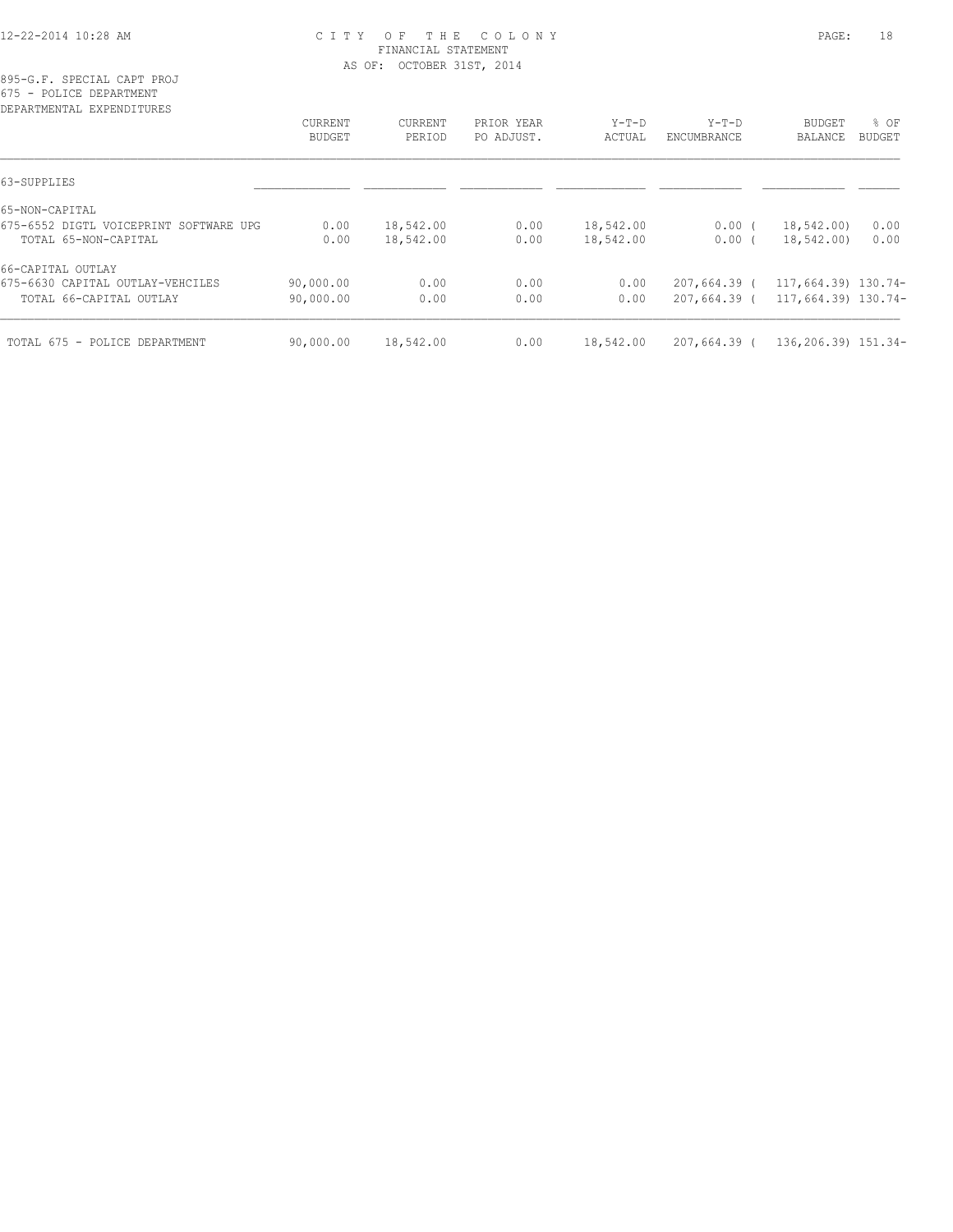| 12-22-2014 10:28 AM                                                                 | CITY OF THE COLONY<br>FINANCIAL STATEMENT | PAGE:              | 19         |        |             |         |        |
|-------------------------------------------------------------------------------------|-------------------------------------------|--------------------|------------|--------|-------------|---------|--------|
|                                                                                     | AS OF:                                    | OCTOBER 31ST, 2014 |            |        |             |         |        |
| 895-G.F. SPECIAL CAPT PROJ<br>682 - COUGAR ALLEY/423 L<br>DEPARTMENTAL EXPENDITURES |                                           |                    |            |        |             |         |        |
|                                                                                     | <b>CURRENT</b>                            | CURRENT            | PRIOR YEAR | Y-T-D  | Y-T-D       | BUDGET  | 8 OF   |
|                                                                                     | BUDGET                                    | PERIOD             | PO ADJUST. | ACTUAL | ENCUMBRANCE | BALANCE | BUDGET |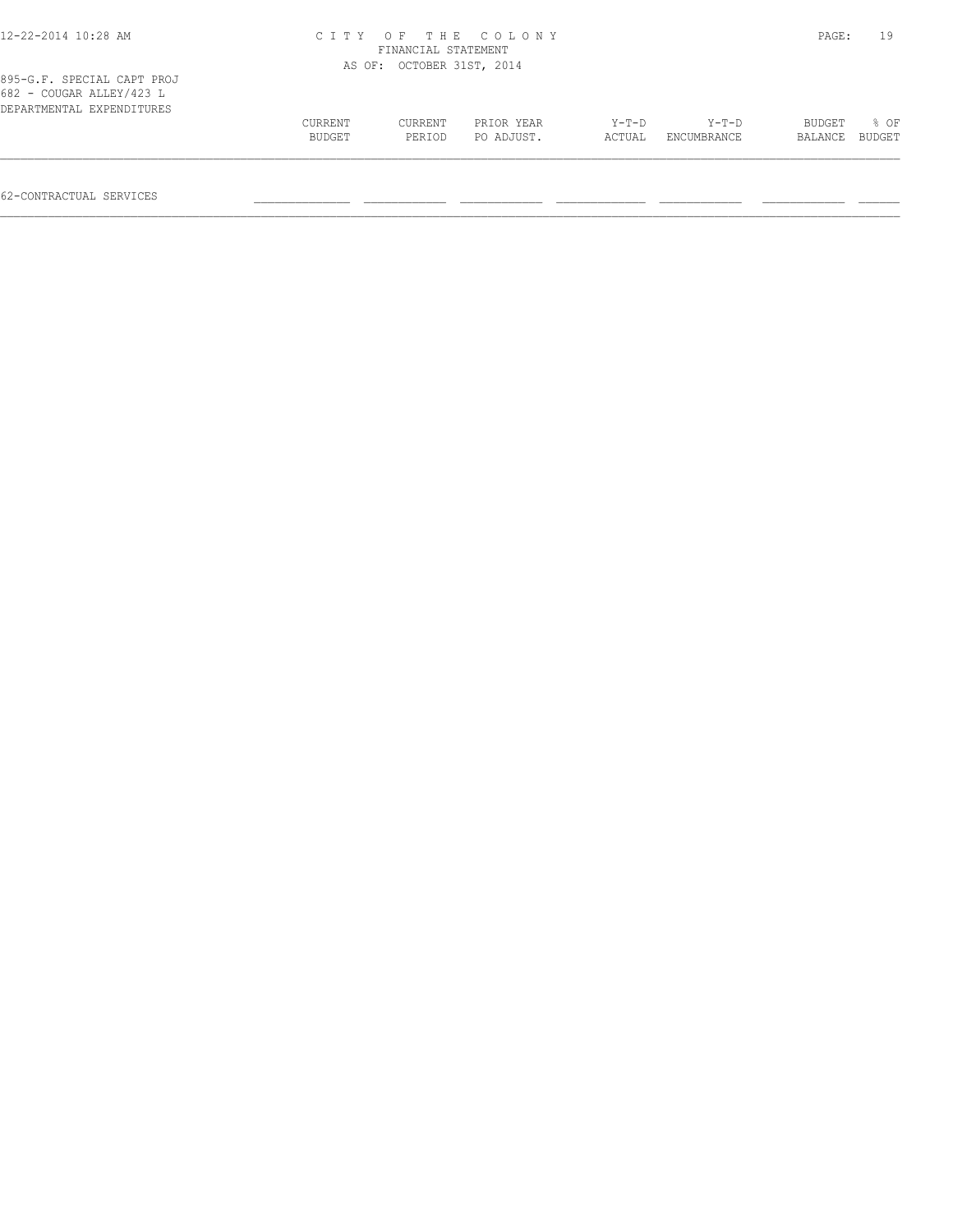#### 12-22-2014 10:28 AM C I T Y O F T H E C O L O N Y PAGE: 20 FINANCIAL STATEMENT AS OF: OCTOBER 31ST, 2014

895-G.F. SPECIAL CAPT PROJ 690 - PUBLIC WORKS

| DEPARTMENTAL EXPENDITURES               |                             |                                           |                          |                   |                                          |                                                            |                          |
|-----------------------------------------|-----------------------------|-------------------------------------------|--------------------------|-------------------|------------------------------------------|------------------------------------------------------------|--------------------------|
|                                         | CURRENT<br><b>BUDGET</b>    | CURRENT<br>PERIOD                         | PRIOR YEAR<br>PO ADJUST. | $Y-T-D$<br>ACTUAL | $Y-T-D$<br>ENCUMBRANCE                   | BUDGET<br>BALANCE                                          | % OF<br>BUDGET           |
| 62-CONTRACTUAL SERVICES                 |                             |                                           |                          |                   |                                          |                                                            |                          |
| 64-MAINTENANCE                          |                             |                                           |                          |                   |                                          |                                                            |                          |
| 66-CAPITAL OUTLAY                       |                             |                                           |                          |                   |                                          |                                                            |                          |
| TOTAL EXPENDITURES<br>$***$<br>$***$    | 90,000.00<br>______________ | 22,547.13<br>____________                 | 0.00<br>-------------    | ____________      | ____________                             | 22,547.13 207,664.39 ( 140,211.52) 155.79-<br>____________ | -------                  |
| ** REVENUE OVER (UNDER) EXPENDITURES *( | ______________              | $90,000,00)$ ( 22,547.13)<br>____________ | $0.00$ (<br>___________  | ____________      | 22,547.13) ( 207,664.39)<br>____________ | 140,211.52<br>-------------                                | 0.00<br>-------<br>----- |

\*\*\* END OF REPORT \*\*\*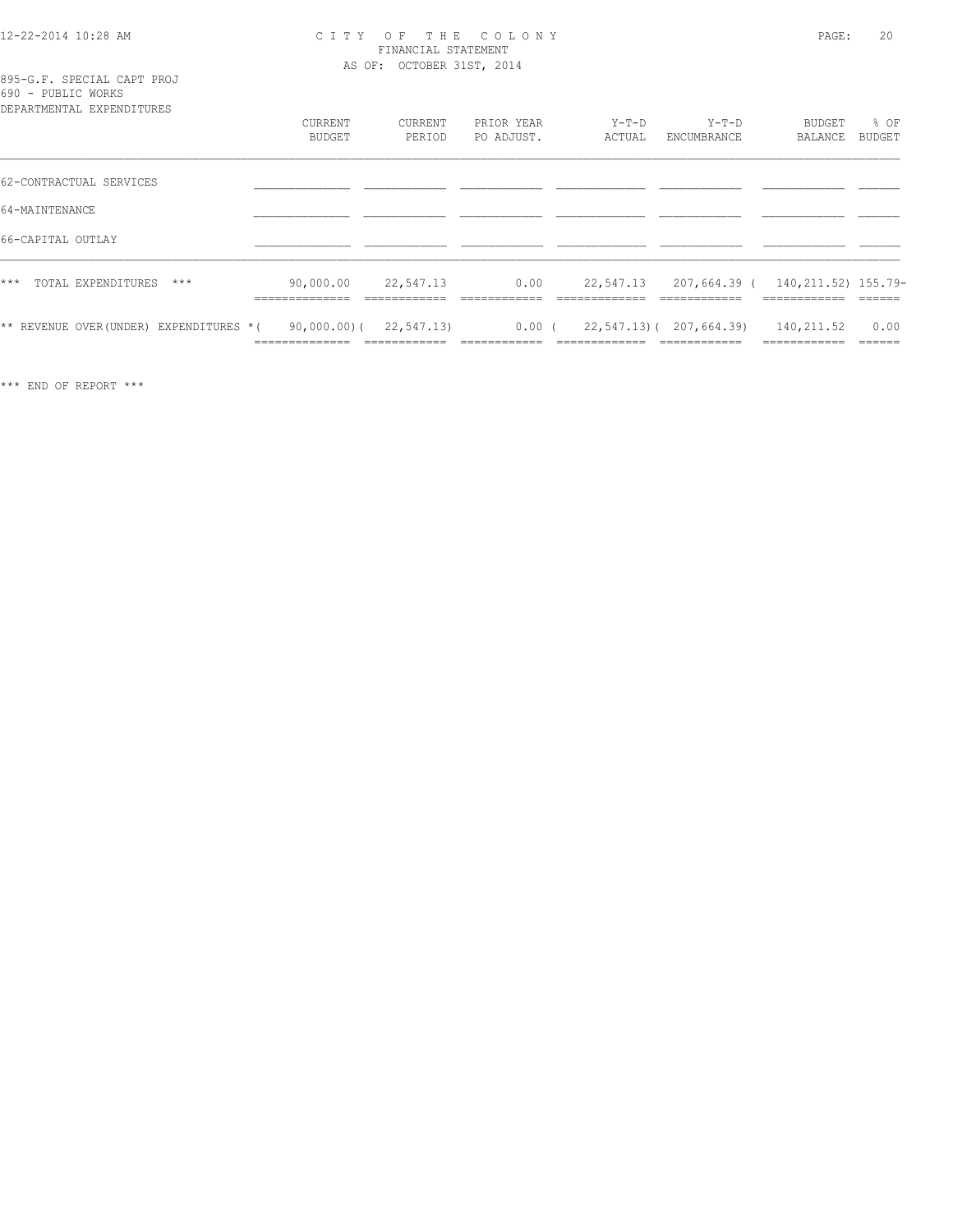# 12-22-2014 10:28 AM C I T Y O F T H E C O L O N Y PAGE: 1 FINANCIAL STATEMENT AS OF: OCTOBER 31ST, 2014

|                     | CURRENT<br>BUDGET   | CURRENT<br>PERIOD             | PRIOR YEAR<br>PO ADJUST.     | Y-T-D<br>ACTUAL                | $Y-T-D$<br>ENCUMBRANCE        | BUDGET<br>BALANCE BUDGET      | % OF               |
|---------------------|---------------------|-------------------------------|------------------------------|--------------------------------|-------------------------------|-------------------------------|--------------------|
| REVENUE SUMMARY     |                     |                               |                              |                                |                               |                               |                    |
|                     | ______________<br>. | -------------<br>____________ | -------------                | ____________<br>_____________  | -------------<br>____________ | -------------<br>____________ | -------<br>_______ |
| EXPENDITURE SUMMARY |                     |                               |                              |                                |                               |                               |                    |
|                     | ______________<br>. | ____________<br>____________  | ____________<br>____________ | _____________<br>_____________ | ____________<br>____________  | -------------<br>____________ | _______            |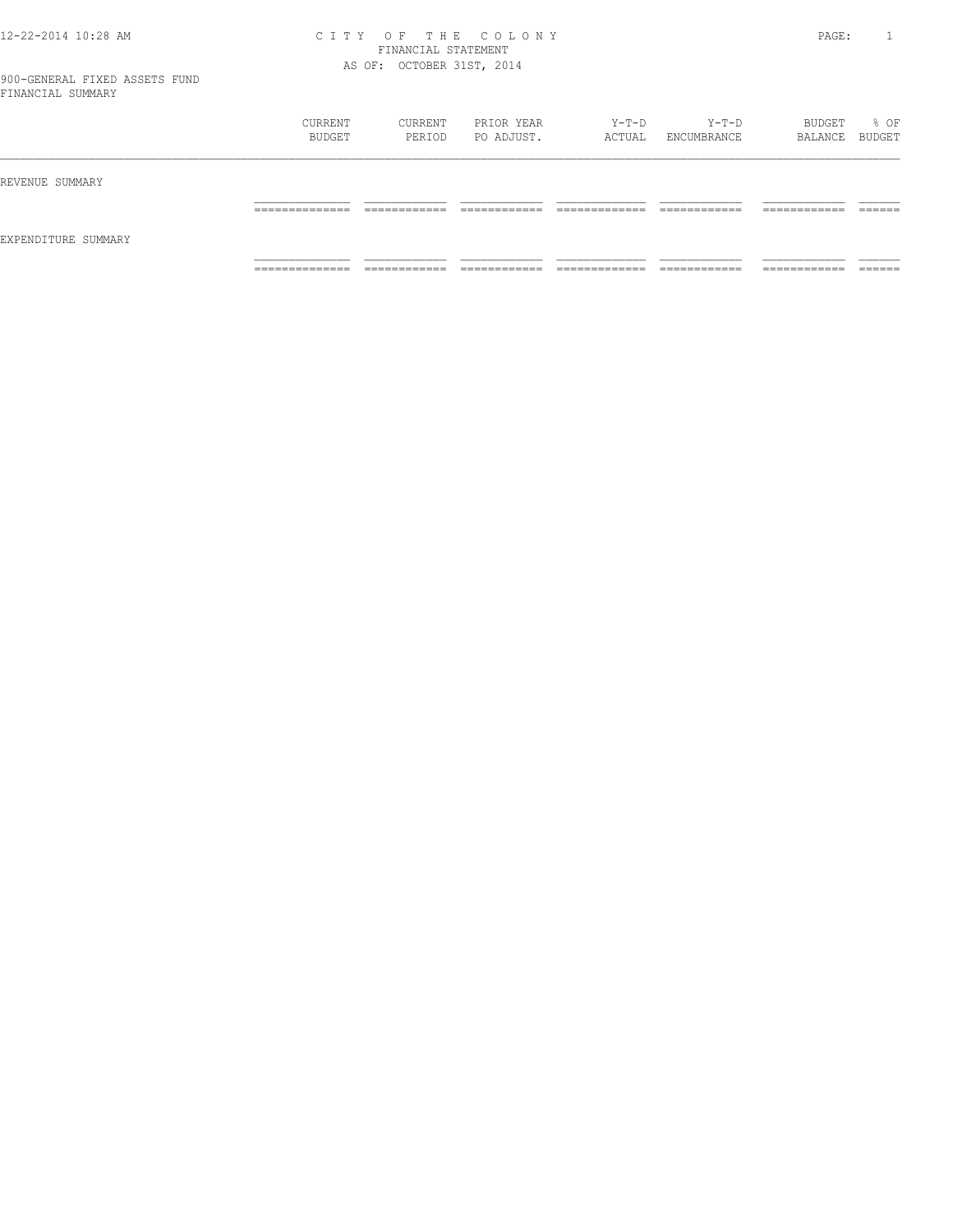# 12-22-2014 10:28 AM C I T Y O F T H E C O L O N Y PAGE: 2 FINANCIAL STATEMENT AS OF: OCTOBER 31ST, 2014

900-GENERAL FIXED ASSETS FUND REVENUES

| 8-OTHER REVENUE |                   |                   |                          |                 |                            |                          |        |
|-----------------|-------------------|-------------------|--------------------------|-----------------|----------------------------|--------------------------|--------|
|                 | CURRENT<br>BUDGET | CURRENT<br>PERIOD | PRIOR YEAR<br>PO ADJUST. | Y-T-D<br>ACTUAL | $Y - T - D$<br>ENCUMBRANCE | BUDGET<br>BALANCE BUDGET | $8$ OF |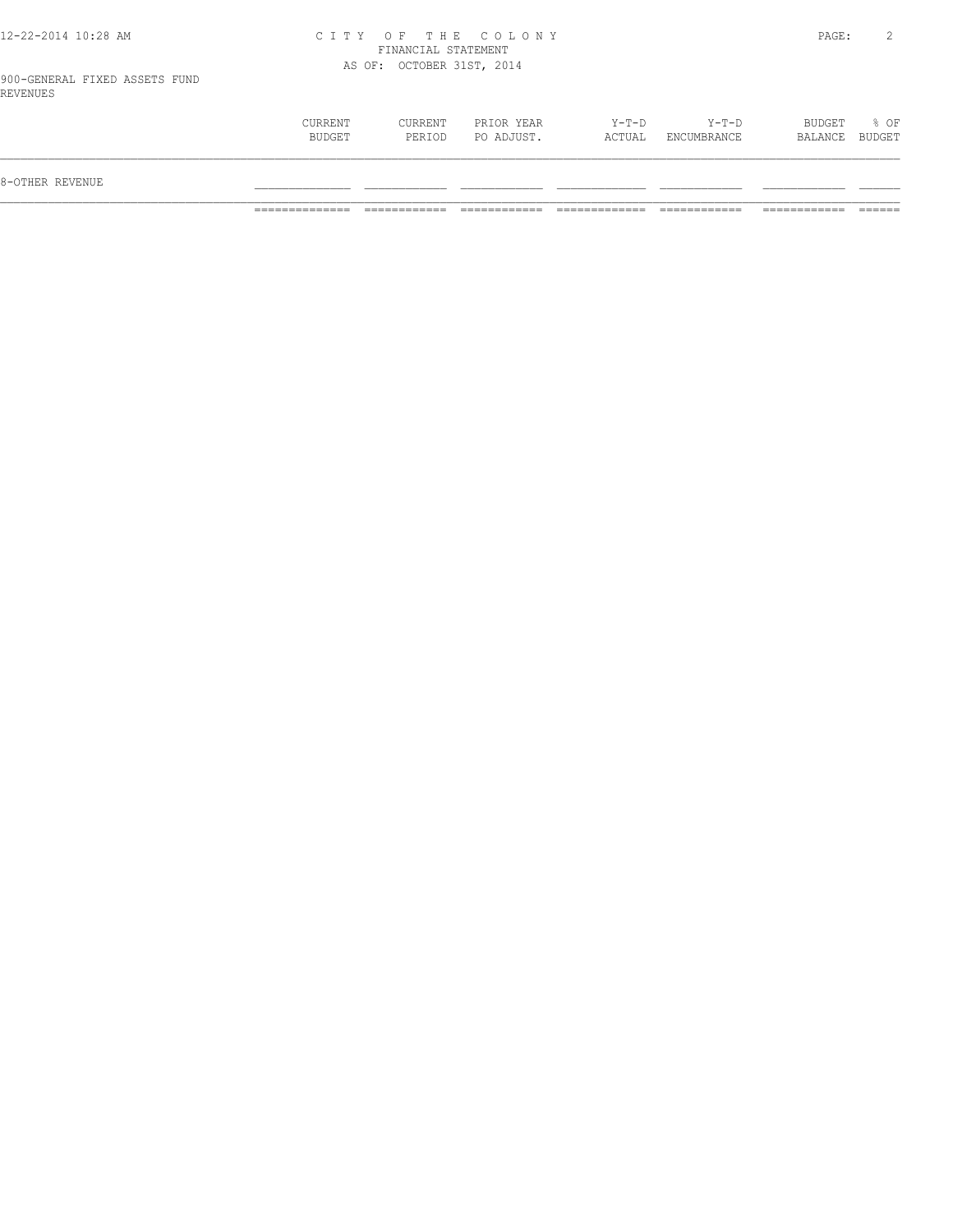| $12 - 22 - 2014$ $10:28$ AM                                                         | CITY OF THE COLONY<br>FINANCIAL STATEMENT |                           |            |        |             |         |        |  |
|-------------------------------------------------------------------------------------|-------------------------------------------|---------------------------|------------|--------|-------------|---------|--------|--|
|                                                                                     |                                           | AS OF: OCTOBER 31ST, 2014 |            |        |             |         |        |  |
| 900-GENERAL FIXED ASSETS FUND<br>610 - DEVELOPMENT SVS<br>DEPARTMENTAL EXPENDITURES |                                           |                           |            |        |             |         |        |  |
|                                                                                     | CURRENT                                   | CURRENT                   | PRIOR YEAR | Y-T-D  | Y-T-D       | BUDGET  | 8 OF   |  |
|                                                                                     | BUDGET                                    | PERIOD                    | PO ADJUST. | ACTUAL | ENCUMBRANCE | BALANCE | BUDGET |  |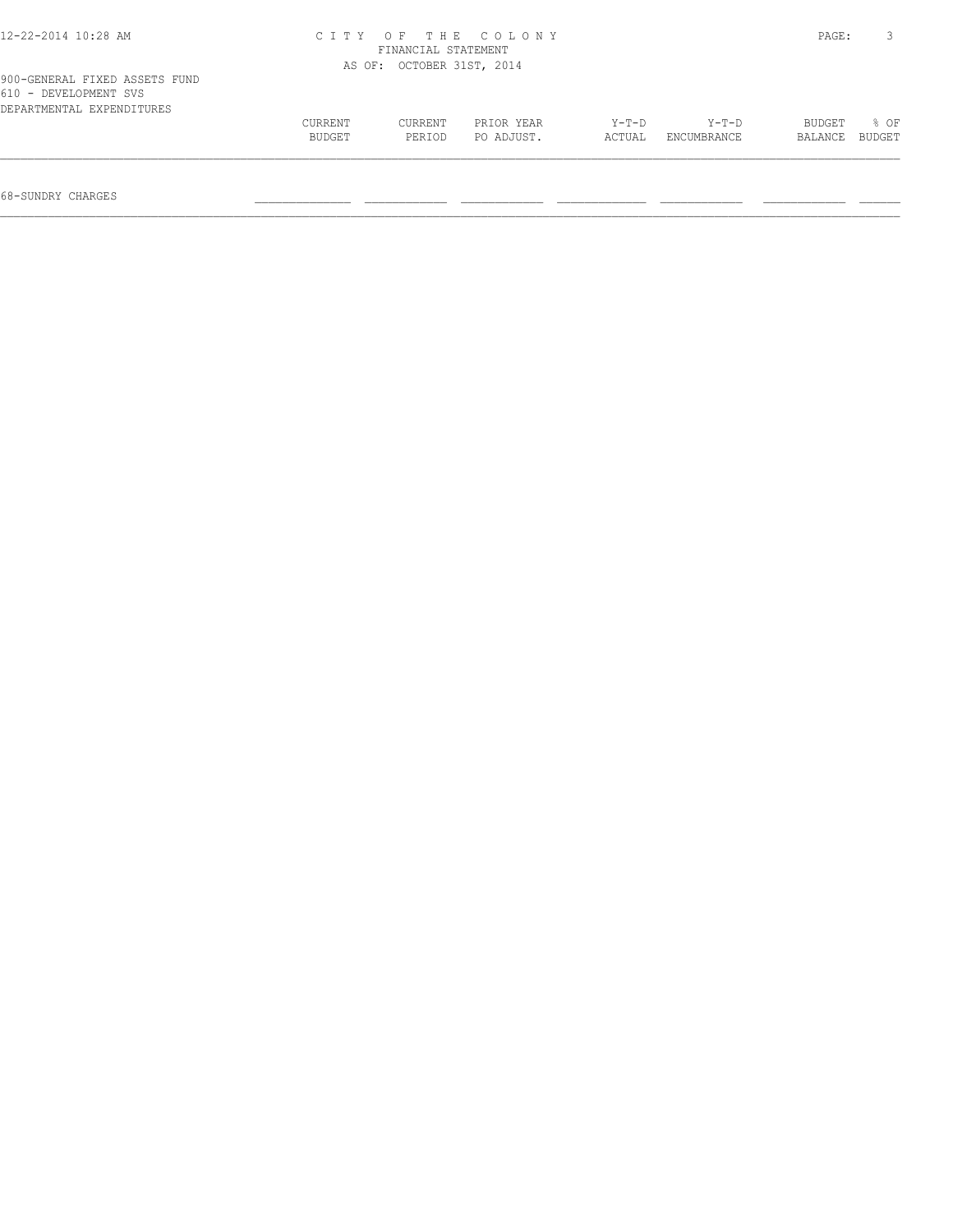| 12-22-2014 10:28 AM                                                               | C I T Y           | FINANCIAL STATEMENT       | OF THE COLONY            |                 |                      | PAGE:             | 4                       |
|-----------------------------------------------------------------------------------|-------------------|---------------------------|--------------------------|-----------------|----------------------|-------------------|-------------------------|
|                                                                                   |                   | AS OF: OCTOBER 31ST, 2014 |                          |                 |                      |                   |                         |
| 900-GENERAL FIXED ASSETS FUND<br>611 - GENERAL ADMIN<br>DEPARTMENTAL EXPENDITURES |                   |                           |                          |                 |                      |                   |                         |
|                                                                                   | CURRENT<br>BUDGET | CURRENT<br>PERIOD         | PRIOR YEAR<br>PO ADJUST. | Y-T-D<br>ACTUAL | Y-T-D<br>ENCUMBRANCE | BUDGET<br>BALANCE | $8$ OF<br><b>BUDGET</b> |
|                                                                                   |                   |                           |                          |                 |                      |                   |                         |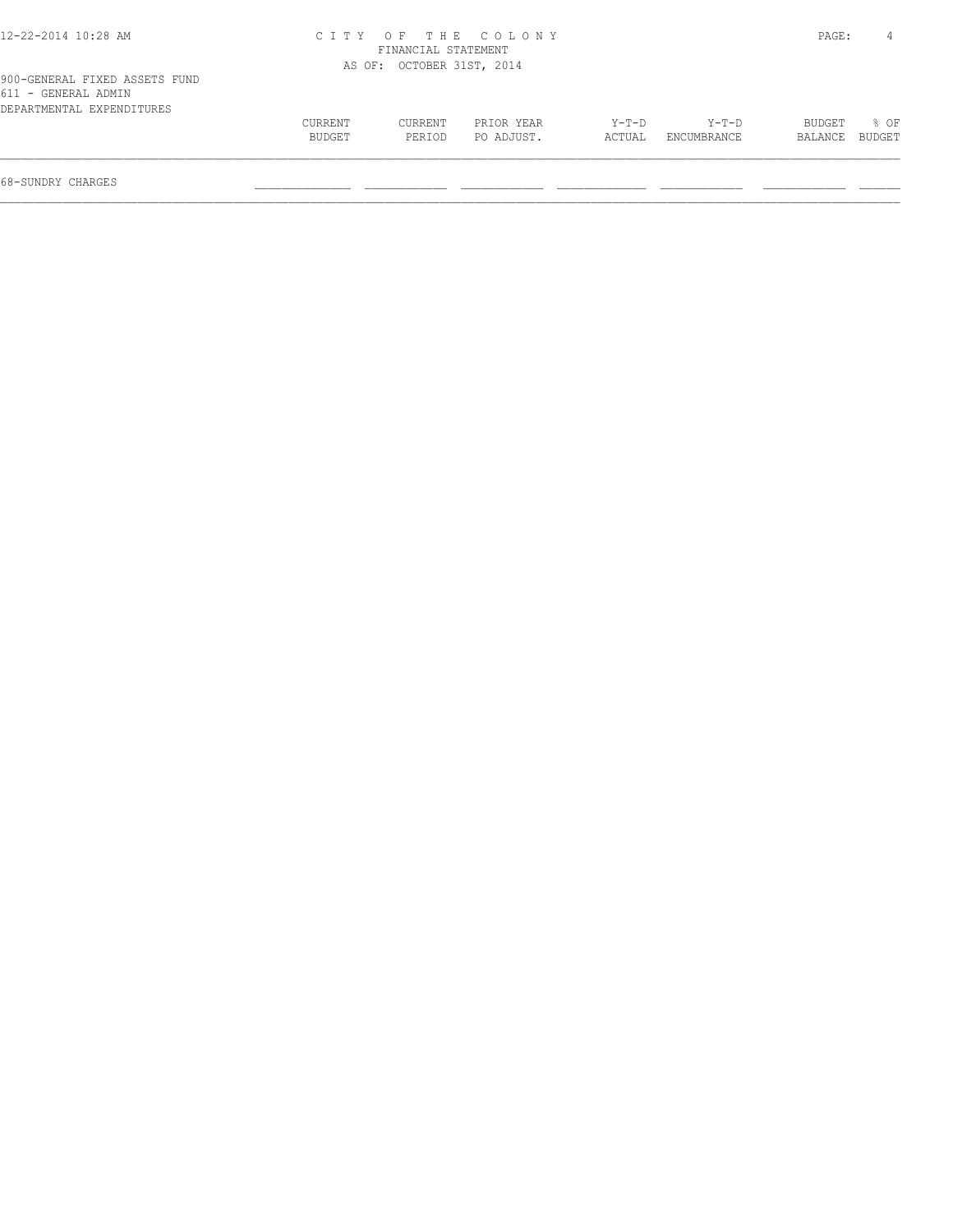| 12-22-2014 10:28 AM                                                                   | CITY .            |                           | OF THE COLONY            |                   |                      | PAGE:             |                |
|---------------------------------------------------------------------------------------|-------------------|---------------------------|--------------------------|-------------------|----------------------|-------------------|----------------|
|                                                                                       |                   | FINANCIAL STATEMENT       |                          |                   |                      |                   |                |
|                                                                                       |                   | AS OF: OCTOBER 31ST, 2014 |                          |                   |                      |                   |                |
| 900-GENERAL FIXED ASSETS FUND<br>615 - FLEET MAINTENANCE<br>DEPARTMENTAL EXPENDITURES |                   |                           |                          |                   |                      |                   |                |
|                                                                                       | CURRENT<br>BUDGET | CURRENT<br>PERIOD         | PRIOR YEAR<br>PO ADJUST. | $Y-T-D$<br>ACTUAL | Y-T-D<br>ENCUMBRANCE | BUDGET<br>BALANCE | 8 OF<br>BUDGET |
|                                                                                       |                   |                           |                          |                   |                      |                   |                |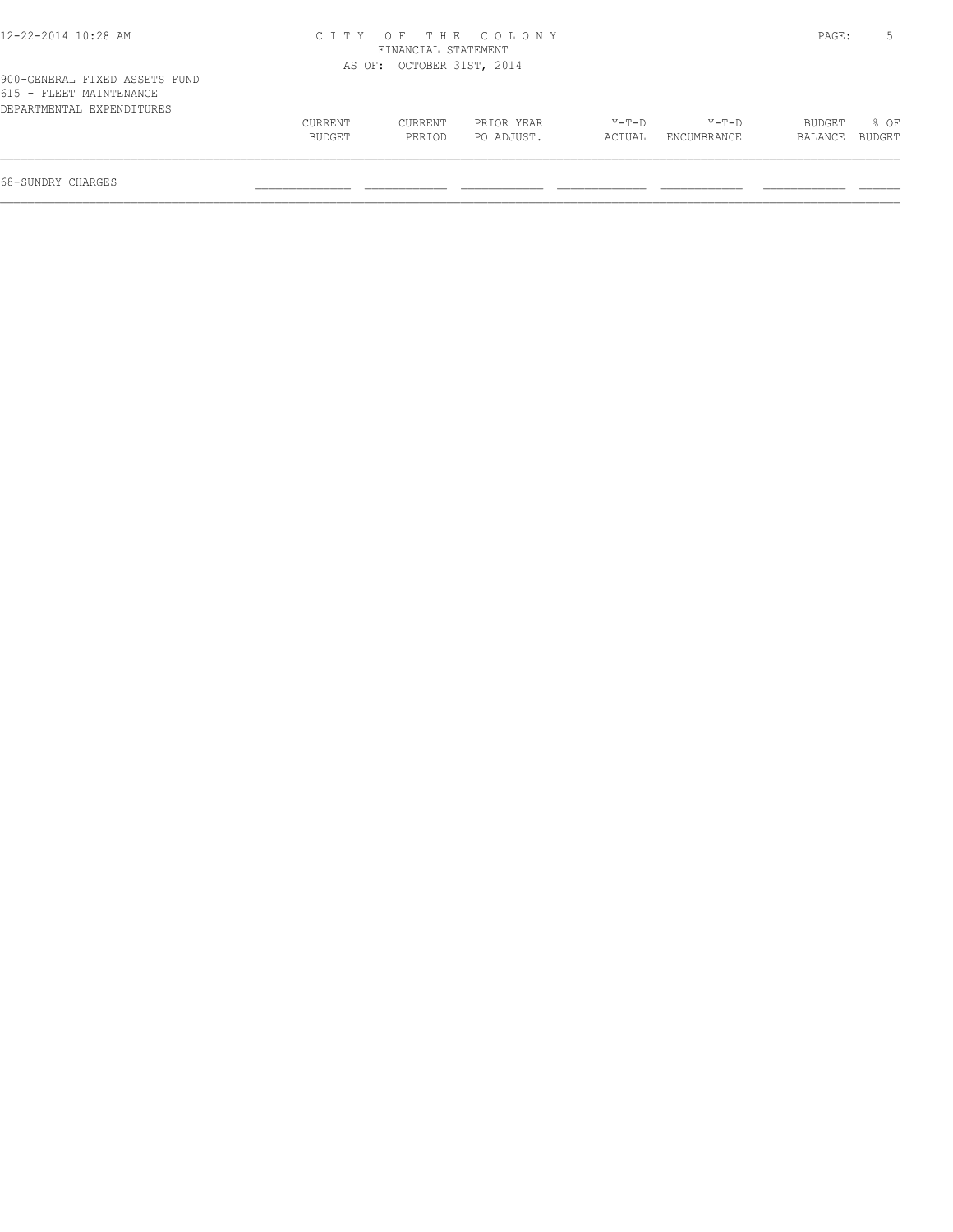| C T T Y |         | 6          |                                                                   |             |         |        |
|---------|---------|------------|-------------------------------------------------------------------|-------------|---------|--------|
|         |         |            |                                                                   |             |         |        |
|         |         |            |                                                                   |             |         |        |
| CURRENT | CURRENT | PRIOR YEAR | $Y-T-D$                                                           | $Y-T-D$     | BUDGET  | 8 OF   |
| BUDGET  | PERIOD  | PO ADJUST. | ACTUAL                                                            | ENCUMBRANCE | BALANCE | BUDGET |
|         |         |            | OF THE COLONY<br>FINANCIAL STATEMENT<br>AS OF: OCTOBER 31ST, 2014 |             |         | PAGE:  |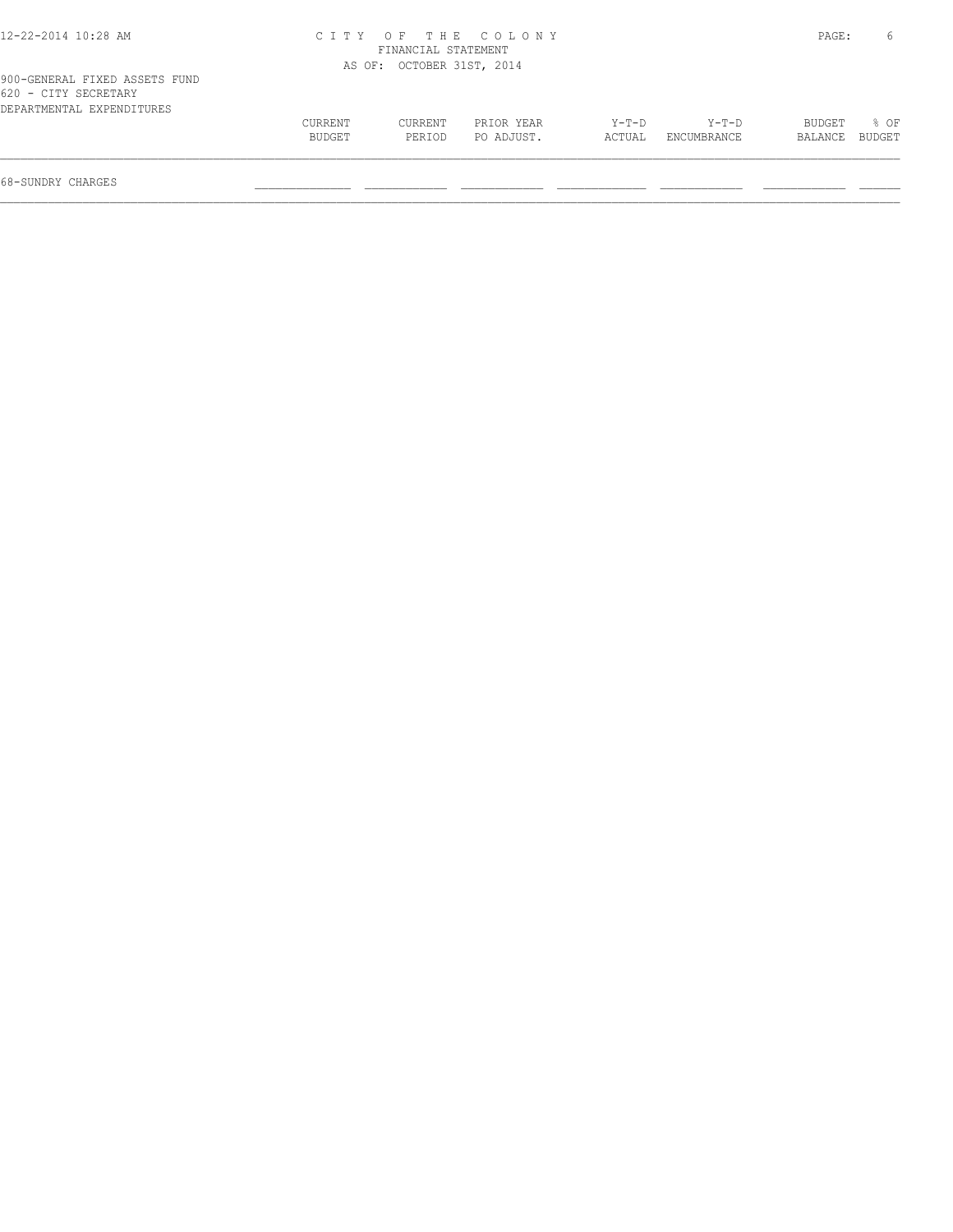| 12-22-2014 10:28 AM                                                              |         |                           | CITY OF THE COLONY |        |             | PAGE:   |        |
|----------------------------------------------------------------------------------|---------|---------------------------|--------------------|--------|-------------|---------|--------|
|                                                                                  |         | FINANCIAL STATEMENT       |                    |        |             |         |        |
|                                                                                  |         | AS OF: OCTOBER 31ST, 2014 |                    |        |             |         |        |
| 900-GENERAL FIXED ASSETS FUND<br>623 - CITY COUNCIL<br>DEPARTMENTAL EXPENDITURES |         |                           |                    |        |             |         |        |
|                                                                                  | CURRENT | CURRENT                   | PRIOR YEAR         | Y-T-D  | Y-T-D       | BUDGET  | 8 OF   |
|                                                                                  | BUDGET  | PERIOD                    | PO ADJUST.         | ACTUAL | ENCUMBRANCE | BALANCE | BUDGET |
|                                                                                  |         |                           |                    |        |             |         |        |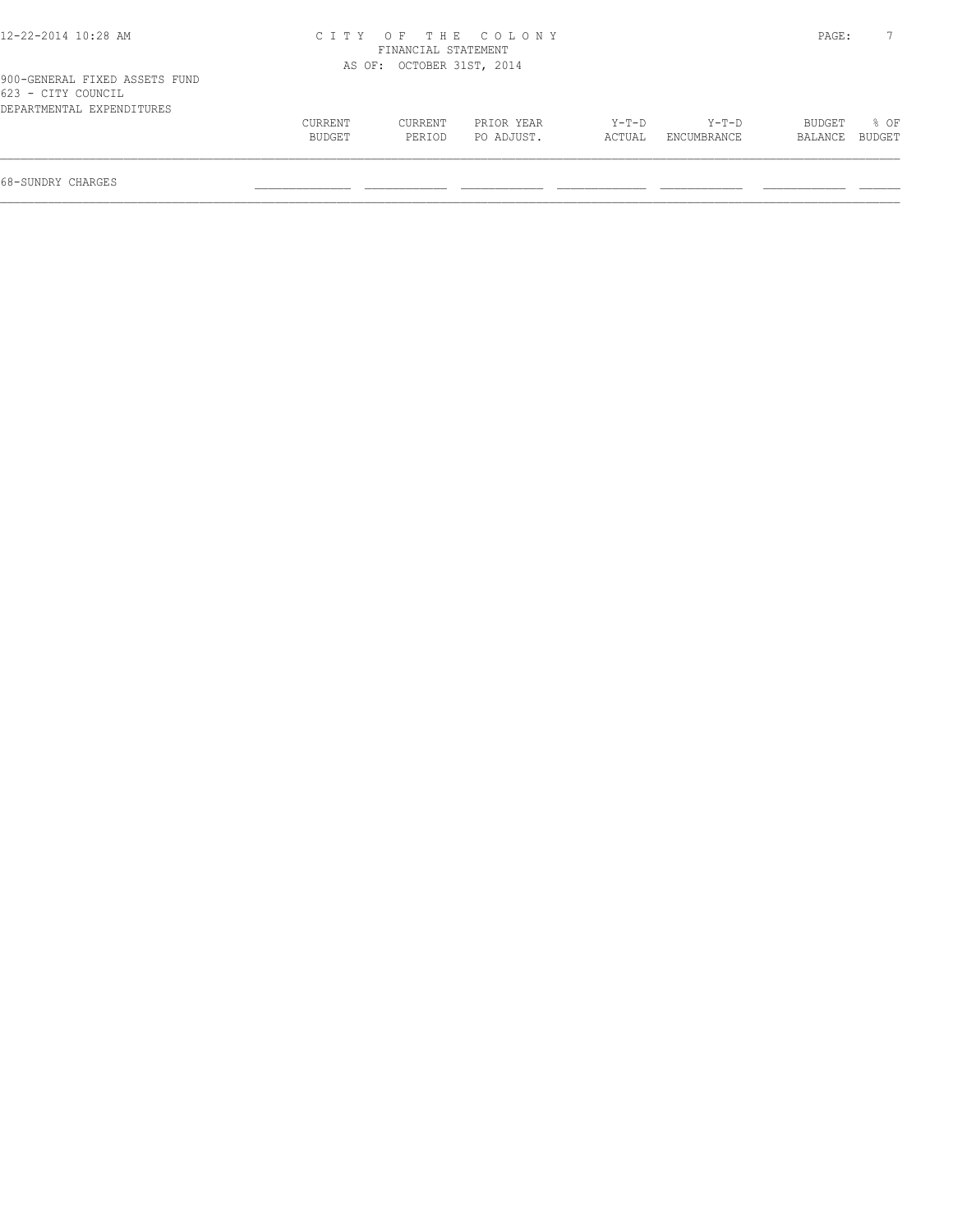| 12-22-2014 10:28 AM           | CITY OF THE COLONY        | PAGE: |
|-------------------------------|---------------------------|-------|
|                               | FINANCIAL STATEMENT       |       |
|                               | AS OF: OCTOBER 31ST, 2014 |       |
| 900-GENERAL FIXED ASSETS FUND |                           |       |
| 625 - HUMAN RESOURCES         |                           |       |
| DEPARTMENTAL EXPENDITIRES     |                           |       |

| DEPARTMENTAL<br>EXPENDITURES |               |         |            |        |             |         |               |
|------------------------------|---------------|---------|------------|--------|-------------|---------|---------------|
|                              | CURRENT       | CURRENT | PRIOR YEAR | Y-T-D  | Y-T-D       | BUDGET  | % OF          |
|                              | <b>BUDGET</b> | PERIOD  | PO ADJUST. | ACTUAL | ENCUMBRANCE | BALANCE | <b>BUDGET</b> |
|                              |               |         |            |        |             |         |               |
|                              |               |         |            |        |             |         |               |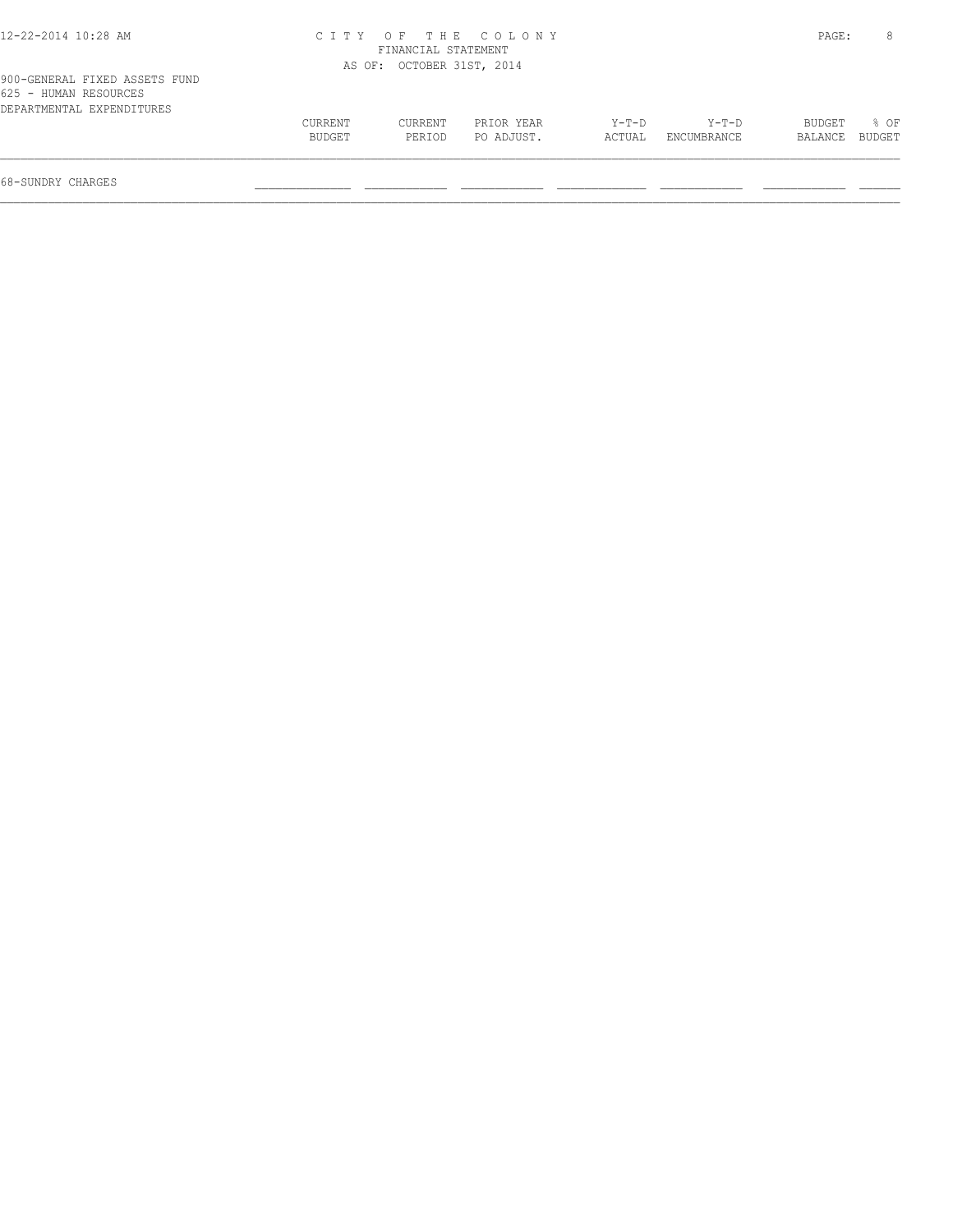| 12-22-2014 10:28 AM                            |         |                           | CITY OF THE COLONY |        |             | PAGE:   | 9      |
|------------------------------------------------|---------|---------------------------|--------------------|--------|-------------|---------|--------|
|                                                |         | FINANCIAL STATEMENT       |                    |        |             |         |        |
|                                                |         | AS OF: OCTOBER 31ST, 2014 |                    |        |             |         |        |
| 900-GENERAL FIXED ASSETS FUND<br>630 - FINANCE |         |                           |                    |        |             |         |        |
| DEPARTMENTAL EXPENDITURES                      | CURRENT | CURRENT                   | PRIOR YEAR         | Y-T-D  | Y-T-D       | BUDGET  | $8$ OF |
|                                                | BUDGET  | PERIOD                    | PO ADJUST.         | ACTUAL | ENCUMBRANCE | BALANCE | BUDGET |
|                                                |         |                           |                    |        |             |         |        |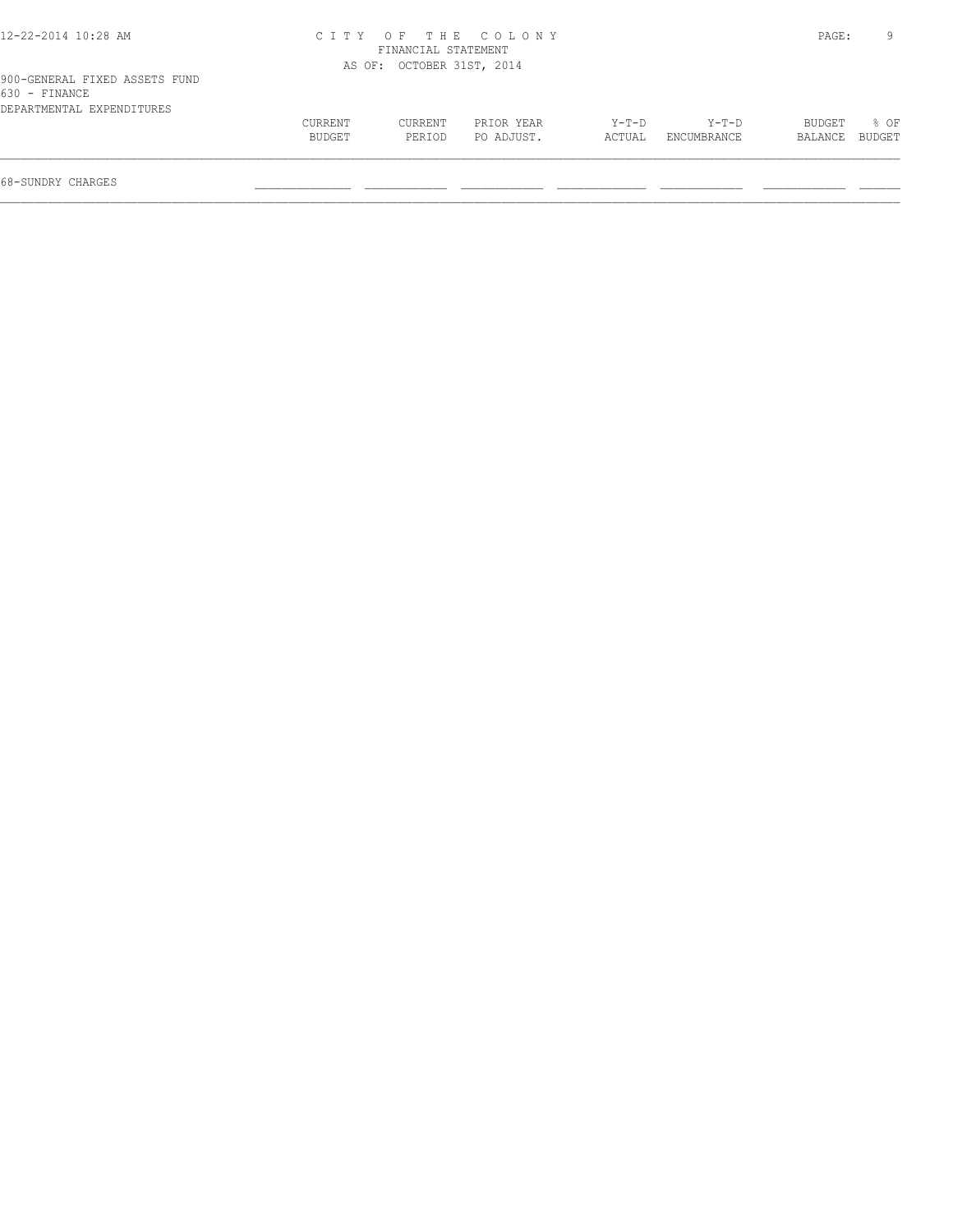| 12-22-2014 10:28 AM                                                                  |                          | FINANCIAL STATEMENT       | CITY OF THE COLONY       |                   |                        | PAGE:             | 10             |
|--------------------------------------------------------------------------------------|--------------------------|---------------------------|--------------------------|-------------------|------------------------|-------------------|----------------|
|                                                                                      |                          | AS OF: OCTOBER 31ST, 2014 |                          |                   |                        |                   |                |
| 900-GENERAL FIXED ASSETS FUND<br>631 - INFORMATION TECH<br>DEPARTMENTAL EXPENDITURES |                          |                           |                          |                   |                        |                   |                |
|                                                                                      | <b>CURRENT</b><br>BUDGET | CURRENT<br>PERIOD         | PRIOR YEAR<br>PO ADJUST. | $Y-T-D$<br>ACTUAL | $Y-T-D$<br>ENCUMBRANCE | BUDGET<br>BALANCE | 8 OF<br>BUDGET |

 $\mathcal{L} = \{ \mathcal{L} = \{ \mathcal{L} = \{ \mathcal{L} = \{ \mathcal{L} = \{ \mathcal{L} = \{ \mathcal{L} = \{ \mathcal{L} = \{ \mathcal{L} = \{ \mathcal{L} = \{ \mathcal{L} = \{ \mathcal{L} = \{ \mathcal{L} = \{ \mathcal{L} = \{ \mathcal{L} = \{ \mathcal{L} = \{ \mathcal{L} = \{ \mathcal{L} = \{ \mathcal{L} = \{ \mathcal{L} = \{ \mathcal{L} = \{ \mathcal{L} = \{ \mathcal{L} = \{ \mathcal{L} = \{ \mathcal{$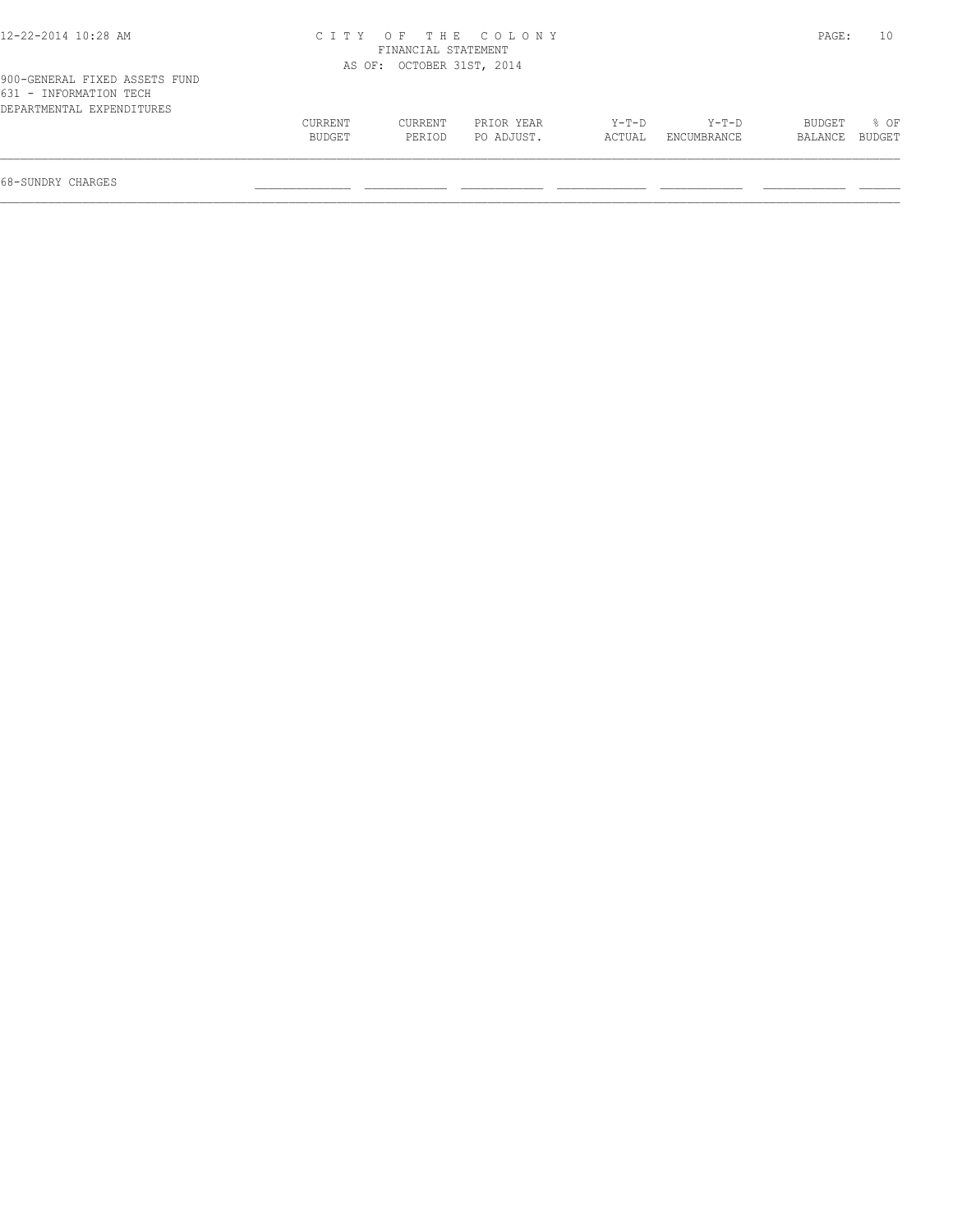| 12-22-2014 10:28 AM                                                        |                   | FINANCIAL STATEMENT       | CITY OF THE COLONY       |                 |                      | PAGE:                    |      |
|----------------------------------------------------------------------------|-------------------|---------------------------|--------------------------|-----------------|----------------------|--------------------------|------|
|                                                                            |                   | AS OF: OCTOBER 31ST, 2014 |                          |                 |                      |                          |      |
| 900-GENERAL FIXED ASSETS FUND<br>634 - CHAMPS<br>DEPARTMENTAL EXPENDITURES |                   |                           |                          |                 |                      |                          |      |
|                                                                            | CURRENT<br>BUDGET | <b>CURRENT</b><br>PERIOD  | PRIOR YEAR<br>PO ADJUST. | Y-T-D<br>ACTUAL | Y-T-D<br>ENCUMBRANCE | BUDGET<br>BALANCE BUDGET | 8 OF |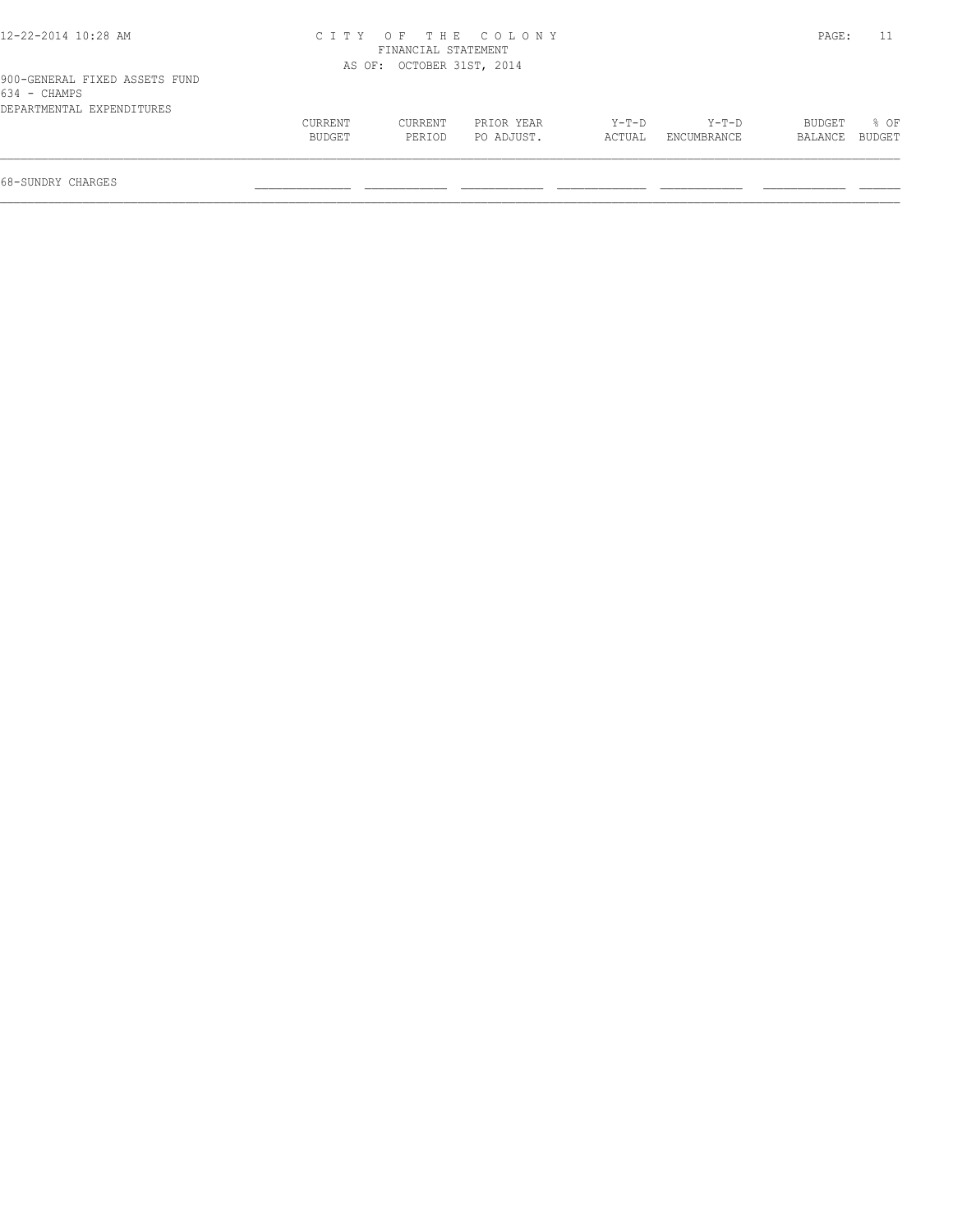| 12-22-2014 10:28 AM                                                                  |                          | FINANCIAL STATEMENT       | CITY OF THE COLONY       |                 |                      | PAGE:                    | 12               |
|--------------------------------------------------------------------------------------|--------------------------|---------------------------|--------------------------|-----------------|----------------------|--------------------------|------------------|
|                                                                                      |                          | AS OF: OCTOBER 31ST, 2014 |                          |                 |                      |                          |                  |
| 900-GENERAL FIXED ASSETS FUND<br>635 - NON-DEPARTMENTAL<br>DEPARTMENTAL EXPENDITURES |                          |                           |                          |                 |                      |                          |                  |
|                                                                                      | <b>CURRENT</b><br>BUDGET | CURRENT<br>PERIOD         | PRIOR YEAR<br>PO ADJUST. | Y-T-D<br>ACTUAL | Y-T-D<br>ENCUMBRANCE | <b>BUDGET</b><br>BALANCE | $8$ OF<br>BUDGET |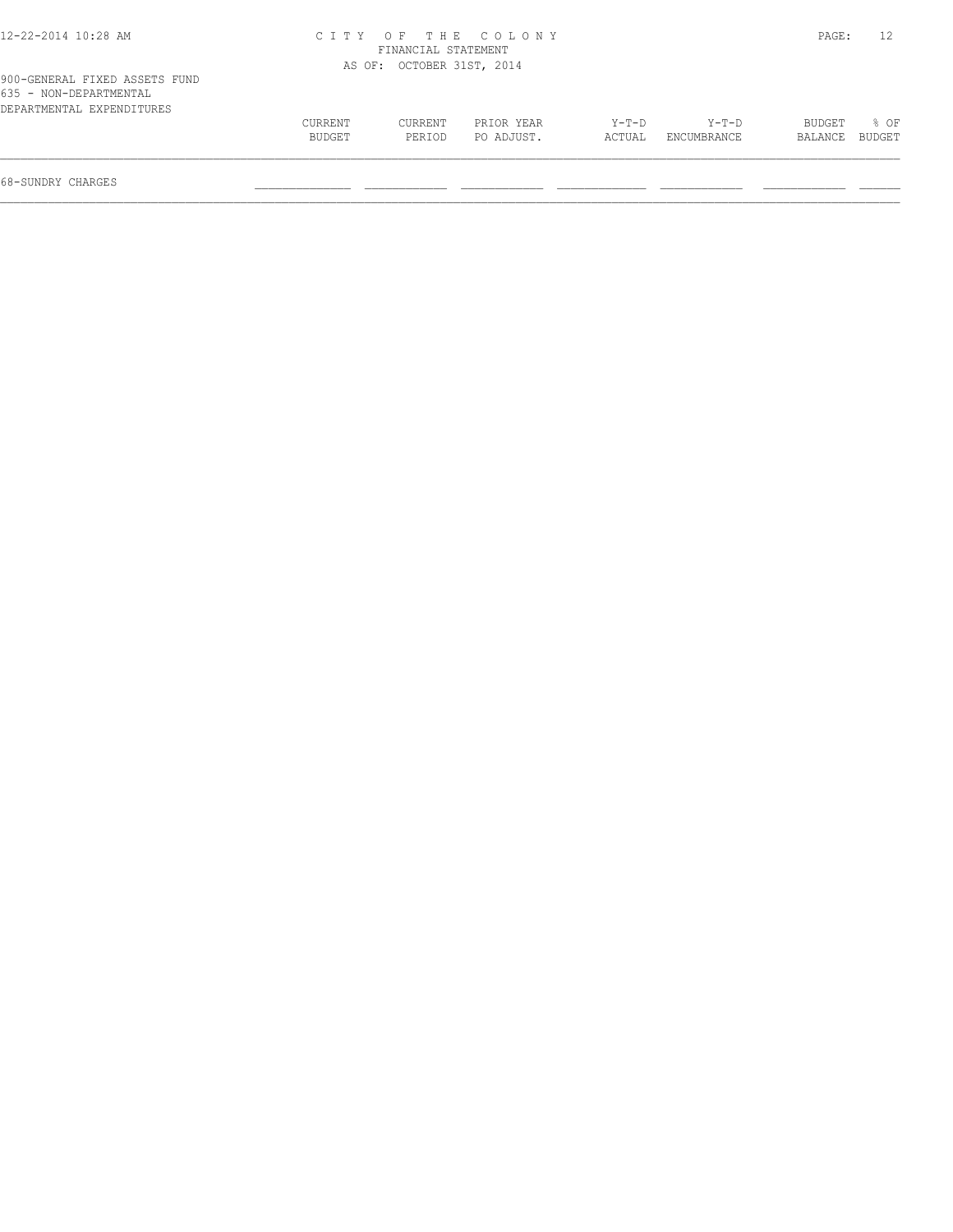| 12-22-2014 10:28 AM                                                                 |                   | FINANCIAL STATEMENT       | CITY OF THE COLONY       |                 |                      | PAGE:             |                |
|-------------------------------------------------------------------------------------|-------------------|---------------------------|--------------------------|-----------------|----------------------|-------------------|----------------|
|                                                                                     |                   | AS OF: OCTOBER 31ST, 2014 |                          |                 |                      |                   |                |
| 900-GENERAL FIXED ASSETS FUND<br>640 - MUNICIPAL COURT<br>DEPARTMENTAL EXPENDITURES |                   |                           |                          |                 |                      |                   |                |
|                                                                                     | CURRENT<br>BUDGET | CURRENT<br>PERIOD         | PRIOR YEAR<br>PO ADJUST. | Y-T-D<br>ACTUAL | Y-T-D<br>ENCUMBRANCE | BUDGET<br>BALANCE | * 0⊧<br>BUDGET |

 $\mathcal{L} = \{ \mathcal{L} = \{ \mathcal{L} = \{ \mathcal{L} = \{ \mathcal{L} = \{ \mathcal{L} = \{ \mathcal{L} = \{ \mathcal{L} = \{ \mathcal{L} = \{ \mathcal{L} = \{ \mathcal{L} = \{ \mathcal{L} = \{ \mathcal{L} = \{ \mathcal{L} = \{ \mathcal{L} = \{ \mathcal{L} = \{ \mathcal{L} = \{ \mathcal{L} = \{ \mathcal{L} = \{ \mathcal{L} = \{ \mathcal{L} = \{ \mathcal{L} = \{ \mathcal{L} = \{ \mathcal{L} = \{ \mathcal{$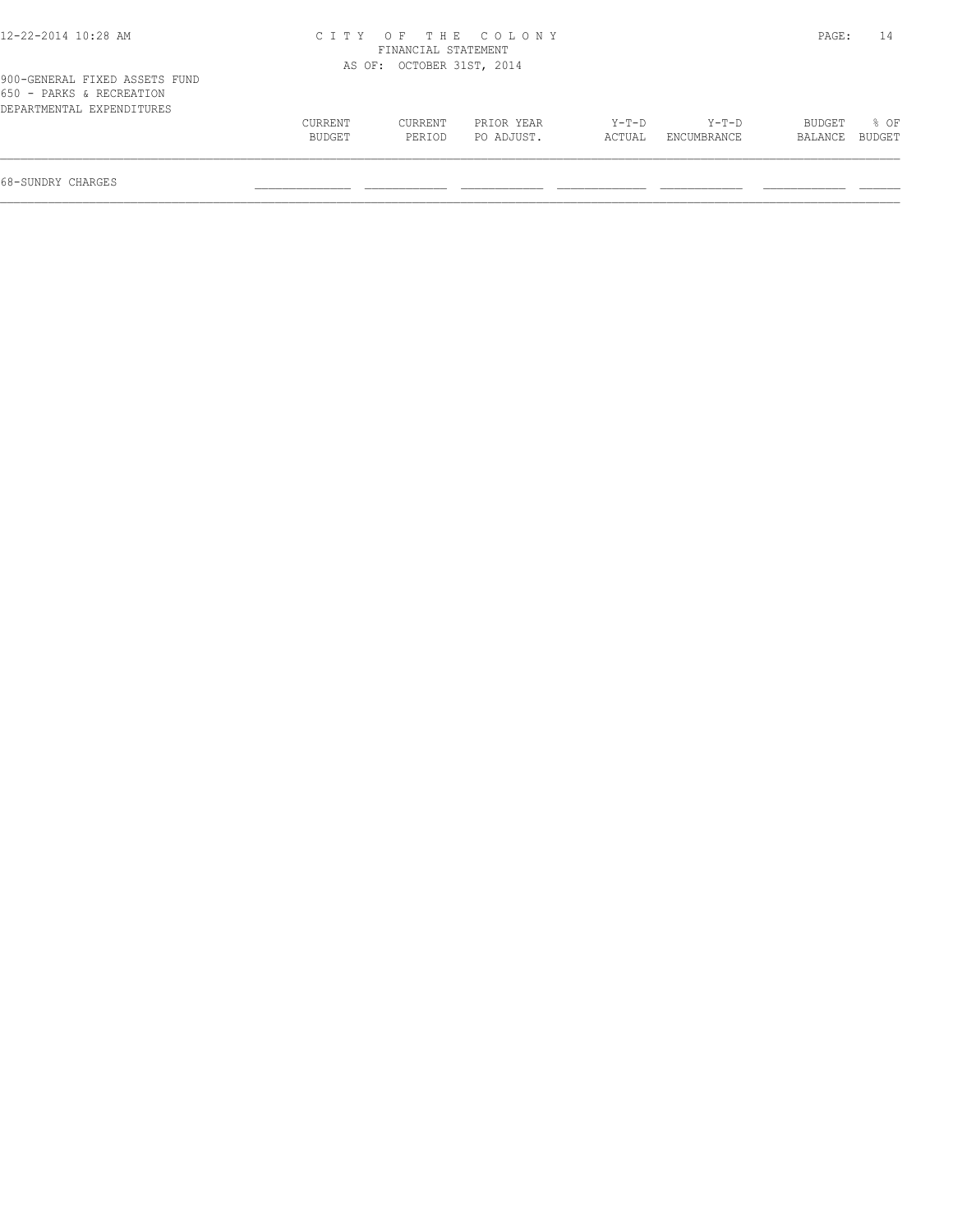# 12-22-2014 10:28 AM C I T Y O F T H E C O L O N Y PAGE: 15 FINANCIAL STATEMENT AS OF: OCTOBER 31ST, 2014

| 900-GENERAL FIXED ASSETS FUND |  |  |
|-------------------------------|--|--|
| 651 - AOUATIC PARK            |  |  |
| DEPARTMENTAL EXPENDITURES     |  |  |

| $0.01$ $1.0011110$ $1.11111$ |         |         |            |         |             |         |        |
|------------------------------|---------|---------|------------|---------|-------------|---------|--------|
| DEPARTMENTAL EXPENDITURES    |         |         |            |         |             |         |        |
|                              | CURRENT | CURRENT | PRIOR YEAR | $Y-T-D$ | $Y-T-D$     | BUDGET  | $8$ OF |
|                              | BUDGET  | PERIOD  | PO ADJUST. | ACTUAL  | ENCUMBRANCE | BALANCE | BUDGET |
|                              |         |         |            |         |             |         |        |
|                              |         |         |            |         |             |         |        |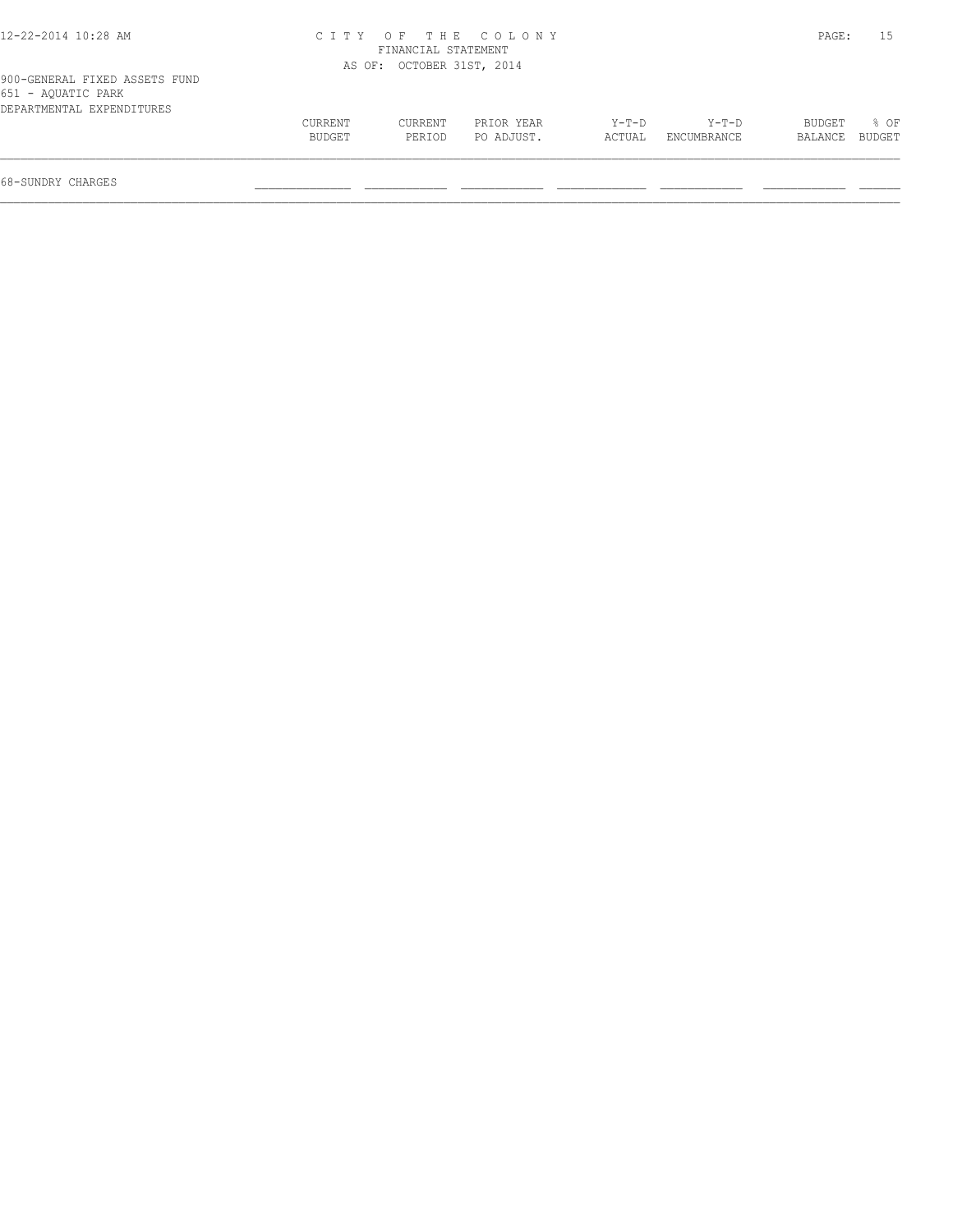| 12-22-2014 10:28 AM                                                                  |                   | FINANCIAL STATEMENT       | CITY OF THE COLONY       |                 |                      | PAGE:             | 16             |
|--------------------------------------------------------------------------------------|-------------------|---------------------------|--------------------------|-----------------|----------------------|-------------------|----------------|
|                                                                                      |                   | AS OF: OCTOBER 31ST, 2014 |                          |                 |                      |                   |                |
| 900-GENERAL FIXED ASSETS FUND<br>654 - ECONOMIC DEVELOP<br>DEPARTMENTAL EXPENDITURES |                   |                           |                          |                 |                      |                   |                |
|                                                                                      | CURRENT<br>BUDGET | CURRENT<br>PERIOD         | PRIOR YEAR<br>PO ADJUST. | Y-T-D<br>ACTUAL | Y-T-D<br>ENCUMBRANCE | BUDGET<br>BALANCE | 8 OF<br>BUDGET |

 $\mathcal{L} = \{ \mathcal{L} = \{ \mathcal{L} = \{ \mathcal{L} = \{ \mathcal{L} = \{ \mathcal{L} = \{ \mathcal{L} = \{ \mathcal{L} = \{ \mathcal{L} = \{ \mathcal{L} = \{ \mathcal{L} = \{ \mathcal{L} = \{ \mathcal{L} = \{ \mathcal{L} = \{ \mathcal{L} = \{ \mathcal{L} = \{ \mathcal{L} = \{ \mathcal{L} = \{ \mathcal{L} = \{ \mathcal{L} = \{ \mathcal{L} = \{ \mathcal{L} = \{ \mathcal{L} = \{ \mathcal{L} = \{ \mathcal{$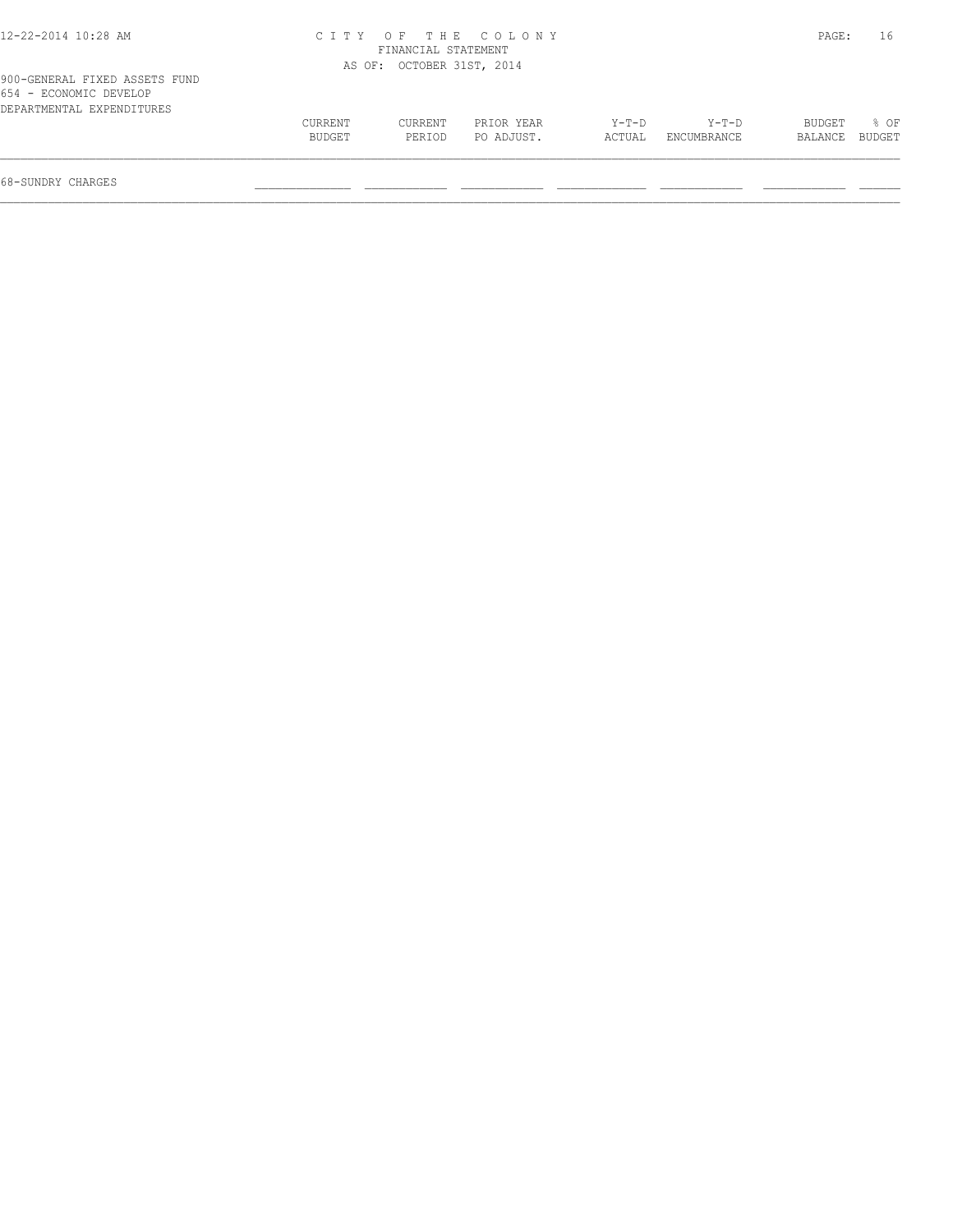| 12-22-2014 10:28 AM                                                             |                   | FINANCIAL STATEMENT       | CITY OF THE COLONY       |                 |                      | PAGE:                    |      |
|---------------------------------------------------------------------------------|-------------------|---------------------------|--------------------------|-----------------|----------------------|--------------------------|------|
|                                                                                 |                   | AS OF: OCTOBER 31ST, 2014 |                          |                 |                      |                          |      |
| 900-GENERAL FIXED ASSETS FUND<br>660 - INSPECTIONS<br>DEPARTMENTAL EXPENDITURES |                   |                           |                          |                 |                      |                          |      |
|                                                                                 | CURRENT<br>BUDGET | CURRENT<br>PERIOD         | PRIOR YEAR<br>PO ADJUST. | Y-T-D<br>ACTUAL | Y-T-D<br>ENCUMBRANCE | BUDGET<br>BALANCE BUDGET | % OF |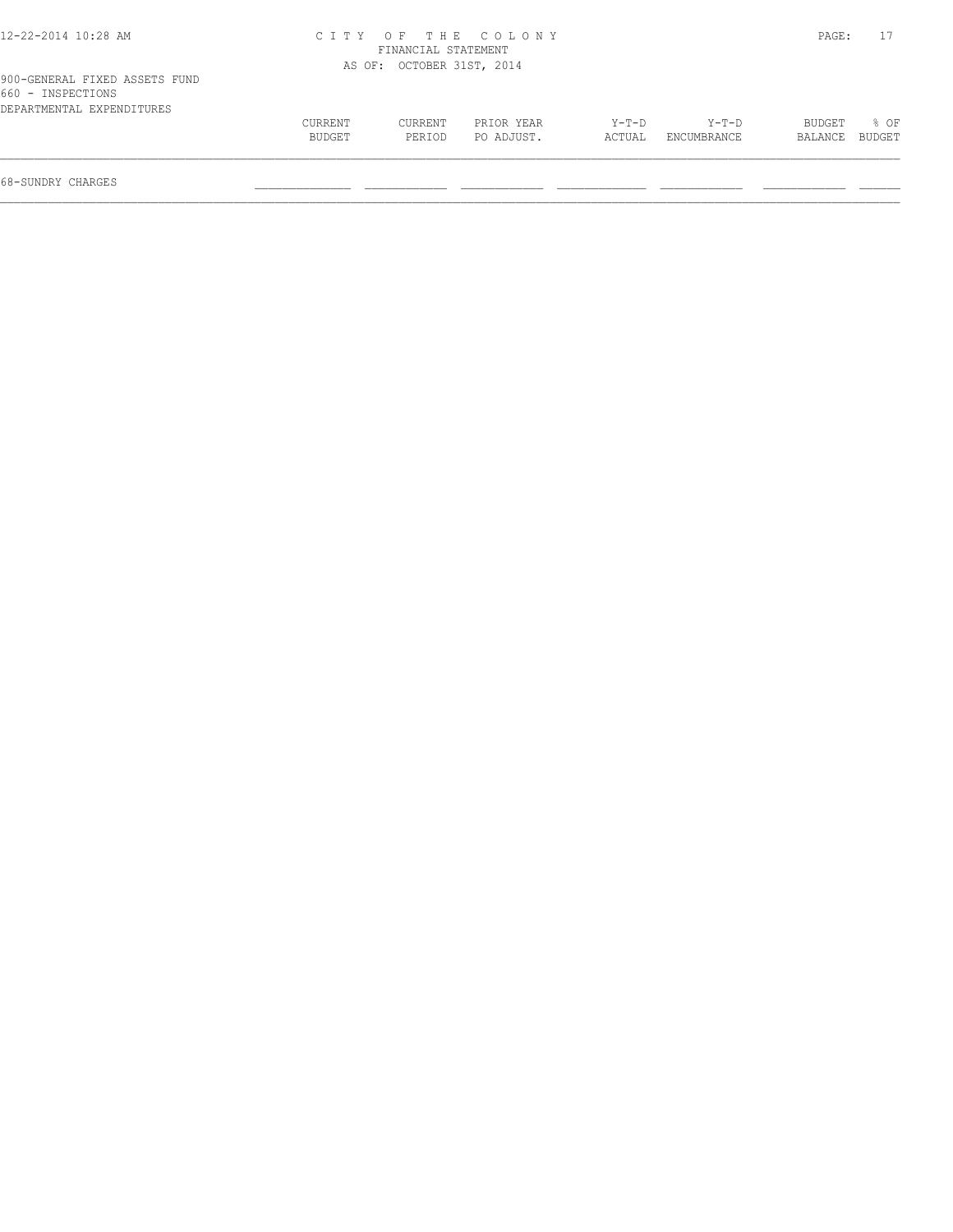| 12-22-2014 10:28 AM                                                             | C I T Y           | FINANCIAL STATEMENT       | OF THE COLONY            |                   |                      | PAGE:             | 18                      |
|---------------------------------------------------------------------------------|-------------------|---------------------------|--------------------------|-------------------|----------------------|-------------------|-------------------------|
|                                                                                 |                   | AS OF: OCTOBER 31ST, 2014 |                          |                   |                      |                   |                         |
| 900-GENERAL FIXED ASSETS FUND<br>669 - ENGINEERING<br>DEPARTMENTAL EXPENDITURES |                   |                           |                          |                   |                      |                   |                         |
|                                                                                 | CURRENT<br>BUDGET | CURRENT<br>PERIOD         | PRIOR YEAR<br>PO ADJUST. | $Y-T-D$<br>ACTUAL | Y-T-D<br>ENCUMBRANCE | BUDGET<br>BALANCE | $8$ OF<br><b>BUDGET</b> |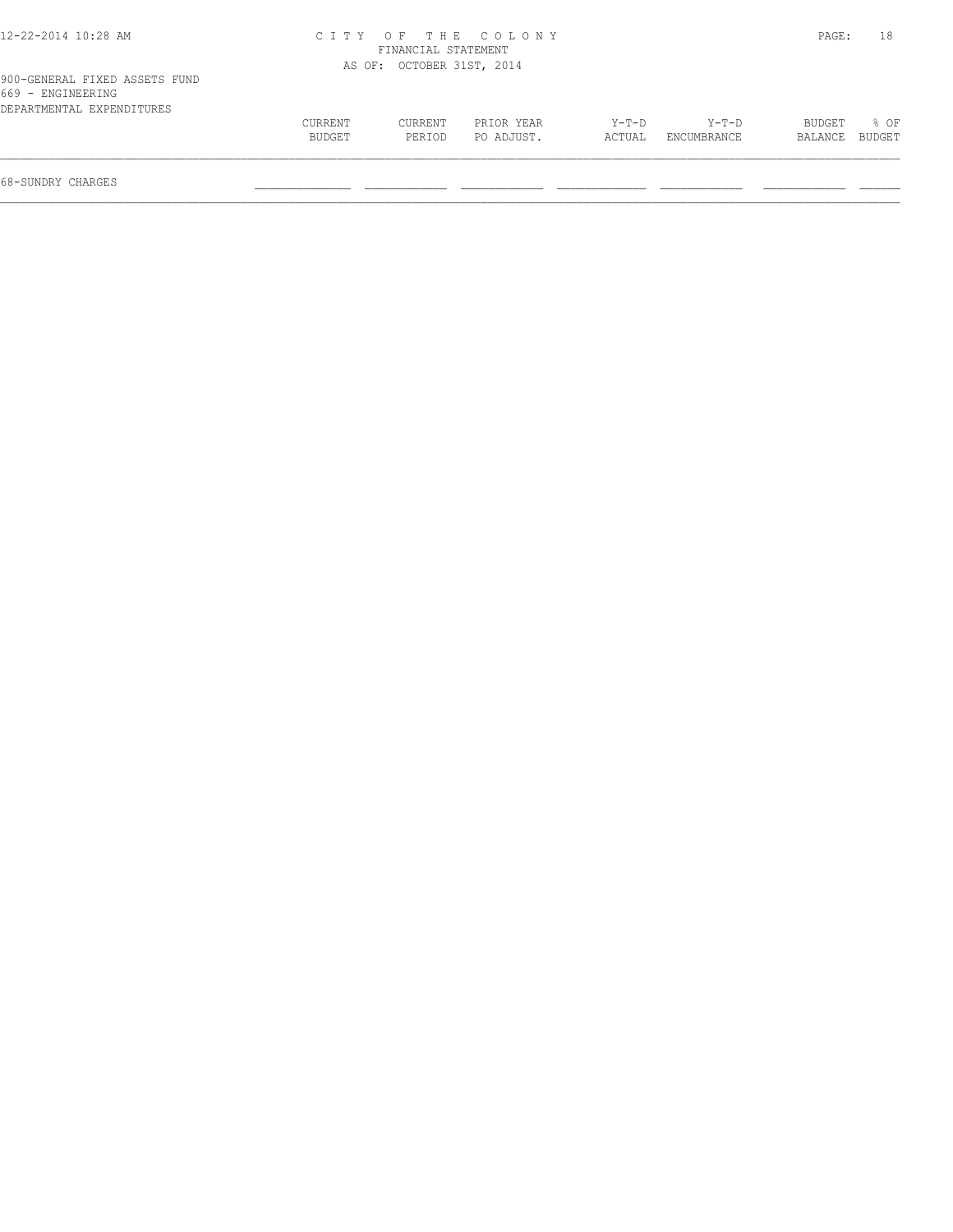| 12-22-2014 10:28 AM |  |  |
|---------------------|--|--|
|                     |  |  |

# 12-22-2014 10:28 AM C I T Y O F T H E C O L O N Y PAGE: 19 FINANCIAL STATEMENT

| 900-GENERAL FIXED ASSETS FUND<br>670 - FIRE DEPARTMENT |                   | AS OF: OCTOBER 31ST, 2014 |                          |                 |                        |                   |                |
|--------------------------------------------------------|-------------------|---------------------------|--------------------------|-----------------|------------------------|-------------------|----------------|
| DEPARTMENTAL EXPENDITURES                              |                   |                           |                          |                 |                        |                   |                |
|                                                        | CURRENT<br>BUDGET | CURRENT<br>PERTOD         | PRIOR YEAR<br>PO ADJUST. | Y-T-D<br>ACTUAL | $Y-T-D$<br>ENCUMBRANCE | BUDGET<br>BALANCE | 8 OF<br>BUDGET |
|                                                        |                   |                           |                          |                 |                        |                   |                |
| 68-SUNDRY CHARGES                                      |                   |                           |                          |                 |                        |                   |                |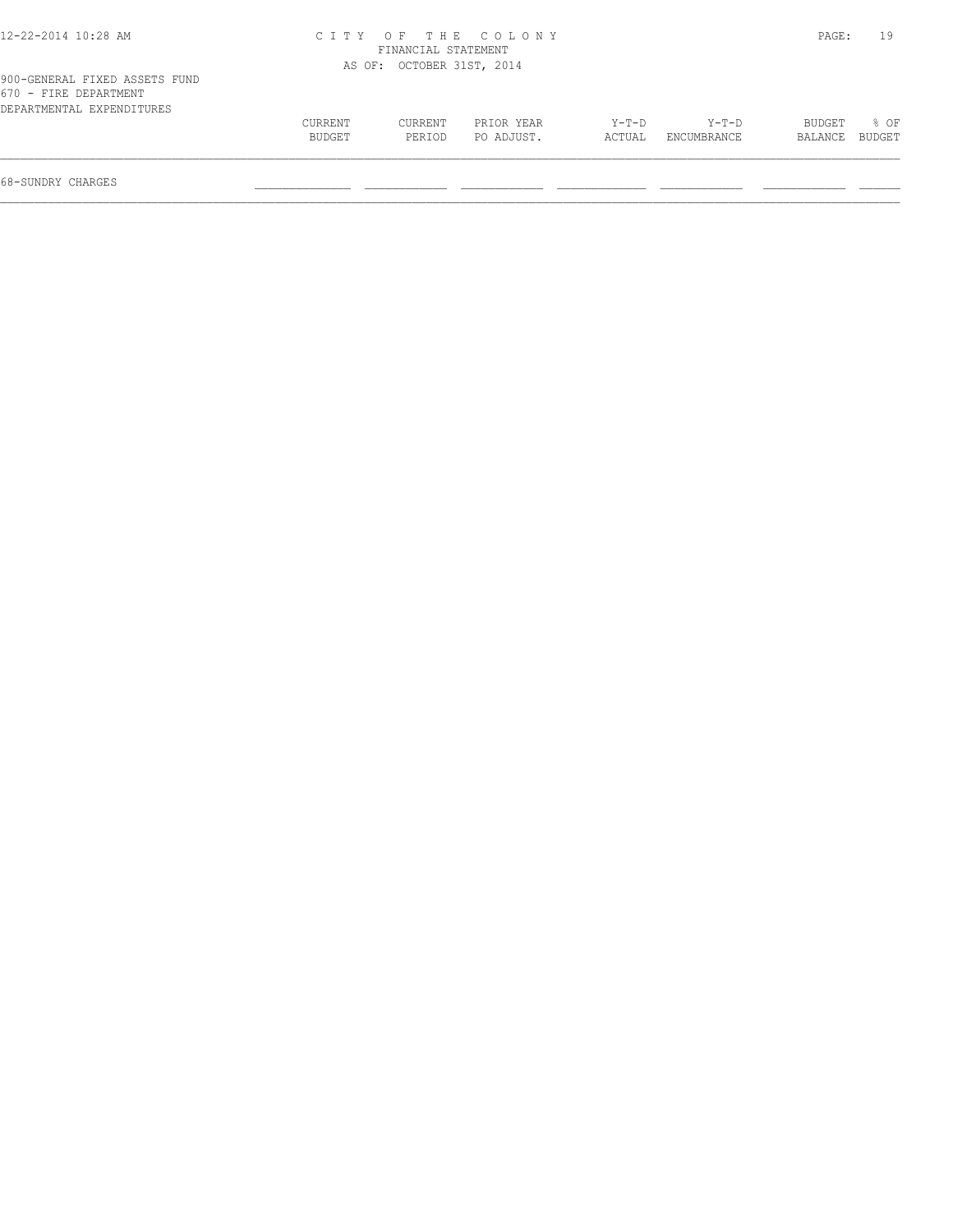| 12-22-2014 10:28 AM                                                                   | C I T Y |                           | OF THE COLONY |        |             | PAGE:   | 20     |
|---------------------------------------------------------------------------------------|---------|---------------------------|---------------|--------|-------------|---------|--------|
|                                                                                       |         | FINANCIAL STATEMENT       |               |        |             |         |        |
|                                                                                       |         | AS OF: OCTOBER 31ST, 2014 |               |        |             |         |        |
| 900-GENERAL FIXED ASSETS FUND<br>675 - POLICE DEPARTMENT<br>DEPARTMENTAL EXPENDITURES |         |                           |               |        |             |         |        |
|                                                                                       | CURRENT | CURRENT                   | PRIOR YEAR    | Y-T-D  | Y-T-D       | BUDGET  | $8$ OF |
|                                                                                       | BUDGET  | PERIOD                    | PO ADJUST.    | ACTUAL | ENCUMBRANCE | BALANCE | BUDGET |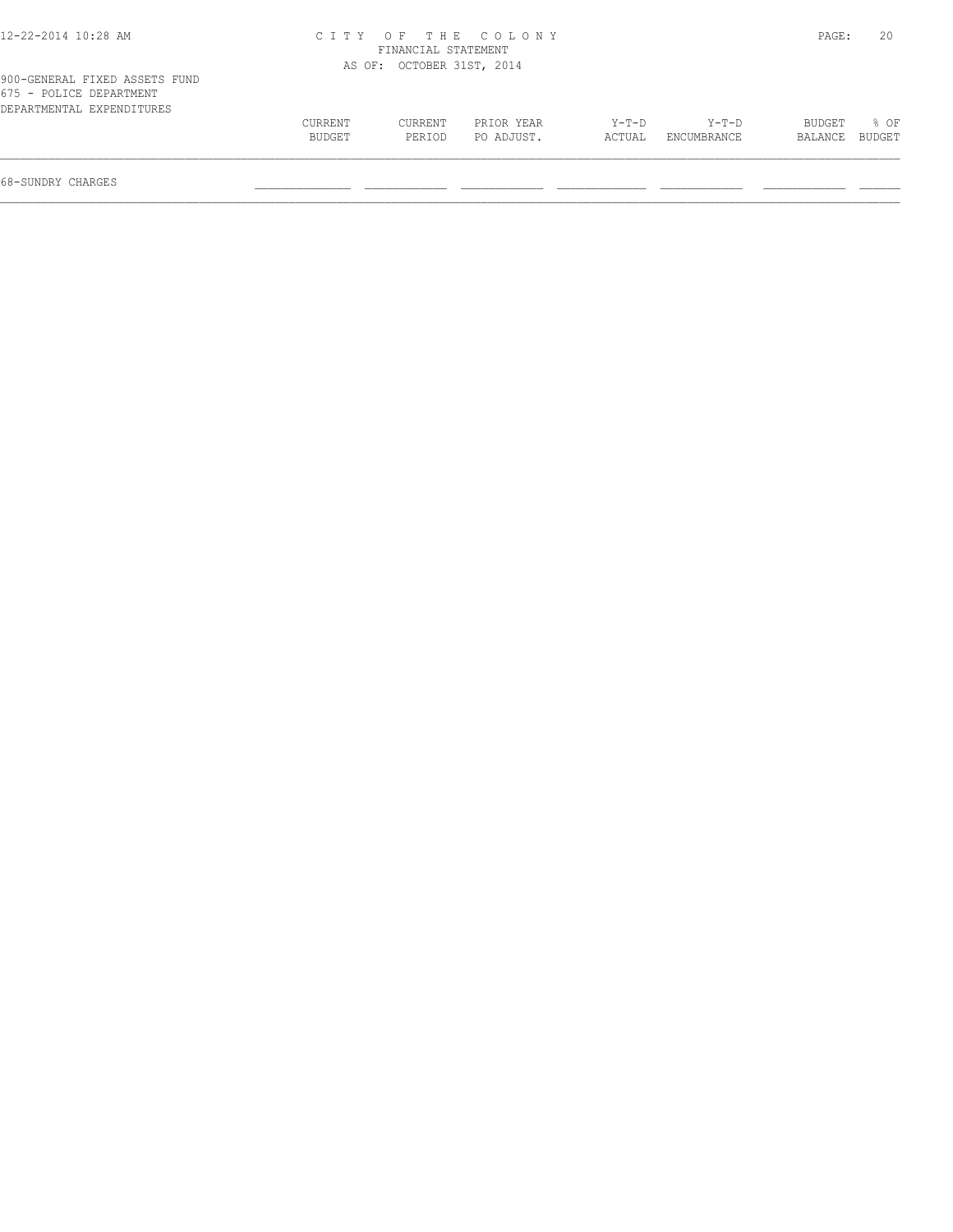| 12-22-2014 10:28 AM                                                         |                   |                           | CITY OF THE COLONY       |                 |                      | PAGE:                    | 21   |
|-----------------------------------------------------------------------------|-------------------|---------------------------|--------------------------|-----------------|----------------------|--------------------------|------|
|                                                                             |                   | FINANCIAL STATEMENT       |                          |                 |                      |                          |      |
|                                                                             |                   | AS OF: OCTOBER 31ST, 2014 |                          |                 |                      |                          |      |
| 900-GENERAL FIXED ASSETS FUND<br>680 - LIBRARY<br>DEPARTMENTAL EXPENDITURES |                   |                           |                          |                 |                      |                          |      |
|                                                                             | CURRENT<br>BUDGET | CURRENT<br>PERIOD         | PRIOR YEAR<br>PO ADJUST. | Y-T-D<br>ACTUAL | Y-T-D<br>ENCUMBRANCE | BUDGET<br>BALANCE BUDGET | 8 OF |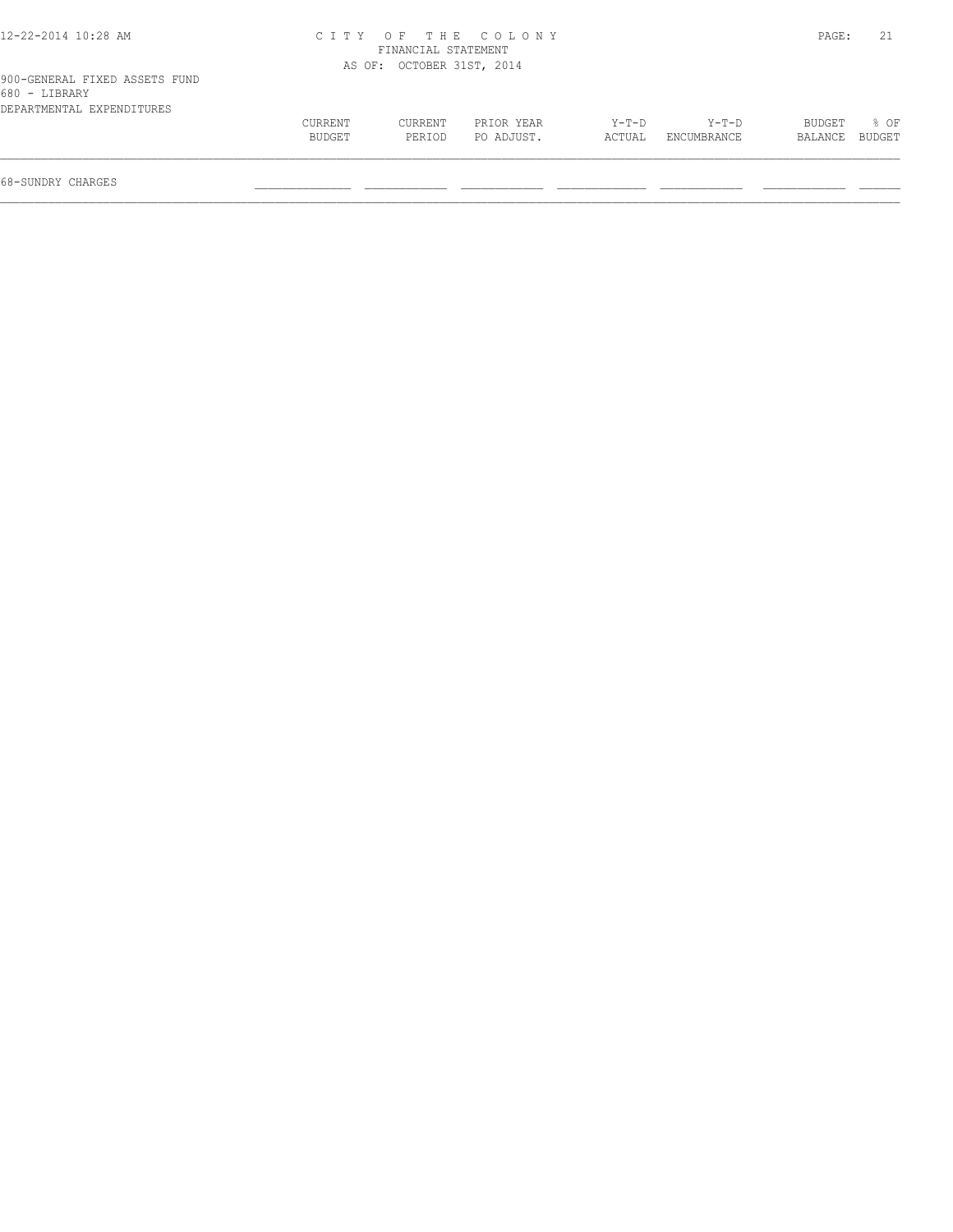|  |  |  | 2-22-2014 10:28 AM |
|--|--|--|--------------------|
|--|--|--|--------------------|

# 12-22-2014 10:28 AM C I T Y O F T H E C O L O N Y PAGE: 22 FINANCIAL STATEMENT

|                                                     |                | AS OF: OCTOBER 31ST, 2014 |            |         |             |         |        |
|-----------------------------------------------------|----------------|---------------------------|------------|---------|-------------|---------|--------|
| 900-GENERAL FIXED ASSETS FUND<br>690 - PUBLIC WORKS |                |                           |            |         |             |         |        |
| DEPARTMENTAL EXPENDITURES                           |                |                           |            |         |             |         |        |
|                                                     | <b>CURRENT</b> | CURRENT                   | PRIOR YEAR | $Y-T-D$ | $Y-T-D$     | BUDGET  | 8 OF   |
|                                                     | BUDGET         | PERIOD                    | PO ADJUST. | ACTUAL  | ENCUMBRANCE | BALANCE | BUDGET |
|                                                     |                |                           |            |         |             |         |        |
|                                                     |                |                           |            |         |             |         |        |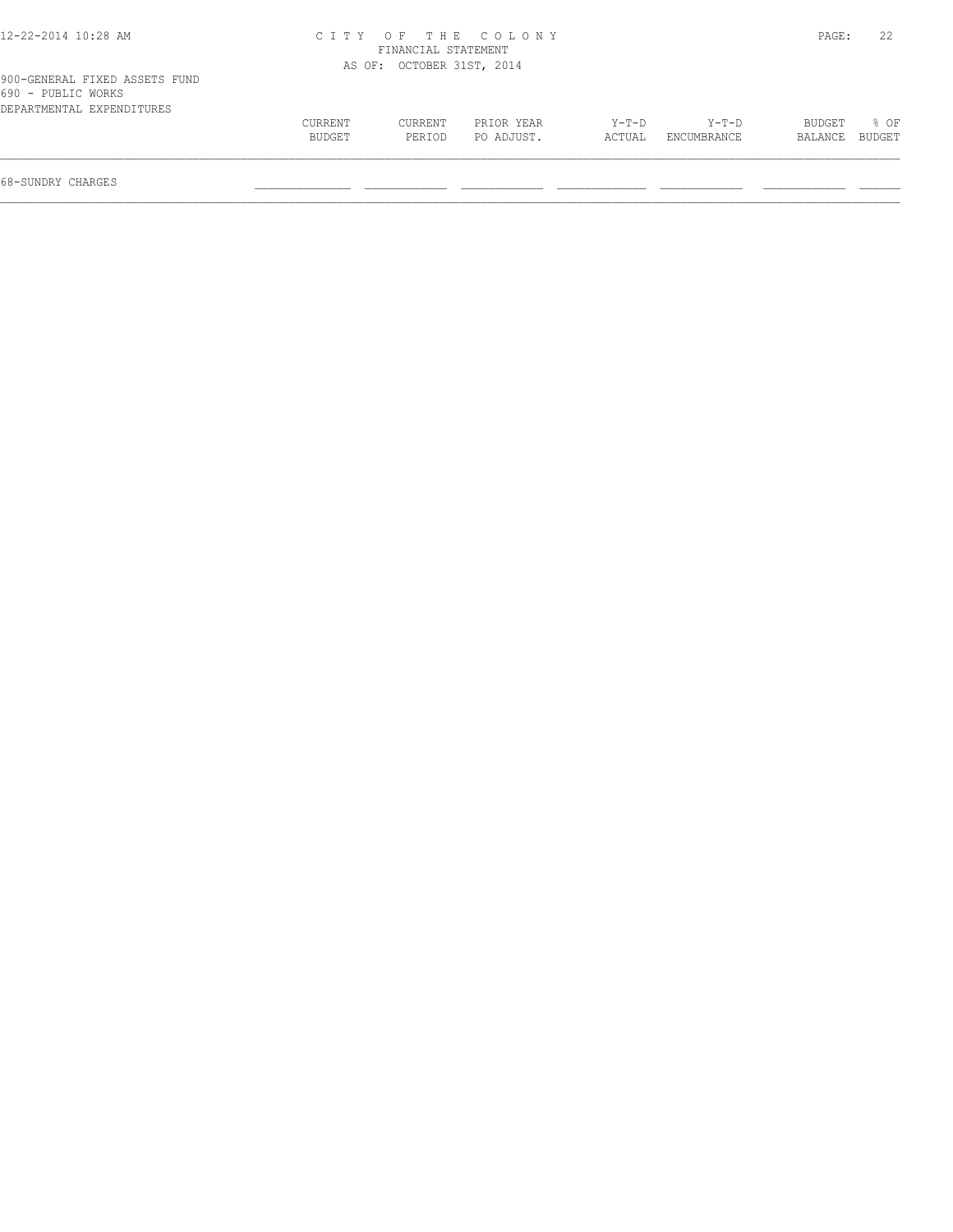|         | FINANCIAL STATEMENT | CITY OF THE COLONY |                                         |         | PAGE:       | 23                      |
|---------|---------------------|--------------------|-----------------------------------------|---------|-------------|-------------------------|
|         |                     |                    |                                         |         |             |                         |
| CURRENT | CURRENT             | PRIOR YEAR         | $Y-T-D$                                 | $Y-T-D$ | BUDGET      | $8$ OF<br><b>BUDGET</b> |
|         | BUDGET              | PERIOD             | AS OF: OCTOBER 31ST, 2014<br>PO ADJUST. | ACTUAL  | ENCUMBRANCE | BALANCE                 |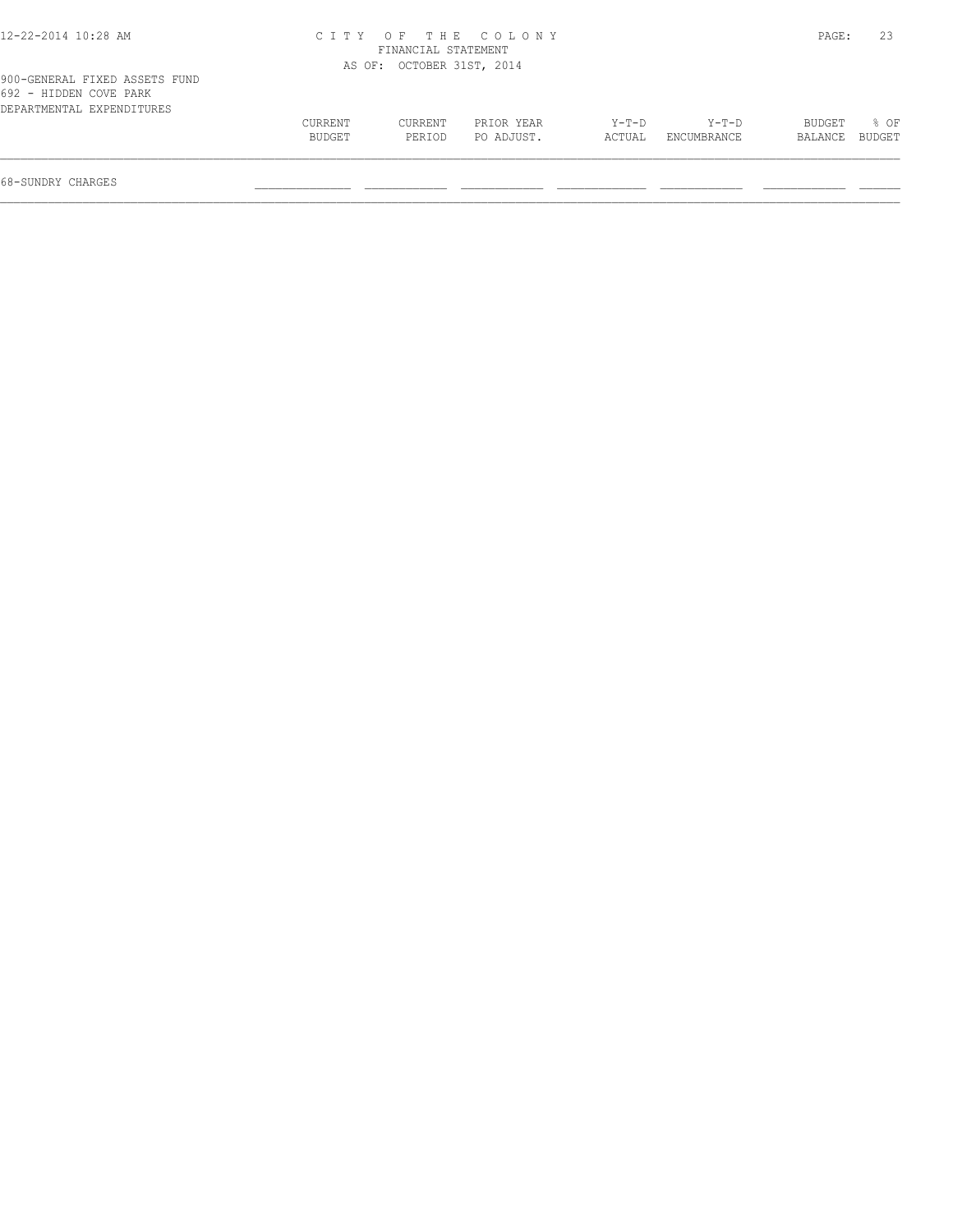## 12-22-2014 10:28 AM C I T Y O F T H E C O L O N Y PAGE: 24 FINANCIAL STATEMENT AS OF: OCTOBER 31ST, 2014

\*\*\* END OF REPORT \*\*\*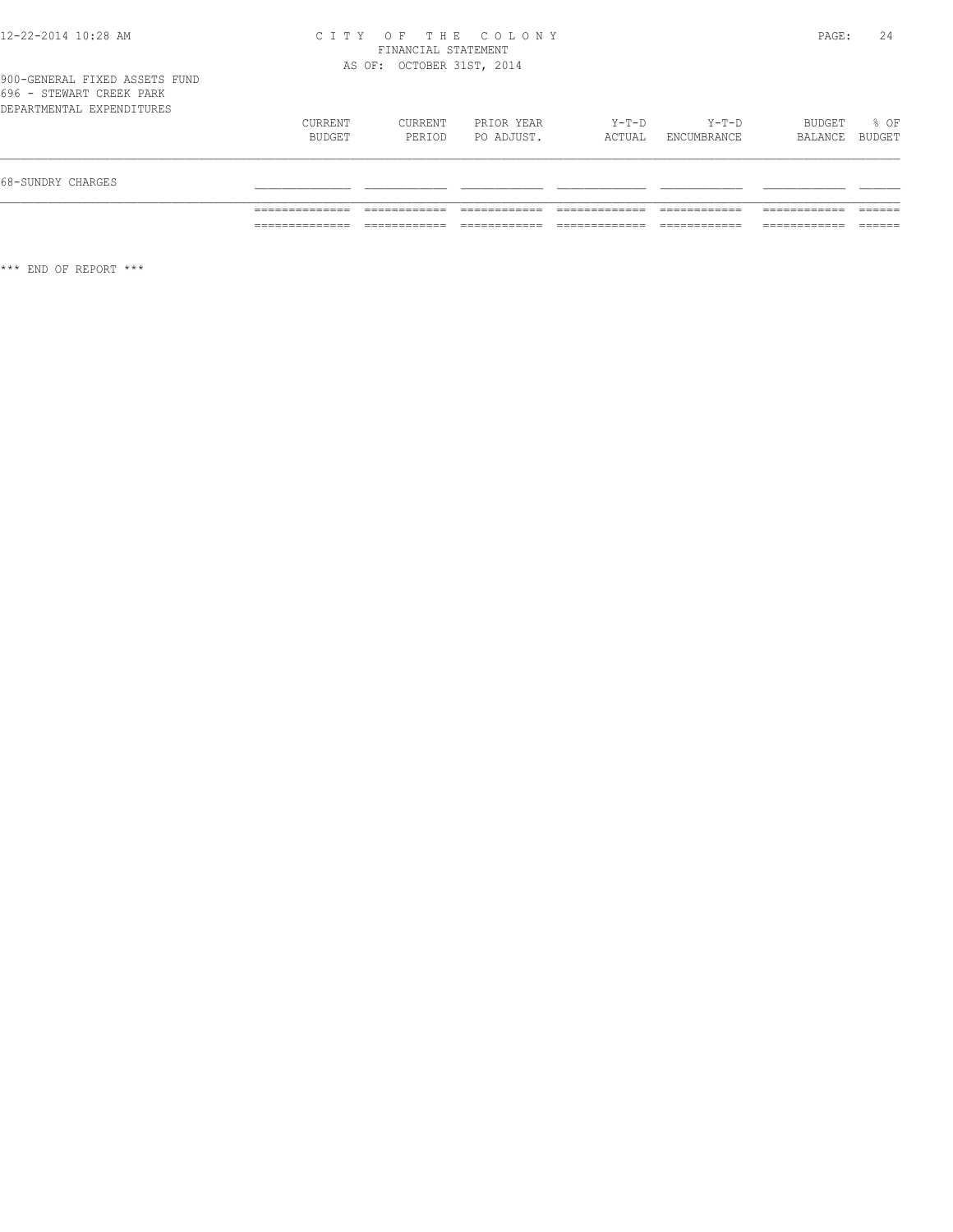### 12-22-2014 10:28 AM C I T Y O F T H E C O L O N Y PAGE: 1 FINANCIAL STATEMENT AS OF: OCTOBER 31ST, 2014

|                     | CURRENT<br>BUDGET                 | CURRENT<br>PERIOD            | PRIOR YEAR<br>PO ADJUST.      | Y-T-D<br>ACTUAL                | Y-T-D<br>ENCUMBRANCE         | BUDGET<br>BALANCE BUDGET      | % OF               |
|---------------------|-----------------------------------|------------------------------|-------------------------------|--------------------------------|------------------------------|-------------------------------|--------------------|
| REVENUE SUMMARY     |                                   |                              |                               |                                |                              |                               |                    |
|                     | ______________<br>_______________ | ____________<br>____________ | -------------<br>____________ | _____________<br>_____________ | ____________<br>____________ | -------------<br>____________ | -------<br>_______ |
| EXPENDITURE SUMMARY |                                   |                              |                               |                                |                              |                               |                    |
|                     | ______________<br>.               | ____________<br>__________   | -------------<br>-----------  | _____________<br>.             | ------------<br>.            | -------------<br>-----------  | _______            |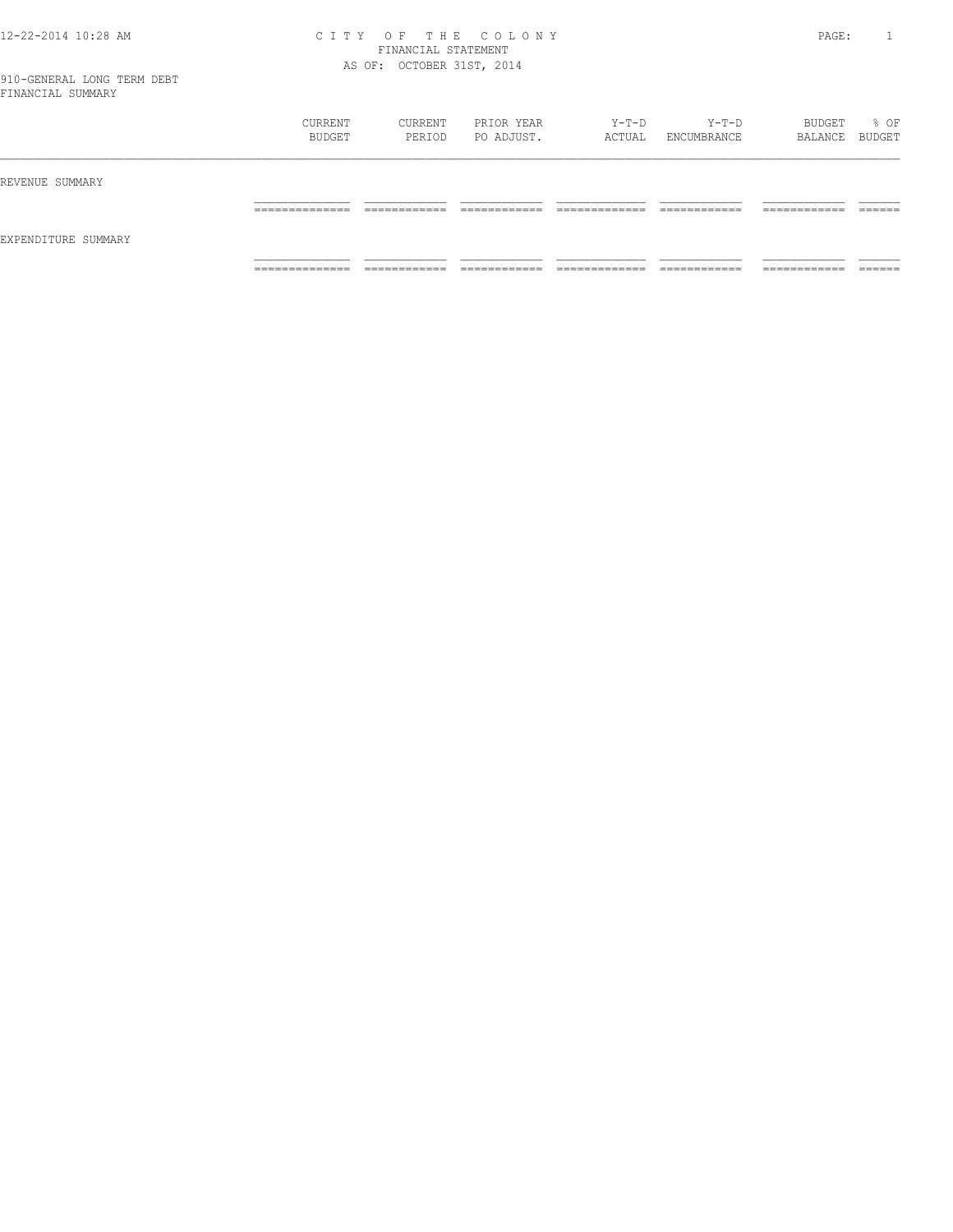# 12-22-2014 10:28 AM C I T Y O F T H E C O L O N Y PAGE: 2 FINANCIAL STATEMENT AS OF: OCTOBER 31ST, 2014

910-GENERAL LONG TERM DEBT REVENUES

| CURRENT<br>CURRENT<br>Y-T-D<br>Y-T-D<br>BUDGET<br>PRIOR YEAR<br>% OF<br>BUDGET<br>PO ADJUST.<br>ACTUAL<br>BUDGET<br>PERIOD<br>ENCUMBRANCE<br>BALANCE<br>8-OTHER REVENUE |  |  |  |  |
|-------------------------------------------------------------------------------------------------------------------------------------------------------------------------|--|--|--|--|
|                                                                                                                                                                         |  |  |  |  |
|                                                                                                                                                                         |  |  |  |  |